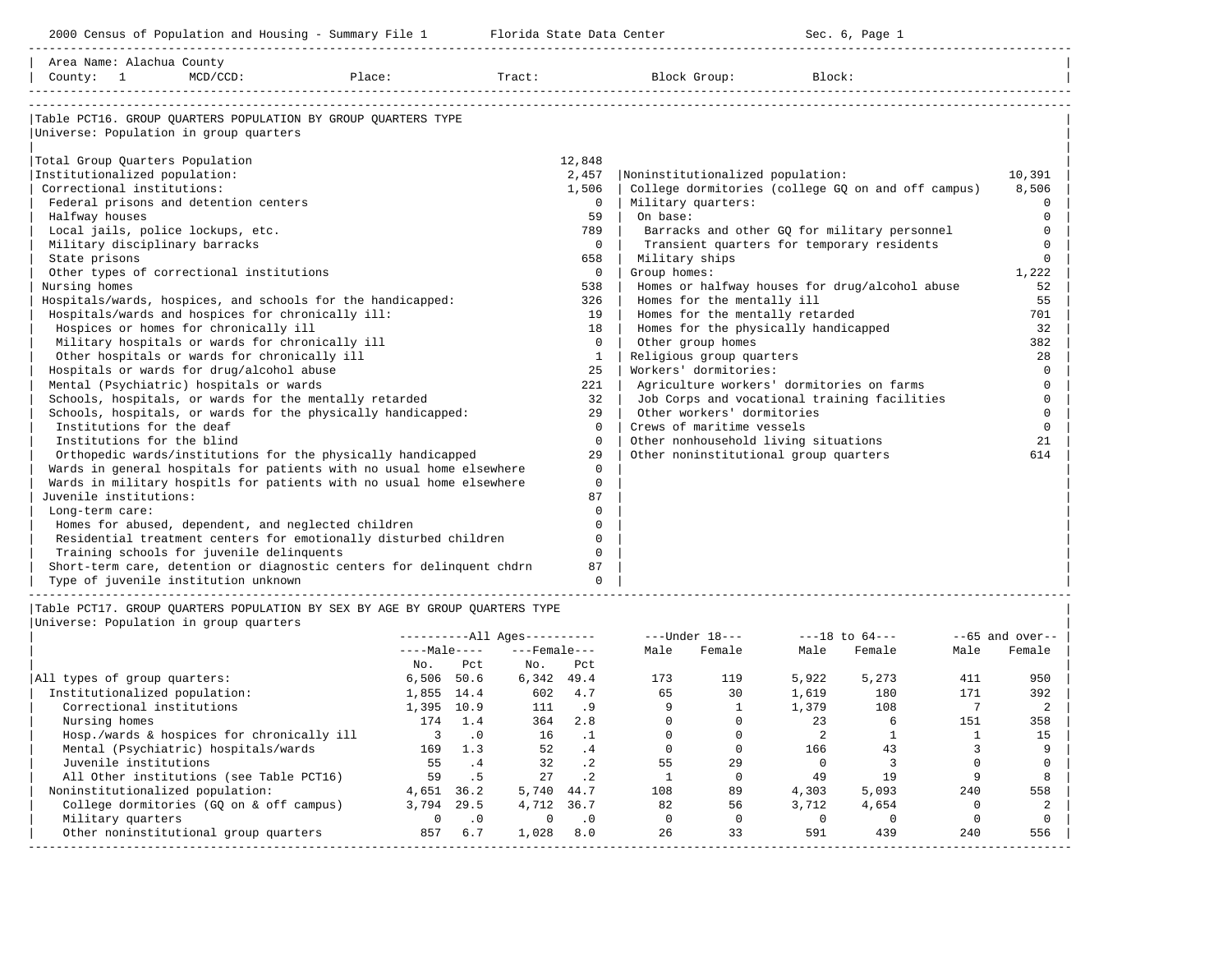| $MCD/CCD$ :<br>County:<br>$\overline{1}$                                                                   | Place:       |           | Tract:                 |           |      | Block Group:   | Block: |                |      |                   |
|------------------------------------------------------------------------------------------------------------|--------------|-----------|------------------------|-----------|------|----------------|--------|----------------|------|-------------------|
| Table PCT17A. GROUP QUARTERS POPULATION BY SEX BY AGE BY GROUP QUARTERS TYPE (PERSONS WHO ARE WHITE ALONE) |              |           |                        |           |      |                |        |                |      |                   |
| Universe: Population in group quarters                                                                     |              |           | $------All Aqes------$ |           |      | ---Under 18--- |        | ---18 to 64--- |      | $--65$ and over-- |
|                                                                                                            | $---Male---$ |           | $---$ Female $---$     |           | Male | Female         | Male   | Female         | Male | Female            |
|                                                                                                            | No.          | Pct       | No.                    | Pct       |      |                |        |                |      |                   |
| All types of group quarters:                                                                               | 4,315        | 47.3      | 4,815                  | 52.7      | 74   | 62             | 3,911  | 3,926          | 330  | 827               |
| Institutionalized population:                                                                              | 768          | 8.4       | 425                    | 4.7       | 32   | 20             | 617    | 90             | 119  | 315               |
| Correctional institutions                                                                                  | 477          | 5.2       | 44                     | . 5       |      |                | 474    | 42             |      |                   |
| Nursing homes                                                                                              | 123          | 1.3       | 289                    | 3.2       |      |                | 18     |                | 105  | 284               |
| Hosp./wards & hospices for chronically ill                                                                 | 2            | $\cdot$ 0 | 16                     | $\cdot$ 2 |      |                |        |                |      | 15                |
| Mental (Psychiatric) hospitals/wards                                                                       | 84           | .9        | 32                     | .4        |      |                | 81     | 2.4            |      |                   |
| Juvenile institutions                                                                                      | 31           | $\cdot$ 3 | 23                     | $\cdot$ 3 | 31   | 20             |        |                |      |                   |
| All Other institutions (see Table PCT16)                                                                   | 51           | . 6       | 21                     | $\cdot$ 2 |      |                | 43     | 15             |      |                   |
| Noninstitutionalized population:                                                                           | 3,547        | 38.8      | 4,390                  | 48.1      | 42   | 42             | 3,294  | 3,836          | 211  | 512               |
| College dormitories (GQ on & off campus)                                                                   | 2,918        | 32.0      | 3,539                  | 38.8      | 29   | 24             | 2,889  | 3,513          |      |                   |
| Military quarters                                                                                          | $\Omega$     | $\cdot$ 0 |                        | $\cdot$ 0 |      |                |        |                |      |                   |
| Other noninstitutional group quarters                                                                      | 629          | 6.9       | 851                    | 9.3       | 13   | 18             | 405    | 323            | 211  | 510               |

-----------------------------------------------------------------------------------------------------------------------------------------------------

|Table PCT17B. GROUP QUARTERS POPULATION BY SEX BY AGE BY GROUP QUARTERS TYPE (PERSONS WHO ARE BLACK OR AFRICAN AMERICAN ALONE) | |Universe: Population in group quarters |

|                                            |              |           | $------All Aqes------$ |           |      | $---Under 18---$ |       | $---18$ to $64---$ | $--65$ and over-- |        |
|--------------------------------------------|--------------|-----------|------------------------|-----------|------|------------------|-------|--------------------|-------------------|--------|
|                                            | $---Male---$ |           | $---$ Female $---$     |           | Male | Female           | Male  | Female             | Male              | Female |
|                                            | No.          | Pct       | No.                    | Pct       |      |                  |       |                    |                   |        |
| All types of group quarters:               | 1,689        | 63.3      | 980                    | 36.7      | 90   | 47               | 1,526 | 820                |                   | 113    |
| Institutionalized population:              | 1,019        | 38.2      | 160                    | 6.0       | 31   |                  | 941   | 79                 | 47                | 72     |
| Correctional institutions                  | 880          | 33.0      | 63                     | 2.4       |      |                  | 868   | 62                 |                   |        |
| Nursing homes                              | 47           | 1.8       | 70                     | 2.6       |      |                  |       |                    | 42                | 69     |
| Hosp./wards & hospices for chronically ill |              | $\cdot$ 0 |                        | $\cdot$ 0 |      |                  |       |                    |                   |        |
| Mental (Psychiatric) hospitals/wards       | 62           | 2.3       | 14                     | . 5       |      |                  | 62    |                    |                   |        |
| Juvenile institutions                      | 2.2.         | .8        |                        | . 3       | 22   |                  |       |                    |                   |        |
| All Other institutions (see Table PCT16)   |              |           |                        | .2        |      |                  |       |                    |                   |        |
| Noninstitutionalized population:           | 670          | 25.1      | 820                    | 30.7      | 59   | 38               | 585   | 741                | 26                | 41     |
| College dormitories (GO on & off campus)   | 458          | 17.2      | 665                    | 24.9      | 48   | 26               | 410   | 639                |                   |        |
| Military quarters                          |              | $\cdot$ 0 |                        | $\cdot$ 0 |      |                  |       |                    |                   |        |
| Other noninstitutional group quarters      | 212          | 7.9       | 155                    | 5.8       |      | 12               | 175   | 102                | 26                |        |

-----------------------------------------------------------------------------------------------------------------------------------------------------

|Table PCT17C. GROUP QUARTERS POPULATION BY SEX BY AGE BY GROUP QUARTERS TYPE (PERSONS WHO ARE AMERICAN INDIAN AND ALASKAN NATIVE ALONE) | |Universe: Population in group quarters |

| Male<br>Female |        |
|----------------|--------|
|                | Female |
|                |        |
| 12             |        |
|                |        |
|                |        |
|                |        |
|                |        |
|                |        |
|                |        |
|                |        |
|                |        |
| 10             |        |
|                |        |
|                |        |
|                |        |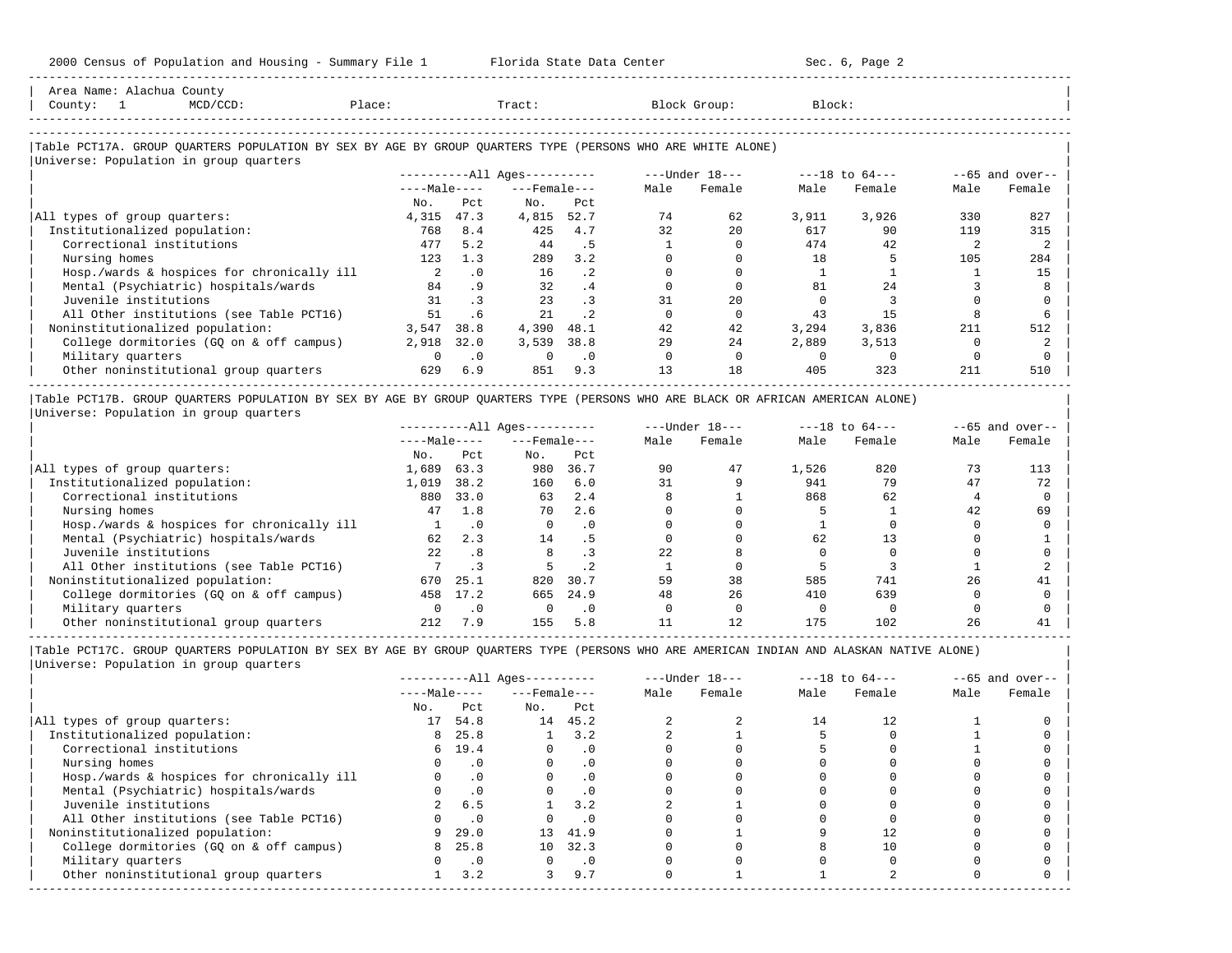| Area                     | . JULLU 7                                                                       |       |       |       |
|--------------------------|---------------------------------------------------------------------------------|-------|-------|-------|
| County                   | the contract of the contract of the contract of the contract of the contract of | Place | Tract | ⊤ock: |
| ------------------------ |                                                                                 |       |       |       |

-----------------------------------------------------------------------------------------------------------------------------------------------------

### |Table PCT17D. GROUP QUARTERS POPULATION BY SEX BY AGE BY GROUP QUARTERS TYPE (PERSONS WHO ARE ASIAN ALONE) |

|                                            |              |           | $------All Ages------$ |                 | ---Under 18--- |        | $---18$ to $64---$ |        | $--65$ and over-- |        |
|--------------------------------------------|--------------|-----------|------------------------|-----------------|----------------|--------|--------------------|--------|-------------------|--------|
|                                            | $---Male---$ |           | $---$ Female $---$     |                 | Male           | Female | Male               | Female | Male              | Female |
|                                            | No.          | Pct       | No.                    | Pct             |                |        |                    |        |                   |        |
| All types of group quarters:               | 222          | 46.5      | 255                    | 53.5            |                |        | 215                | 247    |                   |        |
| Institutionalized population:              |              | 1.0       |                        | . 6             |                |        |                    |        |                   |        |
| Correctional institutions                  |              | . 4       |                        | .2 <sub>2</sub> |                |        |                    |        |                   |        |
| Nursing homes                              |              | . 4       |                        | $\cdot$ 2       |                |        |                    |        |                   |        |
| Hosp./wards & hospices for chronically ill |              | $\cdot$ 0 |                        | .0              |                |        |                    |        |                   |        |
| Mental (Psychiatric) hospitals/wards       |              | $\cdot$ 0 |                        | $\cdot$ 0       |                |        |                    |        |                   |        |
| Juvenile institutions                      |              |           |                        | $\cdot$ 0       |                |        |                    |        |                   |        |
| All Other institutions (see Table PCT16)   |              |           |                        |                 |                |        |                    |        |                   |        |
| Noninstitutionalized population:           | 217          | 45.5      | 252                    | 52.8            |                |        | 212                | 245    |                   |        |
| College dormitories (GO on & off campus)   | 209          | 43.8      |                        | 246 51.6        |                |        | 207                | 2.42   |                   |        |
| Military quarters                          |              | $\cdot$ 0 | $\Omega$               | $\cdot$ 0       |                |        |                    |        |                   |        |
| Other noninstitutional group quarters      | 8            | 1.7       | б.                     | 1.3             |                |        |                    |        |                   |        |

|Table PCT17E. GROUP QUARTERS POPULATION BY SEX BY AGE BY GROUP QUARTERS TYPE (PERSONS OF WHO ARE NATIVE HAWAIIAN AND OTHER PACIFIC ISLANDER ALONE) | |Universe: Population in group quarters |

|                                            | $------All Ages------$ |           |                    |                | $---Under 18---$ |        | $---18$ to $64---$ |        | $- -65$ and over-- |        |
|--------------------------------------------|------------------------|-----------|--------------------|----------------|------------------|--------|--------------------|--------|--------------------|--------|
|                                            | $---Male---$           |           | $---$ Female $---$ |                | Male             | Female | Male               | Female | Male               | Female |
|                                            | No.                    | Pct       | No.                | Pct            |                  |        |                    |        |                    |        |
| All types of group quarters:               |                        | 60.0      |                    | 2, 40.0        |                  |        |                    |        |                    |        |
| Institutionalized population:              |                        | $\Omega$  |                    | . 0            |                  |        |                    |        |                    |        |
| Correctional institutions                  |                        |           |                    |                |                  |        |                    |        |                    |        |
| Nursing homes                              |                        | $\cdot$ 0 |                    | $\cdot$ 0      |                  |        |                    |        |                    |        |
| Hosp./wards & hospices for chronically ill |                        |           |                    |                |                  |        |                    |        |                    |        |
| Mental (Psychiatric) hospitals/wards       |                        | $\Omega$  |                    | $\cdot$ 0      |                  |        |                    |        |                    |        |
| Juvenile institutions                      |                        |           |                    | . 0            |                  |        |                    |        |                    |        |
| All Other institutions (see Table PCT16)   |                        | .0        |                    | $\overline{0}$ |                  |        |                    |        |                    |        |
| Noninstitutionalized population:           |                        | 60.0      |                    | 40.0           |                  |        |                    |        |                    |        |
| College dormitories (GO on & off campus)   |                        | 20.0      |                    | 2, 40.0        |                  |        |                    |        |                    |        |
| Military quarters                          |                        | $\cdot$ 0 |                    | $\cdot$ 0      |                  |        |                    |        |                    |        |
| Other noninstitutional group quarters      |                        | 40.0      |                    |                |                  |        |                    |        |                    |        |

-----------------------------------------------------------------------------------------------------------------------------------------------------

|Table PCT17F. GROUP QUARTERS POPULATION BY SEX BY AGE BY GROUP QUARTERS TYPE (PERSONS WHO ARE SOME OTHER RACE ALONE) |

|                                            |                  |           | $------All Aqes------$ |           |      | $---Under 18---$ |      | $---18$ to $64---$ | $--65$ and over-- |        |
|--------------------------------------------|------------------|-----------|------------------------|-----------|------|------------------|------|--------------------|-------------------|--------|
|                                            | $---Male---$     |           | $---$ Female ---       |           | Male | Female           | Male | Female             | Male              | Female |
|                                            | No.              | Pct       | No.                    | Pct       |      |                  |      |                    |                   |        |
| All types of group quarters:               | 129              | 50.6      | 126                    | 49.4      |      |                  | 127  | 119                |                   |        |
| Institutionalized population:              | 35               | 13.7      | 11                     | 4.3       |      |                  | 33   |                    |                   |        |
| Correctional institutions                  | 11               | 4.3       |                        | .4        |      |                  |      |                    |                   |        |
| Nursing homes                              |                  | .8        | 4                      | 1.6       |      |                  |      |                    |                   |        |
| Hosp./wards & hospices for chronically ill |                  | $\cdot$ 0 |                        | $\cdot$ 0 |      |                  |      |                    |                   |        |
| Mental (Psychiatric) hospitals/wards       | 2.2 <sub>1</sub> | 8.6       | 6                      | 2.4       |      |                  | 2.2. |                    |                   |        |
| Juvenile institutions                      |                  | $\cdot$ 0 | O                      | .0        |      |                  |      |                    |                   |        |
| All Other institutions (see Table PCT16)   |                  | $\cdot$ 0 |                        | .0        |      |                  |      |                    |                   |        |
| Noninstitutionalized population:           | 94               | 36.9      | 115                    | 45.1      |      |                  | 94   | 112                |                   |        |
| College dormitories (GO on & off campus)   | 94               | 36.9      | 108                    | 42.4      |      |                  | 94   | 107                |                   |        |
| Military quarters                          |                  | $\cdot$ 0 | $\Omega$               | $\cdot$ 0 |      |                  |      |                    |                   |        |
| Other noninstitutional group quarters      | 0                | .0        |                        | 2.7       |      |                  |      |                    |                   |        |
|                                            |                  |           |                        |           |      |                  |      |                    |                   |        |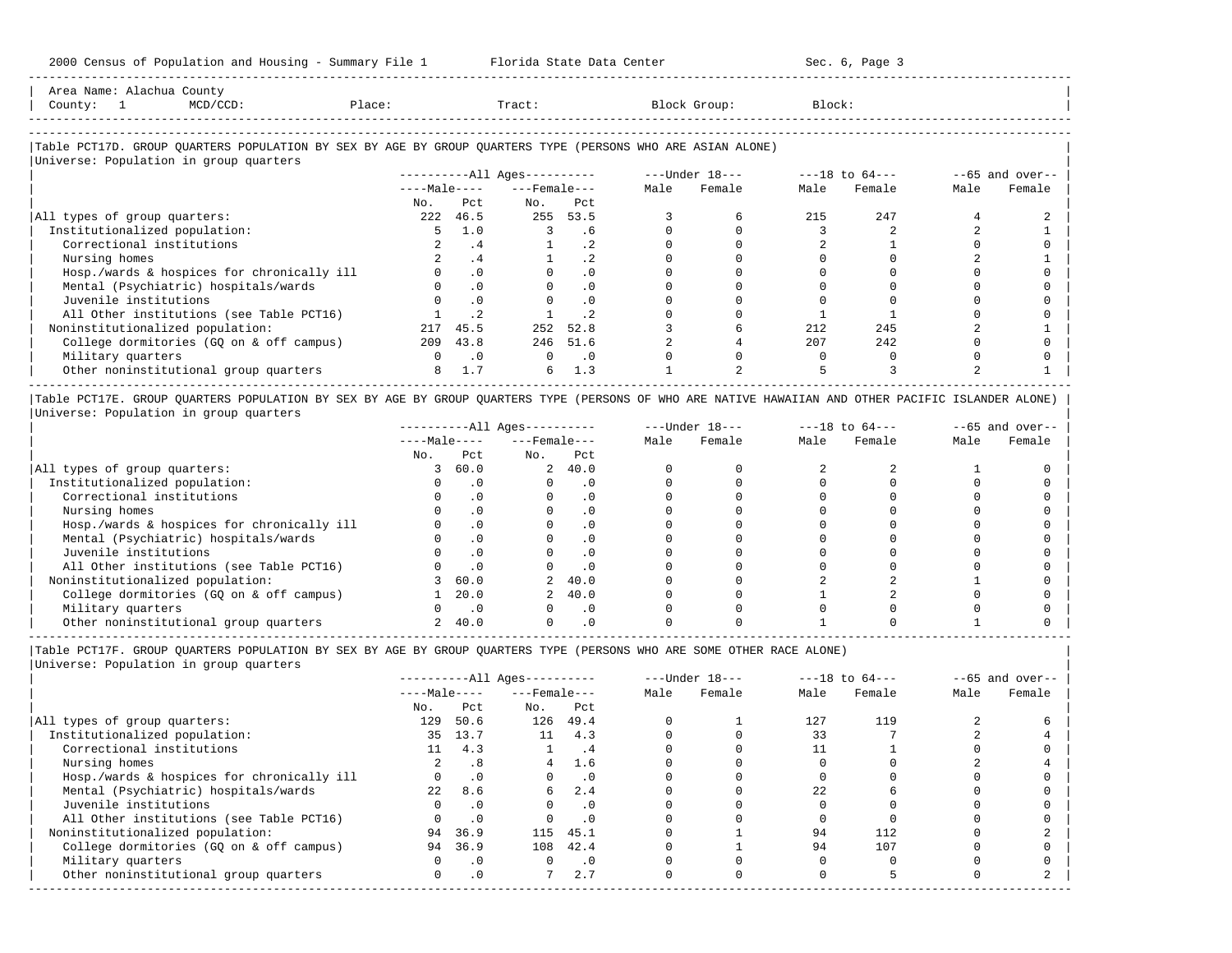-----------------------------------------------------------------------------------------------------------------------------------------------------

| Area Name: Alachua County<br>Place:<br>County: 1<br>MCD/CCD:                                                                  |          |               | material and the Tract:  |               |      | Block Group: | Block: |        |      |                   |
|-------------------------------------------------------------------------------------------------------------------------------|----------|---------------|--------------------------|---------------|------|--------------|--------|--------|------|-------------------|
|                                                                                                                               |          |               |                          |               |      |              |        |        |      |                   |
|                                                                                                                               |          |               |                          |               |      |              |        |        |      |                   |
| Table PCT17G. GROUP QUARTERS POPULATION BY SEX BY AGE BY GROUP QUARTERS TYPE (PERSONS OF WHO REPORT TWO OR MORE RACES)        |          |               |                          |               |      |              |        |        |      |                   |
| Universe: Population in group quarters                                                                                        |          |               |                          |               |      |              |        |        |      |                   |
|                                                                                                                               |          |               |                          |               |      |              |        |        |      | $--65$ and over-- |
|                                                                                                                               |          |               | $---Male-- ---Female---$ |               | Male | Female       | Male   | Female | Male | Female            |
|                                                                                                                               | No.      | Pct.          |                          | No. Pct       |      |              |        |        |      |                   |
| All types of group quarters:                                                                                                  |          | 131 46.6      |                          | 150 53.4      |      |              | 127    | 147    |      |                   |
| Institutionalized population:                                                                                                 |          | 20 7.1        |                          | 2 .7          |      |              | 2.0    |        |      |                   |
| Correctional institutions                                                                                                     |          | 19 6.8        |                          | .7            |      |              | 19     |        |      |                   |
| Nursing homes                                                                                                                 | $\Omega$ | $\cdot$ 0     |                          | $\cdot$ 0     |      |              |        |        |      |                   |
| Hosp./wards & hospices for chronically ill                                                                                    |          | .0            |                          | $\cdot$ 0     |      |              |        |        |      |                   |
| Mental (Psychiatric) hospitals/wards                                                                                          |          | .4            |                          | $\cdot$ 0     |      |              |        |        |      |                   |
| Juvenile institutions                                                                                                         |          | .0            |                          | $\cdot$ 0     |      |              |        |        |      |                   |
| All Other institutions (see Table PCT16)                                                                                      |          | $\cdot$ 0     |                          | $\cdot$ 0     |      |              |        |        |      |                   |
| Noninstitutionalized population:                                                                                              | 111      | 39.5          | 148                      | 52.7          |      |              | 107    | 145    |      |                   |
| College dormitories (GQ on & off campus)                                                                                      |          | 106 37.7      |                          | 142 50.5      |      |              | 103    | 141    |      |                   |
| Military quarters                                                                                                             |          | $0 \qquad .0$ |                          | $0 \qquad .0$ |      |              |        |        |      |                   |
| Other noninstitutional group quarters                                                                                         |          | $5 \t 1.8$    | 6                        | 2.1           |      |              |        |        |      |                   |
|                                                                                                                               |          |               |                          |               |      |              |        |        |      |                   |
| Table PCT17H. GROUP QUARTERS POPULATION BY SEX BY AGE BY GROUP QUARTERS TYPE (PERSONS OF ANY RACE WHO ARE HISPANIC OR LATINO) |          |               |                          |               |      |              |        |        |      |                   |
| Universe: Population in group quarters                                                                                        |          |               |                          |               |      |              |        |        |      |                   |

|                                            |              |           | $------All Ages------$ |      |      | $---Under 18---$ |      | $---18$ to $64---$ | $--65$ and over-- |        |
|--------------------------------------------|--------------|-----------|------------------------|------|------|------------------|------|--------------------|-------------------|--------|
|                                            | $---Male---$ |           | $---$ Female $---$     |      | Male | Female           | Male | Female             | Male              | Female |
|                                            | No.          | Pct       | No.                    | Pct  |      |                  |      |                    |                   |        |
| All types of group quarters:               | 483          | 46.0      | 568                    | 54.0 | 15   | 15               | 463  | 542                |                   |        |
| Institutionalized population:              | 80           | 7.6       | 15                     | 1.4  |      |                  |      |                    |                   |        |
| Correctional institutions                  | 54           | 5.1       |                        | . 3  |      |                  | 53   |                    |                   |        |
| Nursing homes                              |              | .2        |                        |      |      |                  |      |                    |                   |        |
| Hosp./wards & hospices for chronically ill |              | . 0       |                        |      |      |                  |      |                    |                   |        |
| Mental (Psychiatric) hospitals/wards       | 2.4          | 2.3       |                        |      |      |                  | 2.4  |                    |                   |        |
| Juvenile institutions                      |              | . 0       |                        |      |      |                  |      |                    |                   |        |
| All Other institutions (see Table PCT16)   |              | $\cdot$ 0 |                        |      |      |                  |      |                    |                   |        |
| Noninstitutionalized population:           | 403          | 38.3      | 553                    | 52.6 | 15   | 15               | 386  | 533                |                   |        |
| College dormitories (GQ on & off campus)   | 384          | 36.5      | 523                    | 49.8 | 13   |                  | 371  | 512                |                   |        |
| Military quarters                          |              | . 0       |                        |      |      |                  |      |                    |                   |        |
| Other noninstitutional group quarters      |              | 1.8       | 30                     | 2.9  |      |                  |      |                    |                   |        |

-----------------------------------------------------------------------------------------------------------------------------------------------------

|Table PCT17I. GROUP QUARTERS POPULATION BY SEX BY AGE BY GROUP QUARTERS TYPE (PERSONS OF WHO ARE WHITE ALONE, NOT HISPANIC OR LATINO) | |Universe: Population in group quarters |

|                                            |              |           | ----------All Ages---------- |           |      | $---Under 18---$ | $---18$ to $64---$ |        |      | $--65$ and over-- |
|--------------------------------------------|--------------|-----------|------------------------------|-----------|------|------------------|--------------------|--------|------|-------------------|
|                                            | $---Male---$ |           | $---$ Female $---$           |           | Male | Female           | Male               | Female | Male | Female            |
|                                            | No.          | Pct       | No.                          | Pct       |      |                  |                    |        |      |                   |
| All types of group quarters:               | 4,024        | 47.5      | 4,456                        | 52.5      | 59   | 53               | 3,636              | 3,579  | 329  | 824               |
| Institutionalized population:              | 742          | 8.8       | 423                          | 5.0       | 32   | 20               | 591                | 90     | 119  | 313               |
| Correctional institutions                  | 453          | 5.3       | 44                           | . 5       |      |                  | 450                | 42     |      |                   |
| Nursing homes                              | 123          | 1.5       | 288                          | 3.4       |      |                  | 18                 |        | 105  | 283               |
| Hosp./wards & hospices for chronically ill |              | $\cdot$ 0 | 16                           | $\cdot$ 2 |      |                  |                    |        |      | 15                |
| Mental (Psychiatric) hospitals/wards       | 82           | 1.0       | 31                           | .4        |      |                  | 79                 | 2.4    |      |                   |
| Juvenile institutions                      | 31           | .4        | 23                           |           |      | 2.0              |                    |        |      |                   |
| All Other institutions (see Table PCT16)   | 51           | . 6       | 21                           | $\cdot$ 2 |      |                  | 43                 | 15     |      |                   |
| Noninstitutionalized population:           | 3,282        | 38.7      | 4,033                        | 47.6      | 27   | 33               | 3.045              | 3,489  | 210  | 511               |
| College dormitories (GQ on & off campus)   | 2,669        | 31.5      | 3.201                        | 37.7      | 16   | 18               | 2,653              | 3,181  |      |                   |
| Military quarters                          |              | $\cdot$ 0 |                              | $\cdot$ 0 |      |                  |                    |        |      |                   |
| Other noninstitutional group quarters      | 613          | 7.2       | 832                          | 9.8       |      | 15               | 392                | 308    | 210  | 509               |
|                                            |              |           |                              |           |      |                  |                    |        |      |                   |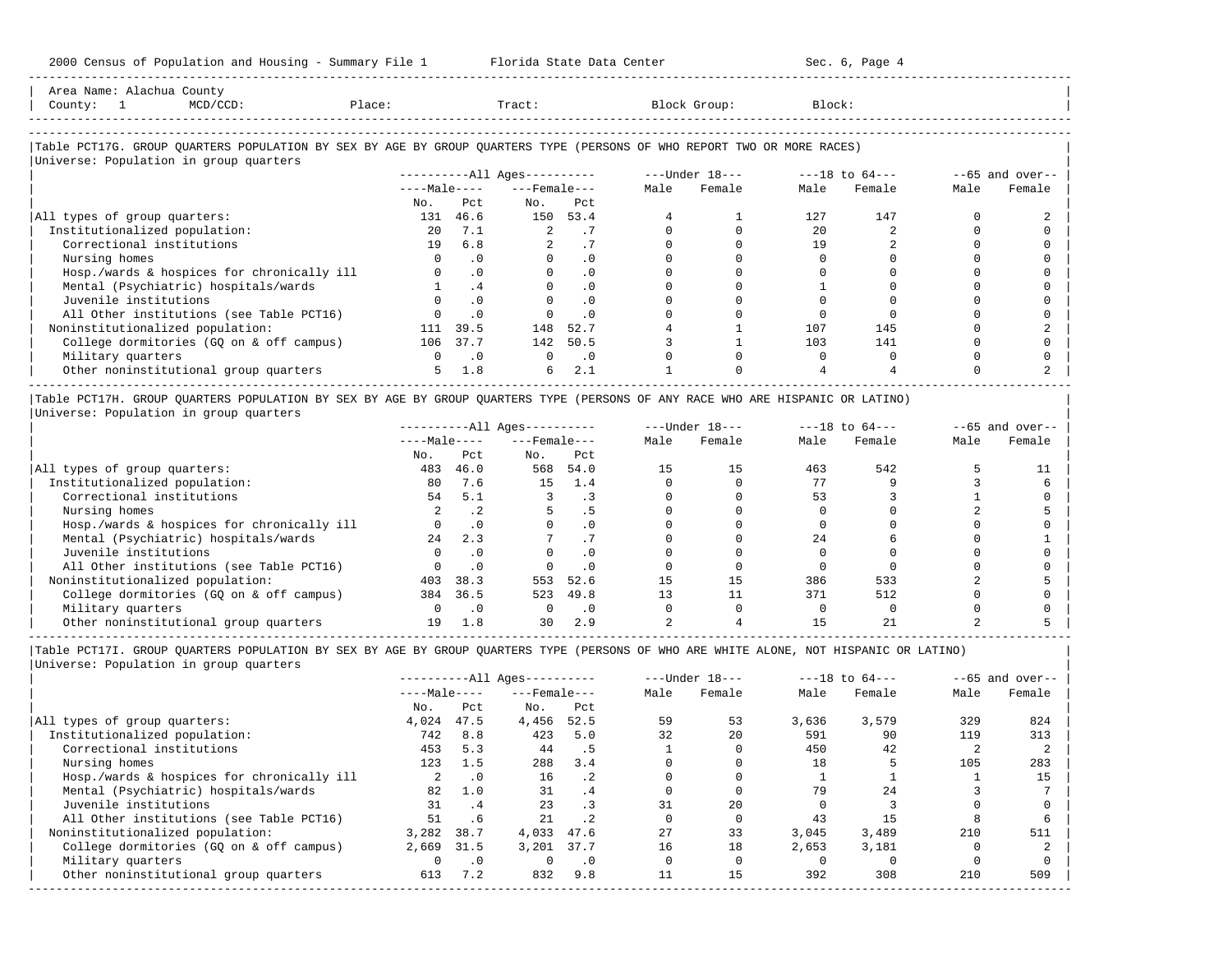| Table PCT16. GROUP OUARTERS POPULATION BY GROUP OUARTERS TYPE<br>Universe: Population in group quarters<br>Total Group Quarters Population<br>2,105<br>Institutionalized population:<br>2,031<br>Noninstitutionalized population:<br>74<br>Correctional institutions:<br>College dormitories (college GQ on and off campus)<br>1,356<br>$\Omega$<br>Federal prisons and detention centers<br>Military quarters:<br>$\Omega$<br>$\Omega$<br>$\Omega$<br>On base:<br>Halfway houses<br>$\Omega$<br>Local jails, police lockups, etc.<br>116<br>Barracks and other GO for military personnel<br>$\Omega$<br>Transient quarters for temporary residents<br>Military disciplinary barracks<br>$\Omega$<br>$\Omega$<br>State prisons<br>Military ships<br>$\Omega$<br>1,240<br>Other types of correctional institutions<br>Group homes:<br>74<br>$\Omega$<br>Nursing homes<br>161<br>Homes or halfway houses for drug/alcohol abuse<br>$\Omega$<br>Homes for the mentally ill<br>Hospitals/wards, hospices, and schools for the handicapped:<br>514<br>$\Omega$<br>Hospitals/wards and hospices for chronically ill:<br>Homes for the mentally retarded<br>$\Omega$<br>30<br>Hospices or homes for chronically ill<br>Homes for the physically handicapped<br>$\Omega$<br>$\mathbf 0$<br>Military hospitals or wards for chronically ill<br>$\Omega$<br>Other group homes<br>44<br>Other hospitals or wards for chronically ill<br>Religious group quarters<br>$\Omega$<br>$\Omega$<br>Workers' dormitories:<br>Hospitals or wards for drug/alcohol abuse<br>$\Omega$<br>$\cap$<br>Mental (Psychiatric) hospitals or wards<br>Agriculture workers' dormitories on farms<br>514<br>$\Omega$<br>Schools, hospitals, or wards for the mentally retarded<br>Job Corps and vocational training facilities<br>$\Omega$<br>$\Omega$<br>Schools, hospitals, or wards for the physically handicapped:<br>Other workers' dormitories<br>$\Omega$<br>$\Omega$<br>Institutions for the deaf<br>Crews of maritime vessels<br>$\Omega$<br>Institutions for the blind<br>$\Omega$<br>Other nonhousehold living situations<br>$\cap$<br>Other noninstitutional group quarters<br>Orthopedic wards/institutions for the physically handicapped<br>$\Omega$<br>$\Omega$<br>Wards in general hospitals for patients with no usual home elsewhere<br>Wards in military hospitls for patients with no usual home elsewhere<br>$\Omega$<br>Juvenile institutions:<br>$\cap$<br>Long-term care:<br>$\Omega$ | Area Name: Baker County<br>County: 3 MCD/CCD:<br>Place: |  |  |
|--------------------------------------------------------------------------------------------------------------------------------------------------------------------------------------------------------------------------------------------------------------------------------------------------------------------------------------------------------------------------------------------------------------------------------------------------------------------------------------------------------------------------------------------------------------------------------------------------------------------------------------------------------------------------------------------------------------------------------------------------------------------------------------------------------------------------------------------------------------------------------------------------------------------------------------------------------------------------------------------------------------------------------------------------------------------------------------------------------------------------------------------------------------------------------------------------------------------------------------------------------------------------------------------------------------------------------------------------------------------------------------------------------------------------------------------------------------------------------------------------------------------------------------------------------------------------------------------------------------------------------------------------------------------------------------------------------------------------------------------------------------------------------------------------------------------------------------------------------------------------------------------------------------------------------------------------------------------------------------------------------------------------------------------------------------------------------------------------------------------------------------------------------------------------------------------------------------------------------------------------------------------------------------------------------------------------------------------------------------------------------------------------------------------------------------------------------------------------------|---------------------------------------------------------|--|--|
| Homes for abused, dependent, and neglected children<br>$\Omega$<br>Residential treatment centers for emotionally disturbed children<br>$\Omega$                                                                                                                                                                                                                                                                                                                                                                                                                                                                                                                                                                                                                                                                                                                                                                                                                                                                                                                                                                                                                                                                                                                                                                                                                                                                                                                                                                                                                                                                                                                                                                                                                                                                                                                                                                                                                                                                                                                                                                                                                                                                                                                                                                                                                                                                                                                                |                                                         |  |  |
| Training schools for juvenile delinquents<br>$\Omega$<br>Short-term care, detention or diagnostic centers for delinguent chdrn<br>$\Omega$<br>Type of juvenile institution unknown<br>$\Omega$                                                                                                                                                                                                                                                                                                                                                                                                                                                                                                                                                                                                                                                                                                                                                                                                                                                                                                                                                                                                                                                                                                                                                                                                                                                                                                                                                                                                                                                                                                                                                                                                                                                                                                                                                                                                                                                                                                                                                                                                                                                                                                                                                                                                                                                                                 |                                                         |  |  |

|                                            |              |           | ----------All Ages---------- |           |      | $---Under 18---$ |       | $---18$ to $64---$ |      | $--65$ and over-- |
|--------------------------------------------|--------------|-----------|------------------------------|-----------|------|------------------|-------|--------------------|------|-------------------|
|                                            | $---Male---$ |           | $---$ Female $---$           |           | Male | Female           | Male  | Female             | Male | Female            |
|                                            | No.          | Pct       | No.                          | Pct       |      |                  |       |                    |      |                   |
| All types of group quarters:               | 1,768        | 84.0      | 337                          | 16.0      | 16   |                  | 1,660 | 198                | 92   | 139               |
| Institutionalized population:              | 1,723        | 81.9      | 308                          | 14.6      |      |                  | 1,630 | 177                | 91   | 131               |
| Correctional institutions                  | 1,346 63.9   |           | 10                           |           |      |                  | 1,322 |                    | 22   |                   |
| Nursing homes                              | 50           | 2.4       | 111                          | 5.3       |      |                  |       |                    | 39   | 107               |
| Hosp./wards & hospices for chronically ill |              | $\cdot$ 0 |                              | $\cdot$ 0 |      |                  |       |                    |      |                   |
| Mental (Psychiatric) hospitals/wards       | 327          | 15.5      | 187                          | 8.9       |      |                  | 297   | 164                | 30   | 23                |
| Juvenile institutions                      |              | $\cdot$ 0 |                              | .0        |      |                  |       |                    |      |                   |
| All Other institutions (see Table PCT16)   |              | $\cdot$ 0 |                              | . 0       |      |                  |       |                    |      |                   |
| Noninstitutionalized population:           | 45           | 2.1       | 29                           | 1.4       | 14   |                  | 30    |                    |      |                   |
| College dormitories (GO on & off campus)   |              | $\cdot$ 0 |                              |           |      |                  |       |                    |      |                   |
| Military quarters                          |              | $\cdot$ 0 |                              | $\cdot$ 0 |      |                  |       |                    |      |                   |
| Other noninstitutional group quarters      | 45           | 2.1       | 29                           | 1.4       | 14   |                  | 30    | 21                 |      |                   |
|                                            |              |           |                              |           |      |                  |       |                    |      |                   |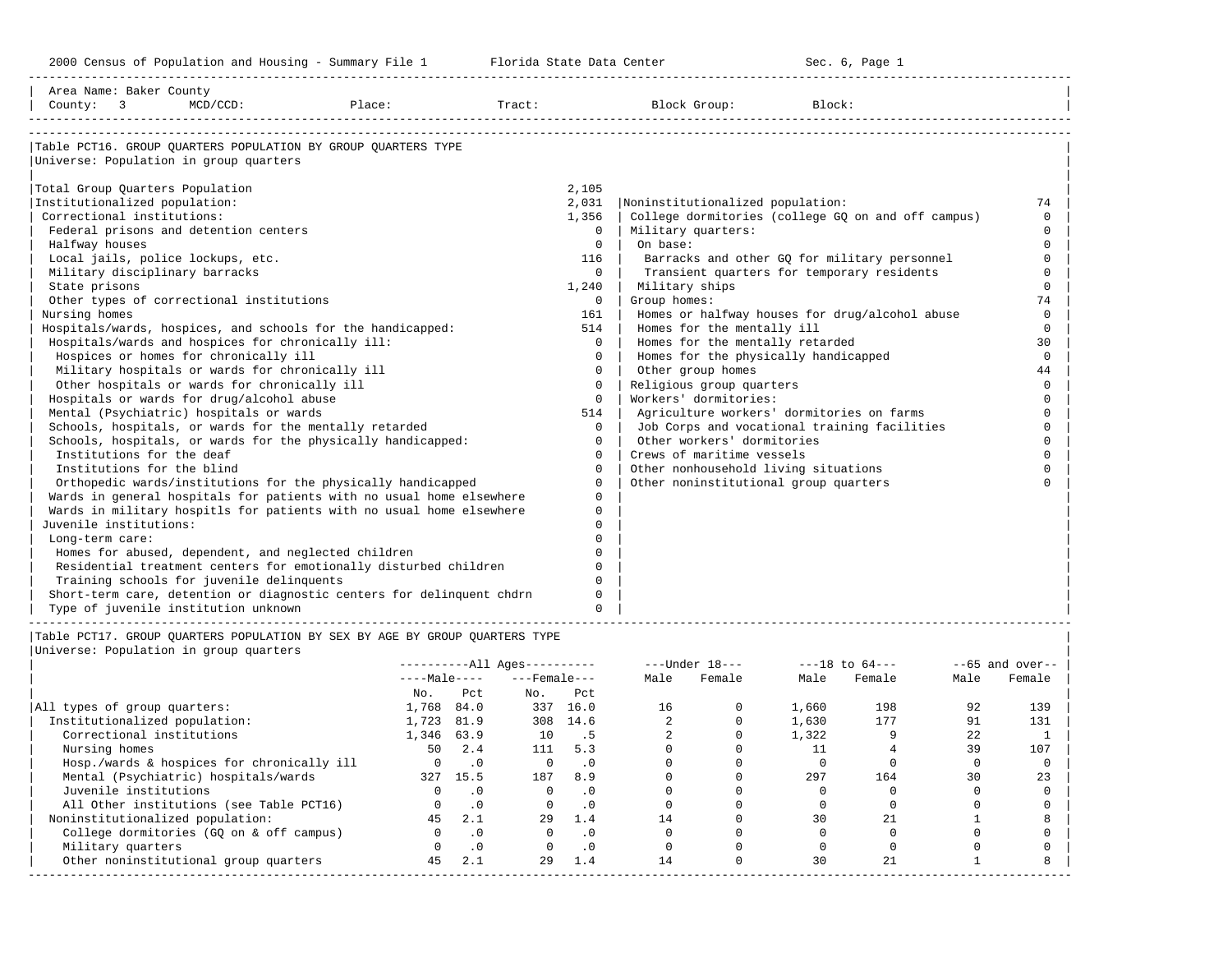| Area Name: Baker County                                                                                                                                                                                                           |             |        |        |              |        |  |
|-----------------------------------------------------------------------------------------------------------------------------------------------------------------------------------------------------------------------------------|-------------|--------|--------|--------------|--------|--|
| County:                                                                                                                                                                                                                           | $MCD/CCD$ : | Place: | Tract: | Block Group: | Block: |  |
|                                                                                                                                                                                                                                   |             |        |        |              |        |  |
|                                                                                                                                                                                                                                   |             |        |        |              |        |  |
| $\mathbf{r}$ . The contract of the contract of the contract of the contract of the contract of the contract of the contract of the contract of the contract of the contract of the contract of the contract of the contract of th |             |        |        |              |        |  |

-----------------------------------------------------------------------------------------------------------------------------------------------------

#### |Table PCT17A. GROUP QUARTERS POPULATION BY SEX BY AGE BY GROUP QUARTERS TYPE (PERSONS WHO ARE WHITE ALONE) | |<br>|Universe: Population in group quarters

| $---Male---$<br>Pct.<br>76.8<br>74.4<br>49.4 | $---$ Female $---$<br>No.<br>253<br>234 | Pct<br>23.2 | Male<br>10 | Female | Male<br>765 | Female | Male | Female |
|----------------------------------------------|-----------------------------------------|-------------|------------|--------|-------------|--------|------|--------|
|                                              |                                         |             |            |        |             |        |      |        |
|                                              |                                         |             |            |        |             |        |      |        |
|                                              |                                         |             |            |        |             | 134    | 62   | 119    |
|                                              |                                         | 21.5        |            |        | 750         | 122    | 61   | 112    |
|                                              | 4                                       | . 4         |            |        | 524         |        | 15   |        |
| 3.7                                          | 97                                      | 8.9         |            |        |             |        | 31   | 95     |
| $\cdot$ 0                                    | $\Omega$                                | $\cdot$ 0   |            |        |             |        |      |        |
| 21.3                                         | 133                                     | 12.2        |            |        | 217         | 116    | 15   |        |
| . 0                                          |                                         | $\cdot$ 0   |            |        |             |        |      |        |
| $\cdot$ 0                                    | $\Omega$                                | .0          |            |        |             |        |      |        |
| 2.4                                          | 19                                      | 1.7         | 10         |        | 15          |        |      |        |
| . 0                                          |                                         | $\cdot$ 0   |            |        |             |        |      |        |
| $\cdot$ 0                                    |                                         | $\cdot$ 0   |            |        |             |        |      |        |
| 2.4                                          | 19                                      | 1.7         | 10         |        | 15          | 12.    |      |        |
|                                              |                                         |             |            |        |             |        |      |        |

|Table PCT17B. GROUP QUARTERS POPULATION BY SEX BY AGE BY GROUP QUARTERS TYPE (PERSONS WHO ARE BLACK OR AFRICAN AMERICAN ALONE) | |Universe: Population in group quarters |

|                                            |              |           | $------All Ages------$ |           |      | $---Under 18---$ |      | $---18$ to $64---$ |      | $- -65$ and over-- |
|--------------------------------------------|--------------|-----------|------------------------|-----------|------|------------------|------|--------------------|------|--------------------|
|                                            | $---Male---$ |           | $---$ Female $---$     |           | Male | Female           | Male | Female             | Male | Female             |
|                                            | No.          | Pct       | No.                    | Pct       |      |                  |      |                    |      |                    |
| All types of group quarters:               | 848          | 91.6      | 78                     | 8.4       |      |                  | 814  | 59                 | 29   | 19                 |
| Institutionalized population:              | 831          | 89.7      | 69                     | 7.5       |      |                  | 801  | 51                 | 29   | 18                 |
| Correctional institutions                  | 729          | 78.7      |                        | . 6       |      |                  | 722  |                    |      |                    |
| Nursing homes                              |              | 1.0       | 13                     | 1.4       |      |                  |      |                    |      |                    |
| Hosp./wards & hospices for chronically ill |              | . 0       |                        | . 0       |      |                  |      |                    |      |                    |
| Mental (Psychiatric) hospitals/wards       | 93           | 10.0      | 50                     | 5.4       |      |                  | 78   | 44                 |      |                    |
| Juvenile institutions                      |              | . 0       |                        | . 0       |      |                  |      |                    |      |                    |
| All Other institutions (see Table PCT16)   |              | $\cdot$ 0 |                        | $\cdot$ 0 |      |                  |      |                    |      |                    |
| Noninstitutionalized population:           |              | 1.8       |                        | 1.0       |      |                  |      |                    |      |                    |
| College dormitories (GO on & off campus)   |              |           |                        | $\cdot$ 0 |      |                  |      |                    |      |                    |
| Military quarters                          |              | $\cdot$ 0 |                        | . 0       |      |                  |      |                    |      |                    |
| Other noninstitutional group quarters      |              |           |                        | 1.0       |      |                  |      |                    |      |                    |

-----------------------------------------------------------------------------------------------------------------------------------------------------

|Table PCT17C. GROUP QUARTERS POPULATION BY SEX BY AGE BY GROUP QUARTERS TYPE (PERSONS WHO ARE AMERICAN INDIAN AND ALASKAN NATIVE ALONE) | |Universe: Population in group quarters |

|                                            |              |           | $------All Aqes------$ |            |      | $---Under 18---$ |      | $---18$ to $64---$ |      | $- -65$ and over-- |
|--------------------------------------------|--------------|-----------|------------------------|------------|------|------------------|------|--------------------|------|--------------------|
|                                            | $---Male---$ |           | $---$ Female $---$     |            | Male | Female           | Male | Female             | Male | Female             |
|                                            | No.          | Pct       | No.                    | Pct        |      |                  |      |                    |      |                    |
| All types of group quarters:               |              | 13 100.0  |                        | . 0        |      |                  | 13   |                    |      |                    |
| Institutionalized population:              |              | 13 100.0  |                        | $\cdot$ 0  |      |                  |      |                    |      |                    |
| Correctional institutions                  |              | 13 100.0  |                        | . 0        |      |                  |      |                    |      |                    |
| Nursing homes                              |              |           |                        | . 0        |      |                  |      |                    |      |                    |
| Hosp./wards & hospices for chronically ill |              | $\cdot$ 0 |                        |            |      |                  |      |                    |      |                    |
| Mental (Psychiatric) hospitals/wards       |              | $\cdot$ 0 |                        | . 0        |      |                  |      |                    |      |                    |
| Juvenile institutions                      |              |           |                        | . 0        |      |                  |      |                    |      |                    |
| All Other institutions (see Table PCT16)   |              | $\cdot$ 0 |                        |            |      |                  |      |                    |      |                    |
| Noninstitutionalized population:           |              | $\cdot$ 0 |                        | $\cdot$ 0  |      |                  |      |                    |      |                    |
| College dormitories (GQ on & off campus)   |              |           |                        | $\cdot$ 0  |      |                  |      |                    |      |                    |
| Military quarters                          |              | . 0       |                        | $\cdot$ 0  |      |                  |      |                    |      |                    |
| Other noninstitutional group quarters      | <sup>n</sup> | $\cdot$ 0 |                        | $.0 \cdot$ |      |                  |      |                    |      |                    |
|                                            |              |           |                        |            |      |                  |      |                    |      |                    |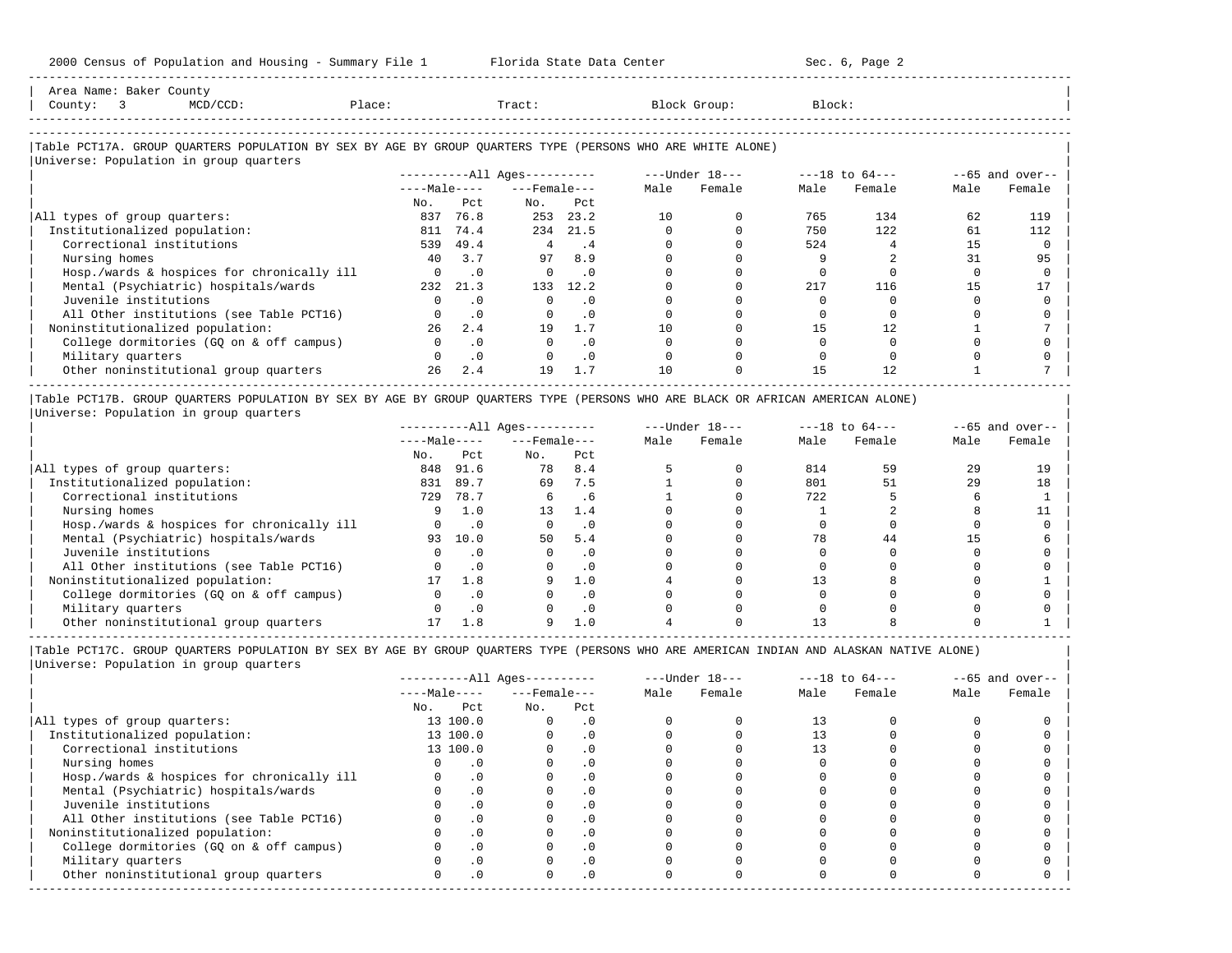| Name<br>Area         | Baker<br>. | County |        |       |       |        |
|----------------------|------------|--------|--------|-------|-------|--------|
| County               |            |        | Place: | Tract | Group | Block: |
| -------------------- |            |        |        |       |       |        |

-----------------------------------------------------------------------------------------------------------------------------------------------------

### |Table PCT17D. GROUP QUARTERS POPULATION BY SEX BY AGE BY GROUP QUARTERS TYPE (PERSONS WHO ARE ASIAN ALONE) |

|                                            |              |           | $------All Ages------$ |                             |      | ---Under 18--- |      | $---18$ to $64---$ |      | $--65$ and over-- |
|--------------------------------------------|--------------|-----------|------------------------|-----------------------------|------|----------------|------|--------------------|------|-------------------|
|                                            | $---Male---$ |           | $---$ Female $---$     |                             | Male | Female         | Male | Female             | Male | Female            |
|                                            | No.          | Pct       | No.                    | Pct                         |      |                |      |                    |      |                   |
| All types of group quarters:               | 11           | 78.6      |                        | 3, 21.4                     |      |                | 11   |                    |      |                   |
| Institutionalized population:              |              | 10 71.4   |                        | 2, 14.3                     |      |                | 10   |                    |      |                   |
| Correctional institutions                  |              | 964.3     |                        | $\overline{\phantom{0}}$ .0 |      |                |      |                    |      |                   |
| Nursing homes                              |              | . 0       |                        | 7.1                         |      |                |      |                    |      |                   |
| Hosp./wards & hospices for chronically ill |              | $\cdot$ 0 |                        | . 0                         |      |                |      |                    |      |                   |
| Mental (Psychiatric) hospitals/wards       |              | 7.1       |                        | 7.1                         |      |                |      |                    |      |                   |
| Juvenile institutions                      |              | . 0       |                        | . 0                         |      |                |      |                    |      |                   |
| All Other institutions (see Table PCT16)   |              | $\cdot$ 0 |                        | $\cdot$ 0                   |      |                |      |                    |      |                   |
| Noninstitutionalized population:           |              | 7.1       |                        | 7.1                         |      |                |      |                    |      |                   |
| College dormitories (GO on & off campus)   |              | $\cdot$ 0 |                        | $\cdot$ 0                   |      |                |      |                    |      |                   |
| Military quarters                          |              | $\cdot$ 0 |                        | $\cdot$ 0                   |      |                |      |                    |      |                   |
| Other noninstitutional group quarters      |              | 7.1       |                        | 7.1                         |      |                |      |                    |      |                   |

|Table PCT17E. GROUP QUARTERS POPULATION BY SEX BY AGE BY GROUP QUARTERS TYPE (PERSONS OF WHO ARE NATIVE HAWAIIAN AND OTHER PACIFIC ISLANDER ALONE) | |Universe: Population in group quarters |

|                                            |              |           | $------All Ages------$ |           |      | $---Under 18---$ |      | $---18$ to $64---$ |      | $--65$ and over-- |
|--------------------------------------------|--------------|-----------|------------------------|-----------|------|------------------|------|--------------------|------|-------------------|
|                                            | $---Male---$ |           | $---$ Female $---$     |           | Male | Female           | Male | Female             | Male | Female            |
|                                            | No.          | Pct       | No.                    | Pct       |      |                  |      |                    |      |                   |
| All types of group quarters:               |              | 1 100.0   |                        | . 0       |      |                  |      |                    |      |                   |
| Institutionalized population:              |              | 1 100.0   |                        | . 0       |      |                  |      |                    |      |                   |
| Correctional institutions                  |              | 1 100.0   |                        | . 0       |      |                  |      |                    |      |                   |
| Nursing homes                              |              |           |                        | . 0       |      |                  |      |                    |      |                   |
| Hosp./wards & hospices for chronically ill |              | $\cdot$ 0 |                        | $\cdot$ 0 |      |                  |      |                    |      |                   |
| Mental (Psychiatric) hospitals/wards       |              |           |                        | . 0       |      |                  |      |                    |      |                   |
| Juvenile institutions                      |              | $\Omega$  |                        | . 0       |      |                  |      |                    |      |                   |
| All Other institutions (see Table PCT16)   |              |           |                        |           |      |                  |      |                    |      |                   |
| Noninstitutionalized population:           |              |           |                        |           |      |                  |      |                    |      |                   |
| College dormitories (GO on & off campus)   |              |           |                        |           |      |                  |      |                    |      |                   |
| Military quarters                          |              |           |                        |           |      |                  |      |                    |      |                   |
| Other noninstitutional group quarters      |              |           |                        |           |      |                  |      |                    |      |                   |

-----------------------------------------------------------------------------------------------------------------------------------------------------

|Table PCT17F. GROUP QUARTERS POPULATION BY SEX BY AGE BY GROUP QUARTERS TYPE (PERSONS WHO ARE SOME OTHER RACE ALONE) |

|                                            |              |           | ----------All Ages---------- |           |      | $---Under 18---$ |      | $---18$ to $64---$ |      | $--65$ and over-- |
|--------------------------------------------|--------------|-----------|------------------------------|-----------|------|------------------|------|--------------------|------|-------------------|
|                                            | $---Male---$ |           | $---$ Female $---$           |           | Male | Female           | Male | Female             | Male | Female            |
|                                            | No.          | Pct       | No.                          | Pct       |      |                  |      |                    |      |                   |
| All types of group quarters:               |              | 19 100.0  | 0                            | $\cdot$ 0 |      |                  | 19   |                    |      |                   |
| Institutionalized population:              |              | 19 100.0  |                              | $\cdot$ 0 |      |                  | 19   |                    |      |                   |
| Correctional institutions                  |              | 19 100.0  |                              | $\cdot$ 0 |      |                  | 19   |                    |      |                   |
| Nursing homes                              |              | $\cdot$ 0 |                              | .0        |      |                  |      |                    |      |                   |
| Hosp./wards & hospices for chronically ill |              | $\cdot$ 0 |                              | $\cdot$ 0 |      |                  |      |                    |      |                   |
| Mental (Psychiatric) hospitals/wards       |              | $\cdot$ 0 |                              |           |      |                  |      |                    |      |                   |
| Juvenile institutions                      |              | .0        |                              | $\cdot$ 0 |      |                  |      |                    |      |                   |
| All Other institutions (see Table PCT16)   |              | $\cdot$ 0 |                              |           |      |                  |      |                    |      |                   |
| Noninstitutionalized population:           |              | $\cdot$ 0 |                              | $\cdot$ 0 |      |                  |      |                    |      |                   |
| College dormitories (GQ on & off campus)   |              | .0        |                              |           |      |                  |      |                    |      |                   |
| Military quarters                          |              | $\cdot$ 0 |                              | . 0       |      |                  |      |                    |      |                   |
| Other noninstitutional group quarters      |              | $\cdot$ 0 | O.                           | $\cdot$ 0 |      |                  |      |                    |      |                   |
|                                            |              |           |                              |           |      |                  |      |                    |      |                   |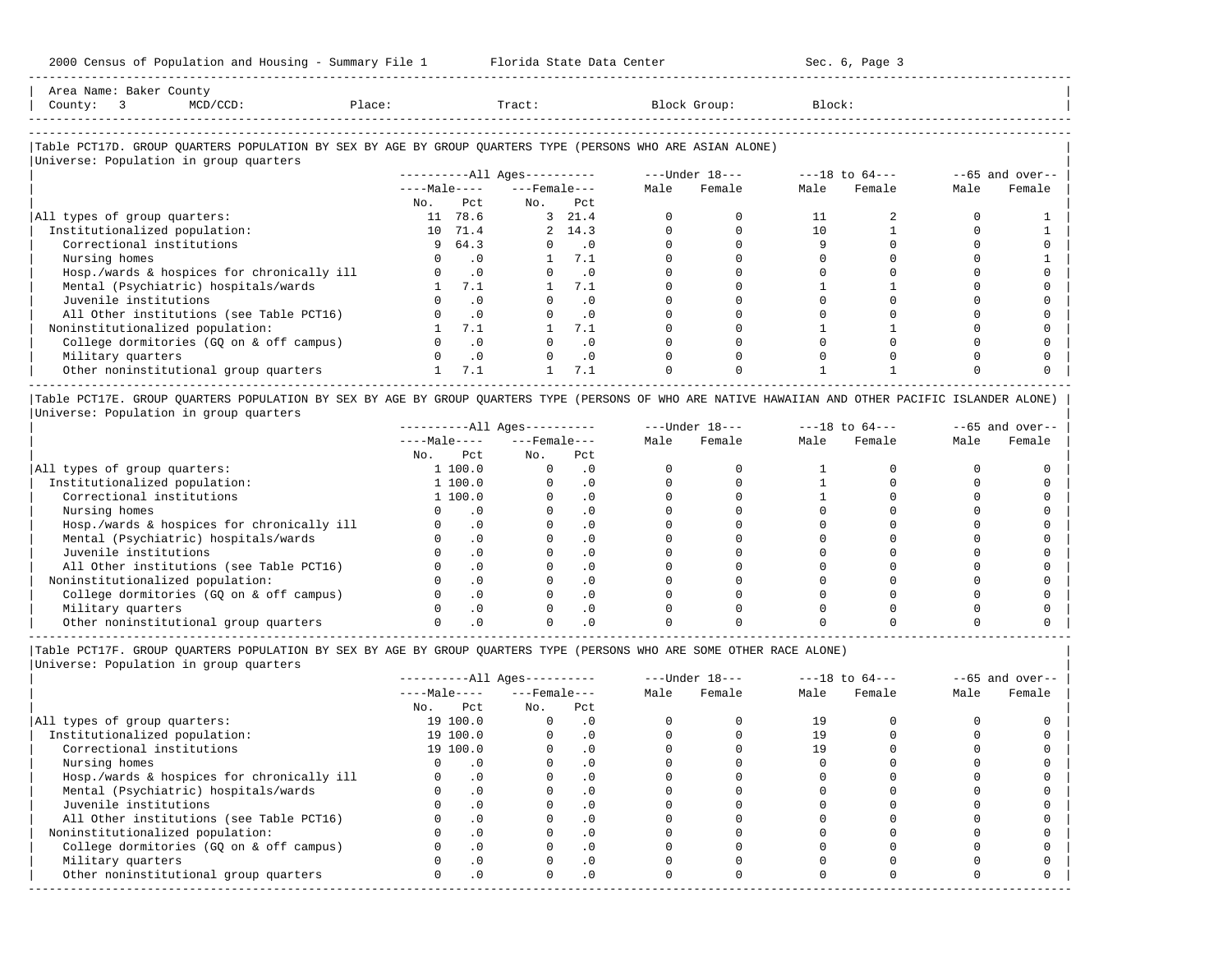| Area Name: Baker County<br>$MCD/CCD$ :<br>County: 3                                                                    | Place: |              | Tract:                 |           |      | Block Group:   | Block: |                    |      |                   |
|------------------------------------------------------------------------------------------------------------------------|--------|--------------|------------------------|-----------|------|----------------|--------|--------------------|------|-------------------|
|                                                                                                                        |        |              |                        |           |      |                |        |                    |      |                   |
| Table PCT17G. GROUP OUARTERS POPULATION BY SEX BY AGE BY GROUP OUARTERS TYPE (PERSONS OF WHO REPORT TWO OR MORE RACES) |        |              |                        |           |      |                |        |                    |      |                   |
| Universe: Population in group quarters                                                                                 |        |              |                        |           |      |                |        |                    |      |                   |
|                                                                                                                        |        |              | $------All Aqes------$ |           |      | ---Under 18--- |        | $---18$ to $64---$ |      | $--65$ and over-- |
|                                                                                                                        |        | $---Male---$ | $---$ Female $---$     |           | Male | Female         | Male   | Female             | Male | Female            |
|                                                                                                                        | No.    | Pct          | No.                    | Pct       |      |                |        |                    |      |                   |
| All types of group quarters:                                                                                           | 39     | 92.9         | 3                      | 7.1       |      |                | 37     |                    |      |                   |
| Institutionalized population:                                                                                          |        | 38 90.5      |                        | 3, 7.1    |      |                | 36     |                    |      |                   |
| Correctional institutions                                                                                              | 36     | 85.7         | $\Omega$               | $\cdot$ 0 |      |                | 34     |                    |      |                   |
| Nursing homes                                                                                                          |        | 2.4          | $\Omega$               | $\cdot$ 0 |      |                |        |                    |      |                   |
| Hosp./wards & hospices for chronically ill                                                                             |        | $\cdot$ 0    | 0                      | $\cdot$ 0 |      |                |        |                    |      |                   |

| Mental (Psychiatric) hospitals/wards     |  |  |  |  |  |
|------------------------------------------|--|--|--|--|--|
| Juvenile institutions                    |  |  |  |  |  |
| All Other institutions (see Table PCT16) |  |  |  |  |  |
| Noninstitutionalized population:         |  |  |  |  |  |
| College dormitories (GQ on & off campus) |  |  |  |  |  |
| Military quarters                        |  |  |  |  |  |
| Other noninstitutional group quarters    |  |  |  |  |  |
|                                          |  |  |  |  |  |

|Table PCT17H. GROUP QUARTERS POPULATION BY SEX BY AGE BY GROUP QUARTERS TYPE (PERSONS OF ANY RACE WHO ARE HISPANIC OR LATINO) | |Universe: Population in group quarters |

|                                            |              |           | $------All Aqes------$ |           |      | $---Under 18---$ |      | $---18$ to $64---$ |      | $--65$ and over-- |
|--------------------------------------------|--------------|-----------|------------------------|-----------|------|------------------|------|--------------------|------|-------------------|
|                                            | $---Male---$ |           | $---$ Female $---$     |           | Male | Female           | Male | Female             | Male | Female            |
|                                            | No.          | Pct       | No.                    | Pct       |      |                  |      |                    |      |                   |
| All types of group quarters:               | 160          | 98.8      |                        | 1.2       |      |                  | 158  |                    |      |                   |
| Institutionalized population:              | 160          | 98.8      |                        | 1.2       |      |                  | 158  |                    |      |                   |
| Correctional institutions                  | 150          | 92.6      |                        | . 6       |      |                  | 148  |                    |      |                   |
| Nursing homes                              |              | . 6       |                        | . 0       |      |                  |      |                    |      |                   |
| Hosp./wards & hospices for chronically ill |              |           |                        | . 0       |      |                  |      |                    |      |                   |
| Mental (Psychiatric) hospitals/wards       |              | 5.6       |                        | $.6 \,$   |      |                  |      |                    |      |                   |
| Juvenile institutions                      |              |           |                        | . 0       |      |                  |      |                    |      |                   |
| All Other institutions (see Table PCT16)   |              |           |                        | $\cdot$ 0 |      |                  |      |                    |      |                   |
| Noninstitutionalized population:           |              |           |                        | . 0       |      |                  |      |                    |      |                   |
| College dormitories (GQ on & off campus)   |              | $\cdot$ 0 |                        | $\cdot$ 0 |      |                  |      |                    |      |                   |
| Military quarters                          |              |           |                        | $\cdot$ 0 |      |                  |      |                    |      |                   |
| Other noninstitutional group quarters      |              |           |                        |           |      |                  |      |                    |      |                   |

-----------------------------------------------------------------------------------------------------------------------------------------------------

|Table PCT17I. GROUP QUARTERS POPULATION BY SEX BY AGE BY GROUP QUARTERS TYPE (PERSONS OF WHO ARE WHITE ALONE, NOT HISPANIC OR LATINO) |

|                                            |          |              | $------All \text{Aqes}---$ |                          |    | $---Under 18---$ | $---18$ to $64---$ |        |      | $--65$ and over-- |
|--------------------------------------------|----------|--------------|----------------------------|--------------------------|----|------------------|--------------------|--------|------|-------------------|
|                                            |          | $---Male---$ |                            | $---$ Female $---$       |    | Female           | Male               | Female | Male | Female            |
|                                            | No.      | Pct          | No.                        | Pct                      |    |                  |                    |        |      |                   |
| All types of group quarters:               | 722      | 74.2         | 251                        | 25.8                     | 10 |                  | 651                | 133    | 61   | 118               |
| Institutionalized population:              | 696      | 71.5         | 232                        | 23.8                     |    |                  | 636                | 121    | 60   | 111               |
| Correctional institutions                  | 433      | 44.5         | 3                          | $\overline{\phantom{0}}$ |    |                  | 419                |        | 14   |                   |
| Nursing homes                              | 40       | 4.1          | 97                         | 10.0                     |    |                  |                    |        | 31   | 95                |
| Hosp./wards & hospices for chronically ill | $\Omega$ | $\cdot$ 0    | $\Omega$                   | $\cdot$ 0                |    |                  |                    |        |      |                   |
| Mental (Psychiatric) hospitals/wards       | 223      | 22.9         | 132                        | 13.6                     |    |                  | 208                | 116    | 15   | 16                |
| Juvenile institutions                      | O.       | $\cdot$ 0    | $\Omega$                   | $\cdot$ 0                |    |                  |                    |        |      |                   |
| All Other institutions (see Table PCT16)   |          | $\cdot$ 0    | $\Omega$                   | $\cdot$ 0                |    |                  |                    |        |      |                   |
| Noninstitutionalized population:           | 26       | 2.7          | 19                         | 2.0                      | 10 |                  | 15                 | 12     |      |                   |
| College dormitories (GO on & off campus)   | $\Omega$ | $\cdot$ 0    | $\Omega$                   | $\cdot$ 0                |    |                  |                    |        |      |                   |
| Military quarters                          |          | $\cdot$ 0    | $\Omega$                   | .0                       |    |                  |                    |        |      |                   |
| Other noninstitutional group quarters      | 26       | 2.7          | 19                         | 2.0                      | 10 |                  | 15                 | 12.    |      |                   |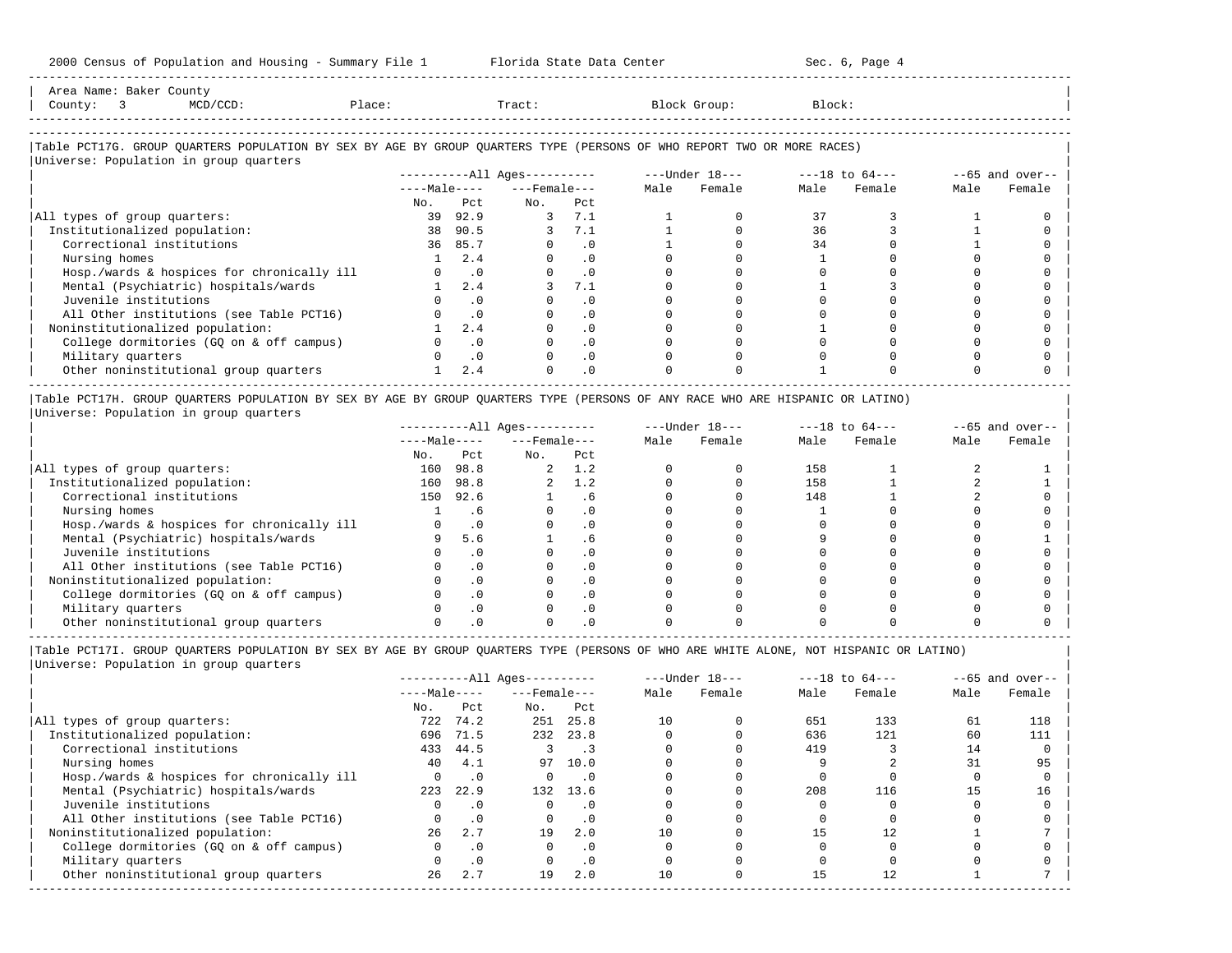| Area Name: Bay County<br>County: 5 MCD/CCD:                                                                                                                                                                                                                                                                                                                                                                                                                                                                                                                                                                                                                                                                 |                                                                                                                                                                                                                                                                                                                                                           |                                                                                                                                                                                             |                                                                                                                                                                                                                                                                                                                                                                      |                                                                                                                                                                                                                                                    |                                                                                                                                                                       |
|-------------------------------------------------------------------------------------------------------------------------------------------------------------------------------------------------------------------------------------------------------------------------------------------------------------------------------------------------------------------------------------------------------------------------------------------------------------------------------------------------------------------------------------------------------------------------------------------------------------------------------------------------------------------------------------------------------------|-----------------------------------------------------------------------------------------------------------------------------------------------------------------------------------------------------------------------------------------------------------------------------------------------------------------------------------------------------------|---------------------------------------------------------------------------------------------------------------------------------------------------------------------------------------------|----------------------------------------------------------------------------------------------------------------------------------------------------------------------------------------------------------------------------------------------------------------------------------------------------------------------------------------------------------------------|----------------------------------------------------------------------------------------------------------------------------------------------------------------------------------------------------------------------------------------------------|-----------------------------------------------------------------------------------------------------------------------------------------------------------------------|
| Universe: Population in group quarters<br>Total Group Quarters Population<br>Institutionalized population:<br>Correctional institutions:<br>Federal prisons and detention centers<br>Halfway houses<br>Local jails, police lockups, etc.<br>Military disciplinary barracks<br>State prisons<br>Other types of correctional institutions<br>Nursing homes<br>Hospitals/wards and hospices for chronically ill:<br>Hospices or homes for chronically ill<br>Military hospitals or wards for chronically ill<br>Other hospitals or wards for chronically ill<br>Hospitals or wards for drug/alcohol abuse<br>Mental (Psychiatric) hospitals or wards<br>Schools, hospitals, or wards for the mentally retarded | Table PCT16. GROUP OUARTERS POPULATION BY GROUP OUARTERS TYPE<br>Hospitals/wards, hospices, and schools for the handicapped:<br>Schools, hospitals, or wards for the physically handicapped:                                                                                                                                                              | 3,344<br>2,440<br>1,563<br>$\Omega$<br>$\Omega$<br>1,495<br>$\Omega$<br>64<br>$\overline{4}$<br>747<br>41<br>$\Omega$<br>$\Omega$<br>$\Omega$<br>0<br>$\Omega$<br>$\Omega$<br>$\Omega$<br>0 | Noninstitutionalized population:<br>Military quarters:<br>  On base:<br>Military ships<br>Group homes:<br>Homes for the mentally ill<br>Homes for the mentally retarded<br>Homes for the physically handicapped<br>Other group homes<br>Religious group quarters<br>Workers' dormitories:<br>Agriculture workers' dormitories on farms<br>Other workers' dormitories | College dormitories (college GQ on and off campus)<br>Barracks and other GO for military personnel<br>Transient quarters for temporary residents<br>Homes or halfway houses for drug/alcohol abuse<br>Job Corps and vocational training facilities | 904<br>$\overline{0}$<br>527<br>516<br>413<br>103<br>11<br>107<br>13<br>$\overline{0}$<br>59<br>$\circ$<br>35<br>2<br>$\Omega$<br>$\Omega$<br>$\Omega$<br>$\mathbf 0$ |
| Institutions for the deaf<br>Institutions for the blind<br>Juvenile institutions:<br>Long-term care:<br>Homes for abused, dependent, and neglected children<br>Training schools for juvenile delinquents<br>Type of juvenile institution unknown                                                                                                                                                                                                                                                                                                                                                                                                                                                            | Orthopedic wards/institutions for the physically handicapped<br>Wards in general hospitals for patients with no usual home elsewhere<br>Wards in military hospitls for patients with no usual home elsewhere<br>Residential treatment centers for emotionally disturbed children<br>Short-term care, detention or diagnostic centers for delinquent chdrn | $\Omega$<br>$\Omega$<br>$\Omega$<br>41<br>$\mathbf 0$<br>89<br>26<br>$\Omega$<br>$\Omega$<br>26<br>63<br>$\Omega$                                                                           | Crews of maritime vessels<br>Other nonhousehold living situations<br>Other noninstitutional group quarters                                                                                                                                                                                                                                                           |                                                                                                                                                                                                                                                    | $\mathbf 0$<br>28<br>240                                                                                                                                              |
| Universe: Population in group quarters                                                                                                                                                                                                                                                                                                                                                                                                                                                                                                                                                                                                                                                                      | Table PCT17. GROUP OUARTERS POPULATION BY SEX BY AGE BY GROUP OUARTERS TYPE                                                                                                                                                                                                                                                                               |                                                                                                                                                                                             |                                                                                                                                                                                                                                                                                                                                                                      |                                                                                                                                                                                                                                                    | $-65$ and over--                                                                                                                                                      |

|                                            |              |           | ALL AYLU           |           |      | UILULI IU |       | エローレい ロエ |      | vu ana vvci |
|--------------------------------------------|--------------|-----------|--------------------|-----------|------|-----------|-------|----------|------|-------------|
|                                            | $---Male---$ |           | $---$ Female $---$ |           | Male | Female    | Male  | Female   | Male | Female      |
|                                            | No.          | Pct       | No.                | Pct       |      |           |       |          |      |             |
| All types of group quarters:               | 2,318        | 69.3      | 1,026              | 30.7      | 94   | 18        | 1,996 | 375      | 228  | 633         |
| Institutionalized population:              | 1,695        | 50.7      | 745                | 22.3      | 85   | 13        | 1,431 | 200      | 179  | 532         |
| Correctional institutions                  | 1,408        | 42.1      | 155                | 4.6       | 16   |           | 1,378 | 155      | 14   |             |
| Nursing homes                              | 191          | 5.7       |                    | 556 16.6  |      |           | 40    | 40       | 151  | 516         |
| Hosp./wards & hospices for chronically ill |              | $\cdot$ 0 | $\Omega$           | $\cdot$ 0 |      |           |       |          |      |             |
| Mental (Psychiatric) hospitals/wards       |              | $\cdot$ 0 | $\Omega$           | $\cdot$ 0 |      |           |       |          |      |             |
| Juvenile institutions                      | 76           | 2.3       | 13                 | . 4       | 69   |           |       |          |      |             |
| All Other institutions (see Table PCT16)   | 2.0          | .6        | 21                 | .6        |      |           |       |          | 14   | 16          |
| Noninstitutionalized population:           | 623          | 18.6      | 281                | 8.4       |      |           | 565   | 175      | 49   | 101         |
| College dormitories (GO on & off campus)   | <sup>n</sup> | $\cdot$ 0 | $\Omega$           | $\cdot$ 0 |      |           |       |          |      |             |
| Military quarters                          | 438          | 13.1      | 89                 | 2.7       |      |           | 437   | 89       |      |             |
| Other noninstitutional group quarters      | 185          | 5.5       | 192                | 5.7       |      |           | 128   | 86       | 49   | 101         |
|                                            |              |           |                    |           |      |           |       |          |      |             |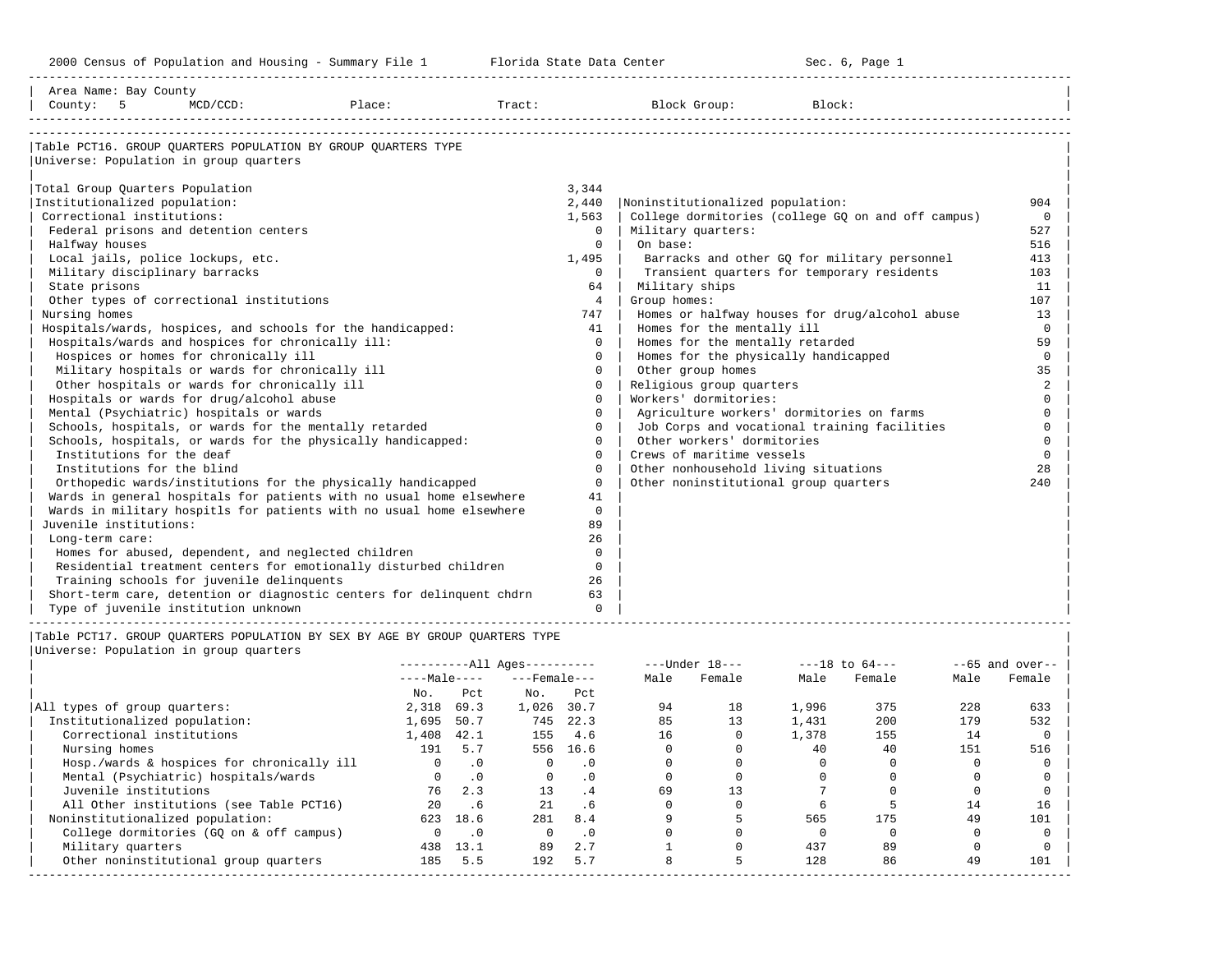2000 Census of Population and Housing - Summary File 1 Florida State Data Center Sec. 6, Page 2 -----------------------------------------------------------------------------------------------------------------------------------------------------

| Area Name: Bay County                                                                                      |          |              |                        |           |      |                |        |                    |      |                   |
|------------------------------------------------------------------------------------------------------------|----------|--------------|------------------------|-----------|------|----------------|--------|--------------------|------|-------------------|
| $MCD/CCD$ :<br>County:<br>5                                                                                | Place:   |              | Tract:                 |           |      | Block Group:   | Block: |                    |      |                   |
|                                                                                                            |          |              |                        |           |      |                |        |                    |      |                   |
| Table PCT17A. GROUP QUARTERS POPULATION BY SEX BY AGE BY GROUP QUARTERS TYPE (PERSONS WHO ARE WHITE ALONE) |          |              |                        |           |      |                |        |                    |      |                   |
| Universe: Population in group quarters                                                                     |          |              |                        |           |      |                |        |                    |      |                   |
|                                                                                                            |          |              | $------All Ages------$ |           |      | ---Under 18--- |        | $---18$ to $64---$ |      | $--65$ and over-- |
|                                                                                                            |          | $---Male---$ | $---$ Female $---$     |           | Male | Female         | Male   | Female             | Male | Female            |
|                                                                                                            | No.      | Pct          | No.                    | Pct       |      |                |        |                    |      |                   |
| All types of group quarters:                                                                               | 1,378    | 62.3         | 833                    | 37.7      | 52   | 14             | 1,138  | 256                | 188  | 563               |
| Institutionalized population:                                                                              | 933      | 42.2         | 619                    | 28.0      | 49   | 10             | 739    | 143                | 145  | 466               |
| Correctional institutions                                                                                  | 720      | 32.6         | 105                    | 4.7       | 10   |                | 703    | 105                |      |                   |
| Nursing homes                                                                                              | 150      | 6.8          | 483                    | 21.8      |      |                | 25     | 33                 | 125  | 450               |
| Hosp./wards & hospices for chronically ill                                                                 | $\Omega$ | $\cdot$ 0    | $\Omega$               | $\cdot$ 0 |      |                |        |                    |      |                   |
| Mental (Psychiatric) hospitals/wards                                                                       |          | $\cdot$ 0    | $\mathbf{0}$           | $\cdot$ 0 |      |                |        |                    |      |                   |
| Juvenile institutions                                                                                      | 44       | 2.0          | 10                     | .5        | 39   | 10             |        |                    |      |                   |
| All Other institutions (see Table PCT16)                                                                   | 19       | .9           | 21                     | .9        |      |                |        |                    | 13   | 16                |
| Noninstitutionalized population:                                                                           | 445      | 20.1         | 214                    | 9.7       |      |                | 399    | 113                | 43   | 97                |
| College dormitories (GQ on & off campus)                                                                   | $\Omega$ | $\cdot$ 0    | $\Omega$               | $\cdot$ 0 |      |                |        |                    |      |                   |
| Military quarters                                                                                          | 303      | 13.7         | 46                     | 2.1       |      |                | 303    | 46                 |      |                   |
| Other noninstitutional group quarters                                                                      | 142      | 6.4          | 168                    | 7.6       |      |                | 96     | 67                 |      | 97                |

|Table PCT17B. GROUP QUARTERS POPULATION BY SEX BY AGE BY GROUP QUARTERS TYPE (PERSONS WHO ARE BLACK OR AFRICAN AMERICAN ALONE) | |Universe: Population in group quarters |

|                                            |              |           | $------All Ages------$ |           |      | $---Under 18---$ |      | $---18$ to $64---$ |      | $--65$ and over-- |
|--------------------------------------------|--------------|-----------|------------------------|-----------|------|------------------|------|--------------------|------|-------------------|
|                                            | $---Male---$ |           | $---$ Female $---$     |           | Male | Female           | Male | Female             | Male | Female            |
|                                            | No.          | Pct       | No.                    | Pct       |      |                  |      |                    |      |                   |
| All types of group quarters:               | 828          | 82.8      | 172                    | 17.2      | 38   |                  | 752  | 101                | 38   | 67                |
| Institutionalized population:              | 690          | 69.0      | 114                    | 11.4      | 33   |                  | 625  | 47                 | 32   | 64                |
| Correctional institutions                  | 621          | 62.1      | 42                     | 4.2       |      |                  | 610  | 42                 |      |                   |
| Nursing homes                              | 38           | 3.8       | 69                     | 6.9       |      |                  |      |                    | 25   | 64                |
| Hosp./wards & hospices for chronically ill |              | . 0       |                        | . 0       |      |                  |      |                    |      |                   |
| Mental (Psychiatric) hospitals/wards       |              | $\cdot$ 0 |                        |           |      |                  |      |                    |      |                   |
| Juvenile institutions                      | 30           | 3.0       |                        |           | 28   |                  |      |                    |      |                   |
| All Other institutions (see Table PCT16)   |              |           |                        |           |      |                  |      |                    |      |                   |
| Noninstitutionalized population:           | 138          | 13.8      | 58                     | 5.8       |      |                  | 127  | 54                 |      |                   |
| College dormitories (GO on & off campus)   |              | $\cdot$ 0 |                        | $\cdot$ 0 |      |                  |      |                    |      |                   |
| Military quarters                          | 97           | 9.7       | 35                     | 3.5       |      |                  | 97   | 35                 |      |                   |
| Other noninstitutional group quarters      | 41           | 4.1       | 23                     | 2.3       |      |                  |      | 19                 |      |                   |

-----------------------------------------------------------------------------------------------------------------------------------------------------

|Table PCT17C. GROUP QUARTERS POPULATION BY SEX BY AGE BY GROUP QUARTERS TYPE (PERSONS WHO ARE AMERICAN INDIAN AND ALASKAN NATIVE ALONE) | |Universe: Population in group quarters |

|                                            |              |           | $------All Aqes------$ |           |      | $---Under 18---$ |      | $---18$ to $64---$ |      | $--65$ and over-- |
|--------------------------------------------|--------------|-----------|------------------------|-----------|------|------------------|------|--------------------|------|-------------------|
|                                            | $---Male---$ |           | $---$ Female $---$     |           | Male | Female           | Male | Female             | Male | Female            |
|                                            | No.          | Pct       | No.                    | Pct       |      |                  |      |                    |      |                   |
| All types of group quarters:               | 23           | 92.0      | $\overline{a}$         | 8.0       |      |                  | 2.2. |                    |      |                   |
| Institutionalized population:              | 18           | 72.0      |                        | 4.0       |      |                  |      |                    |      |                   |
| Correctional institutions                  | 17           | 68.0      |                        | 4.0       |      |                  |      |                    |      |                   |
| Nursing homes                              |              | $\cdot$ 0 |                        | . 0       |      |                  |      |                    |      |                   |
| Hosp./wards & hospices for chronically ill |              | $\cdot$ 0 |                        | . 0       |      |                  |      |                    |      |                   |
| Mental (Psychiatric) hospitals/wards       |              | $\cdot$ 0 |                        | . 0       |      |                  |      |                    |      |                   |
| Juvenile institutions                      |              | 4.0       |                        | . 0       |      |                  |      |                    |      |                   |
| All Other institutions (see Table PCT16)   |              | $\cdot$ 0 |                        |           |      |                  |      |                    |      |                   |
| Noninstitutionalized population:           | 5.           | 20.0      |                        | 4.0       |      |                  |      |                    |      |                   |
| College dormitories (GQ on & off campus)   |              | $\cdot$ 0 |                        | $\cdot$ 0 |      |                  |      |                    |      |                   |
| Military quarters                          | 4            | 16.0      |                        | 4.0       |      |                  |      |                    |      |                   |
| Other noninstitutional group quarters      |              | 4.0       |                        | $\cdot$ 0 |      |                  |      |                    |      |                   |
|                                            |              |           |                        |           |      |                  |      |                    |      |                   |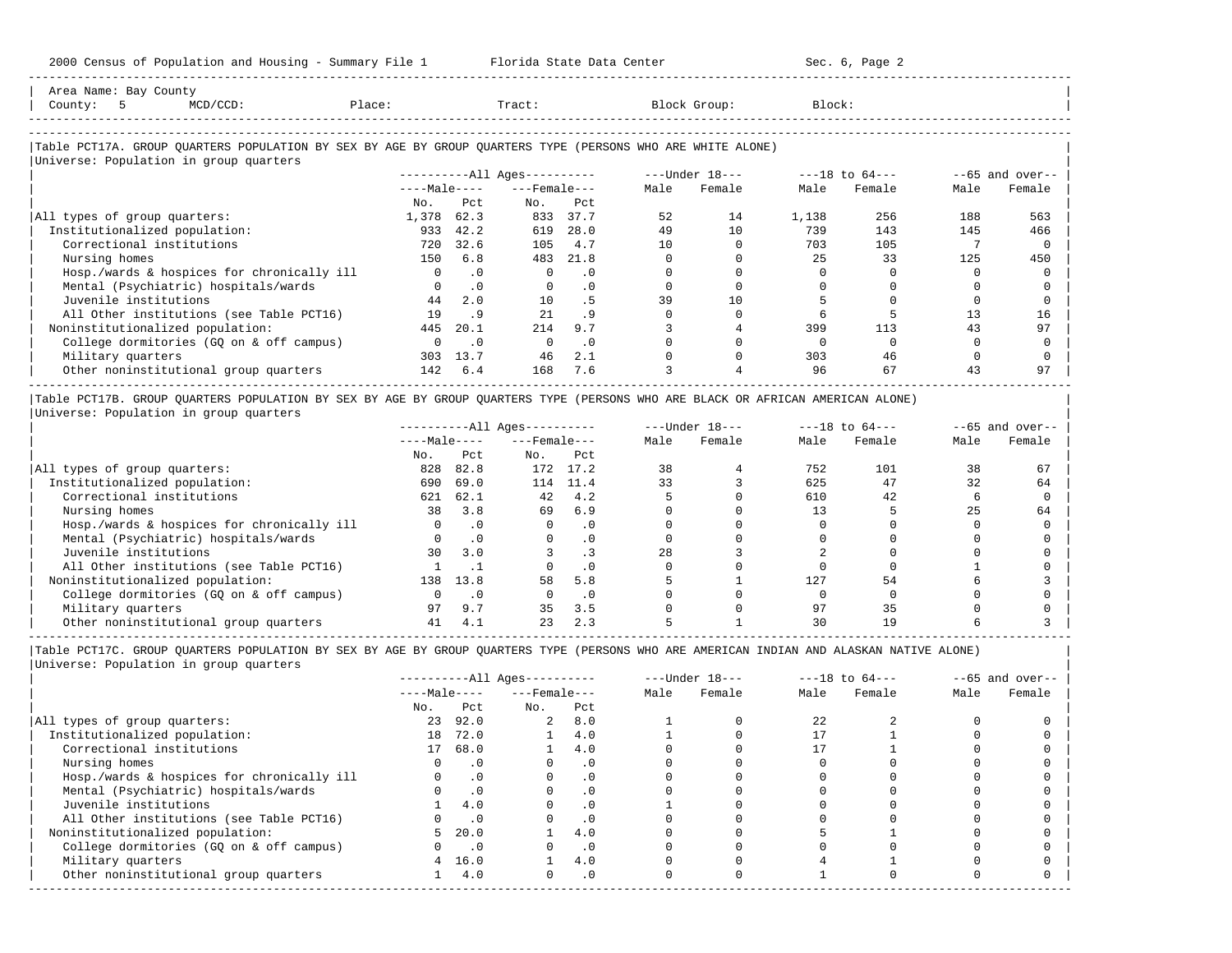| Area<br>Name                    | Ba <sup>,</sup><br>بالملكات |  |       |                                        |
|---------------------------------|-----------------------------|--|-------|----------------------------------------|
| County                          |                             |  | Tract |                                        |
|                                 |                             |  |       |                                        |
| ------------------------------- |                             |  |       | -------------------------------------- |

-----------------------------------------------------------------------------------------------------------------------------------------------------

### |Table PCT17D. GROUP QUARTERS POPULATION BY SEX BY AGE BY GROUP QUARTERS TYPE (PERSONS WHO ARE ASIAN ALONE) |

|                                            |                 |                | $------All Ages------$ |                             | ---Under 18--- |        | $---18$ to $64---$ |        |      | $--65$ and over-- |
|--------------------------------------------|-----------------|----------------|------------------------|-----------------------------|----------------|--------|--------------------|--------|------|-------------------|
|                                            | $---Male---$    |                | $---$ Female $---$     |                             | Male           | Female | Male               | Female | Male | Female            |
|                                            | No.             | Pct.           | No.                    | Pct                         |                |        |                    |        |      |                   |
| All types of group quarters:               | 17              | 85.0           |                        | 3, 15.0                     |                |        | 14                 |        |      |                   |
| Institutionalized population:              | 5               | 25.0           |                        | 2, 10.0                     |                |        |                    |        |      |                   |
| Correctional institutions                  | 4               | 20.0           | $\Omega$               | $\overline{\phantom{0}}$ .0 |                |        |                    |        |      |                   |
| Nursing homes                              |                 | $\cdot$ 0      |                        | 2, 10.0                     |                |        |                    |        |      |                   |
| Hosp./wards & hospices for chronically ill |                 | $\cdot$ 0      |                        | $\cdot$ 0                   |                |        |                    |        |      |                   |
| Mental (Psychiatric) hospitals/wards       |                 | $\cdot$ 0      |                        | $\cdot$ 0                   |                |        |                    |        |      |                   |
| Juvenile institutions                      |                 | 5.0            |                        | $\cdot$ 0                   |                |        |                    |        |      |                   |
| All Other institutions (see Table PCT16)   |                 | $\cdot$ 0      |                        | $\cdot$ 0                   |                |        |                    |        |      |                   |
| Noninstitutionalized population:           | 12 <sup>7</sup> | 60.0           |                        | 5.0                         |                |        |                    |        |      |                   |
| College dormitories (GQ on & off campus)   |                 | $\overline{0}$ |                        | $\cdot$ 0                   |                |        |                    |        |      |                   |
| Military quarters                          | 11              | 55.0           |                        | 5.0                         |                |        | 10                 |        |      |                   |
| Other noninstitutional group quarters      |                 | 5.0            |                        | $\cdot$ 0                   |                |        |                    |        |      |                   |

|Table PCT17E. GROUP QUARTERS POPULATION BY SEX BY AGE BY GROUP QUARTERS TYPE (PERSONS OF WHO ARE NATIVE HAWAIIAN AND OTHER PACIFIC ISLANDER ALONE) | |Universe: Population in group quarters |

|                                            |              |      | $------All Ages------$ |           |      | $---Under 18---$ |      | $---18$ to $64---$ |      | $--65$ and over-- |
|--------------------------------------------|--------------|------|------------------------|-----------|------|------------------|------|--------------------|------|-------------------|
|                                            | $---Male---$ |      | $---$ Female $---$     |           | Male | Female           | Male | Female             | Male | Female            |
|                                            | No.          | Pct  | No.                    | Pct       |      |                  |      |                    |      |                   |
| All types of group quarters:               |              | 60.0 |                        | 2, 40.0   |      |                  |      |                    |      |                   |
| Institutionalized population:              |              | 60.0 |                        | 2, 40.0   |      |                  |      |                    |      |                   |
| Correctional institutions                  |              | 60.0 |                        | 2, 40.0   |      |                  |      |                    |      |                   |
| Nursing homes                              |              |      |                        | . 0       |      |                  |      |                    |      |                   |
| Hosp./wards & hospices for chronically ill |              | . 0  |                        | $\cdot$ 0 |      |                  |      |                    |      |                   |
| Mental (Psychiatric) hospitals/wards       |              |      |                        |           |      |                  |      |                    |      |                   |
| Juvenile institutions                      |              |      |                        |           |      |                  |      |                    |      |                   |
| All Other institutions (see Table PCT16)   |              |      |                        |           |      |                  |      |                    |      |                   |
| Noninstitutionalized population:           |              |      |                        |           |      |                  |      |                    |      |                   |
| College dormitories (GQ on & off campus)   |              |      |                        |           |      |                  |      |                    |      |                   |
| Military quarters                          |              |      |                        |           |      |                  |      |                    |      |                   |
| Other noninstitutional group quarters      |              |      |                        |           |      |                  |      |                    |      |                   |

----------------------------------------------------------------------------------------------------------------------------------------------------- |Table PCT17F. GROUP QUARTERS POPULATION BY SEX BY AGE BY GROUP QUARTERS TYPE (PERSONS WHO ARE SOME OTHER RACE ALONE) |

|                                            |              |           | $------All Aqes------$ |           |      | $---Under 18---$ |      | $---18$ to $64---$ |      | $--65$ and over-- |
|--------------------------------------------|--------------|-----------|------------------------|-----------|------|------------------|------|--------------------|------|-------------------|
|                                            | $---Male---$ |           | $---$ Female $---$     |           | Male | Female           | Male | Female             | Male | Female            |
|                                            | No.          | Pct       | No.                    | Pct       |      |                  |      |                    |      |                   |
| All types of group quarters:               | 28           | 82.4      |                        | 6 17.6    |      |                  | 28   |                    |      |                   |
| Institutionalized population:              | 17           | 50.0      |                        | 5.9       |      |                  |      |                    |      |                   |
| Correctional institutions                  | 16           | 47.1      |                        | $\cdot$ 0 |      |                  | 16   |                    |      |                   |
| Nursing homes                              |              | 2.9       | $\overline{a}$         | 5.9       |      |                  |      |                    |      |                   |
| Hosp./wards & hospices for chronically ill |              | $\cdot$ 0 |                        | $\cdot$ 0 |      |                  |      |                    |      |                   |
| Mental (Psychiatric) hospitals/wards       |              | $\cdot$ 0 |                        | . 0       |      |                  |      |                    |      |                   |
| Juvenile institutions                      |              | $\cdot$ 0 |                        |           |      |                  |      |                    |      |                   |
| All Other institutions (see Table PCT16)   |              | $\cdot$ 0 |                        |           |      |                  |      |                    |      |                   |
| Noninstitutionalized population:           | 11           | 32.4      |                        | 4 11.8    |      |                  |      |                    |      |                   |
| College dormitories (GQ on & off campus)   |              | $\cdot$ 0 |                        |           |      |                  |      |                    |      |                   |
| Military quarters                          | 11           | 32.4      |                        | 4 11.8    |      |                  |      |                    |      |                   |
| Other noninstitutional group quarters      | <sup>n</sup> | $\cdot$ 0 |                        | $\cdot$ 0 |      |                  |      |                    |      |                   |
|                                            |              |           |                        |           |      |                  |      |                    |      |                   |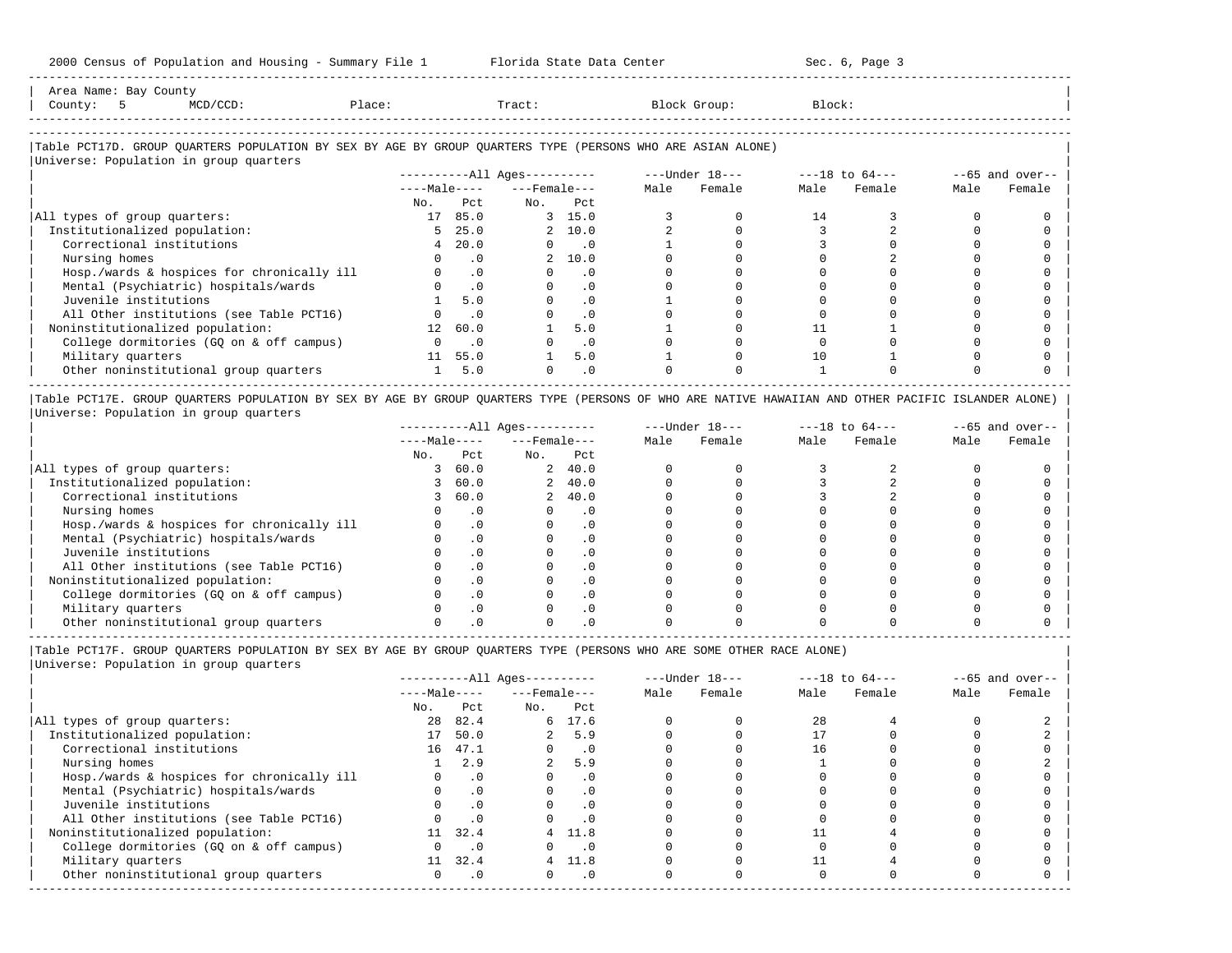| 2000 Census of Population and Housing - Summary File 1 Florida State Data Center                                              |                |                             |                          |                             |                     |                                                                 |                   | Sec. 6, Page 4                                                 |      |                    |
|-------------------------------------------------------------------------------------------------------------------------------|----------------|-----------------------------|--------------------------|-----------------------------|---------------------|-----------------------------------------------------------------|-------------------|----------------------------------------------------------------|------|--------------------|
| Area Name: Bay County<br>Place:<br>County: 5<br>MCD/CCD:                                                                      |                |                             |                          |                             | Tract: Block Group: |                                                                 | Block:            |                                                                |      |                    |
| Table PCT17G. GROUP QUARTERS POPULATION BY SEX BY AGE BY GROUP QUARTERS TYPE (PERSONS OF WHO REPORT TWO OR MORE RACES)        |                |                             |                          |                             |                     |                                                                 |                   |                                                                |      |                    |
| Universe: Population in group quarters                                                                                        |                |                             |                          |                             |                     |                                                                 |                   |                                                                |      |                    |
|                                                                                                                               |                |                             |                          |                             |                     | ----------All Ages---------- ----Under $18---$ ---18 to $64---$ |                   |                                                                |      | $- -65$ and over-- |
|                                                                                                                               |                |                             | $---Male-- ---Female---$ |                             | Male                |                                                                 | Female Male       | Female                                                         | Male | Female             |
|                                                                                                                               | No.            | P.C.L.                      | $N_{\text{O}}$ .         | Pct.                        |                     |                                                                 |                   |                                                                |      |                    |
| All types of group quarters:                                                                                                  |                | 41 83.7                     |                          | 8 16.3                      |                     |                                                                 | 39                |                                                                |      |                    |
| Institutionalized population:                                                                                                 |                | 29 59.2                     |                          | $5 \quad 10.2$              | $\Omega$            | $\Omega$                                                        | 27                |                                                                |      |                    |
| Correctional institutions                                                                                                     |                | 27, 55.1                    |                          | 5, 10.2                     |                     |                                                                 | 26                |                                                                |      |                    |
| Nursing homes                                                                                                                 |                | 2, 4.1                      |                          | $\cdot$ 0                   |                     |                                                                 |                   |                                                                |      |                    |
| Hosp./wards & hospices for chronically ill                                                                                    |                | $\cdot$ 0                   | $\Omega$                 | .0                          |                     |                                                                 |                   |                                                                |      |                    |
| Mental (Psychiatric) hospitals/wards                                                                                          |                | .0                          |                          | .0                          |                     |                                                                 |                   |                                                                |      |                    |
| Juvenile institutions                                                                                                         |                | $\cdot$ 0                   |                          | $\cdot$ 0                   |                     |                                                                 |                   |                                                                |      |                    |
| All Other institutions (see Table PCT16)                                                                                      |                | .0                          |                          | $\cdot$ 0                   |                     |                                                                 |                   |                                                                |      |                    |
| Noninstitutionalized population:                                                                                              | 12             | 24.5                        |                          | 6.1                         |                     |                                                                 | $12 \overline{ }$ |                                                                |      |                    |
| College dormitories (GQ on & off campus)                                                                                      | $\overline{0}$ | $\overline{\phantom{0}}$ .0 |                          | $\overline{\phantom{0}}$ .0 |                     |                                                                 | $\Omega$          |                                                                |      |                    |
| Military quarters                                                                                                             | 12 24.5        |                             |                          | 4.1                         |                     |                                                                 | $12 \overline{ }$ |                                                                |      |                    |
| Other noninstitutional group quarters                                                                                         | $\Omega$       | $\cdot$ 0                   | $\mathbf{1}$             | 2.0                         |                     |                                                                 |                   |                                                                |      |                    |
| Table PCT17H. GROUP QUARTERS POPULATION BY SEX BY AGE BY GROUP QUARTERS TYPE (PERSONS OF ANY RACE WHO ARE HISPANIC OR LATINO) |                |                             |                          |                             |                     |                                                                 |                   |                                                                |      |                    |
| Universe: Population in group quarters                                                                                        |                |                             |                          |                             |                     |                                                                 |                   |                                                                |      |                    |
|                                                                                                                               |                |                             |                          |                             |                     |                                                                 |                   | ----------All Ages---------- ---- Under $18--$ ---18 to $64--$ |      | $--65$ and over--  |
|                                                                                                                               |                |                             | $---Male-- ---Female---$ |                             |                     | Male Female                                                     | Male              | Female                                                         | Male | Female             |
|                                                                                                                               |                | No. Pct                     | No. Pct                  |                             |                     |                                                                 |                   |                                                                |      |                    |
|                                                                                                                               |                |                             |                          |                             |                     |                                                                 | .                 |                                                                |      |                    |

| All types of group quarters:               | 194 | 91.9 | 17 | 8.1      |  | 190 |  |  |
|--------------------------------------------|-----|------|----|----------|--|-----|--|--|
| Institutionalized population:              | 169 | 80.1 | 10 | 4.7      |  | 165 |  |  |
| Correctional institutions                  | 167 | 79.1 |    | 3.3      |  | 163 |  |  |
| Nursing homes                              |     |      |    |          |  |     |  |  |
| Hosp./wards & hospices for chronically ill |     |      |    |          |  |     |  |  |
| Mental (Psychiatric) hospitals/wards       |     |      |    |          |  |     |  |  |
| Juvenile institutions                      |     |      |    | $\Omega$ |  |     |  |  |
| All Other institutions (see Table PCT16)   |     |      |    | $\Omega$ |  |     |  |  |
| Noninstitutionalized population:           |     |      |    | 3.3      |  |     |  |  |
| College dormitories (GQ on & off campus)   |     |      |    |          |  |     |  |  |
| Military quarters                          | 25  | 11.8 |    | 3.3      |  |     |  |  |
| Other noninstitutional group quarters      |     |      |    |          |  |     |  |  |

----------------------------------------------------------------------------------------------------------------------------------------------------- |Table PCT17I. GROUP QUARTERS POPULATION BY SEX BY AGE BY GROUP QUARTERS TYPE (PERSONS OF WHO ARE WHITE ALONE, NOT HISPANIC OR LATINO) | |Universe: Population in group quarters |

|                                            |              |           | $------All Aqes------$ |           |      | $---Under 18---$ |       | $---18$ to $64---$ |      | $--65$ and over-- |
|--------------------------------------------|--------------|-----------|------------------------|-----------|------|------------------|-------|--------------------|------|-------------------|
|                                            | $---Male---$ |           | $---$ Female $---$     |           | Male | Female           | Male  | Female             | Male | Female            |
|                                            | No.          | Pct       | No.                    | Pct       |      |                  |       |                    |      |                   |
| All types of group quarters:               | 1,328        | 61.7      | 826                    | 38.3      | 52   | 14               | 1,088 | 250                | 188  | 562               |
| Institutionalized population:              | 894          | 41.5      | 613                    | 28.5      | 49   | 10               | 700   | 138                | 145  | 465               |
| Correctional institutions                  | 682          | 31.7      | 100                    | 4.6       | 10   |                  | 665   | 100                |      |                   |
| Nursing homes                              | 150          | 7.0       | 482                    | 22.4      |      |                  | 25    | 33                 | 125  | 449               |
| Hosp./wards & hospices for chronically ill | $\Omega$     | $\cdot$ 0 |                        | $\cdot$ 0 |      |                  |       |                    |      |                   |
| Mental (Psychiatric) hospitals/wards       | 0            | $\cdot$ 0 | $\Omega$               | . 0       |      |                  |       |                    |      |                   |
| Juvenile institutions                      | 43           | 2.0       | 10                     | . 5       | 39   | 10               |       |                    |      |                   |
| All Other institutions (see Table PCT16)   | 19           | .9        | 2.1                    | 1.0       |      |                  |       |                    |      | 16                |
| Noninstitutionalized population:           | 434          | 20.1      | 213                    | 9.9       |      |                  | 388   | 112                | 43   | 97                |
| College dormitories (GO on & off campus)   |              | $\cdot$ 0 |                        | $\cdot$ 0 |      |                  |       |                    |      |                   |
| Military quarters                          | 292          | 13.6      | 45                     | 2.1       |      |                  | 292   | 45                 |      |                   |
| Other noninstitutional group quarters      | 142          | 6.6       | 168                    | 7.8       |      |                  | 96    | 67                 | 43   | 97                |
|                                            |              |           |                        |           |      |                  |       |                    |      |                   |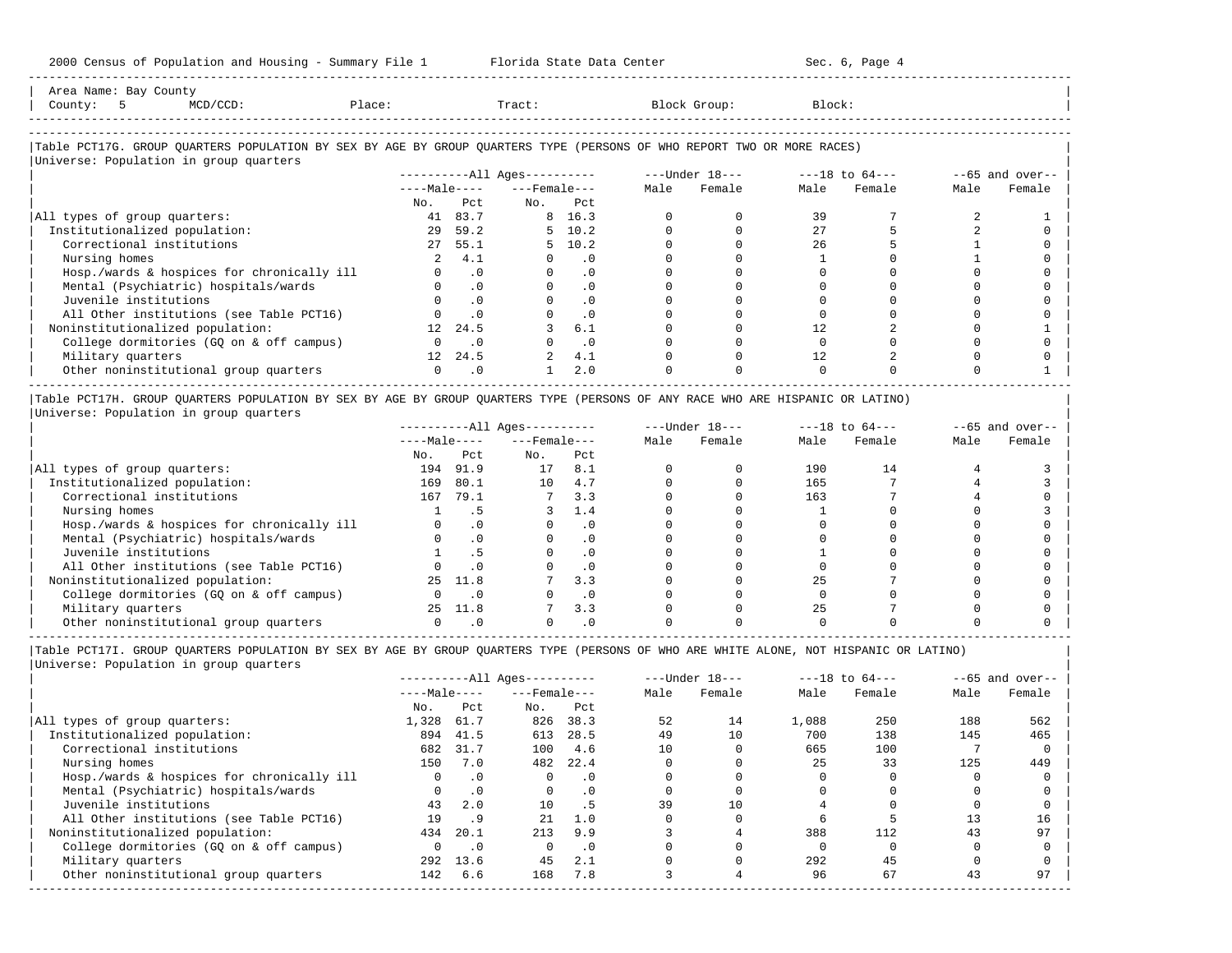-----------------------------------------------------------------------------------------------------------------------------------------------------

| Area Name: Bradford County<br>County: 7           | $MCD/CCD$ : | Place:                                                                | Tract: |             | Block Group:                              | Block:                                             |          |
|---------------------------------------------------|-------------|-----------------------------------------------------------------------|--------|-------------|-------------------------------------------|----------------------------------------------------|----------|
|                                                   |             | Table PCT16. GROUP OUARTERS POPULATION BY GROUP OUARTERS TYPE         |        |             |                                           |                                                    |          |
| Universe: Population in group quarters            |             |                                                                       |        |             |                                           |                                                    |          |
| Total Group Quarters Population                   |             |                                                                       |        | 4,155       |                                           |                                                    |          |
| Institutionalized population:                     |             |                                                                       |        | 4,063       | Noninstitutionalized population:          |                                                    | 92       |
| Correctional institutions:                        |             |                                                                       |        | 3,805       |                                           | College dormitories (college GO on and off campus) | $\Omega$ |
| Federal prisons and detention centers             |             |                                                                       |        | $\Omega$    | Military quarters:                        |                                                    | $\Omega$ |
| Halfway houses                                    |             |                                                                       |        | $\Omega$    | On base:                                  |                                                    | $\Omega$ |
| Local jails, police lockups, etc.                 |             |                                                                       |        | 177         |                                           | Barracks and other GO for military personnel       | $\Omega$ |
| Military disciplinary barracks                    |             |                                                                       |        | $\Omega$    |                                           | Transient quarters for temporary residents         | $\Omega$ |
| State prisons                                     |             |                                                                       |        | 3,628       | Military ships                            |                                                    | $\Omega$ |
| Other types of correctional institutions          |             |                                                                       |        | $\Omega$    | Group homes:                              |                                                    | 19       |
| Nursing homes                                     |             |                                                                       |        | 248         |                                           | Homes or halfway houses for drug/alcohol abuse     | $\Omega$ |
|                                                   |             | Hospitals/wards, hospices, and schools for the handicapped:           |        | $\Omega$    | Homes for the mentally ill                |                                                    | $\cap$   |
| Hospitals/wards and hospices for chronically ill: |             |                                                                       |        | $\Omega$    | Homes for the mentally retarded           |                                                    | 19       |
| Hospices or homes for chronically ill             |             |                                                                       |        | $\Omega$    | Homes for the physically handicapped      |                                                    | $\Omega$ |
| Military hospitals or wards for chronically ill   |             |                                                                       |        | $\mathbf 0$ | Other group homes                         |                                                    | $\Omega$ |
| Other hospitals or wards for chronically ill      |             |                                                                       |        | $\Omega$    | Religious group quarters                  |                                                    | $\cap$   |
| Hospitals or wards for drug/alcohol abuse         |             |                                                                       |        | $\Omega$    | Workers' dormitories:                     |                                                    | $\Omega$ |
| Mental (Psychiatric) hospitals or wards           |             |                                                                       |        | $\Omega$    | Agriculture workers' dormitories on farms |                                                    |          |
|                                                   |             | Schools, hospitals, or wards for the mentally retarded                |        | $\Omega$    |                                           | Job Corps and vocational training facilities       |          |
|                                                   |             | Schools, hospitals, or wards for the physically handicapped:          |        | $\Omega$    | Other workers' dormitories                |                                                    | $\Omega$ |
| Institutions for the deaf                         |             |                                                                       |        | $\Omega$    | Crews of maritime vessels                 |                                                    | $\Omega$ |
| Institutions for the blind                        |             |                                                                       |        | $\Omega$    | Other nonhousehold living situations      |                                                    | $\Omega$ |
|                                                   |             | Orthopedic wards/institutions for the physically handicapped          |        | $\Omega$    | Other noninstitutional group quarters     |                                                    | 73       |
|                                                   |             | Wards in general hospitals for patients with no usual home elsewhere  |        | $\Omega$    |                                           |                                                    |          |
|                                                   |             | Wards in military hospitls for patients with no usual home elsewhere  |        | $\Omega$    |                                           |                                                    |          |
| Juvenile institutions:                            |             |                                                                       |        | 10          |                                           |                                                    |          |
| Long-term care:                                   |             |                                                                       |        | 10          |                                           |                                                    |          |
|                                                   |             | Homes for abused, dependent, and neglected children                   |        | $\Omega$    |                                           |                                                    |          |
|                                                   |             | Residential treatment centers for emotionally disturbed children      |        | $\Omega$    |                                           |                                                    |          |
| Training schools for juvenile delinquents         |             |                                                                       |        | 10          |                                           |                                                    |          |
|                                                   |             | Short-term care, detention or diagnostic centers for delinquent chdrn |        | $\Omega$    |                                           |                                                    |          |
| Type of juvenile institution unknown              |             |                                                                       |        | $\Omega$    |                                           |                                                    |          |

|                                            |              |           | $------All Aqes------$ |           |      | $---Under 18---$ |       | $---18$ to $64---$ |      | $--65$ and over-- |
|--------------------------------------------|--------------|-----------|------------------------|-----------|------|------------------|-------|--------------------|------|-------------------|
|                                            | $---Male---$ |           | $---$ Female $---$     |           | Male | Female           | Male  | Female             | Male | Female            |
|                                            | No.          | Pct       | No.                    | Pct       |      |                  |       |                    |      |                   |
| All types of group quarters:               | 3,875        | 93.3      | 280                    | 6.7       |      |                  | 3,741 | 79                 | 121  | 196               |
| Institutionalized population:              | 3,837        | 92.3      | 226                    | 5.4       |      |                  | 3,724 | 58                 | 100  | 168               |
| Correctional institutions                  | 3,754        | 90.3      | 51                     | 1.2       |      |                  | 3,701 | 45                 | 49   |                   |
| Nursing homes                              | 73           | 1.8       | 175                    | 4.2       |      |                  | 2.2.  |                    | 51   | 162               |
| Hosp./wards & hospices for chronically ill |              |           |                        | . 0       |      |                  |       |                    |      |                   |
| Mental (Psychiatric) hospitals/wards       |              | $\cdot$ 0 |                        | $\cdot$ 0 |      |                  |       |                    |      |                   |
| Juvenile institutions                      | 10           | .2        |                        | $\cdot$ 0 |      |                  |       |                    |      |                   |
| All Other institutions (see Table PCT16)   |              |           |                        | . 0       |      |                  |       |                    |      |                   |
| Noninstitutionalized population:           | 38           | . 9       | 54                     | 1.3       |      |                  |       |                    |      | 28                |
| College dormitories (GO on & off campus)   |              | $\cdot$ 0 |                        | . 0       |      |                  |       |                    |      |                   |
| Military quarters                          |              | $\cdot$ 0 |                        | $\cdot$ 0 |      |                  |       |                    |      |                   |
| Other noninstitutional group quarters      | 38           | . 9       | 54                     | 1.3       |      |                  |       | 21                 |      | 28                |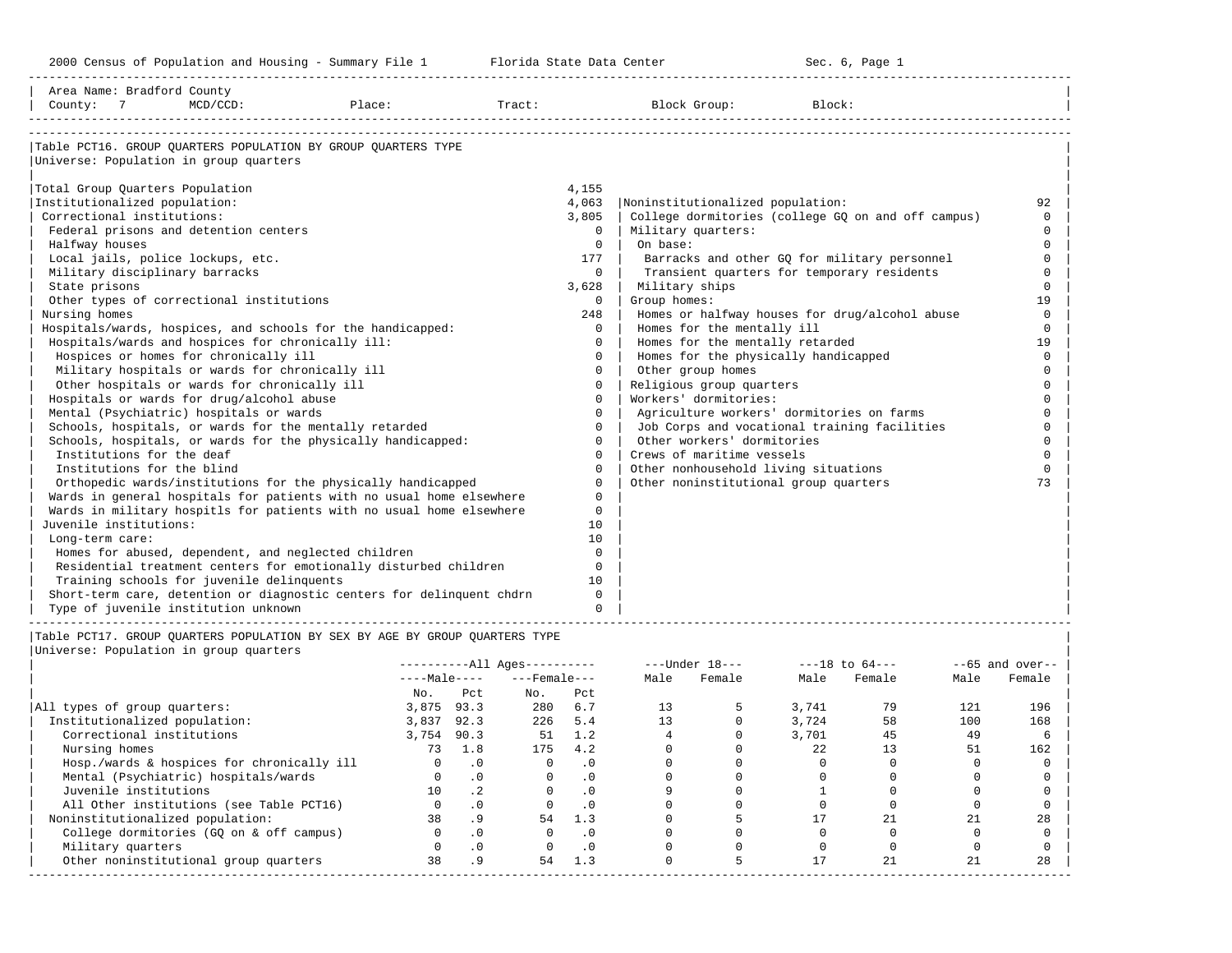| Area Name: Bradford County<br>$MCD/CCD$ :<br>Place:<br>County:<br>$\overline{7}$                           |          |              | Tract:                 |           |      | Block Group:   | Block: |                    |      |                   |
|------------------------------------------------------------------------------------------------------------|----------|--------------|------------------------|-----------|------|----------------|--------|--------------------|------|-------------------|
|                                                                                                            |          |              |                        |           |      |                |        |                    |      |                   |
| Table PCT17A. GROUP QUARTERS POPULATION BY SEX BY AGE BY GROUP QUARTERS TYPE (PERSONS WHO ARE WHITE ALONE) |          |              |                        |           |      |                |        |                    |      |                   |
| Universe: Population in group quarters                                                                     |          |              |                        |           |      |                |        |                    |      |                   |
|                                                                                                            |          |              | $------All Aqes------$ |           |      | ---Under 18--- |        | $---18$ to $64---$ |      | $--65$ and over-- |
|                                                                                                            |          | $---Male---$ | $---$ Female $---$     |           | Male | Female         | Male   | Female             | Male | Female            |
|                                                                                                            | No.      | Pct          | No.                    | Pct       |      |                |        |                    |      |                   |
| All types of group quarters:                                                                               | 1,582    | 86.8         |                        | 241 13.2  |      |                | 1,492  | 55                 | 85   | 181               |
| Institutionalized population:                                                                              | 1,547    | 84.9         | 194                    | 10.6      |      |                | 1,475  | 38                 | 67   | 156               |
| Correctional institutions                                                                                  | 1,489    | 81.7         | 34                     | 1.9       |      |                | 1,460  | 29                 | 29   |                   |
| Nursing homes                                                                                              | 53       | 2.9          | 160                    | 8.8       |      |                | 1.5    |                    | 38   | 151               |
| Hosp./wards & hospices for chronically ill                                                                 | $\Omega$ | $\cdot$ 0    | $\Omega$               | $\cdot$ 0 |      |                |        |                    |      |                   |
| Mental (Psychiatric) hospitals/wards                                                                       |          | $\cdot$ 0    |                        | $\cdot$ 0 |      |                |        |                    |      |                   |
| Juvenile institutions                                                                                      | 5.       | $\cdot$ 3    |                        | $\cdot$ 0 |      |                |        |                    |      |                   |
| All Other institutions (see Table PCT16)                                                                   |          | $\cdot$ 0    |                        | $\cdot$ 0 |      |                |        |                    |      |                   |
| Noninstitutionalized population:                                                                           | 35       | 1.9          | 47                     | 2.6       |      |                |        |                    | 18   | 25                |
| College dormitories (GQ on & off campus)                                                                   |          | $\Omega$     |                        | $\cdot$ 0 |      |                |        |                    |      |                   |
| Military quarters                                                                                          |          | $\cdot$ 0    |                        | $\cdot$ 0 |      |                |        |                    |      |                   |
| Other noninstitutional group quarters                                                                      | 35       | 1.9          | 47                     | 2.6       |      |                |        |                    | 18   | 25                |

|Table PCT17B. GROUP QUARTERS POPULATION BY SEX BY AGE BY GROUP QUARTERS TYPE (PERSONS WHO ARE BLACK OR AFRICAN AMERICAN ALONE) | |Universe: Population in group quarters |

|                                            |              |           | $------All Ages------$ |           |      | $---Under 18---$ |       | $---18$ to $64---$ |      | $- -65$ and over-- |
|--------------------------------------------|--------------|-----------|------------------------|-----------|------|------------------|-------|--------------------|------|--------------------|
|                                            | $---Male---$ |           | $---$ Female $---$     |           | Male | Female           | Male  | Female             | Male | Female             |
|                                            | No.          | Pct       | No.                    | Pct       |      |                  |       |                    |      |                    |
| All types of group quarters:               | 2,123        | 98.4      | 35                     | 1.6       |      |                  | 2,084 | 20                 | 34   |                    |
| Institutionalized population:              | 2,120        | 98.2      | 29                     | 1.3       |      |                  | 2,084 |                    |      |                    |
| Correctional institutions                  | 2,096 97.1   |           | 14                     | . 6       |      |                  | 2,076 | 13                 | 19   |                    |
| Nursing homes                              | 19           | . 9       |                        |           |      |                  |       |                    |      |                    |
| Hosp./wards & hospices for chronically ill |              | $\cdot$ 0 |                        |           |      |                  |       |                    |      |                    |
| Mental (Psychiatric) hospitals/wards       |              | $\cdot$ 0 |                        |           |      |                  |       |                    |      |                    |
| Juvenile institutions                      |              | .2        |                        | . 0       |      |                  |       |                    |      |                    |
| All Other institutions (see Table PCT16)   |              | $\cdot$ 0 |                        |           |      |                  |       |                    |      |                    |
| Noninstitutionalized population:           |              |           |                        |           |      |                  |       |                    |      |                    |
| College dormitories (GO on & off campus)   |              | $\cdot$ 0 |                        |           |      |                  |       |                    |      |                    |
| Military quarters                          |              | . 0       |                        | $\cdot$ 0 |      |                  |       |                    |      |                    |
| Other noninstitutional group quarters      |              |           |                        |           |      |                  |       |                    |      |                    |

-----------------------------------------------------------------------------------------------------------------------------------------------------

-----------------------------------------------------------------------------------------------------------------------------------------------------

|Table PCT17C. GROUP QUARTERS POPULATION BY SEX BY AGE BY GROUP QUARTERS TYPE (PERSONS WHO ARE AMERICAN INDIAN AND ALASKAN NATIVE ALONE) | |Universe: Population in group quarters |

|                                            |              |           | $------All Ages------$ |           |      | $---Under 18---$ |      | $---18$ to $64---$ |      | $--65$ and over-- |
|--------------------------------------------|--------------|-----------|------------------------|-----------|------|------------------|------|--------------------|------|-------------------|
|                                            | $---Male---$ |           | $---$ Female $---$     |           | Male | Female           | Male | Female             | Male | Female            |
|                                            | No.          | Pct       | No.                    | Pct       |      |                  |      |                    |      |                   |
| All types of group quarters:               | 29           | 93.5      | $\overline{a}$         | 6.5       |      |                  | 28   |                    |      |                   |
| Institutionalized population:              | 29           | 93.5      | $\overline{a}$         | 6.5       |      |                  | 28   |                    |      |                   |
| Correctional institutions                  |              | 29 93.5   |                        | 6.5       |      |                  | 2.8  |                    |      |                   |
| Nursing homes                              |              | $\cdot$ 0 |                        | $\cdot$ 0 |      |                  |      |                    |      |                   |
| Hosp./wards & hospices for chronically ill |              | $\cdot$ 0 |                        |           |      |                  |      |                    |      |                   |
| Mental (Psychiatric) hospitals/wards       |              | $\cdot$ 0 |                        | $\cdot$ 0 |      |                  |      |                    |      |                   |
| Juvenile institutions                      |              |           |                        | $\cdot$ 0 |      |                  |      |                    |      |                   |
| All Other institutions (see Table PCT16)   |              |           |                        |           |      |                  |      |                    |      |                   |
| Noninstitutionalized population:           |              | $\cdot$ 0 |                        | $\cdot$ 0 |      |                  |      |                    |      |                   |
| College dormitories (GO on & off campus)   |              |           |                        | $\cdot$ 0 |      |                  |      |                    |      |                   |
| Military quarters                          |              |           |                        | $\cdot$ 0 |      |                  |      |                    |      |                   |
| Other noninstitutional group quarters      | <sup>n</sup> | $\cdot$ 0 |                        | $\cdot$ 0 |      |                  |      |                    |      |                   |
|                                            |              |           |                        |           |      |                  |      |                    |      |                   |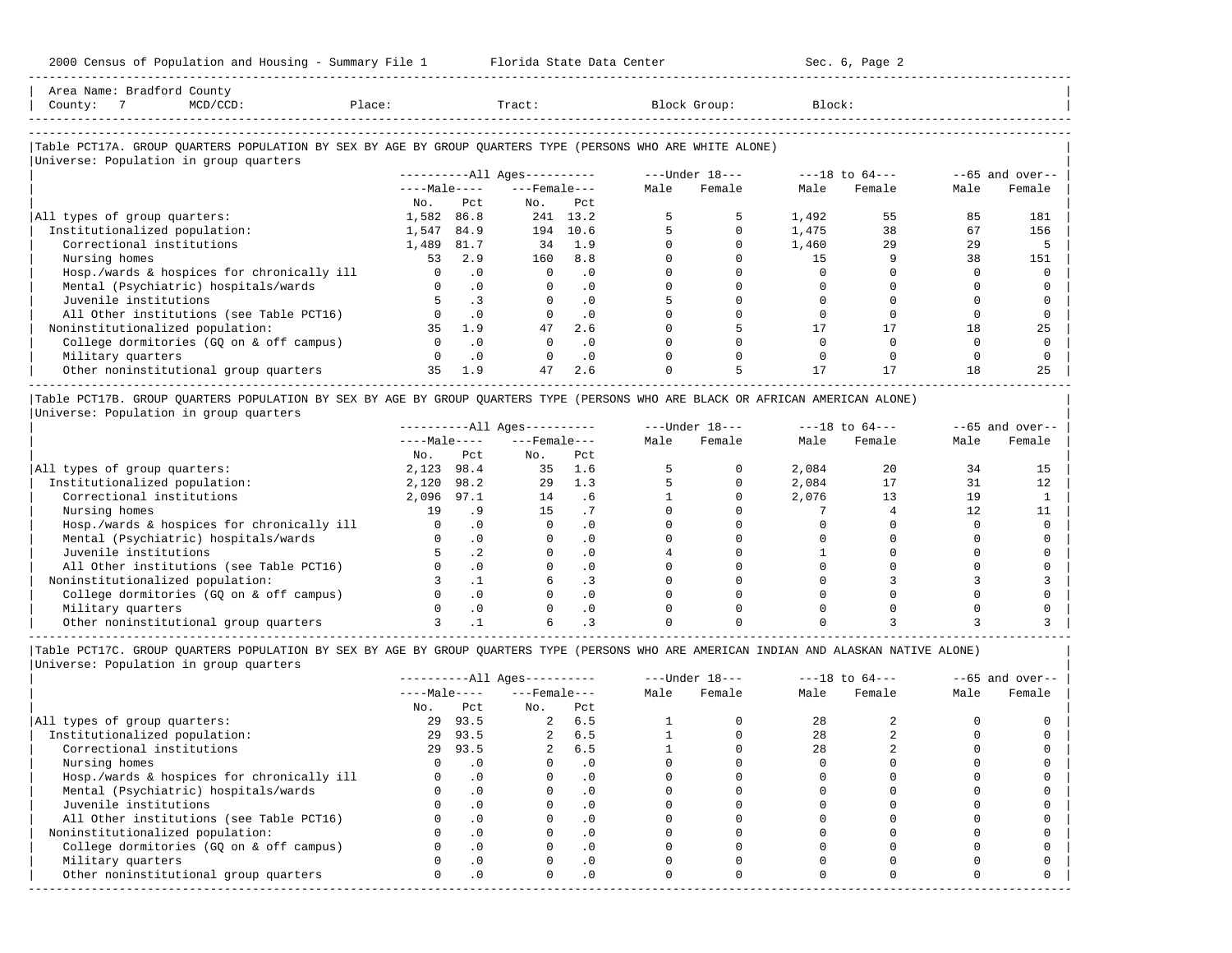| Area<br>Name | Jount,                                                                          |                         |       |        |        |
|--------------|---------------------------------------------------------------------------------|-------------------------|-------|--------|--------|
| County       | the contract of the contract of the contract of the contract of the contract of | $\overline{a}$<br>⊇⊥ace | Tract | uroup: | Block' |
|              |                                                                                 |                         |       |        |        |

-----------------------------------------------------------------------------------------------------------------------------------------------------

-----------------------------------------------------------------------------------------------------------------------------------------------------

# |Table PCT17D. GROUP QUARTERS POPULATION BY SEX BY AGE BY GROUP QUARTERS TYPE (PERSONS WHO ARE ASIAN ALONE) |

|                                            | $------All Ages------$ |           |                    |           |      | ---Under 18--- |      | $---18$ to $64---$ |      | $--65$ and over-- |
|--------------------------------------------|------------------------|-----------|--------------------|-----------|------|----------------|------|--------------------|------|-------------------|
|                                            | $---Male---$           |           | $---$ Female $---$ |           | Male | Female         | Male | Female             | Male | Female            |
|                                            | No.                    | Pct       | No.                | Pct       |      |                |      |                    |      |                   |
| All types of group quarters:               | 13 100.0               |           | $\Omega$           | . 0       |      |                | 13   |                    |      |                   |
| Institutionalized population:              | 13 100.0               |           |                    | $\cdot$ 0 |      |                |      |                    |      |                   |
| Correctional institutions                  | 13 100.0               |           |                    | $\cdot$ 0 |      |                |      |                    |      |                   |
| Nursing homes                              |                        | . 0       |                    |           |      |                |      |                    |      |                   |
| Hosp./wards & hospices for chronically ill |                        | $\cdot$ 0 |                    | . 0       |      |                |      |                    |      |                   |
| Mental (Psychiatric) hospitals/wards       |                        | $\cdot$ 0 |                    | $\cdot$ 0 |      |                |      |                    |      |                   |
| Juvenile institutions                      |                        | $\cdot$ 0 |                    |           |      |                |      |                    |      |                   |
| All Other institutions (see Table PCT16)   |                        | $\cdot$ 0 |                    | $\cdot$ 0 |      |                |      |                    |      |                   |
| Noninstitutionalized population:           |                        | $\cdot$ 0 |                    | $\cdot$ 0 |      |                |      |                    |      |                   |
| College dormitories (GQ on & off campus)   |                        | $\cdot$ 0 |                    | $\cdot$ 0 |      |                |      |                    |      |                   |
| Military quarters                          |                        | $\cdot$ 0 |                    | $\cdot$ 0 |      |                |      |                    |      |                   |
| Other noninstitutional group quarters      |                        | $\cdot$ 0 |                    | $\cdot$ 0 |      |                |      |                    |      |                   |

|Table PCT17E. GROUP QUARTERS POPULATION BY SEX BY AGE BY GROUP QUARTERS TYPE (PERSONS OF WHO ARE NATIVE HAWAIIAN AND OTHER PACIFIC ISLANDER ALONE) | |Universe: Population in group quarters |

|                                            |              |     | $------All Aqes------$ |     |      | $---Under 18---$ |      | $---18$ to $64---$ |      | $- -65$ and over-- |
|--------------------------------------------|--------------|-----|------------------------|-----|------|------------------|------|--------------------|------|--------------------|
|                                            | $---Male---$ |     | $---$ Female $---$     |     | Male | Female           | Male | Female             | Male | Female             |
|                                            | No.          | Pct | No.                    | Pct |      |                  |      |                    |      |                    |
| All types of group quarters:               |              |     |                        |     |      |                  |      |                    |      |                    |
| Institutionalized population:              |              |     |                        |     |      |                  |      |                    |      |                    |
| Correctional institutions                  |              |     |                        |     |      |                  |      |                    |      |                    |
| Nursing homes                              |              |     |                        |     |      |                  |      |                    |      |                    |
| Hosp./wards & hospices for chronically ill |              |     |                        |     |      |                  |      |                    |      |                    |
| Mental (Psychiatric) hospitals/wards       |              |     |                        |     |      |                  |      |                    |      |                    |
| Juvenile institutions                      |              |     |                        |     |      |                  |      |                    |      |                    |
| All Other institutions (see Table PCT16)   |              |     |                        |     |      |                  |      |                    |      |                    |
| Noninstitutionalized population:           |              |     |                        |     |      |                  |      |                    |      |                    |
| College dormitories (GQ on & off campus)   |              |     |                        |     |      |                  |      |                    |      |                    |
| Military quarters                          |              |     |                        |     |      |                  |      |                    |      |                    |
| Other noninstitutional group quarters      |              |     |                        |     |      |                  |      |                    |      |                    |

----------------------------------------------------------------------------------------------------------------------------------------------------- |Table PCT17F. GROUP QUARTERS POPULATION BY SEX BY AGE BY GROUP QUARTERS TYPE (PERSONS WHO ARE SOME OTHER RACE ALONE) |

|                                            |              |           | $------All Aqes------$ |           |      | $---Under 18---$ |      | $---18$ to $64---$ |      | $- -65$ and over-- |
|--------------------------------------------|--------------|-----------|------------------------|-----------|------|------------------|------|--------------------|------|--------------------|
|                                            | $---Male---$ |           | $---$ Female $---$     |           | Male | Female           | Male | Female             | Male | Female             |
|                                            | No.          | Pct       | No.                    | Pct       |      |                  |      |                    |      |                    |
| All types of group quarters:               | 49           | 98.0      |                        | 2.0       |      |                  | 48   |                    |      |                    |
| Institutionalized population:              | 49           | 98.0      |                        | 2.0       |      |                  | 48   |                    |      |                    |
| Correctional institutions                  | 49           | 98.0      |                        | 2.0       |      |                  | 48   |                    |      |                    |
| Nursing homes                              |              | $\cdot$ 0 |                        | $\cdot$ 0 |      |                  |      |                    |      |                    |
| Hosp./wards & hospices for chronically ill |              | $\cdot$ 0 |                        | .0        |      |                  |      |                    |      |                    |
| Mental (Psychiatric) hospitals/wards       |              | $\cdot$ 0 |                        | $\cdot$ 0 |      |                  |      |                    |      |                    |
| Juvenile institutions                      |              | $\cdot$ 0 |                        |           |      |                  |      |                    |      |                    |
| All Other institutions (see Table PCT16)   |              | $\cdot$ 0 |                        |           |      |                  |      |                    |      |                    |
| Noninstitutionalized population:           |              | $\cdot$ 0 |                        | . 0       |      |                  |      |                    |      |                    |
| College dormitories (GQ on & off campus)   |              | $\cdot$ 0 |                        |           |      |                  |      |                    |      |                    |
| Military quarters                          |              | $\cdot$ 0 |                        |           |      |                  |      |                    |      |                    |
| Other noninstitutional group quarters      |              | $\cdot$ 0 |                        | $\cdot$ 0 |      |                  |      |                    |      |                    |
|                                            |              |           |                        |           |      |                  |      |                    |      |                    |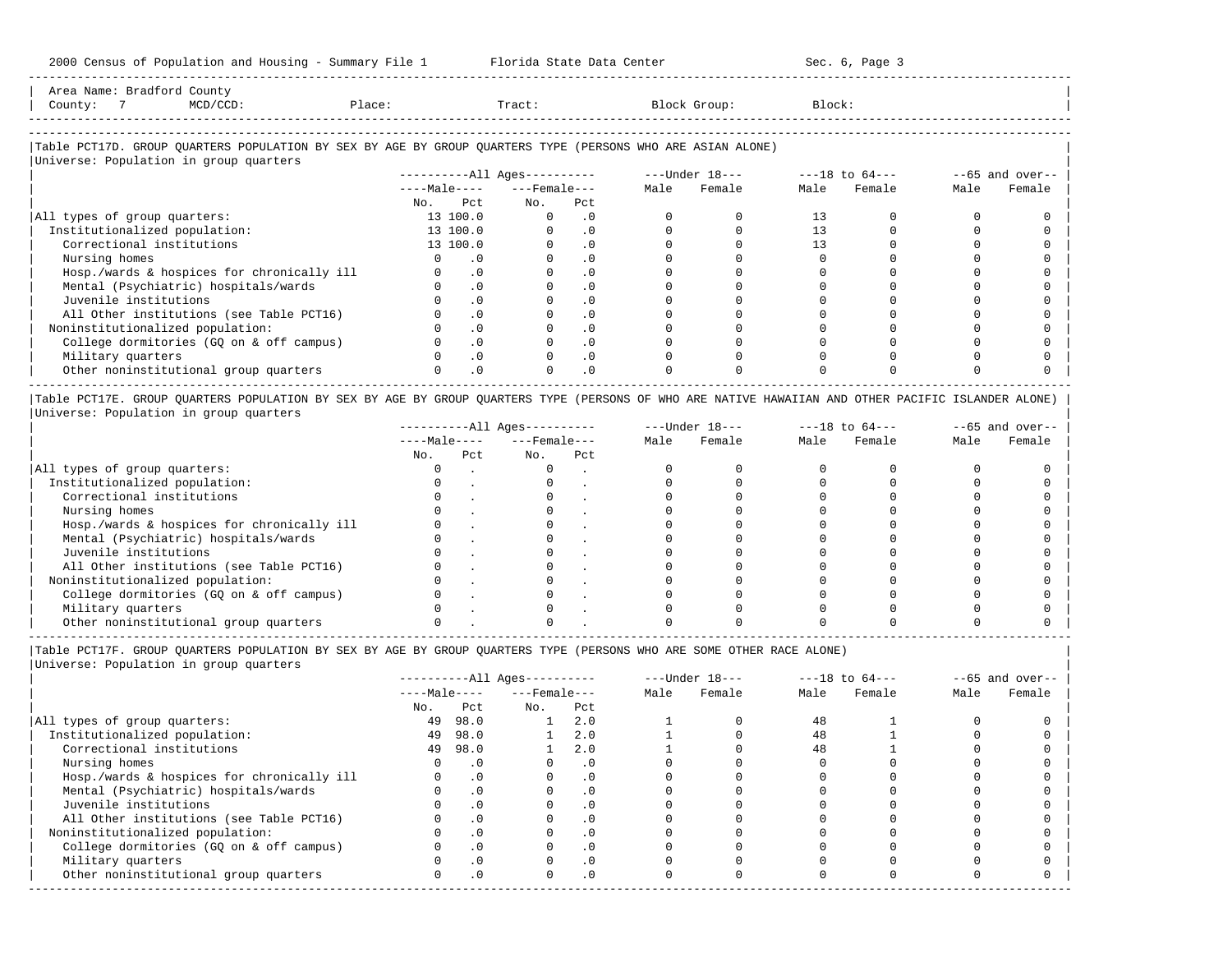| 2000 Census of Population and Housing - Summary File 1 Florida State Data Center 5 1 1 Sec. 6, Page 4                         |                |                                                                 |                              |               |                     |                                     |          |          |                |                   |
|-------------------------------------------------------------------------------------------------------------------------------|----------------|-----------------------------------------------------------------|------------------------------|---------------|---------------------|-------------------------------------|----------|----------|----------------|-------------------|
| Area Name: Bradford County<br>County: 7<br>$MCD/CCD$ :<br>Place:                                                              |                |                                                                 |                              |               | Tract: Block Group: |                                     | Block:   |          |                |                   |
| Table PCT17G. GROUP QUARTERS POPULATION BY SEX BY AGE BY GROUP QUARTERS TYPE (PERSONS OF WHO REPORT TWO OR MORE RACES)        |                |                                                                 |                              |               |                     |                                     |          |          |                |                   |
| Universe: Population in group quarters                                                                                        |                |                                                                 |                              |               |                     |                                     |          |          |                |                   |
|                                                                                                                               |                |                                                                 |                              |               |                     |                                     |          |          |                | $--65$ and over-- |
|                                                                                                                               |                |                                                                 | $---Male-- ---Female---$     |               | Male                | Female                              | Male     | Female   | Male           | Female            |
|                                                                                                                               | No.            | Pct                                                             | $NQ$ .                       | Pct           |                     |                                     |          |          |                |                   |
| All types of group quarters:                                                                                                  |                | 79 98.8                                                         |                              | $1 \quad 1.3$ | $\mathbf{1}$        | $\mathbf{0}$                        | 76       |          | 2              | $\Omega$          |
| Institutionalized population:                                                                                                 |                | 79 98.8                                                         | $0 \qquad \qquad$            | $\cdot$ 0     | $1 \quad \cdots$    | $\Omega$                            | 76 —     | $\Omega$ | $\mathfrak{D}$ |                   |
| Correctional institutions                                                                                                     |                | 78 97.5                                                         | $0 \qquad \qquad$            | $\cdot$ 0     | $1 \quad \cdots$    | $\Omega$                            | 76       | $\Omega$ |                |                   |
| Nursing homes                                                                                                                 |                | 1 1.3                                                           | $\Omega$                     | $\cdot$ 0     | $\Omega$            | $\Omega$                            | $\Omega$ |          |                |                   |
| Hosp./wards & hospices for chronically ill                                                                                    |                | $0 \qquad .0$                                                   |                              | .0            |                     | $\Omega$                            |          |          |                |                   |
| Mental (Psychiatric) hospitals/wards                                                                                          |                | .0                                                              | $0 \qquad \qquad$            | $\cdot$ 0     | $\Omega$            | $\Omega$                            | $\Omega$ |          |                |                   |
| Juvenile institutions                                                                                                         | $\overline{0}$ | .0                                                              | $0 \qquad \qquad$            | $\cdot$ 0     | $\Omega$            | $\Omega$                            |          |          | $\Omega$       |                   |
| All Other institutions (see Table PCT16)                                                                                      | $\Omega$       | .0                                                              |                              | .0            | $\Omega$            | $\Omega$                            | $\Omega$ |          | $\cap$         |                   |
| Noninstitutionalized population:                                                                                              | $\Omega$       | .0                                                              |                              | $1 \quad 1.3$ | $\Omega$            | $\Omega$                            |          |          | n              | $\Omega$          |
| College dormitories (GQ on & off campus)                                                                                      |                | $\cdot$ 0                                                       |                              | $0 \qquad .0$ |                     | $\Omega$                            |          |          |                |                   |
| Military quarters                                                                                                             |                | .0                                                              |                              | $0 \qquad .0$ | $\Omega$            | $\Omega$                            | $\Omega$ |          |                |                   |
| Other noninstitutional group quarters                                                                                         |                | .0                                                              |                              | 1.3           | $\Omega$            | $\Omega$                            |          |          |                |                   |
| Table PCT17H. GROUP QUARTERS POPULATION BY SEX BY AGE BY GROUP QUARTERS TYPE (PERSONS OF ANY RACE WHO ARE HISPANIC OR LATINO) |                |                                                                 |                              |               |                     |                                     |          |          |                |                   |
| Universe: Population in group quarters                                                                                        |                |                                                                 |                              |               |                     |                                     |          |          |                |                   |
|                                                                                                                               |                |                                                                 | ----------All Ages---------- |               |                     | $---$ Under $18-- ---18$ to $64---$ |          |          |                | $-65$ and over--  |
|                                                                                                                               |                |                                                                 | $---Male-- ---Female---$     |               | Male                | Female                              | Male     | Female   | Male           | Female            |
|                                                                                                                               | No.            | Pct                                                             | $NQ$ .                       | Pct           |                     |                                     |          |          |                |                   |
| All types of group quarters:                                                                                                  |                | 229 97.9                                                        | $5 \t 2.1$                   |               |                     | $\Omega$ and $\Omega$               | 223      |          |                | $\Omega$          |
| Institutionalized population:                                                                                                 |                | 229 97.9                                                        | 4 1.7                        |               |                     | $\overline{0}$                      | 223      |          |                |                   |
| Correctional institutions                                                                                                     |                | 228 97.4                                                        |                              | $4 \quad 1.7$ | 1                   | $\Omega$                            | 223      |          |                |                   |
| $\mathbf{v}$                                                                                                                  |                | $\mathbf{a}$ and $\mathbf{a}$ and $\mathbf{a}$ and $\mathbf{a}$ | $\sim$ $\sim$ $\sim$ $\sim$  |               | $\sim$ $\sim$       | $\sim$                              | $\sim$   |          |                |                   |

|                                            | INU. | どじし      | INU. | ピピレ   |  |     |  |  |
|--------------------------------------------|------|----------|------|-------|--|-----|--|--|
| All types of group quarters:               | 229  | 97.9     |      | 2.1   |  | 223 |  |  |
| Institutionalized population:              | 229  | 97.9     |      |       |  | 223 |  |  |
| Correctional institutions                  | 228  | 97.4     |      | . . 7 |  | 223 |  |  |
| Nursing homes                              |      |          |      |       |  |     |  |  |
| Hosp./wards & hospices for chronically ill |      |          |      |       |  |     |  |  |
| Mental (Psychiatric) hospitals/wards       |      | . 0      |      |       |  |     |  |  |
| Juvenile institutions                      |      |          |      |       |  |     |  |  |
| All Other institutions (see Table PCT16)   |      |          |      |       |  |     |  |  |
| Noninstitutionalized population:           |      |          |      |       |  |     |  |  |
| College dormitories (GQ on & off campus)   |      | $\Omega$ |      |       |  |     |  |  |
| Military quarters                          |      |          |      |       |  |     |  |  |
| Other noninstitutional group quarters      |      |          |      |       |  |     |  |  |
|                                            |      |          |      |       |  |     |  |  |

|Table PCT17I. GROUP QUARTERS POPULATION BY SEX BY AGE BY GROUP QUARTERS TYPE (PERSONS OF WHO ARE WHITE ALONE, NOT HISPANIC OR LATINO) | |Universe: Population in group quarters |

|                                            |              |           | $------All Ages------$ |           |      | $---Under 18---$ |       | $---18$ to $64---$ |      | $--65$ and over-- |
|--------------------------------------------|--------------|-----------|------------------------|-----------|------|------------------|-------|--------------------|------|-------------------|
|                                            | $---Male---$ |           | $---$ Female $---$     |           | Male | Female           | Male  | Female             | Male | Female            |
|                                            | No.          | Pct       | No.                    | Pct       |      |                  |       |                    |      |                   |
| All types of group quarters:               | 1,474        | 86.1      | 238                    | 13.9      |      |                  | 1,389 | 52                 | 80   | 181               |
| Institutionalized population:              | 1,439        | 84.1      | 191                    | 11.2      |      |                  | 1,372 | 35                 | 62   | 156               |
| Correctional institutions                  | 1,382        | 80.7      | 31                     | 1.8       |      |                  | 1,357 | 26                 | 25   |                   |
| Nursing homes                              | 52           | 3.0       | 160                    | 9.3       |      |                  |       |                    | 37   | 151               |
| Hosp./wards & hospices for chronically ill |              | $\cdot$ 0 |                        | . 0       |      |                  |       |                    |      |                   |
| Mental (Psychiatric) hospitals/wards       |              | $\cdot$ 0 |                        | . 0       |      |                  |       |                    |      |                   |
| Juvenile institutions                      |              |           |                        | $\cdot$ 0 |      |                  |       |                    |      |                   |
| All Other institutions (see Table PCT16)   |              |           |                        | . 0       |      |                  |       |                    |      |                   |
| Noninstitutionalized population:           | 35           | 2.0       | 47                     | 2.7       |      |                  |       |                    | 18   | 25                |
| College dormitories (GO on & off campus)   |              | $\cdot$ 0 |                        | . 0       |      |                  |       |                    |      |                   |
| Military quarters                          |              | .0        |                        | . 0       |      |                  |       |                    |      |                   |
| Other noninstitutional group quarters      | 35           | 2.0       | 47                     | 2.7       |      |                  |       |                    | 18   | 25                |
|                                            |              |           |                        |           |      |                  |       |                    |      |                   |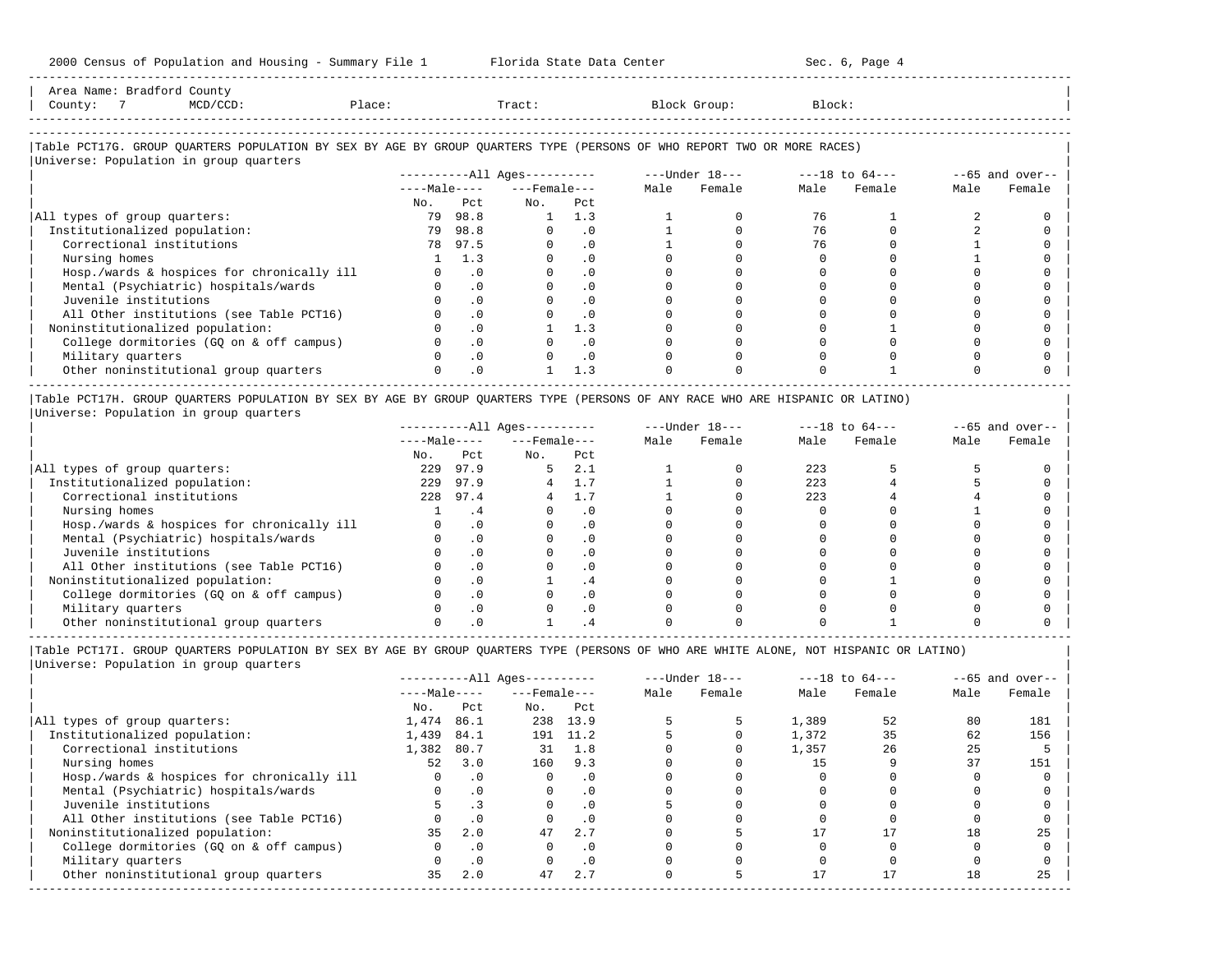| Area Name: Brevard County<br>County: 9 | MCD/CCD:                                                                                                      | Place: |            |     | Tract:                 |                |                    | Block Group:                          | Block: |                                                    |       |                    |
|----------------------------------------|---------------------------------------------------------------------------------------------------------------|--------|------------|-----|------------------------|----------------|--------------------|---------------------------------------|--------|----------------------------------------------------|-------|--------------------|
|                                        | Table PCT16. GROUP OUARTERS POPULATION BY GROUP OUARTERS TYPE<br>Universe: Population in group quarters       |        |            |     |                        |                |                    |                                       |        |                                                    |       |                    |
| Total Group Quarters Population        |                                                                                                               |        |            |     |                        | 9,695          |                    |                                       |        |                                                    |       |                    |
| Institutionalized population:          |                                                                                                               |        |            |     |                        | 6,303          |                    | Noninstitutionalized population:      |        |                                                    |       | 3,392              |
| Correctional institutions:             |                                                                                                               |        |            |     |                        | 2,431          |                    |                                       |        | College dormitories (college GQ on and off campus) |       | 1,088              |
|                                        | Federal prisons and detention centers                                                                         |        |            |     |                        | $\overline{0}$ | Military quarters: |                                       |        |                                                    |       | 215                |
| Halfway houses                         |                                                                                                               |        |            |     |                        | $\Omega$       | On base:           |                                       |        |                                                    |       | 185                |
|                                        | Local jails, police lockups, etc.                                                                             |        |            |     |                        | 1,140          |                    |                                       |        | Barracks and other GQ for military personnel       |       | 180                |
| Military disciplinary barracks         |                                                                                                               |        |            |     |                        | $\mathbf{0}$   |                    |                                       |        | Transient quarters for temporary residents         |       | 5                  |
| State prisons                          |                                                                                                               |        |            |     |                        | 1,291          | Military ships     |                                       |        |                                                    |       | 30                 |
|                                        | Other types of correctional institutions                                                                      |        |            |     |                        | $\mathbf{0}$   | Group homes:       |                                       |        |                                                    |       | 213                |
| Nursing homes                          |                                                                                                               |        |            |     |                        | 2,543          |                    |                                       |        | Homes or halfway houses for drug/alcohol abuse     |       | 91                 |
|                                        | Hospitals/wards, hospices, and schools for the handicapped:                                                   |        |            |     |                        | 1,080          |                    | Homes for the mentally ill            |        |                                                    |       | 7                  |
|                                        | Hospitals/wards and hospices for chronically ill:                                                             |        |            |     |                        | 197            |                    | Homes for the mentally retarded       |        |                                                    |       | 43                 |
|                                        | Hospices or homes for chronically ill                                                                         |        |            |     |                        | $\Omega$       |                    | Homes for the physically handicapped  |        |                                                    |       | 6                  |
|                                        | Military hospitals or wards for chronically ill                                                               |        |            |     |                        | $\Omega$       |                    | Other group homes                     |        |                                                    |       | 66                 |
|                                        | Other hospitals or wards for chronically ill                                                                  |        |            |     |                        | 197            |                    | Religious group quarters              |        |                                                    |       | 4                  |
|                                        | Hospitals or wards for drug/alcohol abuse                                                                     |        |            |     |                        | 29             |                    | Workers' dormitories:                 |        |                                                    |       | $\Omega$           |
|                                        |                                                                                                               |        |            |     |                        | 382            |                    |                                       |        |                                                    |       | $\mathbf 0$        |
|                                        | Mental (Psychiatric) hospitals or wards                                                                       |        |            |     |                        | $\mathbf 0$    |                    |                                       |        | Agriculture workers' dormitories on farms          |       | $\Omega$           |
|                                        | Schools, hospitals, or wards for the mentally retarded                                                        |        |            |     |                        |                |                    |                                       |        | Job Corps and vocational training facilities       |       | $\Omega$           |
|                                        | Schools, hospitals, or wards for the physically handicapped:                                                  |        |            |     |                        | 74             |                    | Other workers' dormitories            |        |                                                    |       |                    |
| Institutions for the deaf              |                                                                                                               |        |            |     |                        | $\Omega$       |                    | Crews of maritime vessels             |        |                                                    |       | 56                 |
| Institutions for the blind             |                                                                                                               |        |            |     |                        | $\mathbf 0$    |                    | Other nonhousehold living situations  |        |                                                    |       | 407                |
|                                        | Orthopedic wards/institutions for the physically handicapped                                                  |        |            |     |                        | 74             |                    | Other noninstitutional group quarters |        |                                                    |       | 1,409              |
|                                        | Wards in general hospitals for patients with no usual home elsewhere                                          |        |            |     |                        | 398            |                    |                                       |        |                                                    |       |                    |
|                                        | Wards in military hospitls for patients with no usual home elsewhere                                          |        |            |     |                        | $\mathbf 0$    |                    |                                       |        |                                                    |       |                    |
| Juvenile institutions:                 |                                                                                                               |        |            |     |                        | 249            |                    |                                       |        |                                                    |       |                    |
| Long-term care:                        |                                                                                                               |        |            |     |                        | 197            |                    |                                       |        |                                                    |       |                    |
|                                        | Homes for abused, dependent, and neglected children                                                           |        |            |     |                        | 167            |                    |                                       |        |                                                    |       |                    |
|                                        | Residential treatment centers for emotionally disturbed children                                              |        |            |     |                        | $\mathbf{0}$   |                    |                                       |        |                                                    |       |                    |
|                                        | Training schools for juvenile delinquents                                                                     |        |            |     |                        | 30             |                    |                                       |        |                                                    |       |                    |
|                                        | Short-term care, detention or diagnostic centers for delinquent chdrn<br>Type of juvenile institution unknown |        |            |     |                        | 52<br>$\Omega$ |                    |                                       |        |                                                    |       |                    |
|                                        | Table PCT17. GROUP QUARTERS POPULATION BY SEX BY AGE BY GROUP QUARTERS TYPE                                   |        |            |     |                        |                |                    |                                       |        |                                                    |       |                    |
|                                        | Universe: Population in group quarters                                                                        |        |            |     |                        |                |                    |                                       |        |                                                    |       |                    |
|                                        |                                                                                                               |        |            |     | $------All Aqes------$ |                |                    | $---Under 18---$                      |        | $---18$ to $64---$                                 |       | $- -65$ and over-- |
|                                        |                                                                                                               |        |            |     | $---Male-- ---Female$  |                |                    | Male Female                           | Male   | Female                                             | Male  | Female             |
|                                        |                                                                                                               |        | No.        | Pct | $NQ$ .                 | Pct            |                    |                                       |        |                                                    |       |                    |
| All types of group quarters:           |                                                                                                               |        | 5,543 57.2 |     | 4,152 42.8             |                | 536                | 266                                   | 3,811  | 1,169                                              | 1,196 | 2,717              |
| Institutionalized population:          |                                                                                                               |        | 3,596 37.1 |     | 2,707 27.9             |                | 346                | 197                                   | 2,434  | 471                                                | 816   | 2,039              |
| Correctional institutions              |                                                                                                               |        | 2,244 23.1 |     |                        | 187 1.9        | 93                 | $\mathbf{1}$                          | 2,145  | 186                                                | 6     | $\mathbf 0$        |
| Nursing homes                          |                                                                                                               |        | 682 7.0    |     | 1,861 19.2             |                | $\overline{0}$     | $\mathbf{0}$                          | 87     | 97                                                 | 595   | 1,764              |
|                                        | Hosp./wards & hospices for chronically ill                                                                    |        | 87         | .9  |                        | 110 1.1        | 8                  | 2                                     | 34     | 40                                                 | 45    | 68                 |
|                                        | Mental (Psychiatric) hospitals/wards                                                                          |        | 191        | 2.0 | 191                    | 2.0            | 84                 | 72                                    | 72     | 66                                                 | 35    | 53                 |

|                                            |              |      | $------All Aqes------$ |      |      | $---Under 18---$ |       | $---18$ to $64---$ |       | $--65$ and over-- |
|--------------------------------------------|--------------|------|------------------------|------|------|------------------|-------|--------------------|-------|-------------------|
|                                            | $---Male---$ |      | $---$ Female $---$     |      | Male | Female           | Male  | Female             | Male  | Female            |
|                                            | No.          | Pct  | No.                    | Pct  |      |                  |       |                    |       |                   |
| All types of group quarters:               | 5,543        | 57.2 | 4,152                  | 42.8 | 536  | 266              | 3,811 | 1,169              | 1,196 | 2,717             |
| Institutionalized population:              | 3,596        | 37.1 | 2,707                  | 27.9 | 346  | 197              | 2,434 | 471                | 816   | 2,039             |
| Correctional institutions                  | 2,244        | 23.1 | 187                    | 1.9  | 93   |                  | 2,145 | 186                | b     |                   |
| Nursing homes                              | 682          | 7.0  | 1,861                  | 19.2 |      |                  | 87    | 97                 | 595   | 1,764             |
| Hosp./wards & hospices for chronically ill | 87           | .9   | 110                    | 1.1  |      |                  | 34    | 40                 | 45    | 68                |
| Mental (Psychiatric) hospitals/wards       | 191          | 2.0  | 191                    | 2.0  | 84   | 72               | 72    | 66                 | 35    | 53                |
| Juvenile institutions                      | 147          | 1.5  | 102                    | 1.1  | 142  | 102              |       |                    |       |                   |
| All Other institutions (see Table PCT16)   | 245          | 2.5  | 256                    | 2.6  | 19   | 20               | 91    | 82                 | 135   | 154               |
| Noninstitutionalized population:           | 1,947        | 20.1 | 1,445                  | 14.9 | 190  | 69               | 1,377 | 698                | 380   | 678               |
| College dormitories (GQ on & off campus)   | 780          | 8.0  | 308                    | 3.2  | 146  |                  | 634   | 303                |       |                   |
| Military quarters                          | 167          | 1.7  | 48                     | . 5  |      |                  | 166   | 48                 |       |                   |
| Other noninstitutional group quarters      | 1,000        | 10.3 | 1,089                  | 11.2 | 43   | 64               | 577   | 347                | 380   | 678               |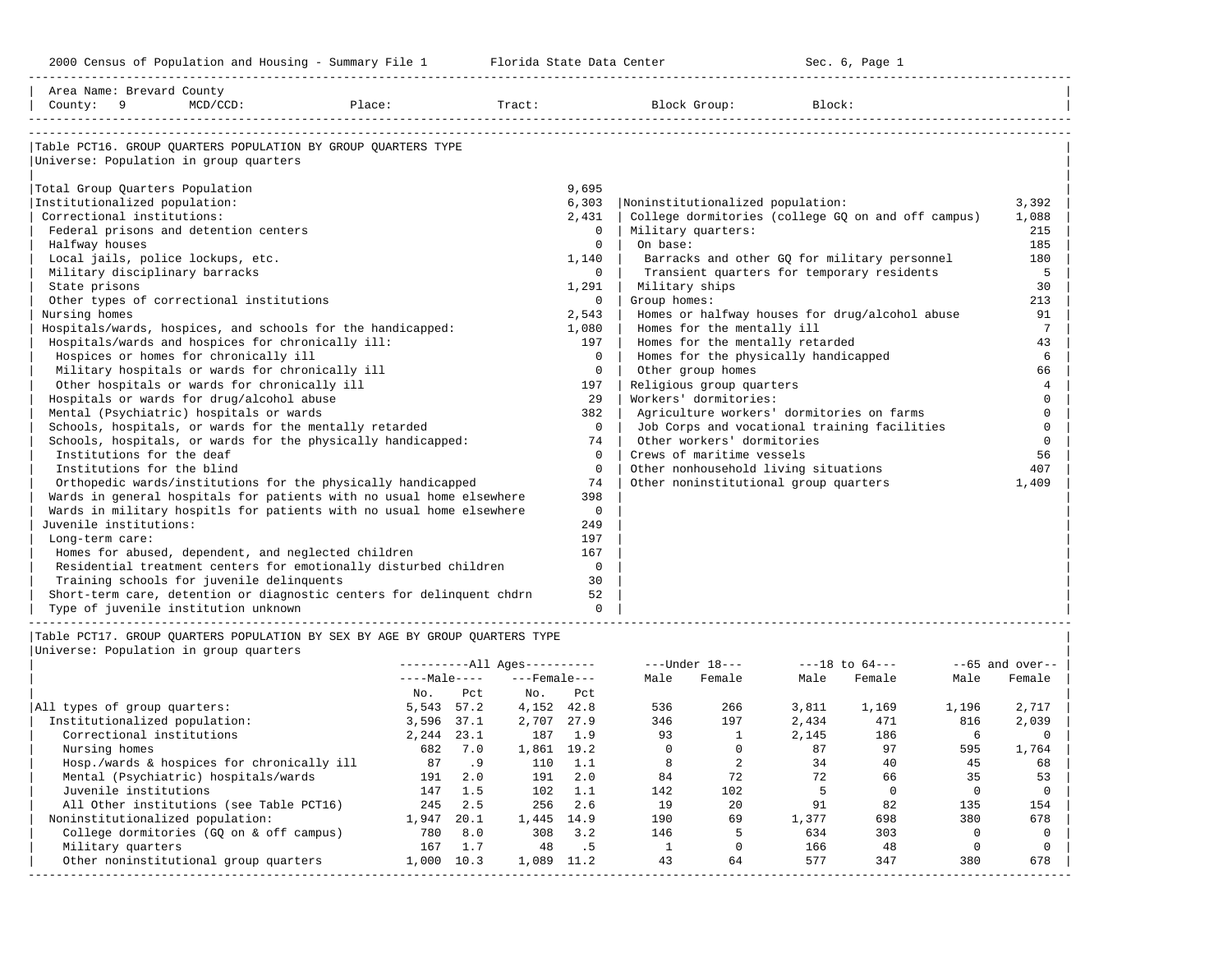-----------------------------------------------------------------------------------------------------------------------------------------------------

| Area Name: Brevard County<br>- 9<br>$MCD/CCD$ :                                                                                                                          | Place: |      | Tract:                 |                    |          |                | Block:         |                |                |                             |
|--------------------------------------------------------------------------------------------------------------------------------------------------------------------------|--------|------|------------------------|--------------------|----------|----------------|----------------|----------------|----------------|-----------------------------|
| County:                                                                                                                                                                  |        |      |                        |                    |          | Block Group:   |                |                |                |                             |
|                                                                                                                                                                          |        |      |                        |                    |          |                |                |                |                |                             |
| Table PCT17A. GROUP QUARTERS POPULATION BY SEX BY AGE BY GROUP QUARTERS TYPE (PERSONS WHO ARE WHITE ALONE)                                                               |        |      |                        |                    |          |                |                |                |                |                             |
| Universe: Population in group quarters                                                                                                                                   |        |      | $------All Aqes------$ |                    |          | ---Under 18--- |                | ---18 to 64--- |                |                             |
|                                                                                                                                                                          |        |      | $---Male-- ---Female$  |                    | Male     | Female         | Male           | Female         | Male           | $--65$ and over--<br>Female |
|                                                                                                                                                                          | No.    | Pct. | No.                    | Pct.               |          |                |                |                |                |                             |
| All types of group quarters:                                                                                                                                             | 3,765  | 50.7 | 3,660                  | 49.3               | 326      | 151            | 2,317          | 930            | 1,122          | 2,579                       |
| Institutionalized population:                                                                                                                                            | 2,222  | 29.9 | 2,378                  | 32.0               | 201      | 105            | 1,266          | 360            | 755            | 1,913                       |
| Correctional institutions                                                                                                                                                | 1,038  | 14.0 | 126                    | 1.7                | 1.5      |                | 1,019          | 125            | $\overline{4}$ |                             |
| Nursing homes                                                                                                                                                            | 616    | 8.3  | 1,725                  | 23.2               | $\Omega$ | $\Omega$       | 72             | 70             | 544            | 1,655                       |
| Hosp./wards & hospices for chronically ill                                                                                                                               | 82     | 1.1  | 105                    | 1.4                |          | $\overline{2}$ | 31             | 37             | 44             | 66                          |
| Mental (Psychiatric) hospitals/wards                                                                                                                                     | 136    | 1.8  | 139                    | 1.9                | 45       | 35             | 59             | 57             | 32             | 47                          |
| Juvenile institutions                                                                                                                                                    | 118    | 1.6  | 49                     | .7                 | 116      | 49             | $\overline{2}$ | $\Omega$       | $\Omega$       | $\Omega$                    |
| All Other institutions (see Table PCT16)                                                                                                                                 | 232    | 3.1  | 234                    | 3.2                | 18       | 18             | 83             | 71             | 131            | 145                         |
| Noninstitutionalized population:                                                                                                                                         | 1,543  | 20.8 | 1,282                  | 17.3               | 125      | 46             | 1,051          | 570            | 367            | 666                         |
| College dormitories (GQ on & off campus)                                                                                                                                 | 599    | 8.1  | 255                    | $\overline{3}$ , 4 | 99       | 4              | 500            | 251            | $\Omega$       |                             |
| Military quarters                                                                                                                                                        | 123    | 1.7  | 33                     | .4                 |          | $\Omega$       | 122            | 33             | $\Omega$       |                             |
| Other noninstitutional group quarters                                                                                                                                    | 821    | 11.1 | 994                    | 13.4               | 2.5      | 42             | 429            | 286            | 367            | 666                         |
|                                                                                                                                                                          |        |      |                        |                    |          |                |                |                |                |                             |
| Table PCT17B. GROUP QUARTERS POPULATION BY SEX BY AGE BY GROUP QUARTERS TYPE (PERSONS WHO ARE BLACK OR AFRICAN AMERICAN ALONE)<br>Universe: Population in group quarters |        |      |                        |                    |          |                |                |                |                |                             |
|                                                                                                                                                                          |        |      |                        |                    |          |                |                |                |                | --65 and over--             |

|                                            | $---Male---$ |      | $---$ Female $---$ |      | Male | Female | Male  | Female | Male | Female |
|--------------------------------------------|--------------|------|--------------------|------|------|--------|-------|--------|------|--------|
|                                            | No.          | Pct  | No.                | Pct  |      |        |       |        |      |        |
| All types of group quarters:               | 1,366        | 77.1 | 406                | 22.9 | 146  | 97     | 1,154 | 190    | 66   | 119    |
| Institutionalized population:              | 1,130        | 63.8 | 293                | 16.5 | 112  | 81     | 964   | 102    | 54   | 110    |
| Correctional institutions                  | 994          | 56.1 | 58                 | 3.3  | 64   |        | 928   | 58     |      |        |
| Nursing homes                              | 61           | 3.4  | 122                | 6.9  |      |        |       | 25     | 46   | 97     |
| Hosp./wards & hospices for chronically ill |              | .2   |                    | .2   |      |        |       |        |      |        |
| Mental (Psychiatric) hospitals/wards       | 49           | 2.8  | 47                 | 2.7  | 36   | 35     |       |        |      |        |
| Juvenile institutions                      | 10           | .6   | 44                 | 2.5  | 10   | 44     |       |        |      |        |
| All Other institutions (see Table PCT16)   | 12           |      | 18                 | 1.0  |      |        |       |        |      |        |
| Noninstitutionalized population:           | 236          | 13.3 | 113                | 6.4  | 34   | 16     | 190   | 88     |      |        |
| College dormitories (GQ on & off campus)   | 68           | 3.8  | 29                 | 1.6  | 22   |        | 46    | 29     |      |        |
| Military quarters                          | 30           | 1.7  |                    | . 6  |      |        | 30    |        |      |        |
| Other noninstitutional group quarters      | 138          | 7.8  | 73                 | 4.1  |      | 16     | 114   | 48     |      |        |

|Table PCT17C. GROUP QUARTERS POPULATION BY SEX BY AGE BY GROUP QUARTERS TYPE (PERSONS WHO ARE AMERICAN INDIAN AND ALASKAN NATIVE ALONE) | |Universe: Population in group quarters |

-----------------------------------------------------------------------------------------------------------------------------------------------------

|                                            |              |            | $------All Aqes------$ |           |      | $---Under 18---$ |      | $---18$ to $64---$ |      | $--65$ and over-- |
|--------------------------------------------|--------------|------------|------------------------|-----------|------|------------------|------|--------------------|------|-------------------|
|                                            | $---Male---$ |            | $---$ Female $---$     |           | Male | Female           | Male | Female             | Male | Female            |
|                                            | No.          | Pct        | No.                    | Pct       |      |                  |      |                    |      |                   |
| All types of group quarters:               | 42           | 95.5       |                        | 2, 4.5    |      |                  | 38   |                    |      |                   |
| Institutionalized population:              | 35           | 79.5       | $\overline{a}$         | 4.5       |      |                  |      |                    |      |                   |
| Correctional institutions                  | 33           | 75.0       |                        | 4.5       |      |                  | 31   |                    |      |                   |
| Nursing homes                              |              | $\cdot$ 0  |                        | . 0       |      |                  |      |                    |      |                   |
| Hosp./wards & hospices for chronically ill |              | $\cdot$ 0  |                        | . 0       |      |                  |      |                    |      |                   |
| Mental (Psychiatric) hospitals/wards       |              | $\cdot$ 0  |                        | . 0       |      |                  |      |                    |      |                   |
| Juvenile institutions                      |              | 4.5        |                        | $\cdot$ 0 |      |                  |      |                    |      |                   |
| All Other institutions (see Table PCT16)   |              | $\cdot$ .0 |                        |           |      |                  |      |                    |      |                   |
| Noninstitutionalized population:           |              | 7 15.9     |                        | .0        |      |                  |      |                    |      |                   |
| College dormitories (GQ on & off campus)   |              | 4.5        |                        | $\cdot$ 0 |      |                  |      |                    |      |                   |
| Military quarters                          |              | $\cdot$ 0  |                        | $\cdot$ 0 |      |                  |      |                    |      |                   |
| Other noninstitutional group quarters      |              | 5, 11.4    | $\Omega$               | $\cdot$ 0 |      |                  |      |                    |      |                   |
|                                            |              |            |                        |           |      |                  |      |                    |      |                   |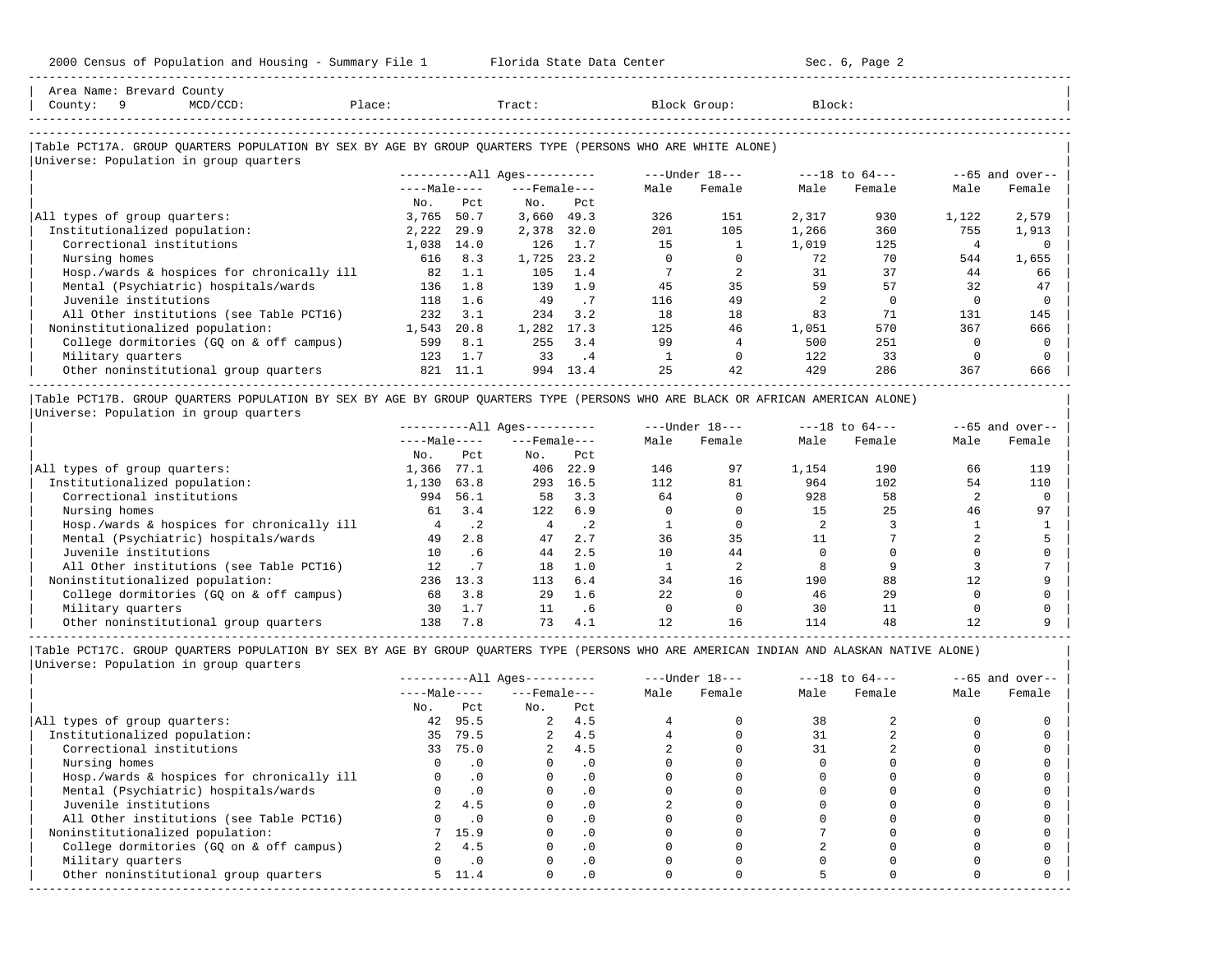| Area Name: Brevard County<br>County: 9 | MCD/CCD:                                                                                                   | Place: | Tract: | Block Group: | Block: |  |
|----------------------------------------|------------------------------------------------------------------------------------------------------------|--------|--------|--------------|--------|--|
|                                        | Table PCT17D. GROUP OUARTERS POPULATION BY SEX BY AGE BY GROUP OUARTERS TYPE (PERSONS WHO ARE ASIAN ALONE) |        |        |              |        |  |
|                                        | Universe: Population in group quarters                                                                     |        |        |              |        |  |

-----------------------------------------------------------------------------------------------------------------------------------------------------

|                                            |              |         | ----------All Ages---------- |           |      | $---Under 18---$ |      | $---18$ to $64---$ |      | $--65$ and over-- |
|--------------------------------------------|--------------|---------|------------------------------|-----------|------|------------------|------|--------------------|------|-------------------|
|                                            | $---Male---$ |         | $---$ Female $---$           |           | Male | Female           | Male | Female             | Male | Female            |
|                                            | No.          | Pct     | No.                          | Pct       |      |                  |      |                    |      |                   |
| All types of group quarters:               | 68           | 78.2    | 19                           | 21.8      | 15   |                  | 51   | 12.                |      |                   |
| Institutionalized population:              | 27           | 31.0    | 6                            | 6.9       |      |                  | 2.0  |                    |      |                   |
| Correctional institutions                  |              | 17 19.5 |                              | $\cdot$ 0 |      |                  | 16   |                    |      |                   |
| Nursing homes                              |              | 1.1     |                              | 3.4       |      |                  |      |                    |      |                   |
| Hosp./wards & hospices for chronically ill |              |         |                              | . 0       |      |                  |      |                    |      |                   |
| Mental (Psychiatric) hospitals/wards       |              | 2.3     |                              | 3.4       |      |                  |      |                    |      |                   |
| Juvenile institutions                      |              | 5.7     |                              | . 0       |      |                  |      |                    |      |                   |
| All Other institutions (see Table PCT16)   |              | 1.1     |                              |           |      |                  |      |                    |      |                   |
| Noninstitutionalized population:           | 41           | 47.1    | 13 <sup>7</sup>              | 14.9      | 10   |                  | 31   |                    |      |                   |
| College dormitories (GQ on & off campus)   | 34           | 39.1    | 9                            | 10.3      | 10   |                  | 2.4  |                    |      |                   |
| Military quarters                          |              | 2.3     |                              |           |      |                  |      |                    |      |                   |
| Other noninstitutional group quarters      | 5.           | 5.7     |                              | 3.4       |      |                  |      |                    |      |                   |

|Table PCT17E. GROUP QUARTERS POPULATION BY SEX BY AGE BY GROUP QUARTERS TYPE (PERSONS OF WHO ARE NATIVE HAWAIIAN AND OTHER PACIFIC ISLANDER ALONE) | |Universe: Population in group quarters |

|                                            |              |           | $------All Ages------$ |           |      | $---Under 18---$ |      | $---18$ to $64---$ |      | $--65$ and over-- |
|--------------------------------------------|--------------|-----------|------------------------|-----------|------|------------------|------|--------------------|------|-------------------|
|                                            | $---Male---$ |           | $---$ Female $---$     |           | Male | Female           | Male | Female             | Male | Female            |
|                                            | No.          | Pct       | No.                    | Pct       |      |                  |      |                    |      |                   |
| All types of group quarters:               |              | 2 100.0   |                        | . 0       |      |                  |      |                    |      |                   |
| Institutionalized population:              |              | 50.0      |                        | . 0       |      |                  |      |                    |      |                   |
| Correctional institutions                  |              | 50.0      |                        | . 0       |      |                  |      |                    |      |                   |
| Nursing homes                              |              |           |                        | $\Omega$  |      |                  |      |                    |      |                   |
| Hosp./wards & hospices for chronically ill |              | $\cdot$ 0 |                        | $\cdot$ 0 |      |                  |      |                    |      |                   |
| Mental (Psychiatric) hospitals/wards       |              |           |                        | $\cdot$ 0 |      |                  |      |                    |      |                   |
| Juvenile institutions                      |              |           |                        | . 0       |      |                  |      |                    |      |                   |
| All Other institutions (see Table PCT16)   |              | $\Omega$  |                        | $\cdot$ 0 |      |                  |      |                    |      |                   |
| Noninstitutionalized population:           |              | 50.0      |                        | . 0       |      |                  |      |                    |      |                   |
| College dormitories (GQ on & off campus)   |              | $\cdot$ 0 |                        | . 0       |      |                  |      |                    |      |                   |
| Military quarters                          |              |           |                        |           |      |                  |      |                    |      |                   |
| Other noninstitutional group quarters      |              | 50.0      |                        | . 0       |      |                  |      |                    |      |                   |

|Table PCT17F. GROUP QUARTERS POPULATION BY SEX BY AGE BY GROUP QUARTERS TYPE (PERSONS WHO ARE SOME OTHER RACE ALONE) |

|     |           |                                 |           |                                                          |        |                  |        |                    | $--65$ and over-- |
|-----|-----------|---------------------------------|-----------|----------------------------------------------------------|--------|------------------|--------|--------------------|-------------------|
|     |           |                                 |           | Male                                                     | Female | Male             | Female | Male               | Female            |
| No. | Pct       | No.                             | Pct       |                                                          |        |                  |        |                    |                   |
| 203 | 87.9      |                                 | 12.1      | 18                                                       |        | 182              |        |                    |                   |
| 124 | 53.7      | 14                              | 6.1       |                                                          |        | 110              |        |                    |                   |
| 120 |           | $\Omega$                        | $\cdot$ 0 |                                                          |        | 109              |        |                    |                   |
|     | .4        | 8                               | 3.5       |                                                          |        |                  |        |                    |                   |
|     | $\cdot$ 0 |                                 | . 4       |                                                          |        |                  |        |                    |                   |
|     | .9        |                                 | . 9       |                                                          |        |                  |        |                    |                   |
|     | .4        |                                 | .9        |                                                          |        |                  |        |                    |                   |
|     | $\cdot$ 0 |                                 | . 4       |                                                          |        |                  |        |                    |                   |
|     |           | 14                              | 6.1       |                                                          |        | 72               | 14     |                    |                   |
|     | 25.1      | 11                              | 4.8       |                                                          |        | 52               |        |                    |                   |
|     | 2.6       |                                 | 1.3       |                                                          |        |                  |        |                    |                   |
| 15  | 6.5       | $\Omega$                        | $\cdot$ 0 |                                                          |        | 14               |        |                    |                   |
|     | 58<br>6   | $---Male---$<br>51.9<br>79 34.2 |           | ----------All Ages----------<br>$---$ Female $---$<br>28 |        | $---Under 18---$ |        | $---18$ to $64---$ |                   |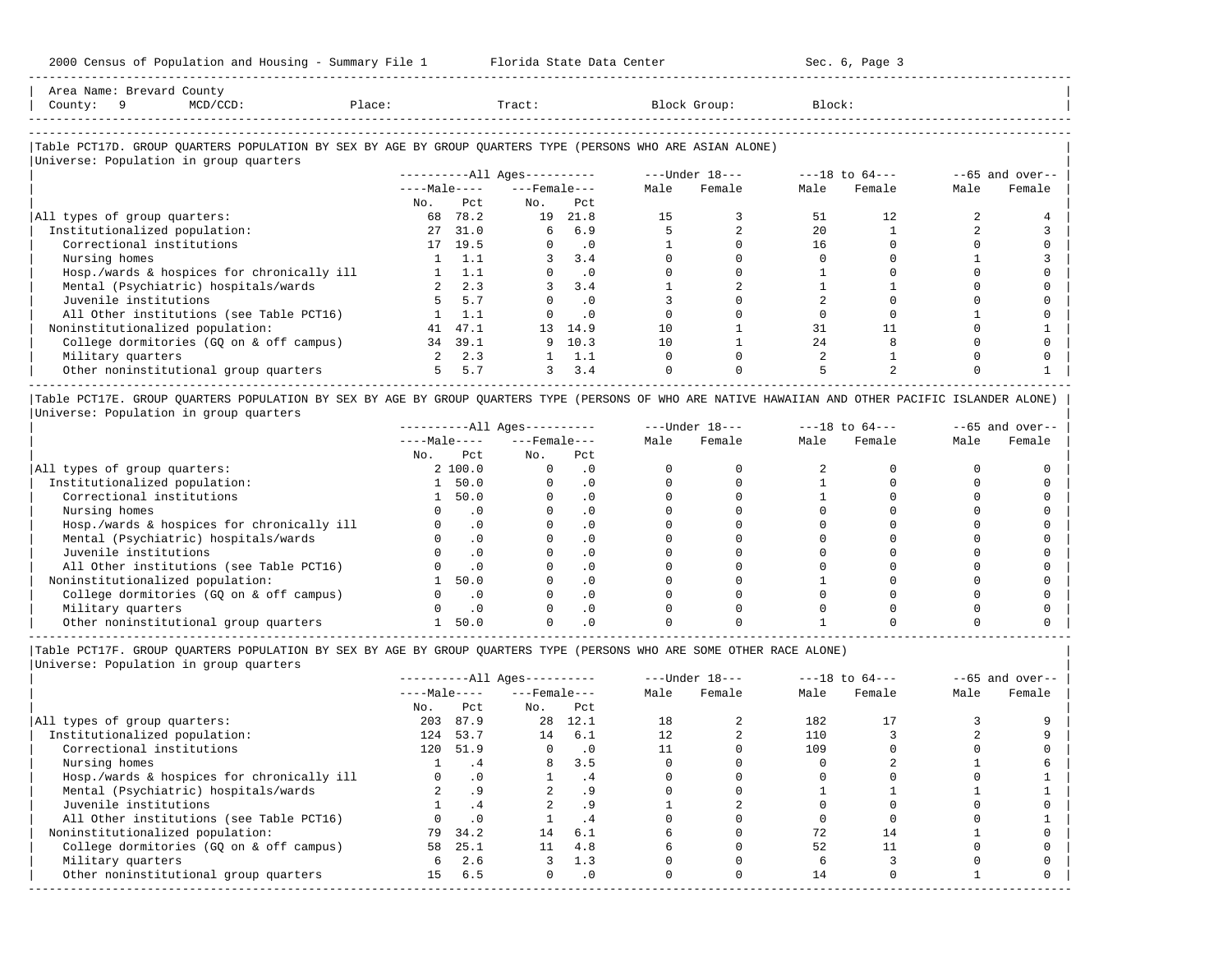| Area Name: Brevard County<br>County: 9<br>MCD/CCD:                                                                                                               | Place:        |                | Tract:                       |           |        | Block Group:   | Block: |                |      |                   |
|------------------------------------------------------------------------------------------------------------------------------------------------------------------|---------------|----------------|------------------------------|-----------|--------|----------------|--------|----------------|------|-------------------|
| Table PCT17G. GROUP QUARTERS POPULATION BY SEX BY AGE BY GROUP QUARTERS TYPE (PERSONS OF WHO REPORT TWO OR MORE RACES)<br>Universe: Population in group quarters |               |                |                              |           |        |                |        |                |      |                   |
|                                                                                                                                                                  |               |                | ----------All Ages---------- |           |        | ---Under 18--- |        | ---18 to 64--- |      | $--65$ and over-- |
|                                                                                                                                                                  |               |                | $---Male-- ---Female---$     |           | Male   | Female         | Male   | Female         | Male | Female            |
|                                                                                                                                                                  | No.           | Pct.           | No.                          | Pct.      |        |                |        |                |      |                   |
| All types of group quarters:                                                                                                                                     | 97            | 72.4           |                              | 37 27.6   | 27     | 13             | 67     | 18             |      |                   |
| Institutionalized population:                                                                                                                                    | 57            | 42.5           |                              | 14 10.4   | 12.    |                | 42     |                |      |                   |
| Correctional institutions                                                                                                                                        | 41            | 30.6           | $\overline{1}$               | .7        | $\cap$ |                | 41     |                |      |                   |
| Nursing homes                                                                                                                                                    | $\mathcal{R}$ | 2.2            |                              | 2.2       |        |                |        |                |      |                   |
| Hosp./wards & hospices for chronically ill                                                                                                                       |               | $0 \qquad .0$  | $\Omega$                     | $\cdot$ 0 |        |                |        |                |      |                   |
| Mental (Psychiatric) hospitals/wards                                                                                                                             |               | 2, 1.5         |                              | $\cdot$ 0 |        |                |        |                |      |                   |
| Juvenile institutions                                                                                                                                            |               | $11 \quad 8.2$ |                              | 5.2       | 10     |                |        |                |      |                   |
| All Other institutions (see Table PCT16)                                                                                                                         |               | $0 \qquad .0$  |                              | 2.2       |        |                |        |                |      |                   |
| Noninstitutionalized population:                                                                                                                                 | 40            | 29.9           | 23                           | 17.2      | 15     |                | 25     | 15             |      |                   |
| College dormitories (GQ on & off campus)                                                                                                                         |               | 19 14.2        | $4^{\circ}$                  | 3.0       |        |                | 10     |                |      |                   |
| Military quarters                                                                                                                                                |               | 6 4.5          |                              | $\cdot$ 0 |        |                |        |                |      |                   |
| Other noninstitutional group quarters                                                                                                                            |               | 15 11.2        | 19                           | 14.2      |        |                |        | 11             |      |                   |

|                                            |              |           | $------All Ages------$ |      |      | $---Under 18---$ |      | $---18$ to $64---$ |      | $--65$ and over-- |
|--------------------------------------------|--------------|-----------|------------------------|------|------|------------------|------|--------------------|------|-------------------|
|                                            | $---Male---$ |           | $---$ Female $---$     |      | Male | Female           | Male | Female             | Male | Female            |
|                                            | No.          | Pct       | No.                    | Pct  |      |                  |      |                    |      |                   |
| All types of group quarters:               | 416          | 80.8      | 99                     | 19.2 | 70   | 18               | 338  | 46                 |      |                   |
| Institutionalized population:              | 281          | 54.6      | 57                     | 11.1 | 40   | 10               | 235  | 18                 |      | 29                |
| Correctional institutions                  | 241          | 46.8      |                        | 1.4  | 13   |                  | 228  |                    |      |                   |
| Nursing homes                              | 8            | 1.6       | 29                     | 5.6  |      |                  |      |                    |      | 23                |
| Hosp./wards & hospices for chronically ill |              | $\cdot$ 4 | 2                      | . 4  |      |                  |      |                    |      |                   |
| Mental (Psychiatric) hospitals/wards       |              |           |                        | .4   |      |                  |      |                    |      |                   |
| Juvenile institutions                      | 2.2          | 4.3       |                        | 1.7  | 21   |                  |      |                    |      |                   |
| All Other institutions (see Table PCT16)   | б.           | 1.2       |                        | 1.6  |      |                  |      |                    |      |                   |
| Noninstitutionalized population:           | 135          | 26.2      | 42                     | 8.2  | 30   |                  | 103  | 28                 |      |                   |
| College dormitories (GO on & off campus)   | 77           | 15.0      | 18                     | 3.5  | 2.7  |                  | 50   | 18                 |      |                   |
| Military quarters                          | 2.2.         | 4.3       |                        | 1.0  |      |                  | 22   |                    |      |                   |
| Other noninstitutional group quarters      | 36           | 7.0       | 19                     | 3.7  |      |                  | 31   |                    |      |                   |

|Table PCT17I. GROUP QUARTERS POPULATION BY SEX BY AGE BY GROUP QUARTERS TYPE (PERSONS OF WHO ARE WHITE ALONE, NOT HISPANIC OR LATINO) | |Universe: Population in group quarters |

|                                            |              |      | $------All Aqes------$ |      |      | $---Under 18---$ |       | $---18$ to $64---$ |       | $--65$ and over-- |
|--------------------------------------------|--------------|------|------------------------|------|------|------------------|-------|--------------------|-------|-------------------|
|                                            | $---Male---$ |      | $---$ Female $---$     |      | Male | Female           | Male  | Female             | Male  | Female            |
|                                            | No.          | Pct  | No.                    | Pct  |      |                  |       |                    |       |                   |
| All types of group quarters:               | 3,577        | 49.9 | 3,591                  | 50.1 | 277  | 142              | 2,183 | 898                | 1,117 | 2,551             |
| Institutionalized population:              | 2,097        | 29.3 | 2,335                  | 32.6 | 174  | 100              | 1,172 | 344                | 751   | 1,891             |
| Correctional institutions                  | 950          | 13.3 | 119                    | 1.7  | 14   |                  | 932   | 118                |       |                   |
| Nursing homes                              | 610          | 8.5  | 1,704                  | 23.8 |      |                  | 69    | 66                 | 541   | 1,638             |
| Hosp./wards & hospices for chronically ill | 80           | 1.1  | 103                    | 1.4  |      |                  | 30    | 35                 | 44    | 66                |
| Mental (Psychiatric) hospitals/wards       | 134          | 1.9  | 137                    | 1.9  | 44   | 34               | 59    | 57                 | 31    | 46                |
| Juvenile institutions                      | 97           | 1.4  | 45                     | .6   | 96   | 45               |       |                    |       |                   |
| All Other institutions (see Table PCT16)   | 226          | 3.2  | 227                    | 3.2  | 14   | 18               | 81    | 68                 | 131   | 141               |
| Noninstitutionalized population:           | 1,480        | 20.6 | 1,256                  | 17.5 | 103  | 42               | 1,011 | 554                | 366   | 660               |
| College dormitories (GO on & off campus)   | 565          | 7.9  | 245                    | 3.4  | 80   |                  | 485   | 241                |       |                   |
| Military quarters                          | 114          | 1.6  | 31                     | .4   |      |                  | 113   | 31                 |       |                   |
| Other noninstitutional group quarters      | 801          | 11.2 | 980                    | 13.7 | 22   | 38               | 413   | 282                | 366   | 660               |
|                                            |              |      |                        |      |      |                  |       |                    |       |                   |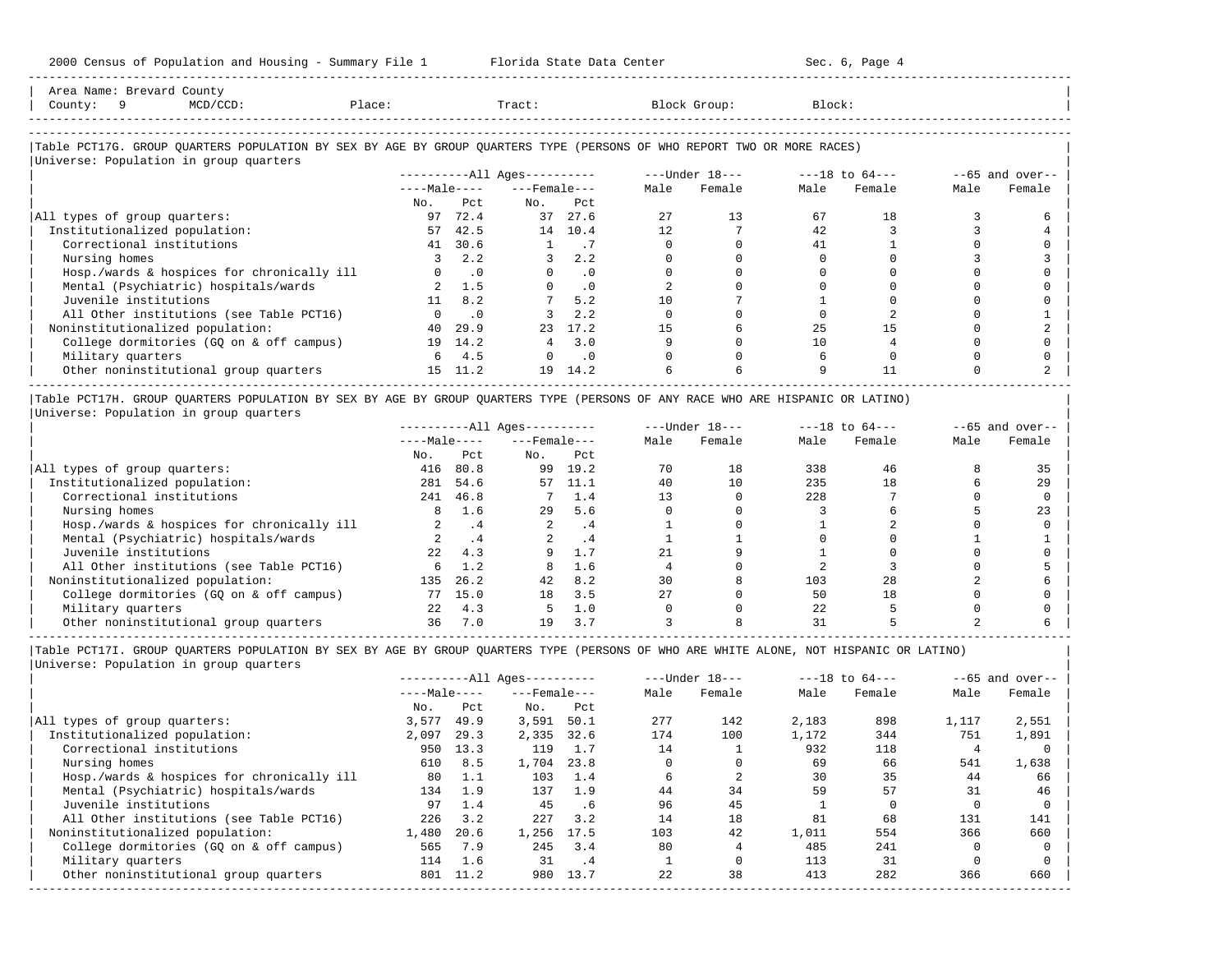| Area Name: Broward County<br>County: 11 | $MCD/CCD$ :                                                                                                   | Place:        |            | Tract:                 |                |                                  | Block Group:                          | Block: |                                                    |              |                   |
|-----------------------------------------|---------------------------------------------------------------------------------------------------------------|---------------|------------|------------------------|----------------|----------------------------------|---------------------------------------|--------|----------------------------------------------------|--------------|-------------------|
| Universe: Population in group quarters  | Table PCT16. GROUP OUARTERS POPULATION BY GROUP OUARTERS TYPE                                                 |               |            |                        |                |                                  |                                       |        |                                                    |              |                   |
| Total Group Quarters Population         |                                                                                                               |               |            |                        | 19,924         |                                  |                                       |        |                                                    |              |                   |
| Institutionalized population:           |                                                                                                               |               |            |                        | 13,063         | Noninstitutionalized population: |                                       |        |                                                    |              | 6,861             |
| Correctional institutions:              |                                                                                                               |               |            |                        | 6,510          |                                  |                                       |        | College dormitories (college GQ on and off campus) |              | 279               |
|                                         | Federal prisons and detention centers                                                                         |               |            |                        | 18             | Military quarters:               |                                       |        |                                                    |              | $7\phantom{.0}$   |
| Halfway houses                          |                                                                                                               |               |            |                        | 274            | On base:                         |                                       |        |                                                    |              | $\overline{4}$    |
| Local jails, police lockups, etc.       |                                                                                                               |               |            |                        | 5,131          |                                  |                                       |        | Barracks and other GQ for military personnel       |              | $\overline{4}$    |
| Military disciplinary barracks          |                                                                                                               |               |            |                        | $\Omega$       |                                  |                                       |        | Transient quarters for temporary residents         |              | $\Omega$          |
| State prisons                           |                                                                                                               |               |            |                        | 906            | Military ships                   |                                       |        |                                                    |              | 3                 |
|                                         | Other types of correctional institutions                                                                      |               |            |                        | 181            | Group homes:                     |                                       |        |                                                    |              | 1,308             |
| Nursing homes                           |                                                                                                               |               |            |                        | 5,644          |                                  |                                       |        | Homes or halfway houses for drug/alcohol abuse     |              | 309               |
|                                         | Hospitals/wards, hospices, and schools for the handicapped:                                                   |               |            |                        | 598            |                                  | Homes for the mentally ill            |        |                                                    |              | 253               |
|                                         | Hospitals/wards and hospices for chronically ill:                                                             |               |            |                        | 54             |                                  | Homes for the mentally retarded       |        |                                                    |              | 139               |
|                                         | Hospices or homes for chronically ill                                                                         |               |            |                        | 51             |                                  | Homes for the physically handicapped  |        |                                                    |              | 83                |
|                                         | Military hospitals or wards for chronically ill                                                               |               |            |                        | $\overline{3}$ |                                  | Other group homes                     |        |                                                    |              | 524               |
|                                         | Other hospitals or wards for chronically ill                                                                  |               |            |                        | $\mathbf{0}$   |                                  | Religious group quarters              |        |                                                    |              | 67                |
|                                         | Hospitals or wards for drug/alcohol abuse                                                                     |               |            |                        | 10             |                                  | Workers' dormitories:                 |        |                                                    |              | 47                |
|                                         | Mental (Psychiatric) hospitals or wards                                                                       |               |            |                        | 471            |                                  |                                       |        | Agriculture workers' dormitories on farms          |              | 47                |
|                                         | Schools, hospitals, or wards for the mentally retarded                                                        |               |            |                        | 39             |                                  |                                       |        | Job Corps and vocational training facilities       |              | $\mathbf 0$       |
|                                         | Schools, hospitals, or wards for the physically handicapped:                                                  |               |            |                        | $\Omega$       |                                  | Other workers' dormitories            |        |                                                    |              | $\mathbf 0$       |
| Institutions for the deaf               |                                                                                                               |               |            |                        | $\mathbf 0$    |                                  | Crews of maritime vessels             |        |                                                    |              | 29                |
| Institutions for the blind              |                                                                                                               |               |            |                        | $\Omega$       |                                  | Other nonhousehold living situations  |        |                                                    |              | 250               |
|                                         | Orthopedic wards/institutions for the physically handicapped                                                  |               |            |                        | $\Omega$       |                                  | Other noninstitutional group quarters |        |                                                    |              | 4,874             |
|                                         | Wards in general hospitals for patients with no usual home elsewhere                                          |               |            |                        | 24             |                                  |                                       |        |                                                    |              |                   |
|                                         | Wards in military hospitls for patients with no usual home elsewhere                                          |               |            |                        | $\Omega$       |                                  |                                       |        |                                                    |              |                   |
| Juvenile institutions:                  |                                                                                                               |               |            |                        | 311            |                                  |                                       |        |                                                    |              |                   |
| Long-term care:                         |                                                                                                               |               |            |                        | 140            |                                  |                                       |        |                                                    |              |                   |
|                                         | Homes for abused, dependent, and neglected children                                                           |               |            |                        | 61             |                                  |                                       |        |                                                    |              |                   |
|                                         | Residential treatment centers for emotionally disturbed children                                              |               |            |                        | $\Omega$       |                                  |                                       |        |                                                    |              |                   |
|                                         | Training schools for juvenile delinquents                                                                     |               |            |                        | 79             |                                  |                                       |        |                                                    |              |                   |
|                                         | Short-term care, detention or diagnostic centers for delinquent chdrn<br>Type of juvenile institution unknown |               |            |                        | 122<br>49      |                                  |                                       |        |                                                    |              |                   |
|                                         | Table PCT17. GROUP QUARTERS POPULATION BY SEX BY AGE BY GROUP QUARTERS TYPE                                   |               |            |                        |                |                                  |                                       |        |                                                    |              |                   |
| Universe: Population in group quarters  |                                                                                                               |               |            |                        |                |                                  |                                       |        |                                                    |              |                   |
|                                         |                                                                                                               |               |            | $------All Aqes------$ |                |                                  | ---Under 18---                        |        | $---18$ to $64---$                                 |              | $--65$ and over-- |
|                                         |                                                                                                               |               |            | $---Male-- ---Female$  |                |                                  | Male Female                           | Male   | Female                                             | Male         | Female            |
|                                         |                                                                                                               |               | No. Pct    | $NQ$ .                 | Pct            |                                  |                                       |        |                                                    |              |                   |
| All types of group quarters:            |                                                                                                               | $10,553$ 53.0 |            | 9,371 47.0             |                | 626                              | 302                                   | 7,590  | 2,790                                              | 2,337        | 6,279             |
| Institutionalized population:           |                                                                                                               | 7,197 36.1    |            | 5,866 29.4             |                | 359                              | 95                                    | 5,461  | 1,786                                              | 1,377        | 3,985             |
| Correctional institutions               |                                                                                                               |               | 5,076 25.5 | 1,434 7.2              |                | 125                              | - 5                                   | 4,929  | 1,421                                              | 22           | 8                 |
| Nursing homes                           |                                                                                                               |               | 1,514 7.6  | 4,130 20.7             |                | $\bigcirc$                       | $\circ$                               | 171    | 171                                                | 1,343        | 3,959             |
|                                         | Hosp./wards & hospices for chronically ill                                                                    | 38 .2         |            | 16 .1                  |                | $\Omega$                         | $\Omega$                              | 37     | 16                                                 | $\mathbf{1}$ | $\Omega$          |
|                                         | Mental (Psychiatric) hospitals/wards                                                                          |               | 291 1.5    | 180                    | .9             | 17                               | 10                                    | 266    | 153                                                | $\mathsf{R}$ | 17                |

|                                            |              |           | $------All Aqes------$ |      |      | $---Under 18---$ |       | $---18$ to $64---$ |       | $--65$ and over-- |
|--------------------------------------------|--------------|-----------|------------------------|------|------|------------------|-------|--------------------|-------|-------------------|
|                                            | $---Male---$ |           | $---$ Female $---$     |      | Male | Female           | Male  | Female             | Male  | Female            |
|                                            | No.          | Pct       | No.                    | Pct  |      |                  |       |                    |       |                   |
| All types of group quarters:               | 10,553       | 53.0      | 9,371                  | 47.0 | 626  | 302              | 7,590 | 2,790              | 2,337 | 6,279             |
| Institutionalized population:              | 7,197        | 36.1      | 5,866                  | 29.4 | 359  | 95               | 5,461 | 1,786              | 1,377 | 3,985             |
| Correctional institutions                  | 5,076        | 25.5      | 1,434                  | 7.2  | 125  |                  | 4,929 | 1,421              | 22    |                   |
| Nursing homes                              | 1,514        | 7.6       | 4,130                  | 20.7 |      |                  | 171   | 171                | 1,343 | 3,959             |
| Hosp./wards & hospices for chronically ill | 38           | $\cdot$ 2 | 16                     | . 1  |      |                  | 37    | 16                 |       |                   |
| Mental (Psychiatric) hospitals/wards       | 291          | 1.5       | 180                    | .9   |      | 10               | 266   | 153                |       | 17                |
| Juvenile institutions                      | 229          | 1.1       | 82                     | .4   | 217  | 80               | 12.   |                    |       |                   |
| All Other institutions (see Table PCT16)   | 49           | $\cdot$ 2 | 24                     |      |      |                  | 46    | 23                 |       |                   |
| Noninstitutionalized population:           | 3,356        | 16.8      | 3,505                  | 17.6 | 267  | 207              | 2,129 | 1,004              | 960   | 2,294             |
| College dormitories (GO on & off campus)   | 110          | .6        | 169                    | .8   |      |                  | 110   | 169                |       |                   |
| Military quarters                          | 6            | $\cdot$ 0 |                        | .0   |      |                  |       |                    |       |                   |
| Other noninstitutional group quarters      | 3.240        | 16.3      | 3,335                  | 16.7 | 267  | 207              | 2,013 | 834                | 960   | 2,294             |
|                                            |              |           |                        |      |      |                  |       |                    |       |                   |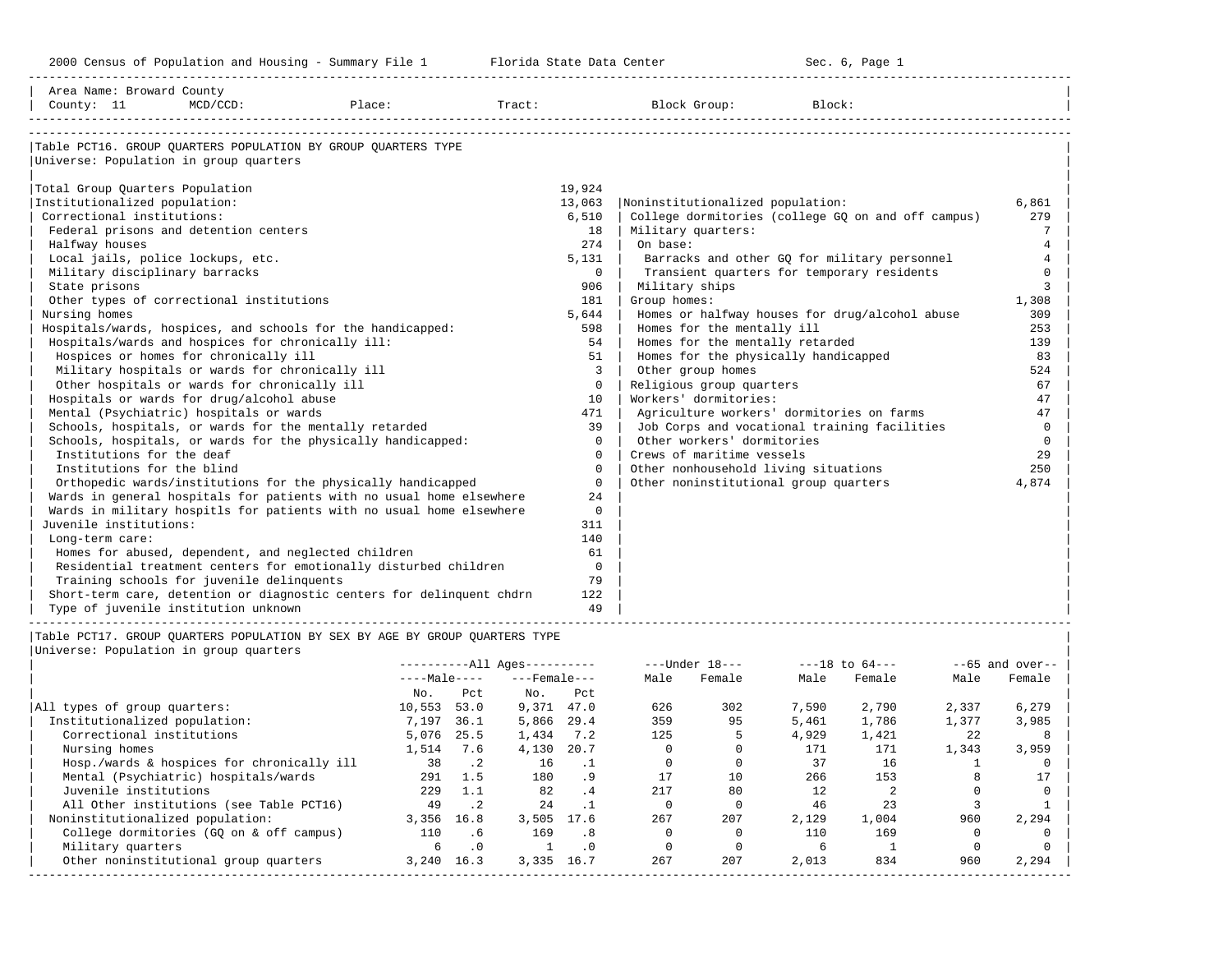-----------------------------------------------------------------------------------------------------------------------------------------------------

| Area Name: Broward County                                                                                                                                                |                                            |        |            |                                |           |      |                                                                                                                                         |        |                    |          |                    |
|--------------------------------------------------------------------------------------------------------------------------------------------------------------------------|--------------------------------------------|--------|------------|--------------------------------|-----------|------|-----------------------------------------------------------------------------------------------------------------------------------------|--------|--------------------|----------|--------------------|
| County: 11                                                                                                                                                               | MCD/CCD:                                   | Place: |            | Tract:                         |           |      | Block Group:                                                                                                                            | Block: |                    |          |                    |
|                                                                                                                                                                          |                                            |        |            |                                |           |      |                                                                                                                                         |        |                    |          |                    |
| Table PCT17A. GROUP QUARTERS POPULATION BY SEX BY AGE BY GROUP QUARTERS TYPE (PERSONS WHO ARE WHITE ALONE)                                                               |                                            |        |            |                                |           |      |                                                                                                                                         |        |                    |          |                    |
| Universe: Population in group quarters                                                                                                                                   |                                            |        |            |                                |           |      |                                                                                                                                         |        |                    |          |                    |
|                                                                                                                                                                          |                                            |        |            | ----------All Ages----------   |           |      | ---Under 18---                                                                                                                          |        | $---18$ to $64---$ |          | $- -65$ and over-- |
|                                                                                                                                                                          |                                            |        |            | $---Ma$ ]e $---Fema$ ]e $---F$ |           | Male | Female                                                                                                                                  | Male   | Female             | Male     | Female             |
|                                                                                                                                                                          |                                            | No.    | Pct        | No.                            | Pct       |      |                                                                                                                                         |        |                    |          |                    |
| All types of group quarters:                                                                                                                                             |                                            | 6,126  | 44.2       | 7,725 55.8                     |           | 221  | 120                                                                                                                                     | 3,774  | 1,680              | 2,131    | 5,925              |
| Institutionalized population:                                                                                                                                            |                                            | 3,726  | 26.9       | 4,684 33.8                     |           | 79   | 33                                                                                                                                      | 2,396  | 950                | 1,251    | 3,701              |
| Correctional institutions                                                                                                                                                |                                            | 2,093  | 15.1       | 706                            | 5.1       | 2.1  |                                                                                                                                         | 2,055  | 697                | 17       | 6                  |
| Nursing homes                                                                                                                                                            |                                            | 1,350  | 9.7        | 3,808                          | 27.5      |      | $\Omega$                                                                                                                                | 124    | 126                | 1,226    | 3,682              |
|                                                                                                                                                                          | Hosp./wards & hospices for chronically ill | 1.5    | $\cdot$ 1  | 3                              | $\cdot$ 0 |      |                                                                                                                                         | 14     |                    |          |                    |
|                                                                                                                                                                          | Mental (Psychiatric) hospitals/wards       | 181    | 1.3        | 127                            | .9        | 6    |                                                                                                                                         | 168    | 112                |          | 12                 |
| Juvenile institutions                                                                                                                                                    |                                            | 56     | .4         | 27                             | $\cdot$ 2 | 52   | 27                                                                                                                                      |        |                    |          |                    |
|                                                                                                                                                                          | All Other institutions (see Table PCT16)   | 31     | $\cdot$ 2  | 13                             | $\cdot$ 1 |      |                                                                                                                                         | 31     | 12                 |          |                    |
| Noninstitutionalized population:                                                                                                                                         |                                            | 2,400  | 17.3       | 3,041                          | 22.0      | 142  | 87                                                                                                                                      | 1,378  | 730                | 880      | 2,224              |
|                                                                                                                                                                          | College dormitories (GQ on & off campus)   | 60     | $\cdot$ 4  | 133                            | 1.0       |      |                                                                                                                                         | 60     | 133                | $\Omega$ |                    |
| Military quarters                                                                                                                                                        |                                            |        | $\cdot$ 0  |                                | $\cdot$ 0 |      |                                                                                                                                         |        |                    | $\Omega$ |                    |
|                                                                                                                                                                          | Other noninstitutional group quarters      |        | 2,335 16.9 | 2,907 21.0                     |           | 142  | 87                                                                                                                                      | 1,313  | 596                | 880      | 2,224              |
|                                                                                                                                                                          |                                            |        |            |                                |           |      |                                                                                                                                         |        |                    |          |                    |
| Table PCT17B. GROUP QUARTERS POPULATION BY SEX BY AGE BY GROUP QUARTERS TYPE (PERSONS WHO ARE BLACK OR AFRICAN AMERICAN ALONE)<br>Universe: Population in group quarters |                                            |        |            |                                |           |      |                                                                                                                                         |        |                    |          |                    |
|                                                                                                                                                                          |                                            |        |            |                                |           |      |                                                                                                                                         |        |                    |          | $--65$ and over--  |
|                                                                                                                                                                          |                                            |        |            |                                |           |      | 그 그 사람들은 그 사람들은 그 사람들을 지원하고 있다. 그 사람들은 그 사람들은 그 사람들을 지원하고 있다. 그 사람들은 그 사람들은 그 사람들은 그 사람들을 지원하고 있다. 그 사람들은 그 사람들은 그 사람들은 그 사람들을 지원하고 있다. |        |                    |          |                    |

|                                            | $---Male---$ |      | $---$ Female $---$ |           | Male | Female | Male  | Female | Male | Female |
|--------------------------------------------|--------------|------|--------------------|-----------|------|--------|-------|--------|------|--------|
|                                            | No.          | Pct  | No.                | Pct       |      |        |       |        |      |        |
| All types of group quarters:               | 4,055        | 74.1 | 1,420              | 25.9      | 342  | 145    | 3,533 | 971    | 180  | 304    |
| Institutionalized population:              | 3,244        | 59.3 | 1,038              | 19.0      | 238  | 40     | 2,897 | 754    | 109  | 244    |
| Correctional institutions                  | 2,820        | 51.5 | 656                | 12.0      | 98   |        | 2,717 | 652    |      |        |
| Nursing homes                              | 146          | 2.7  | 281                | 5.1       |      |        | 45    | 44     | 101  | 237    |
| Hosp./wards & hospices for chronically ill | 21           | .4   | 12                 | $\cdot$ 2 |      |        | 21    | 12     |      |        |
| Mental (Psychiatric) hospitals/wards       | 102          | 1.9  | 45                 | .8        |      |        | 92    | 33     |      |        |
| Juvenile institutions                      | 138          | 2.5  | 33                 | . 6       | 131  | 31     |       |        |      |        |
| All Other institutions (see Table PCT16)   |              |      | 11                 | .2        |      |        | 15    |        |      |        |
| Noninstitutionalized population:           | 811          | 14.8 | 382                | 7.0       | 104  | 105    | 636   | 217    |      | 60     |
| College dormitories (GO on & off campus)   | 37           |      | 33                 | . 6       |      |        | 37    | 33     |      |        |
| Military quarters                          |              |      |                    | $\cdot$ 0 |      |        |       |        |      |        |
| Other noninstitutional group quarters      | 774          | 14.1 | 349                | 6.4       | 104  | 105    | 599   | 184    |      | 60     |

-----------------------------------------------------------------------------------------------------------------------------------------------------

|Table PCT17C. GROUP QUARTERS POPULATION BY SEX BY AGE BY GROUP QUARTERS TYPE (PERSONS WHO ARE AMERICAN INDIAN AND ALASKAN NATIVE ALONE) | |Universe: Population in group quarters |

|                                            |              |           | $------All Ages------$ |           |      | $---Under 18---$ |      | $---18$ to $64---$ |      | $--65$ and over-- |
|--------------------------------------------|--------------|-----------|------------------------|-----------|------|------------------|------|--------------------|------|-------------------|
|                                            | $---Male---$ |           | $---$ Female $---$     |           | Male | Female           | Male | Female             | Male | Female            |
|                                            | No.          | Pct       | No.                    | Pct       |      |                  |      |                    |      |                   |
| All types of group quarters:               | 35           | 54.7      |                        | 29 45.3   |      |                  | 30   | 23                 |      |                   |
| Institutionalized population:              | 18           | 28.1      | 21                     | 32.8      |      |                  | 14   | 16                 |      |                   |
| Correctional institutions                  | 13           | 20.3      |                        | 16 25.0   |      |                  | 13   | 16                 |      |                   |
| Nursing homes                              |              | 1.6       |                        | 1.6       |      |                  |      |                    |      |                   |
| Hosp./wards & hospices for chronically ill |              | $\cdot$ 0 |                        | $\cdot$ 0 |      |                  |      |                    |      |                   |
| Mental (Psychiatric) hospitals/wards       |              | 1.6       | $\Omega$               | $\cdot$ 0 |      |                  |      |                    |      |                   |
| Juvenile institutions                      |              | 4.7       |                        | 6.3       |      |                  |      |                    |      |                   |
| All Other institutions (see Table PCT16)   |              | $\cdot$ 0 |                        | . 0       |      |                  |      |                    |      |                   |
| Noninstitutionalized population:           | 17           | 26.6      |                        | 8 12.5    |      |                  | 16   |                    |      |                   |
| College dormitories (GO on & off campus)   |              | $\cdot$ 0 |                        | $\cdot$ 0 |      |                  |      |                    |      |                   |
| Military quarters                          |              | $\cdot$ 0 |                        | $\cdot$ 0 |      |                  |      |                    |      |                   |
| Other noninstitutional group quarters      | 17           | 26.6      | 8                      | 12.5      |      |                  | 16   |                    |      |                   |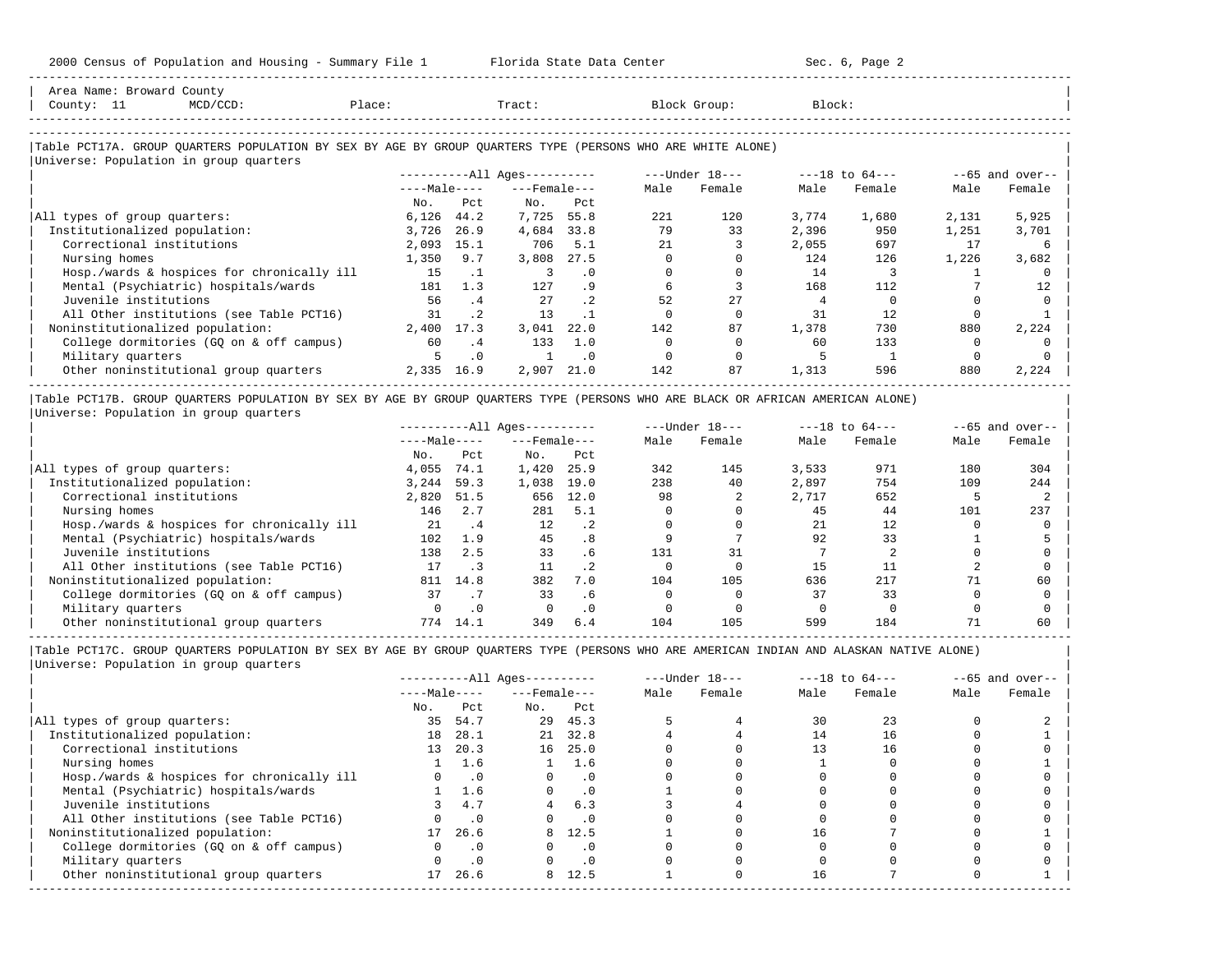-----------------------------------------------------------------------------------------------------------------------------------------------------

| Area<br>Name | war | count                                                                           |                 |       |        |       |
|--------------|-----|---------------------------------------------------------------------------------|-----------------|-------|--------|-------|
| County       | --  | the contract of the contract of the contract of the contract of the contract of | $\sim$<br>≀⊥асы | Tract | JLOUD: | Block |
|              |     |                                                                                 |                 |       |        |       |

-----------------------------------------------------------------------------------------------------------------------------------------------------

### |Table PCT17D. GROUP QUARTERS POPULATION BY SEX BY AGE BY GROUP QUARTERS TYPE (PERSONS WHO ARE ASIAN ALONE) |

|                                            |              |               | $------All Ages------$ |               |      | $---Under 18---$ |      | $---18$ to $64---$ |      | $--65$ and over-- |
|--------------------------------------------|--------------|---------------|------------------------|---------------|------|------------------|------|--------------------|------|-------------------|
|                                            | $---Male---$ |               | $---$ Female $---$     |               | Male | Female           | Male | Female             | Male | Female            |
|                                            | No.          | Pct.          | No.                    | Pct           |      |                  |      |                    |      |                   |
| All types of group quarters:               | 46           | 62.2          | 28                     | 37.8          |      |                  | 33   | 16                 |      | 10                |
| Institutionalized population:              |              | 16 21.6       |                        | 12 16.2       |      |                  | 14   |                    |      | 10                |
| Correctional institutions                  |              | 13 17.6       |                        | $1 \quad 1.4$ |      |                  |      |                    |      |                   |
| Nursing homes                              |              | 2, 2, 7       |                        | 10 13.5       |      |                  |      |                    |      | 10                |
| Hosp./wards & hospices for chronically ill |              | $0 \qquad .0$ | $\Omega$               | . 0           |      |                  |      |                    |      |                   |
| Mental (Psychiatric) hospitals/wards       |              | 1.4           |                        | 1.4           |      |                  |      |                    |      |                   |
| Juvenile institutions                      |              | . 0           |                        | $\cdot$ 0     |      |                  |      |                    |      |                   |
| All Other institutions (see Table PCT16)   |              | $\cdot$ 0     |                        | $\cdot$ 0     |      |                  |      |                    |      |                   |
| Noninstitutionalized population:           | 30           | 40.5          | 16                     | 21.6          |      |                  | 19   | 14                 |      |                   |
| College dormitories (GQ on & off campus)   |              | 1.4           |                        | $\cdot$ 0     |      |                  |      |                    |      |                   |
| Military quarters                          |              | $\cdot$ 0     | $\Omega$               | $\cdot$ 0     |      |                  |      |                    |      |                   |
| Other noninstitutional group quarters      | 29           | 39.2          | 16                     | 21.6          |      |                  | 18   | 14                 |      |                   |

|Table PCT17E. GROUP QUARTERS POPULATION BY SEX BY AGE BY GROUP QUARTERS TYPE (PERSONS OF WHO ARE NATIVE HAWAIIAN AND OTHER PACIFIC ISLANDER ALONE) | |Universe: Population in group quarters |

|                                            |              |           | $------All Ages------$ |           |      | $---Under 18---$ |      | $---18$ to $64---$ |      | $--65$ and over-- |
|--------------------------------------------|--------------|-----------|------------------------|-----------|------|------------------|------|--------------------|------|-------------------|
|                                            | $---Male---$ |           | $---$ Female $---$     |           | Male | Female           | Male | Female             | Male | Female            |
|                                            | No.          | Pct       | No.                    | Pct       |      |                  |      |                    |      |                   |
| All types of group quarters:               | 8            | 66.7      |                        | 4, 33.3   |      |                  |      |                    |      |                   |
| Institutionalized population:              |              | 58.3      |                        | 2 16.7    |      |                  |      |                    |      |                   |
| Correctional institutions                  | 6            | 50.0      |                        | 2 16.7    |      |                  |      |                    |      |                   |
| Nursing homes                              |              | 8.3       |                        | $\cdot$ 0 |      |                  |      |                    |      |                   |
| Hosp./wards & hospices for chronically ill |              | $\cdot$ 0 |                        | . 0       |      |                  |      |                    |      |                   |
| Mental (Psychiatric) hospitals/wards       |              |           |                        | . 0       |      |                  |      |                    |      |                   |
| Juvenile institutions                      |              |           |                        | . 0       |      |                  |      |                    |      |                   |
| All Other institutions (see Table PCT16)   |              |           |                        | $\cdot$ 0 |      |                  |      |                    |      |                   |
| Noninstitutionalized population:           |              | 8.3       |                        | 16.7      |      |                  |      |                    |      |                   |
| College dormitories (GQ on & off campus)   |              |           |                        | $\cdot$ 0 |      |                  |      |                    |      |                   |
| Military quarters                          |              | $\cdot$ 0 |                        | $\cdot$ 0 |      |                  |      |                    |      |                   |
| Other noninstitutional group quarters      |              | 8.3       |                        | 16.7      |      |                  |      |                    |      |                   |

-----------------------------------------------------------------------------------------------------------------------------------------------------

|Table PCT17F. GROUP QUARTERS POPULATION BY SEX BY AGE BY GROUP QUARTERS TYPE (PERSONS WHO ARE SOME OTHER RACE ALONE) |

|                                            |              |           | $------All Aqes------$ |            |      | $---Under 18---$ |      | $---18$ to $64---$ |      | $--65$ and over-- |
|--------------------------------------------|--------------|-----------|------------------------|------------|------|------------------|------|--------------------|------|-------------------|
|                                            | $---Male---$ |           | $---$ Female ---       |            | Male | Female           | Male | Female             | Male | Female            |
|                                            | No.          | Pct       | No.                    | Pct        |      |                  |      |                    |      |                   |
| All types of group quarters:               | 104          | 66.2      | 53                     | 33.8       | 18   |                  | 76   | 30                 | 10   | 14                |
| Institutionalized population:              | 63           | 40.1      | 29                     | 18.5       | 12.  |                  | 42   | 12                 |      |                   |
| Correctional institutions                  |              | 40 25.5   | 9                      | 5.7        |      |                  | 36   |                    |      |                   |
| Nursing homes                              | 9            | 5.7       | 14                     | 8.9        |      |                  |      |                    |      |                   |
| Hosp./wards & hospices for chronically ill |              | $\cdot$ 0 | $\Omega$               | $\cdot$ .0 |      |                  |      |                    |      |                   |
| Mental (Psychiatric) hospitals/wards       |              | 3.2       |                        | 1.3        |      |                  |      |                    |      |                   |
| Juvenile institutions                      | 8            | 5.1       | 4                      | 2.5        |      |                  |      |                    |      |                   |
| All Other institutions (see Table PCT16)   |              | . 6       |                        | $\cdot$ 0  |      |                  |      |                    |      |                   |
| Noninstitutionalized population:           | 41           | 26.1      |                        | 24 15.3    |      |                  | 34   | 18                 |      |                   |
| College dormitories (GO on & off campus)   |              | . 6       |                        | . 6        |      |                  |      |                    |      |                   |
| Military quarters                          |              | .6        |                        | $\cdot$ 0  |      |                  |      |                    |      |                   |
| Other noninstitutional group quarters      | 39           | 24.8      |                        | 23 14.6    |      |                  | 32   |                    |      |                   |
|                                            |              |           |                        |            |      |                  |      |                    |      |                   |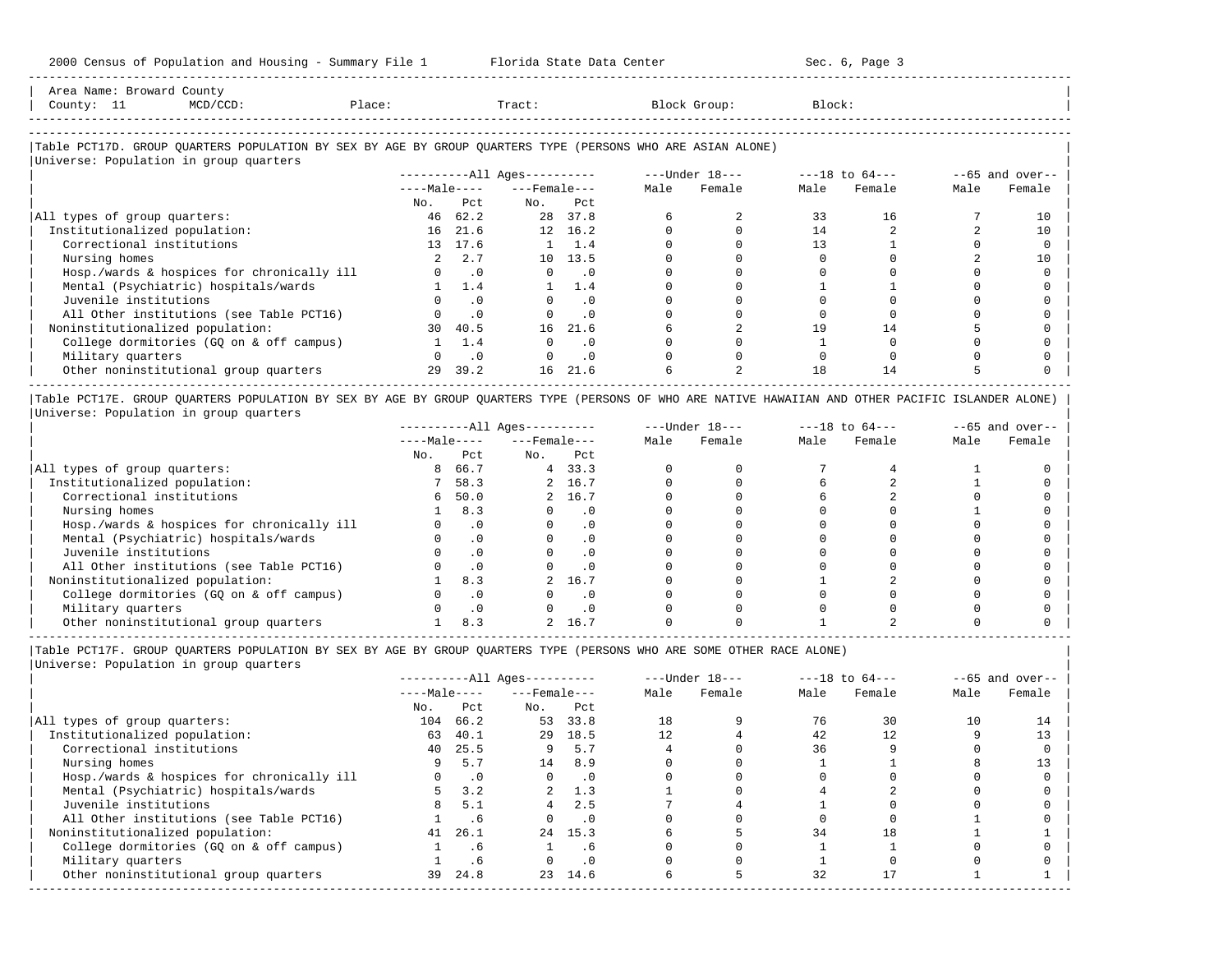-----------------------------------------------------------------------------------------------------------------------------------------------------

| Area Name: Broward County<br>County: 11<br>$MCD/CCD$ :                                                                                                                  | Place:       |                | Tract:                       |           |      | Block Group:                   | Block: |        |      |                   |
|-------------------------------------------------------------------------------------------------------------------------------------------------------------------------|--------------|----------------|------------------------------|-----------|------|--------------------------------|--------|--------|------|-------------------|
|                                                                                                                                                                         |              |                |                              |           |      |                                |        |        |      |                   |
| Table PCT17G. GROUP QUARTERS POPULATION BY SEX BY AGE BY GROUP QUARTERS TYPE (PERSONS OF WHO REPORT TWO OR MORE RACES)                                                  |              |                |                              |           |      |                                |        |        |      |                   |
| Universe: Population in group quarters                                                                                                                                  |              |                |                              |           |      |                                |        |        |      |                   |
|                                                                                                                                                                         |              |                | ----------All Ages---------- |           |      | ---Under 18--- ----18 to 64--- |        |        |      | $--65$ and over-- |
|                                                                                                                                                                         | $---Male---$ |                | $---$ Female $---$           |           | Male | Female                         | Male   | Female | Male | Female            |
|                                                                                                                                                                         | No.          | Pct.           | No.                          | Pct.      |      |                                |        |        |      |                   |
| All types of group quarters:                                                                                                                                            |              | 179 61.5       |                              | 112 38.5  | 34   | 22                             | 137    | 66     |      | 2.4               |
| Institutionalized population:                                                                                                                                           | 123          | 42.3           |                              | 80 27.5   | 2.6  | 14                             | 92     | 50     |      | 16                |
| Correctional institutions                                                                                                                                               | 91           | 31.3           |                              | 44 15.1   |      |                                | 89     | 44     |      |                   |
| Nursing homes                                                                                                                                                           | 5.           | 1.7            | 16                           | 5.5       |      |                                |        |        |      | 16                |
| Hosp./wards & hospices for chronically ill                                                                                                                              |              | .7             |                              | $\cdot$ 3 |      |                                |        |        |      |                   |
| Mental (Psychiatric) hospitals/wards                                                                                                                                    |              | $\cdot$ 3      |                              | 1.7       |      |                                |        |        |      |                   |
| Juvenile institutions                                                                                                                                                   | 2.4          | 8.2            | 14                           | 4.8       | 2.4  | 14                             |        |        |      |                   |
| All Other institutions (see Table PCT16)                                                                                                                                |              | $\cdot$ 0      | $\Omega$                     | $\cdot$ 0 |      |                                |        |        |      |                   |
| Noninstitutionalized population:                                                                                                                                        |              | 56 19.2        | 32                           | 11.0      |      |                                | 45     | 16     |      |                   |
| College dormitories (GQ on & off campus)                                                                                                                                |              | $11 \quad 3.8$ | $\overline{a}$               | .7        |      |                                | 11     |        |      |                   |
| Military quarters                                                                                                                                                       | $\Omega$     | $\cdot$ 0      |                              | $\cdot$ 0 |      |                                |        |        |      |                   |
| Other noninstitutional group quarters                                                                                                                                   |              | 45 15.5        | 30                           | 10.3      |      |                                | 34     | 14     |      |                   |
| Table PCT17H. GROUP QUARTERS POPULATION BY SEX BY AGE BY GROUP QUARTERS TYPE (PERSONS OF ANY RACE WHO ARE HISPANIC OR LATINO)<br>Universe: Population in group quarters |              |                |                              |           |      |                                |        |        |      |                   |

|                                            | $------All Aqes------$ |      |                    |           |      | $---Under 18---$ |      | $---18$ to $64---$ |      | $--65$ and over-- |
|--------------------------------------------|------------------------|------|--------------------|-----------|------|------------------|------|--------------------|------|-------------------|
|                                            | $---Male---$           |      | $---$ Female $---$ |           | Male | Female           | Male | Female             | Male | Female            |
|                                            | No.                    | Pct. | No.                | Pct       |      |                  |      |                    |      |                   |
| All types of group quarters:               | 839                    | 68.3 | 390                | 31.7      | 85   | 40               | 687  | 232                | 67   | 118               |
| Institutionalized population:              | 544                    | 44.3 | 242                | 19.7      | 41   |                  | 455  | 151                | 48   | 80                |
| Correctional institutions                  | 406                    | 33.0 | 119                | 9.7       | 13   |                  | 391  | 118                |      |                   |
| Nursing homes                              | 50                     | 4.1  | 86                 | 7.0       |      |                  |      | 10                 |      | 76                |
| Hosp./wards & hospices for chronically ill |                        |      |                    | $\cdot$ 0 |      |                  |      |                    |      |                   |
| Mental (Psychiatric) hospitals/wards       | 51                     | 4.1  | 28                 | 2.3       |      |                  | 46   | 2.2.               |      |                   |
| Juvenile institutions                      | 26                     | 2.1  |                    | . 1       | 25   |                  |      |                    |      |                   |
| All Other institutions (see Table PCT16)   |                        | . 6  |                    |           |      |                  |      |                    |      |                   |
| Noninstitutionalized population:           | 295                    | 24.0 | 148                | 12.0      | 44   | 29               | 232  | 81                 | 1 Q  | 38                |
| College dormitories (GQ on & off campus)   | 10                     | .8   |                    | .4        |      |                  | 10   |                    |      |                   |
| Military quarters                          |                        | . .  |                    | . 0       |      |                  |      |                    |      |                   |
| Other noninstitutional group quarters      | 283                    | 23.0 | 143                | 11.6      | 44   | 29               | 220  | 76                 |      | 38                |

-----------------------------------------------------------------------------------------------------------------------------------------------------

|Table PCT17I. GROUP QUARTERS POPULATION BY SEX BY AGE BY GROUP QUARTERS TYPE (PERSONS OF WHO ARE WHITE ALONE, NOT HISPANIC OR LATINO) | |Universe: Population in group quarters |

|                                            |              |           | $------All Aqes------$ |                 |      | $---Under 18---$ |       | $---18$ to $64---$ |       | $--65$ and over-- |
|--------------------------------------------|--------------|-----------|------------------------|-----------------|------|------------------|-------|--------------------|-------|-------------------|
|                                            | $---Male---$ |           | $---$ Female $---$     |                 | Male | Female           | Male  | Female             | Male  | Female            |
|                                            | No.          | Pct       | No.                    | Pct             |      |                  |       |                    |       |                   |
| All types of group quarters:               | 5,525        | 42.6      | 7,455                  | 57.4            | 168  | 94               | 3,279 | 1,529              | 2,078 | 5,832             |
| Institutionalized population:              | 3,343        | 25.8      | 4,521                  | 34.8            | 60   | 28               | 2,070 | 853                | 1,213 | 3,640             |
| Correctional institutions                  | 1,813        | 14.0      | 637                    | 4.9             | 16   |                  | 1,782 | 629                | 15    |                   |
| Nursing homes                              | 1,310        | 10.1      | 3,742                  | 28.8            |      |                  | 118   | 117                | 1,192 | 3,625             |
| Hosp./wards & hospices for chronically ill | 12           |           |                        | $\cdot$ 0       |      |                  | 11    |                    |       |                   |
| Mental (Psychiatric) hospitals/wards       | 140          | 1.1       | 102                    | .8              |      |                  | 130   | 93                 |       |                   |
| Juvenile institutions                      | 43           |           | 25                     | .2 <sub>2</sub> | 39   | 2.5              |       |                    |       |                   |
| All Other institutions (see Table PCT16)   | 25           | $\cdot$ 2 | 12                     |                 |      |                  | 25    |                    |       |                   |
| Noninstitutionalized population:           | 2,182        | 16.8      | 2,934                  | 22.6            | 108  | 66               | 1,209 | 676                | 865   | 2,192             |
| College dormitories (GO on & off campus)   | 57           | . 4       | 130                    | 1.0             |      |                  | 57    | 130                |       |                   |
| Military quarters                          |              | $\cdot$ 0 |                        | $\cdot$ 0       |      |                  |       |                    |       |                   |
| Other noninstitutional group quarters      | 2,121        | 16.3      | 2,803                  | 21.6            | 108  | 66               | 1,148 | 545                | 865   | 2,192             |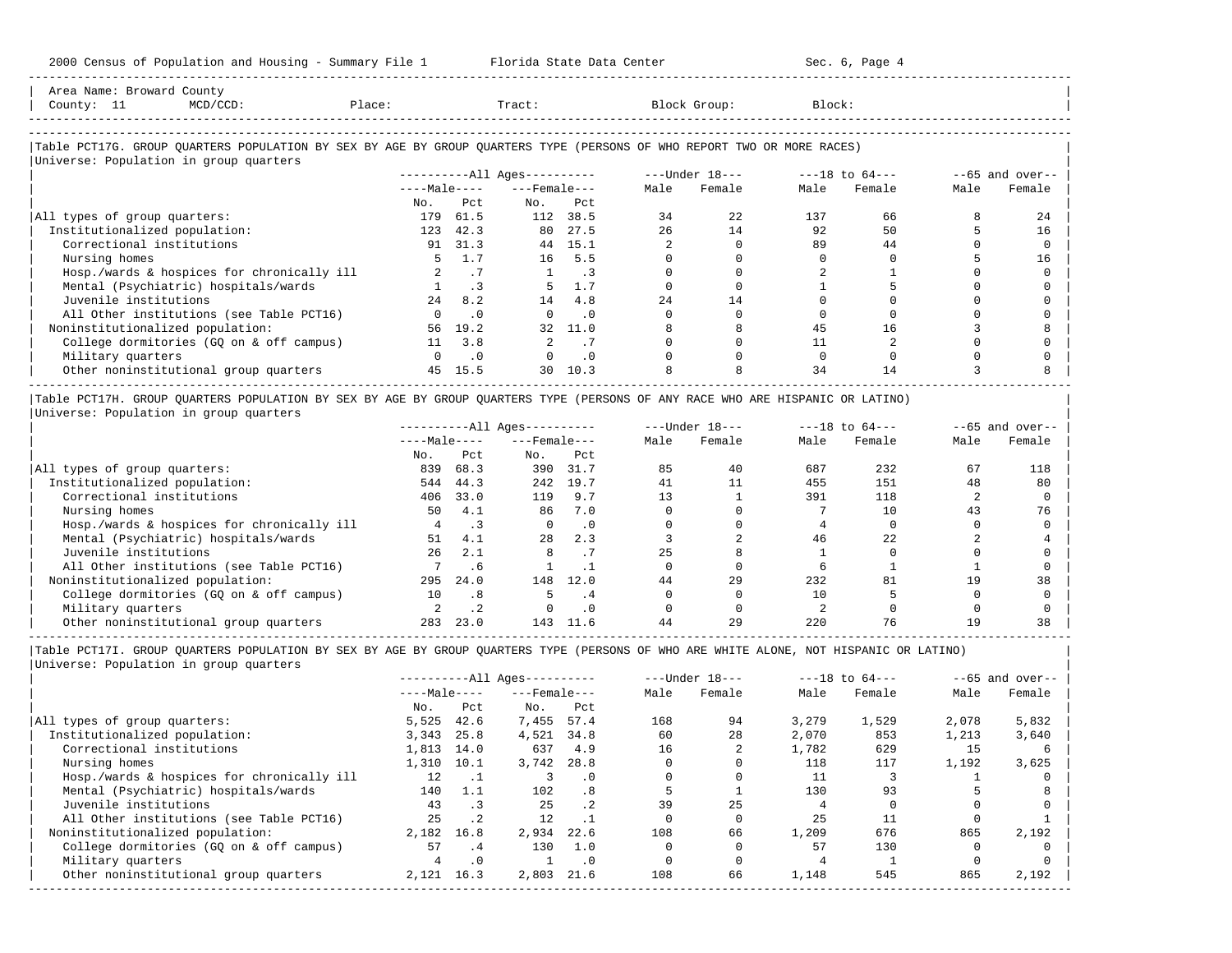-----------------------------------------------------------------------------------------------------------------------------------------------------

| Area Name: Calhoun County<br>County: 13<br>Place:<br>$MCD/CCD$ :            | Tract:         | Block Group:<br>Block:                             |          |
|-----------------------------------------------------------------------------|----------------|----------------------------------------------------|----------|
| Table PCT16. GROUP OUARTERS POPULATION BY GROUP OUARTERS TYPE               |                |                                                    |          |
| Universe: Population in group quarters                                      |                |                                                    |          |
| Total Group Quarters Population                                             | 1,720          |                                                    |          |
| Institutionalized population:                                               | 1,679          | Noninstitutionalized population:                   | 41       |
| Correctional institutions:                                                  | 1,458          | College dormitories (college GQ on and off campus) | $\cap$   |
| Federal prisons and detention centers                                       | $\Omega$       | Military quarters:                                 | $\Omega$ |
| Halfway houses                                                              | $\Omega$       | On base:                                           | $\Omega$ |
| Local jails, police lockups, etc.                                           | 32             | Barracks and other GQ for military personnel       | $\Omega$ |
| Military disciplinary barracks                                              | $\Omega$       | Transient quarters for temporary residents         | $\Omega$ |
| State prisons                                                               | 1,426          | Military ships                                     | $\Omega$ |
| Other types of correctional institutions                                    | $\Omega$       | Group homes:                                       | 26       |
| Nursing homes                                                               | 218            | Homes or halfway houses for drug/alcohol abuse     | 20       |
| Hospitals/wards, hospices, and schools for the handicapped:                 | 3              | Homes for the mentally ill                         | $\Omega$ |
| Hospitals/wards and hospices for chronically ill:                           | 3              | Homes for the mentally retarded                    | 6        |
| Hospices or homes for chronically ill                                       | $\Omega$       | Homes for the physically handicapped               | $\Omega$ |
| Military hospitals or wards for chronically ill                             | $\mathbf 0$    | Other group homes                                  |          |
| Other hospitals or wards for chronically ill                                | $\overline{3}$ | Religious group quarters                           | $\cap$   |
| Hospitals or wards for drug/alcohol abuse                                   | $\Omega$       | Workers' dormitories:                              |          |
| Mental (Psychiatric) hospitals or wards                                     | $\Omega$       | Agriculture workers' dormitories on farms          |          |
| Schools, hospitals, or wards for the mentally retarded                      | $\Omega$       | Job Corps and vocational training facilities       |          |
| Schools, hospitals, or wards for the physically handicapped:                | $\Omega$       | Other workers' dormitories                         | $\Omega$ |
| Institutions for the deaf                                                   | $\Omega$       | Crews of maritime vessels                          | $\Omega$ |
| Institutions for the blind                                                  | $\Omega$       | Other nonhousehold living situations               | $\Omega$ |
| Orthopedic wards/institutions for the physically handicapped                | $\Omega$       | Other noninstitutional group quarters              | 15       |
| Wards in general hospitals for patients with no usual home elsewhere        | $\Omega$       |                                                    |          |
| Wards in military hospitls for patients with no usual home elsewhere        | $\Omega$       |                                                    |          |
| Juvenile institutions:                                                      |                |                                                    |          |
| Long-term care:                                                             | $\cap$         |                                                    |          |
| Homes for abused, dependent, and neglected children                         | <sup>n</sup>   |                                                    |          |
| Residential treatment centers for emotionally disturbed children            | $\Omega$       |                                                    |          |
| Training schools for juvenile delinquents                                   | $\Omega$       |                                                    |          |
| Short-term care, detention or diagnostic centers for delinquent chdrn       | $\Omega$       |                                                    |          |
| Type of juvenile institution unknown                                        | $\Omega$       |                                                    |          |
| Table PCT17. GROUP OUARTERS POPULATION BY SEX BY AGE BY GROUP OUARTERS TYPE |                |                                                    |          |

|                                            |              |           | $------All Aqes------$ |           |      | $---Under 18---$ |       | $---18$ to $64---$ |      | $- -65$ and over-- |
|--------------------------------------------|--------------|-----------|------------------------|-----------|------|------------------|-------|--------------------|------|--------------------|
|                                            | $---Male---$ |           | $---$ Female $---$     |           | Male | Female           | Male  | Female             | Male | Female             |
|                                            | No.          | Pct       | No.                    | Pct       |      |                  |       |                    |      |                    |
| All types of group quarters:               | 1,532        | 89.1      | 188                    | 10.9      |      |                  | 1,470 | 30                 | 60   | 158                |
| Institutionalized population:              | 1,520        | 88.4      | 159                    | 9.2       |      |                  | 1,461 |                    | 58   | 148                |
| Correctional institutions                  | 1,454        | 84.5      |                        | . 2       |      |                  | 1,451 |                    |      |                    |
| Nursing homes                              | 65           | 3.8       | 153                    | 8.9       |      |                  | 10    |                    | 55   | 147                |
| Hosp./wards & hospices for chronically ill |              | . .       |                        | . .       |      |                  |       |                    |      |                    |
| Mental (Psychiatric) hospitals/wards       |              | $\cdot$ 0 |                        | . 0       |      |                  |       |                    |      |                    |
| Juvenile institutions                      |              | $\cdot$ 0 |                        | $\cdot$ 0 |      |                  |       |                    |      |                    |
| All Other institutions (see Table PCT16)   |              | $\cdot$ 0 |                        | $\cdot$ 0 |      |                  |       |                    |      |                    |
| Noninstitutionalized population:           |              |           | 29                     | 1.7       |      |                  |       | 19                 |      | 10                 |
| College dormitories (GO on & off campus)   |              | $\cdot$ 0 |                        | $\cdot$ 0 |      |                  |       |                    |      |                    |
| Military quarters                          |              | $\cdot$ 0 |                        | $\cdot$ 0 |      |                  |       |                    |      |                    |
| Other noninstitutional group quarters      | 12.          | . .       | 29                     | 1.7       |      |                  |       | 19                 |      | 10                 |
|                                            |              |           |                        |           |      |                  |       |                    |      |                    |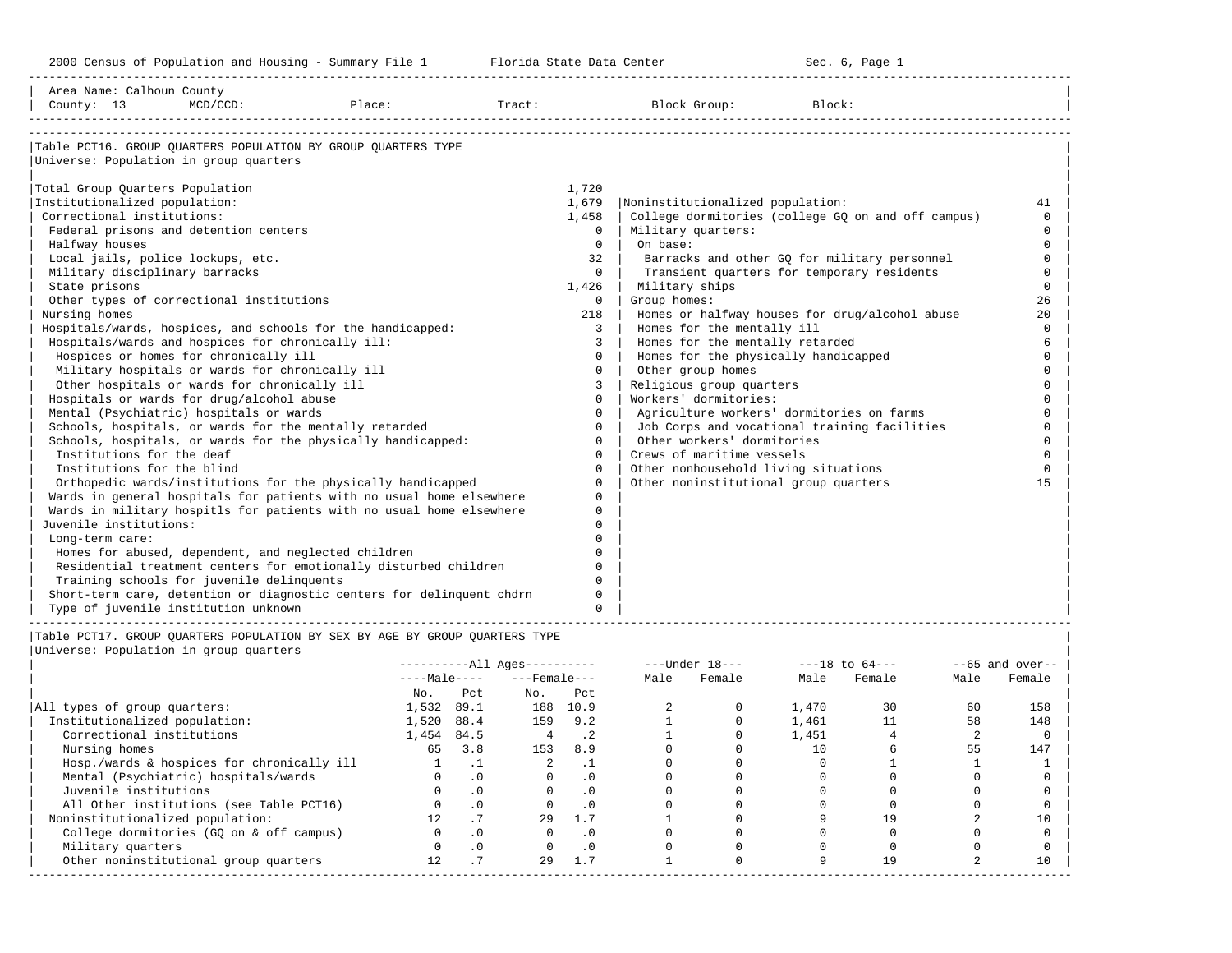| Area Name:          | Calhoun County |        |        |              |        |  |
|---------------------|----------------|--------|--------|--------------|--------|--|
| County:<br><u>_</u> | $MCD/CCD$ :    | Place: | Tract: | Block Group: | Block: |  |
|                     |                |        |        |              |        |  |

-----------------------------------------------------------------------------------------------------------------------------------------------------

-----------------------------------------------------------------------------------------------------------------------------------------------------

# |Table PCT17A. GROUP QUARTERS POPULATION BY SEX BY AGE BY GROUP QUARTERS TYPE (PERSONS WHO ARE WHITE ALONE) |

|                                            |                 |           | $------All Ages------$ |                             |      | $---Under 18---$ |      | $---18$ to $64---$ |      | $--65$ and over-- |
|--------------------------------------------|-----------------|-----------|------------------------|-----------------------------|------|------------------|------|--------------------|------|-------------------|
|                                            | $---Male---$    |           | $---$ Female $---$     |                             | Male | Female           | Male | Female             | Male | Female            |
|                                            | No.             | Pct       | No.                    | Pct                         |      |                  |      |                    |      |                   |
| All types of group quarters:               | 615             | 79.7      | 157                    | 20.3                        |      |                  | 569  | 27                 | 45   | 130               |
| Institutionalized population:              | 603             | 78.1      | 128                    | 16.6                        |      |                  | 560  |                    | 43   | 120               |
| Correctional institutions                  | 555             | 71.9      |                        | $\overline{\phantom{a}}$ .3 |      |                  | 553  |                    |      |                   |
| Nursing homes                              | 47              | 6.1       | 124                    | 16.1                        |      |                  |      |                    | 40   | 119               |
| Hosp./wards & hospices for chronically ill |                 | . 1       |                        |                             |      |                  |      |                    |      |                   |
| Mental (Psychiatric) hospitals/wards       |                 | $\cdot$ 0 |                        | . 0                         |      |                  |      |                    |      |                   |
| Juvenile institutions                      |                 | $\cdot$ 0 |                        | $\cdot$ 0                   |      |                  |      |                    |      |                   |
| All Other institutions (see Table PCT16)   |                 | $\cdot$ 0 |                        | $\cdot$ 0                   |      |                  |      |                    |      |                   |
| Noninstitutionalized population:           | 12 <sup>°</sup> | 1.6       | 29                     | 3.8                         |      |                  |      | 19                 |      | 10                |
| College dormitories (GQ on & off campus)   |                 | $\cdot$ 0 |                        | $\cdot$ 0                   |      |                  |      |                    |      |                   |
| Military quarters                          |                 | $\cdot$ 0 |                        | $\cdot$ 0                   |      |                  |      |                    |      |                   |
| Other noninstitutional group quarters      | 12 <sup>°</sup> | 1.6       | 29                     | 3.8                         |      |                  |      | 19                 |      | 10                |

|Table PCT17B. GROUP QUARTERS POPULATION BY SEX BY AGE BY GROUP QUARTERS TYPE (PERSONS WHO ARE BLACK OR AFRICAN AMERICAN ALONE) | |Universe: Population in group quarters |

|                                            |              |           | $------All Aqes------$ |           |      | $---Under 18---$ |      | $---18$ to $64---$ |      | $- -65$ and over-- |
|--------------------------------------------|--------------|-----------|------------------------|-----------|------|------------------|------|--------------------|------|--------------------|
|                                            | $---Male---$ |           | $---$ Female $---$     |           | Male | Female           | Male | Female             | Male | Female             |
|                                            | No.          | Pct       | No.                    | Pct       |      |                  |      |                    |      |                    |
| All types of group quarters:               | 819          | 96.8      | 27                     | 3.2       |      |                  | 805  |                    |      | 25                 |
| Institutionalized population:              | 819          | 96.8      | 27                     | 3.2       |      |                  | 805  |                    |      | 25                 |
| Correctional institutions                  | 803          | 94.9      |                        | . .       |      |                  | 802  |                    |      |                    |
| Nursing homes                              | 16           | 1.9       | 26                     | 3.1       |      |                  |      |                    |      | 25                 |
| Hosp./wards & hospices for chronically ill |              | $\cdot$ 0 |                        | . 0       |      |                  |      |                    |      |                    |
| Mental (Psychiatric) hospitals/wards       |              |           |                        | . 0       |      |                  |      |                    |      |                    |
| Juvenile institutions                      |              |           |                        | . 0       |      |                  |      |                    |      |                    |
| All Other institutions (see Table PCT16)   |              |           |                        | $\cdot$ 0 |      |                  |      |                    |      |                    |
| Noninstitutionalized population:           |              |           |                        | . 0       |      |                  |      |                    |      |                    |
| College dormitories (GO on & off campus)   |              |           |                        | $\cdot$ 0 |      |                  |      |                    |      |                    |
| Military quarters                          |              |           |                        | . 0       |      |                  |      |                    |      |                    |
| Other noninstitutional group quarters      |              |           |                        |           |      |                  |      |                    |      |                    |

|Table PCT17C. GROUP QUARTERS POPULATION BY SEX BY AGE BY GROUP QUARTERS TYPE (PERSONS WHO ARE AMERICAN INDIAN AND ALASKAN NATIVE ALONE) | |Universe: Population in group quarters |

-----------------------------------------------------------------------------------------------------------------------------------------------------

|                                            |              |           | $------All Ages------$ |                             |      | $---Under 18---$ |      | $---18$ to $64---$ |      | $--65$ and over-- |
|--------------------------------------------|--------------|-----------|------------------------|-----------------------------|------|------------------|------|--------------------|------|-------------------|
|                                            | $---Male---$ |           | $---$ Female $---$     |                             | Male | Female           | Male | Female             | Male | Female            |
|                                            | No.          | Pct       | No.                    | Pct                         |      |                  |      |                    |      |                   |
| All types of group quarters:               |              | 70.0      | 3                      | 30.0                        |      |                  |      |                    |      |                   |
| Institutionalized population:              |              | 7 70.0    | 3                      | 30.0                        |      |                  |      |                    |      |                   |
| Correctional institutions                  |              | 660.0     | $\Omega$               | $\overline{\phantom{0}}$ .0 |      |                  |      |                    |      |                   |
| Nursing homes                              |              | 10.0      |                        | 30.0                        |      |                  |      |                    |      |                   |
| Hosp./wards & hospices for chronically ill |              | $\cdot$ 0 |                        | . 0                         |      |                  |      |                    |      |                   |
| Mental (Psychiatric) hospitals/wards       |              | $\cdot$ 0 |                        | . 0                         |      |                  |      |                    |      |                   |
| Juvenile institutions                      |              |           |                        | $\cdot$ 0                   |      |                  |      |                    |      |                   |
| All Other institutions (see Table PCT16)   |              |           |                        |                             |      |                  |      |                    |      |                   |
| Noninstitutionalized population:           |              | $\cdot$ 0 |                        | $\cdot$ 0                   |      |                  |      |                    |      |                   |
| College dormitories (GO on & off campus)   |              |           |                        | $\cdot$ 0                   |      |                  |      |                    |      |                   |
| Military quarters                          |              | . 0       |                        | $\cdot$ 0                   |      |                  |      |                    |      |                   |
| Other noninstitutional group quarters      | <sup>n</sup> | $\cdot$ 0 |                        | $\cdot$ 0                   |      |                  |      |                    |      |                   |
|                                            |              |           |                        |                             |      |                  |      |                    |      |                   |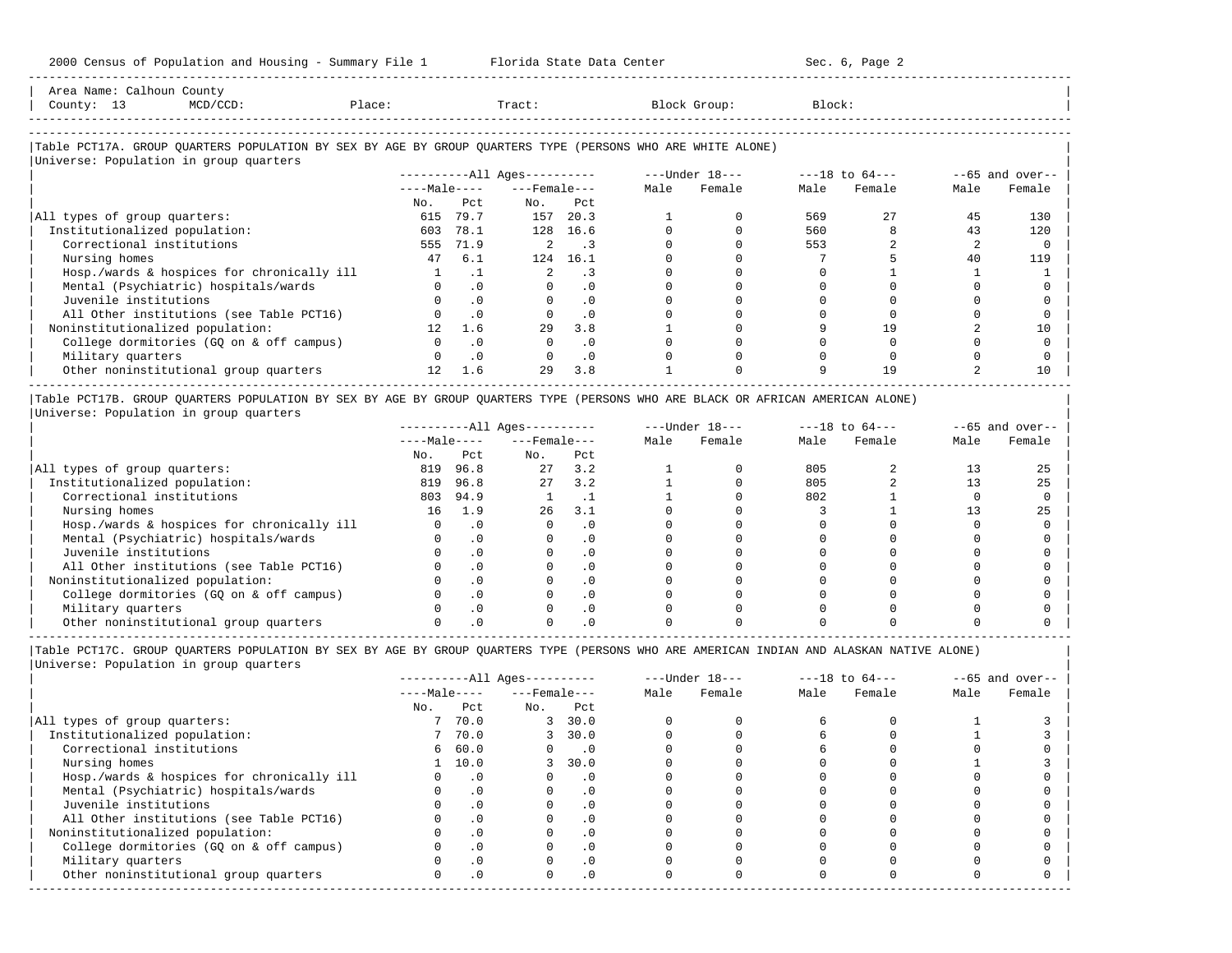| Area<br>Name | <b>hour</b><br>. | County                                                                                                          |     |       |         |        |
|--------------|------------------|-----------------------------------------------------------------------------------------------------------------|-----|-------|---------|--------|
| County       |                  | the contract of the contract of the contract of the contract of the contract of the contract of the contract of | ⊥ac | Tract | JLOUD : | Block' |
|              |                  |                                                                                                                 |     |       |         |        |

-----------------------------------------------------------------------------------------------------------------------------------------------------

-----------------------------------------------------------------------------------------------------------------------------------------------------

### |Table PCT17D. GROUP QUARTERS POPULATION BY SEX BY AGE BY GROUP QUARTERS TYPE (PERSONS WHO ARE ASIAN ALONE) |

|                                            | $------All Aqes------$ |           |                    |           |      | ---Under 18--- |      | $---18$ to $64---$ |      | $--65$ and over-- |
|--------------------------------------------|------------------------|-----------|--------------------|-----------|------|----------------|------|--------------------|------|-------------------|
|                                            | $---Male---$           |           | $---$ Female $---$ |           | Male | Female         | Male | Female             | Male | Female            |
|                                            | Pct<br>No.             |           | No.                | Pct       |      |                |      |                    |      |                   |
| All types of group quarters:               | 5 100.0                |           | $\Omega$           | . 0       |      |                |      |                    |      |                   |
| Institutionalized population:              | 5 100.0                |           |                    | $\cdot$ 0 |      |                |      |                    |      |                   |
| Correctional institutions                  | 5 100.0                |           |                    | $\cdot$ 0 |      |                |      |                    |      |                   |
| Nursing homes                              |                        | . 0       |                    |           |      |                |      |                    |      |                   |
| Hosp./wards & hospices for chronically ill |                        | $\cdot$ 0 |                    | . 0       |      |                |      |                    |      |                   |
| Mental (Psychiatric) hospitals/wards       |                        | $\cdot$ 0 |                    | $\cdot$ 0 |      |                |      |                    |      |                   |
| Juvenile institutions                      |                        | $\cdot$ 0 |                    |           |      |                |      |                    |      |                   |
| All Other institutions (see Table PCT16)   |                        | $\cdot$ 0 |                    | $\cdot$ 0 |      |                |      |                    |      |                   |
| Noninstitutionalized population:           |                        | $\cdot$ 0 |                    | $\cdot$ 0 |      |                |      |                    |      |                   |
| College dormitories (GQ on & off campus)   |                        | $\cdot$ 0 |                    | $\cdot$ 0 |      |                |      |                    |      |                   |
| Military quarters                          |                        | .0        |                    | $\cdot$ 0 |      |                |      |                    |      |                   |
| Other noninstitutional group quarters      |                        | $\cdot$ 0 |                    | $\cdot$ 0 |      |                |      |                    |      |                   |

|Table PCT17E. GROUP QUARTERS POPULATION BY SEX BY AGE BY GROUP QUARTERS TYPE (PERSONS OF WHO ARE NATIVE HAWAIIAN AND OTHER PACIFIC ISLANDER ALONE) | |Universe: Population in group quarters |

|                                            |              |          | $------All Aqes------$ |           |      | $---Under 18---$ |      | $---18$ to $64---$ |      | $- -65$ and over-- |
|--------------------------------------------|--------------|----------|------------------------|-----------|------|------------------|------|--------------------|------|--------------------|
|                                            | $---Male---$ |          | $---$ Female $---$     |           | Male | Female           | Male | Female             | Male | Female             |
|                                            | No.          | Pct      | No.                    | Pct       |      |                  |      |                    |      |                    |
| All types of group quarters:               |              | 2 100.0  |                        | . 0       |      |                  |      |                    |      |                    |
| Institutionalized population:              |              | 2, 100.0 |                        | $\cdot$ 0 |      |                  |      |                    |      |                    |
| Correctional institutions                  |              | 2 100.0  |                        | . 0       |      |                  |      |                    |      |                    |
| Nursing homes                              |              |          |                        | . 0       |      |                  |      |                    |      |                    |
| Hosp./wards & hospices for chronically ill |              | . 0      |                        | . 0       |      |                  |      |                    |      |                    |
| Mental (Psychiatric) hospitals/wards       |              |          |                        | $\cdot$ 0 |      |                  |      |                    |      |                    |
| Juvenile institutions                      |              |          |                        | . 0       |      |                  |      |                    |      |                    |
| All Other institutions (see Table PCT16)   |              |          |                        | $\cdot$ 0 |      |                  |      |                    |      |                    |
| Noninstitutionalized population:           |              |          |                        | . 0       |      |                  |      |                    |      |                    |
| College dormitories (GO on & off campus)   |              |          |                        | . 0       |      |                  |      |                    |      |                    |
| Military quarters                          |              |          |                        | $\cdot$ 0 |      |                  |      |                    |      |                    |
| Other noninstitutional group quarters      |              |          |                        |           |      |                  |      |                    |      |                    |

-----------------------------------------------------------------------------------------------------------------------------------------------------

|Table PCT17F. GROUP QUARTERS POPULATION BY SEX BY AGE BY GROUP QUARTERS TYPE (PERSONS WHO ARE SOME OTHER RACE ALONE) |

|                                            |              |           | $------All Aqes------$ |           |      | $---Under 18---$ |      | $---18$ to $64---$ |      | $- -65$ and over-- |
|--------------------------------------------|--------------|-----------|------------------------|-----------|------|------------------|------|--------------------|------|--------------------|
|                                            | $---Male---$ |           | $---$ Female $---$     |           | Male | Female           | Male | Female             | Male | Female             |
|                                            | No.          | Pct       | No.                    | Pct       |      |                  |      |                    |      |                    |
| All types of group quarters:               | 47           | 97.9      |                        | 2.1       |      |                  | 47   |                    |      |                    |
| Institutionalized population:              | 47           | 97.9      |                        | 2.1       |      |                  | 47   |                    |      |                    |
| Correctional institutions                  |              | 47 97.9   |                        | 2.1       |      |                  | 47   |                    |      |                    |
| Nursing homes                              |              | $\cdot$ 0 |                        | $\cdot$ 0 |      |                  |      |                    |      |                    |
| Hosp./wards & hospices for chronically ill |              | .0        |                        | $\cdot$ 0 |      |                  |      |                    |      |                    |
| Mental (Psychiatric) hospitals/wards       |              | .0        |                        | $\cdot$ 0 |      |                  |      |                    |      |                    |
| Juvenile institutions                      |              | $\cdot$ 0 |                        | $\Omega$  |      |                  |      |                    |      |                    |
| All Other institutions (see Table PCT16)   |              | .0        |                        | $\cdot$ 0 |      |                  |      |                    |      |                    |
| Noninstitutionalized population:           |              | $\cdot$ 0 |                        | . 0       |      |                  |      |                    |      |                    |
| College dormitories (GO on & off campus)   |              | $\cdot$ 0 |                        |           |      |                  |      |                    |      |                    |
| Military quarters                          |              | $\cdot$ 0 |                        | $\cdot$ 0 |      |                  |      |                    |      |                    |
| Other noninstitutional group quarters      |              | $\cdot$ 0 | $\Omega$               | $\cdot$ 0 |      |                  |      |                    |      |                    |
|                                            |              |           |                        |           |      |                  |      |                    |      |                    |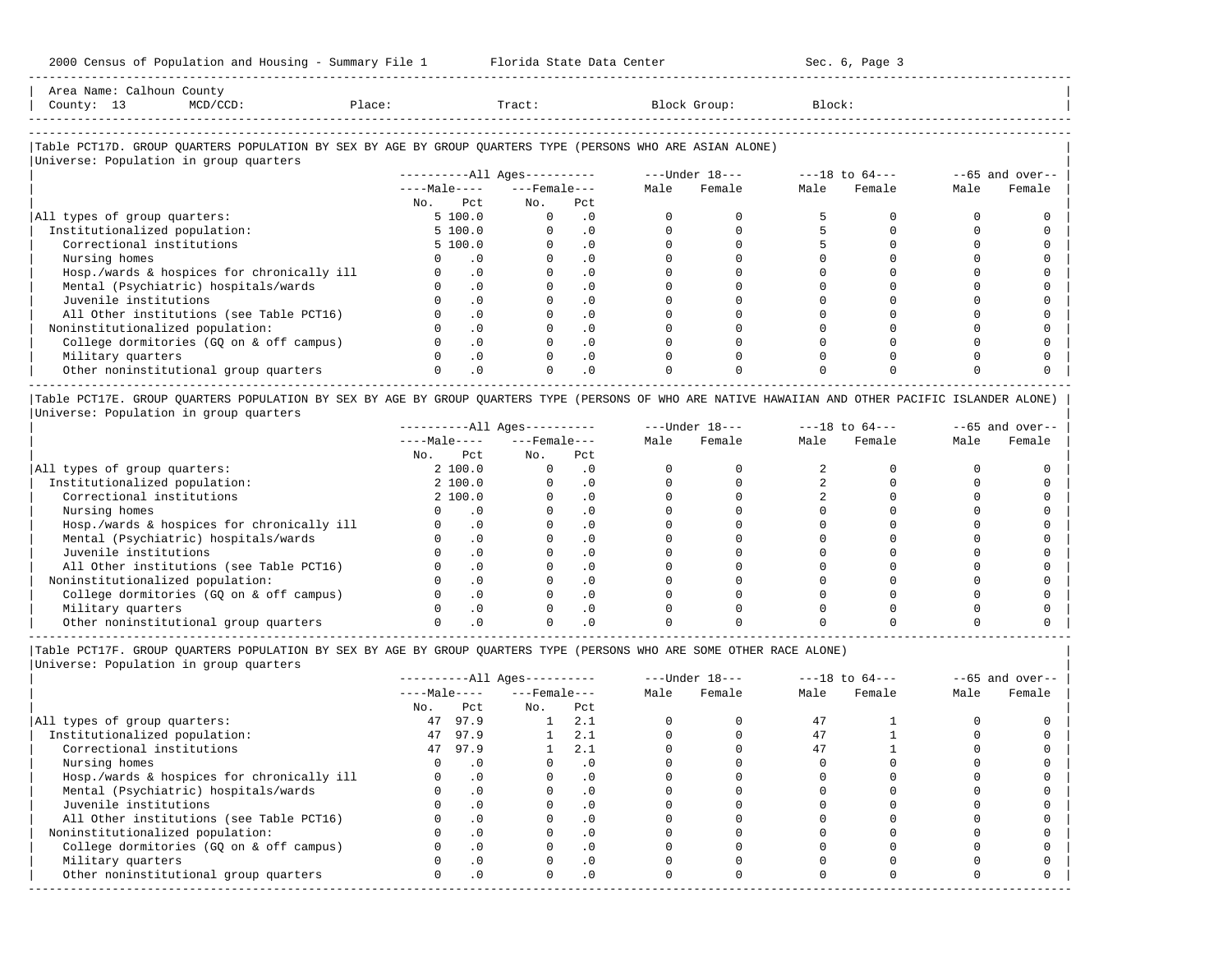| Area Name: Calhoun County<br>County: 13<br>MCD/CCD:                                                                    | Place:                       | Tract:       |                             |      | Block Group:   | Block:             |        |      |                   |
|------------------------------------------------------------------------------------------------------------------------|------------------------------|--------------|-----------------------------|------|----------------|--------------------|--------|------|-------------------|
|                                                                                                                        |                              |              |                             |      |                |                    |        |      |                   |
| Table PCT17G. GROUP OUARTERS POPULATION BY SEX BY AGE BY GROUP OUARTERS TYPE (PERSONS OF WHO REPORT TWO OR MORE RACES) |                              |              |                             |      |                |                    |        |      |                   |
| Universe: Population in group quarters                                                                                 |                              |              |                             |      |                |                    |        |      |                   |
|                                                                                                                        | ----------All Ages---------- |              |                             |      | ---Under 18--- | $---18$ to $64---$ |        |      | $--65$ and over-- |
|                                                                                                                        | $---Male-- ---Female---$     |              |                             | Male | Female         | Male               | Female | Male | Female            |
|                                                                                                                        | P.c.t.<br>No.                | No.          | Pct                         |      |                |                    |        |      |                   |
| All types of group quarters:                                                                                           | 37 100.0                     | $\mathbf{0}$ | $\overline{\phantom{0}}$ .0 |      |                | 36                 |        |      |                   |
| Institutionalized population:                                                                                          | 37 100.0                     | $\Omega$     | $\cdot$ 0                   |      |                | 36                 |        |      |                   |
| Correctional institutions                                                                                              | 36 97.3                      | $\Omega$     | $\overline{\phantom{0}}$ .0 |      |                | 36                 |        |      |                   |
| Nursing homes                                                                                                          | $1 \t 2.7$                   | $\Omega$     | $\cdot$ 0                   |      |                |                    |        |      |                   |
| Hosp./wards & hospices for chronically ill                                                                             | $\cdot$ 0<br>$\Omega$        | $\Omega$     | $\cdot$ 0                   |      |                |                    |        |      |                   |
| Montel (Devebiated a) boardtole (voude                                                                                 | $\circ$ $\circ$              |              | $\sim$                      |      |                |                    |        |      |                   |

-----------------------------------------------------------------------------------------------------------------------------------------------------

| Hosp./wards & hospices for chronically ill |  |  |  |  |  |
|--------------------------------------------|--|--|--|--|--|
| Mental (Psychiatric) hospitals/wards       |  |  |  |  |  |
| Juvenile institutions                      |  |  |  |  |  |
| All Other institutions (see Table PCT16)   |  |  |  |  |  |
| Noninstitutionalized population:           |  |  |  |  |  |
| College dormitories (GQ on & off campus)   |  |  |  |  |  |
| Military quarters                          |  |  |  |  |  |
| Other noninstitutional group quarters      |  |  |  |  |  |
|                                            |  |  |  |  |  |

|Table PCT17H. GROUP QUARTERS POPULATION BY SEX BY AGE BY GROUP QUARTERS TYPE (PERSONS OF ANY RACE WHO ARE HISPANIC OR LATINO) | |Universe: Population in group quarters |

|                                            |              |           | $------All Aqes------$ |         |      | $---Under 18---$ | $---18$ to $64---$ |        | $--65$ and over-- |        |
|--------------------------------------------|--------------|-----------|------------------------|---------|------|------------------|--------------------|--------|-------------------|--------|
|                                            | $---Male---$ |           | $---$ Female $---$     |         | Male | Female           | Male               | Female | Male              | Female |
|                                            | No.          | Pct       | No.                    | Pct     |      |                  |                    |        |                   |        |
| All types of group quarters:               | 175          | 98.9      |                        | - 1.1   |      |                  | 175                |        |                   |        |
| Institutionalized population:              | 175          | 98.9      |                        | . 6     |      |                  | 175                |        |                   |        |
| Correctional institutions                  | 175          | 98.9      |                        |         |      |                  | 175                |        |                   |        |
| Nursing homes                              |              |           |                        |         |      |                  |                    |        |                   |        |
| Hosp./wards & hospices for chronically ill |              | . 0       |                        |         |      |                  |                    |        |                   |        |
| Mental (Psychiatric) hospitals/wards       |              |           |                        |         |      |                  |                    |        |                   |        |
| Juvenile institutions                      |              | . 0       |                        |         |      |                  |                    |        |                   |        |
| All Other institutions (see Table PCT16)   |              |           |                        |         |      |                  |                    |        |                   |        |
| Noninstitutionalized population:           |              | . 0       |                        | $.6 \,$ |      |                  |                    |        |                   |        |
| College dormitories (GO on & off campus)   |              | $\cdot$ 0 |                        |         |      |                  |                    |        |                   |        |
| Military quarters                          |              | . 0       |                        |         |      |                  |                    |        |                   |        |
| Other noninstitutional group quarters      |              |           |                        |         |      |                  |                    |        |                   |        |

-----------------------------------------------------------------------------------------------------------------------------------------------------

|Table PCT17I. GROUP QUARTERS POPULATION BY SEX BY AGE BY GROUP QUARTERS TYPE (PERSONS OF WHO ARE WHITE ALONE, NOT HISPANIC OR LATINO) |

|                                            |              |           | $------All Ages------$ |           |      | $---Under 18---$ |      | $---18$ to $64---$ |      | $--65$ and over-- |
|--------------------------------------------|--------------|-----------|------------------------|-----------|------|------------------|------|--------------------|------|-------------------|
|                                            | $---Male---$ |           | $---$ Female $---$     |           | Male | Female           | Male | Female             | Male | Female            |
|                                            | No.          | Pct       | No.                    | Pct       |      |                  |      |                    |      |                   |
| All types of group quarters:               | 530          | 77.3      | 156                    | 22.7      |      |                  | 484  | 27                 | 45   | 129               |
| Institutionalized population:              | 518          | 75.5      | 128                    | 18.7      |      |                  | 475  |                    | 43   | 120               |
| Correctional institutions                  | 470          | 68.5      |                        |           |      |                  | 468  |                    |      |                   |
| Nursing homes                              | 47           | 6.9       | 124                    | 18.1      |      |                  |      |                    | 40   | 119               |
| Hosp./wards & hospices for chronically ill |              |           |                        |           |      |                  |      |                    |      |                   |
| Mental (Psychiatric) hospitals/wards       |              | $\cdot$ 0 |                        | . 0       |      |                  |      |                    |      |                   |
| Juvenile institutions                      |              | $\cdot$ 0 |                        |           |      |                  |      |                    |      |                   |
| All Other institutions (see Table PCT16)   |              | $\cdot$ 0 |                        | $\cdot$ 0 |      |                  |      |                    |      |                   |
| Noninstitutionalized population:           | 12.          | 1.7       | 2.8                    | 4.1       |      |                  |      |                    |      |                   |
| College dormitories (GQ on & off campus)   |              | $\cdot$ 0 |                        |           |      |                  |      |                    |      |                   |
| Military quarters                          |              | $\cdot$ 0 |                        | $\cdot$ 0 |      |                  |      |                    |      |                   |
| Other noninstitutional group quarters      | 12.          | 1.7       | 28                     | 4.1       |      |                  |      | 19                 |      |                   |
|                                            |              |           |                        |           |      |                  |      |                    |      |                   |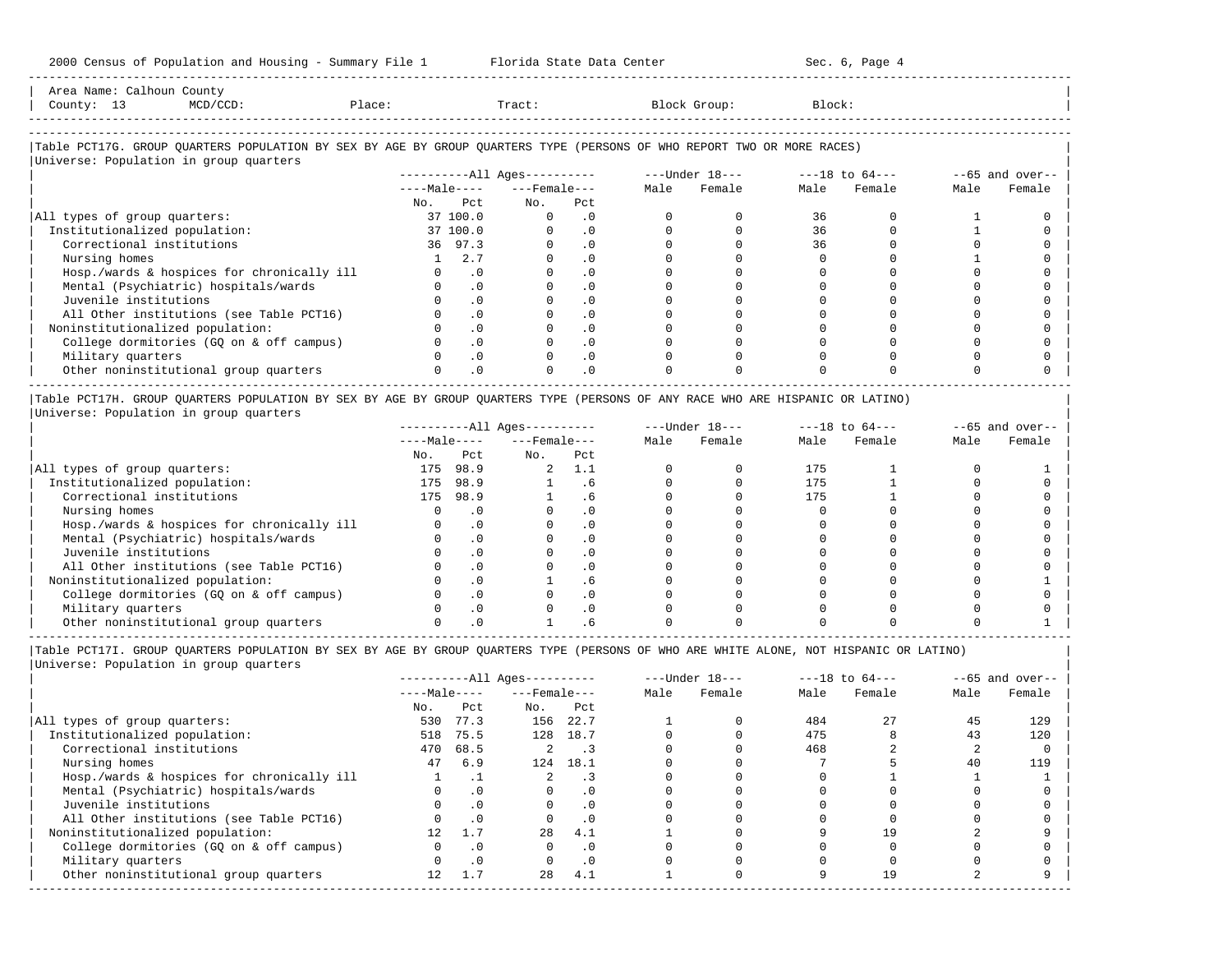-----------------------------------------------------------------------------------------------------------------------------------------------------

| Area Name: Charlotte County<br>County: 15         | $MCD/CCD$ : | Place:                                                                      | Tract: |              | Block Group:                              | Block:                                             |              |
|---------------------------------------------------|-------------|-----------------------------------------------------------------------------|--------|--------------|-------------------------------------------|----------------------------------------------------|--------------|
|                                                   |             |                                                                             |        |              |                                           |                                                    |              |
|                                                   |             | Table PCT16. GROUP QUARTERS POPULATION BY GROUP QUARTERS TYPE               |        |              |                                           |                                                    |              |
| Universe: Population in group quarters            |             |                                                                             |        |              |                                           |                                                    |              |
| Total Group Quarters Population                   |             |                                                                             |        | 2,592        |                                           |                                                    |              |
| Institutionalized population:                     |             |                                                                             |        | 2,446        | Noninstitutionalized population:          |                                                    | 146          |
| Correctional institutions:                        |             |                                                                             |        | 1,103        |                                           | College dormitories (college GQ on and off campus) | $\Omega$     |
| Federal prisons and detention centers             |             |                                                                             |        | $\Omega$     | Military quarters:                        |                                                    | $\Omega$     |
| Halfway houses                                    |             |                                                                             |        | $\Omega$     | On base:                                  |                                                    | $\Omega$     |
| Local jails, police lockups, etc.                 |             |                                                                             |        | 193          |                                           | Barracks and other GQ for military personnel       | $\cap$       |
| Military disciplinary barracks                    |             |                                                                             |        | $\mathbf{0}$ |                                           | Transient quarters for temporary residents         | $\Omega$     |
| State prisons                                     |             |                                                                             |        | 910          | Military ships                            |                                                    | $\Omega$     |
| Other types of correctional institutions          |             |                                                                             |        | $\Omega$     | Group homes:                              |                                                    | 126          |
| Nursing homes                                     |             |                                                                             |        | 1,277        |                                           | Homes or halfway houses for drug/alcohol abuse     | $\Omega$     |
|                                                   |             | Hospitals/wards, hospices, and schools for the handicapped:                 |        | $\Omega$     | Homes for the mentally ill                |                                                    | 48           |
| Hospitals/wards and hospices for chronically ill: |             |                                                                             |        | $\Omega$     | Homes for the mentally retarded           |                                                    | $\Omega$     |
| Hospices or homes for chronically ill             |             |                                                                             |        | $\Omega$     | Homes for the physically handicapped      |                                                    | $\Omega$     |
| Military hospitals or wards for chronically ill   |             |                                                                             |        | 0            | Other group homes                         |                                                    | 78           |
| Other hospitals or wards for chronically ill      |             |                                                                             |        | $\Omega$     | Religious group quarters                  |                                                    | $\Omega$     |
| Hospitals or wards for drug/alcohol abuse         |             |                                                                             |        | $\Omega$     | Workers' dormitories:                     |                                                    |              |
| Mental (Psychiatric) hospitals or wards           |             |                                                                             |        | $\cap$       | Agriculture workers' dormitories on farms |                                                    | $\cap$       |
|                                                   |             | Schools, hospitals, or wards for the mentally retarded                      |        | $\Omega$     |                                           | Job Corps and vocational training facilities       | $\Omega$     |
|                                                   |             | Schools, hospitals, or wards for the physically handicapped:                |        | $\Omega$     | Other workers' dormitories                |                                                    | $\Omega$     |
| Institutions for the deaf                         |             |                                                                             |        | $\Omega$     | Crews of maritime vessels                 |                                                    | $\cap$       |
| Institutions for the blind                        |             |                                                                             |        | $\Omega$     | Other nonhousehold living situations      |                                                    | $\Omega$     |
|                                                   |             | Orthopedic wards/institutions for the physically handicapped                |        | $\Omega$     | Other noninstitutional group quarters     |                                                    | $20^{\circ}$ |
|                                                   |             | Wards in general hospitals for patients with no usual home elsewhere        |        | $\Omega$     |                                           |                                                    |              |
|                                                   |             | Wards in military hospitls for patients with no usual home elsewhere        |        | $\Omega$     |                                           |                                                    |              |
| Juvenile institutions:                            |             |                                                                             |        | 66           |                                           |                                                    |              |
| Long-term care:                                   |             |                                                                             |        | 36           |                                           |                                                    |              |
|                                                   |             | Homes for abused, dependent, and neglected children                         |        | 36           |                                           |                                                    |              |
|                                                   |             | Residential treatment centers for emotionally disturbed children            |        | $\Omega$     |                                           |                                                    |              |
| Training schools for juvenile delinquents         |             |                                                                             |        | $\Omega$     |                                           |                                                    |              |
|                                                   |             | Short-term care, detention or diagnostic centers for delinguent chdrn       |        | $\mathbf 0$  |                                           |                                                    |              |
| Type of juvenile institution unknown              |             |                                                                             |        | 30           |                                           |                                                    |              |
|                                                   |             | Table PCT17. GROUP OUARTERS POPULATION BY SEX BY AGE BY GROUP OUARTERS TYPE |        |              |                                           |                                                    |              |
| Universe: Population in group quarters            |             |                                                                             |        |              |                                           |                                                    |              |
|                                                   |             | $-11$                                                                       |        |              | $-1$ $-1$ $-1$ $\alpha$                   | $\overline{10}$ $\overline{10}$                    |              |

|                                            |              |           | ----------All Ages---------- |           |      | $---Under 18---$ |       | $---18$ to $64---$ |      | $--65$ and over-- |
|--------------------------------------------|--------------|-----------|------------------------------|-----------|------|------------------|-------|--------------------|------|-------------------|
|                                            | $---Male---$ |           | $---$ Female $---$           |           | Male | Female           | Male  | Female             | Male | Female            |
|                                            | No.          | Pct       | No.                          | Pct       |      |                  |       |                    |      |                   |
| All types of group quarters:               | 1,546        | 59.6      | 1,046                        | 40.4      | 67   |                  | 1,109 | 94                 | 370  | 951               |
| Institutionalized population:              | 1,502        | 57.9      | 944                          | 36.4      | 65   |                  | 1,101 | 65                 | 336  | 879               |
| Correctional institutions                  | 1,078        | 41.6      | 25                           | 1.0       |      |                  | 1,063 | 25                 |      |                   |
| Nursing homes                              |              | 358 13.8  | 919                          | 35.5      |      |                  | 31    | 40                 | 327  | 879               |
| Hosp./wards & hospices for chronically ill |              | $\cdot$ 0 |                              | $\cdot$ 0 |      |                  |       |                    |      |                   |
| Mental (Psychiatric) hospitals/wards       |              | $\cdot$ 0 |                              |           |      |                  |       |                    |      |                   |
| Juvenile institutions                      | 66           | 2.5       |                              | $\cdot$ 0 | 59   |                  |       |                    |      |                   |
| All Other institutions (see Table PCT16)   |              | $\cdot$ 0 |                              | $\cdot$ 0 |      |                  |       |                    |      |                   |
| Noninstitutionalized population:           | 44           | 1.7       | 102                          | 3.9       |      |                  |       | 29                 | 34   |                   |
| College dormitories (GO on & off campus)   |              | $\cdot$ 0 |                              | $\cdot$ 0 |      |                  |       |                    |      |                   |
| Military quarters                          |              | $\cdot$ 0 |                              | $\cdot$ 0 |      |                  |       |                    |      |                   |
| Other noninstitutional group quarters      | 44           | 1.7       | 102                          | 3.9       |      |                  |       | 29                 | 34   | 72                |
|                                            |              |           |                              |           |      |                  |       |                    |      |                   |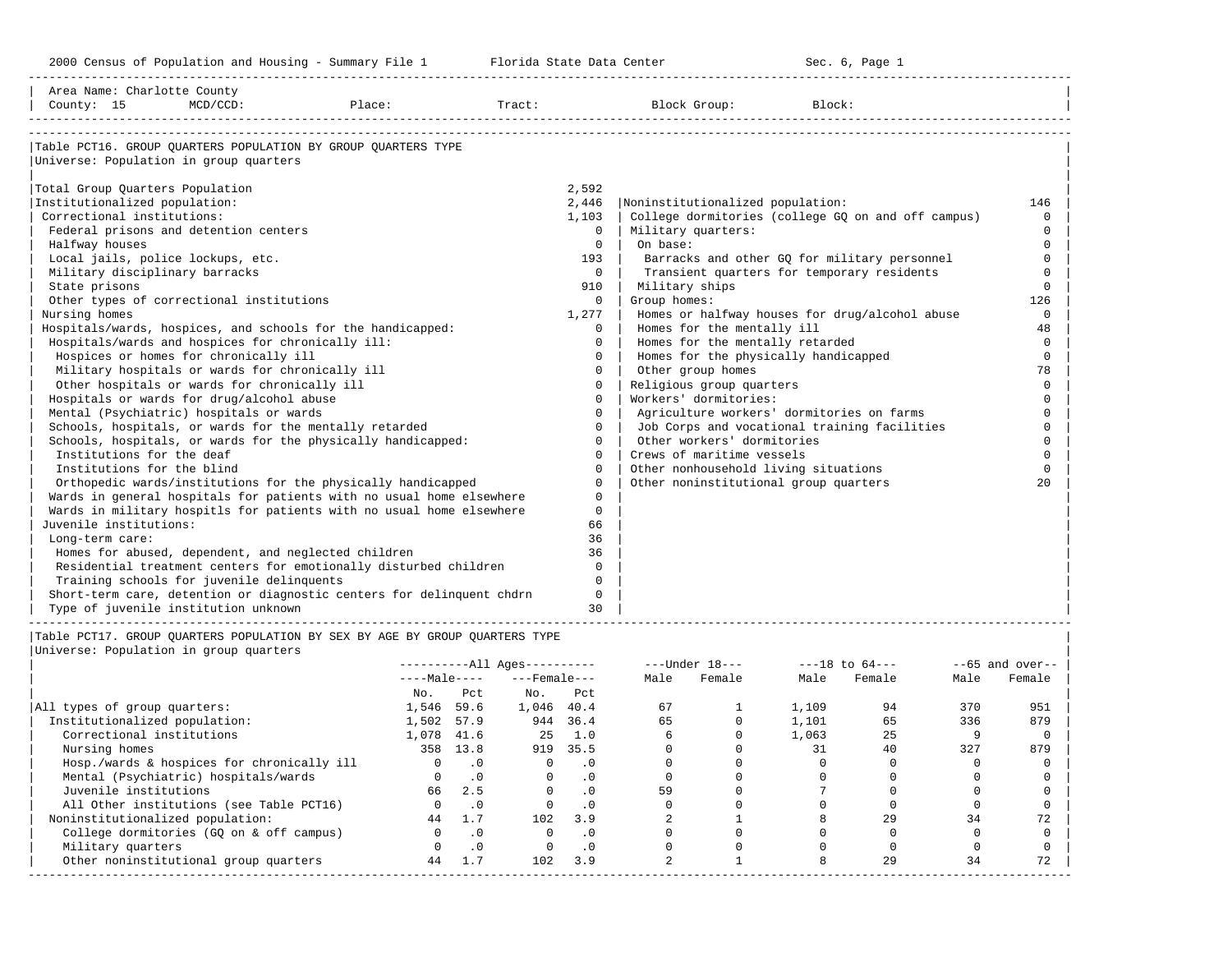| Area Name: Charlotte County |                                        |                                                                                                            |                              |                |                |                           |
|-----------------------------|----------------------------------------|------------------------------------------------------------------------------------------------------------|------------------------------|----------------|----------------|---------------------------|
| County: 15                  | MCD/CCD:                               | Place:                                                                                                     | Tract:                       | Block Group:   | Block:         |                           |
|                             |                                        |                                                                                                            |                              |                |                |                           |
|                             |                                        |                                                                                                            |                              |                |                |                           |
|                             |                                        | Table PCT17A. GROUP QUARTERS POPULATION BY SEX BY AGE BY GROUP QUARTERS TYPE (PERSONS WHO ARE WHITE ALONE) |                              |                |                |                           |
|                             | Universe: Population in group quarters |                                                                                                            |                              |                |                |                           |
|                             |                                        |                                                                                                            | ----------All Ages---------- | ---Under 18--- | ---18 to 64--- | $--65$ and over-- $\vert$ |
|                             |                                        |                                                                                                            | __                           | .              | .              |                           |

-----------------------------------------------------------------------------------------------------------------------------------------------------

|                                            | $---Male---$ |           | $---$ Female $---$ |           | Male | Female | Male | Female | Male | Female |
|--------------------------------------------|--------------|-----------|--------------------|-----------|------|--------|------|--------|------|--------|
|                                            | No.          | Pct       | No.                | Pct       |      |        |      |        |      |        |
| All types of group quarters:               | 938          | 48.3      | 1,005              | 51.7      | 49   |        | 533  | 81     | 356  | 923    |
| Institutionalized population:              | 897          | 46.2      | 906                | 46.6      | 48   |        | 526  | 55     | 323  | 851    |
| Correctional institutions                  | 497          | 25.6      | 18                 | . 9       |      |        | 492  | 18     |      |        |
| Nursing homes                              | 348          | 17.9      | 888                | 45.7      |      |        | 29   | 37     | 319  | 851    |
| Hosp./wards & hospices for chronically ill |              |           |                    | . 0       |      |        |      |        |      |        |
| Mental (Psychiatric) hospitals/wards       |              | .0        |                    | . 0       |      |        |      |        |      |        |
| Juvenile institutions                      | 52           | 2.7       |                    | $\cdot$ 0 |      |        |      |        |      |        |
| All Other institutions (see Table PCT16)   |              | $\cdot$ 0 |                    | $\cdot$ 0 |      |        |      |        |      |        |
| Noninstitutionalized population:           | 41           | 2.1       | 99                 | 5.1       |      |        |      | 26     | 33   |        |
| College dormitories (GO on & off campus)   |              | $\cdot$ 0 |                    | $\cdot$ 0 |      |        |      |        |      |        |
| Military quarters                          |              | .0        |                    | $\cdot$ 0 |      |        |      |        |      |        |
| Other noninstitutional group quarters      | 41           | 2.1       | 99                 | 5.1       |      |        |      | 26     | 33   |        |

|Table PCT17B. GROUP QUARTERS POPULATION BY SEX BY AGE BY GROUP QUARTERS TYPE (PERSONS WHO ARE BLACK OR AFRICAN AMERICAN ALONE) | |Universe: Population in group quarters |

|                                            |              |      | $------All Ages------$ |          | $---Under 18---$ |        | $---18$ to $64---$ |        | $--65$ and over-- |        |
|--------------------------------------------|--------------|------|------------------------|----------|------------------|--------|--------------------|--------|-------------------|--------|
|                                            | $---Male---$ |      | $---$ Female $---$     |          | Male             | Female | Male               | Female | Male              | Female |
|                                            | No.          | Pct  | No.                    | Pct      |                  |        |                    |        |                   |        |
| All types of group quarters:               | 549          | 93.7 | 37                     | 6.3      | 14               |        | 521                | 10     | 14                |        |
| Institutionalized population:              | 547          | 93.3 | 35                     | 6.0      | 14               |        | 520                |        |                   | 27     |
| Correctional institutions                  | 526          | 89.8 |                        |          |                  |        | 518                |        |                   |        |
| Nursing homes                              |              | 1.5  | 30                     | 5.1      |                  |        |                    |        |                   |        |
| Hosp./wards & hospices for chronically ill |              |      |                        |          |                  |        |                    |        |                   |        |
| Mental (Psychiatric) hospitals/wards       |              |      |                        |          |                  |        |                    |        |                   |        |
| Juvenile institutions                      |              | 2.0  |                        | . 0      |                  |        |                    |        |                   |        |
| All Other institutions (see Table PCT16)   |              |      |                        |          |                  |        |                    |        |                   |        |
| Noninstitutionalized population:           |              |      |                        | . 3      |                  |        |                    |        |                   |        |
| College dormitories (GO on & off campus)   |              |      |                        | $\Omega$ |                  |        |                    |        |                   |        |
| Military quarters                          |              |      |                        | . 0      |                  |        |                    |        |                   |        |
| Other noninstitutional group quarters      |              |      |                        |          |                  |        |                    |        |                   |        |

-----------------------------------------------------------------------------------------------------------------------------------------------------

|Table PCT17C. GROUP QUARTERS POPULATION BY SEX BY AGE BY GROUP QUARTERS TYPE (PERSONS WHO ARE AMERICAN INDIAN AND ALASKAN NATIVE ALONE) | |Universe: Population in group quarters |

|                                            |              |                | $------All Ages------$ |                |      | $---Under 18---$ |      | $---18$ to $64---$ |      | $--65$ and over-- |
|--------------------------------------------|--------------|----------------|------------------------|----------------|------|------------------|------|--------------------|------|-------------------|
|                                            | $---Male---$ |                | $---$ Female $---$     |                | Male | Female           | Male | Female             | Male | Female            |
|                                            | No.          | Pct            | No.                    | Pct            |      |                  |      |                    |      |                   |
| All types of group quarters:               | 8            | 88.9           |                        | $1 \quad 11.1$ |      |                  |      |                    |      |                   |
| Institutionalized population:              | 8            | 88.9           |                        | $1 \quad 11.1$ |      |                  |      |                    |      |                   |
| Correctional institutions                  |              | 6 66.7         |                        | 1 11.1         |      |                  |      |                    |      |                   |
| Nursing homes                              |              | 1, 11.1        |                        | . 0            |      |                  |      |                    |      |                   |
| Hosp./wards & hospices for chronically ill |              | $\cdot$ 0      |                        | . 0            |      |                  |      |                    |      |                   |
| Mental (Psychiatric) hospitals/wards       |              | $\overline{0}$ |                        | . 0            |      |                  |      |                    |      |                   |
| Juvenile institutions                      |              | 11.1           |                        | $\cdot$ 0      |      |                  |      |                    |      |                   |
| All Other institutions (see Table PCT16)   |              | $\cdot$ 0      |                        | $\cdot$ 0      |      |                  |      |                    |      |                   |
| Noninstitutionalized population:           |              | $\cdot$ 0      |                        | $\Omega$ .     |      |                  |      |                    |      |                   |
| College dormitories (GQ on & off campus)   |              | $\cdot$ 0      |                        | $\cdot$ 0      |      |                  |      |                    |      |                   |
| Military quarters                          |              | . 0            |                        | $\cdot$ 0      |      |                  |      |                    |      |                   |
| Other noninstitutional group quarters      | <sup>n</sup> | $\cdot$ 0      |                        | $\cdot$ 0      |      |                  |      |                    |      |                   |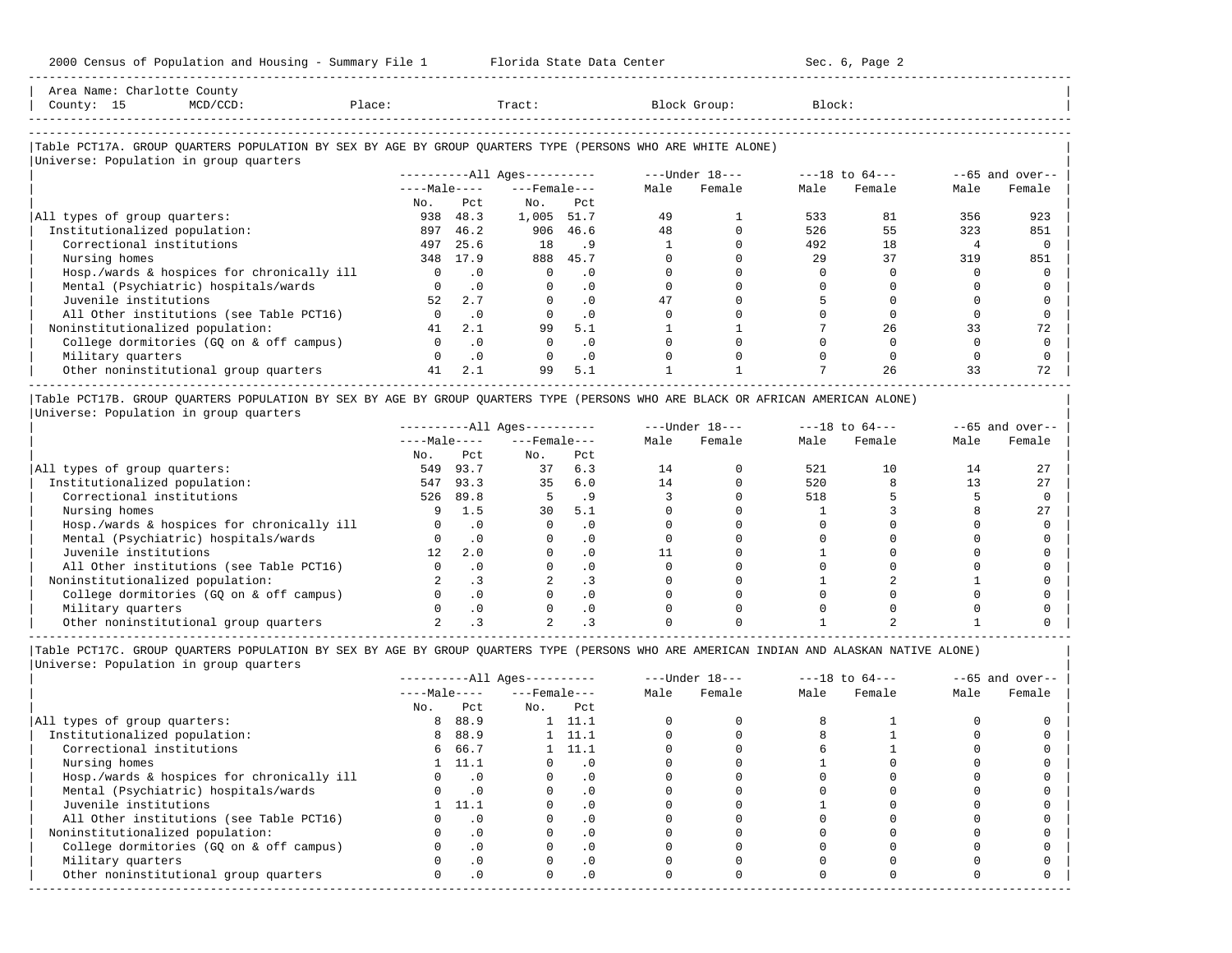-----------------------------------------------------------------------------------------------------------------------------------------------------

-----------------------------------------------------------------------------------------------------------------------------------------------------

| Area Name: Charl |    |       |        |        |                    |        |  |
|------------------|----|-------|--------|--------|--------------------|--------|--|
| County:          | ŢР | 1/CCD | Place: | Tract. | Block<br>$T$ roun. | Block: |  |
|                  |    |       |        |        |                    |        |  |

# |Table PCT17D. GROUP QUARTERS POPULATION BY SEX BY AGE BY GROUP QUARTERS TYPE (PERSONS WHO ARE ASIAN ALONE) |

|                                            |              |           | ----------All Ages---------- |           |      | ---Under 18--- |      | $---18$ to $64---$ |      | $--65$ and over-- |
|--------------------------------------------|--------------|-----------|------------------------------|-----------|------|----------------|------|--------------------|------|-------------------|
|                                            | $---Male---$ |           | $---$ Female $---$           |           | Male | Female         | Male | Female             | Male | Female            |
|                                            | No.          | Pct.      | No.                          | Pct       |      |                |      |                    |      |                   |
| All types of group quarters:               |              | 3, 50.0   |                              | 3, 50.0   |      |                |      |                    |      |                   |
| Institutionalized population:              |              | 2, 33.3   |                              | 2, 33.3   |      |                |      |                    |      |                   |
| Correctional institutions                  |              | 2, 33.3   |                              | 1 16.7    |      |                |      |                    |      |                   |
| Nursing homes                              |              | $\cdot$ 0 |                              | 1 16.7    |      |                |      |                    |      |                   |
| Hosp./wards & hospices for chronically ill |              | $\cdot$ 0 |                              | $\cdot$ 0 |      |                |      |                    |      |                   |
| Mental (Psychiatric) hospitals/wards       |              | $\cdot$ 0 |                              | $\cdot$ 0 |      |                |      |                    |      |                   |
| Juvenile institutions                      |              | $\cdot$ 0 |                              | $\cdot$ 0 |      |                |      |                    |      |                   |
| All Other institutions (see Table PCT16)   |              | $\cdot$ 0 |                              | $\cdot$ 0 |      |                |      |                    |      |                   |
| Noninstitutionalized population:           |              | 16.7      |                              | 16.7      |      |                |      |                    |      |                   |
| College dormitories (GO on & off campus)   |              | $\cdot$ 0 |                              | $\cdot$ 0 |      |                |      |                    |      |                   |
| Military quarters                          |              | $\cdot$ 0 |                              | $\cdot$ 0 |      |                |      |                    |      |                   |
| Other noninstitutional group quarters      |              | 16.7      |                              | 16.7      |      |                |      |                    |      |                   |

|Table PCT17E. GROUP QUARTERS POPULATION BY SEX BY AGE BY GROUP QUARTERS TYPE (PERSONS OF WHO ARE NATIVE HAWAIIAN AND OTHER PACIFIC ISLANDER ALONE) | |Universe: Population in group quarters |

|                                            |              |     | $------All Aqes------$ |     |      | $---Under 18---$ |      | $---18$ to $64---$ |      | $- -65$ and over-- |
|--------------------------------------------|--------------|-----|------------------------|-----|------|------------------|------|--------------------|------|--------------------|
|                                            | $---Male---$ |     | $---$ Female $---$     |     | Male | Female           | Male | Female             | Male | Female             |
|                                            | No.          | Pct | No.                    | Pct |      |                  |      |                    |      |                    |
| All types of group quarters:               |              |     |                        |     |      |                  |      |                    |      |                    |
| Institutionalized population:              |              |     |                        |     |      |                  |      |                    |      |                    |
| Correctional institutions                  |              |     |                        |     |      |                  |      |                    |      |                    |
| Nursing homes                              |              |     |                        |     |      |                  |      |                    |      |                    |
| Hosp./wards & hospices for chronically ill |              |     |                        |     |      |                  |      |                    |      |                    |
| Mental (Psychiatric) hospitals/wards       |              |     |                        |     |      |                  |      |                    |      |                    |
| Juvenile institutions                      |              |     |                        |     |      |                  |      |                    |      |                    |
| All Other institutions (see Table PCT16)   |              |     |                        |     |      |                  |      |                    |      |                    |
| Noninstitutionalized population:           |              |     |                        |     |      |                  |      |                    |      |                    |
| College dormitories (GO on & off campus)   |              |     |                        |     |      |                  |      |                    |      |                    |
| Military quarters                          |              |     |                        |     |      |                  |      |                    |      |                    |
| Other noninstitutional group quarters      |              |     |                        |     |      |                  |      |                    |      |                    |

|Table PCT17F. GROUP QUARTERS POPULATION BY SEX BY AGE BY GROUP QUARTERS TYPE (PERSONS WHO ARE SOME OTHER RACE ALONE) |

|                                            |              |           | $------All Aqes------$ |            |      | $---Under 18---$ |      | $---18$ to $64---$ |      | $--65$ and over-- |
|--------------------------------------------|--------------|-----------|------------------------|------------|------|------------------|------|--------------------|------|-------------------|
|                                            | $---Male---$ |           | $---$ Female ---       |            | Male | Female           | Male | Female             | Male | Female            |
|                                            | No.          | Pct       | No.                    | Pct        |      |                  |      |                    |      |                   |
| All types of group quarters:               |              | 8 100.0   |                        | . 0        |      |                  |      |                    |      |                   |
| Institutionalized population:              |              | 8 100.0   |                        | $\cdot$ 0  |      |                  |      |                    |      |                   |
| Correctional institutions                  |              | 8 100.0   |                        | . 0        |      |                  |      |                    |      |                   |
| Nursing homes                              |              | . 0       |                        |            |      |                  |      |                    |      |                   |
| Hosp./wards & hospices for chronically ill |              | $\cdot$ 0 |                        | $\cdot$ 0  |      |                  |      |                    |      |                   |
| Mental (Psychiatric) hospitals/wards       |              | $\cdot$ 0 |                        | $\cdot$ 0  |      |                  |      |                    |      |                   |
| Juvenile institutions                      |              |           |                        | .0         |      |                  |      |                    |      |                   |
| All Other institutions (see Table PCT16)   |              | $\cdot$ 0 |                        | . 0        |      |                  |      |                    |      |                   |
| Noninstitutionalized population:           |              | $\cdot$ 0 |                        | $\cdot$ 0  |      |                  |      |                    |      |                   |
| College dormitories (GO on & off campus)   |              |           |                        | $\cdot$ 0  |      |                  |      |                    |      |                   |
| Military quarters                          |              | $\cdot$ 0 |                        | $\cdot$ 0  |      |                  |      |                    |      |                   |
| Other noninstitutional group quarters      | <sup>n</sup> | $\cdot$ 0 |                        | $.0 \cdot$ |      |                  |      |                    |      |                   |
|                                            |              |           |                        |            |      |                  |      |                    |      |                   |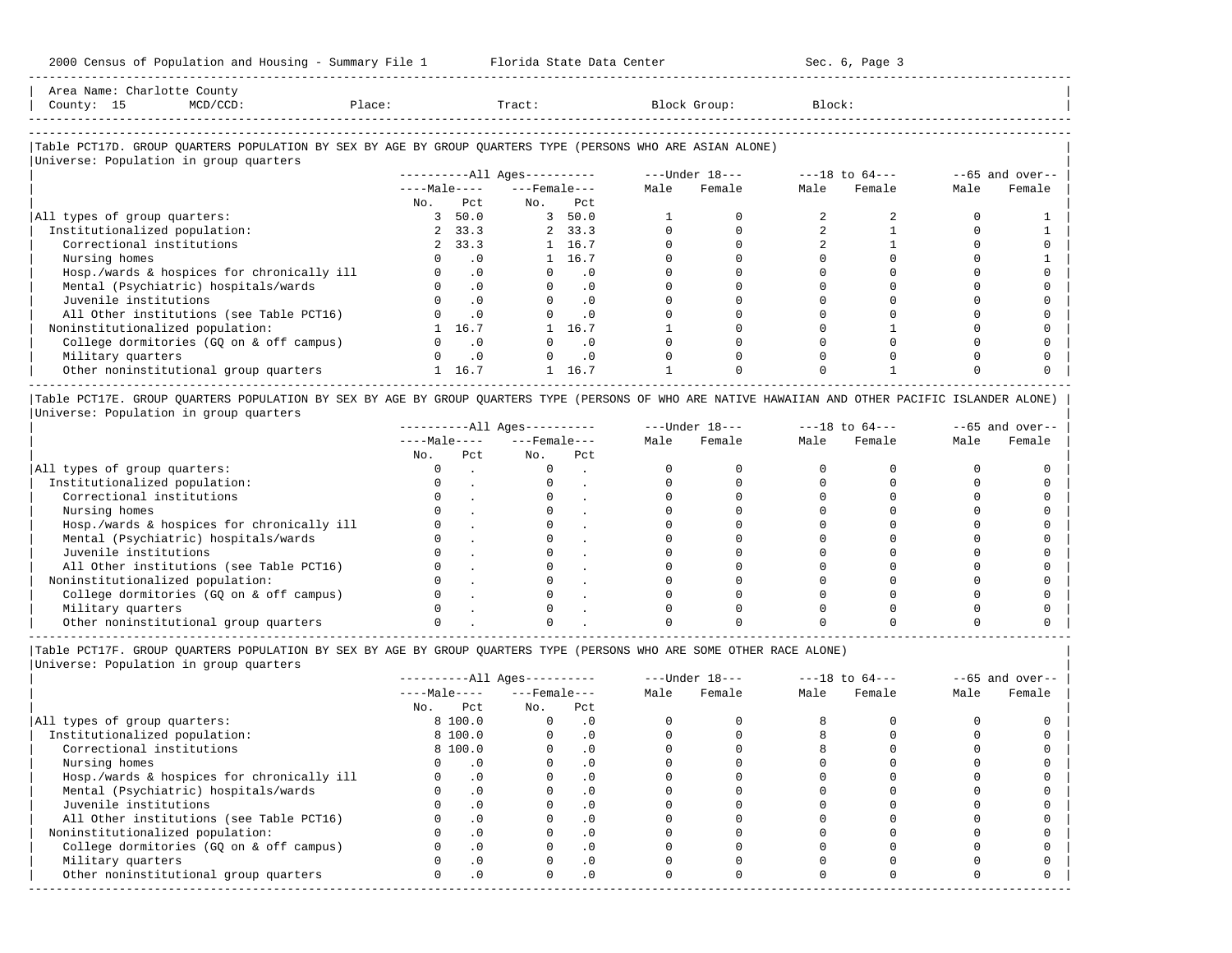|            | Area Name: Charlotte County                                                                                            |        |                          |          |      |                |                |      |                   |
|------------|------------------------------------------------------------------------------------------------------------------------|--------|--------------------------|----------|------|----------------|----------------|------|-------------------|
| County: 15 | MCD/CCD:                                                                                                               | Place: | Tract:                   |          |      | Block Group:   | Block:         |      |                   |
|            |                                                                                                                        |        |                          |          |      |                |                |      |                   |
|            |                                                                                                                        |        |                          |          |      |                |                |      |                   |
|            | Table PCT17G. GROUP QUARTERS POPULATION BY SEX BY AGE BY GROUP QUARTERS TYPE (PERSONS OF WHO REPORT TWO OR MORE RACES) |        |                          |          |      |                |                |      |                   |
|            | Universe: Population in group quarters                                                                                 |        |                          |          |      |                |                |      |                   |
|            |                                                                                                                        |        | $------All Aqes------$   |          |      | ---Under 18--- | ---18 to 64--- |      | $--65$ and over-- |
|            |                                                                                                                        |        | $---Male-- ---Female---$ |          | Male | Female         | Male Female    | Male | Female            |
|            |                                                                                                                        | No.    | Pct<br>No.               | Pct      |      |                |                |      |                   |
|            | All types of group quarters:                                                                                           |        | 40 100.0                 | $\Omega$ |      |                |                |      |                   |

-----------------------------------------------------------------------------------------------------------------------------------------------------

|                                            |            | .        |  |  |  |  |
|--------------------------------------------|------------|----------|--|--|--|--|
| All types of group quarters:               | 40 100.0   |          |  |  |  |  |
| Institutionalized population:              | 40 100.0   |          |  |  |  |  |
| Correctional institutions                  | 97.5<br>39 |          |  |  |  |  |
| Nursing homes                              |            |          |  |  |  |  |
| Hosp./wards & hospices for chronically ill |            |          |  |  |  |  |
| Mental (Psychiatric) hospitals/wards       |            |          |  |  |  |  |
| Juvenile institutions                      | 2.5        |          |  |  |  |  |
| All Other institutions (see Table PCT16)   |            |          |  |  |  |  |
| Noninstitutionalized population:           |            |          |  |  |  |  |
| College dormitories (GQ on & off campus)   |            | $\Omega$ |  |  |  |  |
| Military quarters                          |            |          |  |  |  |  |
| Other noninstitutional group quarters      |            |          |  |  |  |  |
|                                            |            |          |  |  |  |  |

|Table PCT17H. GROUP QUARTERS POPULATION BY SEX BY AGE BY GROUP QUARTERS TYPE (PERSONS OF ANY RACE WHO ARE HISPANIC OR LATINO) | |Universe: Population in group quarters |

|                                            |              |           | $------All Aqes------$ |           |      | $---Under 18---$ |      | $---18$ to $64---$ |      | $--65$ and over-- |
|--------------------------------------------|--------------|-----------|------------------------|-----------|------|------------------|------|--------------------|------|-------------------|
|                                            | $---Male---$ |           | $---$ Female $---$     |           | Male | Female           | Male | Female             | Male | Female            |
|                                            | No.          | Pct       | No.                    | Pct       |      |                  |      |                    |      |                   |
| All types of group quarters:               | 132          | 94.3      | 8                      | 5.7       |      |                  | 119  |                    |      |                   |
| Institutionalized population:              | 132          | 94.3      | 8                      | 5.7       |      |                  | 119  |                    |      |                   |
| Correctional institutions                  | 119          | 85.0      |                        | - 1.4     |      |                  | 116  |                    |      |                   |
| Nursing homes                              |              | 2.9       | б.                     | 4.3       |      |                  |      |                    |      |                   |
| Hosp./wards & hospices for chronically ill |              | . 0       |                        | . 0       |      |                  |      |                    |      |                   |
| Mental (Psychiatric) hospitals/wards       |              |           |                        | $\cdot$ 0 |      |                  |      |                    |      |                   |
| Juvenile institutions                      |              | 6.4       |                        | . 0       |      |                  |      |                    |      |                   |
| All Other institutions (see Table PCT16)   |              |           |                        | $\cdot$ 0 |      |                  |      |                    |      |                   |
| Noninstitutionalized population:           |              |           |                        | . 0       |      |                  |      |                    |      |                   |
| College dormitories (GQ on & off campus)   |              | $\cdot$ 0 |                        | $\cdot$ 0 |      |                  |      |                    |      |                   |
| Military quarters                          |              |           |                        | $\cdot$ 0 |      |                  |      |                    |      |                   |
| Other noninstitutional group quarters      |              |           |                        |           |      |                  |      |                    |      |                   |

-----------------------------------------------------------------------------------------------------------------------------------------------------

|Table PCT17I. GROUP QUARTERS POPULATION BY SEX BY AGE BY GROUP QUARTERS TYPE (PERSONS OF WHO ARE WHITE ALONE, NOT HISPANIC OR LATINO) |

|                                            |              |           | $------All Ages------$ |           |      | $---Under 18---$ |      | $---18$ to $64---$ |      | $--65$ and over-- |
|--------------------------------------------|--------------|-----------|------------------------|-----------|------|------------------|------|--------------------|------|-------------------|
|                                            | $---Male---$ |           | $---$ Female $---$     |           | Male | Female           | Male | Female             | Male | Female            |
|                                            | No.          | Pct       | No.                    | Pct       |      |                  |      |                    |      |                   |
| All types of group quarters:               | 853          | 46.1      | 998                    | 53.9      | 43   |                  | 460  | 78                 | 350  | 919               |
| Institutionalized population:              | 812          | 43.9      | 899                    | 48.6      | 42   |                  | 453  | 52                 | 317  | 847               |
| Correctional institutions                  | 424          | 22.9      | 17                     | .9        |      |                  | 421  |                    |      |                   |
| Nursing homes                              | 344          | 18.6      | 882                    | 47.6      |      |                  | 29   | 35                 | 315  | 847               |
| Hosp./wards & hospices for chronically ill | 0            | $\cdot$ 0 | $\Omega$               | $\cdot$ 0 |      |                  |      |                    |      |                   |
| Mental (Psychiatric) hospitals/wards       |              | $\cdot$ 0 | $\Omega$               | $\cdot$ 0 |      |                  |      |                    |      |                   |
| Juvenile institutions                      | 44           | 2.4       | $\Omega$               | $\cdot$ 0 | 41   |                  |      |                    |      |                   |
| All Other institutions (see Table PCT16)   |              | $\cdot$ 0 |                        | $\cdot$ 0 |      |                  |      |                    |      |                   |
| Noninstitutionalized population:           | 41           | 2.2       | 99                     | 5.3       |      |                  |      | 26                 |      | 72                |
| College dormitories (GO on & off campus)   |              | $\cdot$ 0 | $\Omega$               | $\cdot$ 0 |      |                  |      |                    |      |                   |
| Military quarters                          |              | $\cdot$ 0 |                        | $\cdot$ 0 |      |                  |      |                    |      |                   |
| Other noninstitutional group quarters      | 41           | 2.2       | 99                     | 5.3       |      |                  |      | 26                 | 33   | 72                |
|                                            |              |           |                        |           |      |                  |      |                    |      |                   |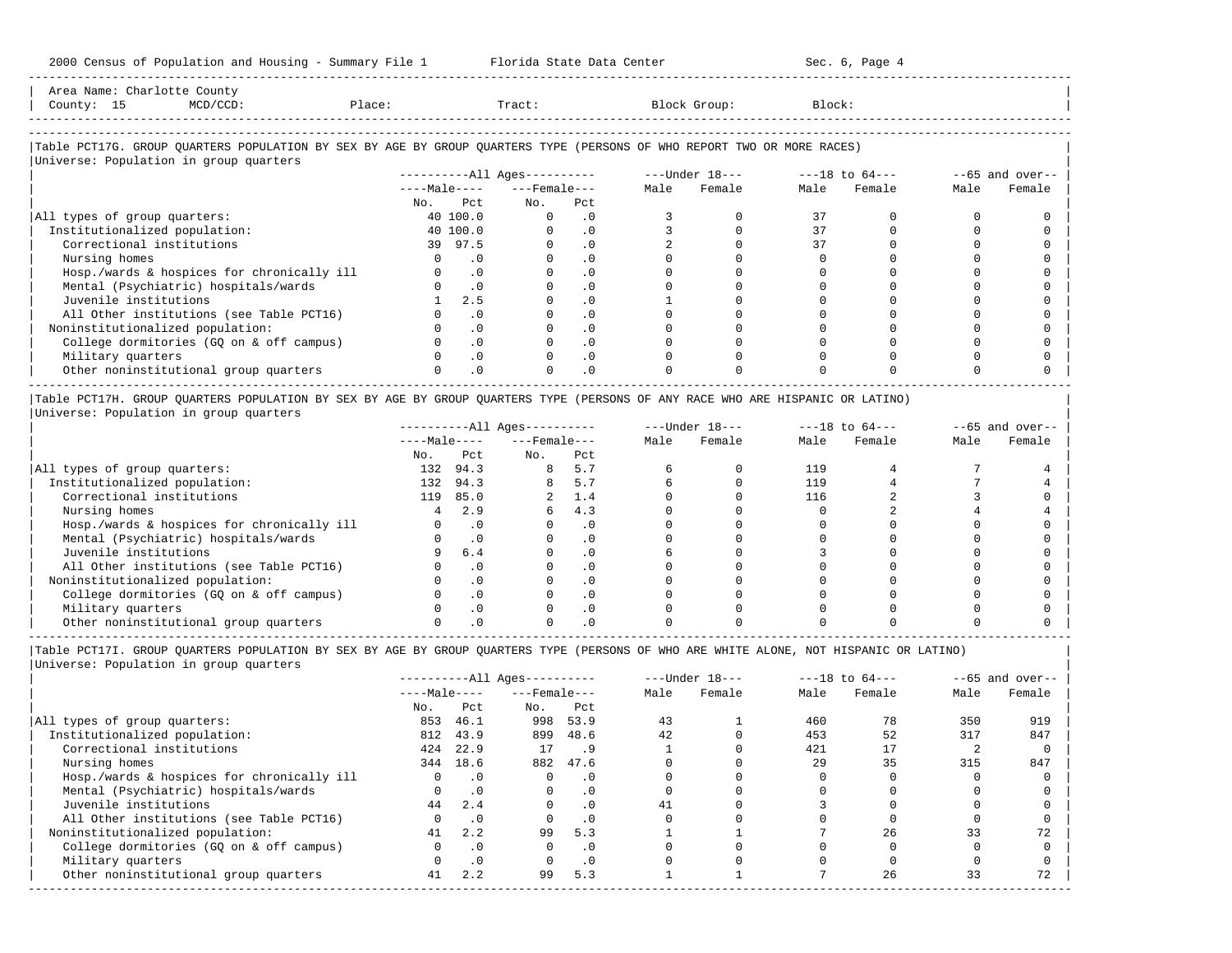| Area Name: Citrus County<br>County: 17                           | $MCD/CCD$ :                                         | Place:                                                                                                                               |          | Tract:                       |                      |                | Block Group:                                       | Block: |                |      |                    |             |
|------------------------------------------------------------------|-----------------------------------------------------|--------------------------------------------------------------------------------------------------------------------------------------|----------|------------------------------|----------------------|----------------|----------------------------------------------------|--------|----------------|------|--------------------|-------------|
|                                                                  |                                                     |                                                                                                                                      |          |                              |                      |                |                                                    |        |                |      |                    |             |
|                                                                  | Universe: Population in group quarters              | Table PCT16. GROUP OUARTERS POPULATION BY GROUP OUARTERS TYPE                                                                        |          |                              |                      |                |                                                    |        |                |      |                    |             |
| Total Group Quarters Population<br>Institutionalized population: |                                                     |                                                                                                                                      |          |                              | 2,161<br>1,634       |                | Noninstitutionalized population:                   |        |                |      |                    | 527         |
| Correctional institutions:                                       |                                                     |                                                                                                                                      |          |                              | 268                  |                | College dormitories (college GQ on and off campus) |        |                |      |                    | $\Omega$    |
|                                                                  | Federal prisons and detention centers               |                                                                                                                                      |          |                              | $\Omega$             |                | Military quarters:                                 |        |                |      |                    | $\Omega$    |
| Halfway houses                                                   |                                                     |                                                                                                                                      |          |                              | $\Omega$             | On base:       |                                                    |        |                |      |                    | $\Omega$    |
|                                                                  | Local jails, police lockups, etc.                   |                                                                                                                                      |          |                              | $\Omega$             |                | Barracks and other GQ for military personnel       |        |                |      |                    | $\Omega$    |
| Military disciplinary barracks                                   |                                                     |                                                                                                                                      |          |                              | $\Omega$             |                | Transient quarters for temporary residents         |        |                |      |                    | $\Omega$    |
| State prisons                                                    |                                                     |                                                                                                                                      |          |                              | $\Omega$             | Military ships |                                                    |        |                |      |                    | $\Omega$    |
|                                                                  | Other types of correctional institutions            |                                                                                                                                      |          |                              | 268                  | Group homes:   |                                                    |        |                |      |                    | 204         |
| Nursing homes                                                    |                                                     |                                                                                                                                      |          |                              | 1,215                |                | Homes or halfway houses for drug/alcohol abuse     |        |                |      |                    | $\mathbf 0$ |
|                                                                  |                                                     | Hospitals/wards, hospices, and schools for the handicapped:                                                                          |          |                              | $\Omega$             |                | Homes for the mentally ill                         |        |                |      |                    | 45          |
|                                                                  | Hospitals/wards and hospices for chronically ill:   |                                                                                                                                      |          |                              | $\Omega$             |                | Homes for the mentally retarded                    |        |                |      |                    | 128         |
|                                                                  | Hospices or homes for chronically ill               |                                                                                                                                      |          |                              | $\Omega$             |                | Homes for the physically handicapped               |        |                |      |                    | 31          |
|                                                                  | Military hospitals or wards for chronically ill     |                                                                                                                                      |          |                              | $\Omega$             |                | Other group homes                                  |        |                |      |                    | $\Omega$    |
|                                                                  | Other hospitals or wards for chronically ill        |                                                                                                                                      |          |                              | $\Omega$             |                | Religious group quarters                           |        |                |      |                    | 2           |
|                                                                  | Hospitals or wards for drug/alcohol abuse           |                                                                                                                                      |          |                              | $\Omega$             |                | Workers' dormitories:                              |        |                |      |                    | 19          |
|                                                                  | Mental (Psychiatric) hospitals or wards             |                                                                                                                                      |          |                              | $\Omega$             |                | Agriculture workers' dormitories on farms          |        |                |      |                    | 10          |
|                                                                  |                                                     | Schools, hospitals, or wards for the mentally retarded                                                                               |          |                              | $\Omega$             |                | Job Corps and vocational training facilities       |        |                |      |                    | 1           |
|                                                                  |                                                     | Schools, hospitals, or wards for the physically handicapped:                                                                         |          |                              | $\Omega$             |                | Other workers' dormitories                         |        |                |      |                    | 8           |
| Institutions for the deaf                                        |                                                     |                                                                                                                                      |          |                              | $\Omega$             |                | Crews of maritime vessels                          |        |                |      |                    | $\Omega$    |
| Institutions for the blind                                       |                                                     |                                                                                                                                      |          |                              | $\Omega$<br>$\Omega$ |                | Other nonhousehold living situations               |        |                |      |                    | 64<br>238   |
|                                                                  |                                                     | Orthopedic wards/institutions for the physically handicapped<br>Wards in general hospitals for patients with no usual home elsewhere |          |                              | $\Omega$             |                | Other noninstitutional group quarters              |        |                |      |                    |             |
|                                                                  |                                                     | Wards in military hospitls for patients with no usual home elsewhere                                                                 |          |                              | $\Omega$             |                |                                                    |        |                |      |                    |             |
| Juvenile institutions:                                           |                                                     |                                                                                                                                      |          |                              | 151                  |                |                                                    |        |                |      |                    |             |
| Long-term care:                                                  |                                                     |                                                                                                                                      |          |                              | 151                  |                |                                                    |        |                |      |                    |             |
|                                                                  | Homes for abused, dependent, and neglected children |                                                                                                                                      |          |                              | $\overline{4}$       |                |                                                    |        |                |      |                    |             |
|                                                                  |                                                     | Residential treatment centers for emotionally disturbed children                                                                     |          |                              | 53                   |                |                                                    |        |                |      |                    |             |
|                                                                  | Training schools for juvenile delinguents           |                                                                                                                                      |          |                              | 94                   |                |                                                    |        |                |      |                    |             |
|                                                                  |                                                     | Short-term care, detention or diagnostic centers for delinquent chdrn                                                                |          |                              | $\Omega$             |                |                                                    |        |                |      |                    |             |
|                                                                  | Type of juvenile institution unknown                |                                                                                                                                      |          |                              | $\Omega$             |                |                                                    |        |                |      |                    |             |
|                                                                  |                                                     | Table PCT17. GROUP OUARTERS POPULATION BY SEX BY AGE BY GROUP OUARTERS TYPE                                                          |          |                              |                      |                |                                                    |        |                |      |                    |             |
|                                                                  | Universe: Population in group quarters              |                                                                                                                                      |          |                              |                      |                |                                                    |        |                |      |                    |             |
|                                                                  |                                                     |                                                                                                                                      |          | ----------All Ages---------- |                      |                | ---Under 18---                                     |        | ---18 to 64--- |      | $- -65$ and over-- |             |
|                                                                  |                                                     |                                                                                                                                      |          | $---Male-- ---Female---$     |                      | Male           | Female                                             |        | Male Female    | Male | Female             |             |
|                                                                  |                                                     | No.                                                                                                                                  |          | Pct No.                      | Pct                  |                |                                                    |        |                |      |                    |             |
| All types of group quarters:                                     |                                                     |                                                                                                                                      | 941 43.5 | 1,220 56.5                   |                      | 62             | 60                                                 | 460    | 136            | 419  | 1,024              |             |

|                                            | NO. | PCL       | NO.   | PCL  |    |    |     |     |     |       |
|--------------------------------------------|-----|-----------|-------|------|----|----|-----|-----|-----|-------|
| All types of group quarters:               | 941 | 43.5      | 1,220 | 56.5 | 62 | 60 | 460 | 136 | 419 | 1,024 |
| Institutionalized population:              | 695 | 32.2      | 939   | 43.5 | 58 | 55 | 300 | 50  | 337 | 834   |
| Correctional institutions                  | 241 | 11.2      | 27    | 1.2  |    |    | 233 | 27  |     |       |
| Nursing homes                              | 360 | 16.7      | 855   | 39.6 |    |    | 27  | 21  | 333 | 834   |
| Hosp./wards & hospices for chronically ill |     |           |       |      |    |    |     |     |     |       |
| Mental (Psychiatric) hospitals/wards       |     | $\cdot$ 0 |       |      |    |    |     |     |     |       |
| Juvenile institutions                      | 94  | 4.3       | 57    | 2.6  | 54 | 55 | 40  |     |     |       |
| All Other institutions (see Table PCT16)   |     | $\cdot$ 0 |       |      |    |    |     |     |     |       |
| Noninstitutionalized population:           | 246 | 11.4      | 281   | 13.0 |    |    | 160 | 86  | 82  | 190   |
| College dormitories (GQ on & off campus)   |     | $\cdot$ 0 |       | . 0  |    |    |     |     |     |       |
| Military quarters                          |     | $\cdot$ 0 |       |      |    |    |     |     |     |       |
| Other noninstitutional group quarters      | 246 | 11.4      | 281   | 13.0 |    |    | 160 | 86  | 82  | 190   |
|                                            |     |           |       |      |    |    |     |     |     |       |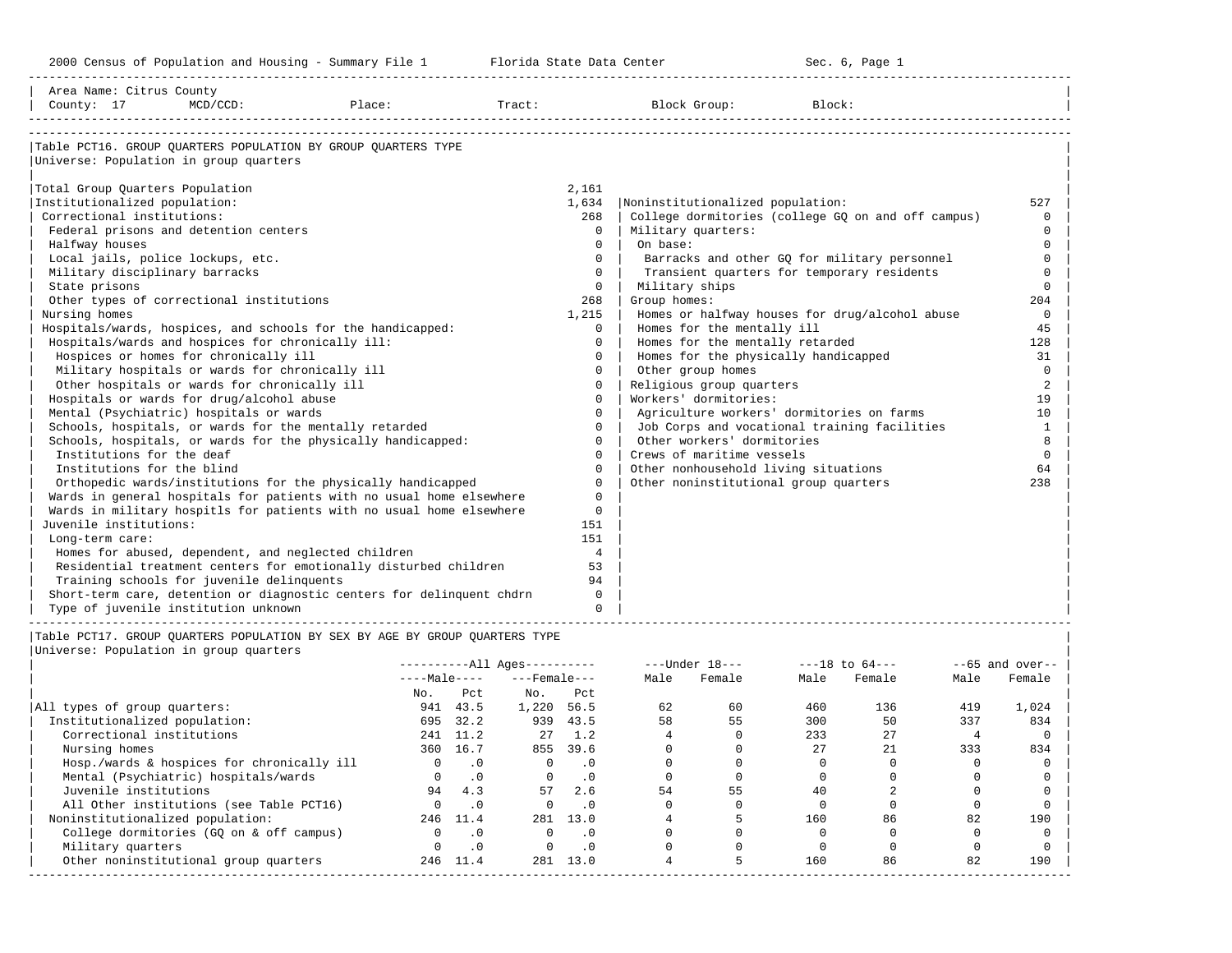2000 Census of Population and Housing - Summary File 1 Florida State Data Center Sec. 6, Page 2 -----------------------------------------------------------------------------------------------------------------------------------------------------

| Area Name: Citrus County<br>$MCD/CCD$ :<br>County: 17<br>Place:                                            |              |              | Tract:                 |           |      | Block Group:   | Block: |                    |      |                   |
|------------------------------------------------------------------------------------------------------------|--------------|--------------|------------------------|-----------|------|----------------|--------|--------------------|------|-------------------|
| Table PCT17A. GROUP QUARTERS POPULATION BY SEX BY AGE BY GROUP QUARTERS TYPE (PERSONS WHO ARE WHITE ALONE) |              |              |                        |           |      |                |        |                    |      |                   |
| Universe: Population in group quarters                                                                     |              |              | $------All Aqes------$ |           |      | ---Under 18--- |        | $---18$ to $64---$ |      | $--65$ and over-- |
|                                                                                                            |              | $---Male---$ | $---$ Female $---$     |           | Male | Female         | Male   | Female             | Male | Female            |
|                                                                                                            | No.          | Pct          | No.                    | Pct       |      |                |        |                    |      |                   |
| All types of group quarters:                                                                               | 789          | 40.3         | 1,168                  | 59.7      | 2.4  | 45             | 358    | 120                | 407  | 1,003             |
| Institutionalized population:                                                                              | 561          | 28.7         |                        | 905 46.2  | 2.2. | 44             | 208    | 42                 | 331  | 819               |
| Correctional institutions                                                                                  | 172          | 8.8          | 19                     | 1.0       |      |                | 166    | 19                 |      |                   |
| Nursing homes                                                                                              | 353          | 18.0         | 840                    | 42.9      |      |                | 26     | 2.1                | 327  | 819               |
| Hosp./wards & hospices for chronically ill                                                                 | $\mathbf{0}$ | . 0          | $\circ$                | . 0       |      |                |        |                    |      |                   |
| Mental (Psychiatric) hospitals/wards                                                                       |              | $\cdot$ 0    | $\Omega$               | $\cdot$ 0 |      |                |        |                    |      |                   |
| Juvenile institutions                                                                                      | 36           | 1.8          | 46                     | 2.4       | 20   | 44             | 16     |                    |      |                   |
| All Other institutions (see Table PCT16)                                                                   |              | $\cdot$ 0    |                        | $\cdot$ 0 |      |                |        |                    |      |                   |
| Noninstitutionalized population:                                                                           | 228          | 11.7         | 263                    | 13.4      |      |                | 150    | 78                 | 76   | 184               |
| College dormitories (GQ on & off campus)                                                                   | $\Omega$     | $\cdot$ 0    | $\Omega$               | . 0       |      |                |        |                    |      |                   |
| Military quarters                                                                                          |              | $\cdot$ 0    | 0                      | $\cdot$ 0 |      |                |        |                    |      |                   |

|Table PCT17B. GROUP QUARTERS POPULATION BY SEX BY AGE BY GROUP QUARTERS TYPE (PERSONS WHO ARE BLACK OR AFRICAN AMERICAN ALONE) | |Universe: Population in group quarters |

|                                            |              |           | $------All Ages------$ |           |      | $---Under 18---$ |      | $---18$ to $64---$ |      | $- -65$ and over-- |
|--------------------------------------------|--------------|-----------|------------------------|-----------|------|------------------|------|--------------------|------|--------------------|
|                                            | $---Male---$ |           | $---$ Female $---$     |           | Male | Female           | Male | Female             | Male | Female             |
|                                            | No.          | Pct       | No.                    | Pct       |      |                  |      |                    |      |                    |
| All types of group quarters:               | 113          | 76.9      | 34                     | -23.1     | 29   |                  | 72   |                    |      | 19                 |
| Institutionalized population:              | 103          | 70.1      | 27                     | 18.4      | 29   |                  | 68   |                    |      |                    |
| Correctional institutions                  | 46           | 31.3      |                        | 4.8       |      |                  | 45   |                    |      |                    |
| Nursing homes                              |              | 4.8       | 13                     | 8.8       |      |                  |      |                    |      |                    |
| Hosp./wards & hospices for chronically ill |              | $\cdot$ 0 |                        | . 0       |      |                  |      |                    |      |                    |
| Mental (Psychiatric) hospitals/wards       |              |           |                        | $\cdot$ 0 |      |                  |      |                    |      |                    |
| Juvenile institutions                      | 50           | 34.0      |                        | 4.8       | 28   |                  | 2.2. |                    |      |                    |
| All Other institutions (see Table PCT16)   |              |           |                        | $\cdot$ 0 |      |                  |      |                    |      |                    |
| Noninstitutionalized population:           | 10           | 6.8       |                        | 4.8       |      |                  |      |                    |      |                    |
| College dormitories (GO on & off campus)   |              | $\cdot$ 0 |                        | $\cdot$ 0 |      |                  |      |                    |      |                    |
| Military quarters                          |              | $\cdot$ 0 |                        | . 0       |      |                  |      |                    |      |                    |
| Other noninstitutional group quarters      |              | 6.8       |                        | 4.8       |      |                  |      |                    |      |                    |

-----------------------------------------------------------------------------------------------------------------------------------------------------

 $\vert$  Other noninstitutional group quarters  $\vert$  28  $\vert$  1.7  $\vert$  263  $\vert$  1.4  $\vert$  2  $\vert$   $\vert$  1.50  $\vert$  78  $\vert$  76  $\vert$  184  $\vert$ -----------------------------------------------------------------------------------------------------------------------------------------------------

|Table PCT17C. GROUP QUARTERS POPULATION BY SEX BY AGE BY GROUP QUARTERS TYPE (PERSONS WHO ARE AMERICAN INDIAN AND ALASKAN NATIVE ALONE) | |Universe: Population in group quarters |

|                                            |              |           | $------All Ages------$ |                            |      | $---Under 18---$ |      | $---18$ to $64---$ |      | $--65$ and over-- |
|--------------------------------------------|--------------|-----------|------------------------|----------------------------|------|------------------|------|--------------------|------|-------------------|
|                                            | $---Male---$ |           | $---$ Female $---$     |                            | Male | Female           | Male | Female             | Male | Female            |
|                                            | No.          | Pct       | No.                    | Pct                        |      |                  |      |                    |      |                   |
| All types of group quarters:               |              | 50.0      | 3                      | 50.0                       |      |                  |      |                    |      |                   |
| Institutionalized population:              |              | 2, 33.3   | 3                      | 50.0                       |      |                  |      |                    |      |                   |
| Correctional institutions                  |              | 1 16.7    |                        | 1 16.7                     |      |                  |      |                    |      |                   |
| Nursing homes                              |              | $\cdot$ 0 |                        | 1 16.7                     |      |                  |      |                    |      |                   |
| Hosp./wards & hospices for chronically ill |              | $\cdot$ 0 |                        | $\cdot$ 0                  |      |                  |      |                    |      |                   |
| Mental (Psychiatric) hospitals/wards       |              | $\cdot$ 0 |                        | $\overline{\phantom{0}}$ . |      |                  |      |                    |      |                   |
| Juvenile institutions                      |              | 16.7      |                        | 16.7                       |      |                  |      |                    |      |                   |
| All Other institutions (see Table PCT16)   |              | $\cdot$ 0 |                        | $\cdot$ 0                  |      |                  |      |                    |      |                   |
| Noninstitutionalized population:           |              | 16.7      | $\Omega$               | .0                         |      |                  |      |                    |      |                   |
| College dormitories (GQ on & off campus)   |              | $\cdot$ 0 |                        | $\cdot$ 0                  |      |                  |      |                    |      |                   |
| Military quarters                          |              | $\cdot$ 0 |                        | $\cdot$ 0                  |      |                  |      |                    |      |                   |
| Other noninstitutional group quarters      |              | 1 16.7    | $\Omega$               | $\cdot$ 0                  |      |                  |      |                    |      |                   |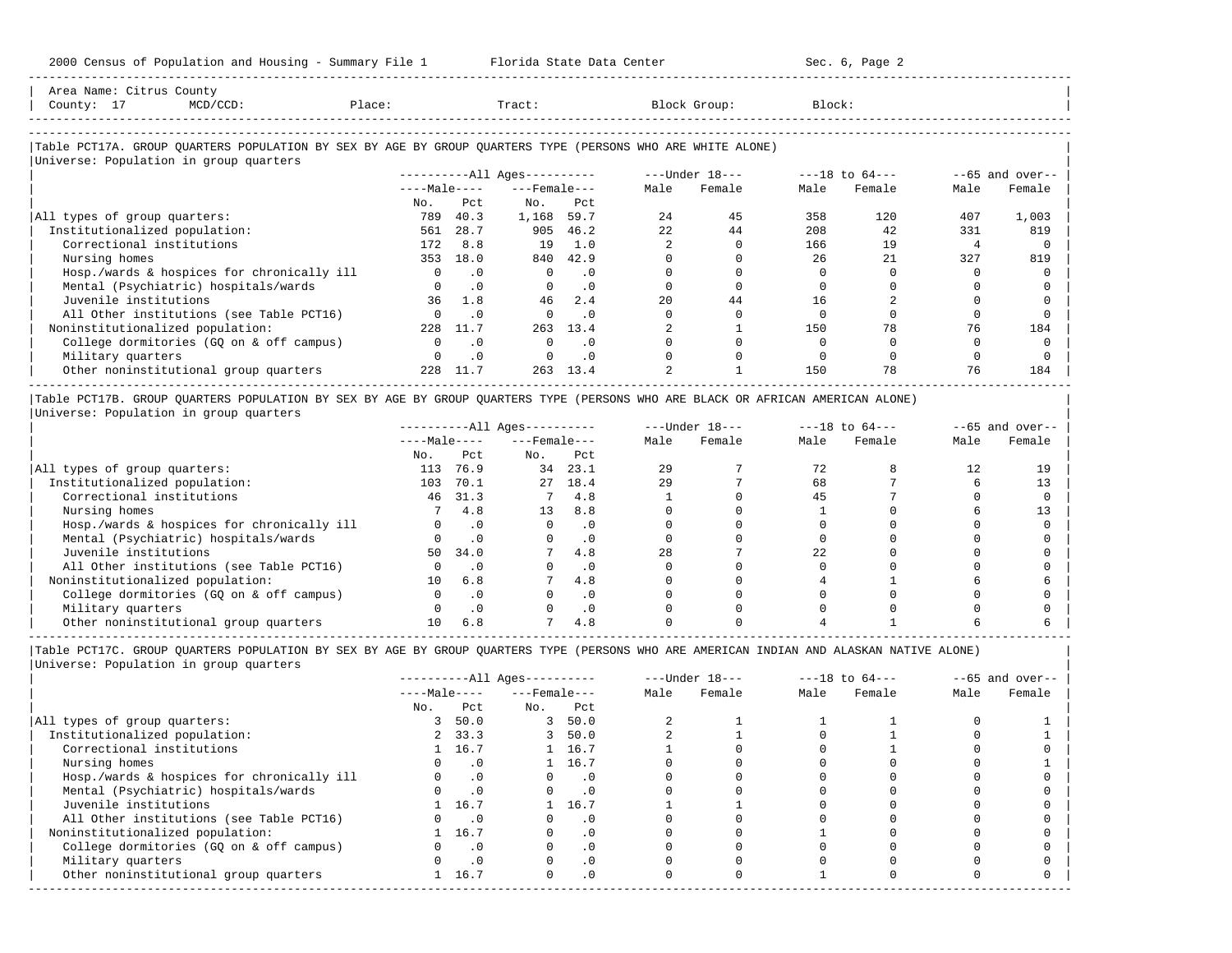| Name<br>Area         | $\bigcap_{i=1}^{n}$ $\bigcup_{i=1}^{n}$<br>County |        |       |       |        |  |
|----------------------|---------------------------------------------------|--------|-------|-------|--------|--|
| County<br><b>__</b>  |                                                   | Place: | Tract | Group | Block: |  |
| -------------------- |                                                   |        |       |       |        |  |

-----------------------------------------------------------------------------------------------------------------------------------------------------

### |Table PCT17D. GROUP QUARTERS POPULATION BY SEX BY AGE BY GROUP QUARTERS TYPE (PERSONS WHO ARE ASIAN ALONE) |

|                                            |              |           | $------All Ages------$ |                | ---Under 18--- |        | $---18$ to $64---$ |        | $--65$ and over-- |        |
|--------------------------------------------|--------------|-----------|------------------------|----------------|----------------|--------|--------------------|--------|-------------------|--------|
|                                            | $---Male---$ |           | $---$ Female $---$     |                | Male           | Female | Male               | Female | Male              | Female |
|                                            | No.          | Pct       | No.                    | Pct            |                |        |                    |        |                   |        |
| All types of group quarters:               |              | 7 87.5    |                        | $1 \quad 12.5$ |                |        |                    |        |                   |        |
| Institutionalized population:              |              | 6 75.0    |                        | . 0            |                |        |                    |        |                   |        |
| Correctional institutions                  |              | 5 62.5    |                        | $\cdot$ 0      |                |        |                    |        |                   |        |
| Nursing homes                              |              | . 0       |                        |                |                |        |                    |        |                   |        |
| Hosp./wards & hospices for chronically ill |              | $\cdot$ 0 |                        | $\cdot$ 0      |                |        |                    |        |                   |        |
| Mental (Psychiatric) hospitals/wards       |              | $\cdot$ 0 |                        | $\cdot$ 0      |                |        |                    |        |                   |        |
| Juvenile institutions                      |              | 12.5      |                        | $\cdot$ 0      |                |        |                    |        |                   |        |
| All Other institutions (see Table PCT16)   |              | $\cdot$ 0 |                        | $\cdot$ 0      |                |        |                    |        |                   |        |
| Noninstitutionalized population:           |              | 12.5      |                        | 12.5           |                |        |                    |        |                   |        |
| College dormitories (GQ on & off campus)   |              | $\cdot$ 0 |                        | . 0            |                |        |                    |        |                   |        |
| Military quarters                          |              | $\cdot$ 0 |                        | $\cdot$ 0      |                |        |                    |        |                   |        |
| Other noninstitutional group quarters      |              | 12.5      |                        | 12.5           |                |        |                    |        |                   |        |

|Table PCT17E. GROUP QUARTERS POPULATION BY SEX BY AGE BY GROUP QUARTERS TYPE (PERSONS OF WHO ARE NATIVE HAWAIIAN AND OTHER PACIFIC ISLANDER ALONE) | |Universe: Population in group quarters |

|                                            | $------All Aqes------$ |     |                    |     |      | $---Under 18---$ |      | $---18$ to $64---$ | $--65$ and over-- |        |
|--------------------------------------------|------------------------|-----|--------------------|-----|------|------------------|------|--------------------|-------------------|--------|
|                                            | $---Male---$           |     | $---$ Female $---$ |     | Male | Female           | Male | Female             | Male              | Female |
|                                            | No.                    | Pct | No.                | Pct |      |                  |      |                    |                   |        |
| All types of group quarters:               |                        |     |                    |     |      |                  |      |                    |                   |        |
| Institutionalized population:              |                        |     |                    |     |      |                  |      |                    |                   |        |
| Correctional institutions                  |                        |     |                    |     |      |                  |      |                    |                   |        |
| Nursing homes                              |                        |     |                    |     |      |                  |      |                    |                   |        |
| Hosp./wards & hospices for chronically ill |                        |     |                    |     |      |                  |      |                    |                   |        |
| Mental (Psychiatric) hospitals/wards       |                        |     |                    |     |      |                  |      |                    |                   |        |
| Juvenile institutions                      |                        |     |                    |     |      |                  |      |                    |                   |        |
| All Other institutions (see Table PCT16)   |                        |     |                    |     |      |                  |      |                    |                   |        |
| Noninstitutionalized population:           |                        |     |                    |     |      |                  |      |                    |                   |        |
| College dormitories (GO on & off campus)   |                        |     |                    |     |      |                  |      |                    |                   |        |
| Military quarters                          |                        |     |                    |     |      |                  |      |                    |                   |        |
| Other noninstitutional group quarters      |                        |     |                    |     |      |                  |      |                    |                   |        |

----------------------------------------------------------------------------------------------------------------------------------------------------- |Table PCT17F. GROUP QUARTERS POPULATION BY SEX BY AGE BY GROUP QUARTERS TYPE (PERSONS WHO ARE SOME OTHER RACE ALONE) |

|                                            | $------All Ages------$ |           |                    |                             |      | $---Under 18---$ |      | $---18$ to $64---$ | $--65$ and over-- |        |
|--------------------------------------------|------------------------|-----------|--------------------|-----------------------------|------|------------------|------|--------------------|-------------------|--------|
|                                            | $---Male---$           |           | $---$ Female $---$ |                             | Male | Female           | Male | Female             | Male              | Female |
|                                            | No.                    | Pct       | No.                | Pct                         |      |                  |      |                    |                   |        |
| All types of group quarters:               | 9                      | 90.0      |                    | $1 \quad 10.0$              |      |                  |      |                    |                   |        |
| Institutionalized population:              | 9                      | 90.0      |                    | $1 \quad 10.0$              |      |                  |      |                    |                   |        |
| Correctional institutions                  |                        | 7 70.0    |                    | $\overline{\phantom{0}}$ .0 |      |                  |      |                    |                   |        |
| Nursing homes                              |                        | $\cdot$ 0 |                    | 10.0                        |      |                  |      |                    |                   |        |
| Hosp./wards & hospices for chronically ill |                        | .0        |                    | $\cdot$ 0                   |      |                  |      |                    |                   |        |
| Mental (Psychiatric) hospitals/wards       |                        | $\cdot$ 0 |                    | . 0                         |      |                  |      |                    |                   |        |
| Juvenile institutions                      | $\overline{2}$         | 20.0      |                    |                             |      |                  |      |                    |                   |        |
| All Other institutions (see Table PCT16)   |                        | $\cdot$ 0 |                    |                             |      |                  |      |                    |                   |        |
| Noninstitutionalized population:           |                        | $\cdot$ 0 |                    | $\cdot$ 0                   |      |                  |      |                    |                   |        |
| College dormitories (GQ on & off campus)   |                        | $\cdot$ 0 |                    |                             |      |                  |      |                    |                   |        |
| Military quarters                          |                        | $\cdot$ 0 |                    | $\cdot$ 0                   |      |                  |      |                    |                   |        |
| Other noninstitutional group quarters      |                        | $\cdot$ 0 |                    | $.0 \cdot$                  |      |                  |      |                    |                   |        |
|                                            |                        |           |                    |                             |      |                  |      |                    |                   |        |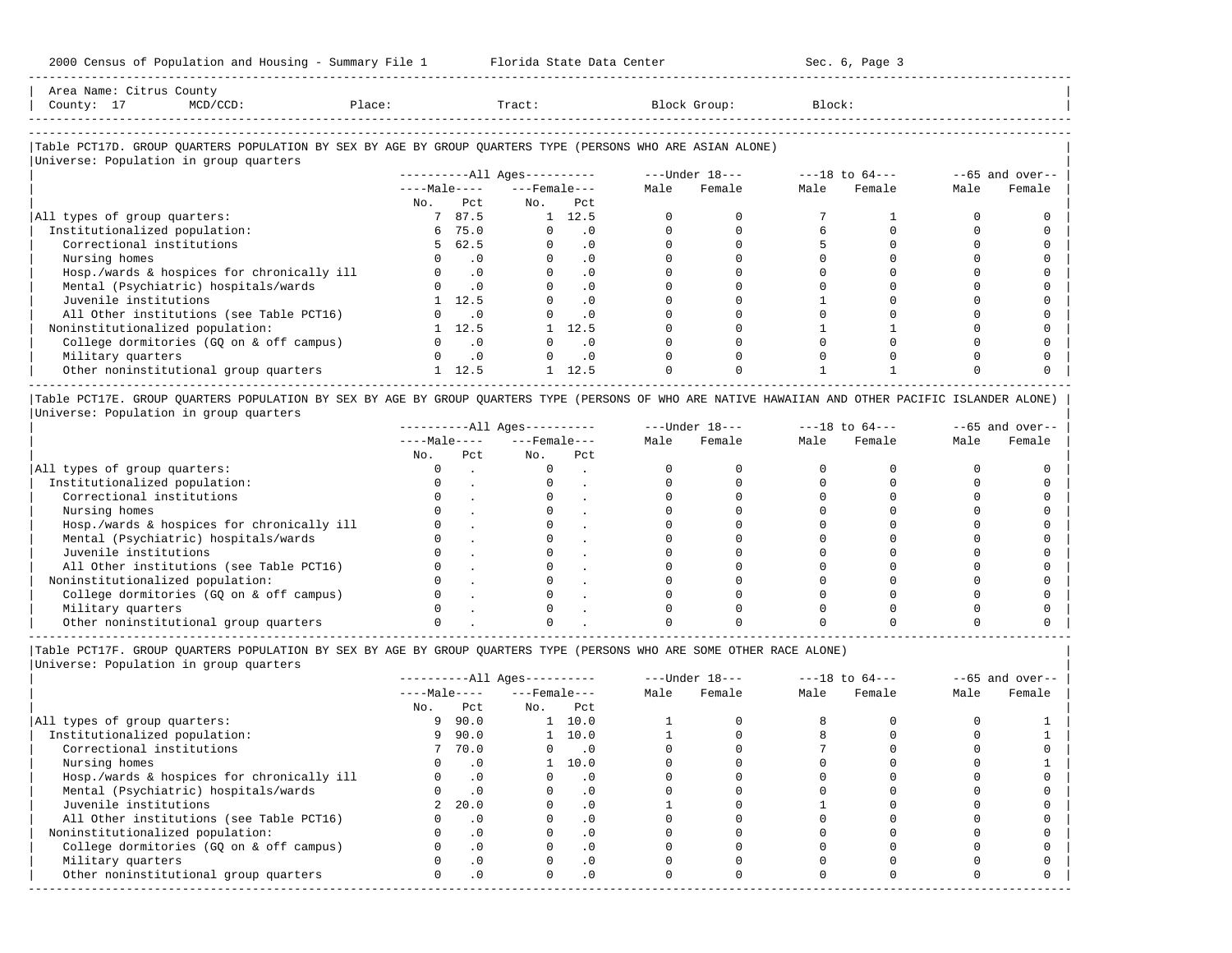| Area Name: Citrus County<br>County: 17<br>$MCD/CCD$ :<br>Place:                                                                                                  |          |                             | Tract:                   |           |      | Block Group: | Block: |                                                                  |                   |        |  |
|------------------------------------------------------------------------------------------------------------------------------------------------------------------|----------|-----------------------------|--------------------------|-----------|------|--------------|--------|------------------------------------------------------------------|-------------------|--------|--|
| Table PCT17G. GROUP QUARTERS POPULATION BY SEX BY AGE BY GROUP QUARTERS TYPE (PERSONS OF WHO REPORT TWO OR MORE RACES)<br>Universe: Population in group quarters |          |                             |                          |           |      |              |        |                                                                  |                   |        |  |
|                                                                                                                                                                  |          |                             |                          |           |      |              |        | ----------All Ages----------    ---Under 18---    ---18 to 64--- | $--65$ and over-- |        |  |
|                                                                                                                                                                  |          |                             | $---Male-- ---Female---$ |           | Male | Female       | Male   | Female                                                           | Male              | Female |  |
|                                                                                                                                                                  | No.      | Pct.                        | No. Pct                  |           |      |              |        |                                                                  |                   |        |  |
| All types of group quarters:                                                                                                                                     |          | 20 60.6                     |                          | 13 39.4   |      |              | 14     |                                                                  |                   |        |  |
| Institutionalized population:                                                                                                                                    |          | 14 42.4                     | $\overline{3}$           | 9.1       |      |              | 10     |                                                                  |                   |        |  |
| Correctional institutions                                                                                                                                        |          | 10, 30.3                    | $\Omega$                 | $\cdot$ 0 |      |              | 10     |                                                                  |                   |        |  |
| Nursing homes                                                                                                                                                    | $\circ$  | $\cdot$ 0                   |                          | $\cdot$ 0 |      |              |        |                                                                  |                   |        |  |
| Hosp./wards & hospices for chronically ill                                                                                                                       |          | $\overline{0}$<br>$\Omega$  |                          | $\cdot$ 0 |      |              |        |                                                                  |                   |        |  |
| Mental (Psychiatric) hospitals/wards                                                                                                                             |          | $\cdot$ 0                   |                          | $\cdot$ 0 |      |              |        |                                                                  |                   |        |  |
| Juvenile institutions                                                                                                                                            | 4        | 12.1                        |                          | 9.1       |      |              |        |                                                                  |                   |        |  |
| All Other institutions (see Table PCT16)                                                                                                                         | $\Omega$ | $\cdot$ 0                   |                          | $\cdot$ 0 |      |              |        |                                                                  |                   |        |  |
| Noninstitutionalized population:                                                                                                                                 | 6        | 18.2                        | 10                       | 30.3      |      |              |        |                                                                  |                   |        |  |
| College dormitories (GQ on & off campus)                                                                                                                         | $\Omega$ | $\overline{\phantom{0}}$ .0 | $\Omega$                 | $\cdot$ 0 |      |              |        |                                                                  |                   |        |  |
| Military quarters                                                                                                                                                |          | $\cdot$ 0                   |                          | $\cdot$ 0 |      |              |        |                                                                  |                   |        |  |
| Other noninstitutional group quarters                                                                                                                            | 6        | 18.2                        | 10                       | 30.3      |      |              |        |                                                                  |                   |        |  |
|                                                                                                                                                                  |          |                             |                          |           |      |              |        |                                                                  |                   |        |  |

|Table PCT17H. GROUP QUARTERS POPULATION BY SEX BY AGE BY GROUP QUARTERS TYPE (PERSONS OF ANY RACE WHO ARE HISPANIC OR LATINO) | |Universe: Population in group quarters |

|                                            | $------All Ages------$ |           |                    |           |      | $---Under 18---$ |      | $---18$ to $64---$ | $--65$ and over-- |        |
|--------------------------------------------|------------------------|-----------|--------------------|-----------|------|------------------|------|--------------------|-------------------|--------|
|                                            | $---Male---$           |           | $---$ Female $---$ |           | Male | Female           | Male | Female             | Male              | Female |
|                                            | No.                    | Pct       | No.                | Pct       |      |                  |      |                    |                   |        |
| All types of group quarters:               | 81                     | 77.1      | 24                 | 22.9      |      |                  | 69   |                    |                   |        |
| Institutionalized population:              | 42                     | 40.0      | 19                 | 18.1      |      |                  | 30   |                    |                   |        |
| Correctional institutions                  | 29                     | 27.6      |                    | 1.0       |      |                  | 29   |                    |                   |        |
| Nursing homes                              |                        | 2.9       | 12 <sup>1</sup>    | 11.4      |      |                  |      |                    |                   |        |
| Hosp./wards & hospices for chronically ill |                        |           |                    | . 0       |      |                  |      |                    |                   |        |
| Mental (Psychiatric) hospitals/wards       |                        | .0        |                    | $\cdot$ 0 |      |                  |      |                    |                   |        |
| Juvenile institutions                      | $10^{\circ}$           | 9.5       |                    | 5.7       |      |                  |      |                    |                   |        |
| All Other institutions (see Table PCT16)   |                        | .0        |                    | $\Omega$  |      |                  |      |                    |                   |        |
| Noninstitutionalized population:           | 39                     | 37.1      |                    | 4.8       |      |                  |      |                    |                   |        |
| College dormitories (GO on & off campus)   |                        | $\cdot$ 0 |                    | $\Omega$  |      |                  |      |                    |                   |        |
| Military quarters                          |                        |           |                    |           |      |                  |      |                    |                   |        |
| Other noninstitutional group quarters      | 39                     | 37.1      |                    | 4.8       |      |                  |      |                    |                   |        |

-----------------------------------------------------------------------------------------------------------------------------------------------------

|Table PCT17I. GROUP QUARTERS POPULATION BY SEX BY AGE BY GROUP QUARTERS TYPE (PERSONS OF WHO ARE WHITE ALONE, NOT HISPANIC OR LATINO) | |Universe: Population in group quarters |

| $---$ Female $---$<br>Pct<br>No. | Male | Female | Male |        |      |        |
|----------------------------------|------|--------|------|--------|------|--------|
|                                  |      |        |      | Female | Male | Female |
|                                  |      |        |      |        |      |        |
| 1,146<br>61.2                    | 20   | 40     | 303  | 114    | 404  | 992    |
| 888<br>47.4                      | 18   | 39     | 192  | 41     | 328  | 808    |
| 18<br>1.0                        |      |        | 150  | 18     |      |        |
| 829<br>44.3                      |      |        | 26   | 21     | 324  | 808    |
| . 0                              |      |        |      |        |      |        |
| $\Omega$<br>$\cdot$ 0            |      |        |      |        |      |        |
| 41<br>2.2                        | 16   | 39     | 16   |        |      |        |
| $\cdot$ 0                        |      |        |      |        |      |        |
| 258<br>13.8                      |      |        | 111  |        | 76   | 184    |
| $\cdot$ 0<br>$\Omega$            |      |        |      |        |      |        |
| $\cdot$ 0                        |      |        |      |        |      |        |
| 13.8<br>258                      |      |        | 111  | 73     | 76   | 184    |
|                                  |      |        |      |        |      |        |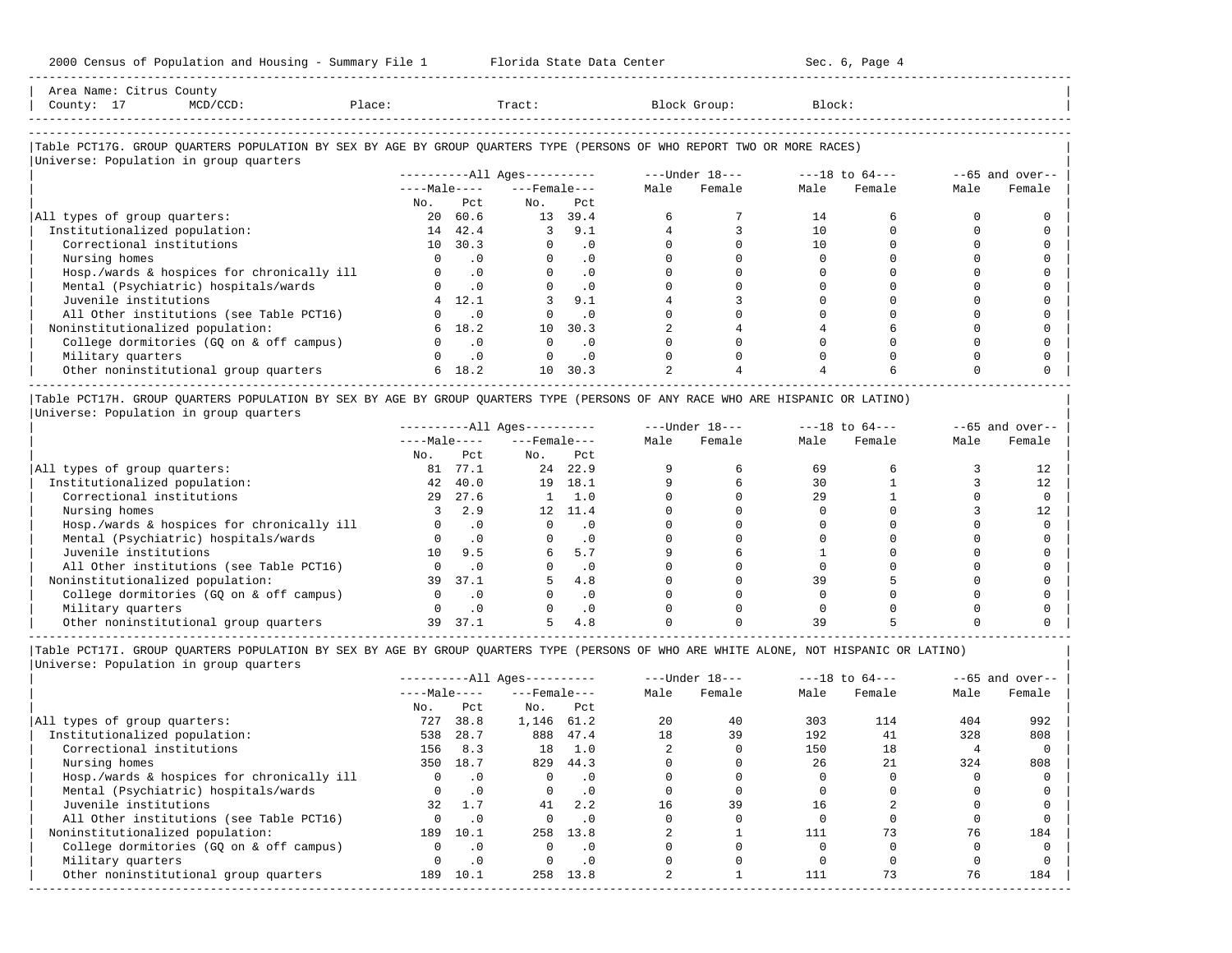2000 Census of Population and Housing - Summary File 1 Telorida State Data Center Sec. 6, Page 1 North Sec. 6, Page

-----------------------------------------------------------------------------------------------------------------------------------------------------

| Area Name: Clay County<br>County: 19<br>$MCD/CCD$ :    | Place:                                                                | Tract: |              | Block Group:                              | Block:                                             |          |
|--------------------------------------------------------|-----------------------------------------------------------------------|--------|--------------|-------------------------------------------|----------------------------------------------------|----------|
|                                                        |                                                                       |        |              |                                           |                                                    |          |
|                                                        | Table PCT16. GROUP OUARTERS POPULATION BY GROUP OUARTERS TYPE         |        |              |                                           |                                                    |          |
| Universe: Population in group quarters                 |                                                                       |        |              |                                           |                                                    |          |
| Total Group Quarters Population                        |                                                                       | 1,567  |              |                                           |                                                    |          |
| Institutionalized population:                          |                                                                       |        | 989          | Noninstitutionalized population:          |                                                    | 578      |
| Correctional institutions:                             |                                                                       |        | 245          |                                           | College dormitories (college GQ on and off campus) | 56       |
| Federal prisons and detention centers                  |                                                                       |        | $\Omega$     | Military quarters:                        |                                                    | 4        |
| Halfway houses                                         |                                                                       |        | $\Omega$     | On base:                                  |                                                    | 4        |
| Local jails, police lockups, etc.                      |                                                                       |        | 245          |                                           | Barracks and other GQ for military personnel       | 4        |
| Military disciplinary barracks                         |                                                                       |        | $\Omega$     |                                           | Transient quarters for temporary residents         | $\Omega$ |
| State prisons                                          |                                                                       |        | $\mathbf{0}$ | Military ships                            |                                                    |          |
| Other types of correctional institutions               |                                                                       |        | $\circ$      | Group homes:                              |                                                    | $\cap$   |
| Nursing homes                                          |                                                                       |        | 691          |                                           | Homes or halfway houses for drug/alcohol abuse     |          |
|                                                        | Hospitals/wards, hospices, and schools for the handicapped:           |        | 53           | Homes for the mentally ill                |                                                    |          |
| Hospitals/wards and hospices for chronically ill:      |                                                                       |        | 53           | Homes for the mentally retarded           |                                                    |          |
| Hospices or homes for chronically ill                  |                                                                       |        | $\Omega$     | Homes for the physically handicapped      |                                                    |          |
| Military hospitals or wards for chronically ill        |                                                                       |        | $\Omega$     | Other group homes                         |                                                    | $\cap$   |
| Other hospitals or wards for chronically ill           |                                                                       |        | 53           | Religious group quarters                  |                                                    |          |
| Hospitals or wards for drug/alcohol abuse              |                                                                       |        | $\Omega$     | Workers' dormitories:                     |                                                    | $\Omega$ |
| Mental (Psychiatric) hospitals or wards                |                                                                       |        | $\Omega$     | Agriculture workers' dormitories on farms |                                                    | $\Omega$ |
| Schools, hospitals, or wards for the mentally retarded |                                                                       |        | $\Omega$     |                                           | Job Corps and vocational training facilities       | $\Omega$ |
|                                                        | Schools, hospitals, or wards for the physically handicapped:          |        | $\Omega$     | Other workers' dormitories                |                                                    | $\Omega$ |
| Institutions for the deaf                              |                                                                       |        | $\Omega$     | Crews of maritime vessels                 |                                                    | $\Omega$ |
| Institutions for the blind                             |                                                                       |        | $\Omega$     | Other nonhousehold living situations      |                                                    | 23       |
|                                                        | Orthopedic wards/institutions for the physically handicapped          |        | $\Omega$     | Other noninstitutional group quarters     |                                                    | 494      |
|                                                        | Wards in general hospitals for patients with no usual home elsewhere  |        | $\Omega$     |                                           |                                                    |          |
|                                                        | Wards in military hospitls for patients with no usual home elsewhere  |        | $\mathbf{0}$ |                                           |                                                    |          |
| Juvenile institutions:                                 |                                                                       |        | 0            |                                           |                                                    |          |
| Long-term care:                                        |                                                                       |        | $\Omega$     |                                           |                                                    |          |
| Homes for abused, dependent, and neglected children    |                                                                       |        | 0            |                                           |                                                    |          |
|                                                        | Residential treatment centers for emotionally disturbed children      |        | $\Omega$     |                                           |                                                    |          |
| Training schools for juvenile delinquents              |                                                                       |        | $\Omega$     |                                           |                                                    |          |
|                                                        | Short-term care, detention or diagnostic centers for delinquent chdrn |        | $\Omega$     |                                           |                                                    |          |
| Type of juvenile institution unknown                   |                                                                       |        | $\Omega$     |                                           |                                                    |          |

|                                            | $------All Ages------$ |           |                    |           |      | $---Under 18---$ | $---18$ to $64---$ |        | $--65$ and over-- |        |
|--------------------------------------------|------------------------|-----------|--------------------|-----------|------|------------------|--------------------|--------|-------------------|--------|
|                                            | $---Male---$           |           | $---$ Female $---$ |           | Male | Female           | Male               | Female | Male              | Female |
|                                            | No.                    | Pct       | No.                | Pct       |      |                  |                    |        |                   |        |
| All types of group quarters:               | 676                    | 43.1      | 891                | 56.9      |      |                  | 316                | 109    | 357               | 782    |
| Institutionalized population:              | 450                    | 28.7      | 539                | 34.4      |      |                  | 268                | 65     | 179               | 474    |
| Correctional institutions                  |                        | 211 13.5  | 34                 | 2.2       |      |                  | 205                | 34     |                   |        |
| Nursing homes                              | 210                    | 13.4      | 481                | 30.7      |      |                  | 51                 | 2.4    | 159               | 457    |
| Hosp./wards & hospices for chronically ill | 29                     | 1.9       | 2.4                | 1.5       |      |                  | 12                 |        |                   |        |
| Mental (Psychiatric) hospitals/wards       |                        | . 0       | $\Omega$           | . 0       |      |                  |                    |        |                   |        |
| Juvenile institutions                      |                        | . 0       |                    | $\cdot$ 0 |      |                  |                    |        |                   |        |
| All Other institutions (see Table PCT16)   |                        | $\cdot$ 0 |                    | . 0       |      |                  |                    |        |                   |        |
| Noninstitutionalized population:           | 226                    | 14.4      | 352                | 22.5      |      |                  | 48                 | 44     | 178               | 308    |
| College dormitories (GO on & off campus)   | 23                     | 1.5       | 33                 | 2.1       |      |                  | 23                 | 33     |                   |        |
| Military quarters                          |                        | $\cdot$ 2 |                    | . .       |      |                  |                    |        |                   |        |
| Other noninstitutional group quarters      | 200                    | 12.8      | 318                | 20.3      |      |                  | 22                 | 10     | 178               | 308    |
|                                            |                        |           |                    |           |      |                  |                    |        |                   |        |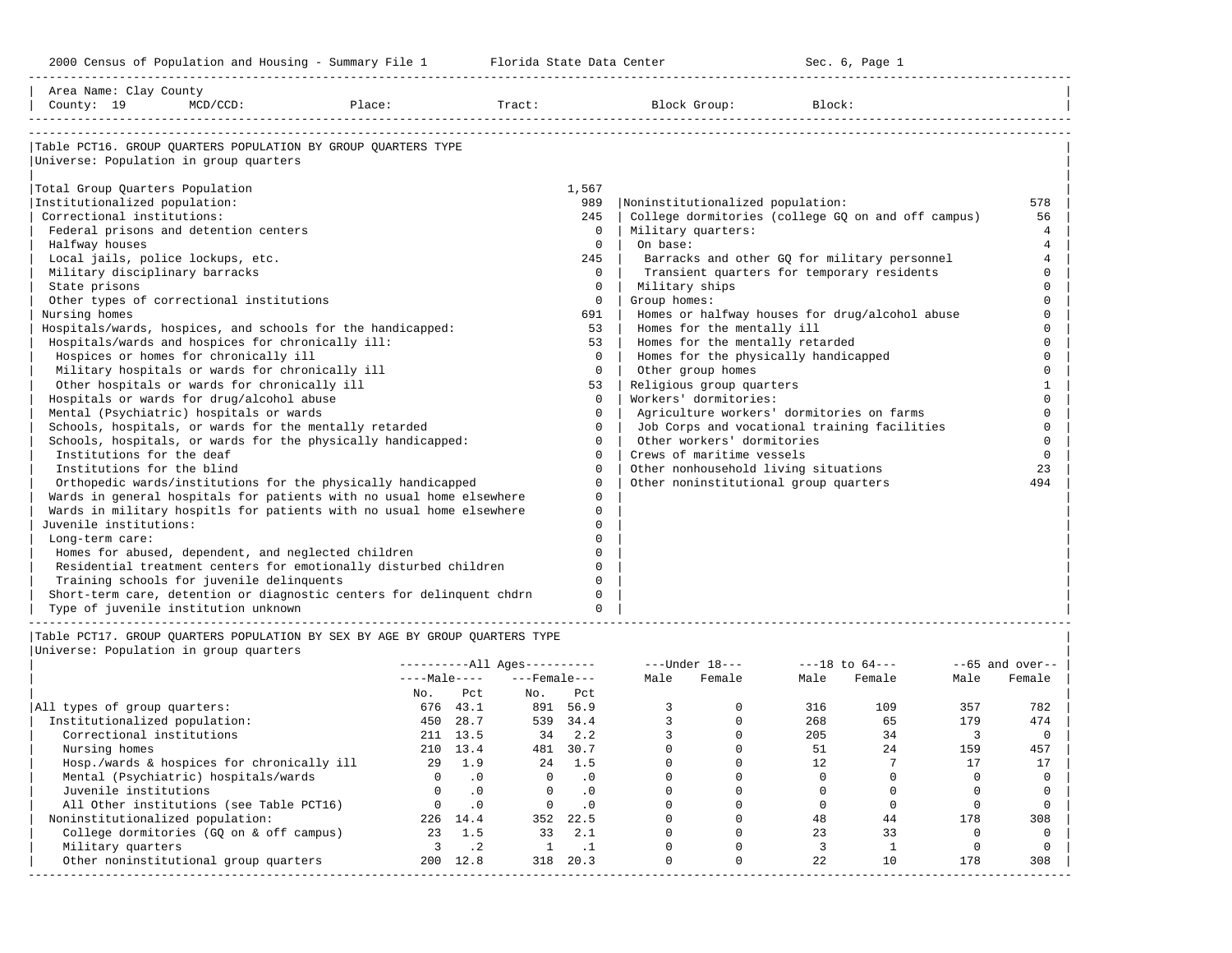| Area Name: | Clay County |                    |       |       |        |
|------------|-------------|--------------------|-------|-------|--------|
| County:    | <b></b>     | Place:<br>$\cdots$ | Tract | roup. | Block: |
|            |             |                    |       |       |        |
|            |             |                    |       |       |        |

-----------------------------------------------------------------------------------------------------------------------------------------------------

### |Table PCT17A. GROUP QUARTERS POPULATION BY SEX BY AGE BY GROUP QUARTERS TYPE (PERSONS WHO ARE WHITE ALONE) |

|                                            |              |           | $------All Aqes------$ |                    |  | ---Under 18--- | $---18$ to $64---$ |        | $--65$ and over-- |        |
|--------------------------------------------|--------------|-----------|------------------------|--------------------|--|----------------|--------------------|--------|-------------------|--------|
|                                            | $---Male---$ |           |                        | $---$ Female $---$ |  | Female         | Male               | Female | Male              | Female |
|                                            | No.          | Pct       | No.                    | Pct                |  |                |                    |        |                   |        |
| All types of group quarters:               | 570          | 41.3      | 810                    | 58.7               |  |                | 238                | 84     | 329               | 726    |
| Institutionalized population:              | 356          | 25.8      | 468                    | 33.9               |  |                | 201                | 47     | 152               | 421    |
| Correctional institutions                  | 161          | 11.7      | 26                     | 1.9                |  |                | 156                | 26     |                   |        |
| Nursing homes                              | 175          | 12.7      | 423                    | 30.7               |  |                | 39                 | 17     | 136               | 406    |
| Hosp./wards & hospices for chronically ill | 20           | 1.4       | 19                     | 1.4                |  |                |                    |        | 14                | 15     |
| Mental (Psychiatric) hospitals/wards       |              | .0        | $\Omega$               | $\cdot$ 0          |  |                |                    |        |                   |        |
| Juvenile institutions                      |              | .0        | $\Omega$               | $\cdot$ 0          |  |                |                    |        |                   |        |
| All Other institutions (see Table PCT16)   |              | $\cdot$ 0 |                        | . 0                |  |                |                    |        |                   |        |
| Noninstitutionalized population:           | 214          | 15.5      | 342                    | 24.8               |  |                | 37                 | 37     | 177               | 305    |
| College dormitories (GO on & off campus)   | 18           | 1.3       | 28                     | 2.0                |  |                | 18                 | 28     |                   |        |
| Military quarters                          |              |           | $\Omega$               | $\cdot$ 0          |  |                |                    |        |                   |        |
| Other noninstitutional group quarters      | 194          | 14.1      | 314                    | 22.8               |  |                |                    |        | 177               | 305    |

|Table PCT17B. GROUP QUARTERS POPULATION BY SEX BY AGE BY GROUP QUARTERS TYPE (PERSONS WHO ARE BLACK OR AFRICAN AMERICAN ALONE) | |Universe: Population in group quarters |

|                                            |              |           | $------All Ages------$ |           |      | $---Under 18---$ | $---18$ to $64---$ |        | $--65$ and over-- |        |
|--------------------------------------------|--------------|-----------|------------------------|-----------|------|------------------|--------------------|--------|-------------------|--------|
|                                            | $---Male---$ |           | $---$ Female $---$     |           | Male | Female           | Male               | Female | Male              | Female |
|                                            | No.          | Pct       | No.                    | Pct       |      |                  |                    |        |                   |        |
| All types of group quarters:               | 87           | 56.9      | 66                     | 43.1      |      |                  | 63                 | 18     | 24                | 48     |
| Institutionalized population:              | 84           | 54.9      | 61                     | 39.9      |      |                  | 60                 | 16     | 24                | 45     |
| Correctional institutions                  | 44           | 28.8      | 8                      | 5.2       |      |                  | 43                 |        |                   |        |
| Nursing homes                              | 31           | 20.3      | 48                     | 31.4      |      |                  |                    |        | 20                |        |
| Hosp./wards & hospices for chronically ill |              | 5.9       | 5.                     | 3.3       |      |                  |                    |        |                   |        |
| Mental (Psychiatric) hospitals/wards       |              |           |                        | $\cdot$ 0 |      |                  |                    |        |                   |        |
| Juvenile institutions                      |              | . 0       |                        | . 0       |      |                  |                    |        |                   |        |
| All Other institutions (see Table PCT16)   |              |           |                        | $\cdot$ 0 |      |                  |                    |        |                   |        |
| Noninstitutionalized population:           |              | 2.0       |                        | 3.3       |      |                  |                    |        |                   |        |
| College dormitories (GQ on & off campus)   |              | 1.3       |                        | $\cdot$ 0 |      |                  |                    |        |                   |        |
| Military quarters                          |              | $\cdot$ 0 |                        |           |      |                  |                    |        |                   |        |
| Other noninstitutional group quarters      |              |           |                        | 2.6       |      |                  |                    |        |                   |        |

-----------------------------------------------------------------------------------------------------------------------------------------------------

|                                            | $------All Ages------$ |            |                    |                             |      | $---Under 18---$ | $---18$ to $64---$ |        | $--65$ and over-- |        |
|--------------------------------------------|------------------------|------------|--------------------|-----------------------------|------|------------------|--------------------|--------|-------------------|--------|
|                                            | $---Male---$           |            | $---$ Female $---$ |                             | Male | Female           | Male               | Female | Male              | Female |
|                                            | No.                    | Pct        | No.                | Pct                         |      |                  |                    |        |                   |        |
| All types of group quarters:               | 4                      | 66.7       |                    | 2, 33.3                     |      |                  |                    |        |                   |        |
| Institutionalized population:              |                        | 2, 33.3    |                    | 1 16.7                      |      |                  |                    |        |                   |        |
| Correctional institutions                  |                        | 2, 33.3    | $\Omega$           | $\overline{\phantom{0}}$ .0 |      |                  |                    |        |                   |        |
| Nursing homes                              |                        | $\cdot$ 0  |                    | 1 16.7                      |      |                  |                    |        |                   |        |
| Hosp./wards & hospices for chronically ill |                        | $\cdot$ 0  |                    | . 0                         |      |                  |                    |        |                   |        |
| Mental (Psychiatric) hospitals/wards       |                        | $\cdot$ 0  |                    | $\cdot$ 0                   |      |                  |                    |        |                   |        |
| Juvenile institutions                      |                        | $\cdot$ 0  |                    |                             |      |                  |                    |        |                   |        |
| All Other institutions (see Table PCT16)   |                        | $\cdot$ 0  |                    |                             |      |                  |                    |        |                   |        |
| Noninstitutionalized population:           |                        | 2 33.3     |                    | 1 16.7                      |      |                  |                    |        |                   |        |
| College dormitories (GQ on & off campus)   |                        | 16.7       |                    | 1 16.7                      |      |                  |                    |        |                   |        |
| Military quarters                          |                        | $\cdot$ .0 |                    | $\cdot$ 0                   |      |                  |                    |        |                   |        |
| Other noninstitutional group quarters      |                        | 16.7       | $\Omega$           | .0                          |      |                  |                    |        |                   |        |
|                                            |                        |            |                    |                             |      |                  |                    |        |                   |        |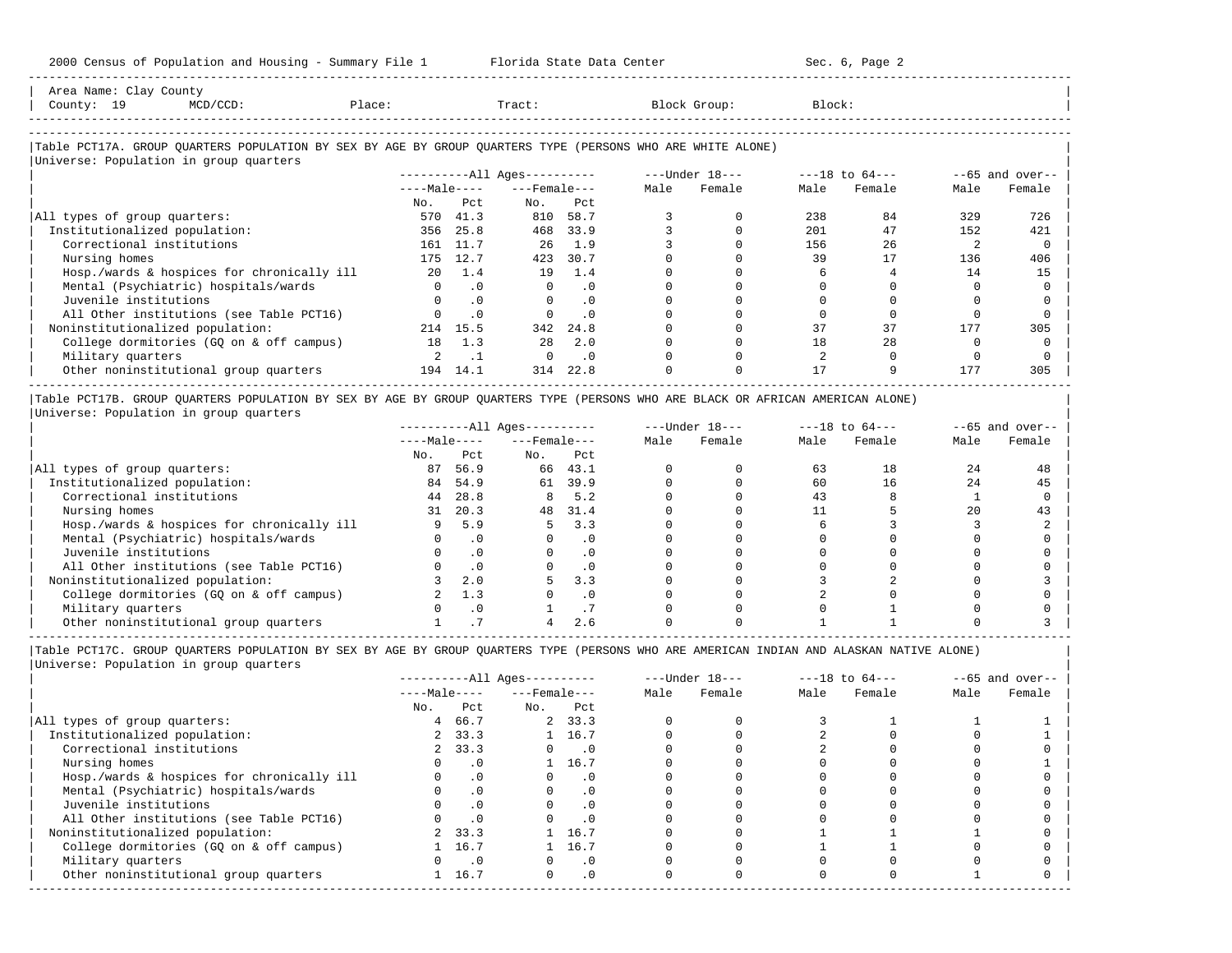| Area Name:<br>$\begin{array}{ccc} \multicolumn{3}{c}{} & \multicolumn{3}{c}{} & \multicolumn{3}{c}{} & \multicolumn{3}{c}{} & \multicolumn{3}{c}{} & \multicolumn{3}{c}{} & \multicolumn{3}{c}{} & \multicolumn{3}{c}{} & \multicolumn{3}{c}{} & \multicolumn{3}{c}{} & \multicolumn{3}{c}{} & \multicolumn{3}{c}{} & \multicolumn{3}{c}{} & \multicolumn{3}{c}{} & \multicolumn{3}{c}{} & \multicolumn{3}{c}{} & \multicolumn{3}{c}{} & \multicolumn{3}{c}{} & \multicolumn{3}{c}{} & \multicolumn$<br>. | Clay County |        |       |       |        |  |
|-----------------------------------------------------------------------------------------------------------------------------------------------------------------------------------------------------------------------------------------------------------------------------------------------------------------------------------------------------------------------------------------------------------------------------------------------------------------------------------------------------------|-------------|--------|-------|-------|--------|--|
| County:<br>∸                                                                                                                                                                                                                                                                                                                                                                                                                                                                                              |             | Place: | Tract | Group | Block: |  |
| --------------------                                                                                                                                                                                                                                                                                                                                                                                                                                                                                      |             |        |       |       |        |  |

-----------------------------------------------------------------------------------------------------------------------------------------------------

#### |Table PCT17D. GROUP QUARTERS POPULATION BY SEX BY AGE BY GROUP QUARTERS TYPE (PERSONS WHO ARE ASIAN ALONE) |

|                                            |              |                | $------All Ages------$ |                             |      | ---Under 18--- | $---18$ to $64---$ |        | $--65$ and over-- |        |
|--------------------------------------------|--------------|----------------|------------------------|-----------------------------|------|----------------|--------------------|--------|-------------------|--------|
|                                            | $---Male---$ |                | $---$ Female $---$     |                             | Male | Female         | Male               | Female | Male              | Female |
|                                            | No.          | Pct            | No.                    | Pct                         |      |                |                    |        |                   |        |
| All types of group quarters:               |              | 5 55.6         |                        | 4 44.4                      |      |                |                    |        |                   |        |
| Institutionalized population:              |              | 4, 44.4        |                        | 44.4                        |      |                |                    |        |                   |        |
| Correctional institutions                  |              | $1 \quad 11.1$ | $\Omega$               | $\overline{\phantom{0}}$ .0 |      |                |                    |        |                   |        |
| Nursing homes                              |              | 3, 33.3        |                        | 4, 44.4                     |      |                |                    |        |                   |        |
| Hosp./wards & hospices for chronically ill |              | $0 \qquad .0$  |                        | $\cdot$ 0                   |      |                |                    |        |                   |        |
| Mental (Psychiatric) hospitals/wards       |              | $\cdot$ 0      |                        | $\cdot$ 0                   |      |                |                    |        |                   |        |
| Juvenile institutions                      |              | $\cdot$ 0      |                        | $\cdot$ 0                   |      |                |                    |        |                   |        |
| All Other institutions (see Table PCT16)   |              | $\cdot$ 0      |                        | $\cdot$ 0                   |      |                |                    |        |                   |        |
| Noninstitutionalized population:           |              | 11.1           |                        | $\cdot$ 0                   |      |                |                    |        |                   |        |
| College dormitories (GQ on & off campus)   |              | $\cdot$ 0      |                        | $\cdot$ 0                   |      |                |                    |        |                   |        |
| Military quarters                          |              | $\cdot$ 0      |                        | $\cdot$ 0                   |      |                |                    |        |                   |        |
| Other noninstitutional group quarters      |              | 11.1           |                        | $\cdot$ 0                   |      |                |                    |        |                   |        |

|Table PCT17E. GROUP QUARTERS POPULATION BY SEX BY AGE BY GROUP QUARTERS TYPE (PERSONS OF WHO ARE NATIVE HAWAIIAN AND OTHER PACIFIC ISLANDER ALONE) | |Universe: Population in group quarters |

|                                            |              |         | $------All Aqes------$ |           |      | $---Under 18---$ |      | $---18$ to $64---$ |      | $--65$ and over-- |
|--------------------------------------------|--------------|---------|------------------------|-----------|------|------------------|------|--------------------|------|-------------------|
|                                            | $---Male---$ |         | $---$ Female $---$     |           | Male | Female           | Male | Female             | Male | Female            |
|                                            | No.          | Pct     | No.                    | Pct       |      |                  |      |                    |      |                   |
| All types of group quarters:               |              | 1 100.0 |                        | . 0       |      |                  |      |                    |      |                   |
| Institutionalized population:              |              | 1 100.0 |                        | . 0       |      |                  |      |                    |      |                   |
| Correctional institutions                  |              | 1 100.0 |                        | . 0       |      |                  |      |                    |      |                   |
| Nursing homes                              |              |         |                        | . 0       |      |                  |      |                    |      |                   |
| Hosp./wards & hospices for chronically ill |              | . 0     |                        | . 0       |      |                  |      |                    |      |                   |
| Mental (Psychiatric) hospitals/wards       |              |         |                        | $\cdot$ 0 |      |                  |      |                    |      |                   |
| Juvenile institutions                      |              |         |                        | . 0       |      |                  |      |                    |      |                   |
| All Other institutions (see Table PCT16)   |              |         |                        | $\cdot$ 0 |      |                  |      |                    |      |                   |
| Noninstitutionalized population:           |              |         |                        | . 0       |      |                  |      |                    |      |                   |
| College dormitories (GO on & off campus)   |              |         |                        | . 0       |      |                  |      |                    |      |                   |
| Military quarters                          |              |         |                        | $\cdot$ 0 |      |                  |      |                    |      |                   |
| Other noninstitutional group quarters      |              |         |                        |           |      |                  |      |                    |      |                   |

-----------------------------------------------------------------------------------------------------------------------------------------------------

|Table PCT17F. GROUP QUARTERS POPULATION BY SEX BY AGE BY GROUP QUARTERS TYPE (PERSONS WHO ARE SOME OTHER RACE ALONE) |

|                                            |                |           | ----------All Ages---------- |                             |      | $---Under 18---$ | $---18$ to $64---$ |        | $--65$ and over-- |        |
|--------------------------------------------|----------------|-----------|------------------------------|-----------------------------|------|------------------|--------------------|--------|-------------------|--------|
|                                            | $---Male---$   |           | $---$ Female $---$           |                             | Male | Female           | Male               | Female | Male              | Female |
|                                            | No.            | Pct       | No.                          | Pct                         |      |                  |                    |        |                   |        |
| All types of group quarters:               | 3              | 60.0      |                              | 2, 40.0                     |      |                  |                    |        |                   |        |
| Institutionalized population:              |                | 20.0      |                              | 20.0                        |      |                  |                    |        |                   |        |
| Correctional institutions                  |                | 20.0      |                              | $\overline{\phantom{0}}$ .0 |      |                  |                    |        |                   |        |
| Nursing homes                              |                | $\cdot$ 0 |                              | 20.0                        |      |                  |                    |        |                   |        |
| Hosp./wards & hospices for chronically ill |                | $\cdot$ 0 |                              | $\cdot$ 0                   |      |                  |                    |        |                   |        |
| Mental (Psychiatric) hospitals/wards       |                | $\cdot$ 0 |                              |                             |      |                  |                    |        |                   |        |
| Juvenile institutions                      |                | $\cdot$ 0 | O                            | $\cdot$ 0                   |      |                  |                    |        |                   |        |
| All Other institutions (see Table PCT16)   |                | .0        |                              | $\cdot$ 0                   |      |                  |                    |        |                   |        |
| Noninstitutionalized population:           | $\overline{2}$ | 40.0      |                              | 20.0                        |      |                  |                    |        |                   |        |
| College dormitories (GQ on & off campus)   |                | $\cdot$ 0 |                              | 20.0                        |      |                  |                    |        |                   |        |
| Military quarters                          |                | 20.0      |                              | $\cdot$ 0                   |      |                  |                    |        |                   |        |
| Other noninstitutional group quarters      |                | 20.0      | $\Omega$                     | $\cdot$ 0                   |      |                  |                    |        |                   |        |
|                                            |                |           |                              |                             |      |                  |                    |        |                   |        |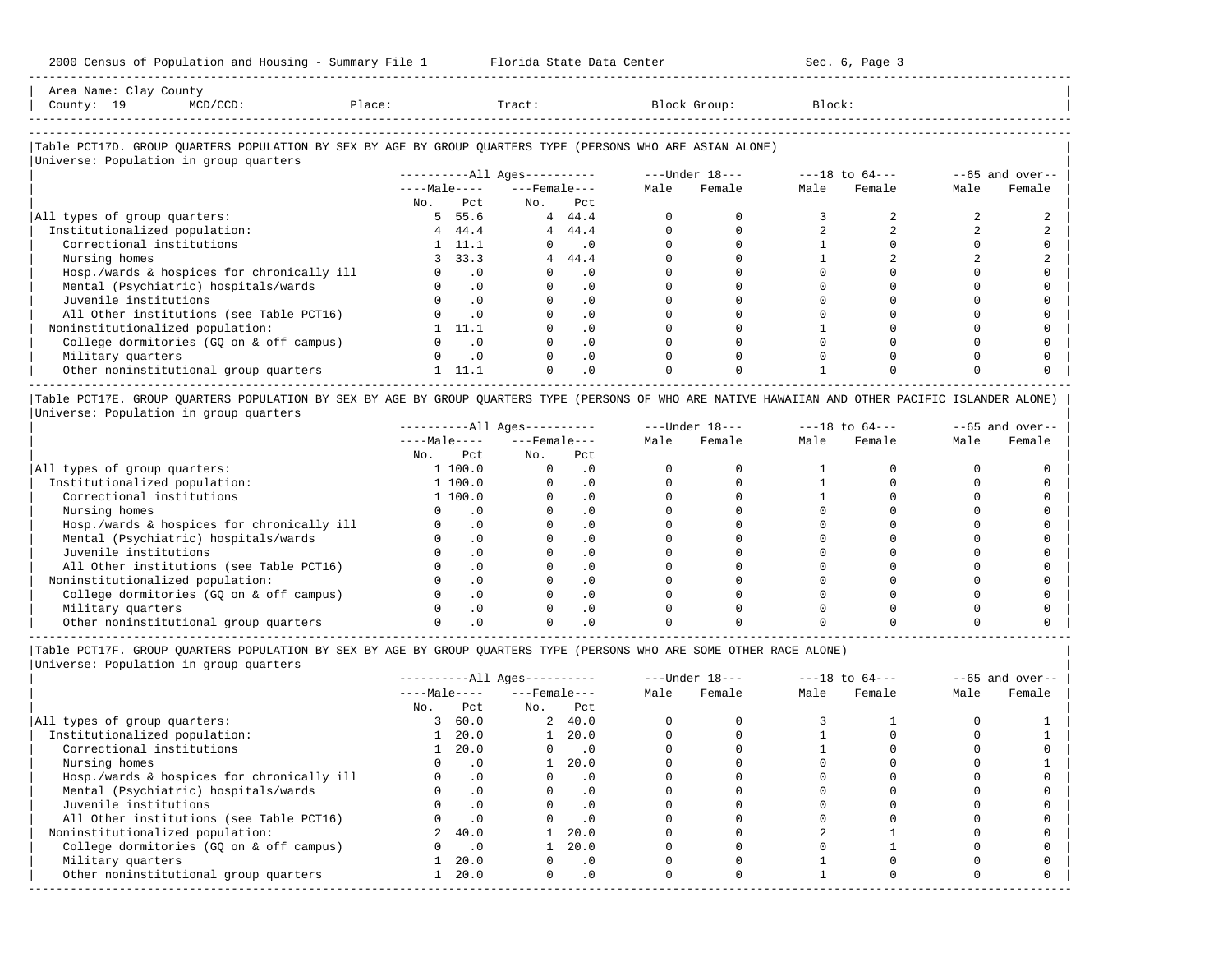| Area Name: Clay County<br>County: 19<br>Place: Tract:<br>MCD/CCD:                                                                                                       |                |               |                          |                          | Block Group: | Block: |        |      |                   |
|-------------------------------------------------------------------------------------------------------------------------------------------------------------------------|----------------|---------------|--------------------------|--------------------------|--------------|--------|--------|------|-------------------|
| Table PCT17G. GROUP QUARTERS POPULATION BY SEX BY AGE BY GROUP QUARTERS TYPE (PERSONS OF WHO REPORT TWO OR MORE RACES)                                                  |                |               |                          |                          |              |        |        |      |                   |
| Universe: Population in group quarters                                                                                                                                  |                |               |                          |                          |              |        |        |      |                   |
|                                                                                                                                                                         |                |               |                          |                          |              |        |        |      | $--65$ and over-- |
|                                                                                                                                                                         |                |               | $---Male-- ---Female---$ |                          | Male Female  | Male   | Female | Male | Female            |
|                                                                                                                                                                         |                | No. Pet       | No. Pct                  |                          |              |        |        |      |                   |
| All types of group quarters:                                                                                                                                            |                | $6 \t 46.2$   | 7 53.8                   |                          |              |        |        |      |                   |
| Institutionalized population:                                                                                                                                           |                | 2, 15.4       |                          | 4 30.8                   |              |        |        |      |                   |
| Correctional institutions                                                                                                                                               |                | 1 7.7         |                          | $\overline{\phantom{0}}$ |              |        |        |      |                   |
| Nursing homes                                                                                                                                                           |                | 7.7           |                          | 4, 30.8                  |              |        |        |      |                   |
| Hosp./wards & hospices for chronically ill                                                                                                                              |                | $\cdot$ 0     |                          | $\cdot$ 0                |              |        |        |      |                   |
| Mental (Psychiatric) hospitals/wards                                                                                                                                    |                | $\cdot$ 0     |                          | .0                       |              |        |        |      |                   |
| Juvenile institutions                                                                                                                                                   |                | $\cdot$ 0     |                          | $\cdot$ 0                |              |        |        |      |                   |
| All Other institutions (see Table PCT16)                                                                                                                                |                | $\cdot$ 0     |                          | $\cdot$ 0                |              |        |        |      |                   |
| Noninstitutionalized population:                                                                                                                                        | $\overline{4}$ | 30.8          |                          | 23.1                     |              |        |        |      |                   |
| College dormitories (GQ on & off campus)                                                                                                                                |                | 2, 15.4       |                          | 23.1                     |              |        |        |      |                   |
| Military quarters                                                                                                                                                       |                | $0 \qquad .0$ | $\mathbf{0}$             | $\cdot$ 0                |              |        |        |      |                   |
| Other noninstitutional group quarters                                                                                                                                   |                | 2, 15.4       | $\Omega$                 | $\cdot$ 0                |              |        |        |      |                   |
|                                                                                                                                                                         |                |               |                          |                          |              |        |        |      |                   |
| Table PCT17H. GROUP QUARTERS POPULATION BY SEX BY AGE BY GROUP QUARTERS TYPE (PERSONS OF ANY RACE WHO ARE HISPANIC OR LATINO)<br>Universe: Population in group quarters |                |               |                          |                          |              |        |        |      |                   |
|                                                                                                                                                                         |                |               |                          |                          |              |        |        |      |                   |

|                                            |              |           | ----------All Ages---------- |           |      | $---Under 18---$ | $---18$ to $64---$ |        | $--65$ and over-- |        |
|--------------------------------------------|--------------|-----------|------------------------------|-----------|------|------------------|--------------------|--------|-------------------|--------|
|                                            | $---Male---$ |           | $---$ Female $---$           |           | Male | Female           | Male               | Female | Male              | Female |
|                                            | No.          | Pct       | No.                          | Pct       |      |                  |                    |        |                   |        |
| All types of group quarters:               | 26           | 66.7      | 13                           | 33.3      |      |                  | 2.4                |        |                   |        |
| Institutionalized population:              | 23           | 59.0      | 9                            | 23.1      |      |                  | 21                 |        |                   |        |
| Correctional institutions                  | 21           | 53.8      |                              | 7.7       |      |                  |                    |        |                   |        |
| Nursing homes                              |              | 5.1       | 6                            | 15.4      |      |                  |                    |        |                   |        |
| Hosp./wards & hospices for chronically ill |              | $\cdot$ 0 |                              | $\cdot$ 0 |      |                  |                    |        |                   |        |
| Mental (Psychiatric) hospitals/wards       |              | $\cdot$ 0 |                              |           |      |                  |                    |        |                   |        |
| Juvenile institutions                      |              | $\cdot$ 0 |                              | $\cdot$ 0 |      |                  |                    |        |                   |        |
| All Other institutions (see Table PCT16)   |              | $\cdot$ 0 |                              | .0        |      |                  |                    |        |                   |        |
| Noninstitutionalized population:           |              | 7.7       | 4                            | 10.3      |      |                  |                    |        |                   |        |
| College dormitories (GQ on & off campus)   |              | . 0       |                              | 7.7       |      |                  |                    |        |                   |        |
| Military quarters                          |              | 2.6       |                              |           |      |                  |                    |        |                   |        |
| Other noninstitutional group quarters      | 2.           | 5.1       |                              | 2.6       |      |                  |                    |        |                   |        |

|Table PCT17I. GROUP QUARTERS POPULATION BY SEX BY AGE BY GROUP QUARTERS TYPE (PERSONS OF WHO ARE WHITE ALONE, NOT HISPANIC OR LATINO) | |Universe: Population in group quarters |

|          |           |                            |           |                                              |        |                  |        |                    | $--65$ and over-- |
|----------|-----------|----------------------------|-----------|----------------------------------------------|--------|------------------|--------|--------------------|-------------------|
|          |           |                            |           | Male                                         | Female | Male             | Female | Male               | Female            |
| No.      | Pct       | No.                        | Pct       |                                              |        |                  |        |                    |                   |
| 548      | 40.6      | 802                        | 59.4      |                                              |        | 218              | 81     | 327                | 721               |
| 335      | 24.8      | 461                        | 34.1      |                                              |        | 182              | 44     | 150                | 417               |
|          | 10.5      | 23                         | 1.7       |                                              |        | 137              | 23     |                    |                   |
| 173      | 12.8      | 419                        | 31.0      |                                              |        | 39               |        | 134                | 402               |
| 20       | 1.5       | 19                         | 1.4       |                                              |        |                  |        | 14                 | 15                |
| $\Omega$ | $\cdot$ 0 | $\Omega$                   | $\cdot$ 0 |                                              |        |                  |        |                    |                   |
| 0        |           |                            | $\cdot$ 0 |                                              |        |                  |        |                    |                   |
|          | $\cdot$ 0 |                            |           |                                              |        |                  |        |                    |                   |
|          | 15.8      | 341                        | 25.3      |                                              |        | 36               | 37     | 177                | 304               |
| 18       | 1.3       | 28                         | 2.1       |                                              |        | 18               | 28     |                    |                   |
|          |           |                            | $\cdot$ 0 |                                              |        |                  |        |                    |                   |
| 193      | 14.3      | 313                        | 23.2      |                                              |        | 16               |        | 177                | 304               |
|          |           | $---Male---$<br>142<br>213 |           | $------All Ages------$<br>$---$ Female $---$ |        | $---Under 18---$ |        | $---18$ to $64---$ |                   |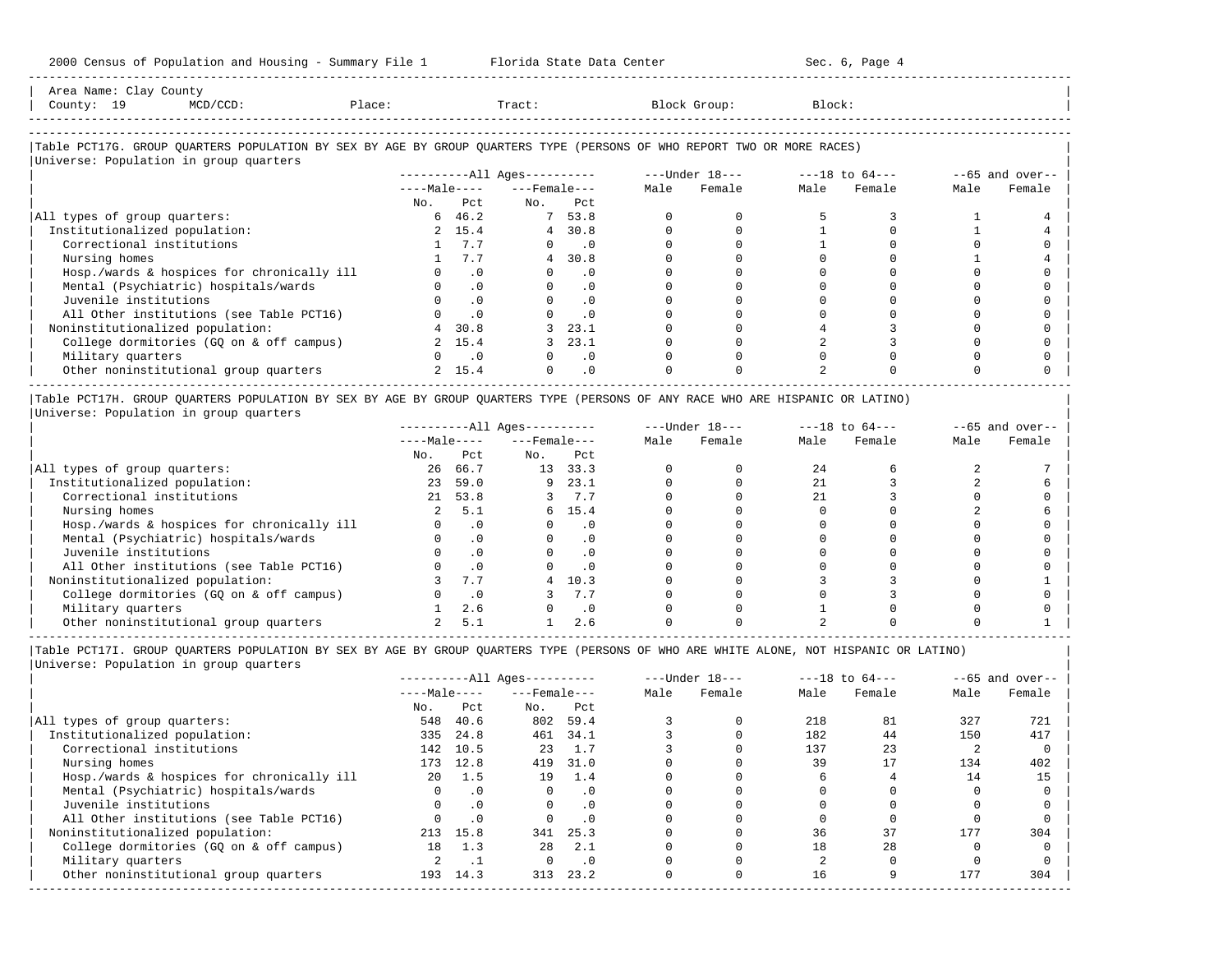2000 Census of Population and Housing - Summary File 1 Telorida State Data Center Sec. 6, Page 1 North Sec. 6, Page

| Area Name: Collier County              |                                                     |                                                                             |                          |            |                |                |                                                    |                    |        |                |                   |
|----------------------------------------|-----------------------------------------------------|-----------------------------------------------------------------------------|--------------------------|------------|----------------|----------------|----------------------------------------------------|--------------------|--------|----------------|-------------------|
| County: 21                             | MCD/CCD:                                            | Place:                                                                      |                          |            |                |                | Tract: Block Group:                                | Block:             |        |                |                   |
|                                        |                                                     |                                                                             |                          |            |                |                |                                                    |                    |        |                |                   |
|                                        |                                                     |                                                                             |                          |            |                |                |                                                    |                    |        |                |                   |
|                                        |                                                     | Table PCT16. GROUP QUARTERS POPULATION BY GROUP QUARTERS TYPE               |                          |            |                |                |                                                    |                    |        |                |                   |
| Universe: Population in group quarters |                                                     |                                                                             |                          |            |                |                |                                                    |                    |        |                |                   |
|                                        |                                                     |                                                                             |                          |            |                |                |                                                    |                    |        |                |                   |
| Total Group Quarters Population        |                                                     |                                                                             |                          |            | 4,790          |                |                                                    |                    |        |                |                   |
| Institutionalized population:          |                                                     |                                                                             |                          |            | 2,294          |                | Noninstitutionalized population:                   |                    |        |                | 2,496             |
| Correctional institutions:             |                                                     |                                                                             |                          |            | 667            |                | College dormitories (college GO on and off campus) |                    |        |                | $\mathbf 0$       |
|                                        | Federal prisons and detention centers               |                                                                             |                          |            | $\Omega$       |                | Military quarters:                                 |                    |        |                | $\Omega$          |
| Halfway houses                         |                                                     |                                                                             |                          |            | $\Omega$       | On base:       |                                                    |                    |        |                | $\Omega$          |
| Local jails, police lockups, etc.      |                                                     |                                                                             |                          |            | 568            |                | Barracks and other GQ for military personnel       |                    |        |                | $\Omega$          |
| Military disciplinary barracks         |                                                     |                                                                             |                          |            | $\circ$        |                | Transient quarters for temporary residents         |                    |        |                | $\Omega$          |
| State prisons                          |                                                     |                                                                             |                          |            | 67             | Military ships |                                                    |                    |        |                | $\Omega$          |
|                                        | Other types of correctional institutions            |                                                                             |                          |            | 32             | Group homes:   |                                                    |                    |        |                | $\mathbf{1}$      |
| Nursing homes                          |                                                     |                                                                             |                          |            | 1,426          |                | Homes or halfway houses for drug/alcohol abuse     |                    |        |                | $\Omega$          |
|                                        |                                                     | Hospitals/wards, hospices, and schools for the handicapped:                 |                          |            | 63             |                | Homes for the mentally ill                         |                    |        |                | $\Omega$          |
|                                        | Hospitals/wards and hospices for chronically ill:   |                                                                             |                          |            | 6              |                | Homes for the mentally retarded                    |                    |        |                | $\Omega$          |
|                                        | Hospices or homes for chronically ill               |                                                                             |                          |            | 6              |                | Homes for the physically handicapped               |                    |        |                | $\Omega$          |
|                                        | Military hospitals or wards for chronically ill     |                                                                             |                          |            | $\Omega$       |                | Other group homes                                  |                    |        |                | 1                 |
|                                        | Other hospitals or wards for chronically ill        |                                                                             |                          |            | $\mathbf 0$    |                | Religious group quarters                           |                    |        |                | 10                |
|                                        | Hospitals or wards for drug/alcohol abuse           |                                                                             |                          |            | 11             |                | Workers' dormitories:                              |                    |        |                | 1,659             |
|                                        | Mental (Psychiatric) hospitals or wards             |                                                                             |                          |            | 45             |                | Agriculture workers' dormitories on farms          |                    |        |                | 1,659             |
|                                        |                                                     | Schools, hospitals, or wards for the mentally retarded                      |                          |            | $\Omega$       |                | Job Corps and vocational training facilities       |                    |        |                | $\Omega$          |
|                                        |                                                     | Schools, hospitals, or wards for the physically handicapped:                |                          |            | $\Omega$       |                | Other workers' dormitories                         |                    |        |                | $\Omega$          |
| Institutions for the deaf              |                                                     |                                                                             |                          |            | $\mathbf 0$    |                | Crews of maritime vessels                          |                    |        |                | $\circ$           |
| Institutions for the blind             |                                                     |                                                                             |                          |            | $\Omega$       |                | Other nonhousehold living situations               |                    |        |                | 544               |
|                                        |                                                     | Orthopedic wards/institutions for the physically handicapped                |                          |            | $\Omega$       |                | Other noninstitutional group quarters              |                    |        |                | 282               |
|                                        |                                                     | Wards in general hospitals for patients with no usual home elsewhere        |                          |            | $\mathbf{1}$   |                |                                                    |                    |        |                |                   |
|                                        |                                                     | Wards in military hospitls for patients with no usual home elsewhere        |                          |            | $\Omega$       |                |                                                    |                    |        |                |                   |
| Juvenile institutions:                 |                                                     |                                                                             |                          |            | 138            |                |                                                    |                    |        |                |                   |
| Long-term care:                        |                                                     |                                                                             |                          |            | 29<br>$\Omega$ |                |                                                    |                    |        |                |                   |
|                                        | Homes for abused, dependent, and neglected children | Residential treatment centers for emotionally disturbed children            |                          |            | $\Omega$       |                |                                                    |                    |        |                |                   |
|                                        | Training schools for juvenile delinquents           |                                                                             |                          |            | 29             |                |                                                    |                    |        |                |                   |
|                                        |                                                     | Short-term care, detention or diagnostic centers for delinquent chdrn       |                          |            | $\overline{0}$ |                |                                                    |                    |        |                |                   |
|                                        | Type of juvenile institution unknown                |                                                                             |                          |            | 109            |                |                                                    |                    |        |                |                   |
|                                        |                                                     |                                                                             |                          |            |                |                |                                                    |                    |        |                |                   |
|                                        |                                                     | Table PCT17. GROUP QUARTERS POPULATION BY SEX BY AGE BY GROUP QUARTERS TYPE |                          |            |                |                |                                                    |                    |        |                |                   |
| Universe: Population in group quarters |                                                     |                                                                             |                          |            |                |                |                                                    |                    |        |                |                   |
|                                        |                                                     |                                                                             | $------All Aqes------$   |            |                |                | ---Under 18---                                     | $---18$ to $64---$ |        |                | $--65$ and over-- |
|                                        |                                                     |                                                                             | $---Male-- ---Female---$ |            |                | Male           | Female                                             | Male               | Female | Male           | Female            |
|                                        |                                                     | No.                                                                         | Pct                      | $NQ$ .     | Pct            |                |                                                    |                    |        |                |                   |
| All types of group quarters:           |                                                     |                                                                             | 3,001 62.7               | 1,789 37.3 |                | 340            | 190                                                | 2,224              | 501    | 437            | 1,098             |
| Institutionalized population:          |                                                     |                                                                             | 1,136 23.7               | 1,158 24.2 |                | 94             | 31                                                 | 644                | 84     | 398            | 1,043             |
| Correctional institutions              |                                                     |                                                                             | 613 12.8 54 1.1          |            |                | $\overline{5}$ | $\overline{a}$                                     | 606                | 54     | $\overline{2}$ | $\overline{a}$    |

| Institutionalized population:              | 1,136 | 23.7      | 1,158 | 24.2 |     |     | 644   |     | 398 | 1,043 |
|--------------------------------------------|-------|-----------|-------|------|-----|-----|-------|-----|-----|-------|
| Correctional institutions                  | 613   | 12.8      | 54    |      |     |     | 606   | 54  |     |       |
| Nursing homes                              | 397   | 8.3       | 1,029 | 21.5 |     |     | 14    | 12  | 383 | 1,017 |
| Hosp./wards & hospices for chronically ill |       |           |       |      |     |     |       |     |     |       |
| Mental (Psychiatric) hospitals/wards       | 18    |           | 27    | . 6  |     |     |       |     |     | 22    |
| Juvenile institutions                      | 100   | 2.1       | 38    |      | 85  | 27  |       |     |     |       |
| All Other institutions (see Table PCT16)   |       |           |       |      |     |     |       |     |     |       |
| Noninstitutionalized population:           | 1,865 | 38.9      | 631   | 13.2 | 246 | 159 | 1,580 | 417 | 39  | 55    |
| College dormitories (GO on & off campus)   |       | $\cdot$ 0 |       |      |     |     |       |     |     |       |
| Military quarters                          |       | $\cdot$ 0 |       |      |     |     |       |     |     |       |
| Other noninstitutional group quarters      | 1,865 | 38.9      | 631   | 13.2 | 246 | 159 | .,580 | 417 |     | 55    |

-----------------------------------------------------------------------------------------------------------------------------------------------------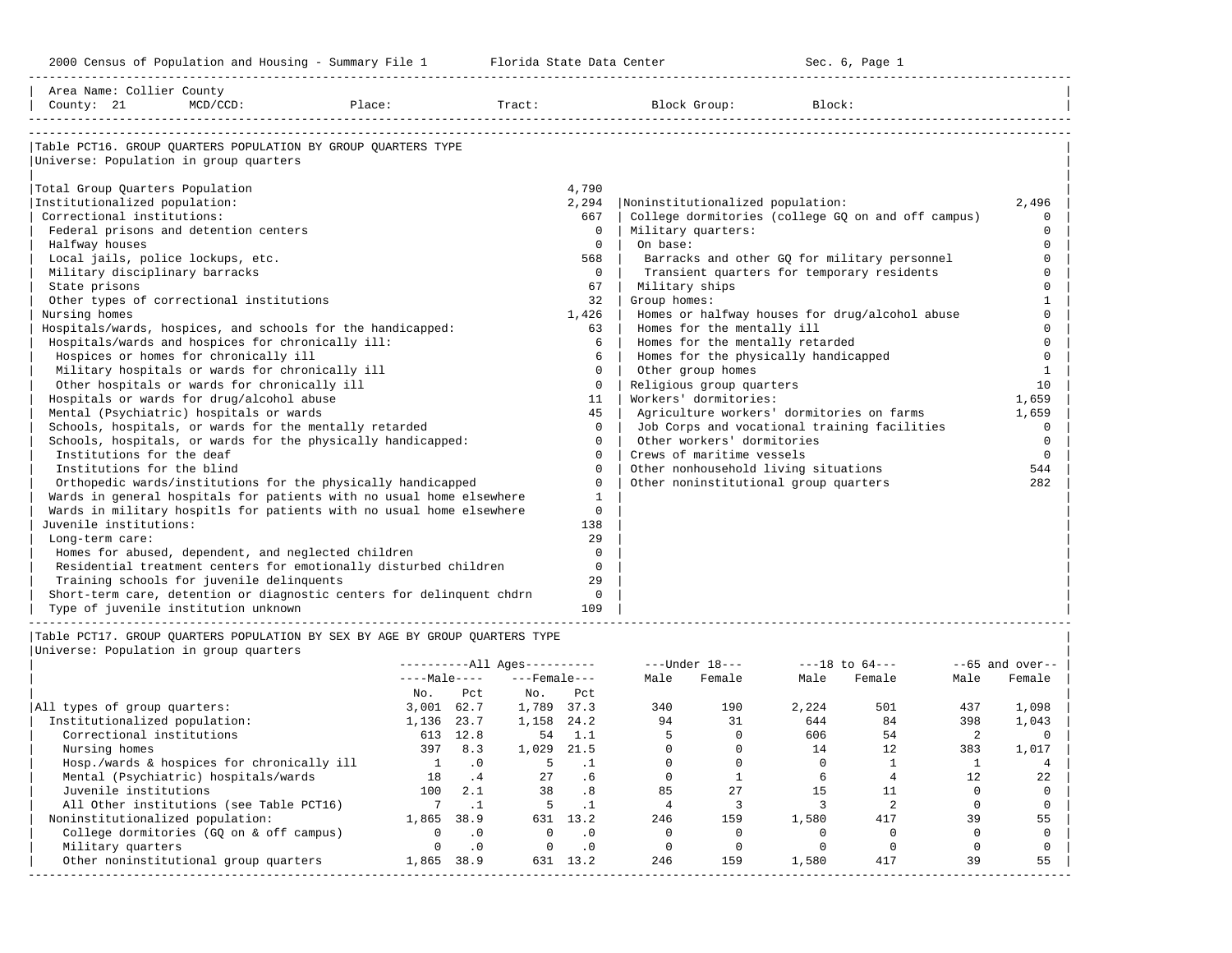| Area Name: Collier County        |                                                                                                            |              |           |                        |      |      |                  |        |                    |      |                   |
|----------------------------------|------------------------------------------------------------------------------------------------------------|--------------|-----------|------------------------|------|------|------------------|--------|--------------------|------|-------------------|
| County: 21                       | $MCD/CCD$ :                                                                                                | Place:       |           | Tract:                 |      |      | Block Group:     | Block: |                    |      |                   |
|                                  |                                                                                                            |              |           |                        |      |      |                  |        |                    |      |                   |
|                                  | Table PCT17A. GROUP QUARTERS POPULATION BY SEX BY AGE BY GROUP QUARTERS TYPE (PERSONS WHO ARE WHITE ALONE) |              |           |                        |      |      |                  |        |                    |      |                   |
|                                  | Universe: Population in group quarters                                                                     |              |           |                        |      |      |                  |        |                    |      |                   |
|                                  |                                                                                                            |              |           | $------All Aqes------$ |      |      | $---Under 18---$ |        | $---18$ to $64---$ |      | $--65$ and over-- |
|                                  |                                                                                                            | $---Male---$ |           | $---$ Female $---$     |      | Male | Female           | Male   | Female             | Male | Female            |
|                                  |                                                                                                            | No.          | Pct       | No.                    | Pct  |      |                  |        |                    |      |                   |
| All types of group quarters:     |                                                                                                            | 1,593        | 52.9      | 1,420                  | 47.1 | 135  | 85               | 1,049  | 256                | 409  | 1,079             |
| Institutionalized population:    |                                                                                                            | 865          | 28.7      | 1,100                  | 36.5 | 39   |                  | 438    | 61                 | 388  | 1,033             |
| Correctional institutions        |                                                                                                            | 416          | 13.8      | 42                     | 1.4  |      |                  | 411    | 42                 |      |                   |
| Nursing homes                    |                                                                                                            | 384          | 12.7      | 1,018                  | 33.8 |      |                  | 11     | 11                 | 373  | 1,007             |
|                                  | Hosp./wards & hospices for chronically ill                                                                 |              | $\cdot$ 0 |                        | . 1  |      |                  |        |                    |      |                   |
|                                  | Mental (Psychiatric) hospitals/wards                                                                       | 17           | .6        | 27                     | .9   |      |                  |        |                    | 12   | 22                |
| Juvenile institutions            |                                                                                                            | 40           | 1.3       |                        |      | 32   |                  |        |                    |      |                   |
|                                  | All Other institutions (see Table PCT16)                                                                   |              | $\cdot$ 2 |                        | .2   |      |                  |        |                    |      |                   |
| Noninstitutionalized population: |                                                                                                            | 728          | 24.2      | 320                    | 10.6 | 96   | 79               | 611    | 195                | 21   | 46                |
|                                  | College dormitories (GQ on & off campus)                                                                   |              | $\cdot$ 0 | $\Omega$               | . 0  |      |                  |        |                    |      |                   |
| Military quarters                |                                                                                                            |              | $\cdot$ 0 |                        | . 0  |      |                  |        |                    |      |                   |
|                                  | Other noninstitutional group quarters                                                                      | 728          | 24.2      | 320                    | 10.6 | 96   | 79               | 611    | 195                | 21   | 46                |

|Table PCT17B. GROUP QUARTERS POPULATION BY SEX BY AGE BY GROUP QUARTERS TYPE (PERSONS WHO ARE BLACK OR AFRICAN AMERICAN ALONE) | |Universe: Population in group quarters |

-----------------------------------------------------------------------------------------------------------------------------------------------------

|                                            |              |           | $------All Aqes------$ |           |      | $---Under 18---$ |      | $---18$ to $64---$ |      | $--65$ and over-- |
|--------------------------------------------|--------------|-----------|------------------------|-----------|------|------------------|------|--------------------|------|-------------------|
|                                            | $---Male---$ |           | $---$ Female $---$     |           | Male | Female           | Male | Female             | Male | Female            |
|                                            | No.          | Pct       | No.                    | Pct       |      |                  |      |                    |      |                   |
| All types of group quarters:               | 371          | 72.3      | 142                    | 27.7      | 42   | 18               | 315  | 110                | 14   |                   |
| Institutionalized population:              | 212          | 41.3      | 2.5                    | 4.9       | 2.7  |                  | 179  | 14                 |      | 10                |
| Correctional institutions                  | 176          | 34.3      | 11                     | 2.1       |      |                  | 174  |                    |      |                   |
| Nursing homes                              |              | 1.8       | 11                     | 2.1       |      |                  |      |                    |      | 10                |
| Hosp./wards & hospices for chronically ill |              | $\cdot$ 0 |                        | $\cdot$ 2 |      |                  |      |                    |      |                   |
| Mental (Psychiatric) hospitals/wards       |              |           |                        | . 0       |      |                  |      |                    |      |                   |
| Juvenile institutions                      | 26           | 5.1       |                        | . 4       | 25   |                  |      |                    |      |                   |
| All Other institutions (see Table PCT16)   |              |           |                        | . 0       |      |                  |      |                    |      |                   |
| Noninstitutionalized population:           | 159          | 31.0      | 117                    | 22.8      | 15   |                  | 136  | 96                 |      |                   |
| College dormitories (GQ on & off campus)   |              |           |                        | $\cdot$ 0 |      |                  |      |                    |      |                   |
| Military quarters                          |              | $\cdot$ 0 |                        | . 0       |      |                  |      |                    |      |                   |
| Other noninstitutional group quarters      | 159          | 31.0      | 117                    | 22.8      |      |                  | 136  |                    |      |                   |

-----------------------------------------------------------------------------------------------------------------------------------------------------

-----------------------------------------------------------------------------------------------------------------------------------------------------

|                                            |              |      | $------All Ages------$ |           |      | $---Under 18---$ |      | $---18$ to $64---$ |      | $--65$ and over-- |
|--------------------------------------------|--------------|------|------------------------|-----------|------|------------------|------|--------------------|------|-------------------|
|                                            | $---Male---$ |      | $---$ Female $---$     |           | Male | Female           | Male | Female             | Male | Female            |
|                                            | No.          | Pct  | No.                    | Pct       |      |                  |      |                    |      |                   |
| All types of group quarters:               | 9            | 64.3 | 5                      | 35.7      |      |                  |      |                    |      |                   |
| Institutionalized population:              |              | 7.1  |                        | . 0       |      |                  |      |                    |      |                   |
| Correctional institutions                  |              | 7.1  |                        | . 0       |      |                  |      |                    |      |                   |
| Nursing homes                              |              |      |                        | $\cdot$ 0 |      |                  |      |                    |      |                   |
| Hosp./wards & hospices for chronically ill |              |      |                        | . 0       |      |                  |      |                    |      |                   |
| Mental (Psychiatric) hospitals/wards       |              |      |                        | . 0       |      |                  |      |                    |      |                   |
| Juvenile institutions                      |              |      |                        | . 0       |      |                  |      |                    |      |                   |
| All Other institutions (see Table PCT16)   |              |      |                        |           |      |                  |      |                    |      |                   |
| Noninstitutionalized population:           |              | 57.1 | 5.                     | 35.7      |      |                  |      |                    |      |                   |
| College dormitories (GO on & off campus)   |              |      |                        | . 0       |      |                  |      |                    |      |                   |
| Military quarters                          |              |      |                        | . 0       |      |                  |      |                    |      |                   |
| Other noninstitutional group quarters      | 8            | 57.1 | 5.                     | 35.7      |      |                  |      |                    |      |                   |
|                                            |              |      |                        |           |      |                  |      |                    |      |                   |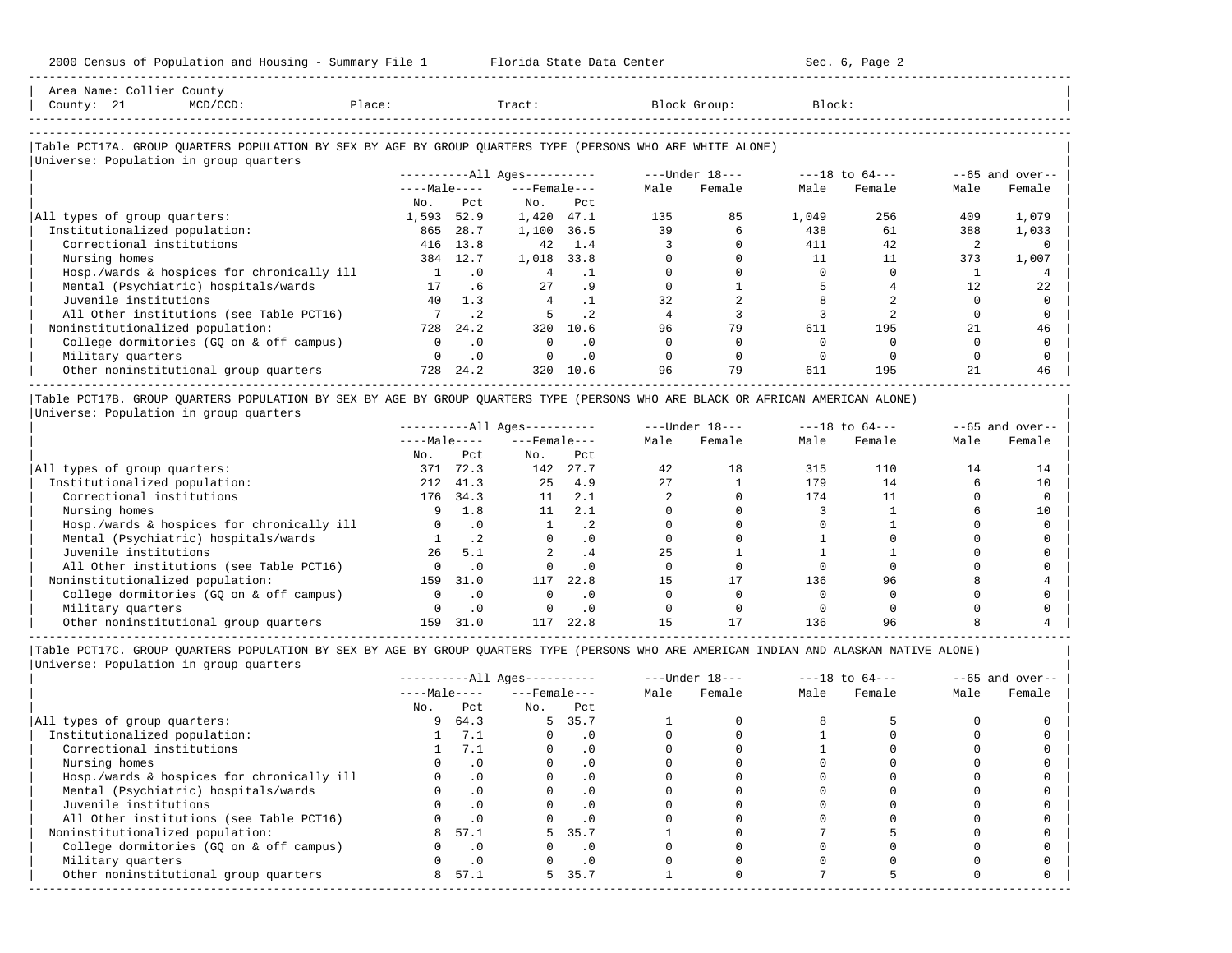| $N$ ron |  |  |        |
|---------|--|--|--------|
| ount?   |  |  | $-220$ |
|         |  |  |        |
|         |  |  |        |

-----------------------------------------------------------------------------------------------------------------------------------------------------

### |Table PCT17D. GROUP QUARTERS POPULATION BY SEX BY AGE BY GROUP QUARTERS TYPE (PERSONS WHO ARE ASIAN ALONE) |

|                                            | $------All Aqes------$ |                             |          |                    |  | ---Under 18--- |      | $---18$ to $64---$ | $--65$ and over-- |        |
|--------------------------------------------|------------------------|-----------------------------|----------|--------------------|--|----------------|------|--------------------|-------------------|--------|
|                                            | $---Male---$           |                             |          | $---$ Female $---$ |  | Female         | Male | Female             | Male              | Female |
|                                            | No.                    | Pct                         | No.      | Pct                |  |                |      |                    |                   |        |
| All types of group quarters:               | 1 100.0                |                             | $\Omega$ | $\cdot$ 0          |  |                |      |                    |                   |        |
| Institutionalized population:              | 1 100.0                |                             |          | $\cdot$ 0          |  |                |      |                    |                   |        |
| Correctional institutions                  |                        | $\overline{\phantom{0}}$ .0 |          | $\cdot$ 0          |  |                |      |                    |                   |        |
| Nursing homes                              | 1 100.0                |                             |          | $\cdot$ 0          |  |                |      |                    |                   |        |
| Hosp./wards & hospices for chronically ill |                        | $\cdot$ 0                   |          | $\cdot$ 0          |  |                |      |                    |                   |        |
| Mental (Psychiatric) hospitals/wards       |                        | $\cdot$ 0                   |          | .0                 |  |                |      |                    |                   |        |
| Juvenile institutions                      |                        | $\cdot$ 0                   |          | $\cdot$ 0          |  |                |      |                    |                   |        |
| All Other institutions (see Table PCT16)   |                        | $\cdot$ 0                   |          | $\cdot$ 0          |  |                |      |                    |                   |        |
| Noninstitutionalized population:           |                        | $\cdot$ 0                   |          | $\cdot$ 0          |  |                |      |                    |                   |        |
| College dormitories (GQ on & off campus)   |                        | $\cdot$ 0                   |          | $\cdot$ 0          |  |                |      |                    |                   |        |
| Military quarters                          |                        | $\cdot$ 0                   |          | $\cdot$ 0          |  |                |      |                    |                   |        |
| Other noninstitutional group quarters      |                        | $\cdot$ 0                   |          | $\cdot$ 0          |  |                |      |                    |                   |        |

|Table PCT17E. GROUP QUARTERS POPULATION BY SEX BY AGE BY GROUP QUARTERS TYPE (PERSONS OF WHO ARE NATIVE HAWAIIAN AND OTHER PACIFIC ISLANDER ALONE) | |Universe: Population in group quarters |

|                                            |              |     | $------All Aqes------$ |     |      | $---Under 18---$ |      | $---18$ to $64---$ |      | $--65$ and over-- |
|--------------------------------------------|--------------|-----|------------------------|-----|------|------------------|------|--------------------|------|-------------------|
|                                            | $---Male---$ |     | $---$ Female $---$     |     | Male | Female           | Male | Female             | Male | Female            |
|                                            | No.          | Pct | No.                    | Pct |      |                  |      |                    |      |                   |
| All types of group quarters:               |              |     |                        |     |      |                  |      |                    |      |                   |
| Institutionalized population:              |              |     |                        |     |      |                  |      |                    |      |                   |
| Correctional institutions                  |              |     |                        |     |      |                  |      |                    |      |                   |
| Nursing homes                              |              |     |                        |     |      |                  |      |                    |      |                   |
| Hosp./wards & hospices for chronically ill |              |     |                        |     |      |                  |      |                    |      |                   |
| Mental (Psychiatric) hospitals/wards       |              |     |                        |     |      |                  |      |                    |      |                   |
| Juvenile institutions                      |              |     |                        |     |      |                  |      |                    |      |                   |
| All Other institutions (see Table PCT16)   |              |     |                        |     |      |                  |      |                    |      |                   |
| Noninstitutionalized population:           |              |     |                        |     |      |                  |      |                    |      |                   |
| College dormitories (GO on & off campus)   |              |     |                        |     |      |                  |      |                    |      |                   |
| Military quarters                          |              |     |                        |     |      |                  |      |                    |      |                   |
| Other noninstitutional group quarters      |              |     |                        |     |      |                  |      |                    |      |                   |

----------------------------------------------------------------------------------------------------------------------------------------------------- |Table PCT17F. GROUP QUARTERS POPULATION BY SEX BY AGE BY GROUP QUARTERS TYPE (PERSONS WHO ARE SOME OTHER RACE ALONE) |

|                                            | $------All Ages------$ |           |                    |           |      | $---Under 18---$ |      | $---18$ to $64---$ |      | $--65$ and over-- |
|--------------------------------------------|------------------------|-----------|--------------------|-----------|------|------------------|------|--------------------|------|-------------------|
|                                            | $---Male---$           |           | $---$ Female $---$ |           | Male | Female           | Male | Female             | Male | Female            |
|                                            | No.                    | Pct       | No.                | Pct       |      |                  |      |                    |      |                   |
| All types of group quarters:               | 860                    | 84.9      | 153                | 15.1      | 115  | 58               | 734  | 93                 |      |                   |
| Institutionalized population:              | 39                     | 3.8       | 2.4                | 2.4       | 2.2  | 18               | 14   |                    |      |                   |
| Correctional institutions                  |                        | .9        | $\Omega$           | $\cdot$ 0 |      |                  |      |                    |      |                   |
| Nursing homes                              |                        |           | O                  | $\cdot$ 0 |      |                  |      |                    |      |                   |
| Hosp./wards & hospices for chronically ill |                        | $\cdot$ 0 |                    | $\cdot$ 0 |      |                  |      |                    |      |                   |
| Mental (Psychiatric) hospitals/wards       |                        | $\cdot$ 0 |                    | $\cdot$ 0 |      |                  |      |                    |      |                   |
| Juvenile institutions                      | 27                     | 2.7       | 2.4                | 2.4       | 22   | 18               |      |                    |      |                   |
| All Other institutions (see Table PCT16)   |                        | $\cdot$ 0 |                    | $\cdot$ 0 |      |                  |      |                    |      |                   |
| Noninstitutionalized population:           | 821                    | 81.0      | 129                | 12.7      | 93   | 40               | 720  | 87                 |      |                   |
| College dormitories (GQ on & off campus)   |                        | $\cdot$ 0 | $\Omega$           | $\cdot$ 0 |      |                  |      |                    |      |                   |
| Military quarters                          |                        | $\cdot$ 0 |                    | $\cdot$ 0 |      |                  |      |                    |      |                   |
| Other noninstitutional group quarters      | 821                    | 81.0      | 129                | 12.7      | 93   | 40               | 720  | 87                 |      |                   |
|                                            |                        |           |                    |           |      |                  |      |                    |      |                   |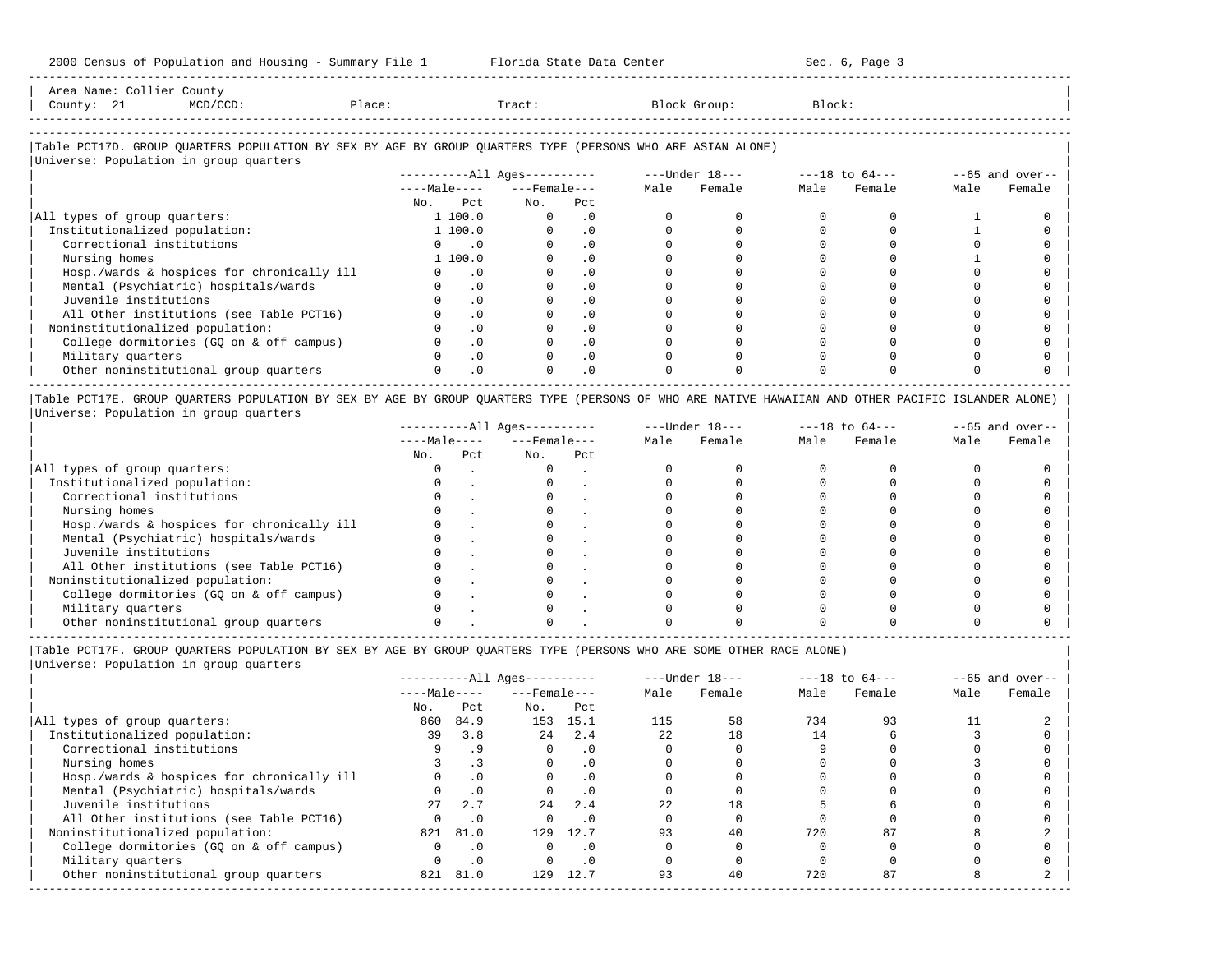-----------------------------------------------------------------------------------------------------------------------------------------------------

| County: 21<br>$MCD/CCD$ :                                                                                              | Place: |              | Tract:                       |           |      | Block Group:   | Block: |                |      |                   |
|------------------------------------------------------------------------------------------------------------------------|--------|--------------|------------------------------|-----------|------|----------------|--------|----------------|------|-------------------|
|                                                                                                                        |        |              |                              |           |      |                |        |                |      |                   |
| Table PCT17G. GROUP QUARTERS POPULATION BY SEX BY AGE BY GROUP QUARTERS TYPE (PERSONS OF WHO REPORT TWO OR MORE RACES) |        |              |                              |           |      |                |        |                |      |                   |
| Universe: Population in group quarters                                                                                 |        |              |                              |           |      | ---Under 18--- |        | ---18 to 64--- |      |                   |
|                                                                                                                        |        | $---Male---$ | ----------All Ages---------- |           |      |                |        |                |      | $--65$ and over-- |
|                                                                                                                        | No.    | Pct          | $---$ Female $---$<br>No.    | Pct       | Male | Female         | Male   | Female         | Male | Female            |
| All types of group quarters:                                                                                           | 167    | 70.8         |                              | 69 29.2   | 47   | 29             | 118    | 37             |      |                   |
| Institutionalized population:                                                                                          | 18     | 7.6          | 9                            | 3.8       |      |                | 12.    |                |      |                   |
| Correctional institutions                                                                                              | 11     | 4.7          |                              | .4        |      |                | 11     |                |      |                   |
| Nursing homes                                                                                                          |        | $\cdot$ 0    | $\Omega$                     | $\Omega$  |      |                |        |                |      |                   |
| Hosp./wards & hospices for chronically ill                                                                             |        | $\cdot$ 0    | $\Omega$                     | $\cdot$ 0 |      |                |        |                |      |                   |
| Mental (Psychiatric) hospitals/wards                                                                                   |        | .0           |                              | .0        |      |                |        |                |      |                   |
| Juvenile institutions                                                                                                  |        | 3.0          |                              | 3.4       |      |                |        |                |      |                   |
| All Other institutions (see Table PCT16)                                                                               |        | $\cdot$ 0    |                              | $\Omega$  |      |                |        |                |      |                   |
| Noninstitutionalized population:                                                                                       | 149    | 63.1         | 60                           | 25.4      | 41   | 23             | 106    | 34             |      |                   |
| College dormitories (GQ on & off campus)                                                                               |        | $\cdot$ 0    | $\Omega$                     | $\cdot$ 0 |      |                |        |                |      |                   |
| Military quarters                                                                                                      |        | $\cdot$ 0    |                              | $\cdot$ 0 |      |                |        |                |      |                   |
| Other noninstitutional group quarters                                                                                  | 149    | 63.1         | 60                           | 25.4      | 41   | 23             | 106    | 34             |      |                   |

| ----------All Ages---------- ---Under 18--- ---18 to 64--- --65 and over-- | ----Male---- ---Female--- Male Female Male Female Male Female No. Pct No. Pct<br>1,774 78.5 485 21.5 263 162 1,494 301 17 22 |<br>| 1,774 78.5 485 21.5 263 162 1,494 301 17 22<br>| 1.11 Institutionalized population: 230 10.2 66 2.9 41 26 184 23 5 17<br>| Correctional institutions 176 7.8 12 .5 1 0 175 12 0 0 | Institutionalized population: 230 10.2 66 2.9 41 26 184 23 5 17 | | Correctional institutions 176 7.8 12 .5 1 0 175 12 0 0 | | Nursing homes 5 .2 17 .8 0 0 0 0 5 17 | | Hosp./wards & hospices for chronically ill 0 .0 0 .0 0 0 0 0 0 0 | | Mental (Psychiatric) hospitals/wards 1 .0 0 .0 0 0 1 0 0 0 | | Juvenile institutions 48 2.1 36 1.6 40 26 8 10 0 0 | | All Other institutions (see Table PCT16) 0 .0 1 .0 0 0 0 1 0 0 | | Noninstitutionalized population: 1,544 68.3 419 18.5 222 136 1,310 278 12 5 | | College dormitories (GQ on & off campus) 0 .0 0 .0 0 0 0 0 0 0 | | Military quarters 0 .0 0 .0 0 0 0 0 0 0 | | Other noninstitutional group quarters 1,544 68.3 419 18.5 222 136 1,310 278 12 5 |

|Table PCT17I. GROUP QUARTERS POPULATION BY SEX BY AGE BY GROUP QUARTERS TYPE (PERSONS OF WHO ARE WHITE ALONE, NOT HISPANIC OR LATINO) | |Universe: Population in group quarters |

|                                            | $------All Aqes------$ |           |                    |           |      | $---Under 18---$ |      | $---18$ to $64---$ |      | $--65$ and over-- |
|--------------------------------------------|------------------------|-----------|--------------------|-----------|------|------------------|------|--------------------|------|-------------------|
|                                            | $---Male---$           |           | $---$ Female $---$ |           | Male | Female           | Male | Female             | Male | Female            |
|                                            | No.                    | Pct       | No.                | Pct       |      |                  |      |                    |      |                   |
| All types of group quarters:               | 852                    | 42.5      | 1,154              | 57.5      | 35   | 10               | 412  | 84                 | 405  | 1,060             |
| Institutionalized population:              | 693                    | 34.5      | 1,066              | 53.1      | 26   |                  | 281  | 46                 | 386  | 1,016             |
| Correctional institutions                  | 261                    | 13.0      | 30                 | 1.5       |      |                  | 257  | 30                 |      |                   |
| Nursing homes                              |                        | 382 19.0  | 1,001              | 49.9      |      |                  |      |                    | 371  | 990               |
| Hosp./wards & hospices for chronically ill |                        | . 0       |                    | $\cdot$ 2 |      |                  |      |                    |      |                   |
| Mental (Psychiatric) hospitals/wards       | 16                     | .8        | 27                 | 1.3       |      |                  |      |                    |      | 22                |
| Juvenile institutions                      | 26                     | 1.3       |                    | $\cdot$ 0 | 20   |                  |      |                    |      |                   |
| All Other institutions (see Table PCT16)   |                        |           |                    | $\cdot$ 2 |      |                  |      |                    |      |                   |
| Noninstitutionalized population:           | 159                    | 7.9       | 88                 | 4.4       |      |                  | 131  | 38                 | 19   | 44                |
| College dormitories (GQ on & off campus)   |                        | $\cdot$ 0 |                    | $\cdot$ 0 |      |                  |      |                    |      |                   |
| Military quarters                          |                        | $\cdot$ 0 |                    | $\cdot$ 0 |      |                  |      |                    |      |                   |
| Other noninstitutional group quarters      | 159                    | 7.9       | 88                 | 4.4       |      | b                | 131  | 38                 | 19   | 44                |
|                                            |                        |           |                    |           |      |                  |      |                    |      |                   |

-----------------------------------------------------------------------------------------------------------------------------------------------------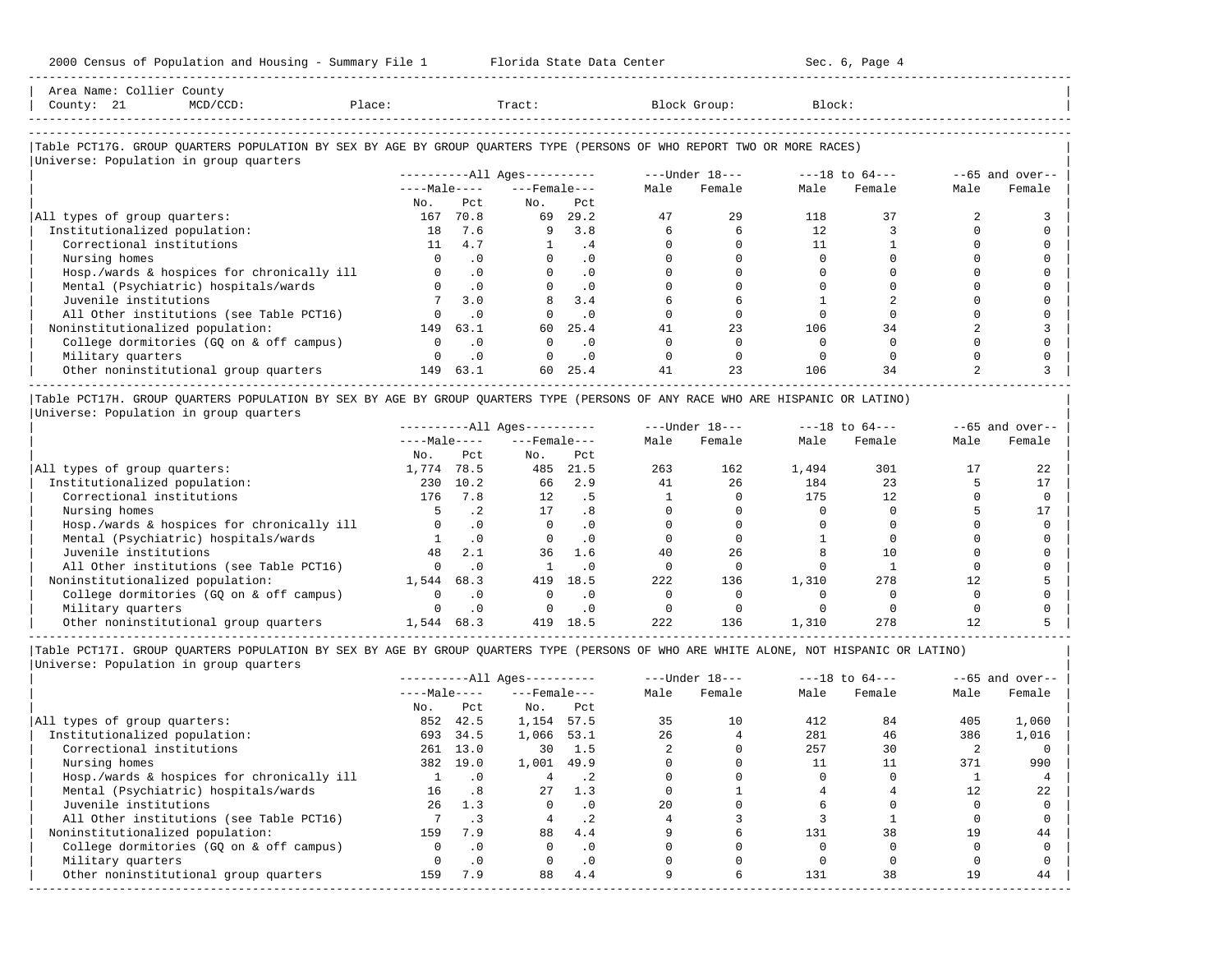-----------------------------------------------------------------------------------------------------------------------------------------------------

| Area Name: Columbia County<br>County: 23          | $MCD/CCD$ : | Place:                                                                      |                | Tract: Block Group:                       | Block:                                             |                  |
|---------------------------------------------------|-------------|-----------------------------------------------------------------------------|----------------|-------------------------------------------|----------------------------------------------------|------------------|
|                                                   |             |                                                                             |                |                                           |                                                    |                  |
|                                                   |             | Table PCT16. GROUP OUARTERS POPULATION BY GROUP OUARTERS TYPE               |                |                                           |                                                    |                  |
| Universe: Population in group quarters            |             |                                                                             |                |                                           |                                                    |                  |
| Total Group Quarters Population                   |             |                                                                             | 2,927          |                                           |                                                    |                  |
| Institutionalized population:                     |             |                                                                             | 2,614          | Noninstitutionalized population:          |                                                    | 313              |
| Correctional institutions:                        |             |                                                                             | 2,079          |                                           | College dormitories (college GQ on and off campus) | 60               |
| Federal prisons and detention centers             |             |                                                                             | 0              | Military quarters:                        |                                                    | $\Omega$         |
| Halfway houses                                    |             |                                                                             | $\Omega$       | On base:                                  |                                                    | $\Omega$         |
| Local jails, police lockups, etc.                 |             |                                                                             | 296            |                                           | Barracks and other GQ for military personnel       | $\Omega$         |
| Military disciplinary barracks                    |             |                                                                             | $\Omega$       |                                           | Transient quarters for temporary residents         | $\Omega$         |
| State prisons                                     |             |                                                                             | 1,687          | Military ships                            |                                                    | $\Omega$         |
| Other types of correctional institutions          |             |                                                                             | 96             | Group homes:                              |                                                    | 159              |
| Nursing homes                                     |             |                                                                             | 386            |                                           | Homes or halfway houses for drug/alcohol abuse     | 14               |
|                                                   |             | Hospitals/wards, hospices, and schools for the handicapped:                 | 145            | Homes for the mentally ill                |                                                    | 55               |
| Hospitals/wards and hospices for chronically ill: |             |                                                                             | $\Omega$       | Homes for the mentally retarded           |                                                    | 76               |
| Hospices or homes for chronically ill             |             |                                                                             | $\Omega$       | Homes for the physically handicapped      |                                                    | 8                |
| Military hospitals or wards for chronically ill   |             |                                                                             | 0              | Other group homes                         |                                                    |                  |
| Other hospitals or wards for chronically ill      |             |                                                                             | $\Omega$       | Religious group quarters                  |                                                    | $\Omega$         |
| Hospitals or wards for drug/alcohol abuse         |             |                                                                             | $\Omega$       | Workers' dormitories:                     |                                                    | $\Omega$         |
| Mental (Psychiatric) hospitals or wards           |             |                                                                             | $\Omega$       | Agriculture workers' dormitories on farms |                                                    | $\Omega$         |
|                                                   |             | Schools, hospitals, or wards for the mentally retarded                      | $\Omega$       |                                           | Job Corps and vocational training facilities       | $\Omega$         |
|                                                   |             | Schools, hospitals, or wards for the physically handicapped:                | 145            | Other workers' dormitories                |                                                    | $\Omega$         |
| Institutions for the deaf                         |             |                                                                             | $\Omega$       | Crews of maritime vessels                 |                                                    | $\Omega$         |
| Institutions for the blind                        |             |                                                                             | 145            | Other nonhousehold living situations      |                                                    | $\Omega$         |
|                                                   |             | Orthopedic wards/institutions for the physically handicapped                | $\Omega$       | Other noninstitutional group quarters     |                                                    | 94               |
|                                                   |             | Wards in general hospitals for patients with no usual home elsewhere        | $\Omega$       |                                           |                                                    |                  |
|                                                   |             | Wards in military hospitls for patients with no usual home elsewhere        | $\Omega$       |                                           |                                                    |                  |
| Juvenile institutions:                            |             |                                                                             | 4              |                                           |                                                    |                  |
| Long-term care:                                   |             |                                                                             |                |                                           |                                                    |                  |
|                                                   |             | Homes for abused, dependent, and neglected children                         | $\Omega$       |                                           |                                                    |                  |
|                                                   |             | Residential treatment centers for emotionally disturbed children            | $\Omega$       |                                           |                                                    |                  |
| Training schools for juvenile delinquents         |             |                                                                             | $\overline{4}$ |                                           |                                                    |                  |
|                                                   |             | Short-term care, detention or diagnostic centers for delinquent chdrn       | $\Omega$       |                                           |                                                    |                  |
| Type of juvenile institution unknown              |             |                                                                             | $\Omega$       |                                           |                                                    |                  |
|                                                   |             | Table PCT17. GROUP OUARTERS POPULATION BY SEX BY AGE BY GROUP OUARTERS TYPE |                |                                           |                                                    |                  |
| Universe: Population in group quarters            |             |                                                                             |                |                                           |                                                    |                  |
|                                                   |             | ----------All Ages----------                                                |                | $---Under 18-- ---18 to 64---$            |                                                    | $-65$ and over-- |

|                                            | ---------- <u>All Ayes----------</u> |                 |                    |           |      | ----under to--- |       | ---IO LU 04--- |      | $-$ -00 dilu Over $-$ |
|--------------------------------------------|--------------------------------------|-----------------|--------------------|-----------|------|-----------------|-------|----------------|------|-----------------------|
|                                            | $---Male---$                         |                 | $---$ Female $---$ |           | Male | Female          | Male  | Female         | Male | Female                |
|                                            | No.                                  | Pct             | No.                | Pct       |      |                 |       |                |      |                       |
| All types of group quarters:               | 2,547                                | 87.0            | 380                | 13.0      | 33   |                 | 2,226 | 162            | 288  | 213                   |
| Institutionalized population:              | 2,366                                | 80.8            | 248                | 8.5       | 14   |                 | 2,082 | 57             | 270  | 189                   |
| Correctional institutions                  | 2,036                                | 69.6            | 43                 | 1.5       | 12   |                 | 1,997 | 41             | 27   |                       |
| Nursing homes                              | 194                                  | 6.6             | 192                | 6.6       |      |                 | 62    |                | 132  | 177                   |
| Hosp./wards & hospices for chronically ill | 0                                    | $\cdot$ 0       | $\Omega$           | $\cdot$ 0 |      |                 |       |                |      |                       |
| Mental (Psychiatric) hospitals/wards       |                                      | $\cdot$ 0       | $\Omega$           | $\cdot$ 0 |      |                 |       |                |      |                       |
| Juvenile institutions                      |                                      |                 |                    |           |      |                 |       |                |      |                       |
| All Other institutions (see Table PCT16)   | 134                                  | 4.6             | 11                 | . 4       |      |                 | 23    |                | 111  | 10                    |
| Noninstitutionalized population:           | 181                                  | 6.2             | 132                | 4.5       | 19   |                 | 144   | 105            | 18   | 24                    |
| College dormitories (GQ on & off campus)   | 25                                   | .9 <sub>o</sub> | 35                 | 1.2       |      |                 | 25    | 35             |      |                       |
| Military quarters                          |                                      | $\cdot$ 0       |                    | $\cdot$ 0 |      |                 |       |                |      |                       |
| Other noninstitutional group quarters      | 156                                  | 5.3             | 97                 | 3.3       | 19   |                 | 119   | 70             | 18   | 24                    |
|                                            |                                      |                 |                    |           |      |                 |       |                |      |                       |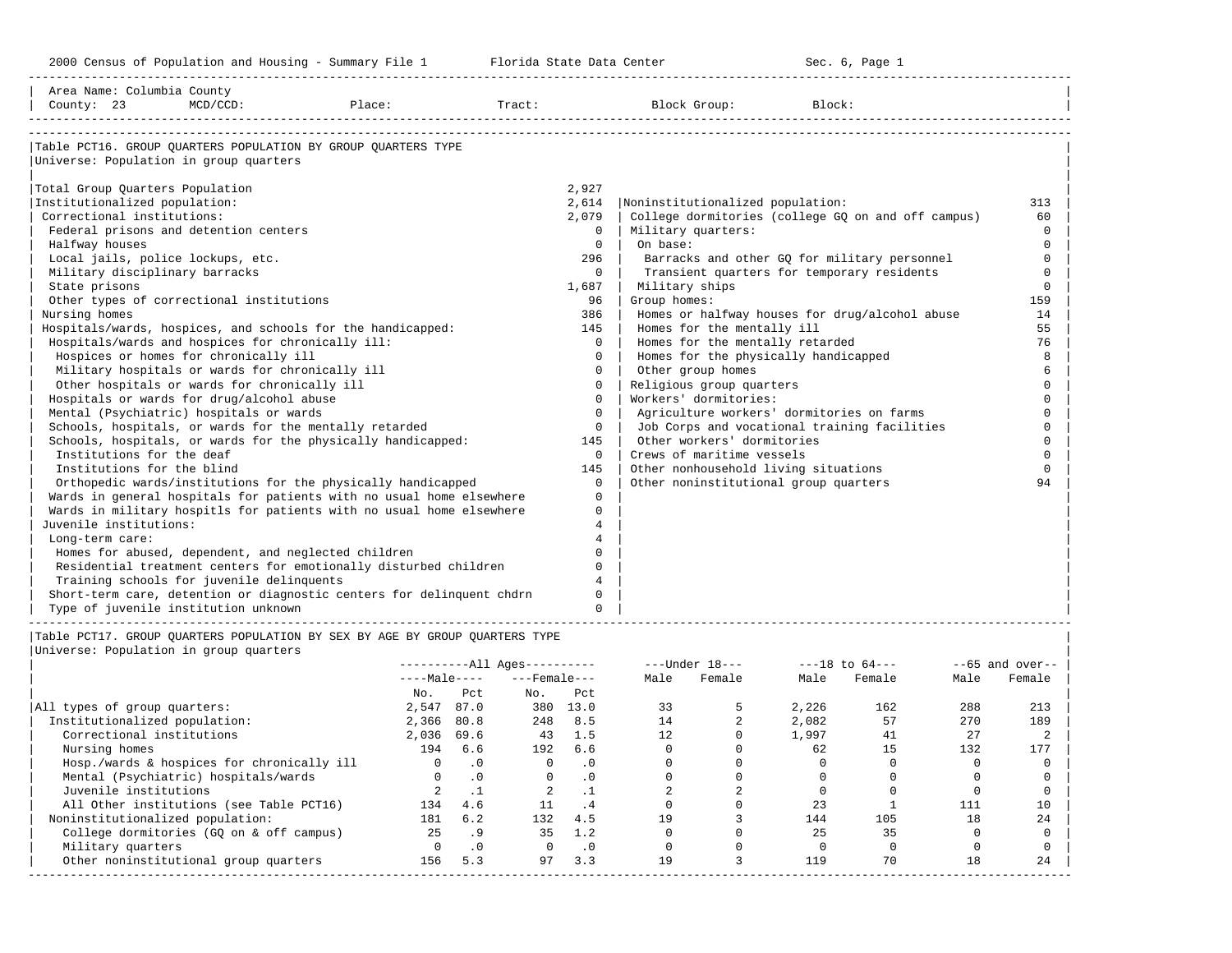| Area Name: Columbia County<br>County: 23<br>$MCD/CCD$ :                                                                                              | Place:       |           | Tract:                 |           |      | Block Group:                   | Block: |        |      |                  |
|------------------------------------------------------------------------------------------------------------------------------------------------------|--------------|-----------|------------------------|-----------|------|--------------------------------|--------|--------|------|------------------|
| Table PCT17A. GROUP OUARTERS POPULATION BY SEX BY AGE BY GROUP OUARTERS TYPE (PERSONS WHO ARE WHITE ALONE)<br>Universe: Population in group quarters |              |           |                        |           |      |                                |        |        |      |                  |
|                                                                                                                                                      |              |           | $------All Aqes------$ |           |      | $---Under 18-- ---18 to 64---$ |        |        |      | $-65$ and over-- |
|                                                                                                                                                      |              |           | $---Male---$           |           | Male | Female                         | Male   | Female | Male | Female           |
|                                                                                                                                                      | No.          | Pct.      | No.                    | Pct.      |      |                                |        |        |      |                  |
| All types of group quarters:                                                                                                                         | 1,231        | 81.6      |                        | 277 18.4  | 16   |                                | 983    | 94     | 232  | 181              |
| Institutionalized population:                                                                                                                        | 1,118        | 74.1      | 194                    | 12.9      |      |                                | 896    | 29     | 217  | 164              |
| Correctional institutions                                                                                                                            | 843          | 55.9      | 19                     | 1.3       |      |                                | 820    | 17     | 19   |                  |
| Nursing homes                                                                                                                                        | 169          | 11.2      | 166                    | 11.0      |      |                                | 58     | 12     | 111  | 154              |
| Hosp./wards & hospices for chronically ill                                                                                                           | $\Omega$     | $\cdot$ 0 | $\Omega$               | $\cdot$ 0 |      |                                |        |        |      |                  |
| Mental (Psychiatric) hospitals/wards                                                                                                                 |              | .0        |                        | $\cdot$ 0 |      |                                |        |        |      |                  |
| Juvenile institutions                                                                                                                                |              | $\cdot$ 1 |                        | $\cdot$ 1 |      |                                |        |        |      |                  |
| All Other institutions (see Table PCT16)                                                                                                             | 105          | 7.0       |                        | . 5       |      |                                | 18     |        | 87   |                  |
| Noninstitutionalized population:                                                                                                                     | 113          | 7.5       | 83                     | 5.5       |      |                                | 87     | 65     | 15   |                  |
| College dormitories (GQ on & off campus)                                                                                                             | 16           | 1.1       | 19                     | 1.3       |      |                                | 16     | 19     |      |                  |
| Military quarters                                                                                                                                    | <sup>n</sup> | $\cdot$ 0 |                        | $\cdot$ 0 |      |                                |        |        |      |                  |

|Table PCT17B. GROUP QUARTERS POPULATION BY SEX BY AGE BY GROUP QUARTERS TYPE (PERSONS WHO ARE BLACK OR AFRICAN AMERICAN ALONE) | |Universe: Population in group quarters |

|                                            |              | $------All Ages------$ |                    |           |      | $---Under 18---$ | $---18$ to $64---$ |        | $- -65$ and over-- |        |
|--------------------------------------------|--------------|------------------------|--------------------|-----------|------|------------------|--------------------|--------|--------------------|--------|
|                                            | $---Male---$ |                        | $---$ Female $---$ |           | Male | Female           | Male               | Female | Male               | Female |
|                                            | No.          | Pct                    | No.                | Pct       |      |                  |                    |        |                    |        |
| All types of group quarters:               | 1,191        | 92.8                   | 93                 | 7.2       |      |                  | 1,122              | 61     | 52                 | 29     |
| Institutionalized population:              | 1,132        | 88.2                   | 50                 | 3.9       |      |                  | 1,074              | 27     | 49                 | 22     |
| Correctional institutions                  | 1,079        | 84.0                   | 23                 | 1.8       |      |                  | 1,065              | 23     |                    |        |
| Nursing homes                              | 23           | 1.8                    | 23                 | 1.8       |      |                  |                    |        | 1 Q                | 20     |
| Hosp./wards & hospices for chronically ill |              | $\cdot$ 0              |                    | . 0       |      |                  |                    |        |                    |        |
| Mental (Psychiatric) hospitals/wards       |              |                        |                    | $\cdot$ 0 |      |                  |                    |        |                    |        |
| Juvenile institutions                      |              |                        |                    |           |      |                  |                    |        |                    |        |
| All Other institutions (see Table PCT16)   | 29           | 2.3                    |                    | .2        |      |                  |                    |        | 24                 |        |
| Noninstitutionalized population:           | 59           | 4.6                    | 43                 | 3.3       |      |                  | 48                 | 34     |                    |        |
| College dormitories (GO on & off campus)   |              | . 2                    | 10                 | .8        |      |                  |                    | 10     |                    |        |
| Military quarters                          |              | $\cdot$ 0              |                    | . 0       |      |                  |                    |        |                    |        |
| Other noninstitutional group quarters      |              | 4.4                    | 33                 | 2.6       |      |                  | 46                 |        |                    |        |

-----------------------------------------------------------------------------------------------------------------------------------------------------

 $\vert$  Other noninstitutional group quarters  $\vert$  97 6.4 64 4.2  $\vert$  11 1  $\vert$  1 71 46  $\vert$  15 17  $\vert$ -----------------------------------------------------------------------------------------------------------------------------------------------------

|                                            |     |              | $------All Aqes------$ |           |      | $---Under 18---$ | $---18$ to $64---$ |        | $--65$ and over-- |        |
|--------------------------------------------|-----|--------------|------------------------|-----------|------|------------------|--------------------|--------|-------------------|--------|
|                                            |     | $---Male---$ | $---$ Female $---$     |           | Male | Female           | Male               | Female | Male              | Female |
|                                            | No. | Pct          | No.                    | Pct       |      |                  |                    |        |                   |        |
| All types of group quarters:               |     | 19 100.0     |                        | $\cdot$ 0 |      |                  | 19                 |        |                   |        |
| Institutionalized population:              |     | 19 100.0     |                        | $\cdot$ 0 |      |                  | 19                 |        |                   |        |
| Correctional institutions                  |     | 19 100.0     |                        | . 0       |      |                  |                    |        |                   |        |
| Nursing homes                              |     |              |                        | . 0       |      |                  |                    |        |                   |        |
| Hosp./wards & hospices for chronically ill |     |              |                        | . 0       |      |                  |                    |        |                   |        |
| Mental (Psychiatric) hospitals/wards       |     | $\cdot$ 0    |                        | . 0       |      |                  |                    |        |                   |        |
| Juvenile institutions                      |     |              |                        | $\cdot$ 0 |      |                  |                    |        |                   |        |
| All Other institutions (see Table PCT16)   |     |              |                        | . 0       |      |                  |                    |        |                   |        |
| Noninstitutionalized population:           |     | .0           |                        | $\cdot$ 0 |      |                  |                    |        |                   |        |
| College dormitories (GQ on & off campus)   |     |              |                        | $\cdot$ 0 |      |                  |                    |        |                   |        |
| Military quarters                          |     |              |                        | . 0       |      |                  |                    |        |                   |        |
| Other noninstitutional group quarters      |     | .0           | <sup>n</sup>           | $\cdot$ 0 |      |                  |                    |        |                   |        |
|                                            |     |              |                        |           |      |                  |                    |        |                   |        |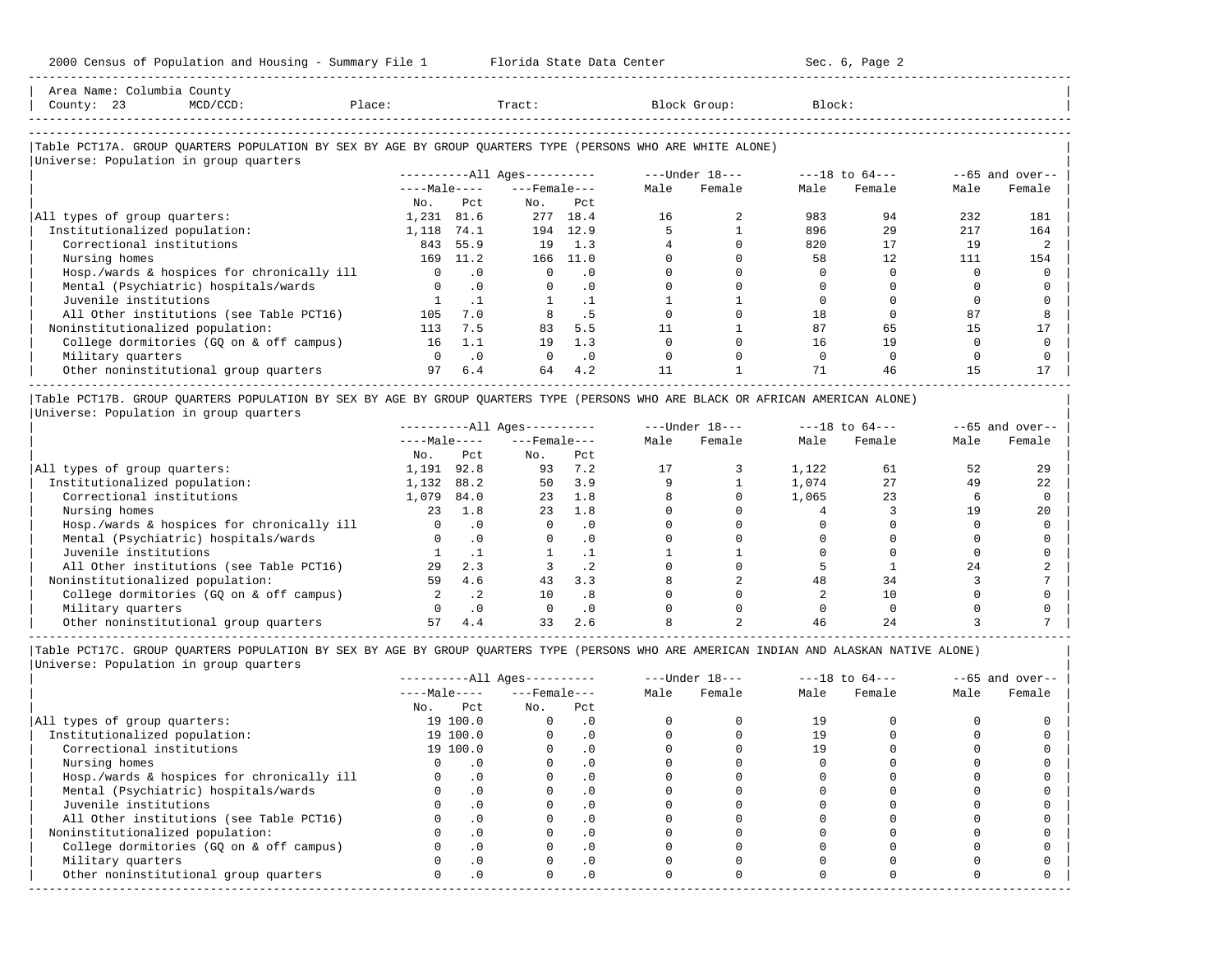-----------------------------------------------------------------------------------------------------------------------------------------------------

| Area<br>Name |     | ount,                                                                                                           |       |       |        |        |
|--------------|-----|-----------------------------------------------------------------------------------------------------------------|-------|-------|--------|--------|
| County       | ر ت | the contract of the contract of the contract of the contract of the contract of the contract of the contract of | 101.5 | Tract | … ∪up∴ | Block' |
|              |     |                                                                                                                 |       |       |        |        |

-----------------------------------------------------------------------------------------------------------------------------------------------------

### |Table PCT17D. GROUP QUARTERS POPULATION BY SEX BY AGE BY GROUP QUARTERS TYPE (PERSONS WHO ARE ASIAN ALONE) |

| Universe: Population in group quarters     |              |                        |           |      |                |      |                    |                   |        |
|--------------------------------------------|--------------|------------------------|-----------|------|----------------|------|--------------------|-------------------|--------|
|                                            |              | $------All Ages------$ |           |      | ---Under 18--- |      | $---18$ to $64---$ | $--65$ and over-- |        |
|                                            | $---Male---$ | $---$ Female ---       |           | Male | Female         | Male | Female             | Male              | Female |
|                                            | No. Pct      | No.                    | Pct       |      |                |      |                    |                   |        |
| All types of group quarters:               | 5 100.0      |                        | $\cdot$ 0 |      |                |      |                    |                   |        |
| Institutionalized population:              | 5 100.0      |                        | . 0       |      |                |      |                    |                   |        |
| Correctional institutions                  | 480.0        |                        | $\cdot$ 0 |      |                |      |                    |                   |        |
| Nursing homes                              | 1, 20.0      |                        | $\cdot$ 0 |      |                |      |                    |                   |        |
| Hosp./wards & hospices for chronically ill | $\cdot$ 0    |                        | $\cdot$ 0 |      |                |      |                    |                   |        |
| Mental (Psychiatric) hospitals/wards       | $\cdot$ 0    |                        | . 0       |      |                |      |                    |                   |        |
| Juvenile institutions                      | $\cdot$ 0    |                        | $\cdot$ 0 |      |                |      |                    |                   |        |
| All Other institutions (see Table PCT16)   | $\cdot$ 0    |                        |           |      |                |      |                    |                   |        |
| Noninstitutionalized population:           | $\cdot$ 0    |                        | $\cdot$ 0 |      |                |      |                    |                   |        |
| College dormitories (GO on & off campus)   | $\cdot$ 0    |                        |           |      |                |      |                    |                   |        |
| Military quarters                          | $\cdot$ 0    |                        | $\cdot$ 0 |      |                |      |                    |                   |        |
| Other noninstitutional group quarters      | $\cdot$ 0    |                        | $\cdot$ 0 |      |                |      |                    |                   |        |

|Table PCT17E. GROUP QUARTERS POPULATION BY SEX BY AGE BY GROUP QUARTERS TYPE (PERSONS OF WHO ARE NATIVE HAWAIIAN AND OTHER PACIFIC ISLANDER ALONE) | |Universe: Population in group quarters |

|                                            |              |     | $------All Aqes------$ |           |      | $---Under 18---$ | $---18$ to $64---$ |        | $--65$ and over-- |        |
|--------------------------------------------|--------------|-----|------------------------|-----------|------|------------------|--------------------|--------|-------------------|--------|
|                                            | $---Male---$ |     | $---$ Female $---$     |           | Male | Female           | Male               | Female | Male              | Female |
|                                            | No.          | Pct | No.                    | Pct       |      |                  |                    |        |                   |        |
| All types of group quarters:               |              |     |                        | 2, 100.0  |      |                  |                    |        |                   |        |
| Institutionalized population:              |              |     |                        |           |      |                  |                    |        |                   |        |
| Correctional institutions                  |              |     |                        | . 0       |      |                  |                    |        |                   |        |
| Nursing homes                              |              |     |                        | $\cdot$ 0 |      |                  |                    |        |                   |        |
| Hosp./wards & hospices for chronically ill |              |     |                        | . 0       |      |                  |                    |        |                   |        |
| Mental (Psychiatric) hospitals/wards       |              |     |                        | . 0       |      |                  |                    |        |                   |        |
| Juvenile institutions                      |              |     |                        | . 0       |      |                  |                    |        |                   |        |
| All Other institutions (see Table PCT16)   |              |     |                        | $\cdot$ 0 |      |                  |                    |        |                   |        |
| Noninstitutionalized population:           |              | . 0 |                        | 2, 100.0  |      |                  |                    |        |                   |        |
| College dormitories (GO on & off campus)   |              |     |                        | 2, 100.0  |      |                  |                    |        |                   |        |
| Military quarters                          |              |     |                        | $\cdot$ 0 |      |                  |                    |        |                   |        |
| Other noninstitutional group quarters      |              |     |                        |           |      |                  |                    |        |                   |        |

----------------------------------------------------------------------------------------------------------------------------------------------------- |Table PCT17F. GROUP QUARTERS POPULATION BY SEX BY AGE BY GROUP QUARTERS TYPE (PERSONS WHO ARE SOME OTHER RACE ALONE) |

|                                            |              |           | $------All Aqes------$ |           |      | $---Under 18---$ | $---18$ to $64---$ |        | $--65$ and over-- |        |
|--------------------------------------------|--------------|-----------|------------------------|-----------|------|------------------|--------------------|--------|-------------------|--------|
|                                            | $---Male---$ |           | $---$ Female $---$     |           | Male | Female           | Male               | Female | Male              | Female |
|                                            | No.          | Pct       | No.                    | Pct       |      |                  |                    |        |                   |        |
| All types of group quarters:               | 31           | 93.9      | $\overline{a}$         | 6.1       |      |                  | 30                 |        |                   |        |
| Institutionalized population:              | 29           | 87.9      |                        | 3.0       |      |                  | 28                 |        |                   |        |
| Correctional institutions                  | 29           | 87.9      |                        | $\cdot$ 0 |      |                  | 28                 |        |                   |        |
| Nursing homes                              |              | $\cdot$ 0 |                        | 3.0       |      |                  |                    |        |                   |        |
| Hosp./wards & hospices for chronically ill |              | $\cdot$ 0 |                        | $\cdot$ 0 |      |                  |                    |        |                   |        |
| Mental (Psychiatric) hospitals/wards       |              | $\cdot$ 0 |                        | $\cdot$ 0 |      |                  |                    |        |                   |        |
| Juvenile institutions                      |              | $\cdot$ 0 |                        |           |      |                  |                    |        |                   |        |
| All Other institutions (see Table PCT16)   |              | $\cdot$ 0 |                        |           |      |                  |                    |        |                   |        |
| Noninstitutionalized population:           |              | 6.1       |                        | 3.0       |      |                  |                    |        |                   |        |
| College dormitories (GQ on & off campus)   |              | 6.1       |                        | 3.0       |      |                  |                    |        |                   |        |
| Military quarters                          |              | $\cdot$ 0 |                        | $\cdot$ 0 |      |                  |                    |        |                   |        |
| Other noninstitutional group quarters      |              | $\cdot$ 0 |                        | $\cdot$ 0 |      |                  |                    |        |                   |        |
|                                            |              |           |                        |           |      |                  |                    |        |                   |        |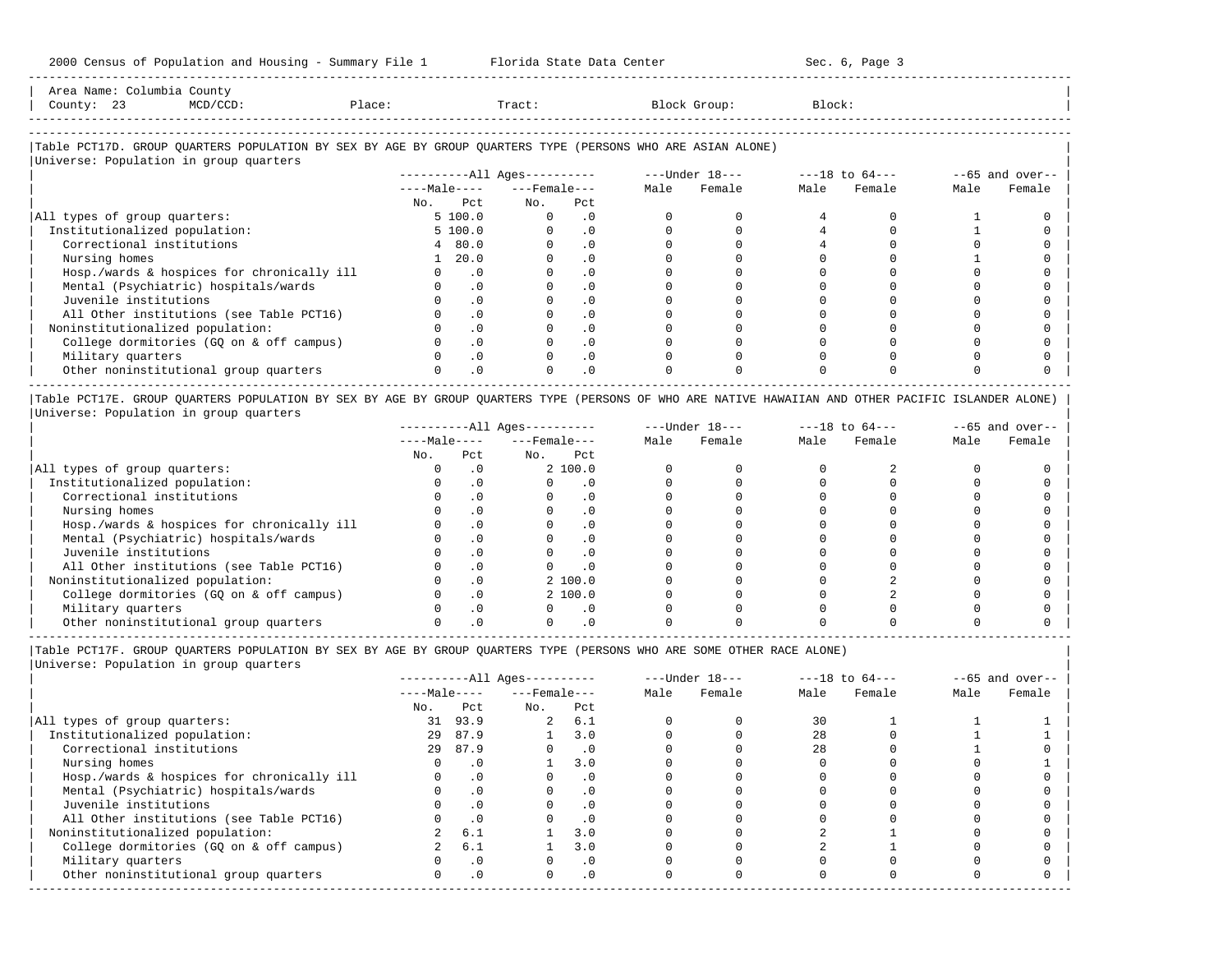| Area Name: Columbia County<br>County: 23<br>$MCD/CCD$ :                                                                                                          | Place: |           | Tract:                   |            | Block Group:                                                      | Block: |             |      |                   |
|------------------------------------------------------------------------------------------------------------------------------------------------------------------|--------|-----------|--------------------------|------------|-------------------------------------------------------------------|--------|-------------|------|-------------------|
| Table PCT17G. GROUP QUARTERS POPULATION BY SEX BY AGE BY GROUP QUARTERS TYPE (PERSONS OF WHO REPORT TWO OR MORE RACES)<br>Universe: Population in group quarters |        |           |                          |            |                                                                   |        |             |      |                   |
|                                                                                                                                                                  |        |           |                          |            | ----------All Ages---------- ----Under $18$ --- ---18 to $64$ --- |        |             |      | $--65$ and over-- |
|                                                                                                                                                                  |        |           | $---Male-- ---Female---$ |            | Male Female                                                       |        | Male Female | Male | Female            |
|                                                                                                                                                                  | No.    | Pct       | No.                      | Pct        |                                                                   |        |             |      |                   |
| All types of group quarters:                                                                                                                                     |        | 70 92.1   |                          | 6 7.9      |                                                                   | 68     |             |      |                   |
| Institutionalized population:                                                                                                                                    | 63     | 82.9      |                          | 3, 3.9     |                                                                   | 61     |             |      |                   |
| Correctional institutions                                                                                                                                        | 62     | 81.6      |                          | 1.3        |                                                                   | 61     |             |      |                   |
| Nursing homes                                                                                                                                                    |        | 1.3       | $\overline{2}$           | 2.6        |                                                                   |        |             |      |                   |
| Hosp./wards & hospices for chronically ill                                                                                                                       |        | $\cdot$ 0 |                          | $\Omega$   |                                                                   |        |             |      |                   |
| Mental (Psychiatric) hospitals/wards                                                                                                                             |        | $\cdot$ 0 |                          | $\cdot$ 0  |                                                                   |        |             |      |                   |
| Juvenile institutions                                                                                                                                            |        | .0        |                          | $\Omega$   |                                                                   |        |             |      |                   |
| All Other institutions (see Table PCT16)                                                                                                                         |        | .0        |                          | .0         |                                                                   |        |             |      |                   |
| Noninstitutionalized population:                                                                                                                                 |        | 9.2       |                          | 3.9        |                                                                   |        |             |      |                   |
| College dormitories (GO on & off campus)                                                                                                                         |        | 6.6       |                          | 3.9        |                                                                   |        |             |      |                   |
| Military quarters                                                                                                                                                |        | $\cdot$ 0 |                          | $\cdot$ 0  |                                                                   |        |             |      |                   |
| Other noninstitutional group quarters                                                                                                                            |        | 2.6       |                          | $\Omega$ . |                                                                   |        |             |      |                   |

|Table PCT17H. GROUP QUARTERS POPULATION BY SEX BY AGE BY GROUP QUARTERS TYPE (PERSONS OF ANY RACE WHO ARE HISPANIC OR LATINO) | |Universe: Population in group quarters |

|                     |                   |                      |           |      | $---Under 18---$ |      |        | $--65$ and over-- |        |
|---------------------|-------------------|----------------------|-----------|------|------------------|------|--------|-------------------|--------|
| $---Male---$<br>No. |                   | $---$ Female $---$   |           | Male | Female           | Male | Female | Male              | Female |
|                     | Pct               | No.                  | Pct       |      |                  |      |        |                   |        |
|                     |                   | 6                    | 3.1       |      |                  | 181  |        |                   |        |
|                     |                   |                      | 1.6       |      |                  | 176  |        |                   |        |
|                     |                   |                      |           |      |                  | 176  |        |                   |        |
|                     | 1.6               | 2.                   | 1.0       |      |                  |      |        |                   |        |
|                     | . 0               |                      |           |      |                  |      |        |                   |        |
|                     | $\cdot$ 0         |                      | $\cdot$ 0 |      |                  |      |        |                   |        |
|                     | $\cdot$ 0         |                      | $\cdot$ 0 |      |                  |      |        |                   |        |
|                     | $\cdot$ 0         |                      | $\cdot$ 0 |      |                  |      |        |                   |        |
|                     | 2.6               |                      | 1.6       |      |                  |      |        |                   |        |
| 4                   | 2.1               |                      | 1.6       |      |                  |      |        |                   |        |
|                     | $\cdot$ 0         |                      | $\cdot$ 0 |      |                  |      |        |                   |        |
|                     | . 5               | $\Omega$             | $\cdot$ 0 |      |                  |      |        |                   |        |
|                     | 187<br>182<br>179 | 96.9<br>94.3<br>92.7 |           |      |                  |      |        |                   |        |

-----------------------------------------------------------------------------------------------------------------------------------------------------

|Table PCT17I. GROUP QUARTERS POPULATION BY SEX BY AGE BY GROUP QUARTERS TYPE (PERSONS OF WHO ARE WHITE ALONE, NOT HISPANIC OR LATINO) |

| $---$ Female $---$    | Male | Female | Male |        |      |        |
|-----------------------|------|--------|------|--------|------|--------|
|                       |      |        |      | Female | Male | Female |
|                       |      |        |      |        |      |        |
| 275 19.4              | 16   |        | 898  | 93     | 228  | 180    |
| 192 13.5              |      |        | 811  | 28     | 213  | 163    |
| 18<br>1.3             |      |        | 735  | 16     |      |        |
| 165<br>11.6           |      |        | 58   | 12     | 109  | 153    |
| $\cdot$ 0<br>O.       |      |        |      |        |      |        |
| $\Omega$<br>$\cdot$ 0 |      |        |      |        |      |        |
|                       |      |        |      |        |      |        |
| .6                    |      |        | 18   |        | 87   |        |
| 83<br>5.9             |      |        | 87   | 65     | 15   |        |
| 19<br>1.3             |      |        | 16   | 19     |      |        |
| $\cdot$ 0             |      |        |      |        |      |        |
| 64<br>4.5             |      |        | 71   | 46     | 15   |        |
|                       | Pct  |        |      |        |      |        |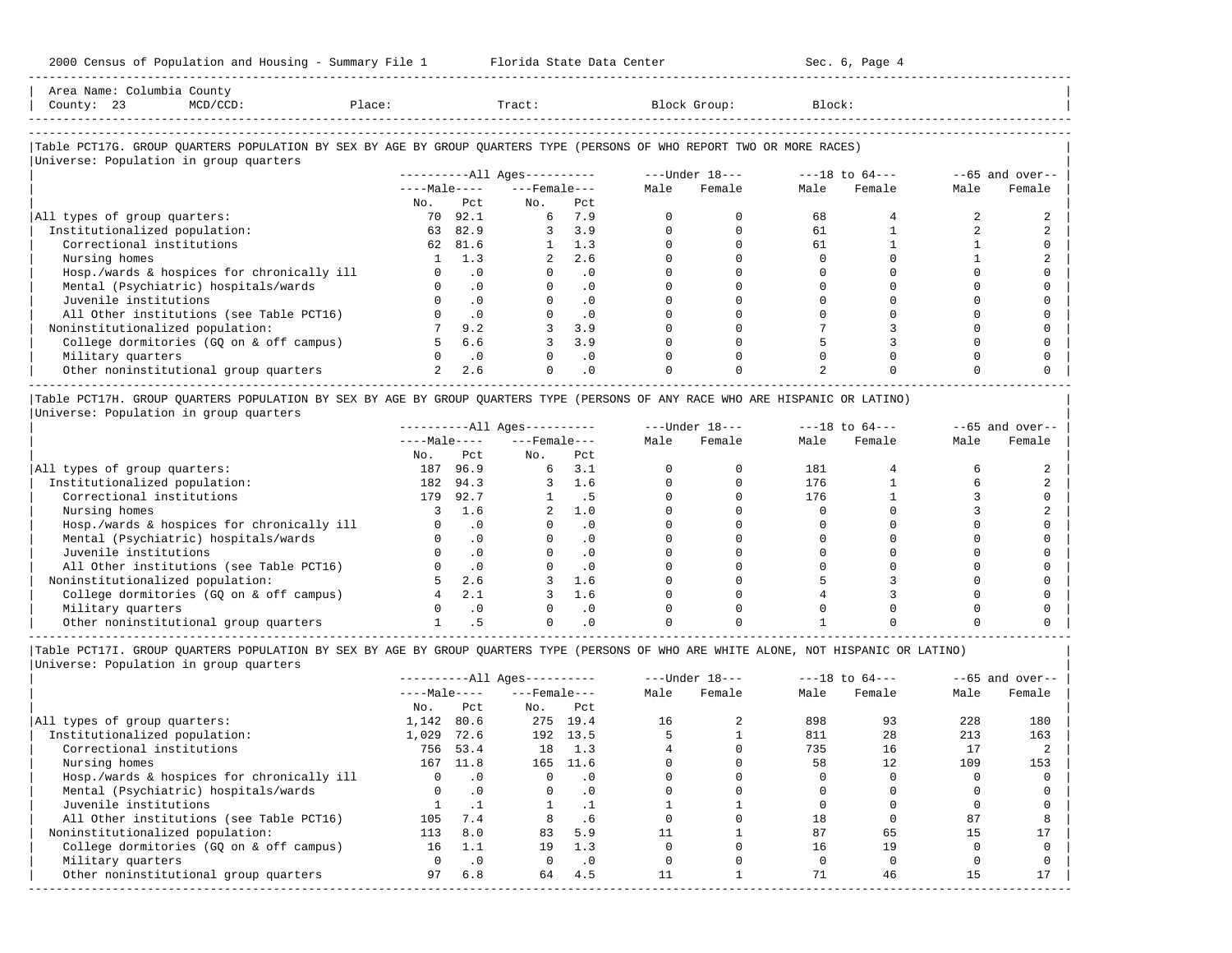| Area Name: DeSoto County        |                                                     |                                                                                                                        |     |                              |                |                                                                            |        |        |                                              |      |                    |
|---------------------------------|-----------------------------------------------------|------------------------------------------------------------------------------------------------------------------------|-----|------------------------------|----------------|----------------------------------------------------------------------------|--------|--------|----------------------------------------------|------|--------------------|
| County: 27                      | $MCD/CCD$ :                                         | Place:                                                                                                                 |     | Tract:                       |                | Block Group:                                                               |        | Block: |                                              |      |                    |
|                                 |                                                     |                                                                                                                        |     |                              |                |                                                                            |        |        |                                              |      |                    |
|                                 |                                                     |                                                                                                                        |     |                              |                |                                                                            |        |        |                                              |      |                    |
|                                 | Universe: Population in group quarters              | Table PCT16. GROUP OUARTERS POPULATION BY GROUP OUARTERS TYPE                                                          |     |                              |                |                                                                            |        |        |                                              |      |                    |
|                                 |                                                     |                                                                                                                        |     |                              |                |                                                                            |        |        |                                              |      |                    |
| Total Group Quarters Population |                                                     |                                                                                                                        |     |                              | 3,229          |                                                                            |        |        |                                              |      |                    |
| Institutionalized population:   |                                                     |                                                                                                                        |     |                              | 2,194          | Noninstitutionalized population:                                           |        |        |                                              |      | 1,035              |
| Correctional institutions:      |                                                     |                                                                                                                        |     |                              | 1,601          | College dormitories (college GQ on and off campus)                         |        |        |                                              |      | $\Omega$           |
|                                 | Federal prisons and detention centers               |                                                                                                                        |     |                              | $\Omega$       | Military quarters:                                                         |        |        |                                              |      | $\Omega$           |
| Halfway houses                  |                                                     |                                                                                                                        |     |                              | $\overline{0}$ | On base:                                                                   |        |        |                                              |      | $\mathbf 0$        |
|                                 | Local jails, police lockups, etc.                   |                                                                                                                        |     |                              | 135            |                                                                            |        |        | Barracks and other GO for military personnel |      | $\Omega$           |
| Military disciplinary barracks  |                                                     |                                                                                                                        |     |                              | $\Omega$       |                                                                            |        |        | Transient quarters for temporary residents   |      | $\Omega$           |
| State prisons                   |                                                     |                                                                                                                        |     |                              | 1,466          | Military ships                                                             |        |        |                                              |      | $\mathbf 0$        |
|                                 | Other types of correctional institutions            |                                                                                                                        |     |                              | $\circ$        | Group homes:                                                               |        |        |                                              |      | 98                 |
| Nursing homes                   |                                                     |                                                                                                                        |     |                              | 79             | Homes or halfway houses for drug/alcohol abuse                             |        |        |                                              |      | $\mathbf 0$        |
|                                 |                                                     | Hospitals/wards, hospices, and schools for the handicapped:                                                            |     |                              | 400            | Homes for the mentally ill                                                 |        |        |                                              |      | 37                 |
|                                 | Hospitals/wards and hospices for chronically ill:   |                                                                                                                        |     |                              | $\Omega$       | Homes for the mentally retarded                                            |        |        |                                              |      | 23                 |
|                                 | Hospices or homes for chronically ill               |                                                                                                                        |     |                              | $\Omega$       | Homes for the physically handicapped                                       |        |        |                                              |      | $\mathbf 0$        |
|                                 | Military hospitals or wards for chronically ill     |                                                                                                                        |     |                              | $\Omega$       | Other group homes                                                          |        |        |                                              |      | 38                 |
|                                 | Other hospitals or wards for chronically ill        |                                                                                                                        |     |                              | $\Omega$       | Religious group quarters                                                   |        |        |                                              |      | 7                  |
|                                 | Hospitals or wards for drug/alcohol abuse           |                                                                                                                        |     |                              | $\Omega$       | Workers' dormitories:                                                      |        |        |                                              |      | 899                |
|                                 | Mental (Psychiatric) hospitals or wards             |                                                                                                                        |     |                              | 320            | Agriculture workers' dormitories on farms                                  |        |        |                                              |      | 899<br>$\Omega$    |
|                                 |                                                     | Schools, hospitals, or wards for the mentally retarded<br>Schools, hospitals, or wards for the physically handicapped: |     |                              | 80<br>$\Omega$ | Job Corps and vocational training facilities<br>Other workers' dormitories |        |        |                                              |      | $\mathbf 0$        |
| Institutions for the deaf       |                                                     |                                                                                                                        |     |                              | $\Omega$       | Crews of maritime vessels                                                  |        |        |                                              |      | $\Omega$           |
| Institutions for the blind      |                                                     |                                                                                                                        |     |                              | $\Omega$       | Other nonhousehold living situations                                       |        |        |                                              |      | $\overline{4}$     |
|                                 |                                                     | Orthopedic wards/institutions for the physically handicapped                                                           |     |                              | $\Omega$       | Other noninstitutional group quarters                                      |        |        |                                              |      | 27                 |
|                                 |                                                     | Wards in general hospitals for patients with no usual home elsewhere                                                   |     |                              | $\Omega$       |                                                                            |        |        |                                              |      |                    |
|                                 |                                                     | Wards in military hospitls for patients with no usual home elsewhere                                                   |     |                              | $\mathbf 0$    |                                                                            |        |        |                                              |      |                    |
| Juvenile institutions:          |                                                     |                                                                                                                        |     |                              | 114            |                                                                            |        |        |                                              |      |                    |
| Long-term care:                 |                                                     |                                                                                                                        |     |                              | 114            |                                                                            |        |        |                                              |      |                    |
|                                 | Homes for abused, dependent, and neglected children |                                                                                                                        |     |                              | $\Omega$       |                                                                            |        |        |                                              |      |                    |
|                                 |                                                     | Residential treatment centers for emotionally disturbed children                                                       |     |                              | $\Omega$       |                                                                            |        |        |                                              |      |                    |
|                                 | Training schools for juvenile delinquents           |                                                                                                                        |     |                              | 114            |                                                                            |        |        |                                              |      |                    |
|                                 |                                                     | Short-term care, detention or diagnostic centers for delinguent chdrn                                                  |     |                              | $\Omega$       |                                                                            |        |        |                                              |      |                    |
|                                 | Type of juvenile institution unknown                |                                                                                                                        |     |                              | $\Omega$       |                                                                            |        |        |                                              |      |                    |
|                                 |                                                     |                                                                                                                        |     |                              |                |                                                                            |        |        |                                              |      |                    |
|                                 |                                                     | Table PCT17. GROUP OUARTERS POPULATION BY SEX BY AGE BY GROUP OUARTERS TYPE                                            |     |                              |                |                                                                            |        |        |                                              |      |                    |
|                                 | Universe: Population in group quarters              |                                                                                                                        |     | ----------All Ages---------- |                | ---Under 18---                                                             |        |        | $---18$ to $64---$                           |      | $- -65$ and over-- |
|                                 |                                                     |                                                                                                                        |     | $---Male-- ---Female---$     |                | Male                                                                       | Female | Male   | Female                                       | Male | Female             |
|                                 |                                                     | No.                                                                                                                    | Pct | $N_{\text{O}}$ .             | Pct            |                                                                            |        |        |                                              |      |                    |
| All types of group quarters:    |                                                     | 2,796 86.6                                                                                                             |     |                              | 433 13.4       | 209                                                                        | 168    | 2,426  | 173                                          | 161  | 92                 |

| All types of group quarters:               | 2,796 | 86.6      | 433 | 13.4 | 209 | 168 | 2,426 | 173 | 161 |    |
|--------------------------------------------|-------|-----------|-----|------|-----|-----|-------|-----|-----|----|
| Institutionalized population:              | 1,912 | 59.2      | 282 | 8.7  | 132 | 137 | 1,641 | 67  | 139 | 78 |
| Correctional institutions                  | .,571 | 48.7      | 30  | .9   | 15  |     | 1,550 | 29  |     |    |
| Nursing homes                              | 28    | .9        | 51  | 1.6  |     |     |       |     | 27  | 48 |
| Hosp./wards & hospices for chronically ill |       | $\cdot$ 0 |     | . 0  |     |     |       |     |     |    |
| Mental (Psychiatric) hospitals/wards       | 207   | 6.4       | 113 | 3.5  |     | 58  | 90    | 26  | 106 | 29 |
| Juvenile institutions                      | 106   | 3.3       | 8   |      | 106 |     |       |     |     |    |
| All Other institutions (see Table PCT16)   |       | $\cdot$ 0 | 80  | 2.5  |     | 70  |       |     |     |    |
| Noninstitutionalized population:           | 884   | 27.4      | 151 | 4.7  | 77  | 31  | 785   | 106 | 22  |    |
| College dormitories (GQ on & off campus)   |       | $\cdot$ 0 |     | . 0  |     |     |       |     |     |    |
| Military quarters                          |       | $\cdot$ 0 |     | . 0  |     |     |       |     |     |    |
| Other noninstitutional group quarters      | 884   | 27.4      | 151 | 4.7  |     | 31  | 785   | 106 | 22  | 14 |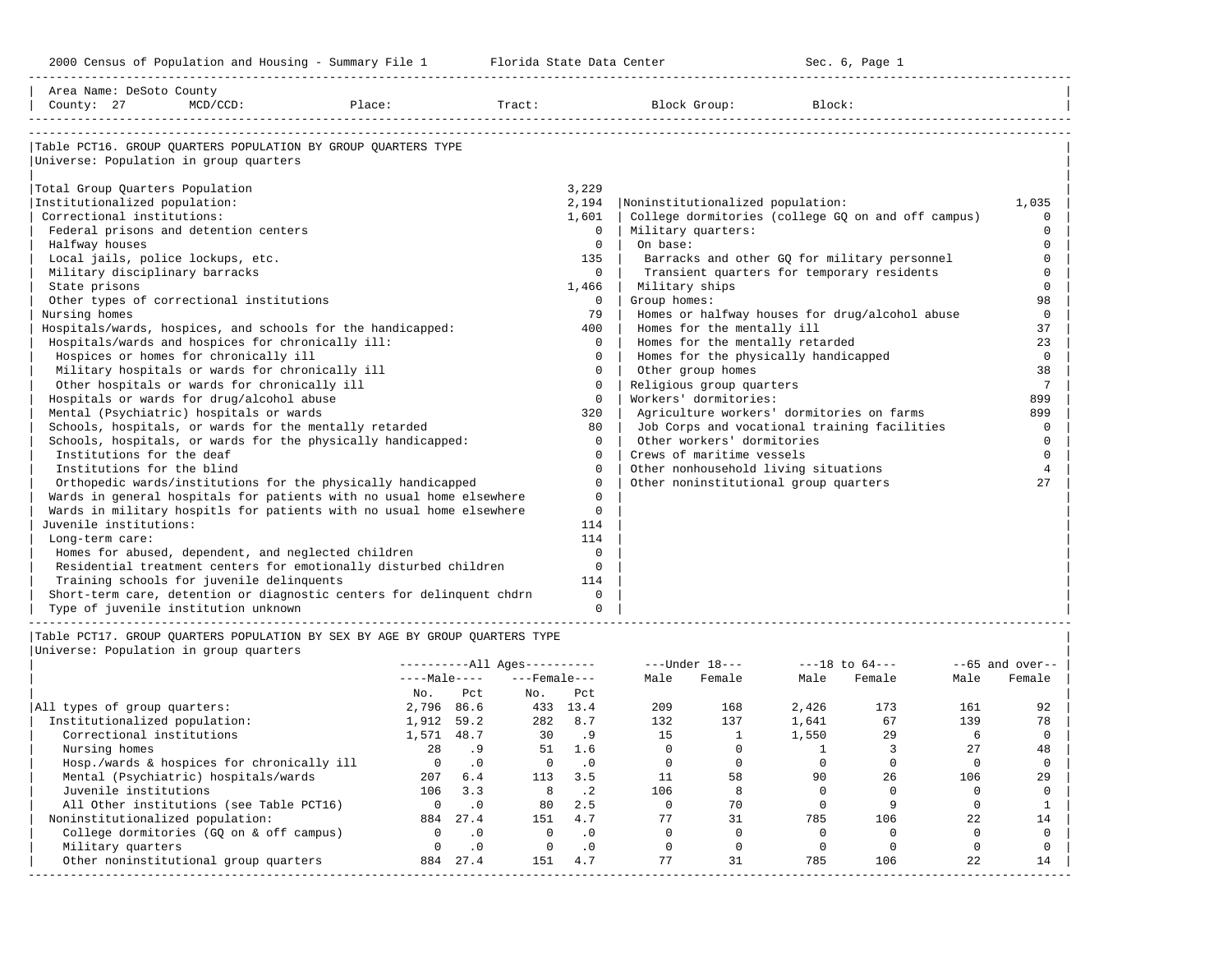| Area Name: DeSoto County<br>County: 27<br>$MCD/CCD$ :                                                      | Place:       |               | Tract:                       |           |      | Block Group:   | Block: |                    |      |                   |
|------------------------------------------------------------------------------------------------------------|--------------|---------------|------------------------------|-----------|------|----------------|--------|--------------------|------|-------------------|
|                                                                                                            |              |               |                              |           |      |                |        |                    |      |                   |
| Table PCT17A. GROUP QUARTERS POPULATION BY SEX BY AGE BY GROUP QUARTERS TYPE (PERSONS WHO ARE WHITE ALONE) |              |               |                              |           |      |                |        |                    |      |                   |
| Universe: Population in group quarters                                                                     |              |               |                              |           |      |                |        |                    |      |                   |
|                                                                                                            |              |               | ----------All Ages---------- |           |      | ---Under 18--- |        | $---18$ to $64---$ |      | $--65$ and over-- |
|                                                                                                            |              | $---Male---$  | $---$ Female $---$           |           | Male | Female         | Male   | Female             | Male | Female            |
|                                                                                                            | No.          | Pct           | No.                          | Pct       |      |                |        |                    |      |                   |
| All types of group quarters:                                                                               | 911          | 78.9          | 243                          | 21.1      | 71   | 84             | 720    | 82                 | 120  |                   |
| Institutionalized population:                                                                              | 770          | 66.7          | 185                          | 16.0      | 64   | 77             | 596    | 43                 | 110  | 65                |
| Correctional institutions                                                                                  | 538          | 46.6          | 16                           | 1.4       |      |                | 528    | 16                 |      |                   |
| Nursing homes                                                                                              | 24           | 2.1           | 43                           | 3.7       |      |                |        |                    | 24   | 40                |
| Hosp./wards & hospices for chronically ill                                                                 |              | $0 \qquad .0$ | $\Omega$                     | $\cdot$ 0 |      |                |        |                    |      |                   |
| Mental (Psychiatric) hospitals/wards                                                                       | 157          | 13.6          | 82                           | 7.1       |      | 39             | 68     | 19                 | 82   | 24                |
| Juvenile institutions                                                                                      | 51           | 4.4           | 4                            | $\cdot$ 3 | 51   |                |        |                    |      |                   |
| All Other institutions (see Table PCT16)                                                                   | $\Omega$     | .0            | 40                           | 3.5       |      | 34             |        |                    |      |                   |
| Noninstitutionalized population:                                                                           | 141          | 12.2          | 58                           | 5.0       |      |                | 124    | 39                 | 10   | 12                |
| College dormitories (GQ on & off campus)                                                                   | $\mathbf{0}$ | $\cdot$ 0     | $\Omega$                     | $\cdot$ 0 |      |                |        |                    |      |                   |
| Military quarters                                                                                          | 0            | $\cdot$ 0     | $\Omega$                     | $\cdot$ 0 |      |                |        |                    |      |                   |

|Table PCT17B. GROUP QUARTERS POPULATION BY SEX BY AGE BY GROUP QUARTERS TYPE (PERSONS WHO ARE BLACK OR AFRICAN AMERICAN ALONE) | |Universe: Population in group quarters |

|                                            |              |           | $------All Ages------$ |           |      | $---Under 18---$ |      | $---18$ to $64---$ |      | $- -65$ and over-- |
|--------------------------------------------|--------------|-----------|------------------------|-----------|------|------------------|------|--------------------|------|--------------------|
|                                            | $---Male---$ |           | $---$ Female $---$     |           | Male | Female           | Male | Female             | Male | Female             |
|                                            | No.          | Pct       | No.                    | Pct       |      |                  |      |                    |      |                    |
| All types of group quarters:               | 1,066        | 91.0      | 106                    | 9.0       | 58   | 50               | 985  | 42                 | 23   |                    |
| Institutionalized population:              | 1,041        | 88.8      | 82                     | 7.0       | 57   | 48               | 965  | 22                 | 19   |                    |
| Correctional institutions                  | 960          | 81.9      | 13                     | 1.1       |      |                  | 949  | 12                 |      |                    |
| Nursing homes                              |              | . 2       |                        |           |      |                  |      |                    |      |                    |
| Hosp./wards & hospices for chronically ill |              | $\cdot$ 0 |                        | . 0       |      |                  |      |                    |      |                    |
| Mental (Psychiatric) hospitals/wards       | 34           | 2.9       | 2.2.                   | 1.9       |      | 12.              |      |                    |      |                    |
| Juvenile institutions                      | 45           | 3.8       |                        | $\cdot$ 2 | 45   |                  |      |                    |      |                    |
| All Other institutions (see Table PCT16)   |              | $\cdot$ 0 | 37                     | 3.2       |      | 33               |      |                    |      |                    |
| Noninstitutionalized population:           | 25           | 2.1       | 24                     | 2.0       |      |                  | 20   | 2.0                |      |                    |
| College dormitories (GO on & off campus)   |              |           |                        | $\cdot$ 0 |      |                  |      |                    |      |                    |
| Military quarters                          |              | .0        |                        | . 0       |      |                  |      |                    |      |                    |
| Other noninstitutional group quarters      |              | 2.1       | 24                     | 2.0       |      |                  |      |                    |      |                    |

-----------------------------------------------------------------------------------------------------------------------------------------------------

0ther noninstitutional group quarters 141 12.2 58 5.0 7 7 124 39 10 12

-----------------------------------------------------------------------------------------------------------------------------------------------------

|                                            |              |           | $------All Aqes------$ |           |      | $---Under 18---$ |      | $---18$ to $64---$ |      | $--65$ and over-- |
|--------------------------------------------|--------------|-----------|------------------------|-----------|------|------------------|------|--------------------|------|-------------------|
|                                            | $---Male---$ |           | $---$ Female $---$     |           | Male | Female           | Male | Female             | Male | Female            |
|                                            | No.          | Pct       | No.                    | Pct       |      |                  |      |                    |      |                   |
| All types of group quarters:               |              | 5 100.0   |                        | $\cdot$ 0 |      |                  |      |                    |      |                   |
| Institutionalized population:              |              | 5 100.0   |                        | . 0       |      |                  |      |                    |      |                   |
| Correctional institutions                  |              | 4 80.0    |                        | . 0       |      |                  |      |                    |      |                   |
| Nursing homes                              |              | 20.0      |                        | . 0       |      |                  |      |                    |      |                   |
| Hosp./wards & hospices for chronically ill |              | $\cdot$ 0 |                        | . 0       |      |                  |      |                    |      |                   |
| Mental (Psychiatric) hospitals/wards       |              | $\cdot$ 0 |                        | . 0       |      |                  |      |                    |      |                   |
| Juvenile institutions                      |              |           |                        | $\cdot$ 0 |      |                  |      |                    |      |                   |
| All Other institutions (see Table PCT16)   |              |           |                        | . 0       |      |                  |      |                    |      |                   |
| Noninstitutionalized population:           |              | .0        |                        | $\cdot$ 0 |      |                  |      |                    |      |                   |
| College dormitories (GQ on & off campus)   |              |           |                        | $\cdot$ 0 |      |                  |      |                    |      |                   |
| Military quarters                          |              |           |                        | . 0       |      |                  |      |                    |      |                   |
| Other noninstitutional group quarters      |              | .0        |                        | $\cdot$ 0 |      |                  |      |                    |      |                   |
|                                            |              |           |                        |           |      |                  |      |                    |      |                   |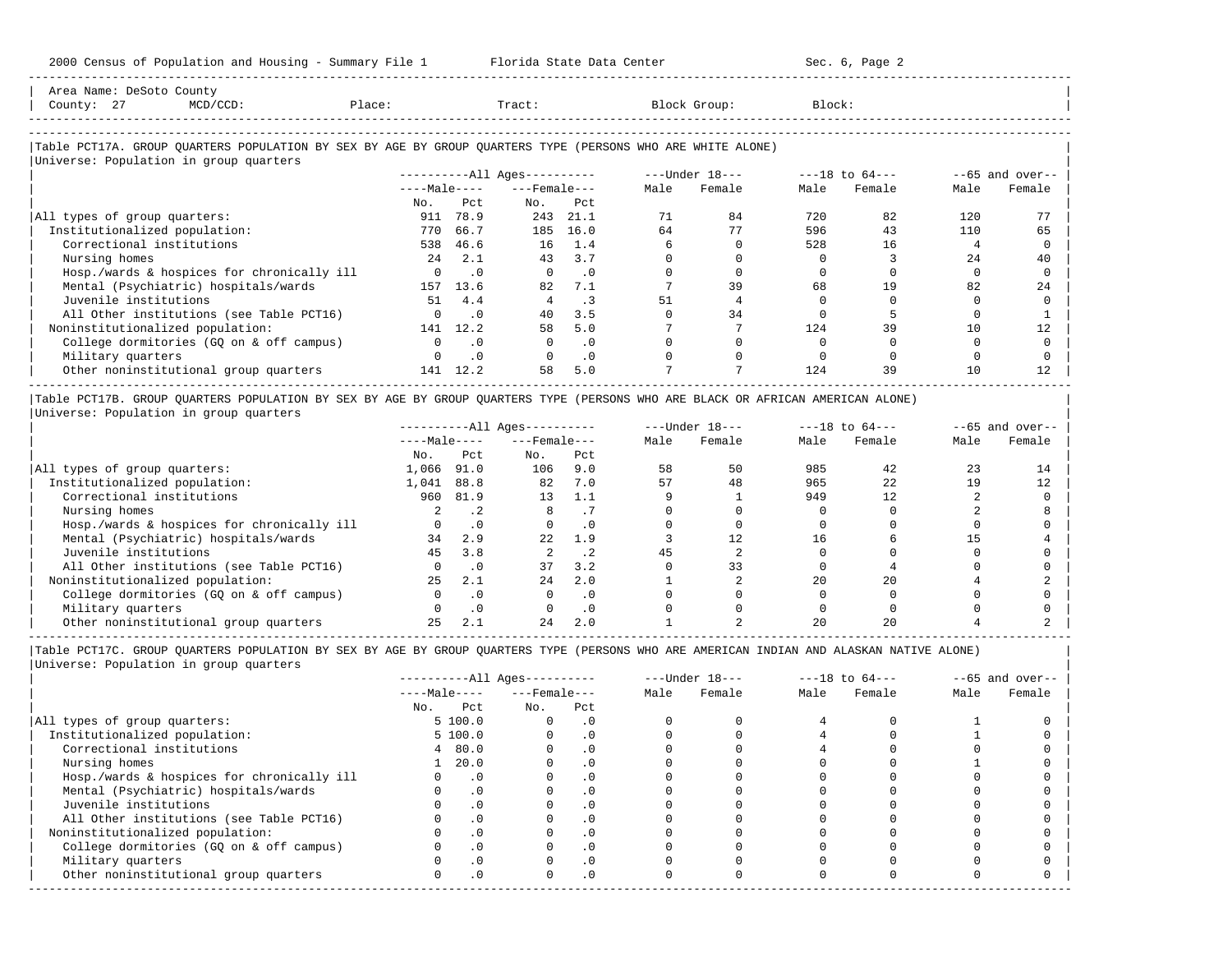-----------------------------------------------------------------------------------------------------------------------------------------------------

-----------------------------------------------------------------------------------------------------------------------------------------------------

| Area<br>Name |   | Count                                                                                                           |     |       |         |        |
|--------------|---|-----------------------------------------------------------------------------------------------------------------|-----|-------|---------|--------|
| County       | - | the contract of the contract of the contract of the contract of the contract of the contract of the contract of | ⊥ac | Tract | JLOUD : | Block' |
|              |   |                                                                                                                 |     |       |         |        |

-----------------------------------------------------------------------------------------------------------------------------------------------------

### |Table PCT17D. GROUP QUARTERS POPULATION BY SEX BY AGE BY GROUP QUARTERS TYPE (PERSONS WHO ARE ASIAN ALONE) |

| Universe: Population in group quarters     |     |              | $------All Aqes------$ |           |      | ---Under 18--- |      | $---18$ to $64---$ |      | $--65$ and over-- |
|--------------------------------------------|-----|--------------|------------------------|-----------|------|----------------|------|--------------------|------|-------------------|
|                                            |     | $---Male---$ | $---$ Female ---       |           | Male | Female         | Male | Female             | Male | Female            |
|                                            | No. | Pct          | No.                    | Pct       |      |                |      |                    |      |                   |
| All types of group quarters:               |     | 5 100.0      |                        | $\cdot$ 0 |      |                |      |                    |      |                   |
| Institutionalized population:              |     | 5 100.0      |                        | $\cdot$ 0 |      |                |      |                    |      |                   |
| Correctional institutions                  |     | 5 100.0      |                        | $\cdot$ 0 |      |                |      |                    |      |                   |
| Nursing homes                              |     | $\cdot$ 0    |                        | . 0       |      |                |      |                    |      |                   |
| Hosp./wards & hospices for chronically ill |     | .0           |                        | $\cdot$ 0 |      |                |      |                    |      |                   |
| Mental (Psychiatric) hospitals/wards       |     | $\cdot$ 0    |                        | $\cdot$ 0 |      |                |      |                    |      |                   |
| Juvenile institutions                      |     | .0           |                        | $\cdot$ 0 |      |                |      |                    |      |                   |
| All Other institutions (see Table PCT16)   |     | $\cdot$ 0    |                        | $\cdot$ 0 |      |                |      |                    |      |                   |
| Noninstitutionalized population:           |     | .0           |                        | $\cdot$ 0 |      |                |      |                    |      |                   |
| College dormitories (GO on & off campus)   |     | .0           |                        | $\cdot$ 0 |      |                |      |                    |      |                   |
| Military quarters                          |     | $\Omega$ .   |                        | $\cdot$ 0 |      |                |      |                    |      |                   |
| Other noninstitutional group quarters      |     | $.0 \cdot$   |                        | $\cdot$ 0 |      |                |      |                    |      |                   |

|Table PCT17E. GROUP QUARTERS POPULATION BY SEX BY AGE BY GROUP QUARTERS TYPE (PERSONS OF WHO ARE NATIVE HAWAIIAN AND OTHER PACIFIC ISLANDER ALONE) | |Universe: Population in group quarters |

|                                            |              |          | $------All Aqes------$ |           |      | $---Under 18---$ |      | $---18$ to $64---$ |      | $--65$ and over-- |
|--------------------------------------------|--------------|----------|------------------------|-----------|------|------------------|------|--------------------|------|-------------------|
|                                            | $---Male---$ |          | $---$ Female $---$     |           | Male | Female           | Male | Female             | Male | Female            |
|                                            | No.          | Pct      | No.                    | Pct       |      |                  |      |                    |      |                   |
| All types of group quarters:               |              | 2 100.0  |                        | . 0       |      |                  |      |                    |      |                   |
| Institutionalized population:              |              | 2, 100.0 |                        | $\cdot$ 0 |      |                  |      |                    |      |                   |
| Correctional institutions                  |              | 2 100.0  |                        | . 0       |      |                  |      |                    |      |                   |
| Nursing homes                              |              |          |                        | . 0       |      |                  |      |                    |      |                   |
| Hosp./wards & hospices for chronically ill |              | . 0      |                        | . 0       |      |                  |      |                    |      |                   |
| Mental (Psychiatric) hospitals/wards       |              |          |                        | $\cdot$ 0 |      |                  |      |                    |      |                   |
| Juvenile institutions                      |              |          |                        | . 0       |      |                  |      |                    |      |                   |
| All Other institutions (see Table PCT16)   |              |          |                        | $\cdot$ 0 |      |                  |      |                    |      |                   |
| Noninstitutionalized population:           |              |          |                        | . 0       |      |                  |      |                    |      |                   |
| College dormitories (GO on & off campus)   |              |          |                        | . 0       |      |                  |      |                    |      |                   |
| Military quarters                          |              |          |                        | $\cdot$ 0 |      |                  |      |                    |      |                   |
| Other noninstitutional group quarters      |              |          |                        |           |      |                  |      |                    |      |                   |

|Table PCT17F. GROUP QUARTERS POPULATION BY SEX BY AGE BY GROUP QUARTERS TYPE (PERSONS WHO ARE SOME OTHER RACE ALONE) |

|                                            |              |           | $------All Ages------$ |           |      | $---Under 18---$ |      | $---18$ to $64---$ |      | $--65$ and over-- |
|--------------------------------------------|--------------|-----------|------------------------|-----------|------|------------------|------|--------------------|------|-------------------|
|                                            | $---Male---$ |           | $---$ Female $---$     |           | Male | Female           | Male | Female             | Male | Female            |
|                                            | No.          | Pct       | No.                    | Pct       |      |                  |      |                    |      |                   |
| All types of group quarters:               | 752          | 90.6      | 78                     | 9.4       | 79   | 31               | 658  | 46                 | 15   |                   |
| Institutionalized population:              | 41           | 4.9       | 12                     | 1.4       |      | 10               | 23   |                    |      |                   |
| Correctional institutions                  | 16           | 1.9       | $\Omega$               | $\cdot$ 0 |      |                  | 16   |                    |      |                   |
| Nursing homes                              |              |           | 0                      | $\cdot$ 0 |      |                  |      |                    |      |                   |
| Hosp./wards & hospices for chronically ill |              | $\cdot$ 0 |                        | .0        |      |                  |      |                    |      |                   |
| Mental (Psychiatric) hospitals/wards       | 14           |           | 9                      | 1.1       |      |                  |      |                    |      |                   |
| Juvenile institutions                      | 10           | 1.2       |                        | $\cdot$ 0 | 10   |                  |      |                    |      |                   |
| All Other institutions (see Table PCT16)   |              | $\cdot$ 0 |                        | . 4       |      |                  |      |                    |      |                   |
| Noninstitutionalized population:           | 711          | 85.7      | 66                     | 8.0       | 68   | 21               | 635  | 45                 |      |                   |
| College dormitories (GQ on & off campus)   |              | $\cdot$ 0 |                        | $\cdot$ 0 |      |                  |      |                    |      |                   |
| Military quarters                          |              | $\cdot$ 0 |                        | $\cdot$ 0 |      |                  |      |                    |      |                   |
| Other noninstitutional group quarters      | 711          | 85.7      | 66                     | 8.0       | 68   | 21               | 635  | 45                 |      |                   |
|                                            |              |           |                        |           |      |                  |      |                    |      |                   |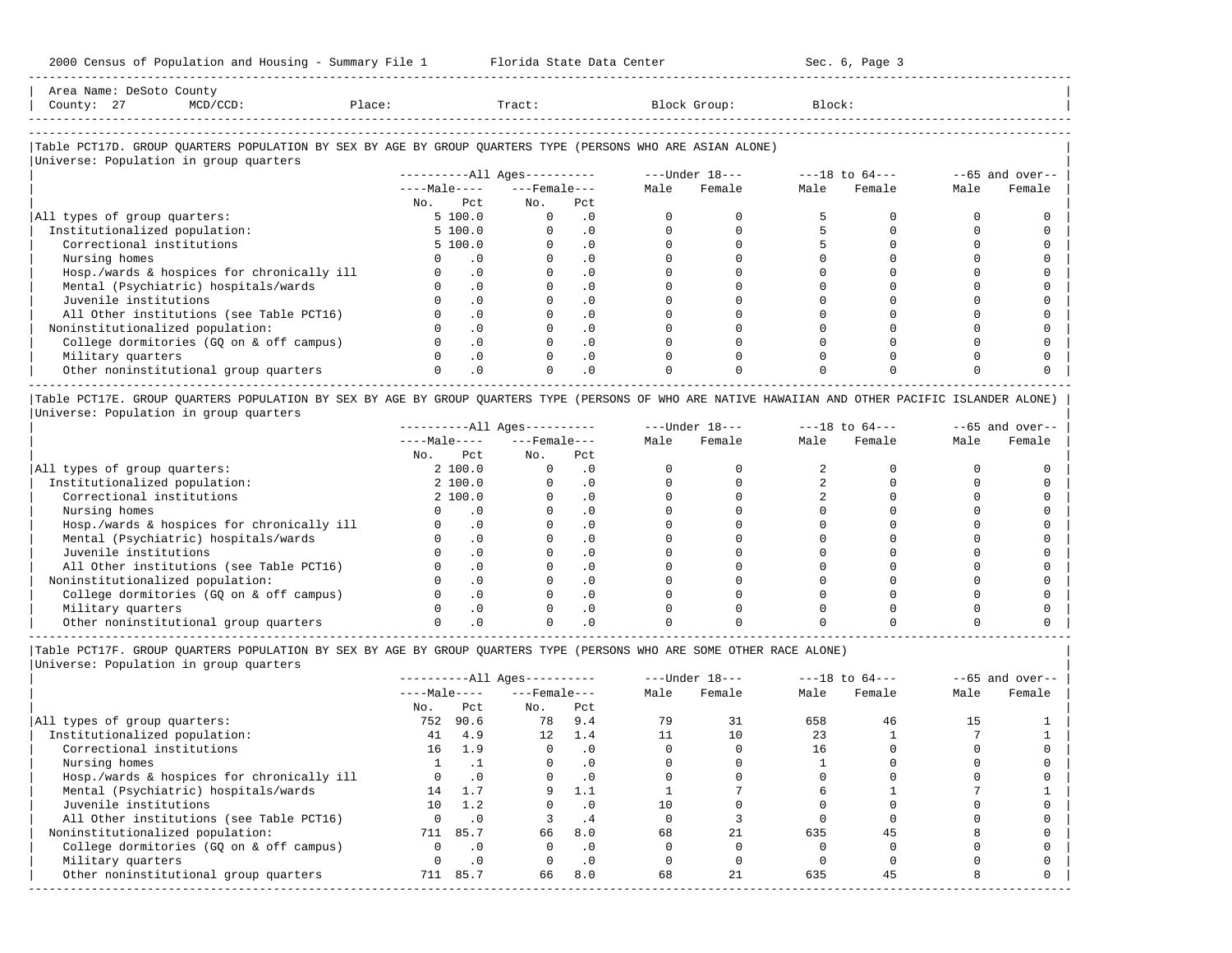| 2000 Census of Population and Housing - Summary File 1 Florida State Data Center                                                                                                                                                                                                                                              |                                              |               |                                |               |                        |                            |                                                                                                                                                                                                                                                                                                                                 | Sec. 6, Page 4 |                |                   |
|-------------------------------------------------------------------------------------------------------------------------------------------------------------------------------------------------------------------------------------------------------------------------------------------------------------------------------|----------------------------------------------|---------------|--------------------------------|---------------|------------------------|----------------------------|---------------------------------------------------------------------------------------------------------------------------------------------------------------------------------------------------------------------------------------------------------------------------------------------------------------------------------|----------------|----------------|-------------------|
| Area Name: DeSoto County<br>MCD/CCD: Place: Tract: Block Group: Block:<br>County: 27                                                                                                                                                                                                                                          |                                              |               |                                |               |                        |                            |                                                                                                                                                                                                                                                                                                                                 |                |                |                   |
|                                                                                                                                                                                                                                                                                                                               |                                              |               |                                |               |                        |                            |                                                                                                                                                                                                                                                                                                                                 |                |                |                   |
| Table PCT17G. GROUP OUARTERS POPULATION BY SEX BY AGE BY GROUP OUARTERS TYPE (PERSONS OF WHO REPORT TWO OR MORE RACES)                                                                                                                                                                                                        |                                              |               |                                |               |                        |                            |                                                                                                                                                                                                                                                                                                                                 |                |                |                   |
| Universe: Population in group quarters                                                                                                                                                                                                                                                                                        |                                              |               |                                |               |                        |                            |                                                                                                                                                                                                                                                                                                                                 |                |                |                   |
|                                                                                                                                                                                                                                                                                                                               |                                              |               |                                |               |                        |                            |                                                                                                                                                                                                                                                                                                                                 |                |                | $--65$ and over-- |
|                                                                                                                                                                                                                                                                                                                               | $---Male---$                                 |               | $---$ Female $---$             |               |                        |                            | Male Female Male Female                                                                                                                                                                                                                                                                                                         |                | Male           | Female            |
|                                                                                                                                                                                                                                                                                                                               | No.                                          |               | Pct No.                        | Pct           |                        |                            |                                                                                                                                                                                                                                                                                                                                 |                |                |                   |
| All types of group quarters:                                                                                                                                                                                                                                                                                                  |                                              | 55 90.2       | 69.8                           |               | $1 \quad \blacksquare$ | $3^{\circ}$                | 52                                                                                                                                                                                                                                                                                                                              | 3              | 2              | 0                 |
| Institutionalized population:                                                                                                                                                                                                                                                                                                 | 48 78.7                                      |               | 3, 4.9                         |               | $\Omega$               | $2^{\circ}$                | 46                                                                                                                                                                                                                                                                                                                              | $\mathbf{1}$   | $\overline{2}$ | $\Omega$          |
| Correctional institutions                                                                                                                                                                                                                                                                                                     | 46 75.4                                      |               | $1 \t 1.6$                     |               | $\Omega$               |                            | 46<br>$\Omega$                                                                                                                                                                                                                                                                                                                  |                | $\Omega$       | $\Omega$          |
| Nursing homes                                                                                                                                                                                                                                                                                                                 |                                              | $0 \qquad .0$ | $0 \qquad .0$                  |               |                        | $0 \qquad \qquad$          | $\begin{matrix} 0 & 0 \end{matrix}$                                                                                                                                                                                                                                                                                             | $\Omega$       | $\Omega$       | $\cap$            |
| Hosp./wards & hospices for chronically ill $\begin{array}{cccc} 0 & 0 & 0 & 0 & 0 \\ 0 & 0 & 0 & 0 & 0 \\ \text{Mental (Psychiatric) hospitals/wards} & 2 & 3.3 & 0 & 0 \\ \text{Juvenile institutions} & 0 & 0 & 2 & 3.3 \\ \text{All Other institutions (see Table PCT16)} & 0 & 0 & 0 \\ 0 & 0 & 0 & 0 & 0 \\ \end{array}$ |                                              |               |                                |               |                        | $\overline{0}$             | $\begin{matrix} 0 & 0 & 0 \\ 0 & 0 & 0 \\ 0 & 0 & 0 \\ 0 & 0 & 0 \\ 0 & 0 & 0 \\ 0 & 0 & 0 \\ 0 & 0 & 0 \\ 0 & 0 & 0 \\ 0 & 0 & 0 & 0 \\ 0 & 0 & 0 & 0 \\ 0 & 0 & 0 & 0 \\ 0 & 0 & 0 & 0 \\ 0 & 0 & 0 & 0 & 0 \\ 0 & 0 & 0 & 0 & 0 \\ 0 & 0 & 0 & 0 & 0 \\ 0 & 0 & 0 & 0 & 0 & 0 \\ 0 & 0 & 0 & 0 & 0 & 0 \\ 0 & 0 & 0 & 0 & 0$ | $\Omega$       | $\Omega$       | $\Omega$          |
|                                                                                                                                                                                                                                                                                                                               |                                              |               |                                |               |                        | $\Omega$                   | $\Omega$                                                                                                                                                                                                                                                                                                                        | $\Omega$       | $\overline{2}$ | $\Omega$          |
|                                                                                                                                                                                                                                                                                                                               |                                              |               |                                |               |                        | $\overline{2}$             | $\Omega$                                                                                                                                                                                                                                                                                                                        | $\Omega$       | $\Omega$       | $\Omega$          |
|                                                                                                                                                                                                                                                                                                                               |                                              |               |                                |               |                        | $\Omega$                   | $\Omega$                                                                                                                                                                                                                                                                                                                        | $\Omega$       | $\Omega$       | $\Omega$          |
| Noninstitutionalized population:                                                                                                                                                                                                                                                                                              | 7 11.5                                       |               |                                | 3, 4.9        |                        |                            | $6^{\circ}$                                                                                                                                                                                                                                                                                                                     |                | $\Omega$       | $\Omega$          |
| College dormitories (GQ on & off campus)                                                                                                                                                                                                                                                                                      | $\begin{matrix} 0 & 0 \\ 0 & 0 \end{matrix}$ |               |                                | $0 \qquad .0$ |                        | $\overline{0}$<br>$\Omega$ | $\Omega$                                                                                                                                                                                                                                                                                                                        | $\Omega$       | $\Omega$       | $\Omega$          |
| Military quarters                                                                                                                                                                                                                                                                                                             |                                              | $0 \qquad .0$ |                                | $0 \qquad .0$ | $\Omega$               | $\Omega$                   | $\Omega$                                                                                                                                                                                                                                                                                                                        | $\Omega$       | $\Omega$       | $\Omega$          |
| Other noninstitutional group quarters                                                                                                                                                                                                                                                                                         | 711.5                                        |               |                                | 3, 4, 9       | $\mathbf{1}$           | $\mathbf{1}$               | 6                                                                                                                                                                                                                                                                                                                               | $\overline{a}$ | $\Omega$       | $\cap$            |
| Table PCT17H. GROUP QUARTERS POPULATION BY SEX BY AGE BY GROUP QUARTERS TYPE (PERSONS OF ANY RACE WHO ARE HISPANIC OR LATINO)                                                                                                                                                                                                 |                                              |               |                                |               |                        |                            |                                                                                                                                                                                                                                                                                                                                 |                |                |                   |
| Universe: Population in group quarters                                                                                                                                                                                                                                                                                        |                                              |               |                                |               |                        |                            |                                                                                                                                                                                                                                                                                                                                 |                |                |                   |
|                                                                                                                                                                                                                                                                                                                               |                                              |               | ----------All Ages---------    |               |                        |                            | $---Under 18-- ---18 to 64---$                                                                                                                                                                                                                                                                                                  |                |                | $-65$ and over--  |
|                                                                                                                                                                                                                                                                                                                               |                                              |               | $---Male-- ---Female---$       |               |                        |                            | Male Female Male Female                                                                                                                                                                                                                                                                                                         |                | Male           | Female            |
|                                                                                                                                                                                                                                                                                                                               | $\mathbb N\circ$ .                           |               | Pct No. Pct                    |               |                        |                            |                                                                                                                                                                                                                                                                                                                                 |                |                |                   |
| All types of group quarters:                                                                                                                                                                                                                                                                                                  | 1,115 92.2                                   |               | 94 7.8                         |               | 90                     | 35                         | 1,005                                                                                                                                                                                                                                                                                                                           | 58             | 20             | 1                 |
| Institutionalized population:                                                                                                                                                                                                                                                                                                 | 290 24.0                                     |               | $16 \t 1.3$                    |               | 16                     | 10                         | 262                                                                                                                                                                                                                                                                                                                             | 5              | 12             | $\mathbf{1}$      |
| Correctional institutions                                                                                                                                                                                                                                                                                                     | 261 21.6                                     |               | 4 .3                           |               | $4 \quad \blacksquare$ | $\Omega$                   | 255                                                                                                                                                                                                                                                                                                                             | 4              | 2              | $\Omega$          |
| Nursing homes                                                                                                                                                                                                                                                                                                                 |                                              | $1 \quad .1$  |                                | $0 \qquad .0$ | $\circ$                | $\mathbf{0}$               | $\sim$ 1                                                                                                                                                                                                                                                                                                                        | $\Omega$       | $\Omega$       | $\Omega$          |
| Hosp./wards & hospices for chronically ill                                                                                                                                                                                                                                                                                    |                                              | $0 \qquad .0$ |                                | $0 \qquad .0$ | $0 \qquad \qquad$      | $\Omega$                   | $\overline{0}$                                                                                                                                                                                                                                                                                                                  | $\Omega$       | $\Omega$       | $\Omega$          |
| Mental (Psychiatric) hospitals/wards                                                                                                                                                                                                                                                                                          | 17 1.4                                       |               |                                | 9 .7          |                        |                            | 6                                                                                                                                                                                                                                                                                                                               |                | 10             |                   |
| Juvenile institutions                                                                                                                                                                                                                                                                                                         | 11 .9                                        |               |                                | $0 \qquad .0$ | 11                     | $\Omega$                   | $\Omega$                                                                                                                                                                                                                                                                                                                        | $\Omega$       | $\Omega$       | $\Omega$          |
| All Other institutions (see Table PCT16)                                                                                                                                                                                                                                                                                      |                                              |               |                                |               | $\overline{0}$         | $\overline{\mathbf{3}}$    | $\overline{0}$                                                                                                                                                                                                                                                                                                                  | $\Omega$       | $\Omega$       | $\Omega$          |
| Noninstitutionalized population:                                                                                                                                                                                                                                                                                              |                                              |               | $0$ 0.0 3.2<br>825 68.2 78 6.5 |               | 74                     | 2.5                        | 743                                                                                                                                                                                                                                                                                                                             | 53             | 8              |                   |
| College dormitories (GQ on & off campus)                                                                                                                                                                                                                                                                                      | $\begin{matrix}0&0\end{matrix}$              |               | $\Omega$                       | .0            | $\Omega$               | $\Omega$                   | $\Omega$                                                                                                                                                                                                                                                                                                                        | $\Omega$       | $\Omega$       |                   |

|Table PCT17I. GROUP QUARTERS POPULATION BY SEX BY AGE BY GROUP QUARTERS TYPE (PERSONS OF WHO ARE WHITE ALONE, NOT HISPANIC OR LATINO) | |Universe: Population in group quarters |

|                                            |              |           | $------All Aqes------$ |           |      | $---Under 18---$ |      | $---18$ to $64---$ |      | $--65$ and over-- |
|--------------------------------------------|--------------|-----------|------------------------|-----------|------|------------------|------|--------------------|------|-------------------|
|                                            | $---Male---$ |           | $---$ Female $---$     |           | Male | Female           | Male | Female             | Male | Female            |
|                                            | No.          | Pct       | No.                    | Pct       |      |                  |      |                    |      |                   |
| All types of group quarters:               | 601          | 72.4      | 229                    | 27.6      | 61   | 81               | 422  | 71                 | 118  |                   |
| Institutionalized population:              | 567          | 68.3      | 181                    | 21.8      | 59   | 77               | 400  | 39                 | 108  | 65                |
| Correctional institutions                  | 337          | 40.6      | 12 <sup>°</sup>        | 1.4       |      |                  | 332  | 12                 |      |                   |
| Nursing homes                              | 2.4          | 2.9       | 43                     | 5.2       |      |                  |      |                    | 24   | 40                |
| Hosp./wards & hospices for chronically ill | $\Omega$     | $\cdot$ 0 |                        | $\cdot$ 0 |      |                  |      |                    |      |                   |
| Mental (Psychiatric) hospitals/wards       | 156          | 18.8      | 82                     | 9.9       |      | 39               | 68   |                    | 81   | 24                |
| Juvenile institutions                      | 50           | 6.0       |                        |           | 50   |                  |      |                    |      |                   |
| All Other institutions (see Table PCT16)   | $\Omega$     | $\cdot$ 0 | 40                     | 4.8       |      | 34               |      |                    |      |                   |
| Noninstitutionalized population:           | 34           | 4.1       | 48                     | 5.8       |      |                  | 22   | 32                 | 10   |                   |
| College dormitories (GO on & off campus)   |              | $\cdot$ 0 |                        | $\cdot$ 0 |      |                  |      |                    |      |                   |
| Military quarters                          |              | $\cdot$ 0 |                        | $\cdot$ 0 |      |                  |      |                    |      |                   |
| Other noninstitutional group quarters      | 34           | 4.1       | 48                     | 5.8       |      |                  | 22   | 32                 | 10   | 12                |
|                                            |              |           |                        |           |      |                  |      |                    |      |                   |

| Military quarters 0 .0 0 .0 0 0 0 0 0 0 |  $\vert$  Other noninstitutional group quarters  $825$   $68.2$   $78$   $6.5$   $74$   $25$   $743$   $53$   $8$   $0$   $\vert$ -----------------------------------------------------------------------------------------------------------------------------------------------------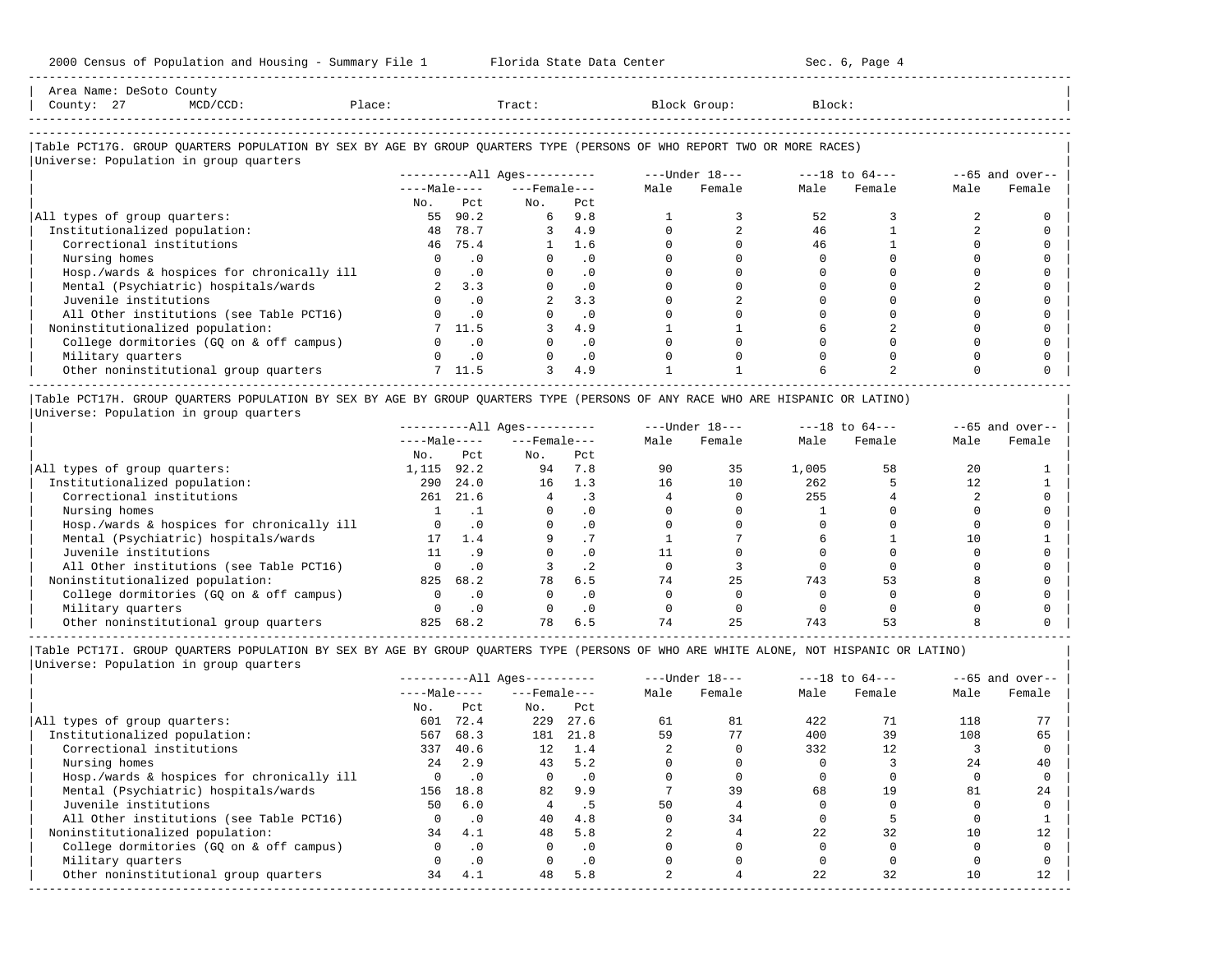-----------------------------------------------------------------------------------------------------------------------------------------------------

| Area Name: Dixie County<br>County: 29 | $MCD/CCD$ :                                            | Place:                                                                | Tract: |              | Block Group:                          | Block:                                             |          |
|---------------------------------------|--------------------------------------------------------|-----------------------------------------------------------------------|--------|--------------|---------------------------------------|----------------------------------------------------|----------|
|                                       |                                                        | Table PCT16. GROUP QUARTERS POPULATION BY GROUP QUARTERS TYPE         |        |              |                                       |                                                    |          |
|                                       | Universe: Population in group quarters                 |                                                                       |        |              |                                       |                                                    |          |
| Total Group Quarters Population       |                                                        |                                                                       | 1,107  |              |                                       |                                                    |          |
| Institutionalized population:         |                                                        |                                                                       | 1,078  |              | Noninstitutionalized population:      |                                                    | 29       |
| Correctional institutions:            |                                                        |                                                                       | 1,028  |              |                                       | College dormitories (college GQ on and off campus) | $\Omega$ |
|                                       | Federal prisons and detention centers                  |                                                                       |        | $\Omega$     | Military quarters:                    |                                                    | $\cap$   |
| Halfway houses                        |                                                        |                                                                       |        | $\Omega$     | On base:                              |                                                    | $\cap$   |
|                                       | Local jails, police lockups, etc.                      |                                                                       |        | 66           |                                       | Barracks and other GO for military personnel       | $\cap$   |
| Military disciplinary barracks        |                                                        |                                                                       |        | $\Omega$     |                                       | Transient quarters for temporary residents         | $\Omega$ |
| State prisons                         |                                                        |                                                                       |        | 962          | Military ships                        |                                                    | $\Omega$ |
|                                       | Other types of correctional institutions               |                                                                       |        | $\mathbf{0}$ | Group homes:                          |                                                    | 11       |
| Nursing homes                         |                                                        |                                                                       |        | 50           |                                       | Homes or halfway houses for drug/alcohol abuse     | $\Omega$ |
|                                       |                                                        | Hospitals/wards, hospices, and schools for the handicapped:           |        | $\Omega$     | Homes for the mentally ill            |                                                    |          |
|                                       | Hospitals/wards and hospices for chronically ill:      |                                                                       |        | $\Omega$     | Homes for the mentally retarded       |                                                    | $\Omega$ |
|                                       | Hospices or homes for chronically ill                  |                                                                       |        | $\Omega$     | Homes for the physically handicapped  |                                                    | $\Omega$ |
|                                       | Military hospitals or wards for chronically ill        |                                                                       |        | $\Omega$     | Other group homes                     |                                                    | 11       |
|                                       | Other hospitals or wards for chronically ill           |                                                                       |        | $\Omega$     | Religious group quarters              |                                                    | $\Omega$ |
|                                       | Hospitals or wards for drug/alcohol abuse              |                                                                       |        | $\Omega$     | Workers' dormitories:                 |                                                    |          |
|                                       | Mental (Psychiatric) hospitals or wards                |                                                                       |        | $\Omega$     |                                       | Agriculture workers' dormitories on farms          | $\Omega$ |
|                                       | Schools, hospitals, or wards for the mentally retarded |                                                                       |        | $\Omega$     |                                       | Job Corps and vocational training facilities       | $\Omega$ |
|                                       |                                                        | Schools, hospitals, or wards for the physically handicapped:          |        | $\Omega$     | Other workers' dormitories            |                                                    | $\Omega$ |
| Institutions for the deaf             |                                                        |                                                                       |        | $\Omega$     | Crews of maritime vessels             |                                                    |          |
| Institutions for the blind            |                                                        |                                                                       |        | $\Omega$     | Other nonhousehold living situations  |                                                    | $\cap$   |
|                                       |                                                        | Orthopedic wards/institutions for the physically handicapped          |        | $\Omega$     | Other noninstitutional group quarters |                                                    | 18       |
|                                       |                                                        | Wards in general hospitals for patients with no usual home elsewhere  |        | $\Omega$     |                                       |                                                    |          |
|                                       |                                                        | Wards in military hospitls for patients with no usual home elsewhere  |        | $\Omega$     |                                       |                                                    |          |
| Juvenile institutions:                |                                                        |                                                                       |        | $\cap$       |                                       |                                                    |          |
| Long-term care:                       |                                                        |                                                                       |        | $\cap$       |                                       |                                                    |          |
|                                       | Homes for abused, dependent, and neglected children    |                                                                       |        | $\Omega$     |                                       |                                                    |          |
|                                       |                                                        | Residential treatment centers for emotionally disturbed children      |        | $\Omega$     |                                       |                                                    |          |
|                                       | Training schools for juvenile delinquents              |                                                                       |        | $\Omega$     |                                       |                                                    |          |
|                                       |                                                        | Short-term care, detention or diagnostic centers for delinguent chdrn |        | $\Omega$     |                                       |                                                    |          |
|                                       | Type of juvenile institution unknown                   |                                                                       |        | $\cap$       |                                       |                                                    |          |

|Table PCT17. GROUP QUARTERS POPULATION BY SEX BY AGE BY GROUP QUARTERS TYPE | |Universe: Population in group quarters |

|                                            |              |           | $------All Ages------$ |           | $---Under 18---$ |        | $---18$ to $64---$ |        | $--65$ and over-- |        |
|--------------------------------------------|--------------|-----------|------------------------|-----------|------------------|--------|--------------------|--------|-------------------|--------|
|                                            | $---Male---$ |           | $---$ Female $---$     |           | Male             | Female | Male               | Female | Male              | Female |
|                                            | No.          | Pct       | No.                    | Pct       |                  |        |                    |        |                   |        |
| All types of group quarters:               | 1,051        | 94.9      | 56                     | 5.1       |                  |        | 1,026              | 15     |                   | 41     |
| Institutionalized population:              | 1,040        | 93.9      | 38                     | 3.4       |                  |        | 1,016              |        | 22                | 29     |
| Correctional institutions                  | 1,020        | 92.1      |                        | . 1       |                  |        | 1,014              |        |                   |        |
| Nursing homes                              | 20           | 1.8       | 30                     | 2.7       |                  |        |                    |        | 18                | 29     |
| Hosp./wards & hospices for chronically ill |              | $\cdot$ 0 |                        | . 0       |                  |        |                    |        |                   |        |
| Mental (Psychiatric) hospitals/wards       | $\Omega$     | $\cdot$ 0 |                        | .0        |                  |        |                    |        |                   |        |
| Juvenile institutions                      |              | $\cdot$ 0 |                        | $\cdot$ 0 |                  |        |                    |        |                   |        |
| All Other institutions (see Table PCT16)   |              | $\cdot$ 0 |                        | $\cdot$ 0 |                  |        |                    |        |                   |        |
| Noninstitutionalized population:           | 11           | 1.0       | 18                     | 1.6       |                  |        | 10                 |        |                   |        |
| College dormitories (GQ on & off campus)   |              | $\cdot$ 0 |                        | $\cdot$ 0 |                  |        |                    |        |                   |        |
| Military quarters                          |              | $\cdot$ 0 |                        | $\cdot$ 0 |                  |        |                    |        |                   |        |
| Other noninstitutional group quarters      | 11           | 1.0       | 18                     | 1.6       |                  |        | 10                 |        |                   |        |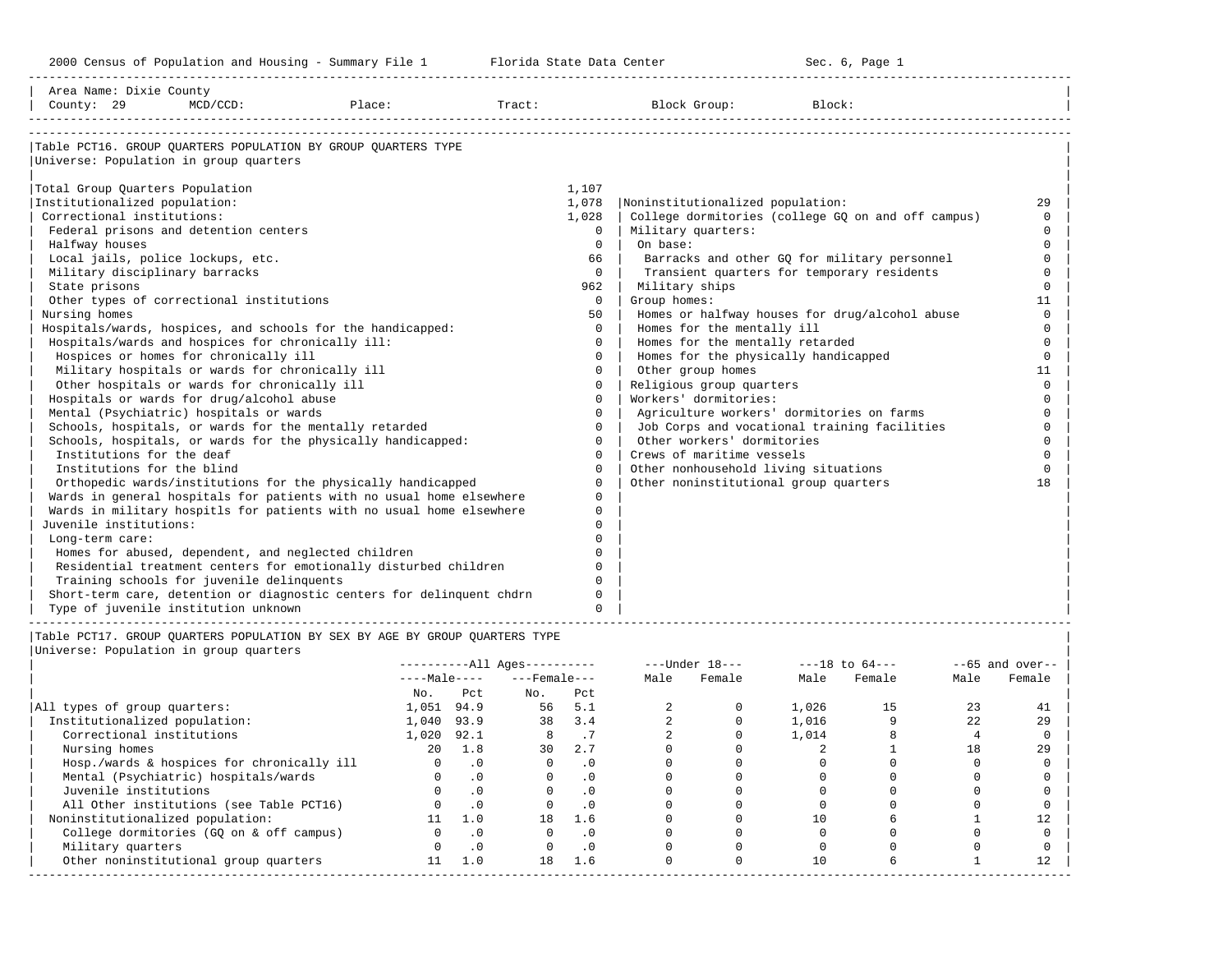| Area<br>Name | ـ ـ ـ ـ ـ ـ | Count <sup>,</sup>                                                              |                             |       |        |       |
|--------------|-------------|---------------------------------------------------------------------------------|-----------------------------|-------|--------|-------|
| Count,       | ر ت         | the contract of the contract of the contract of the contract of the contract of | $n \cap \triangle$<br>⊇lac⊧ | Tract | ⊶roup∶ | Block |
|              |             |                                                                                 |                             |       |        |       |

-----------------------------------------------------------------------------------------------------------------------------------------------------

-----------------------------------------------------------------------------------------------------------------------------------------------------

### |Table PCT17A. GROUP QUARTERS POPULATION BY SEX BY AGE BY GROUP QUARTERS TYPE (PERSONS WHO ARE WHITE ALONE) |

| Universe: Population in group quarters     |              |           |                        |           |      |                  |      |                    |      |                   |
|--------------------------------------------|--------------|-----------|------------------------|-----------|------|------------------|------|--------------------|------|-------------------|
|                                            |              |           | $------All Aqes------$ |           |      | $---Under 18---$ |      | $---18$ to $64---$ |      | $--65$ and over-- |
|                                            | $---Male---$ |           | $---$ Female $---$     |           | Male | Female           | Male | Female             | Male | Female            |
|                                            | No.          | Pct       | No.                    | Pct       |      |                  |      |                    |      |                   |
| All types of group quarters:               | 514          | 92.1      | 44                     | 7.9       |      |                  | 496  | 12.                |      | 32                |
| Institutionalized population:              | 503          | 90.1      | 32                     | 5.7       |      |                  | 486  |                    | 16   | 25                |
| Correctional institutions                  | 486          | 87.1      | 6                      | 1.1       |      |                  | 484  |                    |      |                   |
| Nursing homes                              | 17           | 3.0       | 26                     | 4.7       |      |                  |      |                    |      | 25                |
| Hosp./wards & hospices for chronically ill |              | . 0       |                        | . 0       |      |                  |      |                    |      |                   |
| Mental (Psychiatric) hospitals/wards       |              |           |                        | $\cdot$ 0 |      |                  |      |                    |      |                   |
| Juvenile institutions                      |              | . 0       |                        | . 0       |      |                  |      |                    |      |                   |
| All Other institutions (see Table PCT16)   |              | .0        |                        | $\cdot$ 0 |      |                  |      |                    |      |                   |
| Noninstitutionalized population:           |              | 2.0       | 12 <sup>°</sup>        | 2.2       |      |                  |      |                    |      |                   |
| College dormitories (GQ on & off campus)   |              | $\cdot$ 0 |                        | . 0       |      |                  |      |                    |      |                   |
| Military quarters                          |              | $\cdot$ 0 |                        | $\cdot$ 0 |      |                  |      |                    |      |                   |
| Other noninstitutional group quarters      | 11           | 2.0       | 12                     | 2.2       |      |                  | 10   |                    |      |                   |

|Table PCT17B. GROUP QUARTERS POPULATION BY SEX BY AGE BY GROUP QUARTERS TYPE (PERSONS WHO ARE BLACK OR AFRICAN AMERICAN ALONE) | |Universe: Population in group quarters |

|                                            |              |      | $------All Aqes------$ |           |      | $---Under 18---$ |      | $---18$ to $64---$ |      | $--65$ and over-- |
|--------------------------------------------|--------------|------|------------------------|-----------|------|------------------|------|--------------------|------|-------------------|
|                                            | $---Male---$ |      | $---$ Female $---$     |           | Male | Female           | Male | Female             | Male | Female            |
|                                            | No.          | Pct  | No.                    | Pct       |      |                  |      |                    |      |                   |
| All types of group quarters:               | 487          | 98.0 | 10                     | 2.0       |      |                  | 481  |                    |      |                   |
| Institutionalized population:              | 487          | 98.0 | б.                     | 1.2       |      |                  | 481  |                    |      |                   |
| Correctional institutions                  | 484          | 97.4 |                        | . 4       |      |                  | 481  |                    |      |                   |
| Nursing homes                              |              | . 6  |                        |           |      |                  |      |                    |      |                   |
| Hosp./wards & hospices for chronically ill |              |      |                        | . 0       |      |                  |      |                    |      |                   |
| Mental (Psychiatric) hospitals/wards       |              |      |                        | . 0       |      |                  |      |                    |      |                   |
| Juvenile institutions                      |              |      |                        | . 0       |      |                  |      |                    |      |                   |
| All Other institutions (see Table PCT16)   |              |      |                        | $\Omega$  |      |                  |      |                    |      |                   |
| Noninstitutionalized population:           |              |      |                        | .8        |      |                  |      |                    |      |                   |
| College dormitories (GO on & off campus)   |              |      |                        | $\cdot$ 0 |      |                  |      |                    |      |                   |
| Military quarters                          |              |      |                        | . 0       |      |                  |      |                    |      |                   |
| Other noninstitutional group quarters      |              |      |                        |           |      |                  |      |                    |      |                   |

-----------------------------------------------------------------------------------------------------------------------------------------------------

|                                            |              |           | $------All Aqes------$ |           | $---Under 18---$ |        | $---18$ to $64---$ |        | $--65$ and over-- |        |
|--------------------------------------------|--------------|-----------|------------------------|-----------|------------------|--------|--------------------|--------|-------------------|--------|
|                                            | $---Male---$ |           | $---$ Female ---       |           | Male             | Female | Male               | Female | Male              | Female |
|                                            | No.          | Pct       | No.                    | Pct       |                  |        |                    |        |                   |        |
| All types of group quarters:               | 6            | 85.7      |                        | 14.3      |                  |        |                    |        |                   |        |
| Institutionalized population:              | 6            | 85.7      |                        | . 0       |                  |        |                    |        |                   |        |
| Correctional institutions                  | 6            | 85.7      |                        | . 0       |                  |        |                    |        |                   |        |
| Nursing homes                              |              |           |                        | . 0       |                  |        |                    |        |                   |        |
| Hosp./wards & hospices for chronically ill |              | .0        |                        | . 0       |                  |        |                    |        |                   |        |
| Mental (Psychiatric) hospitals/wards       |              | $\cdot$ 0 |                        | $\cdot$ 0 |                  |        |                    |        |                   |        |
| Juvenile institutions                      |              |           |                        | $\cdot$ 0 |                  |        |                    |        |                   |        |
| All Other institutions (see Table PCT16)   |              |           |                        | . 0       |                  |        |                    |        |                   |        |
| Noninstitutionalized population:           |              | $\cdot$ 0 |                        | 14.3      |                  |        |                    |        |                   |        |
| College dormitories (GO on & off campus)   |              | .0        |                        | $\cdot$ 0 |                  |        |                    |        |                   |        |
| Military quarters                          |              |           |                        | . 0       |                  |        |                    |        |                   |        |
| Other noninstitutional group quarters      |              | $\cdot$ 0 |                        | 14.3      |                  |        |                    |        |                   |        |
|                                            |              |           |                        |           |                  |        |                    |        |                   |        |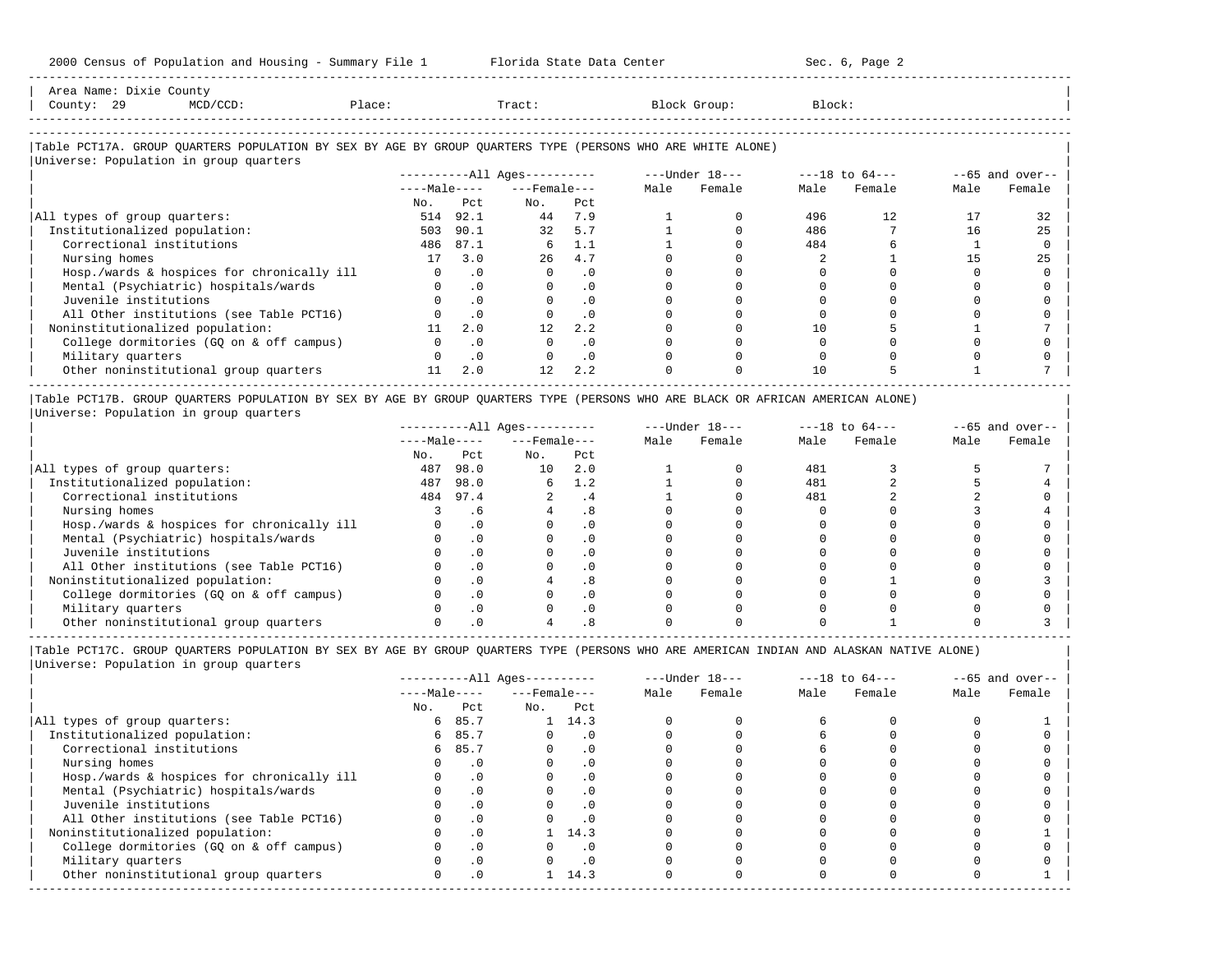-----------------------------------------------------------------------------------------------------------------------------------------------------

| Area<br>Name | ,⊥∧⊥\ | court                                                                           |                |  |  |
|--------------|-------|---------------------------------------------------------------------------------|----------------|--|--|
| Count,       | ر ت   | the contract of the contract of the contract of the contract of the contract of | $\overline{a}$ |  |  |
|              |       |                                                                                 |                |  |  |

-----------------------------------------------------------------------------------------------------------------------------------------------------

# |Table PCT17D. GROUP QUARTERS POPULATION BY SEX BY AGE BY GROUP QUARTERS TYPE (PERSONS WHO ARE ASIAN ALONE) |

| Universe: Population in group quarters     |              |     |                        |  |                |                    |        |                   |        |
|--------------------------------------------|--------------|-----|------------------------|--|----------------|--------------------|--------|-------------------|--------|
|                                            |              |     | $------All Aqes------$ |  | ---Under 18--- | $---18$ to $64---$ |        | $--65$ and over-- |        |
|                                            | $---Male---$ |     | $---$ Female ---       |  | Female         | Male               | Female | Male              | Female |
|                                            | Pct<br>No.   | No. | Pct                    |  |                |                    |        |                   |        |
| All types of group quarters:               | 3 100.0      |     | . 0                    |  |                |                    |        |                   |        |
| Institutionalized population:              | 3 100.0      |     | $\cdot$ 0              |  |                |                    |        |                   |        |
| Correctional institutions                  | 3 100.0      |     | $\cdot$ 0              |  |                |                    |        |                   |        |
| Nursing homes                              | $\cdot$ 0    |     | . 0                    |  |                |                    |        |                   |        |
| Hosp./wards & hospices for chronically ill | .0           |     | $\cdot$ 0              |  |                |                    |        |                   |        |
| Mental (Psychiatric) hospitals/wards       | $\cdot$ 0    |     | $\cdot$ 0              |  |                |                    |        |                   |        |
| Juvenile institutions                      | .0           |     | $\cdot$ 0              |  |                |                    |        |                   |        |
| All Other institutions (see Table PCT16)   | .0           |     | $\cdot$ 0              |  |                |                    |        |                   |        |
| Noninstitutionalized population:           | .0           |     | $\cdot$ 0              |  |                |                    |        |                   |        |
| College dormitories (GO on & off campus)   | .0           |     | $\cdot$ 0              |  |                |                    |        |                   |        |
| Military quarters                          | $\Omega$ .   |     | $\cdot$ 0              |  |                |                    |        |                   |        |
| Other noninstitutional group quarters      | $.0 \cdot$   |     | $\cdot$ 0              |  |                |                    |        |                   |        |
|                                            |              |     |                        |  |                |                    |        |                   |        |

|Table PCT17E. GROUP QUARTERS POPULATION BY SEX BY AGE BY GROUP QUARTERS TYPE (PERSONS OF WHO ARE NATIVE HAWAIIAN AND OTHER PACIFIC ISLANDER ALONE) | |Universe: Population in group quarters |

|                                            |              |           | $------All Ages------$ |           |      | $---Under 18---$ |      | $---18$ to $64---$ |      | $--65$ and over-- |
|--------------------------------------------|--------------|-----------|------------------------|-----------|------|------------------|------|--------------------|------|-------------------|
|                                            | $---Male---$ |           | $---$ Female $---$     |           | Male | Female           | Male | Female             | Male | Female            |
|                                            | No.          | Pct       | No.                    | Pct       |      |                  |      |                    |      |                   |
| All types of group quarters:               |              | 1 100.0   |                        | . 0       |      |                  |      |                    |      |                   |
| Institutionalized population:              |              | 1 100.0   |                        | . 0       |      |                  |      |                    |      |                   |
| Correctional institutions                  |              | 1 100.0   |                        | . 0       |      |                  |      |                    |      |                   |
| Nursing homes                              |              |           |                        | . 0       |      |                  |      |                    |      |                   |
| Hosp./wards & hospices for chronically ill |              | $\cdot$ 0 |                        | $\cdot$ 0 |      |                  |      |                    |      |                   |
| Mental (Psychiatric) hospitals/wards       |              |           |                        | . 0       |      |                  |      |                    |      |                   |
| Juvenile institutions                      |              | $\Omega$  |                        | . 0       |      |                  |      |                    |      |                   |
| All Other institutions (see Table PCT16)   |              |           |                        |           |      |                  |      |                    |      |                   |
| Noninstitutionalized population:           |              |           |                        |           |      |                  |      |                    |      |                   |
| College dormitories (GO on & off campus)   |              |           |                        |           |      |                  |      |                    |      |                   |
| Military quarters                          |              |           |                        |           |      |                  |      |                    |      |                   |
| Other noninstitutional group quarters      |              |           |                        |           |      |                  |      |                    |      |                   |

-----------------------------------------------------------------------------------------------------------------------------------------------------

|Table PCT17F. GROUP QUARTERS POPULATION BY SEX BY AGE BY GROUP QUARTERS TYPE (PERSONS WHO ARE SOME OTHER RACE ALONE) |

|                                            |              |           | $------All Ages------$ |                |      | $---Under 18---$ | $---18$ to $64---$ |        | $--65$ and over-- |        |
|--------------------------------------------|--------------|-----------|------------------------|----------------|------|------------------|--------------------|--------|-------------------|--------|
|                                            | $---Male---$ |           | $---$ Female $---$     |                | Male | Female           | Male               | Female | Male              | Female |
|                                            | No.          | Pct       | No.                    | Pct            |      |                  |                    |        |                   |        |
| All types of group quarters:               |              | 20 100.0  |                        | $\cdot$ 0      |      |                  | 20                 |        |                   |        |
| Institutionalized population:              |              | 20 100.0  |                        | $\cdot$ 0      |      |                  | 2.0                |        |                   |        |
| Correctional institutions                  |              | 20 100.0  |                        |                |      |                  | 2.0                |        |                   |        |
| Nursing homes                              |              | $\cdot$ 0 |                        | $\Omega$ .     |      |                  |                    |        |                   |        |
| Hosp./wards & hospices for chronically ill |              | $\cdot$ 0 |                        | $\overline{0}$ |      |                  |                    |        |                   |        |
| Mental (Psychiatric) hospitals/wards       |              | $\cdot$ 0 |                        |                |      |                  |                    |        |                   |        |
| Juvenile institutions                      |              | .0        |                        | .0             |      |                  |                    |        |                   |        |
| All Other institutions (see Table PCT16)   |              | $\Omega$  |                        |                |      |                  |                    |        |                   |        |
| Noninstitutionalized population:           |              | $\cdot$ 0 |                        | $\Omega$       |      |                  |                    |        |                   |        |
| College dormitories (GQ on & off campus)   |              | $\cdot$ 0 |                        |                |      |                  |                    |        |                   |        |
| Military quarters                          |              | $\cdot$ 0 |                        | $\cdot$ 0      |      |                  |                    |        |                   |        |
| Other noninstitutional group quarters      |              | $\cdot$ 0 |                        | $\cdot$ 0      |      |                  |                    |        |                   |        |
|                                            |              |           |                        |                |      |                  |                    |        |                   |        |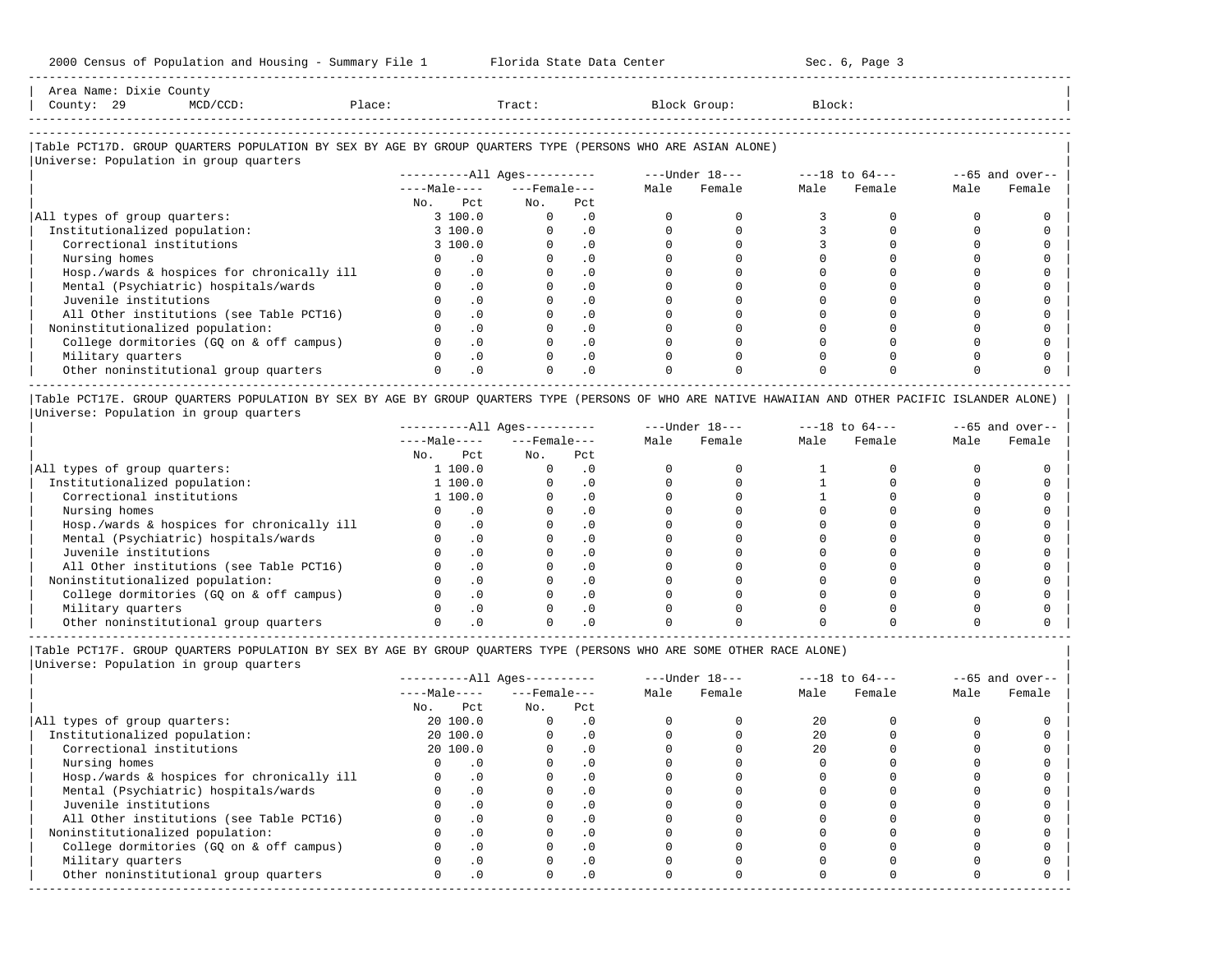| Area Name: Dixie County<br>County: 29<br>MCD/CCD:                                                                                                                | Place:   |                             | Tract:                       |               | Block Group:   | Block:             |        |      |                   |
|------------------------------------------------------------------------------------------------------------------------------------------------------------------|----------|-----------------------------|------------------------------|---------------|----------------|--------------------|--------|------|-------------------|
| Table PCT17G. GROUP QUARTERS POPULATION BY SEX BY AGE BY GROUP QUARTERS TYPE (PERSONS OF WHO REPORT TWO OR MORE RACES)<br>Universe: Population in group quarters |          |                             |                              |               |                |                    |        |      |                   |
|                                                                                                                                                                  |          |                             |                              |               |                |                    |        |      |                   |
|                                                                                                                                                                  |          |                             | ----------All Ages---------- |               | ---Under 18--- | $---18$ to $64---$ |        |      | $--65$ and over-- |
|                                                                                                                                                                  |          |                             | $---Male-- ---Female$        |               | Male Female    | Male               | Female | Male | Female            |
|                                                                                                                                                                  |          | No. Pct                     | No.                          | Pct           |                |                    |        |      |                   |
| All types of group quarters:                                                                                                                                     |          | 20 95.2                     | 1 4.8                        |               |                | 19                 |        |      |                   |
| Institutionalized population:                                                                                                                                    |          | 20 95.2                     |                              | $0 \qquad .0$ |                | 19                 |        |      |                   |
| Correctional institutions                                                                                                                                        |          | 20 95.2                     | $\Omega$                     | .0            |                | 19                 |        |      |                   |
| Nursing homes                                                                                                                                                    | $\Omega$ | $\overline{\phantom{0}}$ .0 |                              | $\cdot$ 0     |                |                    |        |      |                   |
| Hosp./wards & hospices for chronically ill                                                                                                                       |          | $\cdot$ 0                   |                              | $\cdot$ 0     |                |                    |        |      |                   |
| Mental (Psychiatric) hospitals/wards                                                                                                                             | $\Omega$ | $\Omega$                    |                              | $\cdot$ 0     |                |                    |        |      |                   |
| Juvenile institutions                                                                                                                                            |          | $\cdot$ 0                   |                              |               |                |                    |        |      |                   |

| All Other institutions (see Table PCT16) 0 .0 0 .0 0 0 0 0 0 0 |

| Noninstitutionalized population: 0 .0 1 4.8 0 0 0 0 0 1 | | College dormitories (GQ on & off campus) 0 .0 0 .0 0 0 0 0 0 0 | | Military quarters 0 .0 0 .0 0 0 0 0 0 0 | | Other noninstitutional group quarters 0 .0 1 4.8 0 0 0 0 0 1 | ----------------------------------------------------------------------------------------------------------------------------------------------------- |Table PCT17H. GROUP QUARTERS POPULATION BY SEX BY AGE BY GROUP QUARTERS TYPE (PERSONS OF ANY RACE WHO ARE HISPANIC OR LATINO) |

|Universe: Population in group quarters |

|                                            |              |           | $------All Ages------$ |     |      | $---Under 18---$ |      | $---18$ to $64---$ |      | $--65$ and over-- |
|--------------------------------------------|--------------|-----------|------------------------|-----|------|------------------|------|--------------------|------|-------------------|
|                                            | $---Male---$ |           | $---$ Female $---$     |     | Male | Female           | Male | Female             | Male | Female            |
|                                            | No.          | Pct       | No.                    | Pct |      |                  |      |                    |      |                   |
| All types of group quarters:               | 62           | 98.4      |                        | 1.6 |      |                  | 61   |                    |      |                   |
| Institutionalized population:              | 62           | 98.4      |                        | 1.6 |      |                  | 61   |                    |      |                   |
| Correctional institutions                  | 62           | 98.4      |                        | 1.6 |      |                  | 61   |                    |      |                   |
| Nursing homes                              |              | $\cdot$ 0 |                        |     |      |                  |      |                    |      |                   |
| Hosp./wards & hospices for chronically ill |              | . 0       |                        |     |      |                  |      |                    |      |                   |
| Mental (Psychiatric) hospitals/wards       |              | . 0       |                        |     |      |                  |      |                    |      |                   |
| Juvenile institutions                      |              | . 0       |                        |     |      |                  |      |                    |      |                   |
| All Other institutions (see Table PCT16)   |              | $\Omega$  |                        |     |      |                  |      |                    |      |                   |
| Noninstitutionalized population:           |              | $\cdot$ 0 |                        |     |      |                  |      |                    |      |                   |
| College dormitories (GQ on & off campus)   |              | . 0       |                        |     |      |                  |      |                    |      |                   |
| Military quarters                          |              | . 0       |                        |     |      |                  |      |                    |      |                   |
| Other noninstitutional group quarters      |              |           |                        |     |      |                  |      |                    |      |                   |

|Table PCT17I. GROUP QUARTERS POPULATION BY SEX BY AGE BY GROUP QUARTERS TYPE (PERSONS OF WHO ARE WHITE ALONE, NOT HISPANIC OR LATINO) | |Universe: Population in group quarters |

|                                            |              |           | $------All Ages------$ |           | $---Under 18---$ |        | $---18$ to $64---$ |        | $--65$ and over-- |        |
|--------------------------------------------|--------------|-----------|------------------------|-----------|------------------|--------|--------------------|--------|-------------------|--------|
|                                            | $---Male---$ |           | $---$ Female $---$     |           | Male             | Female | Male               | Female | Male              | Female |
|                                            | No.          | Pct       | No.                    | Pct       |                  |        |                    |        |                   |        |
| All types of group quarters:               | 486          | 91.7      | 44                     | 8.3       |                  |        | 468                | 12     |                   | 32     |
| Institutionalized population:              | 475          | 89.6      | 32                     | 6.0       |                  |        | 458                |        | 16                | 25     |
| Correctional institutions                  | 458          | 86.4      | 6                      | 1.1       |                  |        | 456                |        |                   |        |
| Nursing homes                              | 17           | 3.2       | 26                     | 4.9       |                  |        |                    |        |                   | 25     |
| Hosp./wards & hospices for chronically ill |              | $\cdot$ 0 |                        | . 0       |                  |        |                    |        |                   |        |
| Mental (Psychiatric) hospitals/wards       |              | .0        | $\Omega$               | $\cdot$ 0 |                  |        |                    |        |                   |        |
| Juvenile institutions                      |              | $\cdot$ 0 |                        | $\cdot$ 0 |                  |        |                    |        |                   |        |
| All Other institutions (see Table PCT16)   |              | $\cdot$ 0 |                        | . 0       |                  |        |                    |        |                   |        |
| Noninstitutionalized population:           |              | 2.1       | 12.                    | 2.3       |                  |        | 10                 |        |                   |        |
| College dormitories (GO on & off campus)   |              | .0        |                        | $\cdot$ 0 |                  |        |                    |        |                   |        |
| Military quarters                          |              | $\cdot$ 0 |                        | $\cdot$ 0 |                  |        |                    |        |                   |        |
| Other noninstitutional group quarters      | 11           | 2.1       | 12                     | 2.3       |                  |        | 10                 |        |                   |        |
|                                            |              |           |                        |           |                  |        |                    |        |                   |        |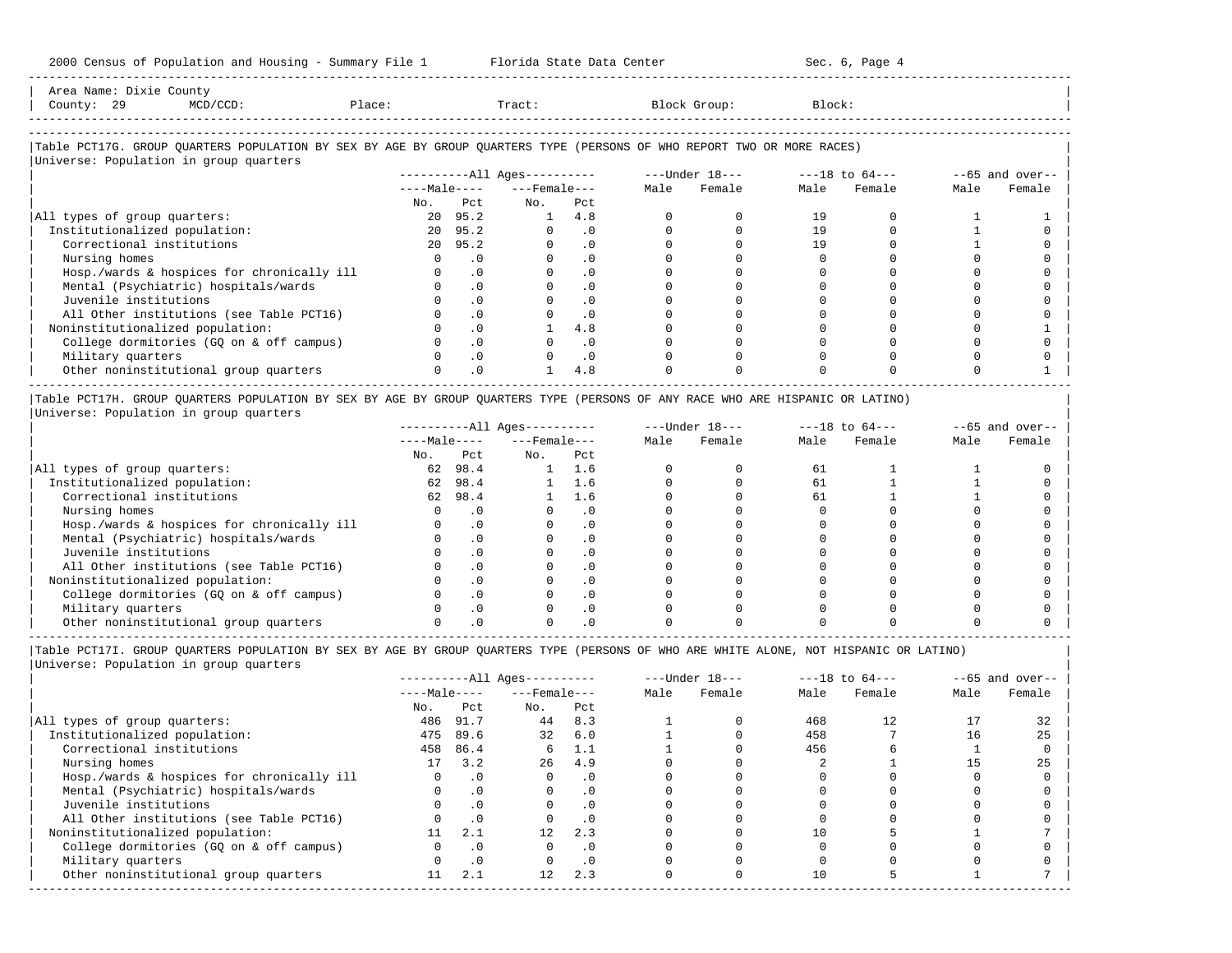| Area Name: Duval County<br>County: 31 | $MCD/CCD$ :                                                                                                           | Place:       |                              |                    | Tract:      |                | Block Group:                          | Block: |                                                    |                |                   |
|---------------------------------------|-----------------------------------------------------------------------------------------------------------------------|--------------|------------------------------|--------------------|-------------|----------------|---------------------------------------|--------|----------------------------------------------------|----------------|-------------------|
|                                       | Table PCT16. GROUP OUARTERS POPULATION BY GROUP OUARTERS TYPE<br>Universe: Population in group quarters               |              |                              |                    |             |                |                                       |        |                                                    |                |                   |
| Total Group Quarters Population       |                                                                                                                       |              |                              |                    | 15,675      |                |                                       |        |                                                    |                |                   |
| Institutionalized population:         |                                                                                                                       |              |                              |                    | 6,874       |                | Noninstitutionalized population:      |        |                                                    |                | 8,801             |
| Correctional institutions:            |                                                                                                                       |              |                              |                    | 2,908       |                |                                       |        | College dormitories (college GQ on and off campus) |                | 2,343             |
|                                       | Federal prisons and detention centers                                                                                 |              |                              |                    | $\Omega$    |                | Military quarters:                    |        |                                                    |                | 4,036             |
| Halfway houses                        |                                                                                                                       |              |                              |                    | 26          | On base:       |                                       |        |                                                    |                | 1,402             |
| Local jails, police lockups, etc.     |                                                                                                                       |              |                              |                    | 590         |                |                                       |        | Barracks and other GQ for military personnel       |                | 1,400             |
| Military disciplinary barracks        |                                                                                                                       |              |                              |                    | $\Omega$    |                |                                       |        | Transient quarters for temporary residents         |                | 2                 |
| State prisons                         |                                                                                                                       |              |                              |                    | 2,024       | Military ships |                                       |        |                                                    |                | 2,634             |
|                                       | Other types of correctional institutions                                                                              |              |                              |                    | 268         | Group homes:   |                                       |        |                                                    |                | 868               |
| Nursing homes                         |                                                                                                                       |              |                              |                    | 3,696       |                |                                       |        | Homes or halfway houses for drug/alcohol abuse     |                | 335               |
|                                       | Hospitals/wards, hospices, and schools for the handicapped:                                                           |              |                              |                    | 195         |                | Homes for the mentally ill            |        |                                                    |                | 171               |
|                                       | Hospitals/wards and hospices for chronically ill:                                                                     |              |                              |                    | 106         |                | Homes for the mentally retarded       |        |                                                    |                | 67                |
|                                       | Hospices or homes for chronically ill                                                                                 |              |                              |                    | 106         |                | Homes for the physically handicapped  |        |                                                    |                | 23                |
|                                       | Military hospitals or wards for chronically ill                                                                       |              |                              |                    | $\mathbf 0$ |                | Other group homes                     |        |                                                    |                | 272               |
|                                       | Other hospitals or wards for chronically ill                                                                          |              |                              |                    | $\circ$     |                | Religious group quarters              |        |                                                    |                | 20                |
|                                       | Hospitals or wards for drug/alcohol abuse                                                                             |              |                              |                    | 40          |                | Workers' dormitories:                 |        |                                                    |                | 5                 |
|                                       | Mental (Psychiatric) hospitals or wards                                                                               |              |                              |                    | 49          |                |                                       |        | Agriculture workers' dormitories on farms          |                | $\mathbf 0$       |
|                                       | Schools, hospitals, or wards for the mentally retarded                                                                |              |                              |                    | $\Omega$    |                |                                       |        | Job Corps and vocational training facilities       |                | $\Omega$          |
|                                       | Schools, hospitals, or wards for the physically handicapped:                                                          |              |                              |                    | $\Omega$    |                | Other workers' dormitories            |        |                                                    |                | 5                 |
| Institutions for the deaf             |                                                                                                                       |              |                              |                    | $\Omega$    |                | Crews of maritime vessels             |        |                                                    |                | 46                |
| Institutions for the blind            |                                                                                                                       |              |                              |                    | $\Omega$    |                | Other nonhousehold living situations  |        |                                                    |                | 105               |
|                                       | Orthopedic wards/institutions for the physically handicapped                                                          |              |                              |                    | $\Omega$    |                | Other noninstitutional group quarters |        |                                                    |                | 1,378             |
|                                       | Wards in general hospitals for patients with no usual home elsewhere                                                  |              |                              |                    | $\Omega$    |                |                                       |        |                                                    |                |                   |
|                                       | Wards in military hospitls for patients with no usual home elsewhere                                                  |              |                              |                    | $\Omega$    |                |                                       |        |                                                    |                |                   |
| Juvenile institutions:                |                                                                                                                       |              |                              |                    | 75          |                |                                       |        |                                                    |                |                   |
| Long-term care:                       |                                                                                                                       |              |                              |                    | $\Omega$    |                |                                       |        |                                                    |                |                   |
|                                       | Homes for abused, dependent, and neglected children                                                                   |              |                              |                    | $\Omega$    |                |                                       |        |                                                    |                |                   |
|                                       | Residential treatment centers for emotionally disturbed children                                                      |              |                              |                    | $\Omega$    |                |                                       |        |                                                    |                |                   |
|                                       | Training schools for juvenile delinquents                                                                             |              |                              |                    | $\Omega$    |                |                                       |        |                                                    |                |                   |
|                                       | Short-term care, detention or diagnostic centers for delinquent chdrn                                                 |              |                              |                    | 24          |                |                                       |        |                                                    |                |                   |
|                                       | Type of juvenile institution unknown                                                                                  |              |                              |                    | 51          |                |                                       |        |                                                    |                |                   |
|                                       | Table PCT17. GROUP QUARTERS POPULATION BY SEX BY AGE BY GROUP QUARTERS TYPE<br>Universe: Population in group quarters |              |                              |                    |             |                |                                       |        |                                                    |                |                   |
|                                       |                                                                                                                       |              | ----------All Ages---------- |                    |             |                | ---Under 18---                        |        | $---18$ to $64---$                                 |                | $--65$ and over-- |
|                                       |                                                                                                                       | $---Male---$ |                              | $---$ Female $---$ |             | Male           | Female                                | Male   | Female                                             | Male           | Female            |
|                                       |                                                                                                                       | No.          | Pct                          | $NQ$ .             | Pct         |                |                                       |        |                                                    |                |                   |
| All types of group quarters:          |                                                                                                                       | $9,740$ 62.1 |                              | 5,935 37.9         |             | 257            | 122                                   | 8,409  | 2,836                                              | 1,074          | 2,977             |
| Institutionalized population:         |                                                                                                                       | 3,674 23.4   |                              | $3,200$ 20.4       |             | 125            | 19                                    | 2,676  | 655                                                | 873            | 2,526             |
| Correctional institutions             |                                                                                                                       | 2,468 15.7   |                              | 440 2.8            |             | 50             | $\circ$                               | 2,403  | 439                                                | 15             | 1                 |
| Nursing homes                         |                                                                                                                       | 1,031 6.6    |                              | 2,665 17.0         |             | $\circ$        | $\mathbf 0$                           | 179    | 161                                                | 852            | 2,504             |
|                                       | Hosp /wards & hospices for chronically ill $\overline{66}$ $\overline{4}$ and $\overline{3}$                          |              |                              |                    |             | $\Omega$       | $\Omega$                              | 60     | 2.1                                                | 6 <sup>6</sup> | <b>19</b>         |

|                                            |              |      | -------All Ayes--------- |           | ---UIUCI 10--- |        | ---IO LU 04--- |        |       | $--$ və allu over $--$ |
|--------------------------------------------|--------------|------|--------------------------|-----------|----------------|--------|----------------|--------|-------|------------------------|
|                                            | $---Male---$ |      | $---$ Female $---$       |           | Male           | Female | Male           | Female | Male  | Female                 |
|                                            | No.          | Pct  | No.                      | Pct       |                |        |                |        |       |                        |
| All types of group quarters:               | 9,740        | 62.1 | 5,935                    | 37.9      | 257            | 122    | 8,409          | 2,836  | 1,074 | 2,977                  |
| Institutionalized population:              | 3,674        | 23.4 | 3,200                    | 20.4      | 125            | 19     | 2,676          | 655    | 873   | 2,526                  |
| Correctional institutions                  | 2,468        | 15.7 | 440                      | 2.8       | 50             |        | 2,403          | 439    | 15    |                        |
| Nursing homes                              | 1,031        | 6.6  | 2,665                    | 17.0      |                |        | 179            | 161    | 852   | 2,504                  |
| Hosp./wards & hospices for chronically ill | 66           | . 4  | 40                       | . 3       |                |        | 60             | 21     | b     | 19                     |
| Mental (Psychiatric) hospitals/wards       | 22           |      | 27                       | $\cdot$ 2 |                |        | 15             | 19     |       |                        |
| Juvenile institutions                      | 68           | . 4  |                          | $\cdot$ 0 | 61             |        |                |        |       |                        |
| All Other institutions (see Table PCT16)   | 19           |      | 21                       |           |                |        |                | 15     |       |                        |
| Noninstitutionalized population:           | 6,066        | 38.7 | 2,735                    | 17.4      | 132            | 103    | 5,733          | 2,181  | 201   | 451                    |
| College dormitories (GO on & off campus)   | 1,127        | 7.2  | 1,216                    | 7.8       | 22             |        | 1,105          | 1,199  |       |                        |
| Military quarters                          | 3,448        | 22.0 | 588                      | 3.8       |                |        | 3,446          | 586    |       |                        |
| Other noninstitutional group quarters      | 1,491        | 9.5  | 931                      | 5.9       | 108            | 84     | 1,182          | 396    | 201   | 451                    |
|                                            |              |      |                          |           |                |        |                |        |       |                        |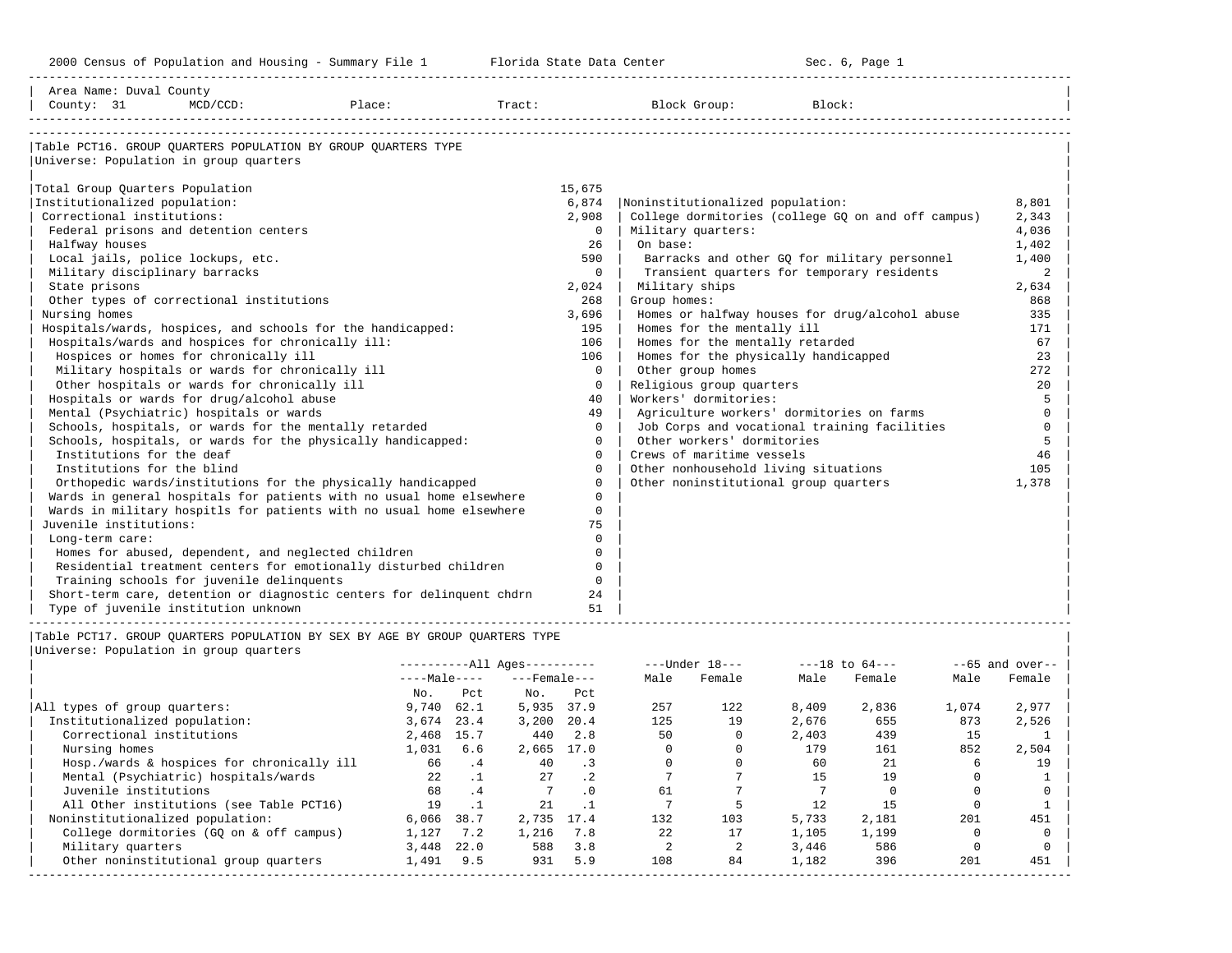-----------------------------------------------------------------------------------------------------------------------------------------------------

| Area Name: Duval County<br>County: 31 | $MCD/CCD$ :                                                                                                                    | Place: |           | Tract:                   |           |      | Block Group:                                                      | Block: |                |          |                    |
|---------------------------------------|--------------------------------------------------------------------------------------------------------------------------------|--------|-----------|--------------------------|-----------|------|-------------------------------------------------------------------|--------|----------------|----------|--------------------|
|                                       |                                                                                                                                |        |           |                          |           |      |                                                                   |        |                |          |                    |
|                                       | Table PCT17A. GROUP QUARTERS POPULATION BY SEX BY AGE BY GROUP QUARTERS TYPE (PERSONS WHO ARE WHITE ALONE)                     |        |           |                          |           |      |                                                                   |        |                |          |                    |
|                                       | Universe: Population in group quarters                                                                                         |        |           |                          |           |      |                                                                   |        |                |          |                    |
|                                       |                                                                                                                                |        |           | $------All Ages------$   |           |      | ---Under 18---                                                    |        | ---18 to 64--- |          | $- -65$ and over-- |
|                                       |                                                                                                                                |        |           | $---Male-- ---Female---$ |           | Male | Female                                                            | Male   | Female         | Male     | Female             |
|                                       |                                                                                                                                | No.    | Pct       | No.                      | Pct       |      |                                                                   |        |                |          |                    |
| All types of group quarters:          |                                                                                                                                | 5,276  | 56.8      | 4,006 43.2               |           | 109  | 53                                                                | 4,407  | 1,650          | 760      | 2,303              |
| Institutionalized population:         |                                                                                                                                | 1,705  | 18.4      | 2,334                    | 25.1      | 49   | 16                                                                | 1,020  | 332            | 636      | 1,986              |
| Correctional institutions             |                                                                                                                                | 875    | 9.4       | 199                      | 2.1       | 11   | $\Omega$                                                          | 855    | 198            | 9        |                    |
| Nursing homes                         |                                                                                                                                | 717    | 7.7       | 2,058                    | 22.2      |      |                                                                   | 94     | 93             | 623      | 1,965              |
|                                       | Hosp./wards & hospices for chronically ill                                                                                     | 54     | .6        | 34                       | .4        |      |                                                                   | 50     | 16             | 4        | 18                 |
|                                       | Mental (Psychiatric) hospitals/wards                                                                                           | 13     | $\cdot$ 1 | 20                       | $\cdot$ 2 |      |                                                                   |        | 14             |          |                    |
| Juvenile institutions                 |                                                                                                                                | 32     | $\cdot$ 3 |                          | $\cdot$ 1 | 30   |                                                                   |        |                |          |                    |
|                                       | All Other institutions (see Table PCT16)                                                                                       | 14     | $\cdot$ 2 | 16                       | $\cdot$ 2 |      |                                                                   | 10     | 11             |          |                    |
|                                       | Noninstitutionalized population:                                                                                               | 3,571  | 38.5      | 1,672                    | 18.0      | 60   | 37                                                                | 3,387  | 1,318          | 124      | 317                |
|                                       | College dormitories (GQ on & off campus)                                                                                       | 819    | 8.8       | 875                      | 9.4       |      |                                                                   | 814    | 870            | $\Omega$ |                    |
| Military quarters                     |                                                                                                                                | 2,064  | 22.2      | 250                      | 2.7       |      | $\Omega$                                                          | 2,063  | 250            | $\Omega$ | n                  |
|                                       | Other noninstitutional group quarters                                                                                          | 688    | 7.4       | 547                      | 5.9       | 54   | 32                                                                | 510    | 198            | 124      | 317                |
|                                       | Table PCT17B. GROUP QUARTERS POPULATION BY SEX BY AGE BY GROUP QUARTERS TYPE (PERSONS WHO ARE BLACK OR AFRICAN AMERICAN ALONE) |        |           |                          |           |      |                                                                   |        |                |          |                    |
|                                       | Universe: Population in group quarters                                                                                         |        |           |                          |           |      |                                                                   |        |                |          |                    |
|                                       |                                                                                                                                |        |           |                          |           |      | ----------All Ages---------- ----Under $18$ --- ---18 to $64$ --- |        |                |          | $-65$ and over--   |
|                                       |                                                                                                                                |        |           | $---Male---$             |           |      | Male Female                                                       | Male   | Female         | Male     | Female             |

|                                            | $\sim$            |           |       |          |     |    |       |       |     |     |
|--------------------------------------------|-------------------|-----------|-------|----------|-----|----|-------|-------|-----|-----|
|                                            | No.               | Pct       | No.   | Pct      |     |    |       |       |     |     |
| All types of group quarters:               | 3,806             | 69.0      | 1,713 | 31.0     | 138 | 62 | 3,370 | 1,001 | 298 | 650 |
| Institutionalized population:              | 1,888             | 34.2      | 830   | 15.0     | 69  |    | 1,595 | 310   | 224 | 517 |
| Correctional institutions                  | 1.533             | 27.8      | 231   | 4.2      | 37  |    | 1,492 | 231   |     |     |
| Nursing homes                              | 299               | 5.4       | 581   | 10.5     |     |    | 81    | 65    | 218 | 516 |
| Hosp./wards & hospices for chronically ill | $12 \overline{ }$ | $\cdot$ 2 |       |          |     |    |       |       |     |     |
| Mental (Psychiatric) hospitals/wards       |                   |           |       |          |     |    |       |       |     |     |
| Juvenile institutions                      | 31                | . 6       |       | $\Omega$ | 2.7 |    |       |       |     |     |
| All Other institutions (see Table PCT16)   |                   |           |       |          |     |    |       |       |     |     |
| Noninstitutionalized population:           | 1,918             | 34.8      | 883   | 16.0     | 69  | 59 | 1,775 | 691   | 74  | 133 |
| College dormitories (GQ on & off campus)   | 248               | 4.5       | 273   | 4.9      | 16  |    | 232   | 262   |     |     |
| Military quarters                          | 913               | 16.5      | 249   | 4.5      |     |    | 913   | 249   |     |     |
| Other noninstitutional group quarters      | 757               | 13.7      | 361   | 6.5      | 53  | 48 | 630   | 180   | 74  | 133 |

|                                            |              |           | $------All Aqes------$ |               |      | $---Under 18---$ | $---18$ to $64---$ |        |      | $--65$ and over-- |
|--------------------------------------------|--------------|-----------|------------------------|---------------|------|------------------|--------------------|--------|------|-------------------|
|                                            | $---Male---$ |           | $---$ Female $---$     |               | Male | Female           | Male               | Female | Male | Female            |
|                                            | No.          | Pct       | No.                    | Pct           |      |                  |                    |        |      |                   |
| All types of group quarters:               | 69           | 81.2      |                        | 16 18.8       |      |                  | 69                 | 15     |      |                   |
| Institutionalized population:              |              | 11 12.9   |                        | 3.5           |      |                  |                    |        |      |                   |
| Correctional institutions                  |              | 10 11.8   |                        | $1 \quad 1.2$ |      |                  | 10                 |        |      |                   |
| Nursing homes                              |              | 1.2       |                        | 2.4           |      |                  |                    |        |      |                   |
| Hosp./wards & hospices for chronically ill |              | $\cdot$ 0 |                        | $\cdot$ 0     |      |                  |                    |        |      |                   |
| Mental (Psychiatric) hospitals/wards       |              | $\cdot$ 0 |                        | . 0           |      |                  |                    |        |      |                   |
| Juvenile institutions                      |              |           |                        | $\cdot$ 0     |      |                  |                    |        |      |                   |
| All Other institutions (see Table PCT16)   |              | $\cdot$ 0 |                        |               |      |                  |                    |        |      |                   |
| Noninstitutionalized population:           | 58           | 68.2      |                        | 13 15.3       |      |                  | 58                 |        |      |                   |
| College dormitories (GQ on & off campus)   |              | 5.9       |                        | 2.4           |      |                  |                    |        |      |                   |
| Military quarters                          | 46           | 54.1      |                        | 8.2           |      |                  | 46                 |        |      |                   |
| Other noninstitutional group quarters      |              | 8.2       | 4                      | 4.7           |      |                  |                    |        |      |                   |
|                                            |              |           |                        |               |      |                  |                    |        |      |                   |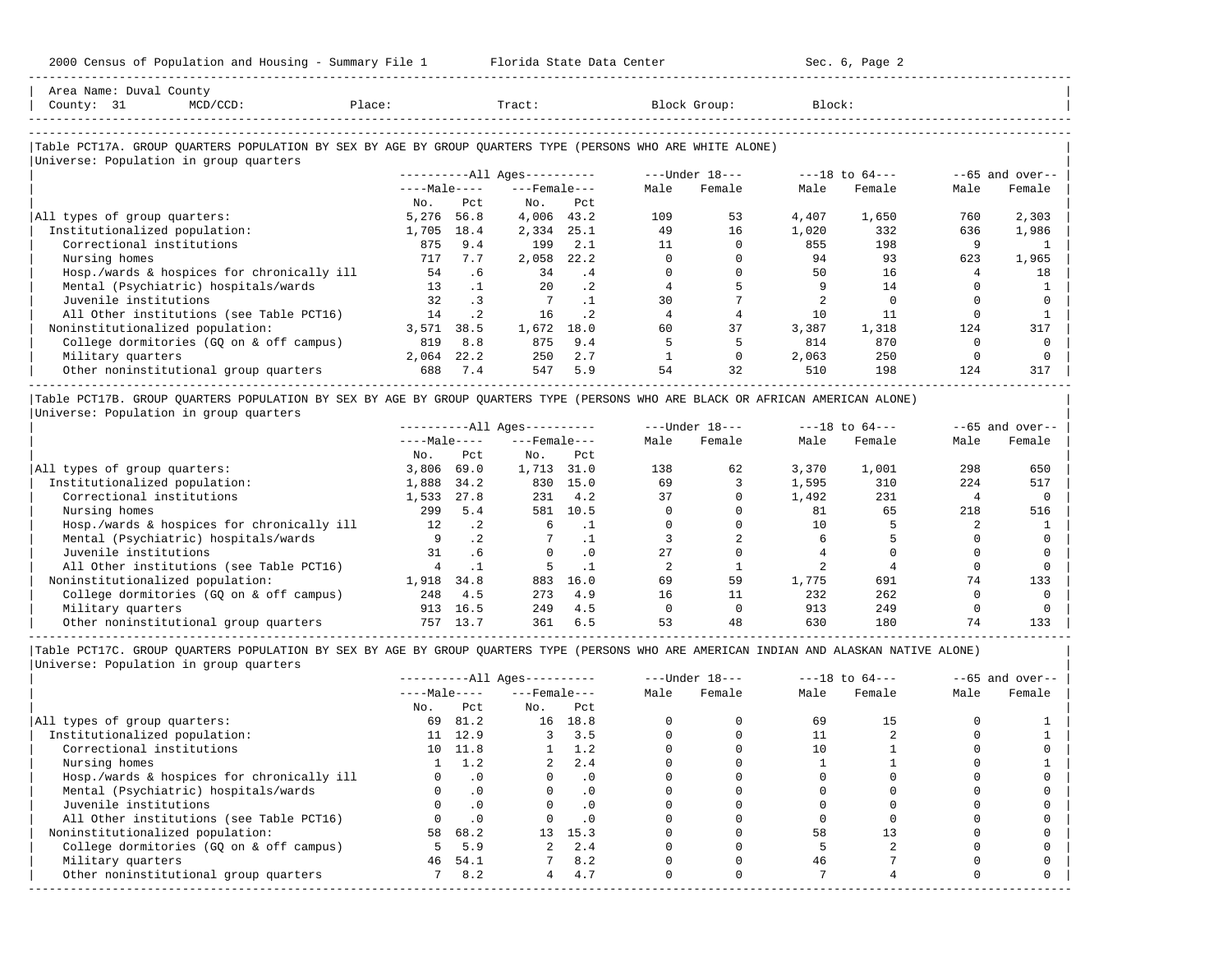| Area<br>Name                  | $C_{\text{out}}$<br>Duval<br>counc |  |       |  |
|-------------------------------|------------------------------------|--|-------|--|
| County                        |                                    |  | Tract |  |
|                               |                                    |  |       |  |
| ----------------------------- |                                    |  |       |  |

-----------------------------------------------------------------------------------------------------------------------------------------------------

#### |Table PCT17D. GROUP QUARTERS POPULATION BY SEX BY AGE BY GROUP QUARTERS TYPE (PERSONS WHO ARE ASIAN ALONE) |

|                                            |                 |           | $------All Ages------$ |           |      | $---Under 18---$ |      | $---18$ to $64---$ |      | $--65$ and over-- |
|--------------------------------------------|-----------------|-----------|------------------------|-----------|------|------------------|------|--------------------|------|-------------------|
|                                            | $---Male---$    |           | $---$ Female $---$     |           | Male | Female           | Male | Female             | Male | Female            |
|                                            | No.             | Pct.      | No.                    | Pct       |      |                  |      |                    |      |                   |
| All types of group quarters:               | 152             | 74.5      | 52                     | 25.5      |      |                  | 145  | 48                 |      |                   |
| Institutionalized population:              | 15              | 7.4       | 5.                     | 2.5       |      |                  | 10   |                    |      |                   |
| Correctional institutions                  | 10 <sup>1</sup> | 4.9       |                        | $\cdot$ 0 |      |                  |      |                    |      |                   |
| Nursing homes                              |                 | 2.5       | 5                      | 2.5       |      |                  |      |                    |      |                   |
| Hosp./wards & hospices for chronically ill |                 | $\cdot$ 0 |                        | . 0       |      |                  |      |                    |      |                   |
| Mental (Psychiatric) hospitals/wards       |                 | $\cdot$ 0 |                        | $\cdot$ 0 |      |                  |      |                    |      |                   |
| Juvenile institutions                      |                 | $\cdot$ 0 |                        | $\cdot$ 0 |      |                  |      |                    |      |                   |
| All Other institutions (see Table PCT16)   |                 | $\cdot$ 0 |                        | $\cdot$ 0 |      |                  |      |                    |      |                   |
| Noninstitutionalized population:           | 137             | 67.2      | 47                     | 23.0      |      |                  | 135  | 46                 |      |                   |
| College dormitories (GQ on & off campus)   | 16              | 7.8       | 28                     | 13.7      |      |                  | 16   | 2.8                |      |                   |
| Military quarters                          | 112             | 54.9      | 1.5                    | 7.4       |      |                  | 111  | 14                 |      |                   |
| Other noninstitutional group quarters      | 9               | 4.4       | 4                      | 2.0       |      |                  |      |                    |      |                   |

|Table PCT17E. GROUP QUARTERS POPULATION BY SEX BY AGE BY GROUP QUARTERS TYPE (PERSONS OF WHO ARE NATIVE HAWAIIAN AND OTHER PACIFIC ISLANDER ALONE) | |Universe: Population in group quarters |

|                                            |              |      | $------All Aqes------$ |           |      | $---Under 18---$ | $---18$ to $64---$ |        |      | $--65$ and over-- |
|--------------------------------------------|--------------|------|------------------------|-----------|------|------------------|--------------------|--------|------|-------------------|
|                                            | $---Male---$ |      | $---$ Female $---$     |           | Male | Female           | Male               | Female | Male | Female            |
|                                            | No.          | Pct  | No.                    | Pct       |      |                  |                    |        |      |                   |
| All types of group quarters:               | 17           | 89.5 |                        | 2, 10.5   |      |                  |                    |        |      |                   |
| Institutionalized population:              |              | 5.3  |                        | 5.3       |      |                  |                    |        |      |                   |
| Correctional institutions                  |              | 5.3  |                        | . 0       |      |                  |                    |        |      |                   |
| Nursing homes                              |              |      |                        | 5.3       |      |                  |                    |        |      |                   |
| Hosp./wards & hospices for chronically ill |              |      |                        | . 0       |      |                  |                    |        |      |                   |
| Mental (Psychiatric) hospitals/wards       |              |      |                        | $\cdot$ 0 |      |                  |                    |        |      |                   |
| Juvenile institutions                      |              |      |                        | . 0       |      |                  |                    |        |      |                   |
| All Other institutions (see Table PCT16)   |              |      |                        | $\cdot$ 0 |      |                  |                    |        |      |                   |
| Noninstitutionalized population:           | 16           | 84.2 |                        | 5.3       |      |                  | 16                 |        |      |                   |
| College dormitories (GO on & off campus)   |              | 21.1 |                        | $\cdot$ 0 |      |                  |                    |        |      |                   |
| Military quarters                          | 9            | 47.4 |                        | 5.3       |      |                  |                    |        |      |                   |
| Other noninstitutional group quarters      |              | 15.8 |                        | $\cdot$ 0 |      |                  |                    |        |      |                   |

-----------------------------------------------------------------------------------------------------------------------------------------------------

|Table PCT17F. GROUP QUARTERS POPULATION BY SEX BY AGE BY GROUP QUARTERS TYPE (PERSONS WHO ARE SOME OTHER RACE ALONE) |

|                                            |              | $------All Aqes------$ |                    |           | $---Under 18---$ | $---18$ to $64---$ |      |        | $--65$ and over-- |        |
|--------------------------------------------|--------------|------------------------|--------------------|-----------|------------------|--------------------|------|--------|-------------------|--------|
|                                            | $---Male---$ |                        | $---$ Female $---$ |           | Male             | Female             | Male | Female | Male              | Female |
|                                            | No.          | Pct                    | No.                | Pct       |                  |                    |      |        |                   |        |
| All types of group quarters:               | 271          | 78.8                   | 73                 | 21.2      |                  |                    | 261  | 62     |                   |        |
| Institutionalized population:              | 21           | 6.1                    | 9                  | 2.6       |                  |                    | 14   |        |                   |        |
| Correctional institutions                  |              | 3.2                    |                    |           |                  |                    |      |        |                   |        |
| Nursing homes                              | 6.           |                        | 8                  | 2.3       |                  |                    |      |        |                   |        |
| Hosp./wards & hospices for chronically ill |              | $\cdot$ 0              |                    | $\cdot$ 0 |                  |                    |      |        |                   |        |
| Mental (Psychiatric) hospitals/wards       |              | $\cdot$ 0              | $\Omega$           | $\cdot$ 0 |                  |                    |      |        |                   |        |
| Juvenile institutions                      |              | 1.2                    | O                  | $\cdot$ 0 |                  |                    |      |        |                   |        |
| All Other institutions (see Table PCT16)   |              | $\cdot$ 0              |                    | .0        |                  |                    |      |        |                   |        |
| Noninstitutionalized population:           | 250          | 72.7                   |                    | 64 18.6   |                  |                    | 247  | 61     |                   |        |
| College dormitories (GO on & off campus)   | $20^{\circ}$ | 5.8                    | 12                 | 3.5       |                  |                    | 19   |        |                   |        |
| Military quarters                          |              | 216 62.8               | 48                 | 14.0      |                  |                    | 216  | 48     |                   |        |
| Other noninstitutional group quarters      | 14           | 4.1                    | 4                  | 1.2       |                  |                    | 12   |        |                   |        |
|                                            |              |                        |                    |           |                  |                    |      |        |                   |        |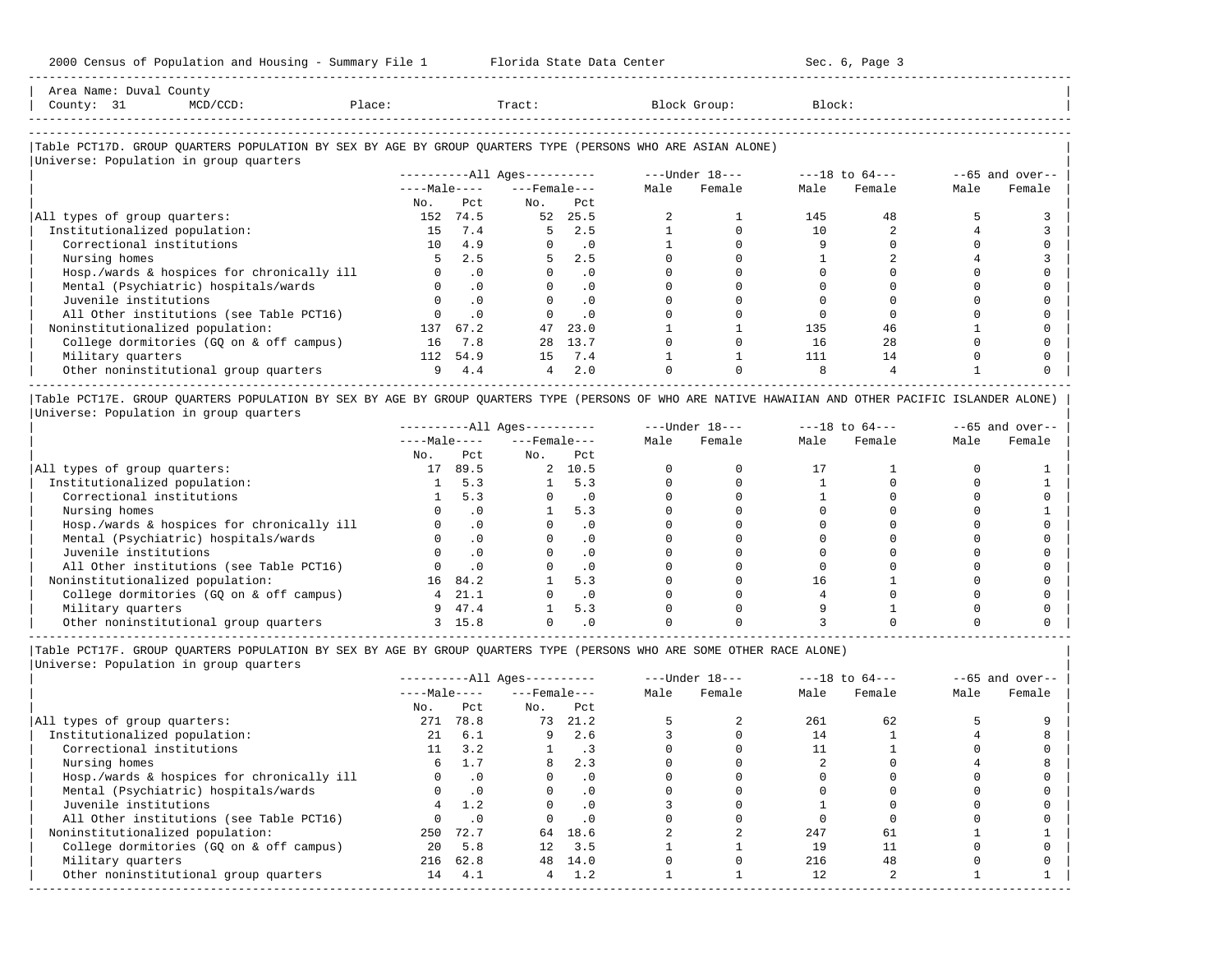-----------------------------------------------------------------------------------------------------------------------------------------------------

| Area Name: Duval County<br>County: 31<br>Place:<br>$MCD/CCD$ :                                                                |     |           | Tract:                |           |      | Block Group:                                                    | Block: |        |      |                  |
|-------------------------------------------------------------------------------------------------------------------------------|-----|-----------|-----------------------|-----------|------|-----------------------------------------------------------------|--------|--------|------|------------------|
|                                                                                                                               |     |           |                       |           |      |                                                                 |        |        |      |                  |
|                                                                                                                               |     |           |                       |           |      |                                                                 |        |        |      |                  |
| Table PCT17G. GROUP QUARTERS POPULATION BY SEX BY AGE BY GROUP QUARTERS TYPE (PERSONS OF WHO REPORT TWO OR MORE RACES)        |     |           |                       |           |      |                                                                 |        |        |      |                  |
| Universe: Population in group quarters                                                                                        |     |           |                       |           |      |                                                                 |        |        |      |                  |
|                                                                                                                               |     |           |                       |           |      | -----------All Ages---------- ---- Under $18--$ ---18 to $64--$ |        |        |      | $-65$ and over-- |
|                                                                                                                               |     |           | $---Male-- ---Female$ |           | Male | Female                                                          | Male   | Female | Male | Female           |
|                                                                                                                               | No. | Pct.      | No.                   | Pct.      |      |                                                                 |        |        |      |                  |
| All types of group quarters:                                                                                                  | 149 | 67.1      |                       | 73 32.9   |      |                                                                 | 140    | 59     |      | 10               |
| Institutionalized population:                                                                                                 |     | 33 14.9   |                       | 18 8.1    |      |                                                                 | 25     |        |      | 10               |
| Correctional institutions                                                                                                     |     | 28 12.6   |                       | 8 3.6     |      |                                                                 | 2.5    |        |      |                  |
| Nursing homes                                                                                                                 |     | 1.4       | 10                    | 4.5       |      |                                                                 |        |        |      | 10               |
| Hosp./wards & hospices for chronically ill                                                                                    |     | $\cdot$ 0 | $\Omega$              | $\cdot$ 0 |      |                                                                 |        |        |      |                  |
| Mental (Psychiatric) hospitals/wards                                                                                          |     | $\cdot$ 0 |                       | $\cdot$ 0 |      |                                                                 |        |        |      |                  |
| Juvenile institutions                                                                                                         |     | . 5       |                       | $\cdot$ 0 |      |                                                                 |        |        |      |                  |
| All Other institutions (see Table PCT16)                                                                                      |     |           |                       | $\cdot$ 0 |      |                                                                 |        |        |      |                  |
| Noninstitutionalized population:                                                                                              | 116 | 52.3      | 55                    | 24.8      |      |                                                                 | 115    | 51     |      |                  |
| College dormitories (GQ on & off campus)                                                                                      | 15  | 6.8       | 26                    | 11.7      |      |                                                                 | 1.5    | 26     |      |                  |
| Military quarters                                                                                                             |     | 88 39.6   | 18                    | 8.1       |      |                                                                 | 88     | 17     |      |                  |
| Other noninstitutional group quarters                                                                                         |     | 13, 5.9   | 11                    | 5.0       |      |                                                                 | 12.    |        |      |                  |
|                                                                                                                               |     |           |                       |           |      |                                                                 |        |        |      |                  |
| Table PCT17H. GROUP QUARTERS POPULATION BY SEX BY AGE BY GROUP QUARTERS TYPE (PERSONS OF ANY RACE WHO ARE HISPANIC OR LATINO) |     |           |                       |           |      |                                                                 |        |        |      |                  |

|Universe: Population in group quarters |

|                                            |              |           | $------All Aqes------$ |           |      | $---Under 18---$ | $---18$ to $64---$ |        | $--65$ and over-- |        |
|--------------------------------------------|--------------|-----------|------------------------|-----------|------|------------------|--------------------|--------|-------------------|--------|
|                                            | $---Male---$ |           | $---$ Female $---$     |           | Male | Female           | Male               | Female | Male              | Female |
|                                            | No.          | Pct       | No.                    | Pct       |      |                  |                    |        |                   |        |
| All types of group quarters:               | 580          | 77.3      | 170                    | 22.7      |      |                  | 565                | 142    | 10                | 26     |
| Institutionalized population:              | 68           | 9.1       | 30                     | 4.0       |      |                  | 57                 |        |                   | 25     |
| Correctional institutions                  | 49           | 6.5       |                        | . 1       |      |                  | 48                 |        |                   |        |
| Nursing homes                              | 14           | 1.9       | 24                     | 3.2       |      |                  |                    |        |                   | 24     |
| Hosp./wards & hospices for chronically ill |              |           |                        | . 0       |      |                  |                    |        |                   |        |
| Mental (Psychiatric) hospitals/wards       |              | $\cdot$ 0 |                        | $\cdot$ 0 |      |                  |                    |        |                   |        |
| Juvenile institutions                      |              | . 4       |                        | . 0       |      |                  |                    |        |                   |        |
| All Other institutions (see Table PCT16)   |              |           |                        |           |      |                  |                    |        |                   |        |
| Noninstitutionalized population:           | 512          | 68.3      | 140                    | 18.7      |      |                  | 508                | 137    |                   |        |
| College dormitories (GO on & off campus)   | 55           | 7.3       | 51                     | 6.8       |      |                  | 53                 | 50     |                   |        |
| Military quarters                          | 416          | 55.5      | 78                     | 10.4      |      |                  | 416                | 78     |                   |        |
| Other noninstitutional group quarters      | 41           | 5.5       |                        | 1.5       |      |                  | 39                 |        |                   |        |

|Table PCT17I. GROUP QUARTERS POPULATION BY SEX BY AGE BY GROUP QUARTERS TYPE (PERSONS OF WHO ARE WHITE ALONE, NOT HISPANIC OR LATINO) | |Universe: Population in group quarters |

|                                            |              |      | $------All Aqes------$ |            |      | $---Under 18---$ | $---18$ to $64---$ |        | $--65$ and over-- |        |
|--------------------------------------------|--------------|------|------------------------|------------|------|------------------|--------------------|--------|-------------------|--------|
|                                            | $---Male---$ |      | $---$ Female $---$     |            | Male | Female           | Male               | Female | Male              | Female |
|                                            | No.          | Pct  | No.                    | Pct        |      |                  |                    |        |                   |        |
| All types of group quarters:               | 5,043        | 56.2 | 3,934                  | 43.8       | 107  | 53               | 4,180              | 1,594  | 756               | 2,287  |
| Institutionalized population:              | 1,672        | 18.6 | 2,317                  | 25.8       | 48   | 16               | 992                | 330    | 632               | 1,971  |
| Correctional institutions                  | 851          | 9.5  | 197                    | 2.2        |      |                  | 832                | 196    | 8                 |        |
| Nursing homes                              | 711          | 7.9  | 2,044                  | 22.8       |      |                  | 91                 | 93     | 620               | 1,951  |
| Hosp./wards & hospices for chronically ill | 53           | .6   | 34                     | $\cdot$ .4 |      |                  | 49                 | 16     |                   | 18     |
| Mental (Psychiatric) hospitals/wards       | 13           |      | 20                     | $\cdot$ 2  |      |                  |                    | 14     |                   |        |
| Juvenile institutions                      | 31           |      |                        |            | 2.9  |                  |                    |        |                   |        |
| All Other institutions (see Table PCT16)   | 13           |      | 15                     | $\cdot$ 2  |      |                  |                    |        |                   |        |
| Noninstitutionalized population:           | 3,371        | 37.6 | 1,617                  | 18.0       | 59   | 37               | 3,188              | 1,264  | 124               | 316    |
| College dormitories (GO on & off campus)   | 790          | 8.8  | 844                    | 9.4        |      |                  | 786                | 839    |                   |        |
| Military quarters                          | 1,911        | 21.3 | 231                    | 2.6        |      |                  | 1,910              | 231    |                   |        |
| Other noninstitutional group quarters      | 670          | 7.5  | 542                    | 6.0        | 54   | 32               | 492                | 194    | 124               | 316    |
|                                            |              |      |                        |            |      |                  |                    |        |                   |        |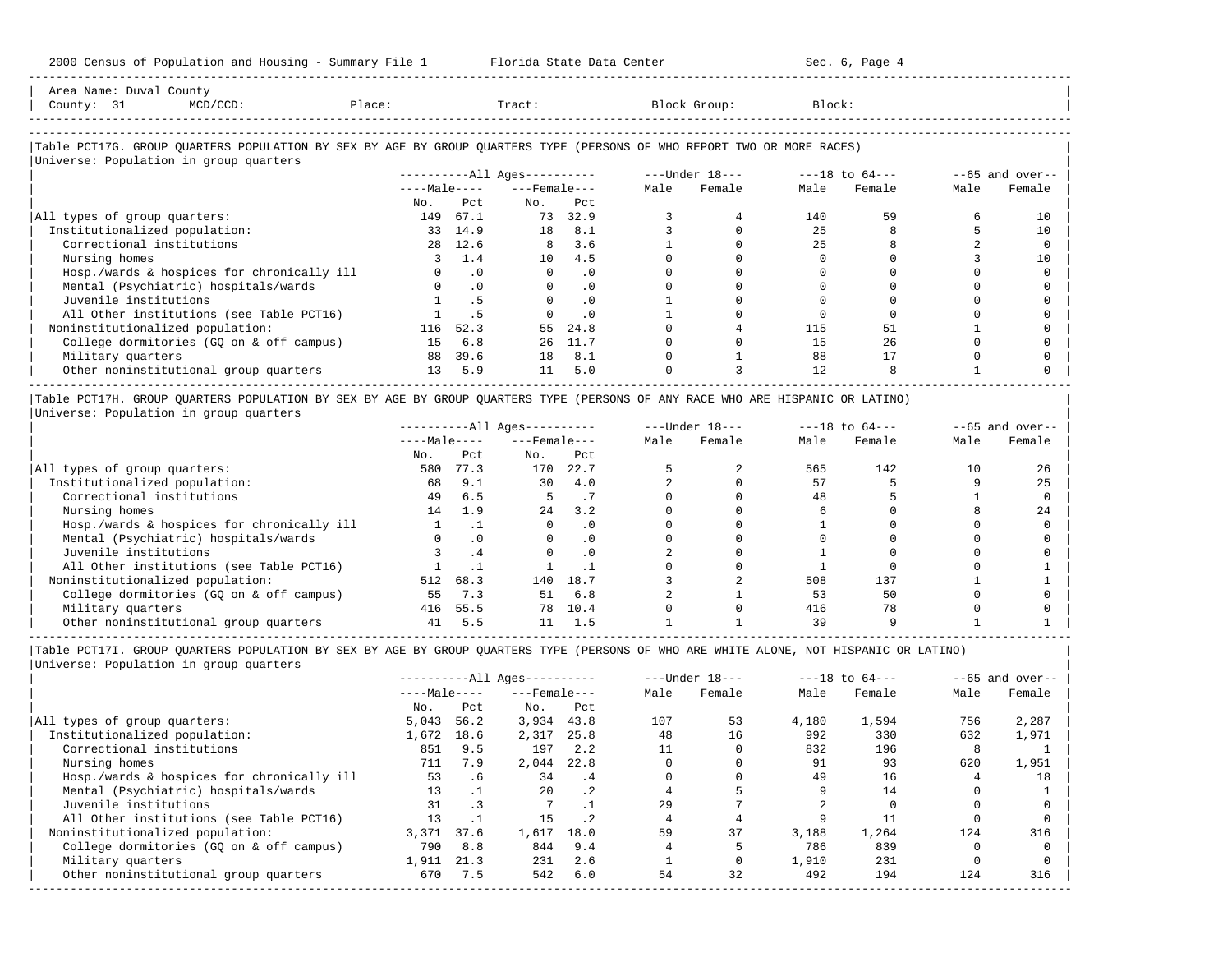-----------------------------------------------------------------------------------------------------------------------------------------------------

| Area Name: Escambia County                        |             |                                                                             |                   |             |                                       |                                                    |          |
|---------------------------------------------------|-------------|-----------------------------------------------------------------------------|-------------------|-------------|---------------------------------------|----------------------------------------------------|----------|
| County: 33                                        | $MCD/CCD$ : | Place:                                                                      | $\texttt{Tract}:$ |             | Block Group:                          | Block:                                             |          |
|                                                   |             |                                                                             |                   |             |                                       |                                                    |          |
|                                                   |             | Table PCT16. GROUP OUARTERS POPULATION BY GROUP OUARTERS TYPE               |                   |             |                                       |                                                    |          |
| Universe: Population in group quarters            |             |                                                                             |                   |             |                                       |                                                    |          |
|                                                   |             |                                                                             |                   |             |                                       |                                                    |          |
| Total Group Quarters Population                   |             |                                                                             |                   | 21,966      |                                       |                                                    |          |
| Institutionalized population:                     |             |                                                                             |                   | 10,825      | Noninstitutionalized population:      |                                                    | 11,141   |
| Correctional institutions:                        |             |                                                                             |                   | 7,618       |                                       | College dormitories (college GO on and off campus) | 4,412    |
| Federal prisons and detention centers             |             |                                                                             |                   | 640         | Military quarters:                    |                                                    | 6,041    |
| Halfway houses                                    |             |                                                                             |                   | 37          | On base:                              |                                                    | 6,038    |
| Local jails, police lockups, etc.                 |             |                                                                             |                   | 1,234       |                                       | Barracks and other GQ for military personnel       | 6,038    |
| Military disciplinary barracks                    |             |                                                                             |                   | 4,076       |                                       | Transient quarters for temporary residents         | $\Omega$ |
| State prisons                                     |             |                                                                             |                   | 1,570       | Military ships                        |                                                    | 3        |
| Other types of correctional institutions          |             |                                                                             |                   | 61          | Group homes:                          |                                                    | 190      |
| Nursing homes                                     |             |                                                                             |                   | 2,391       |                                       | Homes or halfway houses for drug/alcohol abuse     | 58       |
|                                                   |             | Hospitals/wards, hospices, and schools for the handicapped:                 |                   | 781         | Homes for the mentally ill            |                                                    | 65       |
| Hospitals/wards and hospices for chronically ill: |             |                                                                             |                   | 292         | Homes for the mentally retarded       |                                                    | 11       |
| Hospices or homes for chronically ill             |             |                                                                             |                   | 5           | Homes for the physically handicapped  |                                                    | 14       |
| Military hospitals or wards for chronically ill   |             |                                                                             |                   | 269         | Other group homes                     |                                                    | 42       |
| Other hospitals or wards for chronically ill      |             |                                                                             |                   | 18          | Religious group quarters              |                                                    | 4        |
| Hospitals or wards for drug/alcohol abuse         |             |                                                                             |                   | $\Omega$    | Workers' dormitories:                 |                                                    | $\Omega$ |
| Mental (Psychiatric) hospitals or wards           |             |                                                                             |                   | $\Omega$    |                                       | Agriculture workers' dormitories on farms          | $\Omega$ |
|                                                   |             | Schools, hospitals, or wards for the mentally retarded                      |                   | 90          |                                       | Job Corps and vocational training facilities       | $\Omega$ |
|                                                   |             | Schools, hospitals, or wards for the physically handicapped:                |                   | 16          | Other workers' dormitories            |                                                    | $\Omega$ |
| Institutions for the deaf                         |             |                                                                             |                   | 8           | Crews of maritime vessels             |                                                    | 28       |
| Institutions for the blind                        |             |                                                                             |                   | 8           | Other nonhousehold living situations  |                                                    | 43       |
|                                                   |             | Orthopedic wards/institutions for the physically handicapped                |                   | $\Omega$    | Other noninstitutional group quarters |                                                    | 423      |
|                                                   |             | Wards in general hospitals for patients with no usual home elsewhere        |                   | $\mathbf 0$ |                                       |                                                    |          |
|                                                   |             | Wards in military hospitls for patients with no usual home elsewhere        |                   | 383         |                                       |                                                    |          |
| Juvenile institutions:                            |             |                                                                             |                   | 35          |                                       |                                                    |          |
| Long-term care:                                   |             |                                                                             |                   | 35          |                                       |                                                    |          |
|                                                   |             | Homes for abused, dependent, and neglected children                         |                   | $\Omega$    |                                       |                                                    |          |
|                                                   |             | Residential treatment centers for emotionally disturbed children            |                   | $\Omega$    |                                       |                                                    |          |
| Training schools for juvenile delinquents         |             |                                                                             |                   | 35          |                                       |                                                    |          |
|                                                   |             | Short-term care, detention or diagnostic centers for delinguent chdrn       |                   | $\Omega$    |                                       |                                                    |          |
| Type of juvenile institution unknown              |             |                                                                             |                   | $\Omega$    |                                       |                                                    |          |
|                                                   |             | Table PCT17. GROUP OUARTERS POPULATION BY SEX BY AGE BY GROUP OUARTERS TYPE |                   |             |                                       |                                                    |          |
| Universe: Population in group quarters            |             |                                                                             |                   |             |                                       |                                                    |          |
|                                                   |             |                                                                             |                   |             |                                       |                                                    |          |
|                                                   |             |                                                                             |                   |             |                                       |                                                    |          |

|                                            | ----Male---- |           | $---$ Female $---$ |           | Male | Female | Male   | Female | Male | Female |
|--------------------------------------------|--------------|-----------|--------------------|-----------|------|--------|--------|--------|------|--------|
|                                            | No.          | Pct       | No.                | Pct       |      |        |        |        |      |        |
| All types of group quarters:               | 15,670       | 71.3      | 6,296              | 28.7      | 109  | 46     | 14,943 | 4,461  | 618  | 1,789  |
| Institutionalized population:              | 8,122        | 37.0      | 2,703              | 12.3      | 51   |        | 7,517  | 1,053  | 554  | 1,648  |
| Correctional institutions                  | 6,955        | 31.7      | 663                | 3.0       | 18   |        | 6,916  | 661    | 21   |        |
| Nursing homes                              | 630          | 2.9       | 1,761              | 8.0       |      |        | 114    | 133    | 516  | 1,628  |
| Hosp./wards & hospices for chronically ill | 206          | . 9       | 86                 | .4        |      |        | 199    | 75     |      |        |
| Mental (Psychiatric) hospitals/wards       | $\Omega$     | .0        | $\Omega$           | $\cdot$ 0 |      |        |        |        |      |        |
| Juvenile institutions                      | 35           | $\cdot$ 2 | $\Omega$           | $\cdot$ 0 | 32   |        |        |        |      |        |
| All Other institutions (see Table PCT16)   | 296          | 1.3       | 193                | . 9       |      |        | 285    | 184    | 10   |        |
| Noninstitutionalized population:           | 7,548        | 34.4      | 3,593              | 16.4      | 58   | 44     | 7,426  | 3,408  | 64   | 141    |
| College dormitories (GO on & off campus)   | 1,930        | 8.8       | 2,482 11.3         |           |      | 15     | 1,924  | 2,467  |      |        |
| Military quarters                          | 5,249        | 23.9      | 792                | 3.6       | 23   |        | 5,226  | 789    |      |        |
| Other noninstitutional group quarters      | 369          | 1.7       | 319                | 1.5       | 29   | 26     | 276    | 152    | 64   | 141    |
|                                            |              |           |                    |           |      |        |        |        |      |        |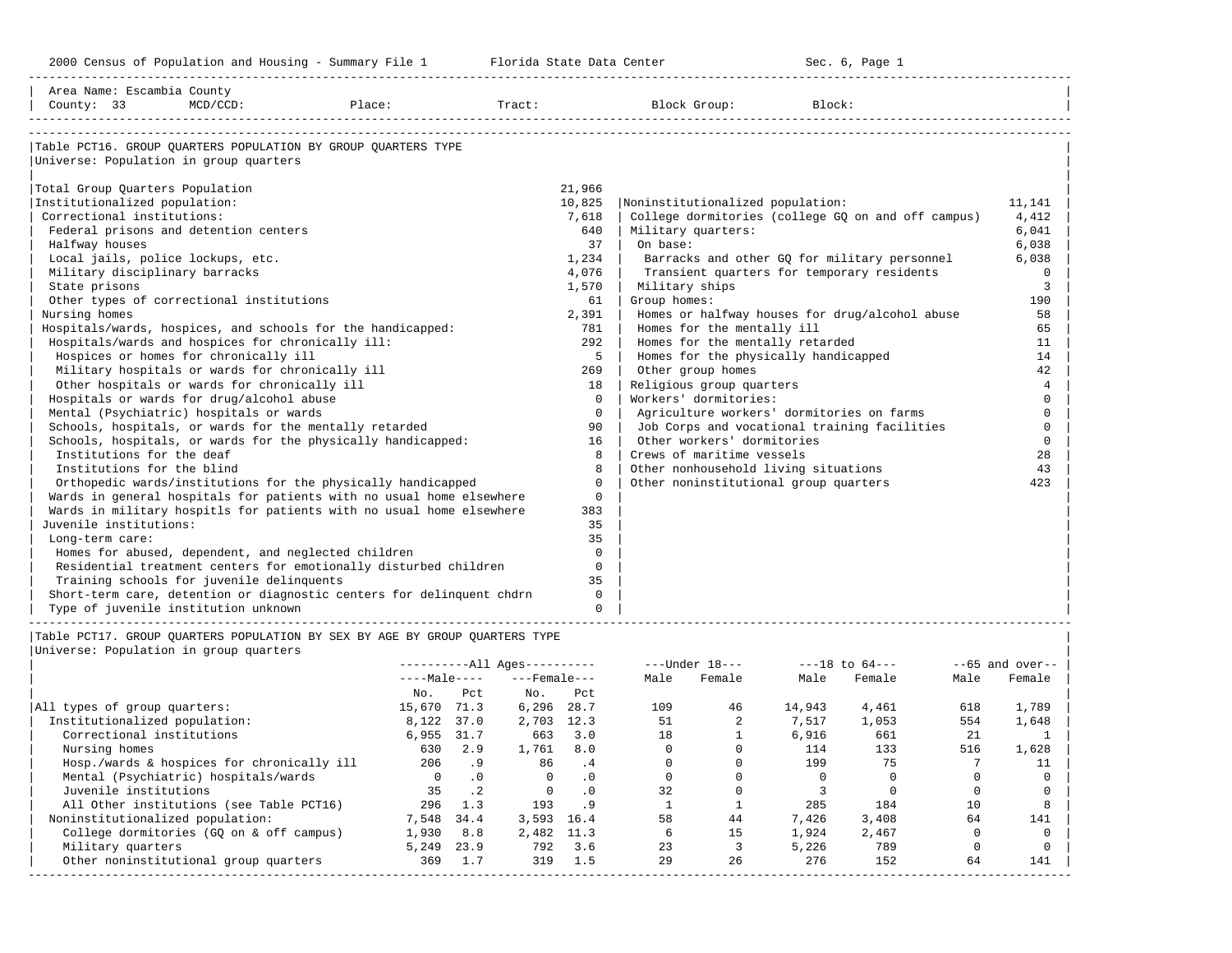| Area Name: Escambia County<br>County: 33<br>$MCD/CCD$ :                                                                                              | Place:         |           | Tract:                       |           |      | Block Group:      | Block:   |                |          |                    |
|------------------------------------------------------------------------------------------------------------------------------------------------------|----------------|-----------|------------------------------|-----------|------|-------------------|----------|----------------|----------|--------------------|
| Table PCT17A. GROUP QUARTERS POPULATION BY SEX BY AGE BY GROUP QUARTERS TYPE (PERSONS WHO ARE WHITE ALONE)<br>Universe: Population in group quarters |                |           |                              |           |      |                   |          |                |          |                    |
|                                                                                                                                                      |                |           | ----------All Ages---------- |           |      | ---Under 18---    |          | ---18 to 64--- |          | $- -65$ and over-- |
|                                                                                                                                                      | $---Male---$   |           | $---$ Female $---$           |           | Male | Female            | Male     | Female         | Male     | Female             |
|                                                                                                                                                      | No.            | Pct.      | No.                          | Pct.      |      |                   |          |                |          |                    |
| All types of group quarters:                                                                                                                         | 11,121         | 68.8      | 5,054                        | 31.2      | 60   | 27                | 10,561   | 3,481          | 500      | 1,546              |
| Institutionalized population:                                                                                                                        | 5,173          | 32.0      | 2,097                        | 13.0      | 23   |                   | 4,703    | 684            | 447      | 1,412              |
| Correctional institutions                                                                                                                            | 4,300          | 26.6      | 420                          | 2.6       |      |                   | 4,274    | 419            | 18       |                    |
| Nursing homes                                                                                                                                        | 494            | 3.1       | 1,488                        | 9.2       |      |                   | 77       | 91             | 417      | 1,397              |
| Hosp./wards & hospices for chronically ill                                                                                                           | 159            | 1.0       | 63                           | .4        |      |                   | 153      | 53             | 6        | 10                 |
| Mental (Psychiatric) hospitals/wards                                                                                                                 | $\overline{0}$ | $\cdot$ 0 | $\mathbf{0}$                 | $\cdot$ 0 |      |                   | $\Omega$ |                |          |                    |
| Juvenile institutions                                                                                                                                | 18             | $\cdot$ 1 | $\circ$                      | $\cdot$ 0 | 15   |                   |          |                |          |                    |
| All Other institutions (see Table PCT16)                                                                                                             | 202            | 1.2       | 126                          | . 8       |      |                   | 196      | 121            |          |                    |
| Noninstitutionalized population:                                                                                                                     | 5,948          | 36.8      | 2,957                        | 18.3      | 37   | 26                | 5,858    | 2,797          | 53       | 134                |
| College dormitories (GQ on & off campus)                                                                                                             | 1,747          | 10.8      | 2,174                        | 13.4      |      | $12 \overline{ }$ | 1,742    | 2,162          | $\Omega$ | $\Omega$           |
| Military quarters                                                                                                                                    | 3,956          | 24.5      | 528                          | 3.3       | 17   |                   | 3,939    | 526            | $\Omega$ |                    |
| Other noninstitutional group quarters                                                                                                                | 245            | 1.5       | 255                          | 1.6       | 15   | 12                | 177      | 109            | 53       | 134                |

|                                            |              |           | ----------All Ages---------- |           | $---Under 18---$ |        | $---18$ to $64---$ |        | $--65$ and over-- |        |
|--------------------------------------------|--------------|-----------|------------------------------|-----------|------------------|--------|--------------------|--------|-------------------|--------|
|                                            | $---Male---$ |           | $---$ Female $---$           |           | Male             | Female | Male               | Female | Male              | Female |
|                                            | No.          | Pct       | No.                          | Pct       |                  |        |                    |        |                   |        |
| All types of group quarters:               | 3,229        | 79.5      | 831                          | 20.5      | 40               | 15     | 3,074              | 583    | 115               | 233    |
| Institutionalized population:              | 2,453        | 60.4      | 516                          | 12.7      | 27               |        | 2,321              | 287    | 105               | 228    |
| Correctional institutions                  | 2,199        | 54.2      | 190                          | 4.7       | 10               |        | 2,186              | 189    |                   |        |
| Nursing homes                              | 134          | 3.3       | 261                          | 6.4       |                  |        | 37                 | 38     | 97                | 223    |
| Hosp./wards & hospices for chronically ill | 29           | .7        | 13                           | . 3       |                  |        | 28                 | 12     |                   |        |
| Mental (Psychiatric) hospitals/wards       |              | $\cdot$ 0 |                              | $\cdot$ 0 |                  |        |                    |        |                   |        |
| Juvenile institutions                      | 16           | . 4       | $\Omega$                     | . 0       | 16               |        |                    |        |                   |        |
| All Other institutions (see Table PCT16)   | 75           | 1.8       | 52                           | 1.3       |                  |        | 70                 | 48     |                   |        |
| Noninstitutionalized population:           | 776          | 19.1      | 315                          | 7.8       |                  | 14     | 753                | 296    | 10                |        |
| College dormitories (GO on & off campus)   |              | 1.9       | 113                          | 2.8       |                  |        | 77                 | 113    |                   |        |
| Military quarters                          | 590          | 14.5      | 144                          | 3.5       |                  |        | 587                | 143    |                   |        |
| Other noninstitutional group quarters      | 109          | 2.7       | 58                           | 1.4       | 10               |        | 89                 | 40     | 10                |        |

|Table PCT17C. GROUP QUARTERS POPULATION BY SEX BY AGE BY GROUP QUARTERS TYPE (PERSONS WHO ARE AMERICAN INDIAN AND ALASKAN NATIVE ALONE) | |Universe: Population in group quarters |

-----------------------------------------------------------------------------------------------------------------------------------------------------

|                                            |              |           | $------All Aqes------$ |           | $---Under 18---$ |        | $---18$ to $64---$ |        |      | $--65$ and over-- |
|--------------------------------------------|--------------|-----------|------------------------|-----------|------------------|--------|--------------------|--------|------|-------------------|
|                                            | $---Male---$ |           | $---$ Female $---$     |           | Male             | Female | Male               | Female | Male | Female            |
|                                            | No.          | Pct       | No.                    | Pct       |                  |        |                    |        |      |                   |
| All types of group quarters:               | 147          | 80.8      |                        | 35 19.2   |                  |        | 144                | 33     |      |                   |
| Institutionalized population:              | 60           | 33.0      | 11                     | 6.0       |                  |        | 60                 |        |      |                   |
| Correctional institutions                  | 57           | 31.3      |                        | 3.8       |                  |        | 57                 |        |      |                   |
| Nursing homes                              |              | .0        | 4                      | 2.2       |                  |        |                    |        |      |                   |
| Hosp./wards & hospices for chronically ill |              | 1.6       |                        | $\cdot$ 0 |                  |        |                    |        |      |                   |
| Mental (Psychiatric) hospitals/wards       |              | $\cdot$ 0 |                        | . 0       |                  |        |                    |        |      |                   |
| Juvenile institutions                      |              |           |                        | $\cdot$ 0 |                  |        |                    |        |      |                   |
| All Other institutions (see Table PCT16)   |              | $\cdot$ 0 |                        |           |                  |        |                    |        |      |                   |
| Noninstitutionalized population:           | 87           | 47.8      | 24                     | 13.2      |                  |        | 84                 | 2.4    |      |                   |
| College dormitories (GQ on & off campus)   |              | 1.1       |                        | 3.8       |                  |        |                    |        |      |                   |
| Military quarters                          | 79           | 43.4      | 15                     | 8.2       |                  |        | 79                 |        |      |                   |
| Other noninstitutional group quarters      | 6            | 3.3       | $\overline{a}$         | -1.1      |                  |        |                    |        |      |                   |
|                                            |              |           |                        |           |                  |        |                    |        |      |                   |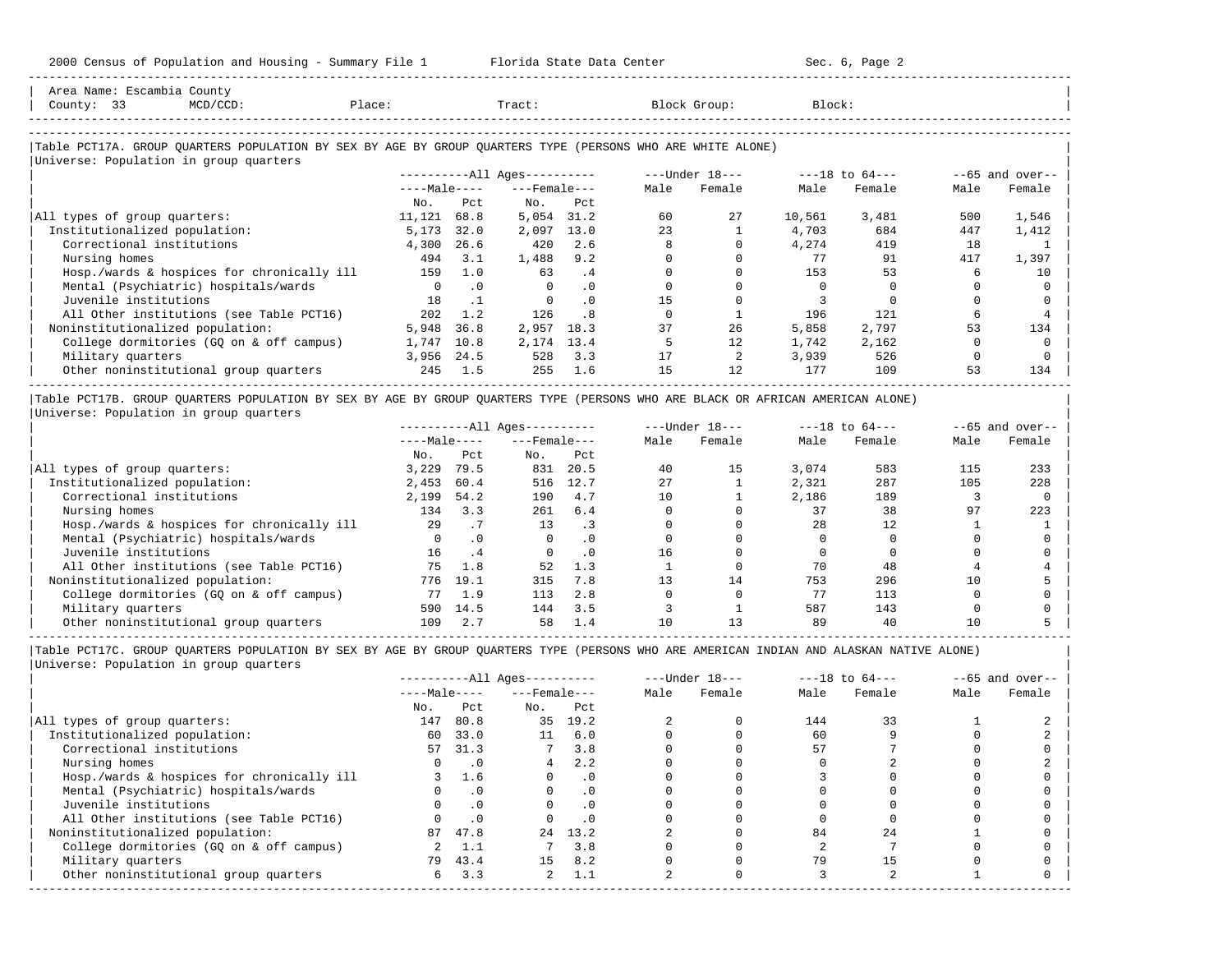| Area Name: | Escambia County |        |       |              |                                |
|------------|-----------------|--------|-------|--------------|--------------------------------|
| County:    | $\sim$<br>33    | Place: | Tract | Block Group: | Block:<br>$\sim$ $\sim$ $\sim$ |
|            |                 |        |       |              |                                |
|            |                 |        |       |              |                                |

-----------------------------------------------------------------------------------------------------------------------------------------------------

### |Table PCT17D. GROUP QUARTERS POPULATION BY SEX BY AGE BY GROUP QUARTERS TYPE (PERSONS WHO ARE ASIAN ALONE) |

|                                            |              |           | $------All Ages------$ |           | $---Under 18---$ |        | $---18$ to $64---$ |        |      | $--65$ and over-- |
|--------------------------------------------|--------------|-----------|------------------------|-----------|------------------|--------|--------------------|--------|------|-------------------|
|                                            | $---Male---$ |           | $---$ Female $---$     |           | Male             | Female | Male               | Female | Male | Female            |
|                                            | No.          | Pct.      | No.                    | Pct       |                  |        |                    |        |      |                   |
| All types of group quarters:               | 284          | 67.5      | 137                    | 32.5      |                  |        | 281                | 133    |      |                   |
| Institutionalized population:              | 114          | 27.1      | 29                     | 6.9       |                  |        | 113                | 29     |      |                   |
| Correctional institutions                  | 93           | 22.1      | 16                     | 3.8       |                  |        | 93                 | 16     |      |                   |
| Nursing homes                              |              | . 2       |                        | . 0       |                  |        |                    |        |      |                   |
| Hosp./wards & hospices for chronically ill |              | 1.7       | 5                      | 1.2       |                  |        |                    |        |      |                   |
| Mental (Psychiatric) hospitals/wards       |              | $\cdot$ 0 |                        | $\cdot$ 0 |                  |        |                    |        |      |                   |
| Juvenile institutions                      |              | $\cdot$ 0 |                        | $\cdot$ 0 |                  |        |                    |        |      |                   |
| All Other institutions (see Table PCT16)   | 13           | 3.1       |                        | 1.9       |                  |        |                    |        |      |                   |
| Noninstitutionalized population:           | 170          | 40.4      | 108                    | 25.7      |                  |        | 168                | 104    |      |                   |
| College dormitories (GQ on & off campus)   | 52           | 12.4      | 88                     | 20.9      |                  |        | 51                 | 85     |      |                   |
| Military quarters                          | 115          | 27.3      | 19                     | 4.5       |                  |        | 114                | 19     |      |                   |
| Other noninstitutional group quarters      |              |           |                        | $\cdot$ 2 |                  |        |                    |        |      |                   |

|Table PCT17E. GROUP QUARTERS POPULATION BY SEX BY AGE BY GROUP QUARTERS TYPE (PERSONS OF WHO ARE NATIVE HAWAIIAN AND OTHER PACIFIC ISLANDER ALONE) | |Universe: Population in group quarters |

|                                            |              |         | $------All Ages------$ |           |      | $---Under 18---$ | $---18$ to $64---$ |        |      | $--65$ and over-- |
|--------------------------------------------|--------------|---------|------------------------|-----------|------|------------------|--------------------|--------|------|-------------------|
|                                            | $---Male---$ |         | $---$ Female $---$     |           | Male | Female           | Male               | Female | Male | Female            |
|                                            | No.          | Pct     | No.                    | Pct       |      |                  |                    |        |      |                   |
| All types of group quarters:               | 39           | 65.0    | 21                     | 35.0      |      |                  | 39                 | 2.1    |      |                   |
| Institutionalized population:              | 11           | 18.3    |                        | 1.7       |      |                  |                    |        |      |                   |
| Correctional institutions                  |              | 11 18.3 |                        |           |      |                  |                    |        |      |                   |
| Nursing homes                              |              |         |                        | . 0       |      |                  |                    |        |      |                   |
| Hosp./wards & hospices for chronically ill |              | . 0     |                        | . 0       |      |                  |                    |        |      |                   |
| Mental (Psychiatric) hospitals/wards       |              |         |                        | . 0       |      |                  |                    |        |      |                   |
| Juvenile institutions                      |              |         |                        | . 0       |      |                  |                    |        |      |                   |
| All Other institutions (see Table PCT16)   |              |         |                        | $\cdot$ 0 |      |                  |                    |        |      |                   |
| Noninstitutionalized population:           | 28           | 46.7    | 20                     | 33.3      |      |                  | 28                 | 2.0    |      |                   |
| College dormitories (GQ on & off campus)   |              | 5.0     |                        | 28.3      |      |                  |                    |        |      |                   |
| Military quarters                          | 2.5          | 41.7    |                        | 5.0       |      |                  | 25                 |        |      |                   |
| Other noninstitutional group quarters      |              |         |                        | $\cdot$ 0 |      |                  |                    |        |      |                   |

-----------------------------------------------------------------------------------------------------------------------------------------------------

|Table PCT17F. GROUP QUARTERS POPULATION BY SEX BY AGE BY GROUP QUARTERS TYPE (PERSONS WHO ARE SOME OTHER RACE ALONE) |

|                                            |              |                 | $------All Ages------$ |           | $---Under 18---$ |        | $---18$ to $64---$ |        |      | $--65$ and over-- |
|--------------------------------------------|--------------|-----------------|------------------------|-----------|------------------|--------|--------------------|--------|------|-------------------|
|                                            | $---Male---$ |                 | $---$ Female $---$     |           | Male             | Female | Male               | Female | Male | Female            |
|                                            | No.          | Pct             | No.                    | Pct       |                  |        |                    |        |      |                   |
| All types of group quarters:               | 508          | 84.1            |                        | 96 15.9   |                  |        | 506                | 92     |      |                   |
| Institutionalized population:              | 171          | 28.3            | 29                     | 4.8       |                  |        | 170                | 25     |      |                   |
| Correctional institutions                  | 163          | 27.0            | 20                     | 3.3       |                  |        | 163                | 20     |      |                   |
| Nursing homes                              |              | .2 <sub>2</sub> | 5.                     | .8        |                  |        |                    |        |      |                   |
| Hosp./wards & hospices for chronically ill |              | .8              |                        |           |                  |        |                    |        |      |                   |
| Mental (Psychiatric) hospitals/wards       |              | $\cdot$ 0       |                        | $\cdot$ 0 |                  |        |                    |        |      |                   |
| Juvenile institutions                      |              | .0              | O                      | $\cdot$ 0 |                  |        |                    |        |      |                   |
| All Other institutions (see Table PCT16)   |              |                 |                        |           |                  |        |                    |        |      |                   |
| Noninstitutionalized population:           |              | 337 55.8        | 67                     | 11.1      |                  |        | 336                | 67     |      |                   |
| College dormitories (GQ on & off campus)   | 10           |                 | 17                     | 2.8       |                  |        | 10                 |        |      |                   |
| Military quarters                          |              | 324 53.6        | 50                     | 8.3       |                  |        | 324                | 50     |      |                   |
| Other noninstitutional group quarters      |              | . 5             | $\Omega$               | $\cdot$ 0 |                  |        |                    |        |      |                   |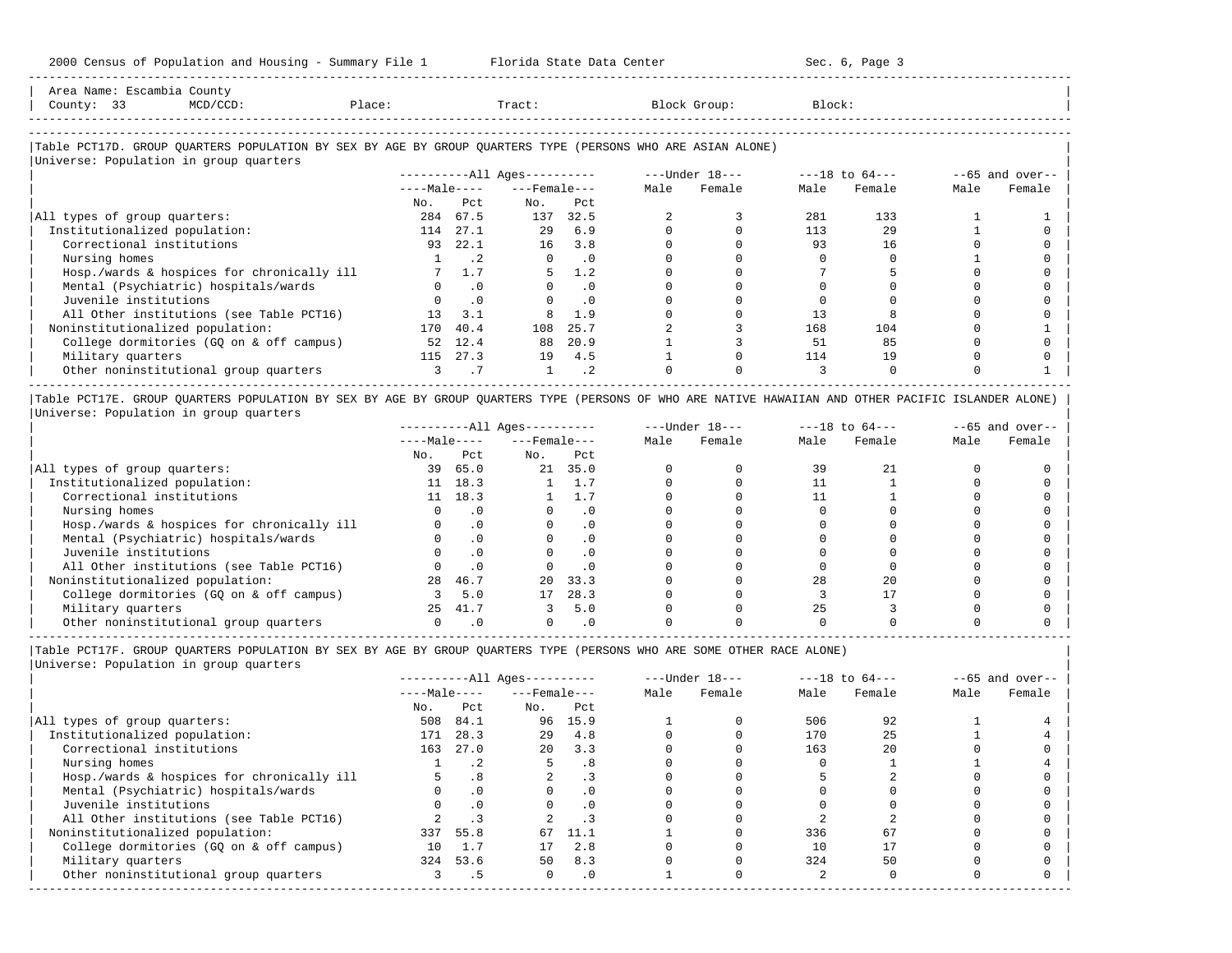| 2000 Census of Population and Housing - Summary File 1 Florida State Data Center<br>--------------------------                |                                            |               |                              |               |                |                                     | Sec. 6, Page 4 |                                                                 |              |                  |
|-------------------------------------------------------------------------------------------------------------------------------|--------------------------------------------|---------------|------------------------------|---------------|----------------|-------------------------------------|----------------|-----------------------------------------------------------------|--------------|------------------|
| Area Name: Escambia County<br>County: 33                                                                                      |                                            |               |                              |               |                |                                     |                |                                                                 |              |                  |
|                                                                                                                               |                                            |               |                              |               |                |                                     |                |                                                                 |              |                  |
| Table PCT17G. GROUP QUARTERS POPULATION BY SEX BY AGE BY GROUP QUARTERS TYPE (PERSONS OF WHO REPORT TWO OR MORE RACES)        |                                            |               |                              |               |                |                                     |                |                                                                 |              |                  |
| Universe: Population in group quarters                                                                                        |                                            |               |                              |               |                |                                     |                |                                                                 |              |                  |
|                                                                                                                               |                                            |               |                              |               |                |                                     |                | ----------All Ages---------- - ----Under $18--$ ---18 to $64--$ |              | $-65$ and over-- |
|                                                                                                                               |                                            |               | $---Male-- ---Female$        |               | Male           | Female                              | Male           | Female                                                          | Male         | Female           |
|                                                                                                                               | No.                                        | Pct           | No.                          | Pct           |                |                                     |                |                                                                 |              |                  |
| All types of group quarters:                                                                                                  |                                            | 342 73.7      | 122 26.3                     |               | 4              |                                     | 338            | 118                                                             | $\Omega$     | 3                |
| Institutionalized population:                                                                                                 |                                            | 140 30.2      |                              | 20 4.3        |                | $\Omega$                            | 139            | 18                                                              | $\Omega$     |                  |
| Correctional institutions                                                                                                     |                                            | 132 28.4      | $9 \t 1.9$                   |               | $\Omega$       | $\Omega$                            | 132            | 9                                                               | $\Omega$     |                  |
| Nursing homes                                                                                                                 |                                            | $0 \qquad .0$ |                              | $3 \cdot .6$  | $\Omega$       | $\Omega$                            | $\bigcirc$     | $\mathbf{1}$                                                    | $\Omega$     |                  |
| Hosp./wards & hospices for chronically ill                                                                                    |                                            | $3 \cdot .6$  |                              | $3 \cdot 6$   |                |                                     | -3             | ζ                                                               |              |                  |
| Mental (Psychiatric) hospitals/wards                                                                                          |                                            | $0 \qquad .0$ |                              | $0 \qquad 0$  |                | $\Omega$                            | $\Omega$       | $\Omega$                                                        | $\cap$       |                  |
| Juvenile institutions                                                                                                         |                                            | $1 \quad .2$  |                              | $0 \qquad .0$ |                | $\Omega$                            | $\Omega$       | $\Omega$                                                        | $\Omega$     |                  |
| All Other institutions (see Table PCT16)                                                                                      |                                            | $4 \qquad 9$  | 5                            | 1.1           | $\Omega$       | $\Omega$                            | $\overline{4}$ |                                                                 | $\Omega$     |                  |
| Noninstitutionalized population:                                                                                              |                                            | 202 43.5      |                              | 102 22.0      | $\mathbf{3}$   | 1                                   | 199            | 100                                                             | $\Omega$     |                  |
| College dormitories (GO on & off campus)                                                                                      | 39 8.4                                     |               |                              | 66 14.2       | $\Omega$       | $\Omega$                            | 39             | 66                                                              | $\Omega$     | $\cap$           |
| Military quarters                                                                                                             |                                            | 160 34.5      |                              | 33 7.1        | $\overline{a}$ | $\Omega$                            | 158            | 33                                                              | $\Omega$     |                  |
| 0ther noninstitutional group quarters 3 5.6                                                                                   |                                            |               | $3 \t 6$                     |               |                |                                     | $\overline{2}$ | $\overline{1}$                                                  | $\Omega$     |                  |
| Table PCT17H. GROUP QUARTERS POPULATION BY SEX BY AGE BY GROUP QUARTERS TYPE (PERSONS OF ANY RACE WHO ARE HISPANIC OR LATINO) |                                            |               |                              |               |                |                                     |                |                                                                 |              |                  |
| Universe: Population in group quarters                                                                                        |                                            |               |                              |               |                |                                     |                |                                                                 |              |                  |
|                                                                                                                               |                                            |               | ----------All Ages---------- |               |                | $---$ Under $18-- ---18$ to $64---$ |                |                                                                 |              | $-65$ and over-- |
|                                                                                                                               |                                            |               | $---Male-- ---Female$        |               | Male           | Female                              | Male           | Female                                                          | Male         | Female           |
|                                                                                                                               | No.                                        | Pct           | $NQ$ .                       | Pct           |                |                                     |                |                                                                 |              |                  |
| All types of group quarters:                                                                                                  | 1,276 85.8                                 |               | 212 14.2                     |               | 3              | 2                                   | 1,267          | 198                                                             | 6            | 12               |
| Institutionalized population:                                                                                                 |                                            | 642 43.1      | 60 4.0                       |               | $\Omega$       | $\Omega$                            | 636            | 49                                                              | 6            | 11               |
| Correctional institutions                                                                                                     |                                            | 601 40.4      | $34$ 2.3                     |               | $\Omega$       | $\Omega$                            | 597            | 34                                                              |              | $\Omega$         |
| Nursing homes                                                                                                                 |                                            | $3 \cdot 2$   | 11 .7                        |               |                | $\Omega$                            | $\frac{1}{2}$  | $\mathbf{1}$                                                    |              | 10               |
| Hosp./wards & hospices for chronically ill $24$ 1.6                                                                           |                                            |               | $\sim$ 3                     | $\cdot$ 2     | $\Omega$       | $\Omega$                            | 24             | $\mathfrak{D}$                                                  | <sup>n</sup> |                  |
| Mental (Psychiatric) hospitals/wards                                                                                          | $\begin{array}{ccc} & & & 0 & \end{array}$ |               | $\overline{a}$               |               |                | $\cap$                              | $\cap$         | $\cap$                                                          |              |                  |

| MAT STILA ILAMO                            |     | . .        |     |      |  |     |     | ∸∽ |
|--------------------------------------------|-----|------------|-----|------|--|-----|-----|----|
| Hosp./wards & hospices for chronically ill |     | $\perp$ .6 |     |      |  |     |     |    |
| Mental (Psychiatric) hospitals/wards       |     |            |     |      |  |     |     |    |
| Juvenile institutions                      |     |            |     |      |  |     |     |    |
| All Other institutions (see Table PCT16)   |     |            |     |      |  |     |     |    |
| Noninstitutionalized population:           | 634 | 42.6       | 152 | 10.2 |  | 631 | 149 |    |
| College dormitories (GQ on & off campus)   | 35. | 2.4        |     | -4.1 |  | 35  | 61  |    |
| Military quarters                          | 586 | 39.4       |     | 5.8  |  | 585 | 87  |    |
| Other noninstitutional group quarters      |     |            |     |      |  |     |     |    |

----------------------------------------------------------------------------------------------------------------------------------------------------- |Table PCT17I. GROUP QUARTERS POPULATION BY SEX BY AGE BY GROUP QUARTERS TYPE (PERSONS OF WHO ARE WHITE ALONE, NOT HISPANIC OR LATINO) |

|                                            |              |           | $------All Aqes------$ |           |      | $---Under 18---$ | $---18$ to $64---$ |        |      | $--65$ and over-- |
|--------------------------------------------|--------------|-----------|------------------------|-----------|------|------------------|--------------------|--------|------|-------------------|
|                                            | $---Male---$ |           | $---$ Female $---$     |           | Male | Female           | Male               | Female | Male | Female            |
|                                            | No.          | Pct       | No.                    | Pct       |      |                  |                    |        |      |                   |
| All types of group quarters:               | 10,504       | 67.9      | 4,963                  | 32.1      | 58   | 26               | 9,951              | 3,400  | 495  | 1,537             |
| Institutionalized population:              | 4,781        | 30.9      | 2,069                  | 13.4      | 23   |                  | 4,316              | 664    | 442  | 1,404             |
| Correctional institutions                  | 3,935        | 25.4      | 409                    | 2.6       |      |                  | 3,913              | 408    | 14   |                   |
| Nursing homes                              | 492          | 3.2       | 1,481                  | 9.6       |      |                  | 76                 | 91     | 416  | 1,390             |
| Hosp./wards & hospices for chronically ill | 141          | . 9       | 62                     | .4        |      |                  | 135                | 53     |      |                   |
| Mental (Psychiatric) hospitals/wards       | $\Omega$     | $\cdot$ 0 | 0                      | $\cdot$ 0 |      |                  |                    |        |      |                   |
| Juvenile institutions                      | 18           |           | $\Omega$               | $\cdot$ 0 | 15   |                  |                    |        |      |                   |
| All Other institutions (see Table PCT16)   | 195          | 1.3       | 117                    | .8        |      |                  | 189                | 112    |      |                   |
| Noninstitutionalized population:           | 5,723        | 37.0      | 2,894                  | 18.7      | 35   | 25               | 5,635              | 2,736  | 53   | 133               |
| College dormitories (GO on & off campus)   | 1,724        | 11.1      | 2,137                  | 13.8      |      | 12               | 1,719              | 2,125  |      |                   |
| Military quarters                          | 3,761 24.3   |           | 504                    | 3.3       | 16   |                  | 3,745              | 502    |      |                   |
| Other noninstitutional group quarters      | 238          | 1.5       | 253                    | 1.6       | 14   |                  | 171                | 109    | 53   | 133               |
|                                            |              |           |                        |           |      |                  |                    |        |      |                   |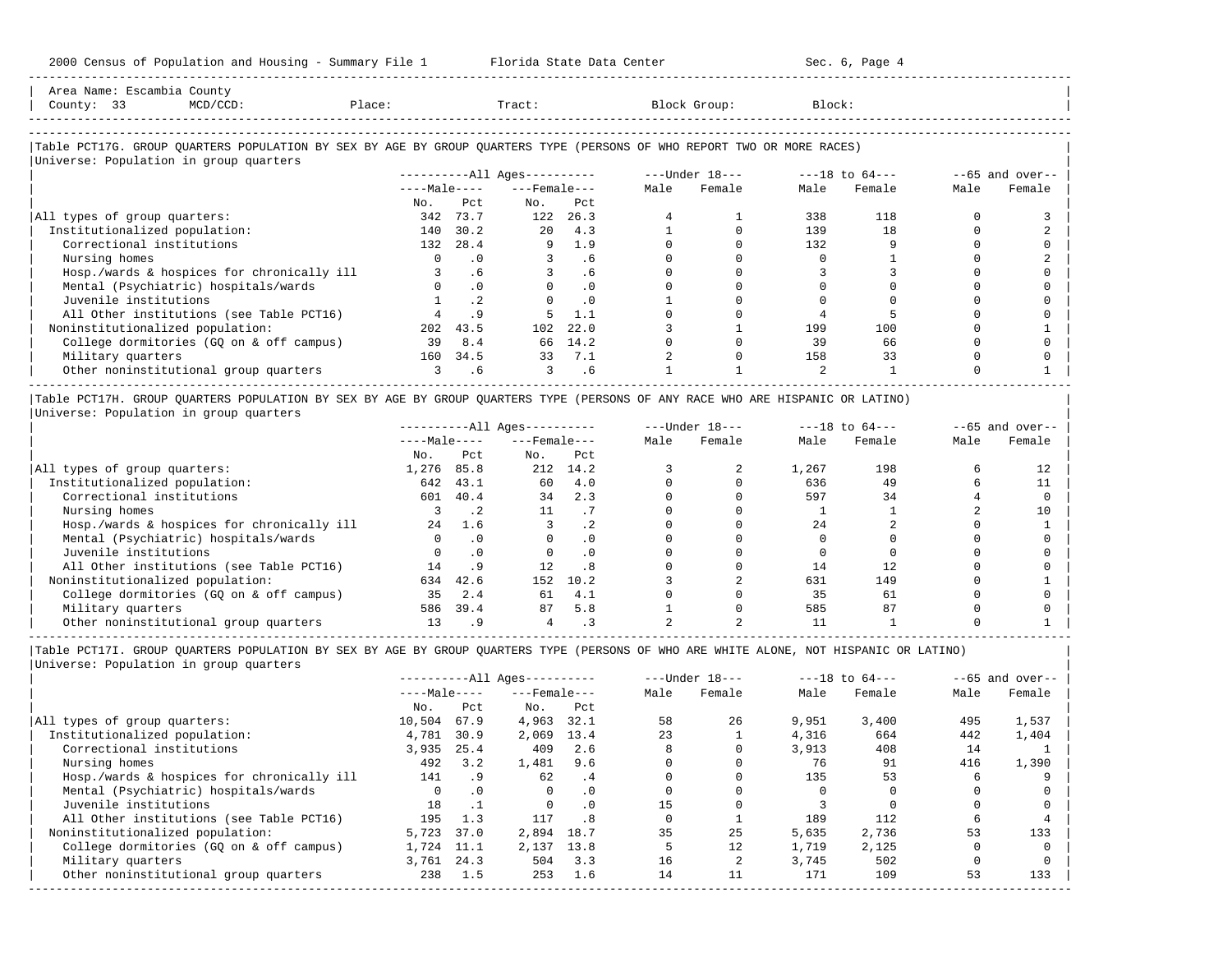-----------------------------------------------------------------------------------------------------------------------------------------------------

| Tract:<br>Table PCT16. GROUP OUARTERS POPULATION BY GROUP OUARTERS TYPE<br>Universe: Population in group quarters<br>Total Group Quarters Population<br>462<br>Institutionalized population:<br>428<br>Noninstitutionalized population:<br>34<br>Correctional institutions:<br>College dormitories (college GO on and off campus)<br>55<br>$\Omega$<br>Federal prisons and detention centers<br>$\Omega$<br>Military quarters:<br>$\Omega$<br>On base:<br>$\Omega$<br>Halfway houses<br>$\Omega$<br>Local jails, police lockups, etc.<br>55<br>Barracks and other GQ for military personnel<br>$\Omega$<br>Transient quarters for temporary residents<br>Military disciplinary barracks<br>$\Omega$<br>$\Omega$<br>State prisons<br>Military ships<br>$\Omega$<br>Other types of correctional institutions<br>Group homes:<br>$\Omega$<br>Nursing homes<br>Homes or halfway houses for drug/alcohol abuse<br>342<br>Hospitals/wards, hospices, and schools for the handicapped:<br>Homes for the mentally ill<br>31<br>Hospitals/wards and hospices for chronically ill:<br>26<br>Homes for the mentally retarded<br>Hospices or homes for chronically ill<br>26<br>Homes for the physically handicapped<br>Military hospitals or wards for chronically ill<br>Other group homes<br>$\Omega$<br>Religious group quarters<br>Other hospitals or wards for chronically ill<br>$\Omega$<br>Workers' dormitories:<br>Hospitals or wards for drug/alcohol abuse<br>$\Omega$<br>Mental (Psychiatric) hospitals or wards<br>Agriculture workers' dormitories on farms<br>$\Omega$<br>$\cap$<br>Schools, hospitals, or wards for the mentally retarded<br>Job Corps and vocational training facilities<br>$\Omega$<br>Other workers' dormitories<br>Schools, hospitals, or wards for the physically handicapped:<br>$\Omega$<br>Institutions for the deaf<br>Crews of maritime vessels<br>$\Omega$<br>$\cap$<br>Institutions for the blind<br>Other nonhousehold living situations<br>$\Omega$<br>$\cap$<br>Other noninstitutional group quarters<br>Orthopedic wards/institutions for the physically handicapped<br>29<br>$\Omega$<br>Wards in general hospitals for patients with no usual home elsewhere<br>5<br>Wards in military hospitls for patients with no usual home elsewhere<br>$\Omega$<br>Juvenile institutions:<br>Long-term care:<br>Homes for abused, dependent, and neglected children<br>$\cap$<br>Residential treatment centers for emotionally disturbed children<br>$\cap$<br>Training schools for juvenile delinquents<br>$\cap$<br>Short-term care, detention or diagnostic centers for delinquent chdrn<br>$\Omega$<br>Type of juvenile institution unknown<br>$\Omega$ | Area Name: Flagler County |             |        |              |        |  |
|------------------------------------------------------------------------------------------------------------------------------------------------------------------------------------------------------------------------------------------------------------------------------------------------------------------------------------------------------------------------------------------------------------------------------------------------------------------------------------------------------------------------------------------------------------------------------------------------------------------------------------------------------------------------------------------------------------------------------------------------------------------------------------------------------------------------------------------------------------------------------------------------------------------------------------------------------------------------------------------------------------------------------------------------------------------------------------------------------------------------------------------------------------------------------------------------------------------------------------------------------------------------------------------------------------------------------------------------------------------------------------------------------------------------------------------------------------------------------------------------------------------------------------------------------------------------------------------------------------------------------------------------------------------------------------------------------------------------------------------------------------------------------------------------------------------------------------------------------------------------------------------------------------------------------------------------------------------------------------------------------------------------------------------------------------------------------------------------------------------------------------------------------------------------------------------------------------------------------------------------------------------------------------------------------------------------------------------------------------------------------------------------------------------------------------------------------------------------------------------------------------------------------------------------------------------------------------------------------------------------------------------------------------------------------------------|---------------------------|-------------|--------|--------------|--------|--|
|                                                                                                                                                                                                                                                                                                                                                                                                                                                                                                                                                                                                                                                                                                                                                                                                                                                                                                                                                                                                                                                                                                                                                                                                                                                                                                                                                                                                                                                                                                                                                                                                                                                                                                                                                                                                                                                                                                                                                                                                                                                                                                                                                                                                                                                                                                                                                                                                                                                                                                                                                                                                                                                                                          | County: 35                | $MCD/CCD$ : | Place: | Block Group: | Block: |  |
|                                                                                                                                                                                                                                                                                                                                                                                                                                                                                                                                                                                                                                                                                                                                                                                                                                                                                                                                                                                                                                                                                                                                                                                                                                                                                                                                                                                                                                                                                                                                                                                                                                                                                                                                                                                                                                                                                                                                                                                                                                                                                                                                                                                                                                                                                                                                                                                                                                                                                                                                                                                                                                                                                          |                           |             |        |              |        |  |
|                                                                                                                                                                                                                                                                                                                                                                                                                                                                                                                                                                                                                                                                                                                                                                                                                                                                                                                                                                                                                                                                                                                                                                                                                                                                                                                                                                                                                                                                                                                                                                                                                                                                                                                                                                                                                                                                                                                                                                                                                                                                                                                                                                                                                                                                                                                                                                                                                                                                                                                                                                                                                                                                                          |                           |             |        |              |        |  |
|                                                                                                                                                                                                                                                                                                                                                                                                                                                                                                                                                                                                                                                                                                                                                                                                                                                                                                                                                                                                                                                                                                                                                                                                                                                                                                                                                                                                                                                                                                                                                                                                                                                                                                                                                                                                                                                                                                                                                                                                                                                                                                                                                                                                                                                                                                                                                                                                                                                                                                                                                                                                                                                                                          |                           |             |        |              |        |  |
|                                                                                                                                                                                                                                                                                                                                                                                                                                                                                                                                                                                                                                                                                                                                                                                                                                                                                                                                                                                                                                                                                                                                                                                                                                                                                                                                                                                                                                                                                                                                                                                                                                                                                                                                                                                                                                                                                                                                                                                                                                                                                                                                                                                                                                                                                                                                                                                                                                                                                                                                                                                                                                                                                          |                           |             |        |              |        |  |
|                                                                                                                                                                                                                                                                                                                                                                                                                                                                                                                                                                                                                                                                                                                                                                                                                                                                                                                                                                                                                                                                                                                                                                                                                                                                                                                                                                                                                                                                                                                                                                                                                                                                                                                                                                                                                                                                                                                                                                                                                                                                                                                                                                                                                                                                                                                                                                                                                                                                                                                                                                                                                                                                                          |                           |             |        |              |        |  |
|                                                                                                                                                                                                                                                                                                                                                                                                                                                                                                                                                                                                                                                                                                                                                                                                                                                                                                                                                                                                                                                                                                                                                                                                                                                                                                                                                                                                                                                                                                                                                                                                                                                                                                                                                                                                                                                                                                                                                                                                                                                                                                                                                                                                                                                                                                                                                                                                                                                                                                                                                                                                                                                                                          |                           |             |        |              |        |  |
|                                                                                                                                                                                                                                                                                                                                                                                                                                                                                                                                                                                                                                                                                                                                                                                                                                                                                                                                                                                                                                                                                                                                                                                                                                                                                                                                                                                                                                                                                                                                                                                                                                                                                                                                                                                                                                                                                                                                                                                                                                                                                                                                                                                                                                                                                                                                                                                                                                                                                                                                                                                                                                                                                          |                           |             |        |              |        |  |
|                                                                                                                                                                                                                                                                                                                                                                                                                                                                                                                                                                                                                                                                                                                                                                                                                                                                                                                                                                                                                                                                                                                                                                                                                                                                                                                                                                                                                                                                                                                                                                                                                                                                                                                                                                                                                                                                                                                                                                                                                                                                                                                                                                                                                                                                                                                                                                                                                                                                                                                                                                                                                                                                                          |                           |             |        |              |        |  |
|                                                                                                                                                                                                                                                                                                                                                                                                                                                                                                                                                                                                                                                                                                                                                                                                                                                                                                                                                                                                                                                                                                                                                                                                                                                                                                                                                                                                                                                                                                                                                                                                                                                                                                                                                                                                                                                                                                                                                                                                                                                                                                                                                                                                                                                                                                                                                                                                                                                                                                                                                                                                                                                                                          |                           |             |        |              |        |  |
|                                                                                                                                                                                                                                                                                                                                                                                                                                                                                                                                                                                                                                                                                                                                                                                                                                                                                                                                                                                                                                                                                                                                                                                                                                                                                                                                                                                                                                                                                                                                                                                                                                                                                                                                                                                                                                                                                                                                                                                                                                                                                                                                                                                                                                                                                                                                                                                                                                                                                                                                                                                                                                                                                          |                           |             |        |              |        |  |
|                                                                                                                                                                                                                                                                                                                                                                                                                                                                                                                                                                                                                                                                                                                                                                                                                                                                                                                                                                                                                                                                                                                                                                                                                                                                                                                                                                                                                                                                                                                                                                                                                                                                                                                                                                                                                                                                                                                                                                                                                                                                                                                                                                                                                                                                                                                                                                                                                                                                                                                                                                                                                                                                                          |                           |             |        |              |        |  |
|                                                                                                                                                                                                                                                                                                                                                                                                                                                                                                                                                                                                                                                                                                                                                                                                                                                                                                                                                                                                                                                                                                                                                                                                                                                                                                                                                                                                                                                                                                                                                                                                                                                                                                                                                                                                                                                                                                                                                                                                                                                                                                                                                                                                                                                                                                                                                                                                                                                                                                                                                                                                                                                                                          |                           |             |        |              |        |  |
|                                                                                                                                                                                                                                                                                                                                                                                                                                                                                                                                                                                                                                                                                                                                                                                                                                                                                                                                                                                                                                                                                                                                                                                                                                                                                                                                                                                                                                                                                                                                                                                                                                                                                                                                                                                                                                                                                                                                                                                                                                                                                                                                                                                                                                                                                                                                                                                                                                                                                                                                                                                                                                                                                          |                           |             |        |              |        |  |
|                                                                                                                                                                                                                                                                                                                                                                                                                                                                                                                                                                                                                                                                                                                                                                                                                                                                                                                                                                                                                                                                                                                                                                                                                                                                                                                                                                                                                                                                                                                                                                                                                                                                                                                                                                                                                                                                                                                                                                                                                                                                                                                                                                                                                                                                                                                                                                                                                                                                                                                                                                                                                                                                                          |                           |             |        |              |        |  |
|                                                                                                                                                                                                                                                                                                                                                                                                                                                                                                                                                                                                                                                                                                                                                                                                                                                                                                                                                                                                                                                                                                                                                                                                                                                                                                                                                                                                                                                                                                                                                                                                                                                                                                                                                                                                                                                                                                                                                                                                                                                                                                                                                                                                                                                                                                                                                                                                                                                                                                                                                                                                                                                                                          |                           |             |        |              |        |  |
|                                                                                                                                                                                                                                                                                                                                                                                                                                                                                                                                                                                                                                                                                                                                                                                                                                                                                                                                                                                                                                                                                                                                                                                                                                                                                                                                                                                                                                                                                                                                                                                                                                                                                                                                                                                                                                                                                                                                                                                                                                                                                                                                                                                                                                                                                                                                                                                                                                                                                                                                                                                                                                                                                          |                           |             |        |              |        |  |
|                                                                                                                                                                                                                                                                                                                                                                                                                                                                                                                                                                                                                                                                                                                                                                                                                                                                                                                                                                                                                                                                                                                                                                                                                                                                                                                                                                                                                                                                                                                                                                                                                                                                                                                                                                                                                                                                                                                                                                                                                                                                                                                                                                                                                                                                                                                                                                                                                                                                                                                                                                                                                                                                                          |                           |             |        |              |        |  |
|                                                                                                                                                                                                                                                                                                                                                                                                                                                                                                                                                                                                                                                                                                                                                                                                                                                                                                                                                                                                                                                                                                                                                                                                                                                                                                                                                                                                                                                                                                                                                                                                                                                                                                                                                                                                                                                                                                                                                                                                                                                                                                                                                                                                                                                                                                                                                                                                                                                                                                                                                                                                                                                                                          |                           |             |        |              |        |  |
|                                                                                                                                                                                                                                                                                                                                                                                                                                                                                                                                                                                                                                                                                                                                                                                                                                                                                                                                                                                                                                                                                                                                                                                                                                                                                                                                                                                                                                                                                                                                                                                                                                                                                                                                                                                                                                                                                                                                                                                                                                                                                                                                                                                                                                                                                                                                                                                                                                                                                                                                                                                                                                                                                          |                           |             |        |              |        |  |
|                                                                                                                                                                                                                                                                                                                                                                                                                                                                                                                                                                                                                                                                                                                                                                                                                                                                                                                                                                                                                                                                                                                                                                                                                                                                                                                                                                                                                                                                                                                                                                                                                                                                                                                                                                                                                                                                                                                                                                                                                                                                                                                                                                                                                                                                                                                                                                                                                                                                                                                                                                                                                                                                                          |                           |             |        |              |        |  |
|                                                                                                                                                                                                                                                                                                                                                                                                                                                                                                                                                                                                                                                                                                                                                                                                                                                                                                                                                                                                                                                                                                                                                                                                                                                                                                                                                                                                                                                                                                                                                                                                                                                                                                                                                                                                                                                                                                                                                                                                                                                                                                                                                                                                                                                                                                                                                                                                                                                                                                                                                                                                                                                                                          |                           |             |        |              |        |  |
|                                                                                                                                                                                                                                                                                                                                                                                                                                                                                                                                                                                                                                                                                                                                                                                                                                                                                                                                                                                                                                                                                                                                                                                                                                                                                                                                                                                                                                                                                                                                                                                                                                                                                                                                                                                                                                                                                                                                                                                                                                                                                                                                                                                                                                                                                                                                                                                                                                                                                                                                                                                                                                                                                          |                           |             |        |              |        |  |
|                                                                                                                                                                                                                                                                                                                                                                                                                                                                                                                                                                                                                                                                                                                                                                                                                                                                                                                                                                                                                                                                                                                                                                                                                                                                                                                                                                                                                                                                                                                                                                                                                                                                                                                                                                                                                                                                                                                                                                                                                                                                                                                                                                                                                                                                                                                                                                                                                                                                                                                                                                                                                                                                                          |                           |             |        |              |        |  |
|                                                                                                                                                                                                                                                                                                                                                                                                                                                                                                                                                                                                                                                                                                                                                                                                                                                                                                                                                                                                                                                                                                                                                                                                                                                                                                                                                                                                                                                                                                                                                                                                                                                                                                                                                                                                                                                                                                                                                                                                                                                                                                                                                                                                                                                                                                                                                                                                                                                                                                                                                                                                                                                                                          |                           |             |        |              |        |  |
|                                                                                                                                                                                                                                                                                                                                                                                                                                                                                                                                                                                                                                                                                                                                                                                                                                                                                                                                                                                                                                                                                                                                                                                                                                                                                                                                                                                                                                                                                                                                                                                                                                                                                                                                                                                                                                                                                                                                                                                                                                                                                                                                                                                                                                                                                                                                                                                                                                                                                                                                                                                                                                                                                          |                           |             |        |              |        |  |
|                                                                                                                                                                                                                                                                                                                                                                                                                                                                                                                                                                                                                                                                                                                                                                                                                                                                                                                                                                                                                                                                                                                                                                                                                                                                                                                                                                                                                                                                                                                                                                                                                                                                                                                                                                                                                                                                                                                                                                                                                                                                                                                                                                                                                                                                                                                                                                                                                                                                                                                                                                                                                                                                                          |                           |             |        |              |        |  |
|                                                                                                                                                                                                                                                                                                                                                                                                                                                                                                                                                                                                                                                                                                                                                                                                                                                                                                                                                                                                                                                                                                                                                                                                                                                                                                                                                                                                                                                                                                                                                                                                                                                                                                                                                                                                                                                                                                                                                                                                                                                                                                                                                                                                                                                                                                                                                                                                                                                                                                                                                                                                                                                                                          |                           |             |        |              |        |  |
|                                                                                                                                                                                                                                                                                                                                                                                                                                                                                                                                                                                                                                                                                                                                                                                                                                                                                                                                                                                                                                                                                                                                                                                                                                                                                                                                                                                                                                                                                                                                                                                                                                                                                                                                                                                                                                                                                                                                                                                                                                                                                                                                                                                                                                                                                                                                                                                                                                                                                                                                                                                                                                                                                          |                           |             |        |              |        |  |
|                                                                                                                                                                                                                                                                                                                                                                                                                                                                                                                                                                                                                                                                                                                                                                                                                                                                                                                                                                                                                                                                                                                                                                                                                                                                                                                                                                                                                                                                                                                                                                                                                                                                                                                                                                                                                                                                                                                                                                                                                                                                                                                                                                                                                                                                                                                                                                                                                                                                                                                                                                                                                                                                                          |                           |             |        |              |        |  |
|                                                                                                                                                                                                                                                                                                                                                                                                                                                                                                                                                                                                                                                                                                                                                                                                                                                                                                                                                                                                                                                                                                                                                                                                                                                                                                                                                                                                                                                                                                                                                                                                                                                                                                                                                                                                                                                                                                                                                                                                                                                                                                                                                                                                                                                                                                                                                                                                                                                                                                                                                                                                                                                                                          |                           |             |        |              |        |  |
|                                                                                                                                                                                                                                                                                                                                                                                                                                                                                                                                                                                                                                                                                                                                                                                                                                                                                                                                                                                                                                                                                                                                                                                                                                                                                                                                                                                                                                                                                                                                                                                                                                                                                                                                                                                                                                                                                                                                                                                                                                                                                                                                                                                                                                                                                                                                                                                                                                                                                                                                                                                                                                                                                          |                           |             |        |              |        |  |
|                                                                                                                                                                                                                                                                                                                                                                                                                                                                                                                                                                                                                                                                                                                                                                                                                                                                                                                                                                                                                                                                                                                                                                                                                                                                                                                                                                                                                                                                                                                                                                                                                                                                                                                                                                                                                                                                                                                                                                                                                                                                                                                                                                                                                                                                                                                                                                                                                                                                                                                                                                                                                                                                                          |                           |             |        |              |        |  |
|                                                                                                                                                                                                                                                                                                                                                                                                                                                                                                                                                                                                                                                                                                                                                                                                                                                                                                                                                                                                                                                                                                                                                                                                                                                                                                                                                                                                                                                                                                                                                                                                                                                                                                                                                                                                                                                                                                                                                                                                                                                                                                                                                                                                                                                                                                                                                                                                                                                                                                                                                                                                                                                                                          |                           |             |        |              |        |  |
|                                                                                                                                                                                                                                                                                                                                                                                                                                                                                                                                                                                                                                                                                                                                                                                                                                                                                                                                                                                                                                                                                                                                                                                                                                                                                                                                                                                                                                                                                                                                                                                                                                                                                                                                                                                                                                                                                                                                                                                                                                                                                                                                                                                                                                                                                                                                                                                                                                                                                                                                                                                                                                                                                          |                           |             |        |              |        |  |

|Table PCT17. GROUP QUARTERS POPULATION BY SEX BY AGE BY GROUP QUARTERS TYPE | |Universe: Population in group quarters |

|                                            |              | $------All Ages------$ |                    |           |      | $---Under 18---$ | $---18$ to $64---$ |        | $--65$ and over-- |        |
|--------------------------------------------|--------------|------------------------|--------------------|-----------|------|------------------|--------------------|--------|-------------------|--------|
|                                            | $---Male---$ |                        | $---$ Female $---$ |           | Male | Female           | Male               | Female | Male              | Female |
|                                            | No.          | Pct                    | No.                | Pct       |      |                  |                    |        |                   |        |
| All types of group quarters:               | 169          | 36.6                   | 293                | 63.4      |      |                  | 60                 | 19     | 109               | 274    |
| Institutionalized population:              | 162          | 35.1                   |                    | 266 57.6  |      |                  | 60                 | 19     | 102               | 247    |
| Correctional institutions                  | 50           | 10.8                   | 5.                 | 1.1       |      |                  | 49                 |        |                   |        |
| Nursing homes                              | 93           | 20.1                   | 249                | 53.9      |      |                  |                    |        | 84                | 237    |
| Hosp./wards & hospices for chronically ill | 15           | 3.2                    | 11                 | 2.4       |      |                  |                    |        | 14                |        |
| Mental (Psychiatric) hospitals/wards       | <sup>n</sup> | $\cdot$ 0              | $\Omega$           | $\cdot$ 0 |      |                  |                    |        |                   |        |
| Juvenile institutions                      |              |                        |                    | $\cdot$ 0 |      |                  |                    |        |                   |        |
| All Other institutions (see Table PCT16)   |              |                        |                    | $\cdot$ 2 |      |                  |                    |        |                   |        |
| Noninstitutionalized population:           |              | 1.5                    | 27                 | 5.8       |      |                  |                    |        |                   |        |
| College dormitories (GQ on & off campus)   |              | $\cdot$ 0              |                    | . 0       |      |                  |                    |        |                   |        |
| Military quarters                          |              | $\cdot$ 0              |                    | $\cdot$ 0 |      |                  |                    |        |                   |        |
| Other noninstitutional group quarters      |              | 1.5                    | 27                 | 5.8       |      |                  |                    |        |                   | 27     |
|                                            |              |                        |                    |           |      |                  |                    |        |                   |        |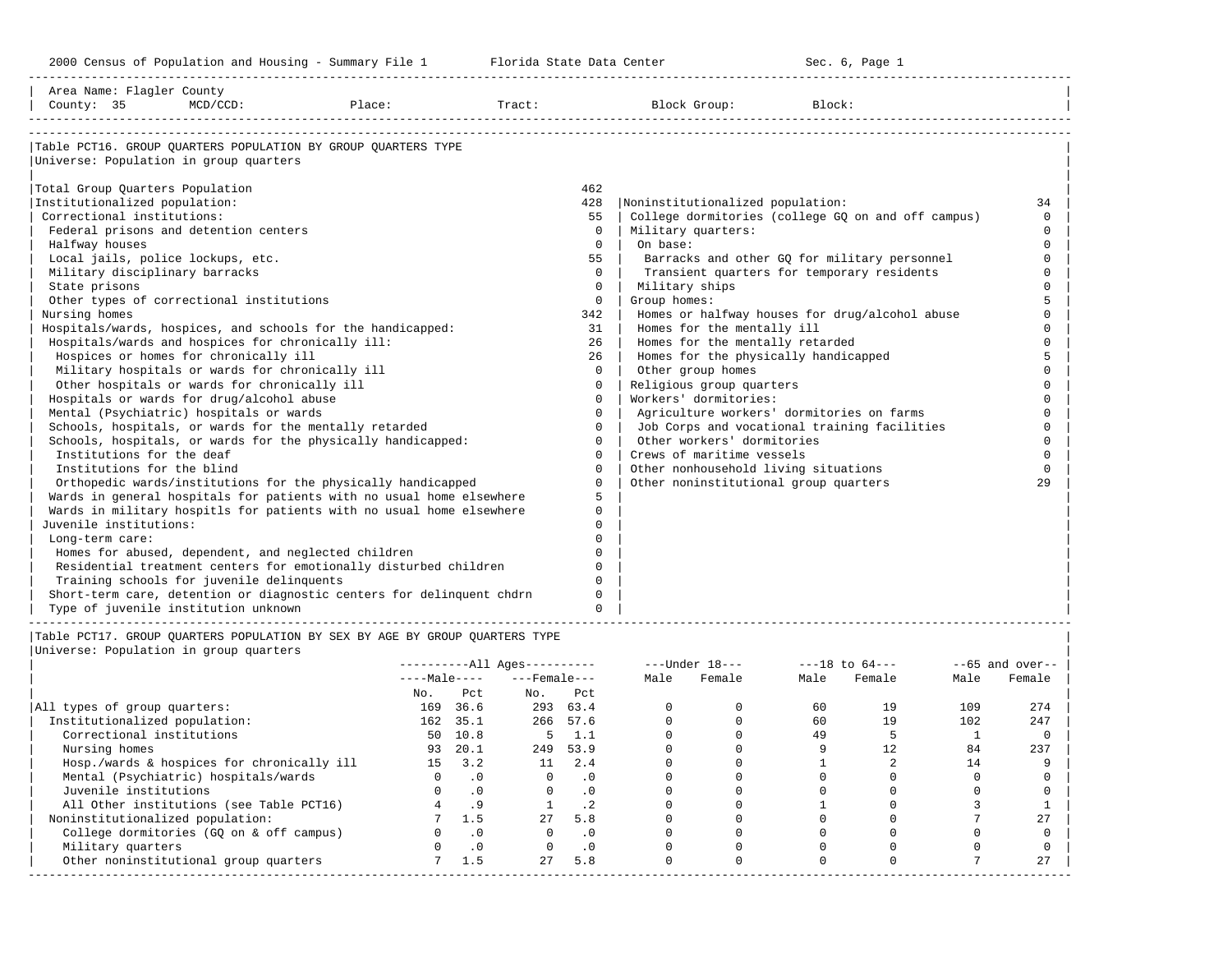| Aros<br>N⊺omo |                                 |  |  |  |
|---------------|---------------------------------|--|--|--|
| lount:        |                                 |  |  |  |
|               | ------------------------------- |  |  |  |

-----------------------------------------------------------------------------------------------------------------------------------------------------

#### |Table PCT17A. GROUP QUARTERS POPULATION BY SEX BY AGE BY GROUP QUARTERS TYPE (PERSONS WHO ARE WHITE ALONE) | |<br>|Universe: Population in group quarters

|                                            |              |           | ----------All Ages---------- |           | $---Under 18---$ |        | $---18$ to $64---$ |        |      | $--65$ and over-- |
|--------------------------------------------|--------------|-----------|------------------------------|-----------|------------------|--------|--------------------|--------|------|-------------------|
|                                            | $---Male---$ |           | $---$ Female $---$           |           | Male             | Female | Male               | Female | Male | Female            |
|                                            | No.          | Pct       | No.                          | Pct       |                  |        |                    |        |      |                   |
| All types of group quarters:               | 139          | 34.3      |                              | 266 65.7  |                  |        | 46                 | 15     | 93   | 251               |
| Institutionalized population:              | 132          | 32.6      | 240                          | 59.3      |                  |        | 46                 | 15     | 86   | 225               |
| Correctional institutions                  | 38           | 9.4       | 4                            | 1.0       |                  |        | 37                 |        |      |                   |
| Nursing homes                              | 80           | 19.8      |                              | 225 55.6  |                  |        |                    | 10     |      | 215               |
| Hosp./wards & hospices for chronically ill | 10           | 2.5       | 10                           | 2.5       |                  |        |                    |        |      |                   |
| Mental (Psychiatric) hospitals/wards       |              | . 0       | $\Omega$                     | . 0       |                  |        |                    |        |      |                   |
| Juvenile institutions                      |              | $\cdot$ 0 |                              | . 0       |                  |        |                    |        |      |                   |
| All Other institutions (see Table PCT16)   |              | 1.0       |                              | $\cdot$ 2 |                  |        |                    |        |      |                   |
| Noninstitutionalized population:           |              |           | 26                           | 6.4       |                  |        |                    |        |      | 26                |
| College dormitories (GO on & off campus)   |              | $\cdot$ 0 |                              | $\cdot$ 0 |                  |        |                    |        |      |                   |
| Military quarters                          |              | $\cdot$ 0 |                              | $\cdot$ 0 |                  |        |                    |        |      |                   |
| Other noninstitutional group quarters      |              | 1.7       | 26                           | 6.4       |                  |        |                    |        |      | 26                |

|Table PCT17B. GROUP QUARTERS POPULATION BY SEX BY AGE BY GROUP QUARTERS TYPE (PERSONS WHO ARE BLACK OR AFRICAN AMERICAN ALONE) | |Universe: Population in group quarters |

|                                            |                 |            | $------All Aqes------$ |           |      | $---Under 18---$ | $---18$ to $64---$ |        | $--65$ and over-- |        |
|--------------------------------------------|-----------------|------------|------------------------|-----------|------|------------------|--------------------|--------|-------------------|--------|
|                                            | $---Male---$    |            | $---$ Female $---$     |           | Male | Female           | Male               | Female | Male              | Female |
|                                            | No.             | Pct        | No.                    | Pct       |      |                  |                    |        |                   |        |
| All types of group quarters:               | 30              | 55.6       |                        | 24 44.4   |      |                  | 14                 |        | 16                | 20     |
| Institutionalized population:              | 30              | 55.6       | 2.4                    | 44.4      |      |                  | 14                 |        | 16                | 20     |
| Correctional institutions                  | 12              | 22.2       |                        | 1.9       |      |                  |                    |        |                   |        |
| Nursing homes                              | 13 <sup>1</sup> | 24.1       | 2.2                    | 40.7      |      |                  |                    |        |                   | 20     |
| Hosp./wards & hospices for chronically ill |                 | 9.3        |                        | 1.9       |      |                  |                    |        |                   |        |
| Mental (Psychiatric) hospitals/wards       |                 |            |                        | . 0       |      |                  |                    |        |                   |        |
| Juvenile institutions                      |                 |            |                        | . 0       |      |                  |                    |        |                   |        |
| All Other institutions (see Table PCT16)   |                 |            |                        | $\cdot$ 0 |      |                  |                    |        |                   |        |
| Noninstitutionalized population:           |                 |            |                        | . 0       |      |                  |                    |        |                   |        |
| College dormitories (GO on & off campus)   |                 | $.0 \cdot$ |                        | $\cdot$ 0 |      |                  |                    |        |                   |        |
| Military quarters                          |                 |            |                        | . 0       |      |                  |                    |        |                   |        |
| Other noninstitutional group quarters      |                 |            |                        |           |      |                  |                    |        |                   |        |

|                                            |              |     | $------All Aqes------$ |     | $---Under 18---$ |        | $---18$ to $64---$ |        | $--65$ and over-- |        |
|--------------------------------------------|--------------|-----|------------------------|-----|------------------|--------|--------------------|--------|-------------------|--------|
|                                            | $---Male---$ |     | $---$ Female $---$     |     | Male             | Female | Male               | Female | Male              | Female |
|                                            | No.          | Pct | No.                    | Pct |                  |        |                    |        |                   |        |
| All types of group quarters:               |              |     |                        |     |                  |        |                    |        |                   |        |
| Institutionalized population:              |              |     |                        |     |                  |        |                    |        |                   |        |
| Correctional institutions                  |              |     |                        |     |                  |        |                    |        |                   |        |
| Nursing homes                              |              |     |                        |     |                  |        |                    |        |                   |        |
| Hosp./wards & hospices for chronically ill |              |     |                        |     |                  |        |                    |        |                   |        |
| Mental (Psychiatric) hospitals/wards       |              |     |                        |     |                  |        |                    |        |                   |        |
| Juvenile institutions                      |              |     |                        |     |                  |        |                    |        |                   |        |
| All Other institutions (see Table PCT16)   |              |     |                        |     |                  |        |                    |        |                   |        |
| Noninstitutionalized population:           |              |     |                        |     |                  |        |                    |        |                   |        |
| College dormitories (GQ on & off campus)   |              |     |                        |     |                  |        |                    |        |                   |        |
| Military quarters                          |              |     |                        |     |                  |        |                    |        |                   |        |
| Other noninstitutional group quarters      | <sup>n</sup> |     |                        |     |                  |        |                    |        |                   |        |
|                                            |              |     |                        |     |                  |        |                    |        |                   |        |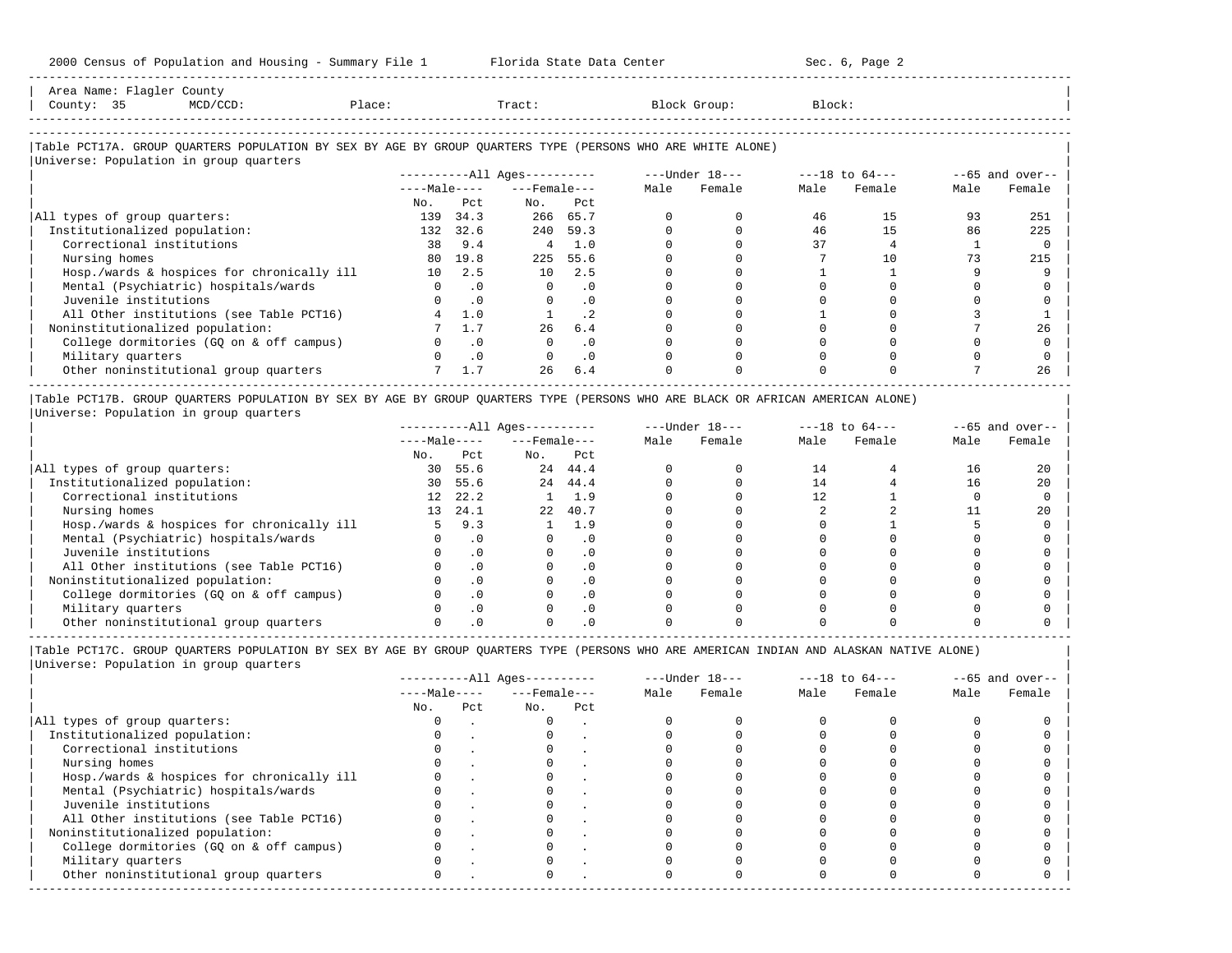Area Name: Flagler County | County: 35 MCD/CCD: Place: Tract: Block Group: Block: |

-----------------------------------------------------------------------------------------------------------------------------------------------------

-----------------------------------------------------------------------------------------------------------------------------------------------------

|Table PCT17D. GROUP QUARTERS POPULATION BY SEX BY AGE BY GROUP QUARTERS TYPE (PERSONS WHO ARE ASIAN ALONE) |  $\overline{\mathbf{U}}$ 

|                                            |              |     | $------All \text{Aqes}---$ |     | $---Under 18---$ |        | $---18$ to $64---$ |        | $--65$ and over-- |        |
|--------------------------------------------|--------------|-----|----------------------------|-----|------------------|--------|--------------------|--------|-------------------|--------|
|                                            | $---Male---$ |     | $---$ Female $---$         |     | Male             | Female | Male               | Female | Male              | Female |
|                                            | No.          | Pct | No.                        | Pct |                  |        |                    |        |                   |        |
| All types of group quarters:               |              |     |                            |     |                  |        |                    |        |                   |        |
| Institutionalized population:              |              |     |                            |     |                  |        |                    |        |                   |        |
| Correctional institutions                  |              |     |                            |     |                  |        |                    |        |                   |        |
| Nursing homes                              |              |     |                            |     |                  |        |                    |        |                   |        |
| Hosp./wards & hospices for chronically ill |              |     |                            |     |                  |        |                    |        |                   |        |
| Mental (Psychiatric) hospitals/wards       |              |     |                            |     |                  |        |                    |        |                   |        |
| Juvenile institutions                      |              |     |                            |     |                  |        |                    |        |                   |        |
| All Other institutions (see Table PCT16)   |              |     |                            |     |                  |        |                    |        |                   |        |
| Noninstitutionalized population:           |              |     |                            |     |                  |        |                    |        |                   |        |
| College dormitories (GQ on & off campus)   |              |     |                            |     |                  |        |                    |        |                   |        |
| Military quarters                          |              |     |                            |     |                  |        |                    |        |                   |        |
| Other noninstitutional group quarters      |              |     |                            |     |                  |        |                    |        |                   |        |

|Table PCT17E. GROUP QUARTERS POPULATION BY SEX BY AGE BY GROUP QUARTERS TYPE (PERSONS OF WHO ARE NATIVE HAWAIIAN AND OTHER PACIFIC ISLANDER ALONE) | |Universe: Population in group quarters |

|                                            |              |     | $------All Aqes------$ |     |      | $---Under 18---$ | $---18$ to $64---$ |        | $--65$ and over-- |        |
|--------------------------------------------|--------------|-----|------------------------|-----|------|------------------|--------------------|--------|-------------------|--------|
|                                            | $---Male---$ |     | $---$ Female $---$     |     | Male | Female           | Male               | Female | Male              | Female |
|                                            | No.          | Pct | No.                    | Pct |      |                  |                    |        |                   |        |
| All types of group quarters:               |              |     |                        |     |      |                  |                    |        |                   |        |
| Institutionalized population:              |              |     |                        |     |      |                  |                    |        |                   |        |
| Correctional institutions                  |              |     |                        |     |      |                  |                    |        |                   |        |
| Nursing homes                              |              |     |                        |     |      |                  |                    |        |                   |        |
| Hosp./wards & hospices for chronically ill |              |     |                        |     |      |                  |                    |        |                   |        |
| Mental (Psychiatric) hospitals/wards       |              |     |                        |     |      |                  |                    |        |                   |        |
| Juvenile institutions                      |              |     |                        |     |      |                  |                    |        |                   |        |
| All Other institutions (see Table PCT16)   |              |     |                        |     |      |                  |                    |        |                   |        |
| Noninstitutionalized population:           |              |     |                        |     |      |                  |                    |        |                   |        |
| College dormitories (GQ on & off campus)   |              |     |                        |     |      |                  |                    |        |                   |        |
| Military quarters                          |              |     |                        |     |      |                  |                    |        |                   |        |
| Other noninstitutional group quarters      |              |     |                        |     |      |                  |                    |        |                   |        |

----------------------------------------------------------------------------------------------------------------------------------------------------- |Table PCT17F. GROUP QUARTERS POPULATION BY SEX BY AGE BY GROUP QUARTERS TYPE (PERSONS WHO ARE SOME OTHER RACE ALONE) |

|                                            |              |           | $------All Ages------$ |           |      | $---Under 18---$ | $---18$ to $64---$ |        | $--65$ and over-- |        |
|--------------------------------------------|--------------|-----------|------------------------|-----------|------|------------------|--------------------|--------|-------------------|--------|
|                                            | $---Male---$ |           | $---$ Female $---$     |           | Male | Female           | Male               | Female | Male              | Female |
|                                            | No.          | Pct       | No.                    | Pct       |      |                  |                    |        |                   |        |
| All types of group quarters:               |              | $\cdot$ 0 |                        | 1 100.0   |      |                  |                    |        |                   |        |
| Institutionalized population:              |              | $\cdot$ 0 |                        | $\cdot$ 0 |      |                  |                    |        |                   |        |
| Correctional institutions                  |              | . 0       |                        |           |      |                  |                    |        |                   |        |
| Nursing homes                              |              | $\cdot$ 0 | $\Omega$               | $\cdot$ 0 |      |                  |                    |        |                   |        |
| Hosp./wards & hospices for chronically ill |              | $\cdot$ 0 |                        |           |      |                  |                    |        |                   |        |
| Mental (Psychiatric) hospitals/wards       |              | $\cdot$ 0 |                        | $\cdot$ 0 |      |                  |                    |        |                   |        |
| Juvenile institutions                      |              | $\cdot$ 0 |                        | $\Omega$  |      |                  |                    |        |                   |        |
| All Other institutions (see Table PCT16)   |              | .0        |                        | $\cdot$ 0 |      |                  |                    |        |                   |        |
| Noninstitutionalized population:           |              | $\cdot$ 0 |                        | 1 100.0   |      |                  |                    |        |                   |        |
| College dormitories (GQ on & off campus)   |              | $\cdot$ 0 |                        | . 0       |      |                  |                    |        |                   |        |
| Military quarters                          |              | $\cdot$ 0 |                        | $\cdot$ 0 |      |                  |                    |        |                   |        |
| Other noninstitutional group quarters      | 0            | $\cdot$ 0 |                        | 1 100.0   |      |                  |                    |        |                   |        |
|                                            |              |           |                        |           |      |                  |                    |        |                   |        |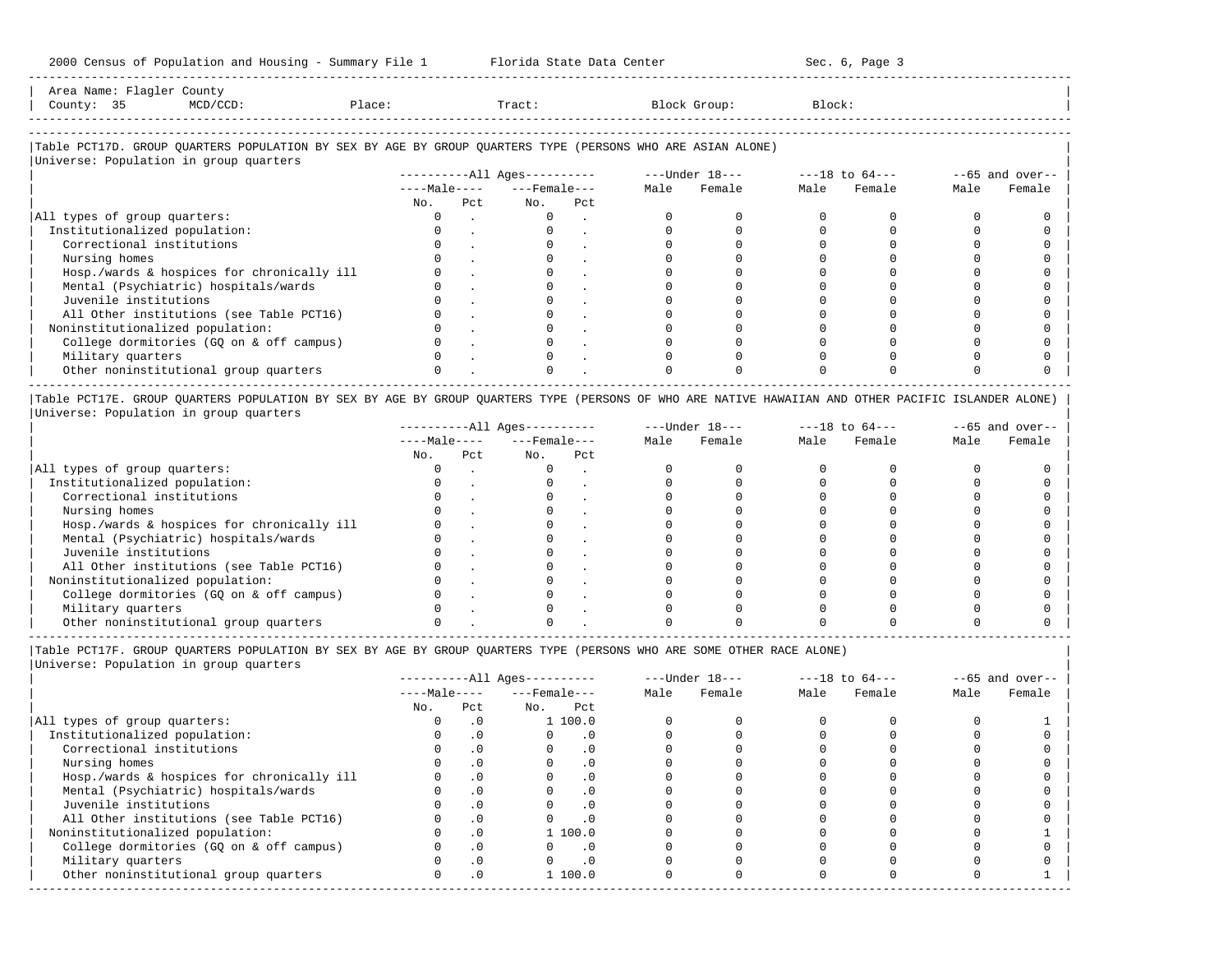|           | Tract:                              |           |                                                                                                         | Block Group:                                                                                                           | Block: |        |                |                           |
|-----------|-------------------------------------|-----------|---------------------------------------------------------------------------------------------------------|------------------------------------------------------------------------------------------------------------------------|--------|--------|----------------|---------------------------|
|           |                                     |           |                                                                                                         |                                                                                                                        |        |        |                |                           |
|           |                                     |           |                                                                                                         | Table PCT17G. GROUP QUARTERS POPULATION BY SEX BY AGE BY GROUP QUARTERS TYPE (PERSONS OF WHO REPORT TWO OR MORE RACES) |        |        |                |                           |
|           |                                     |           |                                                                                                         |                                                                                                                        |        |        |                |                           |
|           |                                     |           |                                                                                                         |                                                                                                                        |        |        |                | Female                    |
| Pct.      |                                     | Pct.      |                                                                                                         |                                                                                                                        |        |        |                |                           |
| $\Omega$  |                                     |           |                                                                                                         |                                                                                                                        |        |        |                |                           |
| $\cdot$ 0 |                                     |           |                                                                                                         |                                                                                                                        |        |        |                |                           |
| $\cdot$ 0 |                                     | $\cdot$ 0 |                                                                                                         |                                                                                                                        |        |        |                |                           |
| $\cdot$ 0 |                                     |           |                                                                                                         |                                                                                                                        |        |        |                |                           |
| $\cdot$ 0 |                                     | $\cdot$ 0 |                                                                                                         |                                                                                                                        |        |        |                |                           |
| $\cdot$ 0 |                                     | $\cdot$ 0 |                                                                                                         |                                                                                                                        |        |        |                |                           |
| $\cdot$ 0 |                                     | $\cdot$ 0 |                                                                                                         |                                                                                                                        |        |        |                |                           |
| $\cdot$ 0 |                                     | $\cdot$ 0 |                                                                                                         |                                                                                                                        |        |        |                |                           |
|           |                                     |           |                                                                                                         |                                                                                                                        |        |        |                |                           |
|           |                                     |           |                                                                                                         |                                                                                                                        |        |        |                |                           |
|           |                                     |           |                                                                                                         |                                                                                                                        |        |        |                |                           |
| $\cdot$ 0 |                                     | $\cdot$ 0 |                                                                                                         |                                                                                                                        |        |        |                |                           |
| No.       | $\cdot$ 0<br>$\cdot$ 0<br>$\cdot$ 0 |           | $---Male-- ---Female---$<br>No.<br>2 100.0<br>2 100.0<br>2 100.0<br>$\cdot$ 0<br>$\cdot$ 0<br>$\cdot$ 0 | Male                                                                                                                   |        | Female | Male<br>Female | $--65$ and over--<br>Male |

|Table PCT17H. GROUP QUARTERS POPULATION BY SEX BY AGE BY GROUP QUARTERS TYPE (PERSONS OF ANY RACE WHO ARE HISPANIC OR LATINO) | |Universe: Population in group quarters |

|                                            |              |           | $------All Aqes------$ |           |      | $---Under 18---$ | $---18$ to $64---$ |        | $--65$ and over-- |        |
|--------------------------------------------|--------------|-----------|------------------------|-----------|------|------------------|--------------------|--------|-------------------|--------|
|                                            | $---Male---$ |           | $---$ Female $---$     |           | Male | Female           | Male               | Female | Male              | Female |
|                                            | No.          | Pct       | No.                    | Pct       |      |                  |                    |        |                   |        |
| All types of group quarters:               |              | 62.5      |                        | 37.5      |      |                  |                    |        |                   |        |
| Institutionalized population:              |              | 62.5      |                        | 12.5      |      |                  |                    |        |                   |        |
| Correctional institutions                  |              | 37.5      |                        | . 0       |      |                  |                    |        |                   |        |
| Nursing homes                              |              | 25.0      |                        | 12.5      |      |                  |                    |        |                   |        |
| Hosp./wards & hospices for chronically ill |              |           |                        | . 0       |      |                  |                    |        |                   |        |
| Mental (Psychiatric) hospitals/wards       |              |           |                        | $\cdot$ 0 |      |                  |                    |        |                   |        |
| Juvenile institutions                      |              |           |                        | . 0       |      |                  |                    |        |                   |        |
| All Other institutions (see Table PCT16)   |              |           |                        | $\cdot$ 0 |      |                  |                    |        |                   |        |
| Noninstitutionalized population:           |              | $\cdot$ 0 |                        | 25.0      |      |                  |                    |        |                   |        |
| College dormitories (GO on & off campus)   |              | .0        |                        | $\cdot$ 0 |      |                  |                    |        |                   |        |
| Military quarters                          |              |           |                        | . 0       |      |                  |                    |        |                   |        |
| Other noninstitutional group quarters      |              |           |                        | 25.0      |      |                  |                    |        |                   |        |

-----------------------------------------------------------------------------------------------------------------------------------------------------

|Table PCT17I. GROUP QUARTERS POPULATION BY SEX BY AGE BY GROUP QUARTERS TYPE (PERSONS OF WHO ARE WHITE ALONE, NOT HISPANIC OR LATINO) |

|                                            |              |           | $------All Ages------$ |           |      | $---Under 18---$ | $---18$ to $64---$ |        | $--65$ and over-- |        |
|--------------------------------------------|--------------|-----------|------------------------|-----------|------|------------------|--------------------|--------|-------------------|--------|
|                                            | $---Male---$ |           | $---$ Female $---$     |           | Male | Female           | Male               | Female | Male              | Female |
|                                            | No.          | Pct       | No.                    | Pct       |      |                  |                    |        |                   |        |
| All types of group quarters:               | 134          | 33.7      | 264                    | 66.3      |      |                  | 43                 | 15     | 91                | 249    |
| Institutionalized population:              | 127          | 31.9      | 239                    | 60.1      |      |                  | 43                 |        | 84                | 224    |
| Correctional institutions                  | 35           | 8.8       | 4                      | 1.0       |      |                  | 34                 |        |                   |        |
| Nursing homes                              | 78           | 19.6      | 224                    | 56.3      |      |                  |                    | 10     |                   | 214    |
| Hosp./wards & hospices for chronically ill | 10           | 2.5       | 10                     | 2.5       |      |                  |                    |        |                   |        |
| Mental (Psychiatric) hospitals/wards       | 0            | $\cdot$ 0 | $\Omega$               | $\cdot$ 0 |      |                  |                    |        |                   |        |
| Juvenile institutions                      |              | $\cdot$ 0 | $\Omega$               | $\cdot$ 0 |      |                  |                    |        |                   |        |
| All Other institutions (see Table PCT16)   |              | 1.0       |                        |           |      |                  |                    |        |                   |        |
| Noninstitutionalized population:           |              | 1.8       | 25                     | 6.3       |      |                  |                    |        |                   | 25     |
| College dormitories (GO on & off campus)   |              | $\cdot$ 0 | $\Omega$               | $\cdot$ 0 |      |                  |                    |        |                   |        |
| Military quarters                          |              | $\cdot$ 0 |                        | $\cdot$ 0 |      |                  |                    |        |                   |        |
| Other noninstitutional group quarters      |              | 1.8       | 25                     | 6.3       |      |                  |                    |        |                   | 25     |
|                                            |              |           |                        |           |      |                  |                    |        |                   |        |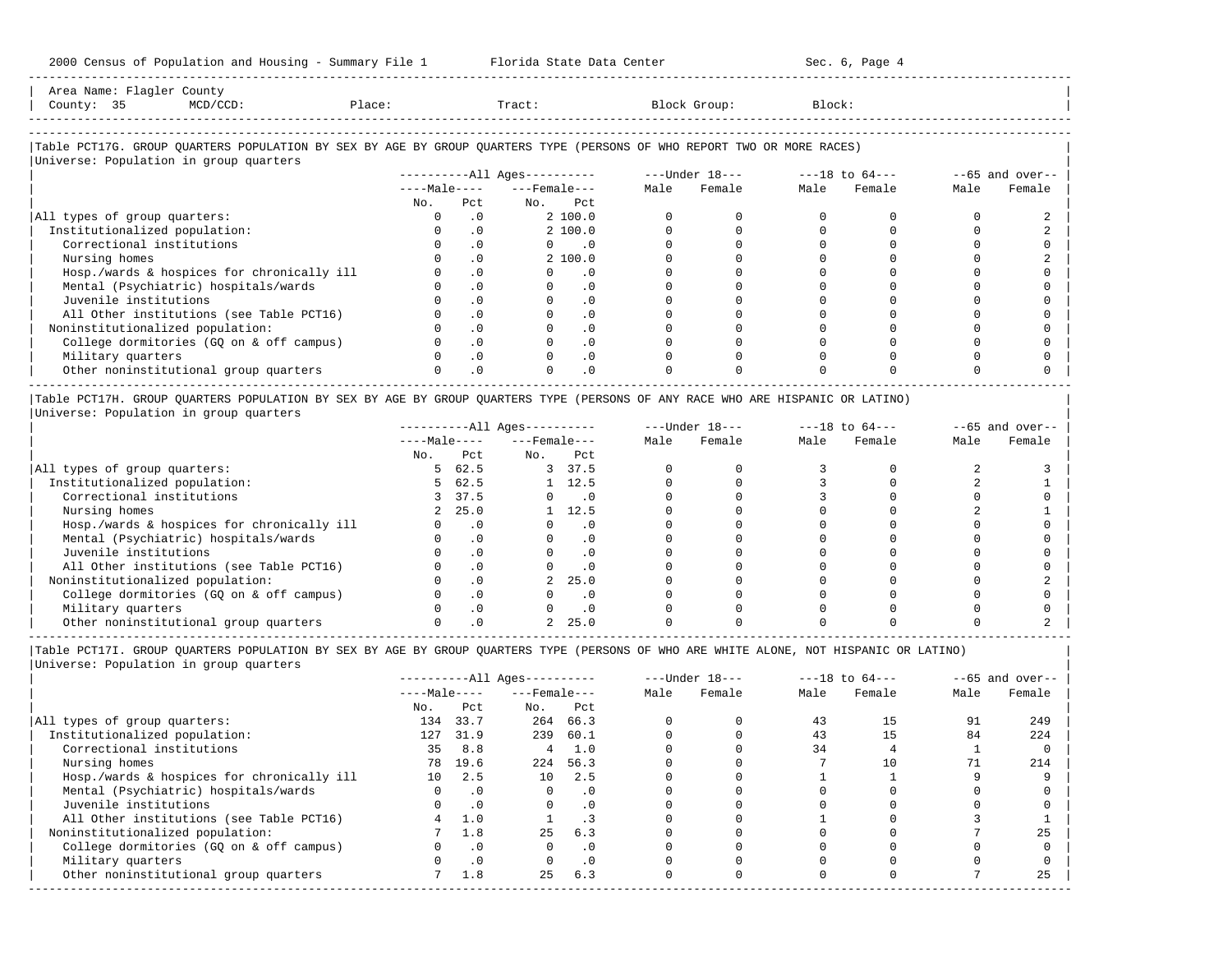-----------------------------------------------------------------------------------------------------------------------------------------------------

| County: 37                                                                                                                                                                                                                                                                                                                                                                                                                                                                                                                                                                                                                                                                                                   | Area Name: Franklin County<br>$MCD/CCD$ : | Place:                                                                                                                                                                                                                                                                                                                                                                                                                                                                 | Tract:                           |                                                                                                                                                                                                                      | Block Group:<br>Block:                                                                                                                                                                                                                                                                                                                                                                                                                                                                                                                                                                                                                                                                                                                 |                                                                                                                                    |
|--------------------------------------------------------------------------------------------------------------------------------------------------------------------------------------------------------------------------------------------------------------------------------------------------------------------------------------------------------------------------------------------------------------------------------------------------------------------------------------------------------------------------------------------------------------------------------------------------------------------------------------------------------------------------------------------------------------|-------------------------------------------|------------------------------------------------------------------------------------------------------------------------------------------------------------------------------------------------------------------------------------------------------------------------------------------------------------------------------------------------------------------------------------------------------------------------------------------------------------------------|----------------------------------|----------------------------------------------------------------------------------------------------------------------------------------------------------------------------------------------------------------------|----------------------------------------------------------------------------------------------------------------------------------------------------------------------------------------------------------------------------------------------------------------------------------------------------------------------------------------------------------------------------------------------------------------------------------------------------------------------------------------------------------------------------------------------------------------------------------------------------------------------------------------------------------------------------------------------------------------------------------------|------------------------------------------------------------------------------------------------------------------------------------|
| Universe: Population in group quarters<br>Total Group Quarters Population<br>Institutionalized population:<br>Correctional institutions:<br>Federal prisons and detention centers<br>Halfway houses<br>Local jails, police lockups, etc.<br>Military disciplinary barracks<br>State prisons<br>Other types of correctional institutions<br>Nursing homes<br>Hospitals/wards and hospices for chronically ill:<br>Hospices or homes for chronically ill<br>Military hospitals or wards for chronically ill<br>Other hospitals or wards for chronically ill<br>Hospitals or wards for drug/alcohol abuse<br>Mental (Psychiatric) hospitals or wards<br>Institutions for the deaf<br>Institutions for the blind |                                           | Table PCT16. GROUP OUARTERS POPULATION BY GROUP OUARTERS TYPE<br>Hospitals/wards, hospices, and schools for the handicapped:<br>Schools, hospitals, or wards for the mentally retarded<br>Schools, hospitals, or wards for the physically handicapped:<br>Orthopedic wards/institutions for the physically handicapped<br>Wards in general hospitals for patients with no usual home elsewhere<br>Wards in military hospitls for patients with no usual home elsewhere | 1,718<br>1,705<br>1,566<br>1,472 | $\Omega$<br>$\Omega$<br>94<br>$\Omega$<br>$\Omega$<br>134<br>5.<br>$\Omega$<br>$\Omega$<br>$\Omega$<br>$\Omega$<br>$\Omega$<br>$\Omega$<br>$\Omega$<br>$\Omega$<br>$\Omega$<br>$\Omega$<br>$\Omega$<br>5<br>$\Omega$ | Noninstitutionalized population:<br>College dormitories (college GQ on and off campus)<br>Military quarters:<br>On base:<br>Barracks and other GQ for military personnel<br>Transient quarters for temporary residents<br>Military ships<br>Group homes:<br>Homes or halfway houses for drug/alcohol abuse<br>Homes for the mentally ill<br>Homes for the mentally retarded<br>Homes for the physically handicapped<br>Other group homes<br>Religious group quarters<br>Workers' dormitories:<br>Agriculture workers' dormitories on farms<br>Job Corps and vocational training facilities<br>Other workers' dormitories<br>Crews of maritime vessels<br>Other nonhousehold living situations<br>Other noninstitutional group quarters | 13<br>$\Omega$<br>$\Omega$<br>$\Omega$<br>$\Omega$<br>$\cap$<br>$\cap$<br>$\cap$<br>$\Omega$<br>$\cap$<br>$\cap$<br>$\Omega$<br>11 |
| Juvenile institutions:<br>Long-term care:<br>Training schools for juvenile delinquents                                                                                                                                                                                                                                                                                                                                                                                                                                                                                                                                                                                                                       |                                           | Homes for abused, dependent, and neglected children<br>Residential treatment centers for emotionally disturbed children<br>Short-term care, detention or diagnostic centers for delinquent chdrn                                                                                                                                                                                                                                                                       |                                  | U.<br>U<br><sup>n</sup><br>$\cap$<br>$\Omega$                                                                                                                                                                        |                                                                                                                                                                                                                                                                                                                                                                                                                                                                                                                                                                                                                                                                                                                                        |                                                                                                                                    |

|                                            |              |           | $------All Aqes------$ |                  |      | $---Under 18---$ | $---18$ to $64---$ |        | $--65$ and over-- |        |
|--------------------------------------------|--------------|-----------|------------------------|------------------|------|------------------|--------------------|--------|-------------------|--------|
|                                            | $---Male---$ |           | $---$ Female $---$     |                  | Male | Female           | Male               | Female | Male              | Female |
|                                            | No.          | Pct.      | No.                    | Pct              |      |                  |                    |        |                   |        |
| All types of group quarters:               | 1,622        | 94.4      | 96                     | 5.6              |      |                  | 1,579              | 14     | 42                | 82     |
| Institutionalized population:              | 1,621 94.4   |           | 84                     | 4.9              |      |                  | 1,579              | 14     | 41                | 70     |
| Correctional institutions                  | 1,556        | 90.6      | 10                     | .6               |      |                  | 1,545              | 10     | 10                |        |
| Nursing homes                              | 64           | 3.7       | 70                     | 4.1              |      |                  | 34                 |        | 30                | 69     |
| Hosp./wards & hospices for chronically ill |              | $\cdot$ 0 |                        |                  |      |                  |                    |        |                   |        |
| Mental (Psychiatric) hospitals/wards       |              | $\cdot$ 0 |                        | . 0              |      |                  |                    |        |                   |        |
| Juvenile institutions                      |              | $\cdot$ 0 |                        |                  |      |                  |                    |        |                   |        |
| All Other institutions (see Table PCT16)   |              |           |                        | . 4              |      |                  |                    |        |                   |        |
| Noninstitutionalized population:           |              |           | 12                     | $\cdot$ $\prime$ |      |                  |                    |        |                   |        |
| College dormitories (GO on & off campus)   |              | $\cdot$ 0 |                        |                  |      |                  |                    |        |                   |        |
| Military quarters                          |              | $\cdot$ 0 |                        |                  |      |                  |                    |        |                   |        |
| Other noninstitutional group quarters      |              |           | 12                     | . .              |      |                  |                    |        |                   |        |
|                                            |              |           |                        |                  |      |                  |                    |        |                   |        |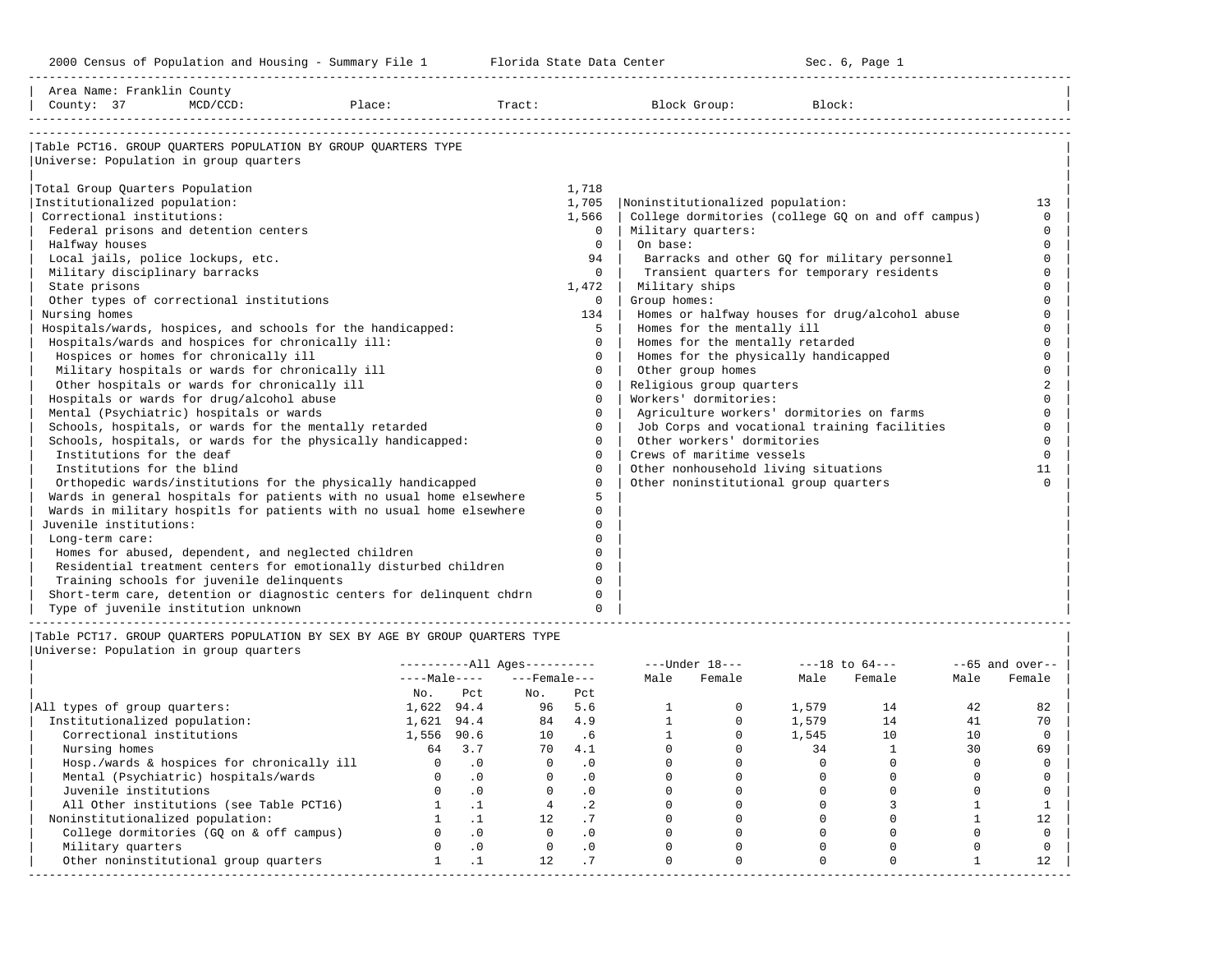| Area Name: Franklin County |                                        |        |               |                                                                                                            |           |                        |
|----------------------------|----------------------------------------|--------|---------------|------------------------------------------------------------------------------------------------------------|-----------|------------------------|
| County: 37                 | MCD/CCD:                               | Place: | Tract:        | Block Group:                                                                                               | Block:    |                        |
|                            |                                        |        |               |                                                                                                            |           |                        |
|                            |                                        |        |               |                                                                                                            |           |                        |
|                            |                                        |        |               | Table PCT17A. GROUP OUARTERS POPULATION BY SEX BY AGE BY GROUP OUARTERS TYPE (PERSONS WHO ARE WHITE ALONE) |           |                        |
|                            | Universe: Population in group quarters |        |               |                                                                                                            |           |                        |
|                            |                                        |        | <b>BILBON</b> | $T_{1}$ $T_{2}$ $T_{3}$ $T_{4}$ $T_{5}$ $T_{6}$ $T_{7}$                                                    | $10 - 56$ | $\sqrt{2}$ and contact |

-----------------------------------------------------------------------------------------------------------------------------------------------------

|                                            |              | $------All Ages------$ |                    |           | $---Under 18---$ | $---18$ to $64---$ |      | $--65$ and over-- |              |        |
|--------------------------------------------|--------------|------------------------|--------------------|-----------|------------------|--------------------|------|-------------------|--------------|--------|
|                                            | $---Male---$ |                        | $---$ Female $---$ |           | Male             | Female             | Male | Female            | Male         | Female |
|                                            | No.          | Pct                    | No.                | Pct       |                  |                    |      |                   |              |        |
| All types of group quarters:               | 674          | 89.7                   | 77                 | 10.3      |                  |                    | 644  | 10                | 30           | 67     |
| Institutionalized population:              | 673          | 89.6                   | 65                 | 8.7       |                  |                    | 644  | 10                | 29           | 55     |
| Correctional institutions                  | 639          | 85.1                   | 8                  | 1.1       |                  |                    | 631  |                   |              |        |
| Nursing homes                              | 33           | 4.4                    | 54                 | 7.2       |                  |                    |      |                   | $20^{\circ}$ | 54     |
| Hosp./wards & hospices for chronically ill |              | $\cdot$ 0              |                    | . 0       |                  |                    |      |                   |              |        |
| Mental (Psychiatric) hospitals/wards       |              | $\cdot$ 0              |                    | . 0       |                  |                    |      |                   |              |        |
| Juvenile institutions                      |              | $\cdot$ 0              |                    | $\cdot$ 0 |                  |                    |      |                   |              |        |
| All Other institutions (see Table PCT16)   |              |                        |                    | . 4       |                  |                    |      |                   |              |        |
| Noninstitutionalized population:           |              |                        | 12                 | 1.6       |                  |                    |      |                   |              |        |
| College dormitories (GO on & off campus)   |              |                        |                    |           |                  |                    |      |                   |              |        |
| Military quarters                          |              | $\cdot$ 0              |                    | . 0       |                  |                    |      |                   |              |        |
| Other noninstitutional group quarters      |              |                        | 12                 | 1.6       |                  |                    |      |                   |              |        |
|                                            |              |                        |                    |           |                  |                    |      |                   |              |        |

|Table PCT17B. GROUP QUARTERS POPULATION BY SEX BY AGE BY GROUP QUARTERS TYPE (PERSONS WHO ARE BLACK OR AFRICAN AMERICAN ALONE) | |Universe: Population in group quarters |

|                                            |              |      | $------All Ages------$ |           | $---Under 18---$ |        | $---18$ to $64---$ |        | $--65$ and over-- |        |
|--------------------------------------------|--------------|------|------------------------|-----------|------------------|--------|--------------------|--------|-------------------|--------|
|                                            | $---Male---$ |      | $---$ Female $---$     |           | Male             | Female | Male               | Female | Male              | Female |
|                                            | No.          | Pct  | No.                    | Pct       |                  |        |                    |        |                   |        |
| All types of group quarters:               | 889          | 97.9 | 19                     | 2.1       |                  |        | 876                |        |                   |        |
| Institutionalized population:              | 889          | 97.9 | 19                     | 2.1       |                  |        | 876                |        |                   |        |
| Correctional institutions                  | 860          | 94.7 |                        | . 2       |                  |        | 857                |        |                   |        |
| Nursing homes                              | 2.9          | 3.2  | 16                     | 1.8       |                  |        | 19                 |        | 10                |        |
| Hosp./wards & hospices for chronically ill |              |      |                        |           |                  |        |                    |        |                   |        |
| Mental (Psychiatric) hospitals/wards       |              |      |                        |           |                  |        |                    |        |                   |        |
| Juvenile institutions                      |              |      |                        | . 0       |                  |        |                    |        |                   |        |
| All Other institutions (see Table PCT16)   |              |      |                        |           |                  |        |                    |        |                   |        |
| Noninstitutionalized population:           |              |      |                        | . 0       |                  |        |                    |        |                   |        |
| College dormitories (GO on & off campus)   |              |      |                        | $\cdot$ 0 |                  |        |                    |        |                   |        |
| Military quarters                          |              |      |                        | . 0       |                  |        |                    |        |                   |        |
| Other noninstitutional group quarters      |              |      |                        |           |                  |        |                    |        |                   |        |

-----------------------------------------------------------------------------------------------------------------------------------------------------

|                                            |              | $------All Ages------$ |                    |           | $---Under 18---$ | $---18$ to $64---$ |      | $--65$ and over-- |      |        |
|--------------------------------------------|--------------|------------------------|--------------------|-----------|------------------|--------------------|------|-------------------|------|--------|
|                                            | $---Male---$ |                        | $---$ Female $---$ |           | Male             | Female             | Male | Female            | Male | Female |
|                                            | No.          | Pct                    | No.                | Pct       |                  |                    |      |                   |      |        |
| All types of group quarters:               |              | 15 100.0               | $\Omega$           | $\cdot$ 0 |                  |                    |      |                   |      |        |
| Institutionalized population:              |              | 15 100.0               |                    | $\cdot$ 0 |                  |                    |      |                   |      |        |
| Correctional institutions                  |              | 15 100.0               |                    | $\cdot$ 0 |                  |                    |      |                   |      |        |
| Nursing homes                              |              |                        |                    | $\cdot$ 0 |                  |                    |      |                   |      |        |
| Hosp./wards & hospices for chronically ill |              | $\cdot$ 0              |                    |           |                  |                    |      |                   |      |        |
| Mental (Psychiatric) hospitals/wards       |              | $\cdot$ 0              |                    | $\cdot$ 0 |                  |                    |      |                   |      |        |
| Juvenile institutions                      |              |                        |                    | . 0       |                  |                    |      |                   |      |        |
| All Other institutions (see Table PCT16)   |              |                        |                    |           |                  |                    |      |                   |      |        |
| Noninstitutionalized population:           |              | $\cdot$ 0              |                    | $\cdot$ 0 |                  |                    |      |                   |      |        |
| College dormitories (GO on & off campus)   |              |                        |                    | $\cdot$ 0 |                  |                    |      |                   |      |        |
| Military quarters                          |              |                        |                    | $\cdot$ 0 |                  |                    |      |                   |      |        |
| Other noninstitutional group quarters      | <sup>n</sup> | $\cdot$ 0              |                    | $\cdot$ 0 |                  |                    |      |                   |      |        |
|                                            |              |                        |                    |           |                  |                    |      |                   |      |        |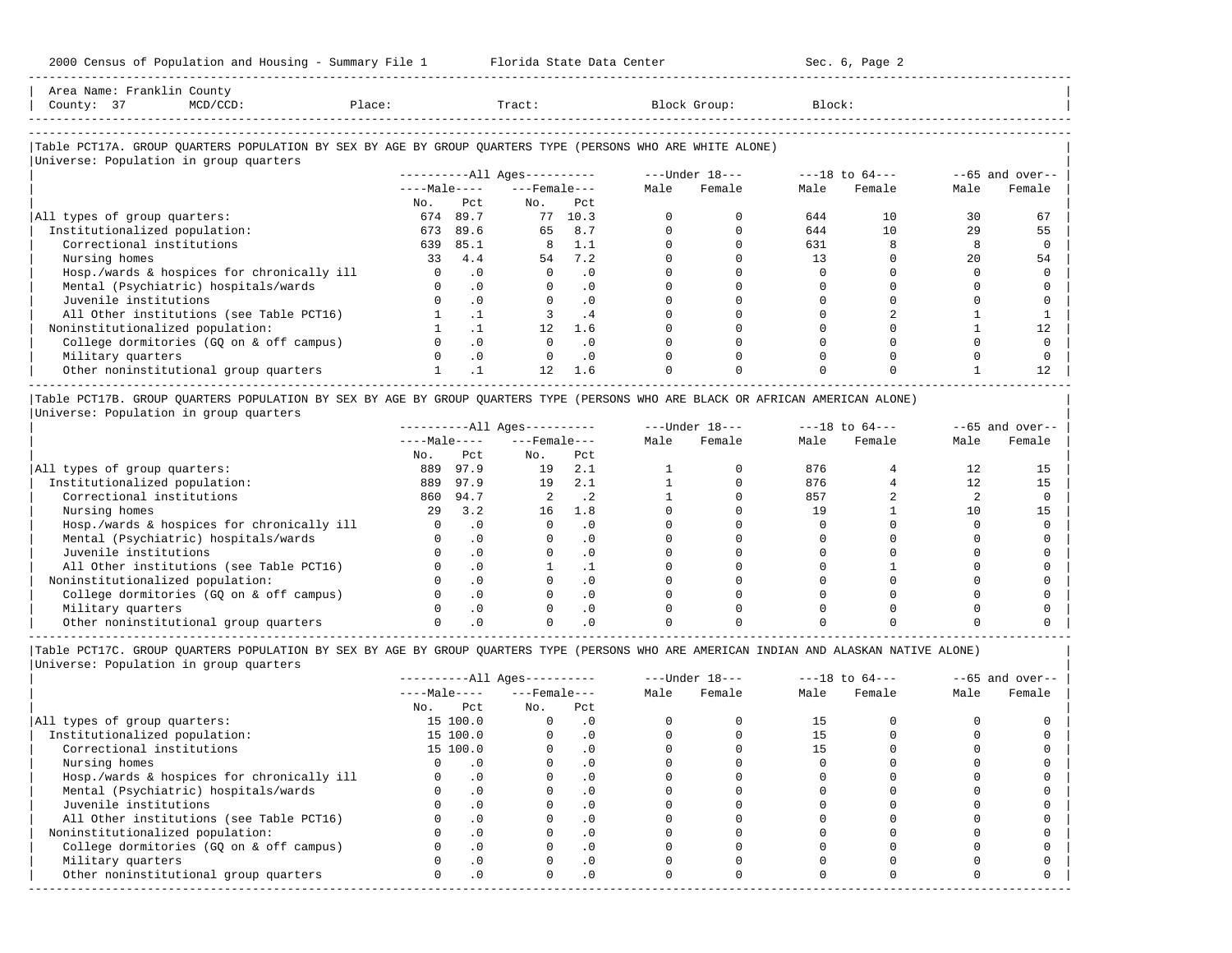-----------------------------------------------------------------------------------------------------------------------------------------------------

| Area<br>Name | ount                                                                                                            |      |       |          |        |
|--------------|-----------------------------------------------------------------------------------------------------------------|------|-------|----------|--------|
| County       | the contract of the contract of the contract of the contract of the contract of the contract of the contract of | 1.71 | Tract | JL OUD : | Block' |
|              |                                                                                                                 |      |       |          |        |

-----------------------------------------------------------------------------------------------------------------------------------------------------

# |Table PCT17D. GROUP QUARTERS POPULATION BY SEX BY AGE BY GROUP QUARTERS TYPE (PERSONS WHO ARE ASIAN ALONE) |

| Universe: Population in group quarters     |              |           |                        |           |      |                |                    |        |                   |        |
|--------------------------------------------|--------------|-----------|------------------------|-----------|------|----------------|--------------------|--------|-------------------|--------|
|                                            |              |           | $------All Ages------$ |           |      | ---Under 18--- | $---18$ to $64---$ |        | $--65$ and over-- |        |
|                                            | $---Male---$ |           | $---$ Female ---       |           | Male | Female         | Male               | Female | Male              | Female |
|                                            | No.          | Pct       | No.                    | Pct       |      |                |                    |        |                   |        |
| All types of group quarters:               |              | 2 100.0   |                        | $\cdot$ 0 |      |                |                    |        |                   |        |
| Institutionalized population:              |              | 2 100.0   |                        | $\cdot$ 0 |      |                |                    |        |                   |        |
| Correctional institutions                  |              | 2 100.0   |                        | $\cdot$ 0 |      |                |                    |        |                   |        |
| Nursing homes                              |              | $\cdot$ 0 |                        | $\cdot$ 0 |      |                |                    |        |                   |        |
| Hosp./wards & hospices for chronically ill |              | $\cdot$ 0 |                        | $\cdot$ 0 |      |                |                    |        |                   |        |
| Mental (Psychiatric) hospitals/wards       |              | $\cdot$ 0 |                        | . 0       |      |                |                    |        |                   |        |
| Juvenile institutions                      |              | $\cdot$ 0 |                        | $\cdot$ 0 |      |                |                    |        |                   |        |
| All Other institutions (see Table PCT16)   |              | $\cdot$ 0 |                        |           |      |                |                    |        |                   |        |
| Noninstitutionalized population:           |              | $\cdot$ 0 |                        | $\cdot$ 0 |      |                |                    |        |                   |        |
| College dormitories (GO on & off campus)   |              | $\cdot$ 0 |                        |           |      |                |                    |        |                   |        |
| Military quarters                          |              | $\cdot$ 0 |                        | $\cdot$ 0 |      |                |                    |        |                   |        |
| Other noninstitutional group quarters      |              | $\cdot$ 0 |                        | $\cdot$ 0 |      |                |                    |        |                   |        |
|                                            |              |           |                        |           |      |                |                    |        |                   |        |

|Table PCT17E. GROUP QUARTERS POPULATION BY SEX BY AGE BY GROUP QUARTERS TYPE (PERSONS OF WHO ARE NATIVE HAWAIIAN AND OTHER PACIFIC ISLANDER ALONE) | |Universe: Population in group quarters |

|                                            |              |           | $------All Ages------$ |           | $---Under 18---$ |        | $---18$ to $64---$ |        | $--65$ and over-- |        |
|--------------------------------------------|--------------|-----------|------------------------|-----------|------------------|--------|--------------------|--------|-------------------|--------|
|                                            | $---Male---$ |           | $---$ Female $---$     |           | Male             | Female | Male               | Female | Male              | Female |
|                                            | No.          | Pct       | No.                    | Pct       |                  |        |                    |        |                   |        |
| All types of group quarters:               |              | 1 100.0   |                        | . 0       |                  |        |                    |        |                   |        |
| Institutionalized population:              |              | 1 100.0   |                        | . 0       |                  |        |                    |        |                   |        |
| Correctional institutions                  |              | 1 100.0   |                        | . 0       |                  |        |                    |        |                   |        |
| Nursing homes                              |              |           |                        | . 0       |                  |        |                    |        |                   |        |
| Hosp./wards & hospices for chronically ill |              | $\cdot$ 0 |                        | $\cdot$ 0 |                  |        |                    |        |                   |        |
| Mental (Psychiatric) hospitals/wards       |              |           |                        | . 0       |                  |        |                    |        |                   |        |
| Juvenile institutions                      |              | $\Omega$  |                        | . 0       |                  |        |                    |        |                   |        |
| All Other institutions (see Table PCT16)   |              |           |                        |           |                  |        |                    |        |                   |        |
| Noninstitutionalized population:           |              |           |                        |           |                  |        |                    |        |                   |        |
| College dormitories (GO on & off campus)   |              |           |                        |           |                  |        |                    |        |                   |        |
| Military quarters                          |              |           |                        |           |                  |        |                    |        |                   |        |
| Other noninstitutional group quarters      |              |           |                        |           |                  |        |                    |        |                   |        |

-----------------------------------------------------------------------------------------------------------------------------------------------------

|Table PCT17F. GROUP QUARTERS POPULATION BY SEX BY AGE BY GROUP QUARTERS TYPE (PERSONS WHO ARE SOME OTHER RACE ALONE) |

|                                            |              |           | ----------All Ages---------- |           | $---Under 18---$ |        | $---18$ to $64---$ |        | $--65$ and over-- |        |
|--------------------------------------------|--------------|-----------|------------------------------|-----------|------------------|--------|--------------------|--------|-------------------|--------|
|                                            | $---Male---$ |           | $---$ Female $---$           |           | Male             | Female | Male               | Female | Male              | Female |
|                                            | No.          | Pct       | No.                          | Pct       |                  |        |                    |        |                   |        |
| All types of group quarters:               |              | 7 100.0   | 0                            | $\cdot$ 0 |                  |        |                    |        |                   |        |
| Institutionalized population:              |              | 7 100.0   |                              | . 0       |                  |        |                    |        |                   |        |
| Correctional institutions                  |              | 5 71.4    |                              | $\cdot$ 0 |                  |        |                    |        |                   |        |
| Nursing homes                              |              | 2, 28.6   |                              | $\cdot$ 0 |                  |        |                    |        |                   |        |
| Hosp./wards & hospices for chronically ill |              | $\cdot$ 0 |                              | $\cdot$ 0 |                  |        |                    |        |                   |        |
| Mental (Psychiatric) hospitals/wards       |              | $\cdot$ 0 |                              |           |                  |        |                    |        |                   |        |
| Juvenile institutions                      |              | $\cdot$ 0 |                              | $\cdot$ 0 |                  |        |                    |        |                   |        |
| All Other institutions (see Table PCT16)   |              | $\cdot$ 0 |                              |           |                  |        |                    |        |                   |        |
| Noninstitutionalized population:           |              | $\cdot$ 0 |                              | $\cdot$ 0 |                  |        |                    |        |                   |        |
| College dormitories (GQ on & off campus)   |              | .0        |                              |           |                  |        |                    |        |                   |        |
| Military quarters                          |              | $\cdot$ 0 |                              | . 0       |                  |        |                    |        |                   |        |
| Other noninstitutional group quarters      |              | $\cdot$ 0 | U                            | $\cdot$ 0 |                  |        |                    |        |                   |        |
|                                            |              |           |                              |           |                  |        |                    |        |                   |        |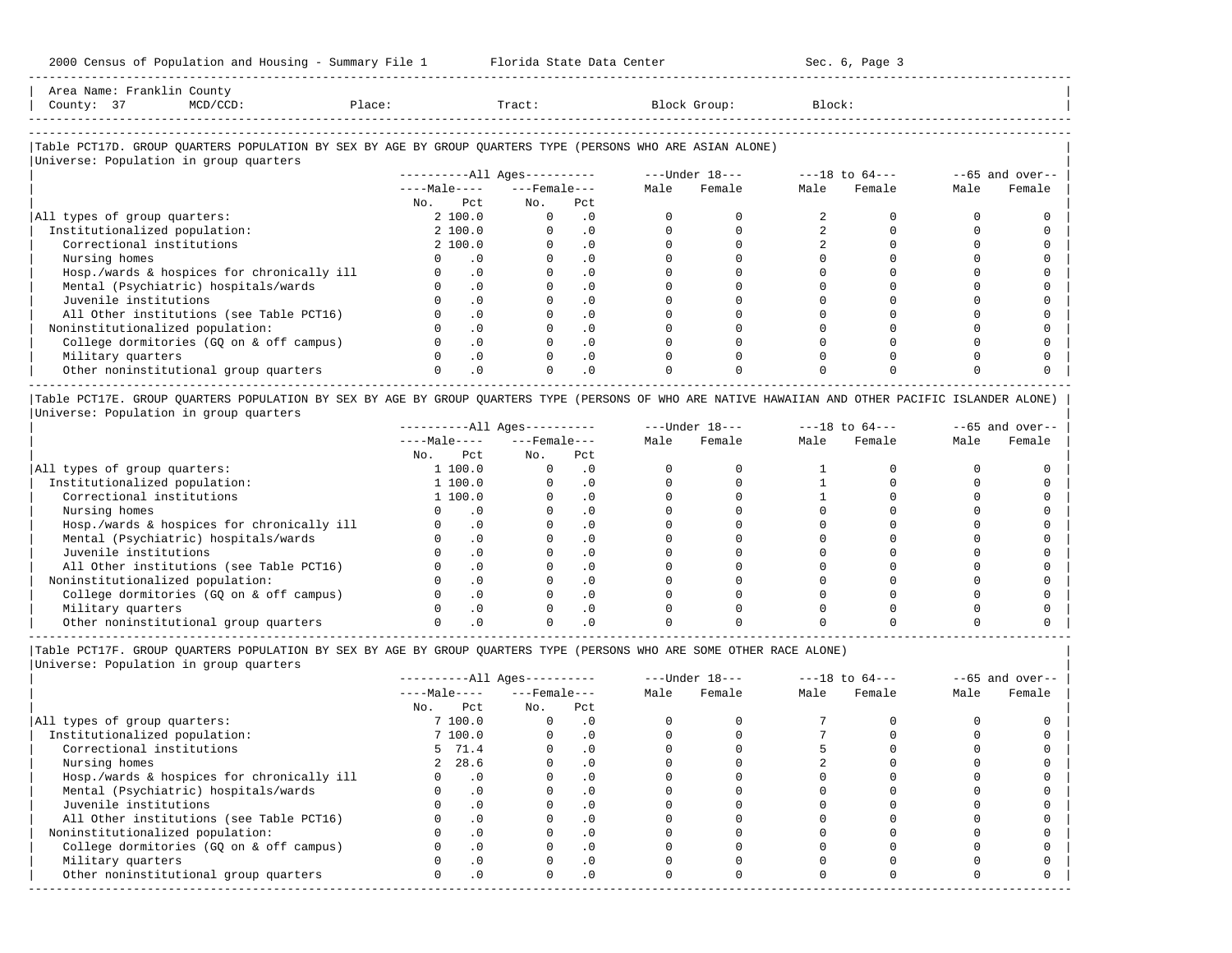2000 Census of Population and Housing - Summary File 1 Florida State Data Center Sec. 6, Page 4 -----------------------------------------------------------------------------------------------------------------------------------------------------

|                              | Area Name: Franklin County |                                        |                                                                                                                        |          |                                     |           |              |                |        |                |      |                   |
|------------------------------|----------------------------|----------------------------------------|------------------------------------------------------------------------------------------------------------------------|----------|-------------------------------------|-----------|--------------|----------------|--------|----------------|------|-------------------|
| County: 37                   |                            | MCD/CCD:                               | Place:                                                                                                                 |          | Tract:                              |           |              | Block Group:   | Block: |                |      |                   |
|                              |                            |                                        |                                                                                                                        |          |                                     |           |              |                |        |                |      |                   |
|                              |                            |                                        |                                                                                                                        |          |                                     |           |              |                |        |                |      |                   |
|                              |                            |                                        | Table PCT17G. GROUP OUARTERS POPULATION BY SEX BY AGE BY GROUP OUARTERS TYPE (PERSONS OF WHO REPORT TWO OR MORE RACES) |          |                                     |           |              |                |        |                |      |                   |
|                              |                            | Universe: Population in group quarters |                                                                                                                        |          |                                     |           |              |                |        |                |      |                   |
|                              |                            |                                        |                                                                                                                        |          | ----------All Ages----------        |           |              | ---Under 18--- |        | ---18 to 64--- |      | $--65$ and over-- |
|                              |                            |                                        |                                                                                                                        |          | $---Ma$ ]e - - - $---$ Female - - - |           | Male         | Female         |        | Male Female    | Male | Female            |
|                              |                            |                                        | No.                                                                                                                    | Pct      | No.                                 | Pct       |              |                |        |                |      |                   |
| All types of group quarters: |                            |                                        |                                                                                                                        | 34 100.0 |                                     | $\cdot$ 0 | <sup>n</sup> |                | 34     | 0              |      |                   |

| Institutionalized population: 34 100.0 0 .0 0 0 34 0 0 0 | | Correctional institutions 34 100.0 0 .0 0 0 34 0 0 0 | | Nursing homes 0 .0 0 .0 0 0 0 0 0 0 | | Hosp./wards & hospices for chronically ill 0 .0 0 .0 0 0 0 0 0 0 | | Mental (Psychiatric) hospitals/wards 0 .0 0 .0 0 0 0 0 0 0 | | Juvenile institutions 0 .0 0 .0 0 0 0 0 0 0 | | All Other institutions (see Table PCT16) 0 .0 0 .0 0 0 0 0 0 0 | | Noninstitutionalized population: 0 .0 0 .0 0 0 0 0 0 0 | | College dormitories (GQ on & off campus) 0 .0 0 .0 0 0 0 0 0 0 | | Military quarters 0 .0 0 .0 0 0 0 0 0 0 | | Other noninstitutional group quarters 0 .0 0 .0 0 0 0 0 0 0 |

----------------------------------------------------------------------------------------------------------------------------------------------------- |Table PCT17H. GROUP QUARTERS POPULATION BY SEX BY AGE BY GROUP QUARTERS TYPE (PERSONS OF ANY RACE WHO ARE HISPANIC OR LATINO) | |Universe: Population in group quarters |

|                                            |              |           | $------All Ages------$ |     | $---Under 18---$ |        | $---18$ to $64---$ |        | $--65$ and over-- |        |
|--------------------------------------------|--------------|-----------|------------------------|-----|------------------|--------|--------------------|--------|-------------------|--------|
|                                            | $---Male---$ |           | $---$ Female $---$     |     | Male             | Female | Male               | Female | Male              | Female |
|                                            | No.          | Pct       | No.                    | Pct |                  |        |                    |        |                   |        |
| All types of group quarters:               |              | 154 100.0 |                        |     |                  |        | 151                |        |                   |        |
| Institutionalized population:              |              | 154 100.0 |                        |     |                  |        | 151                |        |                   |        |
| Correctional institutions                  |              | 152 98.7  |                        |     |                  |        | 149                |        |                   |        |
| Nursing homes                              |              | 1.3       |                        |     |                  |        |                    |        |                   |        |
| Hosp./wards & hospices for chronically ill |              | . 0       |                        |     |                  |        |                    |        |                   |        |
| Mental (Psychiatric) hospitals/wards       |              | $\cdot$ 0 |                        |     |                  |        |                    |        |                   |        |
| Juvenile institutions                      |              | . 0       |                        |     |                  |        |                    |        |                   |        |
| All Other institutions (see Table PCT16)   |              |           |                        |     |                  |        |                    |        |                   |        |
| Noninstitutionalized population:           |              | $\cdot$ 0 |                        |     |                  |        |                    |        |                   |        |
| College dormitories (GO on & off campus)   |              | $\cdot$ 0 |                        |     |                  |        |                    |        |                   |        |
| Military quarters                          |              | $\Omega$  |                        |     |                  |        |                    |        |                   |        |
| Other noninstitutional group quarters      |              |           |                        |     |                  |        |                    |        |                   |        |

|Table PCT17I. GROUP QUARTERS POPULATION BY SEX BY AGE BY GROUP QUARTERS TYPE (PERSONS OF WHO ARE WHITE ALONE, NOT HISPANIC OR LATINO) |

|                                            | $------All Ages------$ |           |                    |           | $---Under 18---$ |        | $---18$ to $64---$ |        | $--65$ and over-- |        |
|--------------------------------------------|------------------------|-----------|--------------------|-----------|------------------|--------|--------------------|--------|-------------------|--------|
|                                            | $---Male---$           |           | $---$ Female $---$ |           | Male             | Female | Male               | Female | Male              | Female |
|                                            | No.                    | Pct       | No.                | Pct       |                  |        |                    |        |                   |        |
| All types of group quarters:               | 579                    | 88.3      |                    | 77 11.7   |                  |        | 552                | 10     | 27                | 67     |
| Institutionalized population:              | 578                    | 88.1      | 65                 | 9.9       |                  |        | 552                | 10     | 26                | 55     |
| Correctional institutions                  |                        | 544 82.9  | 8                  | 1.2       |                  |        | 539                |        |                   |        |
| Nursing homes                              | 33                     | 5.0       | 54                 | 8.2       |                  |        | 13                 |        | 20                | 54     |
| Hosp./wards & hospices for chronically ill |                        | $\cdot$ 0 |                    | $\cdot$ 0 |                  |        |                    |        |                   |        |
| Mental (Psychiatric) hospitals/wards       |                        | $\cdot$ 0 |                    | . 0       |                  |        |                    |        |                   |        |
| Juvenile institutions                      |                        | $\cdot$ 0 |                    |           |                  |        |                    |        |                   |        |
| All Other institutions (see Table PCT16)   |                        |           |                    |           |                  |        |                    |        |                   |        |
| Noninstitutionalized population:           |                        | . 2       | 12                 | 1.8       |                  |        |                    |        |                   |        |
| College dormitories (GQ on & off campus)   |                        | $\cdot$ 0 |                    |           |                  |        |                    |        |                   |        |
| Military quarters                          |                        | $\cdot$ 0 |                    | $\cdot$ 0 |                  |        |                    |        |                   |        |
| Other noninstitutional group quarters      |                        | . 2       | 12                 | 1.8       |                  |        |                    |        |                   |        |
|                                            |                        |           |                    |           |                  |        |                    |        |                   |        |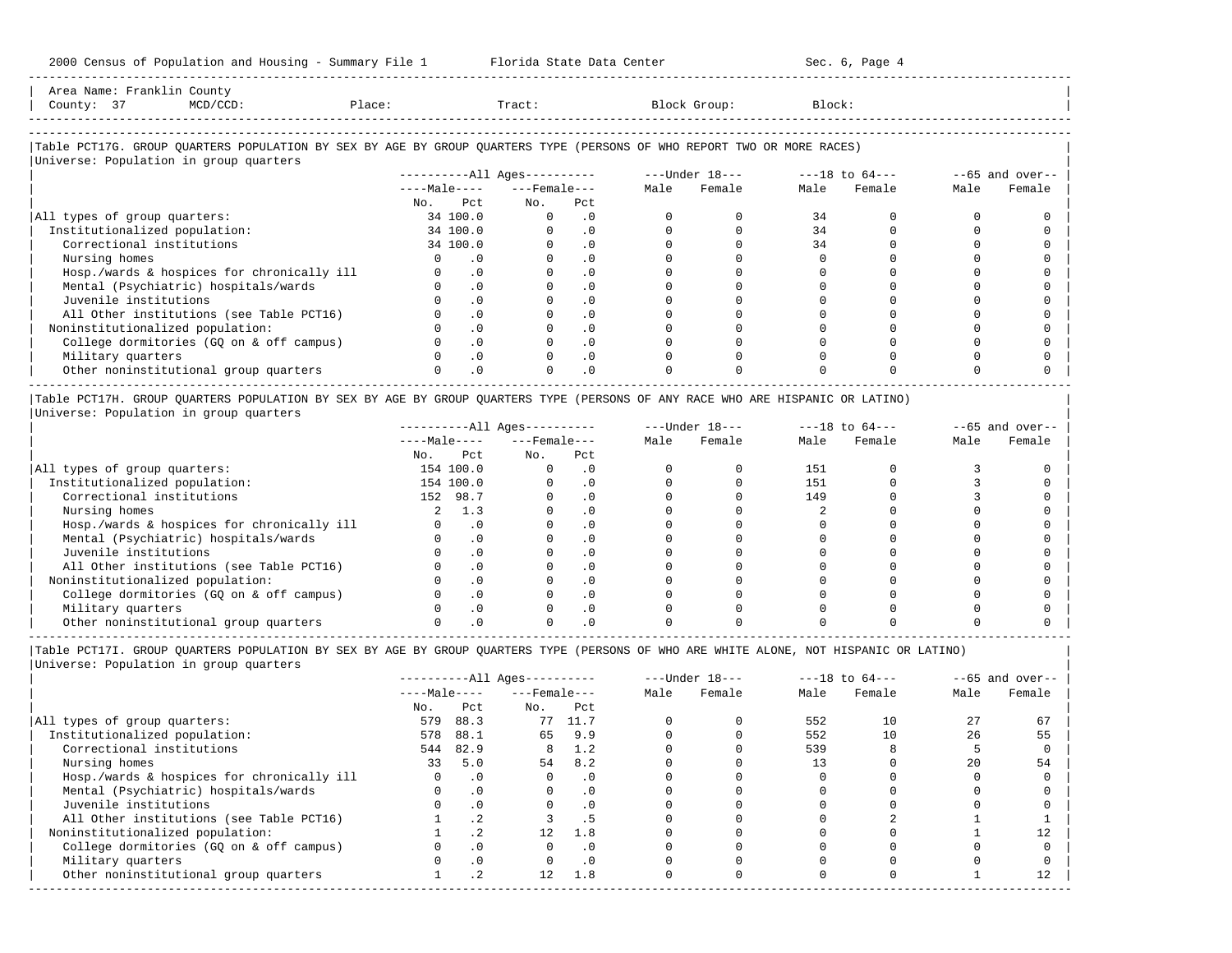| Area Name: Gadsden County<br>County: 39                                                                                                                                                                                        | $MCD/CCD$ :                                                                                                                                                                                                                                                                                                                                                          | Place:                                                                                                                                                                                                                                                                                                                                                                                                                                                                              | Tract:                                                                                                                        | Block Group:                                                                                                                                                                                                                                                                                                                                                        | Block:                                                                                                                                                                                             |                                                                                                                                                                   |
|--------------------------------------------------------------------------------------------------------------------------------------------------------------------------------------------------------------------------------|----------------------------------------------------------------------------------------------------------------------------------------------------------------------------------------------------------------------------------------------------------------------------------------------------------------------------------------------------------------------|-------------------------------------------------------------------------------------------------------------------------------------------------------------------------------------------------------------------------------------------------------------------------------------------------------------------------------------------------------------------------------------------------------------------------------------------------------------------------------------|-------------------------------------------------------------------------------------------------------------------------------|---------------------------------------------------------------------------------------------------------------------------------------------------------------------------------------------------------------------------------------------------------------------------------------------------------------------------------------------------------------------|----------------------------------------------------------------------------------------------------------------------------------------------------------------------------------------------------|-------------------------------------------------------------------------------------------------------------------------------------------------------------------|
| Universe: Population in group quarters<br>Total Group Quarters Population<br>Institutionalized population:<br>Correctional institutions:<br>Halfway houses<br>Military disciplinary barracks<br>State prisons<br>Nursing homes | Federal prisons and detention centers<br>Local jails, police lockups, etc.<br>Other types of correctional institutions<br>Hospitals/wards and hospices for chronically ill:<br>Hospices or homes for chronically ill<br>Military hospitals or wards for chronically ill<br>Other hospitals or wards for chronically ill<br>Hospitals or wards for drug/alcohol abuse | Table PCT16. GROUP OUARTERS POPULATION BY GROUP OUARTERS TYPE<br>Hospitals/wards, hospices, and schools for the handicapped:                                                                                                                                                                                                                                                                                                                                                        | 2,422<br>2,195<br>1,228<br>146<br>1,082<br>283<br>684<br>303<br>$\Omega$<br>303                                               | Noninstitutionalized population:<br>$\Omega$<br>  Military quarters:<br>  On base:<br>$\Omega$<br>$\Omega$<br>Military ships<br>Group homes:<br>$\Omega$<br>Homes for the mentally ill<br>Homes for the mentally retarded<br>Homes for the physically handicapped<br>$\Omega$<br>Other group homes<br>Religious group quarters<br>Workers' dormitories:<br>$\Omega$ | College dormitories (college GQ on and off campus)<br>Barracks and other GQ for military personnel<br>Transient quarters for temporary residents<br>Homes or halfway houses for drug/alcohol abuse | 227<br>$\Omega$<br>$\Omega$<br>$\Omega$<br>$\Omega$<br>$\Omega$<br>$\Omega$<br>2.0<br>$\Omega$<br>$\Omega$<br>2.0<br>$\Omega$<br>$\Omega$<br>$\Omega$<br>$\Omega$ |
| Institutions for the deaf<br>Institutions for the blind<br>Juvenile institutions:<br>Long-term care:                                                                                                                           | Mental (Psychiatric) hospitals or wards<br>Homes for abused, dependent, and neglected children<br>Training schools for juvenile delinquents<br>Type of juvenile institution unknown                                                                                                                                                                                  | Schools, hospitals, or wards for the mentally retarded<br>Schools, hospitals, or wards for the physically handicapped:<br>Orthopedic wards/institutions for the physically handicapped<br>Wards in general hospitals for patients with no usual home elsewhere<br>Wards in military hospitls for patients with no usual home elsewhere<br>Residential treatment centers for emotionally disturbed children<br>Short-term care, detention or diagnostic centers for delinguent chdrn | 136<br>68<br>$\Omega$<br>$\Omega$<br>$\Omega$<br>$\mathbf 0$<br>177<br>$\Omega$<br>$\Omega$<br>$\Omega$<br>$\cap$<br>$\Omega$ | Other workers' dormitories<br>Crews of maritime vessels<br>Other nonhousehold living situations<br>Other noninstitutional group quarters<br>$\Omega$<br>$\Omega$<br>$\Omega$                                                                                                                                                                                        | Agriculture workers' dormitories on farms<br>Job Corps and vocational training facilities                                                                                                          | $\Omega$<br>$\Omega$<br>$\Omega$<br>$\Omega$<br>8<br>199                                                                                                          |
| Universe: Population in group quarters                                                                                                                                                                                         |                                                                                                                                                                                                                                                                                                                                                                      | Table PCT17. GROUP QUARTERS POPULATION BY SEX BY AGE BY GROUP QUARTERS TYPE<br>No.<br>Pct                                                                                                                                                                                                                                                                                                                                                                                           | $------All Aqes------$<br>$---Male-- ---Female---$<br>No.<br>Pct.                                                             | ---Under 18---<br>Female<br>Male                                                                                                                                                                                                                                                                                                                                    | ---18 to 64---<br>Female<br>Male<br>Male                                                                                                                                                           | $-65$ and over--<br>Female                                                                                                                                        |

|                                            | No.   | Pct.      | No.        | Pct       |  |       |     |     |     |
|--------------------------------------------|-------|-----------|------------|-----------|--|-------|-----|-----|-----|
| All types of group quarters:               | 1,306 | 53.9      | 1,116      | 46.1      |  | 1,181 | 947 | 118 | 169 |
| Institutionalized population:              | 1,129 | 46.6      | 1,066 44.0 |           |  | 1,013 | 904 | 109 | 162 |
| Correctional institutions                  | 500   | 20.6      | 728        | 30.1      |  | 497   | 725 |     |     |
| Nursing homes                              | 112   | 4.6       | 171        | 7.1       |  | 23    | 15  | 89  | 156 |
| Hosp./wards & hospices for chronically ill | 224   | 9.2       | 79         | 3.3       |  | 215   |     |     |     |
| Mental (Psychiatric) hospitals/wards       | 136   | 5.6       | $\Omega$   | .0        |  | 133   |     |     |     |
| Juvenile institutions                      |       | $\cdot$ 0 | $\Omega$   | $\cdot$ 0 |  |       |     |     |     |
| All Other institutions (see Table PCT16)   | 157   | 6.5       | 88         | 3.6       |  | 145   | 87  |     |     |
| Noninstitutionalized population:           | 177   | 7.3       | 50         | 2.1       |  | 168   | 43  |     |     |
| College dormitories (GQ on & off campus)   |       | $\cdot$ 0 | $\Omega$   | $\cdot$ 0 |  |       |     |     |     |
| Military quarters                          |       | $\cdot$ 0 |            | $\cdot$ 0 |  |       |     |     |     |
| Other noninstitutional group quarters      | 177   | 7.3       | 50         | 2.1       |  | 168   | 43  |     |     |
|                                            |       |           |            |           |  |       |     |     |     |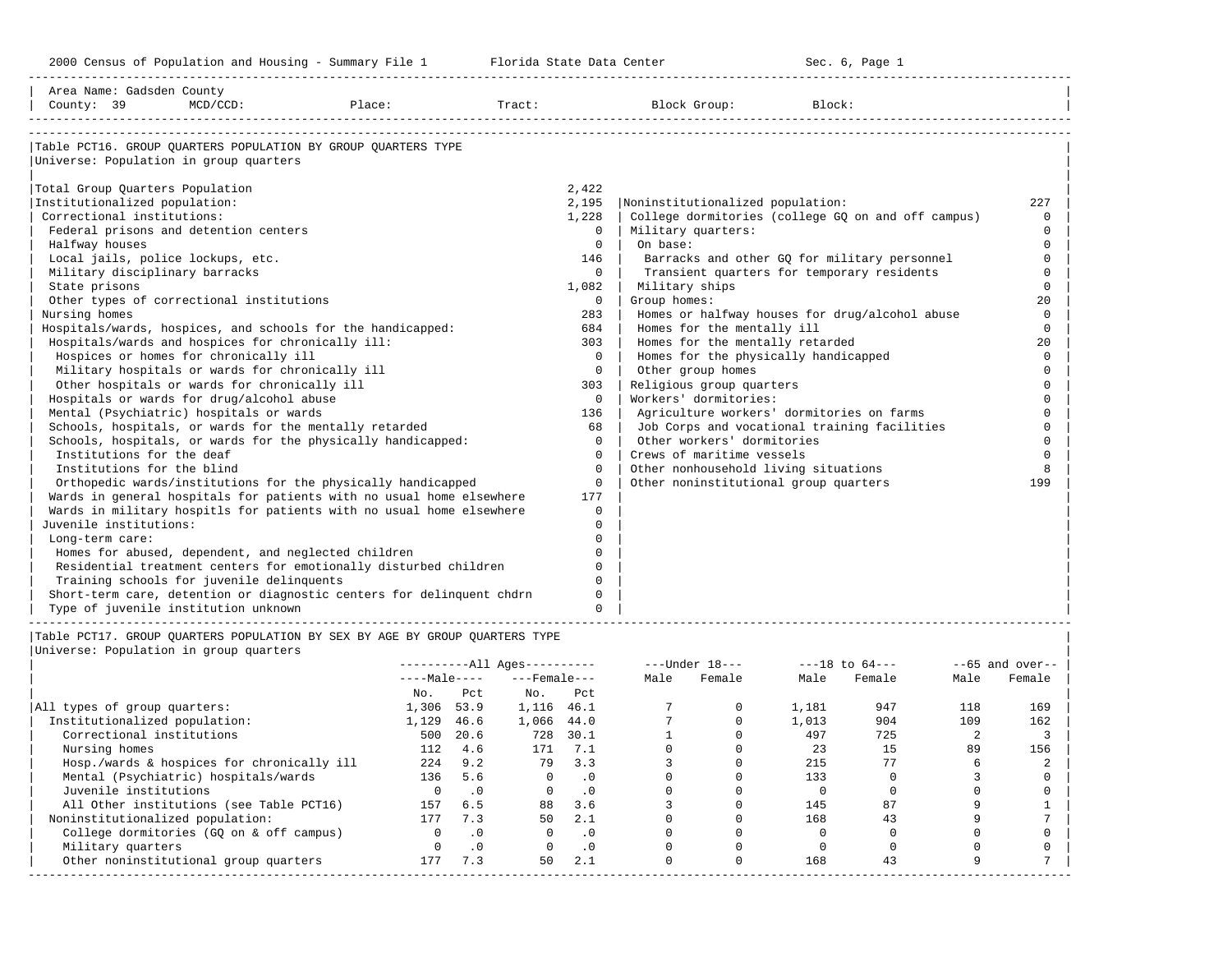| Area Name: Gadsden County<br>County: 39 | MCD/CCD:                                   | Place: | Tract: | Block Group:                                                                                               | Block: |  |
|-----------------------------------------|--------------------------------------------|--------|--------|------------------------------------------------------------------------------------------------------------|--------|--|
|                                         |                                            |        |        |                                                                                                            |        |  |
|                                         | Ittelización Danilation in cuante cuantora |        |        | Table PCT17A. GROUP OUARTERS POPULATION BY SEX BY AGE BY GROUP OUARTERS TYPE (PERSONS WHO ARE WHITE ALONE) |        |  |

-----------------------------------------------------------------------------------------------------------------------------------------------------

|                                            |              |           | ----------All Ages---------- |           |      | $---Under 18---$ |      | $---18$ to $64---$ |      | $--65$ and over-- |
|--------------------------------------------|--------------|-----------|------------------------------|-----------|------|------------------|------|--------------------|------|-------------------|
|                                            | $---Male---$ |           | $---$ Female $---$           |           | Male | Female           | Male | Female             | Male | Female            |
|                                            | No.          | Pct       | No.                          | Pct       |      |                  |      |                    |      |                   |
| All types of group quarters:               | 538          | 51.8      | 500                          | 48.2      |      |                  | 479  | 410                | 57   | 90                |
| Institutionalized population:              | 460          | 44.3      | 478                          | 46.1      |      |                  | 402  | 389                | 56   | 89                |
| Correctional institutions                  | 150          | 14.5      | 301                          | 29.0      |      |                  | 149  | 298                |      |                   |
| Nursing homes                              | 54           | 5.2       | 91                           | 8.8       |      |                  | 12   |                    | 42   | 84                |
| Hosp./wards & hospices for chronically ill | 111          | 10.7      | 30                           | 2.9       |      |                  | 106  | 29                 |      |                   |
| Mental (Psychiatric) hospitals/wards       | 63           | 6.1       | $\Omega$                     | . 0       |      |                  | 60   |                    |      |                   |
| Juvenile institutions                      |              | $\cdot$ 0 |                              | . 0       |      |                  |      |                    |      |                   |
| All Other institutions (see Table PCT16)   | 82           | 7.9       | 56                           | 5.4       |      |                  | 75   | 55                 |      |                   |
| Noninstitutionalized population:           | 78           | 7.5       | 22.2                         | 2.1       |      |                  |      | 21                 |      |                   |
| College dormitories (GO on & off campus)   |              | $\cdot$ 0 |                              | . 0       |      |                  |      |                    |      |                   |
| Military quarters                          |              | $\cdot$ 0 |                              | $\cdot$ 0 |      |                  |      |                    |      |                   |
| Other noninstitutional group quarters      | 78           | 7.5       | 22                           | 2.1       |      |                  | 77   | 21                 |      |                   |

|Table PCT17B. GROUP QUARTERS POPULATION BY SEX BY AGE BY GROUP QUARTERS TYPE (PERSONS WHO ARE BLACK OR AFRICAN AMERICAN ALONE) | |Universe: Population in group quarters |

|                                            |              |           | $------All Aqes------$ |           |      | $---Under 18---$ |      | $---18$ to $64---$ |      | $- -65$ and over-- |
|--------------------------------------------|--------------|-----------|------------------------|-----------|------|------------------|------|--------------------|------|--------------------|
|                                            | $---Male---$ |           | $---$ Female $---$     |           | Male | Female           | Male | Female             | Male | Female             |
|                                            | No.          | Pct       | No.                    | Pct       |      |                  |      |                    |      |                    |
| All types of group quarters:               | 726          | 55.5      | 583                    | 44.5      |      |                  | 663  | 505                | 59   |                    |
| Institutionalized population:              | 632          | 48.3      | 556                    | 42.5      |      |                  | 577  | 484                | 51   | 72                 |
| Correctional institutions                  | 324          | 24.8      | 404                    | 30.9      |      |                  | 323  | 404                |      |                    |
| Nursing homes                              | 55           | 4.2       | 79                     | 6.0       |      |                  |      |                    | 45   |                    |
| Hosp./wards & hospices for chronically ill | 110          | 8.4       | 45                     | 3.4       |      |                  | 106  | 44                 |      |                    |
| Mental (Psychiatric) hospitals/wards       | 69           | 5.3       |                        | $\cdot$ 0 |      |                  | 69   |                    |      |                    |
| Juvenile institutions                      |              | $\cdot$ 0 |                        | . 0       |      |                  |      |                    |      |                    |
| All Other institutions (see Table PCT16)   | 74           | 5.7       | 28                     | 2.1       |      |                  | 69   | 28                 |      |                    |
| Noninstitutionalized population:           | 94           | 7.2       | 27                     | 2.1       |      |                  | 86   | 21                 |      |                    |
| College dormitories (GO on & off campus)   |              | $\cdot$ 0 |                        | $\cdot$ 0 |      |                  |      |                    |      |                    |
| Military quarters                          |              | $\cdot$ 0 |                        | $\cdot$ 0 |      |                  |      |                    |      |                    |
| Other noninstitutional group quarters      | 94           |           | 27                     | 2.1       |      |                  | 86   |                    |      |                    |

-----------------------------------------------------------------------------------------------------------------------------------------------------

|                                            |                |           | $------All Ages------$ |           |      | $---Under 18---$ |      | $---18$ to $64---$ |      | $--65$ and over-- |
|--------------------------------------------|----------------|-----------|------------------------|-----------|------|------------------|------|--------------------|------|-------------------|
|                                            | $---Male---$   |           | $---$ Female $---$     |           | Male | Female           | Male | Female             | Male | Female            |
|                                            | No.            | Pct       | No.                    | Pct       |      |                  |      |                    |      |                   |
| All types of group quarters:               | 2              | 28.6      |                        | 5 71.4    |      |                  |      |                    |      |                   |
| Institutionalized population:              | $\overline{2}$ | 28.6      |                        | 5 71.4    |      |                  |      |                    |      |                   |
| Correctional institutions                  |                | 2, 28.6   |                        | 5 71.4    |      |                  |      |                    |      |                   |
| Nursing homes                              |                | $\cdot$ 0 |                        | $\cdot$ 0 |      |                  |      |                    |      |                   |
| Hosp./wards & hospices for chronically ill |                | $\cdot$ 0 |                        | . 0       |      |                  |      |                    |      |                   |
| Mental (Psychiatric) hospitals/wards       |                | $\cdot$ 0 |                        | $\cdot$ 0 |      |                  |      |                    |      |                   |
| Juvenile institutions                      |                |           |                        | $\cdot$ 0 |      |                  |      |                    |      |                   |
| All Other institutions (see Table PCT16)   |                |           |                        |           |      |                  |      |                    |      |                   |
| Noninstitutionalized population:           |                | $\cdot$ 0 |                        | $\cdot$ 0 |      |                  |      |                    |      |                   |
| College dormitories (GO on & off campus)   |                |           |                        | $\cdot$ 0 |      |                  |      |                    |      |                   |
| Military quarters                          |                |           |                        | $\cdot$ 0 |      |                  |      |                    |      |                   |
| Other noninstitutional group quarters      | <sup>n</sup>   | $\cdot$ 0 |                        | $\cdot$ 0 |      |                  |      |                    |      |                   |
|                                            |                |           |                        |           |      |                  |      |                    |      |                   |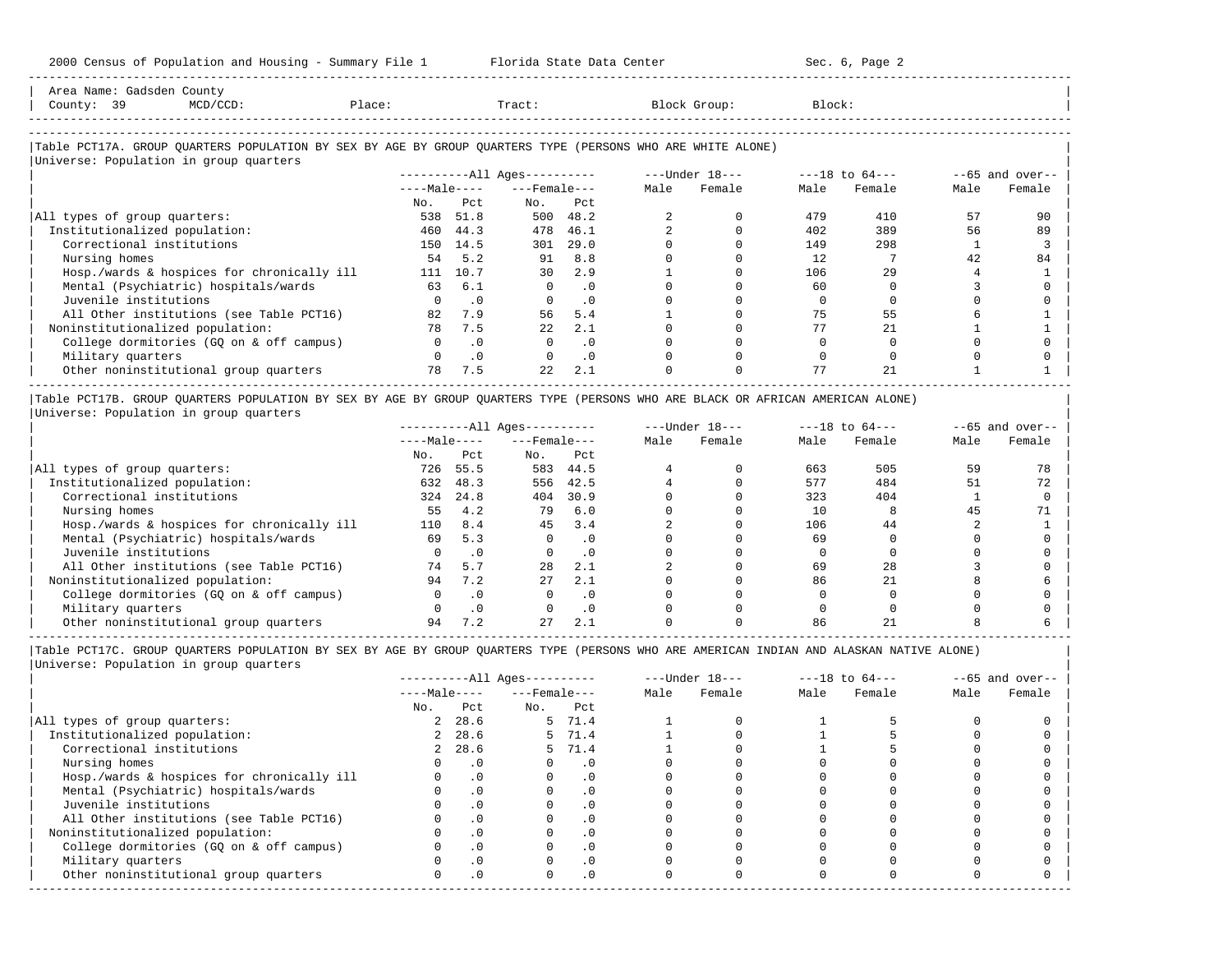| 2000 Census of Population and Housing - Summary File 1                                                                                               |        |                             | Florida State Data Center    |               |  |                |                | Sec. 6, Page 3 |      |                   |
|------------------------------------------------------------------------------------------------------------------------------------------------------|--------|-----------------------------|------------------------------|---------------|--|----------------|----------------|----------------|------|-------------------|
| Area Name: Gadsden County<br>County: 39<br>MCD/CCD:                                                                                                  | Place: |                             | Tract:                       |               |  | Block Group:   | Block:         |                |      |                   |
| Table PCT17D. GROUP QUARTERS POPULATION BY SEX BY AGE BY GROUP QUARTERS TYPE (PERSONS WHO ARE ASIAN ALONE)<br>Universe: Population in group quarters |        |                             | ----------All Ages---------- |               |  | ---Under 18--- | ---18 to 64--- |                |      | $--65$ and over-- |
|                                                                                                                                                      |        |                             | $---Male-- ---Female$        |               |  | Male Female    | Male           | Female         | Male | Female            |
|                                                                                                                                                      |        | No. Pct                     |                              | No. Pct       |  |                |                |                |      |                   |
| All types of group quarters:                                                                                                                         |        | 1 14.3                      |                              | 6 85.7        |  |                |                |                |      |                   |
| Institutionalized population:                                                                                                                        |        | 1 14.3                      |                              | 5 71.4        |  |                |                |                |      |                   |
| Correctional institutions                                                                                                                            |        | $\sim$ 0                    |                              | 1, 14.3       |  |                |                |                |      |                   |
| Nursing homes                                                                                                                                        |        | $\cdot$ 0                   |                              | $0 \qquad .0$ |  |                |                |                |      |                   |
| Hosp./wards & hospices for chronically ill                                                                                                           |        | $\overline{\phantom{0}}$ .0 |                              | 2 28.6        |  |                |                |                |      |                   |
| Mental (Psychiatric) hospitals/wards                                                                                                                 |        | 14.3                        |                              | $\cdot$ 0     |  |                |                |                |      |                   |
| Juvenile institutions                                                                                                                                |        | $\cdot$ 0                   |                              | $\cdot$ 0     |  |                |                |                |      |                   |
| All Other institutions (see Table PCT16)                                                                                                             |        | $\cdot$ 0                   |                              | 28.6          |  |                |                |                |      |                   |

| All Other institutions (see Table PCT16)                                                                                                                                                                                                         |  | 2 28.6 |  |  |  |
|--------------------------------------------------------------------------------------------------------------------------------------------------------------------------------------------------------------------------------------------------|--|--------|--|--|--|
| Noninstitutionalized population:                                                                                                                                                                                                                 |  | 14.3   |  |  |  |
| College dormitories (GQ on & off campus)                                                                                                                                                                                                         |  |        |  |  |  |
| Military quarters                                                                                                                                                                                                                                |  |        |  |  |  |
| Other noninstitutional group quarters                                                                                                                                                                                                            |  | 14.3   |  |  |  |
| $ -$<br>------<br>Anally allowsed cardio-provided by any by an ell analysis allows and the color of the color climate and analysis and the color of the color of the color of the color of the color of the color of the color of the color of t |  |        |  |  |  |

|Table PCT17E. GROUP QUARTERS POPULATION BY SEX BY AGE BY GROUP QUARTERS TYPE (PERSONS OF WHO ARE NATIVE HAWAIIAN AND OTHER PACIFIC ISLANDER ALONE) | |Universe: Population in group quarters |

|                                            |              |     | $------All Aqes------$ |     |      | $---Under 18---$ |      | $---18$ to $64---$ |      | $--65$ and over-- |
|--------------------------------------------|--------------|-----|------------------------|-----|------|------------------|------|--------------------|------|-------------------|
|                                            | $---Male---$ |     | $---$ Female $---$     |     | Male | Female           | Male | Female             | Male | Female            |
|                                            | No.          | Pct | No.                    | Pct |      |                  |      |                    |      |                   |
| All types of group quarters:               |              |     |                        |     |      |                  |      |                    |      |                   |
| Institutionalized population:              |              |     |                        |     |      |                  |      |                    |      |                   |
| Correctional institutions                  |              |     |                        |     |      |                  |      |                    |      |                   |
| Nursing homes                              |              |     |                        |     |      |                  |      |                    |      |                   |
| Hosp./wards & hospices for chronically ill |              |     |                        |     |      |                  |      |                    |      |                   |
| Mental (Psychiatric) hospitals/wards       |              |     |                        |     |      |                  |      |                    |      |                   |
| Juvenile institutions                      |              |     |                        |     |      |                  |      |                    |      |                   |
| All Other institutions (see Table PCT16)   |              |     |                        |     |      |                  |      |                    |      |                   |
| Noninstitutionalized population:           |              |     |                        |     |      |                  |      |                    |      |                   |
| College dormitories (GO on & off campus)   |              |     |                        |     |      |                  |      |                    |      |                   |
| Military quarters                          |              |     |                        |     |      |                  |      |                    |      |                   |
| Other noninstitutional group quarters      |              |     |                        |     |      |                  |      |                    |      |                   |

|Table PCT17F. GROUP QUARTERS POPULATION BY SEX BY AGE BY GROUP QUARTERS TYPE (PERSONS WHO ARE SOME OTHER RACE ALONE) |

|                                            |              |           | ----------All Ages---------- |           |      | $---Under 18---$ |      | $---18$ to $64---$ |      | $--65$ and over-- |
|--------------------------------------------|--------------|-----------|------------------------------|-----------|------|------------------|------|--------------------|------|-------------------|
|                                            | $---Male---$ |           | $---$ Female $---$           |           | Male | Female           | Male | Female             | Male | Female            |
|                                            | No.          | Pct       | No.                          | Pct       |      |                  |      |                    |      |                   |
| All types of group quarters:               |              | 26 76.5   |                              | 8 23.5    |      |                  | 24   |                    |      |                   |
| Institutionalized population:              |              | 21 61.8   | 8                            | 23.5      |      |                  | 19   |                    |      |                   |
| Correctional institutions                  | 15           | 44.1      |                              | 20.6      |      |                  |      |                    |      |                   |
| Nursing homes                              |              | 8.8       | $\Omega$                     | .0        |      |                  |      |                    |      |                   |
| Hosp./wards & hospices for chronically ill |              | 5.9       |                              | $\cdot$ 0 |      |                  |      |                    |      |                   |
| Mental (Psychiatric) hospitals/wards       |              | 2.9       |                              | . 0       |      |                  |      |                    |      |                   |
| Juvenile institutions                      |              | $\cdot$ 0 |                              | .0        |      |                  |      |                    |      |                   |
| All Other institutions (see Table PCT16)   |              | .0        |                              | 2.9       |      |                  |      |                    |      |                   |
| Noninstitutionalized population:           | 5.           | 14.7      |                              | .0        |      |                  |      |                    |      |                   |
| College dormitories (GQ on & off campus)   |              | $\cdot$ 0 |                              | $\cdot$ 0 |      |                  |      |                    |      |                   |
| Military quarters                          |              | $\cdot$ 0 |                              | $\cdot$ 0 |      |                  |      |                    |      |                   |
| Other noninstitutional group quarters      |              | 5 14.7    | $\Omega$                     | $\cdot$ 0 |      |                  |      |                    |      |                   |
|                                            |              |           |                              |           |      |                  |      |                    |      |                   |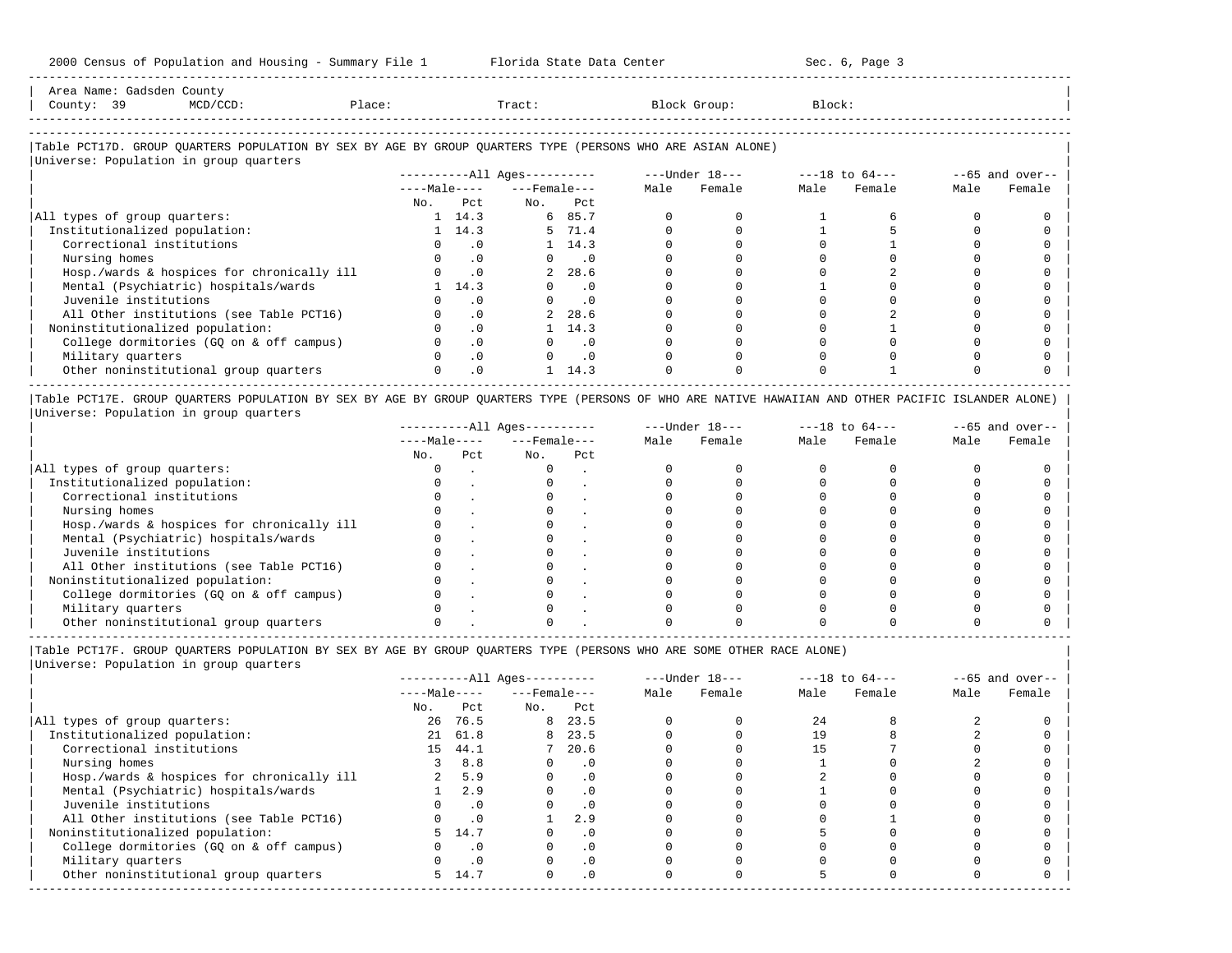| 2000 Census of Population and Housing - Summary File 1 Florida State Data Center                                              |           |                             |                             |               |          |              |              | Sec. 6, Page 4                |              |                    |
|-------------------------------------------------------------------------------------------------------------------------------|-----------|-----------------------------|-----------------------------|---------------|----------|--------------|--------------|-------------------------------|--------------|--------------------|
| Area Name: Gadsden County<br>County: 39<br>Place: Tract:<br>$MCD/CCD$ :                                                       |           |                             |                             |               |          | Block Group: | Block:       |                               |              |                    |
| Table PCT17G. GROUP QUARTERS POPULATION BY SEX BY AGE BY GROUP QUARTERS TYPE (PERSONS OF WHO REPORT TWO OR MORE RACES)        |           |                             |                             |               |          |              |              |                               |              |                    |
| Universe: Population in group quarters                                                                                        |           |                             |                             |               |          |              |              |                               |              |                    |
|                                                                                                                               |           |                             |                             |               |          |              |              |                               |              | $- -65$ and over-- |
|                                                                                                                               |           |                             | $---Male-- ---Female---$    |               |          | Male Female  | Male         | Female                        | Male         | Female             |
|                                                                                                                               | No.       | Pct.                        | No.                         | Pct.          |          |              |              |                               |              |                    |
| All types of group quarters:                                                                                                  |           | 13 48.1                     |                             | 14 51.9       | $\Omega$ | $\Omega$     | 13           | 13                            | <sup>0</sup> |                    |
| Institutionalized population:                                                                                                 |           | 13 48.1                     |                             | 14 51.9       | $\Omega$ | $\Omega$     | 13           | 13                            | $\Omega$     |                    |
| Correctional institutions                                                                                                     |           | 9, 33.3                     |                             | 10 37.0       | $\Omega$ | $\Omega$     | 9            | 10                            | $\cap$       |                    |
| Nursing homes                                                                                                                 |           | $0 \qquad .0$               | $\mathbf{1}$                | 3.7           | $\Omega$ | $\Omega$     | <sup>n</sup> | $\Omega$                      |              |                    |
| Hosp./wards & hospices for chronically ill                                                                                    | $1 \t3.7$ |                             |                             | 2 7.4         |          | $\Omega$     |              |                               |              |                    |
| Mental (Psychiatric) hospitals/wards                                                                                          |           | 2 7.4                       |                             | $0 \qquad 0$  | $\Omega$ | $\Omega$     |              | <sup>n</sup>                  |              |                    |
| Juvenile institutions                                                                                                         |           | $\overline{\phantom{0}}$ .0 |                             | $0 \qquad .0$ | $\Omega$ | $\Omega$     |              |                               |              |                    |
| All Other institutions (see Table PCT16)                                                                                      |           | $1 \quad 3.7$               |                             | 3.7           | $\Omega$ | $\Omega$     |              |                               |              |                    |
| Noninstitutionalized population:                                                                                              |           | $\cdot$ 0                   |                             | $\cdot$ 0     |          |              |              |                               |              |                    |
| College dormitories (GQ on & off campus)                                                                                      |           | $\cdot$ 0                   | $\circ$                     | $\cdot$ 0     |          | $\Omega$     |              |                               |              |                    |
| Military quarters                                                                                                             |           | $\cdot$ 0                   | $\Omega$                    | $\cdot$ 0     | $\Omega$ |              |              |                               |              |                    |
| Other noninstitutional group quarters                                                                                         |           | .0                          | $\Omega$                    | $\cdot$ 0     |          |              |              |                               |              |                    |
| Table PCT17H. GROUP QUARTERS POPULATION BY SEX BY AGE BY GROUP QUARTERS TYPE (PERSONS OF ANY RACE WHO ARE HISPANIC OR LATINO) |           |                             |                             |               |          |              |              |                               |              |                    |
| Universe: Population in group quarters                                                                                        |           |                             |                             |               |          |              |              |                               |              |                    |
|                                                                                                                               |           |                             | ----------All Ages--------- |               |          |              |              | ---Under 18--- ---18 to 64--- |              | $- -65$ and over-- |
|                                                                                                                               |           |                             | $---Male-- ---Female---$    |               |          | Male Female  | Male         | Female                        | Male         | Female             |
|                                                                                                                               |           | No. Pct                     | No. Pct                     |               |          |              |              |                               |              |                    |
| All types of group quarters:                                                                                                  | 71 64.5   |                             | 39 35.5                     |               |          | $\Omega$     | 67           | 38                            |              |                    |
| Institutionalized population:                                                                                                 |           | 55 50.0                     | 37 33.6                     |               |          | $\Omega$     | 51           | 36                            | ζ            |                    |

| Correctional institutions 36 32.7 25 22.7 1 0 35 25 0 0 | | Nursing homes 4 3.6 1 .9 0 0 1 0 3 1 |  $\vert$  Hosp./wards & hospices for chronically ill  $\vert$  7  $\vert$  6.4  $\vert$  4  $\vert$  3.6  $\vert$  0  $\vert$  0  $\vert$  0  $\vert$  0  $\vert$  0  $\vert$  0  $\vert$  0  $\vert$  0  $\vert$  0  $\vert$  0  $\vert$  0  $\vert$  0  $\vert$  0  $\vert$  0  $\vert$  0  $\vert$  0  $\vert$  1  $\vert$  1  $\vert$  1  $\vert$  1 | Mental (Psychiatric) hospitals/wards 6 5.5 0 .0 0 0 6 0 0 0 | | Juvenile institutions 0 .0 0 .0 0 0 0 0 0 0 | | All Other institutions (see Table PCT16) 2 1.8 7 6.4 0 0 2 7 0 0 | | Noninstitutionalized population: 16 14.5 2 1.8 0 0 16 2 0 0 | | College dormitories (GQ on & off campus) 0 .0 0 .0 0 0 0 0 0 0 | | Military quarters 0 .0 0 .0 0 0 0 0 0 0 |  $\vert$  Other noninstitutional group quarters  $\vert$  16  $\vert$  14.5  $\vert$  2  $\vert$  1.8  $\vert$  0  $\vert$  0  $\vert$  0  $\vert$  0  $\vert$  0  $\vert$  0  $\vert$  0  $\vert$  0  $\vert$  0  $\vert$  1.8  $\vert$  0  $\vert$  0  $\vert$  0  $\vert$  0  $\vert$ 

----------------------------------------------------------------------------------------------------------------------------------------------------- |Table PCT17I. GROUP QUARTERS POPULATION BY SEX BY AGE BY GROUP QUARTERS TYPE (PERSONS OF WHO ARE WHITE ALONE, NOT HISPANIC OR LATINO) | |Universe: Population in group quarters |

| ----------All Ages---------- ---Under 18--- ---18 to 64--- --65 and over-- | | ----Male---- ---Female--- Male Female Male Female Male Female | | No. Pct No. Pct No. Pct No. Prediction of the set of the set of the set of the set of the set of the set of the set of the set of the set of the set of the set of the set of the set of the set of the set of the set of th |All types of group quarters: 501 51.3 475 48.7 2 0 443 385 56 90 | | Institutionalized population: 434 44.5 455 46.6 2 0 377 366 55 89 | | Correctional institutions 137 14.0 287 29.4 0 0 136 284 1 3 | | Nursing homes 53 5.4 91 9.3 0 0 12 7 41 84 | | Hosp./wards & hospices for chronically ill 106 10.9 27 2.8 1 0 101 26 4 1 | | Mental (Psychiatric) hospitals/wards 58 5.9 0 .0 0 0 55 0 3 0 | | Juvenile institutions 0 .0 0 .0 0 0 0 0 0 0 | | All Other institutions (see Table PCT16) 80 8.2 50 5.1 1 0 73 49 6 1 | | Noninstitutionalized population: 67 6.9 20 2.0 0 0 66 19 1 1 | | College dormitories (GQ on & off campus) 0 .0 0 .0 0 0 0 0 0 0 | | Military quarters 0 .0 0 .0 0 0 0 0 0 0 | | Other noninstitutional group quarters 67 6.9 20 2.0 0 0 66 19 1 1 | -----------------------------------------------------------------------------------------------------------------------------------------------------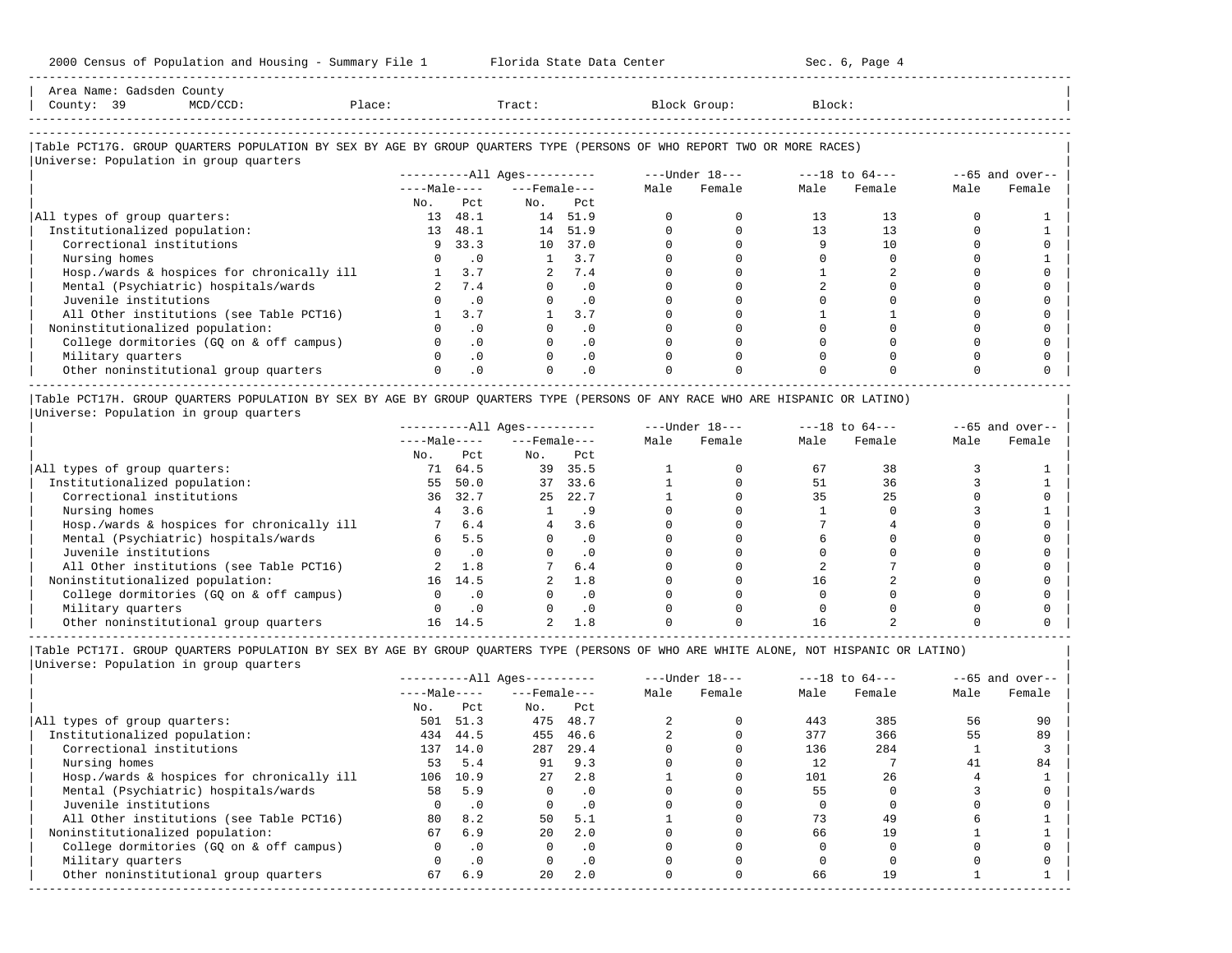-----------------------------------------------------------------------------------------------------------------------------------------------------

| Area Name: Gilchrist County<br>County: 41         | $MCD/CCD$ : | Place:                                                                | Tract: |              | Block Group:                              | Block:                                             |          |
|---------------------------------------------------|-------------|-----------------------------------------------------------------------|--------|--------------|-------------------------------------------|----------------------------------------------------|----------|
|                                                   |             | Table PCT16. GROUP OUARTERS POPULATION BY GROUP OUARTERS TYPE         |        |              |                                           |                                                    |          |
| Universe: Population in group quarters            |             |                                                                       |        |              |                                           |                                                    |          |
| Total Group Quarters Population                   |             |                                                                       |        | 1,321        |                                           |                                                    |          |
| Institutionalized population:                     |             |                                                                       |        | 1,311        | Noninstitutionalized population:          |                                                    | 10       |
| Correctional institutions:                        |             |                                                                       |        | 1,136        |                                           | College dormitories (college GO on and off campus) | $\Omega$ |
| Federal prisons and detention centers             |             |                                                                       |        | $\Omega$     | Military quarters:                        |                                                    | $\Omega$ |
| Halfway houses                                    |             |                                                                       |        | $\Omega$     | On base:                                  |                                                    | $\Omega$ |
| Local jails, police lockups, etc.                 |             |                                                                       |        | 21           |                                           | Barracks and other GO for military personnel       | $\Omega$ |
| Military disciplinary barracks                    |             |                                                                       |        | $\Omega$     |                                           | Transient quarters for temporary residents         |          |
| State prisons                                     |             |                                                                       |        | 1,115        | Military ships                            |                                                    |          |
| Other types of correctional institutions          |             |                                                                       |        | $\mathbf{0}$ | Group homes:                              |                                                    |          |
| Nursing homes                                     |             |                                                                       |        | 175          |                                           | Homes or halfway houses for drug/alcohol abuse     | $\Omega$ |
|                                                   |             | Hospitals/wards, hospices, and schools for the handicapped:           |        | $\Omega$     | Homes for the mentally ill                |                                                    |          |
| Hospitals/wards and hospices for chronically ill: |             |                                                                       |        | $\Omega$     | Homes for the mentally retarded           |                                                    |          |
| Hospices or homes for chronically ill             |             |                                                                       |        | $\Omega$     | Homes for the physically handicapped      |                                                    |          |
| Military hospitals or wards for chronically ill   |             |                                                                       |        | $\Omega$     | Other group homes                         |                                                    |          |
| Other hospitals or wards for chronically ill      |             |                                                                       |        | $\Omega$     | Religious group quarters                  |                                                    | $\Omega$ |
| Hospitals or wards for drug/alcohol abuse         |             |                                                                       |        | $\Omega$     | Workers' dormitories:                     |                                                    | $\Omega$ |
| Mental (Psychiatric) hospitals or wards           |             |                                                                       |        | $\Omega$     | Agriculture workers' dormitories on farms |                                                    | $\Omega$ |
|                                                   |             | Schools, hospitals, or wards for the mentally retarded                |        | $\Omega$     |                                           | Job Corps and vocational training facilities       | $\Omega$ |
|                                                   |             | Schools, hospitals, or wards for the physically handicapped:          |        | $\Omega$     | Other workers' dormitories                |                                                    |          |
| Institutions for the deaf                         |             |                                                                       |        | $\Omega$     | Crews of maritime vessels                 |                                                    | $\cap$   |
| Institutions for the blind                        |             |                                                                       |        | $\Omega$     | Other nonhousehold living situations      |                                                    | $\cap$   |
|                                                   |             | Orthopedic wards/institutions for the physically handicapped          |        | 0            | Other noninstitutional group quarters     |                                                    |          |
|                                                   |             | Wards in general hospitals for patients with no usual home elsewhere  |        | $\Omega$     |                                           |                                                    |          |
|                                                   |             | Wards in military hospitls for patients with no usual home elsewhere  |        | $\Omega$     |                                           |                                                    |          |
| Juvenile institutions:                            |             |                                                                       |        | U            |                                           |                                                    |          |
| Long-term care:                                   |             |                                                                       |        | $\cap$       |                                           |                                                    |          |
|                                                   |             | Homes for abused, dependent, and neglected children                   |        | U            |                                           |                                                    |          |
|                                                   |             | Residential treatment centers for emotionally disturbed children      |        | U            |                                           |                                                    |          |
| Training schools for juvenile delinquents         |             |                                                                       |        | $\Omega$     |                                           |                                                    |          |
|                                                   |             | Short-term care, detention or diagnostic centers for delinguent chdrn |        | $\Omega$     |                                           |                                                    |          |
| Type of juvenile institution unknown              |             |                                                                       |        | $\cap$       |                                           |                                                    |          |

|                                            |              |                 | $------All Aqes------$ |           |      | $---Under 18---$ | $---18$ to $64---$ |        | $--65$ and over-- |        |
|--------------------------------------------|--------------|-----------------|------------------------|-----------|------|------------------|--------------------|--------|-------------------|--------|
|                                            | $---Male---$ |                 | $---$ Female $---$     |           | Male | Female           | Male               | Female | Male              | Female |
|                                            | No.          | Pct.            | No.                    | Pct       |      |                  |                    |        |                   |        |
| All types of group quarters:               | 1,193        | 90.3            | 128                    | 9.7       |      |                  | 1,130              |        | 50                | 121    |
| Institutionalized population:              | 1,187        | 89.9            | 124                    | 9.4       | 13   |                  | 1,127              |        | 47                | 118    |
| Correctional institutions                  | 1,136        | 86.0            | $\Omega$               | $\cdot$ 0 | 13   |                  | 1,122              |        |                   |        |
| Nursing homes                              | 51           | 3.9             | 124                    | 9.4       |      |                  |                    |        | 46                | 118    |
| Hosp./wards & hospices for chronically ill |              | $\cdot$ 0       |                        | . 0       |      |                  |                    |        |                   |        |
| Mental (Psychiatric) hospitals/wards       |              | $\cdot$ 0       |                        | $\cdot$ 0 |      |                  |                    |        |                   |        |
| Juvenile institutions                      |              | $\cdot$ 0       |                        | $\Omega$  |      |                  |                    |        |                   |        |
| All Other institutions (see Table PCT16)   |              | $\cdot$ 0       |                        |           |      |                  |                    |        |                   |        |
| Noninstitutionalized population:           |              | .5 <sub>1</sub> |                        | $\cdot$ 3 |      |                  |                    |        |                   |        |
| College dormitories (GQ on & off campus)   |              | $\cdot$ 0       |                        | . 0       |      |                  |                    |        |                   |        |
| Military quarters                          |              | $\cdot$ 0       |                        | . 0       |      |                  |                    |        |                   |        |
| Other noninstitutional group quarters      | 6            | .5              |                        | $\cdot$ 3 |      |                  |                    |        |                   |        |
|                                            |              |                 |                        |           |      |                  |                    |        |                   |        |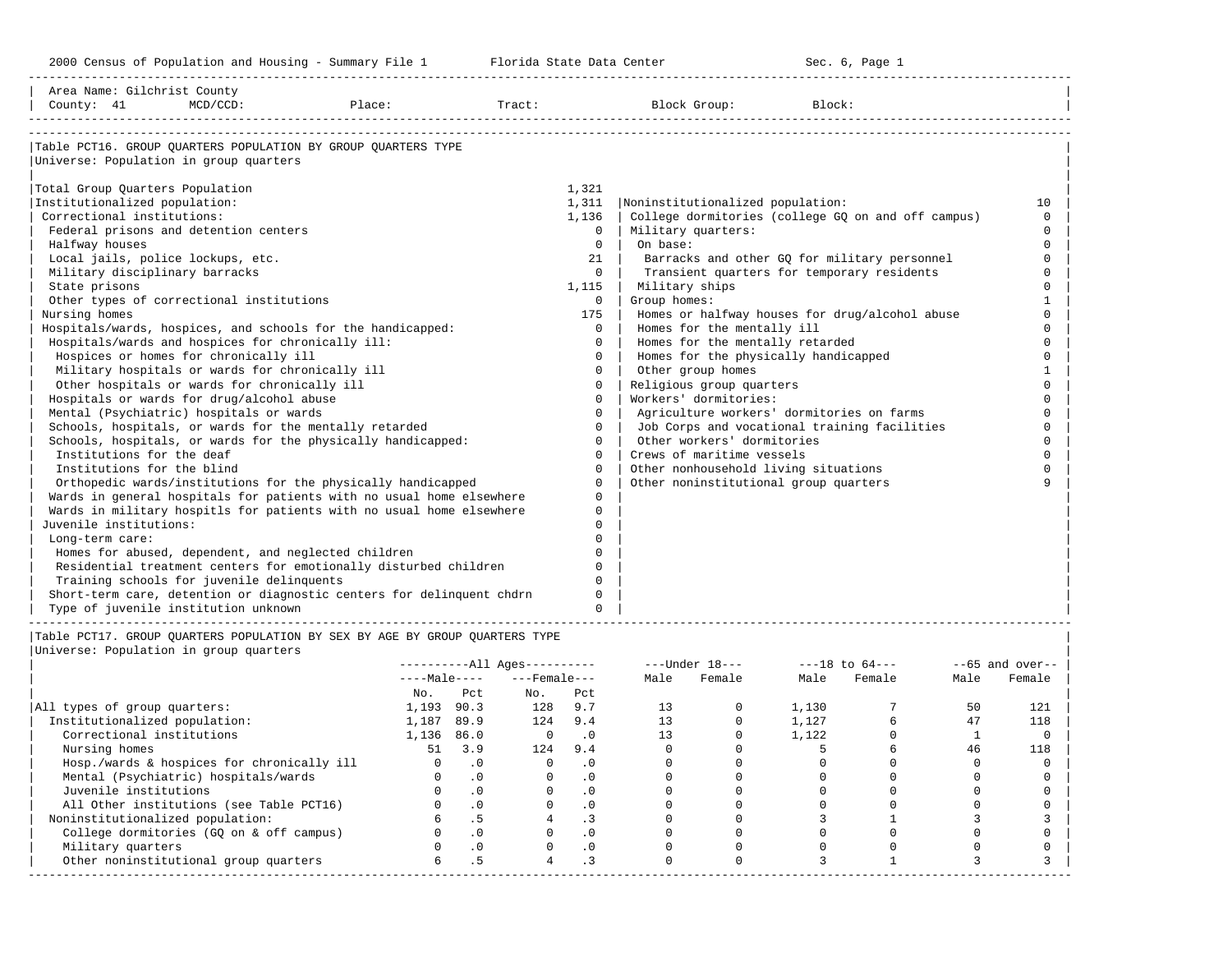| Area  |    | ::זמנוכ                                                                         |                |                |     |
|-------|----|---------------------------------------------------------------------------------|----------------|----------------|-----|
| Count | -- | the contract of the contract of the contract of the contract of the contract of | $\overline{a}$ | $\overline{a}$ | nek |
|       |    |                                                                                 |                |                |     |

-----------------------------------------------------------------------------------------------------------------------------------------------------

-----------------------------------------------------------------------------------------------------------------------------------------------------

### |Table PCT17A. GROUP QUARTERS POPULATION BY SEX BY AGE BY GROUP QUARTERS TYPE (PERSONS WHO ARE WHITE ALONE) | |<br>|Universe: Population in group quarters

| Universe, roparacion in group quarters     |              |           |                            |           |      |                  |                    |        |                   |        |
|--------------------------------------------|--------------|-----------|----------------------------|-----------|------|------------------|--------------------|--------|-------------------|--------|
|                                            |              |           | $------All \text{Aqes}---$ |           |      | $---Under 18---$ | $---18$ to $64---$ |        | $--65$ and over-- |        |
|                                            | $---Male---$ |           | $---$ Female $---$         |           | Male | Female           | Male               | Female | Male              | Female |
|                                            | No.          | Pct       | No.                        | Pct       |      |                  |                    |        |                   |        |
| All types of group quarters:               | 614          | 83.3      | 123                        | 16.7      |      |                  | 561                |        | 47                | 119    |
| Institutionalized population:              | 609          | 82.6      | 119                        | 16.1      |      |                  | 559                |        | 44                | 116    |
| Correctional institutions                  | 563          | 76.4      |                            | . 0       |      |                  | 556                |        |                   |        |
| Nursing homes                              | 46           | 6.2       | 119                        | 16.1      |      |                  |                    |        | 43                | 116    |
| Hosp./wards & hospices for chronically ill |              | $\cdot$ 0 |                            | $\cdot$ 0 |      |                  |                    |        |                   |        |
| Mental (Psychiatric) hospitals/wards       |              | $\cdot$ 0 |                            | . 0       |      |                  |                    |        |                   |        |
| Juvenile institutions                      |              |           |                            |           |      |                  |                    |        |                   |        |
| All Other institutions (see Table PCT16)   |              | $\cdot$ 0 |                            |           |      |                  |                    |        |                   |        |
| Noninstitutionalized population:           |              |           |                            |           |      |                  |                    |        |                   |        |
| College dormitories (GO on & off campus)   |              |           |                            |           |      |                  |                    |        |                   |        |
| Military quarters                          |              | $\cdot$ 0 |                            | . 0       |      |                  |                    |        |                   |        |
| Other noninstitutional group quarters      |              |           | 4                          | . 5       |      |                  |                    |        |                   |        |

|Table PCT17B. GROUP QUARTERS POPULATION BY SEX BY AGE BY GROUP QUARTERS TYPE (PERSONS WHO ARE BLACK OR AFRICAN AMERICAN ALONE) | |Universe: Population in group quarters |

|                                            |              |      | $------All Aqes------$ |           |      | $---Under 18---$ | $---18$ to $64---$ |        | $--65$ and over-- |        |
|--------------------------------------------|--------------|------|------------------------|-----------|------|------------------|--------------------|--------|-------------------|--------|
|                                            | $---Male---$ |      | $---$ Female $---$     |           | Male | Female           | Male               | Female | Male              | Female |
|                                            | No.          | Pct  | No.                    | Pct       |      |                  |                    |        |                   |        |
| All types of group quarters:               | 546          | 99.1 |                        |           |      |                  | 536                |        |                   |        |
| Institutionalized population:              | 545          | 98.9 |                        |           |      |                  | 535                |        |                   |        |
| Correctional institutions                  | 540          | 98.0 |                        | . 0       |      |                  | 533                |        |                   |        |
| Nursing homes                              |              |      |                        |           |      |                  |                    |        |                   |        |
| Hosp./wards & hospices for chronically ill |              |      |                        | . 0       |      |                  |                    |        |                   |        |
| Mental (Psychiatric) hospitals/wards       |              |      |                        | . 0       |      |                  |                    |        |                   |        |
| Juvenile institutions                      |              |      |                        | . 0       |      |                  |                    |        |                   |        |
| All Other institutions (see Table PCT16)   |              |      |                        | $\Omega$  |      |                  |                    |        |                   |        |
| Noninstitutionalized population:           |              | .2   |                        | . 0       |      |                  |                    |        |                   |        |
| College dormitories (GO on & off campus)   |              |      |                        | $\cdot$ 0 |      |                  |                    |        |                   |        |
| Military quarters                          |              |      |                        | . 0       |      |                  |                    |        |                   |        |
| Other noninstitutional group quarters      |              |      |                        |           |      |                  |                    |        |                   |        |

|                                            |              |           | $------All Ages------$ |           |      | $---Under 18---$ | $---18$ to $64---$ |        | $--65$ and over-- |        |
|--------------------------------------------|--------------|-----------|------------------------|-----------|------|------------------|--------------------|--------|-------------------|--------|
|                                            | $---Male---$ |           | $---$ Female $---$     |           | Male | Female           | Male               | Female | Male              | Female |
|                                            | No.          | Pct       | No.                    | Pct       |      |                  |                    |        |                   |        |
| All types of group quarters:               |              | 5 100.0   |                        | . 0       |      |                  |                    |        |                   |        |
| Institutionalized population:              |              | 5 100.0   |                        | . 0       |      |                  |                    |        |                   |        |
| Correctional institutions                  |              | 5 100.0   |                        |           |      |                  |                    |        |                   |        |
| Nursing homes                              |              | $\cdot$ 0 |                        | . 0       |      |                  |                    |        |                   |        |
| Hosp./wards & hospices for chronically ill |              |           |                        |           |      |                  |                    |        |                   |        |
| Mental (Psychiatric) hospitals/wards       |              | $\cdot$ 0 |                        | . 0       |      |                  |                    |        |                   |        |
| Juvenile institutions                      |              |           |                        | . 0       |      |                  |                    |        |                   |        |
| All Other institutions (see Table PCT16)   |              |           |                        | $\Omega$  |      |                  |                    |        |                   |        |
| Noninstitutionalized population:           |              | $\cdot$ 0 |                        | $\cdot$ 0 |      |                  |                    |        |                   |        |
| College dormitories (GQ on & off campus)   |              |           |                        | $\cdot$ 0 |      |                  |                    |        |                   |        |
| Military quarters                          |              |           |                        | . 0       |      |                  |                    |        |                   |        |
| Other noninstitutional group quarters      |              | .0        |                        | $\cdot$ 0 |      |                  |                    |        |                   |        |
|                                            |              |           |                        |           |      |                  |                    |        |                   |        |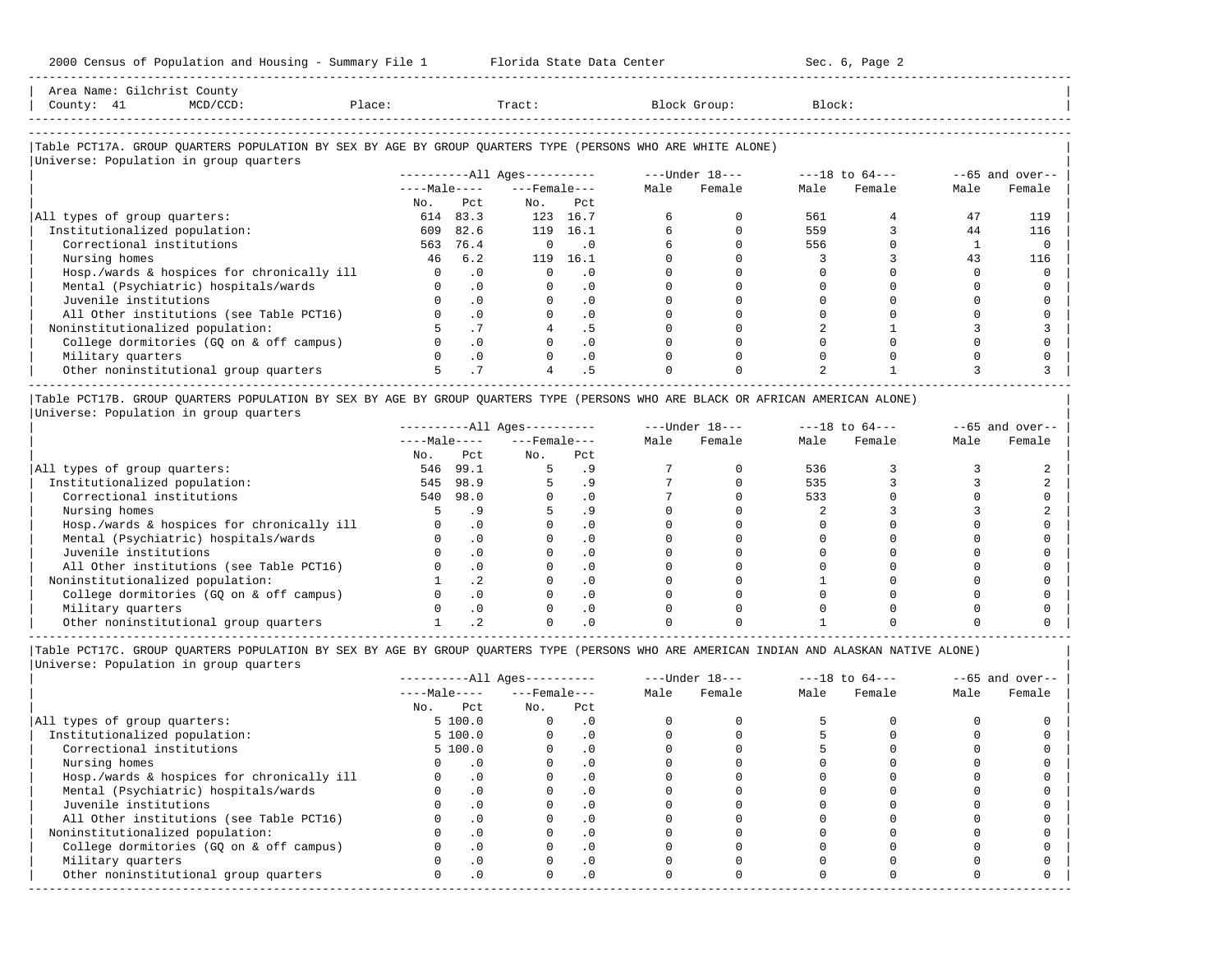-----------------------------------------------------------------------------------------------------------------------------------------------------

| Area<br>Name | محصا مصد | county:                                                                         |       |       |        |        |
|--------------|----------|---------------------------------------------------------------------------------|-------|-------|--------|--------|
| County       | --       | the contract of the contract of the contract of the contract of the contract of | Place | Tract | uroup: | Block' |
|              |          |                                                                                 |       |       |        |        |

-----------------------------------------------------------------------------------------------------------------------------------------------------

# |Table PCT17D. GROUP QUARTERS POPULATION BY SEX BY AGE BY GROUP QUARTERS TYPE (PERSONS WHO ARE ASIAN ALONE) |

|                                            |              | $------All Aqes------$ |           |      | $---Under 18---$ |      | $---18$ to $64---$ | $--65$ and over-- |        |
|--------------------------------------------|--------------|------------------------|-----------|------|------------------|------|--------------------|-------------------|--------|
|                                            | $---Male---$ | $---$ Female $---$     |           | Male | Female           | Male | Female             | Male              | Female |
|                                            | Pct<br>No.   | No.                    | Pct       |      |                  |      |                    |                   |        |
| All types of group quarters:               | 3 100.0      | $\Omega$               | $\cdot$ 0 |      |                  |      |                    |                   |        |
| Institutionalized population:              | 3 100.0      |                        | $\cdot$ 0 |      |                  |      |                    |                   |        |
| Correctional institutions                  | 3 100.0      |                        | $\cdot$ 0 |      |                  |      |                    |                   |        |
| Nursing homes                              |              |                        | $\cdot$ 0 |      |                  |      |                    |                   |        |
| Hosp./wards & hospices for chronically ill | $\cdot$ 0    |                        | $\cdot$ 0 |      |                  |      |                    |                   |        |
| Mental (Psychiatric) hospitals/wards       | $\cdot$ 0    |                        | .0        |      |                  |      |                    |                   |        |
| Juvenile institutions                      |              |                        | $\cdot$ 0 |      |                  |      |                    |                   |        |
| All Other institutions (see Table PCT16)   |              | $\cdot$ 0              | $\cdot$ 0 |      |                  |      |                    |                   |        |
| Noninstitutionalized population:           |              | $\cdot$ 0              | $\cdot$ 0 |      |                  |      |                    |                   |        |
| College dormitories (GQ on & off campus)   | $\cdot$ 0    |                        | $\cdot$ 0 |      |                  |      |                    |                   |        |
| Military quarters                          |              | $\cdot$ 0              | $\cdot$ 0 |      |                  |      |                    |                   |        |
| Other noninstitutional group quarters      |              | $\cdot$ 0              | $\cdot$ 0 |      |                  |      |                    |                   |        |

|Table PCT17E. GROUP QUARTERS POPULATION BY SEX BY AGE BY GROUP QUARTERS TYPE (PERSONS OF WHO ARE NATIVE HAWAIIAN AND OTHER PACIFIC ISLANDER ALONE) | |Universe: Population in group quarters |

|                                            |              |     | $------All Aqes------$ |     |      | $---Under 18---$ | $---18$ to $64---$ |        | $--65$ and over-- |        |
|--------------------------------------------|--------------|-----|------------------------|-----|------|------------------|--------------------|--------|-------------------|--------|
|                                            | $---Male---$ |     | $---$ Female $---$     |     | Male | Female           | Male               | Female | Male              | Female |
|                                            | No.          | Pct | No.                    | Pct |      |                  |                    |        |                   |        |
| All types of group quarters:               |              |     |                        |     |      |                  |                    |        |                   |        |
| Institutionalized population:              |              |     |                        |     |      |                  |                    |        |                   |        |
| Correctional institutions                  |              |     |                        |     |      |                  |                    |        |                   |        |
| Nursing homes                              |              |     |                        |     |      |                  |                    |        |                   |        |
| Hosp./wards & hospices for chronically ill |              |     |                        |     |      |                  |                    |        |                   |        |
| Mental (Psychiatric) hospitals/wards       |              |     |                        |     |      |                  |                    |        |                   |        |
| Juvenile institutions                      |              |     |                        |     |      |                  |                    |        |                   |        |
| All Other institutions (see Table PCT16)   |              |     |                        |     |      |                  |                    |        |                   |        |
| Noninstitutionalized population:           |              |     |                        |     |      |                  |                    |        |                   |        |
| College dormitories (GO on & off campus)   |              |     |                        |     |      |                  |                    |        |                   |        |
| Military quarters                          |              |     |                        |     |      |                  |                    |        |                   |        |
| Other noninstitutional group quarters      |              |     |                        |     |      |                  |                    |        |                   |        |

----------------------------------------------------------------------------------------------------------------------------------------------------- |Table PCT17F. GROUP QUARTERS POPULATION BY SEX BY AGE BY GROUP QUARTERS TYPE (PERSONS WHO ARE SOME OTHER RACE ALONE) |

|                                            |              |           | $------All Aqes------$ |           |      | $---Under 18---$ | $---18$ to $64---$ |        | $--65$ and over-- |        |
|--------------------------------------------|--------------|-----------|------------------------|-----------|------|------------------|--------------------|--------|-------------------|--------|
|                                            | $---Male---$ |           | $---$ Female ---       |           | Male | Female           | Male               | Female | Male              | Female |
|                                            | No.          | Pct       | No.                    | Pct       |      |                  |                    |        |                   |        |
| All types of group quarters:               |              | 3100.0    |                        | . 0       |      |                  |                    |        |                   |        |
| Institutionalized population:              |              | 3100.0    |                        | $\cdot$ 0 |      |                  |                    |        |                   |        |
| Correctional institutions                  |              | 3100.0    |                        | $\cdot$ 0 |      |                  |                    |        |                   |        |
| Nursing homes                              |              | $\cdot$ 0 |                        | $\cdot$ 0 |      |                  |                    |        |                   |        |
| Hosp./wards & hospices for chronically ill |              | .0        |                        | .0        |      |                  |                    |        |                   |        |
| Mental (Psychiatric) hospitals/wards       |              | $\cdot$ 0 |                        | $\cdot$ 0 |      |                  |                    |        |                   |        |
| Juvenile institutions                      |              | $\cdot$ 0 |                        |           |      |                  |                    |        |                   |        |
| All Other institutions (see Table PCT16)   |              | $\cdot$ 0 |                        |           |      |                  |                    |        |                   |        |
| Noninstitutionalized population:           |              | $\cdot$ 0 |                        | . 0       |      |                  |                    |        |                   |        |
| College dormitories (GQ on & off campus)   |              | $\cdot$ 0 |                        |           |      |                  |                    |        |                   |        |
| Military quarters                          |              | $\cdot$ 0 |                        |           |      |                  |                    |        |                   |        |
| Other noninstitutional group quarters      |              | $\cdot$ 0 |                        | $\cdot$ 0 |      |                  |                    |        |                   |        |
|                                            |              |           |                        |           |      |                  |                    |        |                   |        |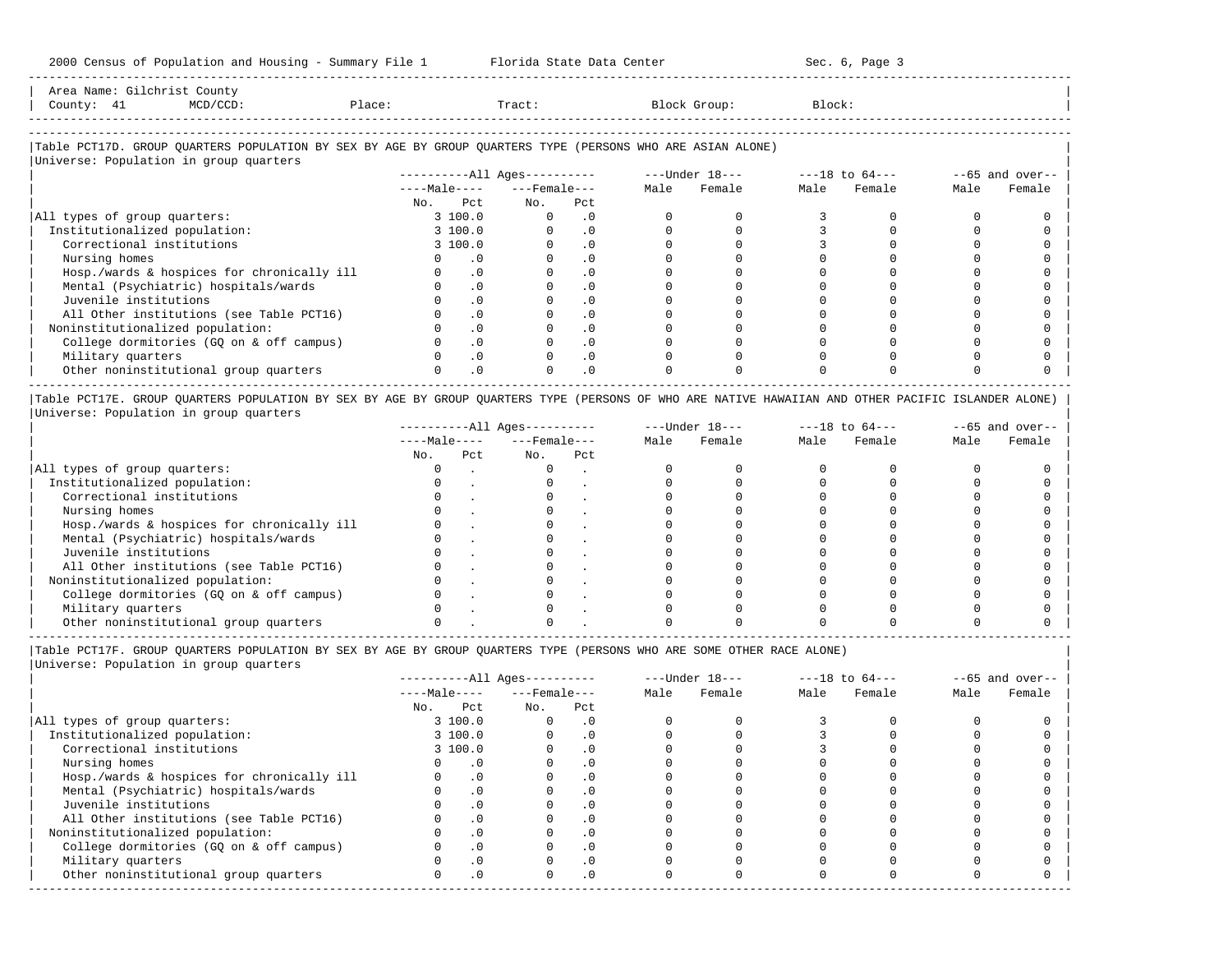-----------------------------------------------------------------------------------------------------------------------------------------------------

|            | Area Name: Gilchrist County                                                                                            |        |     |                              |                |                |                           |
|------------|------------------------------------------------------------------------------------------------------------------------|--------|-----|------------------------------|----------------|----------------|---------------------------|
| County: 41 | MCD/CCD:                                                                                                               | Place: |     | Tract:                       | Block Group:   | Block:         |                           |
|            |                                                                                                                        |        |     |                              |                |                |                           |
|            |                                                                                                                        |        |     |                              |                |                |                           |
|            | Table PCT17G. GROUP QUARTERS POPULATION BY SEX BY AGE BY GROUP QUARTERS TYPE (PERSONS OF WHO REPORT TWO OR MORE RACES) |        |     |                              |                |                |                           |
|            | Universe: Population in group quarters                                                                                 |        |     |                              |                |                |                           |
|            |                                                                                                                        |        |     | ----------All Ages---------- | ---Under 18--- | ---18 to 64--- | $--65$ and over-- $\vert$ |
|            |                                                                                                                        |        |     | $---Male-- ---Female---$     | Female<br>Male | Male Female    | Female<br>Male            |
|            |                                                                                                                        | No.    | Pct | Pct<br>No.                   |                |                |                           |

-----------------------------------------------------------------------------------------------------------------------------------------------------

| All types of group quarters:               | 22 100.0  |  |  |    |  |  |
|--------------------------------------------|-----------|--|--|----|--|--|
| Institutionalized population:              | 22 100.0  |  |  | 22 |  |  |
| Correctional institutions                  | 22, 100.0 |  |  | 22 |  |  |
| Nursing homes                              |           |  |  |    |  |  |
| Hosp./wards & hospices for chronically ill |           |  |  |    |  |  |
| Mental (Psychiatric) hospitals/wards       |           |  |  |    |  |  |
| Juvenile institutions                      |           |  |  |    |  |  |
| All Other institutions (see Table PCT16)   |           |  |  |    |  |  |
| Noninstitutionalized population:           |           |  |  |    |  |  |
| College dormitories (GQ on & off campus)   |           |  |  |    |  |  |
| Military quarters                          |           |  |  |    |  |  |
| Other noninstitutional group quarters      |           |  |  |    |  |  |
|                                            |           |  |  |    |  |  |

|Table PCT17H. GROUP QUARTERS POPULATION BY SEX BY AGE BY GROUP QUARTERS TYPE (PERSONS OF ANY RACE WHO ARE HISPANIC OR LATINO) | |Universe: Population in group quarters |

|                                            |     |              | $------All Aqes------$ |     |      | $---Under 18---$ | $---18$ to $64---$ |        | $--65$ and over-- |        |
|--------------------------------------------|-----|--------------|------------------------|-----|------|------------------|--------------------|--------|-------------------|--------|
|                                            |     | $---Male---$ | $---$ Female $---$     |     | Male | Female           | Male               | Female | Male              | Female |
|                                            | No. | Pct          | No.                    | Pct |      |                  |                    |        |                   |        |
| All types of group quarters:               |     | 81 100.0     |                        | . 0 |      |                  |                    |        |                   |        |
| Institutionalized population:              |     | 81 100.0     |                        | . 0 |      |                  |                    |        |                   |        |
| Correctional institutions                  | 79  | 97.5         |                        |     |      |                  |                    |        |                   |        |
| Nursing homes                              |     | 2.5          |                        |     |      |                  |                    |        |                   |        |
| Hosp./wards & hospices for chronically ill |     |              |                        |     |      |                  |                    |        |                   |        |
| Mental (Psychiatric) hospitals/wards       |     |              |                        |     |      |                  |                    |        |                   |        |
| Juvenile institutions                      |     |              |                        |     |      |                  |                    |        |                   |        |
| All Other institutions (see Table PCT16)   |     |              |                        |     |      |                  |                    |        |                   |        |
| Noninstitutionalized population:           |     |              |                        | . 0 |      |                  |                    |        |                   |        |
| College dormitories (GO on & off campus)   |     |              |                        |     |      |                  |                    |        |                   |        |
| Military quarters                          |     |              |                        | . 0 |      |                  |                    |        |                   |        |
| Other noninstitutional group quarters      |     |              |                        |     |      |                  |                    |        |                   |        |

|Table PCT17I. GROUP QUARTERS POPULATION BY SEX BY AGE BY GROUP QUARTERS TYPE (PERSONS OF WHO ARE WHITE ALONE, NOT HISPANIC OR LATINO) |

|                                            |              |           | ----------All Ages---------- |           |      | $---Under 18---$ | $---18$ to $64---$ |        |      | $--65$ and over-- |
|--------------------------------------------|--------------|-----------|------------------------------|-----------|------|------------------|--------------------|--------|------|-------------------|
|                                            | $---Male---$ |           | $---$ Female $---$           |           | Male | Female           | Male               | Female | Male | Female            |
|                                            | No.          | Pct       | No.                          | Pct       |      |                  |                    |        |      |                   |
| All types of group quarters:               | 554          | 81.8      | 123                          | 18.2      |      |                  | 504                |        | 45   | 119               |
| Institutionalized population:              | 549          | 81.1      |                              | 119 17.6  |      |                  | 502                |        | 42   | 116               |
| Correctional institutions                  | 505          | 74.6      | $\Omega$                     | $\cdot$ 0 |      |                  | 499                |        |      |                   |
| Nursing homes                              | 44           | 6.5       | 119                          | 17.6      |      |                  |                    |        | 41   | 116               |
| Hosp./wards & hospices for chronically ill |              | $\cdot$ 0 |                              | $\cdot$ 0 |      |                  |                    |        |      |                   |
| Mental (Psychiatric) hospitals/wards       |              | $\cdot$ 0 |                              | $\cdot$ 0 |      |                  |                    |        |      |                   |
| Juvenile institutions                      |              | $\cdot$ 0 |                              | $\cdot$ 0 |      |                  |                    |        |      |                   |
| All Other institutions (see Table PCT16)   |              | $\cdot$ 0 |                              | $\cdot$ 0 |      |                  |                    |        |      |                   |
| Noninstitutionalized population:           |              | . 1       |                              | . 6       |      |                  |                    |        |      |                   |
| College dormitories (GO on & off campus)   |              | $\cdot$ 0 |                              | .0        |      |                  |                    |        |      |                   |
| Military quarters                          |              | $\cdot$ 0 |                              | $\cdot$ 0 |      |                  |                    |        |      |                   |
| Other noninstitutional group quarters      |              | . 1       | 4                            | . 6       |      |                  |                    |        |      |                   |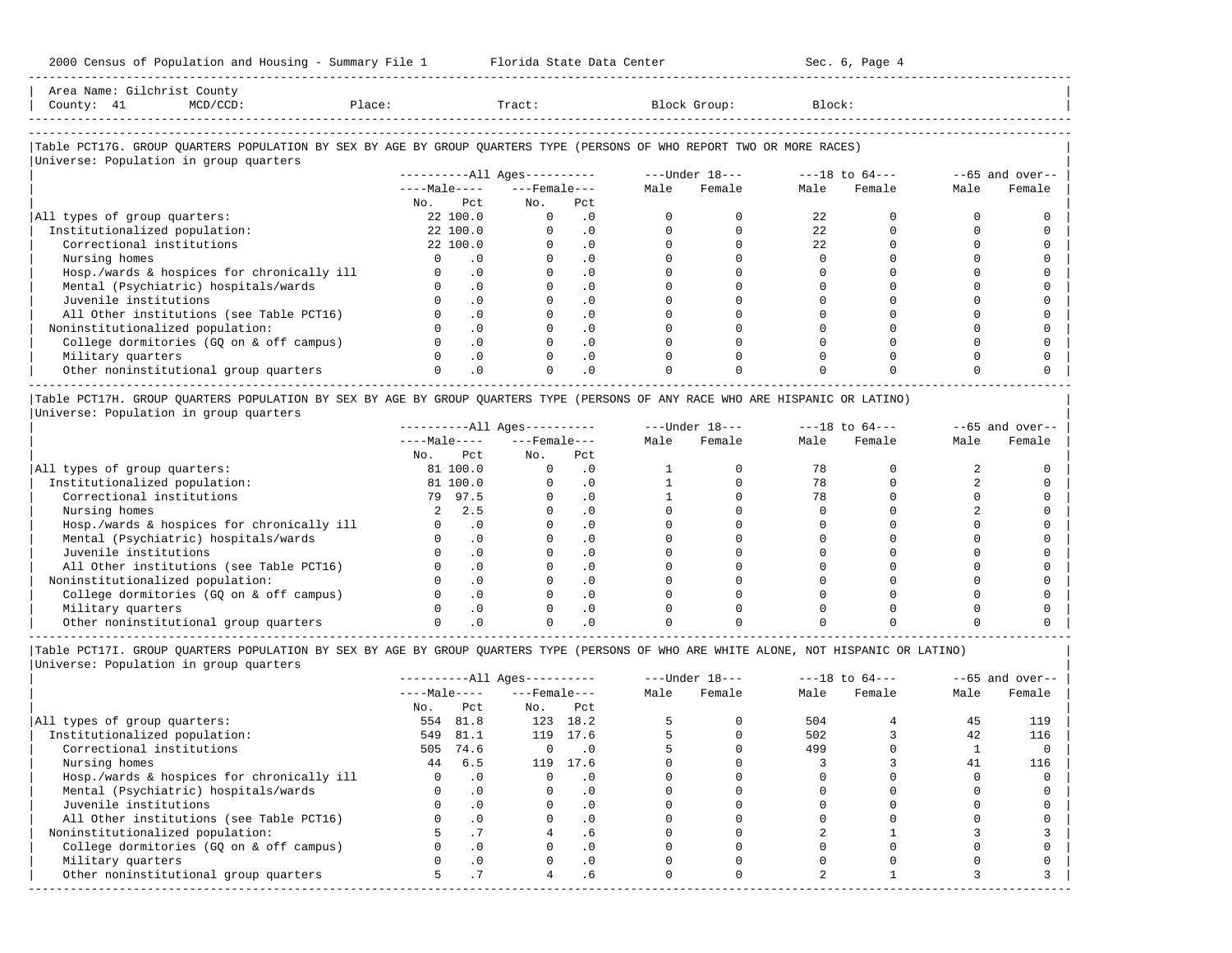-----------------------------------------------------------------------------------------------------------------------------------------------------

| Area Name: Glades County<br>County: 43                 | $MCD/CCD$ : | Place:                                                                      | Tract: |             | Block Group:                              | Block:                                             |          |
|--------------------------------------------------------|-------------|-----------------------------------------------------------------------------|--------|-------------|-------------------------------------------|----------------------------------------------------|----------|
|                                                        |             |                                                                             |        |             |                                           |                                                    |          |
|                                                        |             | Table PCT16. GROUP OUARTERS POPULATION BY GROUP OUARTERS TYPE               |        |             |                                           |                                                    |          |
| Universe: Population in group quarters                 |             |                                                                             |        |             |                                           |                                                    |          |
| Total Group Quarters Population                        |             |                                                                             |        | 910         |                                           |                                                    |          |
| Institutionalized population:                          |             |                                                                             |        | 720         | Noninstitutionalized population:          |                                                    | 190      |
| Correctional institutions:                             |             |                                                                             |        | 715         |                                           | College dormitories (college GQ on and off campus) | $\Omega$ |
| Federal prisons and detention centers                  |             |                                                                             |        | $\Omega$    | Military quarters:                        |                                                    | $\Omega$ |
| Halfway houses                                         |             |                                                                             |        | $\Omega$    | On base:                                  |                                                    | $\Omega$ |
| Local jails, police lockups, etc.                      |             |                                                                             |        | 29          |                                           | Barracks and other GQ for military personnel       | $\Omega$ |
| Military disciplinary barracks                         |             |                                                                             |        | $\Omega$    |                                           | Transient quarters for temporary residents         |          |
| State prisons                                          |             |                                                                             |        | $\Omega$    | Military ships                            |                                                    |          |
| Other types of correctional institutions               |             |                                                                             |        | 686         | Group homes:                              |                                                    |          |
| Nursing homes                                          |             |                                                                             |        | $\Omega$    |                                           | Homes or halfway houses for drug/alcohol abuse     |          |
|                                                        |             | Hospitals/wards, hospices, and schools for the handicapped:                 |        | $\Omega$    | Homes for the mentally ill                |                                                    |          |
| Hospitals/wards and hospices for chronically ill:      |             |                                                                             |        | $\Omega$    | Homes for the mentally retarded           |                                                    | $\Omega$ |
| Hospices or homes for chronically ill                  |             |                                                                             |        | $\Omega$    | Homes for the physically handicapped      |                                                    | $\Omega$ |
| Military hospitals or wards for chronically ill        |             |                                                                             |        | $\Omega$    | Other group homes                         |                                                    | $\Omega$ |
| Other hospitals or wards for chronically ill           |             |                                                                             |        | $\Omega$    | Religious group quarters                  |                                                    | $\Omega$ |
| Hospitals or wards for drug/alcohol abuse              |             |                                                                             |        | $\Omega$    | Workers' dormitories:                     |                                                    | 190      |
| Mental (Psychiatric) hospitals or wards                |             |                                                                             |        | $\Omega$    | Agriculture workers' dormitories on farms |                                                    | 187      |
| Schools, hospitals, or wards for the mentally retarded |             |                                                                             |        | $\Omega$    |                                           | Job Corps and vocational training facilities       | $\Omega$ |
|                                                        |             | Schools, hospitals, or wards for the physically handicapped:                |        | $\Omega$    | Other workers' dormitories                |                                                    | 3        |
| Institutions for the deaf                              |             |                                                                             |        | $\Omega$    | Crews of maritime vessels                 |                                                    | $\Omega$ |
| Institutions for the blind                             |             |                                                                             |        | $\Omega$    | Other nonhousehold living situations      |                                                    | $\Omega$ |
|                                                        |             | Orthopedic wards/institutions for the physically handicapped                |        | $\Omega$    | Other noninstitutional group quarters     |                                                    |          |
|                                                        |             | Wards in general hospitals for patients with no usual home elsewhere        |        | $\Omega$    |                                           |                                                    |          |
|                                                        |             | Wards in military hospitls for patients with no usual home elsewhere        |        | $\Omega$    |                                           |                                                    |          |
| Juvenile institutions:                                 |             |                                                                             |        | 5           |                                           |                                                    |          |
| Long-term care:                                        |             |                                                                             |        | $\cap$      |                                           |                                                    |          |
| Homes for abused, dependent, and neglected children    |             |                                                                             |        | $\cap$      |                                           |                                                    |          |
|                                                        |             | Residential treatment centers for emotionally disturbed children            |        | $\Omega$    |                                           |                                                    |          |
| Training schools for juvenile delinquents              |             |                                                                             |        | $\Omega$    |                                           |                                                    |          |
|                                                        |             | Short-term care, detention or diagnostic centers for delinquent chdrn       |        | $\mathbf 0$ |                                           |                                                    |          |
| Type of juvenile institution unknown                   |             |                                                                             |        | 5           |                                           |                                                    |          |
|                                                        |             | Table PCT17. GROUP OUARTERS POPULATION BY SEX BY AGE BY GROUP OUARTERS TYPE |        |             |                                           |                                                    |          |

|     |           |                          |           |                                              |        |                  |        | $--65$ and over--  |        |
|-----|-----------|--------------------------|-----------|----------------------------------------------|--------|------------------|--------|--------------------|--------|
|     |           |                          |           | Male                                         | Female | Male             | Female | Male               | Female |
| No. | Pct       | No.                      | Pct       |                                              |        |                  |        |                    |        |
| 890 | 97.8      | 20                       | 2.2       |                                              |        | 881              |        |                    |        |
| 712 | 78.2      |                          | . 9       |                                              |        | 709              |        |                    |        |
| 711 | 78.1      |                          |           |                                              |        | 708              |        |                    |        |
|     | . 0       |                          | $\cdot$ 0 |                                              |        |                  |        |                    |        |
|     |           |                          |           |                                              |        |                  |        |                    |        |
|     | $\cdot$ 0 |                          |           |                                              |        |                  |        |                    |        |
|     |           |                          | . 4       |                                              |        |                  |        |                    |        |
|     |           |                          |           |                                              |        |                  |        |                    |        |
|     |           | 12                       | 1.3       |                                              |        | 172              |        |                    |        |
|     | $\cdot$ 0 |                          |           |                                              |        |                  |        |                    |        |
|     | $\cdot$ 0 |                          | . 0       |                                              |        |                  |        |                    |        |
| 178 | 19.6      | 12                       | 1.3       |                                              |        | 172              |        |                    |        |
|     |           | $---Male---$<br>178 19.6 |           | $------All Ages------$<br>$---$ Female $---$ |        | $---Under 18---$ |        | $---18$ to $64---$ |        |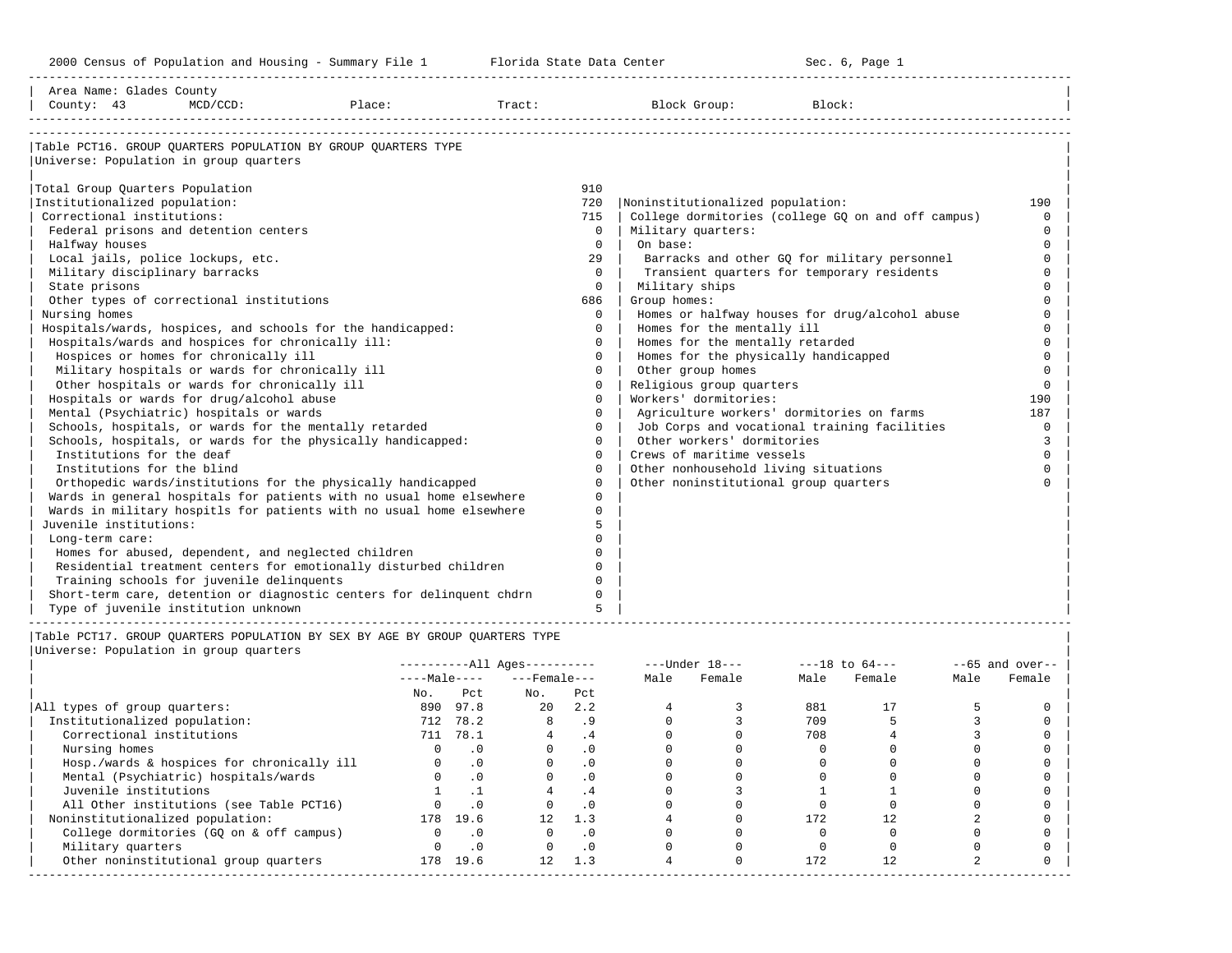| Area Name: Glades County<br>$MCD/CCD$ :<br>County: 43                                                           | Place: |                      | Tract:                 |           |      | Block Group:     | Block: |                    |      |                 |
|-----------------------------------------------------------------------------------------------------------------|--------|----------------------|------------------------|-----------|------|------------------|--------|--------------------|------|-----------------|
|                                                                                                                 |        |                      |                        |           |      |                  |        |                    |      |                 |
| Table PCT17A. GROUP OUARTERS POPULATION BY SEX BY AGE BY GROUP OUARTERS TYPE (PERSONS WHO ARE WHITE ALONE)      |        |                      |                        |           |      |                  |        |                    |      |                 |
| Universe: Population in group quarters                                                                          |        |                      |                        |           |      |                  |        |                    |      |                 |
|                                                                                                                 |        |                      | $------All Aqes------$ |           |      | $---Under 18---$ |        | $---18$ to $64---$ |      | --65 and over-- |
|                                                                                                                 |        | $---Ma2 e---$        | $---$ Female $---$     |           | Male | Female           | Male   | Female             | Male | Female          |
|                                                                                                                 | No.    | Pct                  | No.                    | Pct       |      |                  |        |                    |      |                 |
| All types of group quarters:                                                                                    | 437    | 97.1                 | 13                     | 2.9       |      |                  | 431    | 13                 |      |                 |
| Institutionalized population:                                                                                   |        | 286 63.6             |                        | . 2       |      |                  | 284    |                    |      |                 |
| Correctional institutions                                                                                       |        | 286 63.6             |                        | $\cdot$ 2 |      |                  | 284    |                    |      |                 |
| the contract of the contract of the contract of the contract of the contract of the contract of the contract of |        | $\sim$ $\sim$ $\sim$ |                        | $\sim$    |      |                  | $\sim$ |                    |      |                 |

| Institutionalized population: 286 63.6 1 .2 0 0 284 1 2 0 | | Correctional institutions 286 63.6 1 .2 0 0 284 1 2 0 | | Nursing homes 0 .0 0 .0 0 0 0 0 0 0 |

-----------------------------------------------------------------------------------------------------------------------------------------------------

| Hosp./wards & hospices for chronically ill |     |           |     |  |     |  |  |
|--------------------------------------------|-----|-----------|-----|--|-----|--|--|
| Mental (Psychiatric) hospitals/wards       |     |           |     |  |     |  |  |
| Juvenile institutions                      |     | $\cdot$ 0 |     |  |     |  |  |
| All Other institutions (see Table PCT16)   |     | $\cdot$ 0 |     |  |     |  |  |
| Noninstitutionalized population:           | 151 | 33.6      | 2.7 |  | 147 |  |  |
| College dormitories (GO on & off campus)   |     | $\cdot$ 0 |     |  |     |  |  |
| Military quarters                          |     | .0        |     |  |     |  |  |
| Other noninstitutional group quarters      | 151 | 33.6      |     |  | 147 |  |  |
|                                            |     |           |     |  |     |  |  |

|Table PCT17B. GROUP QUARTERS POPULATION BY SEX BY AGE BY GROUP QUARTERS TYPE (PERSONS WHO ARE BLACK OR AFRICAN AMERICAN ALONE) | |Universe: Population in group quarters |

|                                            |              |      | $------All Aqes------$ |           |      | $---Under 18---$ | $---18$ to $64---$ |        | $--65$ and over-- |        |
|--------------------------------------------|--------------|------|------------------------|-----------|------|------------------|--------------------|--------|-------------------|--------|
|                                            | $---Male---$ |      | $---$ Female $---$     |           | Male | Female           | Male               | Female | Male              | Female |
|                                            | No.          | Pct  | No.                    | Pct       |      |                  |                    |        |                   |        |
| All types of group quarters:               | 393          | 99.7 |                        |           |      |                  | 391                |        |                   |        |
| Institutionalized population:              | 382          | 97.0 |                        |           |      |                  | 381                |        |                   |        |
| Correctional institutions                  | 381          | 96.7 |                        |           |      |                  | 380                |        |                   |        |
| Nursing homes                              |              |      |                        |           |      |                  |                    |        |                   |        |
| Hosp./wards & hospices for chronically ill |              |      |                        | . 0       |      |                  |                    |        |                   |        |
| Mental (Psychiatric) hospitals/wards       |              |      |                        | . 0       |      |                  |                    |        |                   |        |
| Juvenile institutions                      |              | د.   |                        | . 0       |      |                  |                    |        |                   |        |
| All Other institutions (see Table PCT16)   |              |      |                        | $\cdot$ 0 |      |                  |                    |        |                   |        |
| Noninstitutionalized population:           |              | 2.8  |                        | . 0       |      |                  |                    |        |                   |        |
| College dormitories (GO on & off campus)   |              |      |                        | $\cdot$ 0 |      |                  |                    |        |                   |        |
| Military quarters                          |              |      |                        | . 0       |      |                  |                    |        |                   |        |
| Other noninstitutional group quarters      |              |      |                        |           |      |                  |                    |        |                   |        |

|                                            |              |           | $------All Ages------$ |           |      | $---Under 18---$ | $---18$ to $64---$ |        | $--65$ and over-- |        |
|--------------------------------------------|--------------|-----------|------------------------|-----------|------|------------------|--------------------|--------|-------------------|--------|
|                                            | $---Male---$ |           | $---$ Female $---$     |           | Male | Female           | Male               | Female | Male              | Female |
|                                            | No.          | Pct       | No.                    | Pct       |      |                  |                    |        |                   |        |
| All types of group quarters:               |              | 8 100.0   | $\Omega$               | $\cdot$ 0 |      |                  |                    |        |                   |        |
| Institutionalized population:              |              | 8 100.0   |                        | $\cdot$ 0 |      |                  |                    |        |                   |        |
| Correctional institutions                  |              | 8 100.0   |                        | $\cdot$ 0 |      |                  |                    |        |                   |        |
| Nursing homes                              |              |           |                        | $\cdot$ 0 |      |                  |                    |        |                   |        |
| Hosp./wards & hospices for chronically ill |              | $\cdot$ 0 |                        |           |      |                  |                    |        |                   |        |
| Mental (Psychiatric) hospitals/wards       |              | $\cdot$ 0 |                        | . 0       |      |                  |                    |        |                   |        |
| Juvenile institutions                      |              |           |                        | . 0       |      |                  |                    |        |                   |        |
| All Other institutions (see Table PCT16)   |              |           |                        |           |      |                  |                    |        |                   |        |
| Noninstitutionalized population:           |              | $\cdot$ 0 |                        | $\cdot$ 0 |      |                  |                    |        |                   |        |
| College dormitories (GO on & off campus)   |              |           |                        | $\cdot$ 0 |      |                  |                    |        |                   |        |
| Military quarters                          |              |           |                        | $\cdot$ 0 |      |                  |                    |        |                   |        |
| Other noninstitutional group quarters      |              | $\cdot$ 0 |                        | $\cdot$ 0 |      |                  |                    |        |                   |        |
|                                            |              |           |                        |           |      |                  |                    |        |                   |        |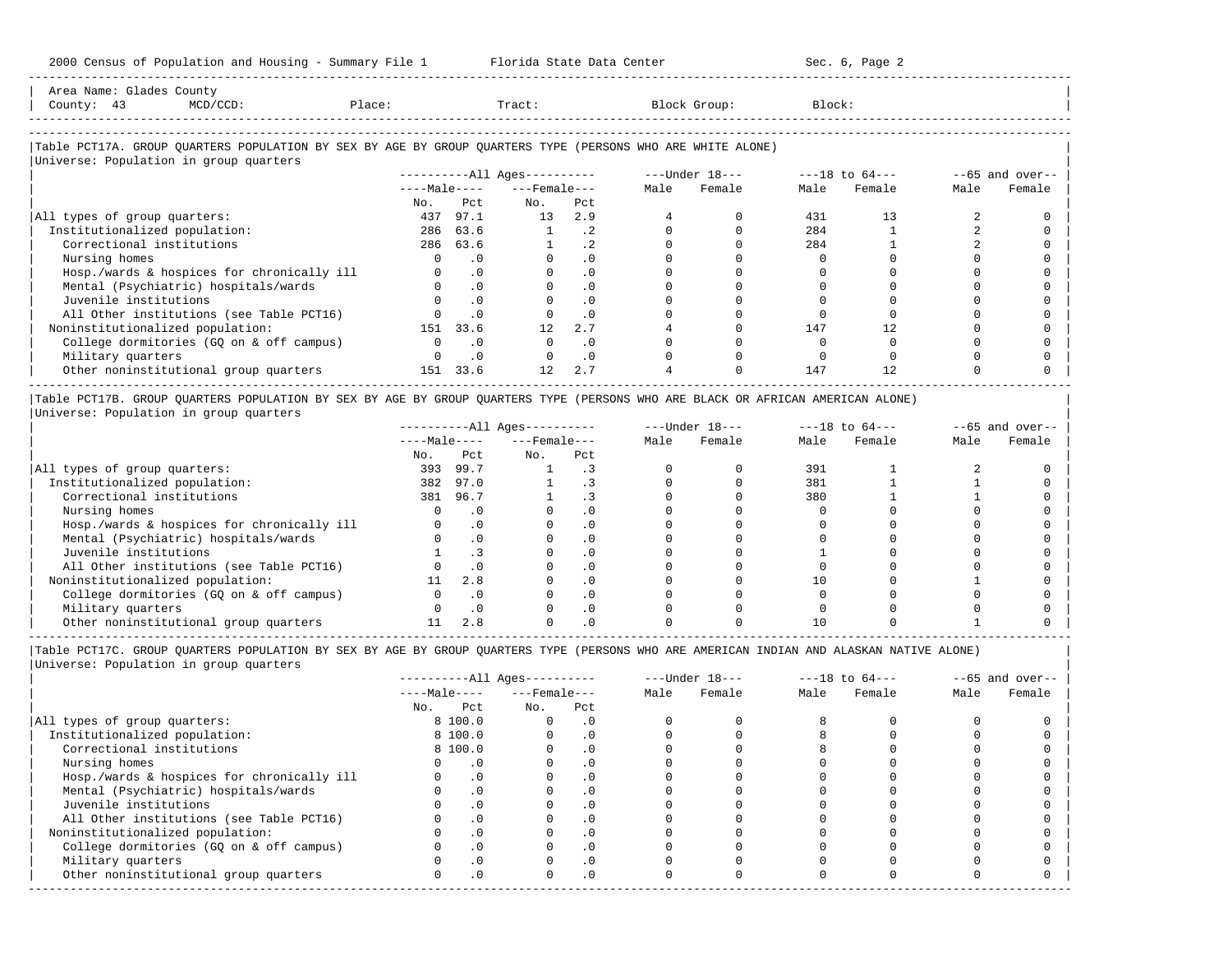| Area<br>Name       | Count,                                                                          |                |      |      |
|--------------------|---------------------------------------------------------------------------------|----------------|------|------|
| Count <sup>.</sup> | the contract of the contract of the contract of the contract of the contract of | $\overline{a}$ | -u v | エヘヘル |
|                    |                                                                                 |                |      |      |

-----------------------------------------------------------------------------------------------------------------------------------------------------

-----------------------------------------------------------------------------------------------------------------------------------------------------

# |Table PCT17D. GROUP QUARTERS POPULATION BY SEX BY AGE BY GROUP QUARTERS TYPE (PERSONS WHO ARE ASIAN ALONE) |

|                                            |              | $------All Aqes------$ |                    |  | $---Under 18---$ | $---18$ to $64---$ |        |      | $--65$ and over-- |
|--------------------------------------------|--------------|------------------------|--------------------|--|------------------|--------------------|--------|------|-------------------|
|                                            | $---Male---$ |                        | $---$ Female $---$ |  | Female           | Male               | Female | Male | Female            |
|                                            | Pct<br>No.   | No.                    | Pct                |  |                  |                    |        |      |                   |
| All types of group quarters:               | 2 100.0      | $\Omega$               | . 0                |  |                  |                    |        |      |                   |
| Institutionalized population:              | 2 100.0      |                        | $\cdot$ 0          |  |                  |                    |        |      |                   |
| Correctional institutions                  | 2 100.0      |                        | $\cdot$ 0          |  |                  |                    |        |      |                   |
| Nursing homes                              |              | . 0                    |                    |  |                  |                    |        |      |                   |
| Hosp./wards & hospices for chronically ill |              | $\cdot$ 0              | . 0                |  |                  |                    |        |      |                   |
| Mental (Psychiatric) hospitals/wards       |              | $\cdot$ 0              | $\cdot$ 0          |  |                  |                    |        |      |                   |
| Juvenile institutions                      |              | $\cdot$ 0              |                    |  |                  |                    |        |      |                   |
| All Other institutions (see Table PCT16)   |              | $\cdot$ 0              | $\cdot$ 0          |  |                  |                    |        |      |                   |
| Noninstitutionalized population:           |              | $\cdot$ 0              | $\cdot$ 0          |  |                  |                    |        |      |                   |
| College dormitories (GQ on & off campus)   |              | $\cdot$ 0              | $\cdot$ 0          |  |                  |                    |        |      |                   |
| Military quarters                          |              | $\cdot$ 0              | $\cdot$ 0          |  |                  |                    |        |      |                   |
| Other noninstitutional group quarters      |              | $\cdot$ 0              | $\cdot$ 0          |  |                  |                    |        |      |                   |

|Table PCT17E. GROUP QUARTERS POPULATION BY SEX BY AGE BY GROUP QUARTERS TYPE (PERSONS OF WHO ARE NATIVE HAWAIIAN AND OTHER PACIFIC ISLANDER ALONE) | |Universe: Population in group quarters |

|                                            |              |     | $------All Aqes------$ |     |      | $---Under 18---$ | $---18$ to $64---$ |        | $--65$ and over-- |        |
|--------------------------------------------|--------------|-----|------------------------|-----|------|------------------|--------------------|--------|-------------------|--------|
|                                            | $---Male---$ |     | $---$ Female $---$     |     | Male | Female           | Male               | Female | Male              | Female |
|                                            | No.          | Pct | No.                    | Pct |      |                  |                    |        |                   |        |
| All types of group quarters:               |              |     |                        |     |      |                  |                    |        |                   |        |
| Institutionalized population:              |              |     |                        |     |      |                  |                    |        |                   |        |
| Correctional institutions                  |              |     |                        |     |      |                  |                    |        |                   |        |
| Nursing homes                              |              |     |                        |     |      |                  |                    |        |                   |        |
| Hosp./wards & hospices for chronically ill |              |     |                        |     |      |                  |                    |        |                   |        |
| Mental (Psychiatric) hospitals/wards       |              |     |                        |     |      |                  |                    |        |                   |        |
| Juvenile institutions                      |              |     |                        |     |      |                  |                    |        |                   |        |
| All Other institutions (see Table PCT16)   |              |     |                        |     |      |                  |                    |        |                   |        |
| Noninstitutionalized population:           |              |     |                        |     |      |                  |                    |        |                   |        |
| College dormitories (GO on & off campus)   |              |     |                        |     |      |                  |                    |        |                   |        |
| Military quarters                          |              |     |                        |     |      |                  |                    |        |                   |        |
| Other noninstitutional group quarters      |              |     |                        |     |      |                  |                    |        |                   |        |

-----------------------------------------------------------------------------------------------------------------------------------------------------

|Table PCT17F. GROUP QUARTERS POPULATION BY SEX BY AGE BY GROUP QUARTERS TYPE (PERSONS WHO ARE SOME OTHER RACE ALONE) |

|                                            |              |           | $------All Ages------$ |           |      | $---Under 18---$ | $---18$ to $64---$ |        |      | $--65$ and over-- |
|--------------------------------------------|--------------|-----------|------------------------|-----------|------|------------------|--------------------|--------|------|-------------------|
|                                            | $---Male---$ |           | $---$ Female $---$     |           | Male | Female           | Male               | Female | Male | Female            |
|                                            | No.          | Pct       | No.                    | Pct       |      |                  |                    |        |      |                   |
| All types of group quarters:               | 28           | 82.4      |                        | 6 17.6    |      |                  | 27                 |        |      |                   |
| Institutionalized population:              | 13           | 38.2      |                        | 6 17.6    |      |                  |                    |        |      |                   |
| Correctional institutions                  |              | 13 38.2   |                        | 2, 5.9    |      |                  |                    |        |      |                   |
| Nursing homes                              |              | $\cdot$ 0 | 0                      | .0        |      |                  |                    |        |      |                   |
| Hosp./wards & hospices for chronically ill |              | .0        |                        | $\cdot$ 0 |      |                  |                    |        |      |                   |
| Mental (Psychiatric) hospitals/wards       |              | $\cdot$ 0 |                        | $\cdot$ 0 |      |                  |                    |        |      |                   |
| Juvenile institutions                      |              | .0        | 4                      | 11.8      |      |                  |                    |        |      |                   |
| All Other institutions (see Table PCT16)   |              | $\cdot$ 0 |                        | $\cdot$ 0 |      |                  |                    |        |      |                   |
| Noninstitutionalized population:           | 15           | 44.1      |                        | $\cdot$ 0 |      |                  | 14                 |        |      |                   |
| College dormitories (GQ on & off campus)   |              | $\cdot$ 0 |                        | $\cdot$ 0 |      |                  |                    |        |      |                   |
| Military quarters                          |              | $\cdot$ 0 |                        | $\cdot$ 0 |      |                  |                    |        |      |                   |
| Other noninstitutional group quarters      | 15           | 44.1      | $\Omega$               | $\cdot$ 0 |      |                  | 14                 |        |      |                   |
|                                            |              |           |                        |           |      |                  |                    |        |      |                   |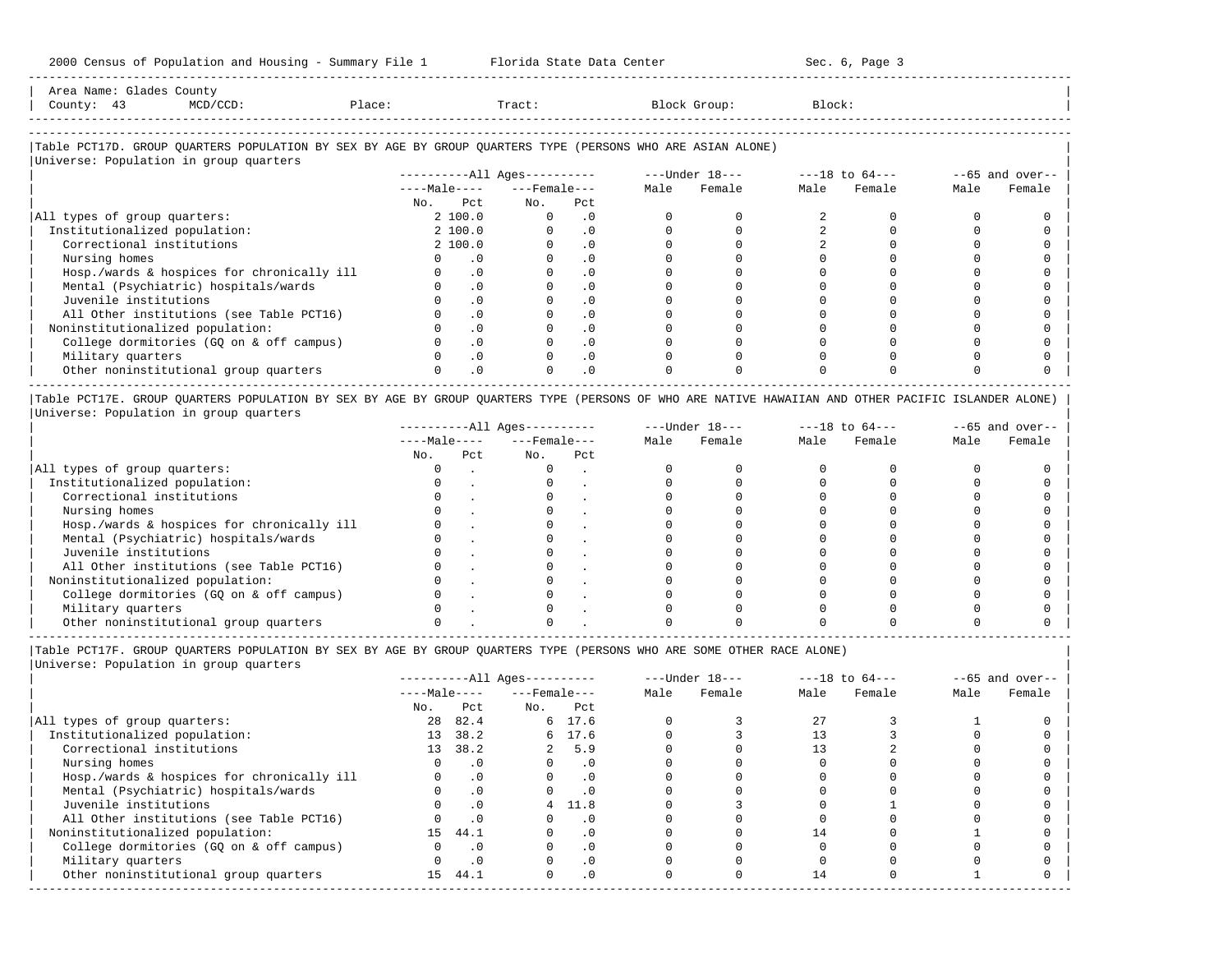2000 Census of Population and Housing - Summary File 1 Florida State Data Center Sec. 6, Page 4 -----------------------------------------------------------------------------------------------------------------------------------------------------

| Area Name: Glades County<br>County: 43                                                                                                                           | MCD/CCD: | Place: |                | Tract:                       |                             |          | Block Group:   | Block: |                    |      |                   |
|------------------------------------------------------------------------------------------------------------------------------------------------------------------|----------|--------|----------------|------------------------------|-----------------------------|----------|----------------|--------|--------------------|------|-------------------|
| Table PCT17G. GROUP OUARTERS POPULATION BY SEX BY AGE BY GROUP OUARTERS TYPE (PERSONS OF WHO REPORT TWO OR MORE RACES)<br>Universe: Population in group quarters |          |        |                |                              |                             |          |                |        |                    |      |                   |
|                                                                                                                                                                  |          |        |                | ----------All Ages---------- |                             |          | ---Under 18--- |        | $---18$ to $64---$ |      | $--65$ and over-- |
|                                                                                                                                                                  |          |        | $---Ma$ $e---$ | $---$ Female - - -           |                             | Male     | Female         | Male   | Female             | Male | Female            |
|                                                                                                                                                                  |          | No.    | P.c.t.         | No.                          | Pct                         |          |                |        |                    |      |                   |
| All types of group quarters:                                                                                                                                     |          |        | 22 100.0       | $\mathbf{0}$                 | $\overline{\phantom{0}}$ .0 | $\Omega$ |                | 22     |                    |      |                   |
| Institutionalized population:                                                                                                                                    |          |        | 21 95.5        | $\Omega$                     | $\cdot$ 0                   | $\Omega$ |                | 2.1    |                    |      |                   |
| Correctional institutions                                                                                                                                        |          |        | 21 95.5        | $\Omega$                     | $\cdot$ 0                   |          |                | 2.1    |                    |      |                   |

| Nursing homes 0 .0 0 .0 0 0 0 0 0 0 | | Hosp./wards & hospices for chronically ill 0 .0 0 .0 0 0 0 0 0 0 | | Mental (Psychiatric) hospitals/wards 0 .0 0 .0 0 0 0 0 0 0 | | Juvenile institutions 0 .0 0 .0 0 0 0 0 0 0 |

| All Other institutions (see Table PCT16)                                                                                      |     |  |  |  |  |
|-------------------------------------------------------------------------------------------------------------------------------|-----|--|--|--|--|
| Noninstitutionalized population:                                                                                              | 4.5 |  |  |  |  |
| College dormitories (GQ on & off campus)                                                                                      |     |  |  |  |  |
| Military quarters                                                                                                             |     |  |  |  |  |
| Other noninstitutional group quarters                                                                                         | 4.5 |  |  |  |  |
|                                                                                                                               |     |  |  |  |  |
| TABLE POT17H, GROUP OUARTERS POPULATION BY SEX BY AGE BY GROUP OUARTERS TYPE (PERSONS OF ANY RACE WHO ARE HISPANIC OR LATINO) |     |  |  |  |  |

|Table PCT17H. GROUP QUARTERS POPULATION BY SEX BY AGE BY GROUP QUARTERS TYPE (PERSONS OF ANY RACE WHO ARE HISPANIC OR LATINO) | |Universe: Population in group quarters |

|                                            |              |      | $------All Ages------$ |          |      | $---Under 18---$ | $---18$ to $64---$ |        | $--65$ and over-- |        |
|--------------------------------------------|--------------|------|------------------------|----------|------|------------------|--------------------|--------|-------------------|--------|
|                                            | $---Male---$ |      | $---$ Female $---$     |          | Male | Female           | Male               | Female | Male              | Female |
|                                            | No.          | Pct  | No.                    | Pct      |      |                  |                    |        |                   |        |
| All types of group quarters:               | 231          | 92.8 | 18                     | 7.2      |      |                  | 227                | 15     |                   |        |
| Institutionalized population:              | 67           | 26.9 |                        | 2.8      |      |                  | 67                 |        |                   |        |
| Correctional institutions                  | 67           | 26.9 |                        | 1.2      |      |                  | 67                 |        |                   |        |
| Nursing homes                              |              |      |                        | $\Omega$ |      |                  |                    |        |                   |        |
| Hosp./wards & hospices for chronically ill |              |      |                        | . 0      |      |                  |                    |        |                   |        |
| Mental (Psychiatric) hospitals/wards       |              |      |                        |          |      |                  |                    |        |                   |        |
| Juvenile institutions                      |              |      |                        | 1.6      |      |                  |                    |        |                   |        |
| All Other institutions (see Table PCT16)   |              |      |                        | . 0      |      |                  |                    |        |                   |        |
| Noninstitutionalized population:           | 164          | 65.9 | 11                     | 4.4      |      |                  | 160                |        |                   |        |
| College dormitories (GO on & off campus)   |              |      |                        | . 0      |      |                  |                    |        |                   |        |
| Military quarters                          |              |      |                        | . 0      |      |                  |                    |        |                   |        |
| Other noninstitutional group quarters      | 164          | 65.9 |                        | 4.4      |      |                  | 160                |        |                   |        |

-----------------------------------------------------------------------------------------------------------------------------------------------------

|Table PCT17I. GROUP QUARTERS POPULATION BY SEX BY AGE BY GROUP QUARTERS TYPE (PERSONS OF WHO ARE WHITE ALONE, NOT HISPANIC OR LATINO) | |Universe: Population in group quarters |

|                                            |              |           | $------All Aqes------$ |           |      | $---Under 18---$ | $---18$ to $64---$ |        | $--65$ and over-- |        |
|--------------------------------------------|--------------|-----------|------------------------|-----------|------|------------------|--------------------|--------|-------------------|--------|
|                                            | $---Male---$ |           | $---$ Female $---$     |           | Male | Female           | Male               | Female | Male              | Female |
|                                            | No.          | Pct       | No.                    | Pct       |      |                  |                    |        |                   |        |
| All types of group quarters:               | 245          | 99.6      |                        | $\cdot$ 4 |      |                  | 242                |        |                   |        |
| Institutionalized population:              | 242          | 98.4      |                        | $\cdot$ 0 |      |                  | 240                |        |                   |        |
| Correctional institutions                  |              | 242 98.4  |                        | . 0       |      |                  | 240                |        |                   |        |
| Nursing homes                              |              |           |                        | . 0       |      |                  |                    |        |                   |        |
| Hosp./wards & hospices for chronically ill |              | $\cdot$ 0 |                        |           |      |                  |                    |        |                   |        |
| Mental (Psychiatric) hospitals/wards       |              | . 0       |                        | . 0       |      |                  |                    |        |                   |        |
| Juvenile institutions                      |              |           |                        | . 0       |      |                  |                    |        |                   |        |
| All Other institutions (see Table PCT16)   |              | $\cdot$ 0 |                        | . 0       |      |                  |                    |        |                   |        |
| Noninstitutionalized population:           |              | 1.2       |                        | $\cdot$ 4 |      |                  |                    |        |                   |        |
| College dormitories (GQ on & off campus)   |              |           |                        | $\cdot$ 0 |      |                  |                    |        |                   |        |
| Military quarters                          |              | $\cdot$ 0 |                        | . 0       |      |                  |                    |        |                   |        |
| Other noninstitutional group quarters      |              | 1.2       |                        | $\cdot$ 4 |      |                  |                    |        |                   |        |
|                                            |              |           |                        |           |      |                  |                    |        |                   |        |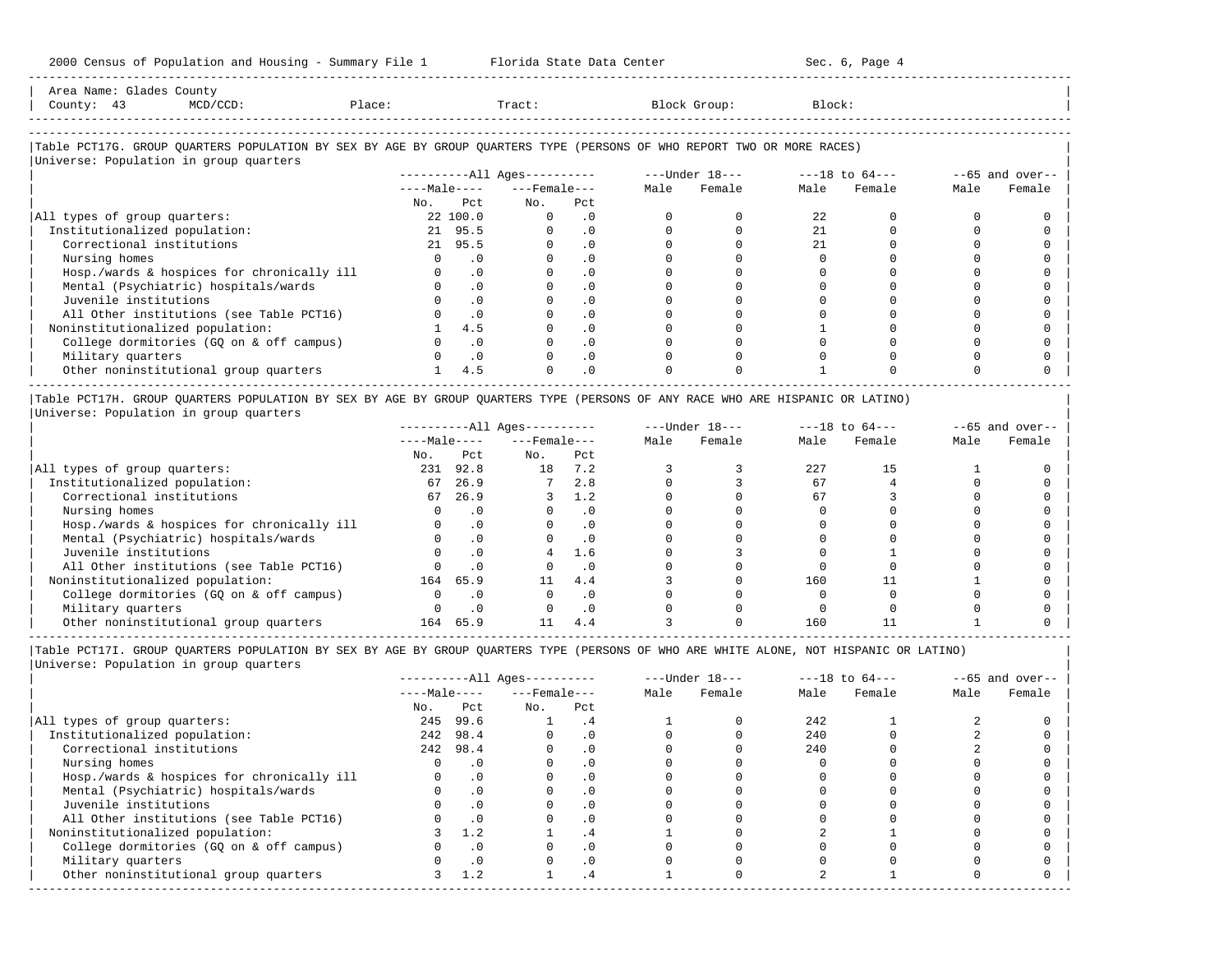-----------------------------------------------------------------------------------------------------------------------------------------------------

| Area Name: Gulf County                                 |          |                                                                             |        |          |                                           |                                                    |          |
|--------------------------------------------------------|----------|-----------------------------------------------------------------------------|--------|----------|-------------------------------------------|----------------------------------------------------|----------|
| County: 45                                             | MCD/CCD: | Place:                                                                      | Tract: |          | Block Group:                              | Block:                                             |          |
|                                                        |          |                                                                             |        |          |                                           |                                                    |          |
|                                                        |          | Table PCT16. GROUP QUARTERS POPULATION BY GROUP QUARTERS TYPE               |        |          |                                           |                                                    |          |
| Universe: Population in group quarters                 |          |                                                                             |        |          |                                           |                                                    |          |
| Total Group Quarters Population                        |          |                                                                             |        | 1,397    |                                           |                                                    |          |
| Institutionalized population:                          |          |                                                                             |        | 1,352    | Noninstitutionalized population:          |                                                    | 45       |
| Correctional institutions:                             |          |                                                                             |        | 1,229    |                                           | College dormitories (college GQ on and off campus) | $\Omega$ |
| Federal prisons and detention centers                  |          |                                                                             |        | $\Omega$ | Military quarters:                        |                                                    | $\Omega$ |
| Halfway houses                                         |          |                                                                             |        | $\Omega$ | On base:                                  |                                                    | $\Omega$ |
| Local jails, police lockups, etc.                      |          |                                                                             |        | 42       |                                           | Barracks and other GQ for military personnel       | $\Omega$ |
| Military disciplinary barracks                         |          |                                                                             |        | $\Omega$ |                                           | Transient quarters for temporary residents         | $\Omega$ |
| State prisons                                          |          |                                                                             |        | 1,187    | Military ships                            |                                                    | $\Omega$ |
| Other types of correctional institutions               |          |                                                                             |        | $\Omega$ | Group homes:                              |                                                    | 41       |
| Nursing homes                                          |          |                                                                             |        | 104      |                                           | Homes or halfway houses for drug/alcohol abuse     | $\Omega$ |
|                                                        |          | Hospitals/wards, hospices, and schools for the handicapped:                 |        | 19       | Homes for the mentally ill                |                                                    | $\cap$   |
| Hospitals/wards and hospices for chronically ill:      |          |                                                                             |        | $\Omega$ | Homes for the mentally retarded           |                                                    |          |
| Hospices or homes for chronically ill                  |          |                                                                             |        | $\Omega$ | Homes for the physically handicapped      |                                                    | $\Omega$ |
| Military hospitals or wards for chronically ill        |          |                                                                             |        | $\Omega$ | Other group homes                         |                                                    | 33       |
| Other hospitals or wards for chronically ill           |          |                                                                             |        | $\Omega$ | Religious group quarters                  |                                                    | $\Omega$ |
| Hospitals or wards for drug/alcohol abuse              |          |                                                                             |        | $\Omega$ | Workers' dormitories:                     |                                                    | $\Omega$ |
| Mental (Psychiatric) hospitals or wards                |          |                                                                             |        | $\Omega$ | Agriculture workers' dormitories on farms |                                                    | $\Omega$ |
| Schools, hospitals, or wards for the mentally retarded |          |                                                                             |        | $\Omega$ |                                           | Job Corps and vocational training facilities       | $\Omega$ |
|                                                        |          | Schools, hospitals, or wards for the physically handicapped:                |        | $\Omega$ | Other workers' dormitories                |                                                    | $\Omega$ |
| Institutions for the deaf                              |          |                                                                             |        | $\Omega$ | Crews of maritime vessels                 |                                                    |          |
| Institutions for the blind                             |          |                                                                             |        | $\Omega$ | Other nonhousehold living situations      |                                                    |          |
|                                                        |          | Orthopedic wards/institutions for the physically handicapped                |        | $\Omega$ | Other noninstitutional group quarters     |                                                    |          |
|                                                        |          | Wards in general hospitals for patients with no usual home elsewhere        |        | 19       |                                           |                                                    |          |
|                                                        |          | Wards in military hospitls for patients with no usual home elsewhere        |        | $\Omega$ |                                           |                                                    |          |
| Juvenile institutions:                                 |          |                                                                             |        | $\Omega$ |                                           |                                                    |          |
| Long-term care:                                        |          |                                                                             |        | $\Omega$ |                                           |                                                    |          |
| Homes for abused, dependent, and neglected children    |          |                                                                             |        | $\Omega$ |                                           |                                                    |          |
|                                                        |          | Residential treatment centers for emotionally disturbed children            |        | $\Omega$ |                                           |                                                    |          |
| Training schools for juvenile delinquents              |          |                                                                             |        | $\Omega$ |                                           |                                                    |          |
|                                                        |          | Short-term care, detention or diagnostic centers for delinquent chdrn       |        | $\Omega$ |                                           |                                                    |          |
| Type of juvenile institution unknown                   |          |                                                                             |        | $\Omega$ |                                           |                                                    |          |
|                                                        |          | Table PCT17. GROUP OUARTERS POPULATION BY SEX BY AGE BY GROUP OUARTERS TYPE |        |          |                                           |                                                    |          |

|          |           |              |           |                                                    |        | $---18$ to $64---$ |        | $--65$ and over-- |        |
|----------|-----------|--------------|-----------|----------------------------------------------------|--------|--------------------|--------|-------------------|--------|
|          |           |              |           | Male                                               | Female | Male               | Female | Male              | Female |
| No.      | Pct       | No.          | Pct       |                                                    |        |                    |        |                   |        |
| 1,288    | 92.2      | 109          | 7.8       | 10                                                 | 10     | 1,232              | 23     | 46                | 76     |
| 1,261    | 90.3      | 91           | 6.5       |                                                    |        | 1,217              | 18     | 44                | 73     |
| 1,218    | 87.2      | 11           | .8        |                                                    |        | 1,205              | 10     |                   |        |
| 38       | 2.7       | 66           | 4.7       |                                                    |        |                    |        | 27                | 59     |
|          | $\cdot$ 0 |              | . 0       |                                                    |        |                    |        |                   |        |
| $\Omega$ | $\cdot$ 0 | $\Omega$     | .0        |                                                    |        |                    |        |                   |        |
|          |           |              | $\cdot$ 0 |                                                    |        |                    |        |                   |        |
|          | . 4       | 14           | 1.0       |                                                    |        |                    |        |                   |        |
| 27       | 1.9       | 18           | 1.3       |                                                    | 10     |                    |        |                   |        |
|          | $\cdot$ 0 |              | $\cdot$ 0 |                                                    |        |                    |        |                   |        |
|          | $\cdot$ 0 |              | $\cdot$ 0 |                                                    |        |                    |        |                   |        |
| 27       | 1.9       | 18           | 1.3       | 10                                                 | 10     |                    |        |                   |        |
|          |           | $---Male---$ |           | ----------All Ages----------<br>$---$ Female $---$ |        | $---Under 18---$   |        |                   |        |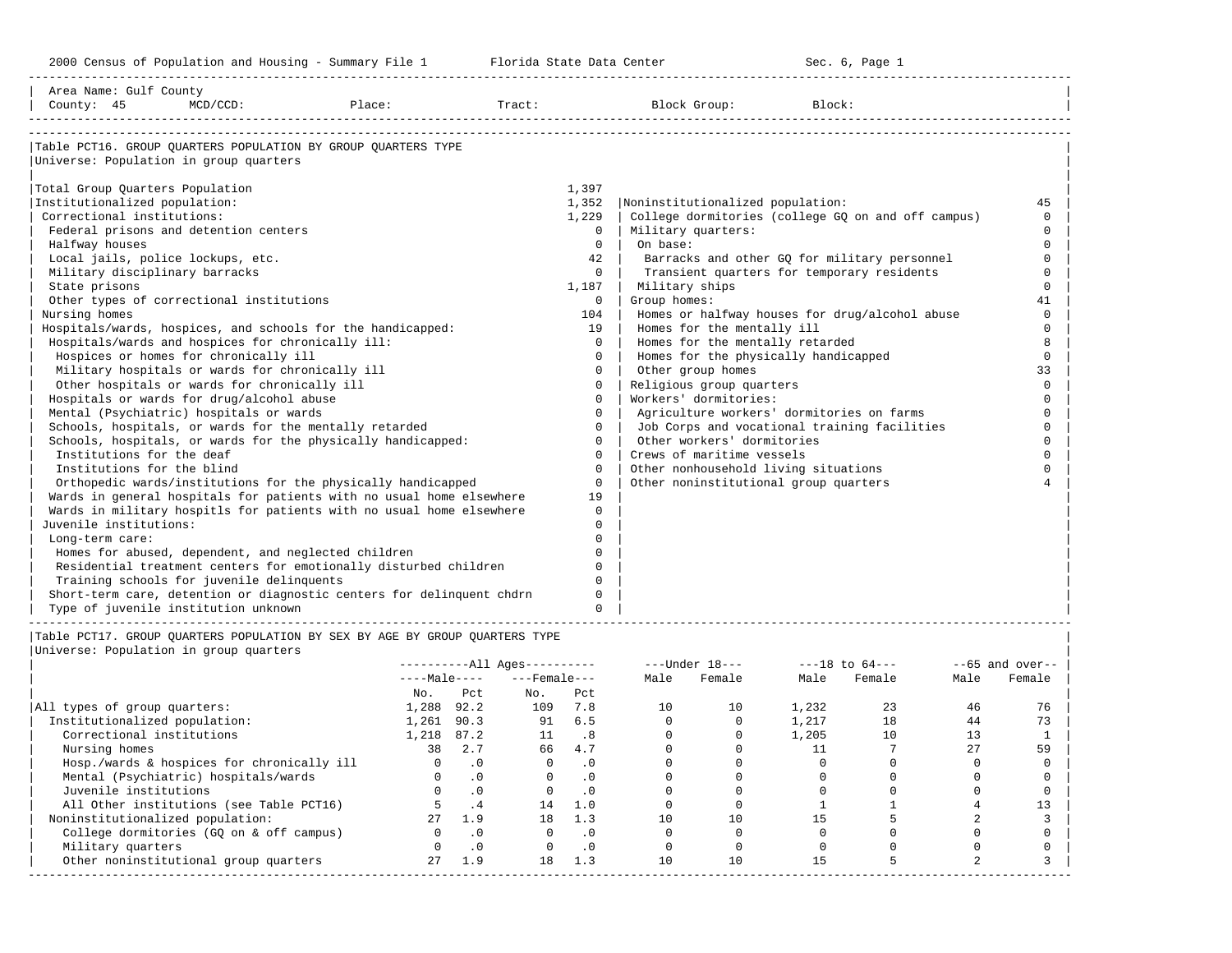| Area   | JUULL<br>and the state of the state of the state of the state of the state of the state of the state of the state of the |                                                                                 |          |       |       |
|--------|--------------------------------------------------------------------------------------------------------------------------|---------------------------------------------------------------------------------|----------|-------|-------|
| County |                                                                                                                          | the contract of the contract of the contract of the contract of the contract of | . ۱۵۵۵ ت | Tract | .ock: |
|        | ------------------------                                                                                                 |                                                                                 |          |       |       |

-----------------------------------------------------------------------------------------------------------------------------------------------------

# |Table PCT17A. GROUP QUARTERS POPULATION BY SEX BY AGE BY GROUP QUARTERS TYPE (PERSONS WHO ARE WHITE ALONE) |

|                                            |              |           | $------All Ages------$ |           |      | ---Under 18--- |      | $---18$ to $64---$ |      | $--65$ and over-- |
|--------------------------------------------|--------------|-----------|------------------------|-----------|------|----------------|------|--------------------|------|-------------------|
|                                            | $---Male---$ |           | $---$ Female $---$     |           | Male | Female         | Male | Female             | Male | Female            |
|                                            | No.          | Pct       | No.                    | Pct       |      |                |      |                    |      |                   |
| All types of group quarters:               | 542          | 85.4      | 93                     | 14.6      |      | 10             | 501  |                    | 33   | 66                |
| Institutionalized population:              | 524          | 82.5      | 76                     | 12.0      |      |                | 492  | 13                 | 32   | 63                |
| Correctional institutions                  | 497          | 78.3      |                        | 7 1.1     |      |                | 486  |                    |      |                   |
| Nursing homes                              | 2.4          | 3.8       | 57                     | 9.0       |      |                |      |                    | 19   | 51                |
| Hosp./wards & hospices for chronically ill |              | $\cdot$ 0 | $\Omega$               | $\cdot$ 0 |      |                |      |                    |      |                   |
| Mental (Psychiatric) hospitals/wards       |              | $\cdot$ 0 | $\Omega$               | $\cdot$ 0 |      |                |      |                    |      |                   |
| Juvenile institutions                      |              | $\cdot$ 0 |                        | $\cdot$ 0 |      |                |      |                    |      |                   |
| All Other institutions (see Table PCT16)   |              |           |                        | 1.9       |      |                |      |                    |      |                   |
| Noninstitutionalized population:           | 18           | 2.8       |                        | 2.7       |      | 10             |      |                    |      |                   |
| College dormitories (GQ on & off campus)   |              | $\cdot$ 0 |                        | $\cdot$ 0 |      |                |      |                    |      |                   |
| Military quarters                          |              | $\cdot$ 0 |                        | .0        |      |                |      |                    |      |                   |
| Other noninstitutional group quarters      | 18           | 2.8       | 17                     | 2.7       |      | 10             |      |                    |      |                   |

|Table PCT17B. GROUP QUARTERS POPULATION BY SEX BY AGE BY GROUP QUARTERS TYPE (PERSONS WHO ARE BLACK OR AFRICAN AMERICAN ALONE) | |Universe: Population in group quarters |

|                                            |              |      | $------All Aqes------$ |           |      | $---Under 18---$ | $---18$ to $64---$ |        | $--65$ and over-- |        |
|--------------------------------------------|--------------|------|------------------------|-----------|------|------------------|--------------------|--------|-------------------|--------|
|                                            | $---Male---$ |      | $---$ Female $---$     |           | Male | Female           | Male               | Female | Male              | Female |
|                                            | No.          | Pct  | No.                    | Pct       |      |                  |                    |        |                   |        |
| All types of group quarters:               | 658          | 98.1 | 13                     | 1.9       |      |                  | 645                |        |                   |        |
| Institutionalized population:              | 651          | 97.0 | 13                     | 1.9       |      |                  | 639                |        |                   |        |
| Correctional institutions                  | 636          | 94.8 |                        | . 6       |      |                  | 634                |        |                   |        |
| Nursing homes                              | 13           | 1.9  |                        | 1.0       |      |                  |                    |        |                   |        |
| Hosp./wards & hospices for chronically ill |              |      |                        | . 0       |      |                  |                    |        |                   |        |
| Mental (Psychiatric) hospitals/wards       |              |      |                        | . 0       |      |                  |                    |        |                   |        |
| Juvenile institutions                      |              |      |                        | . 0       |      |                  |                    |        |                   |        |
| All Other institutions (see Table PCT16)   |              |      |                        |           |      |                  |                    |        |                   |        |
| Noninstitutionalized population:           |              | 1.0  |                        | . 0       |      |                  |                    |        |                   |        |
| College dormitories (GO on & off campus)   |              |      |                        | $\cdot$ 0 |      |                  |                    |        |                   |        |
| Military quarters                          |              | . 0  |                        | . 0       |      |                  |                    |        |                   |        |
| Other noninstitutional group quarters      |              |      |                        |           |      |                  |                    |        |                   |        |

|                                            |              |              | $------All Aqes------$ |            |      | $---Under 18---$ |      | $---18$ to $64---$ |      | $--65$ and over-- |
|--------------------------------------------|--------------|--------------|------------------------|------------|------|------------------|------|--------------------|------|-------------------|
|                                            |              | $---Male---$ | $---$ Female $---$     |            | Male | Female           | Male | Female             | Male | Female            |
|                                            | No.          | Pct          | No.                    | Pct        |      |                  |      |                    |      |                   |
| All types of group quarters:               |              | 12 100.0     |                        | . 0        |      |                  | 12   |                    |      |                   |
| Institutionalized population:              |              | 12 100.0     |                        | $\cdot$ 0  |      |                  |      |                    |      |                   |
| Correctional institutions                  |              | 12 100.0     |                        | . 0        |      |                  | 12.  |                    |      |                   |
| Nursing homes                              |              |              |                        | . 0        |      |                  |      |                    |      |                   |
| Hosp./wards & hospices for chronically ill |              | $\cdot$ 0    |                        |            |      |                  |      |                    |      |                   |
| Mental (Psychiatric) hospitals/wards       |              | $\cdot$ 0    |                        | . 0        |      |                  |      |                    |      |                   |
| Juvenile institutions                      |              |              |                        | . 0        |      |                  |      |                    |      |                   |
| All Other institutions (see Table PCT16)   |              | $\cdot$ 0    |                        |            |      |                  |      |                    |      |                   |
| Noninstitutionalized population:           |              | $\cdot$ 0    |                        | .0         |      |                  |      |                    |      |                   |
| College dormitories (GQ on & off campus)   |              |              |                        | $\cdot$ 0  |      |                  |      |                    |      |                   |
| Military quarters                          |              | . 0          |                        | $\cdot$ 0  |      |                  |      |                    |      |                   |
| Other noninstitutional group quarters      | <sup>n</sup> | $\cdot$ 0    |                        | $.0 \cdot$ |      |                  |      |                    |      |                   |
|                                            |              |              |                        |            |      |                  |      |                    |      |                   |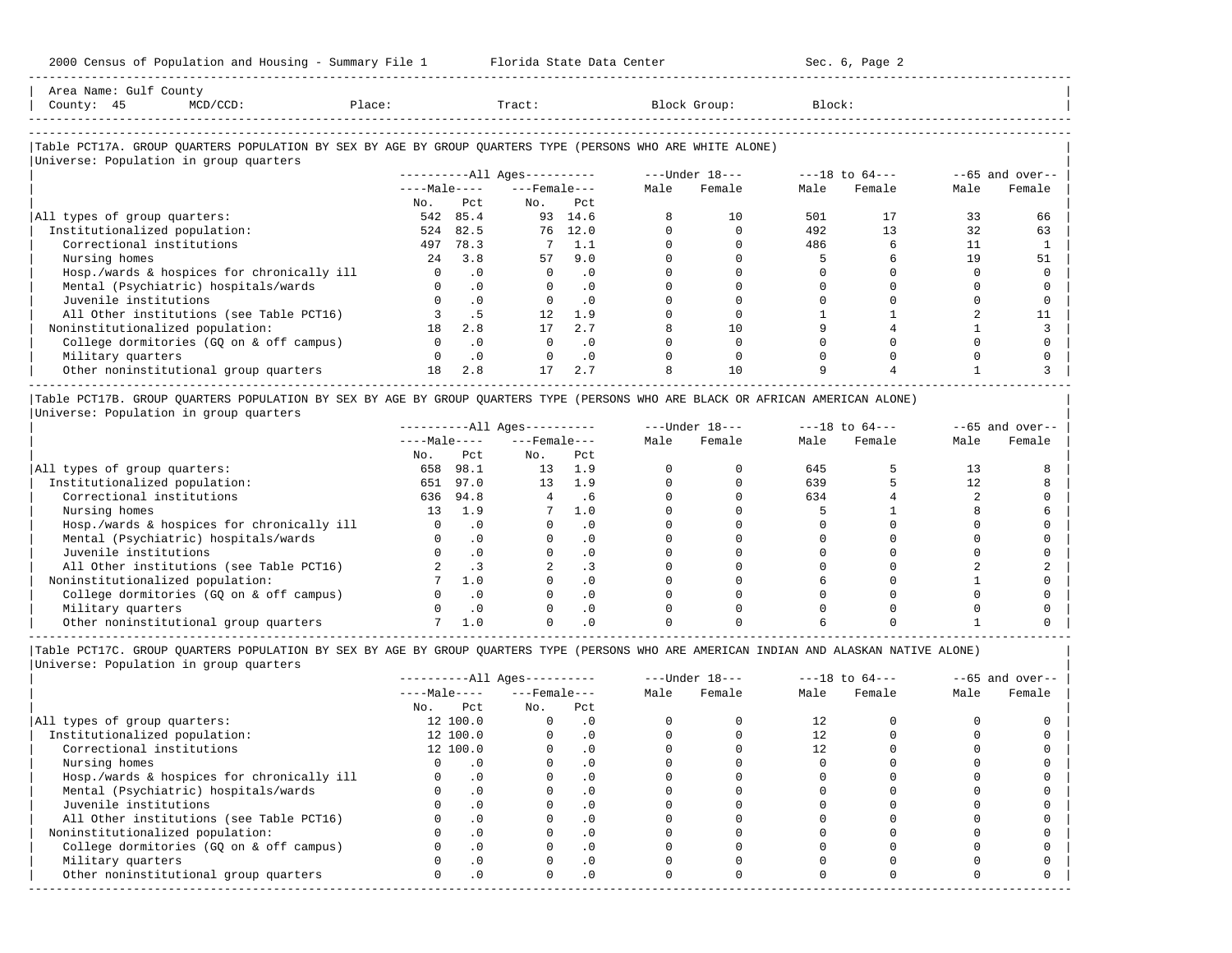| Area<br>Name | Gult<br>Count <sup>.</sup> |                                                                                                                 |      |       |         |        |
|--------------|----------------------------|-----------------------------------------------------------------------------------------------------------------|------|-------|---------|--------|
| County       |                            | the contract of the contract of the contract of the contract of the contract of the contract of the contract of | 1.71 | Tract | GL OUD. | Block. |
|              |                            |                                                                                                                 |      |       |         |        |

-----------------------------------------------------------------------------------------------------------------------------------------------------

-----------------------------------------------------------------------------------------------------------------------------------------------------

# |Table PCT17D. GROUP QUARTERS POPULATION BY SEX BY AGE BY GROUP QUARTERS TYPE (PERSONS WHO ARE ASIAN ALONE) |

|                                            | $------All Aqes------$ |                    |           |      | $---Under 18---$ |      | $---18$ to $64---$ |      | $--65$ and over-- |
|--------------------------------------------|------------------------|--------------------|-----------|------|------------------|------|--------------------|------|-------------------|
|                                            | $---Male---$           | $---$ Female $---$ |           | Male | Female           | Male | Female             | Male | Female            |
|                                            | Pct<br>No.             | No.                | Pct       |      |                  |      |                    |      |                   |
| All types of group quarters:               | 4 100.0                | $\Omega$           | . 0       |      |                  |      |                    |      |                   |
| Institutionalized population:              | 4 100.0                |                    | $\cdot$ 0 |      |                  |      |                    |      |                   |
| Correctional institutions                  | 4 100.0                |                    | $\cdot$ 0 |      |                  |      |                    |      |                   |
| Nursing homes                              | . 0                    |                    |           |      |                  |      |                    |      |                   |
| Hosp./wards & hospices for chronically ill | $\cdot$ 0              |                    | . 0       |      |                  |      |                    |      |                   |
| Mental (Psychiatric) hospitals/wards       | $\cdot$ 0              |                    | $\cdot$ 0 |      |                  |      |                    |      |                   |
| Juvenile institutions                      | $\cdot$ 0              |                    |           |      |                  |      |                    |      |                   |
| All Other institutions (see Table PCT16)   | $\cdot$ 0              |                    | $\cdot$ 0 |      |                  |      |                    |      |                   |
| Noninstitutionalized population:           | $\cdot$ 0              |                    | $\cdot$ 0 |      |                  |      |                    |      |                   |
| College dormitories (GQ on & off campus)   | $\cdot$ 0              |                    | $\cdot$ 0 |      |                  |      |                    |      |                   |
| Military quarters                          | .0                     |                    | $\cdot$ 0 |      |                  |      |                    |      |                   |
| Other noninstitutional group quarters      | $\cdot$ 0              |                    | $\cdot$ 0 |      |                  |      |                    |      |                   |

|Table PCT17E. GROUP QUARTERS POPULATION BY SEX BY AGE BY GROUP QUARTERS TYPE (PERSONS OF WHO ARE NATIVE HAWAIIAN AND OTHER PACIFIC ISLANDER ALONE) | |Universe: Population in group quarters |

|                                            | $------All Aqes------$ |     |                    |     |      | $---Under 18---$ | $---18$ to $64---$ |        | $--65$ and over-- |        |
|--------------------------------------------|------------------------|-----|--------------------|-----|------|------------------|--------------------|--------|-------------------|--------|
|                                            | $---Male---$           |     | $---$ Female $---$ |     | Male | Female           | Male               | Female | Male              | Female |
|                                            | No.                    | Pct | No.                | Pct |      |                  |                    |        |                   |        |
| All types of group quarters:               |                        |     |                    |     |      |                  |                    |        |                   |        |
| Institutionalized population:              |                        |     |                    |     |      |                  |                    |        |                   |        |
| Correctional institutions                  |                        |     |                    |     |      |                  |                    |        |                   |        |
| Nursing homes                              |                        |     |                    |     |      |                  |                    |        |                   |        |
| Hosp./wards & hospices for chronically ill |                        |     |                    |     |      |                  |                    |        |                   |        |
| Mental (Psychiatric) hospitals/wards       |                        |     |                    |     |      |                  |                    |        |                   |        |
| Juvenile institutions                      |                        |     |                    |     |      |                  |                    |        |                   |        |
| All Other institutions (see Table PCT16)   |                        |     |                    |     |      |                  |                    |        |                   |        |
| Noninstitutionalized population:           |                        |     |                    |     |      |                  |                    |        |                   |        |
| College dormitories (GO on & off campus)   |                        |     |                    |     |      |                  |                    |        |                   |        |
| Military quarters                          |                        |     |                    |     |      |                  |                    |        |                   |        |
| Other noninstitutional group quarters      |                        |     |                    |     |      |                  |                    |        |                   |        |

-----------------------------------------------------------------------------------------------------------------------------------------------------

|Table PCT17F. GROUP QUARTERS POPULATION BY SEX BY AGE BY GROUP QUARTERS TYPE (PERSONS WHO ARE SOME OTHER RACE ALONE) |

|                                            |     |              | $------All Aqes------$ |           |      | $---Under 18---$ |      | $---18$ to $64---$ | $--65$ and over-- |        |
|--------------------------------------------|-----|--------------|------------------------|-----------|------|------------------|------|--------------------|-------------------|--------|
|                                            |     | $---Male---$ | $---$ Female $---$     |           | Male | Female           | Male | Female             | Male              | Female |
|                                            | No. | Pct          | No.                    | Pct       |      |                  |      |                    |                   |        |
| All types of group quarters:               |     | 35 100.0     | $\Omega$               | . 0       |      |                  | 33   |                    |                   |        |
| Institutionalized population:              |     | 33 94.3      |                        | $\cdot$ 0 |      |                  | 33   |                    |                   |        |
| Correctional institutions                  |     | 33 94.3      |                        |           |      |                  | 33   |                    |                   |        |
| Nursing homes                              |     | $\cdot$ 0    |                        | $\cdot$ 0 |      |                  |      |                    |                   |        |
| Hosp./wards & hospices for chronically ill |     | $\cdot$ 0    |                        |           |      |                  |      |                    |                   |        |
| Mental (Psychiatric) hospitals/wards       |     | $\cdot$ 0    |                        | . 0       |      |                  |      |                    |                   |        |
| Juvenile institutions                      |     | $\cdot$ 0    |                        |           |      |                  |      |                    |                   |        |
| All Other institutions (see Table PCT16)   |     | .0           |                        |           |      |                  |      |                    |                   |        |
| Noninstitutionalized population:           |     | 5.7          |                        | $\cdot$ 0 |      |                  |      |                    |                   |        |
| College dormitories (GQ on & off campus)   |     | $\cdot$ 0    |                        |           |      |                  |      |                    |                   |        |
| Military quarters                          |     | $\cdot$ 0    |                        | $\cdot$ 0 |      |                  |      |                    |                   |        |
| Other noninstitutional group quarters      |     | 5.7          |                        | .0        |      |                  |      |                    |                   |        |
|                                            |     |              |                        |           |      |                  |      |                    |                   |        |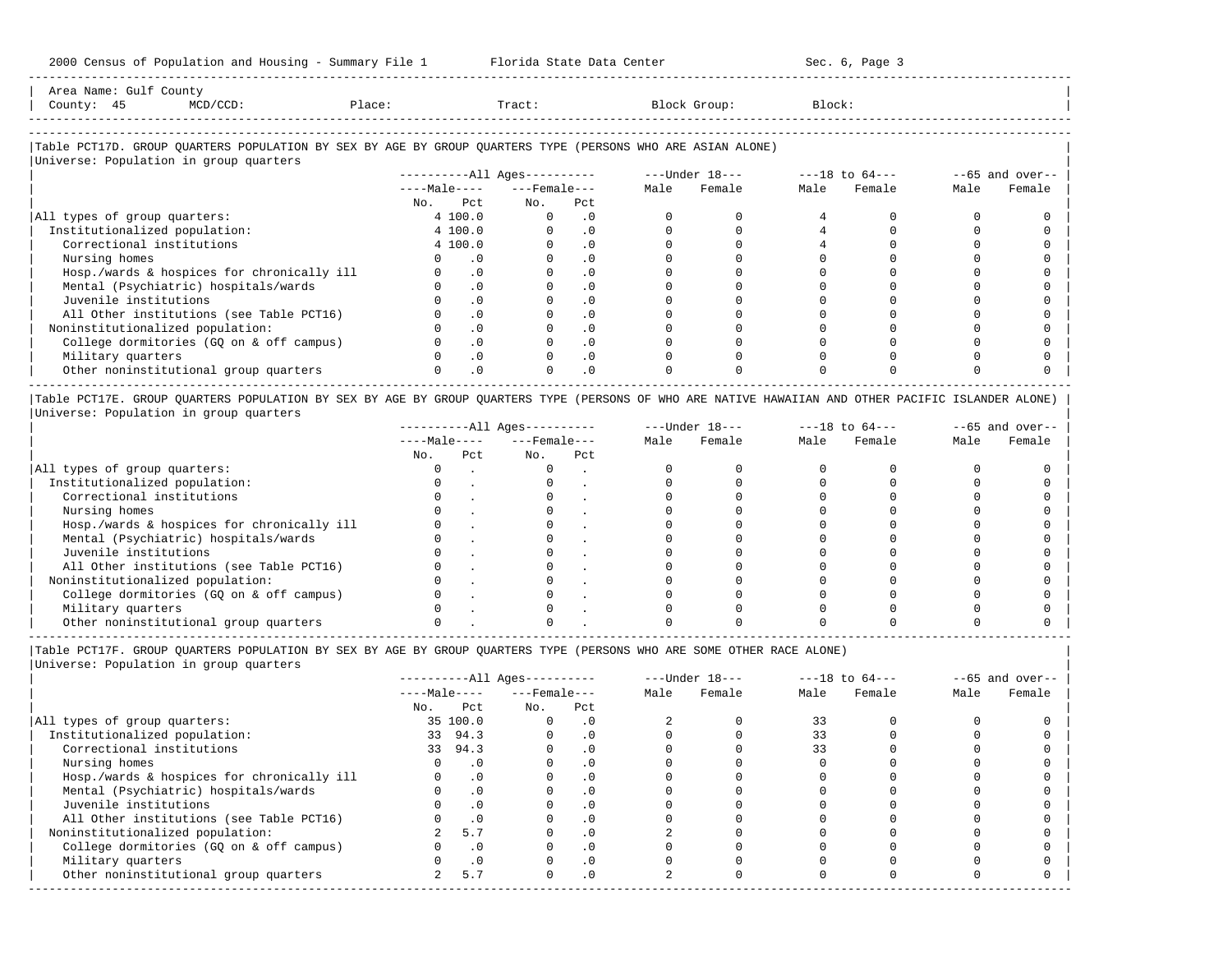| Area Name: Gulf County<br>County: 45<br>MCD/CCD:                                                                       | Place: |               | Tract:                       |           |      | Block Group:                   | Block: |        |      |                   |
|------------------------------------------------------------------------------------------------------------------------|--------|---------------|------------------------------|-----------|------|--------------------------------|--------|--------|------|-------------------|
| Table PCT17G. GROUP OUARTERS POPULATION BY SEX BY AGE BY GROUP OUARTERS TYPE (PERSONS OF WHO REPORT TWO OR MORE RACES) |        |               |                              |           |      |                                |        |        |      |                   |
| Universe: Population in group quarters                                                                                 |        |               |                              |           |      |                                |        |        |      |                   |
|                                                                                                                        |        |               | ----------All Ages---------- |           |      | $---Under 18-- ---18 to 64---$ |        |        |      | $--65$ and over-- |
|                                                                                                                        |        | $---Male---$  | $---$ Female $---$           |           | Male | Female                         | Male   | Female | Male | Female            |
|                                                                                                                        |        | No. Pct       | No.                          | Pct       |      |                                |        |        |      |                   |
| All types of group quarters:                                                                                           |        | 37 92.5       |                              | 3 7.5     |      |                                | 37     |        |      |                   |
| Institutionalized population:                                                                                          |        | 37 92.5       |                              | 2, 5.0    |      |                                | 37     |        |      |                   |
| Correctional institutions                                                                                              |        | 36 90.0       | $\Omega$                     | $\cdot$ 0 |      |                                | 36     |        |      |                   |
| Nursing homes                                                                                                          |        | 2.5           | $\overline{2}$               | 5.0       |      |                                |        |        |      |                   |
| Hosp./wards & hospices for chronically ill                                                                             |        | $0 \qquad .0$ | $\Omega$                     | $\cdot$ 0 |      |                                |        |        |      |                   |
| Mental (Psychiatric) hospitals/wards                                                                                   |        | $\cdot$ 0     | $\Omega$                     | $\cdot$ 0 |      |                                |        |        |      |                   |
| Juvenile institutions                                                                                                  |        | $\cdot$ 0     |                              | $\cdot$ 0 |      |                                |        |        |      |                   |
| All Other institutions (see Table PCT16)                                                                               |        | $\cdot$ 0     |                              | $\cdot$ 0 |      |                                |        |        |      |                   |

| Noninstitutionalized population: 0 .0 1 2.5 0 0 0 1 0 0 | | College dormitories (GQ on & off campus) 0 .0 0 .0 0 0 0 0 0 0 | | Military quarters 0 .0 0 .0 0 0 0 0 0 0 |

| Other noninstitutional group quarters 0 .0 1 2.5 0 0 0 1 0 0 | ----------------------------------------------------------------------------------------------------------------------------------------------------- |Table PCT17H. GROUP QUARTERS POPULATION BY SEX BY AGE BY GROUP QUARTERS TYPE (PERSONS OF ANY RACE WHO ARE HISPANIC OR LATINO) | |Universe: Population in group quarters |

|                                            |              |           | $------All Ages------$ |           | $---Under 18---$ |        | $---18$ to $64---$ |        | $--65$ and over-- |        |
|--------------------------------------------|--------------|-----------|------------------------|-----------|------------------|--------|--------------------|--------|-------------------|--------|
|                                            | $---Male---$ |           | $---$ Female $---$     |           | Male             | Female | Male               | Female | Male              | Female |
|                                            | No.          | Pct       | No.                    | Pct       |                  |        |                    |        |                   |        |
| All types of group quarters:               | 154          | 99.4      |                        | . 6       |                  |        | 151                |        |                   |        |
| Institutionalized population:              | 152          | 98.1      |                        |           |                  |        | 151                |        |                   |        |
| Correctional institutions                  | 151          | 97.4      |                        | $\cdot$ 0 |                  |        | 150                |        |                   |        |
| Nursing homes                              |              | . ხ       |                        |           |                  |        |                    |        |                   |        |
| Hosp./wards & hospices for chronically ill |              | $\cdot$ 0 |                        | $\cdot$ 0 |                  |        |                    |        |                   |        |
| Mental (Psychiatric) hospitals/wards       |              |           |                        |           |                  |        |                    |        |                   |        |
| Juvenile institutions                      |              | . 0       |                        | $\cdot$ 0 |                  |        |                    |        |                   |        |
| All Other institutions (see Table PCT16)   |              |           |                        |           |                  |        |                    |        |                   |        |
| Noninstitutionalized population:           |              | 1.3       |                        |           |                  |        |                    |        |                   |        |
| College dormitories (GQ on & off campus)   |              |           |                        |           |                  |        |                    |        |                   |        |
| Military quarters                          |              |           |                        |           |                  |        |                    |        |                   |        |
| Other noninstitutional group quarters      |              |           |                        |           |                  |        |                    |        |                   |        |

|Table PCT17I. GROUP QUARTERS POPULATION BY SEX BY AGE BY GROUP QUARTERS TYPE (PERSONS OF WHO ARE WHITE ALONE, NOT HISPANIC OR LATINO) |

|                                            |              |           | $------All Ages------$ |               | $---Under 18---$ |        | $---18$ to $64---$ |        | $--65$ and over-- |        |
|--------------------------------------------|--------------|-----------|------------------------|---------------|------------------|--------|--------------------|--------|-------------------|--------|
|                                            | $---Male---$ |           | $---$ Female $---$     |               | Male             | Female | Male               | Female | Male              | Female |
|                                            | No.          | Pct       | No.                    | Pct           |                  |        |                    |        |                   |        |
| All types of group quarters:               | 450          | 82.9      |                        | 93 17.1       |                  | 10     | 410                |        | 32                | 66     |
| Institutionalized population:              | 432          | 79.6      |                        | 76 14.0       |                  |        | 401                |        |                   | 63     |
| Correctional institutions                  | 405          | 74.6      |                        | $7 \quad 1.3$ |                  |        | 395                |        | 10                |        |
| Nursing homes                              | 2.4          | 4.4       | 57                     | 10.5          |                  |        |                    |        | 19                | 51     |
| Hosp./wards & hospices for chronically ill |              | $\cdot$ 0 | 0                      | $\cdot$ 0     |                  |        |                    |        |                   |        |
| Mental (Psychiatric) hospitals/wards       |              | $\cdot$ 0 | $\Omega$               | $\cdot$ 0     |                  |        |                    |        |                   |        |
| Juvenile institutions                      |              | $\cdot$ 0 |                        | $\cdot$ 0     |                  |        |                    |        |                   |        |
| All Other institutions (see Table PCT16)   |              | .6        | 12                     | 2.2           |                  |        |                    |        |                   |        |
| Noninstitutionalized population:           | 18           | 3.3       | 17                     | 3.1           |                  |        |                    |        |                   |        |
| College dormitories (GQ on & off campus)   |              | $\cdot$ 0 |                        | $\cdot$ 0     |                  |        |                    |        |                   |        |
| Military quarters                          |              | $\cdot$ 0 |                        | $\cdot$ 0     |                  |        |                    |        |                   |        |
| Other noninstitutional group quarters      | 18           | 3.3       | 17                     | 3.1           |                  | 10     |                    |        |                   |        |
|                                            |              |           |                        |               |                  |        |                    |        |                   |        |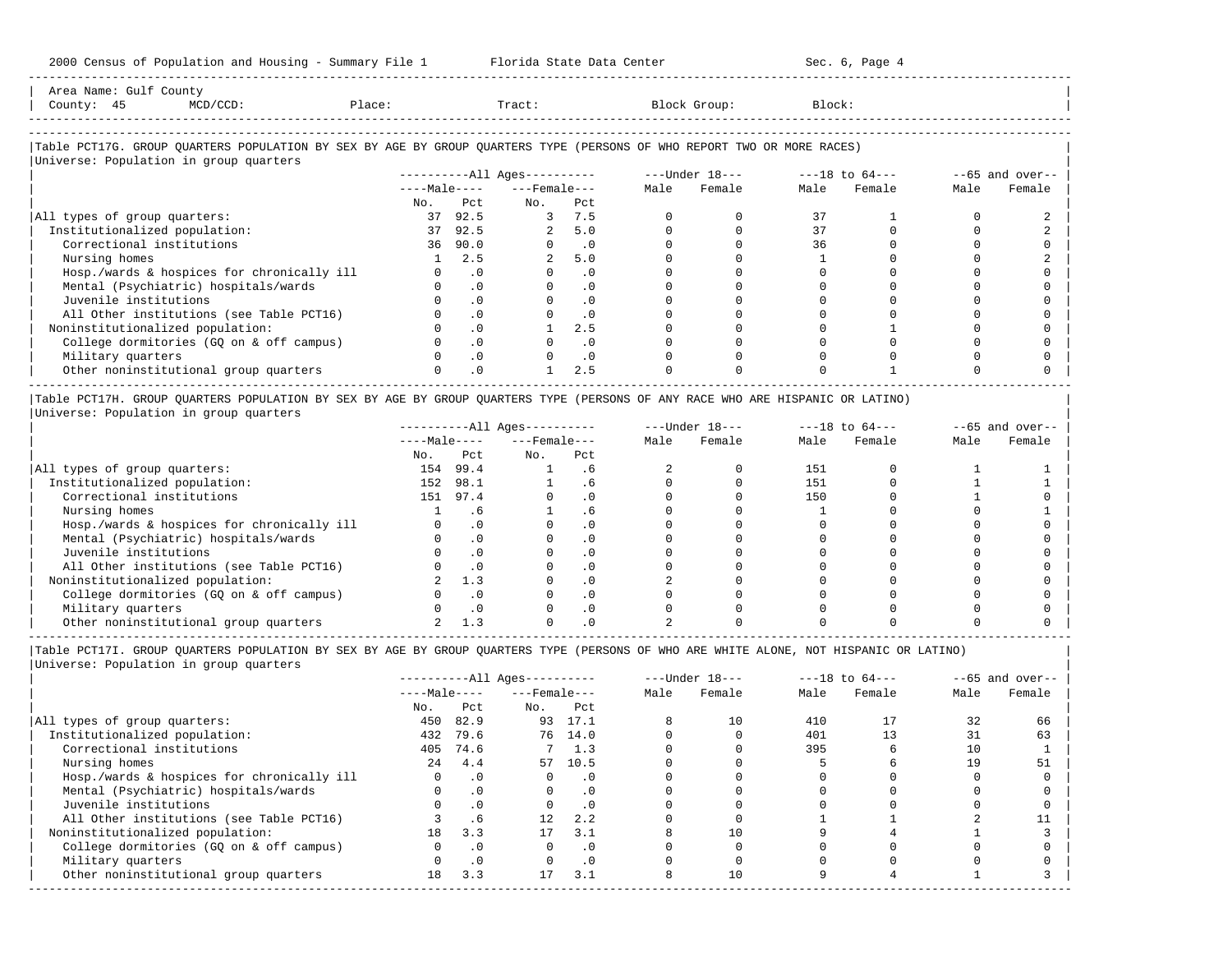-----------------------------------------------------------------------------------------------------------------------------------------------------

| Area Name: Hamilton County<br>County: 47               | $MCD/CCD$ : | Place:                                                                | Tract: |             | Block Group:                              | Block:                                             |          |
|--------------------------------------------------------|-------------|-----------------------------------------------------------------------|--------|-------------|-------------------------------------------|----------------------------------------------------|----------|
|                                                        |             |                                                                       |        |             |                                           |                                                    |          |
|                                                        |             | Table PCT16. GROUP OUARTERS POPULATION BY GROUP OUARTERS TYPE         |        |             |                                           |                                                    |          |
| Universe: Population in group quarters                 |             |                                                                       |        |             |                                           |                                                    |          |
|                                                        |             |                                                                       |        |             |                                           |                                                    |          |
| Total Group Quarters Population                        |             |                                                                       |        | 2,501       |                                           |                                                    |          |
| Institutionalized population:                          |             |                                                                       |        | 2,464       | Noninstitutionalized population:          |                                                    | 37       |
| Correctional institutions:                             |             |                                                                       |        | 2,356       |                                           | College dormitories (college GQ on and off campus) | $\Omega$ |
| Federal prisons and detention centers                  |             |                                                                       |        | $\Omega$    | Military quarters:                        |                                                    | $\cap$   |
| Halfway houses                                         |             |                                                                       |        | $\Omega$    | On base:                                  |                                                    | $\Omega$ |
| Local jails, police lockups, etc.                      |             |                                                                       |        | 49          |                                           | Barracks and other GQ for military personnel       | $\Omega$ |
| Military disciplinary barracks                         |             |                                                                       |        | $\Omega$    |                                           | Transient quarters for temporary residents         | $\Omega$ |
| State prisons                                          |             |                                                                       |        | 2,307       | Military ships                            |                                                    |          |
| Other types of correctional institutions               |             |                                                                       |        | $\Omega$    | Group homes:                              |                                                    |          |
| Nursing homes                                          |             |                                                                       |        | 60          |                                           | Homes or halfway houses for drug/alcohol abuse     |          |
|                                                        |             | Hospitals/wards, hospices, and schools for the handicapped:           |        | $\Omega$    | Homes for the mentally ill                |                                                    |          |
| Hospitals/wards and hospices for chronically ill:      |             |                                                                       |        | $\Omega$    | Homes for the mentally retarded           |                                                    |          |
| Hospices or homes for chronically ill                  |             |                                                                       |        | $\Omega$    | Homes for the physically handicapped      |                                                    | $\cap$   |
| Military hospitals or wards for chronically ill        |             |                                                                       |        | $\Omega$    | Other group homes                         |                                                    | $\cap$   |
| Other hospitals or wards for chronically ill           |             |                                                                       |        | $\mathbf 0$ | Religious group quarters                  |                                                    | $\cap$   |
| Hospitals or wards for drug/alcohol abuse              |             |                                                                       |        | $\Omega$    | Workers' dormitories:                     |                                                    |          |
| Mental (Psychiatric) hospitals or wards                |             |                                                                       |        | $\Omega$    | Agriculture workers' dormitories on farms |                                                    | $\cap$   |
| Schools, hospitals, or wards for the mentally retarded |             |                                                                       |        | $\Omega$    |                                           | Job Corps and vocational training facilities       | $\Omega$ |
|                                                        |             | Schools, hospitals, or wards for the physically handicapped:          |        | $\Omega$    | Other workers' dormitories                |                                                    |          |
| Institutions for the deaf                              |             |                                                                       |        | $\Omega$    | Crews of maritime vessels                 |                                                    | $\cap$   |
| Institutions for the blind                             |             |                                                                       |        | $\Omega$    | Other nonhousehold living situations      |                                                    | $\Omega$ |
|                                                        |             | Orthopedic wards/institutions for the physically handicapped          |        | $\Omega$    | Other noninstitutional group quarters     |                                                    | 37       |
|                                                        |             | Wards in general hospitals for patients with no usual home elsewhere  |        | $\Omega$    |                                           |                                                    |          |
|                                                        |             | Wards in military hospitls for patients with no usual home elsewhere  |        | $\Omega$    |                                           |                                                    |          |
| Juvenile institutions:                                 |             |                                                                       |        | 48          |                                           |                                                    |          |
| Long-term care:                                        |             |                                                                       |        | 48          |                                           |                                                    |          |
| Homes for abused, dependent, and neglected children    |             |                                                                       |        | $\Omega$    |                                           |                                                    |          |
|                                                        |             | Residential treatment centers for emotionally disturbed children      |        | $\Omega$    |                                           |                                                    |          |
| Training schools for juvenile delinquents              |             |                                                                       |        | 48          |                                           |                                                    |          |
|                                                        |             | Short-term care, detention or diagnostic centers for delinquent chdrn |        | $\Omega$    |                                           |                                                    |          |
| Type of juvenile institution unknown                   |             |                                                                       |        | $\Omega$    |                                           |                                                    |          |

|                                            |              |           | $------All Ages------$ |           |      | $---Under 18---$ | $---18$ to $64---$ |        |      | $--65$ and over-- |
|--------------------------------------------|--------------|-----------|------------------------|-----------|------|------------------|--------------------|--------|------|-------------------|
|                                            | $---Male---$ |           | $---$ Female $---$     |           | Male | Female           | Male               | Female | Male | Female            |
|                                            | No.          | Pct       | No.                    | Pct       |      |                  |                    |        |      |                   |
| All types of group quarters:               | 2,420        | 96.8      | 81                     | 3.2       | 56   |                  | 2,316              | 13     | 48   | 68                |
| Institutionalized population:              | 2,406 96.2   |           | 58                     | 2.3       | 56   |                  | 2,305              |        | 45   | 51                |
| Correctional institutions                  | 2,350 94.0   |           | 6                      | . 2       | 14   |                  | 2,299              |        | 37   |                   |
| Nursing homes                              |              |           | 52                     | 2.1       |      |                  |                    |        |      | 50                |
| Hosp./wards & hospices for chronically ill |              | $\cdot$ 0 |                        | . 0       |      |                  |                    |        |      |                   |
| Mental (Psychiatric) hospitals/wards       |              | $\cdot$ 0 |                        | $\cdot$ 0 |      |                  |                    |        |      |                   |
| Juvenile institutions                      | 48           | 1.9       |                        |           | 42   |                  |                    |        |      |                   |
| All Other institutions (see Table PCT16)   |              | . 0       |                        | . 0       |      |                  |                    |        |      |                   |
| Noninstitutionalized population:           | 14           | .6        | 23                     | . 9       |      |                  |                    |        |      |                   |
| College dormitories (GO on & off campus)   |              | $\cdot$ 0 |                        | $\cdot$ 0 |      |                  |                    |        |      |                   |
| Military quarters                          |              | $\cdot$ 0 |                        | $\cdot$ 0 |      |                  |                    |        |      |                   |
| Other noninstitutional group quarters      | 14           | . 6       | 23                     | .9        |      |                  |                    |        |      |                   |
|                                            |              |           |                        |           |      |                  |                    |        |      |                   |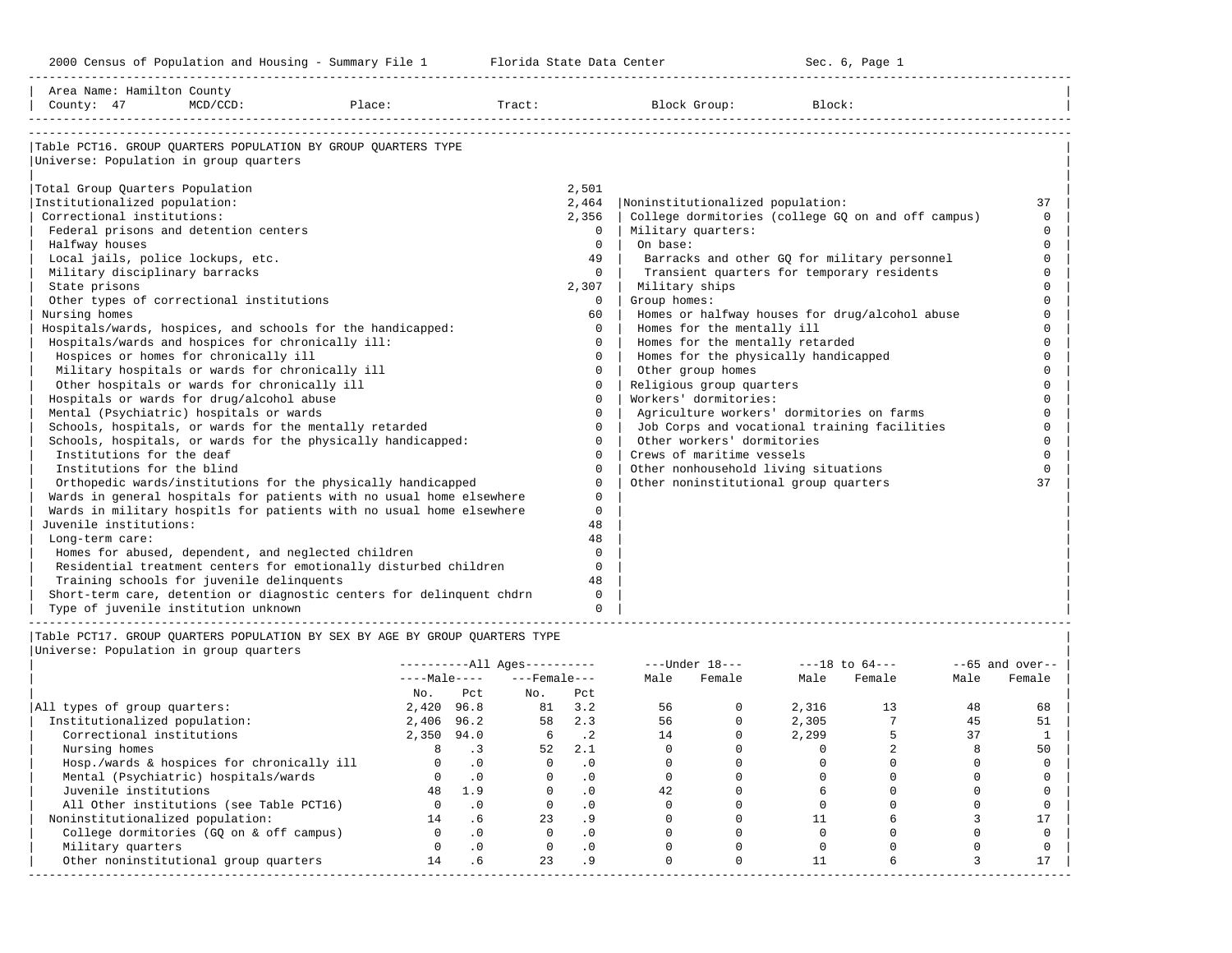| 2000 Census of Population and Housing - Summary File 1 Florida State Data Center                                                                                         |              |             |                              |           |          | Sec. 6, Page 2                 |             |                    |                |                    |
|--------------------------------------------------------------------------------------------------------------------------------------------------------------------------|--------------|-------------|------------------------------|-----------|----------|--------------------------------|-------------|--------------------|----------------|--------------------|
| Area Name: Hamilton County<br>County: 47<br>$MCD/CCD$ :<br>Place:                                                                                                        |              |             | Tract:                       |           |          | Block Group:                   | Block:      |                    |                |                    |
| Table PCT17A. GROUP QUARTERS POPULATION BY SEX BY AGE BY GROUP QUARTERS TYPE (PERSONS WHO ARE WHITE ALONE)<br>Universe: Population in group quarters                     |              |             |                              |           |          |                                |             |                    |                |                    |
|                                                                                                                                                                          |              |             | $------All Aqes------$       |           |          | ---Under 18---                 |             | $---18$ to $64---$ |                | $-65$ and over--   |
|                                                                                                                                                                          |              |             | $---Male-- ---Female---$     |           | Male     | Female                         | Male        | Female             | Male           | Female             |
|                                                                                                                                                                          | No.          | Pct         | $NQ$ .                       | Pct       |          |                                |             |                    |                |                    |
| All types of group quarters:                                                                                                                                             | 1,032 94.8   |             | 57                           | 5.2       | 30       | $\Omega$                       | 971         | 8                  | 31             | 49                 |
| Institutionalized population:                                                                                                                                            | 1,021 93.8   |             | 47                           | 4.3       | 30       | $\Omega$                       | 962         | $\overline{a}$     | 29             | 45                 |
| Correctional institutions                                                                                                                                                |              | 984 90.4    | <sup>1</sup>                 | $\cdot$ 1 | 3        | $\Omega$                       | 958         |                    | 2.3            | $\Omega$           |
| Nursing homes                                                                                                                                                            | 6            | .6          | 46                           | 4.2       | $\Omega$ | $\Omega$                       | $\mathbf 0$ |                    | 6              | 45                 |
| Hosp./wards & hospices for chronically ill                                                                                                                               | $\Omega$     | $\cdot$ 0   | $\Omega$                     | $\cdot$ 0 | $\Omega$ | $\Omega$                       | $\Omega$    | $\Omega$           | $\Omega$       |                    |
| Mental (Psychiatric) hospitals/wards                                                                                                                                     |              | $\cdot$ 0   | $\Omega$                     | $\cdot$ 0 | $\Omega$ | $\Omega$                       | $\Omega$    | $\Omega$           | $\Omega$       |                    |
| Juvenile institutions                                                                                                                                                    |              | $31 \t 2.8$ | $\Omega$                     | $\cdot$ 0 | 2.7      | $\Omega$                       |             |                    | $\cap$         |                    |
| All Other institutions (see Table PCT16)                                                                                                                                 | $\mathbf{0}$ | $\cdot$ 0   | $\mathbf 0$                  | $\cdot$ 0 | $\Omega$ | $\mathbf 0$                    | $\Omega$    | $\Omega$           | $\Omega$       |                    |
| Noninstitutionalized population:                                                                                                                                         | 11           | 1.0         | 10                           | . 9       | $\Omega$ | $\Omega$                       | 9           |                    | $\overline{a}$ |                    |
| College dormitories (GQ on & off campus)                                                                                                                                 | $\Omega$     | $\cdot$ 0   | $\Omega$                     | $\cdot$ 0 | $\Omega$ | $\Omega$                       | $\Omega$    | $\cap$             | $\cap$         |                    |
| Military quarters                                                                                                                                                        | $\Omega$     | $\cdot$ 0   | $\mathbf 0$                  | $\cdot$ 0 | $\Omega$ | $\Omega$                       | $\Omega$    | $\Omega$           | $\Omega$       |                    |
| Other noninstitutional group quarters                                                                                                                                    | 11           | 1.0         | 10                           | .9        |          |                                | 9           |                    |                |                    |
| Table PCT17B. GROUP QUARTERS POPULATION BY SEX BY AGE BY GROUP QUARTERS TYPE (PERSONS WHO ARE BLACK OR AFRICAN AMERICAN ALONE)<br>Universe: Population in group quarters |              |             |                              |           |          |                                |             |                    |                |                    |
|                                                                                                                                                                          |              |             | ----------All Ages---------- |           |          | $---Under 18-- ---18 to 64---$ |             |                    |                | $- -65$ and over-- |
|                                                                                                                                                                          |              |             | $---Male-- ---Female---$     |           | Male     | Female                         | Male        | Female             | Male           | Female             |
|                                                                                                                                                                          | No.          | Pct         | No. Pct                      |           |          |                                |             |                    |                |                    |
| All types of group quarters:                                                                                                                                             | 1,259 98.2   |             | 23 1.8                       |           | 26       | $\Omega$                       | 1,218       |                    | 1.5            | 18                 |
| Institutionalized population:                                                                                                                                            | 1,256 98.0   |             | 11                           | .9        | 26       | $\Omega$                       | 1,216       | 5                  | 14             |                    |
| Correctional institutions                                                                                                                                                | 1,238 96.6   |             | $5 - 5$                      | .4        | 11       | $\Omega$                       | 1,215       |                    | 12             |                    |

| Nursing homes 2 .2 6 .5 0 0 0 1 2 5 | | Hosp./wards & hospices for chronically ill 0 .0 0 .0 0 0 0 0 0 0 | | Mental (Psychiatric) hospitals/wards 0 .0 0 .0 0 0 0 0 0 0 | | Juvenile institutions 16 1.2 0 .0 15 0 1 0 0 0 | | All Other institutions (see Table PCT16) 0 .0 0 .0 0 0 0 0 0 0 | | Noninstitutionalized population: 3 .2 12 .9 0 0 2 0 1 12 | | College dormitories (GQ on & off campus) 0 .0 0 .0 0 0 0 0 0 0 |  $\begin{array}{ccccccc} 0 & .0 & & 0 & .0 \ 0 & .0 & & 0 & .0 \ 3 & .2 & & 12 & .9 \end{array}$ | Other noninstitutional group quarters 3 .2 12 .9 0 0 2 0 1 12 |

|Table PCT17C. GROUP QUARTERS POPULATION BY SEX BY AGE BY GROUP QUARTERS TYPE (PERSONS WHO ARE AMERICAN INDIAN AND ALASKAN NATIVE ALONE) | |Universe: Population in group quarters |

|                                            |     |              | $------All Aqes------$ |           |      | $---Under 18---$ | $---18$ to $64---$ |        | $--65$ and over-- |        |
|--------------------------------------------|-----|--------------|------------------------|-----------|------|------------------|--------------------|--------|-------------------|--------|
|                                            |     | $---Male---$ | $---$ Female ---       |           | Male | Female           | Male               | Female | Male              | Female |
|                                            | No. | Pct          | No.                    | Pct       |      |                  |                    |        |                   |        |
| All types of group quarters:               |     | 23 100.0     |                        | . 0       |      |                  | 23                 |        |                   |        |
| Institutionalized population:              |     | 23 100.0     |                        | $\cdot$ 0 |      |                  |                    |        |                   |        |
| Correctional institutions                  |     | 23 100.0     |                        | . 0       |      |                  | 23                 |        |                   |        |
| Nursing homes                              |     |              |                        | . 0       |      |                  |                    |        |                   |        |
| Hosp./wards & hospices for chronically ill |     | .0           |                        | . 0       |      |                  |                    |        |                   |        |
| Mental (Psychiatric) hospitals/wards       |     | $\cdot$ 0    |                        | $\cdot$ 0 |      |                  |                    |        |                   |        |
| Juvenile institutions                      |     |              |                        | $\cdot$ 0 |      |                  |                    |        |                   |        |
| All Other institutions (see Table PCT16)   |     |              |                        | . 0       |      |                  |                    |        |                   |        |
| Noninstitutionalized population:           |     | .0           |                        | $\cdot$ 0 |      |                  |                    |        |                   |        |
| College dormitories (GO on & off campus)   |     |              |                        | $\cdot$ 0 |      |                  |                    |        |                   |        |
| Military quarters                          |     |              |                        | $\cdot$ 0 |      |                  |                    |        |                   |        |
| Other noninstitutional group quarters      |     | .0           |                        | $\cdot$ 0 |      |                  |                    |        |                   |        |
|                                            |     |              |                        |           |      |                  |                    |        |                   |        |

-----------------------------------------------------------------------------------------------------------------------------------------------------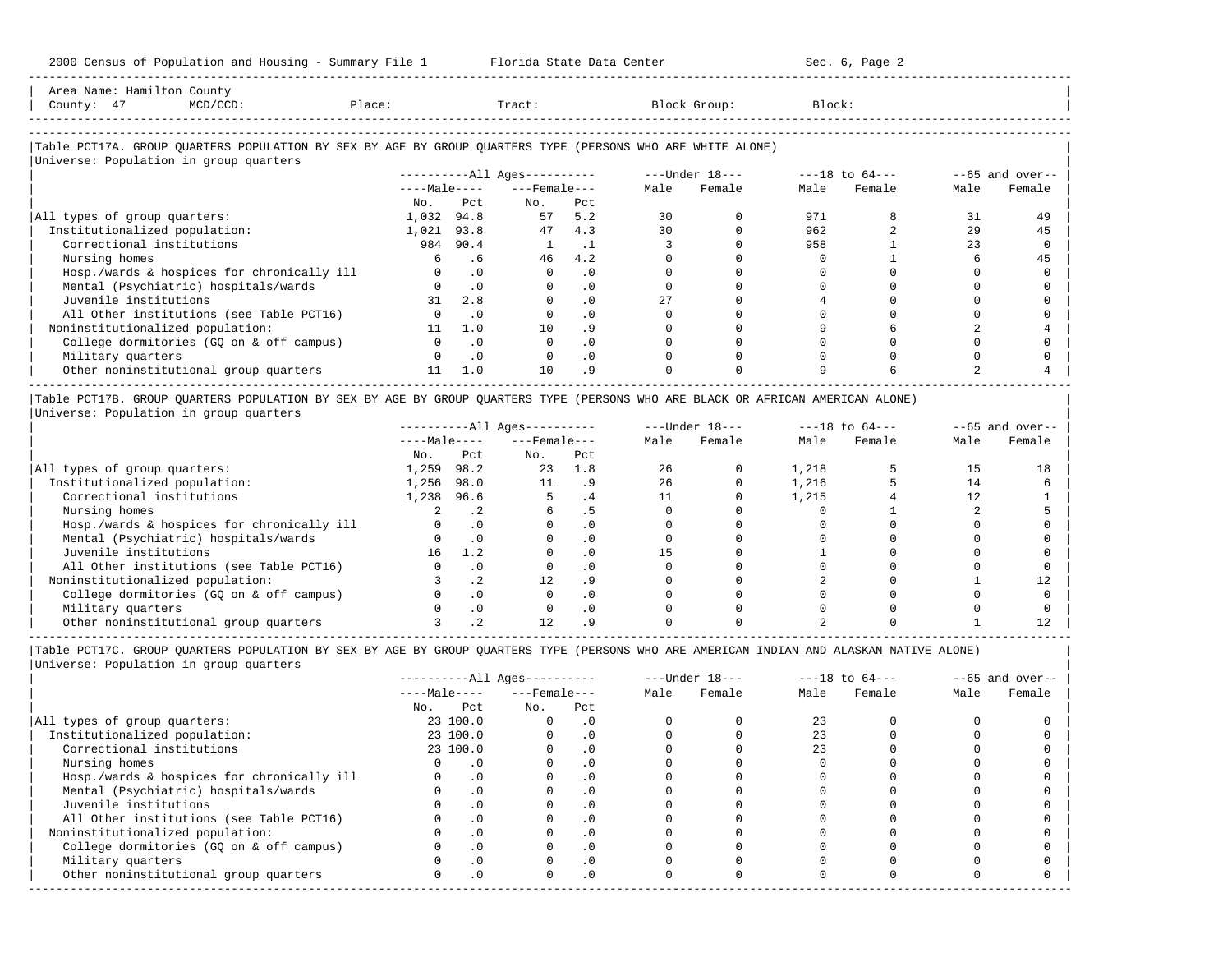-----------------------------------------------------------------------------------------------------------------------------------------------------

| Area<br>Name | ⊣am | Count <sup>.</sup>                                                              |      |       |         |        |
|--------------|-----|---------------------------------------------------------------------------------|------|-------|---------|--------|
| County       |     | the contract of the contract of the contract of the contract of the contract of | 1.71 | Tract | JLOUD : | Block' |
|              |     |                                                                                 |      |       |         |        |

-----------------------------------------------------------------------------------------------------------------------------------------------------

# |Table PCT17D. GROUP QUARTERS POPULATION BY SEX BY AGE BY GROUP QUARTERS TYPE (PERSONS WHO ARE ASIAN ALONE) |

| Universe: Population in group quarters     |     |              |                        |                  |      |                  |                    |        |                   |        |
|--------------------------------------------|-----|--------------|------------------------|------------------|------|------------------|--------------------|--------|-------------------|--------|
|                                            |     |              | $------All Ages------$ |                  |      | $---Under 18---$ | $---18$ to $64---$ |        | $--65$ and over-- |        |
|                                            |     | $---Male---$ |                        | $---$ Female --- | Male | Female           | Male               | Female | Male              | Female |
|                                            | No. | Pct          | No.                    | Pct              |      |                  |                    |        |                   |        |
| All types of group quarters:               |     | 2 100.0      |                        | $\cdot$ 0        |      |                  |                    |        |                   |        |
| Institutionalized population:              |     | 2 100.0      |                        | $\cdot$ 0        |      |                  |                    |        |                   |        |
| Correctional institutions                  |     | 2 100.0      |                        | $\cdot$ 0        |      |                  |                    |        |                   |        |
| Nursing homes                              |     | $\cdot$ 0    |                        | $\cdot$ 0        |      |                  |                    |        |                   |        |
| Hosp./wards & hospices for chronically ill |     | $\cdot$ 0    |                        | $\cdot$ 0        |      |                  |                    |        |                   |        |
| Mental (Psychiatric) hospitals/wards       |     | $\cdot$ 0    |                        | . 0              |      |                  |                    |        |                   |        |
| Juvenile institutions                      |     | $\cdot$ 0    |                        | $\cdot$ 0        |      |                  |                    |        |                   |        |
| All Other institutions (see Table PCT16)   |     | $\cdot$ 0    |                        |                  |      |                  |                    |        |                   |        |
| Noninstitutionalized population:           |     | $\cdot$ 0    |                        | $\cdot$ 0        |      |                  |                    |        |                   |        |
| College dormitories (GO on & off campus)   |     | $\cdot$ 0    |                        |                  |      |                  |                    |        |                   |        |
| Military quarters                          |     | $\cdot$ 0    |                        | $\cdot$ 0        |      |                  |                    |        |                   |        |
| Other noninstitutional group quarters      |     | $\cdot$ 0    |                        | $\cdot$ 0        |      |                  |                    |        |                   |        |
|                                            |     |              |                        |                  |      |                  |                    |        |                   |        |

|Table PCT17E. GROUP QUARTERS POPULATION BY SEX BY AGE BY GROUP QUARTERS TYPE (PERSONS OF WHO ARE NATIVE HAWAIIAN AND OTHER PACIFIC ISLANDER ALONE) | |Universe: Population in group quarters |

|                                            |              |           | $------All Ages------$ |           |      | $---Under 18---$ |      | $---18$ to $64---$ |      | $--65$ and over-- |
|--------------------------------------------|--------------|-----------|------------------------|-----------|------|------------------|------|--------------------|------|-------------------|
|                                            | $---Male---$ |           | $---$ Female $---$     |           | Male | Female           | Male | Female             | Male | Female            |
|                                            | No.          | Pct       | No.                    | Pct       |      |                  |      |                    |      |                   |
| All types of group quarters:               |              | 1 100.0   |                        | . 0       |      |                  |      |                    |      |                   |
| Institutionalized population:              |              | 1 100.0   |                        | . 0       |      |                  |      |                    |      |                   |
| Correctional institutions                  |              | 1 100.0   |                        | . 0       |      |                  |      |                    |      |                   |
| Nursing homes                              |              |           |                        | . 0       |      |                  |      |                    |      |                   |
| Hosp./wards & hospices for chronically ill |              | $\cdot$ 0 |                        | $\cdot$ 0 |      |                  |      |                    |      |                   |
| Mental (Psychiatric) hospitals/wards       |              |           |                        | . 0       |      |                  |      |                    |      |                   |
| Juvenile institutions                      |              | $\Omega$  |                        | . 0       |      |                  |      |                    |      |                   |
| All Other institutions (see Table PCT16)   |              |           |                        |           |      |                  |      |                    |      |                   |
| Noninstitutionalized population:           |              |           |                        |           |      |                  |      |                    |      |                   |
| College dormitories (GO on & off campus)   |              |           |                        |           |      |                  |      |                    |      |                   |
| Military quarters                          |              |           |                        |           |      |                  |      |                    |      |                   |
| Other noninstitutional group quarters      |              |           |                        |           |      |                  |      |                    |      |                   |

-----------------------------------------------------------------------------------------------------------------------------------------------------

|Table PCT17F. GROUP QUARTERS POPULATION BY SEX BY AGE BY GROUP QUARTERS TYPE (PERSONS WHO ARE SOME OTHER RACE ALONE) |

|                                            |              |           | ----------All Ages---------- |           |      | $---Under 18---$ |      | $---18$ to $64---$ |      | $--65$ and over-- |
|--------------------------------------------|--------------|-----------|------------------------------|-----------|------|------------------|------|--------------------|------|-------------------|
|                                            | $---Male---$ |           | $---$ Female $---$           |           | Male | Female           | Male | Female             | Male | Female            |
|                                            | No.          | Pct       | No.                          | Pct       |      |                  |      |                    |      |                   |
| All types of group quarters:               |              | 30 100.0  | 0                            | $\cdot$ 0 |      |                  | 30   |                    |      |                   |
| Institutionalized population:              |              | 30 100.0  |                              | $\cdot$ 0 |      |                  | 30   |                    |      |                   |
| Correctional institutions                  |              | 29 96.7   |                              | $\cdot$ 0 |      |                  | 29   |                    |      |                   |
| Nursing homes                              |              | $\cdot$ 0 |                              | .0        |      |                  |      |                    |      |                   |
| Hosp./wards & hospices for chronically ill |              | $\cdot$ 0 |                              | $\cdot$ 0 |      |                  |      |                    |      |                   |
| Mental (Psychiatric) hospitals/wards       |              | $\cdot$ 0 |                              |           |      |                  |      |                    |      |                   |
| Juvenile institutions                      |              | 3.3       |                              | $\cdot$ 0 |      |                  |      |                    |      |                   |
| All Other institutions (see Table PCT16)   |              | $\cdot$ 0 |                              |           |      |                  |      |                    |      |                   |
| Noninstitutionalized population:           |              | $\cdot$ 0 |                              | $\cdot$ 0 |      |                  |      |                    |      |                   |
| College dormitories (GQ on & off campus)   |              | .0        |                              |           |      |                  |      |                    |      |                   |
| Military quarters                          |              | $\cdot$ 0 |                              | . 0       |      |                  |      |                    |      |                   |
| Other noninstitutional group quarters      |              | $\cdot$ 0 | O.                           | $\cdot$ 0 |      |                  |      |                    |      |                   |
|                                            |              |           |                              |           |      |                  |      |                    |      |                   |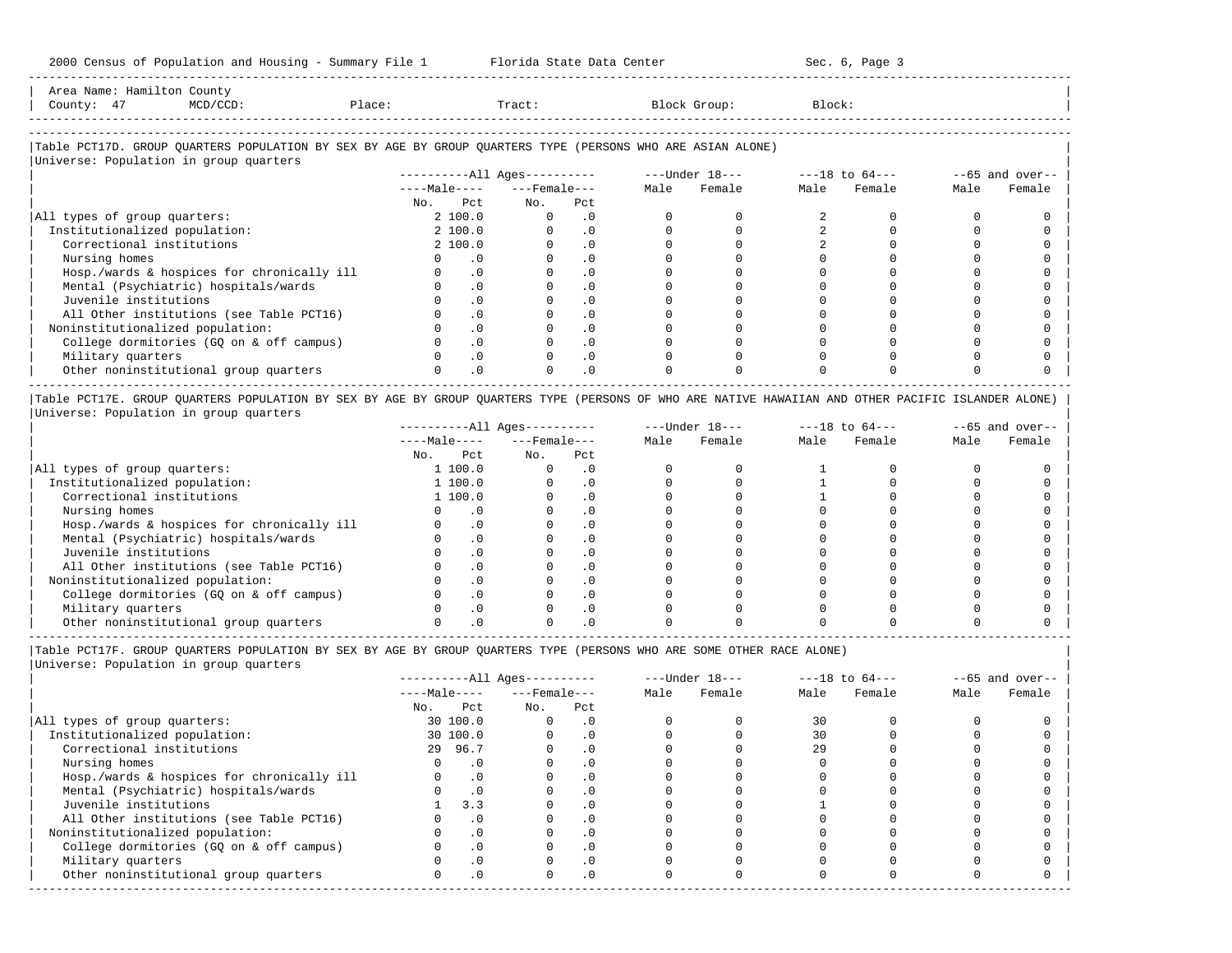| Area Name: Hamilton County<br>County: 47<br>$MCD/CCD$ :                                                                | Place: |           | Tract:                |           |                                                                         | Block Group: | Block:      |      |                   |
|------------------------------------------------------------------------------------------------------------------------|--------|-----------|-----------------------|-----------|-------------------------------------------------------------------------|--------------|-------------|------|-------------------|
| Table PCT17G. GROUP QUARTERS POPULATION BY SEX BY AGE BY GROUP QUARTERS TYPE (PERSONS OF WHO REPORT TWO OR MORE RACES) |        |           |                       |           |                                                                         |              |             |      |                   |
| Universe: Population in group quarters                                                                                 |        |           |                       |           |                                                                         |              |             |      |                   |
|                                                                                                                        |        |           |                       |           | -----------All Ages---------- ---- ---- Under 18--- ---- ---18 to 64--- |              |             |      | $--65$ and over-- |
|                                                                                                                        |        |           | $---Male-- ---Female$ |           |                                                                         | Male Female  | Male Female | Male | Female            |
|                                                                                                                        |        |           | No. Pet. No. Pet.     |           |                                                                         |              |             |      |                   |
| All types of group quarters:                                                                                           |        | 73 98.6   |                       | 1 1.4     |                                                                         |              | 71          |      |                   |
| Institutionalized population:                                                                                          |        | 73 98.6   | $\Omega$              | $\cdot$ 0 |                                                                         |              | 71          |      |                   |
| Correctional institutions                                                                                              |        | 73 98.6   |                       | $\cdot$ 0 |                                                                         |              |             |      |                   |
| Nursing homes                                                                                                          |        | $\cdot$ 0 |                       | $\cdot$ 0 |                                                                         |              |             |      |                   |
| Hosp./wards & hospices for chronically ill                                                                             |        | $\cdot$ 0 |                       | $\cdot$ 0 |                                                                         |              |             |      |                   |
| Mental (Psychiatric) hospitals/wards                                                                                   |        | .0        |                       | $\cdot$ 0 |                                                                         |              |             |      |                   |
| Juvenile institutions                                                                                                  |        | $\cdot$ 0 |                       | $\cdot$ 0 |                                                                         |              |             |      |                   |
| All Other institutions (see Table PCT16)                                                                               |        | $\cdot$ 0 |                       | $\cdot$ 0 |                                                                         |              |             |      |                   |
| Noninstitutionalized population:                                                                                       |        | $\cdot$ 0 |                       | 1.4       |                                                                         |              |             |      |                   |
| College dormitories (GQ on & off campus)                                                                               |        | $\cdot$ 0 |                       | $\cdot$ 0 |                                                                         |              |             |      |                   |
| Military quarters                                                                                                      |        | $\cdot$ 0 |                       | $\cdot$ 0 |                                                                         |              |             |      |                   |
| Other noninstitutional group quarters                                                                                  |        | $\cdot$ 0 |                       | 1.4       |                                                                         |              |             |      |                   |

|Table PCT17H. GROUP QUARTERS POPULATION BY SEX BY AGE BY GROUP QUARTERS TYPE (PERSONS OF ANY RACE WHO ARE HISPANIC OR LATINO) | |Universe: Population in group quarters |

|                                            |              |      | $------All Aqes------$ |           |      | $---Under 18---$ |      | $---18$ to $64---$ |      | $- -65$ and over-- |
|--------------------------------------------|--------------|------|------------------------|-----------|------|------------------|------|--------------------|------|--------------------|
|                                            | $---Male---$ |      | $---$ Female $---$     |           | Male | Female           | Male | Female             | Male | Female             |
|                                            | No.          | Pct  | No.                    | Pct       |      |                  |      |                    |      |                    |
| All types of group quarters:               | 329          | 99.7 |                        |           |      |                  | 317  |                    | 10   |                    |
| Institutionalized population:              | 329          | 99.7 |                        |           |      |                  | 317  |                    | 10   |                    |
| Correctional institutions                  | 326          | 98.8 |                        |           |      |                  | 316  |                    | 10   |                    |
| Nursing homes                              |              |      |                        |           |      |                  |      |                    |      |                    |
| Hosp./wards & hospices for chronically ill |              |      |                        | . 0       |      |                  |      |                    |      |                    |
| Mental (Psychiatric) hospitals/wards       |              |      |                        | . 0       |      |                  |      |                    |      |                    |
| Juvenile institutions                      |              | . 9  |                        | . 0       |      |                  |      |                    |      |                    |
| All Other institutions (see Table PCT16)   |              |      |                        | $\Omega$  |      |                  |      |                    |      |                    |
| Noninstitutionalized population:           |              |      |                        | . 0       |      |                  |      |                    |      |                    |
| College dormitories (GO on & off campus)   |              |      |                        | $\cdot$ 0 |      |                  |      |                    |      |                    |
| Military quarters                          |              |      |                        | . 0       |      |                  |      |                    |      |                    |
| Other noninstitutional group quarters      |              |      |                        |           |      |                  |      |                    |      |                    |

-----------------------------------------------------------------------------------------------------------------------------------------------------

|Table PCT17I. GROUP QUARTERS POPULATION BY SEX BY AGE BY GROUP QUARTERS TYPE (PERSONS OF WHO ARE WHITE ALONE, NOT HISPANIC OR LATINO) | |Universe: Population in group quarters |

|                                            |              |           | $------All Ages------$ |           |      | $---Under 18---$ |      | $---18$ to $64---$ |      | $--65$ and over-- |
|--------------------------------------------|--------------|-----------|------------------------|-----------|------|------------------|------|--------------------|------|-------------------|
|                                            | $---Male---$ |           | $---$ Female $---$     |           | Male | Female           | Male | Female             | Male | Female            |
|                                            | No.          | Pct       | No.                    | Pct       |      |                  |      |                    |      |                   |
| All types of group quarters:               | 819          | 93.6      | 56                     | 6.4       | 28   |                  | 766  |                    | 25   | 49                |
| Institutionalized population:              | 808          | 92.3      | 46                     | 5.3       | 28   |                  | 757  |                    | 23   | 45                |
| Correctional institutions                  | 773          | 88.3      | $\Omega$               | $\cdot$ 0 |      |                  | 753  |                    |      |                   |
| Nursing homes                              | 6            |           | 46                     | 5.3       |      |                  |      |                    |      | 45                |
| Hosp./wards & hospices for chronically ill |              | $\cdot$ 0 |                        | . 0       |      |                  |      |                    |      |                   |
| Mental (Psychiatric) hospitals/wards       |              | $\cdot$ 0 |                        | . 0       |      |                  |      |                    |      |                   |
| Juvenile institutions                      | 29           | 3.3       |                        | $\cdot$ 0 | 25   |                  |      |                    |      |                   |
| All Other institutions (see Table PCT16)   |              | $\cdot$ 0 |                        |           |      |                  |      |                    |      |                   |
| Noninstitutionalized population:           | 11           | 1.3       | 10                     | 1.1       |      |                  |      |                    |      |                   |
| College dormitories (GO on & off campus)   |              | $\cdot$ 0 |                        | . 0       |      |                  |      |                    |      |                   |
| Military quarters                          |              | $\cdot$ 0 |                        | $\cdot$ 0 |      |                  |      |                    |      |                   |
| Other noninstitutional group quarters      | 11           | 1.3       | 10                     | 1.1       |      |                  |      |                    |      |                   |
|                                            |              |           |                        |           |      |                  |      |                    |      |                   |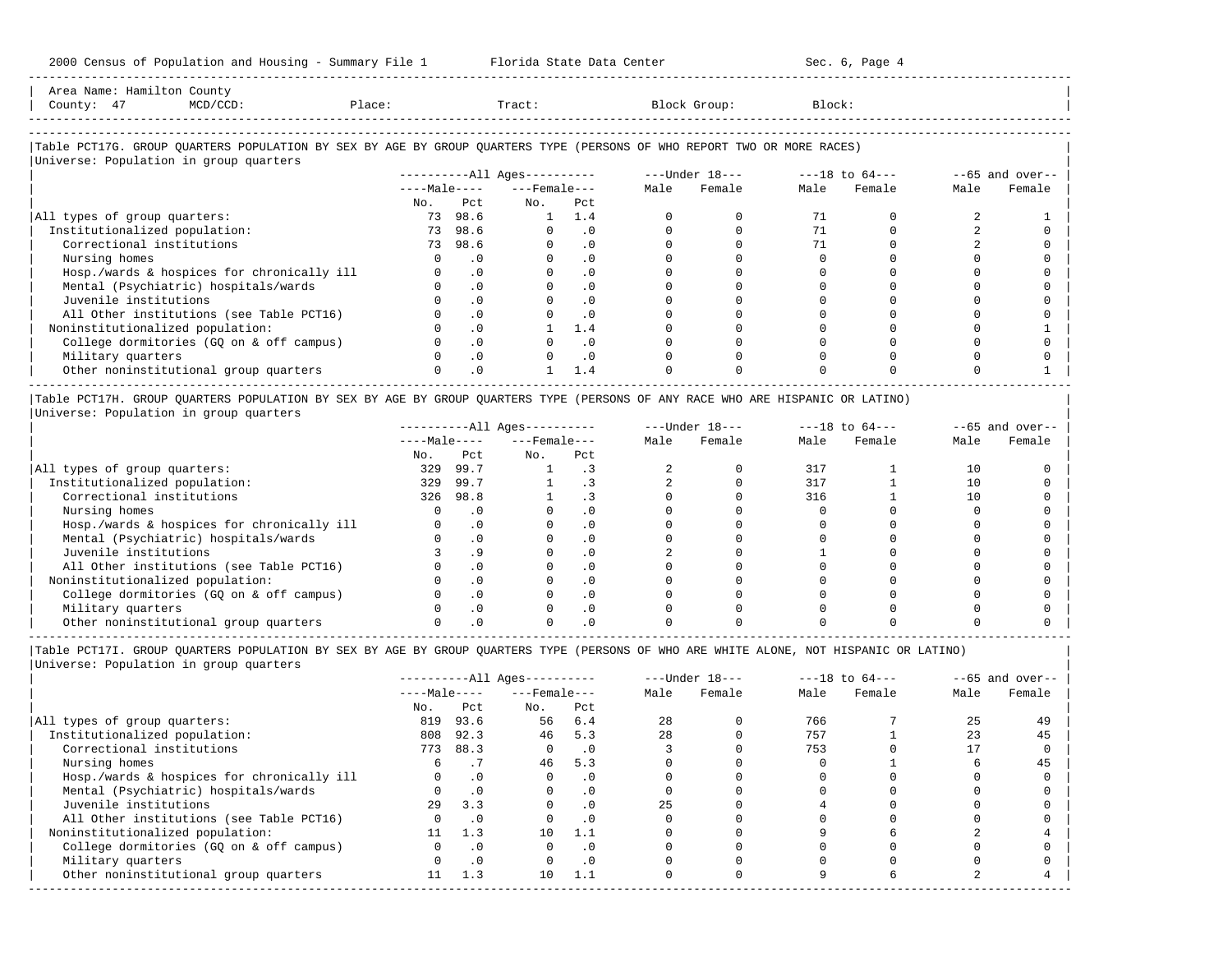| Table PCT16. GROUP QUARTERS POPULATION BY GROUP OUARTERS TYPE<br>Universe: Population in group quarters<br>Total Group Quarters Population<br>1,919<br>Institutionalized population:<br>1,463<br>Noninstitutionalized population:<br>456<br>Correctional institutions:<br>College dormitories (college GQ on and off campus)<br>1,255<br>$\Omega$<br>Federal prisons and detention centers<br>$\Omega$<br>Military quarters:<br>$\Omega$<br>On base:<br>Halfway houses<br>$\Omega$<br>$\Omega$<br>Local jails, police lockups, etc.<br>$\Omega$<br>Barracks and other GO for military personnel<br>$\Omega$<br>Transient quarters for temporary residents<br>Military disciplinary barracks<br>$\Omega$<br>$\Omega$<br>State prisons<br>Military ships<br>$\Omega$<br>1,255<br>Other types of correctional institutions<br>Group homes:<br>175<br>$\Omega$<br>Nursing homes<br>Homes or halfway houses for drug/alcohol abuse<br>70<br>41<br>Homes for the mentally ill<br>Hospitals/wards, hospices, and schools for the handicapped:<br>138<br>17<br>Hospitals/wards and hospices for chronically ill:<br>Homes for the mentally retarded<br>138<br>60<br>Hospices or homes for chronically ill<br>Homes for the physically handicapped<br>$\Omega$<br>$\mathbf 0$<br>Military hospitals or wards for chronically ill<br>Other group homes<br>$\Omega$<br>57<br>Other hospitals or wards for chronically ill<br>Religious group quarters<br>138<br>6<br>Workers' dormitories:<br>Hospitals or wards for drug/alcohol abuse<br>204<br>$\Omega$<br>Agriculture workers' dormitories on farms<br>Mental (Psychiatric) hospitals or wards<br>204<br>$\Omega$<br>Schools, hospitals, or wards for the mentally retarded<br>$\Omega$<br>Job Corps and vocational training facilities<br>$\mathbf 0$<br>Other workers' dormitories<br>Schools, hospitals, or wards for the physically handicapped:<br>$\mathbf{0}$<br>$\mathbf 0$<br>Institutions for the deaf<br>Crews of maritime vessels<br>$\Omega$<br>$\mathbf 0$<br>Institutions for the blind<br>Other nonhousehold living situations<br>$\Omega$<br>21<br>Orthopedic wards/institutions for the physically handicapped<br>$\Omega$<br>Other noninstitutional group quarters<br>50<br>Wards in general hospitals for patients with no usual home elsewhere<br>$\Omega$<br>$\Omega$<br>Wards in military hospitls for patients with no usual home elsewhere<br>Juvenile institutions:<br>$\Omega$<br>Long-term care:<br>$\Omega$<br>Homes for abused, dependent, and neglected children<br>$\Omega$<br>Residential treatment centers for emotionally disturbed children<br>$\Omega$ | Area Name: Hardee County<br>County: 49 |  |  |  |
|--------------------------------------------------------------------------------------------------------------------------------------------------------------------------------------------------------------------------------------------------------------------------------------------------------------------------------------------------------------------------------------------------------------------------------------------------------------------------------------------------------------------------------------------------------------------------------------------------------------------------------------------------------------------------------------------------------------------------------------------------------------------------------------------------------------------------------------------------------------------------------------------------------------------------------------------------------------------------------------------------------------------------------------------------------------------------------------------------------------------------------------------------------------------------------------------------------------------------------------------------------------------------------------------------------------------------------------------------------------------------------------------------------------------------------------------------------------------------------------------------------------------------------------------------------------------------------------------------------------------------------------------------------------------------------------------------------------------------------------------------------------------------------------------------------------------------------------------------------------------------------------------------------------------------------------------------------------------------------------------------------------------------------------------------------------------------------------------------------------------------------------------------------------------------------------------------------------------------------------------------------------------------------------------------------------------------------------------------------------------------------------------------------------------------------------------------------------------------------------------------------------------------------------------------------------------------------------------------------------------------------------|----------------------------------------|--|--|--|
|                                                                                                                                                                                                                                                                                                                                                                                                                                                                                                                                                                                                                                                                                                                                                                                                                                                                                                                                                                                                                                                                                                                                                                                                                                                                                                                                                                                                                                                                                                                                                                                                                                                                                                                                                                                                                                                                                                                                                                                                                                                                                                                                                                                                                                                                                                                                                                                                                                                                                                                                                                                                                                      |                                        |  |  |  |
| Training schools for juvenile delinquents<br>$\cap$<br>Short-term care, detention or diagnostic centers for delinquent chdrn<br>$\Omega$<br>Type of juvenile institution unknown<br>$\cap$                                                                                                                                                                                                                                                                                                                                                                                                                                                                                                                                                                                                                                                                                                                                                                                                                                                                                                                                                                                                                                                                                                                                                                                                                                                                                                                                                                                                                                                                                                                                                                                                                                                                                                                                                                                                                                                                                                                                                                                                                                                                                                                                                                                                                                                                                                                                                                                                                                           |                                        |  |  |  |

|                                            |              |           | ALL AYLU           |           |      | UILULI IU |       | エローレい ロエ |      | vu ana vvci |
|--------------------------------------------|--------------|-----------|--------------------|-----------|------|-----------|-------|----------|------|-------------|
|                                            | $---Male---$ |           | $---$ Female $---$ |           | Male | Female    | Male  | Female   | Male | Female      |
|                                            | No.          | Pct       | No.                | Pct       |      |           |       |          |      |             |
| All types of group quarters:               | 1,645        | 85.7      |                    | 274 14.3  | 51   | 33        | 1,530 | 155      | 64   | 86          |
| Institutionalized population:              | 1,380        | 71.9      | 83                 | 4.3       | 24   |           | 1,332 | 27       | 24   | 45          |
| Correctional institutions                  | $1,252$ 65.2 |           |                    | .2        |      |           | 1,249 |          |      |             |
| Nursing homes                              | 27           | 1.4       | 43                 | 2.2       |      |           |       |          |      | 42          |
| Hosp./wards & hospices for chronically ill | 101          | 5.3       | 37                 | 1.9       | 2.4  |           |       | 2.4      |      |             |
| Mental (Psychiatric) hospitals/wards       |              | $\cdot$ 0 | O                  | $\cdot$ 0 |      |           |       |          |      |             |
| Juvenile institutions                      |              | $\cdot$ 0 |                    | . 0       |      |           |       |          |      |             |
| All Other institutions (see Table PCT16)   |              | .0        | $\Omega$           | .0        |      |           |       |          |      |             |
| Noninstitutionalized population:           | 265          | 13.8      | 191                | 10.0      | 27   | 22        | 198   | 128      | 40   | 41          |
| College dormitories (GO on & off campus)   | <sup>n</sup> | $\cdot$ 0 | $\Omega$           | $\cdot$ 0 |      |           |       |          |      |             |
| Military quarters                          |              | $\cdot$ 0 |                    | $\cdot$ 0 |      |           |       |          |      |             |
| Other noninstitutional group quarters      | 265          | 13.8      | 191                | 10.0      | 27   | 22        | 198   | 128      | 40   | 41          |
|                                            |              |           |                    |           |      |           |       |          |      |             |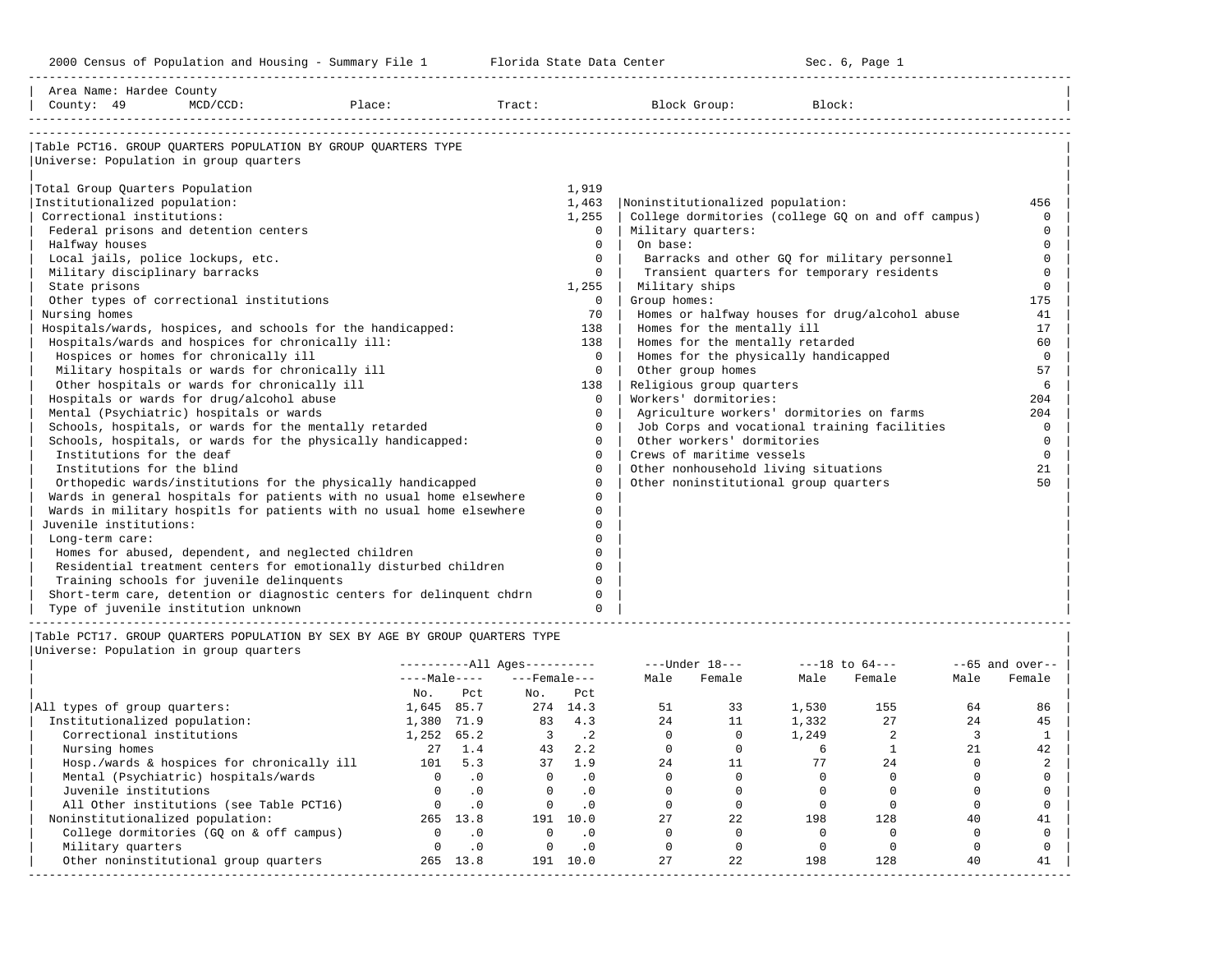2000 Census of Population and Housing - Summary File 1 Florida State Data Center Sec. 6, Page 2 -----------------------------------------------------------------------------------------------------------------------------------------------------

| Area Name: Hardee County<br>County: 49<br>$MCD/CCD$ :                                                      | Place:       |           | Tract:                       |           |      | Block Group:   | Block: |                    |      |                   |
|------------------------------------------------------------------------------------------------------------|--------------|-----------|------------------------------|-----------|------|----------------|--------|--------------------|------|-------------------|
| Table PCT17A. GROUP OUARTERS POPULATION BY SEX BY AGE BY GROUP OUARTERS TYPE (PERSONS WHO ARE WHITE ALONE) |              |           |                              |           |      |                |        |                    |      |                   |
| Universe: Population in group quarters                                                                     |              |           | ----------All Ages---------- |           |      | ---Under 18--- |        | $---18$ to $64---$ |      | $--65$ and over-- |
|                                                                                                            | $---Male---$ |           | $---$ Female $---$           |           | Male | Female         | Male   | Female             | Male | Female            |
|                                                                                                            | No.          | Pct       | No.                          | Pct       |      |                |        |                    |      |                   |
| All types of group quarters:                                                                               | 740          | 79.5      | 191                          | 20.5      | 21   |                | 665    | 103                | 54   | 84                |
| Institutionalized population:                                                                              | 629          | 67.6      | 69                           | 7.4       | 15   |                | 592    | 22                 | 22   | 43                |
| Correctional institutions                                                                                  | 525          | 56.4      |                              | $\cdot$ 2 |      |                | 522    |                    |      |                   |
| Nursing homes                                                                                              | 25           | 2.7       | 40                           | 4.3       |      |                |        |                    | 19   | 40                |
| Hosp./wards & hospices for chronically ill                                                                 | 79           | 8.5       | 27                           | 2.9       | 15   |                | 64     | 21                 |      |                   |
| Mental (Psychiatric) hospitals/wards                                                                       |              | $\cdot$ 0 | $\Omega$                     | $\cdot$ 0 |      |                |        |                    |      |                   |
| Juvenile institutions                                                                                      |              | $\cdot$ 0 |                              | $\Omega$  |      |                |        |                    |      |                   |
| All Other institutions (see Table PCT16)                                                                   |              | .0        |                              | $\cdot$ 0 |      |                |        |                    |      |                   |
| Noninstitutionalized population:                                                                           | 111          | 11.9      | 122                          | 13.1      |      |                | 73     | 81                 | 32   |                   |

| College dormitories (GQ on & off campus) 0 .0 0 .0 0 0 0 0 0 0 | | Military quarters 0 .0 0 .0 0 0 0 0 0 0 |

| Other noninstitutional group quarters 111 11.9 122 13.1 6 0 73 81 32 41 | ----------------------------------------------------------------------------------------------------------------------------------------------------- |Table PCT17B. GROUP QUARTERS POPULATION BY SEX BY AGE BY GROUP QUARTERS TYPE (PERSONS WHO ARE BLACK OR AFRICAN AMERICAN ALONE) |

|Universe: Population in group quarters |

|                                            |              |           | $------All Ages------$ |           |      | $---Under 18---$ |      | $---18$ to $64---$ |      | $--65$ and over-- |
|--------------------------------------------|--------------|-----------|------------------------|-----------|------|------------------|------|--------------------|------|-------------------|
|                                            | $---Male---$ |           | $---$ Female $---$     |           | Male | Female           | Male | Female             | Male | Female            |
|                                            | No.          | Pct.      | No.                    | Pct       |      |                  |      |                    |      |                   |
| All types of group quarters:               | 711          | 97.1      | 21                     | 2.9       |      |                  | 694  | 13                 |      |                   |
| Institutionalized population:              | 671          | 91.7      | 12 <sup>12</sup>       | 1.6       |      |                  | 662  |                    |      |                   |
| Correctional institutions                  | 651          | 88.9      |                        |           |      |                  | 651  |                    |      |                   |
| Nursing homes                              |              |           |                        |           |      |                  |      |                    |      |                   |
| Hosp./wards & hospices for chronically ill | 20           | 2.7       | 10                     | 1.4       |      |                  |      |                    |      |                   |
| Mental (Psychiatric) hospitals/wards       |              |           |                        | $\cdot$ 0 |      |                  |      |                    |      |                   |
| Juvenile institutions                      |              |           |                        | . 0       |      |                  |      |                    |      |                   |
| All Other institutions (see Table PCT16)   |              |           |                        | $\cdot$ 0 |      |                  |      |                    |      |                   |
| Noninstitutionalized population:           | 40           | 5.5       |                        | 1.2       |      |                  | 32   |                    |      |                   |
| College dormitories (GO on & off campus)   |              |           |                        | $\cdot$ 0 |      |                  |      |                    |      |                   |
| Military quarters                          |              | $\cdot$ 0 |                        | $\cdot$ 0 |      |                  |      |                    |      |                   |
| Other noninstitutional group quarters      | 40           |           |                        |           |      |                  |      |                    |      |                   |

-----------------------------------------------------------------------------------------------------------------------------------------------------

|                                            |              |           | $------All Aqes------$ |           |      | $---Under 18---$ |      | $---18$ to $64---$ |      | $--65$ and over-- |
|--------------------------------------------|--------------|-----------|------------------------|-----------|------|------------------|------|--------------------|------|-------------------|
|                                            | $---Male---$ |           | $---$ Female $---$     |           | Male | Female           | Male | Female             | Male | Female            |
|                                            | No.          | Pct       | No.                    | Pct       |      |                  |      |                    |      |                   |
| All types of group quarters:               | 15           | 88.2      |                        | 2, 11.8   |      |                  |      |                    |      |                   |
| Institutionalized population:              | 15           | 88.2      |                        | . 0       |      |                  |      |                    |      |                   |
| Correctional institutions                  |              | 15 88.2   |                        | . 0       |      |                  |      |                    |      |                   |
| Nursing homes                              |              |           |                        | . 0       |      |                  |      |                    |      |                   |
| Hosp./wards & hospices for chronically ill |              |           |                        | . 0       |      |                  |      |                    |      |                   |
| Mental (Psychiatric) hospitals/wards       |              | $\cdot$ 0 |                        | . 0       |      |                  |      |                    |      |                   |
| Juvenile institutions                      |              |           |                        | $\cdot$ 0 |      |                  |      |                    |      |                   |
| All Other institutions (see Table PCT16)   |              |           |                        |           |      |                  |      |                    |      |                   |
| Noninstitutionalized population:           |              | $\cdot$ 0 |                        | 2 11.8    |      |                  |      |                    |      |                   |
| College dormitories (GQ on & off campus)   |              | $\cdot$ 0 |                        | . 0       |      |                  |      |                    |      |                   |
| Military quarters                          |              |           |                        | . 0       |      |                  |      |                    |      |                   |
| Other noninstitutional group quarters      |              | .0        |                        | 2, 11.8   |      |                  |      |                    |      |                   |
|                                            |              |           |                        |           |      |                  |      |                    |      |                   |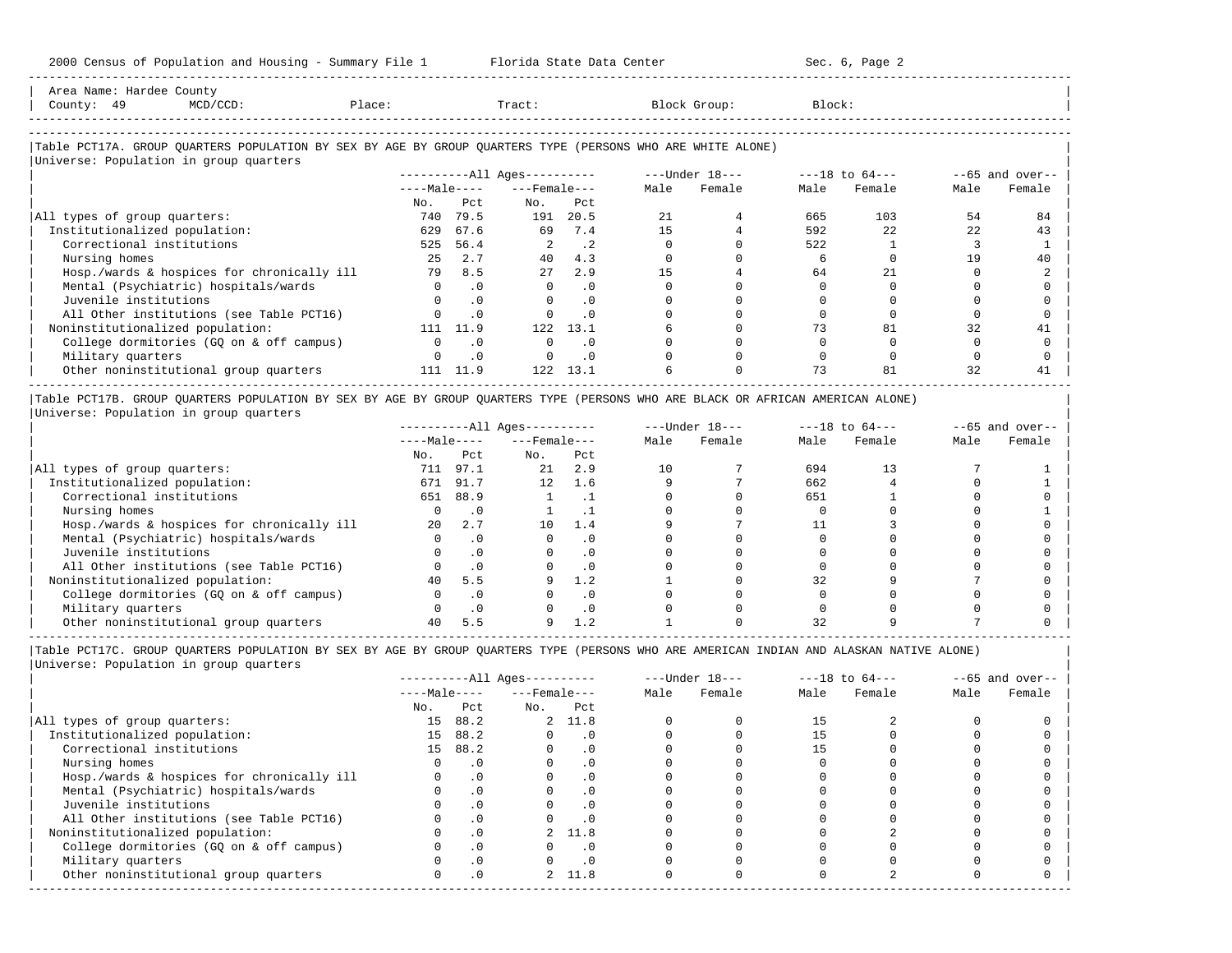| Area Name: | Hardee Countv |        |       |              |                                |
|------------|---------------|--------|-------|--------------|--------------------------------|
| County:    | 49            | Place: | Tract | Block Group: | Block:<br>$\sim$ $\sim$ $\sim$ |
|            |               |        |       |              |                                |
|            |               |        |       |              |                                |

-----------------------------------------------------------------------------------------------------------------------------------------------------

## |Table PCT17D. GROUP QUARTERS POPULATION BY SEX BY AGE BY GROUP QUARTERS TYPE (PERSONS WHO ARE ASIAN ALONE) |

|                                            |              |           | $------All Ages------$ |           |      | $---Under 18---$ |      | $---18$ to $64---$ |      | $--65$ and over-- |
|--------------------------------------------|--------------|-----------|------------------------|-----------|------|------------------|------|--------------------|------|-------------------|
|                                            | $---Male---$ |           | $---$ Female $---$     |           | Male | Female           | Male | Female             | Male | Female            |
|                                            | No.          | Pct       | No.                    | Pct       |      |                  |      |                    |      |                   |
| All types of group quarters:               |              | 5 71.4    |                        | 2, 28.6   |      |                  |      |                    |      |                   |
| Institutionalized population:              |              | 3, 42.9   |                        | $\cdot$ 0 |      |                  |      |                    |      |                   |
| Correctional institutions                  |              | 2, 28.6   |                        | .0        |      |                  |      |                    |      |                   |
| Nursing homes                              |              | . 0       |                        | . 0       |      |                  |      |                    |      |                   |
| Hosp./wards & hospices for chronically ill |              | 1 14.3    |                        | .0        |      |                  |      |                    |      |                   |
| Mental (Psychiatric) hospitals/wards       |              | $\cdot$ 0 |                        | .0        |      |                  |      |                    |      |                   |
| Juvenile institutions                      |              | $\cdot$ 0 |                        | $\cdot$ 0 |      |                  |      |                    |      |                   |
| All Other institutions (see Table PCT16)   |              | $\cdot$ 0 |                        | $\cdot$ 0 |      |                  |      |                    |      |                   |
| Noninstitutionalized population:           |              | 28.6      |                        | 28.6      |      |                  |      |                    |      |                   |
| College dormitories (GQ on & off campus)   |              | $\cdot$ 0 |                        | $\cdot$ 0 |      |                  |      |                    |      |                   |
| Military quarters                          |              | $\cdot$ 0 |                        | $\cdot$ 0 |      |                  |      |                    |      |                   |
| Other noninstitutional group quarters      |              | 2, 28.6   |                        | 2, 28.6   |      |                  |      |                    |      |                   |

|Table PCT17E. GROUP QUARTERS POPULATION BY SEX BY AGE BY GROUP QUARTERS TYPE (PERSONS OF WHO ARE NATIVE HAWAIIAN AND OTHER PACIFIC ISLANDER ALONE) | |Universe: Population in group quarters |

|                                            |              |     | $------All Aqes------$ |     |      | $---Under 18---$ |      | $---18$ to $64---$ |      | $- -65$ and over-- |
|--------------------------------------------|--------------|-----|------------------------|-----|------|------------------|------|--------------------|------|--------------------|
|                                            | $---Male---$ |     | $---$ Female $---$     |     | Male | Female           | Male | Female             | Male | Female             |
|                                            | No.          | Pct | No.                    | Pct |      |                  |      |                    |      |                    |
| All types of group quarters:               |              |     |                        |     |      |                  |      |                    |      |                    |
| Institutionalized population:              |              |     |                        |     |      |                  |      |                    |      |                    |
| Correctional institutions                  |              |     |                        |     |      |                  |      |                    |      |                    |
| Nursing homes                              |              |     |                        |     |      |                  |      |                    |      |                    |
| Hosp./wards & hospices for chronically ill |              |     |                        |     |      |                  |      |                    |      |                    |
| Mental (Psychiatric) hospitals/wards       |              |     |                        |     |      |                  |      |                    |      |                    |
| Juvenile institutions                      |              |     |                        |     |      |                  |      |                    |      |                    |
| All Other institutions (see Table PCT16)   |              |     |                        |     |      |                  |      |                    |      |                    |
| Noninstitutionalized population:           |              |     |                        |     |      |                  |      |                    |      |                    |
| College dormitories (GO on & off campus)   |              |     |                        |     |      |                  |      |                    |      |                    |
| Military quarters                          |              |     |                        |     |      |                  |      |                    |      |                    |
| Other noninstitutional group quarters      |              |     |                        |     |      |                  |      |                    |      |                    |

-----------------------------------------------------------------------------------------------------------------------------------------------------

|Table PCT17F. GROUP QUARTERS POPULATION BY SEX BY AGE BY GROUP QUARTERS TYPE (PERSONS WHO ARE SOME OTHER RACE ALONE) |

|                                            |              |           | $------All Ages------$ |           |      | $---Under 18---$ |      | $---18$ to $64---$ |      | $--65$ and over-- |
|--------------------------------------------|--------------|-----------|------------------------|-----------|------|------------------|------|--------------------|------|-------------------|
|                                            | $---Male---$ |           | $---$ Female $---$     |           | Male | Female           | Male | Female             | Male | Female            |
|                                            | No.          | Pct       | No.                    | Pct       |      |                  |      |                    |      |                   |
| All types of group quarters:               | 137          | 70.6      | 57                     | 29.4      | 19   | 21               | 115  | 35                 |      |                   |
| Institutionalized population:              |              | 26 13.4   | $\overline{2}$         | 1.0       |      |                  | 2.4  |                    |      |                   |
| Correctional institutions                  |              | 24 12.4   | $\Omega$               | $\cdot$ 0 |      |                  | 2.4  |                    |      |                   |
| Nursing homes                              |              | 1.0       | $2^{\circ}$            | 1.0       |      |                  |      |                    |      |                   |
| Hosp./wards & hospices for chronically ill |              | $\cdot$ 0 |                        | $\cdot$ 0 |      |                  |      |                    |      |                   |
| Mental (Psychiatric) hospitals/wards       | 0            | $\cdot$ 0 |                        | $\cdot$ 0 |      |                  |      |                    |      |                   |
| Juvenile institutions                      |              | $\cdot$ 0 |                        | $\cdot$ 0 |      |                  |      |                    |      |                   |
| All Other institutions (see Table PCT16)   |              | $\cdot$ 0 |                        | $\cdot$ 0 |      |                  |      |                    |      |                   |
| Noninstitutionalized population:           | 111          | 57.2      | 55                     | 28.4      |      | 21               | 91   | 34                 |      |                   |
| College dormitories (GQ on & off campus)   |              | $\cdot$ 0 | O.                     | $\cdot$ 0 |      |                  |      |                    |      |                   |
| Military quarters                          |              | $\cdot$ 0 |                        | $\cdot$ 0 |      |                  |      |                    |      |                   |
| Other noninstitutional group quarters      | 111          | 57.2      | 55                     | 28.4      | 19   | 21               | 91   | 34                 |      |                   |
|                                            |              |           |                        |           |      |                  |      |                    |      |                   |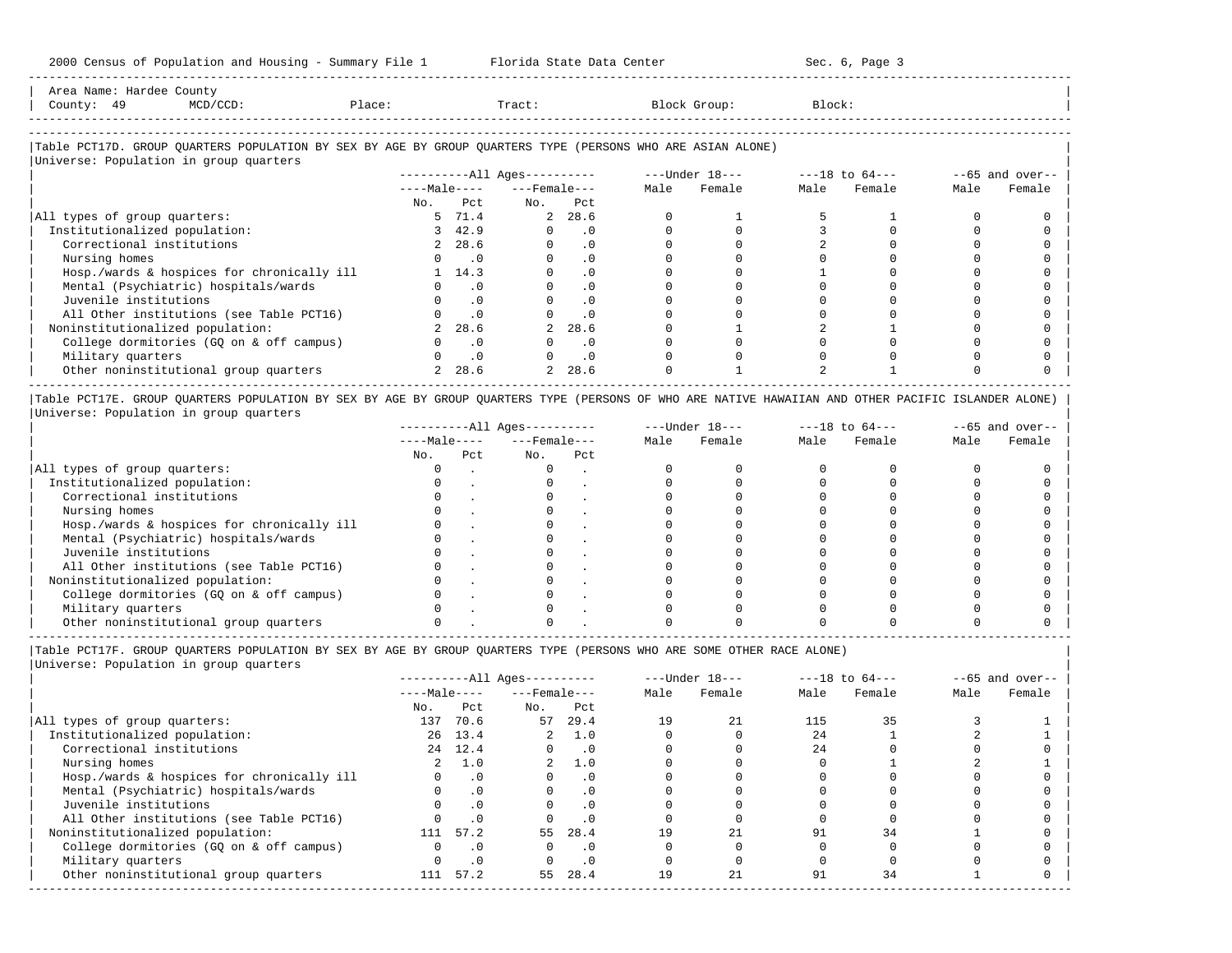| Area Name: Hardee County<br>County: 49<br>MCD/CCD:                                                                     | Place: |               | Tract:                   |           |      | Block Group: | Block: |             |      |                    |
|------------------------------------------------------------------------------------------------------------------------|--------|---------------|--------------------------|-----------|------|--------------|--------|-------------|------|--------------------|
| Table PCT17G. GROUP QUARTERS POPULATION BY SEX BY AGE BY GROUP QUARTERS TYPE (PERSONS OF WHO REPORT TWO OR MORE RACES) |        |               |                          |           |      |              |        |             |      |                    |
| Universe: Population in group quarters                                                                                 |        |               |                          |           |      |              |        |             |      | $- -65$ and over-- |
|                                                                                                                        |        |               | $---Male-- ---Female---$ |           | Male | Female       |        | Male Female | Male | Female             |
|                                                                                                                        | No.    | Pct.          | No.                      | Pct       |      |              |        |             |      |                    |
| All types of group quarters:                                                                                           | 37     | 97.4          | 1                        | 2.6       |      |              | 36     |             |      |                    |
| Institutionalized population:                                                                                          |        | 36 94.7       |                          | $\cdot$ 0 |      |              | 36     |             |      |                    |
| Correctional institutions                                                                                              | 35     | 92.1          |                          | $\cdot$ 0 |      |              | 35     |             |      |                    |
| Nursing homes                                                                                                          |        | $\cdot$ 0     | $\Omega$                 | $\cdot$ 0 |      |              |        |             |      |                    |
| Hosp./wards & hospices for chronically ill                                                                             |        | $1 \quad 2.6$ |                          | $\cdot$ 0 |      |              |        |             |      |                    |
| Mental (Psychiatric) hospitals/wards                                                                                   |        | $\cdot$ 0     |                          | $\cdot$ 0 |      |              |        |             |      |                    |
| Juvenile institutions                                                                                                  |        | $\cdot$ 0     |                          | $\cdot$ 0 |      |              |        |             |      |                    |
| All Other institutions (see Table PCT16)                                                                               |        | $\cdot$ 0     |                          | $\cdot$ 0 |      |              |        |             |      |                    |
| Noninstitutionalized population:                                                                                       |        | 2.6           |                          | 2.6       |      |              |        |             |      |                    |
| College dormitories (GQ on & off campus)                                                                               |        | $\cdot$ 0     |                          | $\cdot$ 0 |      |              |        |             |      |                    |
| Military quarters                                                                                                      |        | $\cdot$ 0     |                          | $\cdot$ 0 |      |              |        |             |      |                    |
| Other noninstitutional group quarters                                                                                  |        | 2.6           |                          | 2.6       |      |              |        |             |      |                    |

|Table PCT17H. GROUP QUARTERS POPULATION BY SEX BY AGE BY GROUP QUARTERS TYPE (PERSONS OF ANY RACE WHO ARE HISPANIC OR LATINO) | |Universe: Population in group quarters |

|                                            |              |      | $------All Ages------$ |           |      | $---Under 18---$ |      | $---18$ to $64---$ |      | $- -65$ and over-- |
|--------------------------------------------|--------------|------|------------------------|-----------|------|------------------|------|--------------------|------|--------------------|
|                                            | $---Male---$ |      | $---$ Female $---$     |           | Male | Female           | Male | Female             | Male | Female             |
|                                            | No.          | Pct  | No.                    | Pct       |      |                  |      |                    |      |                    |
| All types of group quarters:               | 280          | 81.2 | 65                     | 18.8      | 22   | 24               | 252  | 40                 |      |                    |
| Institutionalized population:              | 157          | 45.5 |                        | 2.0       |      |                  | 152  |                    |      |                    |
| Correctional institutions                  | 148          | 42.9 |                        | . 0       |      |                  | 147  |                    |      |                    |
| Nursing homes                              |              | . 6  |                        | . 6       |      |                  |      |                    |      |                    |
| Hosp./wards & hospices for chronically ill |              | 2.0  |                        | 1.4       |      |                  |      |                    |      |                    |
| Mental (Psychiatric) hospitals/wards       |              |      |                        | . 0       |      |                  |      |                    |      |                    |
| Juvenile institutions                      |              |      |                        | . 0       |      |                  |      |                    |      |                    |
| All Other institutions (see Table PCT16)   |              |      |                        | $\cdot$ 0 |      |                  |      |                    |      |                    |
| Noninstitutionalized population:           | 123          | 35.7 | 58                     | 16.8      | 20   | 21               | 100  | 37                 |      |                    |
| College dormitories (GO on & off campus)   |              |      |                        | $\cdot$ 0 |      |                  |      |                    |      |                    |
| Military quarters                          |              | .0   |                        | . 0       |      |                  |      |                    |      |                    |
| Other noninstitutional group quarters      | 123          | 35.7 | 58                     | 16.8      | 20   | 21               | 100  |                    |      |                    |

-----------------------------------------------------------------------------------------------------------------------------------------------------

Other noninstitutional group quarters  $\begin{array}{cccccccc} 1 & 2.6 & 1 & 2.6 & 1 & 0 & 0 & 1 & 0 & 0 \end{array}$ 

-----------------------------------------------------------------------------------------------------------------------------------------------------

|Table PCT17I. GROUP QUARTERS POPULATION BY SEX BY AGE BY GROUP QUARTERS TYPE (PERSONS OF WHO ARE WHITE ALONE, NOT HISPANIC OR LATINO) | |Universe: Population in group quarters |

| $---$ Female $---$<br>No. |           | Male | Female |      |        |      |        |
|---------------------------|-----------|------|--------|------|--------|------|--------|
|                           |           |      |        | Male | Female | Male | Female |
|                           | Pct       |      |        |      |        |      |        |
| 183                       | 22.5      | 19   |        | 562  | 98     | 51   | 84     |
| 64                        | 7.9       |      |        | 498  | 20     | 21   | 43     |
|                           | . 2       |      |        | 433  |        |      |        |
| 40                        | 4.9       |      |        |      |        | 19   | 40     |
| 22                        | 2.7       |      |        | 59   | 19     |      |        |
|                           | $\cdot$ 0 |      |        |      |        |      |        |
|                           | . 0       |      |        |      |        |      |        |
|                           |           |      |        |      |        |      |        |
| 119                       | 14.6      |      |        | 64   | 78     | 30   | 41     |
|                           | . 0       |      |        |      |        |      |        |
|                           | . 0       |      |        |      |        |      |        |
| 119                       | 14.6      |      |        | 64   | 78     | 30   | 41     |
|                           |           |      |        |      |        |      |        |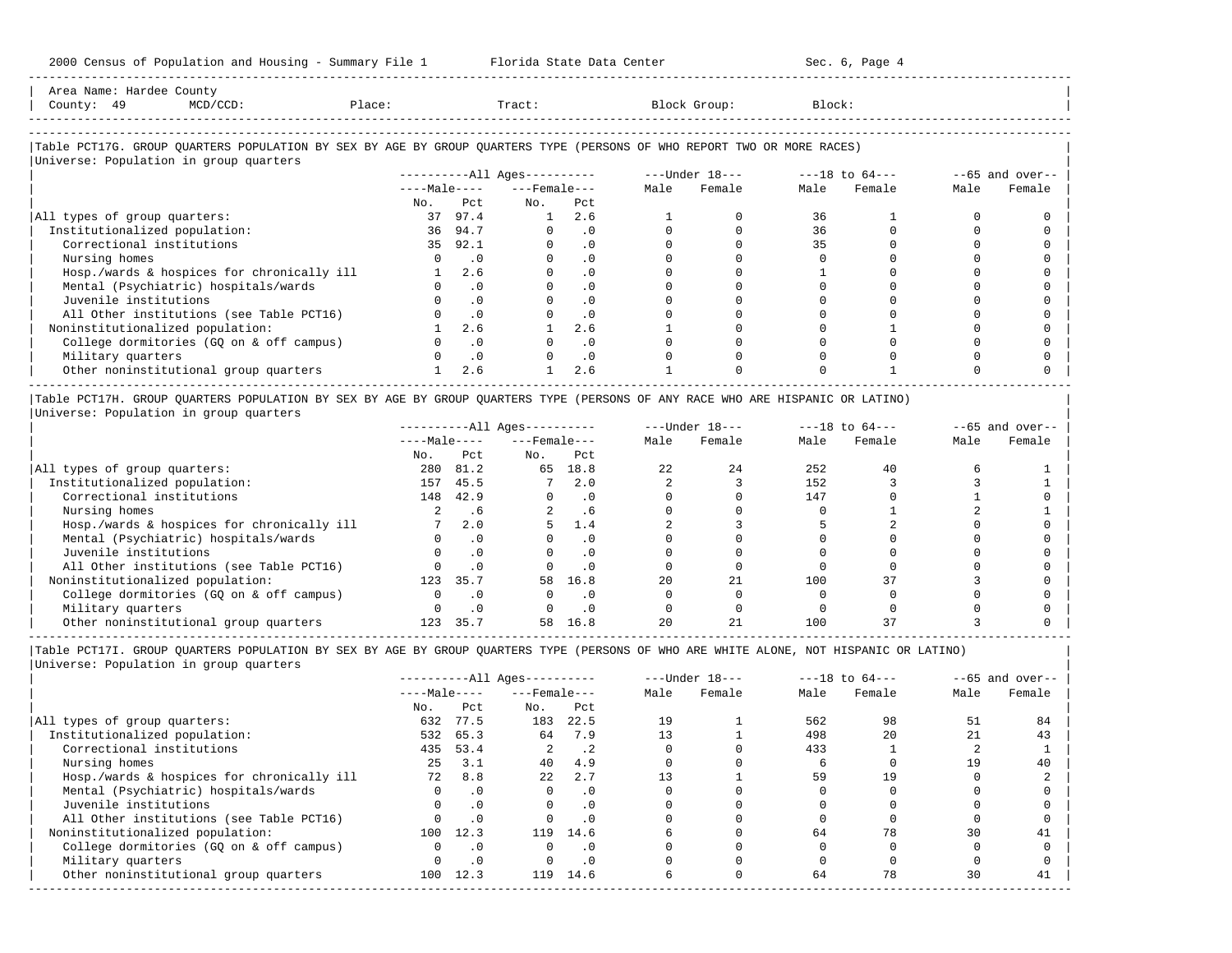| Area Name: Hendry County<br>County: 51                                    | MCD/CCD:                                            | Place:                                                                      | Tract:                       |                | Block Group:                          | Block:                                             |                  |
|---------------------------------------------------------------------------|-----------------------------------------------------|-----------------------------------------------------------------------------|------------------------------|----------------|---------------------------------------|----------------------------------------------------|------------------|
| Universe: Population in group quarters<br>Total Group Quarters Population |                                                     | Table PCT16. GROUP OUARTERS POPULATION BY GROUP OUARTERS TYPE               |                              | 2,722          |                                       |                                                    |                  |
| Institutionalized population:                                             |                                                     |                                                                             |                              | 1,572          | Noninstitutionalized population:      |                                                    | 1,150            |
| Correctional institutions:                                                |                                                     |                                                                             |                              | 1,254          |                                       | College dormitories (college GQ on and off campus) | $\Omega$         |
|                                                                           | Federal prisons and detention centers               |                                                                             |                              | $\Omega$       | Military quarters:                    |                                                    | $\Omega$         |
| Halfway houses                                                            |                                                     |                                                                             |                              | $\Omega$       | On base:                              |                                                    | $\Omega$         |
| Local jails, police lockups, etc.                                         |                                                     |                                                                             |                              | 135            |                                       | Barracks and other GQ for military personnel       | $\mathbf 0$      |
| Military disciplinary barracks                                            |                                                     |                                                                             |                              | $\Omega$       |                                       | Transient quarters for temporary residents         | $\Omega$         |
| State prisons                                                             |                                                     |                                                                             |                              | 1,119          | Military ships                        |                                                    | $\cap$           |
|                                                                           | Other types of correctional institutions            |                                                                             |                              | $\Omega$       | Group homes:                          |                                                    | 6                |
| Nursing homes                                                             |                                                     |                                                                             |                              | 205            |                                       | Homes or halfway houses for drug/alcohol abuse     | $\Omega$         |
|                                                                           |                                                     | Hospitals/wards, hospices, and schools for the handicapped:                 |                              | $\Omega$       | Homes for the mentally ill            |                                                    | $\Omega$         |
|                                                                           | Hospitals/wards and hospices for chronically ill:   |                                                                             |                              | $\Omega$       | Homes for the mentally retarded       |                                                    | 6                |
|                                                                           | Hospices or homes for chronically ill               |                                                                             |                              | $\Omega$       | Homes for the physically handicapped  |                                                    | $\Omega$         |
|                                                                           | Military hospitals or wards for chronically ill     |                                                                             |                              | $\Omega$       | Other group homes                     |                                                    | $\Omega$         |
|                                                                           | Other hospitals or wards for chronically ill        |                                                                             |                              | $\mathbf 0$    | Religious group quarters              |                                                    | 5                |
|                                                                           | Hospitals or wards for drug/alcohol abuse           |                                                                             |                              | $\Omega$       | Workers' dormitories:                 |                                                    | 1,052            |
|                                                                           | Mental (Psychiatric) hospitals or wards             |                                                                             |                              | $\Omega$       |                                       | Agriculture workers' dormitories on farms          | 1,052            |
|                                                                           |                                                     | Schools, hospitals, or wards for the mentally retarded                      |                              | $\Omega$       |                                       | Job Corps and vocational training facilities       | $\Omega$         |
|                                                                           |                                                     | Schools, hospitals, or wards for the physically handicapped:                |                              | $\Omega$       | Other workers' dormitories            |                                                    | $\Omega$         |
| Institutions for the deaf                                                 |                                                     |                                                                             |                              | $\Omega$       | Crews of maritime vessels             |                                                    | $\Omega$         |
| Institutions for the blind                                                |                                                     |                                                                             |                              | $\Omega$       | Other nonhousehold living situations  |                                                    | $\overline{4}$   |
|                                                                           |                                                     | Orthopedic wards/institutions for the physically handicapped                |                              | $\Omega$       | Other noninstitutional group quarters |                                                    | 83               |
|                                                                           |                                                     | Wards in general hospitals for patients with no usual home elsewhere        |                              | $\Omega$       |                                       |                                                    |                  |
|                                                                           |                                                     | Wards in military hospitls for patients with no usual home elsewhere        |                              | $\Omega$       |                                       |                                                    |                  |
| Juvenile institutions:                                                    |                                                     |                                                                             |                              | 113            |                                       |                                                    |                  |
| Long-term care:                                                           |                                                     |                                                                             |                              | 65             |                                       |                                                    |                  |
|                                                                           | Homes for abused, dependent, and neglected children |                                                                             |                              | $\Omega$       |                                       |                                                    |                  |
|                                                                           |                                                     | Residential treatment centers for emotionally disturbed children            |                              | $\Omega$       |                                       |                                                    |                  |
|                                                                           | Training schools for juvenile delinquents           |                                                                             |                              | 65<br>$\Omega$ |                                       |                                                    |                  |
|                                                                           |                                                     | Short-term care, detention or diagnostic centers for delinquent chdrn       |                              | 48             |                                       |                                                    |                  |
|                                                                           | Type of juvenile institution unknown                |                                                                             |                              |                |                                       |                                                    |                  |
| Universe: Population in group quarters                                    |                                                     | Table PCT17. GROUP OUARTERS POPULATION BY SEX BY AGE BY GROUP OUARTERS TYPE |                              |                |                                       |                                                    |                  |
|                                                                           |                                                     |                                                                             | ----------All Ages---------- |                | ---Under 18---                        | ---18 to 64---                                     | $-65$ and over-- |
|                                                                           |                                                     |                                                                             | $---Male-- ---Female$        |                | Male Female                           | Male<br>Female<br>Male                             | Female           |
|                                                                           |                                                     | No.<br>Pct                                                                  | No.                          | Pct            | ----                                  |                                                    |                  |

|                                            | No.        | Pct.      | No.      | Pct       |     |    |       |     |    |     |
|--------------------------------------------|------------|-----------|----------|-----------|-----|----|-------|-----|----|-----|
| All types of group quarters:               | 2,375      | 87.3      | 347      | 12.7      | 185 | 59 | 2,131 | 142 | 59 | 146 |
| Institutionalized population:              | 1,386 50.9 |           | 186      | 6.8       | 102 | 19 | 1,229 | 30  | 55 | 137 |
| Correctional institutions                  | 1,236      | 45.4      | 18       |           | 19  |    | 1,214 | 18  |    |     |
| Nursing homes                              | 60         | 2.2       | 145      | 5.3       |     |    |       |     | 52 | 137 |
| Hosp./wards & hospices for chronically ill |            | .0        | $\Omega$ | $\cdot$ 0 |     |    |       |     |    |     |
| Mental (Psychiatric) hospitals/wards       |            | $\cdot$ 0 | $\Omega$ | .0        |     |    |       |     |    |     |
| Juvenile institutions                      | 90         | 3.3       | 23       | . 8       | 83  | 19 |       |     |    |     |
| All Other institutions (see Table PCT16)   |            | .0        |          | $\Omega$  |     |    |       |     |    |     |
| Noninstitutionalized population:           | 989        | 36.3      | 161      | 5.9       | 83  | 40 | 902   | 112 |    |     |
| College dormitories (GQ on & off campus)   |            | .0        | $\Omega$ | $\Omega$  |     |    |       |     |    |     |
| Military quarters                          |            | $\cdot$ 0 |          | $\Omega$  |     |    |       |     |    |     |
| Other noninstitutional group quarters      | 989        | 36.3      | 161      | 5.9       | 83  | 40 | 902   | 112 |    |     |
|                                            |            |           |          |           |     |    |       |     |    |     |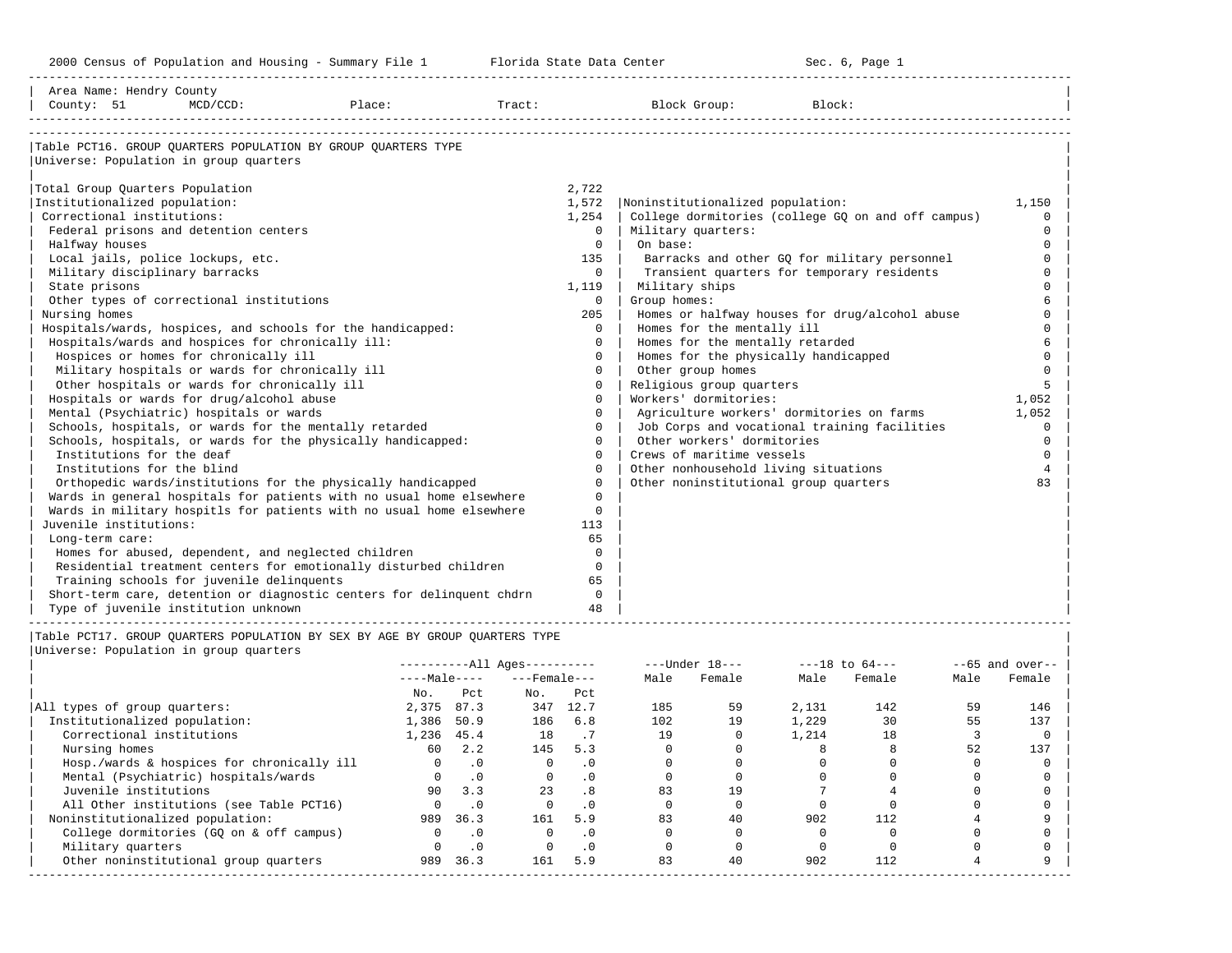| Area Name: Hendry County<br>County: 51<br>$MCD/CCD$ :<br>Place:                                                                                      |              |           | Tract:                 |           |      | Block Group:   | Block: |                |      |                   |
|------------------------------------------------------------------------------------------------------------------------------------------------------|--------------|-----------|------------------------|-----------|------|----------------|--------|----------------|------|-------------------|
| Table PCT17A. GROUP QUARTERS POPULATION BY SEX BY AGE BY GROUP QUARTERS TYPE (PERSONS WHO ARE WHITE ALONE)<br>Universe: Population in group quarters |              |           |                        |           |      |                |        |                |      |                   |
|                                                                                                                                                      |              |           | $------All Aqes------$ |           |      | ---Under 18--- |        | ---18 to 64--- |      | $--65$ and over-- |
|                                                                                                                                                      | $---Male---$ |           | $---$ Female $---$     |           | Male | Female         | Male   | Female         | Male | Female            |
|                                                                                                                                                      | No.          | Pct       | No.                    | Pct       |      |                |        |                |      |                   |
| All types of group quarters:                                                                                                                         | 1,021        | 83.1      | 208                    | 16.9      | 79   | 16             | 905    | 89             | 37   | 103               |
| Institutionalized population:                                                                                                                        | 576          | 46.9      | 112                    | 9.1       | 43   |                | 497    | 13             | 36   | 94                |
| Correctional institutions                                                                                                                            | 498          | 40.5      | 8                      | .7        |      |                | 490    |                |      |                   |
| Nursing homes                                                                                                                                        | 36           | 2.9       | 98                     | 8.0       |      |                |        |                | 34   | 94                |
| Hosp./wards & hospices for chronically ill                                                                                                           | $\Omega$     | $\cdot$ 0 | $\Omega$               | $\cdot$ 0 |      |                |        |                |      |                   |
| Mental (Psychiatric) hospitals/wards                                                                                                                 |              | $\cdot$ 0 | $\Omega$               | $\cdot$ 0 |      |                |        |                |      |                   |
| Juvenile institutions                                                                                                                                | 42           | 3.4       |                        | . 5       | 37   |                |        |                |      |                   |
| All Other institutions (see Table PCT16)                                                                                                             | $\Omega$     | $\cdot$ 0 |                        | $\cdot$ 0 |      |                |        |                |      |                   |
| Noninstitutionalized population:                                                                                                                     | 445          | 36.2      | 96                     | 7.8       | 36   | 11             | 408    | 76             |      |                   |
| College dormitories (GQ on & off campus)                                                                                                             | $\Omega$     | . 0       | $\Omega$               | $\cdot$ 0 |      |                |        |                |      |                   |
| Military quarters                                                                                                                                    |              | . 0       |                        | $\cdot$ 0 |      |                |        |                |      |                   |
| Other noninstitutional group quarters                                                                                                                | 445          | 36.2      | 96                     | 7.8       | 36   |                | 408    | 76             |      |                   |

-----------------------------------------------------------------------------------------------------------------------------------------------------

|Table PCT17B. GROUP QUARTERS POPULATION BY SEX BY AGE BY GROUP QUARTERS TYPE (PERSONS WHO ARE BLACK OR AFRICAN AMERICAN ALONE) | |Universe: Population in group quarters |

|                                            |              |           | $------All Ages------$ |           |      | $---Under 18---$ |      | $---18$ to $64---$ |      | $- -65$ and over-- |
|--------------------------------------------|--------------|-----------|------------------------|-----------|------|------------------|------|--------------------|------|--------------------|
|                                            | $---Male---$ |           | $---$ Female $---$     |           | Male | Female           | Male | Female             | Male | Female             |
|                                            | No.          | Pct       | No.                    | Pct       |      |                  |      |                    |      |                    |
| All types of group quarters:               | 767          | 94.0      | 49                     | 6.0       | 39   |                  | 715  | 15                 |      |                    |
| Institutionalized population:              | 749          | 91.8      | 43                     | 5.3       | 37   |                  | 699  |                    |      | 33                 |
| Correctional institutions                  | 708          | 86.8      |                        | . .       | 12   |                  | 696  |                    |      |                    |
| Nursing homes                              | 16           | 2.0       | 35                     | 4.3       |      |                  |      |                    |      | 33                 |
| Hosp./wards & hospices for chronically ill |              |           |                        | . 0       |      |                  |      |                    |      |                    |
| Mental (Psychiatric) hospitals/wards       |              |           |                        | . 0       |      |                  |      |                    |      |                    |
| Juvenile institutions                      | 25           | 3.1       |                        |           | 25   |                  |      |                    |      |                    |
| All Other institutions (see Table PCT16)   |              |           |                        | $\cdot$ 0 |      |                  |      |                    |      |                    |
| Noninstitutionalized population:           | 18           | 2.2       |                        |           |      |                  | 16   |                    |      |                    |
| College dormitories (GO on & off campus)   |              |           |                        | $\cdot$ 0 |      |                  |      |                    |      |                    |
| Military quarters                          |              | $\cdot$ 0 |                        | . 0       |      |                  |      |                    |      |                    |
| Other noninstitutional group quarters      |              | 2.2       |                        |           |      |                  |      |                    |      |                    |

-----------------------------------------------------------------------------------------------------------------------------------------------------

-----------------------------------------------------------------------------------------------------------------------------------------------------

|                                            |                 |           | $------All Ages------$ |           |      | $---Under 18---$ |      | $---18$ to $64---$ |      | $--65$ and over-- |
|--------------------------------------------|-----------------|-----------|------------------------|-----------|------|------------------|------|--------------------|------|-------------------|
|                                            | $---Male---$    |           | $---$ Female $---$     |           | Male | Female           | Male | Female             | Male | Female            |
|                                            | No.             | Pct       | No.                    | Pct       |      |                  |      |                    |      |                   |
| All types of group quarters:               | 16              | 84.2      |                        | 3, 15.8   |      |                  | 13   |                    |      |                   |
| Institutionalized population:              | 12 <sup>7</sup> | 63.2      |                        | 3, 15.8   |      |                  |      |                    |      |                   |
| Correctional institutions                  | 9               | 47.4      |                        | 3, 15.8   |      |                  |      |                    |      |                   |
| Nursing homes                              |                 | 5.3       |                        | $\cdot$ 0 |      |                  |      |                    |      |                   |
| Hosp./wards & hospices for chronically ill |                 | $\cdot$ 0 |                        | . 0       |      |                  |      |                    |      |                   |
| Mental (Psychiatric) hospitals/wards       |                 | $\cdot$ 0 |                        | . 0       |      |                  |      |                    |      |                   |
| Juvenile institutions                      | $2^{\circ}$     | 10.5      |                        | $\cdot$ 0 |      |                  |      |                    |      |                   |
| All Other institutions (see Table PCT16)   |                 | $\cdot$ 0 |                        |           |      |                  |      |                    |      |                   |
| Noninstitutionalized population:           | 4               | 21.1      |                        | $\cdot$ 0 |      |                  |      |                    |      |                   |
| College dormitories (GO on & off campus)   |                 | $\cdot$ 0 |                        | $\cdot$ 0 |      |                  |      |                    |      |                   |
| Military quarters                          |                 | $\cdot$ 0 |                        | $\cdot$ 0 |      |                  |      |                    |      |                   |
| Other noninstitutional group quarters      | 4               | 21.1      |                        | $\cdot$ 0 |      |                  |      |                    |      |                   |
|                                            |                 |           |                        |           |      |                  |      |                    |      |                   |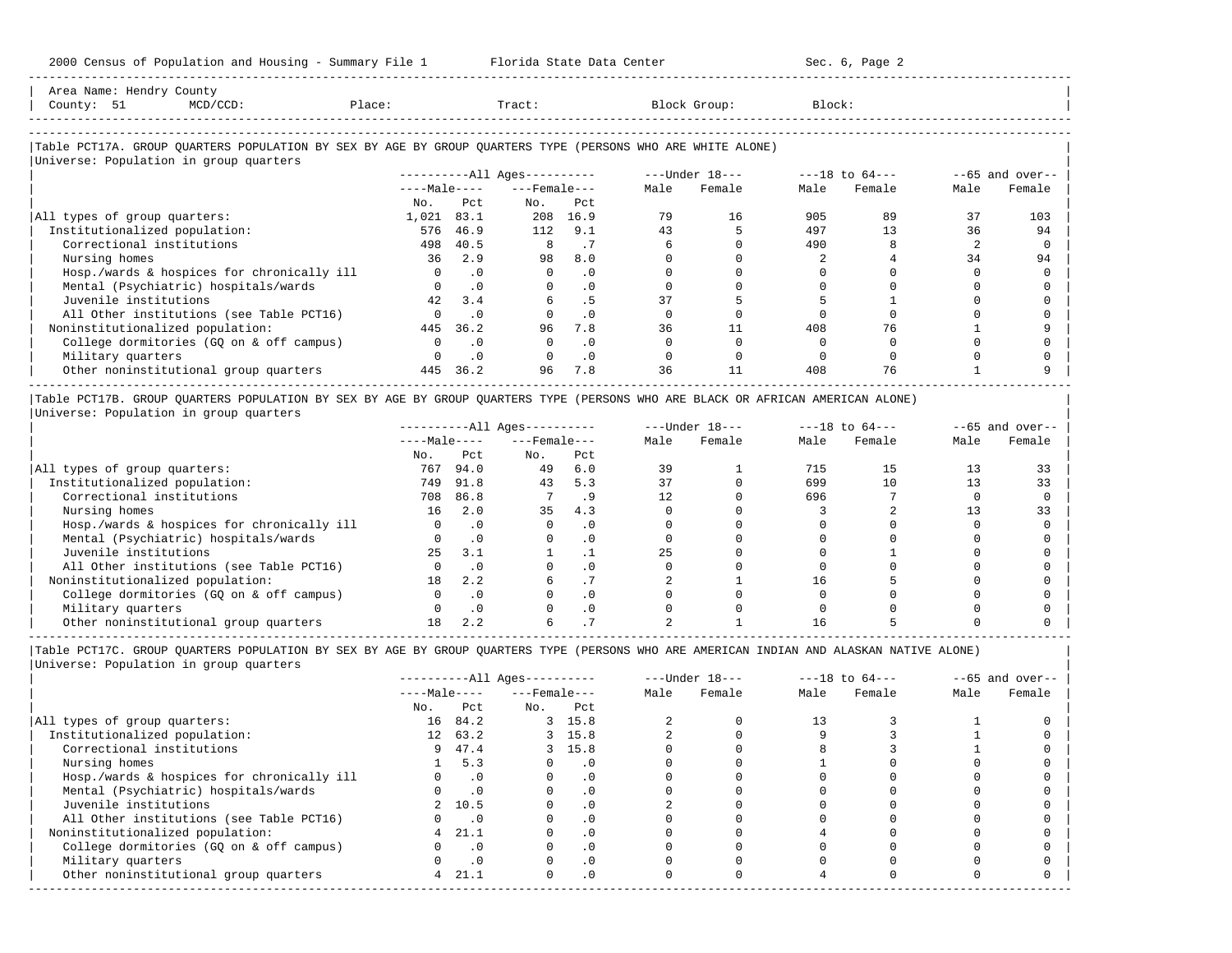| Area Name: Hendry County                                                                                   |  |        |  |        |  |              |        |  |  |
|------------------------------------------------------------------------------------------------------------|--|--------|--|--------|--|--------------|--------|--|--|
| County: 51                                                                                                 |  | Place: |  | Tract: |  | Block Group: | Block: |  |  |
|                                                                                                            |  |        |  |        |  |              |        |  |  |
|                                                                                                            |  |        |  |        |  |              |        |  |  |
| Table PCT17D. GROUP QUARTERS POPULATION BY SEX BY AGE BY GROUP QUARTERS TYPE (PERSONS WHO ARE ASIAN ALONE) |  |        |  |        |  |              |        |  |  |

-----------------------------------------------------------------------------------------------------------------------------------------------------

## |Universe: Population in group quarters | ----------All Ages---------- ---Under 18---<br>----Male---- ---Female--- Male Female | ----Male---- ---Female--- Male Female Male Female Male Female | | No. Pct No. Pct No. Pct No. Prediction of the set of the set of the set of the set of the set of the set of the set of the set of the set of the set of the set of the set of the set of the set of the set of the set of th |All types of group quarters:  $\begin{array}{cccccccccccccc} & 6 & 85.7 & 1 & 14.3 & 1 & 0 & 5 & 1 & 0 & 0 & 0 \end{array}$ | Institutionalized population: 3 42.9 0 .0 1 0 2 0 0 0 | | Correctional institutions 3 42.9 0 .0 1 0 2 0 0 0 | | Nursing homes 0 .0 0 .0 0 0 0 0 0 0 | | Hosp./wards & hospices for chronically ill 0 .0 0 .0 0 0 0 0 0 0 | | Mental (Psychiatric) hospitals/wards 0 .0 0 .0 0 0 0 0 0 0 | | Juvenile institutions 0 .0 0 .0 0 0 0 0 0 0 | | All Other institutions (see Table PCT16) 0 .0 0 .0 0 0 0 0 0 0 | | Noninstitutionalized population: 3 42.9 1 14.3 0 0 3 1 0 0 | | College dormitories (GQ on & off campus) 0 .0 0 .0 0 0 0 0 0 0 | | Military quarters 0 .0 0 .0 0 0 0 0 0 0 | | Other noninstitutional group quarters 3 42.9 1 14.3 0 0 3 1 0 0 | -----------------------------------------------------------------------------------------------------------------------------------------------------

|Table PCT17E. GROUP QUARTERS POPULATION BY SEX BY AGE BY GROUP QUARTERS TYPE (PERSONS OF WHO ARE NATIVE HAWAIIAN AND OTHER PACIFIC ISLANDER ALONE) | |Universe: Population in group quarters |

|                                            |              |     | $------All Aqes------$ |     |      | $---Under 18---$ |      | $---18$ to $64---$ |      | $--65$ and over-- |
|--------------------------------------------|--------------|-----|------------------------|-----|------|------------------|------|--------------------|------|-------------------|
|                                            | $---Male---$ |     | $---$ Female $---$     |     | Male | Female           | Male | Female             | Male | Female            |
|                                            | No.          | Pct | No.                    | Pct |      |                  |      |                    |      |                   |
| All types of group quarters:               |              |     |                        |     |      |                  |      |                    |      |                   |
| Institutionalized population:              |              |     |                        |     |      |                  |      |                    |      |                   |
| Correctional institutions                  |              |     |                        |     |      |                  |      |                    |      |                   |
| Nursing homes                              |              |     |                        |     |      |                  |      |                    |      |                   |
| Hosp./wards & hospices for chronically ill |              |     |                        |     |      |                  |      |                    |      |                   |
| Mental (Psychiatric) hospitals/wards       |              |     |                        |     |      |                  |      |                    |      |                   |
| Juvenile institutions                      |              |     |                        |     |      |                  |      |                    |      |                   |
| All Other institutions (see Table PCT16)   |              |     |                        |     |      |                  |      |                    |      |                   |
| Noninstitutionalized population:           |              |     |                        |     |      |                  |      |                    |      |                   |
| College dormitories (GQ on & off campus)   |              |     |                        |     |      |                  |      |                    |      |                   |
| Military quarters                          |              |     |                        |     |      |                  |      |                    |      |                   |
| Other noninstitutional group quarters      |              |     |                        |     |      |                  |      |                    |      |                   |

-----------------------------------------------------------------------------------------------------------------------------------------------------

|Table PCT17F. GROUP QUARTERS POPULATION BY SEX BY AGE BY GROUP QUARTERS TYPE (PERSONS WHO ARE SOME OTHER RACE ALONE) |

|                                            |              |           | $------All Aqes------$ |           |      | $---Under 18---$ |      | $---18$ to $64---$ |      | $--65$ and over-- |
|--------------------------------------------|--------------|-----------|------------------------|-----------|------|------------------|------|--------------------|------|-------------------|
|                                            | $---Male---$ |           | $---$ Female $---$     |           | Male | Female           | Male | Female             | Male | Female            |
|                                            | No.          | Pct       | No.                    | Pct       |      |                  |      |                    |      |                   |
| All types of group quarters:               | 286          | 87.5      | 41                     | 12.5      |      |                  | 249  | 16                 |      |                   |
| Institutionalized population:              | 18           | 5.5       | 20                     | 6.1       |      |                  |      |                    |      |                   |
| Correctional institutions                  |              |           |                        | $\cdot$ 0 |      |                  |      |                    |      |                   |
| Nursing homes                              | 6.           | 1.8       | 9                      | 2.8       |      |                  |      |                    |      |                   |
| Hosp./wards & hospices for chronically ill |              | $\cdot$ 0 |                        | . 0       |      |                  |      |                    |      |                   |
| Mental (Psychiatric) hospitals/wards       |              | $\cdot$ 0 |                        | $\cdot$ 0 |      |                  |      |                    |      |                   |
| Juvenile institutions                      | 11           | 3.4       | 11                     | 3.4       |      |                  |      |                    |      |                   |
| All Other institutions (see Table PCT16)   |              | $\cdot$ 0 |                        | $\cdot$ 0 |      |                  |      |                    |      |                   |
| Noninstitutionalized population:           | 268          | 82.0      | 21                     | 6.4       | 22   |                  | 245  | 14                 |      |                   |
| College dormitories (GQ on & off campus)   |              | $\cdot$ 0 |                        | $\cdot$ 0 |      |                  |      |                    |      |                   |
| Military quarters                          |              | $\cdot$ 0 |                        | $\cdot$ 0 |      |                  |      |                    |      |                   |
| Other noninstitutional group quarters      | 268          | 82.0      | 21                     | 6.4       | 2.2. |                  | 245  | 14                 |      |                   |
|                                            |              |           |                        |           |      |                  |      |                    |      |                   |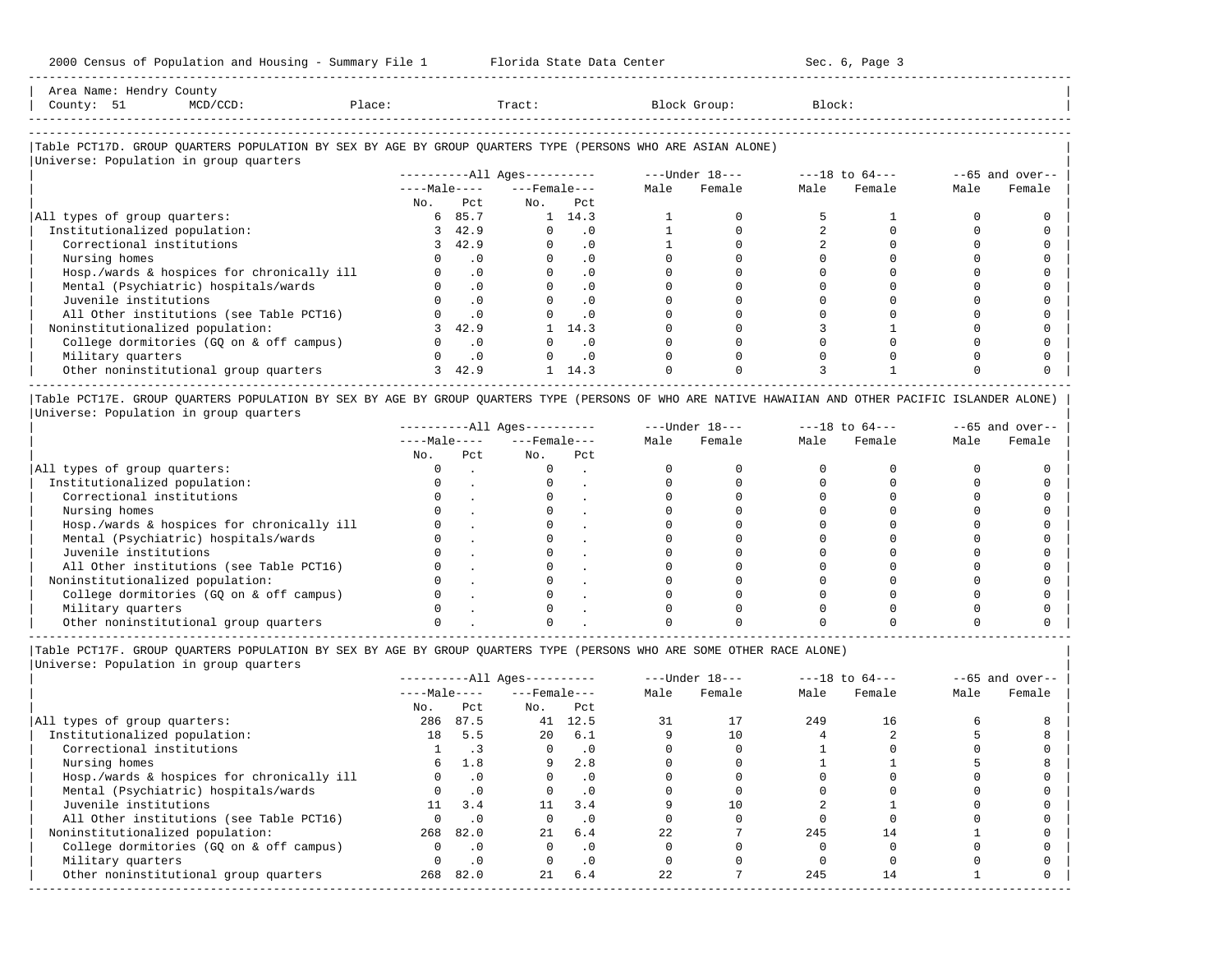-----------------------------------------------------------------------------------------------------------------------------------------------------

| County: 51<br>$MCD/CCD$ :                                                                                              | Place: |           | Tract:                   |           |      | Block Group:                                                   | Block: |        |      |                    |
|------------------------------------------------------------------------------------------------------------------------|--------|-----------|--------------------------|-----------|------|----------------------------------------------------------------|--------|--------|------|--------------------|
| Table PCT17G. GROUP QUARTERS POPULATION BY SEX BY AGE BY GROUP QUARTERS TYPE (PERSONS OF WHO REPORT TWO OR MORE RACES) |        |           |                          |           |      |                                                                |        |        |      |                    |
| Universe: Population in group quarters                                                                                 |        |           |                          |           |      |                                                                |        |        |      |                    |
|                                                                                                                        |        |           |                          |           |      | ----------All Ages---------- ---- Under $18--$ ---18 to $64--$ |        |        |      | $- -65$ and over-- |
|                                                                                                                        |        |           | $---Male-- ---Female---$ |           | Male | Female                                                         | Male   | Female | Male | Female             |
|                                                                                                                        | No.    | Pct.      | No.                      | Pct.      |      |                                                                |        |        |      |                    |
| All types of group quarters:                                                                                           | 279    | 86.1      |                          | 45 13.9   | 33   | 25                                                             | 244    | 18     |      |                    |
| Institutionalized population:                                                                                          | 28     | 8.6       | 8                        | 2.5       | 10   |                                                                | 18     |        |      |                    |
| Correctional institutions                                                                                              | 17     | 5.2       |                          | $\cdot$ 0 |      |                                                                | 17     |        |      |                    |
| Nursing homes                                                                                                          |        | $\cdot$ 3 |                          | .9        |      |                                                                |        |        |      |                    |
| Hosp./wards & hospices for chronically ill                                                                             |        | $\cdot$ 0 |                          | $\cdot$ 0 |      |                                                                |        |        |      |                    |
| Mental (Psychiatric) hospitals/wards                                                                                   |        | .0        |                          | $\cdot$ 0 |      |                                                                |        |        |      |                    |
| Juvenile institutions                                                                                                  | 10     | 3.1       |                          | 1.5       | 10   |                                                                |        |        |      |                    |
| All Other institutions (see Table PCT16)                                                                               |        | $\cdot$ 0 |                          | $\cdot$ 0 |      |                                                                |        |        |      |                    |
| Noninstitutionalized population:                                                                                       | 251    | 77.5      | 37                       | 11.4      | 23   | 21                                                             | 226    | 16     |      |                    |
| College dormitories (GQ on & off campus)                                                                               |        | $\cdot$ 0 |                          | $\cdot$ 0 |      |                                                                |        |        |      |                    |
| Military quarters                                                                                                      |        | $\cdot$ 0 |                          | $\cdot$ 0 |      |                                                                |        |        |      |                    |
| Other noninstitutional group quarters                                                                                  |        | 251 77.5  | 37                       | 11.4      | 23   | 21                                                             | 226    | 16     |      |                    |

|Universe: Population in group quarters |

|                                            |              |      | $------All Aqes------$ |           |      | $---Under 18---$ |      | $---18$ to $64---$ |      | $--65$ and over-- |
|--------------------------------------------|--------------|------|------------------------|-----------|------|------------------|------|--------------------|------|-------------------|
|                                            | $---Male---$ |      | $---$ Female $---$     |           | Male | Female           | Male | Female             | Male | Female            |
|                                            | No.          | Pct  | No.                    | Pct       |      |                  |      |                    |      |                   |
| All types of group quarters:               | 1,050        | 89.1 | 128                    | 10.9      | 107  | 54               | 934  | 62                 |      |                   |
| Institutionalized population:              | 155          | 13.2 | 35                     | 3.0       | 29   | 18               | 120  |                    |      | 10                |
| Correctional institutions                  | 115          | 9.8  | 2                      | $\cdot$ 2 |      |                  | 113  |                    |      |                   |
| Nursing homes                              |              | . 6  | 12                     | 1.0       |      |                  |      |                    |      | 10                |
| Hosp./wards & hospices for chronically ill |              |      |                        | . 0       |      |                  |      |                    |      |                   |
| Mental (Psychiatric) hospitals/wards       |              |      |                        | . 0       |      |                  |      |                    |      |                   |
| Juvenile institutions                      | 33           | 2.8  | 21                     | 1.8       | 28   | 18               |      |                    |      |                   |
| All Other institutions (see Table PCT16)   |              |      |                        | . 0       |      |                  |      |                    |      |                   |
| Noninstitutionalized population:           | 895          | 76.0 | 93                     | 7.9       | 78   | 36               | 814  |                    |      |                   |
| College dormitories (GQ on & off campus)   |              |      |                        | $\Omega$  |      |                  |      |                    |      |                   |
| Military quarters                          |              |      |                        | . 0       |      |                  |      |                    |      |                   |
| Other noninstitutional group quarters      | 895          | 76.0 | 93                     | 7.9       |      | 36               | 814  |                    |      |                   |

-----------------------------------------------------------------------------------------------------------------------------------------------------

|Table PCT17I. GROUP QUARTERS POPULATION BY SEX BY AGE BY GROUP QUARTERS TYPE (PERSONS OF WHO ARE WHITE ALONE, NOT HISPANIC OR LATINO) | |Universe: Population in group quarters |

|                                            |              |           | $------All Ages------$ |           |      | $---Under 18---$ |      | $---18$ to $64---$ |      | $- -65$ and over-- |
|--------------------------------------------|--------------|-----------|------------------------|-----------|------|------------------|------|--------------------|------|--------------------|
|                                            | $---Male---$ |           | $---$ Female $---$     |           | Male | Female           | Male | Female             | Male | Female             |
|                                            | No.          | Pct       | No.                    | Pct       |      |                  |      |                    |      |                    |
| All types of group quarters:               | 535          | 76.3      | 166                    | 23.7      | 33   |                  | 466  | 61                 | 36   | 101                |
| Institutionalized population:              | 464          | 66.2      |                        | 105 15.0  | 30   |                  | 399  | 10                 | 35   | 94                 |
| Correctional institutions                  | 401          | 57.2      | 6                      | . 9       |      |                  | 395  |                    |      |                    |
| Nursing homes                              | 36           | 5.1       | 98                     | 14.0      |      |                  |      |                    | 34   | 94                 |
| Hosp./wards & hospices for chronically ill |              | $\cdot$ 0 |                        | $\cdot$ 0 |      |                  |      |                    |      |                    |
| Mental (Psychiatric) hospitals/wards       |              | .0        | $\Omega$               | $\cdot$ 0 |      |                  |      |                    |      |                    |
| Juvenile institutions                      | 27           | 3.9       |                        |           | 2.5  |                  |      |                    |      |                    |
| All Other institutions (see Table PCT16)   |              | $\cdot$ 0 |                        | $\cdot$ 0 |      |                  |      |                    |      |                    |
| Noninstitutionalized population:           | 71           | 10.1      | 61                     | 8.7       |      |                  | 67   | 51                 |      |                    |
| College dormitories (GQ on & off campus)   |              | $\cdot$ 0 |                        | $\cdot$ 0 |      |                  |      |                    |      |                    |
| Military quarters                          |              | $\cdot$ 0 |                        | $\cdot$ 0 |      |                  |      |                    |      |                    |
| Other noninstitutional group quarters      | 71           | 10.1      | 61                     | 8.7       |      |                  | 67   | 51                 |      |                    |
|                                            |              |           |                        |           |      |                  |      |                    |      |                    |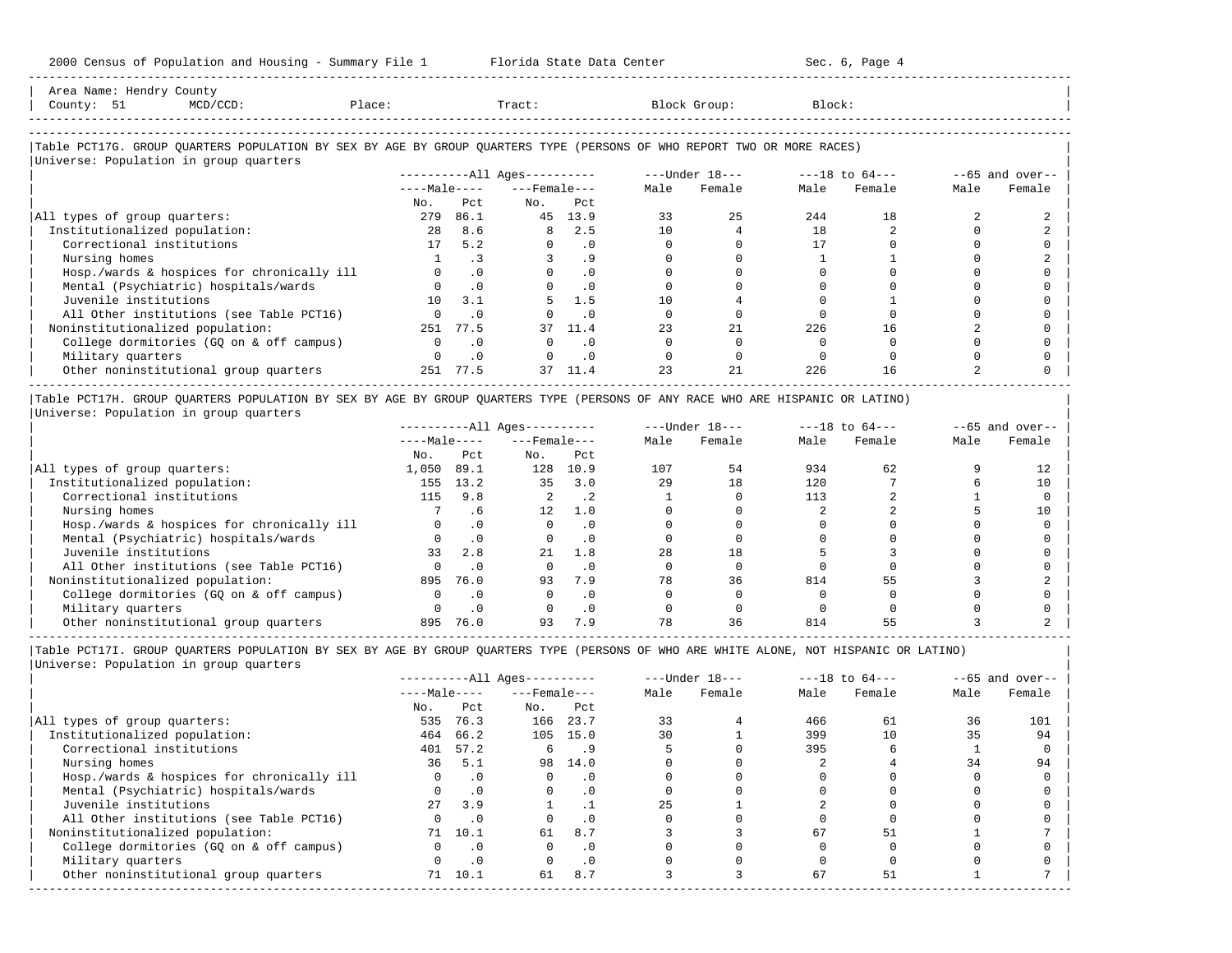-----------------------------------------------------------------------------------------------------------------------------------------------------

| Area Name: Hernando County<br>County: 53          | MCD/CCD: | Place:                                                                      | Tract: |          | Block Group:                          | Block:                                             |              |
|---------------------------------------------------|----------|-----------------------------------------------------------------------------|--------|----------|---------------------------------------|----------------------------------------------------|--------------|
|                                                   |          |                                                                             |        |          |                                       |                                                    |              |
|                                                   |          | Table PCT16. GROUP OUARTERS POPULATION BY GROUP OUARTERS TYPE               |        |          |                                       |                                                    |              |
| Universe: Population in group quarters            |          |                                                                             |        |          |                                       |                                                    |              |
|                                                   |          |                                                                             |        |          |                                       |                                                    |              |
| Total Group Quarters Population                   |          |                                                                             |        | 2,109    |                                       |                                                    |              |
| Institutionalized population:                     |          |                                                                             |        | 1,632    | Noninstitutionalized population:      |                                                    | 477          |
| Correctional institutions:                        |          |                                                                             |        | 771      |                                       | College dormitories (college GQ on and off campus) | $\Omega$     |
| Federal prisons and detention centers             |          |                                                                             |        | $\Omega$ | Military quarters:                    |                                                    | $\Omega$     |
| Halfway houses                                    |          |                                                                             |        | $\Omega$ | On base:                              |                                                    | $\Omega$     |
| Local jails, police lockups, etc.                 |          |                                                                             |        | 324      |                                       | Barracks and other GO for military personnel       | $\Omega$     |
| Military disciplinary barracks                    |          |                                                                             |        | $\Omega$ |                                       | Transient quarters for temporary residents         | $\Omega$     |
| State prisons                                     |          |                                                                             |        | 447      | Military ships                        |                                                    | $\Omega$     |
| Other types of correctional institutions          |          |                                                                             |        | $\Omega$ | Group homes:                          |                                                    | 140          |
| Nursing homes                                     |          |                                                                             |        | 744      |                                       | Homes or halfway houses for drug/alcohol abuse     | $\Omega$     |
|                                                   |          | Hospitals/wards, hospices, and schools for the handicapped:                 |        | $\Omega$ | Homes for the mentally ill            |                                                    | $\Omega$     |
| Hospitals/wards and hospices for chronically ill: |          |                                                                             |        | $\Omega$ | Homes for the mentally retarded       |                                                    | $\Omega$     |
| Hospices or homes for chronically ill             |          |                                                                             |        | $\Omega$ | Homes for the physically handicapped  |                                                    | $\Omega$     |
| Military hospitals or wards for chronically ill   |          |                                                                             |        | $\Omega$ | Other group homes                     |                                                    | 140          |
| Other hospitals or wards for chronically ill      |          |                                                                             |        | $\Omega$ | Religious group quarters              |                                                    | $\mathbf{1}$ |
| Hospitals or wards for drug/alcohol abuse         |          |                                                                             |        | $\Omega$ | Workers' dormitories:                 |                                                    | $\Omega$     |
| Mental (Psychiatric) hospitals or wards           |          |                                                                             |        | $\Omega$ |                                       | Agriculture workers' dormitories on farms          | $\Omega$     |
|                                                   |          | Schools, hospitals, or wards for the mentally retarded                      |        | $\Omega$ |                                       | Job Corps and vocational training facilities       | $\Omega$     |
|                                                   |          | Schools, hospitals, or wards for the physically handicapped:                |        | $\Omega$ | Other workers' dormitories            |                                                    | $\Omega$     |
| Institutions for the deaf                         |          |                                                                             |        | $\Omega$ | Crews of maritime vessels             |                                                    | $\cap$       |
| Institutions for the blind                        |          |                                                                             |        | $\Omega$ | Other nonhousehold living situations  |                                                    | $\Omega$     |
|                                                   |          | Orthopedic wards/institutions for the physically handicapped                |        | $\Omega$ | Other noninstitutional group quarters |                                                    | 336          |
|                                                   |          | Wards in general hospitals for patients with no usual home elsewhere        |        | $\Omega$ |                                       |                                                    |              |
|                                                   |          | Wards in military hospitls for patients with no usual home elsewhere        |        | $\Omega$ |                                       |                                                    |              |
| Juvenile institutions:                            |          |                                                                             |        | 117      |                                       |                                                    |              |
| Long-term care:                                   |          |                                                                             |        | 102      |                                       |                                                    |              |
|                                                   |          | Homes for abused, dependent, and neglected children                         |        | 47       |                                       |                                                    |              |
|                                                   |          | Residential treatment centers for emotionally disturbed children            |        | 55       |                                       |                                                    |              |
| Training schools for juvenile delinquents         |          |                                                                             |        | $\Omega$ |                                       |                                                    |              |
|                                                   |          | Short-term care, detention or diagnostic centers for delinquent chdrn       |        | $\Omega$ |                                       |                                                    |              |
| Type of juvenile institution unknown              |          |                                                                             |        | 15       |                                       |                                                    |              |
|                                                   |          | Table PCT17. GROUP OUARTERS POPULATION BY SEX BY AGE BY GROUP OUARTERS TYPE |        |          |                                       |                                                    |              |
| Universe: Population in group quarters            |          |                                                                             |        |          |                                       |                                                    |              |
|                                                   |          |                                                                             |        |          |                                       |                                                    |              |

|                                            |              |           | ----------All Ages---------- |           |      | $---Under 18---$ |      | $---18$ to $64---$ |      | $--65$ and over-- |
|--------------------------------------------|--------------|-----------|------------------------------|-----------|------|------------------|------|--------------------|------|-------------------|
|                                            | $---Male---$ |           | $---$ Female $---$           |           | Male | Female           | Male | Female             | Male | Female            |
|                                            | No.          | Pct       | No.                          | Pct       |      |                  |      |                    |      |                   |
| All types of group quarters:               | 766          | 36.3      | 1,343                        | 63.7      | 114  |                  | 402  | 579                | 250  | 757               |
| Institutionalized population:              | 627          | 29.7      | 1,005                        | 47.7      | 109  |                  | 336  | 506                | 182  | 498               |
| Correctional institutions                  | 294          | 13.9      | 477                          | 22.6      |      |                  | 291  | 476                |      |                   |
| Nursing homes                              | 216          | 10.2      | 528                          | 25.0      |      |                  | 34   | 30                 | 182  | 498               |
| Hosp./wards & hospices for chronically ill |              | $\cdot$ 0 |                              | . 0       |      |                  |      |                    |      |                   |
| Mental (Psychiatric) hospitals/wards       |              | $\cdot$ 0 |                              | . 0       |      |                  |      |                    |      |                   |
| Juvenile institutions                      | 117          | 5.5       | $\Omega$                     | .0        | 106  |                  |      |                    |      |                   |
| All Other institutions (see Table PCT16)   |              | $\cdot$ 0 |                              | $\cdot$ 0 |      |                  |      |                    |      |                   |
| Noninstitutionalized population:           | 139          | 6.6       | 338                          | 16.0      |      |                  | 66   |                    | 68   | 259               |
| College dormitories (GO on & off campus)   |              | $\cdot$ 0 |                              | . 0       |      |                  |      |                    |      |                   |
| Military quarters                          |              | $\cdot$ 0 |                              | $\cdot$ 0 |      |                  |      |                    |      |                   |
| Other noninstitutional group quarters      | 139          | 6.6       | 338                          | 16.0      |      |                  | 66   | 73                 | 68   | 259               |
|                                            |              |           |                              |           |      |                  |      |                    |      |                   |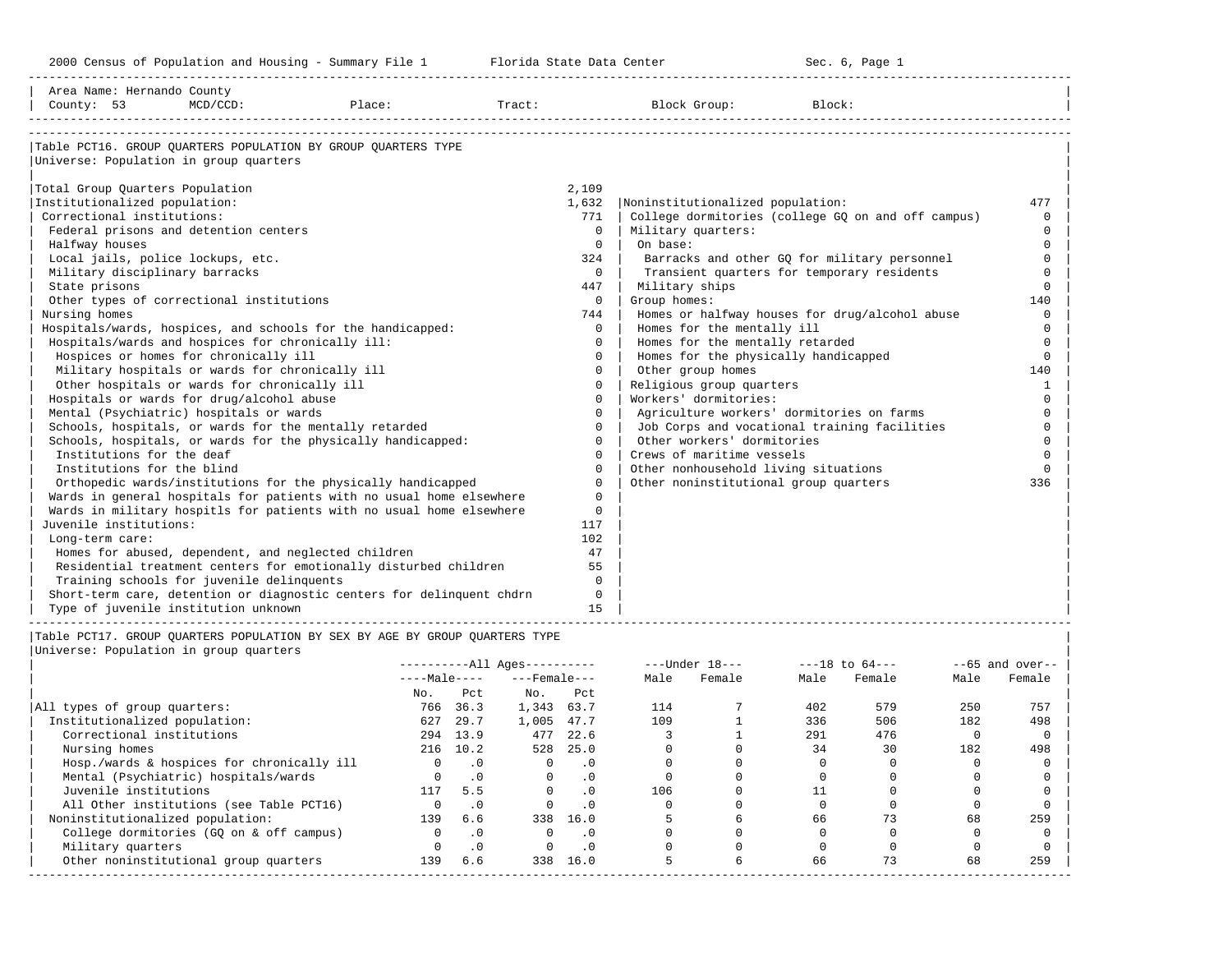2000 Census of Population and Housing - Summary File 1 Florida State Data Center Sec. 6, Page 2 -----------------------------------------------------------------------------------------------------------------------------------------------------

| Area Name: Hernando County<br>County: 53<br>MCD/CCD:<br>Place:                                                                                       |          |              | Tract:                       |           |      | Block Group:   | Block: |                    |      |                   |
|------------------------------------------------------------------------------------------------------------------------------------------------------|----------|--------------|------------------------------|-----------|------|----------------|--------|--------------------|------|-------------------|
| Table PCT17A. GROUP OUARTERS POPULATION BY SEX BY AGE BY GROUP OUARTERS TYPE (PERSONS WHO ARE WHITE ALONE)<br>Universe: Population in group quarters |          |              |                              |           |      |                |        |                    |      |                   |
|                                                                                                                                                      |          |              | ----------All Ages---------- |           |      | ---Under 18--- |        | $---18$ to $64---$ |      | $--65$ and over-- |
|                                                                                                                                                      |          | $---Male---$ | $---$ Female $---$           |           | Male | Female         | Male   | Female             | Male | Female            |
|                                                                                                                                                      | No.      | Pct          | No.                          | Pct       |      |                |        |                    |      |                   |
| All types of group quarters:                                                                                                                         | 627      | 37.4         | 1,048                        | 62.6      | 83   |                | 306    | 310                | 238  | 736               |
| Institutionalized population:                                                                                                                        | 503      | 30.0         | 724                          | 43.2      | 80   |                | 253    | 246                | 170  | 478               |
| Correctional institutions                                                                                                                            | 218      | 13.0         | 218                          | 13.0      |      |                | 215    | 218                |      |                   |
| Nursing homes                                                                                                                                        | 199      | 11.9         | 506                          | 30.2      |      |                | 29     | 28                 | 170  | 478               |
| Hosp./wards & hospices for chronically ill                                                                                                           | $\circ$  | $\cdot$ 0    | $\circ$                      | $\cdot$ 0 |      |                |        |                    |      |                   |
| Mental (Psychiatric) hospitals/wards                                                                                                                 | $\Omega$ | $\cdot$ 0    | $\Omega$                     | $\cdot$ 0 |      |                |        |                    |      |                   |
| Juvenile institutions                                                                                                                                | 86       | 5.1          |                              | $\cdot$ 0 | 77   |                |        |                    |      |                   |
| All Other institutions (see Table PCT16)                                                                                                             |          | $\cdot$ 0    |                              | $\cdot$ 0 |      |                |        |                    |      |                   |
| Noninstitutionalized population:                                                                                                                     | 124      | 7.4          | 324                          | 19.3      |      |                | 53     | 64                 | 68   | 258               |

| College dormitories (GQ on & off campus) 0 .0 0 .0 0 0 0 0 0 0 |

| Military quarters 0 .0 0 .0 0 0 0 0 0 0 |  $\vert$  Other $noninstitutional $\rm{group~quarters}$  124  $\rm{7.4}$  324  $\rm{19.3}$   $\rm{3}$   $\rm{2}$   $\rm{53}$   $\rm{64}$   $\rm{68}$   $\rm{258}$   $\vert$$ ----------------------------------------------------------------------------------------------------------------------------------------------------- |Table PCT17B. GROUP QUARTERS POPULATION BY SEX BY AGE BY GROUP QUARTERS TYPE (PERSONS WHO ARE BLACK OR AFRICAN AMERICAN ALONE) |

|Universe: Population in group quarters |

|                                            |                 |           | ----------All Ages---------- |           |      | $---Under 18---$ |      | $---18$ to $64---$ |      | $- -65$ and over-- |
|--------------------------------------------|-----------------|-----------|------------------------------|-----------|------|------------------|------|--------------------|------|--------------------|
|                                            | $---Male---$    |           | $---$ Female $---$           |           | Male | Female           | Male | Female             | Male | Female             |
|                                            | No.             | Pct       | No.                          | Pct       |      |                  |      |                    |      |                    |
| All types of group quarters:               | 118             | 31.6      | 255                          | 68.4      | 26   |                  | 84   | 238                |      |                    |
| Institutionalized population:              | 106             | 28.4      | 242                          | 64.9      | 25   |                  | 73   | 229                |      | 12                 |
| Correctional institutions                  | 66              | 17.7      | 229                          | 61.4      |      |                  | 66   | 228                |      |                    |
| Nursing homes                              | 13              | 3.5       | 13 <sup>°</sup>              | 3.5       |      |                  |      |                    |      |                    |
| Hosp./wards & hospices for chronically ill | 0               | $\cdot$ 0 | $\Omega$                     | . 0       |      |                  |      |                    |      |                    |
| Mental (Psychiatric) hospitals/wards       |                 |           |                              | . 0       |      |                  |      |                    |      |                    |
| Juvenile institutions                      | 27              | 7.2       |                              | . 0       | 25   |                  |      |                    |      |                    |
| All Other institutions (see Table PCT16)   |                 |           |                              | $\cdot$ 0 |      |                  |      |                    |      |                    |
| Noninstitutionalized population:           | 12 <sup>°</sup> | 3.2       | 13                           | 3.5       |      |                  |      |                    |      |                    |
| College dormitories (GQ on & off campus)   |                 |           |                              | $\cdot$ 0 |      |                  |      |                    |      |                    |
| Military quarters                          |                 | $\cdot$ 0 |                              | $\cdot$ 0 |      |                  |      |                    |      |                    |
| Other noninstitutional group quarters      |                 | 3.2       |                              | 3.5       |      |                  |      |                    |      |                    |

|                                            |              |           | $------All Aqes------$ |           |      | $---Under 18---$ |      | $---18$ to $64---$ |      | $--65$ and over-- |
|--------------------------------------------|--------------|-----------|------------------------|-----------|------|------------------|------|--------------------|------|-------------------|
|                                            | $---Male---$ |           | $---$ Female $---$     |           | Male | Female           | Male | Female             | Male | Female            |
|                                            | No.          | Pct       | No.                    | Pct       |      |                  |      |                    |      |                   |
| All types of group quarters:               | 3            | 33.3      |                        | 6 66.7    |      |                  |      |                    |      |                   |
| Institutionalized population:              |              | 3, 33.3   |                        | 6 66.7    |      |                  |      |                    |      |                   |
| Correctional institutions                  |              | 3, 33.3   |                        | 5 55.6    |      |                  |      |                    |      |                   |
| Nursing homes                              |              |           |                        | 11.1      |      |                  |      |                    |      |                   |
| Hosp./wards & hospices for chronically ill |              |           |                        | . 0       |      |                  |      |                    |      |                   |
| Mental (Psychiatric) hospitals/wards       |              | $\cdot$ 0 |                        | . 0       |      |                  |      |                    |      |                   |
| Juvenile institutions                      |              |           |                        | $\cdot$ 0 |      |                  |      |                    |      |                   |
| All Other institutions (see Table PCT16)   |              |           |                        | . 0       |      |                  |      |                    |      |                   |
| Noninstitutionalized population:           |              | .0        |                        | $\cdot$ 0 |      |                  |      |                    |      |                   |
| College dormitories (GQ on & off campus)   |              |           |                        | $\cdot$ 0 |      |                  |      |                    |      |                   |
| Military quarters                          |              |           |                        | . 0       |      |                  |      |                    |      |                   |
| Other noninstitutional group quarters      |              | .0        | <sup>o</sup>           | $\cdot$ 0 |      |                  |      |                    |      |                   |
|                                            |              |           |                        |           |      |                  |      |                    |      |                   |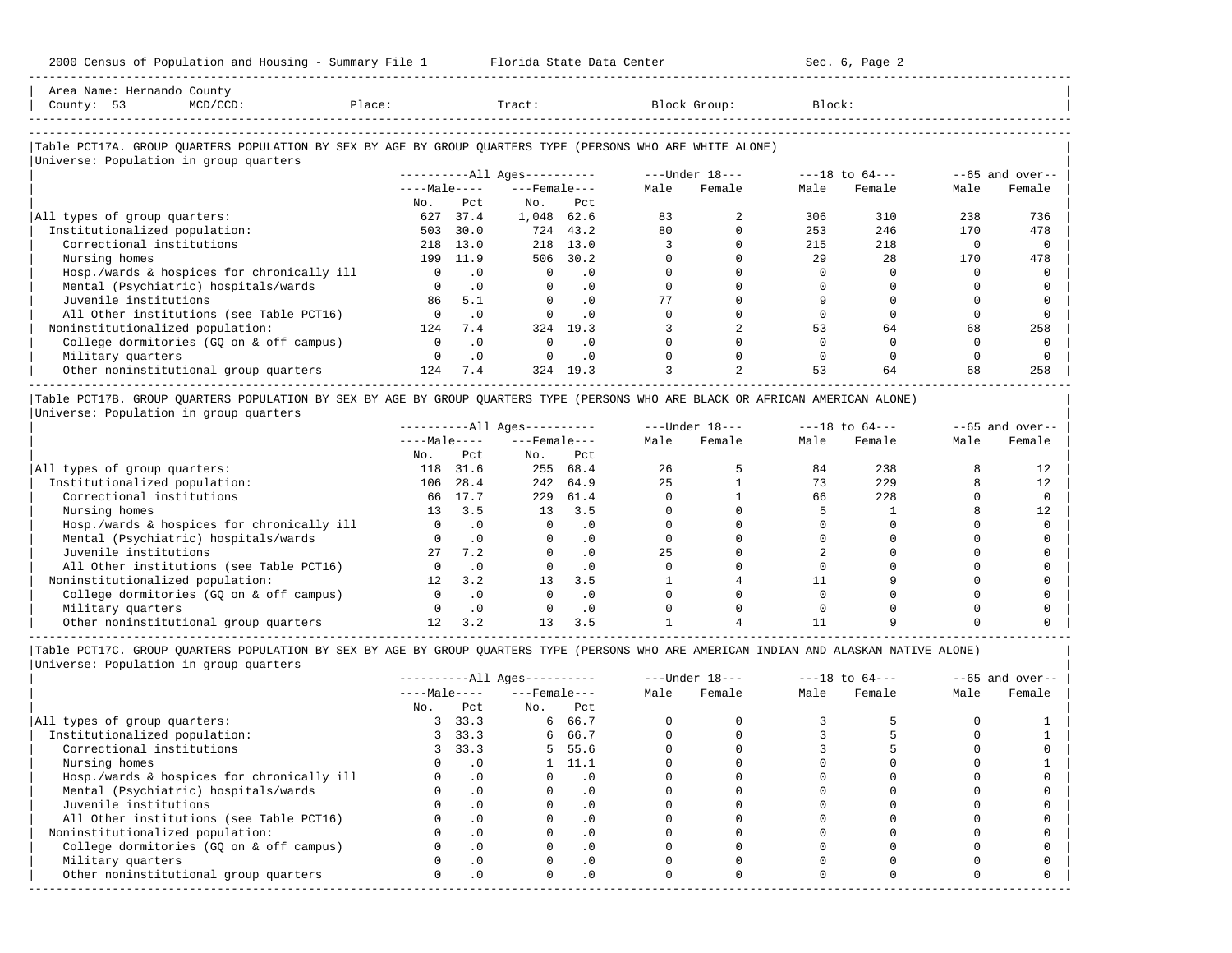| Ares<br>Name |             |  |       |        |
|--------------|-------------|--|-------|--------|
| County:      | $ -$<br>- - |  | "ract | Block: |
|              |             |  |       |        |
|              |             |  |       |        |

-----------------------------------------------------------------------------------------------------------------------------------------------------

### |Table PCT17D. GROUP QUARTERS POPULATION BY SEX BY AGE BY GROUP QUARTERS TYPE (PERSONS WHO ARE ASIAN ALONE) | |<br>|Universe: Population in group quarters

|                                            |              |           | $------All Aqes------$ |           |      | $---Under 18---$ |      | $---18$ to $64---$ |      | $--65$ and over-- |
|--------------------------------------------|--------------|-----------|------------------------|-----------|------|------------------|------|--------------------|------|-------------------|
|                                            | $---Male---$ |           | $---$ Female $---$     |           | Male | Female           | Male | Female             | Male | Female            |
|                                            | No.          | Pct.      | No.                    | Pct       |      |                  |      |                    |      |                   |
| All types of group quarters:               |              | 2, 33.3   |                        | 4 66.7    |      |                  |      |                    |      |                   |
| Institutionalized population:              |              | 2, 33.3   |                        | 4 66.7    |      |                  |      |                    |      |                   |
| Correctional institutions                  |              | 1 16.7    | $\Omega$               | $\sim$ .0 |      |                  |      |                    |      |                   |
| Nursing homes                              |              | 1 16.7    |                        | 4 66.7    |      |                  |      |                    |      |                   |
| Hosp./wards & hospices for chronically ill |              | $\cdot$ 0 |                        | $\cdot$ 0 |      |                  |      |                    |      |                   |
| Mental (Psychiatric) hospitals/wards       |              | $\cdot$ 0 |                        | $\cdot$ 0 |      |                  |      |                    |      |                   |
| Juvenile institutions                      |              | $\cdot$ 0 |                        |           |      |                  |      |                    |      |                   |
| All Other institutions (see Table PCT16)   |              | $\cdot$ 0 |                        | $\cdot$ 0 |      |                  |      |                    |      |                   |
| Noninstitutionalized population:           |              | $\cdot$ 0 |                        |           |      |                  |      |                    |      |                   |
| College dormitories (GO on & off campus)   |              | $\cdot$ 0 |                        | $\cdot$ 0 |      |                  |      |                    |      |                   |
| Military quarters                          |              | $\cdot$ 0 |                        | $\cdot$ 0 |      |                  |      |                    |      |                   |
| Other noninstitutional group quarters      |              | $\cdot$ 0 |                        | $\cdot$ 0 |      |                  |      |                    |      |                   |

|Table PCT17E. GROUP QUARTERS POPULATION BY SEX BY AGE BY GROUP QUARTERS TYPE (PERSONS OF WHO ARE NATIVE HAWAIIAN AND OTHER PACIFIC ISLANDER ALONE) | |Universe: Population in group quarters |

|                                            |              |     | $------All Aqes------$ |     |      | $---Under 18---$ |      | $---18$ to $64---$ |      | $--65$ and over-- |
|--------------------------------------------|--------------|-----|------------------------|-----|------|------------------|------|--------------------|------|-------------------|
|                                            | $---Male---$ |     | $---$ Female $---$     |     | Male | Female           | Male | Female             | Male | Female            |
|                                            | No.          | Pct | No.                    | Pct |      |                  |      |                    |      |                   |
| All types of group quarters:               |              |     |                        |     |      |                  |      |                    |      |                   |
| Institutionalized population:              |              |     |                        |     |      |                  |      |                    |      |                   |
| Correctional institutions                  |              |     |                        |     |      |                  |      |                    |      |                   |
| Nursing homes                              |              |     |                        |     |      |                  |      |                    |      |                   |
| Hosp./wards & hospices for chronically ill |              |     |                        |     |      |                  |      |                    |      |                   |
| Mental (Psychiatric) hospitals/wards       |              |     |                        |     |      |                  |      |                    |      |                   |
| Juvenile institutions                      |              |     |                        |     |      |                  |      |                    |      |                   |
| All Other institutions (see Table PCT16)   |              |     |                        |     |      |                  |      |                    |      |                   |
| Noninstitutionalized population:           |              |     |                        |     |      |                  |      |                    |      |                   |
| College dormitories (GO on & off campus)   |              |     |                        |     |      |                  |      |                    |      |                   |
| Military quarters                          |              |     |                        |     |      |                  |      |                    |      |                   |
| Other noninstitutional group quarters      |              |     |                        |     |      |                  |      |                    |      |                   |

-----------------------------------------------------------------------------------------------------------------------------------------------------

|Table PCT17F. GROUP QUARTERS POPULATION BY SEX BY AGE BY GROUP QUARTERS TYPE (PERSONS WHO ARE SOME OTHER RACE ALONE) |

|                                            |              |           | $------All Ages------$ |           |      | $---Under 18---$ |      | $---18$ to $64---$ |      | $--65$ and over-- |
|--------------------------------------------|--------------|-----------|------------------------|-----------|------|------------------|------|--------------------|------|-------------------|
|                                            | $---Male---$ |           | $---$ Female $---$     |           | Male | Female           | Male | Female             | Male | Female            |
|                                            | No.          | Pct       | No.                    | Pct       |      |                  |      |                    |      |                   |
| All types of group quarters:               | 10           | 50.0      | 10                     | 50.0      |      |                  |      |                    |      |                   |
| Institutionalized population:              | 8            | 40.0      | 9                      | 45.0      |      |                  |      |                    |      |                   |
| Correctional institutions                  |              | 5, 25.0   |                        | 6, 30.0   |      |                  |      |                    |      |                   |
| Nursing homes                              |              | 2, 10.0   |                        | 3, 15.0   |      |                  |      |                    |      |                   |
| Hosp./wards & hospices for chronically ill |              | $\cdot$ 0 |                        | $\cdot$ 0 |      |                  |      |                    |      |                   |
| Mental (Psychiatric) hospitals/wards       |              | $\cdot$ 0 |                        | $\cdot$ 0 |      |                  |      |                    |      |                   |
| Juvenile institutions                      |              | 5.0       |                        | $\cdot$ 0 |      |                  |      |                    |      |                   |
| All Other institutions (see Table PCT16)   |              | $\cdot$ 0 |                        | $\cdot$ 0 |      |                  |      |                    |      |                   |
| Noninstitutionalized population:           |              | 2 10.0    |                        | 5.0       |      |                  |      |                    |      |                   |
| College dormitories (GQ on & off campus)   |              | $\cdot$ 0 |                        |           |      |                  |      |                    |      |                   |
| Military quarters                          |              | $\cdot$ 0 |                        | $\cdot$ 0 |      |                  |      |                    |      |                   |
| Other noninstitutional group quarters      |              | 2, 10.0   |                        | 5.0       |      |                  |      |                    |      |                   |
|                                            |              |           |                        |           |      |                  |      |                    |      |                   |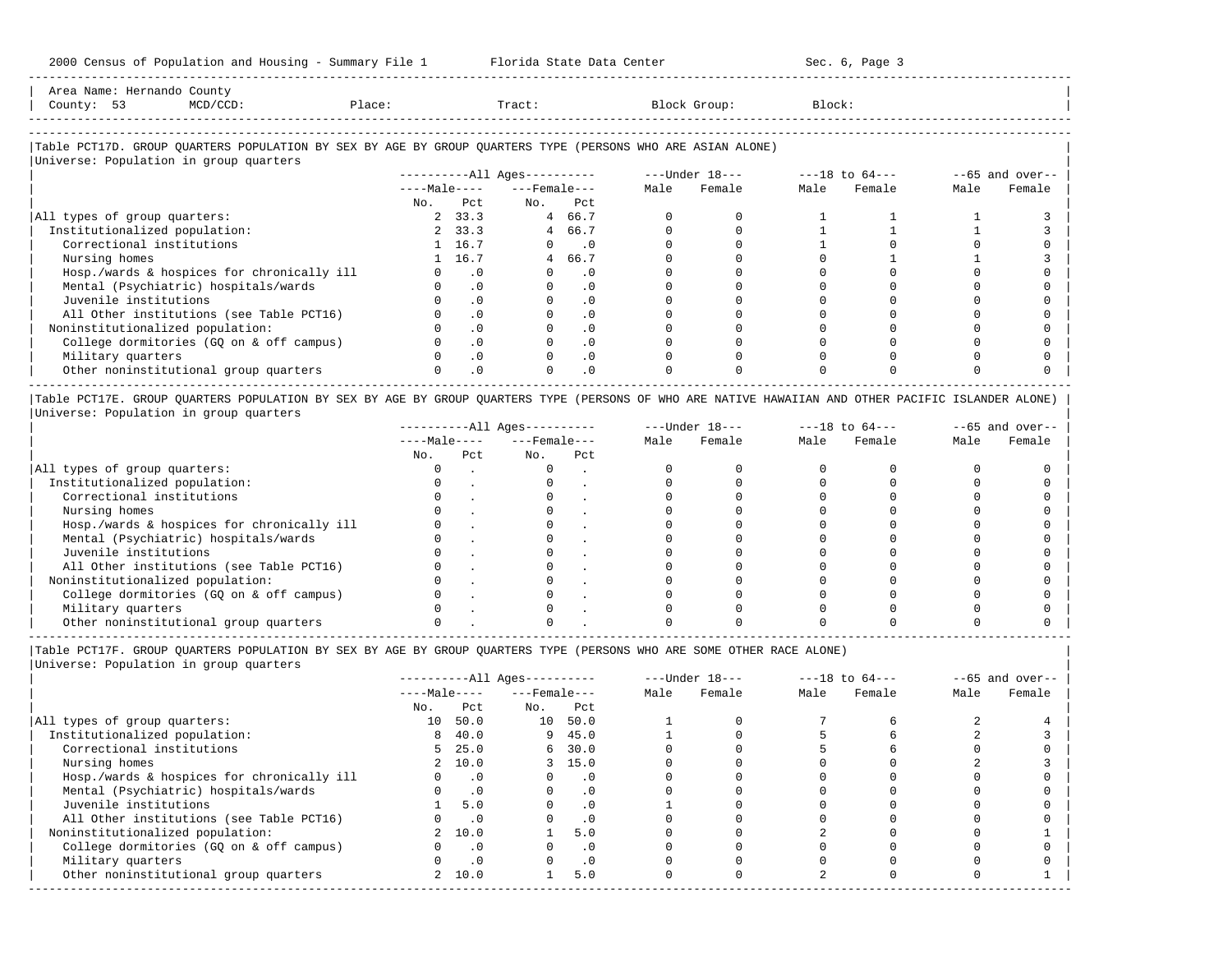| 2000 Census of Population and Housing - Summary File 1                                                                                                                  |     |                             | Florida State Data Center                                                                                                                                                                                                                                                                                            |           |              |             |        | Sec. 6, Page 4 |      |                            |
|-------------------------------------------------------------------------------------------------------------------------------------------------------------------------|-----|-----------------------------|----------------------------------------------------------------------------------------------------------------------------------------------------------------------------------------------------------------------------------------------------------------------------------------------------------------------|-----------|--------------|-------------|--------|----------------|------|----------------------------|
| Area Name: Hernando County<br>Place:<br>County: 53<br>MCD/CCD:                                                                                                          |     |                             | Tract:                                                                                                                                                                                                                                                                                                               |           | Block Group: |             | Block: |                |      |                            |
| Table PCT17G. GROUP QUARTERS POPULATION BY SEX BY AGE BY GROUP QUARTERS TYPE (PERSONS OF WHO REPORT TWO OR MORE RACES)                                                  |     |                             |                                                                                                                                                                                                                                                                                                                      |           |              |             |        |                |      |                            |
| Universe: Population in group quarters                                                                                                                                  |     |                             |                                                                                                                                                                                                                                                                                                                      |           |              |             |        |                |      | $-65$ and over--           |
|                                                                                                                                                                         |     |                             | $---Male-- ---Female---$                                                                                                                                                                                                                                                                                             |           | Male         | Female      | Male   | Female         | Male | Female                     |
|                                                                                                                                                                         | No. | Pct                         | No. Pct                                                                                                                                                                                                                                                                                                              |           |              |             |        |                |      |                            |
| All types of group quarters:                                                                                                                                            |     | $6\quad 23.1$               |                                                                                                                                                                                                                                                                                                                      | 20 76.9   |              |             |        | 19             |      |                            |
| Institutionalized population:                                                                                                                                           |     | $5 \quad 19.2$              | 20                                                                                                                                                                                                                                                                                                                   | 76.9      |              |             |        | 19             |      |                            |
| Correctional institutions                                                                                                                                               |     | 3.8                         |                                                                                                                                                                                                                                                                                                                      | 19 73.1   |              |             |        | 19             |      |                            |
| Nursing homes                                                                                                                                                           |     | 3.8                         | 1                                                                                                                                                                                                                                                                                                                    | 3.8       |              |             |        |                |      |                            |
| Hosp./wards & hospices for chronically ill                                                                                                                              |     | $0 \qquad .0$               |                                                                                                                                                                                                                                                                                                                      | .0        |              |             |        |                |      |                            |
| Mental (Psychiatric) hospitals/wards                                                                                                                                    |     | $\cdot$ 0                   |                                                                                                                                                                                                                                                                                                                      | $\cdot$ 0 |              |             |        |                |      |                            |
| Juvenile institutions                                                                                                                                                   |     | 11.5                        | $\Omega$                                                                                                                                                                                                                                                                                                             | $\cdot$ 0 |              |             |        |                |      |                            |
| All Other institutions (see Table PCT16)                                                                                                                                |     | $\overline{\phantom{0}}$ .0 | $\Omega$                                                                                                                                                                                                                                                                                                             | $\cdot$ 0 |              |             |        |                |      |                            |
| Noninstitutionalized population:                                                                                                                                        |     | $1 \quad 3.8$               |                                                                                                                                                                                                                                                                                                                      | .0        |              |             |        |                |      |                            |
| College dormitories (GQ on & off campus)                                                                                                                                |     | .0                          |                                                                                                                                                                                                                                                                                                                      | $\cdot$ 0 |              |             |        |                |      |                            |
| Military quarters                                                                                                                                                       |     | $\cdot$ 0                   | $\Omega$                                                                                                                                                                                                                                                                                                             | .0        |              |             |        |                |      |                            |
| Other noninstitutional group quarters                                                                                                                                   |     | 3.8                         | $\cap$                                                                                                                                                                                                                                                                                                               | $\cdot$ 0 |              |             |        |                |      |                            |
| Table PCT17H. GROUP QUARTERS POPULATION BY SEX BY AGE BY GROUP QUARTERS TYPE (PERSONS OF ANY RACE WHO ARE HISPANIC OR LATINO)<br>Universe: Population in group quarters |     |                             |                                                                                                                                                                                                                                                                                                                      |           |              |             |        |                |      |                            |
|                                                                                                                                                                         |     |                             | $---Male-- ---Female---$<br>$\mathbf{r}$ , and $\mathbf{r}$ , and $\mathbf{r}$ , and $\mathbf{r}$ , and $\mathbf{r}$ , and $\mathbf{r}$ , and $\mathbf{r}$ , and $\mathbf{r}$ , and $\mathbf{r}$ , and $\mathbf{r}$ , and $\mathbf{r}$ , and $\mathbf{r}$ , and $\mathbf{r}$ , and $\mathbf{r}$ , and $\mathbf{r}$ , |           |              | Male Female | Male   | Female         | Male | $-65$ and over--<br>Female |

|                                            | $---Male---$ |           | $---$ Female $---$ |           | Male | Female | Male | Female | Male | Female |
|--------------------------------------------|--------------|-----------|--------------------|-----------|------|--------|------|--------|------|--------|
|                                            | No.          | Pct       | No.                | Pct       |      |        |      |        |      |        |
| All types of group quarters:               | 41           | 50.0      | 41                 | 50.0      | 10   |        | 2.4  |        |      | 16     |
| Institutionalized population:              | 35           | 42.7      | 40                 | 48.8      |      |        | 23   |        |      |        |
| Correctional institutions                  | 2.2          | 26.8      | 24                 | 29.3      |      |        | 2.2. | 24     |      |        |
| Nursing homes                              |              | 4.9       | 16                 | 19.5      |      |        |      |        |      |        |
| Hosp./wards & hospices for chronically ill |              | $\cdot$ 0 |                    | . 0       |      |        |      |        |      |        |
| Mental (Psychiatric) hospitals/wards       |              | $\cdot$ 0 |                    | . 0       |      |        |      |        |      |        |
| Juvenile institutions                      |              | 11.0      |                    | . 0       |      |        |      |        |      |        |
| All Other institutions (see Table PCT16)   |              | $\cdot$ 0 |                    | $\cdot$ 0 |      |        |      |        |      |        |
| Noninstitutionalized population:           |              | 7.3       |                    | 1.2       |      |        |      |        |      |        |
| College dormitories (GQ on & off campus)   |              | $\cdot$ 0 |                    | . 0       |      |        |      |        |      |        |
| Military quarters                          |              | $\cdot$ 0 |                    | $\Omega$  |      |        |      |        |      |        |
| Other noninstitutional group quarters      |              | 7.3       |                    |           |      |        |      |        |      |        |

|Table PCT17I. GROUP QUARTERS POPULATION BY SEX BY AGE BY GROUP QUARTERS TYPE (PERSONS OF WHO ARE WHITE ALONE, NOT HISPANIC OR LATINO) | |Universe: Population in group quarters |

-----------------------------------------------------------------------------------------------------------------------------------------------------

|                                            | $------All Ages------$ |           |                    |           | $---Under 18---$ |        | $---18$ to $64---$ |        | $--65$ and over-- |        |
|--------------------------------------------|------------------------|-----------|--------------------|-----------|------------------|--------|--------------------|--------|-------------------|--------|
|                                            | $---Male---$           |           | $---$ Female $---$ |           | Male             | Female | Male               | Female | Male              | Female |
|                                            | No.                    | Pct       | No.                | Pct       |                  |        |                    |        |                   |        |
| All types of group quarters:               | 601                    | 37.0      | 1,025              | 63.0      | 80               |        | 288                | 299    | 233               | 724    |
| Institutionalized population:              | 481                    | 29.6      | 701                | 43.1      | 77               |        | 235                | 235    | 169               | 466    |
| Correctional institutions                  | 201                    | 12.4      | 208                | 12.8      |                  |        | 198                | 208    |                   |        |
| Nursing homes                              | 197                    | 12.1      | 493                | 30.3      |                  |        | 28                 | 27     | 169               | 466    |
| Hosp./wards & hospices for chronically ill |                        | $\cdot$ 0 |                    | . 0       |                  |        |                    |        |                   |        |
| Mental (Psychiatric) hospitals/wards       |                        | $\cdot$ 0 | $\Omega$           | . 0       |                  |        |                    |        |                   |        |
| Juvenile institutions                      | 83                     | 5.1       |                    | $\cdot$ 0 | 74               |        |                    |        |                   |        |
| All Other institutions (see Table PCT16)   |                        | $\cdot$ 0 |                    | . 0       |                  |        |                    |        |                   |        |
| Noninstitutionalized population:           | 120                    | 7.4       | 324                | 19.9      |                  |        | 53                 | 64     | 64                | 258    |
| College dormitories (GO on & off campus)   |                        | $\cdot$ 0 |                    | . 0       |                  |        |                    |        |                   |        |
| Military quarters                          |                        | $\cdot$ 0 |                    | . 0       |                  |        |                    |        |                   |        |
| Other noninstitutional group quarters      | 120                    | 7.4       | 324                | 19.9      |                  |        | 53                 | 64     | 64                | 258    |
|                                            |                        |           |                    |           |                  |        |                    |        |                   |        |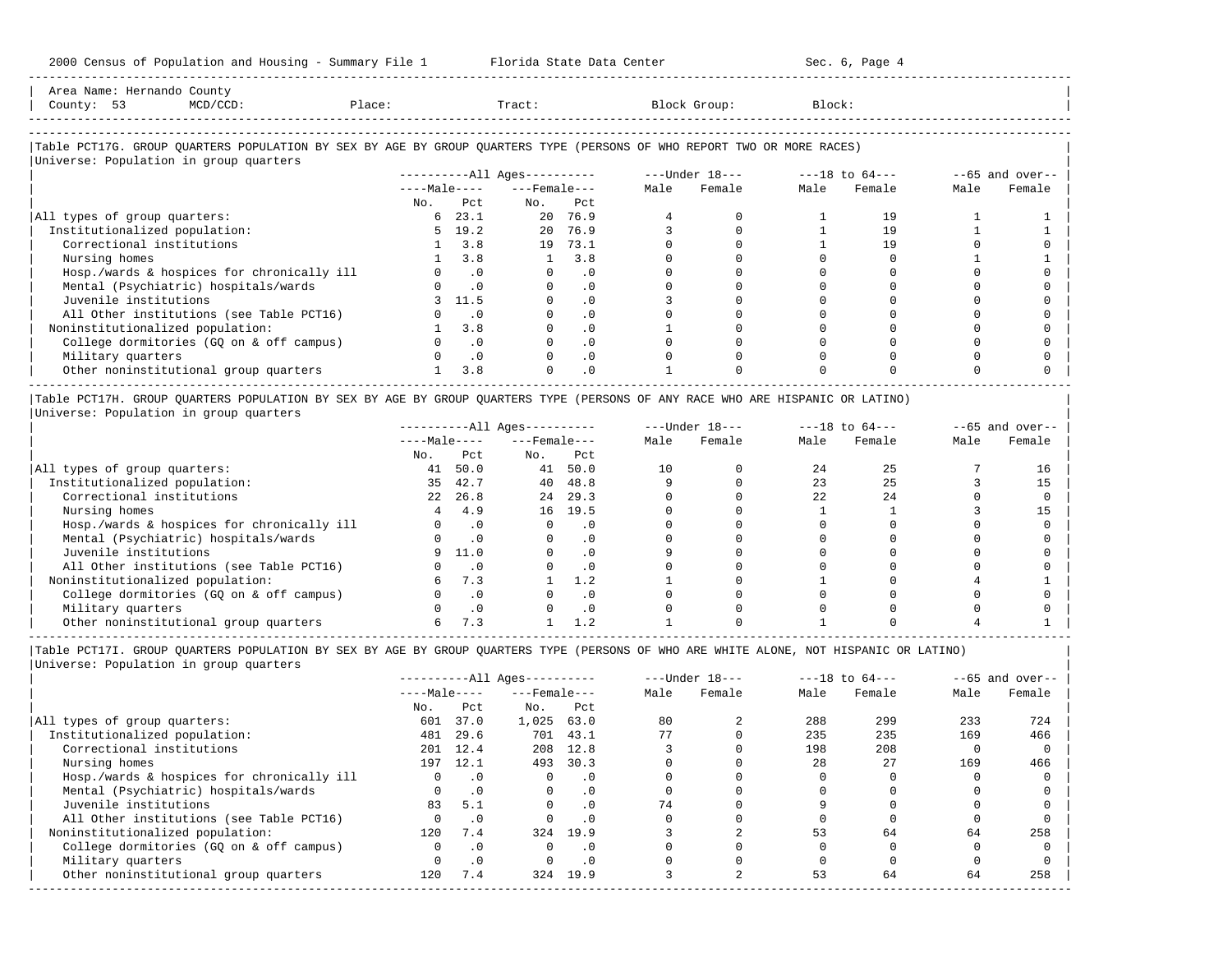-----------------------------------------------------------------------------------------------------------------------------------------------------

| Area Name: Highlands County<br>County: 55         | $MCD/CCD$ : | Place:                                                                      | Tract: |          | Block Group:                          | Block:                                             |              |
|---------------------------------------------------|-------------|-----------------------------------------------------------------------------|--------|----------|---------------------------------------|----------------------------------------------------|--------------|
|                                                   |             |                                                                             |        |          |                                       |                                                    |              |
|                                                   |             | Table PCT16. GROUP OUARTERS POPULATION BY GROUP OUARTERS TYPE               |        |          |                                       |                                                    |              |
| Universe: Population in group quarters            |             |                                                                             |        |          |                                       |                                                    |              |
| Total Group Quarters Population                   |             |                                                                             |        | 1,319    |                                       |                                                    |              |
| Institutionalized population:                     |             |                                                                             |        | 1,091    | Noninstitutionalized population:      |                                                    | 228          |
| Correctional institutions:                        |             |                                                                             |        | 290      |                                       | College dormitories (college GO on and off campus) | 64           |
| Federal prisons and detention centers             |             |                                                                             |        | $\Omega$ | Military quarters:                    |                                                    | $\Omega$     |
| Halfway houses                                    |             |                                                                             |        | $\Omega$ | On base:                              |                                                    | $\Omega$     |
| Local jails, police lockups, etc.                 |             |                                                                             |        | 290      |                                       | Barracks and other GO for military personnel       | $\cap$       |
| Military disciplinary barracks                    |             |                                                                             |        | $\Omega$ |                                       | Transient quarters for temporary residents         | $\Omega$     |
| State prisons                                     |             |                                                                             |        | 0        | Military ships                        |                                                    | $\Omega$     |
| Other types of correctional institutions          |             |                                                                             |        | $\Omega$ | Group homes:                          |                                                    | 37           |
| Nursing homes                                     |             |                                                                             |        | 764      |                                       | Homes or halfway houses for drug/alcohol abuse     | 20           |
|                                                   |             | Hospitals/wards, hospices, and schools for the handicapped:                 |        | $\Omega$ | Homes for the mentally ill            |                                                    | 5            |
| Hospitals/wards and hospices for chronically ill: |             |                                                                             |        | $\Omega$ | Homes for the mentally retarded       |                                                    | 12           |
| Hospices or homes for chronically ill             |             |                                                                             |        | $\Omega$ | Homes for the physically handicapped  |                                                    | $\Omega$     |
| Military hospitals or wards for chronically ill   |             |                                                                             |        | $\Omega$ | Other group homes                     |                                                    | $\Omega$     |
| Other hospitals or wards for chronically ill      |             |                                                                             |        | $\Omega$ | Religious group quarters              |                                                    |              |
| Hospitals or wards for drug/alcohol abuse         |             |                                                                             |        | $\Omega$ | Workers' dormitories:                 |                                                    | 7            |
| Mental (Psychiatric) hospitals or wards           |             |                                                                             |        | $\Omega$ |                                       | Agriculture workers' dormitories on farms          |              |
|                                                   |             | Schools, hospitals, or wards for the mentally retarded                      |        | $\Omega$ |                                       | Job Corps and vocational training facilities       | $\Omega$     |
|                                                   |             | Schools, hospitals, or wards for the physically handicapped:                |        | $\Omega$ | Other workers' dormitories            |                                                    | $\mathbf{1}$ |
| Institutions for the deaf                         |             |                                                                             |        | $\Omega$ | Crews of maritime vessels             |                                                    | $\Omega$     |
| Institutions for the blind                        |             |                                                                             |        | $\Omega$ | Other nonhousehold living situations  |                                                    | 35           |
|                                                   |             | Orthopedic wards/institutions for the physically handicapped                |        | $\Omega$ | Other noninstitutional group quarters |                                                    | 84           |
|                                                   |             | Wards in general hospitals for patients with no usual home elsewhere        |        | $\Omega$ |                                       |                                                    |              |
|                                                   |             | Wards in military hospitls for patients with no usual home elsewhere        |        | $\Omega$ |                                       |                                                    |              |
| Juvenile institutions:                            |             |                                                                             |        | 37       |                                       |                                                    |              |
| Long-term care:                                   |             |                                                                             |        | 21       |                                       |                                                    |              |
|                                                   |             | Homes for abused, dependent, and neglected children                         |        | $\Omega$ |                                       |                                                    |              |
|                                                   |             | Residential treatment centers for emotionally disturbed children            |        | $\Omega$ |                                       |                                                    |              |
| Training schools for juvenile delinquents         |             |                                                                             |        | 21       |                                       |                                                    |              |
|                                                   |             | Short-term care, detention or diagnostic centers for delinquent chdrn       |        | $\Omega$ |                                       |                                                    |              |
| Type of juvenile institution unknown              |             |                                                                             |        | 16       |                                       |                                                    |              |
|                                                   |             | Table PCT17. GROUP OUARTERS POPULATION BY SEX BY AGE BY GROUP OUARTERS TYPE |        |          |                                       |                                                    |              |
| Universe: Population in group quarters            |             |                                                                             |        |          |                                       |                                                    |              |
|                                                   |             |                                                                             |        |          |                                       |                                                    |              |

|                                            | ----------All Ages---------- |           |                    |           | $---Under 18---$ |        | $---18$ to $64---$ |        | $--65$ and over-- |        |
|--------------------------------------------|------------------------------|-----------|--------------------|-----------|------------------|--------|--------------------|--------|-------------------|--------|
|                                            | $---Male---$                 |           | $---$ Female $---$ |           | Male             | Female | Male               | Female | Male              | Female |
|                                            | No.                          | Pct       | No.                | Pct       |                  |        |                    |        |                   |        |
| All types of group quarters:               | 620                          | 47.0      | 699                | 53.0      | 29               | 28     | 388                | 148    | 203               | 523    |
| Institutionalized population:              | 490                          | 37.1      | 601                | 45.6      | 13               | 13     | 277                | 79     | 200               | 509    |
| Correctional institutions                  | 237                          | 18.0      | 53                 | 4.0       |                  |        | 233                | 53     |                   |        |
| Nursing homes                              |                              | 231 17.5  | 533                | 40.4      |                  |        | 34                 | 24     | 197               | 509    |
| Hosp./wards & hospices for chronically ill |                              | $\cdot$ 0 | $\Omega$           | $\cdot$ 0 |                  |        |                    |        |                   |        |
| Mental (Psychiatric) hospitals/wards       |                              | $\cdot$ 0 |                    | $\cdot$ 0 |                  |        |                    |        |                   |        |
| Juvenile institutions                      | 2.2 <sub>1</sub>             | 1.7       | 15                 | 1.1       | 12               |        | 10                 |        |                   |        |
| All Other institutions (see Table PCT16)   |                              | $\cdot$ 0 |                    | $\cdot$ 0 |                  |        |                    |        |                   |        |
| Noninstitutionalized population:           | 130                          | 9.9       | 98                 | 7.4       | 16               | 15     | 111                | 69     |                   | 14     |
| College dormitories (GQ on & off campus)   | 32                           | 2.4       | 32                 | 2.4       |                  |        | 32                 | 32     |                   |        |
| Military quarters                          |                              | $\cdot$ 0 |                    | $\cdot$ 0 |                  |        |                    |        |                   |        |
| Other noninstitutional group quarters      | 98                           | 7.4       | 66                 | 5.0       | 16               | 15     | 79                 | 37     |                   | 14     |
|                                            |                              |           |                    |           |                  |        |                    |        |                   |        |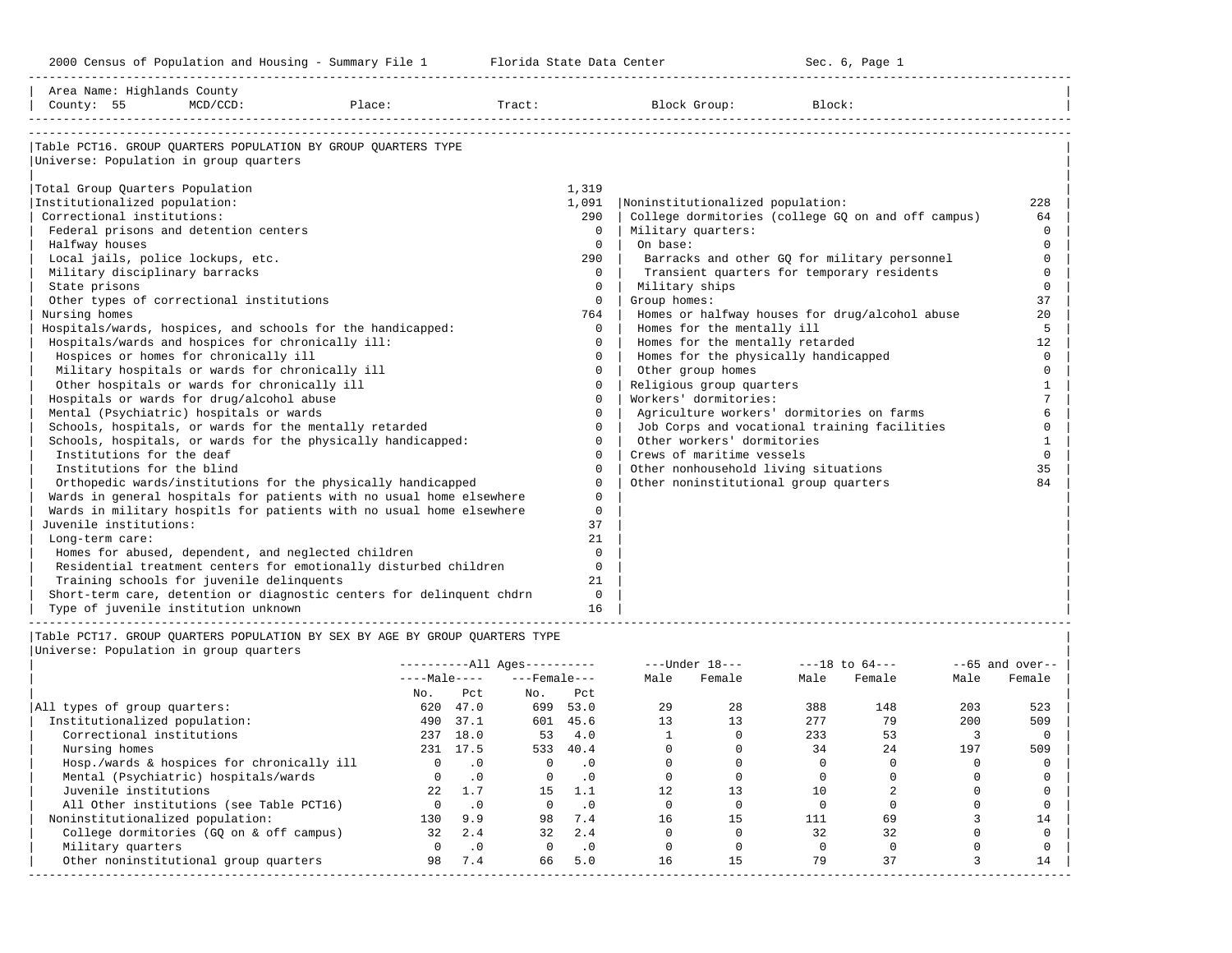| Area<br>Name |             | County |        |        |          |        |
|--------------|-------------|--------|--------|--------|----------|--------|
| County       | $ -$<br>- - |        | Dlage' | Tract. | JI UUU - | ,lock' |
|              |             |        |        |        |          |        |

-----------------------------------------------------------------------------------------------------------------------------------------------------

-----------------------------------------------------------------------------------------------------------------------------------------------------

### |Table PCT17A. GROUP QUARTERS POPULATION BY SEX BY AGE BY GROUP QUARTERS TYPE (PERSONS WHO ARE WHITE ALONE) | |<br>|Universe: Population in group quarters

|                                            | ----------All Ages---------- |           |                    |           |      | $---Under 18---$ |      | $---18$ to $64---$ | $--65$ and over-- |        |
|--------------------------------------------|------------------------------|-----------|--------------------|-----------|------|------------------|------|--------------------|-------------------|--------|
|                                            | $---Male---$                 |           | $---$ Female $---$ |           | Male | Female           | Male | Female             | Male              | Female |
|                                            | No.                          | Pct       | No.                | Pct       |      |                  |      |                    |                   |        |
| All types of group quarters:               | 407                          | 40.3      | 603                | 59.7      |      | 17               | 215  | 87                 | 175               | 499    |
| Institutionalized population:              | 308                          | 30.5      | 537                | 53.2      |      |                  | 132  | 45                 | 172               | 485    |
| Correctional institutions                  | 109                          | 10.8      | 25                 | 2.5       |      |                  | 107  | 25                 |                   |        |
| Nursing homes                              | 192                          | 19.0      | 503                | 49.8      |      |                  | 22   | 18                 | 170               | 485    |
| Hosp./wards & hospices for chronically ill |                              | $\cdot$ 0 | 0                  | $\cdot$ 0 |      |                  |      |                    |                   |        |
| Mental (Psychiatric) hospitals/wards       |                              | $\cdot$ 0 | $\Omega$           | $\cdot$ 0 |      |                  |      |                    |                   |        |
| Juvenile institutions                      |                              |           |                    | . 9       |      |                  |      |                    |                   |        |
| All Other institutions (see Table PCT16)   |                              | $\cdot$ 0 | $\Omega$           | $\cdot$ 0 |      |                  |      |                    |                   |        |
| Noninstitutionalized population:           | 99                           | 9.8       | 66                 | 6.5       | 13   | 10               | 83   | 42                 |                   | 14     |
| College dormitories (GO on & off campus)   | 26                           | 2.6       | 23                 | 2.3       |      |                  | 26   | 23                 |                   |        |
| Military quarters                          |                              | $\cdot$ 0 | $\Omega$           | $\cdot$ 0 |      |                  |      |                    |                   |        |
| Other noninstitutional group quarters      | 73                           | 7.2       | 43                 | 4.3       | 13   | 10               | 57   | 19                 |                   | 14     |

|Table PCT17B. GROUP QUARTERS POPULATION BY SEX BY AGE BY GROUP QUARTERS TYPE (PERSONS WHO ARE BLACK OR AFRICAN AMERICAN ALONE) | |Universe: Population in group quarters |

|                                            |              |           | $------All Ages------$ |           |      | $---Under 18---$ | $---18$ to $64---$ |        | $- -65$ and over-- |        |
|--------------------------------------------|--------------|-----------|------------------------|-----------|------|------------------|--------------------|--------|--------------------|--------|
|                                            | $---Male---$ |           | $---$ Female $---$     |           | Male | Female           | Male               | Female | Male               | Female |
|                                            | No.          | Pct       | No.                    | Pct       |      |                  |                    |        |                    |        |
| All types of group quarters:               | 168          | 69.4      |                        | 74 30.6   |      |                  | 139                | 49     | 20                 | 18     |
| Institutionalized population:              | 158          | 65.3      | 51                     | 21.1      |      |                  | 129                |        | 20                 | 18     |
| Correctional institutions                  | 113          | 46.7      | 26                     | 10.7      |      |                  | 112                | 26     |                    |        |
| Nursing homes                              | 30 ·         | 12.4      | 23                     | 9.5       |      |                  |                    |        | 20                 | 18     |
| Hosp./wards & hospices for chronically ill |              |           |                        | . 0       |      |                  |                    |        |                    |        |
| Mental (Psychiatric) hospitals/wards       |              |           |                        | $\cdot$ 0 |      |                  |                    |        |                    |        |
| Juvenile institutions                      | 15           | 6.2       |                        | .8        |      |                  |                    |        |                    |        |
| All Other institutions (see Table PCT16)   |              |           |                        | $\cdot$ 0 |      |                  |                    |        |                    |        |
| Noninstitutionalized population:           | 10           | 4.1       | 23                     | 9.5       |      |                  |                    | 18     |                    |        |
| College dormitories (GO on & off campus)   |              | 2.1       | 9                      | 3.7       |      |                  |                    |        |                    |        |
| Military quarters                          |              | $\cdot$ 0 |                        | . 0       |      |                  |                    |        |                    |        |
| Other noninstitutional group quarters      |              |           |                        | 5.8       |      |                  |                    |        |                    |        |

-----------------------------------------------------------------------------------------------------------------------------------------------------

|                                            |              |           | $------All Aqes------$ |           |      | $---Under 18---$ |      | $---18$ to $64---$ |      | $--65$ and over-- |
|--------------------------------------------|--------------|-----------|------------------------|-----------|------|------------------|------|--------------------|------|-------------------|
|                                            | $---Male---$ |           | $---$ Female $---$     |           | Male | Female           | Male | Female             | Male | Female            |
|                                            | No.          | Pct       | No.                    | Pct       |      |                  |      |                    |      |                   |
| All types of group quarters:               |              | 5100.0    |                        | . 0       |      |                  |      |                    |      |                   |
| Institutionalized population:              | 4            | 80.0      |                        | $\cdot$ 0 |      |                  |      |                    |      |                   |
| Correctional institutions                  |              | 60.0      |                        | . 0       |      |                  |      |                    |      |                   |
| Nursing homes                              |              | 20.0      |                        | $\cdot$ 0 |      |                  |      |                    |      |                   |
| Hosp./wards & hospices for chronically ill |              | $\cdot$ 0 |                        |           |      |                  |      |                    |      |                   |
| Mental (Psychiatric) hospitals/wards       |              | $\cdot$ 0 |                        | . 0       |      |                  |      |                    |      |                   |
| Juvenile institutions                      |              |           |                        | . 0       |      |                  |      |                    |      |                   |
| All Other institutions (see Table PCT16)   |              | $\cdot$ 0 |                        |           |      |                  |      |                    |      |                   |
| Noninstitutionalized population:           |              | 20.0      |                        | .0        |      |                  |      |                    |      |                   |
| College dormitories (GQ on & off campus)   |              | $\cdot$ 0 |                        | $\cdot$ 0 |      |                  |      |                    |      |                   |
| Military quarters                          |              | $\cdot$ 0 |                        | . 0       |      |                  |      |                    |      |                   |
| Other noninstitutional group quarters      |              | 20.0      | $\Omega$               | $\cdot$ 0 |      |                  |      |                    |      |                   |
|                                            |              |           |                        |           |      |                  |      |                    |      |                   |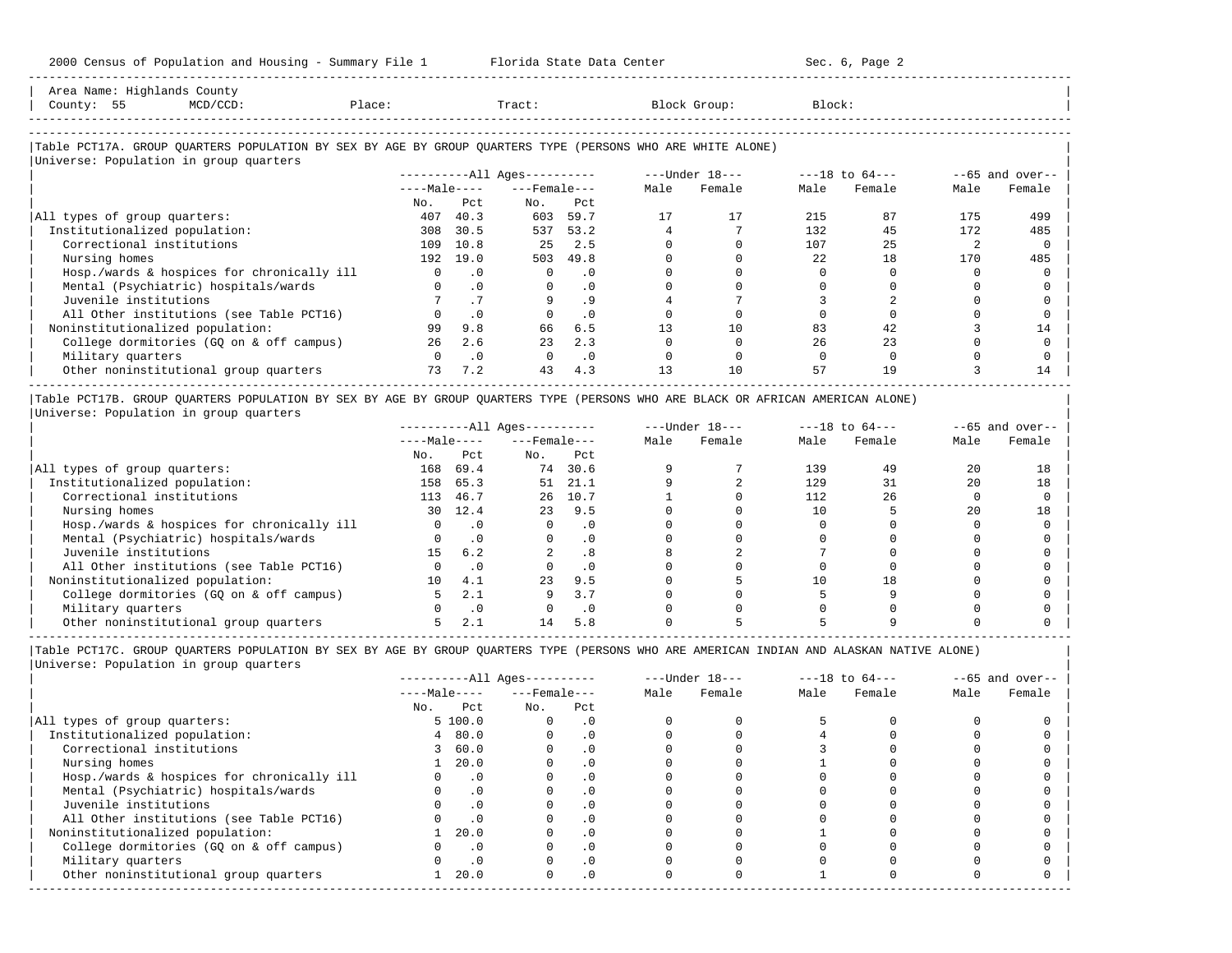| Area Name: Highlands County<br>County: 55 | MCD/CCD: | Place: | Tract: | Block Group:                                                                                               | Block: |  |
|-------------------------------------------|----------|--------|--------|------------------------------------------------------------------------------------------------------------|--------|--|
| Universe: Population in group quarters    |          |        |        | Table PCT17D. GROUP OUARTERS POPULATION BY SEX BY AGE BY GROUP OUARTERS TYPE (PERSONS WHO ARE ASIAN ALONE) |        |  |

-----------------------------------------------------------------------------------------------------------------------------------------------------

|                                            |              |           | $------All Aqes------$ |           |      | $---Under 18---$ |      | $---18$ to $64---$ | $--65$ and over-- |        |
|--------------------------------------------|--------------|-----------|------------------------|-----------|------|------------------|------|--------------------|-------------------|--------|
|                                            | $---Male---$ |           | $---$ Female $---$     |           | Male | Female           | Male | Female             | Male              | Female |
|                                            | No.          | Pct       | No.                    | Pct       |      |                  |      |                    |                   |        |
| All types of group quarters:               |              | 33.3      |                        | 2 66.7    |      |                  |      |                    |                   |        |
| Institutionalized population:              |              |           |                        | 33.3      |      |                  |      |                    |                   |        |
| Correctional institutions                  |              | $\cdot$ 0 |                        | $\cdot$ 0 |      |                  |      |                    |                   |        |
| Nursing homes                              |              | $\cdot$ 0 |                        | 33.3      |      |                  |      |                    |                   |        |
| Hosp./wards & hospices for chronically ill |              |           |                        | . 0       |      |                  |      |                    |                   |        |
| Mental (Psychiatric) hospitals/wards       |              | $\cdot$ 0 |                        | $\cdot$ 0 |      |                  |      |                    |                   |        |
| Juvenile institutions                      |              |           |                        | $\cdot$ 0 |      |                  |      |                    |                   |        |
| All Other institutions (see Table PCT16)   |              |           |                        |           |      |                  |      |                    |                   |        |
| Noninstitutionalized population:           |              | 33.3      |                        | 33.3      |      |                  |      |                    |                   |        |
| College dormitories (GQ on & off campus)   |              | $\cdot$ 0 |                        | . 0       |      |                  |      |                    |                   |        |
| Military quarters                          |              |           |                        | $\cdot$ 0 |      |                  |      |                    |                   |        |
| Other noninstitutional group quarters      |              | 33.3      |                        | 33.3      |      |                  |      |                    |                   |        |
|                                            |              |           |                        |           |      |                  |      |                    |                   |        |

|Table PCT17E. GROUP QUARTERS POPULATION BY SEX BY AGE BY GROUP QUARTERS TYPE (PERSONS OF WHO ARE NATIVE HAWAIIAN AND OTHER PACIFIC ISLANDER ALONE) | |Universe: Population in group quarters |

|                                            |              | $------All Aqes------$ |                    |     |      | $---Under 18---$ | $---18$ to $64---$ |        | $- -65$ and over-- |        |
|--------------------------------------------|--------------|------------------------|--------------------|-----|------|------------------|--------------------|--------|--------------------|--------|
|                                            | $---Male---$ |                        | $---$ Female $---$ |     | Male | Female           | Male               | Female | Male               | Female |
|                                            | No.          | Pct                    | No.                | Pct |      |                  |                    |        |                    |        |
| All types of group quarters:               |              |                        |                    |     |      |                  |                    |        |                    |        |
| Institutionalized population:              |              |                        |                    |     |      |                  |                    |        |                    |        |
| Correctional institutions                  |              |                        |                    |     |      |                  |                    |        |                    |        |
| Nursing homes                              |              |                        |                    |     |      |                  |                    |        |                    |        |
| Hosp./wards & hospices for chronically ill |              |                        |                    |     |      |                  |                    |        |                    |        |
| Mental (Psychiatric) hospitals/wards       |              |                        |                    |     |      |                  |                    |        |                    |        |
| Juvenile institutions                      |              |                        |                    |     |      |                  |                    |        |                    |        |
| All Other institutions (see Table PCT16)   |              |                        |                    |     |      |                  |                    |        |                    |        |
| Noninstitutionalized population:           |              |                        |                    |     |      |                  |                    |        |                    |        |
| College dormitories (GO on & off campus)   |              |                        |                    |     |      |                  |                    |        |                    |        |
| Military quarters                          |              |                        |                    |     |      |                  |                    |        |                    |        |
| Other noninstitutional group quarters      |              |                        |                    |     |      |                  |                    |        |                    |        |

----------------------------------------------------------------------------------------------------------------------------------------------------- |Table PCT17F. GROUP QUARTERS POPULATION BY SEX BY AGE BY GROUP QUARTERS TYPE (PERSONS WHO ARE SOME OTHER RACE ALONE) |

|                                            | $------All Aqes------$ |           |                    |                             | $---Under 18---$ |        | $---18$ to $64---$ |        | $--65$ and over-- |        |
|--------------------------------------------|------------------------|-----------|--------------------|-----------------------------|------------------|--------|--------------------|--------|-------------------|--------|
|                                            | $---Male---$           |           | $---$ Female $---$ |                             | Male             | Female | Male               | Female | Male              | Female |
|                                            | No.                    | Pct       | No.                | Pct                         |                  |        |                    |        |                   |        |
| All types of group quarters:               | 30 ·                   | 71.4      |                    | 12 28.6                     |                  |        | 19                 |        |                   |        |
| Institutionalized population:              | 18                     | 42.9      |                    | 6, 14.3                     |                  |        |                    |        |                   |        |
| Correctional institutions                  |                        | 10 23.8   | $\Omega$           | $\overline{\phantom{0}}$ .0 |                  |        |                    |        |                   |        |
| Nursing homes                              |                        | 8 19.0    |                    | 6, 14.3                     |                  |        |                    |        |                   |        |
| Hosp./wards & hospices for chronically ill |                        | $\cdot$ 0 |                    | $\cdot$ 0                   |                  |        |                    |        |                   |        |
| Mental (Psychiatric) hospitals/wards       | $\Omega$               | $\cdot$ 0 | $\Omega$           | $\cdot$ 0                   |                  |        |                    |        |                   |        |
| Juvenile institutions                      |                        | .0        |                    | $\cdot$ 0                   |                  |        |                    |        |                   |        |
| All Other institutions (see Table PCT16)   |                        | $\cdot$ 0 |                    | .0                          |                  |        |                    |        |                   |        |
| Noninstitutionalized population:           | 12 <sup>1</sup>        | 28.6      |                    | 6, 14.3                     |                  |        |                    |        |                   |        |
| College dormitories (GQ on & off campus)   |                        | $\cdot$ 0 |                    | $\cdot$ 0                   |                  |        |                    |        |                   |        |
| Military quarters                          |                        | $\cdot$ 0 |                    | $\cdot$ 0                   |                  |        |                    |        |                   |        |
| Other noninstitutional group quarters      | 12 <sup>°</sup>        | 28.6      |                    | 6, 14.3                     |                  |        |                    |        |                   |        |
|                                            |                        |           |                    |                             |                  |        |                    |        |                   |        |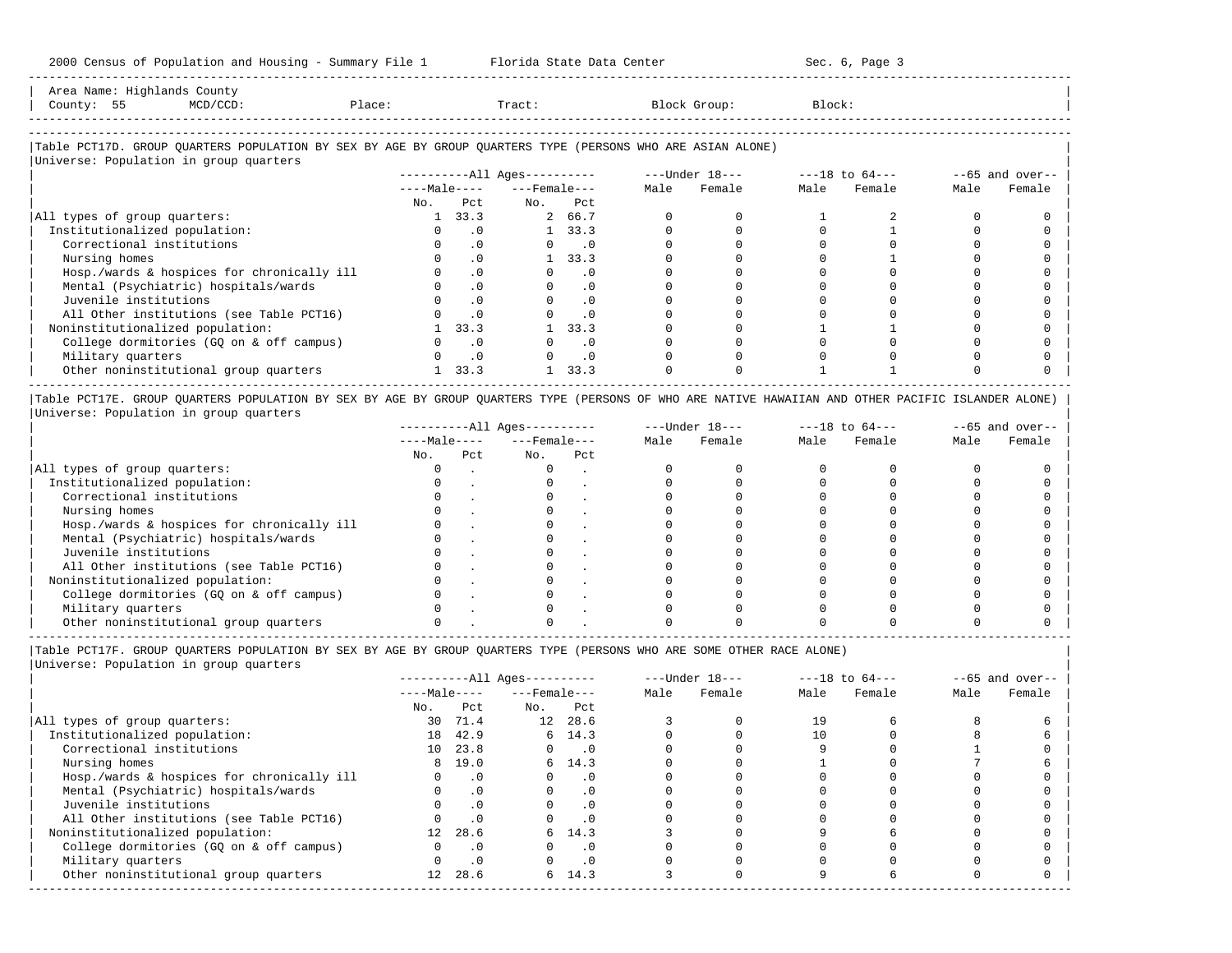| Area Name: Highlands County<br>County: 55<br>$MCD/CCD$ :                                                               | Place: |           |                              | Tract:                      |      | Block Group: |                                | Block: |                   |        |
|------------------------------------------------------------------------------------------------------------------------|--------|-----------|------------------------------|-----------------------------|------|--------------|--------------------------------|--------|-------------------|--------|
| Table PCT17G. GROUP QUARTERS POPULATION BY SEX BY AGE BY GROUP QUARTERS TYPE (PERSONS OF WHO REPORT TWO OR MORE RACES) |        |           |                              |                             |      |              |                                |        |                   |        |
| Universe: Population in group quarters                                                                                 |        |           |                              |                             |      |              |                                |        |                   |        |
|                                                                                                                        |        |           | ----------All Ages---------- |                             |      |              | $---Under 18-- ---18 to 64---$ |        | $--65$ and over-- |        |
|                                                                                                                        |        |           | $---Male-- ---Female---$     |                             | Male | Female       | Male                           | Female | Male              | Female |
|                                                                                                                        |        | No. Pct   | No. Pct                      |                             |      |              |                                |        |                   |        |
| All types of group quarters:                                                                                           |        | 9 52.9    |                              | 8 47.1                      |      |              |                                |        |                   |        |
| Institutionalized population:                                                                                          |        | 2 11.8    |                              | 6 35.3                      |      |              |                                |        |                   |        |
| Correctional institutions                                                                                              |        | 2 11.8    |                              | 2 11.8                      |      |              |                                |        |                   |        |
| Nursing homes                                                                                                          |        | $\cdot$ 0 | $\Omega$                     | $\cdot$ 0                   |      |              |                                |        |                   |        |
| Hosp./wards & hospices for chronically ill                                                                             |        | $\cdot$ 0 |                              | $\Omega$<br>$\cdot$ 0       |      |              |                                |        |                   |        |
| Mental (Psychiatric) hospitals/wards                                                                                   |        | $\cdot$ 0 | $\Omega$                     | $\cdot$ 0                   |      |              |                                |        |                   |        |
| Juvenile institutions                                                                                                  |        | $\cdot$ 0 |                              | 4, 23.5                     |      |              |                                |        |                   |        |
| All Other institutions (see Table PCT16)                                                                               |        | $\cdot$ 0 |                              | $\overline{\phantom{0}}$ .0 |      |              |                                |        |                   |        |
| Noninstitutionalized population:                                                                                       |        | 41.2      |                              | 2 11.8                      |      |              |                                |        |                   |        |
| College dormitories (GQ on & off campus)                                                                               |        | 5.9       | 0                            | $\cdot$ 0                   |      |              |                                |        |                   |        |

| Military quarters 0 .0 0 .0 0 0 0 0 0 0 | | Other noninstitutional group quarters 6 35.3 2 11.8 0 0 6 2 0 0 |

----------------------------------------------------------------------------------------------------------------------------------------------------- |Table PCT17H. GROUP QUARTERS POPULATION BY SEX BY AGE BY GROUP QUARTERS TYPE (PERSONS OF ANY RACE WHO ARE HISPANIC OR LATINO) | |Universe: Population in group quarters |

|                                            | $------All Aqes------$ |           |                  | $---Under 18---$ |      | $---18$ to $64---$ |      | $--65$ and over-- |      |        |
|--------------------------------------------|------------------------|-----------|------------------|------------------|------|--------------------|------|-------------------|------|--------|
|                                            | $---Male---$           |           | $---$ Female --- |                  | Male | Female             | Male | Female            | Male | Female |
|                                            | No.                    | Pct.      | No.              | Pct.             |      |                    |      |                   |      |        |
| All types of group quarters:               |                        | 74 74.0   | 26               | 26.0             |      |                    | 57   | 14                |      |        |
| Institutionalized population:              | 45                     | 45.0      |                  | 14 14.0          |      |                    | 33   |                   |      | 10     |
| Correctional institutions                  | 32                     | 32.0      |                  | 3.0              |      |                    | 31   |                   |      |        |
| Nursing homes                              | 11 -                   | 11.0      | 10 <sup>1</sup>  | 10.0             |      |                    |      |                   | 10   | 10     |
| Hosp./wards & hospices for chronically ill |                        | $\cdot$ 0 |                  | $\cdot$ 0        |      |                    |      |                   |      |        |
| Mental (Psychiatric) hospitals/wards       |                        | $\cdot$ 0 |                  | . 0              |      |                    |      |                   |      |        |
| Juvenile institutions                      |                        | 2.0       |                  | 1.0              |      |                    |      |                   |      |        |
| All Other institutions (see Table PCT16)   |                        | $\cdot$ 0 |                  |                  |      |                    |      |                   |      |        |
| Noninstitutionalized population:           | 29                     | 29.0      | 12 <sup>12</sup> | 12.0             |      |                    | 24   |                   |      |        |
| College dormitories (GO on & off campus)   |                        | 4.0       |                  | 2.0              |      |                    |      |                   |      |        |
| Military quarters                          |                        | $\cdot$ 0 |                  | $\cdot$ 0        |      |                    |      |                   |      |        |
| Other noninstitutional group quarters      |                        | 25.0      | 10               | 10.0             |      |                    |      |                   |      |        |

-----------------------------------------------------------------------------------------------------------------------------------------------------

|Table PCT17I. GROUP QUARTERS POPULATION BY SEX BY AGE BY GROUP QUARTERS TYPE (PERSONS OF WHO ARE WHITE ALONE, NOT HISPANIC OR LATINO) | |Universe: Population in group quarters |

|                                            | $------All Ages------$ |           |                    | $---Under 18---$ |      |        |      | $---18$ to $64---$ | $--65$ and over-- |        |
|--------------------------------------------|------------------------|-----------|--------------------|------------------|------|--------|------|--------------------|-------------------|--------|
|                                            | $---Male---$           |           | $---$ Female $---$ |                  | Male | Female | Male | Female             | Male              | Female |
|                                            | No.                    | Pct       | No.                | Pct              |      |        |      |                    |                   |        |
| All types of group quarters:               | 372                    | 38.5      | 593                | 61.5             | 14   | 17     | 186  | 82                 | 172               | 494    |
| Institutionalized population:              | 286                    | 29.6      | 532                | 55.1             |      |        | 114  | 44                 | 169               | 481    |
| Correctional institutions                  | 92                     | 9.5       | 2.4                | 2.5              |      |        | 90   | 24                 |                   |        |
| Nursing homes                              | 189                    | 19.6      | 499                | 51.7             |      |        | 2.2. | 18                 | 167               | 481    |
| Hosp./wards & hospices for chronically ill | 0                      | $\cdot$ 0 |                    | $\cdot$ 0        |      |        |      |                    |                   |        |
| Mental (Psychiatric) hospitals/wards       |                        | $\cdot$ 0 | $\Omega$           | $\cdot$ 0        |      |        |      |                    |                   |        |
| Juvenile institutions                      |                        |           |                    | . 9              |      |        |      |                    |                   |        |
| All Other institutions (see Table PCT16)   |                        | $\cdot$ 0 |                    | $\cdot$ 0        |      |        |      |                    |                   |        |
| Noninstitutionalized population:           | 86                     | 8.9       | 61                 | 6.3              |      | 10     | 72   | 38                 |                   |        |
| College dormitories (GO on & off campus)   | 23                     | 2.4       | 21                 | 2.2              |      |        | 23   | 2.1                |                   |        |
| Military quarters                          |                        | $\cdot$ 0 |                    | $\cdot$ 0        |      |        |      |                    |                   |        |
| Other noninstitutional group quarters      | 63                     | 6.5       | 40                 | 4.1              |      | 10     | 49   |                    |                   |        |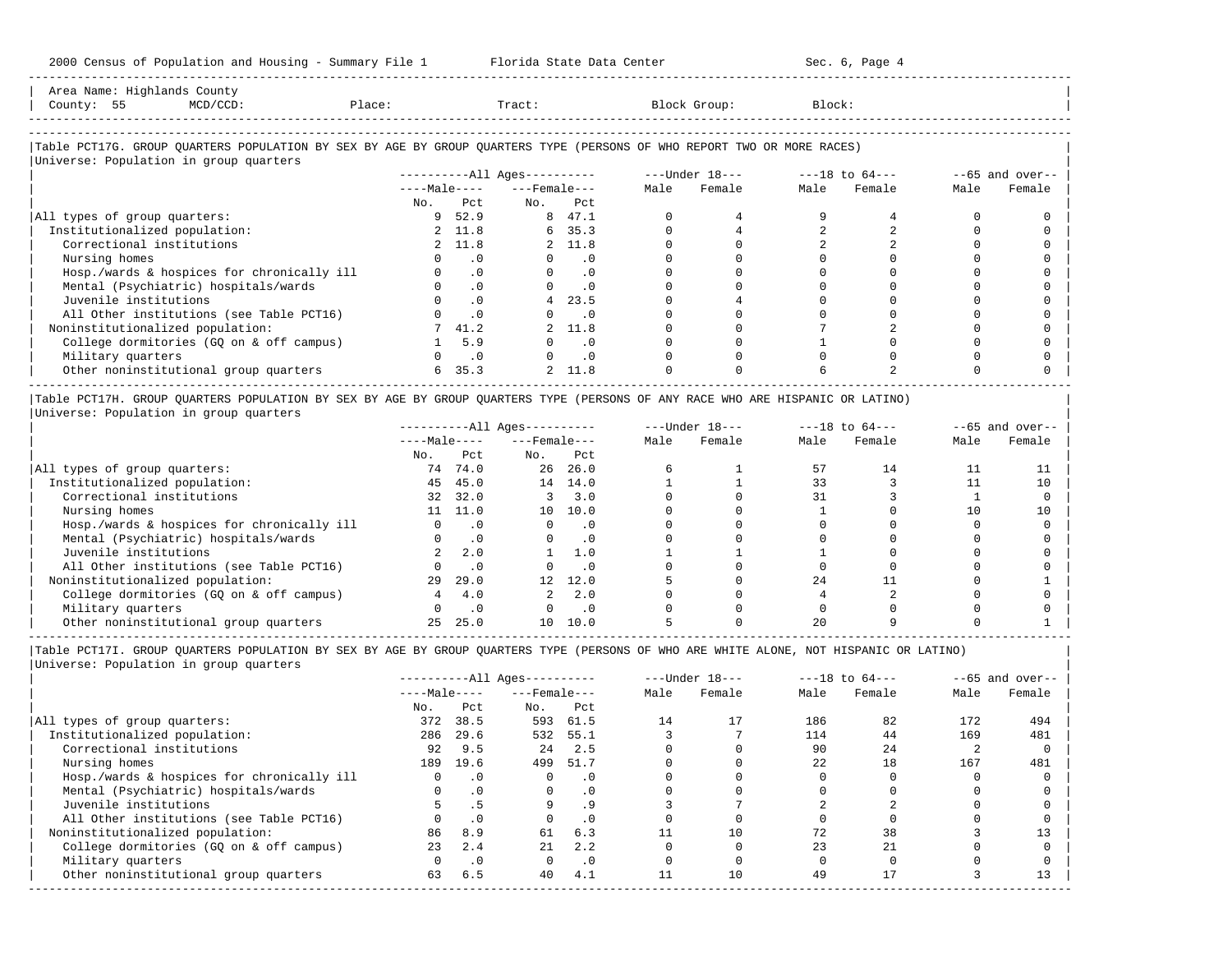-----------------------------------------------------------------------------------------------------------------------------------------------------

| Area Name: Hillsborough County                                              |                   |                  |                                                 |                |                    |                            |                                       |                                                    |             |                   |
|-----------------------------------------------------------------------------|-------------------|------------------|-------------------------------------------------|----------------|--------------------|----------------------------|---------------------------------------|----------------------------------------------------|-------------|-------------------|
| $MCD/CCD$ :<br>County: 57<br>Place:                                         |                   |                  | Tract:                                          |                |                    | Block Group:               | Block:                                |                                                    |             |                   |
|                                                                             |                   |                  |                                                 |                |                    |                            |                                       |                                                    |             |                   |
| Table PCT16. GROUP QUARTERS POPULATION BY GROUP QUARTERS TYPE               |                   |                  |                                                 |                |                    |                            |                                       |                                                    |             |                   |
| Universe: Population in group quarters                                      |                   |                  |                                                 |                |                    |                            |                                       |                                                    |             |                   |
|                                                                             |                   |                  |                                                 | 17,427         |                    |                            |                                       |                                                    |             |                   |
| Total Group Quarters Population<br>Institutionalized population:            |                   |                  |                                                 | 7,377          |                    |                            | Noninstitutionalized population:      |                                                    |             | 10,050            |
| Correctional institutions:                                                  |                   |                  |                                                 | 3,158          |                    |                            |                                       | College dormitories (college GQ on and off campus) |             | 4,238             |
| Federal prisons and detention centers                                       |                   |                  |                                                 | $\Omega$       | Military quarters: |                            |                                       |                                                    |             | 412               |
| Halfway houses                                                              |                   |                  |                                                 | 62             | On base:           |                            |                                       |                                                    |             | 412               |
| Local jails, police lockups, etc.                                           |                   |                  |                                                 | 2,832          |                    |                            |                                       | Barracks and other GQ for military personnel       |             | 412               |
| Military disciplinary barracks                                              |                   |                  |                                                 | $\Omega$       |                    |                            |                                       | Transient quarters for temporary residents         |             | $\Omega$          |
| State prisons                                                               |                   |                  |                                                 | 230            | Military ships     |                            |                                       |                                                    |             | $\mathbf 0$       |
| Other types of correctional institutions                                    |                   |                  |                                                 | 34             | Group homes:       |                            |                                       |                                                    |             | 1,227             |
| Nursing homes                                                               |                   |                  |                                                 | 3,460          |                    |                            |                                       | Homes or halfway houses for drug/alcohol abuse     |             | 165               |
| Hospitals/wards, hospices, and schools for the handicapped:                 |                   |                  |                                                 | 137            |                    | Homes for the mentally ill |                                       |                                                    |             | 160               |
| Hospitals/wards and hospices for chronically ill:                           |                   |                  |                                                 | $\Omega$       |                    |                            | Homes for the mentally retarded       |                                                    |             | 280               |
| Hospices or homes for chronically ill                                       |                   |                  |                                                 | $\Omega$       |                    |                            | Homes for the physically handicapped  |                                                    |             | 65                |
| Military hospitals or wards for chronically ill                             |                   |                  |                                                 | $\mathbf 0$    |                    | Other group homes          |                                       |                                                    |             | 557               |
| Other hospitals or wards for chronically ill                                |                   |                  |                                                 | $\Omega$       |                    | Religious group quarters   |                                       |                                                    |             | 32                |
| Hospitals or wards for drug/alcohol abuse                                   |                   |                  |                                                 | $\overline{3}$ |                    | Workers' dormitories:      |                                       |                                                    |             | 672               |
| Mental (Psychiatric) hospitals or wards                                     |                   |                  |                                                 | 69             |                    |                            |                                       | Agriculture workers' dormitories on farms          |             | 646               |
| Schools, hospitals, or wards for the mentally retarded                      |                   |                  |                                                 | $\Omega$       |                    |                            |                                       | Job Corps and vocational training facilities       |             | $\circ$           |
| Schools, hospitals, or wards for the physically handicapped:                |                   |                  |                                                 | 47             |                    | Other workers' dormitories |                                       |                                                    |             | 26                |
| Institutions for the deaf                                                   |                   |                  |                                                 | $\Omega$       |                    | Crews of maritime vessels  |                                       |                                                    |             | 5                 |
| Institutions for the blind                                                  |                   |                  |                                                 | $\Omega$       |                    |                            | Other nonhousehold living situations  |                                                    |             | 104               |
| Orthopedic wards/institutions for the physically handicapped                |                   |                  |                                                 | 47             |                    |                            | Other noninstitutional group quarters |                                                    |             | 3,360             |
| Wards in general hospitals for patients with no usual home elsewhere        |                   |                  |                                                 | 18             |                    |                            |                                       |                                                    |             |                   |
| Wards in military hospitls for patients with no usual home elsewhere        |                   |                  |                                                 | $\mathbf 0$    |                    |                            |                                       |                                                    |             |                   |
| Juvenile institutions:                                                      |                   |                  |                                                 | 622<br>178     |                    |                            |                                       |                                                    |             |                   |
| Long-term care:<br>Homes for abused, dependent, and neglected children      |                   |                  |                                                 | 59             |                    |                            |                                       |                                                    |             |                   |
| Residential treatment centers for emotionally disturbed children            |                   |                  |                                                 | 24             |                    |                            |                                       |                                                    |             |                   |
| Training schools for juvenile delinquents                                   |                   |                  |                                                 | 95             |                    |                            |                                       |                                                    |             |                   |
| Short-term care, detention or diagnostic centers for delinquent chdrn       |                   |                  |                                                 | 118            |                    |                            |                                       |                                                    |             |                   |
| Type of juvenile institution unknown                                        |                   |                  |                                                 | 326            |                    |                            |                                       |                                                    |             |                   |
| ____________________                                                        |                   |                  |                                                 |                |                    |                            |                                       |                                                    |             |                   |
| Table PCT17. GROUP QUARTERS POPULATION BY SEX BY AGE BY GROUP QUARTERS TYPE |                   |                  |                                                 |                |                    |                            |                                       |                                                    |             |                   |
| Universe: Population in group quarters                                      |                   |                  |                                                 |                |                    |                            |                                       |                                                    |             |                   |
|                                                                             |                   |                  | $------All Ages------$<br>$---Male-- ---Female$ |                |                    | $---Under 18---$<br>Female | Male                                  | $---18$ to $64---$<br>Female                       |             | $--65$ and over-- |
|                                                                             |                   |                  |                                                 |                | Male               |                            |                                       |                                                    | Male        | Female            |
| All types of group quarters:                                                | No.<br>9,155 52.5 | Pct              | No.<br>8,272 47.5                               | Pct            | 806                | 364                        | 6,666                                 | 4,100                                              | 1,683       | 3,808             |
| Institutionalized population:                                               | 4,483 25.7        |                  | 2,894 16.6                                      |                | 431                | 68                         | 3,028                                 | 727                                                | 1,024       | 2,099             |
| Correctional institutions                                                   | 2,628 15.1        |                  |                                                 | 530 3.0        | 127                | $\overline{3}$             | 2,484                                 | 525                                                | 17          | 2                 |
| Nursing homes                                                               | $1,211$ 6.9       |                  | 2,249 12.9                                      |                | $\bigcirc$         | $\Omega$                   | 223                                   | 161                                                | 988         | 2,088             |
| Hosp./wards & hospices for chronically ill                                  | $\mathbf{0}$      | $\overline{0}$ . | $\mathbf{0}$                                    | $\cdot$ 0      | $\mathbf 0$        | $\mathbf 0$                | $\overline{0}$                        | $\Omega$                                           | $\mathbf 0$ | 0                 |
| Mental (Psychiatric) hospitals/wards                                        | 41                | $\cdot$ . 2      | 28                                              | $\cdot$ 2      | $\circ$            | $\mathbf{1}$               | 33                                    | 22                                                 | 8           | 5                 |
| Juvenile institutions                                                       | 556               | 3.2              | 66                                              | .4             | 304                | 62                         | 252                                   | $\overline{4}$                                     | $\Omega$    | $\Omega$          |

| All Other institutions (see Table PCT16) 47 .3 21 .1 0 2 36 15 11 4 | | Noninstitutionalized population: 4,672 26.8 5,378 30.9 375 296 3,638 3,373 659 1,709 | | College dormitories (GQ on & off campus) 1,690 9.7 2,548 14.6 13 16 1,677 2,532 0 0 | | Military quarters 290 1.7 122 .7 0 0 290 122 0 0 | | Other noninstitutional group quarters 2,692 15.4 2,708 15.5 362 280 1,671 719 659 1,709 | -----------------------------------------------------------------------------------------------------------------------------------------------------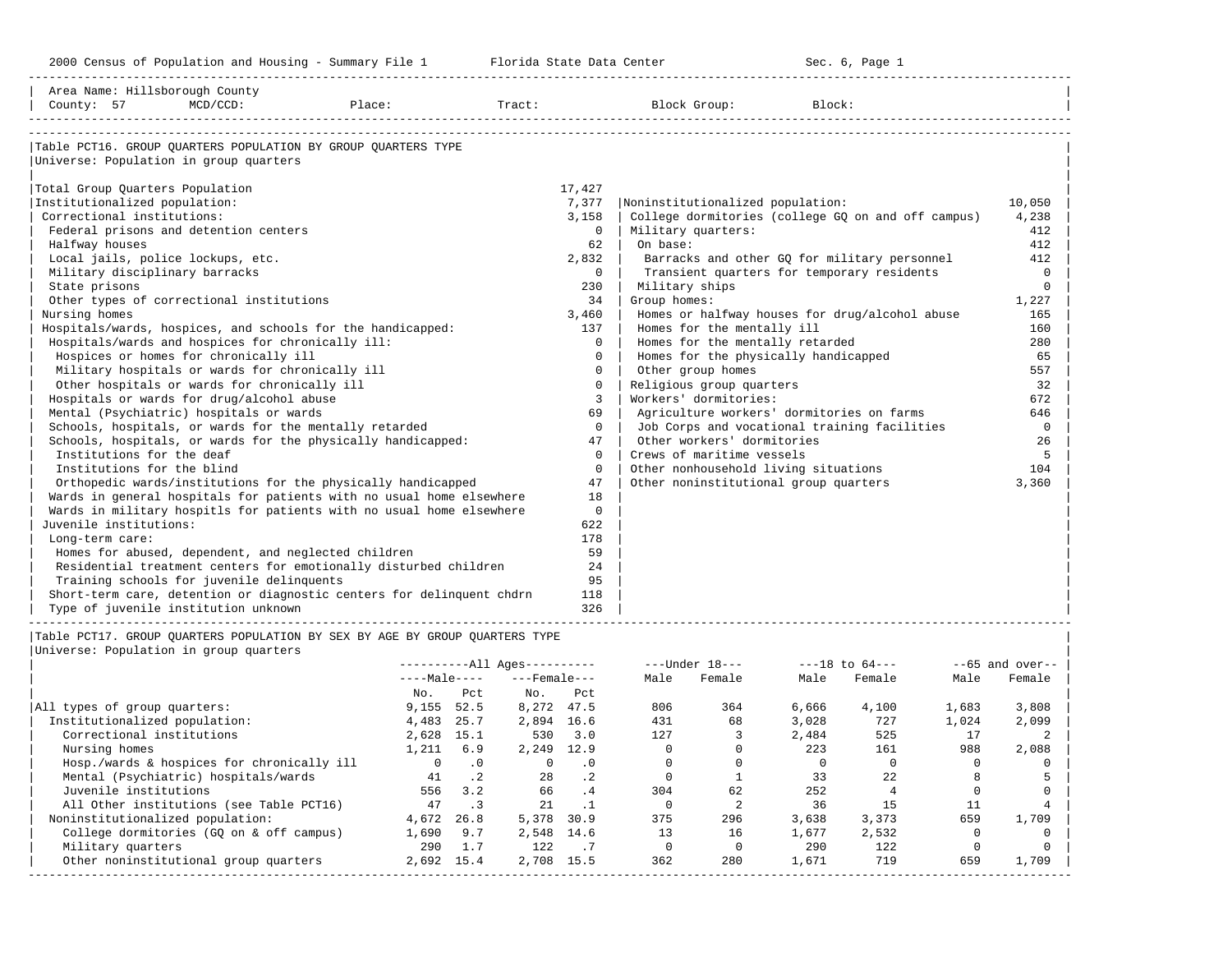| Area Name: Hillsborough County                                                                             |              |           |                        |           |      |                  |        |                    |       |                   |
|------------------------------------------------------------------------------------------------------------|--------------|-----------|------------------------|-----------|------|------------------|--------|--------------------|-------|-------------------|
| County: 57<br>$MCD/CCD$ :                                                                                  | Place:       |           | Tract:                 |           |      | Block Group:     | Block: |                    |       |                   |
|                                                                                                            |              |           |                        |           |      |                  |        |                    |       |                   |
| Table PCT17A. GROUP QUARTERS POPULATION BY SEX BY AGE BY GROUP QUARTERS TYPE (PERSONS WHO ARE WHITE ALONE) |              |           |                        |           |      |                  |        |                    |       |                   |
| Universe: Population in group quarters                                                                     |              |           |                        |           |      |                  |        |                    |       |                   |
|                                                                                                            |              |           | $------All Aqes------$ |           |      | $---Under 18---$ |        | $---18$ to $64---$ |       | $--65$ and over-- |
|                                                                                                            | $---Male---$ |           | $---$ Female $---$     |           | Male | Female           | Male   | Female             | Male  | Female            |
|                                                                                                            | No.          | Pct.      | No.                    | Pct       |      |                  |        |                    |       |                   |
| All types of group quarters:                                                                               | 5,683        | 47.4      | 6,305                  | 52.6      | 384  | 210              | 3,861  | 2,685              | 1,438 | 3,410             |
| Institutionalized population:                                                                              | 2,429        | 20.3      | 2,318                  | 19.3      | 187  | 40               | 1,388  | 415                | 854   | 1,863             |
| Correctional institutions                                                                                  | 1,119        | 9.3       | 282                    | 2.4       | 35   |                  | 1,073  | 279                | 11    |                   |
| Nursing homes                                                                                              | 980          | 8.2       | 1,962                  | 16.4      |      |                  | 153    | 108                | 827   | 1,854             |
| Hosp./wards & hospices for chronically ill                                                                 | $\Omega$     | $\cdot$ 0 |                        | . 0       |      |                  |        |                    |       |                   |
| Mental (Psychiatric) hospitals/wards                                                                       | 30           | $\cdot$ 3 | 16                     |           |      |                  | 2.5    | 11                 |       |                   |
| Juvenile institutions                                                                                      | 256          | 2.1       | 39                     | $\cdot$ 3 | 152  | 35               | 104    |                    |       |                   |
| All Other institutions (see Table PCT16)                                                                   | 44           | . 4       | 19                     | $\cdot$ 2 |      |                  | 33     | 13                 | 11    |                   |
| Noninstitutionalized population:                                                                           | 3,254        | 27.1      | 3,987                  | 33.3      | 197  | 170              | 2,473  | 2,270              | 584   | 1,547             |
| College dormitories (GQ on & off campus)                                                                   | 1,238        | 10.3      | 1,727                  | 14.4      |      |                  | 1,231  | 1,718              |       |                   |
| Military quarters                                                                                          | 202          | 1.7       | 63                     | .5        |      |                  | 202    | 63                 |       |                   |
| Other noninstitutional group quarters                                                                      | 1,814 15.1   |           | 2,197                  | 18.3      | 190  | 161              | 1,040  | 489                | 584   | 1,547             |

|Table PCT17B. GROUP QUARTERS POPULATION BY SEX BY AGE BY GROUP QUARTERS TYPE (PERSONS WHO ARE BLACK OR AFRICAN AMERICAN ALONE) | |Universe: Population in group quarters |

-----------------------------------------------------------------------------------------------------------------------------------------------------

|                                            |              |           | $------All Aqes------$ |           |      | $---Under 18---$ |       | $---18$ to $64---$ |      | $--65$ and over-- |
|--------------------------------------------|--------------|-----------|------------------------|-----------|------|------------------|-------|--------------------|------|-------------------|
|                                            | $---Male---$ |           | $---$ Female $---$     |           | Male | Female           | Male  | Female             | Male | Female            |
|                                            | No.          | Pct       | No.                    | Pct       |      |                  |       |                    |      |                   |
| All types of group quarters:               | 2,667        | 63.2      | 1,554                  | 36.8      | 339  | 99               | 2,114 | 1,103              | 214  | 352               |
| Institutionalized population:              | 1,812        | 42.9      | 519                    | 12.3      | 226  | 21               | 1,436 | 283                | 150  | 215               |
| Correctional institutions                  | 1,314        | 31.1      | 225                    | 5.3       | 85   |                  | 1,224 | 223                |      |                   |
| Nursing homes                              | 203          | 4.8       | 262                    | 6.2       |      |                  | 61    | 49                 | 142  | 213               |
| Hosp./wards & hospices for chronically ill |              | $\cdot$ 0 | $\mathbf{0}$           | $\cdot$ 0 |      |                  |       |                    |      |                   |
| Mental (Psychiatric) hospitals/wards       |              | . 2       | 10                     | $\cdot$ 2 |      |                  |       |                    |      |                   |
| Juvenile institutions                      | 283          | 6.7       | 20                     | . 5       | 141  | 20               | 142   |                    |      |                   |
| All Other institutions (see Table PCT16)   |              |           |                        | $\cdot$ 0 |      |                  |       |                    |      |                   |
| Noninstitutionalized population:           | 855          | 20.3      | 1,035                  | 24.5      | 113  | 78               | 678   | 820                | 64   | 137               |
| College dormitories (GO on & off campus)   | 309          | 7.3       | 636                    | 15.1      |      |                  | 304   | 631                |      |                   |
| Military quarters                          | 51           |           | 42                     | 1.0       |      |                  | 51    | 42                 |      |                   |
| Other noninstitutional group quarters      | 495          |           | 357                    | 8.5       | 108  | 73               | 323   | 147                | 64   | 137               |

-----------------------------------------------------------------------------------------------------------------------------------------------------

|                                            |              |           | $------All Ages------$ |           |      | $---Under 18---$ |      | $---18$ to $64---$ |      | $--65$ and over-- |
|--------------------------------------------|--------------|-----------|------------------------|-----------|------|------------------|------|--------------------|------|-------------------|
|                                            | $---Male---$ |           | $---$ Female $---$     |           | Male | Female           | Male | Female             | Male | Female            |
|                                            | No.          | Pct       | No.                    | Pct       |      |                  |      |                    |      |                   |
| All types of group quarters:               | 69           | 69.7      | 30                     | 30.3      |      |                  | 67   |                    |      |                   |
| Institutionalized population:              | 32           | 32.3      | 11                     | 11.1      |      |                  | 32   |                    |      |                   |
| Correctional institutions                  | 29           | 29.3      | 2                      | 2.0       |      |                  | 29   |                    |      |                   |
| Nursing homes                              |              | $\cdot$ 0 | 9                      | 9.1       |      |                  |      |                    |      |                   |
| Hosp./wards & hospices for chronically ill |              | $\cdot$ 0 |                        | . 0       |      |                  |      |                    |      |                   |
| Mental (Psychiatric) hospitals/wards       |              | $\cdot$ 0 |                        | $\cdot$ 0 |      |                  |      |                    |      |                   |
| Juvenile institutions                      |              | 3.0       |                        | $\cdot$ 0 |      |                  |      |                    |      |                   |
| All Other institutions (see Table PCT16)   |              | $\cdot$ 0 |                        |           |      |                  |      |                    |      |                   |
| Noninstitutionalized population:           |              | 37 37.4   | 19                     | 19.2      |      |                  | 35   | 14                 |      |                   |
| College dormitories (GO on & off campus)   |              | 15 15.2   |                        | 11.1      |      |                  |      |                    |      |                   |
| Military quarters                          |              | 1.0       |                        | $\cdot$ 0 |      |                  |      |                    |      |                   |
| Other noninstitutional group quarters      | 21           | 21.2      | 8                      | 8.1       |      |                  | 19   |                    |      |                   |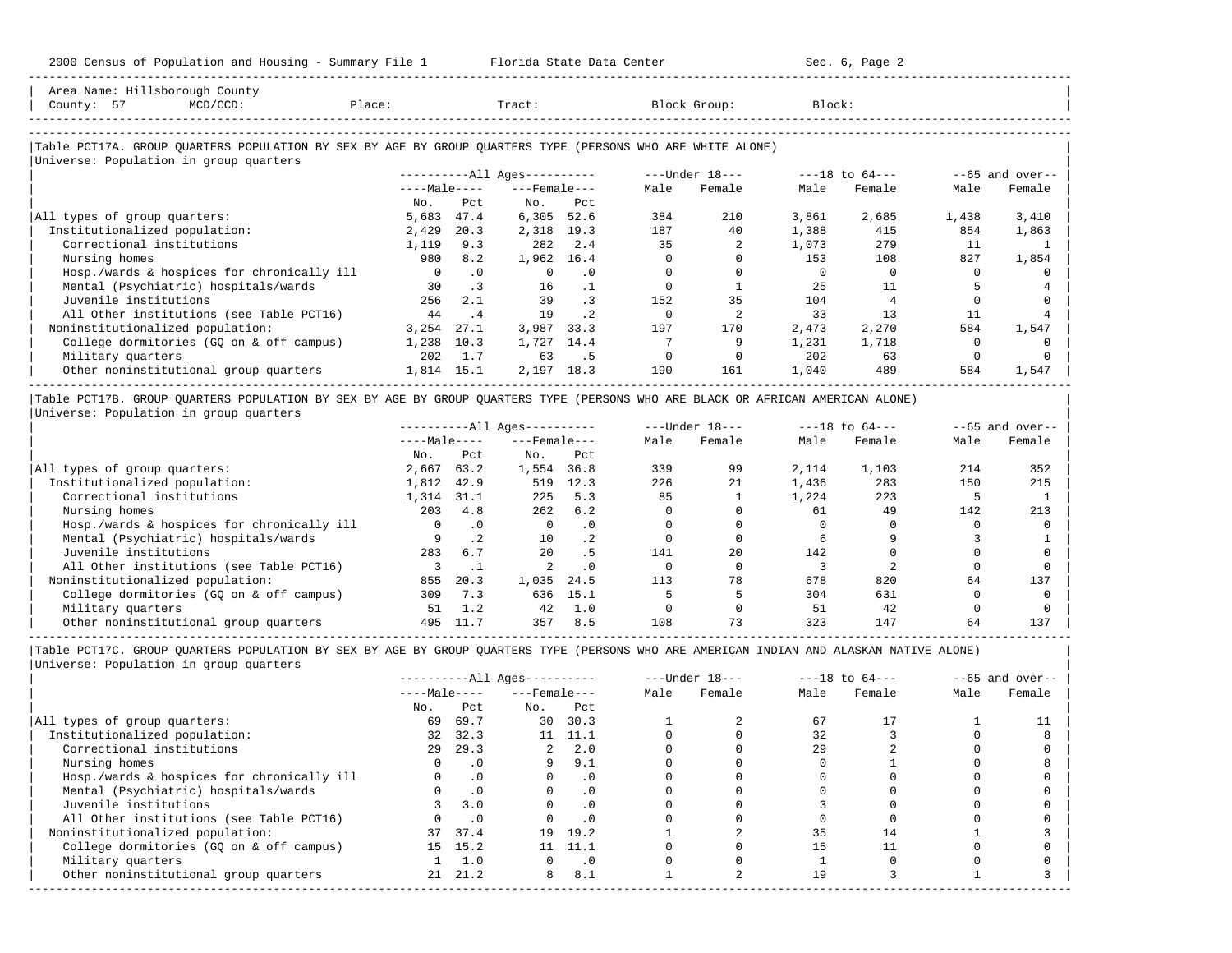|                                | 2000 Census of Population and Housing - Summary File 1 |        | Florida State Data Center |              | Sec. 6, Page 3 |
|--------------------------------|--------------------------------------------------------|--------|---------------------------|--------------|----------------|
| Area Name: Hillsborough County |                                                        |        |                           |              |                |
| County: 57                     | $MCD/CCD$ :                                            | Place: | Tract:                    | Block Group: | Block:         |

-----------------------------------------------------------------------------------------------------------------------------------------------------

| Universe: Population in group quarters     |                |                             | ----------All Ages---------- |                | $---Under 18-- ---18 to 64---$ |      |        |      | $--65$ and over-- |
|--------------------------------------------|----------------|-----------------------------|------------------------------|----------------|--------------------------------|------|--------|------|-------------------|
|                                            |                |                             | $---Male-- ---Female$        |                | Male Female                    | Male | Female | Male | Female            |
|                                            | No.            | Pct.                        | No.                          | Pct.           |                                |      |        |      |                   |
| All types of group quarters:               | 72             | 38.3                        |                              | 116 61.7       |                                | 64   | 103    |      |                   |
| Institutionalized population:              | 10             | 5.3                         | 5                            | 2.7            |                                |      |        |      |                   |
| Correctional institutions                  | 4              | 2.1                         | $\Omega$                     | $\overline{0}$ |                                |      |        |      |                   |
| Nursing homes                              | 3              | 1.6                         | 4                            | 2.1            |                                |      |        |      |                   |
| Hosp./wards & hospices for chronically ill | $\overline{0}$ | $\cdot$ 0                   | $\Omega$                     | $\cdot$ 0      |                                |      |        |      |                   |
| Mental (Psychiatric) hospitals/wards       |                | 1.5                         |                              | . 5            |                                |      |        |      |                   |
| Juvenile institutions                      |                | 2, 1.1                      | $\Omega$                     | .0             |                                |      |        |      |                   |
| All Other institutions (see Table PCT16)   |                | $\overline{\phantom{0}}$ .0 |                              | .0             |                                |      |        |      |                   |
| Noninstitutionalized population:           |                | 62 33.0                     | 111                          | 59.0           |                                | 59   | 102    |      |                   |
| College dormitories (GQ on & off campus)   | 47             | 25.0                        |                              | 96 51.1        |                                |      | 96     |      |                   |
| Military quarters                          | 8              | 4.3                         |                              | 2, 1.1         |                                |      |        |      |                   |
| Other noninstitutional group quarters      |                | $7 \quad 3.7$               | 13                           | 6.9            |                                |      |        |      |                   |

|Table PCT17E. GROUP QUARTERS POPULATION BY SEX BY AGE BY GROUP QUARTERS TYPE (PERSONS OF WHO ARE NATIVE HAWAIIAN AND OTHER PACIFIC ISLANDER ALONE) | |Universe: Population in group quarters |

|                                            |              |           | $------All Ages------$ |           |      | $---Under 18---$ |      | $---18$ to $64---$ |      | $--65$ and over-- |
|--------------------------------------------|--------------|-----------|------------------------|-----------|------|------------------|------|--------------------|------|-------------------|
|                                            | $---Male---$ |           | $---$ Female $---$     |           | Male | Female           | Male | Female             | Male | Female            |
|                                            | No.          | Pct       | No.                    | Pct       |      |                  |      |                    |      |                   |
| All types of group quarters:               | 28           | 75.7      | 9                      | 24.3      |      |                  | 24   |                    |      |                   |
| Institutionalized population:              |              | 6, 16.2   |                        | 2.7       |      |                  |      |                    |      |                   |
| Correctional institutions                  |              | 2.7       |                        | $\cdot$ 0 |      |                  |      |                    |      |                   |
| Nursing homes                              | 4            | 10.8      |                        | 2.7       |      |                  |      |                    |      |                   |
| Hosp./wards & hospices for chronically ill |              | $\cdot$ 0 |                        | . 0       |      |                  |      |                    |      |                   |
| Mental (Psychiatric) hospitals/wards       |              | $\cdot$ 0 |                        | . 0       |      |                  |      |                    |      |                   |
| Juvenile institutions                      |              | 2.7       |                        | $\cdot$ 0 |      |                  |      |                    |      |                   |
| All Other institutions (see Table PCT16)   |              | $\cdot$ 0 |                        |           |      |                  |      |                    |      |                   |
| Noninstitutionalized population:           | 22           | 59.5      | 8                      | 21.6      |      |                  | 20   |                    |      |                   |
| College dormitories (GQ on & off campus)   | 20           | 54.1      |                        | 18.9      |      |                  | 2.0  |                    |      |                   |
| Military quarters                          |              | $\cdot$ 0 |                        | $\cdot$ 0 |      |                  |      |                    |      |                   |
| Other noninstitutional group quarters      |              | 5.4       |                        | 2.7       |      |                  |      |                    |      |                   |

|Table PCT17F. GROUP QUARTERS POPULATION BY SEX BY AGE BY GROUP QUARTERS TYPE (PERSONS WHO ARE SOME OTHER RACE ALONE) |

|                                            |              |           | $------All Aqes------$ |      |      | $---Under 18---$ |      | $---18$ to $64---$ |      | $--65$ and over-- |
|--------------------------------------------|--------------|-----------|------------------------|------|------|------------------|------|--------------------|------|-------------------|
|                                            | $---Male---$ |           | $---$ Female $---$     |      | Male | Female           | Male | Female             | Male | Female            |
|                                            | No.          | Pct       | No.                    | Pct  |      |                  |      |                    |      |                   |
| All types of group quarters:               | 446          | 74.5      | 153                    | 25.5 | 50   | 34               | 387  | 112                |      |                   |
| Institutionalized population:              | 112          | 18.7      | 11                     | 1.8  |      |                  | 101  |                    |      |                   |
| Correctional institutions                  | 101          | 16.9      |                        |      |      |                  | 96   |                    |      |                   |
| Nursing homes                              |              | 1.2       |                        |      |      |                  |      |                    |      |                   |
| Hosp./wards & hospices for chronically ill |              | $\Omega$  |                        | . 0  |      |                  |      |                    |      |                   |
| Mental (Psychiatric) hospitals/wards       |              |           |                        | . .  |      |                  |      |                    |      |                   |
| Juvenile institutions                      |              |           |                        | . 3  |      |                  |      |                    |      |                   |
| All Other institutions (see Table PCT16)   |              | $\cdot$ 0 |                        | . 0  |      |                  |      |                    |      |                   |
| Noninstitutionalized population:           | 334          | 55.8      | 142                    | 23.7 | 43   | 32               | 286  | 105                |      |                   |
| College dormitories (GQ on & off campus)   | 40           | 6.7       | 46                     | 7.7  |      |                  | 40   | 46                 |      |                   |
| Military quarters                          |              | 2.8       |                        | 1.3  |      |                  |      |                    |      |                   |
| Other noninstitutional group quarters      | 277          | 46.2      | 88                     | 14.7 | 43   | 32               | 229  | 51                 |      |                   |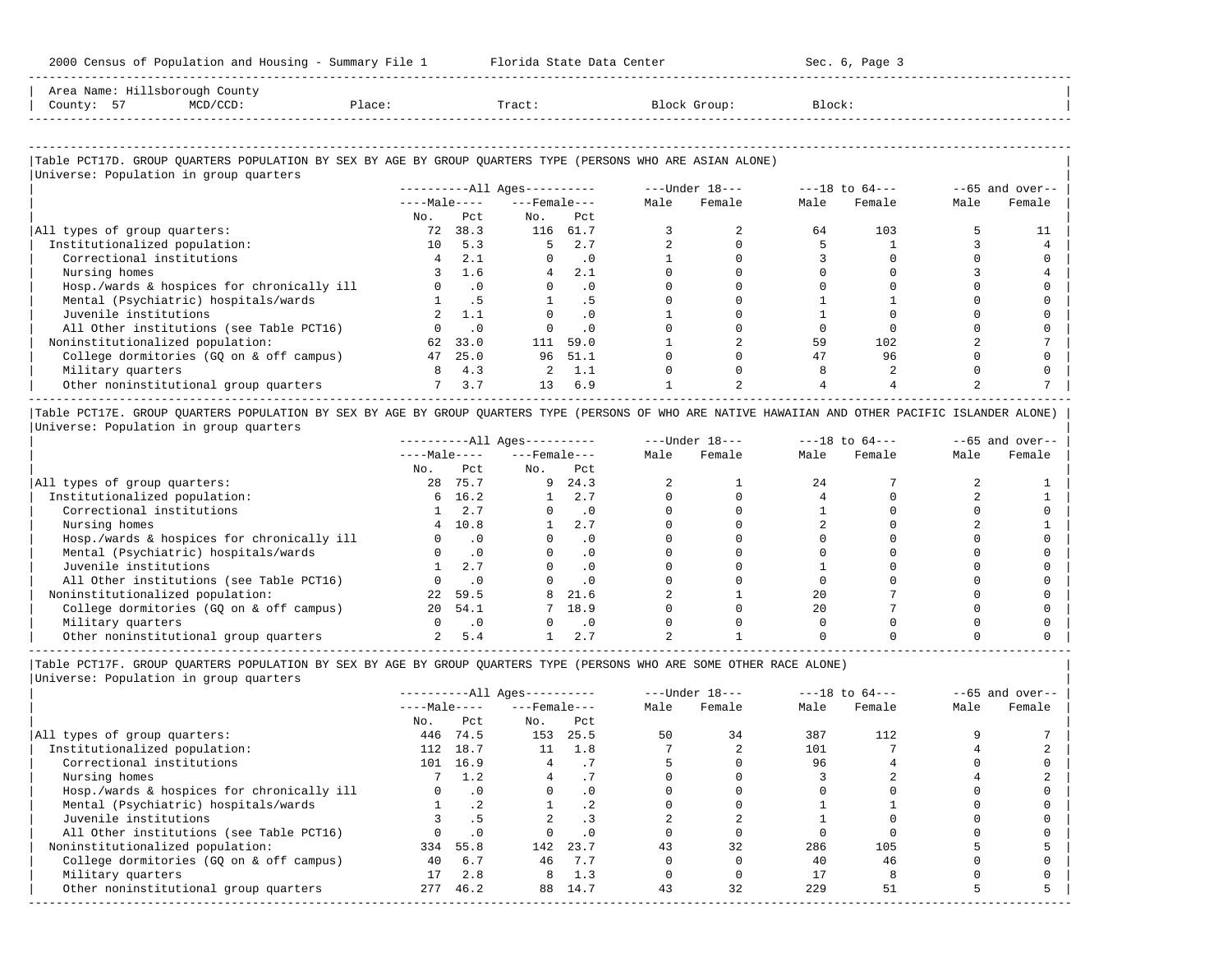-----------------------------------------------------------------------------------------------------------------------------------------------------

| Area Name: Hillsborough County                                                                                         |              |           |                        |           |      |                |        |                |      |                   |
|------------------------------------------------------------------------------------------------------------------------|--------------|-----------|------------------------|-----------|------|----------------|--------|----------------|------|-------------------|
| County: 57<br>MCD/CCD:                                                                                                 | Place:       |           | Tract:                 |           |      | Block Group:   | Block: |                |      |                   |
|                                                                                                                        |              |           |                        |           |      |                |        |                |      |                   |
| Table PCT17G. GROUP QUARTERS POPULATION BY SEX BY AGE BY GROUP QUARTERS TYPE (PERSONS OF WHO REPORT TWO OR MORE RACES) |              |           |                        |           |      |                |        |                |      |                   |
| Universe: Population in group quarters                                                                                 |              |           |                        |           |      |                |        |                |      |                   |
|                                                                                                                        |              |           | $------All Aqes------$ |           |      | ---Under 18--- |        | ---18 to 64--- |      | $--65$ and over-- |
|                                                                                                                        | $---Male---$ |           | $---$ Female $---$     |           | Male | Female         | Male   | Female         | Male | Female            |
|                                                                                                                        | No.          | Pct       | No.                    | Pct       |      |                |        |                |      |                   |
| All types of group quarters:                                                                                           | 190          | 64.4      | 105                    | 35.6      | 27   | 16             | 149    | 73             | 14   | 16                |
| Institutionalized population:                                                                                          | 82           | 27.8      | 2.9                    | 9.8       |      |                | 62     | 18             | 11   |                   |
| Correctional institutions                                                                                              | 60           | 20.3      | 17                     | 5.8       |      |                | 58     | 17             |      |                   |
| Nursing homes                                                                                                          | 14           | 4.7       |                        | 2.4       |      |                |        |                | 10   |                   |
| Hosp./wards & hospices for chronically ill                                                                             | $\mathbf{0}$ | $\cdot$ 0 | $\mathbf{0}$           | $\cdot$ 0 |      |                |        |                |      |                   |
| Mental (Psychiatric) hospitals/wards                                                                                   |              | $\cdot$ 0 | $\Omega$               | $\cdot$ 0 |      |                |        |                |      |                   |
| Juvenile institutions                                                                                                  |              | 2.7       |                        | 1.7       |      |                |        |                |      |                   |
| All Other institutions (see Table PCT16)                                                                               |              | $\cdot$ 0 |                        | $\cdot$ 0 |      |                |        |                |      |                   |
| Noninstitutionalized population:                                                                                       | 108          | 36.6      | 76                     | 25.8      | 18   | 11             | 87     | 55             |      | 10                |
| College dormitories (GQ on & off campus)                                                                               | 21           | 7.1       | 2.5                    | 8.5       |      |                | 2.0    | 23             |      |                   |
| Military quarters                                                                                                      | 11           | 3.7       |                        | 2.4       |      |                | 11     |                |      |                   |
| Other noninstitutional group quarters                                                                                  | 76           | 25.8      | 44                     | 14.9      |      |                | 56     | 25             |      | 10                |

|Table PCT17H. GROUP QUARTERS POPULATION BY SEX BY AGE BY GROUP QUARTERS TYPE (PERSONS OF ANY RACE WHO ARE HISPANIC OR LATINO) | |Universe: Population in group quarters |

|                                            |              |           | $------All Aqes------$ |           |      | $---Under 18---$ |       | $---18$ to $64---$ |      | $--65$ and over-- |
|--------------------------------------------|--------------|-----------|------------------------|-----------|------|------------------|-------|--------------------|------|-------------------|
|                                            | $---Male---$ |           | $---$ Female $---$     |           | Male | Female           | Male  | Female             | Male | Female            |
|                                            | No.          | Pct       | No.                    | Pct       |      |                  |       |                    |      |                   |
| All types of group quarters:               | 1,559        | 63.9      | 881                    | 36.1      | 181  | 120              | 1,227 | 476                | 151  | 285               |
| Institutionalized population:              | 620          | 25.4      | 249                    | 10.2      | 49   | 17               | 483   | 74                 | 88   | 158               |
| Correctional institutions                  | 455          | 18.6      | 52                     | 2.1       |      |                  | 442   | 52                 |      |                   |
| Nursing homes                              | 113          | 4.6       | 173                    | 7.1       |      |                  | 26    | 15                 | 87   | 158               |
| Hosp./wards & hospices for chronically ill | 0            | $\cdot$ 0 |                        | $\cdot$ 0 |      |                  |       |                    |      |                   |
| Mental (Psychiatric) hospitals/wards       |              |           | 2                      |           |      |                  |       |                    |      |                   |
| Juvenile institutions                      | 46           | 1.9       | 21                     | . 9       |      | 17               |       |                    |      |                   |
| All Other institutions (see Table PCT16)   |              |           |                        | .0        |      |                  |       |                    |      |                   |
| Noninstitutionalized population:           | 939          | 38.5      | 632                    | 25.9      | 132  | 103              | 744   | 402                | 63   | 127               |
| College dormitories (GQ on & off campus)   | 143          | 5.9       | 196                    | 8.0       |      |                  | 139   | 193                |      |                   |
| Military quarters                          | 33           | 1.4       |                        |           |      |                  | 33    |                    |      |                   |
| Other noninstitutional group quarters      | 763          | 31.3      | 419                    | 17.2      | 128  | 100              | 572   | 192                | 63   | 127               |

-----------------------------------------------------------------------------------------------------------------------------------------------------

|Table PCT17I. GROUP QUARTERS POPULATION BY SEX BY AGE BY GROUP QUARTERS TYPE (PERSONS OF WHO ARE WHITE ALONE, NOT HISPANIC OR LATINO) | |Universe: Population in group quarters |

|          |      |              |           |                                                              |        |                  |        |                    | $--65$ and over-- |
|----------|------|--------------|-----------|--------------------------------------------------------------|--------|------------------|--------|--------------------|-------------------|
|          |      |              |           | Male                                                         | Female | Male             | Female | Male               | Female            |
| No.      | Pct  | No.          | Pct       |                                                              |        |                  |        |                    |                   |
| 4,743    | 45.6 | 5,658        | 54.4      | 265                                                          | 136    | 3,175            | 2,374  | 1,303              | 3,148             |
| 2,005    | 19.3 | 2,110        | 20.3      | 147                                                          | 25     | 1,085            | 368    | 773                | 1,717             |
| 843      | 8.1  | 252          | 2.4       | 29                                                           |        | 804              | 249    | 10                 |                   |
| 879      | 8.5  | 1,805        |           |                                                              |        | 132              | 97     | 747                | 1,708             |
| $\Omega$ | .0   |              | $\cdot$ 0 |                                                              |        |                  |        |                    |                   |
| 2.8      |      | 15           |           |                                                              |        | 23               | 10     |                    |                   |
| 214      | 2.1  | 2.0          | .2        | 118                                                          | 2.0    | 96               |        |                    |                   |
| 41       | . 4  | 18           | $\cdot$ 2 |                                                              |        | 30               | 12     |                    |                   |
| 2,738    | 26.3 | 3,548        | 34.1      | 118                                                          | 111    | 2,090            | 2,006  | 530                | 1,431             |
| 1,148    | 11.0 | 1,587        |           |                                                              |        | 1,143            | 1,580  |                    |                   |
| 195      | 1.9  | 59           | .6        |                                                              |        | 195              | 59     |                    |                   |
| 1,395    | 13.4 | 1,902        | 18.3      | 113                                                          | 104    | 752              | 367    | 530                | 1,431             |
|          |      | $---Male---$ |           | $------All Aqes------$<br>$---$ Female $---$<br>17.4<br>15.3 |        | $---Under 18---$ |        | $---18$ to $64---$ |                   |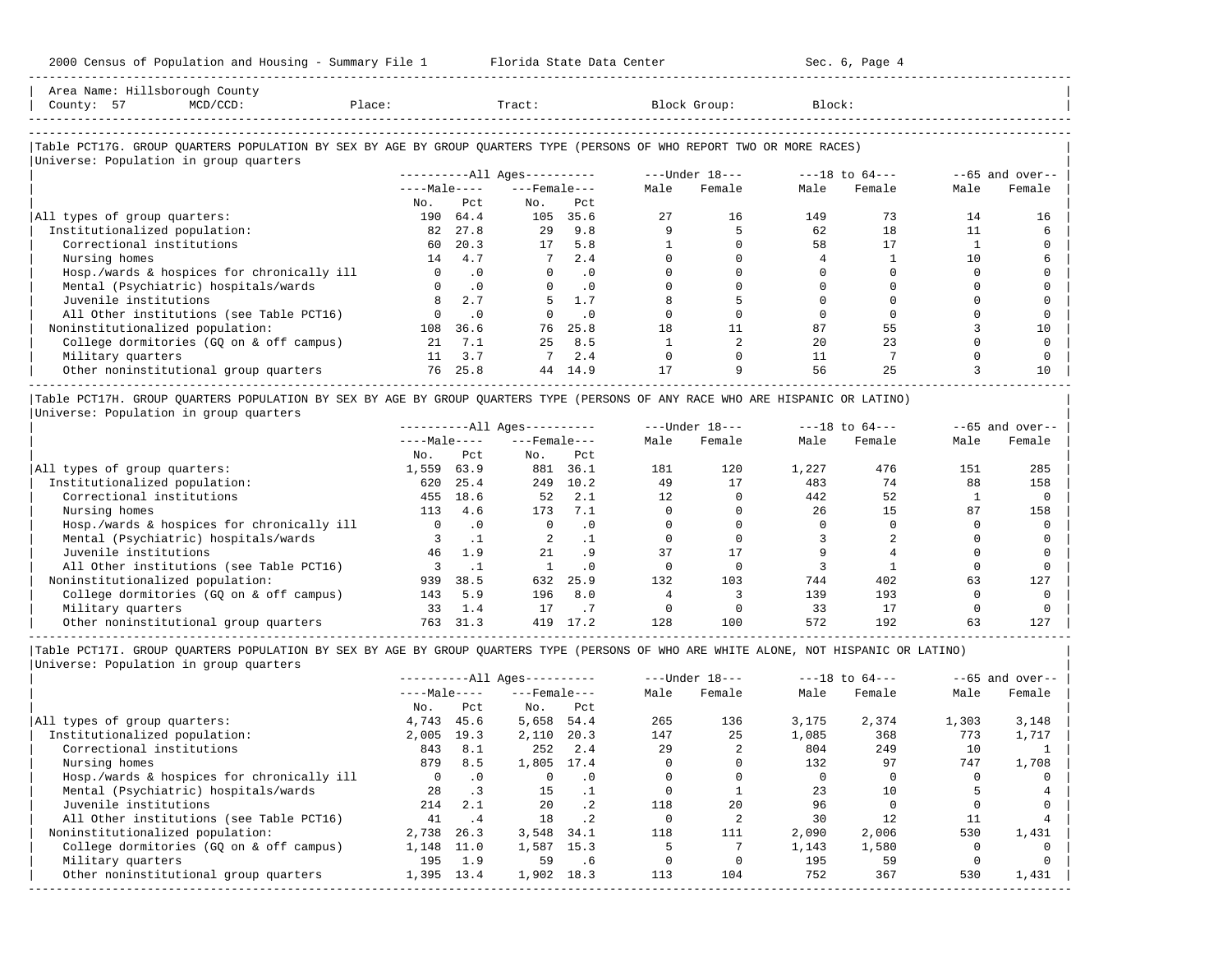-----------------------------------------------------------------------------------------------------------------------------------------------------

| Area Name: Holmes County<br>County: 59                 | $MCD/CCD$ : | Place:                                                                | Tract: |          | Block Group:                              | Block:                                             |          |
|--------------------------------------------------------|-------------|-----------------------------------------------------------------------|--------|----------|-------------------------------------------|----------------------------------------------------|----------|
|                                                        |             |                                                                       |        |          |                                           |                                                    |          |
|                                                        |             | Table PCT16. GROUP OUARTERS POPULATION BY GROUP OUARTERS TYPE         |        |          |                                           |                                                    |          |
| Universe: Population in group quarters                 |             |                                                                       |        |          |                                           |                                                    |          |
| Total Group Quarters Population                        |             |                                                                       |        | 1,719    |                                           |                                                    |          |
| Institutionalized population:                          |             |                                                                       |        | 1,674    | Noninstitutionalized population:          |                                                    | 45       |
| Correctional institutions:                             |             |                                                                       |        | 1,435    |                                           | College dormitories (college GQ on and off campus) | $\Omega$ |
| Federal prisons and detention centers                  |             |                                                                       |        | $\Omega$ | Military quarters:                        |                                                    | $\Omega$ |
| Halfway houses                                         |             |                                                                       |        | $\Omega$ | On base:                                  |                                                    |          |
| Local jails, police lockups, etc.                      |             |                                                                       |        | 22       |                                           | Barracks and other GQ for military personnel       |          |
| Military disciplinary barracks                         |             |                                                                       |        | $\Omega$ |                                           | Transient quarters for temporary residents         |          |
| State prisons                                          |             |                                                                       |        | 1,413    | Military ships                            |                                                    |          |
| Other types of correctional institutions               |             |                                                                       |        | $\Omega$ | Group homes:                              |                                                    |          |
| Nursing homes                                          |             |                                                                       |        | 177      |                                           | Homes or halfway houses for drug/alcohol abuse     |          |
|                                                        |             | Hospitals/wards, hospices, and schools for the handicapped:           |        | $\Omega$ | Homes for the mentally ill                |                                                    |          |
| Hospitals/wards and hospices for chronically ill:      |             |                                                                       |        | $\Omega$ | Homes for the mentally retarded           |                                                    |          |
| Hospices or homes for chronically ill                  |             |                                                                       |        | $\Omega$ | Homes for the physically handicapped      |                                                    |          |
| Military hospitals or wards for chronically ill        |             |                                                                       |        | $\Omega$ | Other group homes                         |                                                    |          |
| Other hospitals or wards for chronically ill           |             |                                                                       |        | $\Omega$ | Religious group quarters                  |                                                    |          |
| Hospitals or wards for drug/alcohol abuse              |             |                                                                       |        | $\Omega$ | Workers' dormitories:                     |                                                    |          |
| Mental (Psychiatric) hospitals or wards                |             |                                                                       |        | $\Omega$ | Agriculture workers' dormitories on farms |                                                    |          |
| Schools, hospitals, or wards for the mentally retarded |             |                                                                       |        | $\Omega$ |                                           | Job Corps and vocational training facilities       |          |
|                                                        |             | Schools, hospitals, or wards for the physically handicapped:          |        | $\Omega$ | Other workers' dormitories                |                                                    |          |
| Institutions for the deaf                              |             |                                                                       |        | $\Omega$ | Crews of maritime vessels                 |                                                    | $\cap$   |
| Institutions for the blind                             |             |                                                                       |        | $\Omega$ | Other nonhousehold living situations      |                                                    | $\cap$   |
|                                                        |             | Orthopedic wards/institutions for the physically handicapped          |        | $\Omega$ | Other noninstitutional group quarters     |                                                    | 45       |
|                                                        |             | Wards in general hospitals for patients with no usual home elsewhere  |        | $\Omega$ |                                           |                                                    |          |
|                                                        |             | Wards in military hospitls for patients with no usual home elsewhere  |        | $\Omega$ |                                           |                                                    |          |
| Juvenile institutions:                                 |             |                                                                       |        | 62       |                                           |                                                    |          |
| Long-term care:                                        |             |                                                                       |        | 62       |                                           |                                                    |          |
| Homes for abused, dependent, and neglected children    |             |                                                                       |        | $\Omega$ |                                           |                                                    |          |
|                                                        |             | Residential treatment centers for emotionally disturbed children      |        | 29       |                                           |                                                    |          |
| Training schools for juvenile delinquents              |             |                                                                       |        | 33       |                                           |                                                    |          |
|                                                        |             | Short-term care, detention or diagnostic centers for delinquent chdrn |        | $\Omega$ |                                           |                                                    |          |
| Type of juvenile institution unknown                   |             |                                                                       |        | $\Omega$ |                                           |                                                    |          |
|                                                        |             |                                                                       |        |          |                                           |                                                    |          |

|Table PCT17. GROUP QUARTERS POPULATION BY SEX BY AGE BY GROUP QUARTERS TYPE | |Universe: Population in group quarters |

|                                            |              | $------All Ages-.$ |                    |           |      | $---Under 18---$ |       | $---18$ to $64---$ |      | $--65$ and over-- |
|--------------------------------------------|--------------|--------------------|--------------------|-----------|------|------------------|-------|--------------------|------|-------------------|
|                                            | $---Male---$ |                    | $---$ Female $---$ |           | Male | Female           | Male  | Female             | Male | Female            |
|                                            | No.          | Pct.               | No.                | Pct       |      |                  |       |                    |      |                   |
| All types of group quarters:               | 1,560        | 90.8               | 159                | 9.2       | 62   |                  | 1,452 |                    | 46   | 147               |
| Institutionalized population:              | 1,541        | 89.6               | 133                | 7.7       | 62   |                  | 1,439 |                    | 40   | 129               |
| Correctional institutions                  | 1,435        | 83.5               |                    | $\cdot$ 0 |      |                  | 1,429 |                    |      |                   |
| Nursing homes                              | 44           | 2.6                | 133                | 7.7       |      |                  |       |                    | 37   | 129               |
| Hosp./wards & hospices for chronically ill |              | $\cdot$ 0          |                    | . 0       |      |                  |       |                    |      |                   |
| Mental (Psychiatric) hospitals/wards       |              | $\cdot$ 0          |                    | $\cdot$ 0 |      |                  |       |                    |      |                   |
| Juvenile institutions                      | 62           | 3.6                |                    | $\cdot$ 0 | 59   |                  |       |                    |      |                   |
| All Other institutions (see Table PCT16)   |              | $\cdot$ 0          |                    | . 0       |      |                  |       |                    |      |                   |
| Noninstitutionalized population:           | 19           | 1.1                | 26                 | 1.5       |      |                  |       |                    |      | 18                |
| College dormitories (GO on & off campus)   |              | $\cdot$ 0          |                    | . 0       |      |                  |       |                    |      |                   |
| Military quarters                          |              | $\cdot$ 0          |                    | $\cdot$ 0 |      |                  |       |                    |      |                   |
| Other noninstitutional group quarters      | 19           | 1.1                | 26                 | 1.5       |      |                  |       |                    |      | 18                |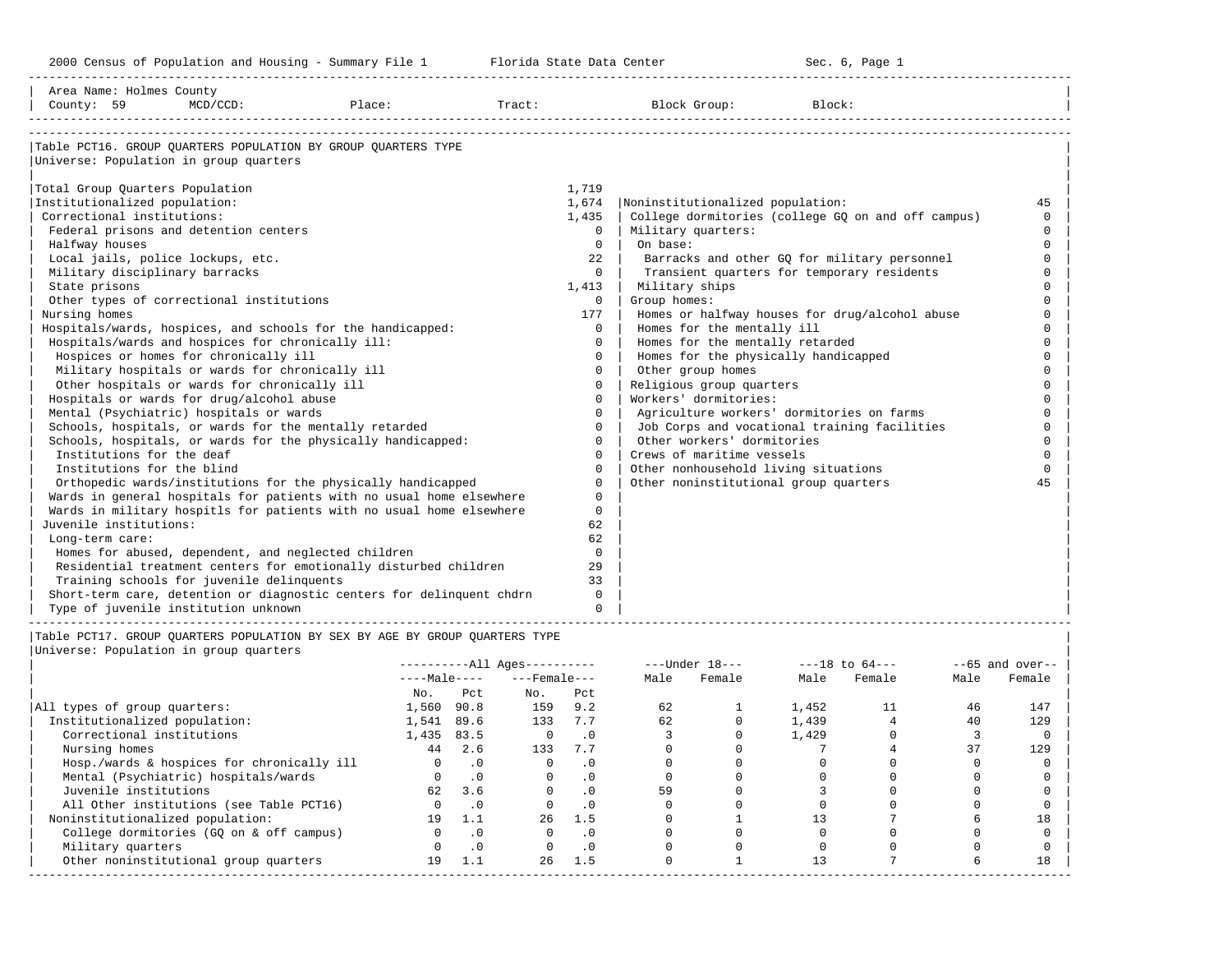|         | Area Name: Holmes County |        |        |         |              |                 |
|---------|--------------------------|--------|--------|---------|--------------|-----------------|
| County: | 59                       | D/CCD: | Place: | Tract ( | Block Group: | Block:<br>$  -$ |
|         |                          |        |        |         |              |                 |
|         |                          |        |        |         |              |                 |

-----------------------------------------------------------------------------------------------------------------------------------------------------

#### |Table PCT17A. GROUP QUARTERS POPULATION BY SEX BY AGE BY GROUP QUARTERS TYPE (PERSONS WHO ARE WHITE ALONE) | |<br>|Universe: Population in group quarters

|                                            |                 |           | $------All \text{Aqes}---$ |           |      | $---Under 18---$ |      | $---18$ to $64---$ |      | $--65$ and over-- |
|--------------------------------------------|-----------------|-----------|----------------------------|-----------|------|------------------|------|--------------------|------|-------------------|
|                                            | $---Male---$    |           | $---$ Female $---$         |           | Male | Female           | Male | Female             | Male | Female            |
|                                            | No.             | Pct.      | No.                        | Pct       |      |                  |      |                    |      |                   |
| All types of group quarters:               | 638             | 81.4      |                            | 146 18.6  | 45   |                  | 554  |                    | 39   | 137               |
| Institutionalized population:              | 625             | 79.7      | 124                        | 15.8      | 45   |                  | 546  |                    | 34   | 120               |
| Correctional institutions                  | 540             | 68.9      |                            | . 0       |      |                  | 537  |                    |      |                   |
| Nursing homes                              | 39              | 5.0       |                            | 124 15.8  |      |                  |      |                    | 32   | 120               |
| Hosp./wards & hospices for chronically ill |                 | $\cdot$ 0 |                            | . 0       |      |                  |      |                    |      |                   |
| Mental (Psychiatric) hospitals/wards       |                 | $\cdot$ 0 |                            | $\cdot$ 0 |      |                  |      |                    |      |                   |
| Juvenile institutions                      | 46              | 5.9       |                            | $\cdot$ 0 | 44   |                  |      |                    |      |                   |
| All Other institutions (see Table PCT16)   |                 | . 0       |                            | $\cdot$ 0 |      |                  |      |                    |      |                   |
| Noninstitutionalized population:           | 13 <sup>°</sup> | 1.7       | 22.2                       | 2.8       |      |                  |      |                    |      |                   |
| College dormitories (GO on & off campus)   |                 | $\cdot$ 0 |                            | . 0       |      |                  |      |                    |      |                   |
| Military quarters                          |                 | $\cdot$ 0 |                            | $\cdot$ 0 |      |                  |      |                    |      |                   |
| Other noninstitutional group quarters      | 13 <sup>°</sup> | 1.7       | 22                         | 2.8       |      |                  |      |                    |      |                   |
|                                            |                 |           |                            |           |      |                  |      |                    |      |                   |

|Table PCT17B. GROUP QUARTERS POPULATION BY SEX BY AGE BY GROUP QUARTERS TYPE (PERSONS WHO ARE BLACK OR AFRICAN AMERICAN ALONE) | |Universe: Population in group quarters |

|                                            |              |               | $------All Aqes------$ |           | $---Under 18---$ |        | $---18$ to $64---$ |        | $--65$ and over-- |        |
|--------------------------------------------|--------------|---------------|------------------------|-----------|------------------|--------|--------------------|--------|-------------------|--------|
|                                            | $---Male---$ |               | $---$ Female $---$     |           | Male             | Female | Male               | Female | Male              | Female |
|                                            | No.          | Pct           | No.                    | Pct       |                  |        |                    |        |                   |        |
| All types of group quarters:               | 809          | 98.5          | 12 <sup>°</sup>        | 1.5       |                  |        | 792                |        |                   |        |
| Institutionalized population:              | 804          | 97.9          |                        |           |                  |        | 788                |        |                   |        |
| Correctional institutions                  | 791          | 96.3          |                        | . 0       |                  |        | 788                |        |                   |        |
| Nursing homes                              |              |               |                        | 1.1       |                  |        |                    |        |                   |        |
| Hosp./wards & hospices for chronically ill |              | . 0           |                        | $\cdot$ 0 |                  |        |                    |        |                   |        |
| Mental (Psychiatric) hospitals/wards       |              |               |                        | $\cdot$ 0 |                  |        |                    |        |                   |        |
| Juvenile institutions                      |              | $\pm$ . $\pm$ |                        | $\cdot$ 0 |                  |        |                    |        |                   |        |
| All Other institutions (see Table PCT16)   |              |               |                        | $\cdot$ 0 |                  |        |                    |        |                   |        |
| Noninstitutionalized population:           |              | . 6           |                        | . 4       |                  |        |                    |        |                   |        |
| College dormitories (GO on & off campus)   |              |               |                        | $\cdot$ 0 |                  |        |                    |        |                   |        |
| Military quarters                          |              | $\cdot$ 0     |                        | $\cdot$ 0 |                  |        |                    |        |                   |        |
| Other noninstitutional group quarters      |              |               |                        |           |                  |        |                    |        |                   |        |

-----------------------------------------------------------------------------------------------------------------------------------------------------

|                                            |     |              | $------All Ages------$ |           |      | $---Under 18---$ |      | $---18$ to $64---$ |      | $--65$ and over-- |
|--------------------------------------------|-----|--------------|------------------------|-----------|------|------------------|------|--------------------|------|-------------------|
|                                            |     | $---Male---$ | $---$ Female $---$     |           | Male | Female           | Male | Female             | Male | Female            |
|                                            | No. | Pct          | No.                    | Pct       |      |                  |      |                    |      |                   |
| All types of group quarters:               |     | 16 100.0     |                        | . 0       |      |                  | 16   |                    |      |                   |
| Institutionalized population:              |     | 16 100.0     |                        | $\cdot$ 0 |      |                  | 16   |                    |      |                   |
| Correctional institutions                  |     | 16 100.0     |                        |           |      |                  |      |                    |      |                   |
| Nursing homes                              |     | $\Omega$     |                        | . 0       |      |                  |      |                    |      |                   |
| Hosp./wards & hospices for chronically ill |     |              |                        |           |      |                  |      |                    |      |                   |
| Mental (Psychiatric) hospitals/wards       |     | $\cdot$ 0    |                        | . 0       |      |                  |      |                    |      |                   |
| Juvenile institutions                      |     |              |                        | . 0       |      |                  |      |                    |      |                   |
| All Other institutions (see Table PCT16)   |     |              |                        | $\Omega$  |      |                  |      |                    |      |                   |
| Noninstitutionalized population:           |     | $\cdot$ 0    |                        | $\cdot$ 0 |      |                  |      |                    |      |                   |
| College dormitories (GQ on & off campus)   |     |              |                        | $\cdot$ 0 |      |                  |      |                    |      |                   |
| Military quarters                          |     |              |                        | . 0       |      |                  |      |                    |      |                   |
| Other noninstitutional group quarters      |     | .0           |                        | $\cdot$ 0 |      |                  |      |                    |      |                   |
|                                            |     |              |                        |           |      |                  |      |                    |      |                   |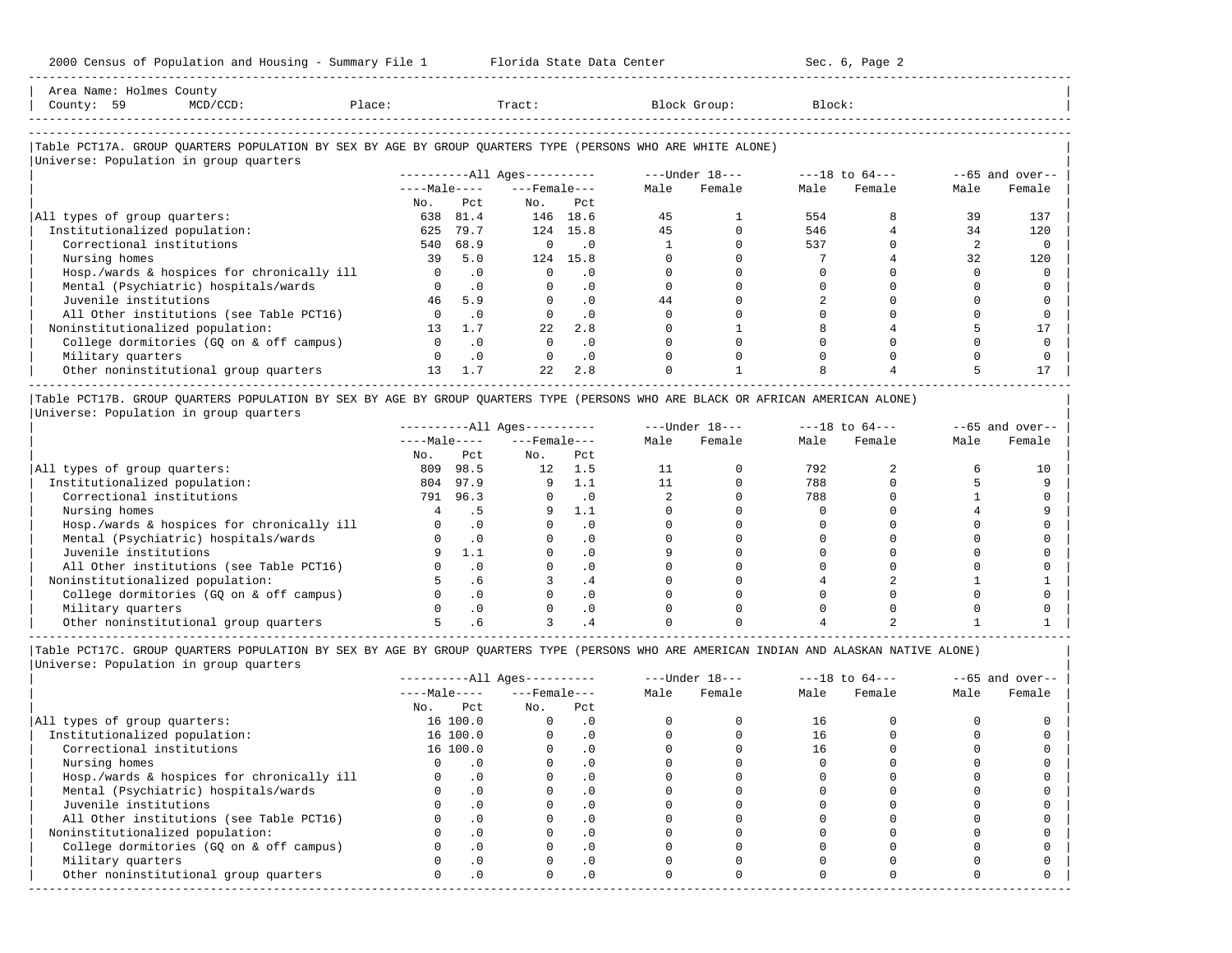| Area Name:           | Holmes o | County |        |       |       |        |
|----------------------|----------|--------|--------|-------|-------|--------|
| County               | 59       |        | Place: | Tract | Group | Block: |
| -------------------- |          |        |        |       |       |        |

-----------------------------------------------------------------------------------------------------------------------------------------------------

#### |Table PCT17D. GROUP QUARTERS POPULATION BY SEX BY AGE BY GROUP QUARTERS TYPE (PERSONS WHO ARE ASIAN ALONE) |

|                                            | $------All Aqes------$ |                    |           |      | $---Under 18---$ |      | $---18$ to $64---$ |      | $--65$ and over-- |
|--------------------------------------------|------------------------|--------------------|-----------|------|------------------|------|--------------------|------|-------------------|
|                                            | $---Male---$           | $---$ Female $---$ |           | Male | Female           | Male | Female             | Male | Female            |
|                                            | Pct<br>No.             | No.                | Pct       |      |                  |      |                    |      |                   |
| All types of group quarters:               | 7 100.0                | $\Omega$           | $\cdot$ 0 |      |                  |      |                    |      |                   |
| Institutionalized population:              | 7 100.0                |                    | $\cdot$ 0 |      |                  |      |                    |      |                   |
| Correctional institutions                  | 6 85.7                 |                    | $\cdot$ 0 |      |                  |      |                    |      |                   |
| Nursing homes                              | . 0                    |                    |           |      |                  |      |                    |      |                   |
| Hosp./wards & hospices for chronically ill | $\cdot$ 0              |                    | $\cdot$ 0 |      |                  |      |                    |      |                   |
| Mental (Psychiatric) hospitals/wards       | $\cdot$ 0              |                    | $\cdot$ 0 |      |                  |      |                    |      |                   |
| Juvenile institutions                      | 14.3                   |                    | $\cdot$ 0 |      |                  |      |                    |      |                   |
| All Other institutions (see Table PCT16)   | . 0                    |                    | $\cdot$ 0 |      |                  |      |                    |      |                   |
| Noninstitutionalized population:           | $\cdot$ 0              |                    | $\cdot$ 0 |      |                  |      |                    |      |                   |
| College dormitories (GQ on & off campus)   | $\cdot$ 0              |                    | $\cdot$ 0 |      |                  |      |                    |      |                   |
| Military quarters                          | $\cdot$ 0              |                    | $\cdot$ 0 |      |                  |      |                    |      |                   |
| Other noninstitutional group quarters      | .0                     |                    | $\cdot$ 0 |      |                  |      |                    |      |                   |

|Table PCT17E. GROUP QUARTERS POPULATION BY SEX BY AGE BY GROUP QUARTERS TYPE (PERSONS OF WHO ARE NATIVE HAWAIIAN AND OTHER PACIFIC ISLANDER ALONE) | |Universe: Population in group quarters |

|                                            |              |     | $------All Aqes------$ |     | $---Under 18---$ |        | $---18$ to $64---$ |        | $--65$ and over-- |        |
|--------------------------------------------|--------------|-----|------------------------|-----|------------------|--------|--------------------|--------|-------------------|--------|
|                                            | $---Male---$ |     | $---$ Female $---$     |     | Male             | Female | Male               | Female | Male              | Female |
|                                            | No.          | Pct | No.                    | Pct |                  |        |                    |        |                   |        |
| All types of group quarters:               |              |     |                        |     |                  |        |                    |        |                   |        |
| Institutionalized population:              |              |     |                        |     |                  |        |                    |        |                   |        |
| Correctional institutions                  |              |     |                        |     |                  |        |                    |        |                   |        |
| Nursing homes                              |              |     |                        |     |                  |        |                    |        |                   |        |
| Hosp./wards & hospices for chronically ill |              |     |                        |     |                  |        |                    |        |                   |        |
| Mental (Psychiatric) hospitals/wards       |              |     |                        |     |                  |        |                    |        |                   |        |
| Juvenile institutions                      |              |     |                        |     |                  |        |                    |        |                   |        |
| All Other institutions (see Table PCT16)   |              |     |                        |     |                  |        |                    |        |                   |        |
| Noninstitutionalized population:           |              |     |                        |     |                  |        |                    |        |                   |        |
| College dormitories (GO on & off campus)   |              |     |                        |     |                  |        |                    |        |                   |        |
| Military quarters                          |              |     |                        |     |                  |        |                    |        |                   |        |
| Other noninstitutional group quarters      |              |     |                        |     |                  |        |                    |        |                   |        |

|Table PCT17F. GROUP QUARTERS POPULATION BY SEX BY AGE BY GROUP QUARTERS TYPE (PERSONS WHO ARE SOME OTHER RACE ALONE) |

|                                            |              |           | ----------All Ages---------- |           |      | $---Under 18---$ |      | $---18$ to $64---$ |      | $--65$ and over-- |
|--------------------------------------------|--------------|-----------|------------------------------|-----------|------|------------------|------|--------------------|------|-------------------|
|                                            | $---Male---$ |           | $---$ Female $---$           |           | Male | Female           | Male | Female             | Male | Female            |
|                                            | No.          | Pct       | No.                          | Pct       |      |                  |      |                    |      |                   |
| All types of group quarters:               | 49 100.0     |           | $\Omega$                     | $\cdot$ 0 |      |                  | 45   |                    |      |                   |
| Institutionalized population:              | 49 100.0     |           |                              | $\cdot$ 0 |      |                  | 45   |                    |      |                   |
| Correctional institutions                  | 44 89.8      |           |                              |           |      |                  | 44   |                    |      |                   |
| Nursing homes                              |              | 2.0       |                              | $\cdot$ 0 |      |                  |      |                    |      |                   |
| Hosp./wards & hospices for chronically ill |              | $\cdot$ 0 |                              |           |      |                  |      |                    |      |                   |
| Mental (Psychiatric) hospitals/wards       |              | $\cdot$ 0 |                              |           |      |                  |      |                    |      |                   |
| Juvenile institutions                      |              | 8.2       |                              |           |      |                  |      |                    |      |                   |
| All Other institutions (see Table PCT16)   |              | $\cdot$ 0 |                              |           |      |                  |      |                    |      |                   |
| Noninstitutionalized population:           |              | $\cdot$ 0 |                              | $\cdot$ 0 |      |                  |      |                    |      |                   |
| College dormitories (GQ on & off campus)   |              | $\cdot$ 0 |                              |           |      |                  |      |                    |      |                   |
| Military quarters                          |              | $\cdot$ 0 |                              | $\cdot$ 0 |      |                  |      |                    |      |                   |
| Other noninstitutional group quarters      |              | $\cdot$ 0 |                              | $\cdot$ 0 |      |                  |      |                    |      |                   |
|                                            |              |           |                              |           |      |                  |      |                    |      |                   |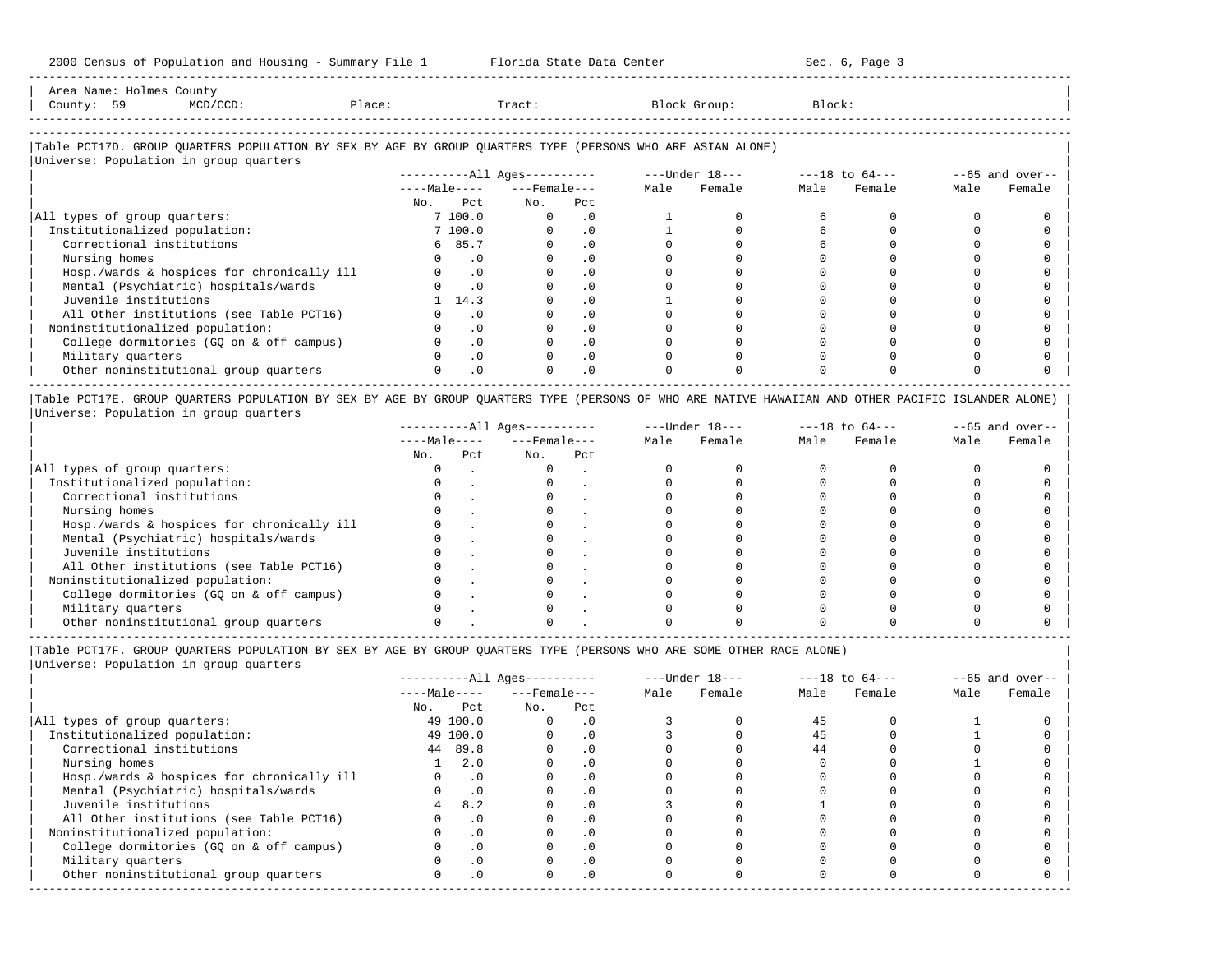| Area Name: Holmes County<br>County: 59<br>MCD/CCD:                                                                     | Place:          |           | Tract:                 |           |      | Block Group:     | Block: |                    |      |                   |
|------------------------------------------------------------------------------------------------------------------------|-----------------|-----------|------------------------|-----------|------|------------------|--------|--------------------|------|-------------------|
| Table PCT17G. GROUP OUARTERS POPULATION BY SEX BY AGE BY GROUP OUARTERS TYPE (PERSONS OF WHO REPORT TWO OR MORE RACES) |                 |           |                        |           |      |                  |        |                    |      |                   |
| Universe: Population in group quarters                                                                                 |                 |           |                        |           |      |                  |        |                    |      |                   |
|                                                                                                                        |                 |           | $------All Aqes------$ |           |      | $---Under 18---$ |        | $---18$ to $64---$ |      | $--65$ and over-- |
|                                                                                                                        | $---Ma$ ]e ---- |           | $---$ Female $---$     |           | Male | Female           | Male   | Female             | Male | Female            |
|                                                                                                                        | No.             | Pct.      | No.                    | Pct       |      |                  |        |                    |      |                   |
| All types of group quarters:                                                                                           |                 | 41 97.6   |                        | 2.4       |      |                  | 39     |                    |      |                   |
| Institutionalized population:                                                                                          |                 | 40 95.2   | $\Omega$               | $\cdot$ 0 |      |                  | 38     |                    |      |                   |
| Correctional institutions                                                                                              |                 | 38 90.5   | $\Omega$               | .0        |      |                  | 38     |                    |      |                   |
| Nursing homes                                                                                                          | 0               | $\cdot$ 0 | $\Omega$               | $\cdot$ 0 |      |                  |        |                    |      |                   |
| Hosp./wards & hospices for chronically ill                                                                             |                 | $\cdot$ 0 |                        | $\cdot$ 0 |      |                  |        |                    |      |                   |

-----------------------------------------------------------------------------------------------------------------------------------------------------

| Mental (Psychiatric) hospitals/wards     |     |  |  |  |  |
|------------------------------------------|-----|--|--|--|--|
| Juvenile institutions                    | 4.8 |  |  |  |  |
| All Other institutions (see Table PCT16) |     |  |  |  |  |
| Noninstitutionalized population:         |     |  |  |  |  |
| College dormitories (GQ on & off campus) |     |  |  |  |  |
| Military quarters                        |     |  |  |  |  |
| Other noninstitutional group quarters    |     |  |  |  |  |

-----------------------------------------------------------------------------------------------------------------------------------------------------

|Table PCT17H. GROUP QUARTERS POPULATION BY SEX BY AGE BY GROUP QUARTERS TYPE (PERSONS OF ANY RACE WHO ARE HISPANIC OR LATINO) | |Universe: Population in group quarters |

|                                            |     |              | $------All Aqes------$ |     |      | $---Under 18---$ |      | $---18$ to $64---$ |      | $--65$ and over-- |
|--------------------------------------------|-----|--------------|------------------------|-----|------|------------------|------|--------------------|------|-------------------|
|                                            |     | $---Male---$ | $---$ Female $---$     |     | Male | Female           | Male | Female             | Male | Female            |
|                                            | No. | Pct          | No.                    | Pct |      |                  |      |                    |      |                   |
| All types of group quarters:               |     | 104 100.0    |                        | . 0 |      |                  | 100  |                    |      |                   |
| Institutionalized population:              |     | 104 100.0    |                        | . 0 |      |                  | 100  |                    |      |                   |
| Correctional institutions                  | 100 | 96.2         |                        |     |      |                  | 99   |                    |      |                   |
| Nursing homes                              |     |              |                        |     |      |                  |      |                    |      |                   |
| Hosp./wards & hospices for chronically ill |     |              |                        |     |      |                  |      |                    |      |                   |
| Mental (Psychiatric) hospitals/wards       |     |              |                        |     |      |                  |      |                    |      |                   |
| Juvenile institutions                      |     | 3.8          |                        | . 0 |      |                  |      |                    |      |                   |
| All Other institutions (see Table PCT16)   |     |              |                        |     |      |                  |      |                    |      |                   |
| Noninstitutionalized population:           |     |              |                        | . 0 |      |                  |      |                    |      |                   |
| College dormitories (GO on & off campus)   |     |              |                        |     |      |                  |      |                    |      |                   |
| Military quarters                          |     |              |                        | . 0 |      |                  |      |                    |      |                   |
| Other noninstitutional group quarters      |     |              |                        |     |      |                  |      |                    |      |                   |

|                                            |                |           | $------All Aqes------$   |           |      | $---Under 18-- ---18 to 64---$ |      |        |      | $--65$ and over-- |
|--------------------------------------------|----------------|-----------|--------------------------|-----------|------|--------------------------------|------|--------|------|-------------------|
|                                            |                |           | $---Male-- ---Female---$ |           | Male | Female                         | Male | Female | Male | Female            |
|                                            | No.            | Pct       | No. Pct                  |           |      |                                |      |        |      |                   |
| All types of group quarters:               | 594            | 80.3      |                          | 146 19.7  | 44   |                                | 511  |        | 39   | 137               |
| Institutionalized population:              | 581            | 78.5      |                          | 124 16.8  | 44   |                                | 503  |        | 34   | 120               |
| Correctional institutions                  | 496            | 67.0      | $\circ$                  | $\cdot$ 0 |      |                                | 494  |        |      |                   |
| Nursing homes                              | 39             | 5.3       | 124                      | 16.8      |      |                                |      |        | 32   | 120               |
| Hosp./wards & hospices for chronically ill | $\overline{0}$ | $\cdot$ 0 | $\mathbf{0}$             | $\cdot$ 0 |      |                                |      |        |      |                   |
| Mental (Psychiatric) hospitals/wards       | $\Omega$       | $\cdot$ 0 | $\circ$                  | $\cdot$ 0 |      |                                |      |        |      |                   |
| Juvenile institutions                      | 46             | 6.2       | $\circ$                  | $\cdot$ 0 | 44   |                                |      |        |      |                   |
| All Other institutions (see Table PCT16)   | $\Omega$       | $\cdot$ 0 | $\mathbf 0$              | $\cdot$ 0 |      |                                |      |        |      |                   |
| Noninstitutionalized population:           | 13             | 1.8       | 2.2                      | 3.0       |      |                                |      |        |      |                   |
| College dormitories (GQ on & off campus)   | $\mathbf{0}$   | $\cdot$ 0 | $\mathbf 0$              | $\cdot$ 0 |      |                                |      |        |      |                   |
| Military quarters                          | $\Omega$       | $\cdot$ 0 | $\Omega$                 | $\cdot$ 0 |      |                                |      |        |      |                   |
| Other noninstitutional group quarters      | 13             | 1.8       | 22                       | 3.0       |      |                                |      |        |      | 17                |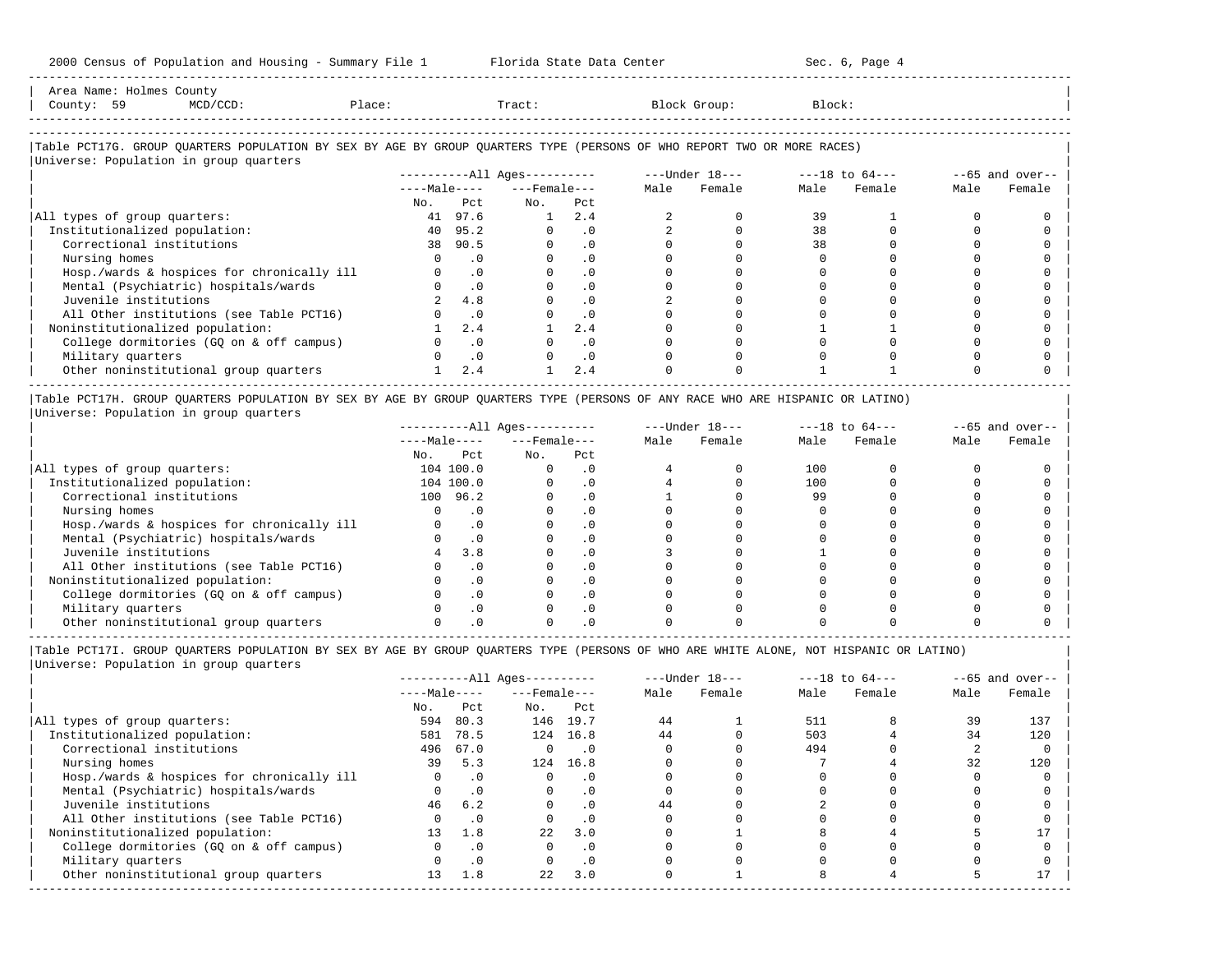-----------------------------------------------------------------------------------------------------------------------------------------------------

| Area Name: Indian River County         |                                                     |                                                                             |        |             |                                       |                                                    |                 |
|----------------------------------------|-----------------------------------------------------|-----------------------------------------------------------------------------|--------|-------------|---------------------------------------|----------------------------------------------------|-----------------|
| County: 61                             | $MCD/CCD$ :                                         | Place:                                                                      | Tract: |             | Block Group:                          | Block:                                             |                 |
|                                        |                                                     |                                                                             |        |             |                                       |                                                    |                 |
|                                        |                                                     | Table PCT16. GROUP OUARTERS POPULATION BY GROUP OUARTERS TYPE               |        |             |                                       |                                                    |                 |
| Universe: Population in group quarters |                                                     |                                                                             |        |             |                                       |                                                    |                 |
|                                        |                                                     |                                                                             |        |             |                                       |                                                    |                 |
| Total Group Quarters Population        |                                                     |                                                                             |        | 2,297       |                                       |                                                    |                 |
| Institutionalized population:          |                                                     |                                                                             |        | 1,361       | Noninstitutionalized population:      |                                                    | 936             |
| Correctional institutions:             |                                                     |                                                                             |        | 718         |                                       | College dormitories (college GQ on and off campus) | 145             |
|                                        | Federal prisons and detention centers               |                                                                             |        | $\Omega$    | Military quarters:                    |                                                    | $\Omega$        |
| Halfway houses                         |                                                     |                                                                             |        | $\Omega$    | On base:                              |                                                    | $\Omega$        |
| Local jails, police lockups, etc.      |                                                     |                                                                             |        | 409         |                                       | Barracks and other GO for military personnel       | $\Omega$        |
| Military disciplinary barracks         |                                                     |                                                                             |        | $\Omega$    |                                       | Transient quarters for temporary residents         | $\Omega$        |
| State prisons                          |                                                     |                                                                             |        | 309         | Military ships                        |                                                    | $\Omega$        |
|                                        | Other types of correctional institutions            |                                                                             |        | $\mathbf 0$ | Group homes:                          |                                                    | 122             |
| Nursing homes                          |                                                     |                                                                             |        | 596         |                                       | Homes or halfway houses for drug/alcohol abuse     | 21              |
|                                        |                                                     | Hospitals/wards, hospices, and schools for the handicapped:                 |        | 47          | Homes for the mentally ill            |                                                    | 21              |
|                                        | Hospitals/wards and hospices for chronically ill:   |                                                                             |        | $\Omega$    | Homes for the mentally retarded       |                                                    | 31              |
|                                        | Hospices or homes for chronically ill               |                                                                             |        | $\Omega$    | Homes for the physically handicapped  |                                                    | $\mathbf 0$     |
|                                        | Military hospitals or wards for chronically ill     |                                                                             |        | $\Omega$    | Other group homes                     |                                                    | 49              |
|                                        | Other hospitals or wards for chronically ill        |                                                                             |        | 0           | Religious group quarters              |                                                    | $7\phantom{.0}$ |
|                                        | Hospitals or wards for drug/alcohol abuse           |                                                                             |        | $\Omega$    | Workers' dormitories:                 |                                                    | 422             |
|                                        | Mental (Psychiatric) hospitals or wards             |                                                                             |        | $\Omega$    |                                       | Agriculture workers' dormitories on farms          | 422             |
|                                        |                                                     | Schools, hospitals, or wards for the mentally retarded                      |        | $\Omega$    |                                       | Job Corps and vocational training facilities       | $\mathbf 0$     |
|                                        |                                                     | Schools, hospitals, or wards for the physically handicapped:                |        | 47          | Other workers' dormitories            |                                                    | $\Omega$        |
| Institutions for the deaf              |                                                     |                                                                             |        | 47          | Crews of maritime vessels             |                                                    | $\mathbf 0$     |
| Institutions for the blind             |                                                     |                                                                             |        | $\Omega$    | Other nonhousehold living situations  |                                                    | 29              |
|                                        |                                                     | Orthopedic wards/institutions for the physically handicapped                |        | $\Omega$    | Other noninstitutional group quarters |                                                    | 211             |
|                                        |                                                     | Wards in general hospitals for patients with no usual home elsewhere        |        | $\Omega$    |                                       |                                                    |                 |
|                                        |                                                     | Wards in military hospitls for patients with no usual home elsewhere        |        | $\Omega$    |                                       |                                                    |                 |
| Juvenile institutions:                 |                                                     |                                                                             |        | $\Omega$    |                                       |                                                    |                 |
| Long-term care:                        |                                                     |                                                                             |        | $\Omega$    |                                       |                                                    |                 |
|                                        | Homes for abused, dependent, and neglected children |                                                                             |        |             |                                       |                                                    |                 |
|                                        |                                                     | Residential treatment centers for emotionally disturbed children            |        | $\Omega$    |                                       |                                                    |                 |
|                                        | Training schools for juvenile delinquents           |                                                                             |        | $\Omega$    |                                       |                                                    |                 |
|                                        |                                                     | Short-term care, detention or diagnostic centers for delinquent chdrn       |        | $\Omega$    |                                       |                                                    |                 |
|                                        | Type of juvenile institution unknown                |                                                                             |        | $\Omega$    |                                       |                                                    |                 |
|                                        |                                                     | Table PCT17. GROUP OUARTERS POPULATION BY SEX BY AGE BY GROUP OUARTERS TYPE |        |             |                                       |                                                    |                 |
| Universe: Population in group quarters |                                                     |                                                                             |        |             |                                       |                                                    |                 |
|                                        |                                                     |                                                                             |        |             |                                       |                                                    |                 |

|                                            | ----Male---- |           | $---$ Female $---$ |           | Male | Female | Male  | Female | Male | Female |
|--------------------------------------------|--------------|-----------|--------------------|-----------|------|--------|-------|--------|------|--------|
|                                            | No.          | Pct       | No.                | Pct       |      |        |       |        |      |        |
| All types of group quarters:               | 1,507        | 65.6      | 790                | 34.4      | 169  | 47     | 1,098 | 162    | 240  | 581    |
| Institutionalized population:              | 862          | 37.5      | 499                | 21.7      | 102  |        | 578   | 66     | 182  | 433    |
| Correctional institutions                  | 668          | 29.1      | 50                 | 2.2       | 102  |        | 561   | 49     |      |        |
| Nursing homes                              | 166          | 7.2       | 430                | 18.7      |      |        | 11    |        | 155  | 417    |
| Hosp./wards & hospices for chronically ill | $\Omega$     | .0        | $\Omega$           | $\cdot$ 0 |      |        |       |        |      |        |
| Mental (Psychiatric) hospitals/wards       |              | .0        |                    | $\cdot$ 0 |      |        |       |        |      |        |
| Juvenile institutions                      | 0            | $\cdot$ 0 | $\Omega$           | $\cdot$ 0 |      |        |       |        |      |        |
| All Other institutions (see Table PCT16)   | 2.8          | 1.2       | 19                 | .8        |      |        |       |        | 22   | 15     |
| Noninstitutionalized population:           | 645          | 28.1      | 291                | 12.7      | 67   | 47     | 520   | 96     | 58   | 148    |
| College dormitories (GO on & off campus)   | 137          | 6.0       | 8                  |           |      |        | 134   |        |      |        |
| Military quarters                          |              | $\cdot$ 0 | $\Omega$           | $\cdot$ 0 |      |        |       |        |      |        |
| Other noninstitutional group quarters      | 508          | 22.1      | 283                | 12.3      | 64   | 47     | 386   | 88     | 58   | 148    |
|                                            |              |           |                    |           |      |        |       |        |      |        |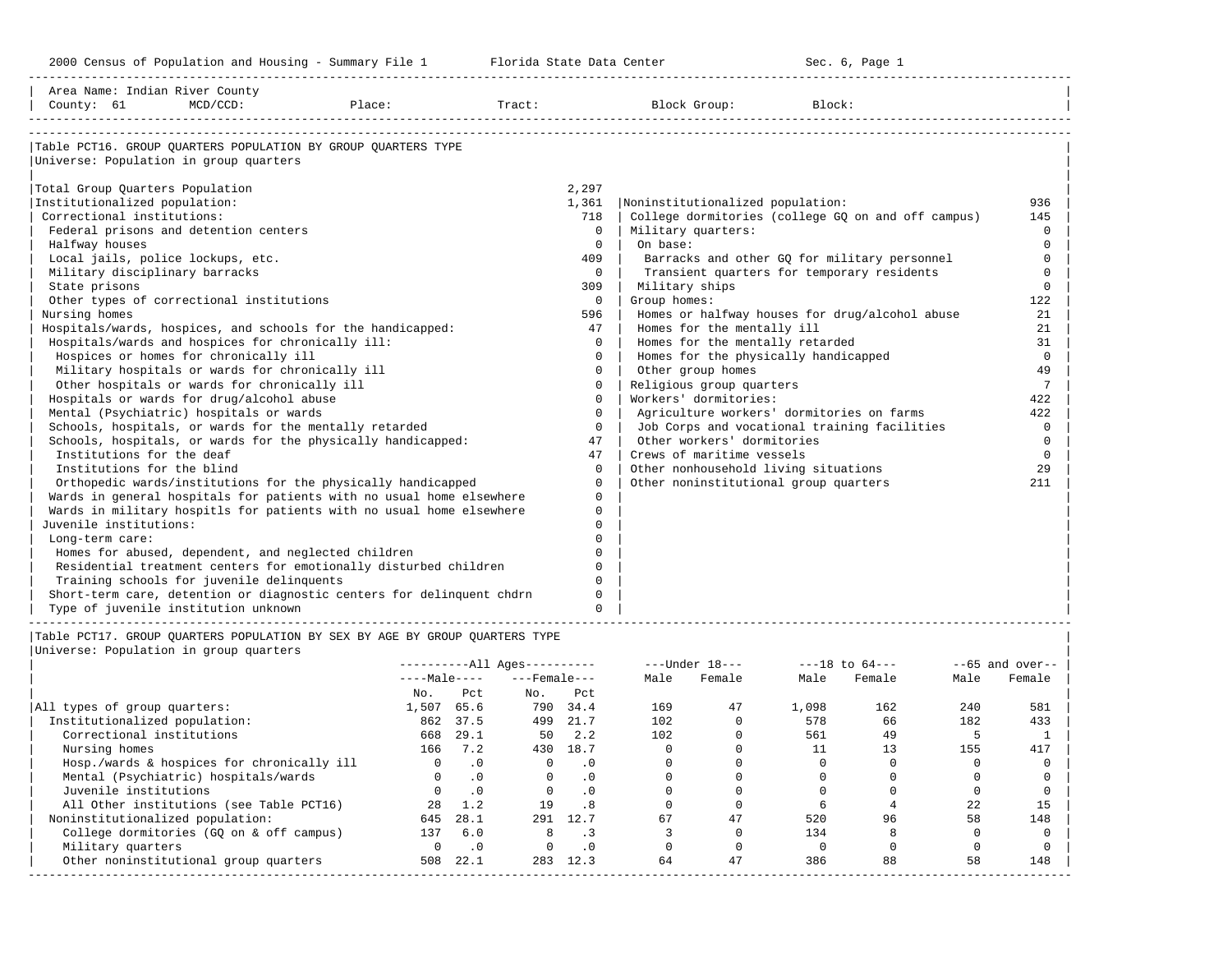| Area Name: Indian River County<br>County: 61<br>MCD/CCD:<br>Place:                                                                                   |            |              | Tract:                     |           |      | Block Group:     | Block: |                    |      |                   |
|------------------------------------------------------------------------------------------------------------------------------------------------------|------------|--------------|----------------------------|-----------|------|------------------|--------|--------------------|------|-------------------|
| Table PCT17A. GROUP OUARTERS POPULATION BY SEX BY AGE BY GROUP OUARTERS TYPE (PERSONS WHO ARE WHITE ALONE)<br>Universe: Population in group quarters |            |              |                            |           |      |                  |        |                    |      |                   |
|                                                                                                                                                      |            |              | $------All \text{Aqes}---$ |           |      | $---Under 18---$ |        | $---18$ to $64---$ |      | $--65$ and over-- |
|                                                                                                                                                      |            | $---Male---$ | $---$ Female $---$         |           | Male | Female           | Male   | Female             | Male | Female            |
|                                                                                                                                                      | No.        | Pct.         | No.                        | Pct       |      |                  |        |                    |      |                   |
| All types of group quarters:                                                                                                                         | 1,041 58.7 |              |                            | 732 41.3  | 80   | 45               | 737    | 125                | 224  | 562               |
| Institutionalized population:                                                                                                                        | 480        | 27.1         | 457                        | 25.8      | 16   |                  | 294    | 42                 | 170  | 415               |
| Correctional institutions                                                                                                                            | 303        | 17.1         | 33                         | 1.9       | 16   |                  | 282    | 32                 |      |                   |
| Nursing homes                                                                                                                                        | 152        | 8.6          | 405                        | 22.8      |      |                  |        |                    | 144  | 399               |
| Hosp./wards & hospices for chronically ill                                                                                                           | $\circ$    | $\cdot$ 0    |                            | $\cdot$ 0 |      |                  |        |                    |      |                   |
| Mental (Psychiatric) hospitals/wards                                                                                                                 | $\Omega$   | $\cdot$ 0    | $\Omega$                   | $\cdot$ 0 |      |                  |        |                    |      |                   |
| Juvenile institutions                                                                                                                                | $\Omega$   | .0           |                            | $\cdot$ 0 |      |                  |        |                    |      |                   |
| All Other institutions (see Table PCT16)                                                                                                             | 25         | 1.4          | 19                         | $1$ . $1$ |      |                  |        |                    | 21   | 15                |

| Noninstitutionalized population: 561 31.6 275 15.5 64 45 443 83 54 147 | | College dormitories (GQ on & off campus) 104 5.9 7 .4 3 0 101 7 0 0 | | Military quarters 0 .0 0 .0 0 0 0 0 0 0 |

 $\vert$  Other $noninstitutional $\rm{group\;quarters}$  457 25.8 268 15.1  $\rm{61}$   $\rm{45}$   $\rm{342}$   $\rm{76}$   $\rm{54}$   $\rm{147}$$ ----------------------------------------------------------------------------------------------------------------------------------------------------- |Table PCT17B. GROUP QUARTERS POPULATION BY SEX BY AGE BY GROUP QUARTERS TYPE (PERSONS WHO ARE BLACK OR AFRICAN AMERICAN ALONE) |

-----------------------------------------------------------------------------------------------------------------------------------------------------

|Universe: Population in group quarters<br>|-

| oniverse, roparacion in group quarecrs     |              |           |                        |           |      |                  |      |                    |      |                    |
|--------------------------------------------|--------------|-----------|------------------------|-----------|------|------------------|------|--------------------|------|--------------------|
|                                            |              |           | $------All Ages------$ |           |      | $---Under 18---$ |      | $---18$ to $64---$ |      | $- -65$ and over-- |
|                                            | $---Male---$ |           | $---$ Female $---$     |           | Male | Female           | Male | Female             | Male | Female             |
|                                            | No.          | Pct.      | No.                    | Pct       |      |                  |      |                    |      |                    |
| All types of group quarters:               | 388          | 88.4      | 51                     | 11.6      | 72   |                  | 300  | 32                 | 16   | 19                 |
| Institutionalized population:              | 339          | 77.2      | 41                     | 9.3       | 72   |                  | 255  | 23                 | 12   | 18                 |
| Correctional institutions                  | 322          | 73.3      | 16                     | 3.6       | 72   |                  | 250  | 16                 |      |                    |
| Nursing homes                              | 14           | 3.2       | 25                     | 5.7       |      |                  |      |                    |      | 18                 |
| Hosp./wards & hospices for chronically ill |              | $\cdot$ 0 |                        |           |      |                  |      |                    |      |                    |
| Mental (Psychiatric) hospitals/wards       |              | $\cdot$ 0 |                        |           |      |                  |      |                    |      |                    |
| Juvenile institutions                      |              | $\Omega$  |                        | . 0       |      |                  |      |                    |      |                    |
| All Other institutions (see Table PCT16)   |              |           |                        |           |      |                  |      |                    |      |                    |
| Noninstitutionalized population:           | 49           | 11.2      | 10                     | 2.3       |      |                  | 45   |                    |      |                    |
| College dormitories (GO on & off campus)   |              | 1.4       |                        | . 4       |      |                  |      |                    |      |                    |
| Military quarters                          |              | . 0       |                        | $\cdot$ 0 |      |                  |      |                    |      |                    |
| Other noninstitutional group quarters      | 43           | 9.8       |                        |           |      |                  |      |                    |      |                    |

-----------------------------------------------------------------------------------------------------------------------------------------------------

|                                            |     |              | $------All Aqes------$ |           |      | $---Under 18---$ |      | $---18$ to $64---$ |      | $--65$ and over-- |
|--------------------------------------------|-----|--------------|------------------------|-----------|------|------------------|------|--------------------|------|-------------------|
|                                            |     | $---Male---$ | $---$ Female $---$     |           | Male | Female           | Male | Female             | Male | Female            |
|                                            | No. | Pct          | No.                    | Pct       |      |                  |      |                    |      |                   |
| All types of group quarters:               |     | 3 100.0      |                        | . 0       |      |                  |      |                    |      |                   |
| Institutionalized population:              |     | 3 100.0      |                        | $\cdot$ 0 |      |                  |      |                    |      |                   |
| Correctional institutions                  |     | 3 100.0      |                        | . 0       |      |                  |      |                    |      |                   |
| Nursing homes                              |     |              |                        | . 0       |      |                  |      |                    |      |                   |
| Hosp./wards & hospices for chronically ill |     |              |                        | . 0       |      |                  |      |                    |      |                   |
| Mental (Psychiatric) hospitals/wards       |     | $\cdot$ 0    |                        | . 0       |      |                  |      |                    |      |                   |
| Juvenile institutions                      |     |              |                        | $\cdot$ 0 |      |                  |      |                    |      |                   |
| All Other institutions (see Table PCT16)   |     |              |                        | . 0       |      |                  |      |                    |      |                   |
| Noninstitutionalized population:           |     | .0           |                        | $\cdot$ 0 |      |                  |      |                    |      |                   |
| College dormitories (GQ on & off campus)   |     |              |                        | $\cdot$ 0 |      |                  |      |                    |      |                   |
| Military quarters                          |     |              |                        | . 0       |      |                  |      |                    |      |                   |
| Other noninstitutional group quarters      |     | .0           |                        | $\cdot$ 0 |      |                  |      |                    |      |                   |
|                                            |     |              |                        |           |      |                  |      |                    |      |                   |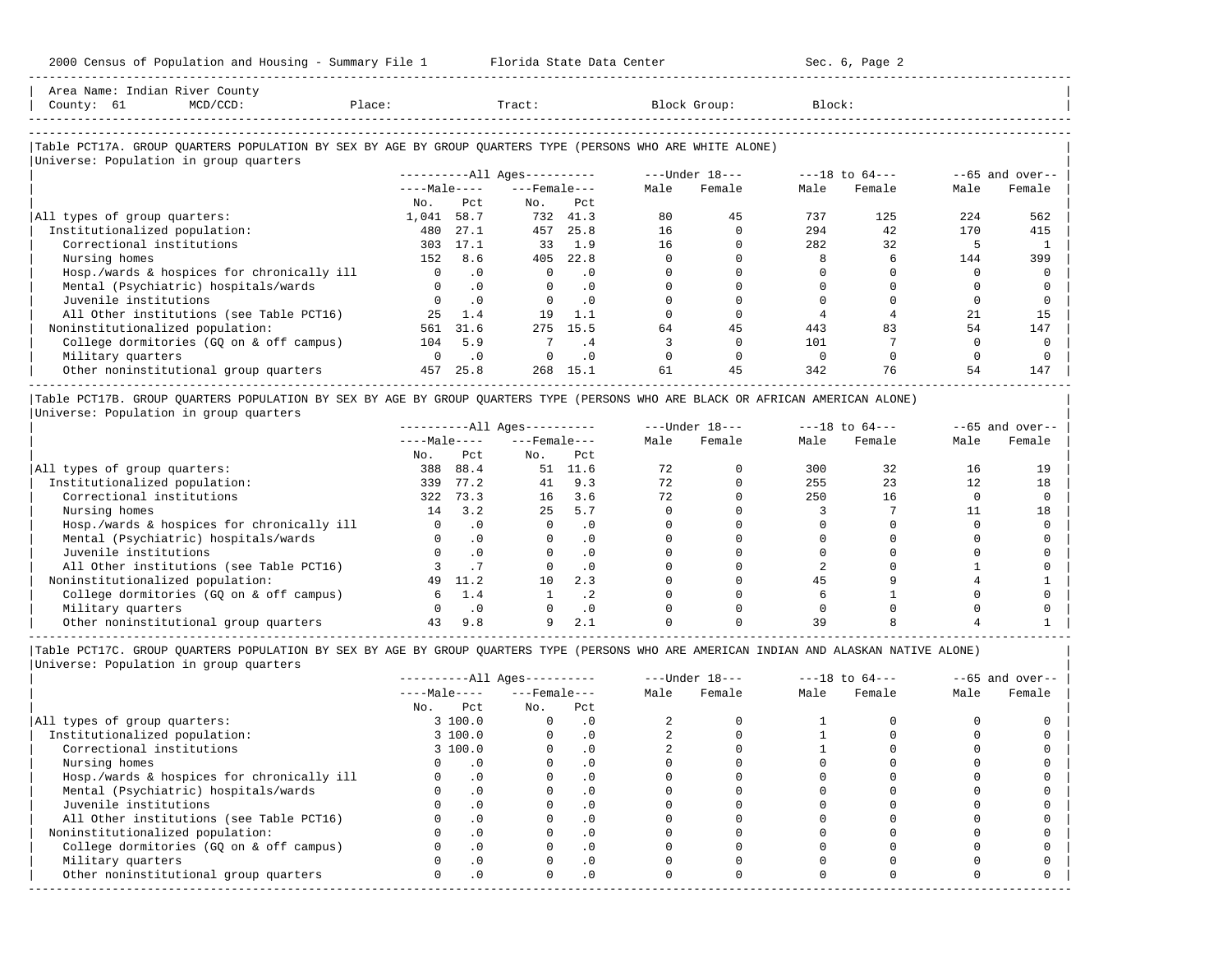| Area Name: |    | Indian River County                                                                                                        |                     |        |                   |        |
|------------|----|----------------------------------------------------------------------------------------------------------------------------|---------------------|--------|-------------------|--------|
| County:    | ρT | "ר CCD-<br>the contract of the contract of the contract of the contract of the contract of the contract of the contract of | $\mathcal{D}$ lace: | Tract. | Block (<br>Group. | Block: |
|            |    |                                                                                                                            |                     |        |                   |        |

-----------------------------------------------------------------------------------------------------------------------------------------------------

-----------------------------------------------------------------------------------------------------------------------------------------------------

### |Table PCT17D. GROUP QUARTERS POPULATION BY SEX BY AGE BY GROUP QUARTERS TYPE (PERSONS WHO ARE ASIAN ALONE) |

|                                            |              |                             | $------All Ages------$ |           |      | $---Under 18---$ |      | $---18$ to $64---$ |      | $--65$ and over-- |
|--------------------------------------------|--------------|-----------------------------|------------------------|-----------|------|------------------|------|--------------------|------|-------------------|
|                                            | $---Male---$ |                             | $---$ Female $---$     |           | Male | Female           | Male | Female             | Male | Female            |
|                                            | No.          | Pct                         | No.                    | Pct       |      |                  |      |                    |      |                   |
| All types of group quarters:               |              | 28 100.0                    | $\Omega$               | $\cdot$ 0 |      |                  | 27   |                    |      |                   |
| Institutionalized population:              |              | 4, 14.3                     |                        | $\cdot$ 0 |      |                  |      |                    |      |                   |
| Correctional institutions                  |              | 4 14.3                      |                        | $\cdot$ 0 |      |                  |      |                    |      |                   |
| Nursing homes                              |              | . 0                         |                        |           |      |                  |      |                    |      |                   |
| Hosp./wards & hospices for chronically ill |              | $\cdot$ 0                   |                        | . 0       |      |                  |      |                    |      |                   |
| Mental (Psychiatric) hospitals/wards       |              | $\cdot$ 0                   |                        | $\cdot$ 0 |      |                  |      |                    |      |                   |
| Juvenile institutions                      |              | $\cdot$ 0                   |                        |           |      |                  |      |                    |      |                   |
| All Other institutions (see Table PCT16)   |              | $\cdot$ 0                   |                        | $\cdot$ 0 |      |                  |      |                    |      |                   |
| Noninstitutionalized population:           | 24           | 85.7                        |                        | $\cdot$ 0 |      |                  | 2.4  |                    |      |                   |
| College dormitories (GQ on & off campus)   | 23           | 82.1                        |                        | $\cdot$ 0 |      |                  | 23   |                    |      |                   |
| Military quarters                          |              | $\overline{\phantom{0}}$ .0 |                        | $\cdot$ 0 |      |                  |      |                    |      |                   |
| Other noninstitutional group quarters      |              | 3.6                         |                        | $\cdot$ 0 |      |                  |      |                    |      |                   |

|Table PCT17E. GROUP QUARTERS POPULATION BY SEX BY AGE BY GROUP QUARTERS TYPE (PERSONS OF WHO ARE NATIVE HAWAIIAN AND OTHER PACIFIC ISLANDER ALONE) | |Universe: Population in group quarters |

|                                            |              |     | $------All Ages------$ |     |      | $---Under 18---$ |      | $---18$ to $64---$ |      | $--65$ and over-- |
|--------------------------------------------|--------------|-----|------------------------|-----|------|------------------|------|--------------------|------|-------------------|
|                                            | $---Male---$ |     | $---$ Female $---$     |     | Male | Female           | Male | Female             | Male | Female            |
|                                            | No.          | Pct | No.                    | Pct |      |                  |      |                    |      |                   |
| All types of group quarters:               |              |     |                        |     |      |                  |      |                    |      |                   |
| Institutionalized population:              |              |     |                        |     |      |                  |      |                    |      |                   |
| Correctional institutions                  |              |     |                        |     |      |                  |      |                    |      |                   |
| Nursing homes                              |              |     |                        |     |      |                  |      |                    |      |                   |
| Hosp./wards & hospices for chronically ill |              |     |                        |     |      |                  |      |                    |      |                   |
| Mental (Psychiatric) hospitals/wards       |              |     |                        |     |      |                  |      |                    |      |                   |
| Juvenile institutions                      |              |     |                        |     |      |                  |      |                    |      |                   |
| All Other institutions (see Table PCT16)   |              |     |                        |     |      |                  |      |                    |      |                   |
| Noninstitutionalized population:           |              |     |                        |     |      |                  |      |                    |      |                   |
| College dormitories (GQ on & off campus)   |              |     |                        |     |      |                  |      |                    |      |                   |
| Military quarters                          |              |     |                        |     |      |                  |      |                    |      |                   |
| Other noninstitutional group quarters      |              |     |                        |     |      |                  |      |                    |      |                   |

|Table PCT17F. GROUP QUARTERS POPULATION BY SEX BY AGE BY GROUP QUARTERS TYPE (PERSONS WHO ARE SOME OTHER RACE ALONE) |

|                                            |              |           | $------All Ages------$ |           |      | $---Under 18---$ |      | $---18$ to $64---$ |      | $--65$ and over-- |
|--------------------------------------------|--------------|-----------|------------------------|-----------|------|------------------|------|--------------------|------|-------------------|
|                                            | $---Male---$ |           | $---$ Female $---$     |           | Male | Female           | Male | Female             | Male | Female            |
|                                            | No.          | Pct       | No.                    | Pct       |      |                  |      |                    |      |                   |
| All types of group quarters:               | 14           | 87.5      |                        | 2, 12.5   |      |                  | 10   |                    |      |                   |
| Institutionalized population:              |              | 743.8     |                        | $\cdot$ 0 |      |                  |      |                    |      |                   |
| Correctional institutions                  |              | 743.8     |                        | $\cdot$ 0 |      |                  |      |                    |      |                   |
| Nursing homes                              |              | $\cdot$ 0 | $\Omega$               | $\cdot$ 0 |      |                  |      |                    |      |                   |
| Hosp./wards & hospices for chronically ill |              | .0        |                        | $\cdot$ 0 |      |                  |      |                    |      |                   |
| Mental (Psychiatric) hospitals/wards       |              | $\cdot$ 0 |                        | $\cdot$ 0 |      |                  |      |                    |      |                   |
| Juvenile institutions                      |              | $\cdot$ 0 |                        | $\cdot$ 0 |      |                  |      |                    |      |                   |
| All Other institutions (see Table PCT16)   |              | $\cdot$ 0 |                        | $\cdot$ 0 |      |                  |      |                    |      |                   |
| Noninstitutionalized population:           |              | 7 43.8    |                        | 2 12.5    |      |                  |      |                    |      |                   |
| College dormitories (GQ on & off campus)   |              | 2, 12.5   |                        |           |      |                  |      |                    |      |                   |
| Military quarters                          |              | $\cdot$ 0 |                        | $\cdot$ 0 |      |                  |      |                    |      |                   |
| Other noninstitutional group quarters      | $5 -$        | 31.3      |                        | 2, 12.5   |      |                  |      |                    |      |                   |
|                                            |              |           |                        |           |      |                  |      |                    |      |                   |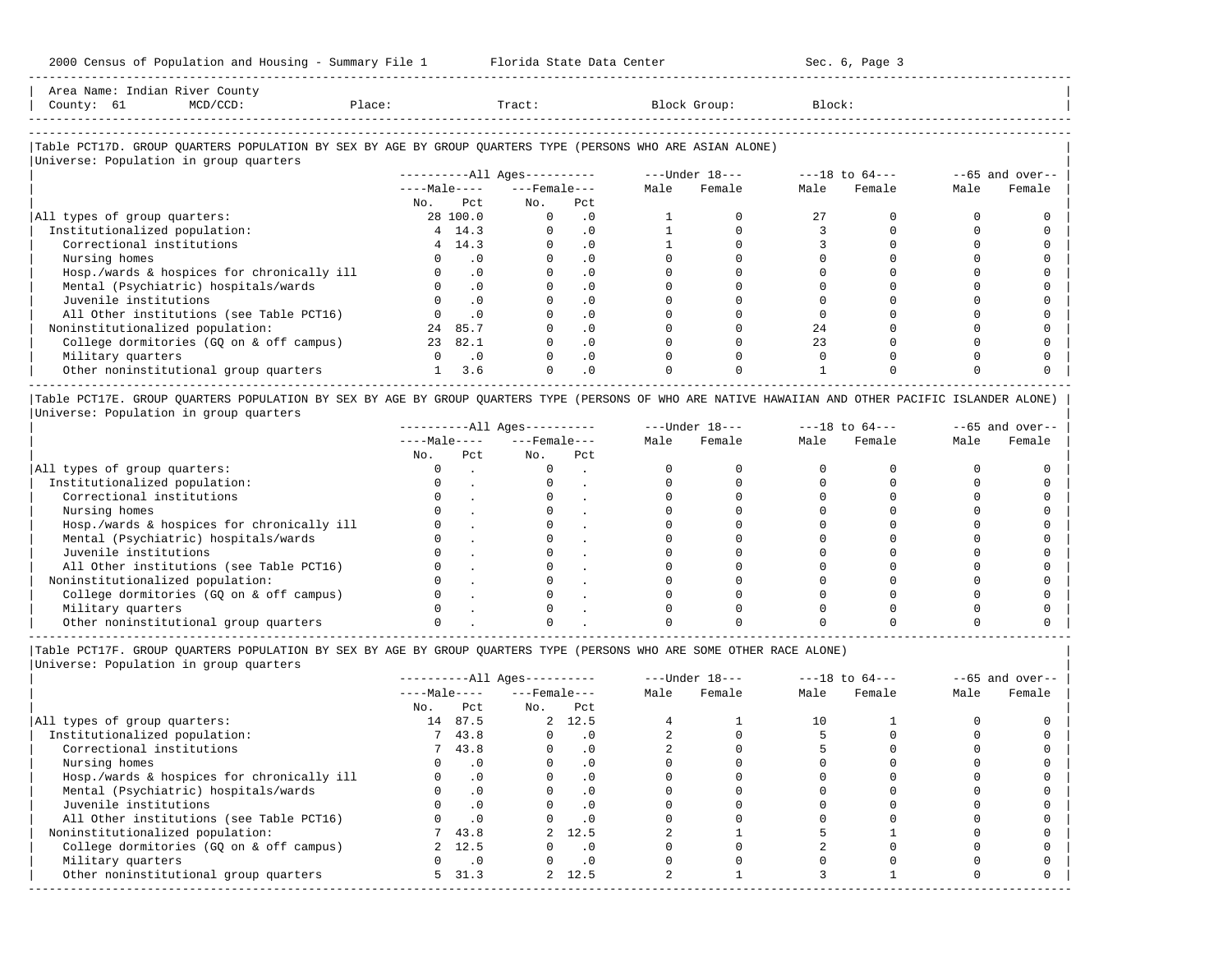| Area Name: Indian River County<br>County: 61<br>$MCD/CCD$ :                                                                                                      | Place:      |           | Tract:                   |                |      | Block Group:                                                     | Block: |             |      |                   |
|------------------------------------------------------------------------------------------------------------------------------------------------------------------|-------------|-----------|--------------------------|----------------|------|------------------------------------------------------------------|--------|-------------|------|-------------------|
| Table PCT17G. GROUP QUARTERS POPULATION BY SEX BY AGE BY GROUP QUARTERS TYPE (PERSONS OF WHO REPORT TWO OR MORE RACES)<br>Universe: Population in group quarters |             |           |                          |                |      |                                                                  |        |             |      |                   |
|                                                                                                                                                                  |             |           |                          |                |      | ----------All Ages----------    ---Under 18---    ---18 to 64--- |        |             |      | $--65$ and over-- |
|                                                                                                                                                                  |             |           | $---Male-- ---Female---$ |                | Male | Female                                                           |        | Male Female | Male | Female            |
|                                                                                                                                                                  | No.         | Pct       | No. Pct                  |                |      |                                                                  |        |             |      |                   |
| All types of group quarters:                                                                                                                                     |             | 33 86.8   |                          | $5 \quad 13.2$ | 10   |                                                                  | 23     |             |      |                   |
| Institutionalized population:                                                                                                                                    |             | 29 76.3   |                          | $1 \quad 2.6$  |      |                                                                  | 2.0    |             |      |                   |
| Correctional institutions                                                                                                                                        |             | 29 76.3   | 1                        | 2.6            |      |                                                                  | 2.0    |             |      |                   |
| Nursing homes                                                                                                                                                    | $\Omega$    | $\cdot$ 0 |                          | $\cdot$ 0      |      |                                                                  |        |             |      |                   |
| Hosp./wards & hospices for chronically ill                                                                                                                       |             | $\cdot$ 0 |                          | $\cdot$ 0      |      |                                                                  |        |             |      |                   |
| Mental (Psychiatric) hospitals/wards                                                                                                                             |             | .0        |                          | $\cdot$ 0      |      |                                                                  |        |             |      |                   |
| Juvenile institutions                                                                                                                                            |             | $\cdot$ 0 |                          | $\cdot$ 0      |      |                                                                  |        |             |      |                   |
| All Other institutions (see Table PCT16)                                                                                                                         |             | .0        |                          | $\cdot$ 0      |      |                                                                  |        |             |      |                   |
| Noninstitutionalized population:                                                                                                                                 | 4           | 10.5      | 4                        | 10.5           |      |                                                                  |        |             |      |                   |
| College dormitories (GQ on & off campus)                                                                                                                         | 2           | 5.3       |                          | $\cdot$ 0      |      |                                                                  |        |             |      |                   |
| Military quarters                                                                                                                                                |             | $\cdot$ 0 |                          | $\cdot$ 0      |      |                                                                  |        |             |      |                   |
| Other noninstitutional group quarters                                                                                                                            | $2^{\circ}$ | 5.3       | $4\overline{ }$          | 10.5           |      |                                                                  |        |             |      |                   |

|Table PCT17H. GROUP QUARTERS POPULATION BY SEX BY AGE BY GROUP QUARTERS TYPE (PERSONS OF ANY RACE WHO ARE HISPANIC OR LATINO) | |Universe: Population in group quarters |

|                                            |                 |           | $------All Ages------$ |           |      | $---Under 18---$ |      | $---18$ to $64---$ |      | $--65$ and over-- |
|--------------------------------------------|-----------------|-----------|------------------------|-----------|------|------------------|------|--------------------|------|-------------------|
|                                            | $---Male---$    |           | $---$ Female $---$     |           | Male | Female           | Male | Female             | Male | Female            |
|                                            | No.             | Pct       | No.                    | Pct       |      |                  |      |                    |      |                   |
| All types of group quarters:               | 378             | 79.2      | 99                     | 20.8      | 62   | 46               | 313  | 51                 |      |                   |
| Institutionalized population:              | 50              | 10.5      |                        | . 4       | 15   |                  | 32   |                    |      |                   |
| Correctional institutions                  | 47              | 9.9       |                        | . 0       | 15   |                  | 32   |                    |      |                   |
| Nursing homes                              |                 | . 6       |                        | . 4       |      |                  |      |                    |      |                   |
| Hosp./wards & hospices for chronically ill |                 | $\cdot$ 0 |                        | . 0       |      |                  |      |                    |      |                   |
| Mental (Psychiatric) hospitals/wards       |                 |           |                        |           |      |                  |      |                    |      |                   |
| Juvenile institutions                      |                 | . 0       |                        | . 0       |      |                  |      |                    |      |                   |
| All Other institutions (see Table PCT16)   |                 | $\cdot$ 0 |                        |           |      |                  |      |                    |      |                   |
| Noninstitutionalized population:           | 328             | 68.8      | 97                     | 20.3      |      | 46               | 281  |                    |      |                   |
| College dormitories (GO on & off campus)   | 12 <sub>1</sub> | 2.5       |                        | $\cdot$ 0 |      |                  | 12   |                    |      |                   |
| Military quarters                          |                 | . 0       |                        |           |      |                  |      |                    |      |                   |
| Other noninstitutional group quarters      |                 | 316 66.2  | 97                     | 20.3      | 47   | 46               | 269  | 51                 |      |                   |

|Table PCT17I. GROUP QUARTERS POPULATION BY SEX BY AGE BY GROUP QUARTERS TYPE (PERSONS OF WHO ARE WHITE ALONE, NOT HISPANIC OR LATINO) | |Universe: Population in group quarters |

|                                            |              |           | ----------All Ages---------- |           |      | $---Under 18---$ |      | $---18$ to $64---$ | $--65$ and over-- |        |
|--------------------------------------------|--------------|-----------|------------------------------|-----------|------|------------------|------|--------------------|-------------------|--------|
|                                            | $---Male---$ |           | $---$ Female $---$           |           | Male | Female           | Male | Female             | Male              | Female |
|                                            | No.          | Pct       | No.                          | Pct       |      |                  |      |                    |                   |        |
| All types of group quarters:               | 697          | 52.2      | 637                          | 47.8      | 29   |                  | 447  | 76                 | 221               | 560    |
| Institutionalized population:              | 454          | 34.0      | 455                          | 34.1      |      |                  | 278  | 42                 | 167               | 413    |
| Correctional institutions                  | 280          | 21.0      | 33                           | 2.5       |      |                  | 266  | 32                 |                   |        |
| Nursing homes                              | 149          | 11.2      | 403                          | 30.2      |      |                  |      |                    | 141               | 397    |
| Hosp./wards & hospices for chronically ill |              | $\cdot$ 0 |                              | $\cdot$ 0 |      |                  |      |                    |                   |        |
| Mental (Psychiatric) hospitals/wards       | $\Omega$     | .0        | $\Omega$                     | $\cdot$ 0 |      |                  |      |                    |                   |        |
| Juvenile institutions                      |              | $\cdot$ 0 |                              | $\cdot$ 0 |      |                  |      |                    |                   |        |
| All Other institutions (see Table PCT16)   | 25           | 1.9       | 19                           | 1.4       |      |                  |      |                    | 21                | 15     |
| Noninstitutionalized population:           | 243          | 18.2      | 182                          | 13.6      | 2.0  |                  | 169  | 34                 | 54                | 147    |
| College dormitories (GQ on & off campus)   | 94           | 7.0       |                              |           |      |                  | 91   |                    |                   |        |
| Military quarters                          |              | $\cdot$ 0 |                              | . 0       |      |                  |      |                    |                   |        |
| Other noninstitutional group quarters      | 149          | 11.2      | 175                          | 13.1      |      |                  | 78   | 27                 | 54                | 147    |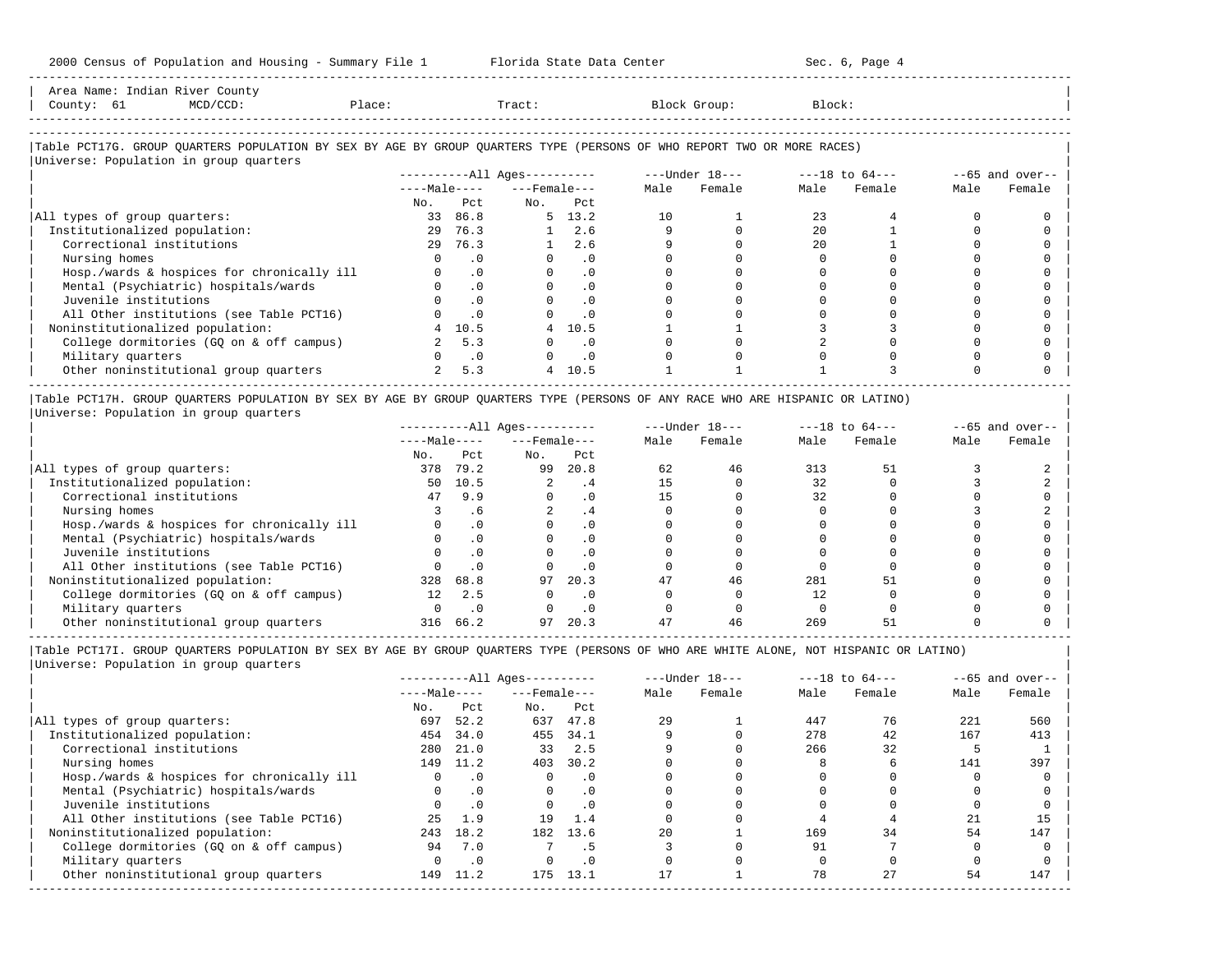| Area Name: Jackson County<br>County: 63                                                                                                                                                                                                                                                                                           | $MCD/CCD$ :                                                                                                                                                                                                                                                                                                                                                                                                                                                                    | Place:                                                                                                                                                                                                                                                                                                                                                                                                                                                                                                                                             | Tract:                                                                                     | Block Group:                                                                                                                                                                                                                                                                                                                                                                                                                                                                                                                       | Block:                                                                                                                                                                                                                                                                                                                                                                                                                   |                                                                                                                                                                                                                  |
|-----------------------------------------------------------------------------------------------------------------------------------------------------------------------------------------------------------------------------------------------------------------------------------------------------------------------------------|--------------------------------------------------------------------------------------------------------------------------------------------------------------------------------------------------------------------------------------------------------------------------------------------------------------------------------------------------------------------------------------------------------------------------------------------------------------------------------|----------------------------------------------------------------------------------------------------------------------------------------------------------------------------------------------------------------------------------------------------------------------------------------------------------------------------------------------------------------------------------------------------------------------------------------------------------------------------------------------------------------------------------------------------|--------------------------------------------------------------------------------------------|------------------------------------------------------------------------------------------------------------------------------------------------------------------------------------------------------------------------------------------------------------------------------------------------------------------------------------------------------------------------------------------------------------------------------------------------------------------------------------------------------------------------------------|--------------------------------------------------------------------------------------------------------------------------------------------------------------------------------------------------------------------------------------------------------------------------------------------------------------------------------------------------------------------------------------------------------------------------|------------------------------------------------------------------------------------------------------------------------------------------------------------------------------------------------------------------|
| Universe: Population in group quarters                                                                                                                                                                                                                                                                                            |                                                                                                                                                                                                                                                                                                                                                                                                                                                                                | Table PCT16. GROUP OUARTERS POPULATION BY GROUP OUARTERS TYPE                                                                                                                                                                                                                                                                                                                                                                                                                                                                                      |                                                                                            |                                                                                                                                                                                                                                                                                                                                                                                                                                                                                                                                    |                                                                                                                                                                                                                                                                                                                                                                                                                          |                                                                                                                                                                                                                  |
| Total Group Quarters Population<br>Institutionalized population:<br>Correctional institutions:<br>Halfway houses<br>Local jails, police lockups, etc.<br>Military disciplinary barracks<br>State prisons<br>Nursing homes<br>Institutions for the deaf<br>Institutions for the blind<br>Juvenile institutions:<br>Long-term care: | Federal prisons and detention centers<br>Other types of correctional institutions<br>Hospitals/wards and hospices for chronically ill:<br>Hospices or homes for chronically ill<br>Military hospitals or wards for chronically ill<br>Other hospitals or wards for chronically ill<br>Hospitals or wards for drug/alcohol abuse<br>Mental (Psychiatric) hospitals or wards<br>Homes for abused, dependent, and neglected children<br>Training schools for juvenile delinquents | Hospitals/wards, hospices, and schools for the handicapped:<br>Schools, hospitals, or wards for the mentally retarded<br>Schools, hospitals, or wards for the physically handicapped:<br>Orthopedic wards/institutions for the physically handicapped<br>Wards in general hospitals for patients with no usual home elsewhere<br>Wards in military hospitls for patients with no usual home elsewhere<br>Residential treatment centers for emotionally disturbed children<br>Short-term care, detention or diagnostic centers for delinquent chdrn | 6,194<br>5,690<br>4,854<br>1,462<br>243<br>3,149<br>224<br>347<br>343<br>265<br>265<br>265 | Noninstitutionalized population:<br>Military quarters:<br>$\Omega$<br>On base:<br>$\Omega$<br>Military ships<br>Group homes:<br>$\Omega$<br>Homes for the mentally ill<br>Homes for the mentally retarded<br>4<br>$\Omega$<br>Other group homes<br>$\Omega$<br>$4\overline{ }$<br>Religious group quarters<br>Workers' dormitories:<br>$\Omega$<br>$\Omega$<br>Other workers' dormitories<br>$\Omega$<br>Crews of maritime vessels<br>$\Omega$<br>$\Omega$<br>$\Omega$<br>$\Omega$<br>$\Omega$<br>$\Omega$<br>$\Omega$<br>$\Omega$ | College dormitories (college GQ on and off campus)<br>Barracks and other GQ for military personnel<br>Transient quarters for temporary residents<br>Homes or halfway houses for drug/alcohol abuse<br>Homes for the physically handicapped<br>Agriculture workers' dormitories on farms<br>Job Corps and vocational training facilities<br>Other nonhousehold living situations<br>Other noninstitutional group quarters | 504<br>175<br>$\mathbf 0$<br>$\Omega$<br>$\Omega$<br>$\mathbf 0$<br>$\Omega$<br>21<br>12<br>$\Omega$<br>9<br>$\Omega$<br>$\Omega$<br>$\Omega$<br>$\Omega$<br>$\Omega$<br>$\Omega$<br>$\Omega$<br>$\Omega$<br>308 |
| Universe: Population in group quarters                                                                                                                                                                                                                                                                                            | Type of juvenile institution unknown                                                                                                                                                                                                                                                                                                                                                                                                                                           | Table PCT17. GROUP OUARTERS POPULATION BY SEX BY AGE BY GROUP OUARTERS TYPE<br>No.<br>Pct                                                                                                                                                                                                                                                                                                                                                                                                                                                          | $---Male-- ---Female---$<br>No.<br>Pct.                                                    | $\Omega$<br>Male<br>Female                                                                                                                                                                                                                                                                                                                                                                                                                                                                                                         | Male<br>Female<br>Male                                                                                                                                                                                                                                                                                                                                                                                                   | $-65$ and over--<br>Female                                                                                                                                                                                       |

|                                            | No.      | Pct       | No.      | Pct       |       |       |     |     |     |
|--------------------------------------------|----------|-----------|----------|-----------|-------|-------|-----|-----|-----|
| All types of group quarters:               | 5,221    | 84.3      | 973      | 15.7      | 251   | 4,781 | 586 | 189 | 386 |
| Institutionalized population:              | 5.028    | 81.2      | 662      | 10.7      | 234   | 4,663 | 479 | 131 | 183 |
| Correctional institutions                  | 4,462    | 72.0      | 392      | 6.3       | 11    | 4,393 | 385 | 58  |     |
| Nursing homes                              | 66       |           | 158      | 2.6       |       | 16    |     | 50  | 147 |
| Hosp./wards & hospices for chronically ill | $\Omega$ | $\cdot$ 0 | 4        |           |       |       |     |     |     |
| Mental (Psychiatric) hospitals/wards       |          | $\cdot$ 0 |          | $\cdot$ 0 |       |       |     |     |     |
| Juvenile institutions                      | 265      | 4.3       |          | .0        | 2.2.2 | 43    |     |     |     |
| All Other institutions (see Table PCT16)   | 235      | 3.8       | 108      | 1.7       |       | 211   | 83  | 23  | 25  |
| Noninstitutionalized population:           | 193      | 3.1       | 311      | 5.0       |       | 118   | 107 | 58  | 203 |
| College dormitories (GO on & off campus)   | 88       | 1.4       | 87       | 1.4       |       | 86    | 86  |     |     |
| Military quarters                          |          | $\cdot$ 0 | $\Omega$ | $\cdot$ 0 |       |       |     |     |     |
| Other noninstitutional group quarters      | 105      | 1.7       | 224      | 3.6       | 15    | 32    | 21  | 58  | 203 |
|                                            |          |           |          |           |       |       |     |     |     |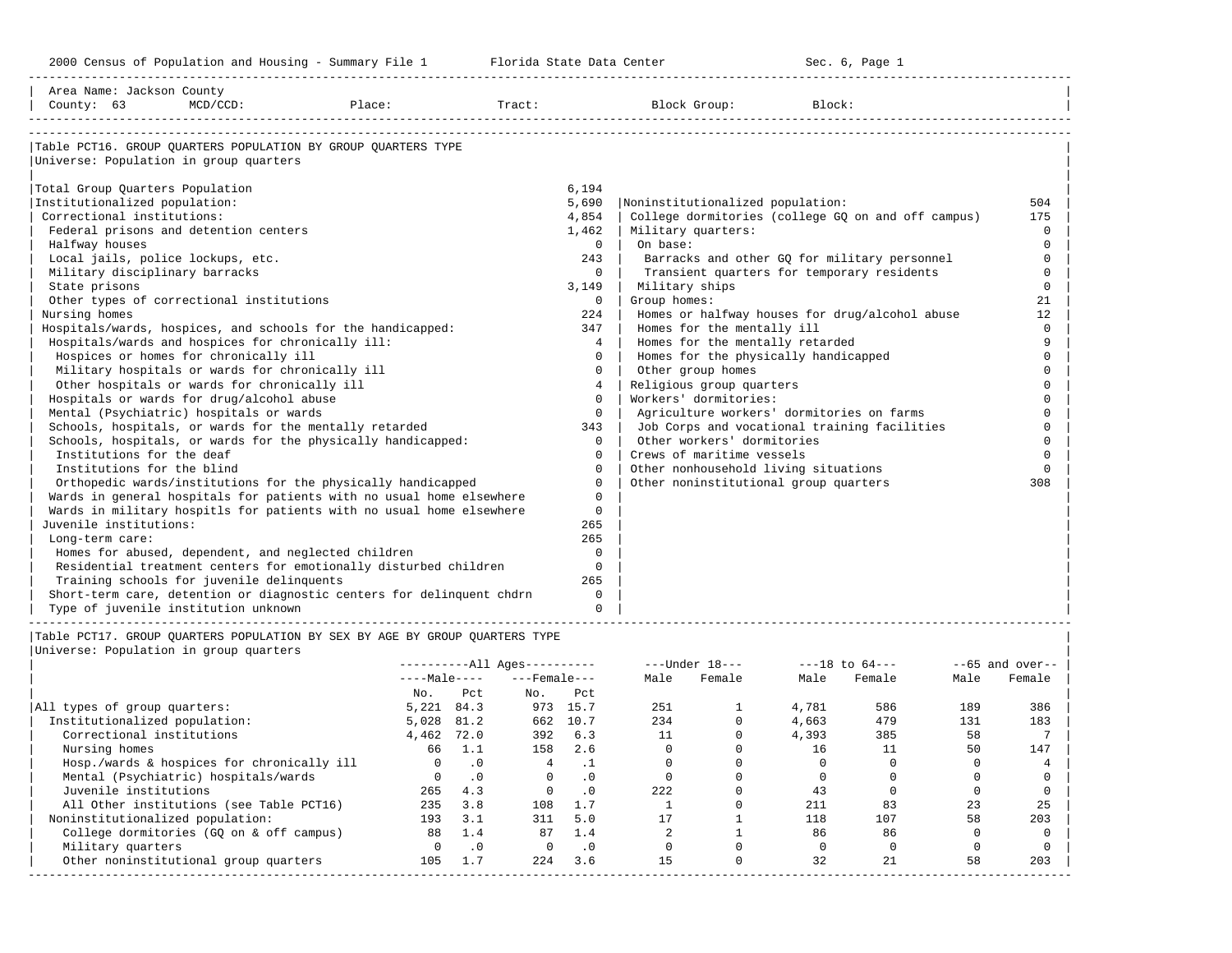-----------------------------------------------------------------------------------------------------------------------------------------------------

| County: 63                       | $MCD/CCD$ :                                                                                                                                          | Place: |                       | Tract:                       |           |      | Block Group:   | Block: |                    |      |                   |
|----------------------------------|------------------------------------------------------------------------------------------------------------------------------------------------------|--------|-----------------------|------------------------------|-----------|------|----------------|--------|--------------------|------|-------------------|
|                                  | Table PCT17A. GROUP QUARTERS POPULATION BY SEX BY AGE BY GROUP QUARTERS TYPE (PERSONS WHO ARE WHITE ALONE)<br>Universe: Population in group quarters |        |                       |                              |           |      |                |        |                    |      |                   |
|                                  |                                                                                                                                                      |        |                       | ----------All Ages---------- |           |      | ---Under 18--- |        | $---18$ to $64---$ |      | $--65$ and over-- |
|                                  |                                                                                                                                                      |        |                       | $---Male-- ---Female---$     |           | Male | Female         | Male   | Female             | Male | Female            |
|                                  |                                                                                                                                                      | No.    | Pct                   | No.                          | Pct       |      |                |        |                    |      |                   |
| All types of group quarters:     |                                                                                                                                                      | 2,377  | 80.3                  |                              | 582 19.7  | 121  |                | 2,122  | 308                | 134  | 273               |
| Institutionalized population:    |                                                                                                                                                      | 2,240  | 75.7                  | 360                          | 12.2      | 112  |                | 2,033  | 228                | 95   | 132               |
| Correctional institutions        |                                                                                                                                                      | 1,879  | 63.5                  | 154                          | 5.2       |      |                | 1,835  | 150                | 39   |                   |
| Nursing homes                    |                                                                                                                                                      | 51     | 1.7                   | 116                          | 3.9       |      |                | 12.    |                    | 39   | 107               |
|                                  | Hosp./wards & hospices for chronically ill                                                                                                           |        | $\cdot$ 0<br>$\Omega$ | 4                            | $\cdot$ 1 |      |                |        |                    |      |                   |
|                                  | Mental (Psychiatric) hospitals/wards                                                                                                                 |        | $\cdot$ 0             | $\Omega$                     | $\cdot$ 0 |      |                |        |                    |      |                   |
| Juvenile institutions            |                                                                                                                                                      | 129    | 4.4                   |                              | .0        | 106  |                | 23     |                    |      |                   |
|                                  | All Other institutions (see Table PCT16)                                                                                                             | 181    | 6.1                   | 86                           | 2.9       |      |                | 163    | 69                 |      | 17                |
| Noninstitutionalized population: |                                                                                                                                                      | 137    | 4.6                   | 222                          | 7.5       |      |                | 89     | 80                 | 39   | 141               |
|                                  | College dormitories (GQ on & off campus)                                                                                                             | 66     | 2.2                   | 67                           | 2.3       |      |                | 65     | 66                 |      |                   |
| Military quarters                |                                                                                                                                                      |        | $\cdot$ 0             | $\Omega$                     | $\cdot$ 0 |      |                |        |                    |      |                   |
|                                  | Other noninstitutional group quarters                                                                                                                | 71     | 2.4                   | 155                          | 5.2       |      |                | 2.4    | 14                 | 39   | 141               |

|Table PCT17B. GROUP QUARTERS POPULATION BY SEX BY AGE BY GROUP QUARTERS TYPE (PERSONS WHO ARE BLACK OR AFRICAN AMERICAN ALONE) | |Universe: Population in group quarters |

|                                            |              |      | $------All Aqes------$ |           |      | $---Under 18---$ | $---18$ to $64---$ |        | $--65$ and over-- |        |
|--------------------------------------------|--------------|------|------------------------|-----------|------|------------------|--------------------|--------|-------------------|--------|
|                                            | $---Male---$ |      | $---$ Female $---$     |           | Male | Female           | Male               | Female | Male              | Female |
|                                            | No.          | Pct  | No.                    | Pct       |      |                  |                    |        |                   |        |
| All types of group quarters:               | 2,508        | 87.6 | 355                    | 12.4      | 123  |                  | 2,334              | 244    | 51                | 111    |
| Institutionalized population:              | 2,453        | 85.7 | 274                    | 9.6       | 116  |                  | 2,305              | 225    | 32                | 49     |
| Correctional institutions                  | 2,256        | 78.8 | 211                    | 7.4       |      |                  | 2,236              | 209    | 15                |        |
| Nursing homes                              | 15           | . 5  | 41                     | 1.4       |      |                  |                    |        |                   | 39     |
| Hosp./wards & hospices for chronically ill |              |      |                        | . 0       |      |                  |                    |        |                   |        |
| Mental (Psychiatric) hospitals/wards       |              |      |                        | $\cdot$ 0 |      |                  |                    |        |                   |        |
| Juvenile institutions                      | 129          | 4.5  |                        | . 0       | 111  |                  | 18                 |        |                   |        |
| All Other institutions (see Table PCT16)   | 53           | 1.9  | 2.2.                   | .8        |      |                  | 47                 | 14     |                   |        |
| Noninstitutionalized population:           | 55           | 1.9  | 81                     | 2.8       |      |                  | 29                 | 19     | 19                | 62     |
| College dormitories (GO on & off campus)   | 22           | .8   | 12                     | .4        |      |                  | 2.1                | 12     |                   |        |
| Military quarters                          |              | .0   |                        | $\cdot$ 0 |      |                  |                    |        |                   |        |
| Other noninstitutional group quarters      | 33           |      | 69                     | 2.4       |      |                  |                    |        |                   | 62     |

-----------------------------------------------------------------------------------------------------------------------------------------------------

|                                            |              |           | $------All Ages------$ |           |      | $---Under 18---$ | $---18$ to $64---$ |        | $--65$ and over-- |        |
|--------------------------------------------|--------------|-----------|------------------------|-----------|------|------------------|--------------------|--------|-------------------|--------|
|                                            | $---Male---$ |           | $---$ Female $---$     |           | Male | Female           | Male               | Female | Male              | Female |
|                                            | No.          | Pct       | No.                    | Pct       |      |                  |                    |        |                   |        |
| All types of group quarters:               | 61           | 93.8      | 4                      | 6.2       |      |                  | 57                 |        |                   |        |
| Institutionalized population:              | 61           | 93.8      |                        | 6.2       |      |                  | 57                 |        |                   |        |
| Correctional institutions                  | 60.          | 92.3      | 4                      | 6.2       |      |                  | 57                 |        |                   |        |
| Nursing homes                              |              | $\cdot$ 0 |                        | $\cdot$ 0 |      |                  |                    |        |                   |        |
| Hosp./wards & hospices for chronically ill |              | $\cdot$ 0 |                        | . 0       |      |                  |                    |        |                   |        |
| Mental (Psychiatric) hospitals/wards       |              | $\cdot$ 0 |                        | . 0       |      |                  |                    |        |                   |        |
| Juvenile institutions                      |              | 1.5       |                        | $\cdot$ 0 |      |                  |                    |        |                   |        |
| All Other institutions (see Table PCT16)   |              | . 0       |                        |           |      |                  |                    |        |                   |        |
| Noninstitutionalized population:           |              | $\cdot$ 0 |                        | $\cdot$ 0 |      |                  |                    |        |                   |        |
| College dormitories (GO on & off campus)   |              |           |                        | $\cdot$ 0 |      |                  |                    |        |                   |        |
| Military quarters                          |              | . 0       |                        | $\cdot$ 0 |      |                  |                    |        |                   |        |
| Other noninstitutional group quarters      | <sup>n</sup> | $\cdot$ 0 |                        | $\cdot$ 0 |      |                  |                    |        |                   |        |
|                                            |              |           |                        |           |      |                  |                    |        |                   |        |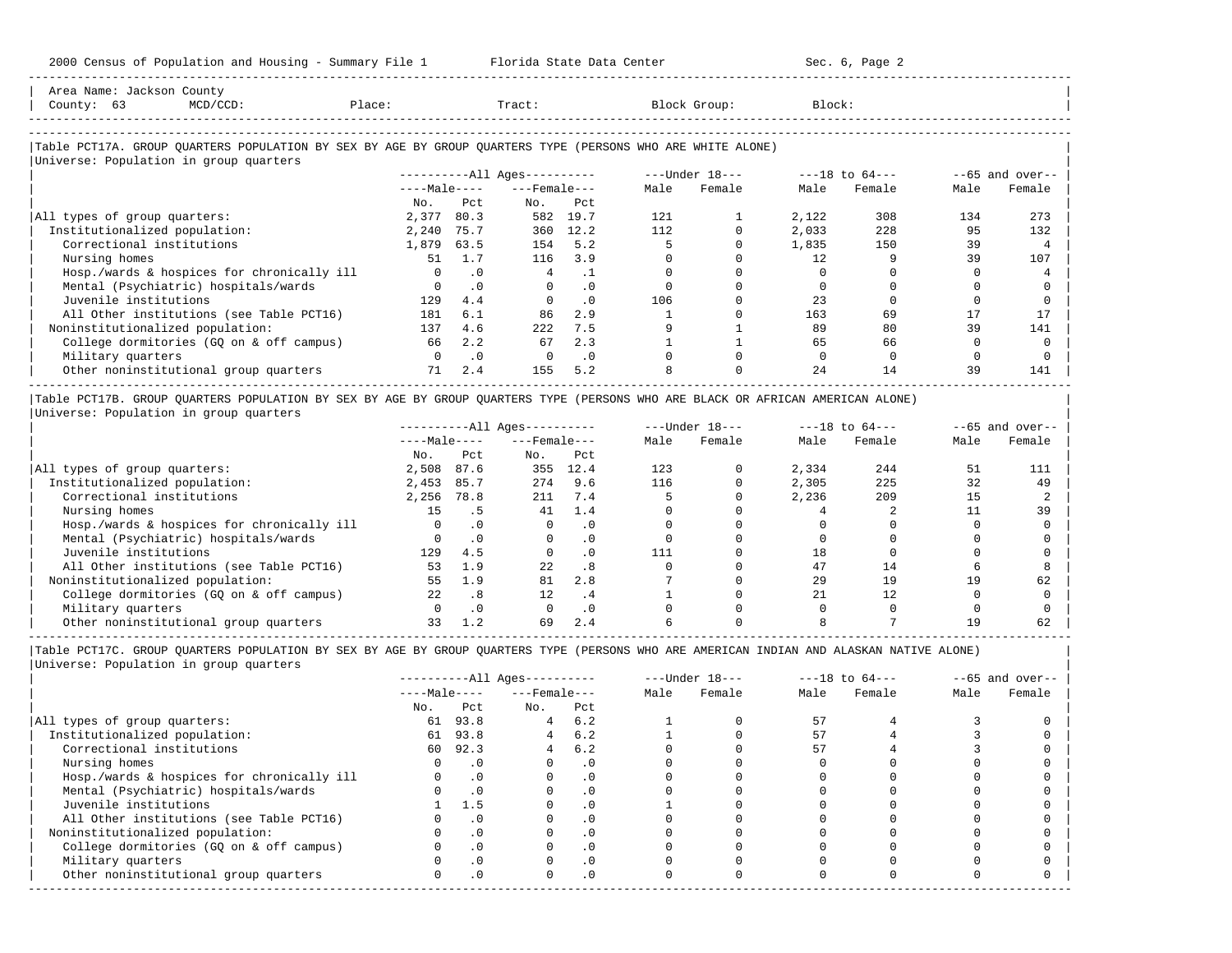| Area   |                          | ullu v                                                                          |          |       |       |
|--------|--------------------------|---------------------------------------------------------------------------------|----------|-------|-------|
| County |                          | the contract of the contract of the contract of the contract of the contract of | . ۱۵۵۵ ت | Tract | rock: |
|        | ------------------------ |                                                                                 |          |       |       |

-----------------------------------------------------------------------------------------------------------------------------------------------------

## |Table PCT17D. GROUP QUARTERS POPULATION BY SEX BY AGE BY GROUP QUARTERS TYPE (PERSONS WHO ARE ASIAN ALONE) |

|                                            |              |           | $------All Ages------$ |           | $---Under 18---$ |        | $---18$ to $64---$ |        |      | $--65$ and over-- |
|--------------------------------------------|--------------|-----------|------------------------|-----------|------------------|--------|--------------------|--------|------|-------------------|
|                                            | $---Male---$ |           | $---$ Female $---$     |           | Male             | Female | Male               | Female | Male | Female            |
|                                            | No.          | Pct       | No.                    | Pct       |                  |        |                    |        |      |                   |
| All types of group quarters:               | 18           | 75.0      |                        | 6, 25.0   |                  |        | 17                 |        |      |                   |
| Institutionalized population:              |              | 18 75.0   |                        | 5, 20.8   |                  |        |                    |        |      |                   |
| Correctional institutions                  |              | 18 75.0   |                        | 5, 20.8   |                  |        |                    |        |      |                   |
| Nursing homes                              |              | . 0       |                        | . 0       |                  |        |                    |        |      |                   |
| Hosp./wards & hospices for chronically ill |              | $\cdot$ 0 |                        | . 0       |                  |        |                    |        |      |                   |
| Mental (Psychiatric) hospitals/wards       |              | $\cdot$ 0 |                        | $\cdot$ 0 |                  |        |                    |        |      |                   |
| Juvenile institutions                      |              | $\cdot$ 0 |                        | $\cdot$ 0 |                  |        |                    |        |      |                   |
| All Other institutions (see Table PCT16)   |              | $\cdot$ 0 |                        | $\cdot$ 0 |                  |        |                    |        |      |                   |
| Noninstitutionalized population:           |              | $\cdot$ 0 |                        | 4.2       |                  |        |                    |        |      |                   |
| College dormitories (GQ on & off campus)   |              | $\cdot$ 0 |                        | 4.2       |                  |        |                    |        |      |                   |
| Military quarters                          |              | $\cdot$ 0 |                        | $\cdot$ 0 |                  |        |                    |        |      |                   |
| Other noninstitutional group quarters      |              | $\cdot$ 0 |                        | $\cdot$ 0 |                  |        |                    |        |      |                   |

|Table PCT17E. GROUP QUARTERS POPULATION BY SEX BY AGE BY GROUP QUARTERS TYPE (PERSONS OF WHO ARE NATIVE HAWAIIAN AND OTHER PACIFIC ISLANDER ALONE) | |Universe: Population in group quarters |

|                                            |              |           | $------All Aqes------$ |           |      | $---Under 18---$ |      | $---18$ to $64---$ |      | $--65$ and over-- |
|--------------------------------------------|--------------|-----------|------------------------|-----------|------|------------------|------|--------------------|------|-------------------|
|                                            | $---Male---$ |           | $---$ Female $---$     |           | Male | Female           | Male | Female             | Male | Female            |
|                                            | No.          | Pct       | No.                    | Pct       |      |                  |      |                    |      |                   |
| All types of group quarters:               |              | 50.0      |                        | 50.0      |      |                  |      |                    |      |                   |
| Institutionalized population:              |              | 50.0      |                        | 50.0      |      |                  |      |                    |      |                   |
| Correctional institutions                  |              | 50.0      |                        | 50.0      |      |                  |      |                    |      |                   |
| Nursing homes                              |              |           |                        | $\cdot$ 0 |      |                  |      |                    |      |                   |
| Hosp./wards & hospices for chronically ill |              | $\cdot$ 0 |                        | $\cdot$ 0 |      |                  |      |                    |      |                   |
| Mental (Psychiatric) hospitals/wards       |              |           |                        | $\cdot$ 0 |      |                  |      |                    |      |                   |
| Juvenile institutions                      |              | $\cdot$ 0 |                        | . 0       |      |                  |      |                    |      |                   |
| All Other institutions (see Table PCT16)   |              |           |                        |           |      |                  |      |                    |      |                   |
| Noninstitutionalized population:           |              |           |                        |           |      |                  |      |                    |      |                   |
| College dormitories (GO on & off campus)   |              |           |                        |           |      |                  |      |                    |      |                   |
| Military quarters                          |              |           |                        |           |      |                  |      |                    |      |                   |
| Other noninstitutional group quarters      |              |           |                        |           |      |                  |      |                    |      |                   |

-----------------------------------------------------------------------------------------------------------------------------------------------------

|Table PCT17F. GROUP QUARTERS POPULATION BY SEX BY AGE BY GROUP QUARTERS TYPE (PERSONS WHO ARE SOME OTHER RACE ALONE) |

|                                            |              |           | $------All Ages------$ |           | $---Under 18---$ |        | $---18$ to $64---$ |        | $--65$ and over-- |        |
|--------------------------------------------|--------------|-----------|------------------------|-----------|------------------|--------|--------------------|--------|-------------------|--------|
|                                            | $---Male---$ |           | $---$ Female $---$     |           | Male             | Female | Male               | Female | Male              | Female |
|                                            | No.          | Pct       | No.                    | Pct       |                  |        |                    |        |                   |        |
| All types of group quarters:               | 127          | 94.8      |                        | 5.2       |                  |        | 121                |        |                   |        |
| Institutionalized population:              | 126          | 94.0      |                        | 3.7       |                  |        | 121                |        |                   |        |
| Correctional institutions                  | 120          | 89.6      |                        | 3.7       |                  |        | 119                |        |                   |        |
| Nursing homes                              |              | $\cdot$ 0 |                        | $\cdot$ 0 |                  |        |                    |        |                   |        |
| Hosp./wards & hospices for chronically ill |              | $\cdot$ 0 |                        | $\cdot$ 0 |                  |        |                    |        |                   |        |
| Mental (Psychiatric) hospitals/wards       |              | $\cdot$ 0 |                        |           |                  |        |                    |        |                   |        |
| Juvenile institutions                      | 6.           | 4.5       |                        | .0        |                  |        |                    |        |                   |        |
| All Other institutions (see Table PCT16)   |              | $\cdot$ 0 |                        |           |                  |        |                    |        |                   |        |
| Noninstitutionalized population:           |              |           |                        | 1.5       |                  |        |                    |        |                   |        |
| College dormitories (GQ on & off campus)   |              | $\cdot$ 0 |                        | 1.5       |                  |        |                    |        |                   |        |
| Military quarters                          |              | $\cdot$ 0 |                        | $\cdot$ 0 |                  |        |                    |        |                   |        |
| Other noninstitutional group quarters      |              |           |                        | $\cdot$ 0 |                  |        |                    |        |                   |        |
|                                            |              |           |                        |           |                  |        |                    |        |                   |        |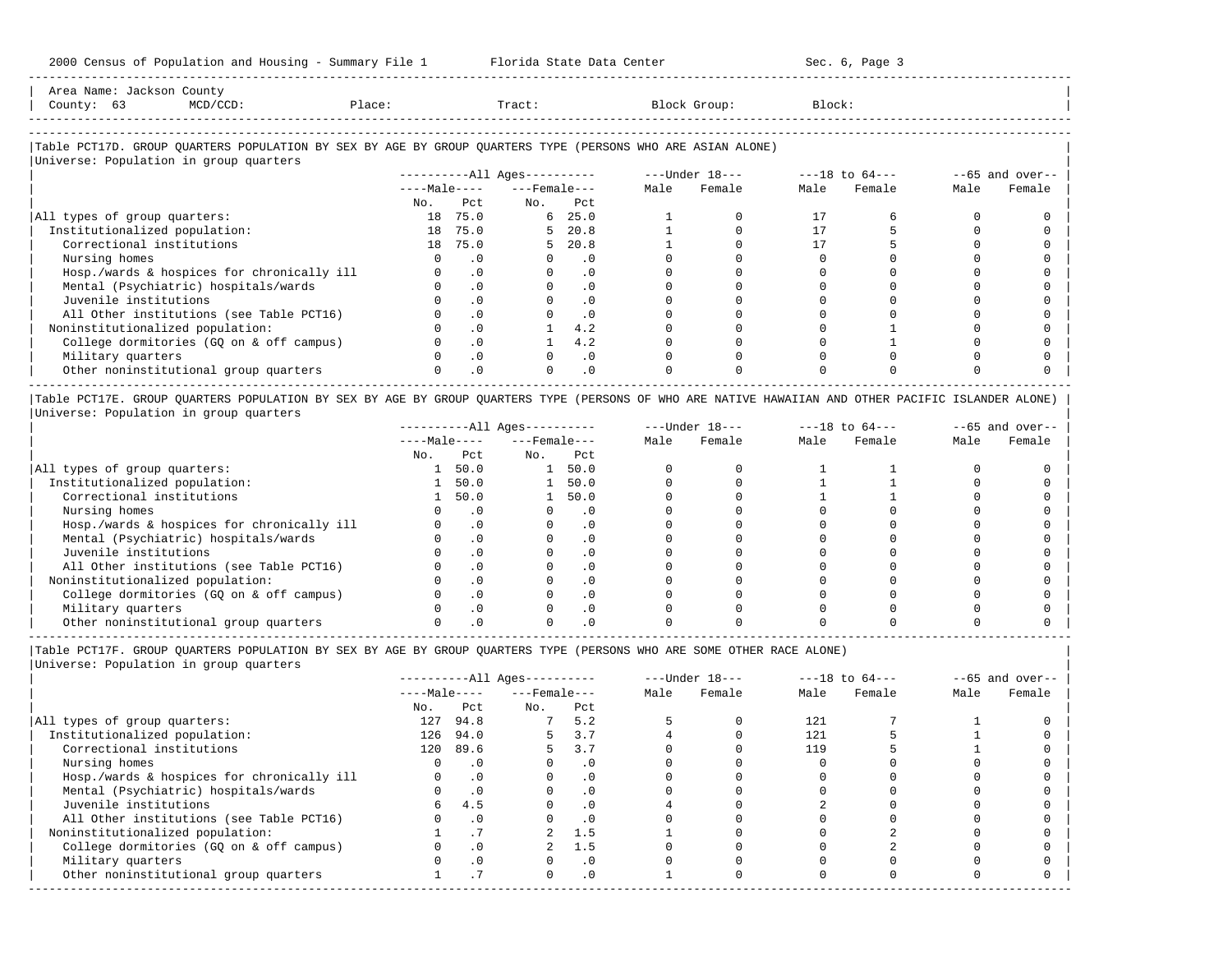| zooo census of ropulation and housing - summary rile I is a ricrida state bata center                                         |     |                            |                          |                |      |              |        | Sec. o, raye 4 |      |                                                  |
|-------------------------------------------------------------------------------------------------------------------------------|-----|----------------------------|--------------------------|----------------|------|--------------|--------|----------------|------|--------------------------------------------------|
| Area Name: Jackson County<br>Place:<br>County: 63<br>MCD/CCD:                                                                 |     |                            | Tract:                   |                |      | Block Group: | Block: |                |      |                                                  |
| Table PCT17G. GROUP QUARTERS POPULATION BY SEX BY AGE BY GROUP QUARTERS TYPE (PERSONS OF WHO REPORT TWO OR MORE RACES)        |     |                            |                          |                |      |              |        |                |      |                                                  |
| Universe: Population in group quarters                                                                                        |     |                            |                          |                |      |              |        |                |      |                                                  |
|                                                                                                                               |     |                            |                          |                |      |              |        |                |      | $-65$ and over--                                 |
|                                                                                                                               |     |                            | $---Male-- ---Female---$ |                | Male | Female       | Male   | Female         | Male | Female                                           |
|                                                                                                                               | No. | Pct.                       | No.                      | Pct.           |      |              |        |                |      |                                                  |
| All types of group quarters:                                                                                                  | 129 | 87.8                       |                          | 18 12.2        |      |              | 129    | 16             |      |                                                  |
| Institutionalized population:                                                                                                 | 129 | 87.8                       |                          | 13 8.8         |      |              | 129    | 11             |      |                                                  |
| Correctional institutions                                                                                                     |     | 128 87.1                   | 12                       | 8.2            |      |              | 128    | 11             |      |                                                  |
| Nursing homes                                                                                                                 |     | .0                         | $\mathbf{1}$             | .7             |      |              |        |                |      |                                                  |
| Hosp./wards & hospices for chronically ill                                                                                    |     | .0                         | $\mathbf 0$              | $\cdot$ 0      |      |              |        |                |      |                                                  |
| Mental (Psychiatric) hospitals/wards                                                                                          |     | $\cdot$ 0                  |                          | $\cdot$ 0      |      |              |        |                |      |                                                  |
| Juvenile institutions                                                                                                         |     | $\cdot$ 0                  |                          | $\cdot$ 0      |      |              |        |                |      |                                                  |
| All Other institutions (see Table PCT16)                                                                                      |     | .7                         |                          | $\overline{0}$ |      |              |        |                |      |                                                  |
| Noninstitutionalized population:                                                                                              |     | $\cdot$ 0                  |                          | 3.4            |      |              |        |                |      |                                                  |
| College dormitories (GQ on & off campus)                                                                                      |     | $\cdot$ 0                  |                          | 3.4            |      |              |        |                |      |                                                  |
| Military quarters                                                                                                             |     | $\overline{\phantom{0}}$ . |                          | $\cdot$ 0      |      |              |        |                |      |                                                  |
| Other noninstitutional group quarters                                                                                         |     | .0                         |                          | $\cdot$ 0      |      |              |        |                |      |                                                  |
| Table PCT17H. GROUP QUARTERS POPULATION BY SEX BY AGE BY GROUP QUARTERS TYPE (PERSONS OF ANY RACE WHO ARE HISPANIC OR LATINO) |     |                            |                          |                |      |              |        |                |      |                                                  |
| Universe: Population in group quarters                                                                                        |     |                            |                          |                |      |              |        |                |      |                                                  |
|                                                                                                                               |     |                            |                          |                |      |              |        |                |      | $--65$ and over--                                |
|                                                                                                                               |     |                            |                          |                |      |              |        | $\mathbf{v}$   |      | $\sim$ $\sim$ $\sim$ $\sim$ $\sim$ $\sim$ $\sim$ |

|                                            | $---Male---$ |      | $---$ Female $---$ |          | Male | Female | Male | Female | Male | Female |
|--------------------------------------------|--------------|------|--------------------|----------|------|--------|------|--------|------|--------|
|                                            | No.          | Pct  | No.                | Pct      |      |        |      |        |      |        |
| All types of group quarters:               | 588          | 94.1 | 37                 | 5.9      |      |        | 565  |        | 4    |        |
| Institutionalized population:              | 581          | 93.0 | 33                 | 5.3      |      |        | 560  | 32     | 14   |        |
| Correctional institutions                  | 571          | 91.4 | 33                 | 5.3      |      |        | 557  | 32     |      |        |
| Nursing homes                              |              |      |                    |          |      |        |      |        |      |        |
| Hosp./wards & hospices for chronically ill |              |      |                    | . 0      |      |        |      |        |      |        |
| Mental (Psychiatric) hospitals/wards       |              |      |                    | $\Omega$ |      |        |      |        |      |        |
| Juvenile institutions                      |              | 1.4  |                    |          |      |        |      |        |      |        |
| All Other institutions (see Table PCT16)   |              |      |                    |          |      |        |      |        |      |        |
| Noninstitutionalized population:           |              |      |                    | . 6      |      |        |      |        |      |        |
| College dormitories (GQ on & off campus)   |              | . 8  |                    |          |      |        |      |        |      |        |
| Military quarters                          |              |      |                    |          |      |        |      |        |      |        |
| Other noninstitutional group quarters      |              |      |                    |          |      |        |      |        |      |        |

|Table PCT17I. GROUP QUARTERS POPULATION BY SEX BY AGE BY GROUP QUARTERS TYPE (PERSONS OF WHO ARE WHITE ALONE, NOT HISPANIC OR LATINO) | |Universe: Population in group quarters |

-----------------------------------------------------------------------------------------------------------------------------------------------------

|                                            | $------All Aqes------$ |           |                    |           | $---Under 18---$ |        | $---18$ to $64---$ |        | $--65$ and over-- |        |
|--------------------------------------------|------------------------|-----------|--------------------|-----------|------------------|--------|--------------------|--------|-------------------|--------|
|                                            | $---Male---$           |           | $---$ Female $---$ |           | Male             | Female | Male               | Female | Male              | Female |
|                                            | No.                    | Pct       | No.                | Pct       |                  |        |                    |        |                   |        |
| All types of group quarters:               | 2,066                  | 78.6      | 563                | 21.4      | 118              |        | 1,826              | 289    | 122               | 273    |
| Institutionalized population:              | 1,935                  | 73.6      | 341                | 13.0      | 110              |        | 1,742              | 209    | 83                | 132    |
| Correctional institutions                  | 1,577                  | 60.0      | 135                | 5.1       |                  |        | 1,545              | 131    | 27                |        |
| Nursing homes                              | 51                     | 1.9       | 116                | 4.4       |                  |        |                    |        | 39                | 107    |
| Hosp./wards & hospices for chronically ill | $\Omega$               | $\cdot$ 0 | 4                  | $\cdot$ 2 |                  |        |                    |        |                   |        |
| Mental (Psychiatric) hospitals/wards       | 0                      | $\cdot$ 0 | $\Omega$           | . 0       |                  |        |                    |        |                   |        |
| Juvenile institutions                      | 127                    | 4.8       |                    | $\cdot$ 0 | 104              |        | 23                 |        |                   |        |
| All Other institutions (see Table PCT16)   | 180                    | 6.8       | 86                 | 3.3       |                  |        | 162                | 69     | 17                |        |
| Noninstitutionalized population:           | 131                    | 5.0       | 222                | 8.4       |                  |        | 84                 | 80     | 39                | 141    |
| College dormitories (GO on & off campus)   | 61                     | 2.3       | 67                 | 2.5       |                  |        | 61                 | 66     |                   |        |
| Military quarters                          |                        | $\cdot$ 0 |                    | $\cdot$ 0 |                  |        |                    |        |                   |        |
| Other noninstitutional group quarters      | 70                     | 2.7       | 155                | 5.9       |                  |        | 23                 | 14     | 39                | 141    |
|                                            |                        |           |                    |           |                  |        |                    |        |                   |        |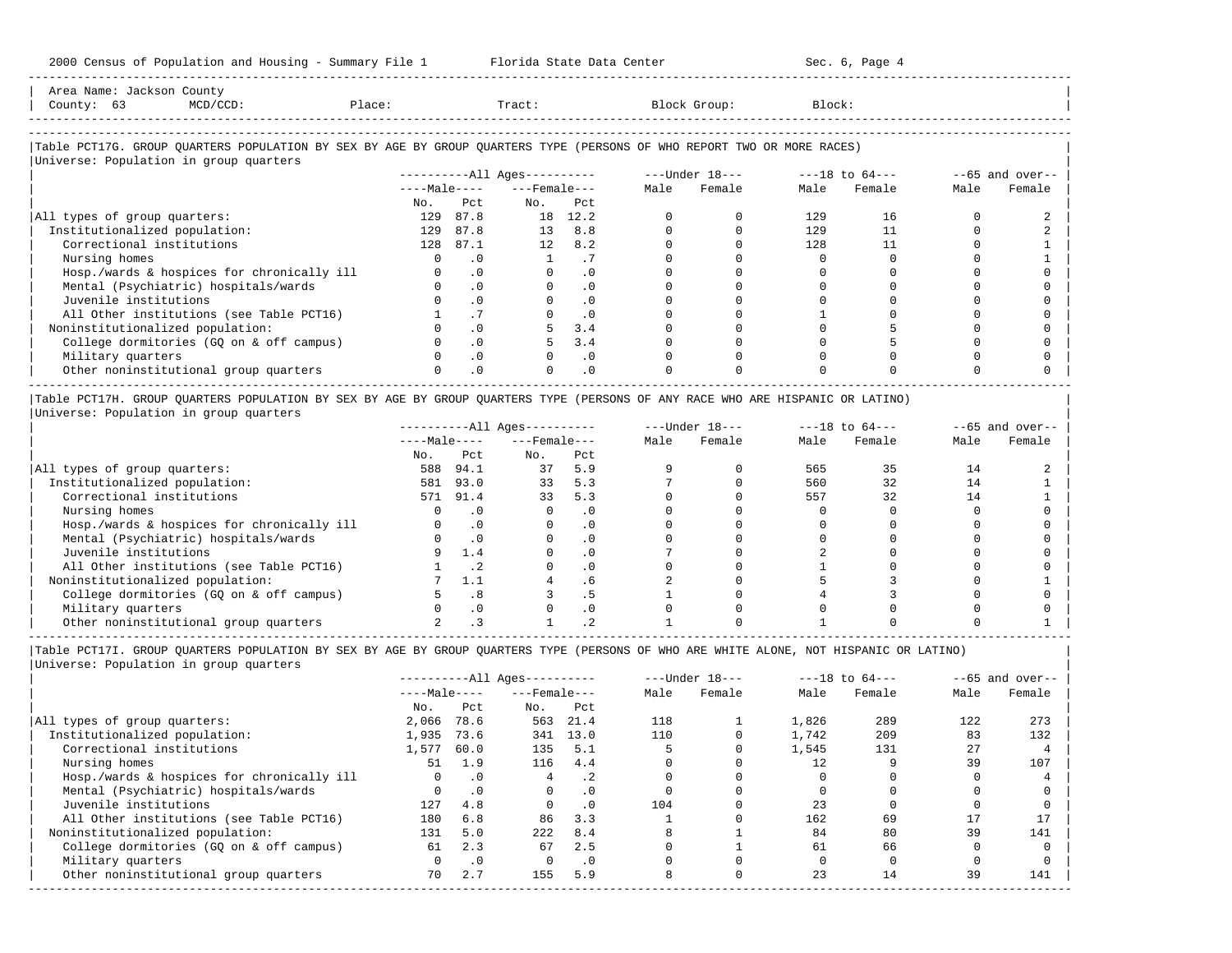-----------------------------------------------------------------------------------------------------------------------------------------------------

| Area Name: Jefferson County                       |             |                                                                       |        |             |                                           |                                                    |          |
|---------------------------------------------------|-------------|-----------------------------------------------------------------------|--------|-------------|-------------------------------------------|----------------------------------------------------|----------|
| County: 65                                        | $MCD/CCD$ : | Place:                                                                | Tract: |             | Block Group:                              | Block:                                             |          |
|                                                   |             |                                                                       |        |             |                                           |                                                    |          |
|                                                   |             | Table PCT16. GROUP QUARTERS POPULATION BY GROUP QUARTERS TYPE         |        |             |                                           |                                                    |          |
| Universe: Population in group quarters            |             |                                                                       |        |             |                                           |                                                    |          |
|                                                   |             |                                                                       |        |             |                                           |                                                    |          |
| Total Group Quarters Population                   |             |                                                                       |        | 1,034       |                                           |                                                    |          |
| Institutionalized population:                     |             |                                                                       |        | 958         | Noninstitutionalized population:          |                                                    | 76       |
| Correctional institutions:                        |             |                                                                       |        | 782         |                                           | College dormitories (college GO on and off campus) | $\Omega$ |
| Federal prisons and detention centers             |             |                                                                       |        | $\Omega$    | Military quarters:                        |                                                    | $\cap$   |
| Halfway houses                                    |             |                                                                       |        | $\Omega$    | On base:                                  |                                                    | $\Omega$ |
| Local jails, police lockups, etc.                 |             |                                                                       |        | 38          |                                           | Barracks and other GQ for military personnel       | $\Omega$ |
| Military disciplinary barracks                    |             |                                                                       |        | $\Omega$    |                                           | Transient quarters for temporary residents         | $\Omega$ |
| State prisons                                     |             |                                                                       |        | 744         | Military ships                            |                                                    | $\cap$   |
| Other types of correctional institutions          |             |                                                                       |        | $\Omega$    | Group homes:                              |                                                    | 21       |
| Nursing homes                                     |             |                                                                       |        | 146         |                                           | Homes or halfway houses for drug/alcohol abuse     | $\Omega$ |
|                                                   |             | Hospitals/wards, hospices, and schools for the handicapped:           |        | $\Omega$    | Homes for the mentally ill                |                                                    | 21       |
| Hospitals/wards and hospices for chronically ill: |             |                                                                       |        | $\Omega$    | Homes for the mentally retarded           |                                                    | $\Omega$ |
| Hospices or homes for chronically ill             |             |                                                                       |        | $\Omega$    | Homes for the physically handicapped      |                                                    | $\Omega$ |
| Military hospitals or wards for chronically ill   |             |                                                                       |        | $\Omega$    | Other group homes                         |                                                    |          |
| Other hospitals or wards for chronically ill      |             |                                                                       |        | $\mathbf 0$ | Religious group quarters                  |                                                    |          |
| Hospitals or wards for drug/alcohol abuse         |             |                                                                       |        | $\Omega$    | Workers' dormitories:                     |                                                    |          |
| Mental (Psychiatric) hospitals or wards           |             |                                                                       |        | $\Omega$    | Agriculture workers' dormitories on farms |                                                    |          |
|                                                   |             | Schools, hospitals, or wards for the mentally retarded                |        | $\Omega$    |                                           | Job Corps and vocational training facilities       | $\cap$   |
|                                                   |             | Schools, hospitals, or wards for the physically handicapped:          |        | $\Omega$    | Other workers' dormitories                |                                                    | $\cap$   |
| Institutions for the deaf                         |             |                                                                       |        | $\Omega$    | Crews of maritime vessels                 |                                                    | $\Omega$ |
| Institutions for the blind                        |             |                                                                       |        | $\Omega$    | Other nonhousehold living situations      |                                                    | 26       |
|                                                   |             | Orthopedic wards/institutions for the physically handicapped          |        | $\Omega$    | Other noninstitutional group quarters     |                                                    | 29       |
|                                                   |             | Wards in general hospitals for patients with no usual home elsewhere  |        | $\Omega$    |                                           |                                                    |          |
|                                                   |             | Wards in military hospitls for patients with no usual home elsewhere  |        | $\Omega$    |                                           |                                                    |          |
| Juvenile institutions:                            |             |                                                                       |        | 30          |                                           |                                                    |          |
| Long-term care:                                   |             |                                                                       |        | 30          |                                           |                                                    |          |
|                                                   |             | Homes for abused, dependent, and neglected children                   |        | $\Omega$    |                                           |                                                    |          |
|                                                   |             | Residential treatment centers for emotionally disturbed children      |        | $\Omega$    |                                           |                                                    |          |
| Training schools for juvenile delinquents         |             |                                                                       |        | 30          |                                           |                                                    |          |
|                                                   |             | Short-term care, detention or diagnostic centers for delinquent chdrn |        | $\Omega$    |                                           |                                                    |          |
| Type of juvenile institution unknown              |             |                                                                       |        | $\Omega$    |                                           |                                                    |          |
|                                                   |             |                                                                       |        |             |                                           |                                                    |          |

|Table PCT17. GROUP QUARTERS POPULATION BY SEX BY AGE BY GROUP QUARTERS TYPE | |Universe: Population in group quarters |

|                                            | $------All Ages------$ |           |                    |           | $---Under 18---$ |        | $---18$ to $64---$ |        | $--65$ and over-- |        |
|--------------------------------------------|------------------------|-----------|--------------------|-----------|------------------|--------|--------------------|--------|-------------------|--------|
|                                            | $---Male---$           |           | $---$ Female $---$ |           | Male             | Female | Male               | Female | Male              | Female |
|                                            | No.                    | Pct.      | No.                | Pct       |                  |        |                    |        |                   |        |
| All types of group quarters:               | 920                    | 89.0      | 114                | 11.0      | 2.0              |        | 839                | 2.1    | 61                | 93     |
| Institutionalized population:              | 867                    | 83.8      | 91                 | 8.8       | 20               |        | 794                |        | 53                | 84     |
| Correctional institutions                  | 781                    | 75.5      |                    |           |                  |        | 771                |        | 10                |        |
| Nursing homes                              | 56                     | 5.4       | 90                 | 8.7       |                  |        |                    |        | 43                | 84     |
| Hosp./wards & hospices for chronically ill |                        | . 0       |                    | . 0       |                  |        |                    |        |                   |        |
| Mental (Psychiatric) hospitals/wards       |                        | .0        |                    | . 0       |                  |        |                    |        |                   |        |
| Juvenile institutions                      | 30                     | 2.9       |                    | . 0       | 2.0              |        |                    |        |                   |        |
| All Other institutions (see Table PCT16)   |                        |           |                    | . 0       |                  |        |                    |        |                   |        |
| Noninstitutionalized population:           | 53                     | 5.1       | 23                 | 2.2       |                  |        | 45                 | 14     |                   |        |
| College dormitories (GQ on & off campus)   |                        | $\cdot$ 0 |                    | $\cdot$ 0 |                  |        |                    |        |                   |        |
| Military quarters                          |                        | .0        |                    | $\cdot$ 0 |                  |        |                    |        |                   |        |
| Other noninstitutional group quarters      | 53                     | 5.1       | 23                 | 2.2       |                  |        | 45                 | 14     |                   |        |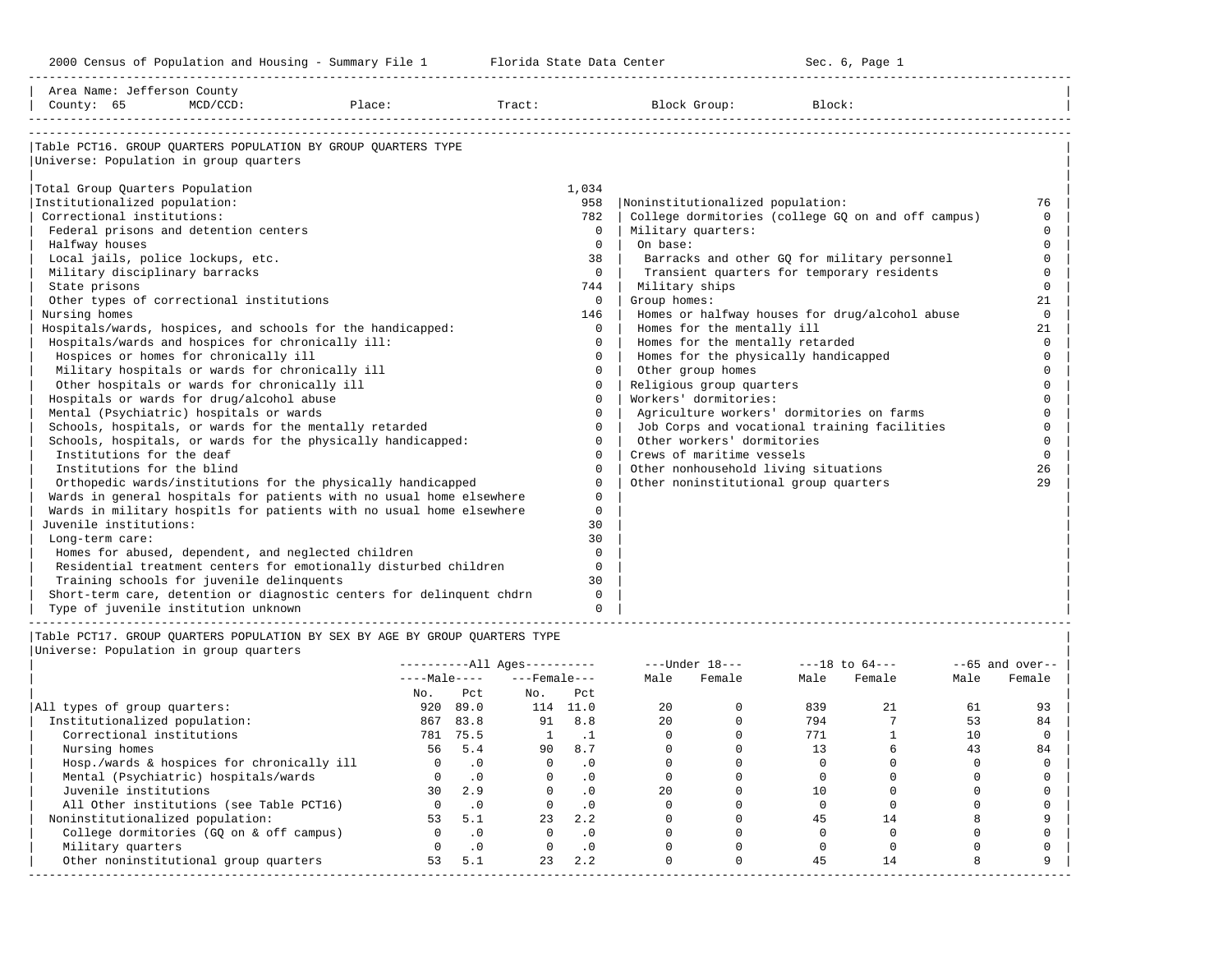| Area Name: | Jefferson  | County |        |       |              |        |
|------------|------------|--------|--------|-------|--------------|--------|
| County:    | $ -$<br>65 |        | Place: | Tract | Block Group: | Block: |
|            |            |        |        |       |              |        |
|            |            |        |        |       |              |        |

-----------------------------------------------------------------------------------------------------------------------------------------------------

#### |Table PCT17A. GROUP QUARTERS POPULATION BY SEX BY AGE BY GROUP QUARTERS TYPE (PERSONS WHO ARE WHITE ALONE) | |<br>|Universe: Population in group quarters

|                                            | $------All \text{Aqes}---$ |           |                    |           |      | $---Under 18---$ |      | $---18$ to $64---$ | $--65$ and over-- |        |
|--------------------------------------------|----------------------------|-----------|--------------------|-----------|------|------------------|------|--------------------|-------------------|--------|
|                                            | $---Male---$               |           | $---$ Female $---$ |           | Male | Female           | Male | Female             | Male              | Female |
|                                            | No.                        | Pct.      | No.                | Pct       |      |                  |      |                    |                   |        |
| All types of group quarters:               | 409                        | 87.4      | 59                 | 12.6      | 13   |                  | 361  |                    | 35                | 51     |
| Institutionalized population:              | 384                        | 82.1      | 55                 | 11.8      | 13   |                  | 340  |                    | 31                | 51     |
| Correctional institutions                  | 338                        | 72.2      |                    | $\cdot$ 2 |      |                  | 332  |                    |                   |        |
| Nursing homes                              | 2.8                        | 6.0       |                    | 54 11.5   |      |                  |      |                    | 25                | 51     |
| Hosp./wards & hospices for chronically ill |                            | $\cdot$ 0 |                    |           |      |                  |      |                    |                   |        |
| Mental (Psychiatric) hospitals/wards       |                            | $\cdot$ 0 |                    | . 0       |      |                  |      |                    |                   |        |
| Juvenile institutions                      | 18                         | 3.8       |                    | . 0       | 13   |                  |      |                    |                   |        |
| All Other institutions (see Table PCT16)   |                            | $\cdot$ 0 |                    | $\cdot$ 0 |      |                  |      |                    |                   |        |
| Noninstitutionalized population:           | 25                         | 5.3       |                    | . 9       |      |                  |      |                    |                   |        |
| College dormitories (GO on & off campus)   |                            | $\cdot$ 0 |                    | $\cdot$ 0 |      |                  |      |                    |                   |        |
| Military quarters                          |                            | $\cdot$ 0 |                    | $\cdot$ 0 |      |                  |      |                    |                   |        |
| Other noninstitutional group quarters      | 2.5                        | 5.3       |                    | .9        |      |                  | 21   |                    |                   |        |

|Table PCT17B. GROUP QUARTERS POPULATION BY SEX BY AGE BY GROUP QUARTERS TYPE (PERSONS WHO ARE BLACK OR AFRICAN AMERICAN ALONE) | |Universe: Population in group quarters |

|                                            | $------All Ages------$ |      |                    |           | $---Under 18---$ |        | $---18$ to $64---$ |        | $--65$ and over-- |        |
|--------------------------------------------|------------------------|------|--------------------|-----------|------------------|--------|--------------------|--------|-------------------|--------|
|                                            | $---Male---$           |      | $---$ Female $---$ |           | Male             | Female | Male               | Female | Male              | Female |
|                                            | No.                    | Pct  | No.                | Pct       |                  |        |                    |        |                   |        |
| All types of group quarters:               | 470                    | 89.7 | 54                 | 10.3      |                  |        | 438                |        | 26                |        |
| Institutionalized population:              | 443                    | 84.5 | 36                 | 6.9       |                  |        | 415                |        | 22                | 33     |
| Correctional institutions                  | 404                    | 77.1 |                    | . 0       |                  |        | 400                |        |                   |        |
| Nursing homes                              | 2.8                    | 5.3  | 36                 | 6.9       |                  |        | 10                 |        | 18                | 33     |
| Hosp./wards & hospices for chronically ill |                        |      |                    |           |                  |        |                    |        |                   |        |
| Mental (Psychiatric) hospitals/wards       |                        |      |                    |           |                  |        |                    |        |                   |        |
| Juvenile institutions                      |                        | 2.1  |                    | . 0       |                  |        |                    |        |                   |        |
| All Other institutions (see Table PCT16)   |                        |      |                    | . 0       |                  |        |                    |        |                   |        |
| Noninstitutionalized population:           | 27                     | 5.2  | 18                 | 3.4       |                  |        | 23                 |        |                   |        |
| College dormitories (GO on & off campus)   |                        |      |                    | $\cdot$ 0 |                  |        |                    |        |                   |        |
| Military quarters                          |                        | . 0  |                    | . 0       |                  |        |                    |        |                   |        |
| Other noninstitutional group quarters      |                        | 5.2  | 18                 | 3.4       |                  |        |                    |        |                   |        |

----------------------------------------------------------------------------------------------------------------------------------------------------- |Table PCT17C. GROUP QUARTERS POPULATION BY SEX BY AGE BY GROUP QUARTERS TYPE (PERSONS WHO ARE AMERICAN INDIAN AND ALASKAN NATIVE ALONE) | |Universe: Population in group quarters |

|                                            | $------All Aqes------$ |           |                    |            |      | $---Under 18---$ | $---18$ to $64---$ |        | $--65$ and over-- |        |
|--------------------------------------------|------------------------|-----------|--------------------|------------|------|------------------|--------------------|--------|-------------------|--------|
|                                            | $---Male---$           |           | $---$ Female $---$ |            | Male | Female           | Male               | Female | Male              | Female |
|                                            | No.                    | Pct       | No.                | Pct        |      |                  |                    |        |                   |        |
| All types of group quarters:               |                        | 6100.0    |                    | . 0        |      |                  |                    |        |                   |        |
| Institutionalized population:              |                        | 6100.0    |                    | $\cdot$ 0  |      |                  |                    |        |                   |        |
| Correctional institutions                  |                        | 6100.0    |                    | . 0        |      |                  |                    |        |                   |        |
| Nursing homes                              |                        |           |                    | $\cdot$ 0  |      |                  |                    |        |                   |        |
| Hosp./wards & hospices for chronically ill |                        | $\cdot$ 0 |                    |            |      |                  |                    |        |                   |        |
| Mental (Psychiatric) hospitals/wards       |                        | $\cdot$ 0 |                    | . 0        |      |                  |                    |        |                   |        |
| Juvenile institutions                      |                        |           |                    | . 0        |      |                  |                    |        |                   |        |
| All Other institutions (see Table PCT16)   |                        | $\cdot$ 0 |                    |            |      |                  |                    |        |                   |        |
| Noninstitutionalized population:           |                        | $\cdot$ 0 |                    | .0         |      |                  |                    |        |                   |        |
| College dormitories (GQ on & off campus)   |                        |           |                    | $\cdot$ 0  |      |                  |                    |        |                   |        |
| Military quarters                          |                        | . 0       |                    | . 0        |      |                  |                    |        |                   |        |
| Other noninstitutional group quarters      | <sup>n</sup>           | $\cdot$ 0 |                    | $.0 \cdot$ |      |                  |                    |        |                   |        |
|                                            |                        |           |                    |            |      |                  |                    |        |                   |        |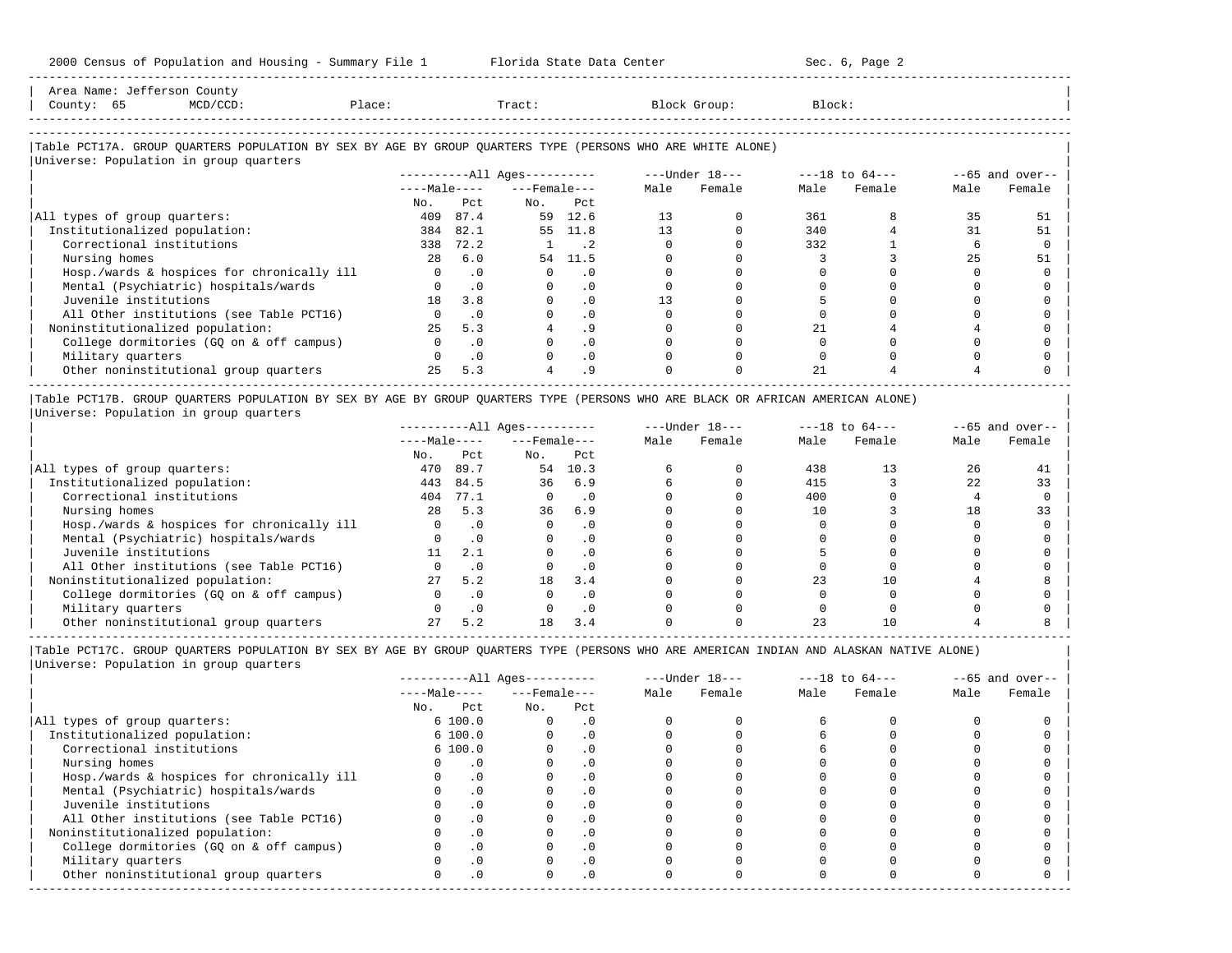-----------------------------------------------------------------------------------------------------------------------------------------------------

| Area<br>Name | \ \ | COUNTY                                                                          |       |       |        |        |
|--------------|-----|---------------------------------------------------------------------------------|-------|-------|--------|--------|
| County       | ັັ  | the contract of the contract of the contract of the contract of the contract of | Place | Tract | uroup: | Block' |
|              |     |                                                                                 |       |       |        |        |

-----------------------------------------------------------------------------------------------------------------------------------------------------

## |Table PCT17D. GROUP QUARTERS POPULATION BY SEX BY AGE BY GROUP QUARTERS TYPE (PERSONS WHO ARE ASIAN ALONE) |

|                                            | $------All Aqes------$ |                    |           |      | $---Under 18---$ |      | $---18$ to $64---$ |      | $--65$ and over-- |
|--------------------------------------------|------------------------|--------------------|-----------|------|------------------|------|--------------------|------|-------------------|
|                                            | $---Male---$           | $---$ Female $---$ |           | Male | Female           | Male | Female             | Male | Female            |
|                                            | Pct<br>No.             | No.                | Pct       |      |                  |      |                    |      |                   |
| All types of group quarters:               | 1 100.0                | $\Omega$           | . 0       |      |                  |      |                    |      |                   |
| Institutionalized population:              | 1 100.0                |                    | $\cdot$ 0 |      |                  |      |                    |      |                   |
| Correctional institutions                  | 1 100.0                |                    | $\cdot$ 0 |      |                  |      |                    |      |                   |
| Nursing homes                              | . 0                    |                    |           |      |                  |      |                    |      |                   |
| Hosp./wards & hospices for chronically ill | $\cdot$ 0              |                    | . 0       |      |                  |      |                    |      |                   |
| Mental (Psychiatric) hospitals/wards       | $\cdot$ 0              |                    | $\cdot$ 0 |      |                  |      |                    |      |                   |
| Juvenile institutions                      | $\cdot$ 0              |                    |           |      |                  |      |                    |      |                   |
| All Other institutions (see Table PCT16)   | $\cdot$ 0              |                    | $\cdot$ 0 |      |                  |      |                    |      |                   |
| Noninstitutionalized population:           | $\cdot$ 0              |                    | $\cdot$ 0 |      |                  |      |                    |      |                   |
| College dormitories (GQ on & off campus)   | $\cdot$ 0              |                    | $\cdot$ 0 |      |                  |      |                    |      |                   |
| Military quarters                          | $\cdot$ 0              |                    | $\cdot$ 0 |      |                  |      |                    |      |                   |
| Other noninstitutional group quarters      | $\cdot$ 0              |                    | $\cdot$ 0 |      |                  |      |                    |      |                   |

|Table PCT17E. GROUP QUARTERS POPULATION BY SEX BY AGE BY GROUP QUARTERS TYPE (PERSONS OF WHO ARE NATIVE HAWAIIAN AND OTHER PACIFIC ISLANDER ALONE) | |Universe: Population in group quarters |

|                                            | $------All Aqes------$ |           |                    | $---Under 18---$ |      |        |      | $---18$ to $64---$ | $--65$ and over-- |        |
|--------------------------------------------|------------------------|-----------|--------------------|------------------|------|--------|------|--------------------|-------------------|--------|
|                                            | $---Male---$           |           | $---$ Female $---$ |                  | Male | Female | Male | Female             | Male              | Female |
|                                            | No.                    | Pct       | No.                | Pct              |      |        |      |                    |                   |        |
| All types of group quarters:               |                        | 1 100.0   |                    |                  |      |        |      |                    |                   |        |
| Institutionalized population:              |                        | 1 100.0   |                    | . 0              |      |        |      |                    |                   |        |
| Correctional institutions                  |                        | 1 100.0   |                    |                  |      |        |      |                    |                   |        |
| Nursing homes                              |                        | .0        |                    |                  |      |        |      |                    |                   |        |
| Hosp./wards & hospices for chronically ill |                        |           |                    |                  |      |        |      |                    |                   |        |
| Mental (Psychiatric) hospitals/wards       |                        | $\cdot$ 0 |                    | . 0              |      |        |      |                    |                   |        |
| Juvenile institutions                      |                        |           |                    |                  |      |        |      |                    |                   |        |
| All Other institutions (see Table PCT16)   |                        | $\Omega$  |                    | $\cdot$ 0        |      |        |      |                    |                   |        |
| Noninstitutionalized population:           |                        |           |                    | $\cdot$ 0        |      |        |      |                    |                   |        |
| College dormitories (GQ on & off campus)   |                        | $\Omega$  |                    | $\cdot$ 0        |      |        |      |                    |                   |        |
| Military quarters                          |                        |           |                    | $\cdot$ 0        |      |        |      |                    |                   |        |
| Other noninstitutional group quarters      |                        |           |                    |                  |      |        |      |                    |                   |        |

-----------------------------------------------------------------------------------------------------------------------------------------------------

|Table PCT17F. GROUP QUARTERS POPULATION BY SEX BY AGE BY GROUP QUARTERS TYPE (PERSONS WHO ARE SOME OTHER RACE ALONE) |

|                                            | $------All Aqes------$ |           |                  |           |      | $---Under 18---$ | $---18$ to $64---$ |        | $--65$ and over-- |        |
|--------------------------------------------|------------------------|-----------|------------------|-----------|------|------------------|--------------------|--------|-------------------|--------|
|                                            | $---Male---$           |           | $---$ Female --- |           | Male | Female           | Male               | Female | Male              | Female |
|                                            | No.                    | Pct       | No.              | Pct       |      |                  |                    |        |                   |        |
| All types of group quarters:               | 11                     | 91.7      |                  | 8.3       |      |                  | 10                 |        |                   |        |
| Institutionalized population:              |                        | 91.7      |                  | $\cdot$ 0 |      |                  |                    |        |                   |        |
| Correctional institutions                  |                        | 10 83.3   |                  | $\cdot$ 0 |      |                  | 10                 |        |                   |        |
| Nursing homes                              |                        | $\cdot$ 0 |                  | $\cdot$ 0 |      |                  |                    |        |                   |        |
| Hosp./wards & hospices for chronically ill |                        | .0        |                  | $\cdot$ 0 |      |                  |                    |        |                   |        |
| Mental (Psychiatric) hospitals/wards       |                        | $\cdot$ 0 |                  | $\cdot$ 0 |      |                  |                    |        |                   |        |
| Juvenile institutions                      |                        | 8.3       |                  | $\cdot$ 0 |      |                  |                    |        |                   |        |
| All Other institutions (see Table PCT16)   |                        | $\cdot$ 0 |                  | $\cdot$ 0 |      |                  |                    |        |                   |        |
| Noninstitutionalized population:           |                        | $\cdot$ 0 |                  | 8.3       |      |                  |                    |        |                   |        |
| College dormitories (GO on & off campus)   |                        | $\cdot$ 0 |                  |           |      |                  |                    |        |                   |        |
| Military quarters                          |                        | $\cdot$ 0 |                  | $\cdot$ 0 |      |                  |                    |        |                   |        |
| Other noninstitutional group quarters      |                        | $\cdot$ 0 |                  | 8.3       |      |                  |                    |        |                   |        |
|                                            |                        |           |                  |           |      |                  |                    |        |                   |        |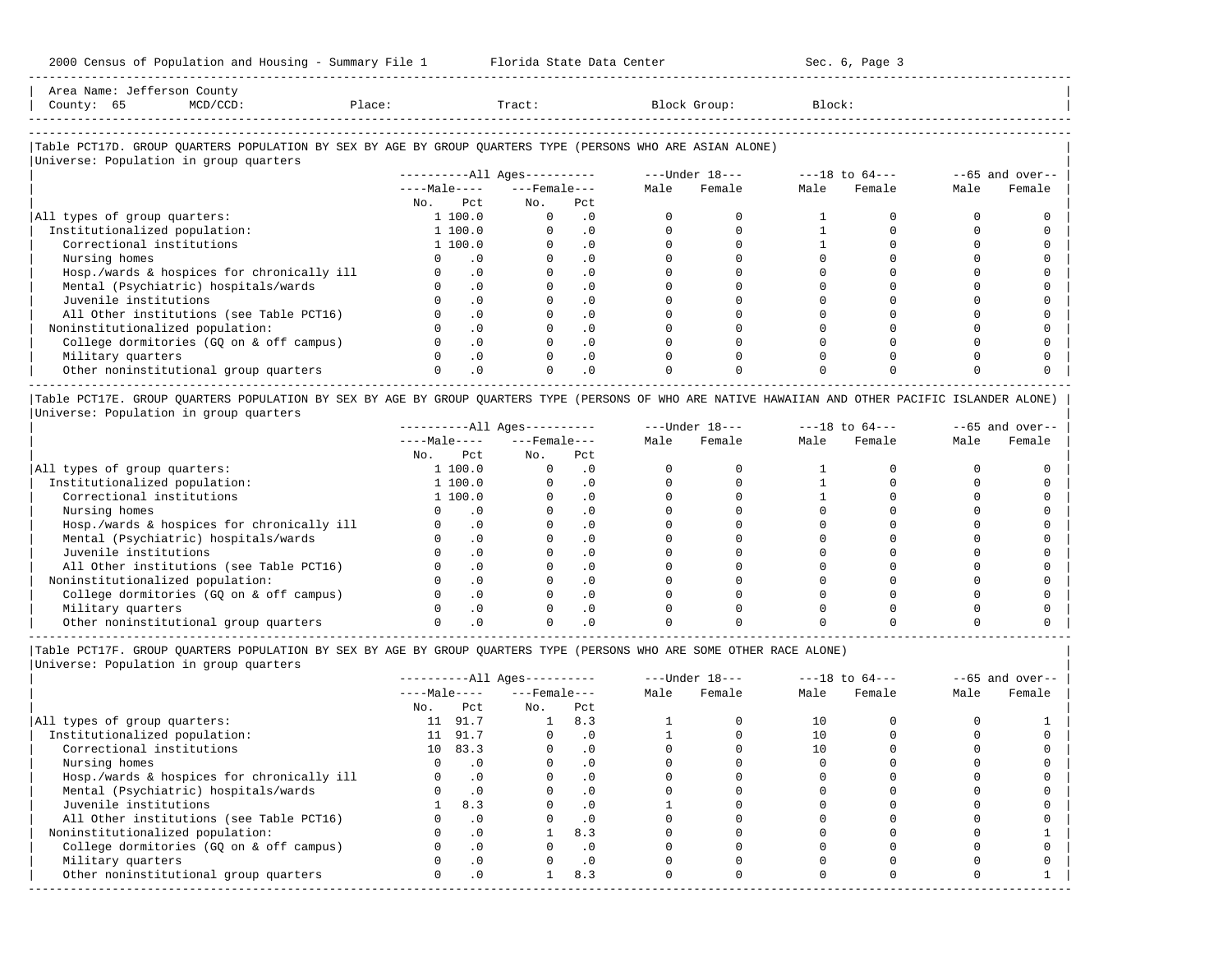2000 Census of Population and Housing - Summary File 1 Florida State Data Center Sec. 6, Page 4 -----------------------------------------------------------------------------------------------------------------------------------------------------

| Area Name: Jefferson County<br>County: 65<br>MCD/CCD:                                                                                                            | Place: |           | Tract:                       |                             | Block Group:   | Block:         |             |      |                 |
|------------------------------------------------------------------------------------------------------------------------------------------------------------------|--------|-----------|------------------------------|-----------------------------|----------------|----------------|-------------|------|-----------------|
| Table PCT17G. GROUP OUARTERS POPULATION BY SEX BY AGE BY GROUP OUARTERS TYPE (PERSONS OF WHO REPORT TWO OR MORE RACES)<br>Universe: Population in group quarters |        |           |                              |                             |                |                |             |      |                 |
|                                                                                                                                                                  |        |           | ----------All Ages---------- |                             | ---Under 18--- | ---18 to 64--- |             |      | --65 and over-- |
|                                                                                                                                                                  |        |           | $---Male-- ---Female---$     |                             | Male Female    |                | Male Female | Male | Female          |
|                                                                                                                                                                  |        | No. Pct   | No.                          | Pct                         |                |                |             |      |                 |
| All types of group quarters:                                                                                                                                     |        | 22 100.0  | $\Omega$                     | $\cdot$ 0                   |                | 2.2.           |             |      |                 |
| Institutionalized population:                                                                                                                                    |        | 21 95.5   | $\Omega$                     | $\overline{\phantom{0}}$ .0 |                | 2.1            |             |      |                 |
| Correctional institutions                                                                                                                                        |        | 21 95.5   | $\Omega$                     | .0                          |                | 21             |             |      |                 |
| Nursing homes                                                                                                                                                    |        | $\cdot$ 0 |                              | $\cdot$ 0                   |                |                |             |      |                 |

| Correctional institutions 21 95.5 0 .0 0 0 21 0 0 0 | | Nursing homes 0 .0 0 .0 0 0 0 0 0 0 | | Hosp./wards & hospices for chronically ill 0 .0 0 .0 0 0 0 0 0 0 | | Mental (Psychiatric) hospitals/wards 0 .0 0 .0 0 0 0 0 0 0 | | Juvenile institutions 0 .0 0 .0 0 0 0 0 0 0 | | All Other institutions (see Table PCT16) 0 .0 0 .0 0 0 0 0 0 0 | | Noninstitutionalized population: 1 4.5 0 .0 0 0 1 0 0 0 | | College dormitories (GQ on & off campus) 0 .0 0 .0 0 0 0 0 0 0 | | Military quarters 0 .0 0 .0 0 0 0 0 0 0 | | Other noninstitutional group quarters 1 4.5 0 .0 0 0 1 0 0 0 |

----------------------------------------------------------------------------------------------------------------------------------------------------- |Table PCT17H. GROUP QUARTERS POPULATION BY SEX BY AGE BY GROUP QUARTERS TYPE (PERSONS OF ANY RACE WHO ARE HISPANIC OR LATINO) | |Universe: Population in group quarters |

|                                            |              |      | $------All Aqes------$ |           | $---Under 18---$ |        | $---18$ to $64---$ |        | $--65$ and over-- |        |
|--------------------------------------------|--------------|------|------------------------|-----------|------------------|--------|--------------------|--------|-------------------|--------|
|                                            | $---Male---$ |      | $---$ Female $---$     |           | Male             | Female | Male               | Female | Male              | Female |
|                                            | No.          | Pct  | No.                    | Pct       |                  |        |                    |        |                   |        |
| All types of group quarters:               | 89           | 98.9 |                        |           |                  |        | 87                 |        |                   |        |
| Institutionalized population:              | 87           | 96.7 |                        | . 0       |                  |        | 85                 |        |                   |        |
| Correctional institutions                  | 85           | 94.4 |                        | . 0       |                  |        | 85                 |        |                   |        |
| Nursing homes                              |              |      |                        | . 0       |                  |        |                    |        |                   |        |
| Hosp./wards & hospices for chronically ill |              |      |                        | . 0       |                  |        |                    |        |                   |        |
| Mental (Psychiatric) hospitals/wards       |              |      |                        | . 0       |                  |        |                    |        |                   |        |
| Juvenile institutions                      |              | 2.2  |                        | . 0       |                  |        |                    |        |                   |        |
| All Other institutions (see Table PCT16)   |              |      |                        | $\cdot$ 0 |                  |        |                    |        |                   |        |
| Noninstitutionalized population:           |              | 2.2  |                        |           |                  |        |                    |        |                   |        |
| College dormitories (GO on & off campus)   |              |      |                        | $\cdot$ 0 |                  |        |                    |        |                   |        |
| Military quarters                          |              |      |                        | . 0       |                  |        |                    |        |                   |        |
| Other noninstitutional group quarters      |              |      |                        |           |                  |        |                    |        |                   |        |

----------------------------------------------------------------------------------------------------------------------------------------------------- |Table PCT17I. GROUP QUARTERS POPULATION BY SEX BY AGE BY GROUP QUARTERS TYPE (PERSONS OF WHO ARE WHITE ALONE, NOT HISPANIC OR LATINO) |

|                                            |              |           | $------All Ages------$ |           |      | $---Under 18---$ |      | $---18$ to $64---$ |      | $--65$ and over-- |
|--------------------------------------------|--------------|-----------|------------------------|-----------|------|------------------|------|--------------------|------|-------------------|
|                                            | $---Male---$ |           | $---$ Female $---$     |           | Male | Female           | Male | Female             | Male | Female            |
|                                            | No.          | Pct       | No.                    | Pct       |      |                  |      |                    |      |                   |
| All types of group quarters:               | 354          | 85.7      |                        | 59 14.3   | 12   |                  | 307  |                    | 35   | 51                |
| Institutionalized population:              | 330          | 79.9      |                        | 55 13.3   |      |                  | 287  |                    |      |                   |
| Correctional institutions                  | 285          | 69.0      |                        | . 2       |      |                  | 279  |                    |      |                   |
| Nursing homes                              | 28           | 6.8       | 54                     | 13.1      |      |                  |      |                    |      | 51                |
| Hosp./wards & hospices for chronically ill |              | $\cdot$ 0 |                        | $\cdot$ 0 |      |                  |      |                    |      |                   |
| Mental (Psychiatric) hospitals/wards       |              | $\cdot$ 0 |                        | . 0       |      |                  |      |                    |      |                   |
| Juvenile institutions                      | 17           | 4.1       |                        |           |      |                  |      |                    |      |                   |
| All Other institutions (see Table PCT16)   |              | $\cdot$ 0 |                        | $\cdot$ 0 |      |                  |      |                    |      |                   |
| Noninstitutionalized population:           | 2.4          | 5.8       | 4                      | 1.0       |      |                  | 2.0  |                    |      |                   |
| College dormitories (GQ on & off campus)   |              | $\cdot$ 0 |                        |           |      |                  |      |                    |      |                   |
| Military quarters                          |              | $\cdot$ 0 |                        | $\cdot$ 0 |      |                  |      |                    |      |                   |
| Other noninstitutional group quarters      | 24           | 5.8       | 4                      | 1.0       |      |                  | 20   |                    |      |                   |
|                                            |              |           |                        |           |      |                  |      |                    |      |                   |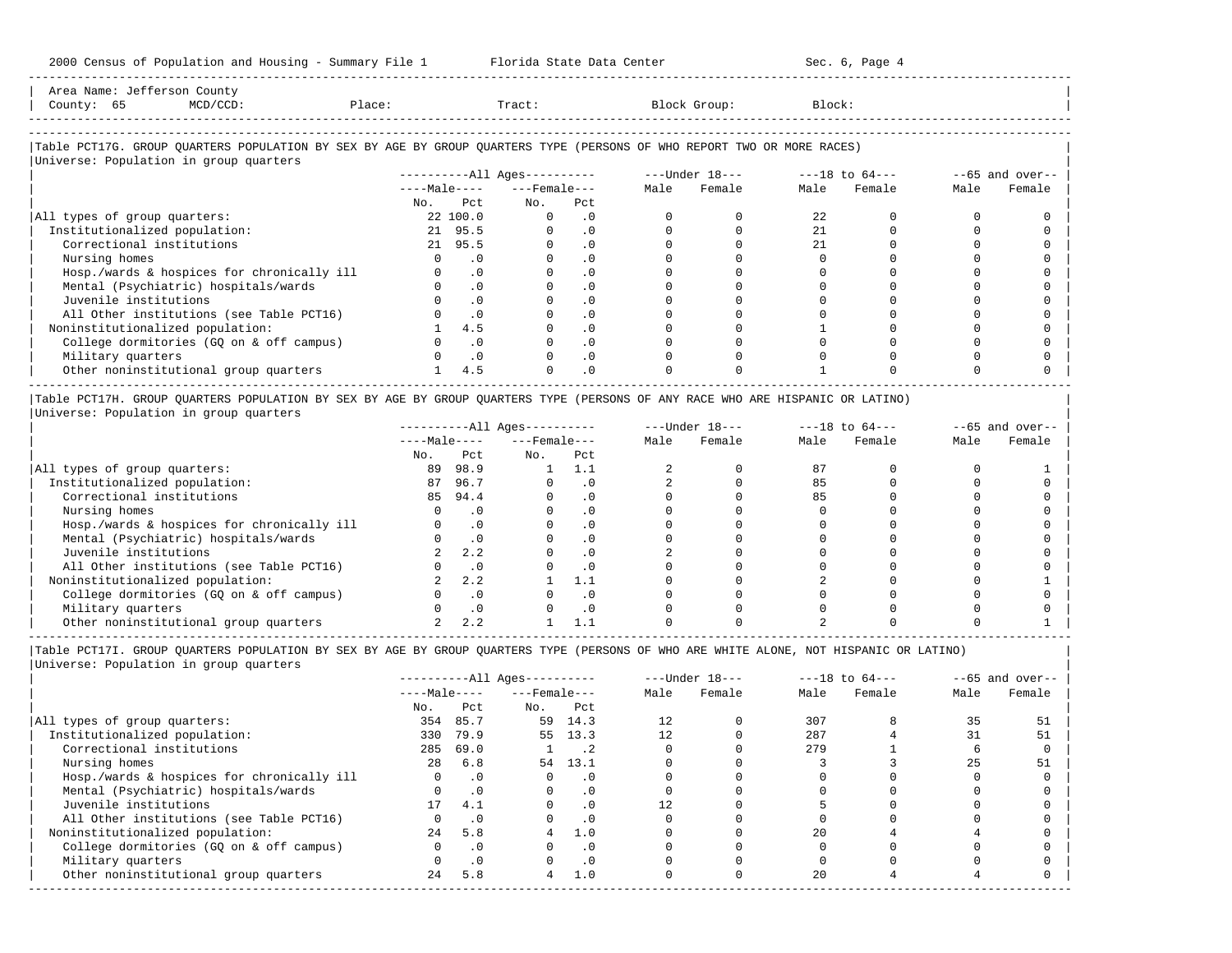-----------------------------------------------------------------------------------------------------------------------------------------------------

| County: 67                      | $MCD/CCD$ :                                         | Place:                                                                | Tract: |          | Block Group:                          | Block:                                             |          |
|---------------------------------|-----------------------------------------------------|-----------------------------------------------------------------------|--------|----------|---------------------------------------|----------------------------------------------------|----------|
|                                 | Universe: Population in group quarters              | Table PCT16. GROUP OUARTERS POPULATION BY GROUP OUARTERS TYPE         |        |          |                                       |                                                    |          |
| Total Group Quarters Population |                                                     |                                                                       |        | 1,322    |                                       |                                                    |          |
| Institutionalized population:   |                                                     |                                                                       |        | 1,287    | Noninstitutionalized population:      |                                                    | 35       |
| Correctional institutions:      |                                                     |                                                                       |        | 1,231    |                                       | College dormitories (college GQ on and off campus) | $\Omega$ |
|                                 | Federal prisons and detention centers               |                                                                       |        | 0        | Military quarters:                    |                                                    | $\Omega$ |
| Halfway houses                  |                                                     |                                                                       |        | $\Omega$ | On base:                              |                                                    | $\Omega$ |
|                                 | Local jails, police lockups, etc.                   |                                                                       |        | 41       |                                       | Barracks and other GQ for military personnel       | $\Omega$ |
|                                 | Military disciplinary barracks                      |                                                                       |        | $\Omega$ |                                       | Transient quarters for temporary residents         | $\Omega$ |
| State prisons                   |                                                     |                                                                       |        | 1,190    | Military ships                        |                                                    |          |
|                                 | Other types of correctional institutions            |                                                                       |        | $\Omega$ | Group homes:                          |                                                    |          |
| Nursing homes                   |                                                     |                                                                       |        | 56       |                                       | Homes or halfway houses for drug/alcohol abuse     |          |
|                                 |                                                     | Hospitals/wards, hospices, and schools for the handicapped:           |        | $\Omega$ | Homes for the mentally ill            |                                                    | $\cap$   |
|                                 | Hospitals/wards and hospices for chronically ill:   |                                                                       |        | $\Omega$ | Homes for the mentally retarded       |                                                    | $\cap$   |
|                                 | Hospices or homes for chronically ill               |                                                                       |        | $\Omega$ | Homes for the physically handicapped  |                                                    |          |
|                                 | Military hospitals or wards for chronically ill     |                                                                       |        | $\Omega$ | Other group homes                     |                                                    |          |
|                                 | Other hospitals or wards for chronically ill        |                                                                       |        | $\Omega$ | Religious group quarters              |                                                    |          |
|                                 | Hospitals or wards for drug/alcohol abuse           |                                                                       |        | $\Omega$ | Workers' dormitories:                 |                                                    |          |
|                                 | Mental (Psychiatric) hospitals or wards             |                                                                       |        | 0        |                                       | Agriculture workers' dormitories on farms          | $\cap$   |
|                                 |                                                     | Schools, hospitals, or wards for the mentally retarded                |        | $\Omega$ |                                       | Job Corps and vocational training facilities       | $\Omega$ |
|                                 |                                                     | Schools, hospitals, or wards for the physically handicapped:          |        | $\Omega$ | Other workers' dormitories            |                                                    | $\Omega$ |
| Institutions for the deaf       |                                                     |                                                                       |        | $\Omega$ | Crews of maritime vessels             |                                                    | $\Omega$ |
| Institutions for the blind      |                                                     |                                                                       |        | $\Omega$ | Other nonhousehold living situations  |                                                    | 27       |
|                                 |                                                     | Orthopedic wards/institutions for the physically handicapped          |        | $\Omega$ | Other noninstitutional group quarters |                                                    |          |
|                                 |                                                     | Wards in general hospitals for patients with no usual home elsewhere  |        | $\Omega$ |                                       |                                                    |          |
|                                 |                                                     | Wards in military hospitls for patients with no usual home elsewhere  |        | U        |                                       |                                                    |          |
| Juvenile institutions:          |                                                     |                                                                       |        | U        |                                       |                                                    |          |
| Long-term care:                 |                                                     |                                                                       |        | U        |                                       |                                                    |          |
|                                 | Homes for abused, dependent, and neglected children |                                                                       |        | U        |                                       |                                                    |          |
|                                 |                                                     | Residential treatment centers for emotionally disturbed children      |        | O        |                                       |                                                    |          |
|                                 | Training schools for juvenile delinquents           |                                                                       |        | U        |                                       |                                                    |          |
|                                 |                                                     | Short-term care, detention or diagnostic centers for delinquent chdrn |        | $\Omega$ |                                       |                                                    |          |
|                                 | Type of juvenile institution unknown                |                                                                       |        | $\cap$   |                                       |                                                    |          |

| Table PCT17. GROUP OUARTERS POPULATION BY SEX BY AGE BY GROUP OUARTERS TYPE |  |
|-----------------------------------------------------------------------------|--|
| Universe: Population in group quarters                                      |  |

|                                            |              |           | $------All Ages------$ |           |      | $---Under 18---$ |       | $---18$ to $64---$ |      | $--65$ and over-- |
|--------------------------------------------|--------------|-----------|------------------------|-----------|------|------------------|-------|--------------------|------|-------------------|
|                                            | $---Male---$ |           | $---$ Female $---$     |           | Male | Female           | Male  | Female             | Male | Female            |
|                                            | No.          | Pct       | No.                    | Pct       |      |                  |       |                    |      |                   |
| All types of group quarters:               | 1,256        | 95.0      | 66                     | 5.0       |      |                  | 1,223 |                    | 31   |                   |
| Institutionalized population:              | 1,246 94.3   |           | 41                     | 3.1       |      |                  | 1,220 |                    | 24   | 35                |
| Correctional institutions                  | 1,228        | 92.9      |                        | $\cdot$ 2 |      |                  | 1,220 |                    |      |                   |
| Nursing homes                              | 18           | 1.4       | 38                     | 2.9       |      |                  |       |                    | 18   | 35                |
| Hosp./wards & hospices for chronically ill |              | $\cdot$ 0 |                        | . 0       |      |                  |       |                    |      |                   |
| Mental (Psychiatric) hospitals/wards       |              |           |                        | . 0       |      |                  |       |                    |      |                   |
| Juvenile institutions                      |              | $\cdot$ 0 |                        | $\cdot$ 0 |      |                  |       |                    |      |                   |
| All Other institutions (see Table PCT16)   |              | $\cdot$ 0 |                        | $\cdot$ 0 |      |                  |       |                    |      |                   |
| Noninstitutionalized population:           | 10           | .8        | 25                     | 1.9       |      |                  |       |                    |      | 22                |
| College dormitories (GO on & off campus)   |              | $\cdot$ 0 |                        | $\cdot$ 0 |      |                  |       |                    |      |                   |
| Military quarters                          |              | $\cdot$ 0 |                        | $\cdot$ 0 |      |                  |       |                    |      |                   |
| Other noninstitutional group quarters      | 10           | .8        | 25                     | 1.9       |      |                  |       |                    |      | 22                |
|                                            |              |           |                        |           |      |                  |       |                    |      |                   |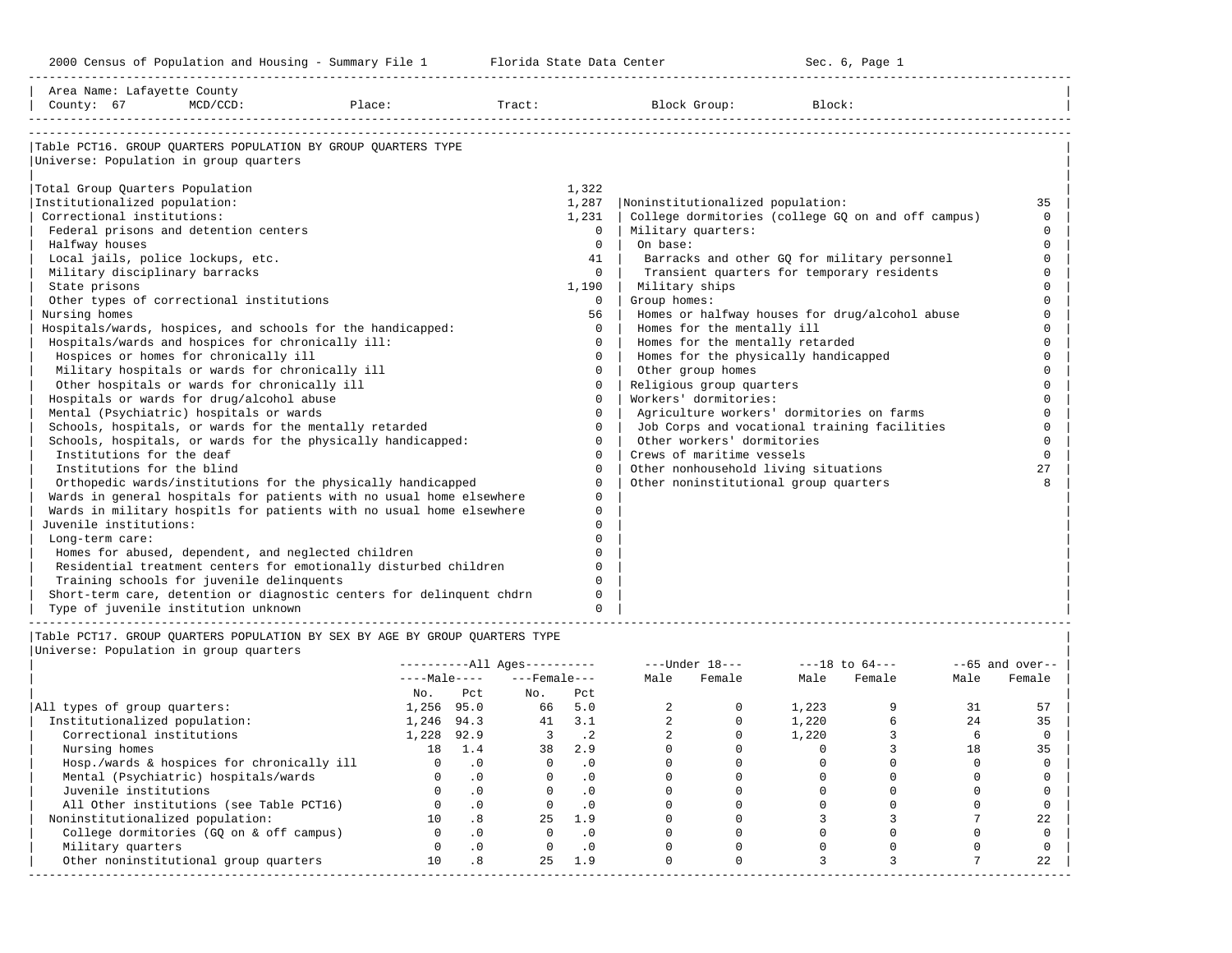-----------------------------------------------------------------------------------------------------------------------------------------------------

| Area Name: | Latayette | : County                                                                                                        |        |        |        |        |
|------------|-----------|-----------------------------------------------------------------------------------------------------------------|--------|--------|--------|--------|
| County:    |           | the contract of the contract of the contract of the contract of the contract of the contract of the contract of | Place: | Tract. | Group' | Block: |
|            |           |                                                                                                                 |        |        |        |        |

-----------------------------------------------------------------------------------------------------------------------------------------------------

## |Table PCT17A. GROUP QUARTERS POPULATION BY SEX BY AGE BY GROUP QUARTERS TYPE (PERSONS WHO ARE WHITE ALONE) |

|                                            |              |           | $------All Ages------$ |           | $---Under 18---$ |        | $---18$ to $64---$ |        | $--65$ and over-- |        |
|--------------------------------------------|--------------|-----------|------------------------|-----------|------------------|--------|--------------------|--------|-------------------|--------|
|                                            | $---Male---$ |           | $---$ Female $---$     |           | Male             | Female | Male               | Female | Male              | Female |
|                                            | No.          | Pct       | No.                    | Pct       |                  |        |                    |        |                   |        |
| All types of group quarters:               | 479          | 89.5      | 56                     | 10.5      |                  |        | 447                |        | 30                | 49     |
| Institutionalized population:              | 469          | 87.7      | 35                     | 6.5       |                  |        | 444                |        | 23                | 31     |
| Correctional institutions                  | 451          | 84.3      |                        | . 2       |                  |        | 444                |        |                   |        |
| Nursing homes                              | 18           | 3.4       | 34                     | 6.4       |                  |        |                    |        | 18                | 31     |
| Hosp./wards & hospices for chronically ill |              | $\cdot$ 0 |                        | $\cdot$ 0 |                  |        |                    |        |                   |        |
| Mental (Psychiatric) hospitals/wards       |              | $\cdot$ 0 |                        | $\cdot$ 0 |                  |        |                    |        |                   |        |
| Juvenile institutions                      |              | $\cdot$ 0 |                        | $\cdot$ 0 |                  |        |                    |        |                   |        |
| All Other institutions (see Table PCT16)   |              | $\cdot$ 0 |                        | $\cdot$ 0 |                  |        |                    |        |                   |        |
| Noninstitutionalized population:           | 10           | 1.9       | 21                     | 3.9       |                  |        |                    |        |                   | 18     |
| College dormitories (GQ on & off campus)   |              | $\cdot$ 0 |                        | $\cdot$ 0 |                  |        |                    |        |                   |        |
| Military quarters                          |              | $\cdot$ 0 |                        | $\cdot$ 0 |                  |        |                    |        |                   |        |
| Other noninstitutional group quarters      | $10^{-}$     | 1.9       | 21                     | 3.9       |                  |        |                    |        |                   | 18     |

|Table PCT17B. GROUP QUARTERS POPULATION BY SEX BY AGE BY GROUP QUARTERS TYPE (PERSONS WHO ARE BLACK OR AFRICAN AMERICAN ALONE) | |Universe: Population in group quarters |

|                                            |              |      | $------All Aqes------$ |           | $---Under 18---$ |        | $---18$ to $64---$ |        | $--65$ and over-- |        |
|--------------------------------------------|--------------|------|------------------------|-----------|------------------|--------|--------------------|--------|-------------------|--------|
|                                            | $---Male---$ |      | $---$ Female $---$     |           | Male             | Female | Male               | Female | Male              | Female |
|                                            | No.          | Pct  | No.                    | Pct       |                  |        |                    |        |                   |        |
| All types of group quarters:               | 687          | 99.1 |                        |           |                  |        | 687                |        |                   |        |
| Institutionalized population:              | 687          | 99.1 |                        |           |                  |        | 687                |        |                   |        |
| Correctional institutions                  | 687          | 99.1 |                        |           |                  |        | 687                |        |                   |        |
| Nursing homes                              |              |      |                        |           |                  |        |                    |        |                   |        |
| Hosp./wards & hospices for chronically ill |              | . 0  |                        | . 0       |                  |        |                    |        |                   |        |
| Mental (Psychiatric) hospitals/wards       |              |      |                        | $\cdot$ 0 |                  |        |                    |        |                   |        |
| Juvenile institutions                      |              |      |                        | . 0       |                  |        |                    |        |                   |        |
| All Other institutions (see Table PCT16)   |              |      |                        | $\cdot$ 0 |                  |        |                    |        |                   |        |
| Noninstitutionalized population:           |              |      |                        | . 0       |                  |        |                    |        |                   |        |
| College dormitories (GO on & off campus)   |              |      |                        | $\cdot$ 0 |                  |        |                    |        |                   |        |
| Military quarters                          |              |      |                        | . 0       |                  |        |                    |        |                   |        |
| Other noninstitutional group quarters      |              |      |                        |           |                  |        |                    |        |                   |        |

-----------------------------------------------------------------------------------------------------------------------------------------------------

|                                            |              |           | $------All Aqes------$ |            |      | $---Under 18---$ |      | $---18$ to $64---$ | $--65$ and over-- |        |
|--------------------------------------------|--------------|-----------|------------------------|------------|------|------------------|------|--------------------|-------------------|--------|
|                                            | $---Male---$ |           | $---$ Female $---$     |            | Male | Female           | Male | Female             | Male              | Female |
|                                            | No.          | Pct       | No.                    | Pct        |      |                  |      |                    |                   |        |
| All types of group quarters:               |              | 10 100.0  |                        | . 0        |      |                  | 10   |                    |                   |        |
| Institutionalized population:              |              | 10 100.0  |                        | $\cdot$ 0  |      |                  |      |                    |                   |        |
| Correctional institutions                  |              | 10 100.0  |                        | . 0        |      |                  | 10   |                    |                   |        |
| Nursing homes                              |              |           |                        | . 0        |      |                  |      |                    |                   |        |
| Hosp./wards & hospices for chronically ill |              | $\cdot$ 0 |                        |            |      |                  |      |                    |                   |        |
| Mental (Psychiatric) hospitals/wards       |              | $\cdot$ 0 |                        | . 0        |      |                  |      |                    |                   |        |
| Juvenile institutions                      |              |           |                        | .0         |      |                  |      |                    |                   |        |
| All Other institutions (see Table PCT16)   |              | $\cdot$ 0 |                        |            |      |                  |      |                    |                   |        |
| Noninstitutionalized population:           |              | $\cdot$ 0 |                        | .0         |      |                  |      |                    |                   |        |
| College dormitories (GQ on & off campus)   |              |           |                        | $\cdot$ 0  |      |                  |      |                    |                   |        |
| Military quarters                          |              | . 0       |                        | $\cdot$ 0  |      |                  |      |                    |                   |        |
| Other noninstitutional group quarters      | <sup>n</sup> | $\cdot$ 0 |                        | $.0 \cdot$ |      |                  |      |                    |                   |        |
|                                            |              |           |                        |            |      |                  |      |                    |                   |        |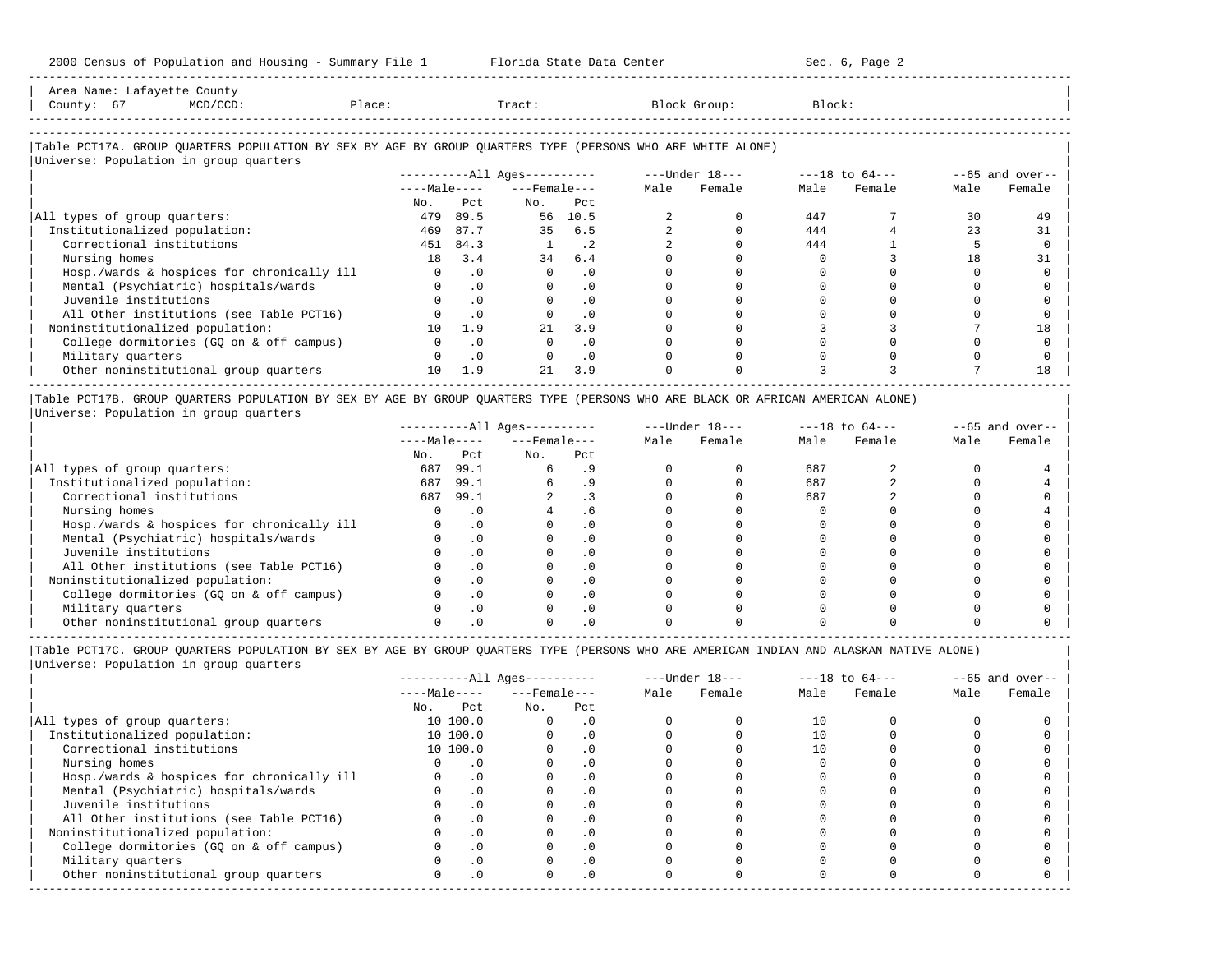-----------------------------------------------------------------------------------------------------------------------------------------------------

| Area Name:    | .ount.v   |        |          |                   |        |  |
|---------------|-----------|--------|----------|-------------------|--------|--|
| County:<br>67 | $1/CCD$ . | Place: | $racct.$ | Block<br>$T$ min. | Block: |  |
|               |           |        |          |                   |        |  |

# |Table PCT17D. GROUP QUARTERS POPULATION BY SEX BY AGE BY GROUP QUARTERS TYPE (PERSONS WHO ARE ASIAN ALONE) |

| Universe: Population in group quarters     |                        |                  |           |                  |        |                    |        |                   |        |
|--------------------------------------------|------------------------|------------------|-----------|------------------|--------|--------------------|--------|-------------------|--------|
|                                            | $------All Ages------$ |                  |           | $---Under 18---$ |        | $---18$ to $64---$ |        | $--65$ and over-- |        |
|                                            | $---Male---$           | $---$ Female --- |           | Male             | Female | Male               | Female | Male              | Female |
|                                            | Pct<br>No.             | No.              | Pct       |                  |        |                    |        |                   |        |
| All types of group quarters:               | 6 100.0                |                  | $\cdot$ 0 |                  |        |                    |        |                   |        |
| Institutionalized population:              | 6 100.0                |                  | $\cdot$ 0 |                  |        |                    |        |                   |        |
| Correctional institutions                  | 6 100.0                |                  | $\cdot$ 0 |                  |        |                    |        |                   |        |
| Nursing homes                              | $\cdot$ 0              |                  | $\cdot$ 0 |                  |        |                    |        |                   |        |
| Hosp./wards & hospices for chronically ill | $\cdot$ 0              |                  | $\cdot$ 0 |                  |        |                    |        |                   |        |
| Mental (Psychiatric) hospitals/wards       | $\cdot$ 0              |                  | . 0       |                  |        |                    |        |                   |        |
| Juvenile institutions                      | $\cdot$ 0              |                  | $\cdot$ 0 |                  |        |                    |        |                   |        |
| All Other institutions (see Table PCT16)   | $\cdot$ 0              |                  |           |                  |        |                    |        |                   |        |
| Noninstitutionalized population:           | $\cdot$ 0              |                  | $\cdot$ 0 |                  |        |                    |        |                   |        |
| College dormitories (GO on & off campus)   | $\cdot$ 0              |                  |           |                  |        |                    |        |                   |        |
| Military quarters                          | $\cdot$ 0              |                  | $\cdot$ 0 |                  |        |                    |        |                   |        |
| Other noninstitutional group quarters      | $\cdot$ 0              |                  | $\cdot$ 0 |                  |        |                    |        |                   |        |
|                                            |                        |                  |           |                  |        |                    |        |                   |        |

|Table PCT17E. GROUP QUARTERS POPULATION BY SEX BY AGE BY GROUP QUARTERS TYPE (PERSONS OF WHO ARE NATIVE HAWAIIAN AND OTHER PACIFIC ISLANDER ALONE) | |Universe: Population in group quarters |

|                                            |              |     | $------All Aqes------$ |     | $---Under 18---$ |        | $---18$ to $64---$ |        | $--65$ and over-- |        |
|--------------------------------------------|--------------|-----|------------------------|-----|------------------|--------|--------------------|--------|-------------------|--------|
|                                            | $---Male---$ |     | $---$ Female $---$     |     | Male             | Female | Male               | Female | Male              | Female |
|                                            | No.          | Pct | No.                    | Pct |                  |        |                    |        |                   |        |
| All types of group quarters:               |              |     |                        |     |                  |        |                    |        |                   |        |
| Institutionalized population:              |              |     |                        |     |                  |        |                    |        |                   |        |
| Correctional institutions                  |              |     |                        |     |                  |        |                    |        |                   |        |
| Nursing homes                              |              |     |                        |     |                  |        |                    |        |                   |        |
| Hosp./wards & hospices for chronically ill |              |     |                        |     |                  |        |                    |        |                   |        |
| Mental (Psychiatric) hospitals/wards       |              |     |                        |     |                  |        |                    |        |                   |        |
| Juvenile institutions                      |              |     |                        |     |                  |        |                    |        |                   |        |
| All Other institutions (see Table PCT16)   |              |     |                        |     |                  |        |                    |        |                   |        |
| Noninstitutionalized population:           |              |     |                        |     |                  |        |                    |        |                   |        |
| College dormitories (GO on & off campus)   |              |     |                        |     |                  |        |                    |        |                   |        |
| Military quarters                          |              |     |                        |     |                  |        |                    |        |                   |        |
| Other noninstitutional group quarters      |              |     |                        |     |                  |        |                    |        |                   |        |

----------------------------------------------------------------------------------------------------------------------------------------------------- |Table PCT17F. GROUP QUARTERS POPULATION BY SEX BY AGE BY GROUP QUARTERS TYPE (PERSONS WHO ARE SOME OTHER RACE ALONE) |

|                                            |              |           | $------All Aqes------$ |            |      | $---Under 18---$ |      | $---18$ to $64---$ |      | $--65$ and over-- |
|--------------------------------------------|--------------|-----------|------------------------|------------|------|------------------|------|--------------------|------|-------------------|
|                                            | $---Male---$ |           | $---$ Female ---       |            | Male | Female           | Male | Female             | Male | Female            |
|                                            | No.          | Pct       | No.                    | Pct        |      |                  |      |                    |      |                   |
| All types of group quarters:               |              | 40 100.0  |                        | . 0        |      |                  | 39   |                    |      |                   |
| Institutionalized population:              |              | 40 100.0  |                        | $\cdot$ 0  |      |                  | 39   |                    |      |                   |
| Correctional institutions                  |              | 40 100.0  |                        | . 0        |      |                  | 39   |                    |      |                   |
| Nursing homes                              |              | . 0       |                        |            |      |                  |      |                    |      |                   |
| Hosp./wards & hospices for chronically ill |              | $\cdot$ 0 |                        | $\cdot$ 0  |      |                  |      |                    |      |                   |
| Mental (Psychiatric) hospitals/wards       |              | $\cdot$ 0 |                        | $\cdot$ 0  |      |                  |      |                    |      |                   |
| Juvenile institutions                      |              |           |                        | $\cdot$ 0  |      |                  |      |                    |      |                   |
| All Other institutions (see Table PCT16)   |              | $\cdot$ 0 |                        | . 0        |      |                  |      |                    |      |                   |
| Noninstitutionalized population:           |              | $\cdot$ 0 |                        | $\cdot$ 0  |      |                  |      |                    |      |                   |
| College dormitories (GO on & off campus)   |              |           |                        | $\cdot$ 0  |      |                  |      |                    |      |                   |
| Military quarters                          |              | $\cdot$ 0 |                        | $\cdot$ 0  |      |                  |      |                    |      |                   |
| Other noninstitutional group quarters      | <sup>n</sup> | $\cdot$ 0 |                        | $.0 \cdot$ |      |                  |      |                    |      |                   |
|                                            |              |           |                        |            |      |                  |      |                    |      |                   |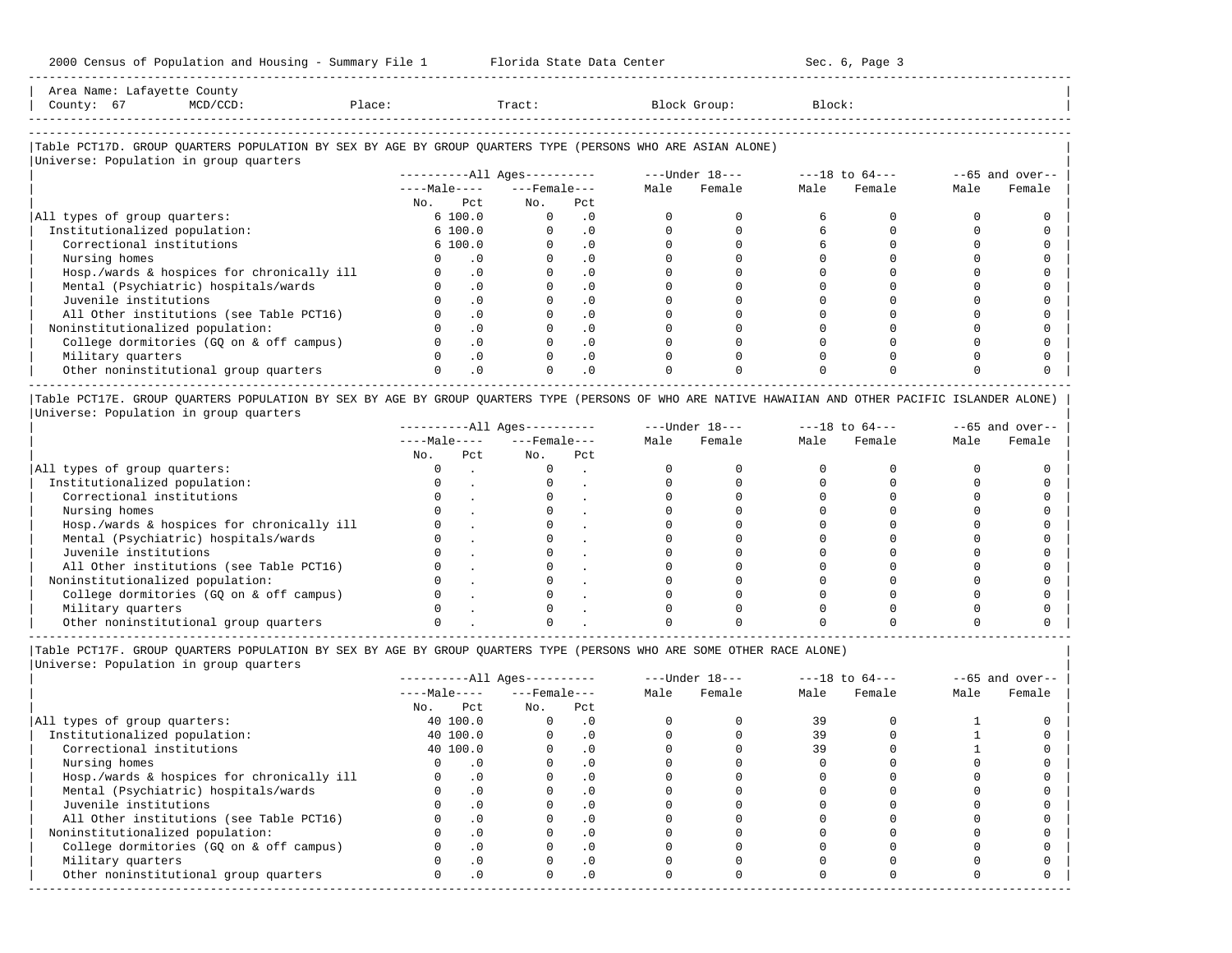| Area Name: Lafayette County<br>County: 67<br>$MCD/CCD$ :                                                                                                         | Place: |            | Tract:                       |           |      | Block Group:                   | Block: |             |      |                    |
|------------------------------------------------------------------------------------------------------------------------------------------------------------------|--------|------------|------------------------------|-----------|------|--------------------------------|--------|-------------|------|--------------------|
| Table PCT17G. GROUP QUARTERS POPULATION BY SEX BY AGE BY GROUP QUARTERS TYPE (PERSONS OF WHO REPORT TWO OR MORE RACES)<br>Universe: Population in group quarters |        |            |                              |           |      |                                |        |             |      |                    |
|                                                                                                                                                                  |        |            | ----------All Ages---------- |           |      | $---Under 18-- ---18 to 64---$ |        |             |      | $- -65$ and over-- |
|                                                                                                                                                                  |        |            | $---Male-- ---Female---$     |           | Male | Female                         |        | Male Female | Male | Female             |
|                                                                                                                                                                  | No.    | Pct        | $NQ$ .                       | Pct.      |      |                                |        |             |      |                    |
| All types of group quarters:                                                                                                                                     |        | 34 89.5    |                              | 4 10.5    |      |                                | 34     |             |      |                    |
| Institutionalized population:                                                                                                                                    |        | 34 89.5    | $\Omega$                     | $\cdot$ 0 |      |                                | 34     |             |      |                    |
| Correctional institutions                                                                                                                                        | 34     | 89.5       |                              | .0        |      |                                | 34     |             |      |                    |
| Nursing homes                                                                                                                                                    |        | .0         |                              | . 0       |      |                                |        |             |      |                    |
| Hosp./wards & hospices for chronically ill                                                                                                                       |        | $\cdot$ 0  |                              | $\cdot$ 0 |      |                                |        |             |      |                    |
| Mental (Psychiatric) hospitals/wards                                                                                                                             |        | $\Omega$ . |                              | $\cdot$ 0 |      |                                |        |             |      |                    |
| Juvenile institutions                                                                                                                                            |        | $\Omega$   |                              | $\cdot$ 0 |      |                                |        |             |      |                    |
| All Other institutions (see Table PCT16)                                                                                                                         |        | $\cdot$ 0  |                              | . 0       |      |                                |        |             |      |                    |
| Noninstitutionalized population:                                                                                                                                 |        | $\Omega$   | 4                            | 10.5      |      |                                |        |             |      |                    |
| College dormitories (GQ on & off campus)                                                                                                                         |        | $\cdot$ 0  |                              | . 0       |      |                                |        |             |      |                    |
| Military quarters                                                                                                                                                |        | $\cdot$ 0  |                              | $\cdot$ 0 |      |                                |        |             |      |                    |
| Other noninstitutional group quarters                                                                                                                            |        | $\cdot$ 0  | $\overline{4}$               | 10.5      |      |                                |        |             |      |                    |

|Table PCT17H. GROUP QUARTERS POPULATION BY SEX BY AGE BY GROUP QUARTERS TYPE (PERSONS OF ANY RACE WHO ARE HISPANIC OR LATINO) | |Universe: Population in group quarters |

|                                            |     |              | $------All Aqes------$ |           |      | $---Under 18---$ | $---18$ to $64---$ |        | $--65$ and over-- |        |
|--------------------------------------------|-----|--------------|------------------------|-----------|------|------------------|--------------------|--------|-------------------|--------|
|                                            |     | $---Male---$ | $---$ Female $---$     |           | Male | Female           | Male               | Female | Male              | Female |
|                                            | No. | Pct          | No.                    | Pct       |      |                  |                    |        |                   |        |
| All types of group quarters:               |     | 145 100.0    |                        | . 0       |      |                  | 143                |        |                   |        |
| Institutionalized population:              |     | 145 100.0    |                        | . 0       |      |                  | 143                |        |                   |        |
| Correctional institutions                  |     | 145 100.0    |                        | . 0       |      |                  | 143                |        |                   |        |
| Nursing homes                              |     |              |                        |           |      |                  |                    |        |                   |        |
| Hosp./wards & hospices for chronically ill |     |              |                        | . 0       |      |                  |                    |        |                   |        |
| Mental (Psychiatric) hospitals/wards       |     |              |                        | . 0       |      |                  |                    |        |                   |        |
| Juvenile institutions                      |     |              |                        | . 0       |      |                  |                    |        |                   |        |
| All Other institutions (see Table PCT16)   |     |              |                        | $\Omega$  |      |                  |                    |        |                   |        |
| Noninstitutionalized population:           |     |              |                        | . 0       |      |                  |                    |        |                   |        |
| College dormitories (GO on & off campus)   |     |              |                        | $\cdot$ 0 |      |                  |                    |        |                   |        |
| Military quarters                          |     |              |                        | $\Omega$  |      |                  |                    |        |                   |        |
| Other noninstitutional group quarters      |     |              |                        |           |      |                  |                    |        |                   |        |

-----------------------------------------------------------------------------------------------------------------------------------------------------

|Table PCT17I. GROUP QUARTERS POPULATION BY SEX BY AGE BY GROUP QUARTERS TYPE (PERSONS OF WHO ARE WHITE ALONE, NOT HISPANIC OR LATINO) |

|                                            |              |           | $------All Aqes------$ |           |      | $---Under 18---$ |      | $---18$ to $64---$ |      | $--65$ and over-- |
|--------------------------------------------|--------------|-----------|------------------------|-----------|------|------------------|------|--------------------|------|-------------------|
|                                            | $---Male---$ |           | $---$ Female $---$     |           | Male | Female           | Male | Female             | Male | Female            |
|                                            | No.          | Pct       | No.                    | Pct       |      |                  |      |                    |      |                   |
| All types of group quarters:               | 410          | 88.0      | 56                     | 12.0      |      |                  | 379  |                    | 29   | 49                |
| Institutionalized population:              | 400          | 85.8      | 35                     | 7.5       |      |                  | 376  |                    | 22   | 31                |
| Correctional institutions                  |              | 382 82.0  |                        | $\cdot$ 2 |      |                  | 376  |                    |      |                   |
| Nursing homes                              | 18           | 3.9       | 34                     | 7.3       |      |                  |      |                    | 18   | 31                |
| Hosp./wards & hospices for chronically ill |              | $\cdot$ 0 |                        | $\cdot$ 0 |      |                  |      |                    |      |                   |
| Mental (Psychiatric) hospitals/wards       |              | $\cdot$ 0 | $\Omega$               | $\cdot$ 0 |      |                  |      |                    |      |                   |
| Juvenile institutions                      |              | $\cdot$ 0 |                        | $\cdot$ 0 |      |                  |      |                    |      |                   |
| All Other institutions (see Table PCT16)   |              | .0        |                        | $\cdot$ 0 |      |                  |      |                    |      |                   |
| Noninstitutionalized population:           | $10^{\circ}$ | 2.1       | 21                     | 4.5       |      |                  |      |                    |      | 18                |
| College dormitories (GO on & off campus)   |              | $\cdot$ 0 |                        | $\cdot$ 0 |      |                  |      |                    |      |                   |
| Military quarters                          |              | $\cdot$ 0 |                        | $\cdot$ 0 |      |                  |      |                    |      |                   |
| Other noninstitutional group quarters      | 10           | 2.1       | 21                     | 4.5       |      |                  |      |                    |      | 18                |
|                                            |              |           |                        |           |      |                  |      |                    |      |                   |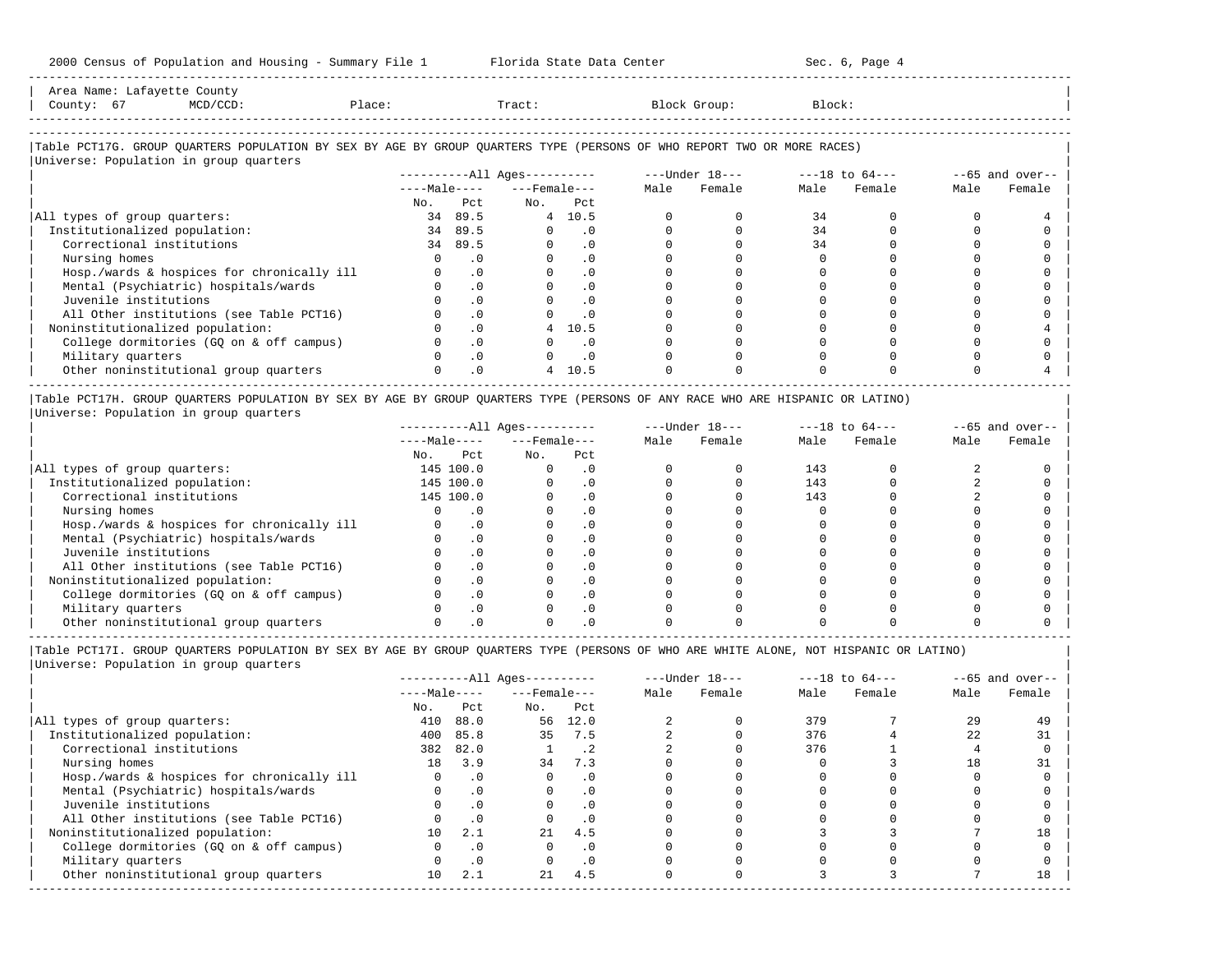| Area Name: Lake County<br>County: 69 | $MCD/CCD$ :                                            | Place:                                                                      |         | Tract:                       |                | Block Group:                                       | Block:             |     |      |                  |
|--------------------------------------|--------------------------------------------------------|-----------------------------------------------------------------------------|---------|------------------------------|----------------|----------------------------------------------------|--------------------|-----|------|------------------|
|                                      |                                                        |                                                                             |         |                              |                |                                                    |                    |     |      |                  |
|                                      |                                                        | Table PCT16. GROUP OUARTERS POPULATION BY GROUP OUARTERS TYPE               |         |                              |                |                                                    |                    |     |      |                  |
|                                      | Universe: Population in group quarters                 |                                                                             |         |                              |                |                                                    |                    |     |      |                  |
| Total Group Quarters Population      |                                                        |                                                                             |         |                              | 3,767          |                                                    |                    |     |      |                  |
| Institutionalized population:        |                                                        |                                                                             |         |                              | 3,071          | Noninstitutionalized population:                   |                    |     |      | 696              |
| Correctional institutions:           |                                                        |                                                                             |         |                              | 1,522          | College dormitories (college GQ on and off campus) |                    |     |      | $\Omega$         |
|                                      | Federal prisons and detention centers                  |                                                                             |         |                              | $\mathbf{0}$   | Military quarters:                                 |                    |     |      | $\Omega$         |
| Halfway houses                       |                                                        |                                                                             |         |                              | $\Omega$       | On base:                                           |                    |     |      | $\Omega$         |
|                                      | Local jails, police lockups, etc.                      |                                                                             |         |                              | 585            | Barracks and other GQ for military personnel       |                    |     |      | $\Omega$         |
| Military disciplinary barracks       |                                                        |                                                                             |         |                              | $\Omega$       | Transient quarters for temporary residents         |                    |     |      | $\Omega$         |
| State prisons                        |                                                        |                                                                             |         |                              | 937            | Military ships                                     |                    |     |      | $\mathbf 0$      |
|                                      | Other types of correctional institutions               |                                                                             |         |                              | $\Omega$       | Group homes:                                       |                    |     |      | 107              |
| Nursing homes                        |                                                        |                                                                             |         |                              | 1,425          | Homes or halfway houses for drug/alcohol abuse     |                    |     |      | $\Omega$         |
|                                      |                                                        | Hospitals/wards, hospices, and schools for the handicapped:                 |         |                              | 65             | Homes for the mentally ill                         |                    |     |      | 77               |
|                                      | Hospitals/wards and hospices for chronically ill:      |                                                                             |         |                              | 6              | Homes for the mentally retarded                    |                    |     |      | 11               |
|                                      | Hospices or homes for chronically ill                  |                                                                             |         |                              | 6              | Homes for the physically handicapped               |                    |     |      | $\mathbf 0$      |
|                                      | Military hospitals or wards for chronically ill        |                                                                             |         |                              | $\Omega$       | Other group homes                                  |                    |     |      | 19               |
|                                      | Other hospitals or wards for chronically ill           |                                                                             |         |                              | $\Omega$       | Religious group quarters                           |                    |     |      | 2                |
|                                      | Hospitals or wards for drug/alcohol abuse              |                                                                             |         |                              | $\Omega$       | Workers' dormitories:                              |                    |     |      | 94               |
|                                      | Mental (Psychiatric) hospitals or wards                |                                                                             |         |                              | $\Omega$       | Agriculture workers' dormitories on farms          |                    |     |      | 19               |
|                                      | Schools, hospitals, or wards for the mentally retarded |                                                                             |         |                              | 59             | Job Corps and vocational training facilities       |                    |     |      | $\Omega$         |
|                                      |                                                        | Schools, hospitals, or wards for the physically handicapped:                |         |                              | $\Omega$       | Other workers' dormitories                         |                    |     |      | 75               |
| Institutions for the deaf            |                                                        |                                                                             |         |                              | $\Omega$       | Crews of maritime vessels                          |                    |     |      | $\mathbf 0$      |
| Institutions for the blind           |                                                        |                                                                             |         |                              | $\Omega$       | Other nonhousehold living situations               |                    |     |      | 117              |
|                                      |                                                        | Orthopedic wards/institutions for the physically handicapped                |         |                              | $\Omega$       | Other noninstitutional group quarters              |                    |     |      | 376              |
|                                      |                                                        | Wards in general hospitals for patients with no usual home elsewhere        |         |                              | $\Omega$       |                                                    |                    |     |      |                  |
|                                      |                                                        | Wards in military hospitls for patients with no usual home elsewhere        |         |                              | $\Omega$       |                                                    |                    |     |      |                  |
| Juvenile institutions:               |                                                        |                                                                             |         |                              | 59             |                                                    |                    |     |      |                  |
| Long-term care:                      |                                                        |                                                                             |         |                              | 59             |                                                    |                    |     |      |                  |
|                                      | Homes for abused, dependent, and neglected children    | Residential treatment centers for emotionally disturbed children            |         |                              | 42<br>$\Omega$ |                                                    |                    |     |      |                  |
|                                      | Training schools for juvenile delinquents              |                                                                             |         |                              | 17             |                                                    |                    |     |      |                  |
|                                      |                                                        | Short-term care, detention or diagnostic centers for delinquent chdrn       |         |                              | $\Omega$       |                                                    |                    |     |      |                  |
|                                      | Type of juvenile institution unknown                   |                                                                             |         |                              | $\Omega$       |                                                    |                    |     |      |                  |
|                                      |                                                        |                                                                             |         |                              |                |                                                    |                    |     |      |                  |
|                                      |                                                        | Table PCT17. GROUP QUARTERS POPULATION BY SEX BY AGE BY GROUP QUARTERS TYPE |         |                              |                |                                                    |                    |     |      |                  |
|                                      | Universe: Population in group quarters                 |                                                                             |         |                              |                |                                                    |                    |     |      |                  |
|                                      |                                                        |                                                                             |         | ----------All Ages---------- |                | ---Under 18---                                     | $---18$ to $64---$ |     |      | $-65$ and over-- |
|                                      |                                                        |                                                                             |         | $---Malle-- ---Female---$    |                | Male Female                                        | Male<br>Female     |     | Male | Female           |
|                                      |                                                        |                                                                             | No. Pct | $NQ$ .                       | Pct            |                                                    |                    |     |      |                  |
| All types of group quarters:         |                                                        | 2,213 58.7                                                                  |         | 1,554 41.3                   |                | 117<br>56                                          | 1,620              | 197 | 476  | 1,301            |

| All types of group quarters:               | 2,213 | 58.7      | 1,554 | 41.3      | 117 | 56 | 1,620 | 197 | 476 | 1,301 |
|--------------------------------------------|-------|-----------|-------|-----------|-----|----|-------|-----|-----|-------|
| Institutionalized population:              | 1,964 | 52.1      | 1,107 | 29.4      | 65  | 24 | 1,518 | 127 | 381 | 956   |
| Correctional institutions                  | 1,453 | 38.6      | 69    | 1.8       | 12  |    | 1,432 | 69  |     |       |
| Nursing homes                              | 423   | 11.2      | 1,002 | 26.6      |     |    | 54    | 48  | 369 | 954   |
| Hosp./wards & hospices for chronically ill |       |           |       |           |     |    |       |     |     |       |
| Mental (Psychiatric) hospitals/wards       |       | $\cdot$ 0 |       |           |     |    |       |     |     |       |
| Juvenile institutions                      | 39    | 1.0       | 20    | . 5       | 38  | 18 |       |     |     |       |
| All Other institutions (see Table PCT16)   | 46    | 1.2       | 13    | $\cdot$ 3 | 15  |    | 31    |     |     |       |
| Noninstitutionalized population:           | 249   | 6.6       | 447   | 11.9      | 52  | 32 | 102   | 70  | 95  | 345   |
| College dormitories (GQ on & off campus)   |       | $\cdot$ 0 |       |           |     |    |       |     |     |       |
| Military quarters                          |       | $\cdot$ 0 |       |           |     |    |       |     |     |       |
| Other noninstitutional group quarters      | 249   | 6.6       | 447   | 11.9      | 52  | 32 | 102   | 70  | 95  | 345   |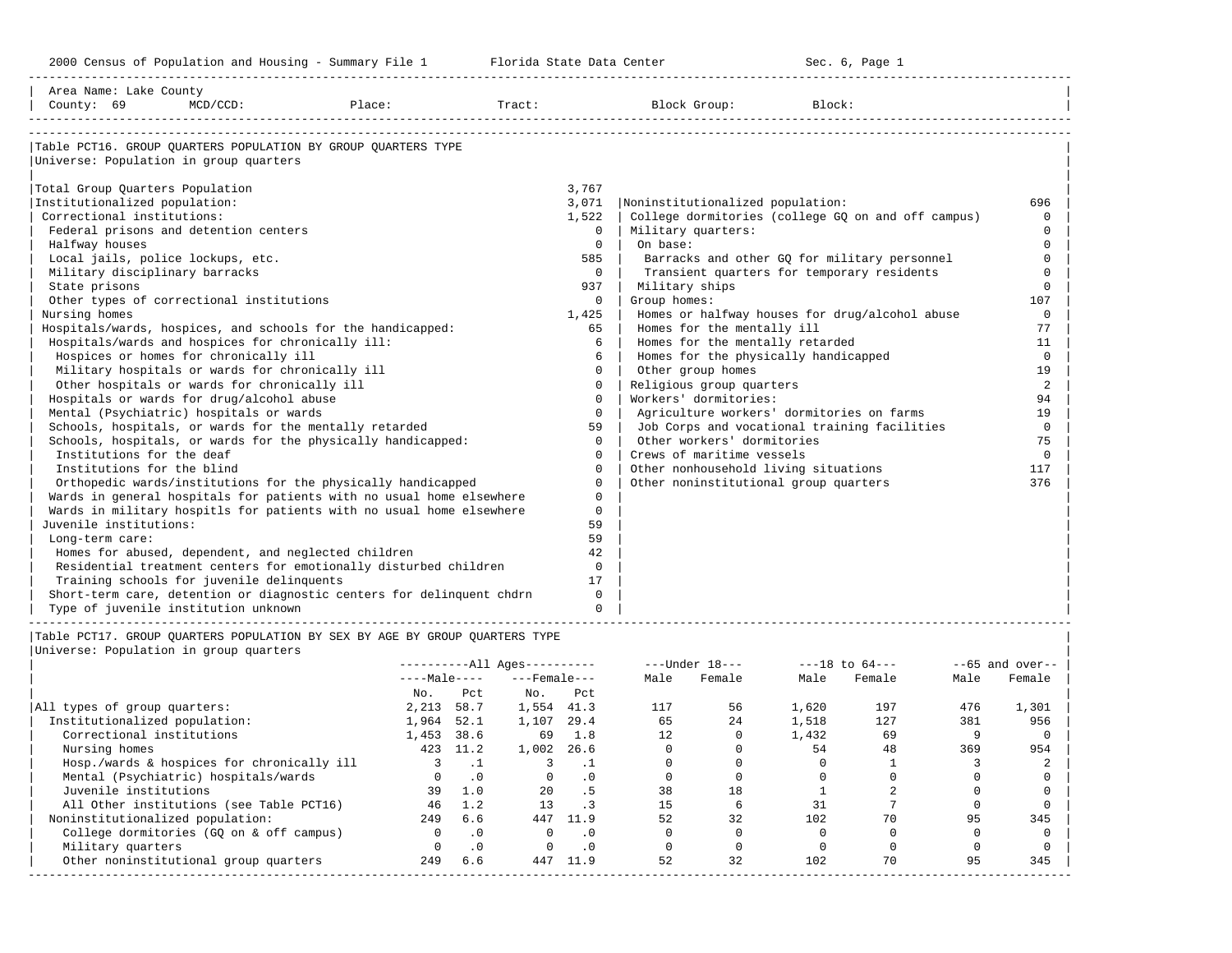-----------------------------------------------------------------------------------------------------------------------------------------------------

| Area Name: Lake County                                                                                     |        |       |              |                            |           |      |                  |        |                    |      |                   |
|------------------------------------------------------------------------------------------------------------|--------|-------|--------------|----------------------------|-----------|------|------------------|--------|--------------------|------|-------------------|
| County: 69<br>$MCD/CCD$ :                                                                                  | Place: |       |              | Tract:                     |           |      | Block Group:     | Block: |                    |      |                   |
|                                                                                                            |        |       |              |                            |           |      |                  |        |                    |      |                   |
| Table PCT17A. GROUP QUARTERS POPULATION BY SEX BY AGE BY GROUP QUARTERS TYPE (PERSONS WHO ARE WHITE ALONE) |        |       |              |                            |           |      |                  |        |                    |      |                   |
| Universe: Population in group quarters                                                                     |        |       |              |                            |           |      |                  |        |                    |      |                   |
|                                                                                                            |        |       |              | $------All \text{Aqes}---$ |           |      | $---Under 18---$ |        | $---18$ to $64---$ |      | $--65$ and over-- |
|                                                                                                            |        |       | $---Male---$ | $---$ Female $---$         |           | Male | Female           | Male   | Female             | Male | Female            |
|                                                                                                            |        | No.   | Pct          | No.                        | Pct       |      |                  |        |                    |      |                   |
| All types of group quarters:                                                                               |        | 1,407 | 50.5         | 1,377                      | 49.5      | 72   | 25               | 910    | 134                | 425  | 1,218             |
| Institutionalized population:                                                                              |        | 1,226 | 44.0         |                            | 980 35.2  | 48   | 17               | 846    | 86                 | 332  | 877               |
| Correctional institutions                                                                                  |        | 793   | 28.5         | 44                         | 1.6       |      |                  | 781    | 44                 |      |                   |
| Nursing homes                                                                                              |        | 363   | 13.0         | 910                        | 32.7      |      |                  | 42     | 35                 | 321  | 875               |
| Hosp./wards & hospices for chronically ill                                                                 |        |       | $\cdot$ 1    | 3                          | $\cdot$ 1 |      |                  |        |                    |      |                   |
| Mental (Psychiatric) hospitals/wards                                                                       |        |       | $\cdot$ 0    | $\mathbf 0$                | . 0       |      |                  |        |                    |      |                   |
| Juvenile institutions                                                                                      |        | 31    | 1.1          | 15                         | . 5       | 31   | 13               |        |                    |      |                   |
| All Other institutions (see Table PCT16)                                                                   |        | 36    | 1.3          | 8                          | $\cdot$ 3 | 13   |                  | 23     |                    |      |                   |
| Noninstitutionalized population:                                                                           |        | 181   | 6.5          | 397                        | 14.3      | 2.4  |                  | 64     | 48                 | 93   | 341               |
| College dormitories (GQ on & off campus)                                                                   |        |       | $\cdot$ 0    | $\Omega$                   | $\Omega$  |      |                  |        |                    |      |                   |
| Military quarters                                                                                          |        |       | $\cdot$ 0    |                            | . 0       |      |                  |        |                    |      |                   |
| Other noninstitutional group quarters                                                                      |        | 181   | 6.5          | 397                        | 14.3      | 2.4  |                  | 64     | 48                 | 93   | 341               |

|Table PCT17B. GROUP QUARTERS POPULATION BY SEX BY AGE BY GROUP QUARTERS TYPE (PERSONS WHO ARE BLACK OR AFRICAN AMERICAN ALONE) | |Universe: Population in group quarters |

-----------------------------------------------------------------------------------------------------------------------------------------------------

|                                            |              |           | $------All Ages------$ |           |      | $---Under 18---$ |      | $---18$ to $64---$ |      | $- -65$ and over-- |
|--------------------------------------------|--------------|-----------|------------------------|-----------|------|------------------|------|--------------------|------|--------------------|
|                                            | $---Male---$ |           | $---$ Female $---$     |           | Male | Female           | Male | Female             | Male | Female             |
|                                            | No.          | Pct       | No.                    | Pct       |      |                  |      |                    |      |                    |
| All types of group quarters:               | 718          | 84.8      | 129                    | 15.2      | 22   |                  | 645  | 41                 |      | 79                 |
| Institutionalized population:              | 700          | 82.6      | 118                    | 13.9      |      |                  | 634  | 38                 | 49   | 75                 |
| Correctional institutions                  | 622          | 73.4      | 23                     | 2.7       |      |                  | 613  | 23                 |      |                    |
| Nursing homes                              | 60           | 7.1       | 87                     | 10.3      |      |                  |      | 12                 | 48   | 75                 |
| Hosp./wards & hospices for chronically ill |              | $\cdot$ 0 |                        | . 0       |      |                  |      |                    |      |                    |
| Mental (Psychiatric) hospitals/wards       |              |           |                        | $\cdot$ 0 |      |                  |      |                    |      |                    |
| Juvenile institutions                      |              |           |                        | . 4       |      |                  |      |                    |      |                    |
| All Other institutions (see Table PCT16)   | 10           | 1.2       |                        | . 6       |      |                  |      |                    |      |                    |
| Noninstitutionalized population:           | 18           | 2.1       |                        | 1.3       |      |                  |      |                    |      |                    |
| College dormitories (GO on & off campus)   |              |           |                        | $\cdot$ 0 |      |                  |      |                    |      |                    |
| Military quarters                          |              | $\cdot$ 0 |                        | . 0       |      |                  |      |                    |      |                    |
| Other noninstitutional group quarters      |              | 2.1       |                        | 1.3       |      |                  |      |                    |      |                    |

|                                            |              |          | $------All Ages------$ |           |      | $---Under 18---$ | $---18$ to $64---$ |        | $--65$ and over-- |        |
|--------------------------------------------|--------------|----------|------------------------|-----------|------|------------------|--------------------|--------|-------------------|--------|
|                                            | $---Male---$ |          | $---$ Female $---$     |           | Male | Female           | Male               | Female | Male              | Female |
|                                            | No.          | Pct      | No.                    | Pct       |      |                  |                    |        |                   |        |
| All types of group quarters:               |              | 8 100.0  |                        | . 0       |      |                  |                    |        |                   |        |
| Institutionalized population:              | 6            | 75.0     |                        | $\cdot$ 0 |      |                  |                    |        |                   |        |
| Correctional institutions                  |              | 6 75.0   |                        | $\cdot$ 0 |      |                  |                    |        |                   |        |
| Nursing homes                              |              | $\Omega$ |                        | $\Omega$  |      |                  |                    |        |                   |        |
| Hosp./wards & hospices for chronically ill |              |          |                        | . 0       |      |                  |                    |        |                   |        |
| Mental (Psychiatric) hospitals/wards       |              | .0       |                        | . 0       |      |                  |                    |        |                   |        |
| Juvenile institutions                      |              |          |                        | . 0       |      |                  |                    |        |                   |        |
| All Other institutions (see Table PCT16)   |              |          |                        |           |      |                  |                    |        |                   |        |
| Noninstitutionalized population:           |              | 25.0     |                        | $\cdot$ 0 |      |                  |                    |        |                   |        |
| College dormitories (GO on & off campus)   |              |          |                        | $\cdot$ 0 |      |                  |                    |        |                   |        |
| Military quarters                          |              |          |                        | . 0       |      |                  |                    |        |                   |        |
| Other noninstitutional group quarters      |              | 25.0     | 0                      | $\cdot$ 0 |      |                  |                    |        |                   |        |
|                                            |              |          |                        |           |      |                  |                    |        |                   |        |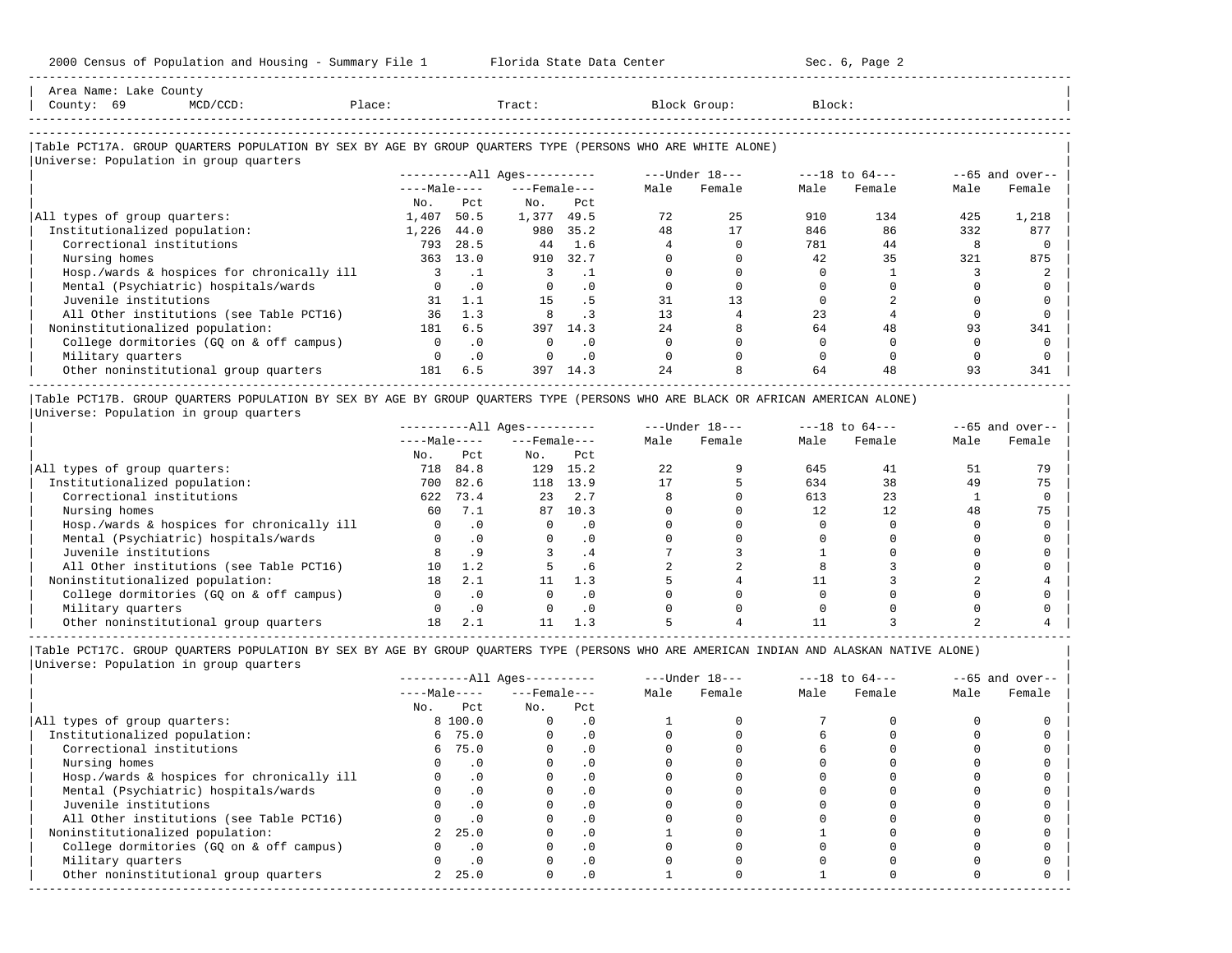| Area Name'           | Lake | County |        |       |       |        |
|----------------------|------|--------|--------|-------|-------|--------|
| County               | 69   |        | Place: | Tract | Group | Block: |
| -------------------- |      |        |        |       |       |        |

-----------------------------------------------------------------------------------------------------------------------------------------------------

### |Table PCT17D. GROUP QUARTERS POPULATION BY SEX BY AGE BY GROUP QUARTERS TYPE (PERSONS WHO ARE ASIAN ALONE) |

|                                            |              |                | $------All Aqes------$ |                       |      | $---Under 18---$ |      | $---18$ to $64---$ |      | $--65$ and over-- |
|--------------------------------------------|--------------|----------------|------------------------|-----------------------|------|------------------|------|--------------------|------|-------------------|
|                                            | $---Male---$ |                | $---$ Female $---$     |                       | Male | Female           | Male | Female             | Male | Female            |
|                                            | No.          | Pct            | No.                    | Pct                   |      |                  |      |                    |      |                   |
| All types of group quarters:               |              | 2, 28.6        |                        | 5 71.4                |      |                  |      |                    |      |                   |
| Institutionalized population:              |              | $1 \quad 14.3$ |                        | 5 71.4                |      |                  |      |                    |      |                   |
| Correctional institutions                  |              | $1 \quad 14.3$ |                        | 1, 14.3               |      |                  |      |                    |      |                   |
| Nursing homes                              |              | . 0            |                        | 3, 42.9               |      |                  |      |                    |      |                   |
| Hosp./wards & hospices for chronically ill |              | $\cdot$ 0      |                        | $\Omega$<br>$\cdot$ 0 |      |                  |      |                    |      |                   |
| Mental (Psychiatric) hospitals/wards       |              | .0             | $\Omega$               | $\cdot$ 0             |      |                  |      |                    |      |                   |
| Juvenile institutions                      |              | .0             |                        | 14.3                  |      |                  |      |                    |      |                   |
| All Other institutions (see Table PCT16)   |              | $\cdot$ 0      |                        | . 0                   |      |                  |      |                    |      |                   |
| Noninstitutionalized population:           |              | 14.3           |                        | $\cdot$ 0             |      |                  |      |                    |      |                   |
| College dormitories (GO on & off campus)   |              | $\cdot$ 0      |                        | $\cdot$ 0             |      |                  |      |                    |      |                   |
| Military quarters                          |              | $\cdot$ 0      |                        | $\cdot$ 0             |      |                  |      |                    |      |                   |
| Other noninstitutional group quarters      |              | 14.3           |                        | $\cdot$ 0             |      |                  |      |                    |      |                   |

|Table PCT17E. GROUP QUARTERS POPULATION BY SEX BY AGE BY GROUP QUARTERS TYPE (PERSONS OF WHO ARE NATIVE HAWAIIAN AND OTHER PACIFIC ISLANDER ALONE) | |Universe: Population in group quarters |

|                                            | $------All Aqes------$ |          |                    |           |      | $---Under 18---$ |      | $---18$ to $64---$ |      | $--65$ and over-- |
|--------------------------------------------|------------------------|----------|--------------------|-----------|------|------------------|------|--------------------|------|-------------------|
|                                            | $---Male---$           |          | $---$ Female $---$ |           | Male | Female           | Male | Female             | Male | Female            |
|                                            | No.                    | Pct      | No.                | Pct       |      |                  |      |                    |      |                   |
| All types of group quarters:               |                        | 2 100.0  |                    | . 0       |      |                  |      |                    |      |                   |
| Institutionalized population:              |                        | 2, 100.0 |                    | $\cdot$ 0 |      |                  |      |                    |      |                   |
| Correctional institutions                  |                        | 2 100.0  |                    | . 0       |      |                  |      |                    |      |                   |
| Nursing homes                              |                        |          |                    | . 0       |      |                  |      |                    |      |                   |
| Hosp./wards & hospices for chronically ill |                        | . 0      |                    | . 0       |      |                  |      |                    |      |                   |
| Mental (Psychiatric) hospitals/wards       |                        |          |                    | $\cdot$ 0 |      |                  |      |                    |      |                   |
| Juvenile institutions                      |                        |          |                    | . 0       |      |                  |      |                    |      |                   |
| All Other institutions (see Table PCT16)   |                        |          |                    | $\cdot$ 0 |      |                  |      |                    |      |                   |
| Noninstitutionalized population:           |                        |          |                    | . 0       |      |                  |      |                    |      |                   |
| College dormitories (GO on & off campus)   |                        |          |                    | . 0       |      |                  |      |                    |      |                   |
| Military quarters                          |                        |          |                    | $\cdot$ 0 |      |                  |      |                    |      |                   |
| Other noninstitutional group quarters      |                        |          |                    |           |      |                  |      |                    |      |                   |

----------------------------------------------------------------------------------------------------------------------------------------------------- |Table PCT17F. GROUP QUARTERS POPULATION BY SEX BY AGE BY GROUP QUARTERS TYPE (PERSONS WHO ARE SOME OTHER RACE ALONE) |

| UNIVELSE, POPULACION IN GIOUP QUALCELS |  |  |
|----------------------------------------|--|--|
|                                        |  |  |

|                                            |              |           | $------All Ages------$ |           |      | $---Under 18---$ |      | $---18$ to $64---$ |      | $--65$ and over-- |
|--------------------------------------------|--------------|-----------|------------------------|-----------|------|------------------|------|--------------------|------|-------------------|
|                                            | $---Male---$ |           | $---$ Female $---$     |           | Male | Female           | Male | Female             | Male | Female            |
|                                            | No.          | Pct       | No.                    | Pct       |      |                  |      |                    |      |                   |
| All types of group quarters:               | 55           | 57.9      | 40                     | 42.1      | 2.2. | 21               | 33   | 18                 |      |                   |
| Institutionalized population:              | 10           | 10.5      | $\overline{a}$         | 2.1       |      |                  |      |                    |      |                   |
| Correctional institutions                  |              | 10 10.5   |                        | $\cdot$ 0 |      |                  |      |                    |      |                   |
| Nursing homes                              |              | $\cdot$ 0 |                        | -1.1      |      |                  |      |                    |      |                   |
| Hosp./wards & hospices for chronically ill |              | $\cdot$ 0 |                        | . 0       |      |                  |      |                    |      |                   |
| Mental (Psychiatric) hospitals/wards       |              | $\cdot$ 0 |                        | $\cdot$ 0 |      |                  |      |                    |      |                   |
| Juvenile institutions                      |              | $\cdot$ 0 |                        | 1.1       |      |                  |      |                    |      |                   |
| All Other institutions (see Table PCT16)   |              | $\cdot$ 0 |                        | $\cdot$ 0 |      |                  |      |                    |      |                   |
| Noninstitutionalized population:           |              | 45 47.4   | 38                     | 40.0      | 22   | 20               | 23   | 18                 |      |                   |
| College dormitories (GQ on & off campus)   |              | $\cdot$ 0 | 0                      | . 0       |      |                  |      |                    |      |                   |
| Military quarters                          |              | $\cdot$ 0 |                        | $\cdot$ 0 |      |                  |      |                    |      |                   |
| Other noninstitutional group quarters      | 45           | 47.4      | 38                     | 40.0      | 22   | 20               | 23   | 18                 |      |                   |
|                                            |              |           |                        |           |      |                  |      |                    |      |                   |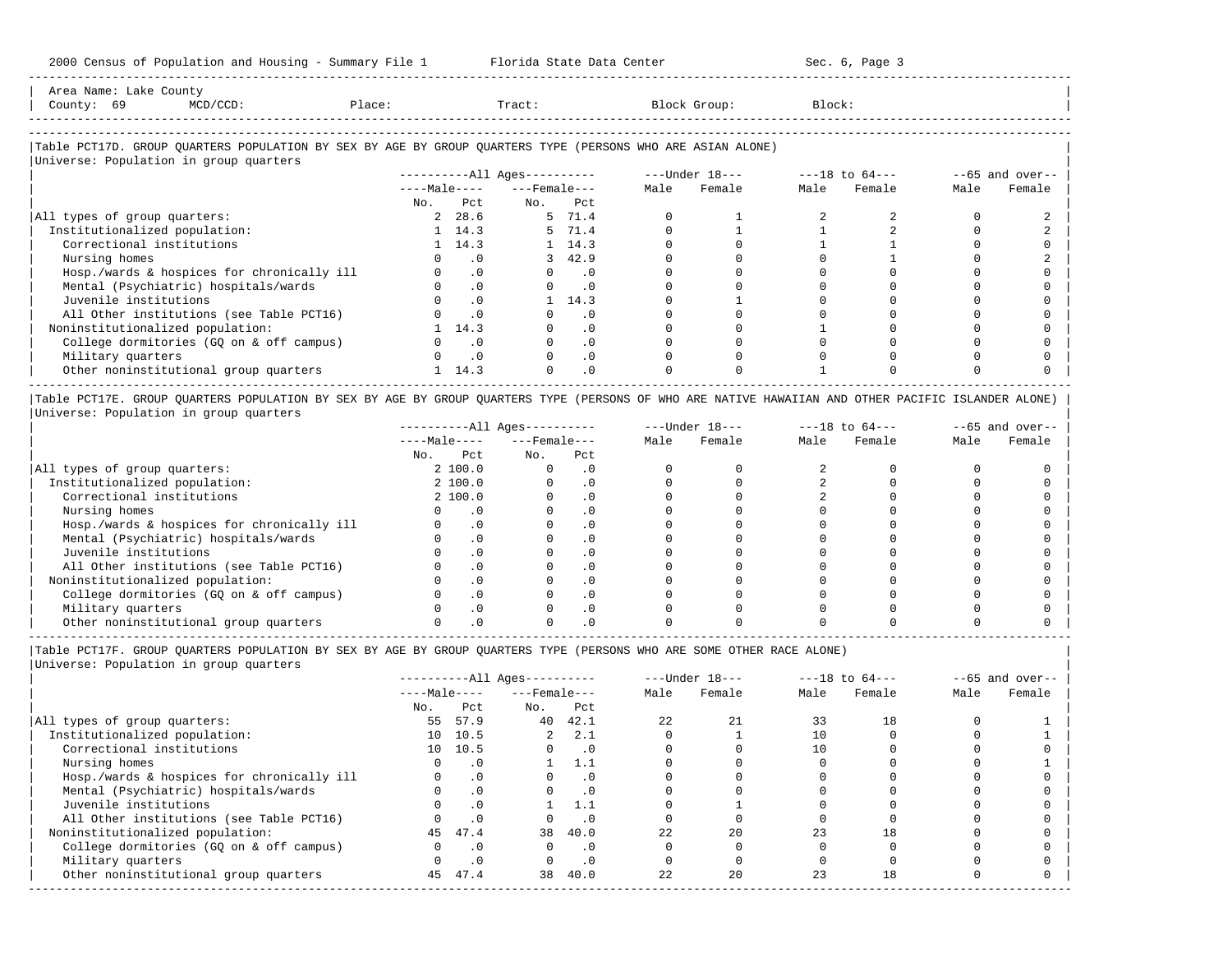| sooo cembab of roparacron and noabring                                                                                                                           | $\omega$ unnuar $\gamma$ r r r r r r |           |                          |            |      |                                                                   |        |        |      |                   |
|------------------------------------------------------------------------------------------------------------------------------------------------------------------|--------------------------------------|-----------|--------------------------|------------|------|-------------------------------------------------------------------|--------|--------|------|-------------------|
| Area Name: Lake County<br>County: 69<br>$MCD/CCD$ :                                                                                                              | Place:                               |           | Tract:                   |            |      | Block Group:                                                      | Block: |        |      |                   |
| Table PCT17G. GROUP QUARTERS POPULATION BY SEX BY AGE BY GROUP QUARTERS TYPE (PERSONS OF WHO REPORT TWO OR MORE RACES)<br>Universe: Population in group quarters |                                      |           |                          |            |      |                                                                   |        |        |      |                   |
|                                                                                                                                                                  |                                      |           |                          |            |      | ----------All Ages---------- ----Under $18$ --- ---18 to $64$ --- |        |        |      | $--65$ and over-- |
|                                                                                                                                                                  |                                      |           | $---Male-- ---Female---$ |            | Male | Female                                                            | Male   | Female | Male | Female            |
|                                                                                                                                                                  | No.                                  | Pct.      | No.                      | Pct        |      |                                                                   |        |        |      |                   |
| All types of group quarters:                                                                                                                                     |                                      | 21 87.5   |                          | 3, 12.5    |      |                                                                   | 21     |        |      |                   |
| Institutionalized population:                                                                                                                                    | 19                                   | 79.2      |                          | $2 \t 8.3$ |      |                                                                   | 19     |        |      |                   |
| Correctional institutions                                                                                                                                        | 19                                   | 79.2      |                          | 4.2        |      |                                                                   | 19     |        |      |                   |
| Nursing homes                                                                                                                                                    |                                      | $\cdot$ 0 |                          | 4.2        |      |                                                                   |        |        |      |                   |
| Hosp./wards & hospices for chronically ill                                                                                                                       |                                      | $\cdot$ 0 |                          | $\cdot$ 0  |      |                                                                   |        |        |      |                   |
| Mental (Psychiatric) hospitals/wards                                                                                                                             |                                      | $\cdot$ 0 |                          | . 0        |      |                                                                   |        |        |      |                   |
| Juvenile institutions                                                                                                                                            |                                      | $\cdot$ 0 |                          | $\Omega$   |      |                                                                   |        |        |      |                   |
| All Other institutions (see Table PCT16)                                                                                                                         |                                      | $\cdot$ 0 |                          | $\cdot$ 0  |      |                                                                   |        |        |      |                   |
| Noninstitutionalized population:                                                                                                                                 |                                      | 8.3       |                          | 4.2        |      |                                                                   |        |        |      |                   |
| College dormitories (GQ on & off campus)                                                                                                                         |                                      | $\cdot$ 0 |                          | $\cdot$ 0  |      |                                                                   |        |        |      |                   |
| Military quarters                                                                                                                                                |                                      | .0        |                          | $\cdot$ 0  |      |                                                                   |        |        |      |                   |
| Other noninstitutional group quarters                                                                                                                            |                                      | 8.3       |                          | 4.2        |      |                                                                   |        |        |      |                   |

|Table PCT17H. GROUP QUARTERS POPULATION BY SEX BY AGE BY GROUP QUARTERS TYPE (PERSONS OF ANY RACE WHO ARE HISPANIC OR LATINO) | |Universe: Population in group quarters |

|                                            |              |           | $------All Ages------$ |           |      | $---Under 18---$ |      | $---18$ to $64---$ | $- -65$ and over-- |        |  |
|--------------------------------------------|--------------|-----------|------------------------|-----------|------|------------------|------|--------------------|--------------------|--------|--|
|                                            | $---Male---$ |           | $---$ Female $---$     |           | Male | Female           | Male | Female             | Male               | Female |  |
|                                            | No.          | Pct       | No.                    | Pct       |      |                  |      |                    |                    |        |  |
| All types of group quarters:               | 148          | 71.5      | 59                     | 28.5      |      | 24               | 115  | 2.4                |                    |        |  |
| Institutionalized population:              | 91           | 44.0      | 14                     | 6.8       |      |                  | 83   |                    |                    |        |  |
| Correctional institutions                  | 80           | 38.6      |                        | د .       |      |                  | 79   |                    |                    |        |  |
| Nursing homes                              |              | 3.4       | 9                      | 4.3       |      |                  |      |                    |                    |        |  |
| Hosp./wards & hospices for chronically ill |              |           |                        | . 0       |      |                  |      |                    |                    |        |  |
| Mental (Psychiatric) hospitals/wards       |              | $\cdot$ 0 |                        | $\cdot$ 0 |      |                  |      |                    |                    |        |  |
| Juvenile institutions                      |              | 1.0       |                        | 1.9       |      |                  |      |                    |                    |        |  |
| All Other institutions (see Table PCT16)   |              | 1.0       |                        | . 0       |      |                  |      |                    |                    |        |  |
| Noninstitutionalized population:           | 57           | 27.5      | 45                     | 21.7      | 24   | 20               | 32   | 22                 |                    |        |  |
| College dormitories (GO on & off campus)   |              |           |                        | $\cdot$ 0 |      |                  |      |                    |                    |        |  |
| Military quarters                          |              | .0        |                        | . 0       |      |                  |      |                    |                    |        |  |
| Other noninstitutional group quarters      |              | 27.5      |                        |           |      | 20               |      |                    |                    |        |  |

-----------------------------------------------------------------------------------------------------------------------------------------------------

|Table PCT17I. GROUP QUARTERS POPULATION BY SEX BY AGE BY GROUP QUARTERS TYPE (PERSONS OF WHO ARE WHITE ALONE, NOT HISPANIC OR LATINO) | |Universe: Population in group quarters |

|                                            |              |           | $------All Ages------$ |           |      | $---Under 18---$ |      | $---18$ to $64---$ |      | $--65$ and over-- |
|--------------------------------------------|--------------|-----------|------------------------|-----------|------|------------------|------|--------------------|------|-------------------|
|                                            | $---Male---$ |           | $---$ Female $---$     |           | Male | Female           | Male | Female             | Male | Female            |
|                                            | No.          | Pct       | No.                    | Pct       |      |                  |      |                    |      |                   |
| All types of group quarters:               | 1,330        | 49.4      | 1,360                  | 50.6      | 67   | 22               | 843  | 129                | 420  | 1,209             |
| Institutionalized population:              | 1,158        | 43.0      | 969                    | 36.0      | 45   | 14               | 785  | 84                 | 328  | 871               |
| Correctional institutions                  | 734          | 27.3      | 43                     | 1.6       |      |                  | 723  | 43                 |      |                   |
| Nursing homes                              | 357          | 13.3      | 903                    | 33.6      |      |                  | 40   | 34                 | 317  | 869               |
| Hosp./wards & hospices for chronically ill |              |           |                        |           |      |                  |      |                    |      |                   |
| Mental (Psychiatric) hospitals/wards       |              | $\cdot$ 0 | $\Omega$               | $\cdot$ 0 |      |                  |      |                    |      |                   |
| Juvenile institutions                      | 29           | 1.1       | 12                     | .4        | 29   | 10               |      |                    |      |                   |
| All Other institutions (see Table PCT16)   | 35           | 1.3       |                        |           |      |                  | 22   |                    |      |                   |
| Noninstitutionalized population:           | 172          | 6.4       | 391                    | 14.5      | 2.2. |                  | 58   | 45                 | 92   | 338               |
| College dormitories (GO on & off campus)   | <sup>n</sup> | $\cdot$ 0 |                        | . 0       |      |                  |      |                    |      |                   |
| Military quarters                          |              | $\cdot$ 0 |                        | $\cdot$ 0 |      |                  |      |                    |      |                   |
| Other noninstitutional group quarters      | 172          | 6.4       | 391                    | 14.5      | 22   |                  | 58   | 45                 | 92   | 338               |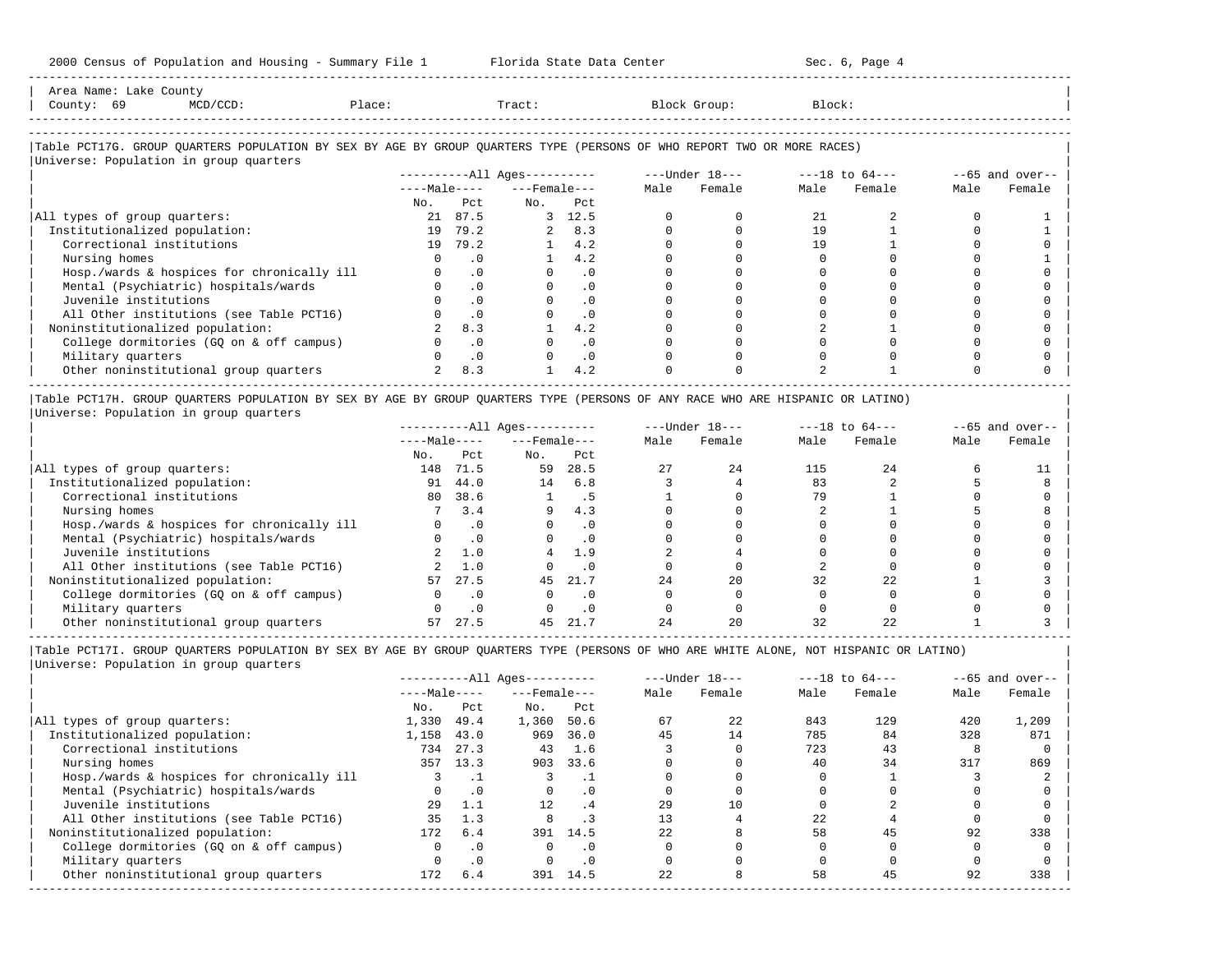| Area Name: Lee County<br>County: 71                                                                                                                                                  | $MCD/CCD$ :                                                                                                                                                                                                                                                                                                                                                                                                                                               | Place:                                                                                                                                                                                                                                                                                                                                                                                                                    | Tract: |                                                                                                                                                                                 | Block Group:                                                                                                                                                                                                                                                                            | Block:                                                                                                                                                                                                                                                                                          |                                                                                                                                             |
|--------------------------------------------------------------------------------------------------------------------------------------------------------------------------------------|-----------------------------------------------------------------------------------------------------------------------------------------------------------------------------------------------------------------------------------------------------------------------------------------------------------------------------------------------------------------------------------------------------------------------------------------------------------|---------------------------------------------------------------------------------------------------------------------------------------------------------------------------------------------------------------------------------------------------------------------------------------------------------------------------------------------------------------------------------------------------------------------------|--------|---------------------------------------------------------------------------------------------------------------------------------------------------------------------------------|-----------------------------------------------------------------------------------------------------------------------------------------------------------------------------------------------------------------------------------------------------------------------------------------|-------------------------------------------------------------------------------------------------------------------------------------------------------------------------------------------------------------------------------------------------------------------------------------------------|---------------------------------------------------------------------------------------------------------------------------------------------|
| Total Group Quarters Population<br>Institutionalized population:<br>Correctional institutions:<br>Halfway houses<br>Military disciplinary barracks<br>State prisons<br>Nursing homes | Universe: Population in group quarters<br>Federal prisons and detention centers<br>Local jails, police lockups, etc.<br>Other types of correctional institutions<br>Hospitals/wards and hospices for chronically ill:<br>Hospices or homes for chronically ill<br>Military hospitals or wards for chronically ill<br>Other hospitals or wards for chronically ill<br>Hospitals or wards for drug/alcohol abuse<br>Mental (Psychiatric) hospitals or wards | Table PCT16. GROUP OUARTERS POPULATION BY GROUP OUARTERS TYPE<br>Hospitals/wards, hospices, and schools for the handicapped:<br>Schools, hospitals, or wards for the mentally retarded                                                                                                                                                                                                                                    |        | 5,617<br>4,188<br>1,195<br>$\Omega$<br>$\Omega$<br>655<br>$\Omega$<br>491<br>49<br>2,767<br>78<br>$\Omega$<br>$\Omega$<br>$\mathbf 0$<br>$\Omega$<br>$\Omega$<br>78<br>$\Omega$ | Noninstitutionalized population:<br>Military quarters:<br>On base:<br>Military ships<br>Group homes:<br>Homes for the mentally ill<br>Homes for the mentally retarded<br>Homes for the physically handicapped<br>Other group homes<br>Religious group quarters<br>Workers' dormitories: | College dormitories (college GO on and off campus)<br>Barracks and other GQ for military personnel<br>Transient quarters for temporary residents<br>Homes or halfway houses for drug/alcohol abuse<br>Agriculture workers' dormitories on farms<br>Job Corps and vocational training facilities | 1,429<br>238<br>16<br>6<br>6<br>$\mathbf 0$<br>10<br>179<br>13<br>47<br>64<br>$\mathbf 0$<br>55<br>$\overline{4}$<br>239<br>235<br>$\Omega$ |
| Institutions for the deaf<br>Institutions for the blind<br>Juvenile institutions:<br>Long-term care:                                                                                 | Homes for abused, dependent, and neglected children<br>Training schools for juvenile delinquents<br>Type of juvenile institution unknown                                                                                                                                                                                                                                                                                                                  | Schools, hospitals, or wards for the physically handicapped:<br>Orthopedic wards/institutions for the physically handicapped<br>Wards in general hospitals for patients with no usual home elsewhere<br>Wards in military hospitls for patients with no usual home elsewhere<br>Residential treatment centers for emotionally disturbed children<br>Short-term care, detention or diagnostic centers for delinquent chdrn |        | $\Omega$<br>$\Omega$<br>$\Omega$<br>$\Omega$<br>$\mathbf 0$<br>$\mathbf 0$<br>148<br>20<br>20<br>$\Omega$<br>$\Omega$<br>102<br>26                                              | Other workers' dormitories<br>Crews of maritime vessels<br>Other nonhousehold living situations<br>Other noninstitutional group quarters                                                                                                                                                |                                                                                                                                                                                                                                                                                                 | $\overline{4}$<br>$\Omega$<br>15<br>738                                                                                                     |
| $211 + \frac{1}{2}$                                                                                                                                                                  | Universe: Population in group quarters                                                                                                                                                                                                                                                                                                                                                                                                                    | Table PCT17. GROUP OUARTERS POPULATION BY SEX BY AGE BY GROUP OUARTERS TYPE<br>$------All Aqes------$<br>$---Male-- ---Female---$<br>No.<br>Pct                                                                                                                                                                                                                                                                           | $NQ$ . | Pct                                                                                                                                                                             | ---Under 18--- ---18 to 64---<br>Male Female<br>170<br>CA                                                                                                                                                                                                                               | Male Female<br>Male<br>1.720<br>$\epsilon$ 20<br>0.21                                                                                                                                                                                                                                           | $--65$ and over--<br>Female<br>2.221                                                                                                        |

|                                            | NO.   | PC L      | NO.        | ビじし       |     |    |       |     |     |       |
|--------------------------------------------|-------|-----------|------------|-----------|-----|----|-------|-----|-----|-------|
| All types of group quarters:               | 2,732 | 48.6      | 2,885 51.4 |           | 178 | 64 | 1,720 | 620 | 834 | 2,201 |
| Institutionalized population:              | 1,988 | 35.4      | 2,200      | 39.2      | 134 | 24 | 1,113 | 220 | 741 | 1,956 |
| Correctional institutions                  | 1,040 | 18.5      | 155        | 2.8       |     |    | 1,027 | 155 |     |       |
| Nursing homes                              | 775   | 13.8      | 1,992      | 35.5      |     |    | 49    | 49  | 726 | 1,943 |
| Hosp./wards & hospices for chronically ill | 0     | . 0       |            | . 0       |     |    |       |     |     |       |
| Mental (Psychiatric) hospitals/wards       | 41    |           | 37         |           | 12. |    | 18    | 14  |     |       |
| Juvenile institutions                      | 132   | 2.4       | 16         |           | 113 | 14 | 19    |     |     |       |
| All Other institutions (see Table PCT16)   |       | .0        |            | $\cdot$ 0 |     |    |       |     |     |       |
| Noninstitutionalized population:           | 744   | 13.2      | 685        | 12.2      | 44  | 40 | 607   | 400 | 93  | 245   |
| College dormitories (GQ on & off campus)   | 108   | 1.9       | 130        | 2.3       |     |    | 107   | 127 |     |       |
| Military quarters                          | 12.   | $\cdot$ 2 |            |           |     |    | 12    |     |     |       |
| Other noninstitutional group quarters      | 624   | 11.1      | 551        | 9.8       | 43  | 37 | 488   | 269 | 93  | 245   |
|                                            |       |           |            |           |     |    |       |     |     |       |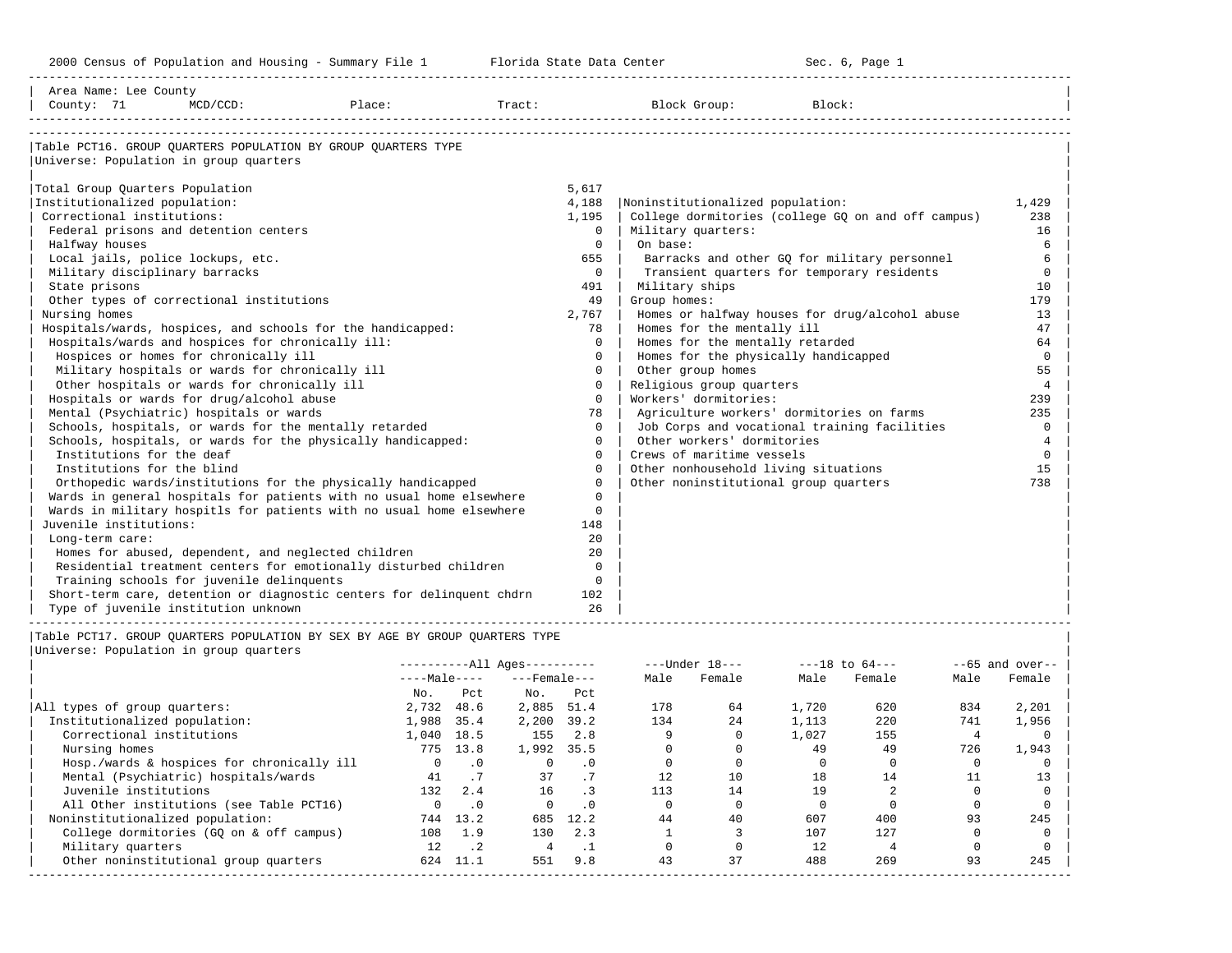| County: 71<br>$MCD/CCD$ :                                                                                                                            | Place:       |           | Tract:                 |           |      | Block Group:   | Block: |                    |          |                   |
|------------------------------------------------------------------------------------------------------------------------------------------------------|--------------|-----------|------------------------|-----------|------|----------------|--------|--------------------|----------|-------------------|
| Table PCT17A. GROUP QUARTERS POPULATION BY SEX BY AGE BY GROUP QUARTERS TYPE (PERSONS WHO ARE WHITE ALONE)<br>Universe: Population in group quarters |              |           |                        |           |      |                |        |                    |          |                   |
|                                                                                                                                                      |              |           | $------All Aqes------$ |           |      | ---Under 18--- |        | $---18$ to $64---$ |          | $--65$ and over-- |
|                                                                                                                                                      | $---Male---$ |           | $---$ Female $---$     |           | Male | Female         | Male   | Female             | Male     | Female            |
|                                                                                                                                                      | No.          | Pct       | No.                    | Pct       |      |                |        |                    |          |                   |
| All types of group quarters:                                                                                                                         | 2,085        | 43.9      | 2,660                  | 56.1      | 117  | 49             | 1,167  | 469                | 801      | 2,142             |
| Institutionalized population:                                                                                                                        | 1,510        | 31.8      | 2,082                  | 43.9      | 83   | 17             | 714    | 163                | 713      | 1,902             |
| Correctional institutions                                                                                                                            | 660          | 13.9      | 109                    | 2.3       |      |                | 650    | 109                | 4        |                   |
| Nursing homes                                                                                                                                        | 739          | 15.6      | 1,930                  | 40.7      |      |                | 41     | 41                 | 698      | 1,889             |
| Hosp./wards & hospices for chronically ill                                                                                                           |              | $\cdot$ 0 |                        | $\cdot$ 0 |      |                |        |                    | $\Omega$ |                   |
| Mental (Psychiatric) hospitals/wards                                                                                                                 | 37           | .8        | 34                     | . 7       | 10   |                | 16     | 12                 | 11       | 13                |
| Juvenile institutions                                                                                                                                | 74           | 1.6       | 9                      | $\cdot$ 2 | 67   |                |        |                    |          |                   |
| All Other institutions (see Table PCT16)                                                                                                             |              | $\cdot$ 0 |                        | $\cdot$ 0 |      |                |        |                    |          |                   |
| Noninstitutionalized population:                                                                                                                     | 575          | 12.1      | 578                    | 12.2      | 34   | 32             | 453    | 306                | 88       | 240               |
| College dormitories (GQ on & off campus)                                                                                                             | 98           | 2.1       | 102                    | 2.1       |      |                | 97     | 99                 |          |                   |
| Military quarters                                                                                                                                    | 10           | $\cdot$ 2 |                        | $\cdot$ 0 |      |                | 10     |                    |          |                   |
| Other noninstitutional group quarters                                                                                                                | 467          | 9.8       | 474                    | 10.0      | 33   | 29             | 346    | 205                | 88       | 240               |

|Table PCT17B. GROUP QUARTERS POPULATION BY SEX BY AGE BY GROUP QUARTERS TYPE (PERSONS WHO ARE BLACK OR AFRICAN AMERICAN ALONE) | |Universe: Population in group quarters |

-----------------------------------------------------------------------------------------------------------------------------------------------------

|                                            | $------All Aqes------$ |           |                    |           |      | $---Under 18---$ | $---18$ to $64---$ |        | $- -65$ and over-- |        |
|--------------------------------------------|------------------------|-----------|--------------------|-----------|------|------------------|--------------------|--------|--------------------|--------|
|                                            | $---Male---$           |           | $---$ Female $---$ |           | Male | Female           | Male               | Female | Male               | Female |
|                                            | No.                    | Pct       | No.                | Pct       |      |                  |                    |        |                    |        |
| All types of group quarters:               | 511                    | 74.9      | 171                | 25.1      | 48   | 11               | 434                | 112    | 29                 | 48     |
| Institutionalized population:              | 444                    | 65.1      | 105                | 15.4      | 45   |                  | 374                | 53     | 25                 | 45     |
| Correctional institutions                  | 357                    | 52.3      | 44                 | 6.5       |      |                  | 355                | 44     |                    |        |
| Nursing homes                              | 33                     | 4.8       | 52                 | 7.6       |      |                  |                    |        | 25                 | 45     |
| Hosp./wards & hospices for chronically ill |                        | $\cdot$ 0 |                    | $\cdot$ 0 |      |                  |                    |        |                    |        |
| Mental (Psychiatric) hospitals/wards       |                        | . 4       |                    |           |      |                  |                    |        |                    |        |
| Juvenile institutions                      | 51                     | 7.5       |                    | 1.0       |      |                  | 10                 |        |                    |        |
| All Other institutions (see Table PCT16)   |                        | $\cdot$ 0 |                    | $\cdot$ 0 |      |                  |                    |        |                    |        |
| Noninstitutionalized population:           | 67                     | 9.8       | 66                 | 9.7       |      |                  | 60                 | 59     |                    |        |
| College dormitories (GO on & off campus)   |                        | . 4       | 16                 | 2.3       |      |                  |                    | 16     |                    |        |
| Military quarters                          |                        | $\cdot$ 0 |                    | . 3       |      |                  |                    |        |                    |        |
| Other noninstitutional group quarters      | 64                     | 9.4       | 48                 | 7.0       |      |                  | 57                 |        |                    |        |

-----------------------------------------------------------------------------------------------------------------------------------------------------

|                                            |              |           | $------All Ages------$ |                |      | $---Under 18---$ |      | $---18$ to $64---$ |      | $--65$ and over-- |
|--------------------------------------------|--------------|-----------|------------------------|----------------|------|------------------|------|--------------------|------|-------------------|
|                                            | $---Male---$ |           | $---$ Female $---$     |                | Male | Female           | Male | Female             | Male | Female            |
|                                            | No.          | Pct       | No.                    | Pct            |      |                  |      |                    |      |                   |
| All types of group quarters:               | 6            | 66.7      |                        | 3, 33.3        |      |                  |      |                    |      |                   |
| Institutionalized population:              | 4            | 44.4      |                        | $1 \quad 11.1$ |      |                  |      |                    |      |                   |
| Correctional institutions                  |              | 3, 33.3   |                        | 1 11.1         |      |                  |      |                    |      |                   |
| Nursing homes                              |              | $\cdot$ 0 |                        | $\cdot$ 0      |      |                  |      |                    |      |                   |
| Hosp./wards & hospices for chronically ill |              | $\cdot$ 0 |                        | $\cdot$ 0      |      |                  |      |                    |      |                   |
| Mental (Psychiatric) hospitals/wards       |              | $\cdot$ 0 |                        | $\cdot$ 0      |      |                  |      |                    |      |                   |
| Juvenile institutions                      |              | 11.1      |                        | $\cdot$ 0      |      |                  |      |                    |      |                   |
| All Other institutions (see Table PCT16)   |              | $\cdot$ 0 |                        |                |      |                  |      |                    |      |                   |
| Noninstitutionalized population:           | $\mathbf{2}$ | 22.2      |                        | 22.2           |      |                  |      |                    |      |                   |
| College dormitories (GQ on & off campus)   |              | $\cdot$ 0 |                        | $\cdot$ 0      |      |                  |      |                    |      |                   |
| Military quarters                          |              | $\cdot$ 0 |                        | $\cdot$ 0      |      |                  |      |                    |      |                   |
| Other noninstitutional group quarters      |              | 22.2      | $\overline{a}$         | 22.2           |      |                  |      |                    |      |                   |
|                                            |              |           |                        |                |      |                  |      |                    |      |                   |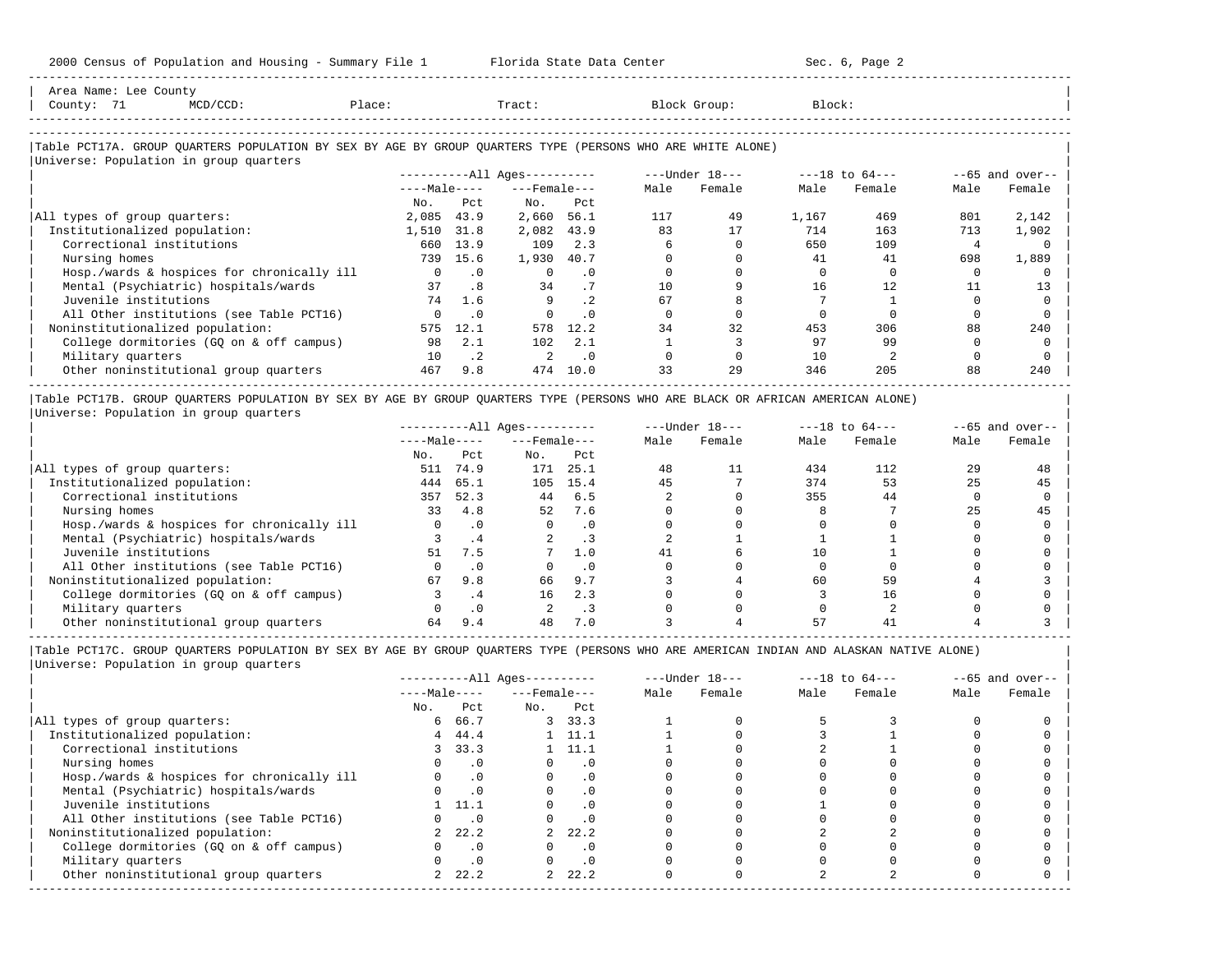| Area Name: Lee County                                                                                      |          |        |  |        |  |              |        |  |  |
|------------------------------------------------------------------------------------------------------------|----------|--------|--|--------|--|--------------|--------|--|--|
| County: 71                                                                                                 | MCD/CCD: | Place: |  | Tract: |  | Block Group: | Block: |  |  |
|                                                                                                            |          |        |  |        |  |              |        |  |  |
|                                                                                                            |          |        |  |        |  |              |        |  |  |
| Table PCT17D. GROUP QUARTERS POPULATION BY SEX BY AGE BY GROUP QUARTERS TYPE (PERSONS WHO ARE ASIAN ALONE) |          |        |  |        |  |              |        |  |  |

-----------------------------------------------------------------------------------------------------------------------------------------------------

### |Universe: Population in group quarters | ----------All Ages---------- ---Under 18---<br>----Male---- ---Female--- Male Female | ----Male---- ---Female--- Male Female Male Female Male Female | No. Pct No. Pct<br>4 40.0 6 60.0<br>1 10.0 4 40.0 |All types of group quarters:  $\begin{array}{cccccccc} 4 & 40.0 & 6 & 60.0 & 0 & 0 & 4 & 1 & 0 & 5 \end{array}$ | Institutionalized population: 1 10.0 4 40.0 0 0 1 0 0 4 | | Correctional institutions 1 10.0 0 .0 0 0 1 0 0 0 | | Nursing homes 0 .0 4 40.0 0 0 0 0 0 4 | | Hosp./wards & hospices for chronically ill 0 .0 0 .0 0 0 0 0 0 0 | | Mental (Psychiatric) hospitals/wards 0 .0 0 .0 0 0 0 0 0 0 | | Juvenile institutions 0 .0 0 .0 0 0 0 0 0 0 | | All Other institutions (see Table PCT16) 0 .0 0 .0 0 0 0 0 0 0 | | Noninstitutionalized population: 3 30.0 2 20.0 0 0 3 1 0 1 | | College dormitories (GQ on & off campus) 2 20.0 1 10.0 0 0 2 1 0 0 | | Military quarters 0 .0 0 .0 0 0 0 0 0 0 | | Other noninstitutional group quarters 1 10.0 1 10.0 0 0 1 0 0 1 | -----------------------------------------------------------------------------------------------------------------------------------------------------

|Table PCT17E. GROUP QUARTERS POPULATION BY SEX BY AGE BY GROUP QUARTERS TYPE (PERSONS OF WHO ARE NATIVE HAWAIIAN AND OTHER PACIFIC ISLANDER ALONE) | |Universe: Population in group quarters |

|                                            |              |     | $------All Aqes------$ |     |      | $---Under 18---$ |      | $---18$ to $64---$ |      | $--65$ and over-- |
|--------------------------------------------|--------------|-----|------------------------|-----|------|------------------|------|--------------------|------|-------------------|
|                                            | $---Male---$ |     | $---$ Female $---$     |     | Male | Female           | Male | Female             | Male | Female            |
|                                            | No.          | Pct | No.                    | Pct |      |                  |      |                    |      |                   |
| All types of group quarters:               |              |     |                        |     |      |                  |      |                    |      |                   |
| Institutionalized population:              |              |     |                        |     |      |                  |      |                    |      |                   |
| Correctional institutions                  |              |     |                        |     |      |                  |      |                    |      |                   |
| Nursing homes                              |              |     |                        |     |      |                  |      |                    |      |                   |
| Hosp./wards & hospices for chronically ill |              |     |                        |     |      |                  |      |                    |      |                   |
| Mental (Psychiatric) hospitals/wards       |              |     |                        |     |      |                  |      |                    |      |                   |
| Juvenile institutions                      |              |     |                        |     |      |                  |      |                    |      |                   |
| All Other institutions (see Table PCT16)   |              |     |                        |     |      |                  |      |                    |      |                   |
| Noninstitutionalized population:           |              |     |                        |     |      |                  |      |                    |      |                   |
| College dormitories (GQ on & off campus)   |              |     |                        |     |      |                  |      |                    |      |                   |
| Military quarters                          |              |     |                        |     |      |                  |      |                    |      |                   |
| Other noninstitutional group quarters      |              |     |                        |     |      |                  |      |                    |      |                   |

----------------------------------------------------------------------------------------------------------------------------------------------------- |Table PCT17F. GROUP QUARTERS POPULATION BY SEX BY AGE BY GROUP QUARTERS TYPE (PERSONS WHO ARE SOME OTHER RACE ALONE) |

|                                            |              |           | $------All Ages------$ |           |      | $---Under 18---$ |      | $---18$ to $64---$ |      | $--65$ and over-- |
|--------------------------------------------|--------------|-----------|------------------------|-----------|------|------------------|------|--------------------|------|-------------------|
|                                            | $---Male---$ |           | $---$ Female $---$     |           | Male | Female           | Male | Female             | Male | Female            |
|                                            | No.          | Pct       | No.                    | Pct       |      |                  |      |                    |      |                   |
| All types of group quarters:               | 85           | 78.7      | 23                     | 21.3      |      |                  | 74   | 18                 |      |                   |
| Institutionalized population:              |              | 6.5       |                        | 2.8       |      |                  |      |                    |      |                   |
| Correctional institutions                  |              | . 9       |                        | $\cdot$ 0 |      |                  |      |                    |      |                   |
| Nursing homes                              |              | 1.9       |                        | 1.9       |      |                  |      |                    |      |                   |
| Hosp./wards & hospices for chronically ill |              | $\cdot$ 0 |                        | $\cdot$ 0 |      |                  |      |                    |      |                   |
| Mental (Psychiatric) hospitals/wards       |              | .9        |                        |           |      |                  |      |                    |      |                   |
| Juvenile institutions                      |              | 2.8       |                        |           |      |                  |      |                    |      |                   |
| All Other institutions (see Table PCT16)   |              | $\cdot$ 0 |                        |           |      |                  |      |                    |      |                   |
| Noninstitutionalized population:           | 78           | 72.2      | $20 -$                 | 18.5      |      |                  |      |                    |      |                   |
| College dormitories (GQ on & off campus)   |              | $\cdot$ 0 |                        | 1.9       |      |                  |      |                    |      |                   |
| Military quarters                          |              | $\cdot$ 0 |                        | $\cdot$ 0 |      |                  |      |                    |      |                   |
| Other noninstitutional group quarters      | 78           | 72.2      | 18                     | 16.7      |      |                  | 72   |                    |      |                   |
|                                            |              |           |                        |           |      |                  |      |                    |      |                   |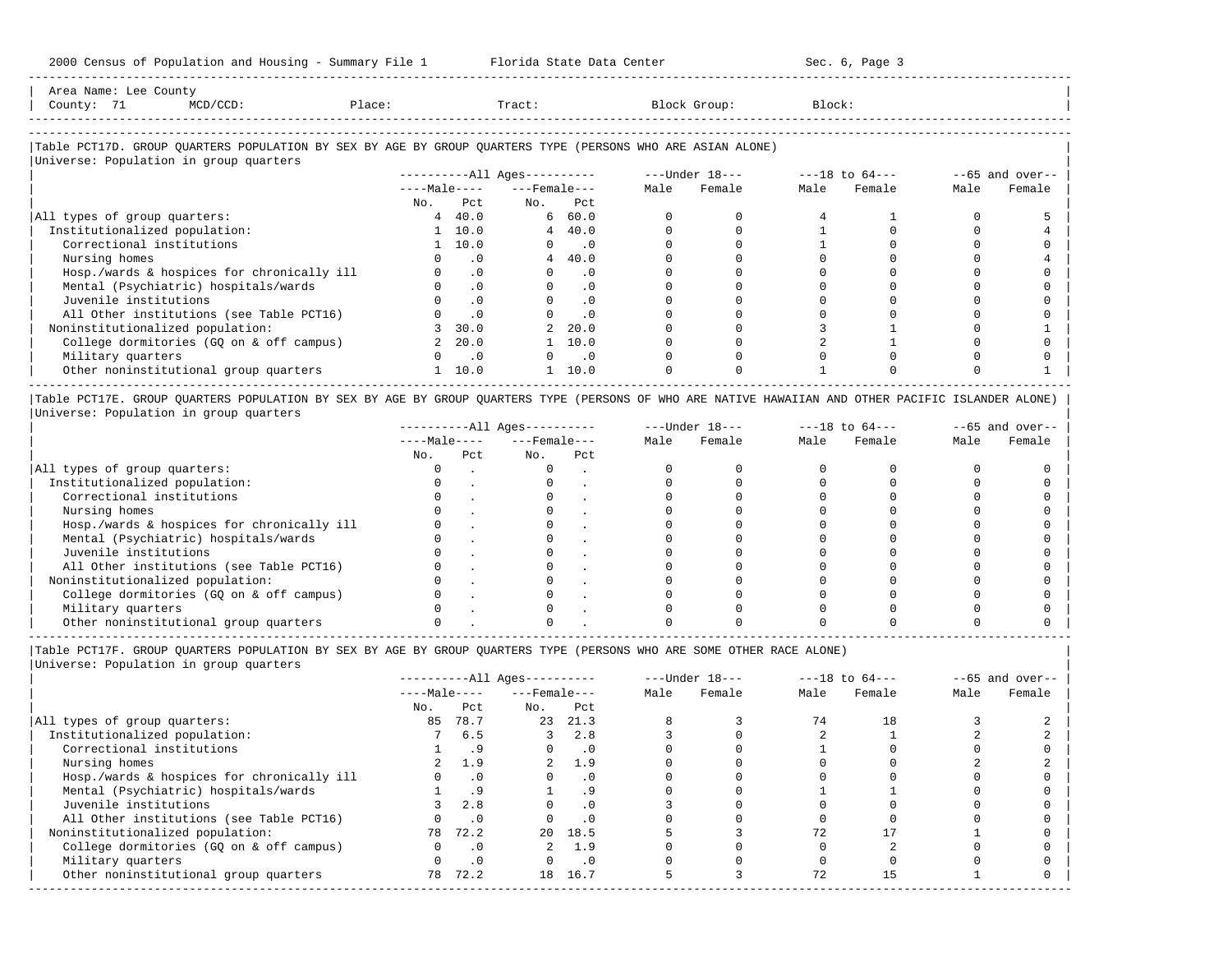| Area Name: Lee County<br>County: 71<br>MCD/CCD:                                                                               | Place:  |               | material and the Tract:  |                       | Block Group:                                                    | Block: |             |      |                   |
|-------------------------------------------------------------------------------------------------------------------------------|---------|---------------|--------------------------|-----------------------|-----------------------------------------------------------------|--------|-------------|------|-------------------|
|                                                                                                                               |         |               |                          |                       |                                                                 |        |             |      |                   |
| Table PCT17G. GROUP QUARTERS POPULATION BY SEX BY AGE BY GROUP QUARTERS TYPE (PERSONS OF WHO REPORT TWO OR MORE RACES)        |         |               |                          |                       |                                                                 |        |             |      |                   |
| Universe: Population in group quarters                                                                                        |         |               |                          |                       |                                                                 |        |             |      |                   |
|                                                                                                                               |         |               |                          |                       | ----------All Ages---------- ---- Under $18--$ ---18 to $64--$  |        |             |      | $--65$ and over-- |
|                                                                                                                               |         |               | $---Male-- ---Female---$ |                       | Male Female                                                     |        | Male Female | Male | Female            |
|                                                                                                                               |         | No. Pct       | No. Pct                  |                       |                                                                 |        |             |      |                   |
| All types of group quarters:                                                                                                  | 41 65.1 |               |                          | 22 34.9               |                                                                 | 36     | 17          |      |                   |
| Institutionalized population:                                                                                                 |         | 22 34.9       | 5 7.9                    |                       | $\Omega$                                                        | 19     |             |      |                   |
| Correctional institutions                                                                                                     |         | 18 28.6       |                          | $1 \quad 1.6$         |                                                                 | 18     |             |      |                   |
| Nursing homes                                                                                                                 |         | 1 1.6         |                          | 4 6.3                 |                                                                 |        |             |      |                   |
| Hosp./wards & hospices for chronically ill                                                                                    |         | $0 \qquad .0$ |                          | $\Omega$<br>$\cdot$ 0 |                                                                 |        |             |      |                   |
| Mental (Psychiatric) hospitals/wards                                                                                          |         | $0 \qquad 0$  |                          | .0                    |                                                                 |        |             |      |                   |
| Juvenile institutions                                                                                                         |         | 3, 4.8        |                          | $0 \qquad .0$         |                                                                 |        |             |      |                   |
| All Other institutions (see Table PCT16)                                                                                      |         | $0 \qquad 0$  | $\Omega$                 | $\cdot$ 0             |                                                                 |        |             |      |                   |
| Noninstitutionalized population:                                                                                              |         | 19 30.2       | 17                       | 27.0                  |                                                                 | 17     | 1.5         |      |                   |
| College dormitories (GQ on & off campus)                                                                                      |         | 5 7.9         |                          | 9, 14.3               |                                                                 |        |             |      |                   |
| Military quarters                                                                                                             |         | $2 \quad 3.2$ |                          | $0 \qquad .0$         |                                                                 |        |             |      |                   |
| Other noninstitutional group quarters                                                                                         |         | 12 19.0       |                          | 8 12.7                |                                                                 | 10     |             |      |                   |
| Table PCT17H. GROUP QUARTERS POPULATION BY SEX BY AGE BY GROUP QUARTERS TYPE (PERSONS OF ANY RACE WHO ARE HISPANIC OR LATINO) |         |               |                          |                       |                                                                 |        |             |      |                   |
| Universe: Population in group quarters                                                                                        |         |               |                          |                       |                                                                 |        |             |      |                   |
|                                                                                                                               |         |               |                          |                       | ----------All Ages---------- ----Under $18---$ ---18 to $64---$ |        |             |      | $--65$ and over-- |
|                                                                                                                               |         |               | $---Male-- ---Female---$ |                       | Male Female                                                     |        | Male Female | Male | Female            |

|                                            | ----waic---- |      | ---Felldie---   |          | Male | r emaie | Male | remaie | Malt | r emaie |
|--------------------------------------------|--------------|------|-----------------|----------|------|---------|------|--------|------|---------|
|                                            | No.          | Pct  | No.             | Pct      |      |         |      |        |      |         |
| All types of group quarters:               | 385          | 76.4 | 119             | 23.6     | 50   | 28      | 320  |        | 15   | 18      |
| Institutionalized population:              | 167          | 33.1 | 22              | 4.4      | 19   |         | 135  |        |      | 16      |
| Correctional institutions                  | 132          | 26.2 |                 | . 8      |      |         | 129  |        |      |         |
| Nursing homes                              | 12.          | 2.4  |                 | 3.4      |      |         |      |        |      |         |
| Hosp./wards & hospices for chronically ill |              |      |                 | . 0      |      |         |      |        |      |         |
| Mental (Psychiatric) hospitals/wards       |              |      |                 | . .      |      |         |      |        |      |         |
| Juvenile institutions                      | 2.2          | 4.4  |                 | . 0      | 18   |         |      |        |      |         |
| All Other institutions (see Table PCT16)   |              |      |                 | $\Omega$ |      |         |      |        |      |         |
| Noninstitutionalized population:           | 218          | 43.3 | 97              | 19.2     |      | 28      | 185  | 67     |      |         |
| College dormitories (GQ on & off campus)   | $10^{\circ}$ | 2.0  | 12 <sup>°</sup> | 2.4      |      |         |      |        |      |         |
| Military quarters                          |              |      |                 | . 0      |      |         |      |        |      |         |
| Other noninstitutional group quarters      | 208          | 41.3 | 85              | 16.9     |      | 28      | 175  |        |      |         |

|Table PCT17I. GROUP QUARTERS POPULATION BY SEX BY AGE BY GROUP QUARTERS TYPE (PERSONS OF WHO ARE WHITE ALONE, NOT HISPANIC OR LATINO) | |Universe: Population in group quarters |

|                                            |              |           | $------All Ages------$ |           |      | $---Under 18---$ |      | $---18$ to $64---$ |      | $--65$ and over-- |
|--------------------------------------------|--------------|-----------|------------------------|-----------|------|------------------|------|--------------------|------|-------------------|
|                                            | $---Male---$ |           | $---$ Female $---$     |           | Male | Female           | Male | Female             | Male | Female            |
|                                            | No.          | Pct       | No.                    | Pct       |      |                  |      |                    |      |                   |
| All types of group quarters:               | 1,810        | 41.3      | 2,577                  | 58.7      | 78   | 25               | 943  | 424                | 789  | 2,128             |
| Institutionalized population:              | 1,363        | 31.1      | 2,065                  | 47.1      | 68   | 17               | 593  | 158                | 702  | 1,890             |
| Correctional institutions                  | 541          | 12.3      | 105                    | 2.4       |      |                  | 534  | 105                |      |                   |
| Nursing homes                              | 729          | 16.6      | 1,917                  | 43.7      |      |                  | 40   | 40                 | 689  | 1,877             |
| Hosp./wards & hospices for chronically ill |              | $\cdot$ 0 |                        | . 0       |      |                  |      |                    |      |                   |
| Mental (Psychiatric) hospitals/wards       | 37           | .8        | 34                     | .8        | 10   |                  | 16   | 12                 |      | 13                |
| Juvenile institutions                      | 56           | 1.3       | 9                      |           | 53   |                  |      |                    |      |                   |
| All Other institutions (see Table PCT16)   |              | $\cdot$ 0 |                        | . 0       |      |                  |      |                    |      |                   |
| Noninstitutionalized population:           | 447          | 10.2      | 512                    | 11.7      | 10   |                  | 350  | 266                | 87   | 238               |
| College dormitories (GO on & off campus)   | 91           | 2.1       | 100                    | 2.3       |      |                  | 90   | 97                 |      |                   |
| Military quarters                          | 10           | $\cdot$ 2 | 2                      | $\cdot$ 0 |      |                  | 10   |                    |      |                   |
| Other noninstitutional group quarters      | 346          | 7.9       | 410                    | 9.3       |      |                  | 250  | 167                | 87   | 238               |
|                                            |              |           |                        |           |      |                  |      |                    |      |                   |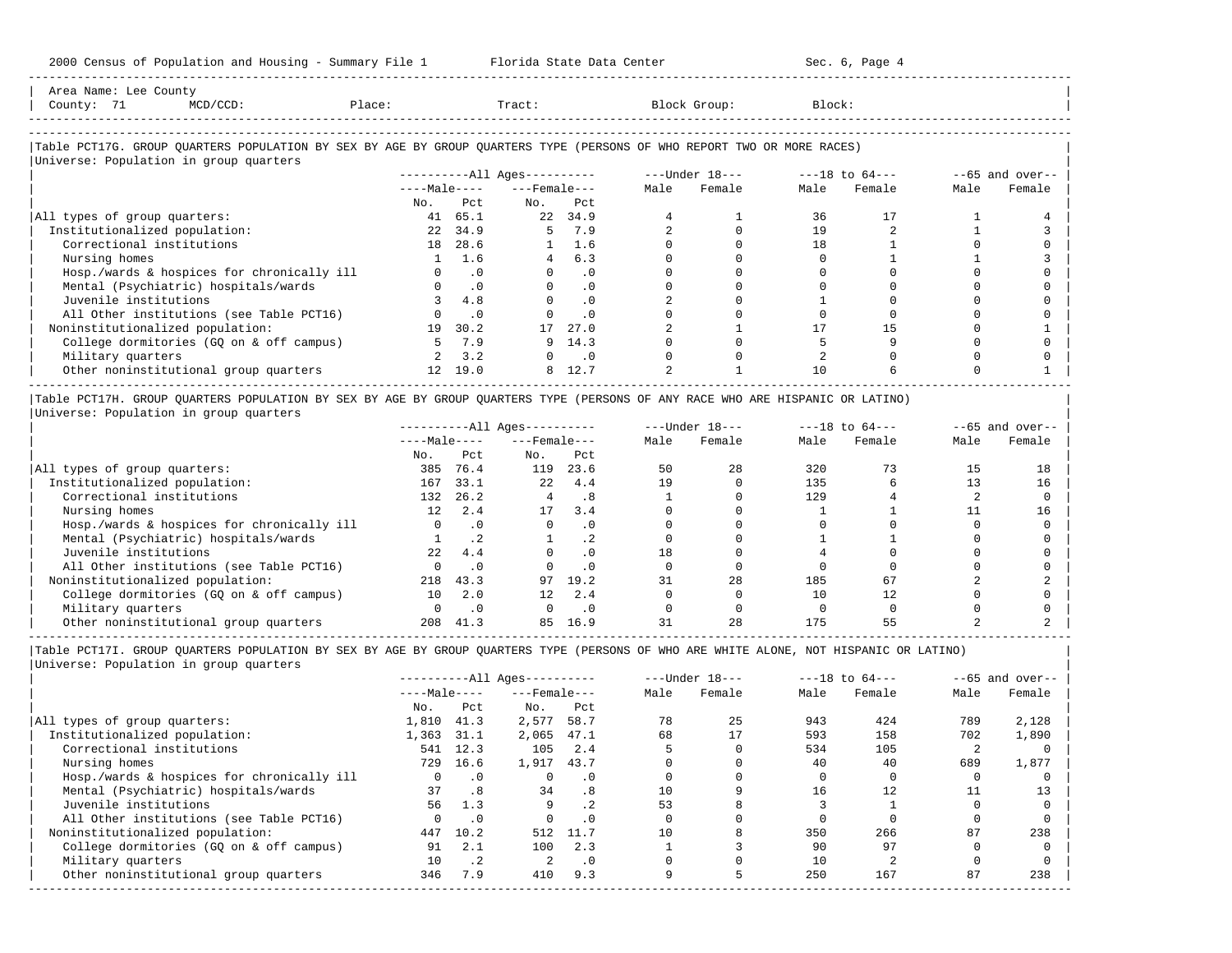| Area Name: Leon County                 |                                                     |                                                                             |                            |         |                       |                             |                                       |        |                                                    |              |                  |
|----------------------------------------|-----------------------------------------------------|-----------------------------------------------------------------------------|----------------------------|---------|-----------------------|-----------------------------|---------------------------------------|--------|----------------------------------------------------|--------------|------------------|
| County: 73                             | $MCD/CCD$ :                                         | Place:                                                                      |                            |         |                       |                             | Tract: Block Group:                   | Block: |                                                    |              |                  |
|                                        |                                                     |                                                                             |                            |         |                       |                             |                                       |        |                                                    |              |                  |
|                                        |                                                     |                                                                             |                            |         |                       |                             |                                       |        |                                                    |              |                  |
|                                        |                                                     | Table PCT16. GROUP OUARTERS POPULATION BY GROUP OUARTERS TYPE               |                            |         |                       |                             |                                       |        |                                                    |              |                  |
| Universe: Population in group quarters |                                                     |                                                                             |                            |         |                       |                             |                                       |        |                                                    |              |                  |
|                                        |                                                     |                                                                             |                            |         |                       |                             |                                       |        |                                                    |              |                  |
| Total Group Quarters Population        |                                                     |                                                                             |                            |         | 13,594                |                             |                                       |        |                                                    |              |                  |
| Institutionalized population:          |                                                     |                                                                             |                            |         | 3,958                 |                             | Noninstitutionalized population:      |        |                                                    |              | 9,636            |
| Correctional institutions:             |                                                     |                                                                             |                            |         | 2,547                 |                             |                                       |        | College dormitories (college GQ on and off campus) |              | 8,732            |
|                                        | Federal prisons and detention centers               |                                                                             |                            |         | 1,268                 |                             | Military quarters:                    |        |                                                    |              | $\mathbf 0$      |
| Halfway houses                         |                                                     |                                                                             |                            |         | 8                     | On base:                    |                                       |        |                                                    |              | $\Omega$         |
| Local jails, police lockups, etc.      |                                                     |                                                                             |                            |         | 1,046                 |                             |                                       |        | Barracks and other GQ for military personnel       |              | $\circ$          |
| Military disciplinary barracks         |                                                     |                                                                             |                            |         | $\mathbf{0}$          |                             |                                       |        | Transient quarters for temporary residents         |              | $\mathbf 0$      |
| State prisons                          |                                                     |                                                                             |                            |         | 224                   | Military ships              |                                       |        |                                                    |              | $\Omega$         |
|                                        | Other types of correctional institutions            |                                                                             |                            |         | 1                     | Group homes:                |                                       |        |                                                    |              | 232              |
| Nursing homes                          |                                                     |                                                                             |                            |         | 1,127                 |                             |                                       |        | Homes or halfway houses for drug/alcohol abuse     |              | 67               |
|                                        |                                                     | Hospitals/wards, hospices, and schools for the handicapped:                 |                            |         | 106                   |                             | Homes for the mentally ill            |        |                                                    |              | 39               |
|                                        | Hospitals/wards and hospices for chronically ill:   |                                                                             |                            |         | $\Omega$              |                             | Homes for the mentally retarded       |        |                                                    |              | 53               |
|                                        | Hospices or homes for chronically ill               |                                                                             |                            |         | $\mathbf{0}$          |                             | Homes for the physically handicapped  |        |                                                    |              | $\mathbf{0}$     |
|                                        | Military hospitals or wards for chronically ill     |                                                                             |                            |         | $\mathbf 0$           |                             | Other group homes                     |        |                                                    |              | 73               |
|                                        | Other hospitals or wards for chronically ill        |                                                                             |                            |         | $\Omega$              |                             | Religious group quarters              |        |                                                    |              | $\overline{3}$   |
|                                        | Hospitals or wards for drug/alcohol abuse           |                                                                             |                            |         | $\Omega$              |                             | Workers' dormitories:                 |        |                                                    |              | $\Omega$         |
|                                        | Mental (Psychiatric) hospitals or wards             |                                                                             |                            |         | 14                    |                             |                                       |        | Agriculture workers' dormitories on farms          |              | $\Omega$         |
|                                        |                                                     | Schools, hospitals, or wards for the mentally retarded                      |                            |         | $\mathbf{0}$          |                             |                                       |        | Job Corps and vocational training facilities       |              | $\mathbf 0$      |
|                                        |                                                     | Schools, hospitals, or wards for the physically handicapped:                |                            |         | 68                    |                             | Other workers' dormitories            |        |                                                    |              | $\Omega$         |
| Institutions for the deaf              |                                                     |                                                                             |                            |         | $\Omega$              |                             | Crews of maritime vessels             |        |                                                    |              | $\Omega$         |
| Institutions for the blind             |                                                     |                                                                             |                            |         | $\mathbf 0$           |                             | Other nonhousehold living situations  |        |                                                    |              | 131              |
|                                        |                                                     | Orthopedic wards/institutions for the physically handicapped                |                            |         | 68                    |                             | Other noninstitutional group quarters |        |                                                    |              | 538              |
|                                        |                                                     | Wards in general hospitals for patients with no usual home elsewhere        |                            |         | 24                    |                             |                                       |        |                                                    |              |                  |
|                                        |                                                     | Wards in military hospitls for patients with no usual home elsewhere        |                            |         | $\mathbf 0$           |                             |                                       |        |                                                    |              |                  |
| Juvenile institutions:                 |                                                     |                                                                             |                            |         | 178                   |                             |                                       |        |                                                    |              |                  |
| Long-term care:                        |                                                     |                                                                             |                            |         | 104                   |                             |                                       |        |                                                    |              |                  |
|                                        | Homes for abused, dependent, and neglected children |                                                                             |                            |         | $\mathbf 0$           |                             |                                       |        |                                                    |              |                  |
|                                        |                                                     | Residential treatment centers for emotionally disturbed children            |                            |         | $\mathbf 0$           |                             |                                       |        |                                                    |              |                  |
|                                        | Training schools for juvenile delinquents           |                                                                             |                            |         | 104                   |                             |                                       |        |                                                    |              |                  |
|                                        |                                                     | Short-term care, detention or diagnostic centers for delinquent chdrn       |                            |         | 74                    |                             |                                       |        |                                                    |              |                  |
|                                        | Type of juvenile institution unknown                |                                                                             |                            |         | $\Omega$              |                             |                                       |        |                                                    |              |                  |
|                                        |                                                     |                                                                             |                            |         |                       |                             |                                       |        |                                                    |              |                  |
|                                        |                                                     | Table PCT17. GROUP QUARTERS POPULATION BY SEX BY AGE BY GROUP QUARTERS TYPE |                            |         |                       |                             |                                       |        |                                                    |              |                  |
| Universe: Population in group quarters |                                                     |                                                                             |                            |         |                       |                             |                                       |        |                                                    |              |                  |
|                                        |                                                     |                                                                             | $------All Aqes------$     |         |                       |                             | ---Under 18---                        |        | $---18$ to $64---$                                 |              | $-65$ and over-- |
|                                        |                                                     |                                                                             | $---Male-- ---Female---$   |         |                       | Male                        | Female                                | Male   | Female                                             | Male         | Female           |
|                                        |                                                     | No.                                                                         | Pct                        | No. Pct |                       |                             |                                       |        |                                                    |              |                  |
| All types of group quarters:           |                                                     |                                                                             |                            |         | 5,791 42.6 7,803 57.4 | 209                         | 91 — 1                                | 5,260  | 6,681                                              | 322          | 1,031            |
| Institutionalized population:          |                                                     |                                                                             | 1,992 14.7                 |         | 1,966 14.5            | 154                         | $7\overline{ }$                       | 1,573  | 1,108                                              | 265          | 851              |
| Correctional institutions              |                                                     |                                                                             | 1 4 9 4 11 0 1 0 5 2 7 7 7 |         |                       | $\sim$ $\sim$ $\sim$ $\sim$ | $\sim$ 1                              | 1.496  | 1.019                                              | $\mathbf{E}$ | $\overline{A}$   |

| All types of group qualiers.               | 74.000 کل در |      | , , , , , |      | 2 U J |    | <b>J, 400</b> | 0,001 | عدد | ⊥ , ∪ ⊃⊥ |
|--------------------------------------------|--------------|------|-----------|------|-------|----|---------------|-------|-----|----------|
| Institutionalized population:              | 1,992        | 14.7 | 1,966     | 14.5 | 154   |    | 1,573         | 1,108 | 265 | 851      |
| Correctional institutions                  | 1,494        | 11.0 | 1,053     | 7.7  |       |    | 1,486         | 1,048 |     |          |
| Nursing homes                              | 292          | 2.1  | 835       | 6.1  |       |    | 48            |       | 244 | 802      |
| Hosp./wards & hospices for chronically ill |              |      |           |      |       |    |               |       |     |          |
| Mental (Psychiatric) hospitals/wards       |              |      |           |      |       |    |               |       |     |          |
| Juvenile institutions                      | 171          | 1.3  |           |      | 151   |    | 2.0           |       |     |          |
| All Other institutions (see Table PCT16)   |              |      | 65        |      |       |    |               | 2.0   | 16  | 45       |
| Noninstitutionalized population:           | 3,799        | 27.9 | 5,837     | 42.9 | 55    | 84 | 3,687         | 5,573 | 57  | 180      |
| College dormitories (GO on & off campus)   | 3,309        | 24.3 | 5,423     | 39.9 |       | 30 | 3,302         | 5,393 |     |          |
| Military quarters                          |              |      |           |      |       |    |               |       |     |          |
| Other noninstitutional group quarters      | 490          | 3.6  | 414       | 3.0  | 48    | 54 | 385           | 180   | 57  | 180      |
|                                            |              |      |           |      |       |    |               |       |     |          |

-----------------------------------------------------------------------------------------------------------------------------------------------------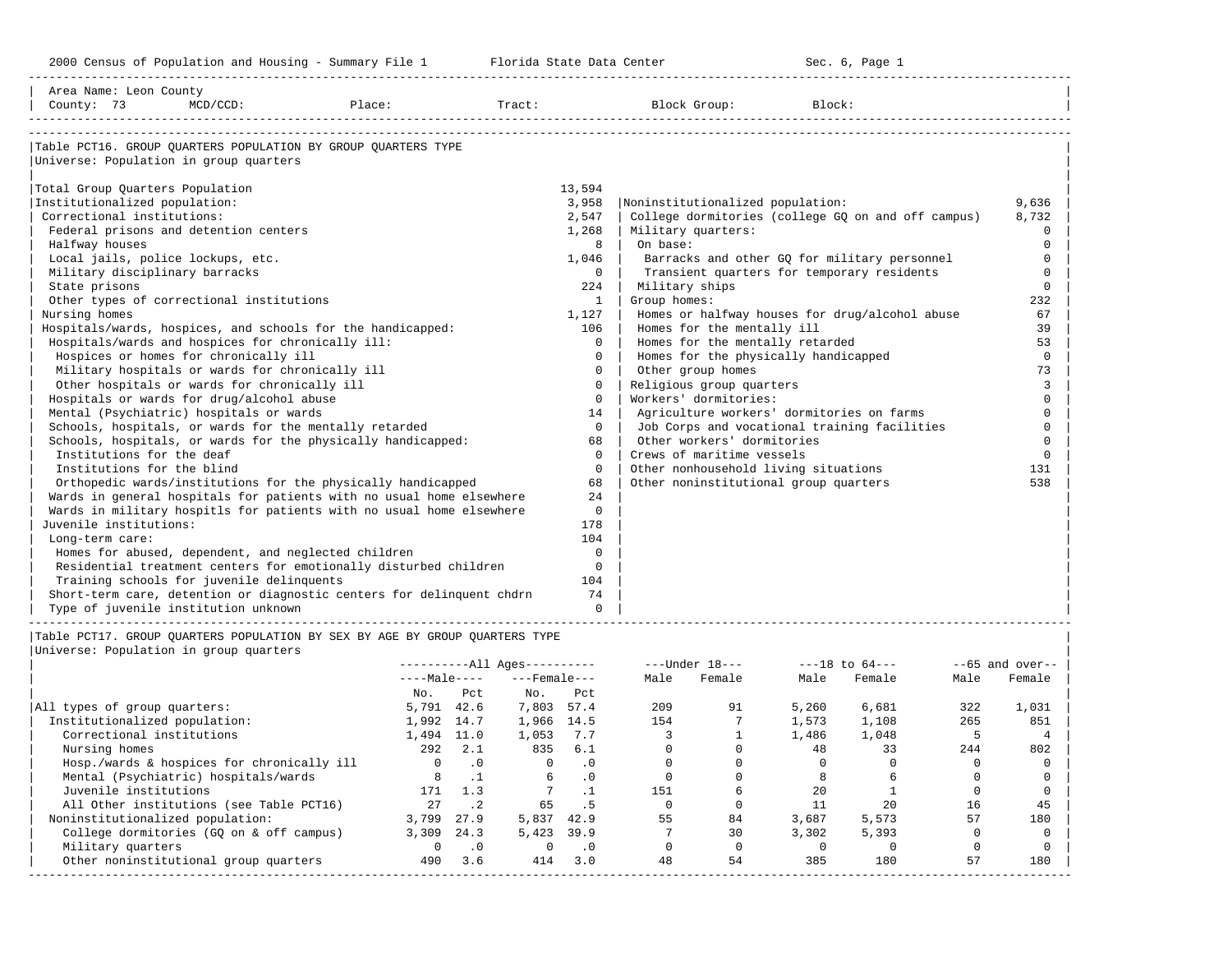| County: 73<br>$MCD/CCD$ :                                                                                  | Place:       |           | Tract:                 |           |      | Block Group:   | Block: |                |      |                   |
|------------------------------------------------------------------------------------------------------------|--------------|-----------|------------------------|-----------|------|----------------|--------|----------------|------|-------------------|
| Table PCT17A. GROUP QUARTERS POPULATION BY SEX BY AGE BY GROUP QUARTERS TYPE (PERSONS WHO ARE WHITE ALONE) |              |           |                        |           |      |                |        |                |      |                   |
| Universe: Population in group quarters                                                                     |              |           | $------All Aqes------$ |           |      | ---Under 18--- |        | ---18 to 64--- |      | $--65$ and over-- |
|                                                                                                            | $---Male---$ |           | $---$ Female $---$     |           | Male | Female         | Male   | Female         | Male | Female            |
|                                                                                                            | No.          | Pct       | No.                    | Pct       |      |                |        |                |      |                   |
| All types of group quarters:                                                                               | 2,992        | 39.4      | 4,595                  | 60.6      | 104  | 52             | 2,661  | 3,713          | 227  | 830               |
| Institutionalized population:                                                                              | 741          | 9.8       | 1,131                  | 14.9      | 62   |                | 502    | 469            | 177  | 660               |
| Correctional institutions                                                                                  | 462          | 6.1       | 440                    | 5.8       |      |                | 457    | 436            |      |                   |
| Nursing homes                                                                                              | 182          | 2.4       | 643                    | 8.5       |      |                |        | 20             | 161  | 623               |
| Hosp./wards & hospices for chronically ill                                                                 | $\mathbf{0}$ | $\cdot$ 0 | $\mathbf{0}$           | $\cdot$ 0 |      |                |        |                |      |                   |
| Mental (Psychiatric) hospitals/wards                                                                       |              |           |                        | $\cdot$ 0 |      |                |        |                |      |                   |
| Juvenile institutions                                                                                      | 75           | 1.0       |                        | $\cdot$ 0 | 61   |                | 14     |                |      |                   |
| All Other institutions (see Table PCT16)                                                                   | 17           | $\cdot$ 2 | 43                     | . 6       |      |                |        | 10             | 12   | 33                |
| Noninstitutionalized population:                                                                           | 2,251        | 29.7      | 3,464                  | 45.7      | 42   | 50             | 2,159  | 3,244          | 50   | 170               |
| College dormitories (GQ on & off campus)                                                                   | 1,959        | 25.8      | 3,155                  | 41.6      |      |                | 1,955  | 3,151          |      |                   |
| Military quarters                                                                                          | $\Omega$     | $\cdot$ 0 |                        | $\cdot$ 0 |      |                |        |                |      |                   |
| Other noninstitutional group quarters                                                                      | 292          | 3.8       | 309                    | 4.1       | 38   | 46             | 204    | 93             | 50   | 170               |

|Table PCT17B. GROUP QUARTERS POPULATION BY SEX BY AGE BY GROUP QUARTERS TYPE (PERSONS WHO ARE BLACK OR AFRICAN AMERICAN ALONE) | |Universe: Population in group quarters |

-----------------------------------------------------------------------------------------------------------------------------------------------------

|                                            |              | $------All Aqes------$ |                    |           | $---Under 18---$ | $---18$ to $64---$ |       | $--65$ and over-- |      |        |
|--------------------------------------------|--------------|------------------------|--------------------|-----------|------------------|--------------------|-------|-------------------|------|--------|
|                                            | $---Male---$ |                        | $---$ Female $---$ |           | Male             | Female             | Male  | Female            | Male | Female |
|                                            | No.          | Pct                    | No.                | Pct       |                  |                    |       |                   |      |        |
| All types of group quarters:               | 2,561        | 47.0                   | 2,883              | 53.0      | 95               | 35                 | 2,373 | 2,650             | 93   | 198    |
| Institutionalized population:              | 1,174        | 21.6                   | 728                | 13.4      | 82               |                    | 1,006 | 535               | 86   | 188    |
| Correctional institutions                  | 967          | 17.8                   | 510                | 9.4       |                  |                    | 964   | 509               |      |        |
| Nursing homes                              | 108          | 2.0                    | 189                | 3.5       |                  |                    | 27    | 13                | 81   | 176    |
| Hosp./wards & hospices for chronically ill |              | $\cdot$ 0              | 0                  | $\cdot$ 0 |                  |                    |       |                   |      |        |
| Mental (Psychiatric) hospitals/wards       |              |                        |                    |           |                  |                    |       |                   |      |        |
| Juvenile institutions                      | 86           | 1.6                    |                    |           | 80               |                    |       |                   |      |        |
| All Other institutions (see Table PCT16)   | 10           | .2                     | 21                 | .4        |                  |                    |       |                   |      |        |
| Noninstitutionalized population:           | 1,387        | 25.5                   | 2,155              | 39.6      | 13               | 30                 | 1,367 | 2,115             |      | 10     |
| College dormitories (GO on & off campus)   | 1,202        | 22.1                   | 2,055              | 37.7      |                  | 22                 | 1,199 | 2,033             |      |        |
| Military quarters                          |              | $\cdot$ 0              |                    | $\cdot$ 0 |                  |                    |       |                   |      |        |
| Other noninstitutional group quarters      | 185          | 3.4                    | 100                | 1.8       | 10               |                    | 168   | 82                |      |        |

-----------------------------------------------------------------------------------------------------------------------------------------------------

|                                            |              |           | $------All Ages------$ |           |      | $---Under 18---$ | $---18$ to $64---$ |        | $--65$ and over-- |        |
|--------------------------------------------|--------------|-----------|------------------------|-----------|------|------------------|--------------------|--------|-------------------|--------|
|                                            | $---Male---$ |           | $---$ Female $---$     |           | Male | Female           | Male               | Female | Male              | Female |
|                                            | No.          | Pct       | No.                    | Pct       |      |                  |                    |        |                   |        |
| All types of group quarters:               | 25           | 56.8      |                        | 19 43.2   |      |                  | 16                 | 19     |                   |        |
| Institutionalized population:              |              | 14 31.8   | 12 <sup>7</sup>        | 27.3      |      |                  |                    | 12     |                   |        |
| Correctional institutions                  |              | 5 11.4    | 12                     | 27.3      |      |                  |                    | 12     |                   |        |
| Nursing homes                              |              | $\cdot$ 0 |                        | $\cdot$ 0 |      |                  |                    |        |                   |        |
| Hosp./wards & hospices for chronically ill |              | $\cdot$ 0 |                        | $\cdot$ 0 |      |                  |                    |        |                   |        |
| Mental (Psychiatric) hospitals/wards       | 0            | $\cdot$ 0 | $\Omega$               | $\cdot$ 0 |      |                  |                    |        |                   |        |
| Juvenile institutions                      | 9            | 20.5      |                        | $\cdot$ 0 |      |                  |                    |        |                   |        |
| All Other institutions (see Table PCT16)   |              | $\cdot$ 0 |                        |           |      |                  |                    |        |                   |        |
| Noninstitutionalized population:           | 11           | 25.0      |                        | 7 15.9    |      |                  |                    |        |                   |        |
| College dormitories (GQ on & off campus)   |              | 7, 15.9   |                        | 15.9      |      |                  |                    |        |                   |        |
| Military quarters                          |              | $\cdot$ 0 |                        | $\cdot$ 0 |      |                  |                    |        |                   |        |
| Other noninstitutional group quarters      | 4            | 9.1       | $\Omega$               | $\cdot$ 0 |      |                  |                    |        |                   |        |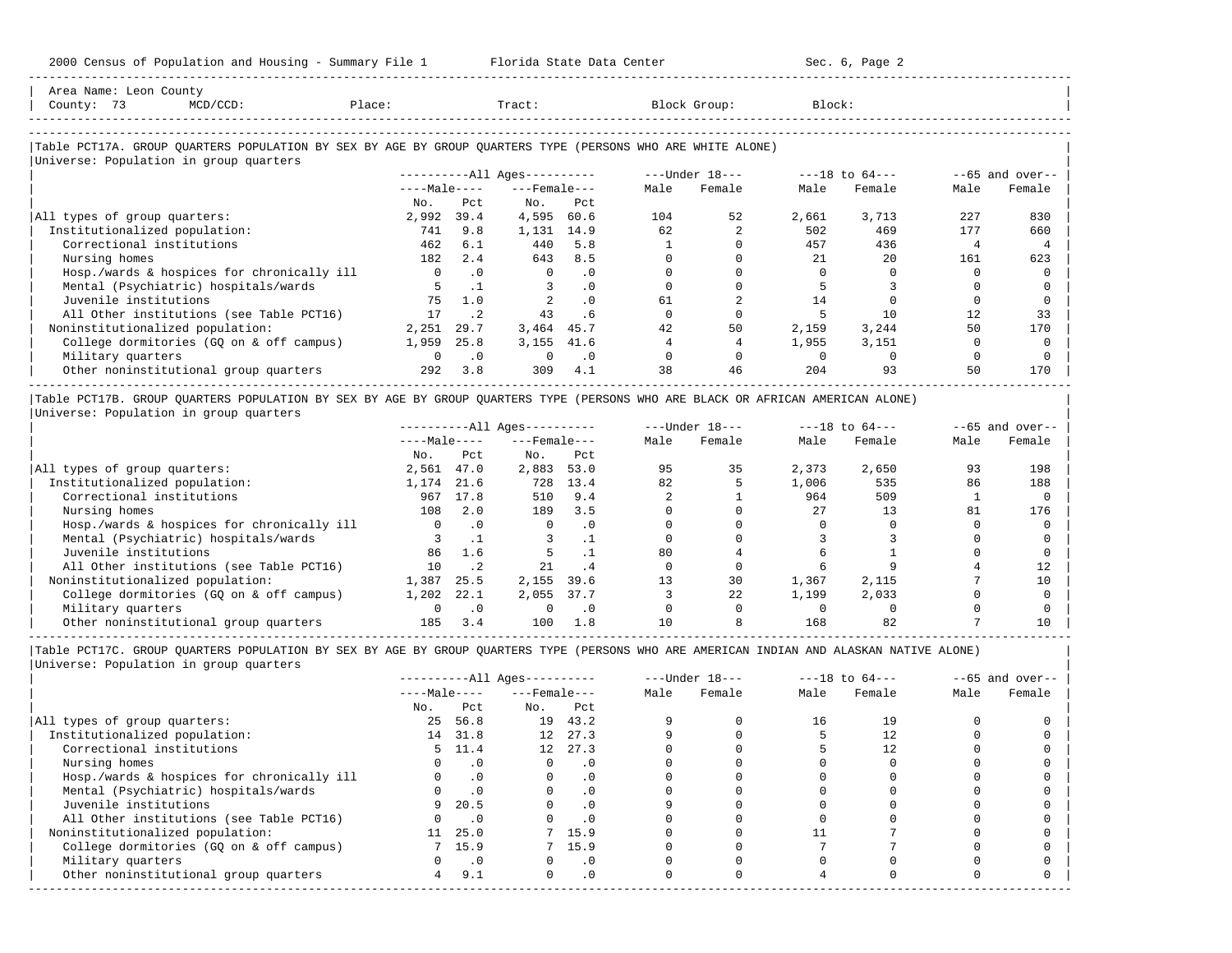| Area Name:               | Leon County |        |       |       |        |  |
|--------------------------|-------------|--------|-------|-------|--------|--|
| $\sim$ $\sim$<br>County: |             | Place: | Tract | Group | Block: |  |
| --------------------     |             |        |       |       |        |  |

-----------------------------------------------------------------------------------------------------------------------------------------------------

### |Table PCT17D. GROUP QUARTERS POPULATION BY SEX BY AGE BY GROUP QUARTERS TYPE (PERSONS WHO ARE ASIAN ALONE) |

|                                            |              |           | $------All Ages------$ |           |      | $---Under 18---$ |      | $---18$ to $64---$ |      | $--65$ and over-- |
|--------------------------------------------|--------------|-----------|------------------------|-----------|------|------------------|------|--------------------|------|-------------------|
|                                            | $---Male---$ |           | $---$ Female $---$     |           | Male | Female           | Male | Female             | Male | Female            |
|                                            | No.          | Pct.      | No.                    | Pct       |      |                  |      |                    |      |                   |
| All types of group quarters:               | 82           | 45.8      | 97                     | 54.2      |      |                  | 81   | 95                 |      |                   |
| Institutionalized population:              | 6            | 3.4       | 5.                     | 2.8       |      |                  |      |                    |      |                   |
| Correctional institutions                  |              | 2.8       | 5                      | 2.8       |      |                  |      |                    |      |                   |
| Nursing homes                              |              | . 6       |                        | . 0       |      |                  |      |                    |      |                   |
| Hosp./wards & hospices for chronically ill |              | $\cdot$ 0 |                        | . 0       |      |                  |      |                    |      |                   |
| Mental (Psychiatric) hospitals/wards       |              | $\cdot$ 0 |                        | $\cdot$ 0 |      |                  |      |                    |      |                   |
| Juvenile institutions                      |              | $\cdot$ 0 |                        | $\cdot$ 0 |      |                  |      |                    |      |                   |
| All Other institutions (see Table PCT16)   |              | $\cdot$ 0 |                        | $\cdot$ 0 |      |                  |      |                    |      |                   |
| Noninstitutionalized population:           | 76           | 42.5      | 92                     | 51.4      |      |                  | 76   | 90                 |      |                   |
| College dormitories (GQ on & off campus)   | 75           | 41.9      | 91                     | 50.8      |      |                  |      | 89                 |      |                   |
| Military quarters                          |              | $\cdot$ 0 | $\Omega$               | $\cdot$ 0 |      |                  |      |                    |      |                   |
| Other noninstitutional group quarters      |              | . 6       |                        | . 6       |      |                  |      |                    |      |                   |

|Table PCT17E. GROUP QUARTERS POPULATION BY SEX BY AGE BY GROUP QUARTERS TYPE (PERSONS OF WHO ARE NATIVE HAWAIIAN AND OTHER PACIFIC ISLANDER ALONE) | |Universe: Population in group quarters |

|                                            |              |           | $------All Aqes------$ |           |      | $---Under 18---$ |      | $---18$ to $64---$ |      | $--65$ and over-- |
|--------------------------------------------|--------------|-----------|------------------------|-----------|------|------------------|------|--------------------|------|-------------------|
|                                            | $---Male---$ |           | $---$ Female $---$     |           | Male | Female           | Male | Female             | Male | Female            |
|                                            | No.          | Pct       | No.                    | Pct       |      |                  |      |                    |      |                   |
| All types of group quarters:               |              |           | 2, 100.0               |           |      |                  |      |                    |      |                   |
| Institutionalized population:              |              |           |                        |           |      |                  |      |                    |      |                   |
| Correctional institutions                  |              |           |                        | . 0       |      |                  |      |                    |      |                   |
| Nursing homes                              |              |           |                        | . 0       |      |                  |      |                    |      |                   |
| Hosp./wards & hospices for chronically ill |              |           |                        | . 0       |      |                  |      |                    |      |                   |
| Mental (Psychiatric) hospitals/wards       |              |           |                        | . 0       |      |                  |      |                    |      |                   |
| Juvenile institutions                      |              |           |                        | . 0       |      |                  |      |                    |      |                   |
| All Other institutions (see Table PCT16)   |              |           |                        | $\cdot$ 0 |      |                  |      |                    |      |                   |
| Noninstitutionalized population:           |              | . 0       | 2, 100.0               |           |      |                  |      |                    |      |                   |
| College dormitories (GO on & off campus)   |              |           |                        | 50.0      |      |                  |      |                    |      |                   |
| Military quarters                          |              | $\cdot$ 0 |                        | $\cdot$ 0 |      |                  |      |                    |      |                   |
| Other noninstitutional group quarters      |              |           |                        | 50.0      |      |                  |      |                    |      |                   |

-----------------------------------------------------------------------------------------------------------------------------------------------------

|Table PCT17F. GROUP QUARTERS POPULATION BY SEX BY AGE BY GROUP QUARTERS TYPE (PERSONS WHO ARE SOME OTHER RACE ALONE) |

|                                            | $------All Aqes------$ |           |                    |           |      | $---Under 18---$ |      | $---18$ to $64---$ |      | $--65$ and over-- |  |
|--------------------------------------------|------------------------|-----------|--------------------|-----------|------|------------------|------|--------------------|------|-------------------|--|
|                                            | $---Male---$           |           | $---$ Female $---$ |           | Male | Female           | Male | Female             | Male | Female            |  |
|                                            | No.                    | Pct       | No.                | Pct       |      |                  |      |                    |      |                   |  |
| All types of group quarters:               | 55                     | 42.0      | 76                 | 58.0      |      |                  | 54   | 76                 |      |                   |  |
| Institutionalized population:              |                        | 15 11.5   |                    | 17 13.0   |      |                  | 14   |                    |      |                   |  |
| Correctional institutions                  |                        | 14 10.7   |                    | 16 12.2   |      |                  | 14   | 16                 |      |                   |  |
| Nursing homes                              |                        | .8        | 0                  | .0        |      |                  |      |                    |      |                   |  |
| Hosp./wards & hospices for chronically ill |                        | .0        |                    | $\cdot$ 0 |      |                  |      |                    |      |                   |  |
| Mental (Psychiatric) hospitals/wards       |                        | $\cdot$ 0 | $\Omega$           | $\cdot$ 0 |      |                  |      |                    |      |                   |  |
| Juvenile institutions                      |                        | $\cdot$ 0 | O                  | .0        |      |                  |      |                    |      |                   |  |
| All Other institutions (see Table PCT16)   |                        | $\cdot$ 0 |                    | . 8       |      |                  |      |                    |      |                   |  |
| Noninstitutionalized population:           | 40                     | 30.5      | 59                 | 45.0      |      |                  | 40   | 59                 |      |                   |  |
| College dormitories (GO on & off campus)   | 37                     | 28.2      | 58                 | 44.3      |      |                  | 37   | 58                 |      |                   |  |
| Military quarters                          |                        | $\cdot$ 0 | 0                  | $\cdot$ 0 |      |                  |      |                    |      |                   |  |
| Other noninstitutional group quarters      |                        | 2.3       |                    | .8        |      |                  |      |                    |      |                   |  |
|                                            |                        |           |                    |           |      |                  |      |                    |      |                   |  |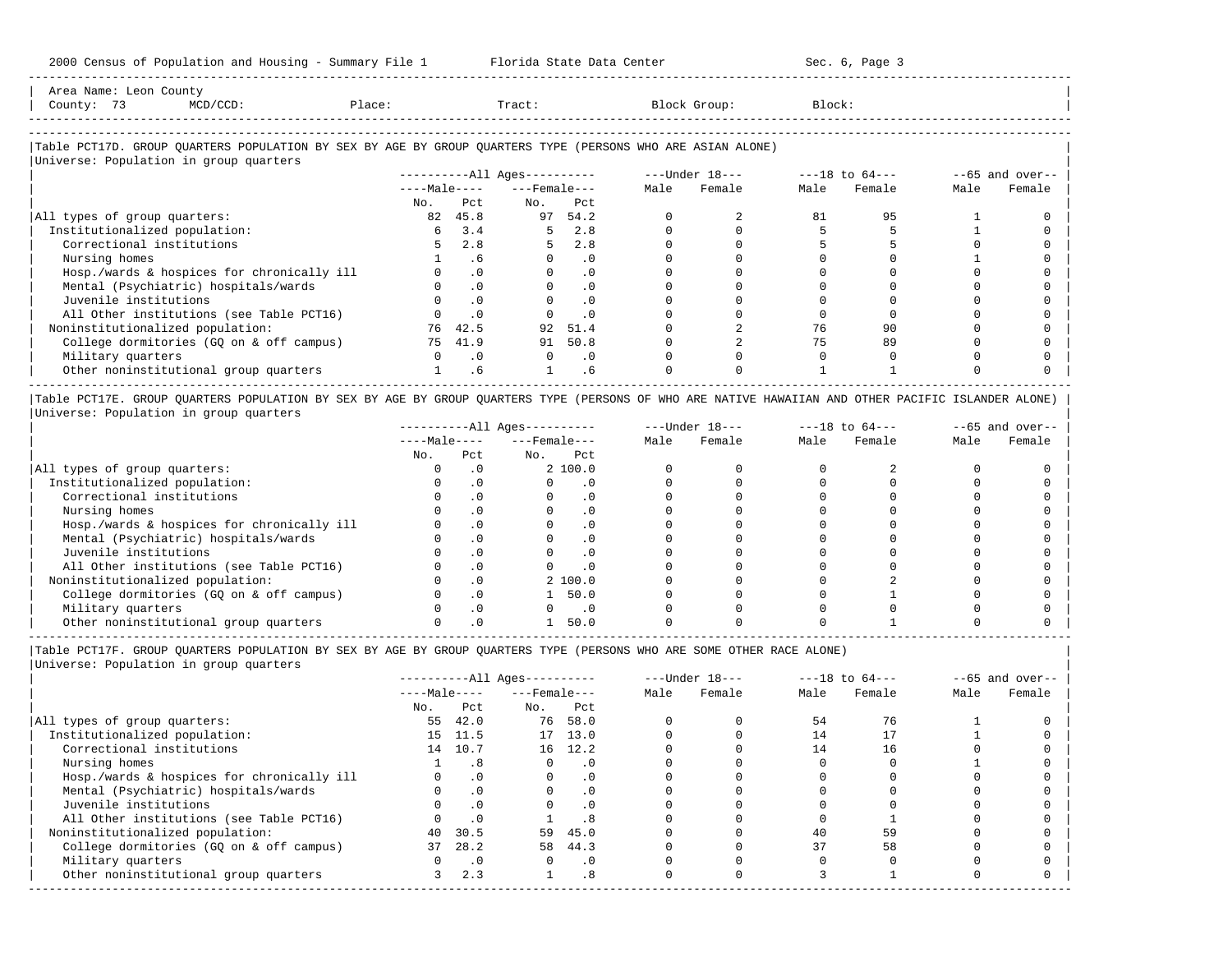-----------------------------------------------------------------------------------------------------------------------------------------------------

| Area Name: Leon County<br>County: 73<br>$MCD/CCD$ :                                                                    | Place:         |           | Tract:                   |           |      | Block Group: | Block: |        |      |                   |
|------------------------------------------------------------------------------------------------------------------------|----------------|-----------|--------------------------|-----------|------|--------------|--------|--------|------|-------------------|
|                                                                                                                        |                |           |                          |           |      |              |        |        |      |                   |
| Table PCT17G. GROUP QUARTERS POPULATION BY SEX BY AGE BY GROUP QUARTERS TYPE (PERSONS OF WHO REPORT TWO OR MORE RACES) |                |           |                          |           |      |              |        |        |      |                   |
| Universe: Population in group quarters                                                                                 |                |           |                          |           |      |              |        |        |      |                   |
|                                                                                                                        |                |           |                          |           |      |              |        |        |      | $--65$ and over-- |
|                                                                                                                        |                |           | $---Male-- ---Female---$ |           | Male | Female       | Male   | Female | Male | Female            |
|                                                                                                                        | No.            | Pct.      | No. Pct                  |           |      |              |        |        |      |                   |
| All types of group quarters:                                                                                           | 76             | 36.7      |                          | 131 63.3  |      |              | 75     | 126    |      |                   |
| Institutionalized population:                                                                                          | 42             | 20.3      |                          | 73 35.3   |      |              | 41     | 70     |      |                   |
| Correctional institutions                                                                                              |                | 41 19.8   | 70                       | 33.8      |      |              | 41     | 70     |      |                   |
| Nursing homes                                                                                                          | $\Omega$       | $\cdot$ 0 | 3                        | 1.4       |      |              |        |        |      |                   |
| Hosp./wards & hospices for chronically ill                                                                             | $\overline{0}$ | $\cdot$ 0 | $\Omega$                 | .0        |      |              |        |        |      |                   |
| Mental (Psychiatric) hospitals/wards                                                                                   |                | .0        |                          | .0        |      |              |        |        |      |                   |
| Juvenile institutions                                                                                                  |                | .5        | $\Omega$                 | $\cdot$ 0 |      |              |        |        |      |                   |
| All Other institutions (see Table PCT16)                                                                               |                | .0        |                          | $\cdot$ 0 |      |              |        |        |      |                   |
| Noninstitutionalized population:                                                                                       | 34             | 16.4      | 58                       | 28.0      |      |              | 34     | 56     |      |                   |
| College dormitories (GQ on & off campus)                                                                               | 29             | 14.0      | 56                       | 27.1      |      |              | 29     | 54     |      |                   |
| Military quarters                                                                                                      | $\Omega$       | $\cdot$ 0 | $\Omega$                 | $\cdot$ 0 |      |              |        |        |      |                   |
| Other noninstitutional group quarters                                                                                  | 5              | 2.4       | 2                        | 1.0       |      |              |        |        |      |                   |
|                                                                                                                        |                |           |                          |           |      |              |        |        |      |                   |

|Table PCT17H. GROUP QUARTERS POPULATION BY SEX BY AGE BY GROUP QUARTERS TYPE (PERSONS OF ANY RACE WHO ARE HISPANIC OR LATINO) |

| Universe: Population in group quarters |  |
|----------------------------------------|--|
|                                        |  |

|                                            | $------All Aqes------$ |      |                    |          | $---Under 18---$ |        | $---18$ to $64---$ |        | $--65$ and over-- |        |
|--------------------------------------------|------------------------|------|--------------------|----------|------------------|--------|--------------------|--------|-------------------|--------|
|                                            | $---Male---$           |      | $---$ Female $---$ |          | Male             | Female | Male               | Female | Male              | Female |
|                                            | No.                    | Pct  | No.                | Pct      |                  |        |                    |        |                   |        |
| All types of group quarters:               | 346                    | 36.8 | 595                | 63.2     | 10               |        | 331                | 583    |                   |        |
| Institutionalized population:              | 126                    | 13.4 | 322                | 34.2     |                  |        | 119                | 315    |                   |        |
| Correctional institutions                  | 118                    | 12.5 | 313                | 33.3     |                  |        | 117                | 312    |                   |        |
| Nursing homes                              |                        |      |                    |          |                  |        |                    |        |                   |        |
| Hosp./wards & hospices for chronically ill |                        |      |                    | $\Omega$ |                  |        |                    |        |                   |        |
| Mental (Psychiatric) hospitals/wards       |                        | .0   |                    | $\Omega$ |                  |        |                    |        |                   |        |
| Juvenile institutions                      |                        |      |                    |          |                  |        |                    |        |                   |        |
| All Other institutions (see Table PCT16)   |                        |      |                    |          |                  |        |                    |        |                   |        |
| Noninstitutionalized population:           | 220                    | 23.4 | 273                | 29.0     |                  |        | 212                | 268    |                   |        |
| College dormitories (GQ on & off campus)   | 198                    | 21.0 | 267                | 28.4     |                  |        | 198                | 265    |                   |        |
| Military quarters                          |                        |      |                    | . 0      |                  |        |                    |        |                   |        |
| Other noninstitutional group quarters      | 2.2.                   | 2.3  |                    | . 6      |                  |        |                    |        |                   |        |

-----------------------------------------------------------------------------------------------------------------------------------------------------

|Table PCT17I. GROUP QUARTERS POPULATION BY SEX BY AGE BY GROUP QUARTERS TYPE (PERSONS OF WHO ARE WHITE ALONE, NOT HISPANIC OR LATINO) | |Universe: Population in group quarters |

|                                            | $------All Aqes------$ |             |                    |           | $---Under 18---$ |        | $---18$ to $64---$ |        | $--65$ and over-- |        |
|--------------------------------------------|------------------------|-------------|--------------------|-----------|------------------|--------|--------------------|--------|-------------------|--------|
|                                            | $---Male---$           |             | $---$ Female $---$ |           | Male             | Female | Male               | Female | Male              | Female |
|                                            | No.                    | Pct         | No.                | Pct       |                  |        |                    |        |                   |        |
| All types of group quarters:               | 2,779                  | 39.9        | 4,178              | 60.1      | 95               | 48     | 2,461              | 3,305  | 223               | 825    |
| Institutionalized population:              | 666                    | 9.6         | 901                | 13.0      | 57               |        | 433                | 243    | 176               | 656    |
| Correctional institutions                  | 393                    | 5.6         | 216                | 3.1       |                  |        | 389                | 212    |                   |        |
| Nursing homes                              | 182                    | 2.6         | 643                | 9.2       |                  |        | 21                 | 2.0    | 161               | 623    |
| Hosp./wards & hospices for chronically ill | $\Omega$               | $\cdot$ 0   |                    | $\cdot$ 0 |                  |        |                    |        |                   |        |
| Mental (Psychiatric) hospitals/wards       |                        |             |                    | .0        |                  |        |                    |        |                   |        |
| Juvenile institutions                      | 70                     | 1.0         |                    |           | 56               |        | 14                 |        |                   |        |
| All Other institutions (see Table PCT16)   | 16                     | $\cdot$ . 2 | 37                 |           |                  |        |                    |        | 12                | 29     |
| Noninstitutionalized population:           | 2,113                  | 30.4        | 3,277              | 47.1      | 38               | 46     | 2,028              | 3,062  | 47                | 169    |
| College dormitories (GO on & off campus)   | 1,837                  | 26.4        | 2,972              | 42.7      |                  |        | 1,833              | 2,970  |                   |        |
| Military quarters                          |                        | $\cdot$ 0   |                    | $\cdot$ 0 |                  |        |                    |        |                   |        |
| Other noninstitutional group quarters      | 276                    | 4.0         | 305                | 4.4       | 34               | 44     | 195                | 92     | 47                | 169    |
|                                            |                        |             |                    |           |                  |        |                    |        |                   |        |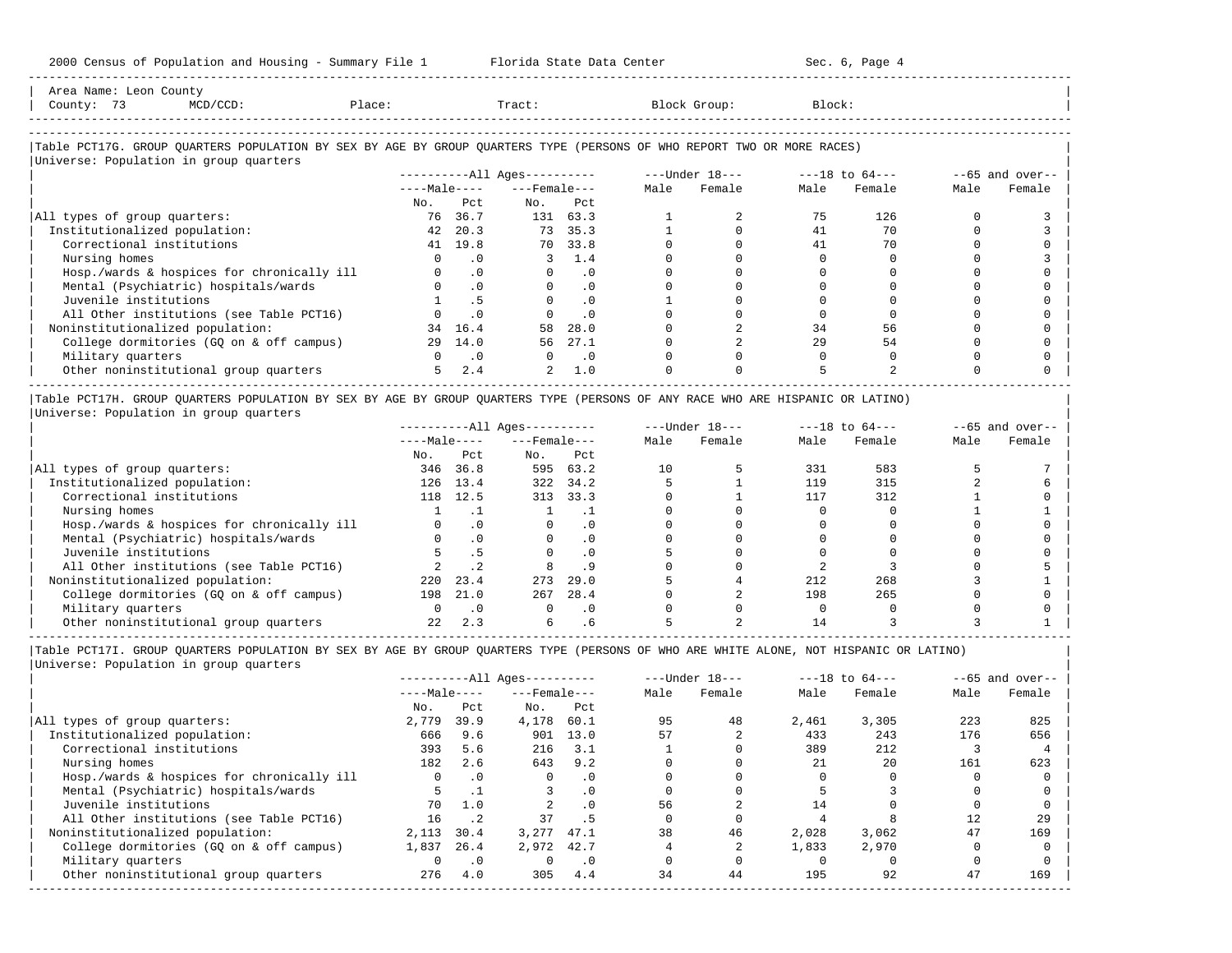-----------------------------------------------------------------------------------------------------------------------------------------------------

| Area Name: Levy County                              |             |                                                                       |        |              |                                                    |          |
|-----------------------------------------------------|-------------|-----------------------------------------------------------------------|--------|--------------|----------------------------------------------------|----------|
| County: 75                                          | $MCD/CCD$ : | Place:                                                                | Tract: |              | Block Group:<br>Block:                             |          |
|                                                     |             |                                                                       |        |              |                                                    |          |
|                                                     |             | Table PCT16. GROUP QUARTERS POPULATION BY GROUP QUARTERS TYPE         |        |              |                                                    |          |
| Universe: Population in group quarters              |             |                                                                       |        |              |                                                    |          |
| Total Group Quarters Population                     |             |                                                                       | 617    |              |                                                    |          |
| Institutionalized population:                       |             |                                                                       | 541    |              | Noninstitutionalized population:                   | 76       |
| Correctional institutions:                          |             |                                                                       | 370    |              | College dormitories (college GQ on and off campus) | $\Omega$ |
| Federal prisons and detention centers               |             |                                                                       |        | $\mathbf{0}$ | Military quarters:                                 | $\Omega$ |
| Halfway houses                                      |             |                                                                       |        | $\Omega$     | On base:                                           | $\Omega$ |
| Local jails, police lockups, etc.                   |             |                                                                       |        | 91           | Barracks and other GO for military personnel       | $\Omega$ |
| Military disciplinary barracks                      |             |                                                                       |        | $\Omega$     | Transient quarters for temporary residents         |          |
| State prisons                                       |             |                                                                       | 279    |              | Military ships                                     | $\cap$   |
| Other types of correctional institutions            |             |                                                                       |        | $\Omega$     | Group homes:                                       | 21       |
| Nursing homes                                       |             |                                                                       | 138    |              | Homes or halfway houses for drug/alcohol abuse     | $\Omega$ |
|                                                     |             | Hospitals/wards, hospices, and schools for the handicapped:           |        | $\Omega$     | Homes for the mentally ill                         | $\Omega$ |
| Hospitals/wards and hospices for chronically ill:   |             |                                                                       |        | $\Omega$     | Homes for the mentally retarded                    | 21       |
| Hospices or homes for chronically ill               |             |                                                                       |        | $\Omega$     | Homes for the physically handicapped               | $\Omega$ |
| Military hospitals or wards for chronically ill     |             |                                                                       |        | $\Omega$     | Other group homes                                  |          |
| Other hospitals or wards for chronically ill        |             |                                                                       |        | $\Omega$     | Religious group quarters                           |          |
| Hospitals or wards for drug/alcohol abuse           |             |                                                                       |        | $\Omega$     | Workers' dormitories:                              |          |
| Mental (Psychiatric) hospitals or wards             |             |                                                                       |        | $\Omega$     | Agriculture workers' dormitories on farms          | $\cap$   |
|                                                     |             | Schools, hospitals, or wards for the mentally retarded                |        | $\Omega$     | Job Corps and vocational training facilities       | $\cap$   |
|                                                     |             | Schools, hospitals, or wards for the physically handicapped:          |        | $\Omega$     | Other workers' dormitories                         |          |
| Institutions for the deaf                           |             |                                                                       |        | $\Omega$     | Crews of maritime vessels                          |          |
| Institutions for the blind                          |             |                                                                       |        | $\Omega$     | Other nonhousehold living situations               |          |
|                                                     |             | Orthopedic wards/institutions for the physically handicapped          |        | $\Omega$     | Other noninstitutional group quarters              | 55       |
|                                                     |             | Wards in general hospitals for patients with no usual home elsewhere  |        | $\Omega$     |                                                    |          |
|                                                     |             | Wards in military hospitls for patients with no usual home elsewhere  |        | $\Omega$     |                                                    |          |
| Juvenile institutions:                              |             |                                                                       |        | 33           |                                                    |          |
| Long-term care:                                     |             |                                                                       |        | 33           |                                                    |          |
| Homes for abused, dependent, and neglected children |             |                                                                       |        | $\Omega$     |                                                    |          |
|                                                     |             | Residential treatment centers for emotionally disturbed children      |        | $\Omega$     |                                                    |          |
| Training schools for juvenile delinquents           |             |                                                                       |        | 33           |                                                    |          |
|                                                     |             | Short-term care, detention or diagnostic centers for delinquent chdrn |        | $\mathbf{0}$ |                                                    |          |
| Type of juvenile institution unknown                |             |                                                                       |        | $\Omega$     |                                                    |          |
|                                                     |             |                                                                       |        |              |                                                    |          |

|Table PCT17. GROUP QUARTERS POPULATION BY SEX BY AGE BY GROUP QUARTERS TYPE | |Universe: Population in group quarters |

|                                            |              |           | $------All Ages------$ |           |      | $---Under 18---$ | $---18$ to $64---$ |        | $--65$ and over-- |        |
|--------------------------------------------|--------------|-----------|------------------------|-----------|------|------------------|--------------------|--------|-------------------|--------|
|                                            | $---Male---$ |           | $---$ Female $---$     |           | Male | Female           | Male               | Female | Male              | Female |
|                                            | No.          | Pct       | No.                    | Pct       |      |                  |                    |        |                   |        |
| All types of group quarters:               | 200          | 32.4      | 417                    | 67.6      | 23   |                  | 120                | 319    | 57                | 97     |
| Institutionalized population:              | 171          | 27.7      | 370                    | 60.0      | 23   |                  | 105                | 297    |                   | 72     |
| Correctional institutions                  | 80           | 13.0      |                        | 290 47.0  |      |                  | 80                 | 289    |                   |        |
| Nursing homes                              | 58           | 9.4       | 80                     | 13.0      |      |                  |                    |        |                   | 72     |
| Hosp./wards & hospices for chronically ill |              | $\cdot$ 0 |                        | . 0       |      |                  |                    |        |                   |        |
| Mental (Psychiatric) hospitals/wards       |              | .0        | $\Omega$               | $\cdot$ 0 |      |                  |                    |        |                   |        |
| Juvenile institutions                      | 33           | 5.3       |                        | $\cdot$ 0 | 23   |                  |                    |        |                   |        |
| All Other institutions (see Table PCT16)   |              | $\cdot$ 0 |                        | $\cdot$ 0 |      |                  |                    |        |                   |        |
| Noninstitutionalized population:           | 29           | 4.7       | 47                     | 7.6       |      |                  |                    | 22     | 14                | 25     |
| College dormitories (GO on & off campus)   |              | $\cdot$ 0 |                        | $\cdot$ 0 |      |                  |                    |        |                   |        |
| Military quarters                          |              | .0        |                        | $\cdot$ 0 |      |                  |                    |        |                   |        |
| Other noninstitutional group quarters      | 29           | 4.7       | 47                     | 7.6       |      |                  |                    | 22     | 14                | 25     |
|                                            |              |           |                        |           |      |                  |                    |        |                   |        |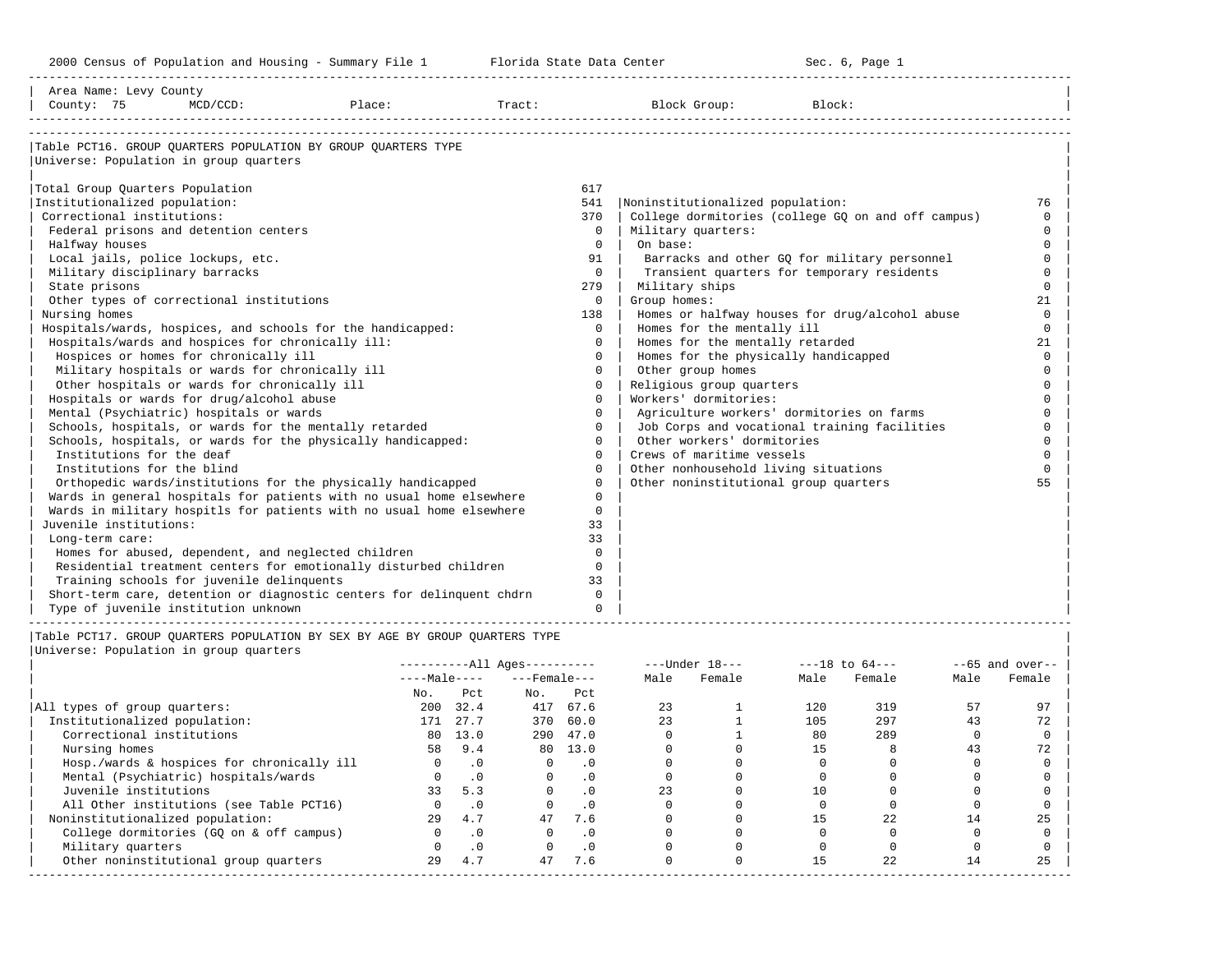| Area Name: Levy County |                                          |        |                                                                                                            |              |        |  |
|------------------------|------------------------------------------|--------|------------------------------------------------------------------------------------------------------------|--------------|--------|--|
| County: 75             | MCD/CCD:                                 | Place: | Tract:                                                                                                     | Block Group: | Block: |  |
|                        |                                          |        |                                                                                                            |              |        |  |
|                        | Illniverse: Population in group quarters |        | Table PCT17A. GROUP OUARTERS POPULATION BY SEX BY AGE BY GROUP OUARTERS TYPE (PERSONS WHO ARE WHITE ALONE) |              |        |  |

-----------------------------------------------------------------------------------------------------------------------------------------------------

|                                            |              |           | $------All Aqes------$ |           |      | $---Under 18---$ | $---18$ to $64---$ |        | $--65$ and over-- |        |
|--------------------------------------------|--------------|-----------|------------------------|-----------|------|------------------|--------------------|--------|-------------------|--------|
|                                            | $---Male---$ |           | $---$ Female $---$     |           | Male | Female           | Male               | Female | Male              | Female |
|                                            | No.          | Pct       | No.                    | Pct       |      |                  |                    |        |                   |        |
| All types of group quarters:               | 143          | 38.5      |                        | 228 61.5  | 19   |                  | 78                 | 149    | 46                | 78     |
| Institutionalized population:              | 115          | 31.0      | 182                    | 49.1      | 19   |                  | 64                 | 128    | 32                | 53     |
| Correctional institutions                  | 47           | 12.7      | 121                    | 32.6      |      |                  | 47                 | 120    |                   |        |
| Nursing homes                              | 44           | 11.9      | 61                     | 16.4      |      |                  | 12                 |        | 32                |        |
| Hosp./wards & hospices for chronically ill |              | $\cdot$ 0 | $\Omega$               | . 0       |      |                  |                    |        |                   |        |
| Mental (Psychiatric) hospitals/wards       |              | .0        | $\Omega$               | $\cdot$ 0 |      |                  |                    |        |                   |        |
| Juvenile institutions                      | 2.4          | 6.5       |                        | $\cdot$ 0 | 19   |                  |                    |        |                   |        |
| All Other institutions (see Table PCT16)   |              | $\cdot$ 0 |                        | $\cdot$ 0 |      |                  |                    |        |                   |        |
| Noninstitutionalized population:           | 2.8          | 7.5       | 46                     | 12.4      |      |                  | 14                 |        | 14                | 25     |
| College dormitories (GO on & off campus)   |              | $\cdot$ 0 |                        | . 0       |      |                  |                    |        |                   |        |
| Military quarters                          |              | $\cdot$ 0 |                        | $\cdot$ 0 |      |                  |                    |        |                   |        |
| Other noninstitutional group quarters      | 2.8          | 7.5       | 46                     | 12.4      |      |                  | 14                 | 2.1    | 14                | 25     |
|                                            |              |           |                        |           |      |                  |                    |        |                   |        |

|Table PCT17B. GROUP QUARTERS POPULATION BY SEX BY AGE BY GROUP QUARTERS TYPE (PERSONS WHO ARE BLACK OR AFRICAN AMERICAN ALONE) | |Universe: Population in group quarters |

|                                            |              |           | $------All Aqes------$ |           | $---Under 18---$ |        | $---18$ to $64---$ |        | $- -65$ and over-- |        |
|--------------------------------------------|--------------|-----------|------------------------|-----------|------------------|--------|--------------------|--------|--------------------|--------|
|                                            | $---Male---$ |           | $---$ Female $---$     |           | Male             | Female | Male               | Female | Male               | Female |
|                                            | No.          | Pct       | No.                    | Pct       |                  |        |                    |        |                    |        |
| All types of group quarters:               | 51           | 22.7      | 174                    | 77.3      |                  |        |                    | 156    |                    |        |
| Institutionalized population:              | 50           | 22.2      | 173                    | 76.9      |                  |        | 36                 | 155    |                    | 18     |
| Correctional institutions                  | 29           | 12.9      | 155                    | 68.9      |                  |        | 29                 | 155    |                    |        |
| Nursing homes                              | 14           | 6.2       | 18                     | 8.0       |                  |        |                    |        |                    | 18     |
| Hosp./wards & hospices for chronically ill |              |           |                        | . 0       |                  |        |                    |        |                    |        |
| Mental (Psychiatric) hospitals/wards       |              |           |                        | $\cdot$ 0 |                  |        |                    |        |                    |        |
| Juvenile institutions                      |              | 3.1       |                        | . 0       |                  |        |                    |        |                    |        |
| All Other institutions (see Table PCT16)   |              |           |                        | $\cdot$ 0 |                  |        |                    |        |                    |        |
| Noninstitutionalized population:           |              | . 4       |                        | . 4       |                  |        |                    |        |                    |        |
| College dormitories (GO on & off campus)   |              |           |                        | $\cdot$ 0 |                  |        |                    |        |                    |        |
| Military quarters                          |              | $\cdot$ 0 |                        | $\cdot$ 0 |                  |        |                    |        |                    |        |
| Other noninstitutional group quarters      |              |           |                        |           |                  |        |                    |        |                    |        |

-----------------------------------------------------------------------------------------------------------------------------------------------------

|              |           |                                               |            | $---Under 18---$                                                           |        | $---18$ to $64---$ |        | $--65$ and over-- |        |
|--------------|-----------|-----------------------------------------------|------------|----------------------------------------------------------------------------|--------|--------------------|--------|-------------------|--------|
|              |           |                                               |            | Male                                                                       | Female | Male               | Female | Male              | Female |
| No.          | Pct       | No.                                           | Pct        |                                                                            |        |                    |        |                   |        |
|              |           |                                               |            |                                                                            |        |                    |        |                   |        |
|              |           |                                               |            |                                                                            |        |                    |        |                   |        |
|              |           |                                               |            |                                                                            |        |                    |        |                   |        |
|              | $\cdot$ 0 |                                               | $\cdot$ 0  |                                                                            |        |                    |        |                   |        |
|              |           |                                               | $\cdot$ 0  |                                                                            |        |                    |        |                   |        |
|              | $\cdot$ 0 |                                               | . 0        |                                                                            |        |                    |        |                   |        |
|              |           |                                               | $\cdot$ 0  |                                                                            |        |                    |        |                   |        |
|              |           |                                               | $\cdot$ 0  |                                                                            |        |                    |        |                   |        |
|              | $\cdot$ 0 |                                               | $\Omega$ . |                                                                            |        |                    |        |                   |        |
|              |           |                                               | $\cdot$ 0  |                                                                            |        |                    |        |                   |        |
|              | . 0       |                                               | $\cdot$ 0  |                                                                            |        |                    |        |                   |        |
| <sup>n</sup> | $\cdot$ 0 |                                               | $\cdot$ 0  |                                                                            |        |                    |        |                   |        |
|              |           | $---Male---$<br>2, 33.3<br>2, 33.3<br>2, 33.3 |            | $------All Ages------$<br>$---$ Female $---$<br>4 66.7<br>4 66.7<br>4 66.7 |        |                    |        |                   |        |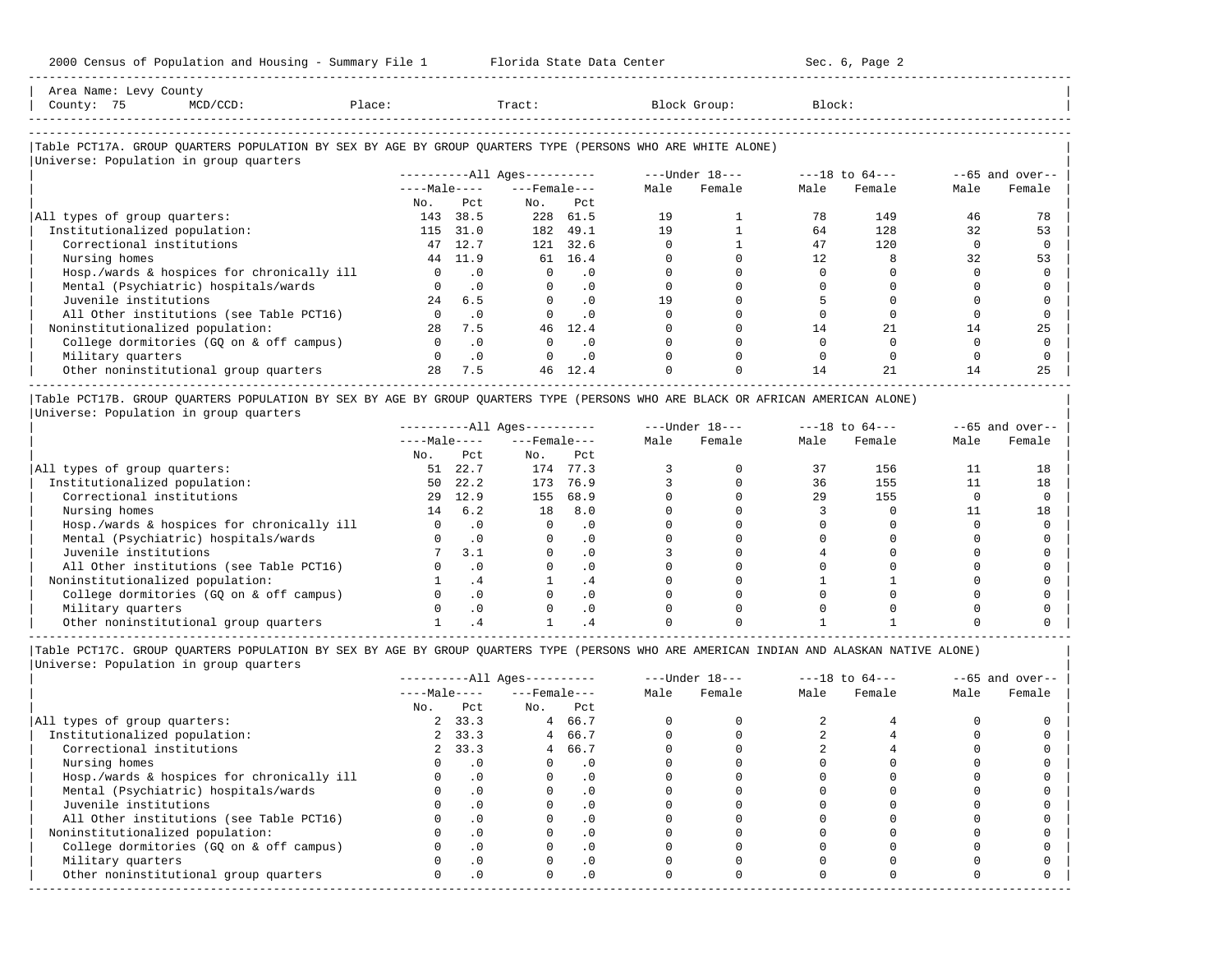Area Name: Levy County | County | County | County | County | County | County | County | County | County | County | County | County | County | County | County | County | County | County | County | County | County | County |

-----------------------------------------------------------------------------------------------------------------------------------------------------

| County: 75 | MCD/CCD:                               | Place: | Tract:                                                                                                     | Block Group:   | Block:         |                 |
|------------|----------------------------------------|--------|------------------------------------------------------------------------------------------------------------|----------------|----------------|-----------------|
|            |                                        |        |                                                                                                            |                |                |                 |
|            | Universe: Population in group quarters |        | Table PCT17D. GROUP OUARTERS POPULATION BY SEX BY AGE BY GROUP OUARTERS TYPE (PERSONS WHO ARE ASIAN ALONE) |                |                |                 |
|            |                                        |        | ----------All Ages----------                                                                               | ---Under 18--- | ---18 to 64--- | --65 and over-- |

|     |     |                |     | Male               | Female | Male | Female | Male | Female |
|-----|-----|----------------|-----|--------------------|--------|------|--------|------|--------|
| No. | Pct | No.            | Pct |                    |        |      |        |      |        |
|     |     |                |     |                    |        |      |        |      |        |
|     |     |                |     |                    |        |      |        |      |        |
|     |     |                |     |                    |        |      |        |      |        |
|     |     |                |     |                    |        |      |        |      |        |
|     |     |                |     |                    |        |      |        |      |        |
|     |     |                |     |                    |        |      |        |      |        |
|     |     |                |     |                    |        |      |        |      |        |
|     |     |                |     |                    |        |      |        |      |        |
|     |     |                |     |                    |        |      |        |      |        |
|     |     |                |     |                    |        |      |        |      |        |
|     |     |                |     |                    |        |      |        |      |        |
|     |     |                |     |                    |        |      |        |      |        |
|     |     | $---Ma$ $e---$ |     | $---$ Female $---$ |        |      |        |      |        |

|Table PCT17E. GROUP QUARTERS POPULATION BY SEX BY AGE BY GROUP QUARTERS TYPE (PERSONS OF WHO ARE NATIVE HAWAIIAN AND OTHER PACIFIC ISLANDER ALONE) | |Universe: Population in group quarters |

|                                            |              |     | $------All Ages------$ |     | $---Under 18---$ |        | $---18$ to $64---$ |        | $--65$ and over-- |        |
|--------------------------------------------|--------------|-----|------------------------|-----|------------------|--------|--------------------|--------|-------------------|--------|
|                                            | $---Male---$ |     | $---$ Female $---$     |     | Male             | Female | Male               | Female | Male              | Female |
|                                            | No.          | Pct | No.                    | Pct |                  |        |                    |        |                   |        |
| All types of group quarters:               |              |     |                        |     |                  |        |                    |        |                   |        |
| Institutionalized population:              |              |     |                        |     |                  |        |                    |        |                   |        |
| Correctional institutions                  |              |     |                        |     |                  |        |                    |        |                   |        |
| Nursing homes                              |              |     |                        |     |                  |        |                    |        |                   |        |
| Hosp./wards & hospices for chronically ill |              |     |                        |     |                  |        |                    |        |                   |        |
| Mental (Psychiatric) hospitals/wards       |              |     |                        |     |                  |        |                    |        |                   |        |
| Juvenile institutions                      |              |     |                        |     |                  |        |                    |        |                   |        |
| All Other institutions (see Table PCT16)   |              |     |                        |     |                  |        |                    |        |                   |        |
| Noninstitutionalized population:           |              |     |                        |     |                  |        |                    |        |                   |        |
| College dormitories (GQ on & off campus)   |              |     |                        |     |                  |        |                    |        |                   |        |
| Military quarters                          |              |     |                        |     |                  |        |                    |        |                   |        |
| Other noninstitutional group quarters      |              |     |                        |     |                  |        |                    |        |                   |        |

----------------------------------------------------------------------------------------------------------------------------------------------------- |Table PCT17F. GROUP QUARTERS POPULATION BY SEX BY AGE BY GROUP QUARTERS TYPE (PERSONS WHO ARE SOME OTHER RACE ALONE) |

|                                            |              |           | $------All Ages------$ |           |      | $---Under 18---$ | $---18$ to $64---$ |        | $--65$ and over-- |        |
|--------------------------------------------|--------------|-----------|------------------------|-----------|------|------------------|--------------------|--------|-------------------|--------|
|                                            | $---Male---$ |           | $---$ Female $---$     |           | Male | Female           | Male               | Female | Male              | Female |
|                                            | No.          | Pct       | No.                    | Pct       |      |                  |                    |        |                   |        |
| All types of group quarters:               |              | 2, 33.3   | 4                      | 66.7      |      |                  |                    |        |                   |        |
| Institutionalized population:              |              | 2, 33.3   | 4                      | 66.7      |      |                  |                    |        |                   |        |
| Correctional institutions                  |              | $\cdot$ 0 |                        | 3, 50.0   |      |                  |                    |        |                   |        |
| Nursing homes                              |              | $\cdot$ 0 |                        | 1 16.7    |      |                  |                    |        |                   |        |
| Hosp./wards & hospices for chronically ill |              | .0        |                        | $\cdot$ 0 |      |                  |                    |        |                   |        |
| Mental (Psychiatric) hospitals/wards       |              | $\cdot$ 0 |                        | $\cdot$ 0 |      |                  |                    |        |                   |        |
| Juvenile institutions                      | 2            | 33.3      |                        | $\cdot$ 0 |      |                  |                    |        |                   |        |
| All Other institutions (see Table PCT16)   |              | $\cdot$ 0 |                        | . 0       |      |                  |                    |        |                   |        |
| Noninstitutionalized population:           |              | $\cdot$ 0 |                        | . 0       |      |                  |                    |        |                   |        |
| College dormitories (GQ on & off campus)   |              | $\cdot$ 0 |                        | $\cdot$ 0 |      |                  |                    |        |                   |        |
| Military quarters                          |              | $\cdot$ 0 |                        | $\cdot$ 0 |      |                  |                    |        |                   |        |
| Other noninstitutional group quarters      |              | $\cdot$ 0 | $\Omega$               | $\cdot$ 0 |      |                  |                    |        |                   |        |
|                                            |              |           |                        |           |      |                  |                    |        |                   |        |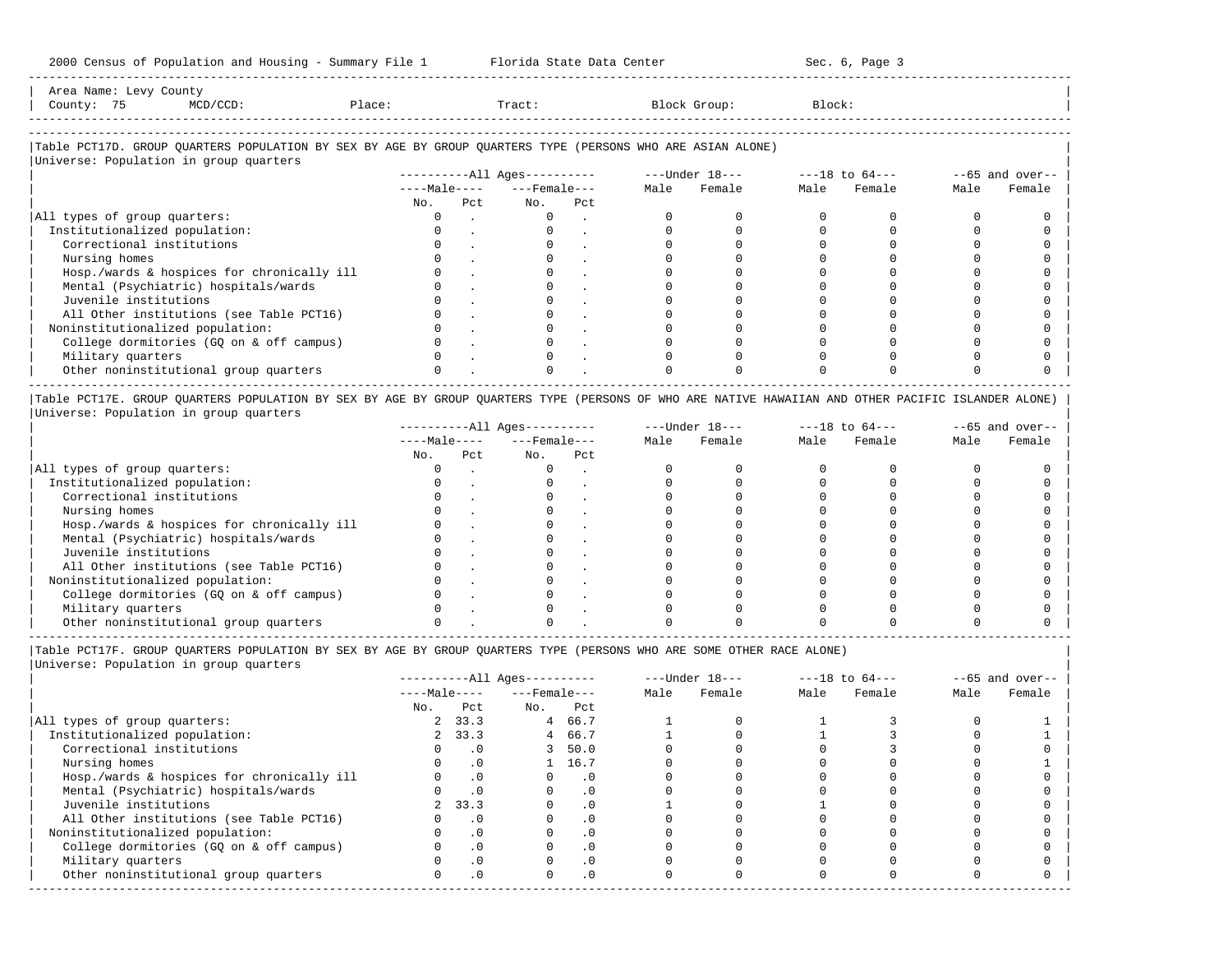| Area Name: Levy County<br>County: 75<br>$MCD/CCD$ :<br>Place:                                                          |           | Tract:                   |           |                                                                   | Block Group: | Block: |             |      |                   |
|------------------------------------------------------------------------------------------------------------------------|-----------|--------------------------|-----------|-------------------------------------------------------------------|--------------|--------|-------------|------|-------------------|
|                                                                                                                        |           |                          |           |                                                                   |              |        |             |      |                   |
| Table PCT17G. GROUP QUARTERS POPULATION BY SEX BY AGE BY GROUP QUARTERS TYPE (PERSONS OF WHO REPORT TWO OR MORE RACES) |           |                          |           |                                                                   |              |        |             |      |                   |
| Universe: Population in group quarters                                                                                 |           |                          |           |                                                                   |              |        |             |      |                   |
|                                                                                                                        |           |                          |           | ----------All Ages---------- ----Under $18$ --- ---18 to $64$ --- |              |        |             |      | $--65$ and over-- |
|                                                                                                                        |           | $---Male-- ---Female---$ |           |                                                                   | Male Female  |        | Male Female | Male | Female            |
|                                                                                                                        | No. Pct   | No. Pct                  |           |                                                                   |              |        |             |      |                   |
| All types of group quarters:                                                                                           | 2, 22.2   | 7 77.8                   |           |                                                                   |              |        |             |      |                   |
| Institutionalized population:                                                                                          | 2, 22.2   |                          | 7 77.8    |                                                                   |              |        |             |      |                   |
| Correctional institutions                                                                                              | 2, 22.2   |                          | 7 77.8    |                                                                   |              |        |             |      |                   |
| Nursing homes                                                                                                          | .0        | $\mathbf{0}$             | $\cdot$ 0 |                                                                   |              |        |             |      |                   |
| Hosp./wards & hospices for chronically ill                                                                             | $\cdot$ 0 |                          | $\cdot$ 0 |                                                                   |              |        |             |      |                   |
| Mental (Psychiatric) hospitals/wards                                                                                   | $\cdot$ 0 |                          | $\cdot$ 0 |                                                                   |              |        |             |      |                   |
| Juvenile institutions                                                                                                  | $\cdot$ 0 |                          | $\cdot$ 0 |                                                                   |              |        |             |      |                   |
| All Other institutions (see Table PCT16)                                                                               | $\cdot$ 0 |                          | $\cdot$ 0 |                                                                   |              |        |             |      |                   |
| Noninstitutionalized population:                                                                                       | $\cdot$ 0 |                          | $\cdot$ 0 |                                                                   |              |        |             |      |                   |
| College dormitories (GQ on & off campus)                                                                               | $\cdot$ 0 |                          | $\cdot$ 0 |                                                                   |              |        |             |      |                   |
| Military quarters                                                                                                      | $\cdot$ 0 |                          | $\cdot$ 0 |                                                                   |              |        |             |      |                   |
| Other noninstitutional group quarters                                                                                  | $\cdot$ 0 |                          | $\cdot$ 0 |                                                                   |              |        |             |      |                   |

|Table PCT17H. GROUP QUARTERS POPULATION BY SEX BY AGE BY GROUP QUARTERS TYPE (PERSONS OF ANY RACE WHO ARE HISPANIC OR LATINO) | |Universe: Population in group quarters |

|                                            |              |            | $------All Aqes------$ |           | $---Under 18---$ |        | $---18$ to $64---$ |        | $--65$ and over-- |        |
|--------------------------------------------|--------------|------------|------------------------|-----------|------------------|--------|--------------------|--------|-------------------|--------|
|                                            | $---Male---$ |            | $---$ Female $---$     |           | Male             | Female | Male               | Female | Male              | Female |
|                                            | No.          | Pct        | No.                    | Pct       |                  |        |                    |        |                   |        |
| All types of group quarters:               |              | 43.8       | 9                      | 56.3      |                  |        |                    |        |                   |        |
| Institutionalized population:              |              | 43.8       | 9.                     | 56.3      |                  |        |                    |        |                   |        |
| Correctional institutions                  |              | 25.0       |                        | 8 50.0    |                  |        |                    |        |                   |        |
| Nursing homes                              |              |            |                        | 6.3       |                  |        |                    |        |                   |        |
| Hosp./wards & hospices for chronically ill |              |            |                        | . 0       |                  |        |                    |        |                   |        |
| Mental (Psychiatric) hospitals/wards       |              |            |                        | $\cdot$ 0 |                  |        |                    |        |                   |        |
| Juvenile institutions                      |              | 18.8       |                        | . 0       |                  |        |                    |        |                   |        |
| All Other institutions (see Table PCT16)   |              |            |                        | $\cdot$ 0 |                  |        |                    |        |                   |        |
| Noninstitutionalized population:           |              |            |                        | . 0       |                  |        |                    |        |                   |        |
| College dormitories (GO on & off campus)   |              | $.0 \cdot$ |                        | $\cdot$ 0 |                  |        |                    |        |                   |        |
| Military quarters                          |              |            |                        | . 0       |                  |        |                    |        |                   |        |
| Other noninstitutional group quarters      |              |            |                        |           |                  |        |                    |        |                   |        |

-----------------------------------------------------------------------------------------------------------------------------------------------------

|                                            |              |           | ----------All Ages---------- |           | $---Under 18---$ |        | $---18$ to $64---$ |        | $--65$ and over-- |        |
|--------------------------------------------|--------------|-----------|------------------------------|-----------|------------------|--------|--------------------|--------|-------------------|--------|
|                                            | $---Male---$ |           | $---$ Female $---$           |           | Male             | Female | Male               | Female | Male              | Female |
|                                            | No.          | Pct       | No.                          | Pct       |                  |        |                    |        |                   |        |
| All types of group quarters:               | 140          | 38.4      | 225                          | 61.6      | 19               |        | 75                 | 147    | 46                | 78     |
| Institutionalized population:              | 112          | 30.7      | 179                          | 49.0      | 19               |        | 61                 | 126    | 32                | 53     |
| Correctional institutions                  | 45           | 12.3      | 118                          | 32.3      |                  |        | 45                 | 118    |                   |        |
| Nursing homes                              | 44           | 12.1      | 61                           | 16.7      |                  |        | 12                 |        | 32                | 53     |
| Hosp./wards & hospices for chronically ill |              | $\cdot$ 0 |                              | . 0       |                  |        |                    |        |                   |        |
| Mental (Psychiatric) hospitals/wards       | $\Omega$     | .0        | $\Omega$                     | $\cdot$ 0 |                  |        |                    |        |                   |        |
| Juvenile institutions                      | 23           | 6.3       |                              | $\cdot$ 0 | 19               |        |                    |        |                   |        |
| All Other institutions (see Table PCT16)   |              | $\cdot$ 0 |                              |           |                  |        |                    |        |                   |        |
| Noninstitutionalized population:           | 2.8          | 7.7       | 46                           | 12.6      |                  |        | 14                 |        | 14                | 25     |
| College dormitories (GQ on & off campus)   |              | $\cdot$ 0 |                              | $\cdot$ 0 |                  |        |                    |        |                   |        |
| Military quarters                          |              | $\cdot$ 0 |                              | $\cdot$ 0 |                  |        |                    |        |                   |        |
| Other noninstitutional group quarters      | 28           | 7.7       | 46                           | 12.6      |                  |        | 14                 | 21     | 14                | 25     |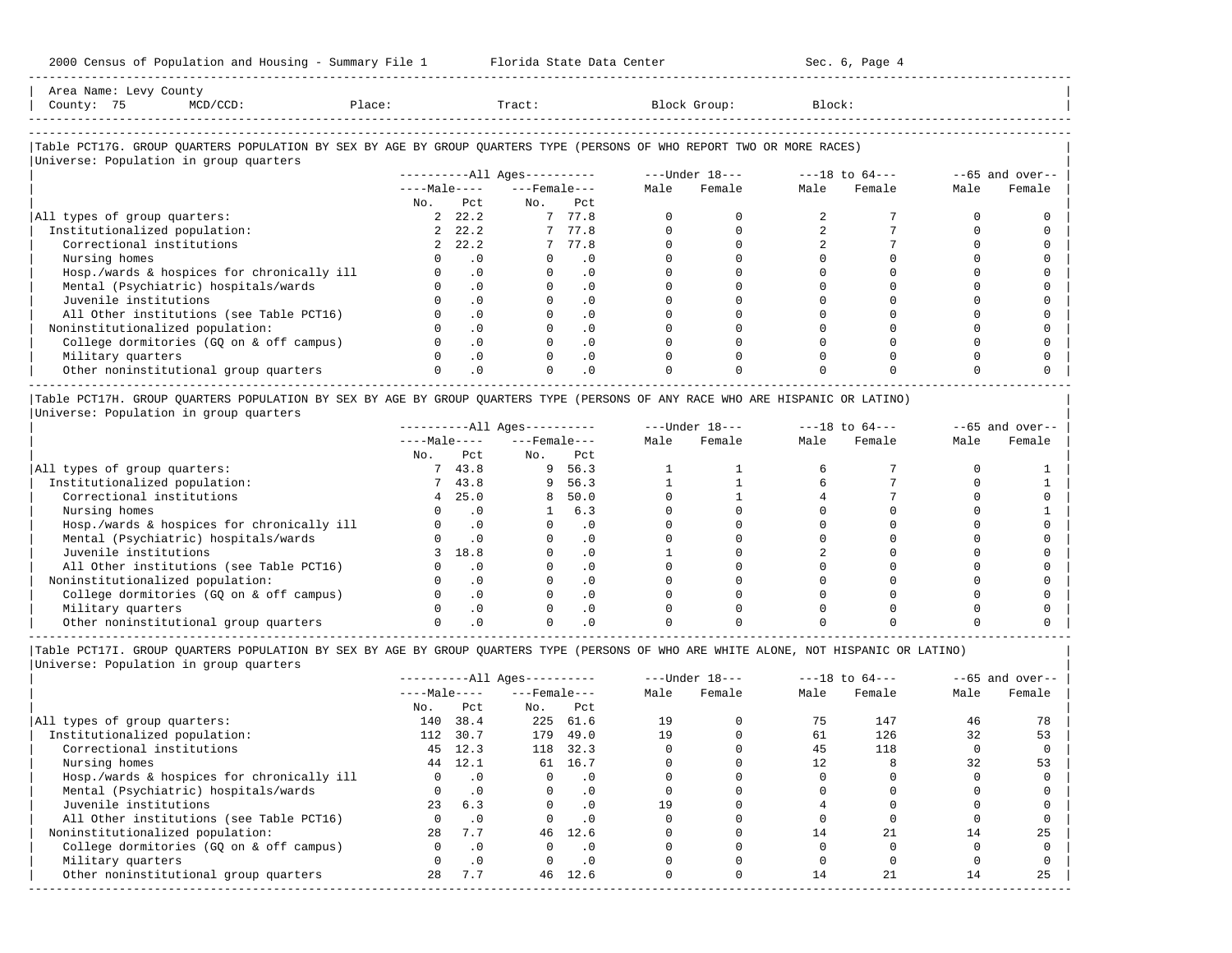-----------------------------------------------------------------------------------------------------------------------------------------------------

| Area Name: Liberty County<br>County: 77           | $MCD/CCD$ : | Place:                                                                      | Tract: |          | Block Group:                          | Block:                                             |          |
|---------------------------------------------------|-------------|-----------------------------------------------------------------------------|--------|----------|---------------------------------------|----------------------------------------------------|----------|
| Universe: Population in group quarters            |             | Table PCT16. GROUP OUARTERS POPULATION BY GROUP OUARTERS TYPE               |        |          |                                       |                                                    |          |
|                                                   |             |                                                                             |        |          |                                       |                                                    |          |
| Total Group Quarters Population                   |             |                                                                             |        | 1,443    |                                       |                                                    |          |
| Institutionalized population:                     |             |                                                                             |        | 1,370    | Noninstitutionalized population:      |                                                    | 73       |
| Correctional institutions:                        |             |                                                                             |        | 1,337    |                                       | College dormitories (college GQ on and off campus) | $\Omega$ |
| Federal prisons and detention centers             |             |                                                                             |        | $\Omega$ | Military quarters:                    |                                                    | $\Omega$ |
| Halfway houses                                    |             |                                                                             |        | $\Omega$ | On base:                              |                                                    | $\Omega$ |
| Local jails, police lockups, etc.                 |             |                                                                             |        | 12       |                                       | Barracks and other GQ for military personnel       | $\Omega$ |
| Military disciplinary barracks                    |             |                                                                             |        | $\Omega$ |                                       | Transient quarters for temporary residents         | $\Omega$ |
| State prisons                                     |             |                                                                             |        | 1,325    | Military ships                        |                                                    | $\Omega$ |
| Other types of correctional institutions          |             |                                                                             |        | $\Omega$ | Group homes:                          |                                                    | 26       |
| Nursing homes                                     |             |                                                                             |        | $\Omega$ |                                       | Homes or halfway houses for drug/alcohol abuse     | $\Omega$ |
|                                                   |             | Hospitals/wards, hospices, and schools for the handicapped:                 |        | $\Omega$ | Homes for the mentally ill            |                                                    | 18       |
| Hospitals/wards and hospices for chronically ill: |             |                                                                             |        | $\Omega$ | Homes for the mentally retarded       |                                                    | 8        |
| Hospices or homes for chronically ill             |             |                                                                             |        | $\Omega$ | Homes for the physically handicapped  |                                                    | $\cap$   |
| Military hospitals or wards for chronically ill   |             |                                                                             |        | $\Omega$ | Other group homes                     |                                                    | $\Omega$ |
| Other hospitals or wards for chronically ill      |             |                                                                             |        | $\Omega$ | Religious group quarters              |                                                    | $\Omega$ |
| Hospitals or wards for drug/alcohol abuse         |             |                                                                             |        | $\Omega$ | Workers' dormitories:                 |                                                    | $\Omega$ |
| Mental (Psychiatric) hospitals or wards           |             |                                                                             |        | $\Omega$ |                                       | Agriculture workers' dormitories on farms          | $\Omega$ |
|                                                   |             | Schools, hospitals, or wards for the mentally retarded                      |        | $\Omega$ |                                       | Job Corps and vocational training facilities       | $\Omega$ |
|                                                   |             | Schools, hospitals, or wards for the physically handicapped:                |        | $\Omega$ | Other workers' dormitories            |                                                    | $\Omega$ |
| Institutions for the deaf                         |             |                                                                             |        | $\Omega$ | Crews of maritime vessels             |                                                    |          |
| Institutions for the blind                        |             |                                                                             |        | $\Omega$ | Other nonhousehold living situations  |                                                    | $\Omega$ |
|                                                   |             | Orthopedic wards/institutions for the physically handicapped                |        | $\Omega$ | Other noninstitutional group quarters |                                                    | 47       |
|                                                   |             | Wards in general hospitals for patients with no usual home elsewhere        |        | $\Omega$ |                                       |                                                    |          |
|                                                   |             | Wards in military hospitls for patients with no usual home elsewhere        |        | $\Omega$ |                                       |                                                    |          |
| Juvenile institutions:                            |             |                                                                             |        | 33       |                                       |                                                    |          |
| Long-term care:                                   |             |                                                                             |        | 33       |                                       |                                                    |          |
|                                                   |             | Homes for abused, dependent, and neglected children                         |        | 33       |                                       |                                                    |          |
|                                                   |             | Residential treatment centers for emotionally disturbed children            |        | $\Omega$ |                                       |                                                    |          |
| Training schools for juvenile delinquents         |             |                                                                             |        | $\Omega$ |                                       |                                                    |          |
|                                                   |             | Short-term care, detention or diagnostic centers for delinquent chdrn       |        | $\Omega$ |                                       |                                                    |          |
| Type of juvenile institution unknown              |             |                                                                             |        | $\Omega$ |                                       |                                                    |          |
|                                                   |             | Table PCT17. GROUP OUARTERS POPULATION BY SEX BY AGE BY GROUP OUARTERS TYPE |        |          |                                       |                                                    |          |

|                                            | $------All Ages------$ |           |                    |           |      | $---Under 18---$ | $---18$ to $64---$ |        | $--65$ and over-- |        |
|--------------------------------------------|------------------------|-----------|--------------------|-----------|------|------------------|--------------------|--------|-------------------|--------|
|                                            | $---Male---$           |           | $---$ Female $---$ |           | Male | Female           | Male               | Female | Male              | Female |
|                                            | No.                    | Pct       | No.                | Pct       |      |                  |                    |        |                   |        |
| All types of group quarters:               | 1,402                  | 97.2      | 41                 | 2.8       | 21   |                  | 1,374              | 19     |                   |        |
| Institutionalized population:              | 1,367                  | 94.7      |                    | $\cdot$ 2 |      |                  | 1,346              |        |                   |        |
| Correctional institutions                  | 1,334 92.4             |           |                    | $\cdot$ 2 |      |                  | 1,334              |        |                   |        |
| Nursing homes                              |                        | . 0       |                    |           |      |                  |                    |        |                   |        |
| Hosp./wards & hospices for chronically ill |                        | $\cdot$ 0 |                    | . 0       |      |                  |                    |        |                   |        |
| Mental (Psychiatric) hospitals/wards       |                        | $\cdot$ 0 |                    | . 0       |      |                  |                    |        |                   |        |
| Juvenile institutions                      | 33                     | 2.3       |                    |           |      |                  |                    |        |                   |        |
| All Other institutions (see Table PCT16)   |                        | . 0       |                    | . 0       |      |                  |                    |        |                   |        |
| Noninstitutionalized population:           | 35                     | 2.4       | 38                 | 2.6       |      |                  | 28                 | 16     |                   | 22     |
| College dormitories (GO on & off campus)   |                        | $\cdot$ 0 |                    | $\cdot$ 0 |      |                  |                    |        |                   |        |
| Military quarters                          |                        | $\cdot$ 0 |                    | $\cdot$ 0 |      |                  |                    |        |                   |        |
| Other noninstitutional group quarters      | 35                     | 2.4       | 38                 | 2.6       |      |                  | 28                 | 16     |                   | 22     |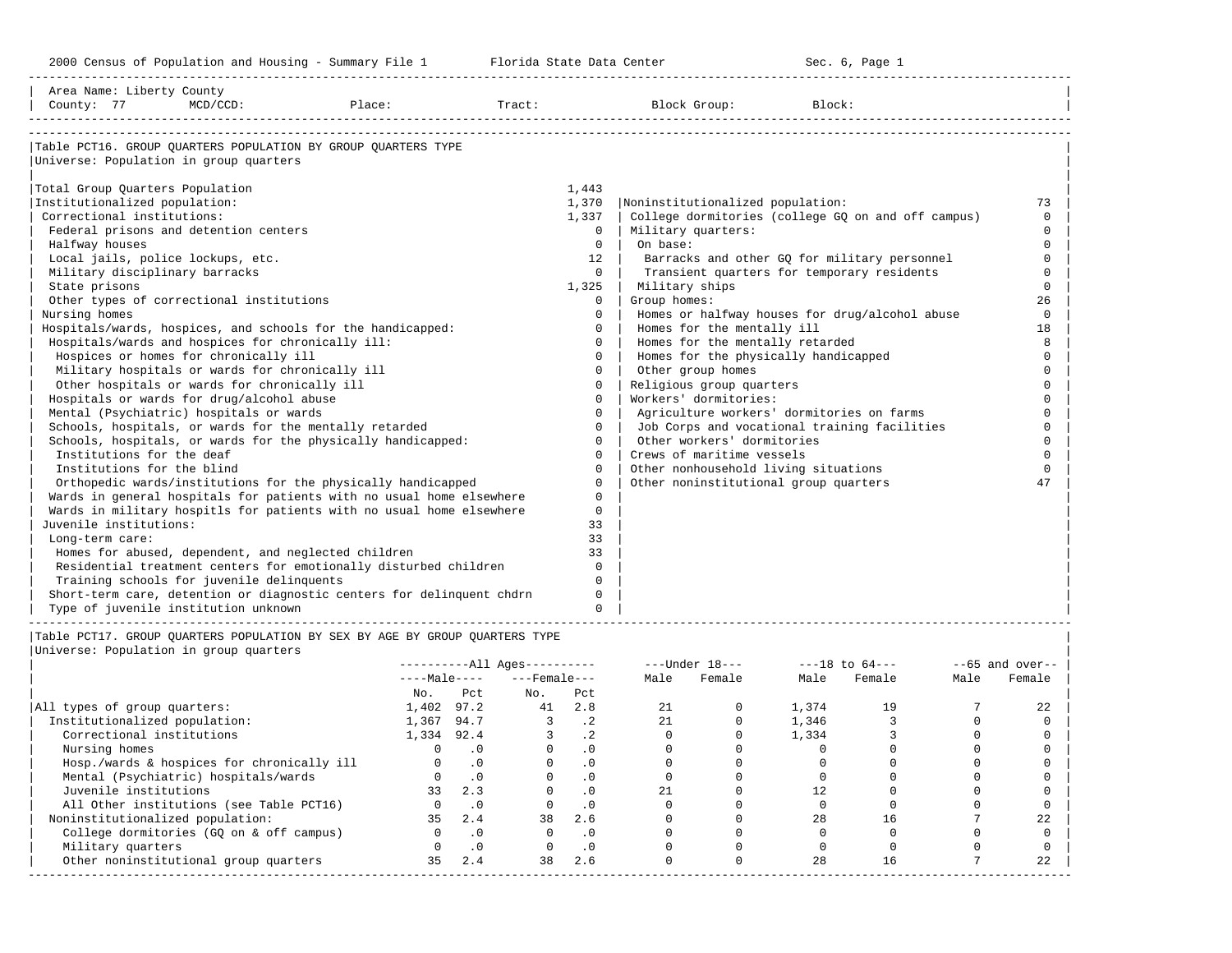| Area<br>Name.<br><b>TTACT C</b> | County                                                                          |       |       |        |        |
|---------------------------------|---------------------------------------------------------------------------------|-------|-------|--------|--------|
| $- -$<br>County                 | the contract of the contract of the contract of the contract of the contract of | Place | Tract | aroup: | Block: |
|                                 |                                                                                 |       |       |        |        |

-----------------------------------------------------------------------------------------------------------------------------------------------------

-----------------------------------------------------------------------------------------------------------------------------------------------------

## |Table PCT17A. GROUP QUARTERS POPULATION BY SEX BY AGE BY GROUP QUARTERS TYPE (PERSONS WHO ARE WHITE ALONE) |

|                                            |              |           | $------All Aqes------$ |           |      | $---Under 18---$ |      | $---18$ to $64---$ |      | $--65$ and over-- |
|--------------------------------------------|--------------|-----------|------------------------|-----------|------|------------------|------|--------------------|------|-------------------|
|                                            | $---Male---$ |           | $---$ Female $---$     |           | Male | Female           | Male | Female             | Male | Female            |
|                                            | No.          | Pct       | No.                    | Pct       |      |                  |      |                    |      |                   |
| All types of group quarters:               | 619          | 95.7      | 2.8                    | 4.3       | 13   |                  | 600  | 12.                |      | 16                |
| Institutionalized population:              | 591          | 91.3      |                        | $\cdot$ 0 | 13   |                  | 578  |                    |      |                   |
| Correctional institutions                  |              | 571 88.3  |                        | $\cdot$ 0 |      |                  | 571  |                    |      |                   |
| Nursing homes                              |              | . 0       |                        |           |      |                  |      |                    |      |                   |
| Hosp./wards & hospices for chronically ill |              | $\cdot$ 0 |                        | $\cdot$ 0 |      |                  |      |                    |      |                   |
| Mental (Psychiatric) hospitals/wards       |              | $\cdot$ 0 |                        | . 0       |      |                  |      |                    |      |                   |
| Juvenile institutions                      | $20^{\circ}$ | 3.1       |                        | $\cdot$ 0 | 13   |                  |      |                    |      |                   |
| All Other institutions (see Table PCT16)   |              | . 0       |                        | $\cdot$ 0 |      |                  |      |                    |      |                   |
| Noninstitutionalized population:           | 2.8          | 4.3       | 28                     | 4.3       |      |                  | 22   | 12                 |      | 16                |
| College dormitories (GO on & off campus)   |              | $\cdot$ 0 |                        | $\cdot$ 0 |      |                  |      |                    |      |                   |
| Military quarters                          |              | $\cdot$ 0 |                        | $\cdot$ 0 |      |                  |      |                    |      |                   |
| Other noninstitutional group quarters      | 2.8          | 4.3       | 2.8                    | 4.3       |      |                  | 2.2. | 12.                |      | 16                |

|Table PCT17B. GROUP QUARTERS POPULATION BY SEX BY AGE BY GROUP QUARTERS TYPE (PERSONS WHO ARE BLACK OR AFRICAN AMERICAN ALONE) | |Universe: Population in group quarters |

|                                            | $------All Aqes------$ |      |                    |           |      | $---Under 18---$ |      | $---18$ to $64---$ | $--65$ and over-- |        |
|--------------------------------------------|------------------------|------|--------------------|-----------|------|------------------|------|--------------------|-------------------|--------|
|                                            | $---Male---$           |      | $---$ Female $---$ |           | Male | Female           | Male | Female             | Male              | Female |
|                                            | No.                    | Pct  | No.                | Pct       |      |                  |      |                    |                   |        |
| All types of group quarters:               | 695                    | 98.2 | 13                 | 1.8       |      |                  | 686  |                    |                   |        |
| Institutionalized population:              | 688                    | 97.2 |                    | . 4       |      |                  | 680  |                    |                   |        |
| Correctional institutions                  | 675                    | 95.3 |                    | . 4       |      |                  | 675  |                    |                   |        |
| Nursing homes                              |                        |      |                    |           |      |                  |      |                    |                   |        |
| Hosp./wards & hospices for chronically ill |                        |      |                    | . 0       |      |                  |      |                    |                   |        |
| Mental (Psychiatric) hospitals/wards       |                        |      |                    | . 0       |      |                  |      |                    |                   |        |
| Juvenile institutions                      | 13                     | 1.8  |                    | . 0       |      |                  |      |                    |                   |        |
| All Other institutions (see Table PCT16)   |                        |      |                    | $\cdot$ 0 |      |                  |      |                    |                   |        |
| Noninstitutionalized population:           |                        | 1.0  | 10                 | 1.4       |      |                  |      |                    |                   |        |
| College dormitories (GO on & off campus)   |                        |      |                    | $\cdot$ 0 |      |                  |      |                    |                   |        |
| Military quarters                          |                        | . 0  |                    | . 0       |      |                  |      |                    |                   |        |
| Other noninstitutional group quarters      |                        |      |                    |           |      |                  |      |                    |                   |        |

-----------------------------------------------------------------------------------------------------------------------------------------------------

|                                            |              |           | $------All Ages------$ |           |      | $---Under 18---$ |      | $---18$ to $64---$ | $--65$ and over-- |        |
|--------------------------------------------|--------------|-----------|------------------------|-----------|------|------------------|------|--------------------|-------------------|--------|
|                                            | $---Male---$ |           | $---$ Female $---$     |           | Male | Female           | Male | Female             | Male              | Female |
|                                            | No.          | Pct       | No.                    | Pct       |      |                  |      |                    |                   |        |
| All types of group quarters:               |              | 18 100.0  | $\Omega$               | $\cdot$ 0 |      |                  | 18   |                    |                   |        |
| Institutionalized population:              |              | 18 100.0  |                        | $\cdot$ 0 |      |                  | 18   |                    |                   |        |
| Correctional institutions                  |              | 18 100.0  |                        | $\cdot$ 0 |      |                  | 18   |                    |                   |        |
| Nursing homes                              |              |           |                        | $\cdot$ 0 |      |                  |      |                    |                   |        |
| Hosp./wards & hospices for chronically ill |              | $\cdot$ 0 |                        |           |      |                  |      |                    |                   |        |
| Mental (Psychiatric) hospitals/wards       |              | $\cdot$ 0 |                        | $\cdot$ 0 |      |                  |      |                    |                   |        |
| Juvenile institutions                      |              |           |                        | . 0       |      |                  |      |                    |                   |        |
| All Other institutions (see Table PCT16)   |              |           |                        |           |      |                  |      |                    |                   |        |
| Noninstitutionalized population:           |              | $\cdot$ 0 |                        | $\cdot$ 0 |      |                  |      |                    |                   |        |
| College dormitories (GO on & off campus)   |              |           |                        | $\cdot$ 0 |      |                  |      |                    |                   |        |
| Military quarters                          |              |           |                        | $\cdot$ 0 |      |                  |      |                    |                   |        |
| Other noninstitutional group quarters      | <sup>n</sup> | $\cdot$ 0 |                        | $\cdot$ 0 |      |                  |      |                    |                   |        |
|                                            |              |           |                        |           |      |                  |      |                    |                   |        |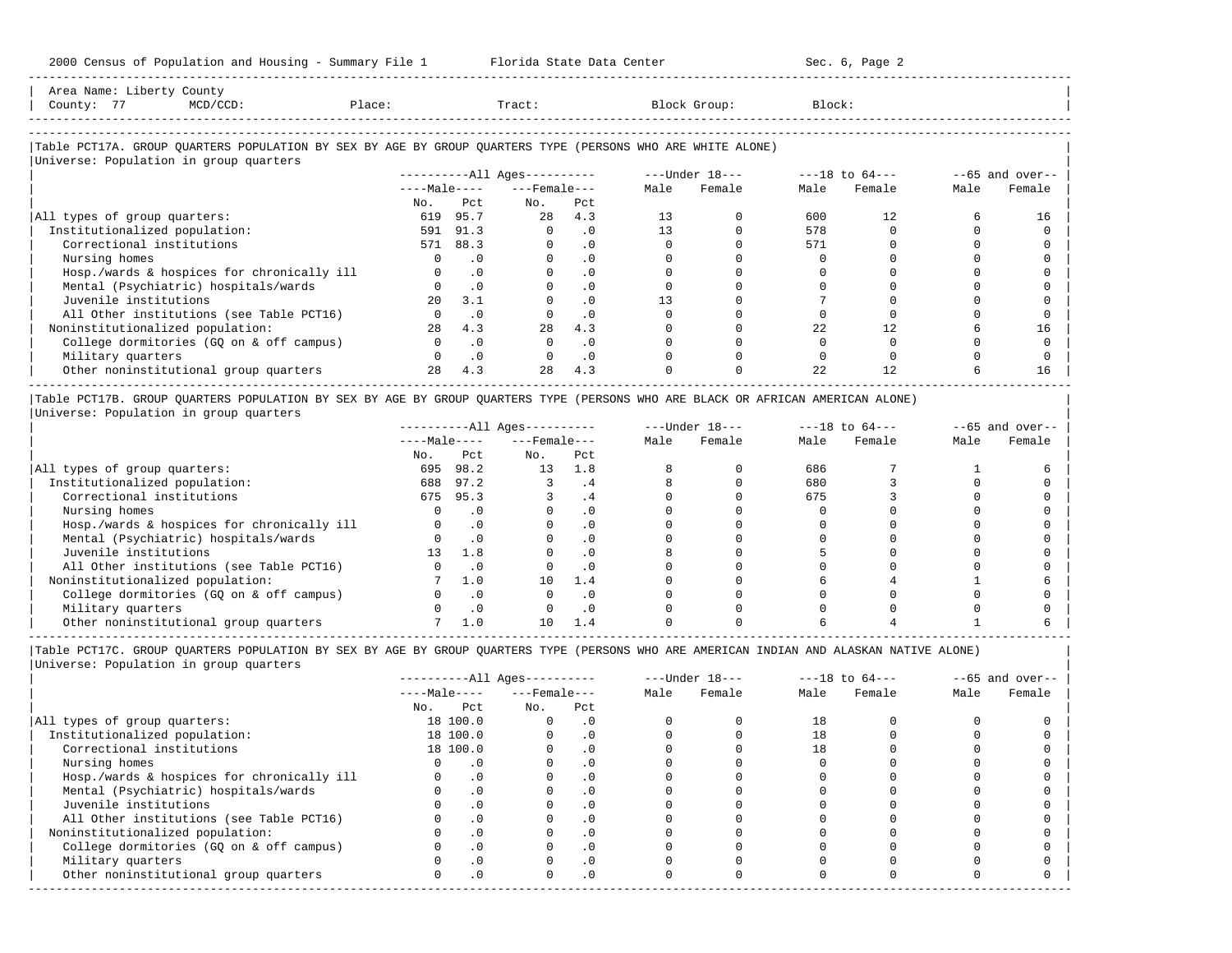-----------------------------------------------------------------------------------------------------------------------------------------------------

| Area<br>Name    | COUNT.<br>∸∸∽∽⊤                                                                 |        |       |        |       |  |
|-----------------|---------------------------------------------------------------------------------|--------|-------|--------|-------|--|
| $- -$<br>County | the contract of the contract of the contract of the contract of the contract of | Place. | Tract | ⊶roup: | Block |  |
|                 |                                                                                 |        |       |        |       |  |

-----------------------------------------------------------------------------------------------------------------------------------------------------

## |Table PCT17D. GROUP QUARTERS POPULATION BY SEX BY AGE BY GROUP QUARTERS TYPE (PERSONS WHO ARE ASIAN ALONE) |

|                                            |              |           | $------All Aqes------$ |                    |  | ---Under 18--- |      | $---18$ to $64---$ |      | $--65$ and over-- |
|--------------------------------------------|--------------|-----------|------------------------|--------------------|--|----------------|------|--------------------|------|-------------------|
|                                            | $---Male---$ |           |                        | $---$ Female $---$ |  | Female         | Male | Female             | Male | Female            |
|                                            | No.          | Pct       | No.                    | Pct                |  |                |      |                    |      |                   |
| All types of group quarters:               |              | 7 100.0   | $\Omega$               | . 0                |  |                |      |                    |      |                   |
| Institutionalized population:              |              | 7 100.0   |                        | $\cdot$ 0          |  |                |      |                    |      |                   |
| Correctional institutions                  |              | 7 100.0   |                        | $\cdot$ 0          |  |                |      |                    |      |                   |
| Nursing homes                              |              | . 0       |                        |                    |  |                |      |                    |      |                   |
| Hosp./wards & hospices for chronically ill |              | $\cdot$ 0 |                        | . 0                |  |                |      |                    |      |                   |
| Mental (Psychiatric) hospitals/wards       |              | $\cdot$ 0 |                        | $\cdot$ 0          |  |                |      |                    |      |                   |
| Juvenile institutions                      |              | $\cdot$ 0 |                        |                    |  |                |      |                    |      |                   |
| All Other institutions (see Table PCT16)   |              | $\cdot$ 0 |                        | $\cdot$ 0          |  |                |      |                    |      |                   |
| Noninstitutionalized population:           |              | $\cdot$ 0 |                        | $\cdot$ 0          |  |                |      |                    |      |                   |
| College dormitories (GQ on & off campus)   |              | $\cdot$ 0 |                        | $\cdot$ 0          |  |                |      |                    |      |                   |
| Military quarters                          |              | $\cdot$ 0 |                        | $\cdot$ 0          |  |                |      |                    |      |                   |
| Other noninstitutional group quarters      |              | $\cdot$ 0 |                        | $\cdot$ 0          |  |                |      |                    |      |                   |

|Table PCT17E. GROUP QUARTERS POPULATION BY SEX BY AGE BY GROUP QUARTERS TYPE (PERSONS OF WHO ARE NATIVE HAWAIIAN AND OTHER PACIFIC ISLANDER ALONE) | |Universe: Population in group quarters |

|                                            | $------All Ages------$ |     |                    |     |      | $---Under 18---$ |      | $---18$ to $64---$ | $--65$ and over-- |        |
|--------------------------------------------|------------------------|-----|--------------------|-----|------|------------------|------|--------------------|-------------------|--------|
|                                            | $---Male---$           |     | $---$ Female $---$ |     | Male | Female           | Male | Female             | Male              | Female |
|                                            | No.                    | Pct | No.                | Pct |      |                  |      |                    |                   |        |
| All types of group quarters:               |                        |     |                    |     |      |                  |      |                    |                   |        |
| Institutionalized population:              |                        |     |                    |     |      |                  |      |                    |                   |        |
| Correctional institutions                  |                        |     |                    |     |      |                  |      |                    |                   |        |
| Nursing homes                              |                        |     |                    |     |      |                  |      |                    |                   |        |
| Hosp./wards & hospices for chronically ill |                        |     |                    |     |      |                  |      |                    |                   |        |
| Mental (Psychiatric) hospitals/wards       |                        |     |                    |     |      |                  |      |                    |                   |        |
| Juvenile institutions                      |                        |     |                    |     |      |                  |      |                    |                   |        |
| All Other institutions (see Table PCT16)   |                        |     |                    |     |      |                  |      |                    |                   |        |
| Noninstitutionalized population:           |                        |     |                    |     |      |                  |      |                    |                   |        |
| College dormitories (GO on & off campus)   |                        |     |                    |     |      |                  |      |                    |                   |        |
| Military quarters                          |                        |     |                    |     |      |                  |      |                    |                   |        |
| Other noninstitutional group quarters      |                        |     |                    |     |      |                  |      |                    |                   |        |

----------------------------------------------------------------------------------------------------------------------------------------------------- |Table PCT17F. GROUP QUARTERS POPULATION BY SEX BY AGE BY GROUP QUARTERS TYPE (PERSONS WHO ARE SOME OTHER RACE ALONE) |

|                                            | $------All Aqes------$ |              |                    |           | $---Under 18---$ | $---18$ to $64---$ |      | $--65$ and over-- |      |        |
|--------------------------------------------|------------------------|--------------|--------------------|-----------|------------------|--------------------|------|-------------------|------|--------|
|                                            |                        | $---Male---$ | $---$ Female $---$ |           | Male             | Female             | Male | Female            | Male | Female |
|                                            | No.                    | Pct          | No.                | Pct       |                  |                    |      |                   |      |        |
| All types of group quarters:               |                        | 36 100.0     | 0                  | $\cdot$ 0 |                  |                    | 36   |                   |      |        |
| Institutionalized population:              |                        | 36 100.0     |                    | $\cdot$ 0 |                  |                    | 36   |                   |      |        |
| Correctional institutions                  |                        | 36 100.0     |                    | $\cdot$ 0 |                  |                    | 36   |                   |      |        |
| Nursing homes                              |                        | $\cdot$ 0    |                    | $\cdot$ 0 |                  |                    |      |                   |      |        |
| Hosp./wards & hospices for chronically ill |                        | .0           |                    | $\cdot$ 0 |                  |                    |      |                   |      |        |
| Mental (Psychiatric) hospitals/wards       |                        | $\cdot$ 0    |                    | $\cdot$ 0 |                  |                    |      |                   |      |        |
| Juvenile institutions                      |                        | $\cdot$ 0    |                    | $\Omega$  |                  |                    |      |                   |      |        |
| All Other institutions (see Table PCT16)   |                        | $\cdot$ 0    |                    | $\cdot$ 0 |                  |                    |      |                   |      |        |
| Noninstitutionalized population:           |                        | $\cdot$ 0    |                    | . 0       |                  |                    |      |                   |      |        |
| College dormitories (GO on & off campus)   |                        | $\cdot$ 0    |                    |           |                  |                    |      |                   |      |        |
| Military quarters                          |                        | $\cdot$ 0    |                    | $\cdot$ 0 |                  |                    |      |                   |      |        |
| Other noninstitutional group quarters      |                        | $\cdot$ 0    | $\Omega$           | $\cdot$ 0 |                  |                    |      |                   |      |        |
|                                            |                        |              |                    |           |                  |                    |      |                   |      |        |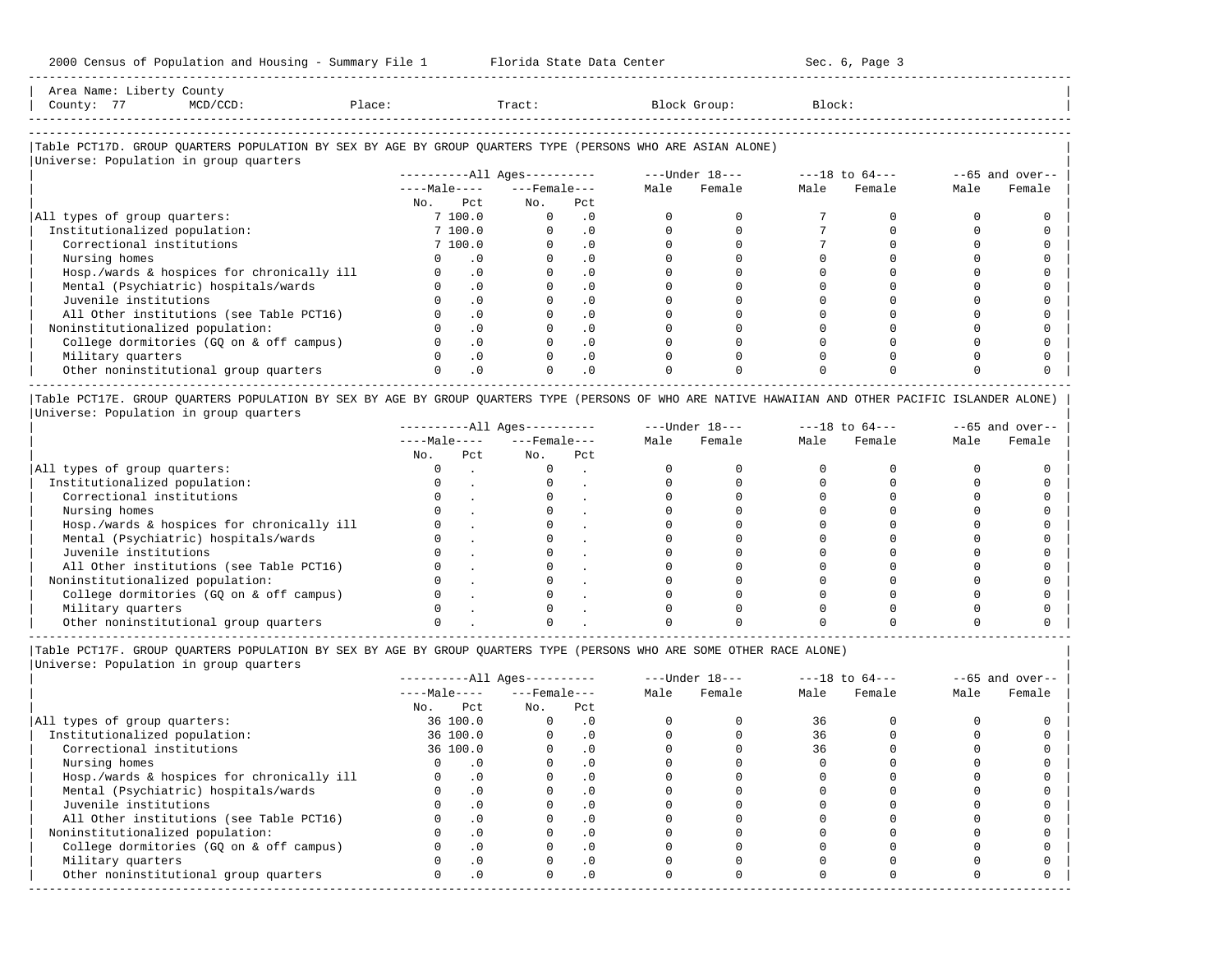|            | Area Name: Liberty County                                                                                              |           |                              |     |      |                |                |      |                   |
|------------|------------------------------------------------------------------------------------------------------------------------|-----------|------------------------------|-----|------|----------------|----------------|------|-------------------|
| County: 77 | MCD/CCD:                                                                                                               | Place:    | Tract:                       |     |      | Block Group:   | Block:         |      |                   |
|            |                                                                                                                        |           |                              |     |      |                |                |      |                   |
|            |                                                                                                                        |           |                              |     |      |                |                |      |                   |
|            | Table PCT17G. GROUP QUARTERS POPULATION BY SEX BY AGE BY GROUP QUARTERS TYPE (PERSONS OF WHO REPORT TWO OR MORE RACES) |           |                              |     |      |                |                |      |                   |
|            | Universe: Population in group quarters                                                                                 |           |                              |     |      |                |                |      |                   |
|            |                                                                                                                        |           | ----------All Ages---------- |     |      | ---Under 18--- | ---18 to 64--- |      | $--65$ and over-- |
|            |                                                                                                                        |           | $---Male-- ---Female---$     |     | Male | Female         | Male Female    | Male | Female            |
|            |                                                                                                                        | No.       | Pct<br>No.                   | Pct |      |                |                |      |                   |
|            | All types of group quarters:                                                                                           | 27, 100.0 |                              |     |      |                |                |      |                   |

| Institutionalized population: 27 100.0 0 .0 0 0 27 0 0 0 | | Correctional institutions 27 100.0 0 .0 0 0 27 0 0 0 | | Nursing homes 0 .0 0 .0 0 0 0 0 0 0 | | Hosp./wards & hospices for chronically ill 0 .0 0 .0 0 0 0 0 0 0 | | Mental (Psychiatric) hospitals/wards 0 .0 0 .0 0 0 0 0 0 0 |

-----------------------------------------------------------------------------------------------------------------------------------------------------

| Juvenile institutions                    |  |  |  |  |  |
|------------------------------------------|--|--|--|--|--|
| All Other institutions (see Table PCT16) |  |  |  |  |  |
| Noninstitutionalized population:         |  |  |  |  |  |
| College dormitories (GQ on & off campus) |  |  |  |  |  |
| Military quarters                        |  |  |  |  |  |
| Other noninstitutional group quarters    |  |  |  |  |  |
|                                          |  |  |  |  |  |

|Table PCT17H. GROUP QUARTERS POPULATION BY SEX BY AGE BY GROUP QUARTERS TYPE (PERSONS OF ANY RACE WHO ARE HISPANIC OR LATINO) | |Universe: Population in group quarters |

|                                            |     |              | $------All Ages------$ |          |      | $---Under 18---$ | $---18$ to $64---$ |        | $--65$ and over-- |        |
|--------------------------------------------|-----|--------------|------------------------|----------|------|------------------|--------------------|--------|-------------------|--------|
|                                            |     | $---Male---$ | $---$ Female $---$     |          | Male | Female           | Male               | Female | Male              | Female |
|                                            | No. | Pct          | No.                    | Pct      |      |                  |                    |        |                   |        |
| All types of group quarters:               |     | 144 100.0    |                        | . 0      |      |                  | 144                |        |                   |        |
| Institutionalized population:              |     | 144 100.0    |                        | . 0      |      |                  | 144                |        |                   |        |
| Correctional institutions                  |     | 144 100.0    |                        |          |      |                  | 144                |        |                   |        |
| Nursing homes                              |     |              |                        |          |      |                  |                    |        |                   |        |
| Hosp./wards & hospices for chronically ill |     |              |                        |          |      |                  |                    |        |                   |        |
| Mental (Psychiatric) hospitals/wards       |     |              |                        |          |      |                  |                    |        |                   |        |
| Juvenile institutions                      |     |              |                        |          |      |                  |                    |        |                   |        |
| All Other institutions (see Table PCT16)   |     |              |                        |          |      |                  |                    |        |                   |        |
| Noninstitutionalized population:           |     |              |                        | . 0      |      |                  |                    |        |                   |        |
| College dormitories (GO on & off campus)   |     |              |                        | $\Omega$ |      |                  |                    |        |                   |        |
| Military quarters                          |     |              |                        | . 0      |      |                  |                    |        |                   |        |
| Other noninstitutional group quarters      |     |              |                        |          |      |                  |                    |        |                   |        |

|                                            |              |           | $------All Ages------$ |           |      | $---Under 18---$ | $---18$ to $64---$ |        | $--65$ and over-- |        |
|--------------------------------------------|--------------|-----------|------------------------|-----------|------|------------------|--------------------|--------|-------------------|--------|
|                                            | $---Male---$ |           | $---$ Female $---$     |           | Male | Female           | Male               | Female | Male              | Female |
|                                            | No.          | Pct       | No.                    | Pct       |      |                  |                    |        |                   |        |
| All types of group quarters:               | 537          | 95.0      | 2.8                    | 5.0       |      |                  | 518                | 12.    |                   | 16     |
| Institutionalized population:              | 509          | 90.1      |                        | . 0       |      |                  | 496                |        |                   |        |
| Correctional institutions                  | 489          | 86.5      |                        | . 0       |      |                  | 489                |        |                   |        |
| Nursing homes                              |              |           |                        | . 0       |      |                  |                    |        |                   |        |
| Hosp./wards & hospices for chronically ill |              |           |                        | . 0       |      |                  |                    |        |                   |        |
| Mental (Psychiatric) hospitals/wards       |              | $\cdot$ 0 |                        | . 0       |      |                  |                    |        |                   |        |
| Juvenile institutions                      | 2.0          | 3.5       |                        | $\cdot$ 0 |      |                  |                    |        |                   |        |
| All Other institutions (see Table PCT16)   |              |           |                        | . 0       |      |                  |                    |        |                   |        |
| Noninstitutionalized population:           | 2.8          | 5.0       | 28                     | 5.0       |      |                  | 22                 |        |                   | 16     |
| College dormitories (GQ on & off campus)   |              | $\cdot$ 0 |                        | . 0       |      |                  |                    |        |                   |        |
| Military quarters                          |              | .0        |                        | . 0       |      |                  |                    |        |                   |        |
| Other noninstitutional group quarters      | 28           | 5.0       | 28                     | 5.0       |      |                  | 22                 |        |                   | 16     |
|                                            |              |           |                        |           |      |                  |                    |        |                   |        |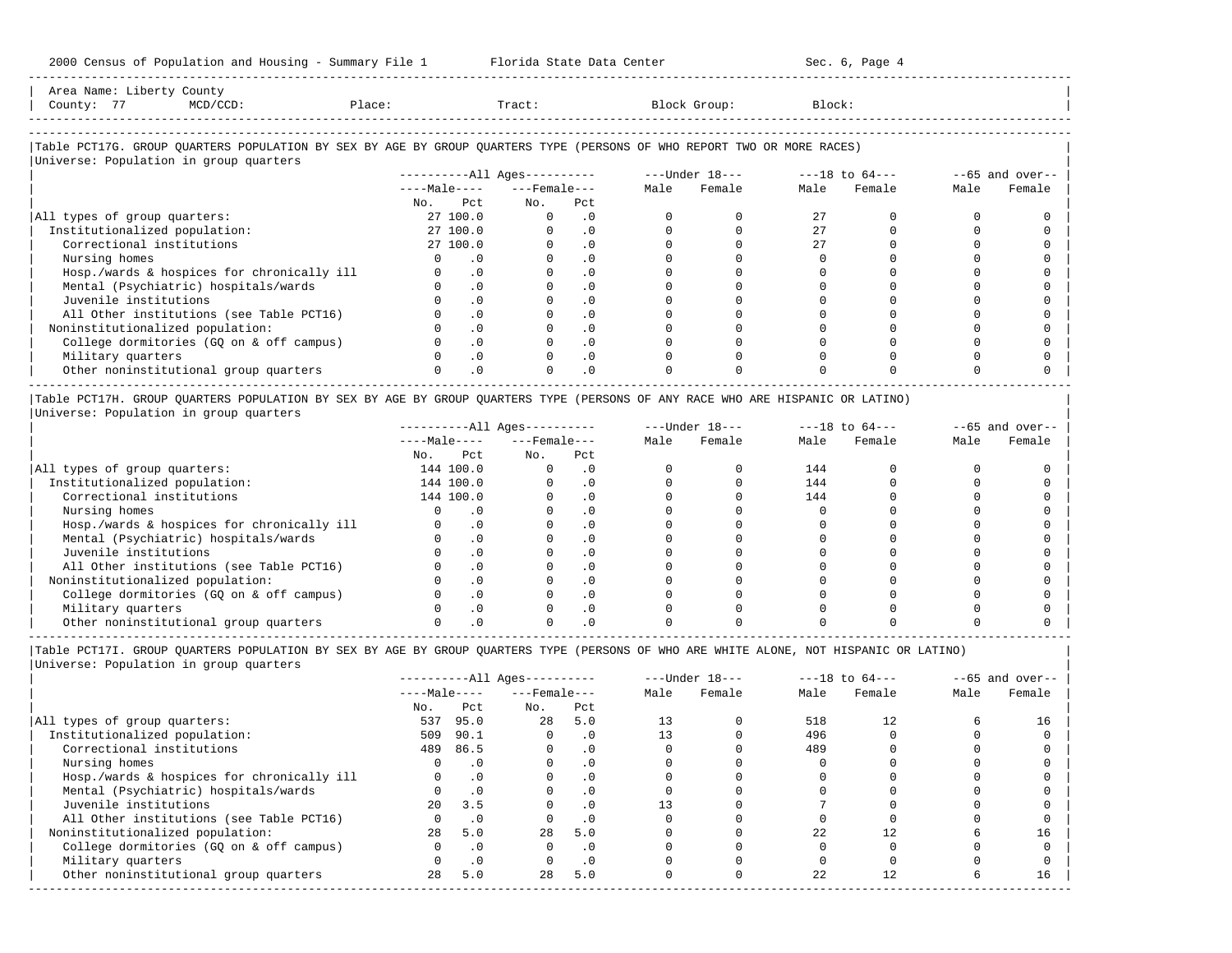-----------------------------------------------------------------------------------------------------------------------------------------------------

| Area Name: Madison County<br>County: 79                               | $MCD/CCD$ : | Place: | Tract: |              | Block Group:                          | Block:                                             |          |
|-----------------------------------------------------------------------|-------------|--------|--------|--------------|---------------------------------------|----------------------------------------------------|----------|
|                                                                       |             |        |        |              |                                       |                                                    |          |
| Table PCT16. GROUP OUARTERS POPULATION BY GROUP OUARTERS TYPE         |             |        |        |              |                                       |                                                    |          |
| Universe: Population in group quarters                                |             |        |        |              |                                       |                                                    |          |
| Total Group Quarters Population                                       |             |        |        | 1,701        |                                       |                                                    |          |
| Institutionalized population:                                         |             |        |        | 1,701        | Noninstitutionalized population:      |                                                    | $\Omega$ |
| Correctional institutions:                                            |             |        |        | 1,410        |                                       | College dormitories (college GQ on and off campus) |          |
| Federal prisons and detention centers                                 |             |        |        | $\Omega$     | Military quarters:                    |                                                    | $\cap$   |
| Halfway houses                                                        |             |        |        | 87           | On base:                              |                                                    | $\cap$   |
| Local jails, police lockups, etc.                                     |             |        |        | 66           |                                       | Barracks and other GQ for military personnel       | $\Omega$ |
| Military disciplinary barracks                                        |             |        |        | $\Omega$     |                                       | Transient quarters for temporary residents         | $\Omega$ |
| State prisons                                                         |             |        |        | 1,257        | Military ships                        |                                                    |          |
| Other types of correctional institutions                              |             |        |        | $\Omega$     | Group homes:                          |                                                    |          |
| Nursing homes                                                         |             |        |        | 209          |                                       | Homes or halfway houses for drug/alcohol abuse     |          |
| Hospitals/wards, hospices, and schools for the handicapped:           |             |        |        | $\Omega$     | Homes for the mentally ill            |                                                    |          |
| Hospitals/wards and hospices for chronically ill:                     |             |        |        | $\Omega$     | Homes for the mentally retarded       |                                                    |          |
| Hospices or homes for chronically ill                                 |             |        |        | $\Omega$     | Homes for the physically handicapped  |                                                    | $\cap$   |
| Military hospitals or wards for chronically ill                       |             |        |        | $\Omega$     | Other group homes                     |                                                    | $\cap$   |
| Other hospitals or wards for chronically ill                          |             |        |        | $\mathbf 0$  | Religious group quarters              |                                                    | $\cap$   |
| Hospitals or wards for drug/alcohol abuse                             |             |        |        | $\Omega$     | Workers' dormitories:                 |                                                    |          |
| Mental (Psychiatric) hospitals or wards                               |             |        |        | $\Omega$     |                                       | Agriculture workers' dormitories on farms          | $\cap$   |
| Schools, hospitals, or wards for the mentally retarded                |             |        |        | $\Omega$     |                                       | Job Corps and vocational training facilities       | $\cap$   |
| Schools, hospitals, or wards for the physically handicapped:          |             |        |        | $\Omega$     | Other workers' dormitories            |                                                    |          |
| Institutions for the deaf                                             |             |        |        | $\Omega$     | Crews of maritime vessels             |                                                    |          |
| Institutions for the blind                                            |             |        |        | $\Omega$     | Other nonhousehold living situations  |                                                    | $\cap$   |
| Orthopedic wards/institutions for the physically handicapped          |             |        |        | $\Omega$     | Other noninstitutional group quarters |                                                    |          |
| Wards in general hospitals for patients with no usual home elsewhere  |             |        |        | $\Omega$     |                                       |                                                    |          |
| Wards in military hospitls for patients with no usual home elsewhere  |             |        |        | $\Omega$     |                                       |                                                    |          |
| Juvenile institutions:                                                |             |        |        | 82           |                                       |                                                    |          |
| Long-term care:                                                       |             |        |        | $\Omega$     |                                       |                                                    |          |
| Homes for abused, dependent, and neglected children                   |             |        |        | U            |                                       |                                                    |          |
| Residential treatment centers for emotionally disturbed children      |             |        |        | <sup>n</sup> |                                       |                                                    |          |
| Training schools for juvenile delinquents                             |             |        |        | $\cap$       |                                       |                                                    |          |
| Short-term care, detention or diagnostic centers for delinquent chdrn |             |        |        | $\Omega$     |                                       |                                                    |          |
| Type of juvenile institution unknown                                  |             |        |        | 82           |                                       |                                                    |          |

|                                            |              |           | $------All Aqes------$ |           |      | $---Under 18---$ |       | $---18$ to $64---$ | $--65$ and over-- |        |
|--------------------------------------------|--------------|-----------|------------------------|-----------|------|------------------|-------|--------------------|-------------------|--------|
|                                            | $---Male---$ |           | $---$ Female $---$     |           | Male | Female           | Male  | Female             | Male              | Female |
|                                            | No.          | Pct       | No.                    | Pct       |      |                  |       |                    |                   |        |
| All types of group quarters:               | 1,516        | 89.1      | 185                    | 10.9      | 135  | 26               | 1,320 | 20                 | 61                | 139    |
| Institutionalized population:              | 1,516        | 89.1      | 185                    | 10.9      | 135  | 26               | 1,320 | 2.0                | 61                | 139    |
| Correctional institutions                  | 1,402        | 82.4      | 8                      | . 5       | 83   |                  | 1,303 |                    | 16                |        |
| Nursing homes                              | 62           | 3.6       | 147                    | 8.6       |      |                  |       |                    | 45                | 139    |
| Hosp./wards & hospices for chronically ill |              | $\cdot$ 0 |                        | $\cdot$ 0 |      |                  |       |                    |                   |        |
| Mental (Psychiatric) hospitals/wards       |              | $\cdot$ 0 |                        | $\cdot$ 0 |      |                  |       |                    |                   |        |
| Juvenile institutions                      | 52           | 3.1       | 30                     | 1.8       | 52   | 26               |       |                    |                   |        |
| All Other institutions (see Table PCT16)   |              | . 0       |                        | $\cdot$ 0 |      |                  |       |                    |                   |        |
| Noninstitutionalized population:           |              | $\cdot$ 0 | $\Omega$               | $\cdot$ 0 |      |                  |       |                    |                   |        |
| College dormitories (GO on & off campus)   |              | $\cdot$ 0 |                        | $\cdot$ 0 |      |                  |       |                    |                   |        |
| Military quarters                          |              | $\cdot$ 0 |                        | $\cdot$ 0 |      |                  |       |                    |                   |        |
| Other noninstitutional group quarters      |              | $\cdot$ 0 | $\Omega$               | $\cdot$ 0 |      |                  |       |                    |                   |        |
|                                            |              |           |                        |           |      |                  |       |                    |                   |        |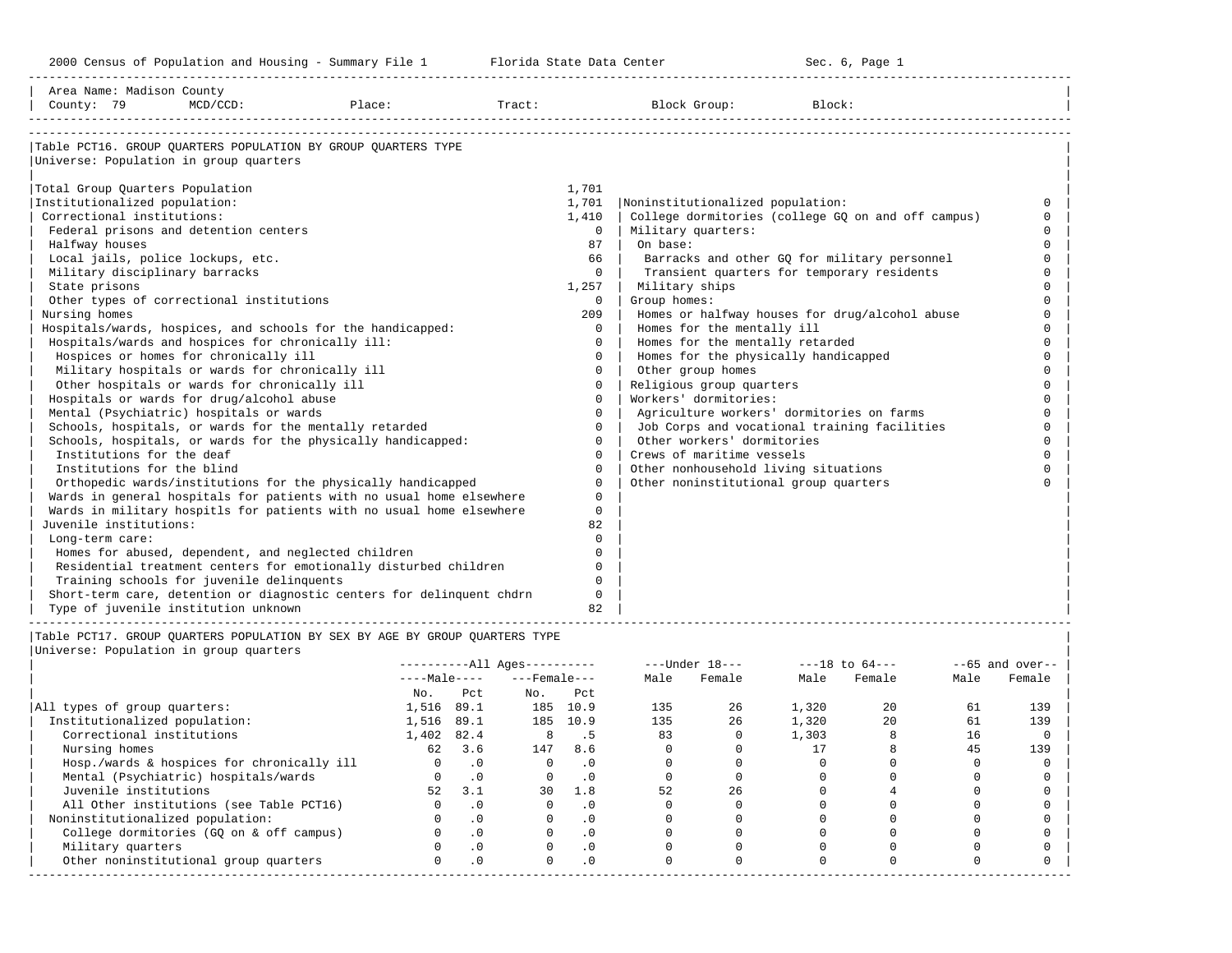| Area Name: Madison County<br>County: 79 | MCD/CCD:                                                                                                                                                                                                                                                                              | Place: | Tract:                                                                                                     | Block Group: | Block: |  |
|-----------------------------------------|---------------------------------------------------------------------------------------------------------------------------------------------------------------------------------------------------------------------------------------------------------------------------------------|--------|------------------------------------------------------------------------------------------------------------|--------------|--------|--|
|                                         |                                                                                                                                                                                                                                                                                       |        |                                                                                                            |              |        |  |
|                                         | $\frac{1}{2}$ , and $\frac{1}{2}$ , and $\frac{1}{2}$ , and $\frac{1}{2}$ , and $\frac{1}{2}$ , and $\frac{1}{2}$ , and $\frac{1}{2}$ , and $\frac{1}{2}$ , and $\frac{1}{2}$ , and $\frac{1}{2}$ , and $\frac{1}{2}$ , and $\frac{1}{2}$ , and $\frac{1}{2}$ , and $\frac{1}{2}$ , a |        | Table PCT17A. GROUP OUARTERS POPULATION BY SEX BY AGE BY GROUP OUARTERS TYPE (PERSONS WHO ARE WHITE ALONE) |              |        |  |

-----------------------------------------------------------------------------------------------------------------------------------------------------

|                                            |              |           | $------All Ages------$ |           |      | $---Under 18---$ | $---18$ to $64---$ |        | $--65$ and over-- |        |
|--------------------------------------------|--------------|-----------|------------------------|-----------|------|------------------|--------------------|--------|-------------------|--------|
|                                            | $---Male---$ |           | $---$ Female $---$     |           | Male | Female           | Male               | Female | Male              | Female |
|                                            | No.          | Pct       | No.                    | Pct       |      |                  |                    |        |                   |        |
| All types of group quarters:               | 588          | 84.1      |                        | 111 15.9  | 62   | 18               | 496                |        | 30                | 86     |
| Institutionalized population:              | 588          | 84.1      |                        | 111 15.9  | 62   | 18               | 496                |        | 30                | 86     |
| Correctional institutions                  | 529          | 75.7      |                        |           | 37   |                  | 484                |        |                   |        |
| Nursing homes                              | 34           | 4.9       | 90                     | 12.9      |      |                  | 12                 |        | 22                | 86     |
| Hosp./wards & hospices for chronically ill | $\Omega$     | $\cdot$ 0 | $\Omega$               | $\cdot$ 0 |      |                  |                    |        |                   |        |
| Mental (Psychiatric) hospitals/wards       |              | $\cdot$ 0 |                        | .0        |      |                  |                    |        |                   |        |
| Juvenile institutions                      | 25           | 3.6       | 19                     | 2.7       | 25   | 18               |                    |        |                   |        |
| All Other institutions (see Table PCT16)   | O.           | $\cdot$ 0 | $\Omega$               | $\cdot$ 0 |      |                  |                    |        |                   |        |
| Noninstitutionalized population:           |              | $\cdot$ 0 |                        | $\cdot$ 0 |      |                  |                    |        |                   |        |
| College dormitories (GQ on & off campus)   |              | $\cdot$ 0 |                        | $\cdot$ 0 |      |                  |                    |        |                   |        |
| Military quarters                          | $\Omega$     | $\cdot$ 0 | $\Omega$               | $\cdot$ 0 |      |                  |                    |        |                   |        |
| Other noninstitutional group quarters      | 0            | $\cdot$ 0 | $\Omega$               | $\cdot$ 0 |      |                  |                    |        |                   |        |

|Table PCT17B. GROUP QUARTERS POPULATION BY SEX BY AGE BY GROUP QUARTERS TYPE (PERSONS WHO ARE BLACK OR AFRICAN AMERICAN ALONE) | |Universe: Population in group quarters |

|                                            |              |           | $------All Ages------$ |           |      | $---Under 18---$ | $---18$ to $64---$ |        | $- -65$ and over-- |        |
|--------------------------------------------|--------------|-----------|------------------------|-----------|------|------------------|--------------------|--------|--------------------|--------|
|                                            | $---Male---$ |           | $---$ Female $---$     |           | Male | Female           | Male               | Female | Male               | Female |
|                                            | No.          | Pct       | No.                    | Pct       |      |                  |                    |        |                    |        |
| All types of group quarters:               | 844          | 91.9      | 74                     | 8.1       |      |                  | 744                |        | 29                 |        |
| Institutionalized population:              | 844          | 91.9      | 74                     | 8.1       |      |                  | 744                |        | 29                 | 53     |
| Correctional institutions                  | 790          | 86.1      |                        |           | 45   |                  | 739                |        |                    |        |
| Nursing homes                              | 2.8          | 3.1       | 57                     | 6.2       |      |                  |                    |        |                    |        |
| Hosp./wards & hospices for chronically ill |              | . 0       |                        | . 0       |      |                  |                    |        |                    |        |
| Mental (Psychiatric) hospitals/wards       |              |           |                        | . 0       |      |                  |                    |        |                    |        |
| Juvenile institutions                      | 26           | 2.8       |                        |           | 26   |                  |                    |        |                    |        |
| All Other institutions (see Table PCT16)   |              |           |                        | $\cdot$ 0 |      |                  |                    |        |                    |        |
| Noninstitutionalized population:           |              |           |                        | . 0       |      |                  |                    |        |                    |        |
| College dormitories (GO on & off campus)   |              | $\cdot$ 0 |                        | $\cdot$ 0 |      |                  |                    |        |                    |        |
| Military quarters                          |              |           |                        | . 0       |      |                  |                    |        |                    |        |
| Other noninstitutional group quarters      |              |           |                        |           |      |                  |                    |        |                    |        |

-----------------------------------------------------------------------------------------------------------------------------------------------------

|              |           |                                                  |            | $---Under 18---$                             |        | $---18$ to $64---$ |        | $--65$ and over-- |        |
|--------------|-----------|--------------------------------------------------|------------|----------------------------------------------|--------|--------------------|--------|-------------------|--------|
|              |           |                                                  |            | Male                                         | Female | Male               | Female | Male              | Female |
| No.          | Pct       | No.                                              | Pct        |                                              |        |                    |        |                   |        |
|              |           | $\Omega$                                         | . 0        |                                              |        |                    |        |                   |        |
|              |           |                                                  | $\cdot$ 0  |                                              |        |                    |        |                   |        |
|              |           |                                                  | $\cdot$ 0  |                                              |        |                    |        |                   |        |
|              |           |                                                  | . 0        |                                              |        |                    |        |                   |        |
|              |           |                                                  | . 0        |                                              |        |                    |        |                   |        |
|              | $\cdot$ 0 |                                                  | $\cdot$ 0  |                                              |        |                    |        |                   |        |
|              |           |                                                  | $\cdot$ 0  |                                              |        |                    |        |                   |        |
|              |           |                                                  | $\cdot$ 0  |                                              |        |                    |        |                   |        |
|              | $\cdot$ 0 |                                                  | $\Omega$ . |                                              |        |                    |        |                   |        |
|              |           |                                                  | $\cdot$ 0  |                                              |        |                    |        |                   |        |
|              | . 0       |                                                  | $\cdot$ 0  |                                              |        |                    |        |                   |        |
| <sup>n</sup> | $\cdot$ 0 |                                                  | $\cdot$ 0  |                                              |        |                    |        |                   |        |
|              |           | $---Male---$<br>16 100.0<br>16 100.0<br>16 100.0 |            | $------All Ages------$<br>$---$ Female $---$ |        |                    |        |                   |        |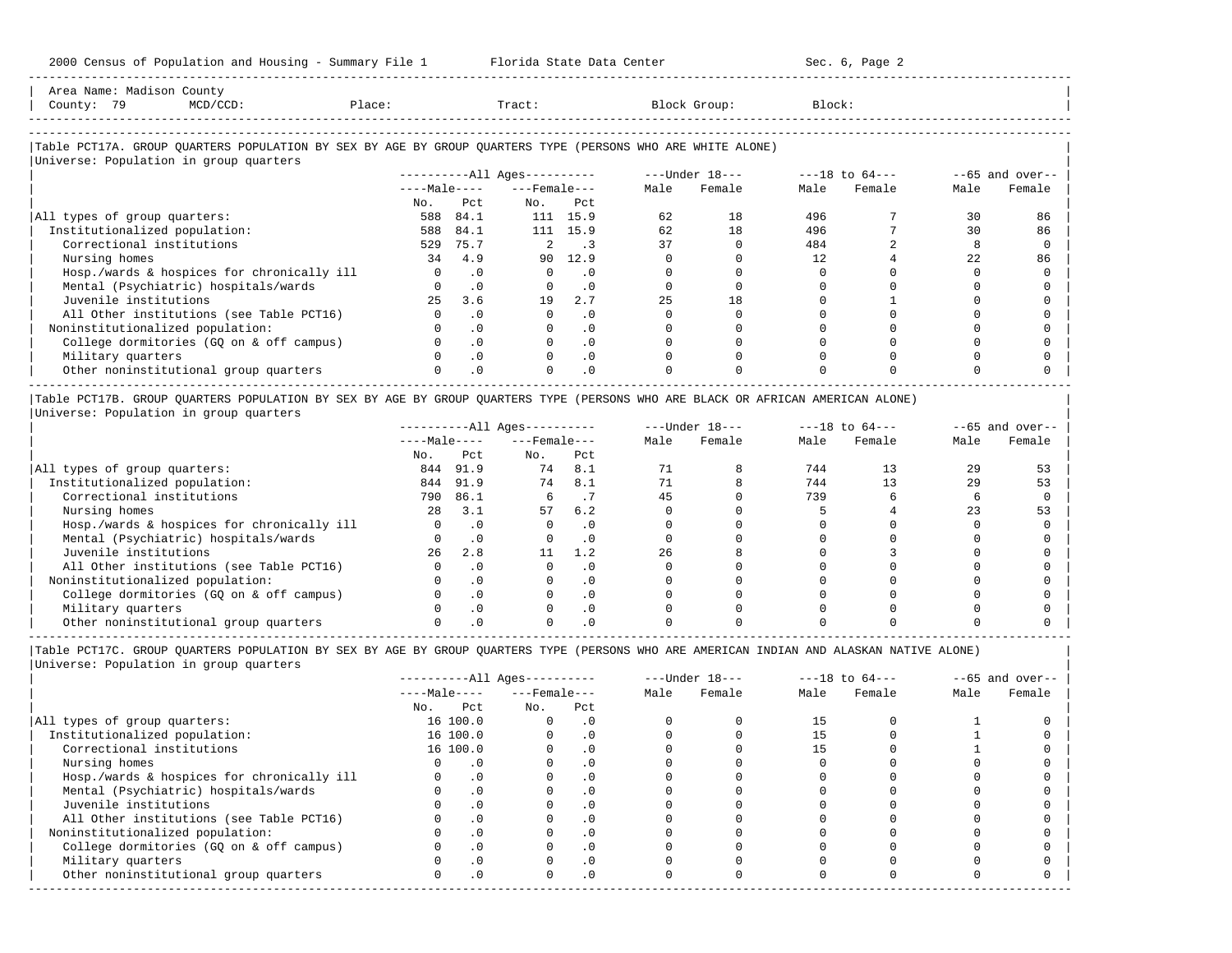| Area                     | $\cdot$ . Julie ,                                                               |        |       |                                                           |
|--------------------------|---------------------------------------------------------------------------------|--------|-------|-----------------------------------------------------------|
| County                   | the contract of the contract of the contract of the contract of the contract of | Place. | Tract | .lock:<br>the contract of the contract of the contract of |
| ------------------------ |                                                                                 |        |       |                                                           |

-----------------------------------------------------------------------------------------------------------------------------------------------------

#### |Table PCT17D. GROUP QUARTERS POPULATION BY SEX BY AGE BY GROUP QUARTERS TYPE (PERSONS WHO ARE ASIAN ALONE) | |<br>|Universe: Population in group quarters

|                                            |              |           |                    | $------All Ages------$<br>$---Under 18---$ |      |        |      | $---18$ to $64---$ | $--65$ and over-- |        |
|--------------------------------------------|--------------|-----------|--------------------|--------------------------------------------|------|--------|------|--------------------|-------------------|--------|
|                                            | $---Male---$ |           | $---$ Female $---$ |                                            | Male | Female | Male | Female             | Male              | Female |
|                                            | No.          | Pct       | No.                | Pct                                        |      |        |      |                    |                   |        |
| All types of group quarters:               |              | 1 100.0   |                    | . 0                                        |      |        |      |                    |                   |        |
| Institutionalized population:              |              | 1 100.0   |                    | $\cdot$ 0                                  |      |        |      |                    |                   |        |
| Correctional institutions                  |              | 1 100.0   |                    | $\cdot$ 0                                  |      |        |      |                    |                   |        |
| Nursing homes                              |              | $\cdot$ 0 |                    | . 0                                        |      |        |      |                    |                   |        |
| Hosp./wards & hospices for chronically ill |              | $\cdot$ 0 |                    | $\cdot$ 0                                  |      |        |      |                    |                   |        |
| Mental (Psychiatric) hospitals/wards       |              | $\cdot$ 0 |                    | $\cdot$ 0                                  |      |        |      |                    |                   |        |
| Juvenile institutions                      |              | . 0       |                    |                                            |      |        |      |                    |                   |        |
| All Other institutions (see Table PCT16)   |              | $\cdot$ 0 |                    | $\cdot$ 0                                  |      |        |      |                    |                   |        |
| Noninstitutionalized population:           |              | $\cdot$ 0 |                    |                                            |      |        |      |                    |                   |        |
| College dormitories (GO on & off campus)   |              | $\cdot$ 0 |                    | $\cdot$ 0                                  |      |        |      |                    |                   |        |
| Military quarters                          |              | $\cdot$ 0 |                    | $\cdot$ 0                                  |      |        |      |                    |                   |        |
| Other noninstitutional group quarters      |              | $\cdot$ 0 |                    | $\cdot$ 0                                  |      |        |      |                    |                   |        |

|Table PCT17E. GROUP QUARTERS POPULATION BY SEX BY AGE BY GROUP QUARTERS TYPE (PERSONS OF WHO ARE NATIVE HAWAIIAN AND OTHER PACIFIC ISLANDER ALONE) | |Universe: Population in group quarters |

|                                            |              |     | $------All Aqes------$ |     |      | $---Under 18---$ | $---18$ to $64---$ |        | $--65$ and over-- |        |
|--------------------------------------------|--------------|-----|------------------------|-----|------|------------------|--------------------|--------|-------------------|--------|
|                                            | $---Male---$ |     | $---$ Female $---$     |     | Male | Female           | Male               | Female | Male              | Female |
|                                            | No.          | Pct | No.                    | Pct |      |                  |                    |        |                   |        |
| All types of group quarters:               |              |     |                        |     |      |                  |                    |        |                   |        |
| Institutionalized population:              |              |     |                        |     |      |                  |                    |        |                   |        |
| Correctional institutions                  |              |     |                        |     |      |                  |                    |        |                   |        |
| Nursing homes                              |              |     |                        |     |      |                  |                    |        |                   |        |
| Hosp./wards & hospices for chronically ill |              |     |                        |     |      |                  |                    |        |                   |        |
| Mental (Psychiatric) hospitals/wards       |              |     |                        |     |      |                  |                    |        |                   |        |
| Juvenile institutions                      |              |     |                        |     |      |                  |                    |        |                   |        |
| All Other institutions (see Table PCT16)   |              |     |                        |     |      |                  |                    |        |                   |        |
| Noninstitutionalized population:           |              |     |                        |     |      |                  |                    |        |                   |        |
| College dormitories (GO on & off campus)   |              |     |                        |     |      |                  |                    |        |                   |        |
| Military quarters                          |              |     |                        |     |      |                  |                    |        |                   |        |
| Other noninstitutional group quarters      |              |     |                        |     |      |                  |                    |        |                   |        |

----------------------------------------------------------------------------------------------------------------------------------------------------- |Table PCT17F. GROUP QUARTERS POPULATION BY SEX BY AGE BY GROUP QUARTERS TYPE (PERSONS WHO ARE SOME OTHER RACE ALONE) |

|                                            |     |              | $------All Ages------$ |           |      | $---Under 18---$ |      | $---18$ to $64---$ |      | $--65$ and over-- |
|--------------------------------------------|-----|--------------|------------------------|-----------|------|------------------|------|--------------------|------|-------------------|
|                                            |     | $---Male---$ | $---$ Female $---$     |           | Male | Female           | Male | Female             | Male | Female            |
|                                            | No. | Pct          | No.                    | Pct       |      |                  |      |                    |      |                   |
| All types of group quarters:               |     | 24 100.0     | $\Omega$               | $\cdot$ 0 |      |                  | 22   |                    |      |                   |
| Institutionalized population:              |     | 24 100.0     |                        | $\cdot$ 0 |      |                  | 22   |                    |      |                   |
| Correctional institutions                  |     | 23 95.8      |                        | $\cdot$ 0 |      |                  | 22   |                    |      |                   |
| Nursing homes                              |     | $\cdot$ 0    |                        | $\cdot$ 0 |      |                  |      |                    |      |                   |
| Hosp./wards & hospices for chronically ill |     | $\cdot$ 0    |                        |           |      |                  |      |                    |      |                   |
| Mental (Psychiatric) hospitals/wards       |     | $\cdot$ 0    |                        | . 0       |      |                  |      |                    |      |                   |
| Juvenile institutions                      |     | 4.2          |                        | $\cdot$ 0 |      |                  |      |                    |      |                   |
| All Other institutions (see Table PCT16)   |     | $\cdot$ 0    |                        | $\cdot$ 0 |      |                  |      |                    |      |                   |
| Noninstitutionalized population:           |     | $\cdot$ 0    |                        | $\cdot$ 0 |      |                  |      |                    |      |                   |
| College dormitories (GQ on & off campus)   |     | $\cdot$ 0    |                        |           |      |                  |      |                    |      |                   |
| Military quarters                          |     | $\cdot$ 0    |                        | $\cdot$ 0 |      |                  |      |                    |      |                   |
| Other noninstitutional group quarters      |     | $\cdot$ 0    | $\Omega$               | $\cdot$ 0 |      |                  |      |                    |      |                   |
|                                            |     |              |                        |           |      |                  |      |                    |      |                   |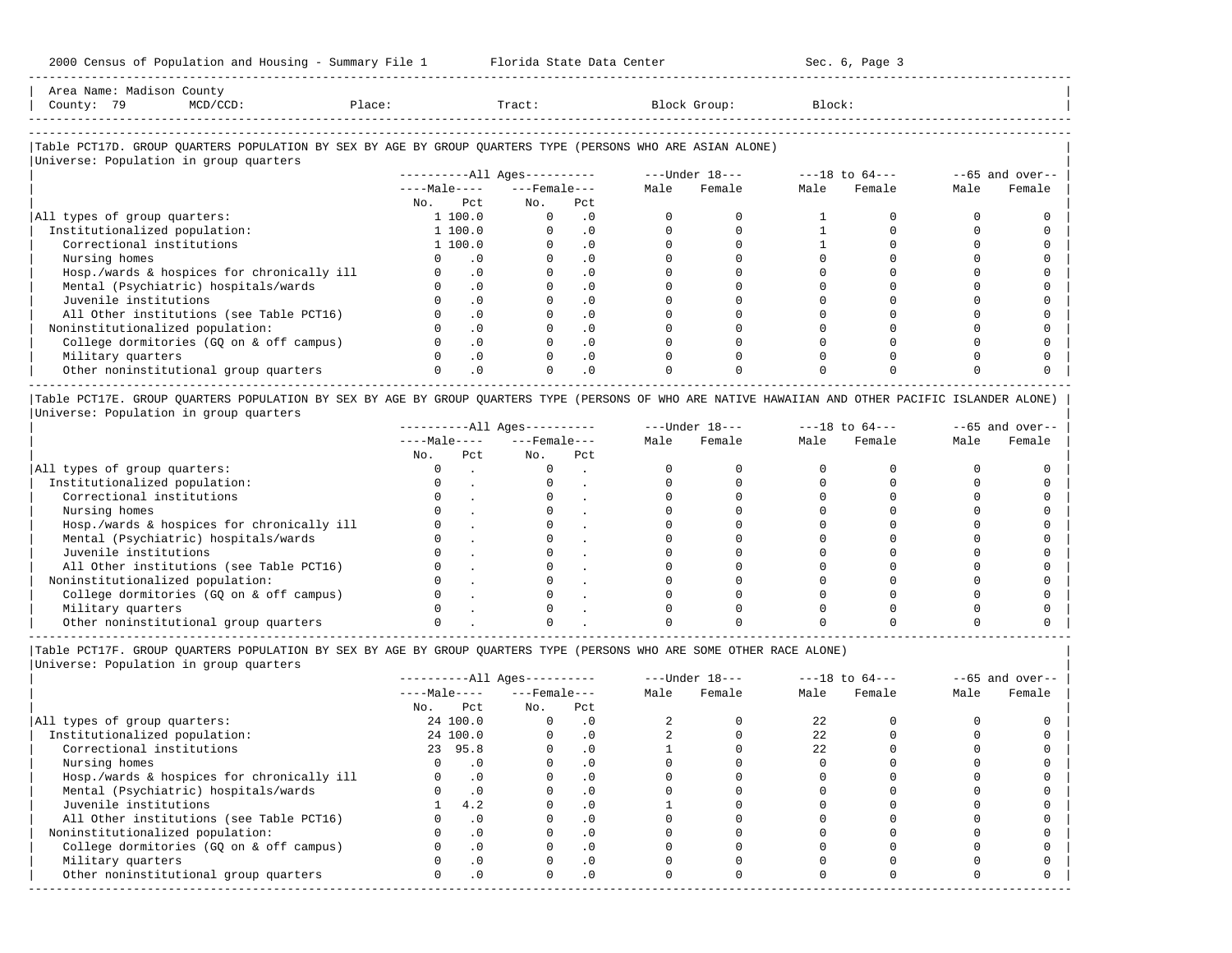| Area Name: Madison County<br>County: 79<br>MCD/CCD:                                                                                                              | Place: |                             | Tract:                       |                             |      | Block Group:   | Block:             |        |      |                   |
|------------------------------------------------------------------------------------------------------------------------------------------------------------------|--------|-----------------------------|------------------------------|-----------------------------|------|----------------|--------------------|--------|------|-------------------|
| Table PCT17G. GROUP OUARTERS POPULATION BY SEX BY AGE BY GROUP OUARTERS TYPE (PERSONS OF WHO REPORT TWO OR MORE RACES)<br>Universe: Population in group quarters |        |                             |                              |                             |      |                |                    |        |      |                   |
|                                                                                                                                                                  |        |                             | ----------All Ages---------- |                             |      | ---Under 18--- | $---18$ to $64---$ |        |      | $--65$ and over-- |
|                                                                                                                                                                  |        |                             | $---Male-- ---Female$        |                             | Male | Female         | Male               | Female | Male | Female            |
|                                                                                                                                                                  |        | No. Pct                     | No.                          | Pct                         |      |                |                    |        |      |                   |
| All types of group quarters:                                                                                                                                     |        | 43 100.0                    | $\circ$                      | $\overline{\phantom{0}}$ .0 |      |                | 42                 |        |      |                   |
| Institutionalized population:                                                                                                                                    |        | 43 100.0                    | $\Omega$                     | $\cdot$ 0                   |      |                | 42                 |        |      |                   |
| Correctional institutions                                                                                                                                        |        | 43 100.0                    | $\Omega$                     | $\cdot$ 0                   |      |                | 42                 |        |      |                   |
| Nursing homes                                                                                                                                                    | 0      | $\overline{\phantom{0}}$ .0 | $\mathbf{0}$                 | $\cdot$ 0                   |      |                |                    |        |      |                   |
| Hosp./wards & hospices for chronically ill                                                                                                                       |        | $0 \qquad .0$               | $\Omega$                     | $\cdot$ 0                   |      |                |                    |        |      |                   |
| Mental (Psychiatric) hospitals/wards                                                                                                                             |        | $\cdot$ 0                   |                              | $\cdot$ 0                   |      |                |                    |        |      |                   |

| Juvenile institutions                    |                |  |  |  |  |
|------------------------------------------|----------------|--|--|--|--|
| All Other institutions (see Table PCT16) |                |  |  |  |  |
| Noninstitutionalized population:         |                |  |  |  |  |
| College dormitories (GQ on & off campus) |                |  |  |  |  |
| Military quarters                        |                |  |  |  |  |
| Other noninstitutional group quarters    | $\therefore$ 0 |  |  |  |  |
|                                          |                |  |  |  |  |

|Table PCT17H. GROUP QUARTERS POPULATION BY SEX BY AGE BY GROUP QUARTERS TYPE (PERSONS OF ANY RACE WHO ARE HISPANIC OR LATINO) | |Universe: Population in group quarters |

|                                            |              |      | $------All Ages------$ |     |      | $---Under 18---$ |      | $---18$ to $64---$ |      | $--65$ and over-- |
|--------------------------------------------|--------------|------|------------------------|-----|------|------------------|------|--------------------|------|-------------------|
|                                            | $---Male---$ |      | $---$ Female $---$     |     | Male | Female           | Male | Female             | Male | Female            |
|                                            | No.          | Pct  | No.                    | Pct |      |                  |      |                    |      |                   |
| All types of group quarters:               | 194          | 99.0 | $\overline{a}$         | 1.0 |      |                  | 186  |                    |      |                   |
| Institutionalized population:              | 194          | 99.0 | 2.                     | 1.0 |      |                  | 186  |                    |      |                   |
| Correctional institutions                  | 193          | 98.5 |                        |     |      |                  | 186  |                    |      |                   |
| Nursing homes                              |              |      |                        |     |      |                  |      |                    |      |                   |
| Hosp./wards & hospices for chronically ill |              |      |                        |     |      |                  |      |                    |      |                   |
| Mental (Psychiatric) hospitals/wards       |              |      |                        |     |      |                  |      |                    |      |                   |
| Juvenile institutions                      |              |      |                        |     |      |                  |      |                    |      |                   |
| All Other institutions (see Table PCT16)   |              |      |                        |     |      |                  |      |                    |      |                   |
| Noninstitutionalized population:           |              |      |                        | . 0 |      |                  |      |                    |      |                   |
| College dormitories (GO on & off campus)   |              |      |                        |     |      |                  |      |                    |      |                   |
| Military quarters                          |              |      |                        | . 0 |      |                  |      |                    |      |                   |
| Other noninstitutional group quarters      |              |      |                        |     |      |                  |      |                    |      |                   |

-----------------------------------------------------------------------------------------------------------------------------------------------------

|                                            |              |           | $------All Aqes------$ |           |      | $---Under 18---$ |      | $---18$ to $64---$ |      | $--65$ and over-- |
|--------------------------------------------|--------------|-----------|------------------------|-----------|------|------------------|------|--------------------|------|-------------------|
|                                            | $---Male---$ |           | $---$ Female $---$     |           | Male | Female           | Male | Female             | Male | Female            |
|                                            | No.          | Pct       | No.                    | Pct       |      |                  |      |                    |      |                   |
| All types of group quarters:               | 457          | 80.7      | 109                    | 19.3      | 59   |                  | 370  |                    | 2.8  | 85                |
| Institutionalized population:              | 457          | 80.7      | 109                    | 19.3      | 59   |                  | 370  |                    | 28   | 85                |
| Correctional institutions                  | 398          | 70.3      | 2.                     | . 4       | 34   |                  | 358  |                    |      |                   |
| Nursing homes                              | 34           | 6.0       | 89                     | 15.7      |      |                  |      |                    | 2.2  | 85                |
| Hosp./wards & hospices for chronically ill |              | $\cdot$ 0 |                        | . 0       |      |                  |      |                    |      |                   |
| Mental (Psychiatric) hospitals/wards       |              | $\cdot$ 0 |                        | $\cdot$ 0 |      |                  |      |                    |      |                   |
| Juvenile institutions                      | 25           | 4.4       | 18                     | 3.2       | 25   |                  |      |                    |      |                   |
| All Other institutions (see Table PCT16)   |              | $\cdot$ 0 |                        | . 0       |      |                  |      |                    |      |                   |
| Noninstitutionalized population:           |              | $\cdot$ 0 | O.                     | $\cdot$ 0 |      |                  |      |                    |      |                   |
| College dormitories (GQ on & off campus)   |              | $\cdot$ 0 |                        | $\cdot$ 0 |      |                  |      |                    |      |                   |
| Military quarters                          |              | $\cdot$ 0 |                        | . 0       |      |                  |      |                    |      |                   |
| Other noninstitutional group quarters      |              | $\cdot$ 0 | O.                     | $\cdot$ 0 |      |                  |      |                    |      |                   |
|                                            |              |           |                        |           |      |                  |      |                    |      |                   |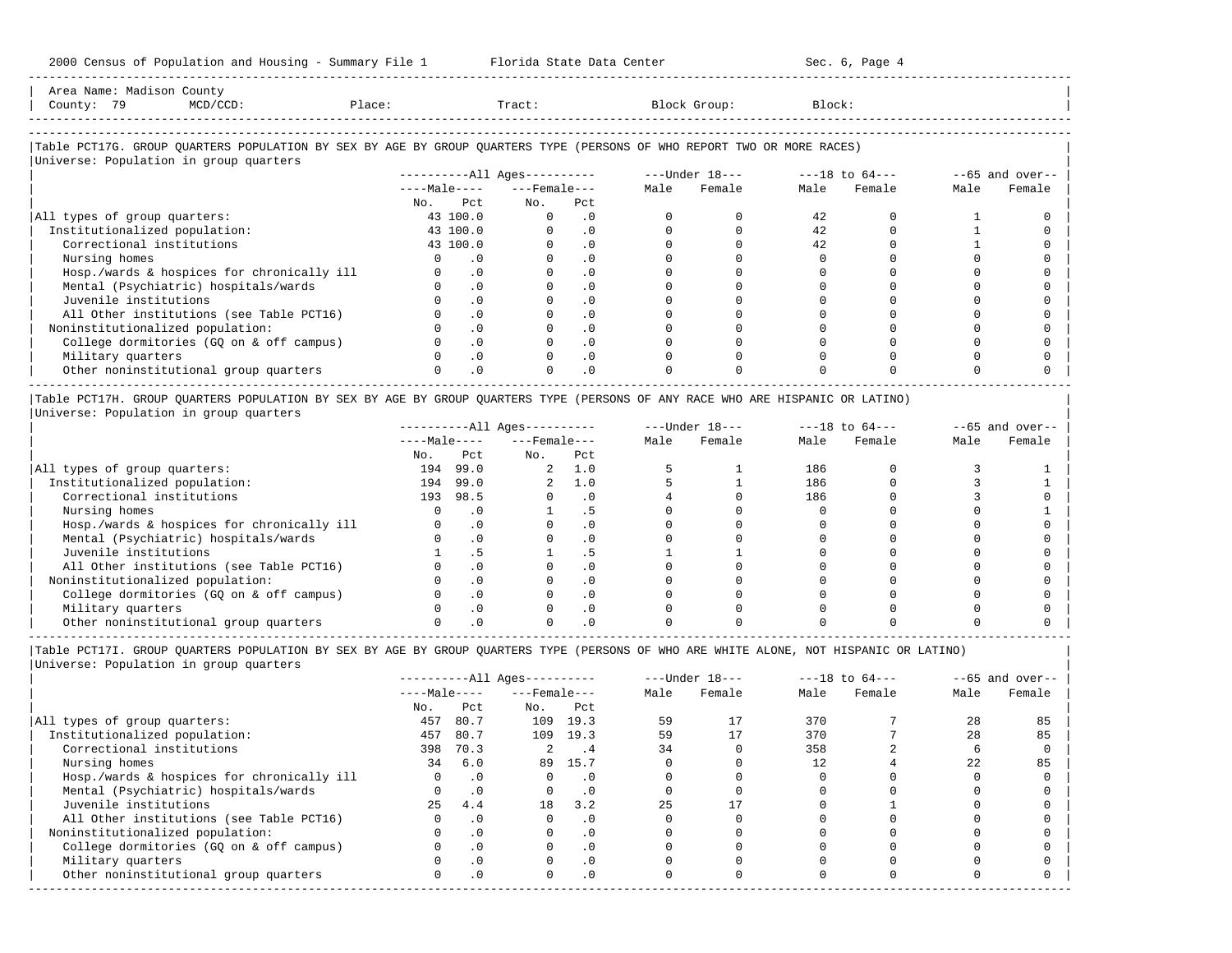| Area Name: Manatee County<br>County: 81                    | $MCD/CCD$ :                                         | Place:                                                                      |                          | Tract:                       |                          |                       | Block Group:                          | Block:         |                                                    |                              |                    |
|------------------------------------------------------------|-----------------------------------------------------|-----------------------------------------------------------------------------|--------------------------|------------------------------|--------------------------|-----------------------|---------------------------------------|----------------|----------------------------------------------------|------------------------------|--------------------|
|                                                            |                                                     |                                                                             |                          |                              |                          |                       |                                       |                |                                                    |                              |                    |
|                                                            |                                                     |                                                                             |                          |                              |                          |                       |                                       |                |                                                    |                              |                    |
|                                                            |                                                     | Table PCT16. GROUP QUARTERS POPULATION BY GROUP QUARTERS TYPE               |                          |                              |                          |                       |                                       |                |                                                    |                              |                    |
| Universe: Population in group quarters                     |                                                     |                                                                             |                          |                              |                          |                       |                                       |                |                                                    |                              |                    |
|                                                            |                                                     |                                                                             |                          |                              |                          |                       |                                       |                |                                                    |                              |                    |
| Total Group Quarters Population                            |                                                     |                                                                             |                          |                              | 6,005                    |                       |                                       |                |                                                    |                              |                    |
| Institutionalized population:                              |                                                     |                                                                             |                          |                              | 3,679                    |                       | Noninstitutionalized population:      |                |                                                    |                              | 2,326              |
| Correctional institutions:                                 |                                                     |                                                                             |                          |                              | 1,274                    |                       |                                       |                | College dormitories (college GQ on and off campus) |                              | 27                 |
|                                                            | Federal prisons and detention centers               |                                                                             |                          |                              | 321                      |                       | Military quarters:                    |                |                                                    |                              | 3                  |
| Halfway houses                                             |                                                     |                                                                             |                          |                              | 43                       | On base:              |                                       |                |                                                    |                              | $\overline{3}$     |
| Local jails, police lockups, etc.                          |                                                     |                                                                             |                          |                              | 910                      |                       |                                       |                | Barracks and other GO for military personnel       |                              | 3                  |
| Military disciplinary barracks                             |                                                     |                                                                             |                          |                              | $\circ$                  |                       |                                       |                | Transient quarters for temporary residents         |                              | $\mathbf 0$        |
| State prisons                                              |                                                     |                                                                             |                          |                              | $\mathbf{0}$<br>$\Omega$ |                       | Military ships                        |                |                                                    |                              | $\mathbf 0$        |
| Nursing homes                                              | Other types of correctional institutions            |                                                                             |                          |                              | 2,081                    | Group homes:          |                                       |                | Homes or halfway houses for drug/alcohol abuse     |                              | 163<br>72          |
|                                                            |                                                     | Hospitals/wards, hospices, and schools for the handicapped:                 |                          |                              | 29                       |                       | Homes for the mentally ill            |                |                                                    |                              | $\Omega$           |
|                                                            | Hospitals/wards and hospices for chronically ill:   |                                                                             |                          |                              | $\Omega$                 |                       | Homes for the mentally retarded       |                |                                                    |                              | 42                 |
|                                                            | Hospices or homes for chronically ill               |                                                                             |                          |                              | $\Omega$                 |                       | Homes for the physically handicapped  |                |                                                    |                              | 25                 |
|                                                            | Military hospitals or wards for chronically ill     |                                                                             |                          |                              | 0                        |                       | Other group homes                     |                |                                                    |                              | 24                 |
|                                                            | Other hospitals or wards for chronically ill        |                                                                             |                          |                              | $\Omega$                 |                       | Religious group quarters              |                |                                                    |                              | 5                  |
|                                                            | Hospitals or wards for drug/alcohol abuse           |                                                                             |                          |                              | 5                        |                       | Workers' dormitories:                 |                |                                                    |                              | 1,953              |
|                                                            | Mental (Psychiatric) hospitals or wards             |                                                                             |                          |                              | 24                       |                       |                                       |                | Agriculture workers' dormitories on farms          |                              | 1,937              |
|                                                            |                                                     | Schools, hospitals, or wards for the mentally retarded                      |                          |                              | $\mathbf 0$              |                       |                                       |                | Job Corps and vocational training facilities       |                              | $\mathbf 0$        |
|                                                            |                                                     | Schools, hospitals, or wards for the physically handicapped:                |                          |                              | $\mathbf 0$              |                       | Other workers' dormitories            |                |                                                    |                              | 16                 |
| Institutions for the deaf                                  |                                                     |                                                                             |                          |                              | $\Omega$                 |                       | Crews of maritime vessels             |                |                                                    |                              | 2                  |
| Institutions for the blind                                 |                                                     |                                                                             |                          |                              | $\Omega$                 |                       | Other nonhousehold living situations  |                |                                                    |                              | 39                 |
|                                                            |                                                     | Orthopedic wards/institutions for the physically handicapped                |                          |                              | $\Omega$                 |                       | Other noninstitutional group quarters |                |                                                    |                              | 134                |
|                                                            |                                                     | Wards in general hospitals for patients with no usual home elsewhere        |                          |                              | $\Omega$                 |                       |                                       |                |                                                    |                              |                    |
| Juvenile institutions:                                     |                                                     | Wards in military hospitls for patients with no usual home elsewhere        |                          |                              | $\mathbf 0$<br>295       |                       |                                       |                |                                                    |                              |                    |
| Long-term care:                                            |                                                     |                                                                             |                          |                              | 210                      |                       |                                       |                |                                                    |                              |                    |
|                                                            | Homes for abused, dependent, and neglected children |                                                                             |                          |                              | $\mathbf 0$              |                       |                                       |                |                                                    |                              |                    |
|                                                            |                                                     | Residential treatment centers for emotionally disturbed children            |                          |                              | 138                      |                       |                                       |                |                                                    |                              |                    |
|                                                            | Training schools for juvenile delinquents           |                                                                             |                          |                              | 72                       |                       |                                       |                |                                                    |                              |                    |
|                                                            |                                                     | Short-term care, detention or diagnostic centers for delinquent chdrn       |                          |                              | 66                       |                       |                                       |                |                                                    |                              |                    |
|                                                            | Type of juvenile institution unknown                |                                                                             |                          |                              | 19                       |                       |                                       |                |                                                    |                              |                    |
|                                                            |                                                     |                                                                             |                          |                              |                          |                       |                                       |                |                                                    |                              |                    |
|                                                            |                                                     | Table PCT17. GROUP QUARTERS POPULATION BY SEX BY AGE BY GROUP QUARTERS TYPE |                          |                              |                          |                       |                                       |                |                                                    |                              |                    |
| Universe: Population in group quarters                     |                                                     |                                                                             |                          |                              |                          |                       |                                       |                |                                                    |                              |                    |
|                                                            |                                                     |                                                                             |                          | ----------All Ages---------- |                          |                       | ---Under 18---                        |                | $---18$ to $64---$                                 |                              | $- -65$ and over-- |
|                                                            |                                                     |                                                                             |                          | $---Male-- ---Female---$     |                          |                       | Male Female                           |                | Male Female                                        | Male                         | Female             |
|                                                            |                                                     | No.                                                                         | Pct                      | $NQ$ .                       | Pct                      |                       |                                       |                |                                                    |                              |                    |
| All types of group quarters:                               |                                                     |                                                                             |                          | 3,525 58.7 2,480 41.3        |                          | 634                   | 353                                   | 2,361          | 638                                                | 530                          | 1,489              |
| Institutionalized population:<br>Correctional institutions |                                                     |                                                                             | 1,952 32.5<br>1,138 19.0 | 1,727 28.8                   | 136 2.3                  | 233<br>$\overline{7}$ | 55<br>$\Omega$                        | 1,217<br>1,126 | 209<br>136                                         | 502<br>5                     | 1,463<br>$\Omega$  |
| $M_{11}$ and $m \sim 1$ americal sets of $M_{11}$          |                                                     |                                                                             | $F F Q$ $Q Q$            | 1.522.75                     |                          | $\sim$ 0              | $\sim$                                | CA             | $\epsilon$                                         | $\Lambda$ $\Omega$ $\Lambda$ | 1.001              |

| Institutionalized population:              | 1,952 | 32.5      | 1,727 | 28.8      | 233 | 55  | $\perp$ , 217 | 209 | 502 | 1,463 |
|--------------------------------------------|-------|-----------|-------|-----------|-----|-----|---------------|-----|-----|-------|
| Correctional institutions                  | 1,138 | 19.0      | 136   | 2.3       |     |     | 1,126         | 136 |     |       |
| Nursing homes                              | 558   | 9.3       | 1,523 | 25.4      |     |     | 64            | 62  | 494 | 1,461 |
| Hosp./wards & hospices for chronically ill |       |           |       |           |     |     |               |     |     |       |
| Mental (Psychiatric) hospitals/wards       | 10    | $\cdot$ 2 | 14    | $\cdot$ 2 |     |     |               |     |     |       |
| Juvenile institutions                      | 244   | 4.1       | 51    | . 8       | 225 | 49  |               |     |     |       |
| All Other institutions (see Table PCT16)   |       |           |       |           |     |     |               |     |     |       |
| Noninstitutionalized population:           | 1.573 | 26.2      | 753   | 12.5      | 401 | 298 | 1,144         | 429 | 28  | 26    |
| College dormitories (GO on & off campus)   | 12    | $\cdot$ 2 | 15    | . 2       |     |     |               |     |     |       |
| Military quarters                          |       |           |       |           |     |     |               |     |     |       |
| Other noninstitutional group quarters      | L.559 | 26.0      | 737   | 12.3      | 398 | 298 | 1,133         | 415 | 28  | 24    |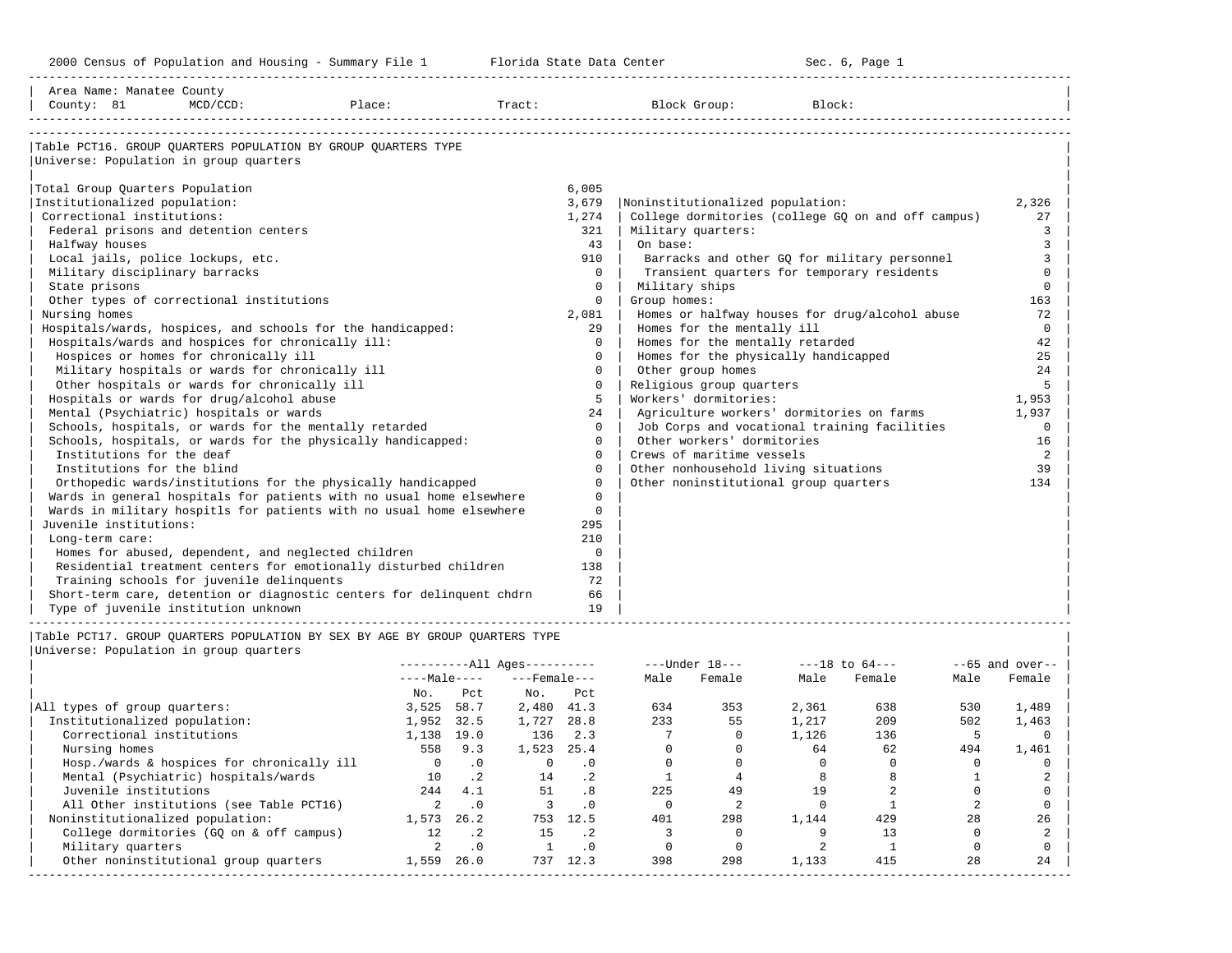| Area Name: Manatee County                                                                                  |              |              |                        |           |      |                |        |                    |      |                   |
|------------------------------------------------------------------------------------------------------------|--------------|--------------|------------------------|-----------|------|----------------|--------|--------------------|------|-------------------|
| County: 81<br>$MCD/CCD$ :                                                                                  | Place:       |              | Tract:                 |           |      | Block Group:   | Block: |                    |      |                   |
|                                                                                                            |              |              |                        |           |      |                |        |                    |      |                   |
| Table PCT17A. GROUP QUARTERS POPULATION BY SEX BY AGE BY GROUP QUARTERS TYPE (PERSONS WHO ARE WHITE ALONE) |              |              |                        |           |      |                |        |                    |      |                   |
| Universe: Population in group quarters                                                                     |              |              |                        |           |      |                |        |                    |      |                   |
|                                                                                                            |              |              | $------All Aqes------$ |           |      | ---Under 18--- |        | $---18$ to $64---$ |      | $--65$ and over-- |
|                                                                                                            |              | $---Male---$ | $---$ Female $---$     |           | Male | Female         | Male   | Female             | Male | Female            |
|                                                                                                            | No.          | Pct          | No.                    | Pct       |      |                |        |                    |      |                   |
| All types of group quarters:                                                                               | 2,422        | 52.9         | 2,157                  | 47.1      | 413  | 262            | 1,522  | 462                | 487  | 1,433             |
| Institutionalized population:                                                                              | 1,353        | 29.5         | 1,601 35.0             |           | 120  | 34             | 768    | 153                | 465  | 1,414             |
| Correctional institutions                                                                                  | 707          | 15.4         | 92                     | 2.0       |      |                | 700    | 92                 |      |                   |
| Nursing homes                                                                                              |              | 512 11.2     | 1,467                  | 32.0      |      |                | 53     | 55                 | 459  | 1,412             |
| Hosp./wards & hospices for chronically ill                                                                 | $\mathbf{0}$ | $\cdot$ 0    |                        | $\cdot$ 0 |      |                |        |                    |      |                   |
| Mental (Psychiatric) hospitals/wards                                                                       |              | $\cdot$ 2    | 10                     | $\cdot$ 2 |      |                |        |                    |      |                   |
| Juvenile institutions                                                                                      | 123          | 2.7          | 30                     | .7        | 115  | 29             |        |                    |      |                   |
| All Other institutions (see Table PCT16)                                                                   | 2            | $\cdot$ 0    |                        | $\cdot$ 0 |      |                |        |                    |      |                   |
| Noninstitutionalized population:                                                                           | 1,069        | 23.3         | 556                    | 12.1      | 293  | 228            | 754    | 309                | 22   | 19                |
| College dormitories (GQ on & off campus)                                                                   | 11           | $\cdot$ 2    | 14                     | $\cdot$ 3 |      |                |        | 12.                |      |                   |
| Military quarters                                                                                          |              | $\cdot$ 0    |                        | . 0       |      |                |        |                    |      |                   |
| Other noninstitutional group quarters                                                                      | 1,056 23.1   |              | 541                    | 11.8      | 290  | 228            | 744    | 296                | 22   |                   |

|Table PCT17B. GROUP QUARTERS POPULATION BY SEX BY AGE BY GROUP QUARTERS TYPE (PERSONS WHO ARE BLACK OR AFRICAN AMERICAN ALONE) | |Universe: Population in group quarters |

-----------------------------------------------------------------------------------------------------------------------------------------------------

|                                            |              |           | $------All Aqes------$ |      |      | $---Under 18---$ |      | $---18$ to $64---$ |      | $- -65$ and over-- |
|--------------------------------------------|--------------|-----------|------------------------|------|------|------------------|------|--------------------|------|--------------------|
|                                            | $---Male---$ |           | $---$ Female $---$     |      | Male | Female           | Male | Female             | Male | Female             |
|                                            | No.          | Pct       | No.                    | Pct  |      |                  |      |                    |      |                    |
| All types of group quarters:               | 674          | 79.0      | 179                    | 21.0 | 115  | 35               | 518  | 91                 | 41   |                    |
| Institutionalized population:              | 536          | 62.8      | 119                    | 14.0 | 92   | 18               | 408  | 54                 | 36   | 47                 |
| Correctional institutions                  | 391          | 45.8      | 43                     | 5.0  |      |                  | 386  | 43                 |      |                    |
| Nursing homes                              | 45           | 5.3       | 54                     | 6.3  |      |                  |      |                    | 34   | 47                 |
| Hosp./wards & hospices for chronically ill |              | . 0       |                        | . 0  |      |                  |      |                    |      |                    |
| Mental (Psychiatric) hospitals/wards       |              |           |                        | . 4  |      |                  |      |                    |      |                    |
| Juvenile institutions                      | 99           | 11.6      | 18                     | 2.1  | 89   |                  |      |                    |      |                    |
| All Other institutions (see Table PCT16)   |              | $\cdot$ 0 |                        |      |      |                  |      |                    |      |                    |
| Noninstitutionalized population:           | 138          | 16.2      | 60                     | 7.0  | 23   |                  | 110  | 37                 |      |                    |
| College dormitories (GO on & off campus)   |              |           |                        |      |      |                  |      |                    |      |                    |
| Military quarters                          |              | . 0       |                        | . 0  |      |                  |      |                    |      |                    |
| Other noninstitutional group quarters      | 137          | 16.1      | 59                     | 6.9  |      |                  | 109  | 36                 |      |                    |

-----------------------------------------------------------------------------------------------------------------------------------------------------

|                                            |              |           | $------All Aqes------$ |           |      | $---Under 18---$ |      | $---18$ to $64---$ |      | $--65$ and over-- |
|--------------------------------------------|--------------|-----------|------------------------|-----------|------|------------------|------|--------------------|------|-------------------|
|                                            | $---Male---$ |           | $---$ Female $---$     |           | Male | Female           | Male | Female             | Male | Female            |
|                                            | No.          | Pct       | No.                    | Pct       |      |                  |      |                    |      |                   |
| All types of group quarters:               | 15           | 93.8      |                        | 6.3       |      |                  |      |                    |      |                   |
| Institutionalized population:              | 6            | 37.5      |                        | . 0       |      |                  |      |                    |      |                   |
| Correctional institutions                  |              | 6.3       |                        | . 0       |      |                  |      |                    |      |                   |
| Nursing homes                              |              |           |                        | . 0       |      |                  |      |                    |      |                   |
| Hosp./wards & hospices for chronically ill |              | $\cdot$ 0 |                        |           |      |                  |      |                    |      |                   |
| Mental (Psychiatric) hospitals/wards       |              | .0        |                        | . 0       |      |                  |      |                    |      |                   |
| Juvenile institutions                      | 5.           | 31.3      |                        | $\cdot$ 0 |      |                  |      |                    |      |                   |
| All Other institutions (see Table PCT16)   |              | $\cdot$ 0 |                        |           |      |                  |      |                    |      |                   |
| Noninstitutionalized population:           | 9            | 56.3      |                        | 6.3       |      |                  |      |                    |      |                   |
| College dormitories (GQ on & off campus)   |              | $\cdot$ 0 |                        | . 0       |      |                  |      |                    |      |                   |
| Military quarters                          |              | $\cdot$ 0 |                        | $\cdot$ 0 |      |                  |      |                    |      |                   |
| Other noninstitutional group quarters      | 9            | 56.3      |                        | 6.3       |      |                  |      |                    |      |                   |
|                                            |              |           |                        |           |      |                  |      |                    |      |                   |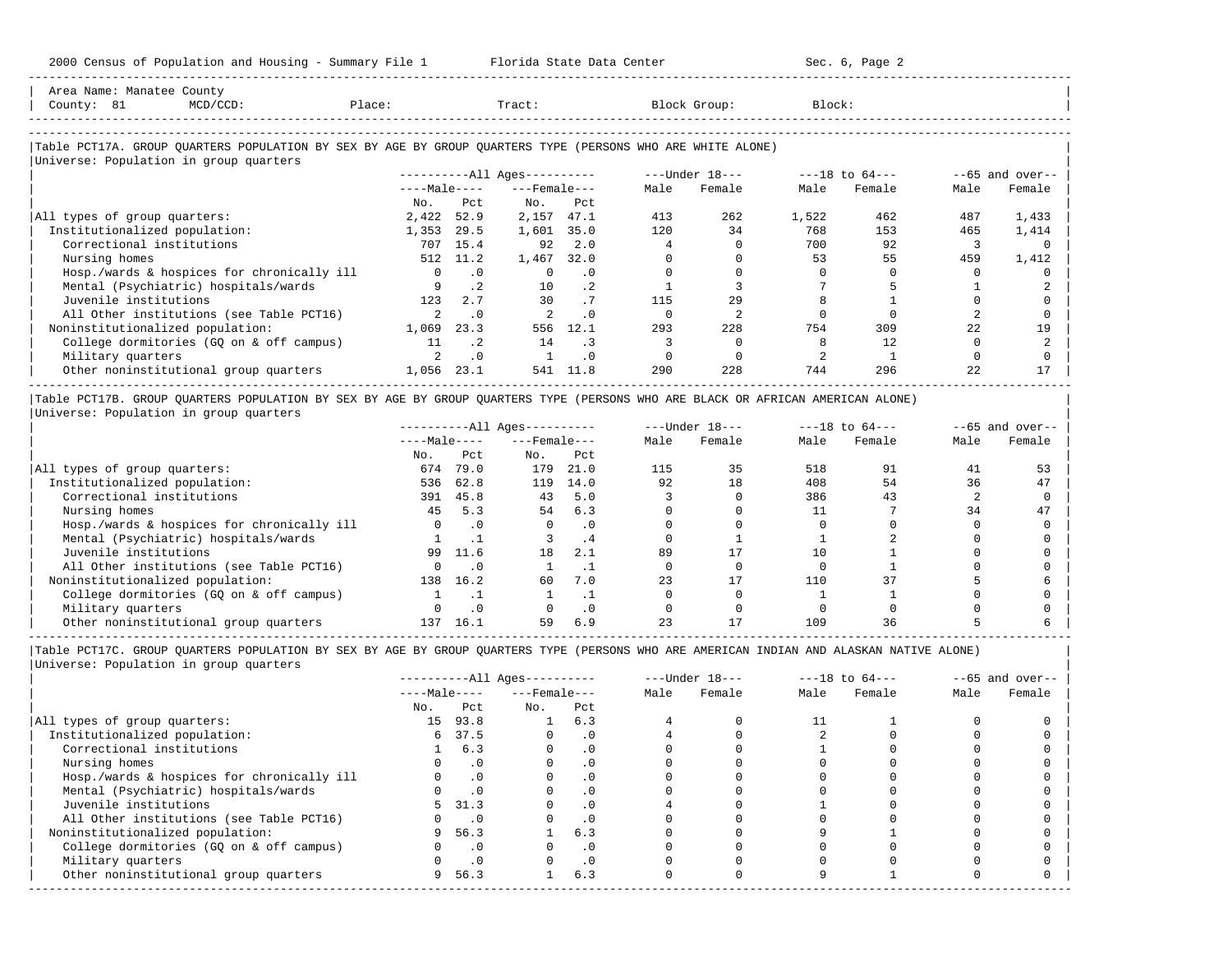| Area<br>Name       | Mallate | COUILL.                                                                         |                |  |     |
|--------------------|---------|---------------------------------------------------------------------------------|----------------|--|-----|
| Count <sup>,</sup> | ັ້      | the contract of the contract of the contract of the contract of the contract of | $\overline{a}$ |  | ددب |
|                    |         |                                                                                 |                |  |     |

-----------------------------------------------------------------------------------------------------------------------------------------------------

-----------------------------------------------------------------------------------------------------------------------------------------------------

## |Table PCT17D. GROUP QUARTERS POPULATION BY SEX BY AGE BY GROUP QUARTERS TYPE (PERSONS WHO ARE ASIAN ALONE) |

|                                            |              |           | $------All Ages------$ |                |      | ---Under 18--- |      | $---18$ to $64---$ |      | $--65$ and over-- |
|--------------------------------------------|--------------|-----------|------------------------|----------------|------|----------------|------|--------------------|------|-------------------|
|                                            | $---Male---$ |           | $---$ Female $---$     |                | Male | Female         | Male | Female             | Male | Female            |
|                                            | No.          | Pct       | No.                    | Pct            |      |                |      |                    |      |                   |
| All types of group quarters:               | 22           | 81.5      |                        | $5 \quad 18.5$ |      |                | 18   |                    |      |                   |
| Institutionalized population:              | 13           | 48.1      |                        | 3.7            |      |                |      |                    |      |                   |
| Correctional institutions                  | 11           | 40.7      |                        | $\cdot$ 0      |      |                |      |                    |      |                   |
| Nursing homes                              |              | $\cdot$ 0 |                        | 3.7            |      |                |      |                    |      |                   |
| Hosp./wards & hospices for chronically ill |              | $\cdot$ 0 |                        | $\cdot$ 0      |      |                |      |                    |      |                   |
| Mental (Psychiatric) hospitals/wards       |              | $\cdot$ 0 |                        | $\cdot$ 0      |      |                |      |                    |      |                   |
| Juvenile institutions                      |              | 7.4       |                        | $\cdot$ 0      |      |                |      |                    |      |                   |
| All Other institutions (see Table PCT16)   |              | $\cdot$ 0 |                        | $\cdot$ 0      |      |                |      |                    |      |                   |
| Noninstitutionalized population:           |              | 33.3      | 4                      | 14.8           |      |                |      |                    |      |                   |
| College dormitories (GQ on & off campus)   |              | $\cdot$ 0 |                        | $\cdot$ 0      |      |                |      |                    |      |                   |
| Military quarters                          |              | $\cdot$ 0 |                        | $\cdot$ 0      |      |                |      |                    |      |                   |
| Other noninstitutional group quarters      | 9            | 33.3      |                        | 4 14.8         |      |                |      |                    |      |                   |

|Table PCT17E. GROUP QUARTERS POPULATION BY SEX BY AGE BY GROUP QUARTERS TYPE (PERSONS OF WHO ARE NATIVE HAWAIIAN AND OTHER PACIFIC ISLANDER ALONE) | |Universe: Population in group quarters |

|                                            |              |          | $------All Aqes------$ |           |      | $---Under 18---$ |      | $---18$ to $64---$ |      | $--65$ and over-- |
|--------------------------------------------|--------------|----------|------------------------|-----------|------|------------------|------|--------------------|------|-------------------|
|                                            | $---Male---$ |          | $---$ Female $---$     |           | Male | Female           | Male | Female             | Male | Female            |
|                                            | No.          | Pct      | No.                    | Pct       |      |                  |      |                    |      |                   |
| All types of group quarters:               |              | 1 100.0  |                        | $\cdot$ 0 |      |                  |      |                    |      |                   |
| Institutionalized population:              |              |          |                        | . 0       |      |                  |      |                    |      |                   |
| Correctional institutions                  |              | . 0      |                        | . 0       |      |                  |      |                    |      |                   |
| Nursing homes                              |              |          |                        | . 0       |      |                  |      |                    |      |                   |
| Hosp./wards & hospices for chronically ill |              | . 0      |                        | . 0       |      |                  |      |                    |      |                   |
| Mental (Psychiatric) hospitals/wards       |              |          |                        | . 0       |      |                  |      |                    |      |                   |
| Juvenile institutions                      |              | $\Omega$ |                        | . 0       |      |                  |      |                    |      |                   |
| All Other institutions (see Table PCT16)   |              |          |                        |           |      |                  |      |                    |      |                   |
| Noninstitutionalized population:           |              | 1 100.0  |                        |           |      |                  |      |                    |      |                   |
| College dormitories (GO on & off campus)   |              |          |                        |           |      |                  |      |                    |      |                   |
| Military quarters                          |              |          |                        |           |      |                  |      |                    |      |                   |
| Other noninstitutional group quarters      |              | 1 100.0  |                        |           |      |                  |      |                    |      |                   |

|Table PCT17F. GROUP QUARTERS POPULATION BY SEX BY AGE BY GROUP QUARTERS TYPE (PERSONS WHO ARE SOME OTHER RACE ALONE) |

|                                            |              |           | $------All Ages------$ |           |      | $---Under 18---$ |      | $---18$ to $64---$ |      | $--65$ and over-- |
|--------------------------------------------|--------------|-----------|------------------------|-----------|------|------------------|------|--------------------|------|-------------------|
|                                            | $---Male---$ |           | $---$ Female $---$     |           | Male | Female           | Male | Female             | Male | Female            |
|                                            | No.          | Pct       | No.                    | Pct       |      |                  |      |                    |      |                   |
| All types of group quarters:               | 331          | 73.6      | 119                    | 26.4      | 83   | 46               | 246  |                    |      |                   |
| Institutionalized population:              | 19           | 4.2       | 2.                     | .4        |      |                  |      |                    |      |                   |
| Correctional institutions                  |              | 1.6       | $\Omega$               | $\cdot$ 0 |      |                  |      |                    |      |                   |
| Nursing homes                              |              | .2        |                        |           |      |                  |      |                    |      |                   |
| Hosp./wards & hospices for chronically ill |              | .0        |                        | $\cdot$ 0 |      |                  |      |                    |      |                   |
| Mental (Psychiatric) hospitals/wards       |              | $\cdot$ 0 | $\Omega$               | $\cdot$ 0 |      |                  |      |                    |      |                   |
| Juvenile institutions                      | 11           | 2.4       |                        |           |      |                  |      |                    |      |                   |
| All Other institutions (see Table PCT16)   |              | $\cdot$ 0 |                        | $\cdot$ 0 |      |                  |      |                    |      |                   |
| Noninstitutionalized population:           | 312          | 69.3      | 117                    | 26.0      | 72   | 45               | 239  |                    |      |                   |
| College dormitories (GQ on & off campus)   |              | $\cdot$ 0 | $\Omega$               | $\cdot$ 0 |      |                  |      |                    |      |                   |
| Military quarters                          |              | $\cdot$ 0 |                        | $\cdot$ 0 |      |                  |      |                    |      |                   |
| Other noninstitutional group quarters      | 312          | 69.3      | 117                    | 26.0      | 72   | 45               | 239  |                    |      |                   |
|                                            |              |           |                        |           |      |                  |      |                    |      |                   |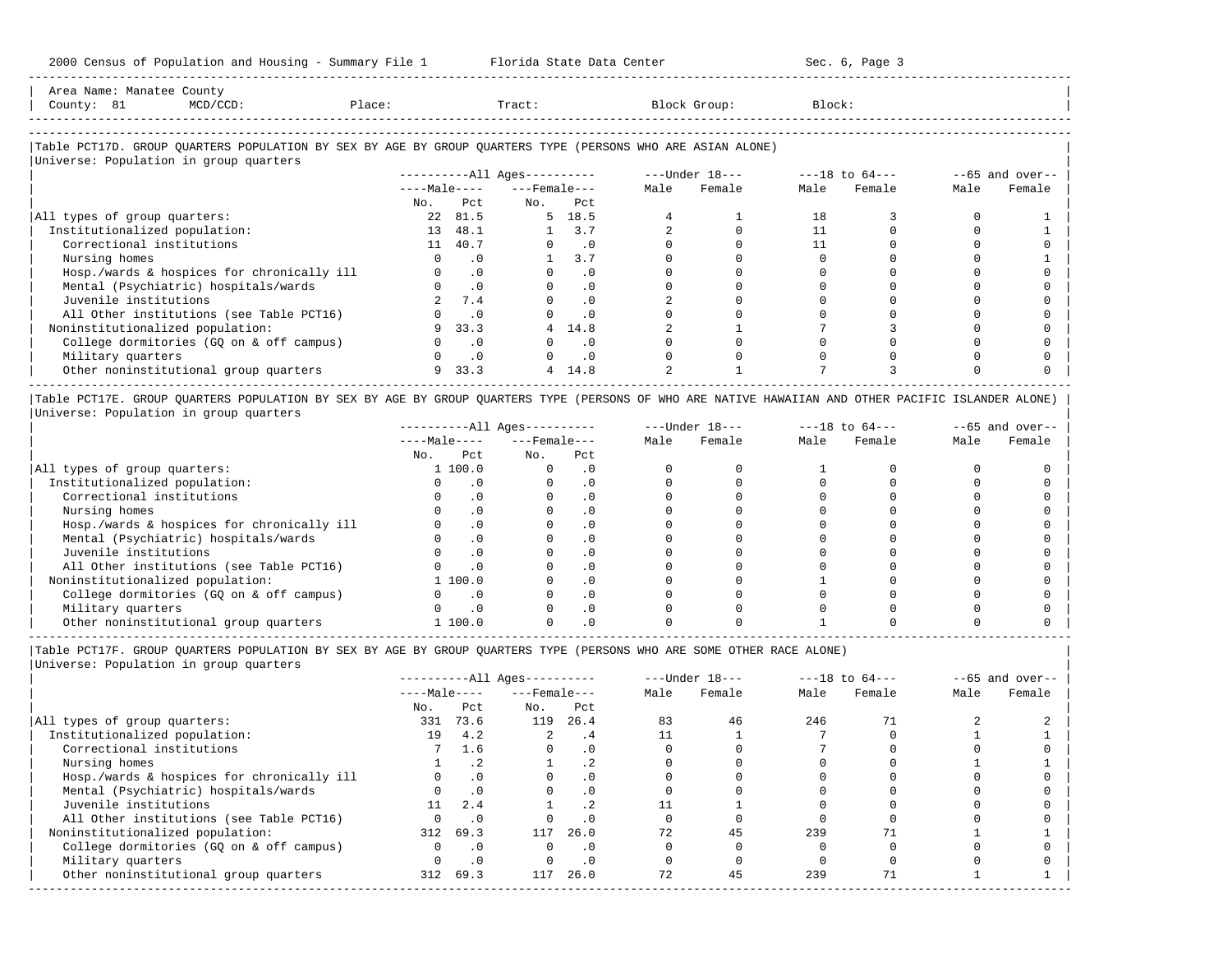| Area Name: Manatee County                                                                                                     |               |                       |                             |                             |                      |                |                                |        |              |                    |
|-------------------------------------------------------------------------------------------------------------------------------|---------------|-----------------------|-----------------------------|-----------------------------|----------------------|----------------|--------------------------------|--------|--------------|--------------------|
| County: 81<br>$MCD/CCD$ :                                                                                                     | Place: Tract: |                       |                             |                             |                      | Block Group:   | Block:                         |        |              |                    |
|                                                                                                                               |               |                       |                             |                             |                      |                |                                |        |              |                    |
| Table PCT17G. GROUP OUARTERS POPULATION BY SEX BY AGE BY GROUP OUARTERS TYPE (PERSONS OF WHO REPORT TWO OR MORE RACES)        |               |                       |                             |                             |                      |                |                                |        |              |                    |
| Universe: Population in group quarters                                                                                        |               |                       |                             |                             |                      |                |                                |        |              |                    |
|                                                                                                                               |               |                       | $------All Ages------$      |                             |                      |                | ---Under 18--- ----18 to 64--- |        |              | $--65$ and over--  |
|                                                                                                                               |               |                       | $---Male-- ---Female$       |                             | Male                 | Female         | Male                           | Female | Male         | Female             |
|                                                                                                                               | No.           |                       | Pct<br>No.                  | Pct                         |                      |                |                                |        |              |                    |
| All types of group quarters:                                                                                                  |               | 60 75.9               |                             | 19 24.1                     | 15                   | 9              | 45                             | 10     | 0            |                    |
| Institutionalized population:                                                                                                 |               | 25 31.6               |                             | 4, 5.1                      |                      | $\overline{a}$ | 21                             |        | $\Omega$     |                    |
| Correctional institutions                                                                                                     | 21            | 26.6                  |                             | 1.3                         |                      |                | 21                             |        |              |                    |
| Nursing homes                                                                                                                 |               | $\cdot$ 0<br>$\Omega$ |                             | $\cdot$ 0<br>$\overline{0}$ |                      | $\Omega$       | $\Omega$                       |        | $\Omega$     |                    |
| Hosp./wards & hospices for chronically ill                                                                                    |               | $0 \qquad .0$         |                             | $\overline{\phantom{0}}$ .0 |                      |                |                                |        |              |                    |
| Mental (Psychiatric) hospitals/wards                                                                                          |               | $0 \qquad .0$         |                             | 1.3                         |                      | $\Omega$       | $\Omega$                       |        | <sup>0</sup> |                    |
| Juvenile institutions                                                                                                         |               | 5.1                   | $2^{\circ}$                 | 2.5                         |                      |                |                                |        |              |                    |
| All Other institutions (see Table PCT16)                                                                                      |               | $0 \qquad .0$         | $\Omega$                    | $\overline{\phantom{0}}$ .0 |                      | $\Omega$       | $\Omega$                       |        | $\Omega$     |                    |
| Noninstitutionalized population:                                                                                              |               | 35 44.3               | 15                          | 19.0                        | 11                   |                | 24                             |        |              |                    |
| College dormitories (GQ on & off campus)                                                                                      |               | $\cdot$ 0<br>$\Omega$ | $\Omega$                    | $\cdot$ 0                   | $\Omega$             | $\Omega$       | $\Omega$                       |        |              |                    |
| Military quarters                                                                                                             |               | $\cdot$ 0<br>$\Omega$ | $\Omega$                    | $\cdot$ 0                   |                      |                | $\Omega$                       |        |              |                    |
| Other noninstitutional group quarters                                                                                         |               | 35 44.3               |                             | 15 19.0                     | 11                   |                | 2.4                            |        |              |                    |
| Table PCT17H. GROUP QUARTERS POPULATION BY SEX BY AGE BY GROUP QUARTERS TYPE (PERSONS OF ANY RACE WHO ARE HISPANIC OR LATINO) |               |                       |                             |                             |                      |                |                                |        |              |                    |
| Universe: Population in group quarters                                                                                        |               |                       |                             |                             |                      |                |                                |        |              |                    |
|                                                                                                                               |               |                       | ----------All Ages--------- |                             |                      |                | ---Under 18--- ----18 to 64--- |        |              | $- -65$ and over-- |
|                                                                                                                               |               |                       | $---Male-- ---Female$       |                             | Male                 | Female         | Male                           | Female | Male         | Female             |
|                                                                                                                               |               | No. Pct               | $NQ$ .                      | Pct                         |                      |                |                                |        |              |                    |
| All types of group quarters:                                                                                                  |               |                       | 1,518 71.9 594 28.1         |                             | 368                  | 263            | 1,135                          | 321    | 15           | 10                 |
| Institutionalized population:                                                                                                 |               | 351 16.6              | $19 \t 9$                   |                             | 37                   | $\overline{4}$ | 307                            | 8      |              |                    |
| the contract of the contract of the contract of the contract of the contract of the contract of the contract of               |               |                       |                             |                             | $\sim$ $\sim$ $\sim$ | $\sim$         | $\sim$ $\sim$                  |        |              |                    |

| Correctional institutions                  | 308   | 14.6 |     |      |     |     | 306 |     |  |
|--------------------------------------------|-------|------|-----|------|-----|-----|-----|-----|--|
| Nursing homes                              |       |      |     |      |     |     |     |     |  |
| Hosp./wards & hospices for chronically ill |       |      |     |      |     |     |     |     |  |
| Mental (Psychiatric) hospitals/wards       |       |      |     |      |     |     |     |     |  |
| Juvenile institutions                      |       | 1.8  |     |      |     |     |     |     |  |
| All Other institutions (see Table PCT16)   |       |      |     |      |     |     |     |     |  |
| Noninstitutionalized population:           | 1,167 | 55.3 | 575 | 27.2 | 331 | 259 | 828 | 313 |  |
| College dormitories (GO on & off campus)   |       |      |     |      |     |     |     |     |  |
| Military quarters                          |       |      |     |      |     |     |     |     |  |
| Other noninstitutional group quarters      | 1.166 | 55.2 | 575 |      | 331 | 259 | 827 | 313 |  |

-----------------------------------------------------------------------------------------------------------------------------------------------------

|                                            |              |                      | $------All Ages------$ |           |      | $---Under 18---$ |      | $---18$ to $64---$ |      | $--65$ and over-- |
|--------------------------------------------|--------------|----------------------|------------------------|-----------|------|------------------|------|--------------------|------|-------------------|
|                                            | $---Male---$ |                      | $---$ Female $---$     |           | Male | Female           | Male | Female             | Male | Female            |
|                                            | No.          | Pct                  | No.                    | Pct       |      |                  |      |                    |      |                   |
| All types of group quarters:               | 1,292        | 43.2                 | 1,698                  | 56.8      | 144  | 54               | 674  | 219                | 474  | 1,425             |
| Institutionalized population:              | 1,032        | 34.5                 | 1,584                  | 53.0      | 99   | 31               | 474  | 145                | 459  | 1,408             |
| Correctional institutions                  |              | 412 13.8             | 86                     | 2.9       |      |                  | 407  | 86                 |      |                   |
| Nursing homes                              | 508          | 17.0                 | 1,460                  | 48.8      |      |                  | 53   | 54                 | 455  | 1,406             |
| Hosp./wards & hospices for chronically ill | $\Omega$     | $\cdot$ 0            |                        | $\cdot$ 0 |      |                  |      |                    |      |                   |
| Mental (Psychiatric) hospitals/wards       | 9            |                      | 10                     | $\cdot$ 3 |      |                  |      |                    |      |                   |
| Juvenile institutions                      | 101          | 3.4                  | 26                     | . 9       | 94   | 26               |      |                    |      |                   |
| All Other institutions (see Table PCT16)   |              |                      |                        |           |      |                  |      |                    |      |                   |
| Noninstitutionalized population:           | 260          | 8.7                  | 114                    | 3.8       | 45   | 23               | 200  | 74                 | 15   |                   |
| College dormitories (GO on & off campus)   | 11           | $\cdot$ <sup>4</sup> | 14                     | . 5       |      |                  |      | 12.                |      |                   |
| Military quarters                          |              | . .                  |                        | $\cdot$ 0 |      |                  |      |                    |      |                   |
| Other noninstitutional group quarters      | 247          | 8.3                  | 99                     | 3.3       | 42   | 23               | 190  | 61                 | 1.5  | 15                |
|                                            |              |                      |                        |           |      |                  |      |                    |      |                   |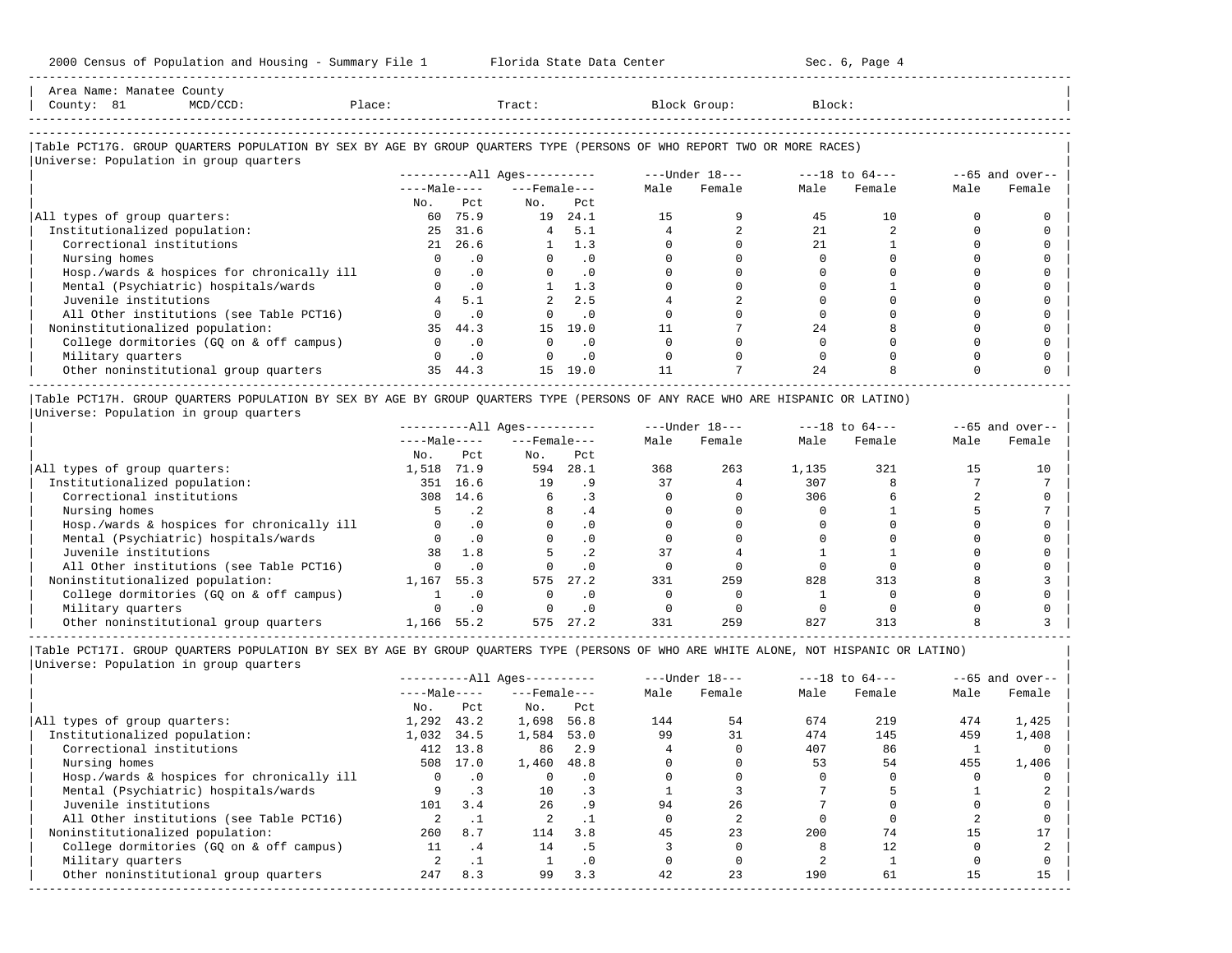| Area Name: Marion County<br>County: 83                                                                                                                                                                                                                                                                                                                                                                                                                                                                                                                              | $MCD/CCD$ :                                                                                                                                                                           | Place:                                                                                                                                                                                                                                                                                                                                                                                                                                                                                                                           | Tract:                                             |                                                                                                                                                                                                                       | Block Group:                                                                                                                                                                                                                                                                                                                                                                                                                                                                     | Block:                                                                                                                                                                                                                                             |                                                                                                                                                                                                            |
|---------------------------------------------------------------------------------------------------------------------------------------------------------------------------------------------------------------------------------------------------------------------------------------------------------------------------------------------------------------------------------------------------------------------------------------------------------------------------------------------------------------------------------------------------------------------|---------------------------------------------------------------------------------------------------------------------------------------------------------------------------------------|----------------------------------------------------------------------------------------------------------------------------------------------------------------------------------------------------------------------------------------------------------------------------------------------------------------------------------------------------------------------------------------------------------------------------------------------------------------------------------------------------------------------------------|----------------------------------------------------|-----------------------------------------------------------------------------------------------------------------------------------------------------------------------------------------------------------------------|----------------------------------------------------------------------------------------------------------------------------------------------------------------------------------------------------------------------------------------------------------------------------------------------------------------------------------------------------------------------------------------------------------------------------------------------------------------------------------|----------------------------------------------------------------------------------------------------------------------------------------------------------------------------------------------------------------------------------------------------|------------------------------------------------------------------------------------------------------------------------------------------------------------------------------------------------------------|
| Universe: Population in group quarters                                                                                                                                                                                                                                                                                                                                                                                                                                                                                                                              |                                                                                                                                                                                       | Table PCT16. GROUP OUARTERS POPULATION BY GROUP OUARTERS TYPE                                                                                                                                                                                                                                                                                                                                                                                                                                                                    |                                                    |                                                                                                                                                                                                                       |                                                                                                                                                                                                                                                                                                                                                                                                                                                                                  |                                                                                                                                                                                                                                                    |                                                                                                                                                                                                            |
| Total Group Quarters Population<br>Institutionalized population:<br>Correctional institutions:<br>Federal prisons and detention centers<br>Halfway houses<br>Local jails, police lockups, etc.<br>Military disciplinary barracks<br>State prisons<br>Other types of correctional institutions<br>Nursing homes<br>Hospitals/wards and hospices for chronically ill:<br>Hospitals or wards for drug/alcohol abuse<br>Mental (Psychiatric) hospitals or wards<br>Institutions for the deaf<br>Institutions for the blind<br>Juvenile institutions:<br>Long-term care: | Hospices or homes for chronically ill<br>Military hospitals or wards for chronically ill<br>Other hospitals or wards for chronically ill<br>Training schools for juvenile delinquents | Hospitals/wards, hospices, and schools for the handicapped:<br>Schools, hospitals, or wards for the mentally retarded<br>Schools, hospitals, or wards for the physically handicapped:<br>Orthopedic wards/institutions for the physically handicapped<br>Wards in general hospitals for patients with no usual home elsewhere<br>Wards in military hospitls for patients with no usual home elsewhere<br>Homes for abused, dependent, and neglected children<br>Residential treatment centers for emotionally disturbed children | 6,881<br>5,644<br>3,780<br>1,335<br>2,222<br>1,579 | $\circ$<br>1.5<br>$\Omega$<br>208<br>44<br>24<br>16<br>$\Omega$<br>8<br>$\Omega$<br>$\Omega$<br>$\Omega$<br>$\Omega$<br>$\Omega$<br>$\Omega$<br>$\Omega$<br>20<br>$\Omega$<br>241<br>90<br>$\Omega$<br>$\Omega$<br>90 | Noninstitutionalized population:<br>Military quarters:<br>On base:<br>Military ships<br>Group homes:<br>Homes for the mentally ill<br>Homes for the mentally retarded<br>Homes for the physically handicapped<br>Other group homes<br>Religious group quarters<br>Workers' dormitories:<br>Agriculture workers' dormitories on farms<br>Other workers' dormitories<br>Crews of maritime vessels<br>Other nonhousehold living situations<br>Other noninstitutional group quarters | College dormitories (college GQ on and off campus)<br>Barracks and other GQ for military personnel<br>Transient quarters for temporary residents<br>Homes or halfway houses for drug/alcohol abuse<br>Job Corps and vocational training facilities | 1,237<br>231<br>$\mathbf 0$<br>$\Omega$<br>$\mathbf 0$<br>$\Omega$<br>$\Omega$<br>201<br>14<br>14<br>84<br>$\mathbf 0$<br>89<br>2<br>$\Omega$<br>$\Omega$<br>$\Omega$<br>$\Omega$<br>$\Omega$<br>81<br>722 |
| Type of juvenile institution unknown                                                                                                                                                                                                                                                                                                                                                                                                                                                                                                                                |                                                                                                                                                                                       | Short-term care, detention or diagnostic centers for delinquent chdrn                                                                                                                                                                                                                                                                                                                                                                                                                                                            |                                                    | 104<br>47                                                                                                                                                                                                             |                                                                                                                                                                                                                                                                                                                                                                                                                                                                                  |                                                                                                                                                                                                                                                    |                                                                                                                                                                                                            |
| Universe: Population in group quarters                                                                                                                                                                                                                                                                                                                                                                                                                                                                                                                              |                                                                                                                                                                                       | Table PCT17. GROUP QUARTERS POPULATION BY SEX BY AGE BY GROUP QUARTERS TYPE<br>$------All \text{Aqes------}$<br>$---Male-- ---Female$<br>No. Pct<br>$1.151 \quad C0.1$ $2.527 \quad 20.6$                                                                                                                                                                                                                                                                                                                                        | No.<br>Pct.                                        |                                                                                                                                                                                                                       | ---Under 18---<br>Male Female<br>200<br>0 <sup>0</sup>                                                                                                                                                                                                                                                                                                                                                                                                                           | ---18 to 64---<br>Male Female<br>Male<br>2.102<br>1.005<br>$\sim$ 0.0                                                                                                                                                                              | $--65$ and over--<br>Female<br>1.210                                                                                                                                                                       |

|                                            | No.   | Pct       | No.        | Pct       |     |    |       |       |     |       |
|--------------------------------------------|-------|-----------|------------|-----------|-----|----|-------|-------|-----|-------|
| All types of group quarters:               | 4,154 | 60.4      | 2,727      | 39.6      | 353 | 82 | 3,193 | 1,296 | 608 | 1,349 |
| Institutionalized population:              | 3,473 | 50.5      | 2,171      | 31.6      | 226 | 38 | 2,757 | 1,047 | 490 | 1,086 |
| Correctional institutions                  | 2,745 | 39.9      | 1,035 15.0 |           | 22  | 21 | 2,687 | 1,006 | 36  |       |
| Nursing homes                              | 483   | 7.0       | 1,096 15.9 |           |     |    | 42    | 37    | 441 | 1,059 |
| Hosp./wards & hospices for chronically ill |       | $\cdot$ 2 | 13         | $\cdot$ 2 |     |    |       |       |     |       |
| Mental (Psychiatric) hospitals/wards       |       | $\cdot$ 0 | $\Omega$   | $\cdot$ 0 |     |    |       |       |     |       |
| Juvenile institutions                      | 224   | 3.3       | 17         |           | 203 |    | 21    |       |     |       |
| All Other institutions (see Table PCT16)   | 10    |           | 10         |           |     |    |       |       |     |       |
| Noninstitutionalized population:           | 681   | 9.9       | 556        | 8.1       | 127 | 44 | 436   | 249   | 118 | 263   |
| College dormitories (GO on & off campus)   | 122   | 1.8       | 109        | 1.6       |     |    | 120   | 108   |     |       |
| Military quarters                          |       | $\cdot$ 0 |            | $\cdot$ 0 |     |    |       |       |     |       |
| Other noninstitutional group quarters      | 559   | 8.1       | 447        | 6.5       | 125 | 43 | 316   | 141   | 118 | 263   |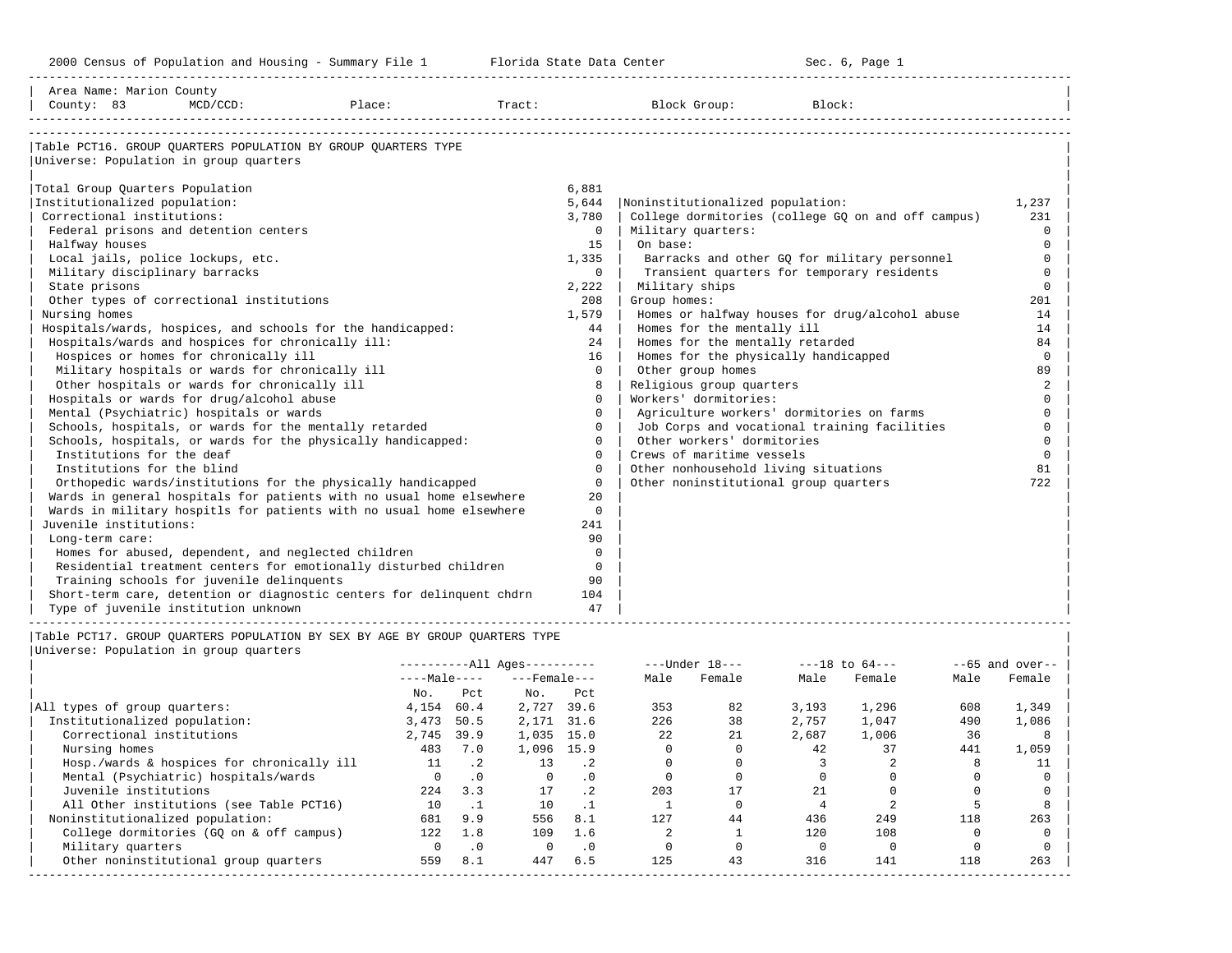-----------------------------------------------------------------------------------------------------------------------------------------------------

| County: 83<br>$MCD/CCD$ :                                                                                                                            | Place: | ------------------ | Tract:                       |           |      | Block Group:                   | Block: |        |      |                   |
|------------------------------------------------------------------------------------------------------------------------------------------------------|--------|--------------------|------------------------------|-----------|------|--------------------------------|--------|--------|------|-------------------|
| Table PCT17A. GROUP QUARTERS POPULATION BY SEX BY AGE BY GROUP QUARTERS TYPE (PERSONS WHO ARE WHITE ALONE)<br>Universe: Population in group quarters |        |                    |                              |           |      |                                |        |        |      |                   |
|                                                                                                                                                      |        |                    | ----------All Ages---------- |           |      | ---Under 18--- ----18 to 64--- |        |        |      | $--65$ and over-- |
|                                                                                                                                                      |        |                    | $---Male---$                 |           | Male | Female                         | Male   | Female | Male | Female            |
|                                                                                                                                                      | No.    | Pct                | No.                          | Pct       |      |                                |        |        |      |                   |
| All types of group quarters:                                                                                                                         | 2,507  | 55.7               | 1,994 44.3                   |           | 204  | 36                             | 1,753  | 708    | 550  | 1,250             |
| Institutionalized population:                                                                                                                        | 1,992  | 44.3               | 1,549                        | 34.4      | 115  | 17                             | 1,438  | 536    | 439  | 996               |
| Correctional institutions                                                                                                                            | 1,424  | 31.6               | 519                          | 11.5      |      |                                | 1,388  | 507    | 27   |                   |
| Nursing homes                                                                                                                                        | 435    | 9.7                | 1,000                        | 22.2      |      |                                | 36     | 26     | 399  | 974               |
| Hosp./wards & hospices for chronically ill                                                                                                           | 10     | $\cdot$ 2          | 11                           | $\cdot$ 2 |      |                                |        |        |      |                   |
| Mental (Psychiatric) hospitals/wards                                                                                                                 |        | $\cdot$ 0          | $\Omega$                     | $\cdot$ 0 |      |                                |        |        |      |                   |
| Juvenile institutions                                                                                                                                | 114    | 2.5                | 12                           | $\cdot$ 3 | 105  | 12.                            |        |        |      |                   |
| All Other institutions (see Table PCT16)                                                                                                             | 9      | $\cdot$ 2          |                              | $\cdot$ 2 |      |                                |        |        |      |                   |
| Noninstitutionalized population:                                                                                                                     | 515    | 11.4               | 445                          | 9.9       | 89   | 19                             | 315    | 172    | 111  | 254               |
| College dormitories (GQ on & off campus)                                                                                                             | 97     | 2.2                | 77                           | 1.7       |      |                                | 95     | 76     |      |                   |
| Military quarters                                                                                                                                    |        | $\cdot$ 0          |                              | $\cdot$ 0 |      |                                |        |        |      |                   |
| Other noninstitutional group quarters                                                                                                                | 418    | 9.3                | 368                          | 8.2       | 87   | 18                             | 220    | 96     | 111  | 254               |

|Table PCT17B. GROUP QUARTERS POPULATION BY SEX BY AGE BY GROUP QUARTERS TYPE (PERSONS WHO ARE BLACK OR AFRICAN AMERICAN ALONE) | |Universe: Population in group quarters |

|                                            |              |           | $------All Aqes------$ |           |      | $---Under 18---$ |       | $---18$ to $64---$ |      | $--65$ and over-- |
|--------------------------------------------|--------------|-----------|------------------------|-----------|------|------------------|-------|--------------------|------|-------------------|
|                                            | $---Male---$ |           | $---$ Female $---$     |           | Male | Female           | Male  | Female             | Male | Female            |
|                                            | No.          | Pct       | No.                    | Pct       |      |                  |       |                    |      |                   |
| All types of group quarters:               | 1,466        | 69.6      | 639                    | 30.4      | 125  | 33               | 1,295 | 516                | 46   | 90                |
| Institutionalized population:              | 1,337        | 63.5      | 562                    | 26.7      | 101  | 17               | 1,194 | 461                | 42   | 84                |
| Correctional institutions                  | 1,195        | 56.8      | 464                    | 22.0      | 12   | 12               | 1,177 | 451                |      |                   |
| Nursing homes                              | 42           | 2.0       | 89                     | 4.2       |      |                  |       |                    | 36   | 80                |
| Hosp./wards & hospices for chronically ill |              | . 0       | 2                      |           |      |                  |       |                    |      |                   |
| Mental (Psychiatric) hospitals/wards       |              | $\cdot$ 0 | $\Omega$               | .0        |      |                  |       |                    |      |                   |
| Juvenile institutions                      | 98           | 4.7       |                        | . 2       | 89   |                  |       |                    |      |                   |
| All Other institutions (see Table PCT16)   |              | $\cdot$ 0 |                        |           |      |                  |       |                    |      |                   |
| Noninstitutionalized population:           | 129          | 6.1       |                        | 3.7       | 24   | 16               | 101   |                    |      |                   |
| College dormitories (GO on & off campus)   | 2.2.         | 1.0       | 25                     | 1.2       |      |                  | 2.2.  | 25                 |      |                   |
| Military quarters                          |              | $\cdot$ 0 |                        | $\cdot$ 0 |      |                  |       |                    |      |                   |
| Other noninstitutional group quarters      | 107          | 5.1       | 52                     | 2.5       | 2.4  | 16               | 79    |                    |      |                   |

-----------------------------------------------------------------------------------------------------------------------------------------------------

|                                            |              |           | $------All Aqes------$ |           |      | $---Under 18---$ |      | $---18$ to $64---$ |      | $--65$ and over-- |
|--------------------------------------------|--------------|-----------|------------------------|-----------|------|------------------|------|--------------------|------|-------------------|
|                                            | $---Male---$ |           | $---$ Female $---$     |           | Male | Female           | Male | Female             | Male | Female            |
|                                            | No.          | Pct       | No.                    | Pct       |      |                  |      |                    |      |                   |
| All types of group quarters:               | 43           | 56.6      |                        | 33 43.4   |      |                  | 30   | 2.4                |      |                   |
| Institutionalized population:              | 25           | 32.9      |                        | 13 17.1   |      |                  | 2.0  |                    |      |                   |
| Correctional institutions                  | 22           | 28.9      |                        | 13 17.1   |      |                  | 2.0  |                    |      |                   |
| Nursing homes                              |              | 1.3       |                        | . 0       |      |                  |      |                    |      |                   |
| Hosp./wards & hospices for chronically ill |              | $\cdot$ 0 |                        | . 0       |      |                  |      |                    |      |                   |
| Mental (Psychiatric) hospitals/wards       |              | $\cdot$ 0 |                        | . 0       |      |                  |      |                    |      |                   |
| Juvenile institutions                      |              | 2.6       |                        | $\cdot$ 0 |      |                  |      |                    |      |                   |
| All Other institutions (see Table PCT16)   |              | $\cdot$ 0 |                        |           |      |                  |      |                    |      |                   |
| Noninstitutionalized population:           | 18           | 23.7      | $20 -$                 | 26.3      |      |                  | 10   |                    |      |                   |
| College dormitories (GQ on & off campus)   |              | $\cdot$ 0 |                        | $\cdot$ 0 |      |                  |      |                    |      |                   |
| Military quarters                          |              | $\cdot$ 0 |                        | $\cdot$ 0 |      |                  |      |                    |      |                   |
| Other noninstitutional group quarters      | 18           | 23.7      | $20 -$                 | 26.3      |      |                  | 10   |                    |      |                   |
|                                            |              |           |                        |           |      |                  |      |                    |      |                   |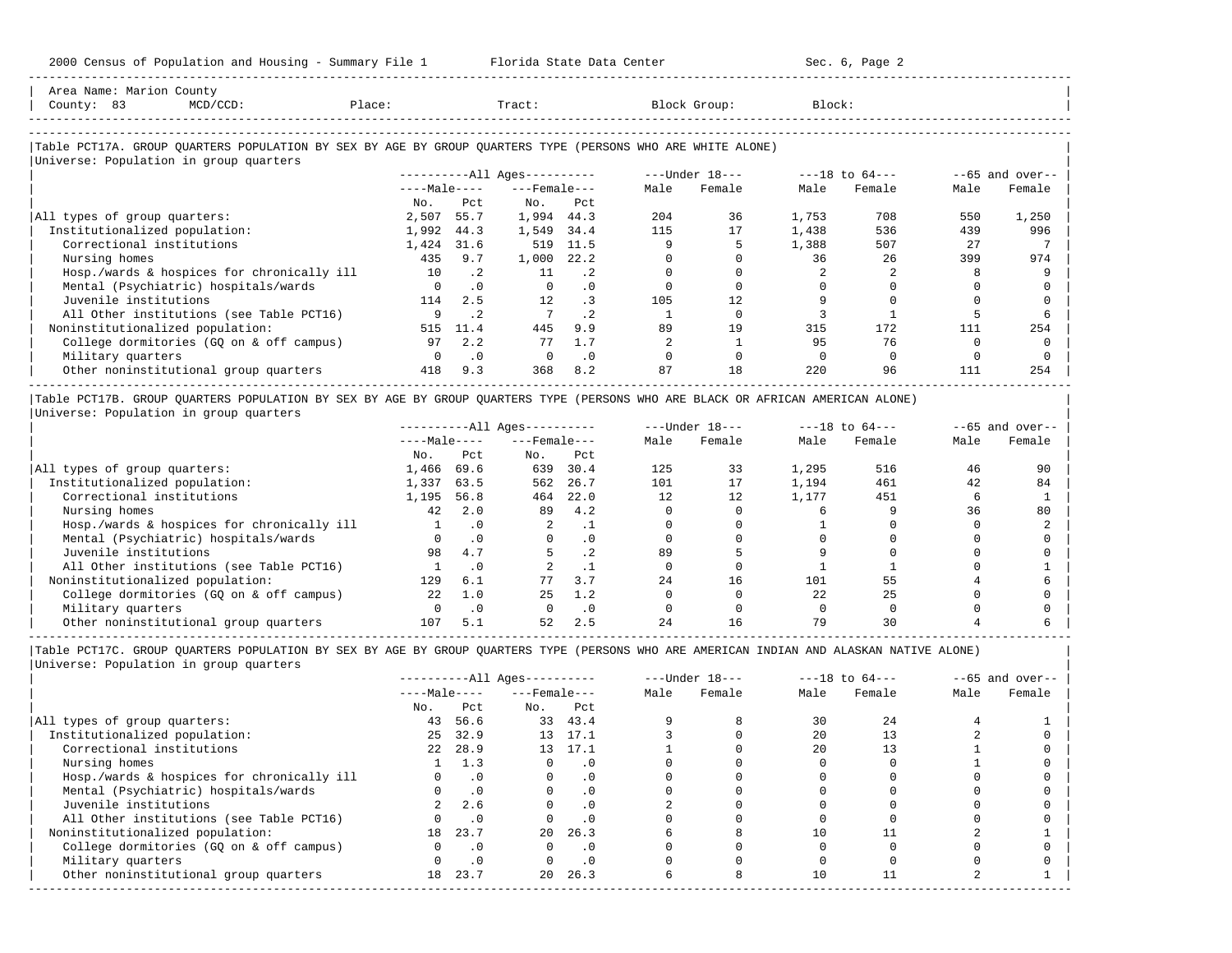| Area   |                        | Count                                                                           |       |       |                                                           |
|--------|------------------------|---------------------------------------------------------------------------------|-------|-------|-----------------------------------------------------------|
| County |                        | the contract of the contract of the contract of the contract of the contract of | Place | Tract | .lock:<br>the contract of the contract of the contract of |
|        | ---------------------- |                                                                                 |       |       |                                                           |

-----------------------------------------------------------------------------------------------------------------------------------------------------

### |Table PCT17D. GROUP QUARTERS POPULATION BY SEX BY AGE BY GROUP QUARTERS TYPE (PERSONS WHO ARE ASIAN ALONE) |

|                                            |              |           | $------All Ages------$ |                             |      | ---Under 18--- |      | $---18$ to $64---$ |      | $--65$ and over-- |
|--------------------------------------------|--------------|-----------|------------------------|-----------------------------|------|----------------|------|--------------------|------|-------------------|
|                                            | $---Male---$ |           | $---$ Female $---$     |                             | Male | Female         | Male | Female             | Male | Female            |
|                                            | No.          | Pct       | No.                    | Pct                         |      |                |      |                    |      |                   |
| All types of group quarters:               |              | 743.8     |                        | 9 56.3                      |      |                |      |                    |      |                   |
| Institutionalized population:              |              | 6 37.5    |                        | 2, 12.5                     |      |                |      |                    |      |                   |
| Correctional institutions                  |              | 6 37.5    |                        | 1 6.3                       |      |                |      |                    |      |                   |
| Nursing homes                              |              | . 0       |                        | 6.3                         |      |                |      |                    |      |                   |
| Hosp./wards & hospices for chronically ill |              | $\cdot$ 0 |                        | $\cdot$ 0                   |      |                |      |                    |      |                   |
| Mental (Psychiatric) hospitals/wards       |              | $\cdot$ 0 |                        | $\cdot$ 0                   |      |                |      |                    |      |                   |
| Juvenile institutions                      |              | $\cdot$ 0 |                        | . 0                         |      |                |      |                    |      |                   |
| All Other institutions (see Table PCT16)   |              | $\cdot$ 0 |                        | $\cdot$ 0                   |      |                |      |                    |      |                   |
| Noninstitutionalized population:           |              | 6.3       |                        | 743.8                       |      |                |      |                    |      |                   |
| College dormitories (GQ on & off campus)   |              | 6.3       | 5.                     | 31.3                        |      |                |      |                    |      |                   |
| Military quarters                          |              | $\cdot$ 0 |                        | $\overline{\phantom{0}}$ .0 |      |                |      |                    |      |                   |
| Other noninstitutional group quarters      |              | $\cdot$ 0 |                        | 2, 12.5                     |      |                |      |                    |      |                   |

|Table PCT17E. GROUP QUARTERS POPULATION BY SEX BY AGE BY GROUP QUARTERS TYPE (PERSONS OF WHO ARE NATIVE HAWAIIAN AND OTHER PACIFIC ISLANDER ALONE) | |Universe: Population in group quarters |

|                                            |              |           | $------All Aqes------$ |           |      | $---Under 18---$ |      | $---18$ to $64---$ |      | $--65$ and over-- |
|--------------------------------------------|--------------|-----------|------------------------|-----------|------|------------------|------|--------------------|------|-------------------|
|                                            | $---Male---$ |           | $---$ Female $---$     |           | Male | Female           | Male | Female             | Male | Female            |
|                                            | No.          | Pct       | No.                    | Pct       |      |                  |      |                    |      |                   |
| All types of group quarters:               |              | 50.0      |                        | 50.0      |      |                  |      |                    |      |                   |
| Institutionalized population:              |              |           |                        |           |      |                  |      |                    |      |                   |
| Correctional institutions                  |              |           |                        | . 0       |      |                  |      |                    |      |                   |
| Nursing homes                              |              |           |                        | $\cdot$ 0 |      |                  |      |                    |      |                   |
| Hosp./wards & hospices for chronically ill |              |           |                        | . 0       |      |                  |      |                    |      |                   |
| Mental (Psychiatric) hospitals/wards       |              |           |                        | . 0       |      |                  |      |                    |      |                   |
| Juvenile institutions                      |              |           |                        | . 0       |      |                  |      |                    |      |                   |
| All Other institutions (see Table PCT16)   |              |           |                        | $\cdot$ 0 |      |                  |      |                    |      |                   |
| Noninstitutionalized population:           |              | 50.0      |                        | 50.0      |      |                  |      |                    |      |                   |
| College dormitories (GO on & off campus)   |              |           |                        | $\cdot$ 0 |      |                  |      |                    |      |                   |
| Military quarters                          |              | $\cdot$ 0 |                        | $\cdot$ 0 |      |                  |      |                    |      |                   |
| Other noninstitutional group quarters      |              | 50.0      |                        | 50.0      |      |                  |      |                    |      |                   |

|Table PCT17F. GROUP QUARTERS POPULATION BY SEX BY AGE BY GROUP QUARTERS TYPE (PERSONS WHO ARE SOME OTHER RACE ALONE) |

|                                            |              |           | $------All Aqes------$ |           |      | $---Under 18---$ |      | $---18$ to $64---$ |      | $--65$ and over-- |
|--------------------------------------------|--------------|-----------|------------------------|-----------|------|------------------|------|--------------------|------|-------------------|
|                                            | $---Male---$ |           | $---$ Female $---$     |           | Male | Female           | Male | Female             | Male | Female            |
|                                            | No.          | Pct       | No.                    | Pct       |      |                  |      |                    |      |                   |
| All types of group quarters:               | 32           | 62.7      | 19                     | 37.3      |      |                  | 18   | 13                 |      |                   |
| Institutionalized population:              | 23           | 45.1      | 15                     | 29.4      |      |                  | 14   |                    |      |                   |
| Correctional institutions                  | 15           | 29.4      |                        | 11 21.6   |      |                  | 14   |                    |      |                   |
| Nursing homes                              | 5.           | 9.8       | 4                      | 7.8       |      |                  |      |                    |      |                   |
| Hosp./wards & hospices for chronically ill |              | $\cdot$ 0 |                        | $\cdot$ 0 |      |                  |      |                    |      |                   |
| Mental (Psychiatric) hospitals/wards       |              | $\cdot$ 0 |                        | $\cdot$ 0 |      |                  |      |                    |      |                   |
| Juvenile institutions                      |              | 5.9       |                        |           |      |                  |      |                    |      |                   |
| All Other institutions (see Table PCT16)   |              | $\cdot$ 0 |                        | $\cdot$ 0 |      |                  |      |                    |      |                   |
| Noninstitutionalized population:           | 9.           | 17.6      |                        | 7.8       |      |                  |      |                    |      |                   |
| College dormitories (GQ on & off campus)   |              | 3.9       |                        | 3.9       |      |                  |      |                    |      |                   |
| Military quarters                          |              | $\cdot$ 0 |                        | $\cdot$ 0 |      |                  |      |                    |      |                   |
| Other noninstitutional group quarters      |              | 13.7      | $\overline{2}$         | 3.9       |      |                  |      |                    |      |                   |
|                                            |              |           |                        |           |      |                  |      |                    |      |                   |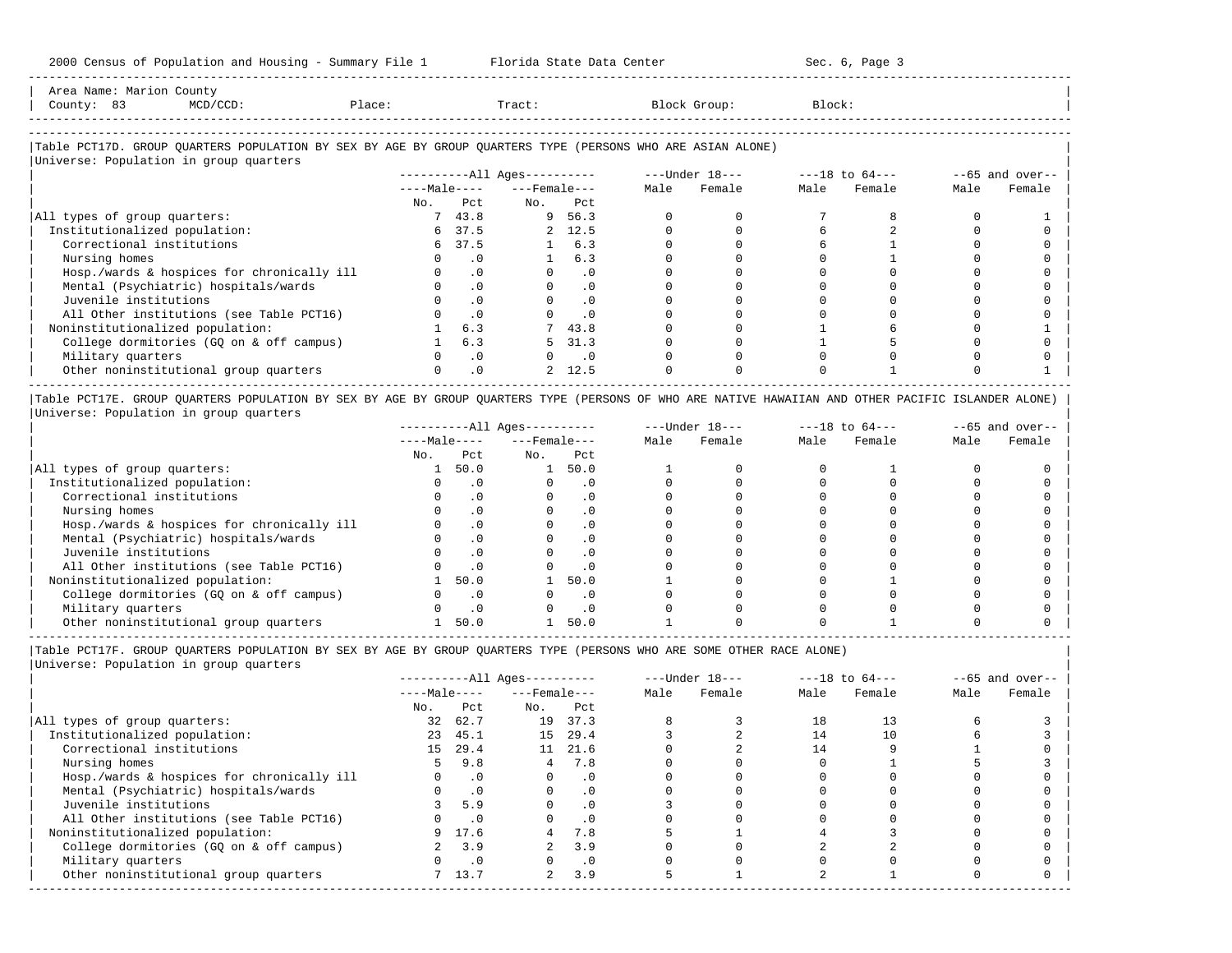| Area Name: Marion County<br>County: 83<br>MCD/CCD:                                                                                                               | Place:   |           | Tract:                   |            |      | Block Group:                                                 | Block: |        |      |                    |
|------------------------------------------------------------------------------------------------------------------------------------------------------------------|----------|-----------|--------------------------|------------|------|--------------------------------------------------------------|--------|--------|------|--------------------|
| Table PCT17G. GROUP QUARTERS POPULATION BY SEX BY AGE BY GROUP QUARTERS TYPE (PERSONS OF WHO REPORT TWO OR MORE RACES)<br>Universe: Population in group quarters |          |           |                          |            |      |                                                              |        |        |      |                    |
|                                                                                                                                                                  |          |           |                          |            |      | ----------All Ages---------- -----Under 18--- ---18 to 64--- |        |        |      | $- -65$ and over-- |
|                                                                                                                                                                  |          |           | $---Male-- ---Female---$ |            | Male | Female                                                       | Male   | Female | Male | Female             |
|                                                                                                                                                                  |          | No. Pct   | No. Pct                  |            |      |                                                              |        |        |      |                    |
| All types of group quarters:                                                                                                                                     | 98       | 75.4      |                          | 32 24.6    |      |                                                              | 90     | 26     |      |                    |
| Institutionalized population:                                                                                                                                    | 90       | 69.2      | 30                       | 23.1       |      |                                                              | 85     | 25     |      |                    |
| Correctional institutions                                                                                                                                        | 83       | 63.8      | 27                       | 20.8       |      |                                                              | 82     | 25     |      |                    |
| Nursing homes                                                                                                                                                    | $\Omega$ | $\cdot$ 0 | $\overline{2}$           | 1.5        |      |                                                              |        |        |      |                    |
| Hosp./wards & hospices for chronically ill                                                                                                                       | $\Omega$ | .0        | $\Omega$                 | $\cdot$ 0  |      |                                                              |        |        |      |                    |
| Mental (Psychiatric) hospitals/wards                                                                                                                             | $\cap$   | $\cdot$ 0 | $\Omega$                 | $\Omega$ . |      |                                                              |        |        |      |                    |
| Juvenile institutions                                                                                                                                            |          | 5.4       |                          | $\cdot$ 0  |      |                                                              |        |        |      |                    |
| All Other institutions (see Table PCT16)                                                                                                                         |          | $\cdot$ 0 |                          | .8         |      |                                                              |        |        |      |                    |
| Noninstitutionalized population:                                                                                                                                 | 8        | 6.2       |                          | 1.5        |      |                                                              |        |        |      |                    |
| College dormitories (GQ on & off campus)                                                                                                                         |          | $\cdot$ 0 |                          | $\cdot$ 0  |      |                                                              |        |        |      |                    |
| Military quarters                                                                                                                                                |          | $\cdot$ 0 |                          | $\cdot$ 0  |      |                                                              |        |        |      |                    |
| Other noninstitutional group quarters                                                                                                                            |          | 6.2       |                          | 1.5        |      |                                                              |        |        |      |                    |

|Universe: Population in group quarters |

|                                            |              |           | $------All Aqes------$ |           |      | $---Under 18---$ |      | $---18$ to $64---$ | $- -65$ and over-- |        |
|--------------------------------------------|--------------|-----------|------------------------|-----------|------|------------------|------|--------------------|--------------------|--------|
|                                            | $---Male---$ |           | $---$ Female $---$     |           | Male | Female           | Male | Female             | Male               | Female |
|                                            | No.          | Pct.      | No.                    | Pct       |      |                  |      |                    |                    |        |
| All types of group quarters:               | 252          | 69.6      | 110                    | 30.4      | 31   |                  | 199  | 82                 | 22                 | 20     |
| Institutionalized population:              | 204          | 56.4      | 85                     | 23.5      |      |                  | 168  | 67                 | 19                 |        |
| Correctional institutions                  | 171          | 47.2      | 68                     | 18.8      |      |                  | 167  | 65                 |                    |        |
| Nursing homes                              | 15           | 4.1       | 17                     | 4.7       |      |                  |      |                    |                    |        |
| Hosp./wards & hospices for chronically ill |              |           |                        | . 0       |      |                  |      |                    |                    |        |
| Mental (Psychiatric) hospitals/wards       |              | $\cdot$ 0 |                        | $\cdot$ 0 |      |                  |      |                    |                    |        |
| Juvenile institutions                      | 18           | 5.0       |                        | . 0       |      |                  |      |                    |                    |        |
| All Other institutions (see Table PCT16)   |              | $\cdot$ 0 |                        | $\cdot$ 0 |      |                  |      |                    |                    |        |
| Noninstitutionalized population:           | 48           | 13.3      | 25                     | 6.9       | 14   |                  |      |                    |                    |        |
| College dormitories (GQ on & off campus)   | 16           | 4.4       | 8                      | 2.2       |      |                  | 16   |                    |                    |        |
| Military quarters                          |              | . 0       |                        | $\cdot$ 0 |      |                  |      |                    |                    |        |
| Other noninstitutional group quarters      | 32           | 8.8       |                        | 4.7       |      |                  |      |                    |                    |        |

-----------------------------------------------------------------------------------------------------------------------------------------------------

|                                            |              |             | $------All Aqes------$ |                              |      | $---Under 18---$ |       | $---18$ to $64---$ |      | $--65$ and over-- |
|--------------------------------------------|--------------|-------------|------------------------|------------------------------|------|------------------|-------|--------------------|------|-------------------|
|                                            | $---Male---$ |             | $---$ Female $---$     |                              | Male | Female           | Male  | Female             | Male | Female            |
|                                            | No.          | Pct         | No.                    | Pct                          |      |                  |       |                    |      |                   |
| All types of group quarters:               | 2,342        | 54.9        | 1,925                  | 45.1                         | 186  | 32               | 1,621 | 658                | 535  | 1,235             |
| Institutionalized population:              | 1,861        | 43.6        | 1,501                  | 35.2                         | 103  | 17               | 1,331 | 498                | 427  | 986               |
| Correctional institutions                  | 1,316        | 30.8        | 482                    | 11.3                         |      |                  | 1,282 | 470                | 25   |                   |
| Nursing homes                              | 425          | 10.0        | 989                    | 23.2                         |      |                  | 36    | 25                 | 389  | 964               |
| Hosp./wards & hospices for chronically ill | 10           | $\cdot$ . 2 | 11                     | $\overline{\phantom{a}}$ . 3 |      |                  |       |                    |      |                   |
| Mental (Psychiatric) hospitals/wards       | 0            | $\cdot$ 0   | $\Omega$               | . 0                          |      |                  |       |                    |      |                   |
| Juvenile institutions                      | 101          | 2.4         | 12                     |                              | 93   | 12.              |       |                    |      |                   |
| All Other institutions (see Table PCT16)   |              | $\cdot$ 2   |                        | $\cdot$ 2                    |      |                  |       |                    |      |                   |
| Noninstitutionalized population:           | 481          | 11.3        | 424                    | 9.9                          | 83   | 15               | 290   | 160                | 108  | 249               |
| College dormitories (GO on & off campus)   | 84           | 2.0         | 71                     | 1.7                          |      |                  | 82    | 70                 |      |                   |
| Military quarters                          |              | $\cdot$ 0   |                        | $\cdot$ 0                    |      |                  |       |                    |      |                   |
| Other noninstitutional group quarters      | 397          | 9.3         | 353                    | 8.3                          | 81   | 14               | 208   | 90                 | 108  | 249               |
|                                            |              |             |                        |                              |      |                  |       |                    |      |                   |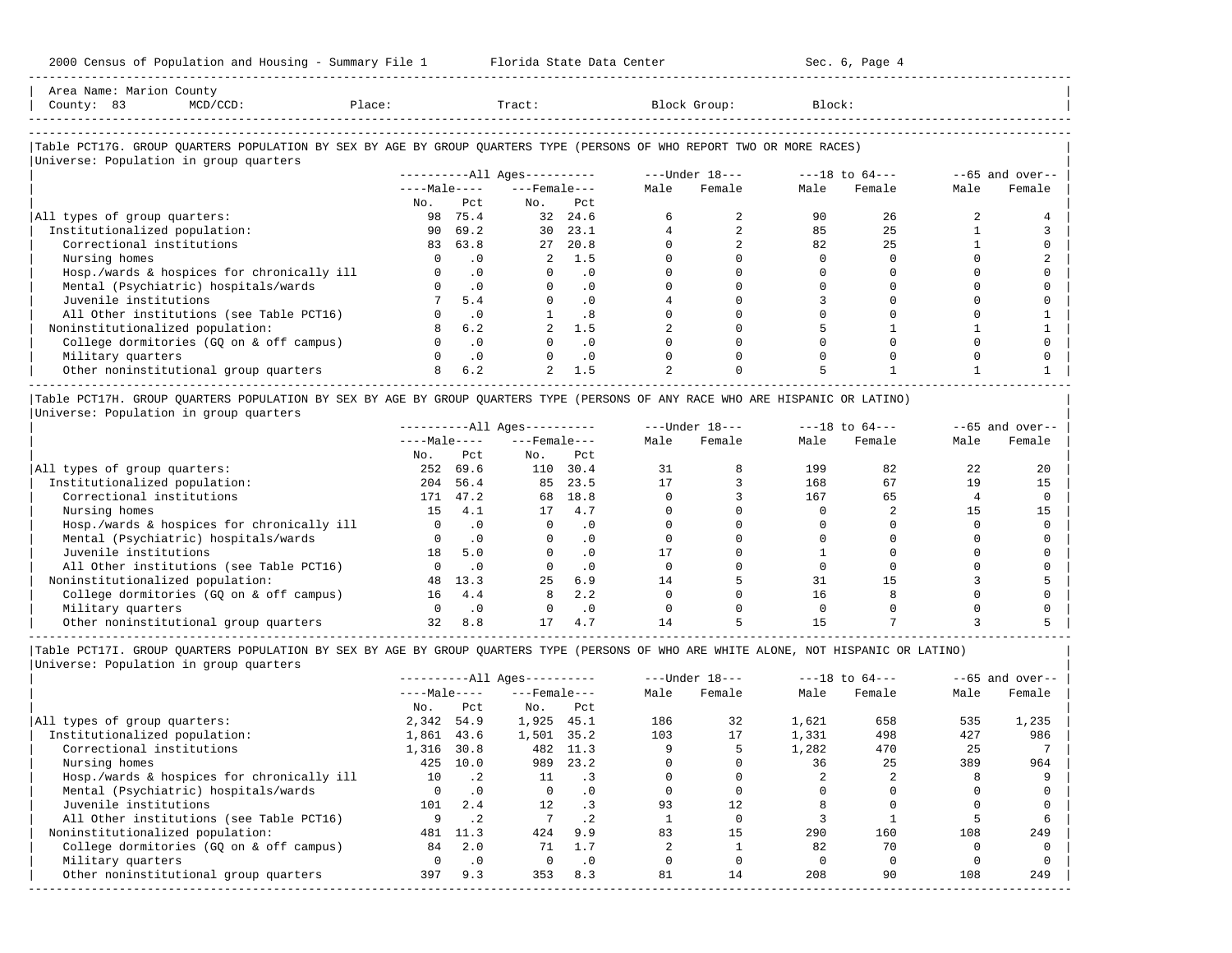-----------------------------------------------------------------------------------------------------------------------------------------------------

| Area Name: Martin County                          |                                                 |                                                                             |        |                   |                                           |                                                    |                  |
|---------------------------------------------------|-------------------------------------------------|-----------------------------------------------------------------------------|--------|-------------------|-------------------------------------------|----------------------------------------------------|------------------|
| County: 85                                        | $MCD/CCD$ :                                     | Place:                                                                      | Tract: |                   | Block Group:                              | Block:                                             |                  |
|                                                   |                                                 |                                                                             |        |                   |                                           |                                                    |                  |
|                                                   |                                                 | Table PCT16. GROUP OUARTERS POPULATION BY GROUP OUARTERS TYPE               |        |                   |                                           |                                                    |                  |
| Universe: Population in group quarters            |                                                 |                                                                             |        |                   |                                           |                                                    |                  |
|                                                   |                                                 |                                                                             |        |                   |                                           |                                                    |                  |
| Total Group Ouarters Population                   |                                                 |                                                                             |        | 3,356             |                                           |                                                    |                  |
| Institutionalized population:                     |                                                 |                                                                             |        | 2,686             | Noninstitutionalized population:          |                                                    | 670              |
| Correctional institutions:                        |                                                 |                                                                             |        | 1,699             |                                           | College dormitories (college GQ on and off campus) | 79               |
| Federal prisons and detention centers             |                                                 |                                                                             |        | $\mathbf{0}$      | Military quarters:                        |                                                    | $\Omega$         |
| Halfway houses                                    |                                                 |                                                                             |        | 96                | On base:                                  |                                                    | $\cap$           |
| Local jails, police lockups, etc.                 |                                                 |                                                                             |        | 487               |                                           | Barracks and other GO for military personnel       | $\Omega$         |
| Military disciplinary barracks                    |                                                 |                                                                             |        | $\Omega$          |                                           | Transient quarters for temporary residents         | $\Omega$         |
| State prisons                                     |                                                 |                                                                             |        | 1,116             | Military ships                            |                                                    | $\Omega$         |
| Other types of correctional institutions          |                                                 |                                                                             |        | $\Omega$          | Group homes:                              |                                                    | 209              |
| Nursing homes                                     |                                                 |                                                                             |        | 921               |                                           | Homes or halfway houses for drug/alcohol abuse     | 160              |
|                                                   |                                                 | Hospitals/wards, hospices, and schools for the handicapped:                 |        | 14                | Homes for the mentally ill                |                                                    | 14               |
| Hospitals/wards and hospices for chronically ill: |                                                 |                                                                             |        | 13                | Homes for the mentally retarded           |                                                    | 35               |
|                                                   | Hospices or homes for chronically ill           |                                                                             |        | 13                | Homes for the physically handicapped      |                                                    | $\mathbf 0$      |
|                                                   | Military hospitals or wards for chronically ill |                                                                             |        | $\Omega$          | Other group homes                         |                                                    | $\Omega$         |
|                                                   | Other hospitals or wards for chronically ill    |                                                                             |        | $\Omega$          | Religious group quarters                  |                                                    | 3                |
| Hospitals or wards for drug/alcohol abuse         |                                                 |                                                                             |        | $\Omega$          | Workers' dormitories:                     |                                                    | 144              |
| Mental (Psychiatric) hospitals or wards           |                                                 |                                                                             |        | $\Omega$          | Agriculture workers' dormitories on farms |                                                    | 102              |
|                                                   |                                                 | Schools, hospitals, or wards for the mentally retarded                      |        | $\Omega$          |                                           | Job Corps and vocational training facilities       | $\mathbf 0$      |
|                                                   |                                                 | Schools, hospitals, or wards for the physically handicapped:                |        | $\Omega$          | Other workers' dormitories                |                                                    | 42               |
| Institutions for the deaf                         |                                                 |                                                                             |        | $\Omega$          | Crews of maritime vessels                 |                                                    | $\Omega$         |
| Institutions for the blind                        |                                                 |                                                                             |        | $\Omega$          | Other nonhousehold living situations      |                                                    | 27               |
|                                                   |                                                 | Orthopedic wards/institutions for the physically handicapped                |        | $\Omega$          | Other noninstitutional group quarters     |                                                    | 208              |
|                                                   |                                                 | Wards in general hospitals for patients with no usual home elsewhere        |        | $\mathbf{1}$      |                                           |                                                    |                  |
|                                                   |                                                 | Wards in military hospitls for patients with no usual home elsewhere        |        | $\Omega$          |                                           |                                                    |                  |
| Juvenile institutions:                            |                                                 |                                                                             |        | 52                |                                           |                                                    |                  |
| Long-term care:                                   |                                                 |                                                                             |        | $12 \overline{ }$ |                                           |                                                    |                  |
|                                                   |                                                 | Homes for abused, dependent, and neglected children                         |        | $\Omega$          |                                           |                                                    |                  |
|                                                   |                                                 | Residential treatment centers for emotionally disturbed children            |        | $\Omega$          |                                           |                                                    |                  |
|                                                   | Training schools for juvenile delinquents       |                                                                             |        | 12                |                                           |                                                    |                  |
|                                                   |                                                 | Short-term care, detention or diagnostic centers for delinquent chdrn       |        | $\Omega$          |                                           |                                                    |                  |
| Type of juvenile institution unknown              |                                                 |                                                                             |        | 40                |                                           |                                                    |                  |
|                                                   |                                                 | Table PCT17. GROUP OUARTERS POPULATION BY SEX BY AGE BY GROUP OUARTERS TYPE |        |                   |                                           |                                                    |                  |
| Universe: Population in group quarters            |                                                 |                                                                             |        |                   |                                           |                                                    |                  |
|                                                   |                                                 | ----------All Ages----------                                                |        |                   | $---Under 18-- ---18 to 64---$            |                                                    | $-65$ and over-- |

|                                            |              |                 | --------- <b>All Ayca---------</b> |           |      | $---$ onder to $---$ |       | ---IU LU UI--- | $--$ 0.0 and 0.0 $-$ |        |
|--------------------------------------------|--------------|-----------------|------------------------------------|-----------|------|----------------------|-------|----------------|----------------------|--------|
|                                            | $---Male---$ |                 | $---$ Female $---$                 |           | Male | Female               | Male  | Female         | Male                 | Female |
|                                            | No.          | Pct             | No.                                | Pct       |      |                      |       |                |                      |        |
| All types of group quarters:               | 2,335        | 69.6            | 1,021                              | 30.4      | 75   | 27                   | 1,966 | 238            | 294                  | 756    |
| Institutionalized population:              | 1,944        | 57.9            | 742                                | 22.1      | 48   |                      | 1,641 | 94             | 255                  | 648    |
| Correctional institutions                  | 1,627        | 48.5            | 72                                 | 2.1       |      |                      | 1,610 | 72             | 14                   |        |
| Nursing homes                              | 263          | 7.8             | 658                                | 19.6      |      |                      | 2.4   | 22             | 239                  | 636    |
| Hosp./wards & hospices for chronically ill |              |                 | 11                                 |           |      |                      |       |                |                      |        |
| Mental (Psychiatric) hospitals/wards       |              | $\cdot$ 0       | $\Omega$                           | $\cdot$ 0 |      |                      |       |                |                      |        |
| Juvenile institutions                      | 52           | 1.5             |                                    | . 0       | 45   |                      |       |                |                      |        |
| All Other institutions (see Table PCT16)   |              | $\cdot$ 0       |                                    | $\cdot$ 0 |      |                      |       |                |                      |        |
| Noninstitutionalized population:           | 391          | 11.7            | 279                                | 8.3       | 27   | 27                   | 325   | 144            | 39                   | 108    |
| College dormitories (GQ on & off campus)   | 31           | .9 <sub>o</sub> | 48                                 | 1.4       |      |                      | 29    | 46             |                      |        |
| Military quarters                          |              | $\cdot$ 0       |                                    | $\cdot$ 0 |      |                      |       |                |                      |        |
| Other noninstitutional group quarters      | 360          | 10.7            | 231                                | 6.9       | 25   | 25                   | 296   | 98             | 39                   | 108    |
|                                            |              |                 |                                    |           |      |                      |       |                |                      |        |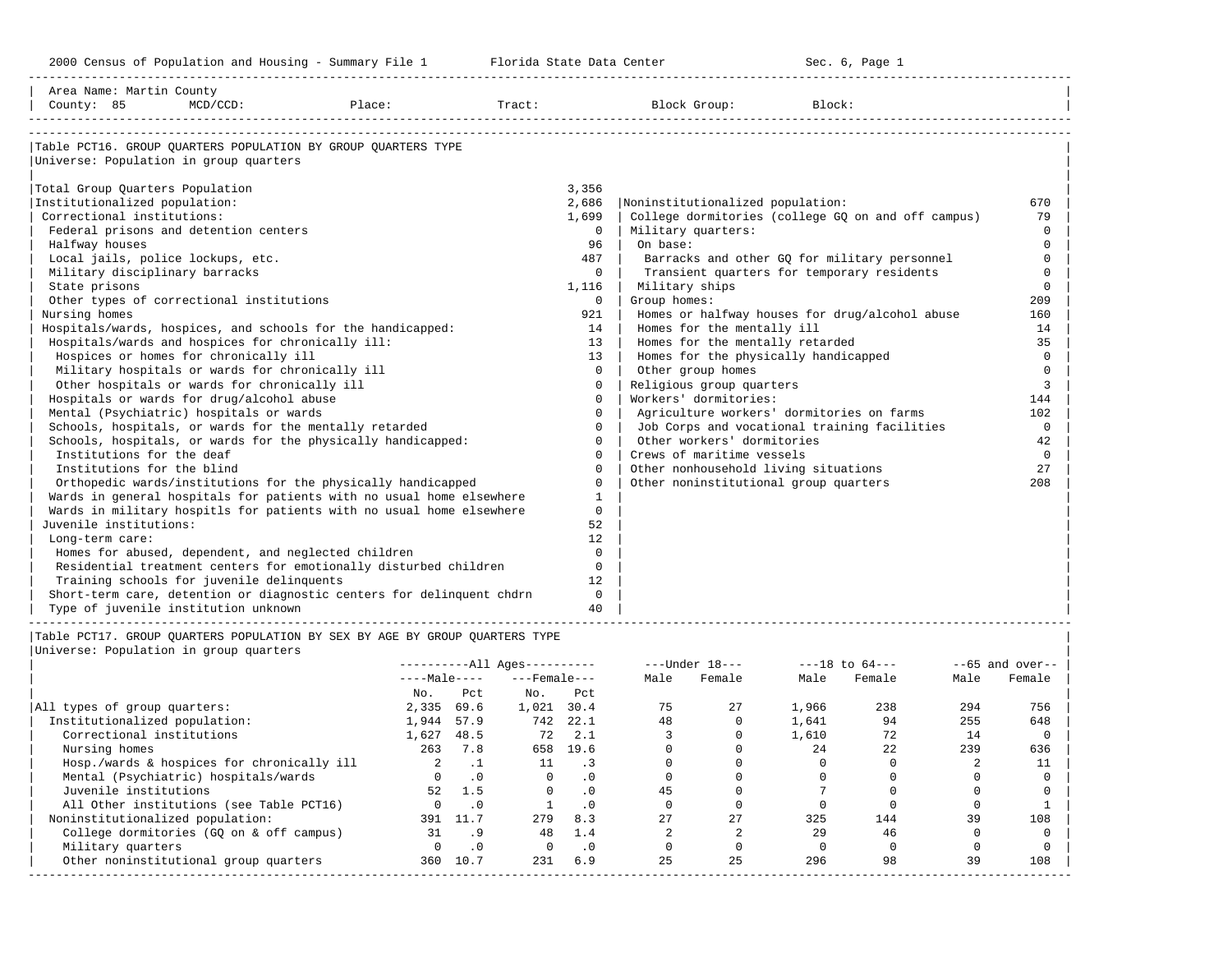2000 Census of Population and Housing - Summary File 1 Florida State Data Center Sec. 6, Page 2 -----------------------------------------------------------------------------------------------------------------------------------------------------

| Area Name: Martin County<br>County: 85<br>$MCD/CCD$ :                                                                                                 | Place:       |           | Tract:                 |           |      | Block Group:   | Block: |                    |      |                   |
|-------------------------------------------------------------------------------------------------------------------------------------------------------|--------------|-----------|------------------------|-----------|------|----------------|--------|--------------------|------|-------------------|
| Table PCT17A. GROUP QUARTERS POPULATION BY SEX BY AGE BY GROUP QUARTERS TYPE (PERSONS WHO ARE WHITE ALONE) <br>Universe: Population in group quarters |              |           |                        |           |      |                |        |                    |      |                   |
|                                                                                                                                                       |              |           | $------All Aqes------$ |           |      | ---Under 18--- |        | $---18$ to $64---$ |      | $--65$ and over-- |
|                                                                                                                                                       | $---Male---$ |           | $---$ Female $---$     |           | Male | Female         | Male   | Female             | Male | Female            |
|                                                                                                                                                       | No.          | Pct       | No.                    | Pct       |      |                |        |                    |      |                   |
| All types of group quarters:                                                                                                                          | 1,295        | 58.9      | 903                    | 41.1      | 39   | 22             | 993    | 176                | 263  | 705               |
| Institutionalized population:                                                                                                                         | 983          | 44.7      | 656                    | 29.8      | 19   |                | 738    | 59                 | 226  | 597               |
| Correctional institutions                                                                                                                             | 726          | 33.0      | 43                     | 2.0       |      |                | 716    | 43                 | 10   |                   |
| Nursing homes                                                                                                                                         | 231          | 10.5      | 601                    | 27.3      |      |                | 17     | 16                 | 214  | 585               |
| Hosp./wards & hospices for chronically ill                                                                                                            |              | $\cdot$ 1 | 11                     | . 5       |      |                |        |                    |      |                   |
| Mental (Psychiatric) hospitals/wards                                                                                                                  |              | $\cdot$ 0 | 0                      | . 0       |      |                |        |                    |      |                   |
| Juvenile institutions                                                                                                                                 | 2.4          | 1.1       |                        | $\cdot$ 0 | 19   |                |        |                    |      |                   |
| All Other institutions (see Table PCT16)                                                                                                              |              | $\cdot$ 0 |                        | $\cdot$ 0 |      |                |        |                    |      |                   |
| Noninstitutionalized population:                                                                                                                      | 312          | 14.2      | 247                    | 11.2      | 20   | 22             | 255    | 117                | 37   | 108               |

| College dormitories (GQ on & off campus) 20 .9 36 1.6 1 2 19 34 0 0 | | Military quarters 0 .0 0 .0 0 0 0 0 0 0 |

| Other noninstitutional group quarters 292 13.3 211 9.6 19 20 236 83 37 108 | ----------------------------------------------------------------------------------------------------------------------------------------------------- |Table PCT17B. GROUP QUARTERS POPULATION BY SEX BY AGE BY GROUP QUARTERS TYPE (PERSONS WHO ARE BLACK OR AFRICAN AMERICAN ALONE) |

|Universe: Population in group quarters |

|                                            |              |           | $------All Aqes------$ |           |      | $---Under 18---$ |      | $---18$ to $64---$ |      | $--65$ and over-- |
|--------------------------------------------|--------------|-----------|------------------------|-----------|------|------------------|------|--------------------|------|-------------------|
|                                            | $---Male---$ |           | $---$ Female $---$     |           | Male | Female           | Male | Female             | Male | Female            |
|                                            | No.          | Pct       | No.                    | Pct       |      |                  |      |                    |      |                   |
| All types of group quarters:               | 927          | 90.8      | 94                     | 9.2       | 28   |                  | 871  | 41                 | 28   | 51                |
| Institutionalized population:              | 905          | 88.6      | 81                     | 7.9       | 2.8  |                  | 849  | 30                 | 28   | 51                |
| Correctional institutions                  | 849          | 83.2      | 25                     | 2.4       |      |                  | 842  | 25                 |      |                   |
| Nursing homes                              | 2.9          | 2.8       | 56                     | 5.5       |      |                  |      |                    | 2.4  | 51                |
| Hosp./wards & hospices for chronically ill |              | $\cdot$ 0 |                        | . 0       |      |                  |      |                    |      |                   |
| Mental (Psychiatric) hospitals/wards       |              |           |                        |           |      |                  |      |                    |      |                   |
| Juvenile institutions                      | 27           | 2.6       |                        | . 0       | 25   |                  |      |                    |      |                   |
| All Other institutions (see Table PCT16)   |              |           |                        | $\cdot$ 0 |      |                  |      |                    |      |                   |
| Noninstitutionalized population:           | 22           | 2.2       | 13                     | 1.3       |      |                  | 2.2. |                    |      |                   |
| College dormitories (GO on & off campus)   |              | $\cdot$ 2 |                        |           |      |                  |      |                    |      |                   |
| Military quarters                          |              | .0        |                        | . 0       |      |                  |      |                    |      |                   |
| Other noninstitutional group quarters      |              | 2.0       |                        | 1.2       |      |                  | 20   |                    |      |                   |

-----------------------------------------------------------------------------------------------------------------------------------------------------

|                 |           | $------All Ages------$         |           |                                                                              | $---Under 18---$ |      | $---18$ to $64---$ |      | $--65$ and over-- |
|-----------------|-----------|--------------------------------|-----------|------------------------------------------------------------------------------|------------------|------|--------------------|------|-------------------|
|                 |           |                                |           | Male                                                                         | Female           | Male | Female             | Male | Female            |
| No.             | Pct       | No.                            | Pct       |                                                                              |                  |      |                    |      |                   |
| 12 <sup>7</sup> | 70.6      |                                | 29.4      |                                                                              |                  | 10   |                    |      |                   |
| 9               | 52.9      |                                |           |                                                                              |                  |      |                    |      |                   |
| 8               |           |                                |           |                                                                              |                  |      |                    |      |                   |
|                 | 5.9       |                                | $\cdot$ 0 |                                                                              |                  |      |                    |      |                   |
|                 | $\cdot$ 0 |                                | . 0       |                                                                              |                  |      |                    |      |                   |
|                 | $\cdot$ 0 |                                | $\cdot$ 0 |                                                                              |                  |      |                    |      |                   |
|                 |           |                                | $\cdot$ 0 |                                                                              |                  |      |                    |      |                   |
|                 |           |                                |           |                                                                              |                  |      |                    |      |                   |
|                 | 17.6      |                                |           |                                                                              |                  |      |                    |      |                   |
|                 | 5.9       |                                | $\cdot$ 0 |                                                                              |                  |      |                    |      |                   |
|                 | $\cdot$ 0 |                                | $\cdot$ 0 |                                                                              |                  |      |                    |      |                   |
|                 |           |                                |           |                                                                              |                  |      |                    |      |                   |
|                 |           | $---Male---$<br>47.1<br>2 11.8 |           | $---$ Female $---$<br>5 <sup>5</sup><br>2 11.8<br>2 11.8<br>3 17.6<br>3 17.6 |                  |      |                    |      |                   |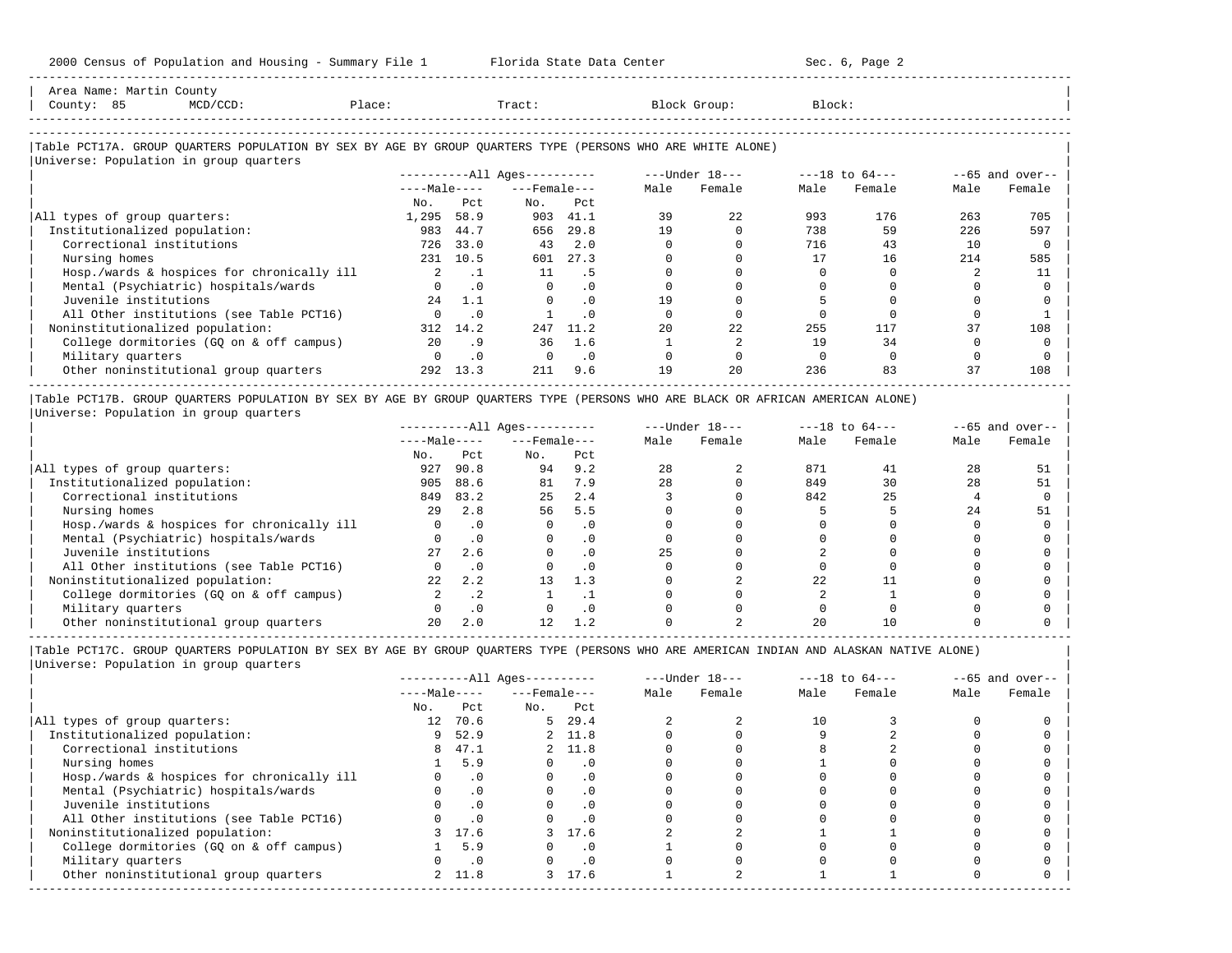-----------------------------------------------------------------------------------------------------------------------------------------------------

| Area<br>Name | ча. | ounc.                                                                                                           |       |       |        |        |
|--------------|-----|-----------------------------------------------------------------------------------------------------------------|-------|-------|--------|--------|
| County       | ັບ  | the contract of the contract of the contract of the contract of the contract of the contract of the contract of | 101.5 | Tract | JL OUD | Block' |
|              |     |                                                                                                                 |       |       |        |        |

-----------------------------------------------------------------------------------------------------------------------------------------------------

# |Table PCT17D. GROUP QUARTERS POPULATION BY SEX BY AGE BY GROUP QUARTERS TYPE (PERSONS WHO ARE ASIAN ALONE) |

|                                            |              |           | ----------All Ages---------- |           |      | $---Under 18---$ |      | $---18$ to $64---$ |      | $--65$ and over-- |
|--------------------------------------------|--------------|-----------|------------------------------|-----------|------|------------------|------|--------------------|------|-------------------|
|                                            | $---Male---$ |           | $---$ Female $---$           |           | Male | Female           | Male | Female             | Male | Female            |
|                                            | No.          | Pct       | No.                          | Pct       |      |                  |      |                    |      |                   |
| All types of group quarters:               |              | 3, 42.9   | $4\overline{ }$              | 57.1      |      |                  |      |                    |      |                   |
| Institutionalized population:              |              | 2 28.6    | $\Omega$                     | $\cdot$ 0 |      |                  |      |                    |      |                   |
| Correctional institutions                  |              | 2 28.6    |                              | $\cdot$ 0 |      |                  |      |                    |      |                   |
| Nursing homes                              |              | $\cdot$ 0 |                              | . 0       |      |                  |      |                    |      |                   |
| Hosp./wards & hospices for chronically ill |              | $\cdot$ 0 |                              | $\cdot$ 0 |      |                  |      |                    |      |                   |
| Mental (Psychiatric) hospitals/wards       |              | $\cdot$ 0 |                              | $\cdot$ 0 |      |                  |      |                    |      |                   |
| Juvenile institutions                      |              | $\cdot$ 0 |                              | $\cdot$ 0 |      |                  |      |                    |      |                   |
| All Other institutions (see Table PCT16)   |              | $\cdot$ 0 |                              | $\cdot$ 0 |      |                  |      |                    |      |                   |
| Noninstitutionalized population:           |              | 14.3      | 4                            | 57.1      |      |                  |      |                    |      |                   |
| College dormitories (GO on & off campus)   |              | $\cdot$ 0 | 4                            | 57.1      |      |                  |      |                    |      |                   |
| Military quarters                          |              | $\cdot$ 0 |                              | $\cdot$ 0 |      |                  |      |                    |      |                   |
| Other noninstitutional group quarters      |              | 14.3      | $\Omega$                     | $\cdot$ 0 |      |                  |      |                    |      |                   |

|Table PCT17E. GROUP QUARTERS POPULATION BY SEX BY AGE BY GROUP QUARTERS TYPE (PERSONS OF WHO ARE NATIVE HAWAIIAN AND OTHER PACIFIC ISLANDER ALONE) | |Universe: Population in group quarters |

|                                            |              |      | $------All Ages------$ |           |      | $---Under 18---$ | $---18$ to $64---$ |        | $--65$ and over-- |        |
|--------------------------------------------|--------------|------|------------------------|-----------|------|------------------|--------------------|--------|-------------------|--------|
|                                            | $---Male---$ |      | $---$ Female $---$     |           | Male | Female           | Male               | Female | Male              | Female |
|                                            | No.          | Pct. | No.                    | Pct       |      |                  |                    |        |                   |        |
| All types of group quarters:               |              | 33.3 |                        | 2 66.7    |      |                  |                    |        |                   |        |
| Institutionalized population:              |              |      |                        | . 0       |      |                  |                    |        |                   |        |
| Correctional institutions                  |              |      |                        | . 0       |      |                  |                    |        |                   |        |
| Nursing homes                              |              |      |                        | $\cdot$ 0 |      |                  |                    |        |                   |        |
| Hosp./wards & hospices for chronically ill |              |      |                        | . 0       |      |                  |                    |        |                   |        |
| Mental (Psychiatric) hospitals/wards       |              |      |                        |           |      |                  |                    |        |                   |        |
| Juvenile institutions                      |              |      |                        | . 0       |      |                  |                    |        |                   |        |
| All Other institutions (see Table PCT16)   |              |      |                        | $\cdot$ 0 |      |                  |                    |        |                   |        |
| Noninstitutionalized population:           |              | 33.3 |                        | 66.7      |      |                  |                    |        |                   |        |
| College dormitories (GQ on & off campus)   |              |      |                        | $\cdot$ 0 |      |                  |                    |        |                   |        |
| Military quarters                          |              |      |                        | $\cdot$ 0 |      |                  |                    |        |                   |        |
| Other noninstitutional group quarters      |              | 33.3 |                        | 66.7      |      |                  |                    |        |                   |        |

----------------------------------------------------------------------------------------------------------------------------------------------------- |Table PCT17F. GROUP QUARTERS POPULATION BY SEX BY AGE BY GROUP QUARTERS TYPE (PERSONS WHO ARE SOME OTHER RACE ALONE) |

|                                            |              |           | $------All Aqes------$ |           |      | $---Under 18---$ |      | $---18$ to $64---$ |      | $--65$ and over-- |
|--------------------------------------------|--------------|-----------|------------------------|-----------|------|------------------|------|--------------------|------|-------------------|
|                                            | $---Male---$ |           | $---$ Female ---       |           | Male | Female           | Male | Female             | Male | Female            |
|                                            | No.          | Pct       | No.                    | Pct       |      |                  |      |                    |      |                   |
| All types of group quarters:               | 53           | 88.3      |                        | 7 11.7    |      |                  | 49   |                    |      |                   |
| Institutionalized population:              | 21           | 35.0      |                        | 1.7       |      |                  | 20   |                    |      |                   |
| Correctional institutions                  | 19           | 31.7      |                        | $\cdot$ 0 |      |                  | 19   |                    |      |                   |
| Nursing homes                              |              | 3.3       |                        | 1.7       |      |                  |      |                    |      |                   |
| Hosp./wards & hospices for chronically ill |              | $\cdot$ 0 |                        | $\cdot$ 0 |      |                  |      |                    |      |                   |
| Mental (Psychiatric) hospitals/wards       |              | $\cdot$ 0 |                        | $\cdot$ 0 |      |                  |      |                    |      |                   |
| Juvenile institutions                      |              | .0        |                        | $\cdot$ 0 |      |                  |      |                    |      |                   |
| All Other institutions (see Table PCT16)   |              | .0        |                        | .0        |      |                  |      |                    |      |                   |
| Noninstitutionalized population:           | 32           | 53.3      | 6                      | 10.0      |      |                  | 29   |                    |      |                   |
| College dormitories (GO on & off campus)   |              | $\cdot$ 0 |                        | 6.7       |      |                  |      |                    |      |                   |
| Military quarters                          |              | $\cdot$ 0 |                        | $\cdot$ 0 |      |                  |      |                    |      |                   |
| Other noninstitutional group quarters      | 32           | 53.3      | $\overline{2}$         | 3.3       |      |                  | 29   |                    |      |                   |
|                                            |              |           |                        |           |      |                  |      |                    |      |                   |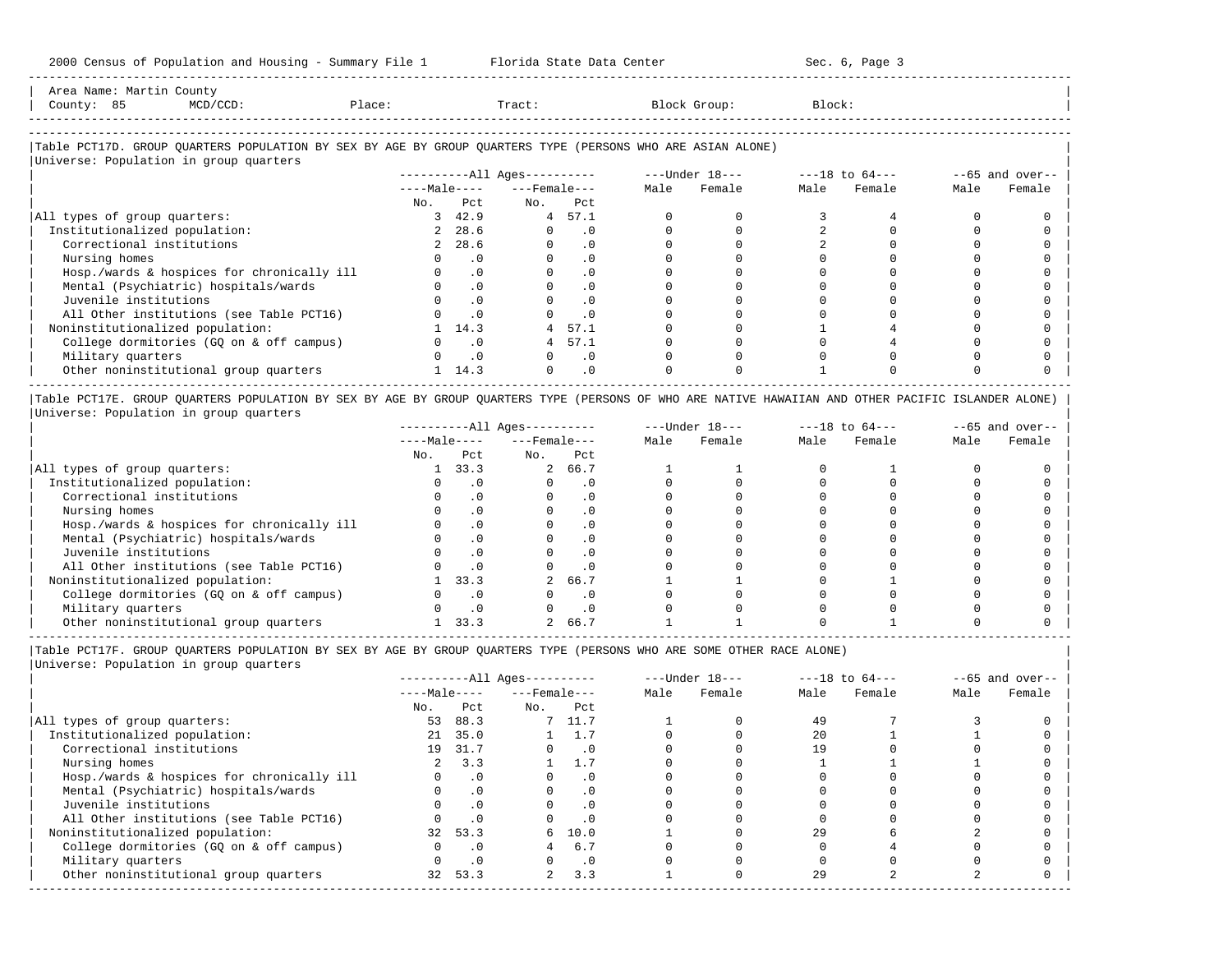| 2000 Census of Population and Housing - Summary File 1 Florida State Data Center                                              |          |               |                          |                                |                         |        | Sec. 6, Page 4 |      |                   |
|-------------------------------------------------------------------------------------------------------------------------------|----------|---------------|--------------------------|--------------------------------|-------------------------|--------|----------------|------|-------------------|
| Area Name: Martin County<br>County: 85<br>Place: Tract: Block Group:<br>$MCD/CCD$ :                                           |          |               |                          |                                |                         | Block: |                |      |                   |
| Table PCT17G. GROUP QUARTERS POPULATION BY SEX BY AGE BY GROUP QUARTERS TYPE (PERSONS OF WHO REPORT TWO OR MORE RACES)        |          |               |                          |                                |                         |        |                |      |                   |
| Universe: Population in group quarters                                                                                        |          |               |                          |                                |                         |        |                |      |                   |
|                                                                                                                               |          |               |                          |                                |                         |        |                |      | $--65$ and over-- |
|                                                                                                                               |          |               | $---Male-- ---Female---$ |                                | Male Female             |        | Male Female    | Male | Female            |
|                                                                                                                               | 44 88.0  |               | No. Pet No.              | Pct                            |                         |        |                |      |                   |
| All types of group quarters:                                                                                                  |          |               |                          | $6\quad 12.0$                  | $\Omega$                | 40     | 6              |      |                   |
| Institutionalized population:                                                                                                 |          | 24 48.0       |                          | 2, 4.0                         |                         | 23     |                |      |                   |
| Correctional institutions                                                                                                     |          | 23 46.0       |                          | 2, 4.0                         | $\Omega$                | 23     |                |      |                   |
| Nursing homes                                                                                                                 | $\Omega$ | .0            |                          | $0 \qquad \qquad$<br>$\cdot$ 0 |                         |        |                |      |                   |
| Hosp./wards & hospices for chronically ill                                                                                    |          | $\cdot$ 0     | $\Omega$                 | $\cdot$ 0                      | $\Omega$                |        |                |      |                   |
| Mental (Psychiatric) hospitals/wards                                                                                          |          | $0 \qquad .0$ |                          | $\cdot$ 0                      |                         |        |                |      |                   |
| Juvenile institutions                                                                                                         |          | $1 \quad 2.0$ |                          | $\cdot$ 0                      |                         |        |                |      |                   |
| All Other institutions (see Table PCT16)                                                                                      |          | $0 \qquad .0$ |                          | .0                             |                         |        |                |      |                   |
| Noninstitutionalized population:                                                                                              |          | 20 40.0       |                          | 8.0                            |                         | 17     |                |      |                   |
| College dormitories (GQ on & off campus)                                                                                      |          | 8 16.0        |                          | 3, 6, 0                        | $\Omega$                | 8      |                |      |                   |
| Military quarters                                                                                                             |          | $0 \qquad .0$ |                          | $0 \qquad .0$                  |                         |        |                |      |                   |
| Other noninstitutional group quarters 12 24.0                                                                                 |          |               |                          | 2.0                            |                         | 9      |                |      |                   |
| Table PCT17H. GROUP QUARTERS POPULATION BY SEX BY AGE BY GROUP QUARTERS TYPE (PERSONS OF ANY RACE WHO ARE HISPANIC OR LATINO) |          |               |                          |                                |                         |        |                |      |                   |
| Universe: Population in group quarters                                                                                        |          |               |                          |                                |                         |        |                |      |                   |
|                                                                                                                               |          |               |                          |                                |                         |        |                |      | $--65$ and over-- |
|                                                                                                                               |          |               | $---Male-- ---Female---$ |                                | Male Female Male Female |        |                | Male | Female            |
|                                                                                                                               |          | No. Pct       | No. Pct                  |                                |                         |        |                |      |                   |

|                                            | ----Male---- |           | ---Female--- |      | Male | Female | Male | Female | Male | Female |
|--------------------------------------------|--------------|-----------|--------------|------|------|--------|------|--------|------|--------|
|                                            | No.          | Pct       | No.          | Pct  |      |        |      |        |      |        |
| All types of group quarters:               | 221          | 87.4      | 32           | 12.6 | 12.  |        | 204  | 27     |      |        |
| Institutionalized population:              | 91           | 36.0      | 6            | 2.4  |      |        | 88   |        |      |        |
| Correctional institutions                  | 87           | 34.4      |              | 1.6  |      |        | 87   |        |      |        |
| Nursing homes                              |              | 1.2       |              | . 8  |      |        |      |        |      |        |
| Hosp./wards & hospices for chronically ill |              | . 0       |              |      |      |        |      |        |      |        |
| Mental (Psychiatric) hospitals/wards       |              | $\cdot$ 0 |              |      |      |        |      |        |      |        |
| Juvenile institutions                      |              |           |              |      |      |        |      |        |      |        |
| All Other institutions (see Table PCT16)   |              |           |              |      |      |        |      |        |      |        |
| Noninstitutionalized population:           | 130          | 51.4      | 26           | 10.3 |      |        | 116  |        |      |        |
| College dormitories (GO on & off campus)   |              |           |              |      |      |        |      |        |      |        |
| Military quarters                          |              |           |              |      |      |        |      |        |      |        |
| Other noninstitutional group quarters      | 130          | 51.4      | 26           | 10.3 |      |        | 116  |        |      |        |

-----------------------------------------------------------------------------------------------------------------------------------------------------

|                                            |              |           | $------All Aqes------$ |           |      | $---Under 18---$ |      | $---18$ to $64---$ |      | $--65$ and over-- |
|--------------------------------------------|--------------|-----------|------------------------|-----------|------|------------------|------|--------------------|------|-------------------|
|                                            | $---Male---$ |           | $---$ Female $---$     |           | Male | Female           | Male | Female             | Male | Female            |
|                                            | No.          | Pct       | No.                    | Pct       |      |                  |      |                    |      |                   |
| All types of group quarters:               | 1,148        | 56.6      | 881                    | 43.4      | 33   | 21               | 854  | 156                | 261  | 704               |
| Institutionalized population:              | 920          | 45.3      | 652                    | 32.1      | 18   |                  | 677  | 56                 | 225  | 596               |
| Correctional institutions                  | 665          | 32.8      | 40                     | 2.0       |      |                  | 655  | 40                 | 10   |                   |
| Nursing homes                              | 230          | 11.3      | 600                    | 29.6      |      |                  | 17   | 16                 | 213  | 584               |
| Hosp./wards & hospices for chronically ill |              |           | 11                     | . 5       |      |                  |      |                    |      |                   |
| Mental (Psychiatric) hospitals/wards       | <sup>n</sup> | $\cdot$ 0 | $\Omega$               | $\cdot$ 0 |      |                  |      |                    |      |                   |
| Juvenile institutions                      | 23           | 1.1       |                        | $\cdot$ 0 | 18   |                  |      |                    |      |                   |
| All Other institutions (see Table PCT16)   |              | $\cdot$ 0 |                        | . 0       |      |                  |      |                    |      |                   |
| Noninstitutionalized population:           | 228          | 11.2      | 229                    | 11.3      | 1.5  | 21               | 177  | 100                | 36   | 108               |
| College dormitories (GO on & off campus)   | 20           | 1.0       | 36                     | 1.8       |      |                  | 19   | 34                 |      |                   |
| Military quarters                          |              | $\cdot$ 0 |                        | $\cdot$ 0 |      |                  |      |                    |      |                   |
| Other noninstitutional group quarters      | 208          | 10.3      | 193                    | 9.5       | 14   | 19               | 158  | 66                 | 36   | 108               |
|                                            |              |           |                        |           |      |                  |      |                    |      |                   |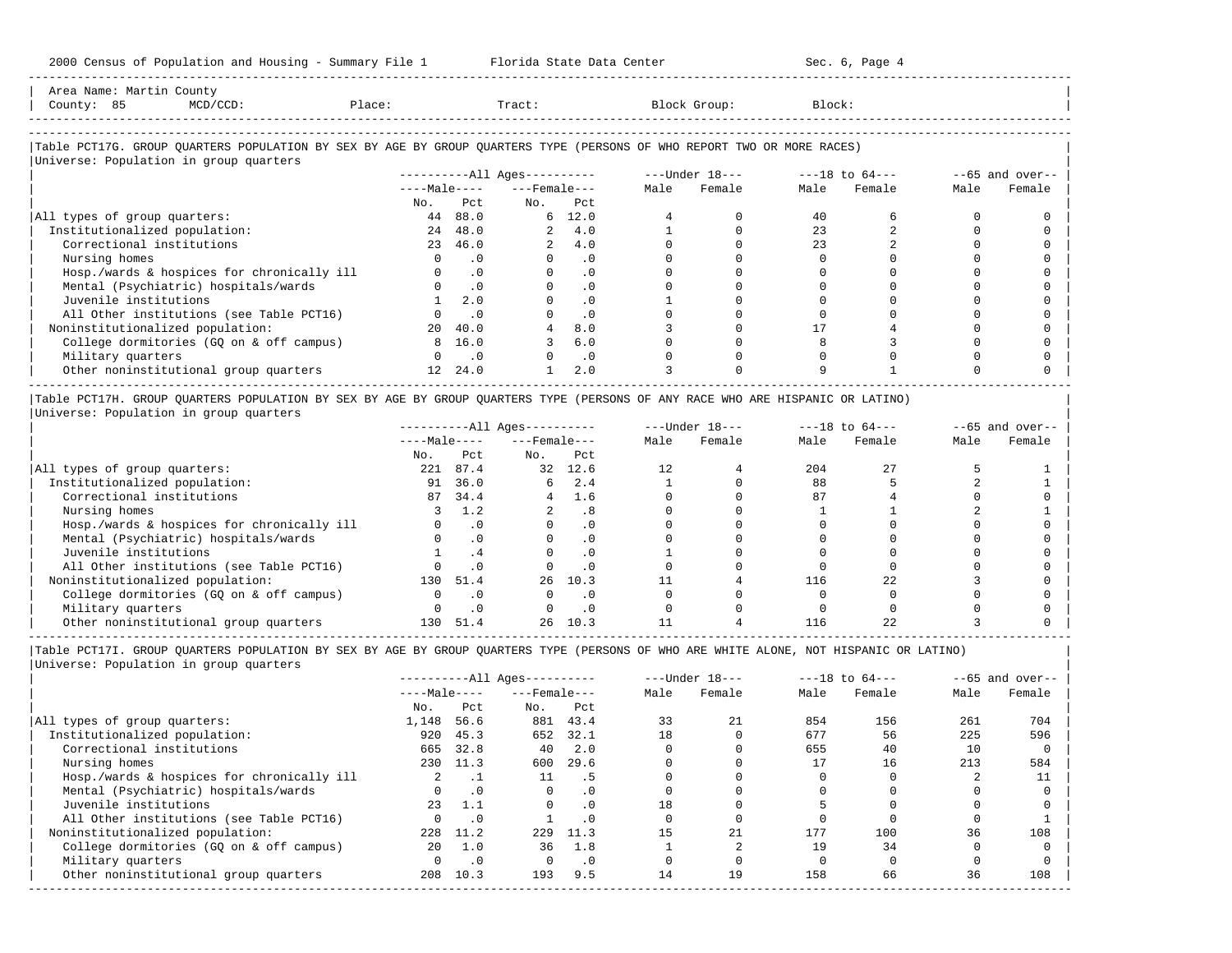| Area Name: Miami-Dade County |

-----------------------------------------------------------------------------------------------------------------------------------------------------

| County: 86<br>$MCD/CCD$ :<br>Place:                                                               |             |  | Tract:                    |                |                | Block Group:                                                               | Block:                                |                                                    |                |                       |  |  |  |  |
|---------------------------------------------------------------------------------------------------|-------------|--|---------------------------|----------------|----------------|----------------------------------------------------------------------------|---------------------------------------|----------------------------------------------------|----------------|-----------------------|--|--|--|--|
|                                                                                                   |             |  |                           |                |                |                                                                            |                                       |                                                    |                |                       |  |  |  |  |
| Table PCT16. GROUP QUARTERS POPULATION BY GROUP QUARTERS TYPE                                     |             |  |                           |                |                |                                                                            |                                       |                                                    |                |                       |  |  |  |  |
| Universe: Population in group quarters                                                            |             |  |                           |                |                |                                                                            |                                       |                                                    |                |                       |  |  |  |  |
|                                                                                                   |             |  |                           |                |                |                                                                            |                                       |                                                    |                |                       |  |  |  |  |
| Total Group Quarters Population                                                                   |             |  |                           | 45,971         |                |                                                                            |                                       |                                                    |                |                       |  |  |  |  |
| Institutionalized population:                                                                     |             |  |                           | 29,577         |                |                                                                            | Noninstitutionalized population:      |                                                    |                | 16,394                |  |  |  |  |
| Correctional institutions:                                                                        |             |  |                           | 15,684         |                |                                                                            |                                       | College dormitories (college GO on and off campus) |                | 6,409                 |  |  |  |  |
| Federal prisons and detention centers                                                             | 3,500       |  |                           |                |                |                                                                            | Military quarters:                    |                                                    |                |                       |  |  |  |  |
| Halfway houses                                                                                    |             |  |                           | 105            | On base:       |                                                                            |                                       |                                                    |                | 289                   |  |  |  |  |
| Local jails, police lockups, etc.                                                                 |             |  |                           | 7,338          |                |                                                                            |                                       | Barracks and other GQ for military personnel       |                | 270                   |  |  |  |  |
| Military disciplinary barracks                                                                    |             |  |                           | $\circ$        |                |                                                                            |                                       | Transient quarters for temporary residents         |                | 19                    |  |  |  |  |
| State prisons                                                                                     |             |  |                           | 4,645          | Military ships |                                                                            |                                       |                                                    |                | 46                    |  |  |  |  |
| Other types of correctional institutions                                                          |             |  |                           | 96             | Group homes:   |                                                                            |                                       |                                                    |                | 2,905                 |  |  |  |  |
| Nursing homes                                                                                     |             |  |                           | 10,136         |                |                                                                            |                                       | Homes or halfway houses for drug/alcohol abuse     |                | 393                   |  |  |  |  |
| Hospitals/wards, hospices, and schools for the handicapped:                                       |             |  |                           | 3,592          |                | Homes for the mentally ill                                                 |                                       |                                                    |                | 458                   |  |  |  |  |
| Hospitals/wards and hospices for chronically ill:                                                 |             |  |                           | 506            |                |                                                                            | Homes for the mentally retarded       |                                                    |                | 376                   |  |  |  |  |
| Hospices or homes for chronically ill                                                             |             |  |                           | 48             |                |                                                                            | Homes for the physically handicapped  |                                                    |                | 219                   |  |  |  |  |
| Military hospitals or wards for chronically ill                                                   |             |  |                           | 13             |                | Other group homes                                                          |                                       |                                                    |                | 1,459                 |  |  |  |  |
| Other hospitals or wards for chronically ill                                                      |             |  |                           | 445<br>201     |                | Religious group quarters                                                   |                                       |                                                    |                | 369                   |  |  |  |  |
| Hospitals or wards for drug/alcohol abuse                                                         |             |  |                           | 1,145          |                | Workers' dormitories:                                                      |                                       | Agriculture workers' dormitories on farms          |                | 603<br>438            |  |  |  |  |
| Mental (Psychiatric) hospitals or wards<br>Schools, hospitals, or wards for the mentally retarded |             |  |                           | 749            |                |                                                                            |                                       |                                                    |                | 160                   |  |  |  |  |
| Schools, hospitals, or wards for the physically handicapped:                                      |             |  |                           | 24             |                | Job Corps and vocational training facilities<br>Other workers' dormitories |                                       |                                                    |                |                       |  |  |  |  |
| Institutions for the deaf                                                                         |             |  |                           | $\Omega$       |                | Crews of maritime vessels                                                  |                                       |                                                    |                |                       |  |  |  |  |
| Institutions for the blind                                                                        |             |  |                           | $\mathbf{0}$   |                |                                                                            | Other nonhousehold living situations  |                                                    |                | $\overline{0}$<br>572 |  |  |  |  |
| Orthopedic wards/institutions for the physically handicapped                                      |             |  |                           | 24             |                |                                                                            | Other noninstitutional group quarters |                                                    |                | 5,201                 |  |  |  |  |
| Wards in general hospitals for patients with no usual home elsewhere                              |             |  |                           | 967            |                |                                                                            |                                       |                                                    |                |                       |  |  |  |  |
| Wards in military hospitls for patients with no usual home elsewhere                              |             |  |                           | $\circ$        |                |                                                                            |                                       |                                                    |                |                       |  |  |  |  |
| Juvenile institutions:                                                                            |             |  |                           | 165            |                |                                                                            |                                       |                                                    |                |                       |  |  |  |  |
| Long-term care:                                                                                   |             |  |                           | 82             |                |                                                                            |                                       |                                                    |                |                       |  |  |  |  |
| Homes for abused, dependent, and neglected children                                               |             |  |                           | 56             |                |                                                                            |                                       |                                                    |                |                       |  |  |  |  |
| Residential treatment centers for emotionally disturbed children                                  |             |  |                           | $\mathbf 0$    |                |                                                                            |                                       |                                                    |                |                       |  |  |  |  |
| Training schools for juvenile delinquents                                                         |             |  |                           | 26             |                |                                                                            |                                       |                                                    |                |                       |  |  |  |  |
| Short-term care, detention or diagnostic centers for delinquent chdrn                             |             |  |                           | $\overline{0}$ |                |                                                                            |                                       |                                                    |                |                       |  |  |  |  |
| Type of juvenile institution unknown                                                              |             |  |                           | 83             |                |                                                                            |                                       |                                                    |                |                       |  |  |  |  |
|                                                                                                   |             |  |                           |                |                |                                                                            |                                       |                                                    |                |                       |  |  |  |  |
| Table PCT17. GROUP QUARTERS POPULATION BY SEX BY AGE BY GROUP QUARTERS TYPE                       |             |  |                           |                |                |                                                                            |                                       |                                                    |                |                       |  |  |  |  |
| Universe: Population in group quarters                                                            |             |  | $------All Aqes------$    |                |                | ---Under 18---                                                             |                                       | $---18$ to $64---$                                 |                | $--65$ and over--     |  |  |  |  |
|                                                                                                   |             |  | $---Male---$ ---Female--- |                | Male           | Female                                                                     | Male                                  | Female                                             | Male           | Female                |  |  |  |  |
|                                                                                                   | No. Pct     |  | $NQ$ .                    | Pct            |                |                                                                            |                                       |                                                    |                |                       |  |  |  |  |
| All types of group quarters:                                                                      | 28,128 61.2 |  | 17,843 38.8               |                | 1,137          | 817                                                                        | 23,039                                | 8,646                                              | 3,952          | 8,380                 |  |  |  |  |
| Institutionalized population:                                                                     | 19,367 42.1 |  | 10,210 22.2               |                | 511            | 247                                                                        | 15,866                                | 3,269                                              | 2,990          | 6,694                 |  |  |  |  |
| Correctional institutions                                                                         | 13,970 30.4 |  | 1,714 3.7                 |                | 214            | 22                                                                         | 13,597                                | 1,676                                              | 159            | 16                    |  |  |  |  |
| Nursing homes                                                                                     | 3,241 7.1   |  | $6,895$ 15.0              |                | $\overline{0}$ | $\overline{0}$                                                             | 815                                   | 659                                                | 2,426          | 6,236                 |  |  |  |  |
| Hosp./wards & hospices for chronically ill                                                        | 315 .7      |  | 191 .4                    |                | 92             | 62                                                                         | 188                                   | 89                                                 | 35             | 40                    |  |  |  |  |
| Mental (Psychiatric) hospitals/wards                                                              | 672 1.5     |  |                           | 473 1.0        | 49             | 17                                                                         | 550                                   | 329                                                | 73             | 127                   |  |  |  |  |
| Juvenile institutions                                                                             | 88 .2       |  | 77.2                      |                | 78             | 69                                                                         | 10                                    | $_{\rm 8}$                                         | $\bigcirc$     | $\overline{0}$        |  |  |  |  |
| All Other institutions (see Table PCT16) 1,081 2.4                                                |             |  |                           | 860 1.9        | 78             | 77                                                                         | 706                                   | 508                                                | 297            | 275                   |  |  |  |  |
| Noninstitutionalized population:                                                                  | 8,761 19.1  |  | 7,633 16.6                |                | 626            | 570                                                                        | 7,173                                 | 5,377                                              | 962            | 1,686                 |  |  |  |  |
| College dormitories (GQ on & off campus) 3,039 6.6                                                |             |  | 3,370 7.3                 |                | 27             | 31                                                                         | 3,012                                 | 3,339                                              | $\overline{0}$ | $\mathbf 0$           |  |  |  |  |
| Military quarters                                                                                 | 90 .2       |  | 245 .5                    |                | $\overline{4}$ | 99                                                                         | 86                                    | 146                                                | $\overline{0}$ | $\mathbf 0$           |  |  |  |  |
| Other noninstitutional group quarters                                                             | 5,632 12.3  |  | 4,018 8.7                 |                | 595            | 440                                                                        | 4,075                                 | 1,892                                              | 962            | 1,686                 |  |  |  |  |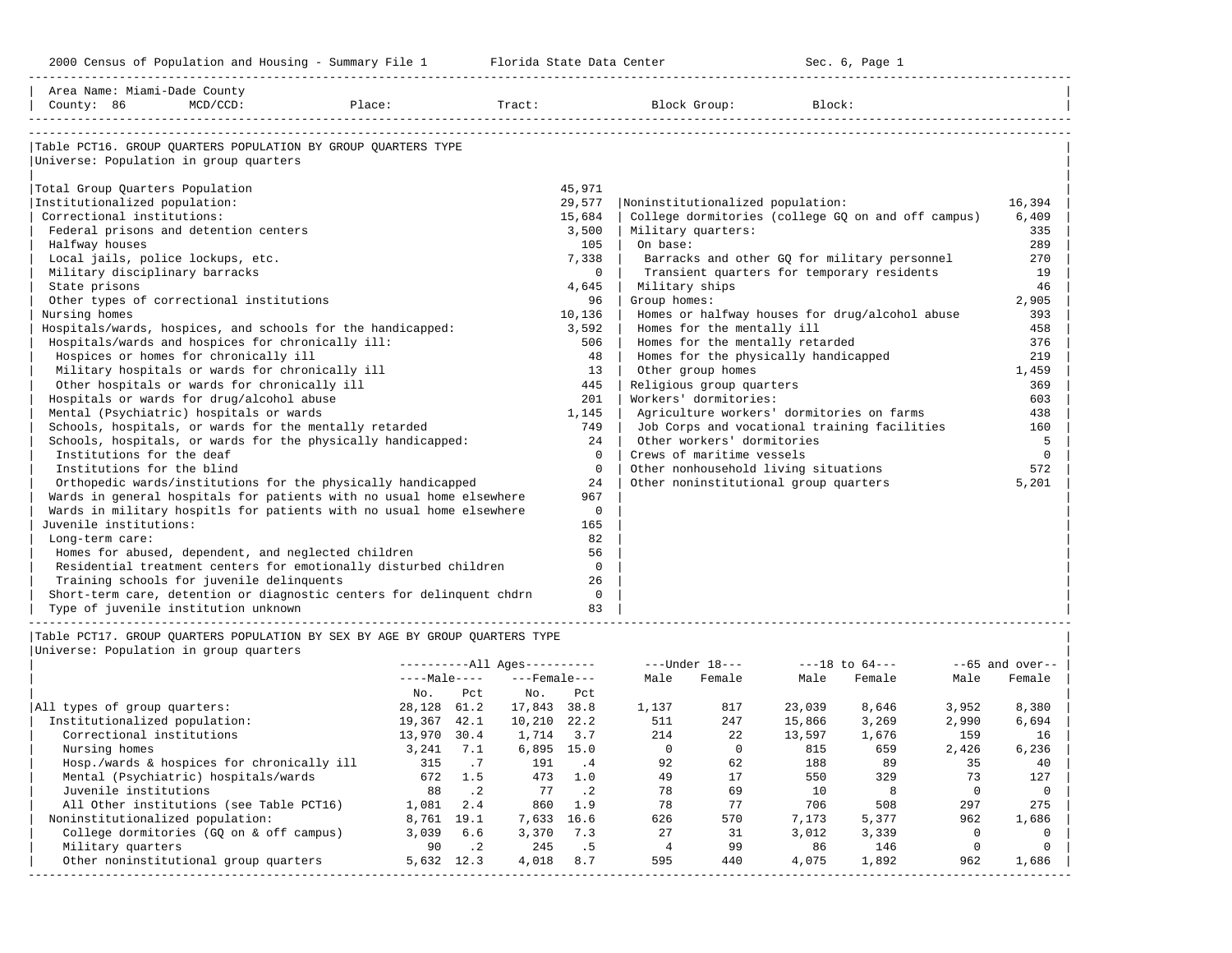-----------------------------------------------------------------------------------------------------------------------------------------------------

| County: 86                    | MCD/CCD:                                                                                                                       | Place: |              | Tract:                       |           |          | Block Group:   | Block:       |                    |          |                                                  |
|-------------------------------|--------------------------------------------------------------------------------------------------------------------------------|--------|--------------|------------------------------|-----------|----------|----------------|--------------|--------------------|----------|--------------------------------------------------|
|                               |                                                                                                                                |        |              |                              |           |          |                |              |                    |          |                                                  |
|                               | Table PCT17A. GROUP QUARTERS POPULATION BY SEX BY AGE BY GROUP QUARTERS TYPE (PERSONS WHO ARE WHITE ALONE)                     |        |              |                              |           |          |                |              |                    |          |                                                  |
|                               | Universe: Population in group quarters                                                                                         |        |              |                              |           |          |                |              |                    |          |                                                  |
|                               |                                                                                                                                |        |              | ----------All Ages---------- |           |          | ---Under 18--- |              | $---18$ to $64---$ |          | $--65$ and over--                                |
|                               |                                                                                                                                |        | $---Male---$ | $---$ Female $---$           |           | Male     | Female         | Male         | Female             | Male     | Female                                           |
|                               |                                                                                                                                | No.    | Pct          | No.                          | Pct       |          |                |              |                    |          |                                                  |
| All types of group quarters:  |                                                                                                                                | 15,417 | 55.5         | 12,384 44.5                  |           | 551      | 363            | 11,584       | 4,770              | 3,282    | 7,251                                            |
| Institutionalized population: |                                                                                                                                |        | 9,902 35.6   | 7,667                        | 27.6      | 234      | 134            | 7,235        | 1,811              | 2,433    | 5,722                                            |
| Correctional institutions     |                                                                                                                                |        | 5,940 21.4   | 751                          | 2.7       | 57       | 6              | 5,769        | 735                | 114      | 10                                               |
| Nursing homes                 |                                                                                                                                | 2,507  | 9.0          | 5,767                        | 20.7      | $\Omega$ | $\Omega$       | 539          | 449                | 1,968    | 5,318                                            |
|                               | Hosp./wards & hospices for chronically ill                                                                                     | 216    | .8           | 139                          | .5        | 65       | 43             | 123          | 59                 | 28       | 37                                               |
|                               | Mental (Psychiatric) hospitals/wards                                                                                           | 384    | 1.4          | 315                          | 1.1       | 22       | 6              | 299          | 202                | 63       | 107                                              |
| Juvenile institutions         |                                                                                                                                | 61     | $\cdot$ 2    | 56                           | $\cdot$ 2 | 54       | 48             |              |                    | $\Omega$ | $\Omega$                                         |
|                               | All Other institutions (see Table PCT16)                                                                                       | 794    | 2.9          | 639                          | 2.3       | 36       | 31             | 498          | 358                | 260      | 250                                              |
|                               | Noninstitutionalized population:                                                                                               | 5,515  | 19.8         | 4,717                        | 17.0      | 317      | 229            | 4,349        | 2,959              | 849      | 1,529                                            |
|                               | College dormitories (GQ on & off campus)                                                                                       | 1,855  | 6.7          | 1,735                        | 6.2       | 14       | 11             | 1,841        | 1,724              | 0        |                                                  |
| Military quarters             |                                                                                                                                | 58     | $\cdot$ 2    | 12                           | $\cdot$ 0 | 0        | 9              | 58           | 3                  | $\Omega$ |                                                  |
|                               | Other noninstitutional group quarters                                                                                          | 3,602  | 13.0         | 2,970 10.7                   |           | 303      | 209            | 2,450        | 1,232              | 849      | 1,529                                            |
|                               | Table PCT17B. GROUP QUARTERS POPULATION BY SEX BY AGE BY GROUP QUARTERS TYPE (PERSONS WHO ARE BLACK OR AFRICAN AMERICAN ALONE) |        |              |                              |           |          |                |              |                    |          |                                                  |
|                               | Universe: Population in group quarters                                                                                         |        |              |                              |           |          |                |              |                    |          |                                                  |
|                               |                                                                                                                                |        |              |                              |           |          |                |              |                    |          | $--65$ and over--                                |
|                               |                                                                                                                                |        |              |                              |           |          |                | $\mathbf{v}$ |                    |          | $\sim$ $\sim$ $\sim$ $\sim$ $\sim$ $\sim$ $\sim$ |

|                                            |              |           | ----------All Ages--------- |      |      | $---$ under to--- |        | ---IQ LU 04--- |      | $--$ bb dilu over |
|--------------------------------------------|--------------|-----------|-----------------------------|------|------|-------------------|--------|----------------|------|-------------------|
|                                            | $---Male---$ |           | $---$ Female $---$          |      | Male | Female            | Male   | Female         | Male | Female            |
|                                            | No.          | Pct       | No.                         | Pct  |      |                   |        |                |      |                   |
| All types of group quarters:               | 11,341       | 72.5      | 4,293                       | 27.5 | 507  | 383               | 10,328 | 3,105          | 506  | 805               |
| Institutionalized population:              | 8,774        | 56.1      | 2,111                       | 13.5 | 255  | 107               | 8,084  | 1,307          | 435  | 697               |
| Correctional institutions                  | 7,556        | 48.3      | 870                         | 5.6  | 150  | 16                | 7,369  | 848            | 37   |                   |
| Nursing homes                              | 579          | 3.7       | 838                         | 5.4  |      |                   | 228    | 178            | 351  | 660               |
| Hosp./wards & hospices for chronically ill | 90           | . 6       | 48                          |      | 19   | 15                | 65     | 30             | h    |                   |
| Mental (Psychiatric) hospitals/wards       | 268          | 1.7       | 143                         | . 9  | 27   | 10                | 231    | 115            | 10   | 18                |
| Juvenile institutions                      | 2.2.         |           | 20                          |      | 19   | 2.0               |        |                |      |                   |
| All Other institutions (see Table PCT16)   | 259          | 1.7       | 192                         | 1.2  | 40   | 46                | 188    | 136            | 31   | 10                |
| Noninstitutionalized population:           | 2,567        | 16.4      | 2,182                       | 14.0 | 252  | 276               | 2,244  | 1,798          | 71   | 108               |
| College dormitories (GO on & off campus)   | 829          | 5.3       | 1,166                       | 7.5  | 10   | 19                | 819    | 1,147          |      |                   |
| Military quarters                          | 25           | $\cdot$ 2 | 200                         | 1.3  |      | 81                | 21     | 119            |      |                   |
| Other noninstitutional group quarters      | 1,713        | 11.0      | 816                         | 5.2  | 238  | 176               | 1,404  | 532            | 71   | 108               |

|                                            |              |           | $------All Aqes------$ |           |      | $---Under 18---$ | $---18$ to $64---$ |        | $--65$ and over-- |        |
|--------------------------------------------|--------------|-----------|------------------------|-----------|------|------------------|--------------------|--------|-------------------|--------|
|                                            | $---Male---$ |           | $---$ Female ---       |           | Male | Female           | Male               | Female | Male              | Female |
|                                            | No.          | Pct       | No.                    | Pct       |      |                  |                    |        |                   |        |
| All types of group quarters:               | 82           | 61.2      | 52                     | 38.8      |      |                  | 78                 | 43     |                   |        |
| Institutionalized population:              | 53           | 39.6      |                        | 23 17.2   |      |                  | 53                 | 18     |                   |        |
| Correctional institutions                  | 51           | 38.1      |                        | 15 11.2   |      |                  | 51                 | 15     |                   |        |
| Nursing homes                              |              | $\cdot$ 0 |                        | 3.7       |      |                  |                    |        |                   |        |
| Hosp./wards & hospices for chronically ill |              | .0        |                        | . 0       |      |                  |                    |        |                   |        |
| Mental (Psychiatric) hospitals/wards       |              |           |                        |           |      |                  |                    |        |                   |        |
| Juvenile institutions                      |              | $\cdot$ 0 |                        | . 0       |      |                  |                    |        |                   |        |
| All Other institutions (see Table PCT16)   |              |           |                        | 1.5       |      |                  |                    |        |                   |        |
| Noninstitutionalized population:           | 29           | 21.6      | 29                     | 21.6      |      |                  | 25                 |        |                   |        |
| College dormitories (GQ on & off campus)   |              | 5.2       | 12.                    | 9.0       |      |                  |                    |        |                   |        |
| Military quarters                          |              |           |                        | $\cdot$ 0 |      |                  |                    |        |                   |        |
| Other noninstitutional group quarters      | 2.2          | 16.4      | 17                     | 12.7      |      |                  | 18                 |        |                   |        |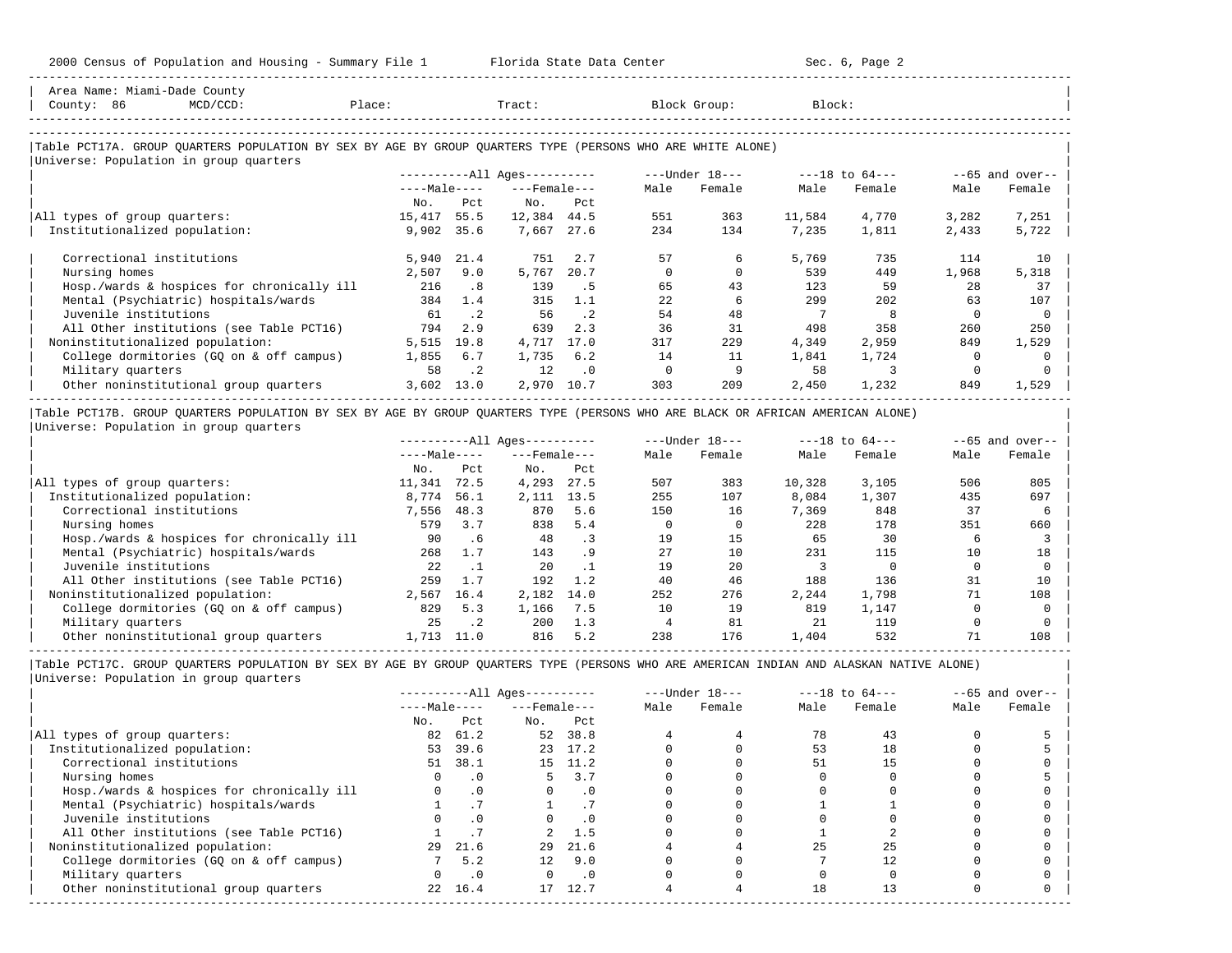-----------------------------------------------------------------------------------------------------------------------------------------------------

| Area Name: | -Dade<br>Miami | County                                                                                           |        |  |        |
|------------|----------------|--------------------------------------------------------------------------------------------------|--------|--|--------|
| Count      | 86             | $\sim$ $\sim$<br>the contract of the contract of the contract of the contract of the contract of | ⊥ace i |  | Block. |
|            |                |                                                                                                  |        |  |        |

-----------------------------------------------------------------------------------------------------------------------------------------------------

## |Table PCT17D. GROUP QUARTERS POPULATION BY SEX BY AGE BY GROUP QUARTERS TYPE (PERSONS WHO ARE ASIAN ALONE) |

|                                            |                 |           | $------All Aqes------$ |           |      | $---Under 18---$ |      | $---18$ to $64---$ |      | $--65$ and over-- |
|--------------------------------------------|-----------------|-----------|------------------------|-----------|------|------------------|------|--------------------|------|-------------------|
|                                            | $---Male---$    |           | $---$ Female $---$     |           | Male | Female           | Male | Female             | Male | Female            |
|                                            | No.             | Pct       | No.                    | Pct       |      |                  |      |                    |      |                   |
| All types of group quarters:               | 263             | 46.0      | 309                    | 54.0      | 16   | 15               | 230  | 260                |      | 34                |
| Institutionalized population:              | 52              | 9.1       | 52                     | 9.1       |      |                  | 37   | 19                 | 1.5  | 33                |
| Correctional institutions                  | 29              | 5.1       | 16                     | 2.8       |      |                  | 26   | 16                 |      |                   |
| Nursing homes                              | 12 <sup>°</sup> | 2.1       | 32                     | 5.6       |      |                  |      |                    | 10   | 31                |
| Hosp./wards & hospices for chronically ill | $\Omega$        | $\cdot$ 0 | $\Omega$               | $\cdot$ 0 |      |                  |      |                    |      |                   |
| Mental (Psychiatric) hospitals/wards       |                 | . 9       |                        | $\cdot$ 3 |      |                  |      |                    |      |                   |
| Juvenile institutions                      |                 | . 0       |                        | $\cdot$ 0 |      |                  |      |                    |      |                   |
| All Other institutions (see Table PCT16)   |                 | 1.0       |                        |           |      |                  |      |                    |      |                   |
| Noninstitutionalized population:           | 211             | 36.9      | 257                    | 44.9      | 16   | 15               | 193  | 241                |      |                   |
| College dormitories (GO on & off campus)   | 174             | 30.4      | 213                    | 37.2      |      |                  | 173  | 213                |      |                   |
| Military quarters                          |                 | $\cdot$ 0 | $\Omega$               | $\cdot$ 0 |      |                  |      |                    |      |                   |
| Other noninstitutional group quarters      | 37              | 6.5       | 44                     | 7.7       | 15   | 15               | 20   | 2.8                |      |                   |

|Table PCT17E. GROUP QUARTERS POPULATION BY SEX BY AGE BY GROUP QUARTERS TYPE (PERSONS OF WHO ARE NATIVE HAWAIIAN AND OTHER PACIFIC ISLANDER ALONE) | |Universe: Population in group quarters |

|                                            |              |                | $------All Ages------$ |           |      | $---Under 18---$ | $---18$ to $64---$ |        | $--65$ and over-- |        |
|--------------------------------------------|--------------|----------------|------------------------|-----------|------|------------------|--------------------|--------|-------------------|--------|
|                                            | $---Male---$ |                | $---$ Female $---$     |           | Male | Female           | Male               | Female | Male              | Female |
|                                            | No.          | Pct            | No.                    | Pct       |      |                  |                    |        |                   |        |
| All types of group quarters:               |              | 12 46.2        | 14                     | 53.8      |      |                  |                    |        |                   |        |
| Institutionalized population:              |              | $5 \quad 19.2$ | б.                     | 23.1      |      |                  |                    |        |                   |        |
| Correctional institutions                  |              | 4 15.4         |                        | $\cdot$ 0 |      |                  |                    |        |                   |        |
| Nursing homes                              |              |                |                        | 3 11.5    |      |                  |                    |        |                   |        |
| Hosp./wards & hospices for chronically ill |              | $\cdot$ 0      |                        | $\cdot$ 0 |      |                  |                    |        |                   |        |
| Mental (Psychiatric) hospitals/wards       |              | 3.8            |                        | 11.5      |      |                  |                    |        |                   |        |
| Juvenile institutions                      |              | $\cdot$ 0      |                        | $\cdot$ 0 |      |                  |                    |        |                   |        |
| All Other institutions (see Table PCT16)   |              |                |                        | $\cdot$ 0 |      |                  |                    |        |                   |        |
| Noninstitutionalized population:           |              | 26.9           | 8                      | 30.8      |      |                  |                    |        |                   |        |
| College dormitories (GQ on & off campus)   | б.           | 23.1           |                        | 26.9      |      |                  |                    |        |                   |        |
| Military quarters                          |              | $\cdot$ 0      |                        | $\cdot$ 0 |      |                  |                    |        |                   |        |
| Other noninstitutional group quarters      |              | 3.8            |                        | 3.8       |      |                  |                    |        |                   |        |

-----------------------------------------------------------------------------------------------------------------------------------------------------

|Table PCT17F. GROUP QUARTERS POPULATION BY SEX BY AGE BY GROUP QUARTERS TYPE (PERSONS WHO ARE SOME OTHER RACE ALONE) |

|                                            |              |      | $------All Ages------$ |           |      | $---Under 18---$ |      | $---18$ to $64---$ |      | $--65$ and over-- |
|--------------------------------------------|--------------|------|------------------------|-----------|------|------------------|------|--------------------|------|-------------------|
|                                            | $---Male---$ |      | $---$ Female $---$     |           | Male | Female           | Male | Female             | Male | Female            |
|                                            | No.          | Pct  | No.                    | Pct       |      |                  |      |                    |      |                   |
| All types of group quarters:               | 538          | 59.5 | 366                    | 40.5      | 32   | 18               | 404  | 163                | 102  | 185               |
| Institutionalized population:              | 313          | 34.6 | 197                    | 21.8      | 12   |                  | 230  | 39                 |      | 153               |
| Correctional institutions                  | 192          | 21.2 | 11                     | 1.2       |      |                  | 186  |                    |      |                   |
| Nursing homes                              | 97           | 10.7 | 162                    | 17.9      |      |                  | 33   | 21                 | 64   | 141               |
| Hosp./wards & hospices for chronically ill | 8            | . 9  | 4                      | . 4       |      |                  |      |                    |      |                   |
| Mental (Psychiatric) hospitals/wards       | 4            | .4   | 6                      |           |      |                  |      |                    |      |                   |
| Juvenile institutions                      |              |      | $\Omega$               | $\cdot$ 0 |      |                  |      |                    |      |                   |
| All Other institutions (see Table PCT16)   |              | 1.2  | 14                     | 1.5       |      |                  |      |                    |      | 10                |
| Noninstitutionalized population:           | 225          | 24.9 | 169                    | 18.7      | 20   |                  | 174  | 124                | 31   | 32                |
| College dormitories (GO on & off campus)   | 60           | 6.6  | 78                     | 8.6       |      |                  | 60   | 78                 |      |                   |
| Military quarters                          | 6.           |      |                        | . 4       |      |                  |      |                    |      |                   |
| Other noninstitutional group quarters      | 159          | 17.6 | 87                     | 9.6       | 20   | 13               | 108  | 42                 | 31   | 32                |
|                                            |              |      |                        |           |      |                  |      |                    |      |                   |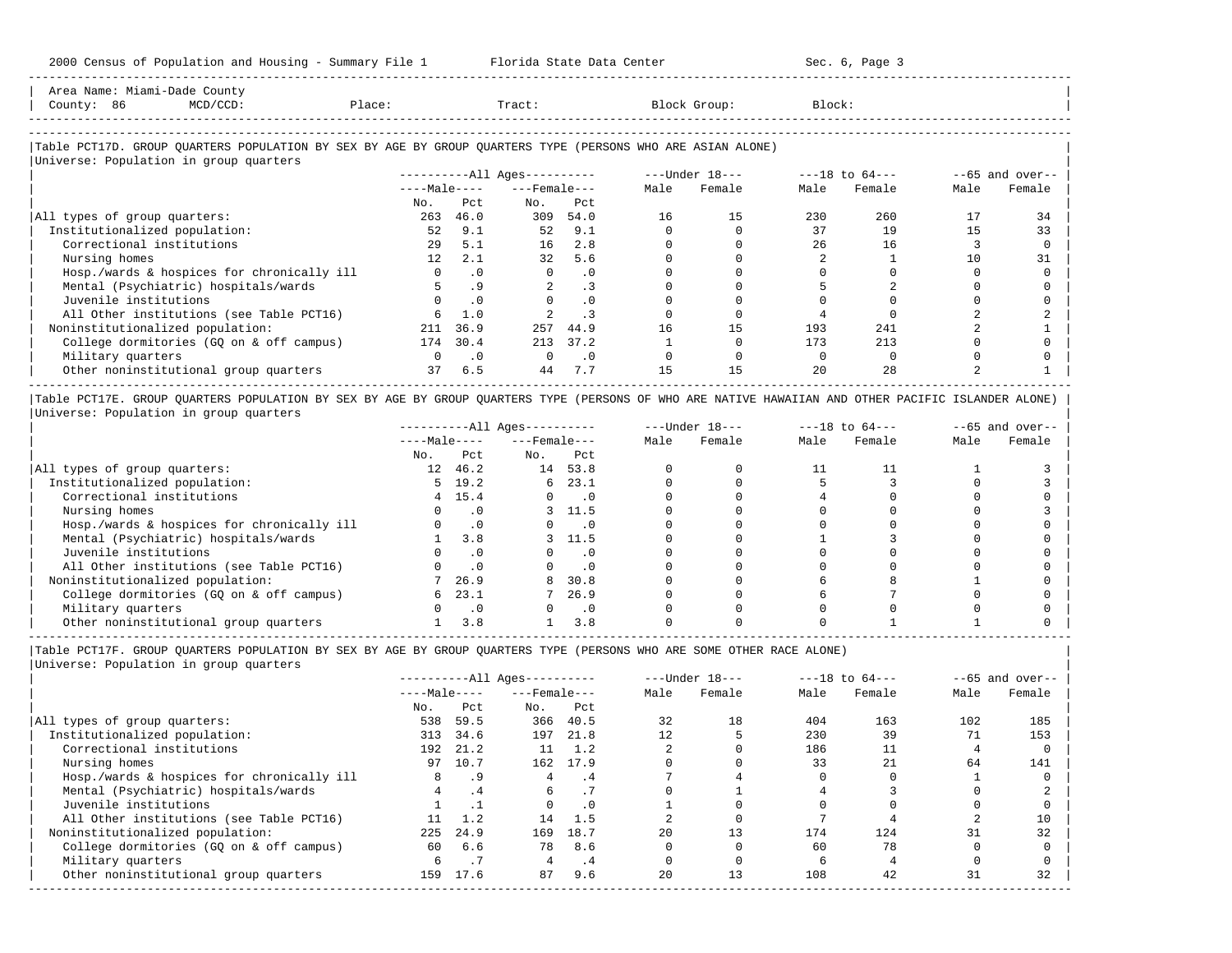| Area Name: Miami-Dade County<br>County: 86<br>$MCD/CCD$ :                                                                                                        | Place: |                | Tract:                       |           |      | Block Group:   | Block: |                |      |                    |
|------------------------------------------------------------------------------------------------------------------------------------------------------------------|--------|----------------|------------------------------|-----------|------|----------------|--------|----------------|------|--------------------|
| Table PCT17G. GROUP QUARTERS POPULATION BY SEX BY AGE BY GROUP QUARTERS TYPE (PERSONS OF WHO REPORT TWO OR MORE RACES)<br>Universe: Population in group quarters |        |                |                              |           |      |                |        |                |      |                    |
|                                                                                                                                                                  |        |                | ----------All Ages---------- |           |      | ---Under 18--- |        | ---18 to 64--- |      | $- -65$ and over-- |
|                                                                                                                                                                  |        | $---Ma$ $e---$ | $---$ Female $---$           |           | Male | Female         | Male   | Female         | Male | Female             |
|                                                                                                                                                                  | No.    | Pct.           | No.                          | Pct.      |      |                |        |                |      |                    |
| All types of group quarters:                                                                                                                                     | 475    | 52.8           | 425                          | 47.2      | 27   | 34             | 404    | 294            | 44   | 97                 |
| Institutionalized population:                                                                                                                                    | 268    | 29.8           |                              | 154 17.1  | 10   |                | 222    | 72             | 36   | 81                 |
| Correctional institutions                                                                                                                                        | 198    | 22.0           | 51                           | 5.7       |      |                | 192    | 51             |      |                    |
| Nursing homes                                                                                                                                                    | 46     | 5.1            | 88                           | 9.8       |      |                | 13     | 10             | 33   | 78                 |
| Hosp./wards & hospices for chronically ill                                                                                                                       |        | $\cdot$ 1      | $\Omega$                     | $\cdot$ 0 |      |                |        |                |      |                    |
| Mental (Psychiatric) hospitals/wards                                                                                                                             | 9      | 1.0            |                              | $\cdot$ 3 |      |                |        |                |      |                    |
| Juvenile institutions                                                                                                                                            |        | . 4            |                              | $\cdot$ 1 |      |                |        |                |      |                    |
| All Other institutions (see Table PCT16)                                                                                                                         | 1 N    | 1.1            | 11                           | 1.2       |      |                |        |                |      |                    |
| Noninstitutionalized population:                                                                                                                                 | 207    | 23.0           | 271                          | 30.1      |      | 33             | 182    | 222            |      | 16                 |
| College dormitories (GQ on & off campus)                                                                                                                         | 108    | 12.0           | 159                          | 17.7      |      |                | 106    | 158            |      |                    |
| Military quarters                                                                                                                                                |        | $\cdot$ 1      | 29                           | 3.2       |      |                |        | 2.0            |      |                    |
| Other noninstitutional group quarters                                                                                                                            | 98     | 10.9           | 83                           | 9.2       | 15   | 23             | 75     | 44             |      | 16                 |

|Table PCT17H. GROUP QUARTERS POPULATION BY SEX BY AGE BY GROUP QUARTERS TYPE (PERSONS OF ANY RACE WHO ARE HISPANIC OR LATINO) | |Universe: Population in group quarters |

|                                            |              |      | $------All Aqes------$ |           | $---Under 18---$ |        | $---18$ to $64---$ |        |       | $--65$ and over-- |
|--------------------------------------------|--------------|------|------------------------|-----------|------------------|--------|--------------------|--------|-------|-------------------|
|                                            | $---Male---$ |      | $---$ Female $---$     |           | Male             | Female | Male               | Female | Male  | Female            |
|                                            | No.          | Pct  | No.                    | Pct       |                  |        |                    |        |       |                   |
| All types of group quarters:               | 10,067       | 60.3 | 6,641                  | 39.7      | 459              | 305    | 7,706              | 2,270  | 1,902 | 4,066             |
| Institutionalized population:              | 7,069        | 42.3 | 4,279                  | 25.6      | 190              | 106    | 5,467              | 946    | 1,412 | 3,227             |
| Correctional institutions                  | 4,813        | 28.8 | 399                    | 2.4       | 52               |        | 4,693              | 391    | 68    |                   |
| Nursing homes                              | 1,504        | 9.0  | 3,241                  | 19.4      |                  |        | 361                | 303    | 1,143 | 2,938             |
| Hosp./wards & hospices for chronically ill | 167          | 1.0  | 92                     | . 6       | 50               | 34     | 96                 | 35     | 21    | 23                |
| Mental (Psychiatric) hospitals/wards       | 194          | 1.2  | 122                    |           | 16               | 6      | 145                | 80     | 33    | 36                |
| Juvenile institutions                      | 60           | .4   | 48                     |           | 54               | 42     |                    |        |       |                   |
| All Other institutions (see Table PCT16)   | 331          | 2.0  | 377                    | 2.3       | 18               | 20     | 166                | 131    | 147   | 226               |
| Noninstitutionalized population:           | 2,998        | 17.9 | 2,362                  | 14.1      | 269              | 199    | 2,239              | 1,324  | 490   | 839               |
| College dormitories (GO on & off campus)   | 464          | 2.8  | 527                    | 3.2       |                  |        | 461                | 524    |       |                   |
| Military quarters                          | 13           | .    | 8                      | $\cdot$ 0 |                  |        | 13                 |        |       |                   |
| Other noninstitutional group quarters      | 2,521        | 15.1 | 1,827                  | 10.9      | 266              | 192    | 1,765              | 796    | 490   | 839               |

-----------------------------------------------------------------------------------------------------------------------------------------------------

|                                            |              |            | $------All Aqes------$ |            |      | $---Under 18---$ | $---18$ to $64---$ |        | $--65$ and over-- |        |
|--------------------------------------------|--------------|------------|------------------------|------------|------|------------------|--------------------|--------|-------------------|--------|
|                                            | $---Male---$ |            | $---$ Female $---$     |            | Male | Female           | Male               | Female | Male              | Female |
|                                            | No.          | Pct        | No.                    | Pct        |      |                  |                    |        |                   |        |
| All types of group quarters:               | 7,129        | 52.0       | 6,573                  | 48.0       | 167  | 108              | 5,392              | 2,947  | 1,570             | 3,518  |
| Institutionalized population:              | 4,150        | 30.3       | 3,846                  | 28.1       | 73   | 35               | 2,915              | 1,041  | 1,162             | 2,770  |
| Correctional institutions                  | 2,189        | 16.0       | 470                    | 3.4        | 19   |                  | 2,114              | 460    | 56                |        |
| Nursing homes                              | 1,176        | 8.6        | 2,820                  | 20.6       |      |                  | 232                | 181    | 944               | 2,639  |
| Hosp./wards & hospices for chronically ill | 68           | . 5        | 52                     | $\cdot$ .4 | 19   | 10               | 38                 | 28     | 11                | 14     |
| Mental (Psychiatric) hospitals/wards       | 223          | 1.6        | 210                    | 1.5        | 10   |                  | 182                | 133    | 31                | 75     |
| Juvenile institutions                      |              | $\cdot$ 0  | 9                      |            |      |                  |                    |        |                   |        |
| All Other institutions (see Table PCT16)   | 490          | 3.6        | 285                    | 2.1        | 22   | 13               | 348                | 237    | 120               | 35     |
| Noninstitutionalized population:           | 2,979        | 21.7       | 2,727                  | 19.9       | 94   | 73               | 2,477              | 1,906  | 408               | 748    |
| College dormitories (GO on & off campus)   | 1,516        | 11.1       | 1,371                  | 10.0       |      |                  | 1,505              | 1,362  |                   |        |
| Military quarters                          | 52           | $\cdot$ .4 | 8                      | $\cdot$ 1  |      |                  | 52                 |        |                   |        |
| Other noninstitutional group quarters      | 1,411        | 10.3       | 1,348                  | 9.8        | 83   | 59               | 920                | 541    | 408               | 748    |
|                                            |              |            |                        |            |      |                  |                    |        |                   |        |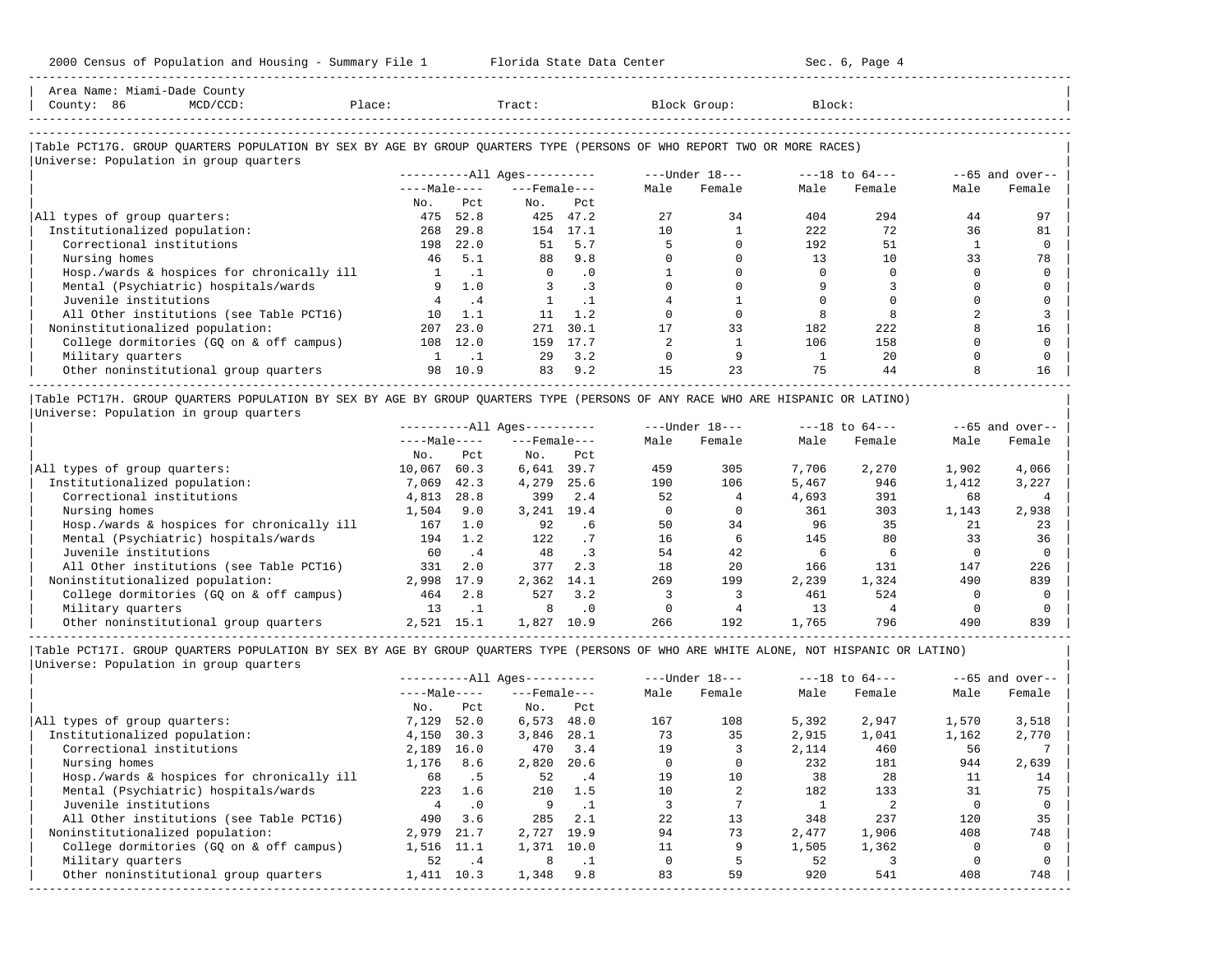-----------------------------------------------------------------------------------------------------------------------------------------------------

| Area Name: Monroe County<br>County: 87<br>$MCD/CCD$ :                       | Place:<br>Tract: |              | Block Group:<br>Block:                             |                |
|-----------------------------------------------------------------------------|------------------|--------------|----------------------------------------------------|----------------|
|                                                                             |                  |              |                                                    |                |
| Table PCT16. GROUP OUARTERS POPULATION BY GROUP OUARTERS TYPE               |                  |              |                                                    |                |
| Universe: Population in group quarters                                      |                  |              |                                                    |                |
| Total Group Quarters Population                                             |                  | 1,362        |                                                    |                |
| Institutionalized population:                                               |                  | 849          | Noninstitutionalized population:                   | 513            |
| Correctional institutions:                                                  |                  | 567          | College dormitories (college GQ on and off campus) | 1              |
| Federal prisons and detention centers                                       |                  | $\Omega$     | Military quarters:                                 |                |
|                                                                             |                  | $\Omega$     | On base:                                           | 118            |
| Halfway houses                                                              |                  |              |                                                    | 53             |
| Local jails, police lockups, etc.                                           |                  | 509          | Barracks and other GQ for military personnel       | 53             |
| Military disciplinary barracks                                              |                  | $\Omega$     | Transient quarters for temporary residents         | $\mathbf 0$    |
| State prisons                                                               |                  | 58           | Military ships                                     | 65             |
| Other types of correctional institutions                                    |                  | $\circ$      | Group homes:                                       | 147            |
| Nursing homes                                                               |                  | 263          | Homes or halfway houses for drug/alcohol abuse     | 64             |
| Hospitals/wards, hospices, and schools for the handicapped:                 |                  | 19           | Homes for the mentally ill                         | 61             |
| Hospitals/wards and hospices for chronically ill:                           |                  | $\Omega$     | Homes for the mentally retarded                    | 22             |
| Hospices or homes for chronically ill                                       |                  | $\Omega$     | Homes for the physically handicapped               | $\Omega$       |
| Military hospitals or wards for chronically ill                             |                  | $\Omega$     | Other group homes                                  | $\Omega$       |
| Other hospitals or wards for chronically ill                                |                  | $\Omega$     | Religious group quarters                           | $\overline{4}$ |
| Hospitals or wards for drug/alcohol abuse                                   |                  | $\Omega$     | Workers' dormitories:                              | $20^{\circ}$   |
| Mental (Psychiatric) hospitals or wards                                     |                  | $\Omega$     | Agriculture workers' dormitories on farms          | $\Omega$       |
| Schools, hospitals, or wards for the mentally retarded                      |                  | $\Omega$     | Job Corps and vocational training facilities       | $\Omega$       |
| Schools, hospitals, or wards for the physically handicapped:                |                  | $\Omega$     | Other workers' dormitories                         | 20             |
| Institutions for the deaf                                                   |                  | $\Omega$     | Crews of maritime vessels                          | $\Omega$       |
| Institutions for the blind                                                  |                  | $\Omega$     | Other nonhousehold living situations               | 30             |
| Orthopedic wards/institutions for the physically handicapped                |                  | $\mathbf{0}$ | Other noninstitutional group quarters              | 193            |
| Wards in general hospitals for patients with no usual home elsewhere        |                  | 19           |                                                    |                |
| Wards in military hospitls for patients with no usual home elsewhere        |                  | $\Omega$     |                                                    |                |
| Juvenile institutions:                                                      |                  | 0            |                                                    |                |
| Long-term care:                                                             |                  | O            |                                                    |                |
| Homes for abused, dependent, and neglected children                         |                  | $\cap$       |                                                    |                |
| Residential treatment centers for emotionally disturbed children            |                  | 0            |                                                    |                |
| Training schools for juvenile delinquents                                   |                  | $\Omega$     |                                                    |                |
| Short-term care, detention or diagnostic centers for delinquent chdrn       |                  | 0            |                                                    |                |
| Type of juvenile institution unknown                                        |                  | $\Omega$     |                                                    |                |
| Table PCT17. GROUP OUARTERS POPULATION BY SEX BY AGE BY GROUP OUARTERS TYPE |                  |              |                                                    |                |

|                                            |              |           | $------All Ages------$ |           |      | $---Under 18---$ | $---18$ to $64---$ |        | $--65$ and over-- |        |
|--------------------------------------------|--------------|-----------|------------------------|-----------|------|------------------|--------------------|--------|-------------------|--------|
|                                            | $---Male---$ |           | $---$ Female $---$     |           | Male | Female           | Male               | Female | Male              | Female |
|                                            | No.          | Pct       | No.                    | Pct       |      |                  |                    |        |                   |        |
| All types of group quarters:               | 977          | 71.7      | 385                    | 28.3      | 16   |                  | 852                | 178    | 109               | 200    |
| Institutionalized population:              | 621          | 45.6      | 228                    | 16.7      |      |                  | 534                | 63     | 82                | 165    |
| Correctional institutions                  | 515          | 37.8      | 52                     | 3.8       |      |                  | 504                | 52     |                   |        |
| Nursing homes                              | 94           | 6.9       | 169                    | 12.4      |      |                  | 25                 |        | 69                | 158    |
| Hosp./wards & hospices for chronically ill |              | $\cdot$ 0 |                        | $\cdot$ 0 |      |                  |                    |        |                   |        |
| Mental (Psychiatric) hospitals/wards       |              | $\cdot$ 0 | $\Omega$               | $\cdot$ 0 |      |                  |                    |        |                   |        |
| Juvenile institutions                      |              | $\cdot$ 0 |                        | $\cdot$ 0 |      |                  |                    |        |                   |        |
| All Other institutions (see Table PCT16)   |              | . 9       |                        | . 5       |      |                  |                    |        |                   |        |
| Noninstitutionalized population:           | 356          | 26.1      | 157                    | 11.5      |      |                  | 318                | 115    | 27                | 35     |
| College dormitories (GO on & off campus)   |              |           |                        | . 0       |      |                  |                    |        |                   |        |
| Military quarters                          | 95           | 7.0       | 23                     | 1.7       |      |                  | 95                 | 23     |                   |        |
| Other noninstitutional group quarters      | 260          | 19.1      | 134                    | 9.8       |      |                  | 222                | 92     | 27                | 35     |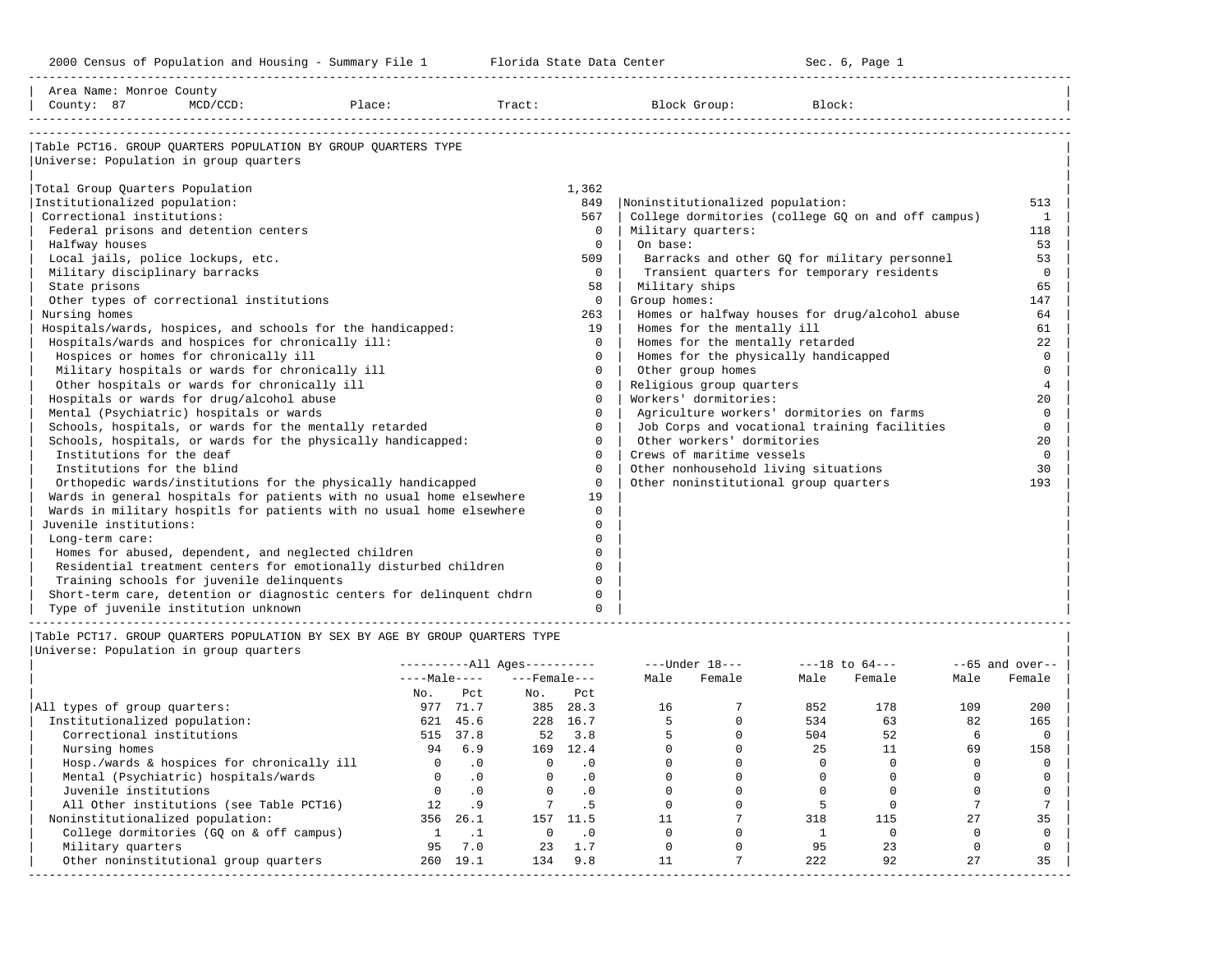-----------------------------------------------------------------------------------------------------------------------------------------------------

| Area Name: Monroe County<br>County: 87<br>MCD/CCD:<br>Place:                                               |              |           | Tract:                       |      |      | Block Group:     | Block: |                    |      |                   |
|------------------------------------------------------------------------------------------------------------|--------------|-----------|------------------------------|------|------|------------------|--------|--------------------|------|-------------------|
|                                                                                                            |              |           |                              |      |      |                  |        |                    |      |                   |
| Table PCT17A. GROUP QUARTERS POPULATION BY SEX BY AGE BY GROUP QUARTERS TYPE (PERSONS WHO ARE WHITE ALONE) |              |           |                              |      |      |                  |        |                    |      |                   |
| Universe: Population in group quarters                                                                     |              |           |                              |      |      |                  |        |                    |      |                   |
|                                                                                                            |              |           | ----------All Ages---------- |      |      | $---Under 18---$ |        | $---18$ to $64---$ |      | $--65$ and over-- |
|                                                                                                            | $---Male---$ |           | $---$ Female $---$           |      | Male | Female           | Male   | Female             | Male | Female            |
|                                                                                                            | No.          | Pct       | No.                          | Pct  |      |                  |        |                    |      |                   |
| All types of group quarters:                                                                               | 752          | 69.6      | 328                          | 30.4 | 13   |                  | 637    | 140                | 102  | 181               |
| Institutionalized population:                                                                              | 447          | 41.4      | 188                          | 17.4 |      |                  | 368    | 42                 | 75   | 146               |
| Correctional institutions                                                                                  | 352          | 32.6      | 34                           | 3.1  |      |                  | 342    | 34                 | b    |                   |
| Nursing homes                                                                                              | 83           | 7.7       | 147                          | 13.6 |      |                  | 21     | 8                  | 62   | 139               |
| Hosp./wards & hospices for chronically ill                                                                 | 0            | $\cdot$ 0 |                              |      |      |                  |        |                    |      |                   |

| Mental (Psychiatric) hospitals/wards 0 .0 0 .0 0 0 0 0 0 0 |

| Juvenile institutions                    |     |      |     |          |  |     |    |    |
|------------------------------------------|-----|------|-----|----------|--|-----|----|----|
| All Other institutions (see Table PCT16) |     |      |     |          |  |     |    |    |
| Noninstitutionalized population:         | 305 | 28.2 |     | 140 13.0 |  | 269 | 98 |    |
| College dormitories (GO on & off campus) |     |      |     |          |  |     |    |    |
| Military quarters                        | 73. | 6.8  | 16. |          |  |     | 16 |    |
| Other noninstitutional group quarters    | 231 | 21.4 |     | 124 11.5 |  | 195 | 82 | 35 |
|                                          |     |      |     |          |  |     |    |    |

|Table PCT17B. GROUP QUARTERS POPULATION BY SEX BY AGE BY GROUP QUARTERS TYPE (PERSONS WHO ARE BLACK OR AFRICAN AMERICAN ALONE) | |Universe: Population in group quarters |

|                                            |              |           | $------All Ages------$ |           | $---Under 18---$ |        | $---18$ to $64---$ |        | $- -65$ and over-- |        |
|--------------------------------------------|--------------|-----------|------------------------|-----------|------------------|--------|--------------------|--------|--------------------|--------|
|                                            | $---Male---$ |           | $---$ Female $---$     |           | Male             | Female | Male               | Female | Male               | Female |
|                                            | No.          | Pct       | No.                    | Pct       |                  |        |                    |        |                    |        |
| All types of group quarters:               | 178          | 79.1      | 47                     | 20.9      |                  |        | 173                | 28     |                    | 19     |
| Institutionalized population:              | 141          | 62.7      | 37                     | 16.4      |                  |        | 136                | 18     |                    | 19     |
| Correctional institutions                  | 132          | 58.7      | 15                     | 6.7       |                  |        | 132                | 15     |                    |        |
| Nursing homes                              |              | 4.0       | 2.2                    | 9.8       |                  |        |                    |        |                    | 19     |
| Hosp./wards & hospices for chronically ill |              | $\cdot$ 0 |                        | . 0       |                  |        |                    |        |                    |        |
| Mental (Psychiatric) hospitals/wards       |              |           |                        | $\cdot$ 0 |                  |        |                    |        |                    |        |
| Juvenile institutions                      |              |           |                        | . 0       |                  |        |                    |        |                    |        |
| All Other institutions (see Table PCT16)   |              | $\cdot$ 0 |                        | $\cdot$ 0 |                  |        |                    |        |                    |        |
| Noninstitutionalized population:           | 37           | 16.4      | 10                     | 4.4       |                  |        | 37                 |        |                    |        |
| College dormitories (GO on & off campus)   |              |           |                        | $\cdot$ 0 |                  |        |                    |        |                    |        |
| Military quarters                          |              | 7.6       |                        | 1.3       |                  |        |                    |        |                    |        |
| Other noninstitutional group quarters      |              | 8.9       |                        | 3.1       |                  |        |                    |        |                    |        |

-----------------------------------------------------------------------------------------------------------------------------------------------------

|                                            |                 |           | $------All Ages------$ |           |      | $---Under 18---$ | $---18$ to $64---$ |        | $--65$ and over-- |        |
|--------------------------------------------|-----------------|-----------|------------------------|-----------|------|------------------|--------------------|--------|-------------------|--------|
|                                            | $---Male---$    |           | $---$ Female $---$     |           | Male | Female           | Male               | Female | Male              | Female |
|                                            | No.             | Pct       | No.                    | Pct       |      |                  |                    |        |                   |        |
| All types of group quarters:               | 12 <sup>1</sup> | 75.0      | $\overline{4}$         | 25.0      |      |                  |                    |        |                   |        |
| Institutionalized population:              | 5.              | 31.3      |                        | 6.3       |      |                  |                    |        |                   |        |
| Correctional institutions                  | 4               | 25.0      |                        | 6.3       |      |                  |                    |        |                   |        |
| Nursing homes                              |                 | 6.3       |                        | $\cdot$ 0 |      |                  |                    |        |                   |        |
| Hosp./wards & hospices for chronically ill |                 | $\cdot$ 0 |                        | . 0       |      |                  |                    |        |                   |        |
| Mental (Psychiatric) hospitals/wards       |                 | $\cdot$ 0 |                        | $\cdot$ 0 |      |                  |                    |        |                   |        |
| Juvenile institutions                      |                 |           |                        | $\cdot$ 0 |      |                  |                    |        |                   |        |
| All Other institutions (see Table PCT16)   |                 |           |                        |           |      |                  |                    |        |                   |        |
| Noninstitutionalized population:           |                 | 743.8     |                        | 3 18.8    |      |                  |                    |        |                   |        |
| College dormitories (GO on & off campus)   |                 | $\cdot$ 0 |                        | $\cdot$ 0 |      |                  |                    |        |                   |        |
| Military quarters                          |                 | 2, 12.5   |                        | 6.3       |      |                  |                    |        |                   |        |
| Other noninstitutional group quarters      |                 | 5, 31.3   |                        | 2, 12.5   |      |                  |                    |        |                   |        |
|                                            |                 |           |                        |           |      |                  |                    |        |                   |        |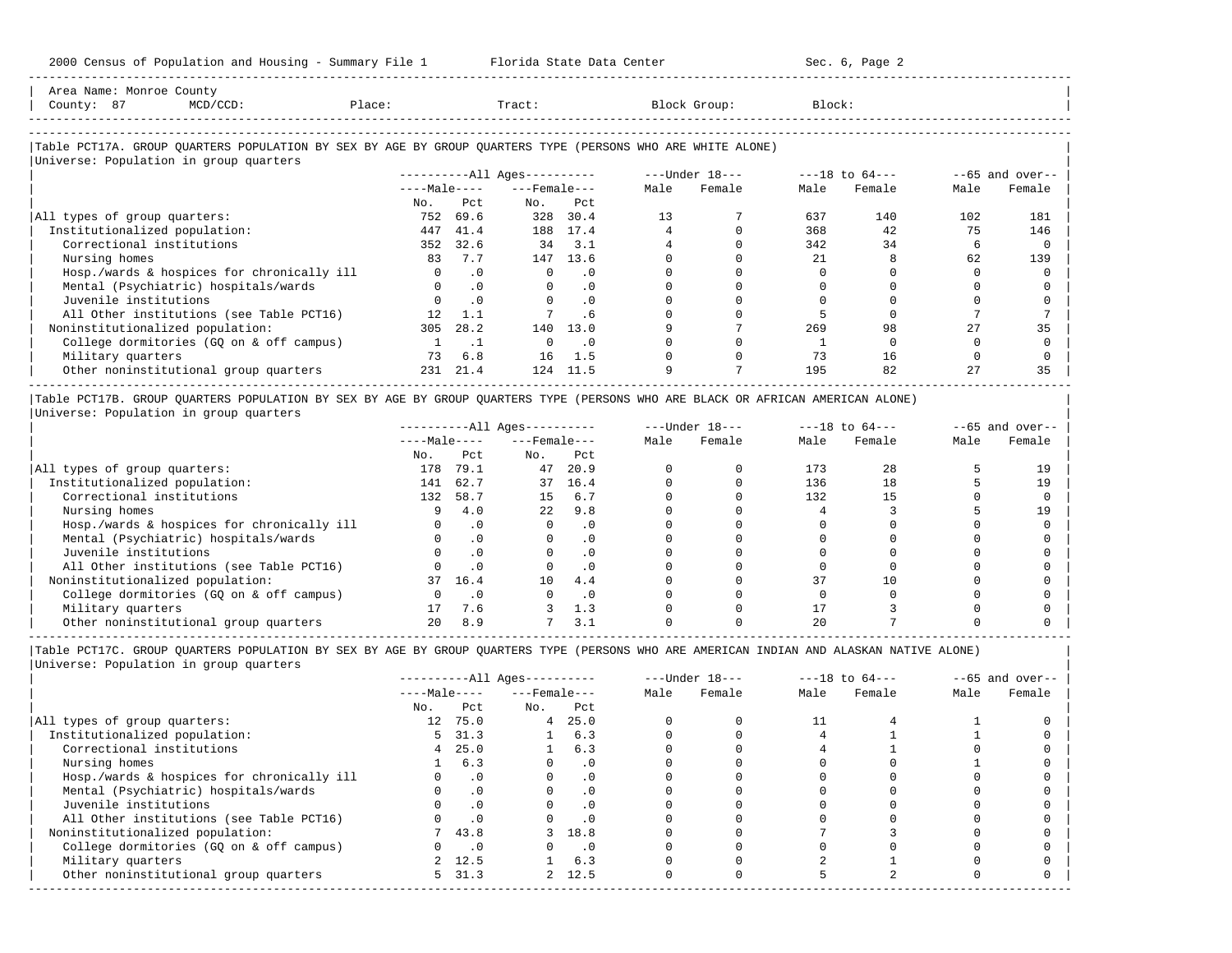| County: 87 | Area Name: Monroe County | MCD/CCD:                               | Place: | Tract: | Block Group:                                                                                               | Block: |  |
|------------|--------------------------|----------------------------------------|--------|--------|------------------------------------------------------------------------------------------------------------|--------|--|
|            |                          |                                        |        |        |                                                                                                            |        |  |
|            |                          | Universe: Population in group quarters |        |        | Table PCT17D. GROUP OUARTERS POPULATION BY SEX BY AGE BY GROUP OUARTERS TYPE (PERSONS WHO ARE ASIAN ALONE) |        |  |

-----------------------------------------------------------------------------------------------------------------------------------------------------

|     |           |                                            |           | $---Under 18---$                                                                           |        | $---18$ to $64---$ |        | $--65$ and over-- |        |
|-----|-----------|--------------------------------------------|-----------|--------------------------------------------------------------------------------------------|--------|--------------------|--------|-------------------|--------|
|     |           |                                            |           | Male                                                                                       | Female | Male               | Female | Male              | Female |
| No. | Pct       | No.                                        | Pct       |                                                                                            |        |                    |        |                   |        |
|     |           |                                            |           |                                                                                            |        |                    |        |                   |        |
|     |           |                                            |           |                                                                                            |        |                    |        |                   |        |
|     |           |                                            |           |                                                                                            |        |                    |        |                   |        |
|     | . 0       |                                            | . 0       |                                                                                            |        |                    |        |                   |        |
|     | $\cdot$ 0 |                                            |           |                                                                                            |        |                    |        |                   |        |
|     | $\cdot$ 0 |                                            | $\cdot$ 0 |                                                                                            |        |                    |        |                   |        |
|     | $\cdot$ 0 |                                            | $\cdot$ 0 |                                                                                            |        |                    |        |                   |        |
|     | $\cdot$ 0 |                                            |           |                                                                                            |        |                    |        |                   |        |
|     | $\cdot$ 0 |                                            |           |                                                                                            |        |                    |        |                   |        |
|     | $\cdot$ 0 |                                            | $\cdot$ 0 |                                                                                            |        |                    |        |                   |        |
|     | $\cdot$ 0 |                                            |           |                                                                                            |        |                    |        |                   |        |
|     | $\cdot$ 0 |                                            | 11.1      |                                                                                            |        |                    |        |                   |        |
|     |           | $---Male---$<br>5 55.6<br>5 55.6<br>5 55.6 |           | $------All Aqes------$<br>$---$ Female $---$<br>44.4<br>11.1<br>- 11.1<br>33.3<br>2, 22, 2 |        |                    |        |                   |        |

|Table PCT17E. GROUP QUARTERS POPULATION BY SEX BY AGE BY GROUP QUARTERS TYPE (PERSONS OF WHO ARE NATIVE HAWAIIAN AND OTHER PACIFIC ISLANDER ALONE) | |Universe: Population in group quarters |

|                                            |              |     | $------All Aqes------$ |     | $---Under 18---$ |        |      | $---18$ to $64---$ | $--65$ and over-- |        |  |
|--------------------------------------------|--------------|-----|------------------------|-----|------------------|--------|------|--------------------|-------------------|--------|--|
|                                            | $---Male---$ |     | $---$ Female $---$     |     | Male             | Female | Male | Female             | Male              | Female |  |
|                                            | No.          | Pct | No.                    | Pct |                  |        |      |                    |                   |        |  |
| All types of group quarters:               |              |     |                        |     |                  |        |      |                    |                   |        |  |
| Institutionalized population:              |              |     |                        |     |                  |        |      |                    |                   |        |  |
| Correctional institutions                  |              |     |                        |     |                  |        |      |                    |                   |        |  |
| Nursing homes                              |              |     |                        |     |                  |        |      |                    |                   |        |  |
| Hosp./wards & hospices for chronically ill |              |     |                        |     |                  |        |      |                    |                   |        |  |
| Mental (Psychiatric) hospitals/wards       |              |     |                        |     |                  |        |      |                    |                   |        |  |
| Juvenile institutions                      |              |     |                        |     |                  |        |      |                    |                   |        |  |
| All Other institutions (see Table PCT16)   |              |     |                        |     |                  |        |      |                    |                   |        |  |
| Noninstitutionalized population:           |              |     |                        |     |                  |        |      |                    |                   |        |  |
| College dormitories (GQ on & off campus)   |              |     |                        |     |                  |        |      |                    |                   |        |  |
| Military quarters                          |              |     |                        |     |                  |        |      |                    |                   |        |  |
| Other noninstitutional group quarters      |              |     |                        |     |                  |        |      |                    |                   |        |  |
|                                            |              |     |                        |     |                  |        |      |                    |                   |        |  |

|Table PCT17F. GROUP QUARTERS POPULATION BY SEX BY AGE BY GROUP QUARTERS TYPE (PERSONS WHO ARE SOME OTHER RACE ALONE) |

|                                            |              |           | $------All Ages------$ |           | $---Under 18---$ |        | $---18$ to $64---$ |        | $--65$ and over-- |        |
|--------------------------------------------|--------------|-----------|------------------------|-----------|------------------|--------|--------------------|--------|-------------------|--------|
|                                            | $---Male---$ |           | $---$ Female $---$     |           | Male             | Female | Male               | Female | Male              | Female |
|                                            | No.          | Pct       | No.                    | Pct       |                  |        |                    |        |                   |        |
| All types of group quarters:               | 11           | 91.7      |                        | 8.3       |                  |        |                    |        |                   |        |
| Institutionalized population:              | 6            | 50.0      |                        | $\cdot$ 0 |                  |        |                    |        |                   |        |
| Correctional institutions                  |              | 6, 50.0   |                        |           |                  |        |                    |        |                   |        |
| Nursing homes                              |              | $\cdot$ 0 |                        | .0        |                  |        |                    |        |                   |        |
| Hosp./wards & hospices for chronically ill |              | $\cdot$ 0 |                        |           |                  |        |                    |        |                   |        |
| Mental (Psychiatric) hospitals/wards       |              | $\cdot$ 0 |                        | . 0       |                  |        |                    |        |                   |        |
| Juvenile institutions                      |              | $\cdot$ 0 |                        |           |                  |        |                    |        |                   |        |
| All Other institutions (see Table PCT16)   |              | $\cdot$ 0 |                        |           |                  |        |                    |        |                   |        |
| Noninstitutionalized population:           | 5.           | 41.7      |                        | 8.3       |                  |        |                    |        |                   |        |
| College dormitories (GQ on & off campus)   |              | $\cdot$ 0 |                        |           |                  |        |                    |        |                   |        |
| Military quarters                          |              | 25.0      |                        | 8.3       |                  |        |                    |        |                   |        |
| Other noninstitutional group quarters      |              | 2 16.7    |                        | $\cdot$ 0 |                  |        |                    |        |                   |        |
|                                            |              |           |                        |           |                  |        |                    |        |                   |        |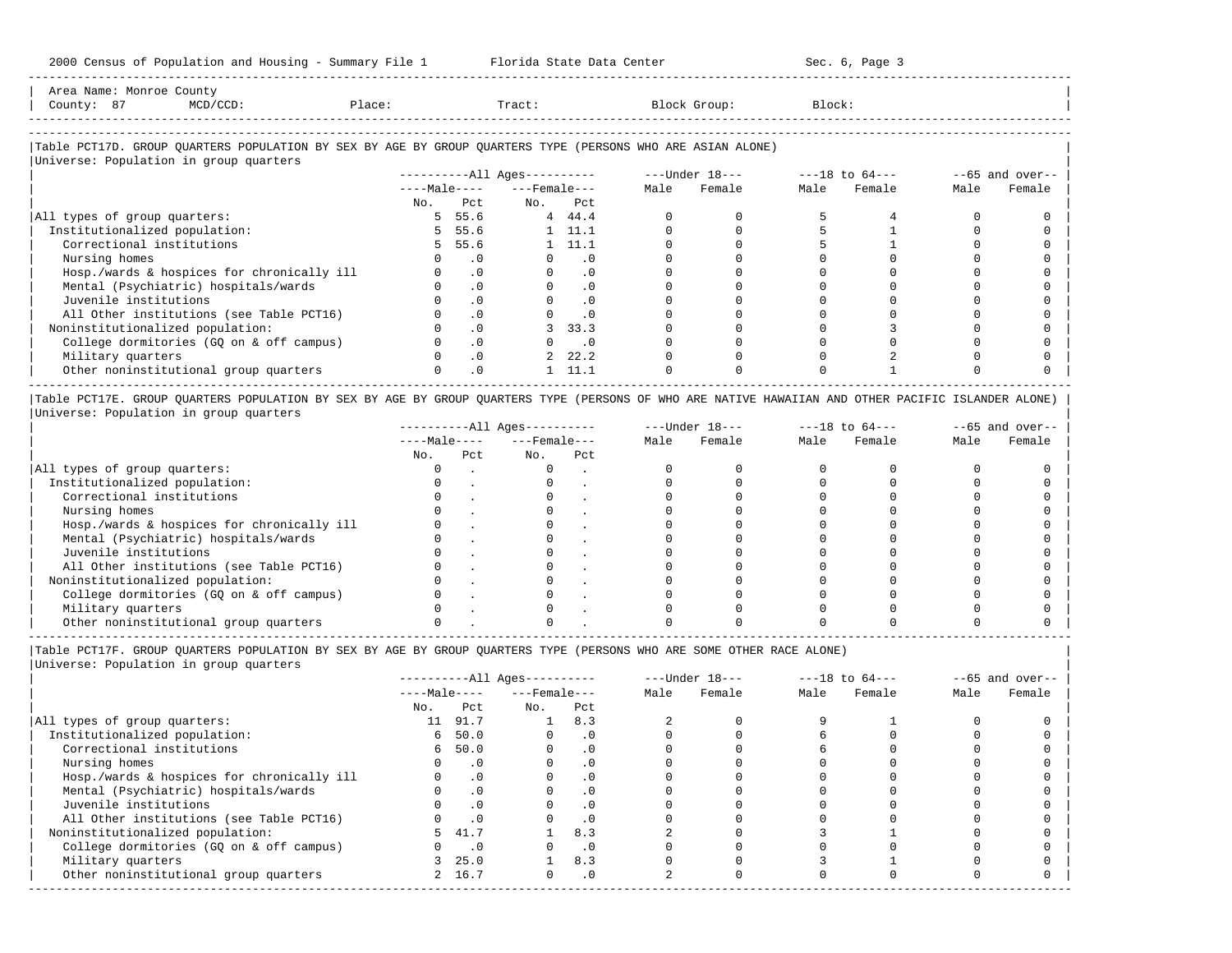| Area Name: Monroe County<br>County: 87<br>MCD/CCD:                                                                     | Place:         |           | Tract:                 |           |      | Block Group:   | Block:         |        |      |                 |
|------------------------------------------------------------------------------------------------------------------------|----------------|-----------|------------------------|-----------|------|----------------|----------------|--------|------|-----------------|
| Table PCT17G. GROUP OUARTERS POPULATION BY SEX BY AGE BY GROUP OUARTERS TYPE (PERSONS OF WHO REPORT TWO OR MORE RACES) |                |           |                        |           |      |                |                |        |      |                 |
| Universe: Population in group quarters                                                                                 |                |           |                        |           |      |                |                |        |      |                 |
|                                                                                                                        |                |           | $------All Aqes------$ |           |      | ---Under 18--- | ---18 to 64--- |        |      | --65 and over-- |
|                                                                                                                        | $---Ma$ $e---$ |           | ---Female---           |           | Male | Female         | Male           | Female | Male | Female          |
|                                                                                                                        | No.            | Pct.      | No.                    | Pct       |      |                |                |        |      |                 |
| All types of group quarters:                                                                                           |                | 19 95.0   |                        | 5.0       |      |                |                |        |      |                 |
| Institutionalized population:                                                                                          |                | 17 85.0   |                        | 5.0       |      |                | 1.5            |        |      |                 |
| Correctional institutions                                                                                              |                | 16 80.0   |                        | 5.0       |      |                | 1.5            |        |      |                 |
| Nursing homes                                                                                                          |                | 5.0       |                        | $\cdot$ 0 |      |                |                |        |      |                 |
| Hosp./wards & hospices for chronically ill                                                                             | $\Omega$       | $\cdot$ 0 | $\Omega$               | $\cdot$ 0 |      |                |                |        |      |                 |
| Mental (Psychiatric) hospitals/wards                                                                                   |                | $\cdot$ 0 |                        | $\cdot$ 0 |      |                |                |        |      |                 |

| Juvenile institutions                    |        |  |  |  |  |
|------------------------------------------|--------|--|--|--|--|
| All Other institutions (see Table PCT16) |        |  |  |  |  |
| Noninstitutionalized population:         | 2 10.0 |  |  |  |  |
| College dormitories (GQ on & off campus) |        |  |  |  |  |
| Military quarters                        |        |  |  |  |  |
| Other noninstitutional group quarters    | 2 10.0 |  |  |  |  |
|                                          |        |  |  |  |  |

|Table PCT17H. GROUP QUARTERS POPULATION BY SEX BY AGE BY GROUP QUARTERS TYPE (PERSONS OF ANY RACE WHO ARE HISPANIC OR LATINO) | |Universe: Population in group quarters |

|                                            |              |           | $------All Aqes------$ |           | $---Under 18---$ |        | $---18$ to $64---$ |        | $--65$ and over-- |        |
|--------------------------------------------|--------------|-----------|------------------------|-----------|------------------|--------|--------------------|--------|-------------------|--------|
|                                            | $---Male---$ |           | $---$ Female $---$     |           | Male             | Female | Male               | Female | Male              | Female |
|                                            | No.          | Pct       | No.                    | Pct       |                  |        |                    |        |                   |        |
| All types of group quarters:               | 156          | 82.1      | 34                     | 17.9      |                  |        | 140                | 12     | 16                | 22     |
| Institutionalized population:              | 133          | 70.0      | 28                     | 14.7      |                  |        | 118                |        |                   | 21     |
| Correctional institutions                  | 117          | 61.6      | 6                      | 3.2       |                  |        | 115                |        |                   |        |
| Nursing homes                              | 14           | 7.4       | $20^{\circ}$           | 10.5      |                  |        |                    |        |                   | 19     |
| Hosp./wards & hospices for chronically ill |              | . 0       |                        | $\cdot$ 0 |                  |        |                    |        |                   |        |
| Mental (Psychiatric) hospitals/wards       |              |           |                        | $\cdot$ 0 |                  |        |                    |        |                   |        |
| Juvenile institutions                      |              | . 0       |                        | . 0       |                  |        |                    |        |                   |        |
| All Other institutions (see Table PCT16)   |              | 1.1       |                        | 1.1       |                  |        |                    |        |                   |        |
| Noninstitutionalized population:           | 23           | 12.1      | 6                      | 3.2       |                  |        | 22                 |        |                   |        |
| College dormitories (GQ on & off campus)   |              | $\cdot$ 0 |                        | $\cdot$ 0 |                  |        |                    |        |                   |        |
| Military quarters                          |              | 4.7       |                        |           |                  |        |                    |        |                   |        |
| Other noninstitutional group quarters      |              | 7.4       |                        | 2.6       |                  |        |                    |        |                   |        |

-----------------------------------------------------------------------------------------------------------------------------------------------------

|                                            |              |           | $------All Ages------$ |           | $---Under 18---$ |        | $---18$ to $64---$ |        | $--65$ and over-- |        |
|--------------------------------------------|--------------|-----------|------------------------|-----------|------------------|--------|--------------------|--------|-------------------|--------|
|                                            | $---Male---$ |           | $---$ Female $---$     |           | Male             | Female | Male               | Female | Male              | Female |
|                                            | No.          | Pct       | No.                    | Pct       |                  |        |                    |        |                   |        |
| All types of group quarters:               | 625          | 67.8      | 297                    | 32.2      |                  |        | 525                | 130    | 87                | 160    |
| Institutionalized population:              | 336          | 36.4      | 162                    | 17.6      |                  |        | 271                | 36     | 61                | 126    |
| Correctional institutions                  | 256          | 27.8      | 29                     | 3.1       |                  |        | 248                | 29     |                   |        |
| Nursing homes                              | 70           | 7.6       | 128                    | 13.9      |                  |        | 18                 |        | 52                | 121    |
| Hosp./wards & hospices for chronically ill | $\Omega$     | $\cdot$ 0 |                        | $\cdot$ 0 |                  |        |                    |        |                   |        |
| Mental (Psychiatric) hospitals/wards       | 0            | $\cdot$ 0 | $\Omega$               | $\cdot$ 0 |                  |        |                    |        |                   |        |
| Juvenile institutions                      |              | $\cdot$ 0 |                        | $\cdot$ 0 |                  |        |                    |        |                   |        |
| All Other institutions (see Table PCT16)   | 10           | 1.1       |                        |           |                  |        |                    |        |                   |        |
| Noninstitutionalized population:           | 289          | 31.3      | 135                    | 14.6      |                  |        | 254                | 94     | 26                | 34     |
| College dormitories (GO on & off campus)   |              |           |                        | $\cdot$ 0 |                  |        |                    |        |                   |        |
| Military quarters                          | 68           | 7.4       | 16                     | 1.7       |                  |        | 68                 | 16     |                   |        |
| Other noninstitutional group quarters      | 220          | 23.9      | 119                    | 12.9      |                  |        | 185                | 78     | 26                | 34     |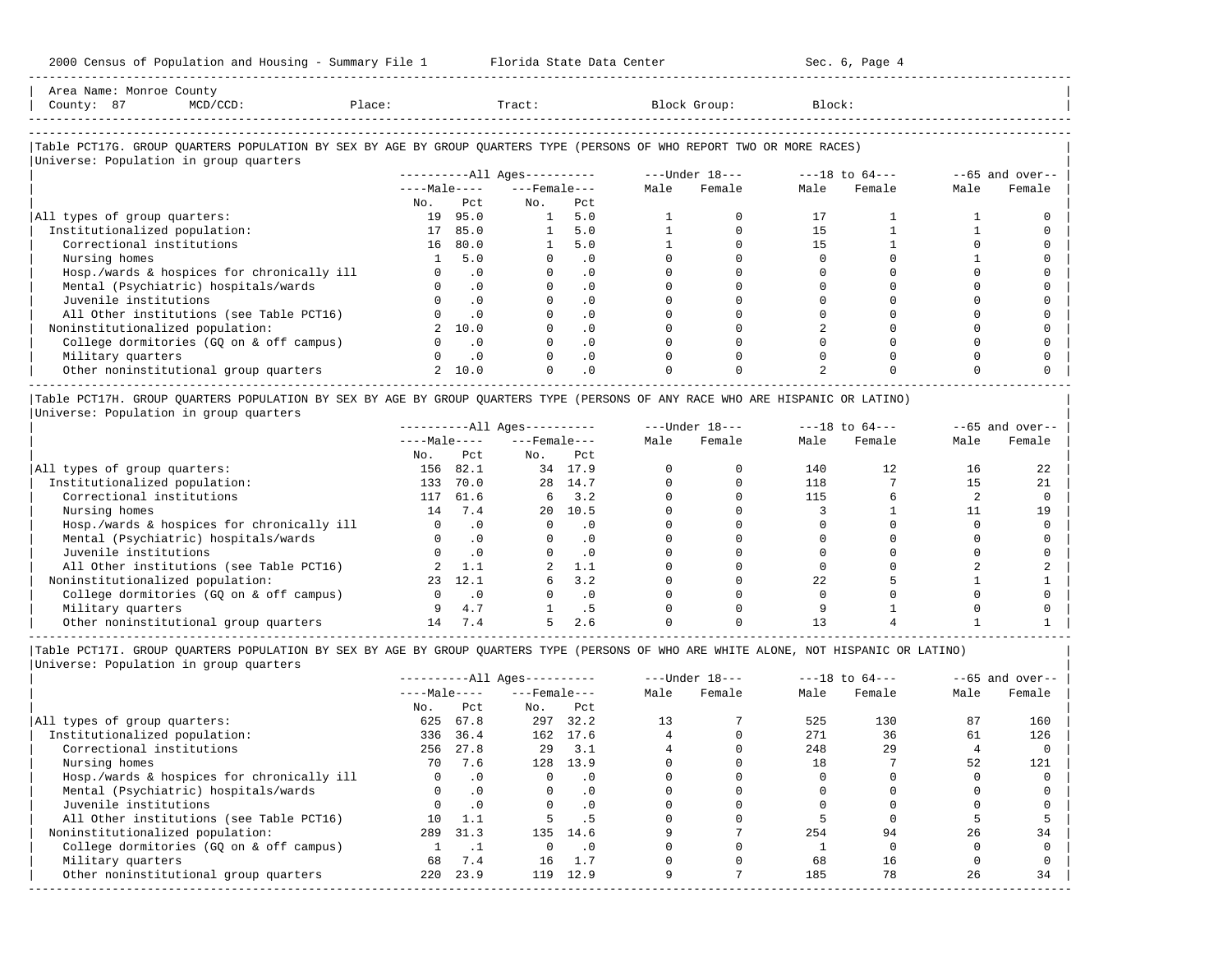-----------------------------------------------------------------------------------------------------------------------------------------------------

| Block Group:<br>Block:                             |                |
|----------------------------------------------------|----------------|
|                                                    |                |
|                                                    |                |
|                                                    |                |
|                                                    |                |
| Noninstitutionalized population:                   | 174            |
| College dormitories (college GQ on and off campus) | $\Omega$       |
| Military quarters:                                 | $\Omega$       |
|                                                    | $\Omega$       |
| Barracks and other GQ for military personnel       | $\Omega$       |
| Transient quarters for temporary residents         | $\Omega$       |
| Military ships                                     |                |
| Group homes:                                       |                |
| Homes or halfway houses for drug/alcohol abuse     |                |
| Homes for the mentally ill                         | $\cap$         |
| Homes for the mentally retarded                    | $\Omega$       |
| Homes for the physically handicapped               | $\Omega$       |
| Other group homes                                  | $\overline{2}$ |
| Religious group quarters                           | $\cap$         |
| Workers' dormitories:                              |                |
| Agriculture workers' dormitories on farms          | $\cap$         |
| Job Corps and vocational training facilities       | $\Omega$       |
| Other workers' dormitories                         | $\Omega$       |
| Crews of maritime vessels                          | $\Omega$       |
| Other nonhousehold living situations               | 78             |
| Other noninstitutional group quarters              | 94             |
|                                                    |                |
|                                                    |                |
|                                                    |                |
|                                                    |                |
|                                                    |                |
|                                                    |                |
|                                                    |                |
|                                                    |                |
|                                                    |                |
|                                                    |                |

|                                            |              |           | $------All Ages------$ |           |      | $---Under 18---$ |      | $---18$ to $64---$ | $--65$ and over-- |        |
|--------------------------------------------|--------------|-----------|------------------------|-----------|------|------------------|------|--------------------|-------------------|--------|
|                                            | $---Male---$ |           | $---$ Female $---$     |           | Male | Female           | Male | Female             | Male              | Female |
|                                            | No.          | Pct       | No.                    | Pct       |      |                  |      |                    |                   |        |
| All types of group quarters:               | 374          | 54.4      |                        | 313 45.6  | 38   | 11               | 265  | 92                 | 71                | 210    |
| Institutionalized population:              | 277          | 40.3      |                        | 236 34.4  | 38   |                  | 176  | 32                 | 63                | 193    |
| Correctional institutions                  | 162          | 23.6      | 16                     | 2.3       |      |                  | 162  | 16                 |                   |        |
| Nursing homes                              | 70           | 10.2      | 205                    | 29.8      |      |                  |      | 12                 | 63                | 193    |
| Hosp./wards & hospices for chronically ill |              | .0        |                        | . 0       |      |                  |      |                    |                   |        |
| Mental (Psychiatric) hospitals/wards       |              | $\cdot$ 0 | $\Omega$               | $\cdot$ 0 |      |                  |      |                    |                   |        |
| Juvenile institutions                      | 45           | 6.6       | 15                     | 2.2       | 38   |                  |      |                    |                   |        |
| All Other institutions (see Table PCT16)   |              | $\cdot$ 0 |                        | . 0       |      |                  |      |                    |                   |        |
| Noninstitutionalized population:           | 97           | 14.1      |                        | 77 11.2   |      |                  | 89   | 60                 |                   |        |
| College dormitories (GO on & off campus)   |              | $\cdot$ 0 |                        | $\cdot$ 0 |      |                  |      |                    |                   |        |
| Military quarters                          |              | $\cdot$ 0 |                        | $\cdot$ 0 |      |                  |      |                    |                   |        |
| Other noninstitutional group quarters      | 97           | 14.1      | 77                     | 11.2      |      |                  | 89   | 60                 |                   |        |
|                                            |              |           |                        |           |      |                  |      |                    |                   |        |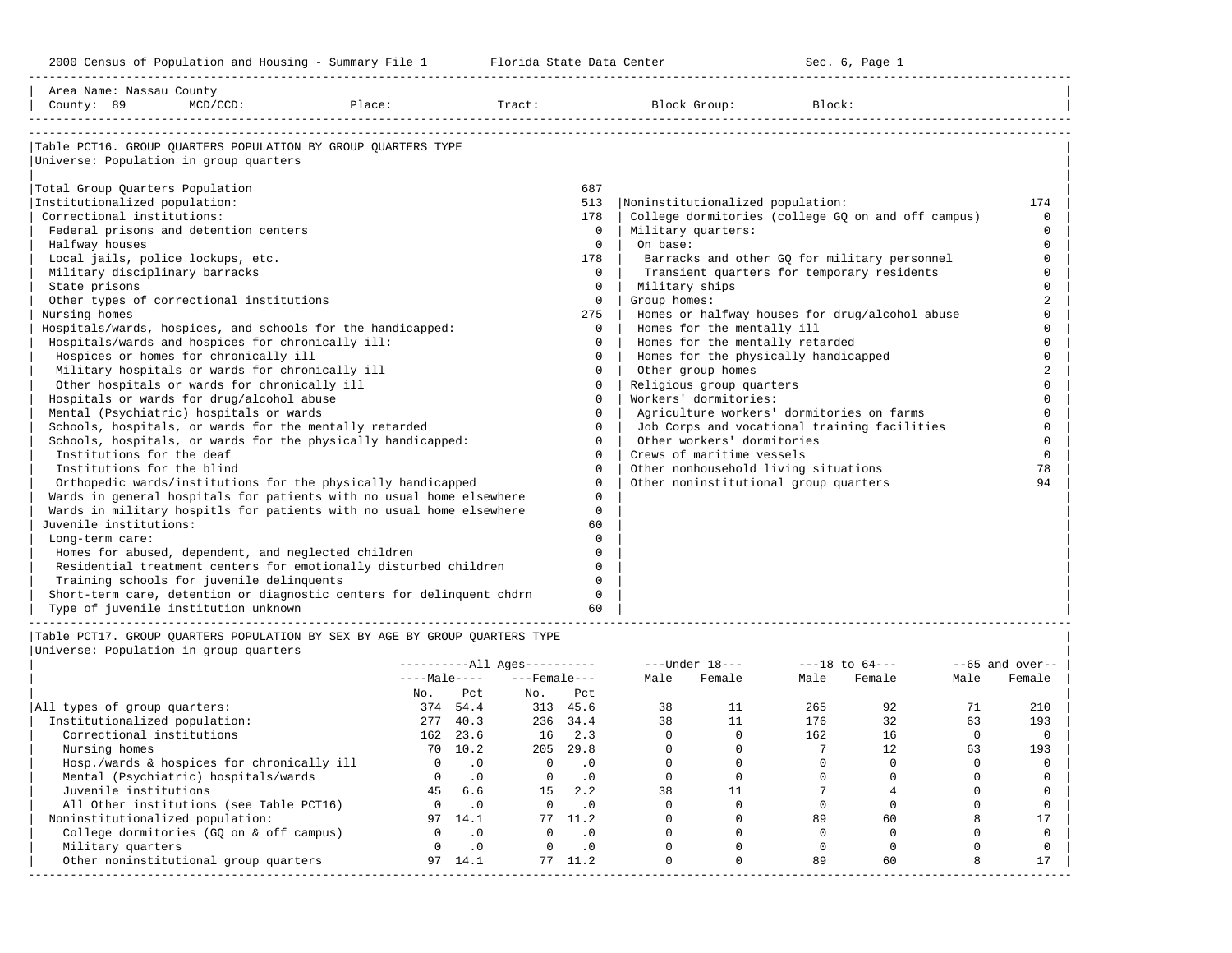2000 Census of Population and Housing - Summary File 1 Florida State Data Center Sec. 6, Page 2 -----------------------------------------------------------------------------------------------------------------------------------------------------

| Area Name: Nassau County<br>County: 89                                                                     | $MCD/CCD$ : | Place: |                | Tract:                       |          |      | Block Group:   | Block: |                    |      |                 |
|------------------------------------------------------------------------------------------------------------|-------------|--------|----------------|------------------------------|----------|------|----------------|--------|--------------------|------|-----------------|
|                                                                                                            |             |        |                |                              |          |      |                |        |                    |      |                 |
| Table PCT17A. GROUP OUARTERS POPULATION BY SEX BY AGE BY GROUP OUARTERS TYPE (PERSONS WHO ARE WHITE ALONE) |             |        |                |                              |          |      |                |        |                    |      |                 |
| Universe: Population in group quarters                                                                     |             |        |                |                              |          |      |                |        |                    |      |                 |
|                                                                                                            |             |        |                | ----------All Ages---------- |          |      | ---Under 18--- |        | $---18$ to $64---$ |      | --65 and over-- |
|                                                                                                            |             |        | $---Ma$ $e---$ | ---Female---                 |          | Male | Female         | Male   | Female             | Male | Female          |
|                                                                                                            |             | No.    | Pct            | No.                          | Pct      |      |                |        |                    |      |                 |
| All types of group quarters:                                                                               |             | 239    | 47.0           | 269                          | 53.0     | 21   |                | 154    | 65                 | 64   | 197             |
| Institutionalized population:                                                                              |             | 167    | 32.9           |                              | 208 40.9 | 21   |                | 89     | 21                 | 57   | 180             |
| Correctional institutions                                                                                  |             | 81     | 15.9           | 10 <sup>1</sup>              | 2.0      |      |                | 81     | 10                 |      |                 |

| Nursing homes 61 12.0 190 37.4 0 0 4 10 57 180 | | Hosp./wards & hospices for chronically ill 0 .0 0 .0 0 0 0 0 0 0 | | Mental (Psychiatric) hospitals/wards 0 .0 0 .0 0 0 0 0 0 0 |

| Juvenile institutions                                                                                                          | 4.9       |      |         |  |  |    |    |  |  |
|--------------------------------------------------------------------------------------------------------------------------------|-----------|------|---------|--|--|----|----|--|--|
| All Other institutions (see Table PCT16)                                                                                       | $\cdot$ 0 |      |         |  |  |    |    |  |  |
| Noninstitutionalized population:                                                                                               | 72 14.2   | 61 - | 12.0    |  |  | 65 | 44 |  |  |
| College dormitories (GQ on & off campus)                                                                                       | $\cdot$ 0 |      |         |  |  |    |    |  |  |
| Military quarters                                                                                                              | $\Box$    |      |         |  |  |    |    |  |  |
| Other noninstitutional group quarters                                                                                          | 72 14.2   |      | 61 12.0 |  |  | 65 | 44 |  |  |
| Table PCT17B. GROUP QUARTERS POPULATION BY SEX BY AGE BY GROUP QUARTERS TYPE (PERSONS WHO ARE BLACK OR AFRICAN AMERICAN ALONE) |           |      |         |  |  |    |    |  |  |

|Universe: Population in group quarters |

|                                            |                 |           | $------All Aqes------$ |           | $---Under 18---$ |        | $---18$ to $64---$ |        | $--65$ and over-- |        |
|--------------------------------------------|-----------------|-----------|------------------------|-----------|------------------|--------|--------------------|--------|-------------------|--------|
|                                            | $---Male---$    |           | $---$ Female $---$     |           | Male             | Female | Male               | Female | Male              | Female |
|                                            | No.             | Pct       | No.                    | Pct       |                  |        |                    |        |                   |        |
| All types of group quarters:               | 119             | 74.8      | 40                     | 25.2      | 10               |        | 102                | 2.4    |                   |        |
| Institutionalized population:              | 97              | 61.0      | 2.4                    | 15.1      | 10               |        | 81                 |        |                   |        |
| Correctional institutions                  | 76              | 47.8      | 6                      | 3.8       |                  |        |                    |        |                   |        |
| Nursing homes                              |                 | 5.7       | 13                     | 8.2       |                  |        |                    |        |                   |        |
| Hosp./wards & hospices for chronically ill |                 |           |                        |           |                  |        |                    |        |                   |        |
| Mental (Psychiatric) hospitals/wards       |                 | $\cdot$ 0 |                        | $\cdot$ 0 |                  |        |                    |        |                   |        |
| Juvenile institutions                      | 12 <sub>1</sub> | 7.5       |                        | 3.1       |                  |        |                    |        |                   |        |
| All Other institutions (see Table PCT16)   |                 | $\cdot$ 0 |                        | $\cdot$ 0 |                  |        |                    |        |                   |        |
| Noninstitutionalized population:           | 2.2             | 13.8      | 16                     | 10.1      |                  |        | 2.1                |        |                   |        |
| College dormitories (GQ on & off campus)   |                 | $\cdot$ 0 |                        |           |                  |        |                    |        |                   |        |
| Military quarters                          |                 |           |                        |           |                  |        |                    |        |                   |        |
| Other noninstitutional group quarters      |                 | 13.8      | 16                     | 10.1      |                  |        |                    |        |                   |        |

-----------------------------------------------------------------------------------------------------------------------------------------------------

|                                            |              |           | $------All Aqes------$ |           |      | $---Under 18---$ | $---18$ to $64---$ |        | $--65$ and over-- |        |
|--------------------------------------------|--------------|-----------|------------------------|-----------|------|------------------|--------------------|--------|-------------------|--------|
|                                            | $---Male---$ |           | $---$ Female $---$     |           | Male | Female           | Male               | Female | Male              | Female |
|                                            | No.          | Pct       | No.                    | Pct       |      |                  |                    |        |                   |        |
| All types of group quarters:               | 5.           | 83.3      |                        | 1 16.7    |      |                  |                    |        |                   |        |
| Institutionalized population:              | 4            | 66.7      |                        | 1 16.7    |      |                  |                    |        |                   |        |
| Correctional institutions                  |              | 50.0      |                        | . 0       |      |                  |                    |        |                   |        |
| Nursing homes                              |              |           |                        | $\cdot$ 0 |      |                  |                    |        |                   |        |
| Hosp./wards & hospices for chronically ill |              |           |                        | . 0       |      |                  |                    |        |                   |        |
| Mental (Psychiatric) hospitals/wards       |              | .0        |                        | . 0       |      |                  |                    |        |                   |        |
| Juvenile institutions                      |              | 16.7      |                        | 16.7      |      |                  |                    |        |                   |        |
| All Other institutions (see Table PCT16)   |              |           |                        | . 0       |      |                  |                    |        |                   |        |
| Noninstitutionalized population:           |              | 16.7      |                        | $\cdot$ 0 |      |                  |                    |        |                   |        |
| College dormitories (GQ on & off campus)   |              | $\cdot$ 0 |                        | $\cdot$ 0 |      |                  |                    |        |                   |        |
| Military quarters                          |              |           |                        | . 0       |      |                  |                    |        |                   |        |
| Other noninstitutional group quarters      |              | 16.7      | $\Omega$               | $\cdot$ 0 |      |                  |                    |        |                   |        |
|                                            |              |           |                        |           |      |                  |                    |        |                   |        |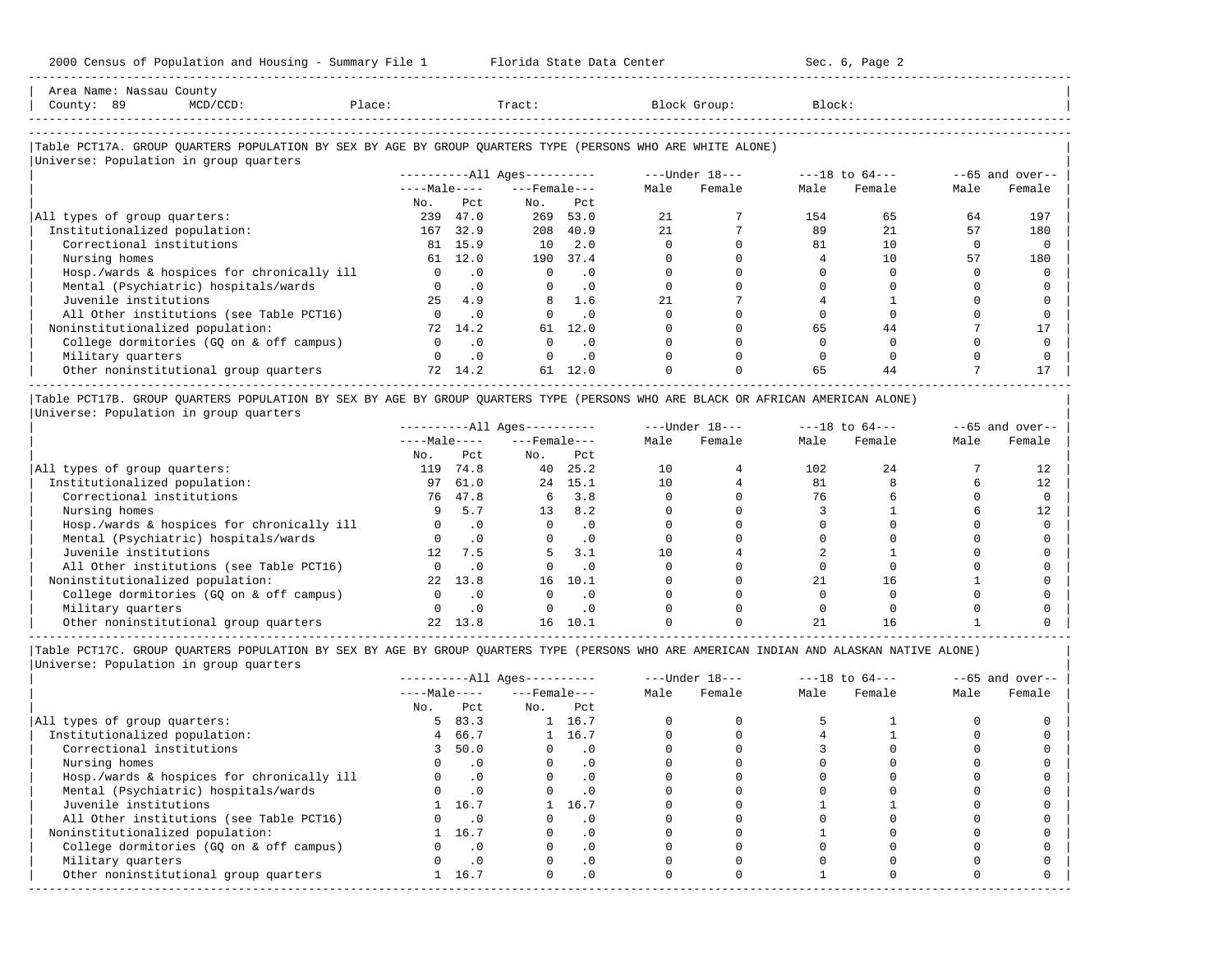| Area Name:         | . Nassau County |        |       |              |        |
|--------------------|-----------------|--------|-------|--------------|--------|
| County:            | 89              | Place: | Tract | Block Group: | Block: |
| ------------------ |                 |        |       |              |        |

-----------------------------------------------------------------------------------------------------------------------------------------------------

#### |Table PCT17D. GROUP QUARTERS POPULATION BY SEX BY AGE BY GROUP QUARTERS TYPE (PERSONS WHO ARE ASIAN ALONE) |

|                                            | $------All Aqes------$ |           |                    |                             | $---Under 18---$ |        | $---18$ to $64---$ |        |      | $--65$ and over-- |
|--------------------------------------------|------------------------|-----------|--------------------|-----------------------------|------------------|--------|--------------------|--------|------|-------------------|
|                                            | $---Male---$           |           | $---$ Female $---$ |                             | Male             | Female | Male               | Female | Male | Female            |
|                                            | No.                    | Pct       | No.                | Pct                         |                  |        |                    |        |      |                   |
| All types of group quarters:               |                        | 25.0      |                    | 3 75.0                      |                  |        |                    |        |      |                   |
| Institutionalized population:              |                        | 25.0      |                    | 3, 75.0                     |                  |        |                    |        |      |                   |
| Correctional institutions                  |                        | . 0       |                    | $\overline{\phantom{0}}$ .0 |                  |        |                    |        |      |                   |
| Nursing homes                              |                        | . 0       |                    | 2, 50.0                     |                  |        |                    |        |      |                   |
| Hosp./wards & hospices for chronically ill |                        | $\cdot$ 0 | $\Omega$           | $\cdot$ 0                   |                  |        |                    |        |      |                   |
| Mental (Psychiatric) hospitals/wards       |                        | $\cdot$ 0 | $\Omega$           | $\cdot$ 0                   |                  |        |                    |        |      |                   |
| Juvenile institutions                      |                        | 25.0      |                    | 25.0                        |                  |        |                    |        |      |                   |
| All Other institutions (see Table PCT16)   |                        | . 0       |                    | $\cdot$ 0                   |                  |        |                    |        |      |                   |
| Noninstitutionalized population:           |                        | $\cdot$ 0 |                    | .0                          |                  |        |                    |        |      |                   |
| College dormitories (GQ on & off campus)   |                        | $\cdot$ 0 |                    | $\cdot$ 0                   |                  |        |                    |        |      |                   |
| Military quarters                          |                        | $\cdot$ 0 |                    | $\cdot$ 0                   |                  |        |                    |        |      |                   |
| Other noninstitutional group quarters      |                        | $\cdot$ 0 |                    | $\cdot$ 0                   |                  |        |                    |        |      |                   |

|Table PCT17E. GROUP QUARTERS POPULATION BY SEX BY AGE BY GROUP QUARTERS TYPE (PERSONS OF WHO ARE NATIVE HAWAIIAN AND OTHER PACIFIC ISLANDER ALONE) | |Universe: Population in group quarters |

|                                            |              |     | $------All Aqes------$ |     | $---Under 18---$ |        | $---18$ to $64---$ |        | $--65$ and over-- |        |
|--------------------------------------------|--------------|-----|------------------------|-----|------------------|--------|--------------------|--------|-------------------|--------|
|                                            | $---Male---$ |     | $---$ Female $---$     |     | Male             | Female | Male               | Female | Male              | Female |
|                                            | No.          | Pct | No.                    | Pct |                  |        |                    |        |                   |        |
| All types of group quarters:               |              |     |                        |     |                  |        |                    |        |                   |        |
| Institutionalized population:              |              |     |                        |     |                  |        |                    |        |                   |        |
| Correctional institutions                  |              |     |                        |     |                  |        |                    |        |                   |        |
| Nursing homes                              |              |     |                        |     |                  |        |                    |        |                   |        |
| Hosp./wards & hospices for chronically ill |              |     |                        |     |                  |        |                    |        |                   |        |
| Mental (Psychiatric) hospitals/wards       |              |     |                        |     |                  |        |                    |        |                   |        |
| Juvenile institutions                      |              |     |                        |     |                  |        |                    |        |                   |        |
| All Other institutions (see Table PCT16)   |              |     |                        |     |                  |        |                    |        |                   |        |
| Noninstitutionalized population:           |              |     |                        |     |                  |        |                    |        |                   |        |
| College dormitories (GO on & off campus)   |              |     |                        |     |                  |        |                    |        |                   |        |
| Military quarters                          |              |     |                        |     |                  |        |                    |        |                   |        |
| Other noninstitutional group quarters      |              |     |                        |     |                  |        |                    |        |                   |        |

-----------------------------------------------------------------------------------------------------------------------------------------------------

|Table PCT17F. GROUP QUARTERS POPULATION BY SEX BY AGE BY GROUP QUARTERS TYPE (PERSONS WHO ARE SOME OTHER RACE ALONE) |

|                                            |                        |                    | $------All Ages------$ |      | $---Under 18---$ |      | $---18$ to $64---$ |      | $--65$ and over-- |
|--------------------------------------------|------------------------|--------------------|------------------------|------|------------------|------|--------------------|------|-------------------|
|                                            | $---Male---$           | $---$ Female $---$ |                        | Male | Female           | Male | Female             | Male | Female            |
|                                            | Pct<br>No.             | No.                | Pct                    |      |                  |      |                    |      |                   |
| All types of group quarters:               | 4 100.0                |                    | $\cdot$ 0              |      |                  |      |                    |      |                   |
| Institutionalized population:              | 2, 50.0                |                    | $\cdot$ 0              |      |                  |      |                    |      |                   |
| Correctional institutions                  | 25.0                   |                    |                        |      |                  |      |                    |      |                   |
| Nursing homes                              |                        | $\cdot$ 0          | $\cdot$ 0              |      |                  |      |                    |      |                   |
| Hosp./wards & hospices for chronically ill |                        | $\cdot$ 0          | $\overline{0}$         |      |                  |      |                    |      |                   |
| Mental (Psychiatric) hospitals/wards       |                        | $\cdot$ 0          |                        |      |                  |      |                    |      |                   |
| Juvenile institutions                      | 25.0                   |                    | $\cdot$ 0              |      |                  |      |                    |      |                   |
| All Other institutions (see Table PCT16)   |                        | $\cdot$ 0          |                        |      |                  |      |                    |      |                   |
| Noninstitutionalized population:           | 2 50.0                 |                    | $\cdot$ 0              |      |                  |      |                    |      |                   |
| College dormitories (GQ on & off campus)   |                        | $\cdot$ 0          |                        |      |                  |      |                    |      |                   |
| Military quarters                          |                        | $\cdot$ 0          | $\cdot$ 0              |      |                  |      |                    |      |                   |
| Other noninstitutional group quarters      | 50.0<br>$\overline{2}$ |                    | .0                     |      |                  |      |                    |      |                   |
|                                            |                        |                    |                        |      |                  |      |                    |      |                   |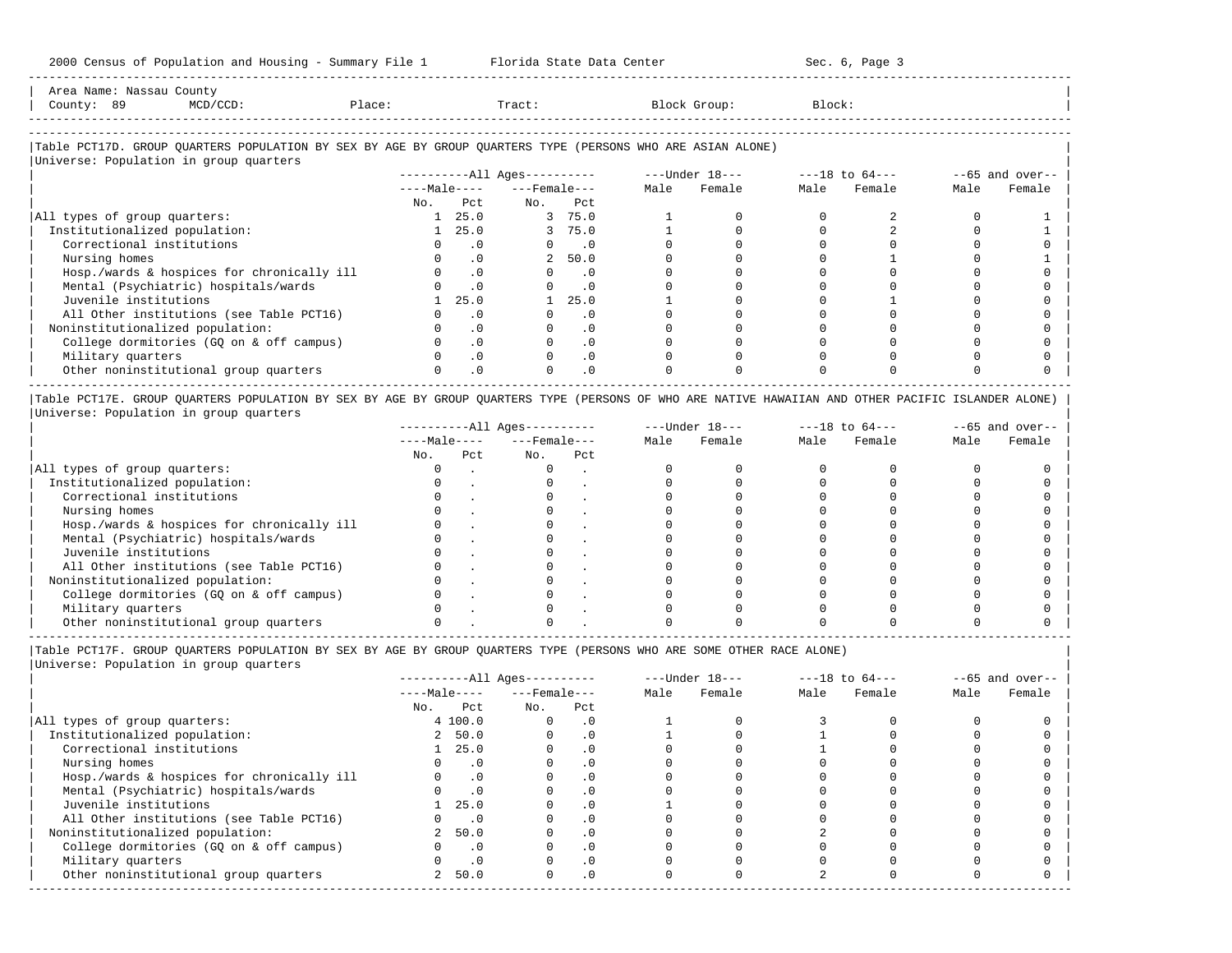2000 Census of Population and Housing - Summary File 1 Florida State Data Center Sec. 6, Page 4 -----------------------------------------------------------------------------------------------------------------------------------------------------

|            | Area Name: Nassau County                |        |        |                                                                                                                        |        |  |
|------------|-----------------------------------------|--------|--------|------------------------------------------------------------------------------------------------------------------------|--------|--|
| County: 89 | MCD/CCD:                                | Place: | Tract: | Block Group:                                                                                                           | Block: |  |
|            |                                         |        |        |                                                                                                                        |        |  |
|            |                                         |        |        | Table PCT17G. GROUP QUARTERS POPULATION BY SEX BY AGE BY GROUP QUARTERS TYPE (PERSONS OF WHO REPORT TWO OR MORE RACES) |        |  |
|            | Indiverse: Population in group quarters |        |        |                                                                                                                        |        |  |

|                                            |              | ----------All Ages---------- |           | $---Under 18---$ |        | $---18$ to $64---$ |        | $--65$ and over-- |        |
|--------------------------------------------|--------------|------------------------------|-----------|------------------|--------|--------------------|--------|-------------------|--------|
|                                            | $---Male---$ | $---$ Female $---$           |           | Male             | Female | Male               | Female | Male              | Female |
|                                            | Pct<br>No.   | No.                          | Pct       |                  |        |                    |        |                   |        |
| All types of group quarters:               | 6 100.0      |                              | $\cdot$ 0 |                  |        |                    |        |                   |        |
| Institutionalized population:              | 6 100.0      |                              | . 0       |                  |        |                    |        |                   |        |
| Correctional institutions                  | 1 16.7       |                              | $\cdot$ 0 |                  |        |                    |        |                   |        |
| Nursing homes                              |              |                              | $\cdot$ 0 |                  |        |                    |        |                   |        |
| Hosp./wards & hospices for chronically ill | $\cdot$ 0    |                              | $\cdot$ 0 |                  |        |                    |        |                   |        |
| Mental (Psychiatric) hospitals/wards       |              |                              | $\cdot$ 0 |                  |        |                    |        |                   |        |
| Juvenile institutions                      | 83.3<br>5.   |                              | $\cdot$ 0 |                  |        |                    |        |                   |        |
| All Other institutions (see Table PCT16)   | . 0          |                              | $\cdot$ 0 |                  |        |                    |        |                   |        |
| Noninstitutionalized population:           | $\cdot$ 0    |                              | $\cdot$ 0 |                  |        |                    |        |                   |        |
| College dormitories (GO on & off campus)   | $\cdot$ 0    |                              | $\cdot$ 0 |                  |        |                    |        |                   |        |
| Military quarters                          | $\cdot$ 0    |                              | $\cdot$ 0 |                  |        |                    |        |                   |        |
| Other noninstitutional group quarters      | $\cdot$ 0    |                              | .0        |                  |        |                    |        |                   |        |

|Table PCT17H. GROUP QUARTERS POPULATION BY SEX BY AGE BY GROUP QUARTERS TYPE (PERSONS OF ANY RACE WHO ARE HISPANIC OR LATINO) | |Universe: Population in group quarters |

|                                            |              |           | $------All Aqes------$ |           | $---Under 18---$ |        | $---18$ to $64---$ |        | $--65$ and over-- |        |
|--------------------------------------------|--------------|-----------|------------------------|-----------|------------------|--------|--------------------|--------|-------------------|--------|
|                                            | $---Male---$ |           | $---$ Female $---$     |           | Male             | Female | Male               | Female | Male              | Female |
|                                            | No.          | Pct       | No.                    | Pct       |                  |        |                    |        |                   |        |
| All types of group quarters:               | 11           | 78.6      | 3                      | 21.4      |                  |        |                    |        |                   |        |
| Institutionalized population:              | 9            | 64.3      |                        | 2, 14.3   |                  |        |                    |        |                   |        |
| Correctional institutions                  |              | 2, 14.3   |                        | . 0       |                  |        |                    |        |                   |        |
| Nursing homes                              |              | 7.1       |                        | 2, 14.3   |                  |        |                    |        |                   |        |
| Hosp./wards & hospices for chronically ill |              |           |                        | . 0       |                  |        |                    |        |                   |        |
| Mental (Psychiatric) hospitals/wards       |              |           |                        | $\cdot$ 0 |                  |        |                    |        |                   |        |
| Juvenile institutions                      | 6.           | 42.9      |                        | . 0       |                  |        |                    |        |                   |        |
| All Other institutions (see Table PCT16)   |              |           |                        | $\cdot$ 0 |                  |        |                    |        |                   |        |
| Noninstitutionalized population:           |              | 2 14.3    |                        | 7.1       |                  |        |                    |        |                   |        |
| College dormitories (GO on & off campus)   |              |           |                        | $\cdot$ 0 |                  |        |                    |        |                   |        |
| Military quarters                          |              | $\cdot$ 0 |                        | . 0       |                  |        |                    |        |                   |        |
| Other noninstitutional group quarters      |              | 14.3      |                        |           |                  |        |                    |        |                   |        |

-----------------------------------------------------------------------------------------------------------------------------------------------------

|Table PCT17I. GROUP QUARTERS POPULATION BY SEX BY AGE BY GROUP QUARTERS TYPE (PERSONS OF WHO ARE WHITE ALONE, NOT HISPANIC OR LATINO) |

| Universe: Population in group quarters |  |
|----------------------------------------|--|
|                                        |  |
|                                        |  |

|                                            |              |           | $------All Ages------$ |           |      | $---Under 18---$ | $---18$ to $64---$ |        |      | $--65$ and over-- |
|--------------------------------------------|--------------|-----------|------------------------|-----------|------|------------------|--------------------|--------|------|-------------------|
|                                            | $---Male---$ |           | $---$ Female ---       |           | Male | Female           | Male               | Female | Male | Female            |
|                                            | No.          | Pct       | No.                    | Pct       |      |                  |                    |        |      |                   |
| All types of group quarters:               | 236          | 47.0      | 266                    | 53.0      | 20   |                  | 153                | 64     | 63   | 195               |
| Institutionalized population:              | 164          | 32.7      | 206                    | 41.0      | 20   |                  | 88                 | 21     | 56   | 178               |
| Correctional institutions                  |              | 80 15.9   | 10                     | 2.0       |      |                  | 80                 | 10     |      |                   |
| Nursing homes                              | 60           | 12.0      | 188                    | 37.5      |      |                  |                    | 10     | 56   | 178               |
| Hosp./wards & hospices for chronically ill | 0            | $\cdot$ 0 | $\Omega$               | $\cdot$ 0 |      |                  |                    |        |      |                   |
| Mental (Psychiatric) hospitals/wards       |              | $\cdot$ 0 | $\Omega$               | $\cdot$ 0 |      |                  |                    |        |      |                   |
| Juvenile institutions                      | 2.4          | 4.8       | 8                      | 1.6       | 2.0  |                  |                    |        |      |                   |
| All Other institutions (see Table PCT16)   |              | $\cdot$ 0 |                        | $\cdot$ 0 |      |                  |                    |        |      |                   |
| Noninstitutionalized population:           |              | 72 14.3   | 60                     | 12.0      |      |                  | 65                 | 43     |      |                   |
| College dormitories (GO on & off campus)   |              | $\cdot$ 0 | $\Omega$               | $\cdot$ 0 |      |                  |                    |        |      |                   |
| Military quarters                          |              | $\cdot$ 0 |                        | $\cdot$ 0 |      |                  |                    |        |      |                   |
| Other noninstitutional group quarters      | 72           | 14.3      | 60                     | 12.0      |      |                  | 65                 | 43     |      |                   |
|                                            |              |           |                        |           |      |                  |                    |        |      |                   |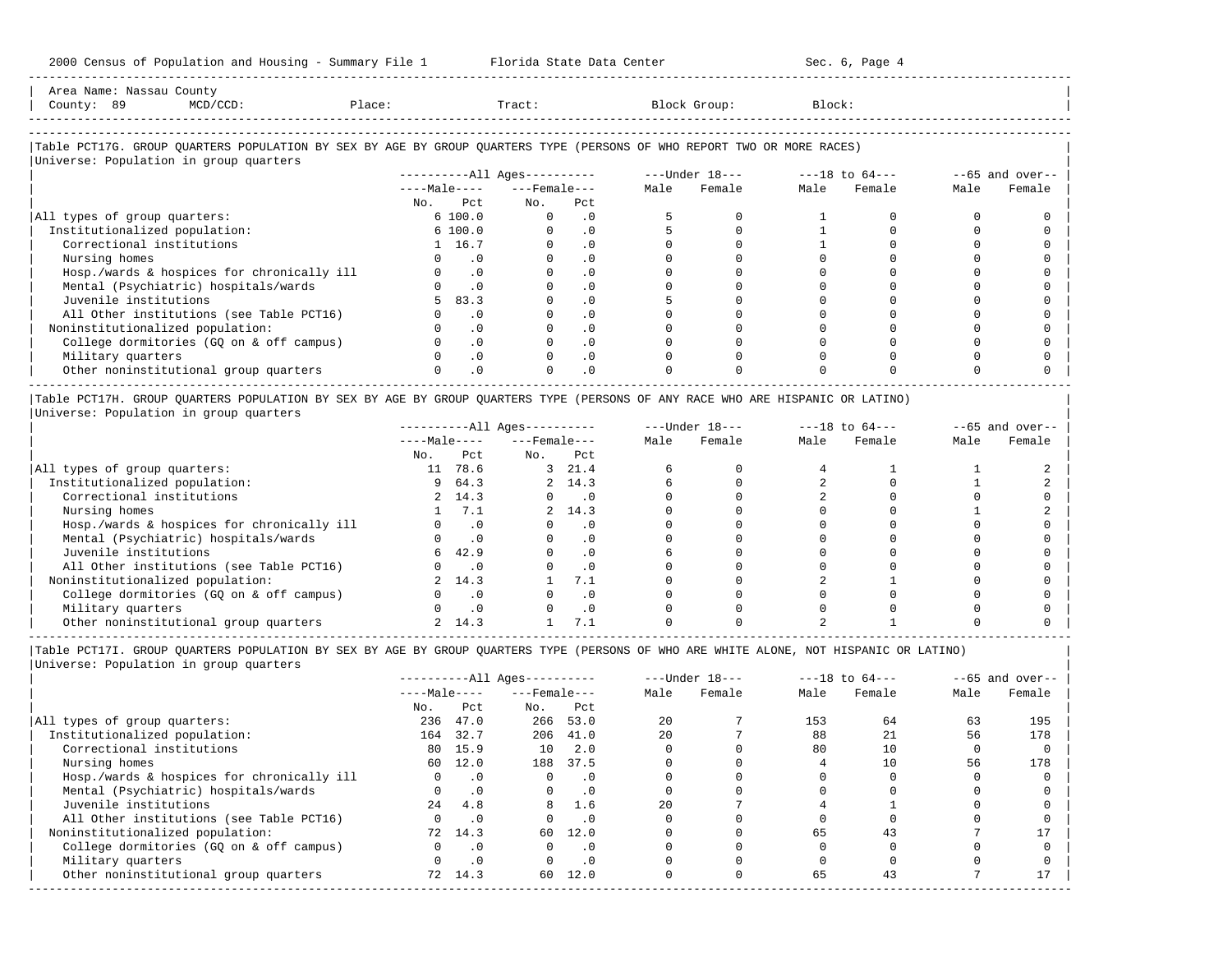2000 Census of Population and Housing - Summary File 1 Telorida State Data Center Sec. 6, Page 1 North Sec. 6, Page

-----------------------------------------------------------------------------------------------------------------------------------------------------

| Area Name: Okaloosa County                |                                                                             |                          |          |                                       |                                                    |                   |
|-------------------------------------------|-----------------------------------------------------------------------------|--------------------------|----------|---------------------------------------|----------------------------------------------------|-------------------|
| County: 91                                | $MCD/CCD$ :<br>Place:                                                       | Tract:                   |          | Block Group:                          | Block:                                             |                   |
|                                           |                                                                             |                          |          |                                       |                                                    |                   |
|                                           | Table PCT16. GROUP OUARTERS POPULATION BY GROUP OUARTERS TYPE               |                          |          |                                       |                                                    |                   |
| Universe: Population in group quarters    |                                                                             |                          |          |                                       |                                                    |                   |
|                                           |                                                                             |                          |          |                                       |                                                    |                   |
| Total Group Quarters Population           |                                                                             |                          | 5,507    |                                       |                                                    |                   |
| Institutionalized population:             |                                                                             |                          | 3,656    | Noninstitutionalized population:      |                                                    | 1,851             |
| Correctional institutions:                |                                                                             |                          | 2,422    |                                       | College dormitories (college GO on and off campus) | $\Omega$          |
| Federal prisons and detention centers     |                                                                             |                          | 954      | Military quarters:                    |                                                    | 1,536             |
| Halfway houses                            |                                                                             |                          | $\Omega$ | On base:                              |                                                    | 1,536             |
| Local jails, police lockups, etc.         |                                                                             |                          | 489      |                                       | Barracks and other GQ for military personnel       | 1,320             |
| Military disciplinary barracks            |                                                                             |                          | $\Omega$ |                                       | Transient quarters for temporary residents         | 216               |
| State prisons                             |                                                                             |                          | 979      | Military ships                        |                                                    | $\circ$           |
| Other types of correctional institutions  |                                                                             |                          | $\Omega$ | Group homes:                          |                                                    | 162               |
| Nursing homes                             |                                                                             |                          | 925      |                                       | Homes or halfway houses for drug/alcohol abuse     | 81                |
|                                           | Hospitals/wards, hospices, and schools for the handicapped:                 |                          | 84       | Homes for the mentally ill            |                                                    | $\Omega$          |
|                                           | Hospitals/wards and hospices for chronically ill:                           |                          | 71       | Homes for the mentally retarded       |                                                    | 70                |
| Hospices or homes for chronically ill     |                                                                             |                          | $\Omega$ | Homes for the physically handicapped  |                                                    | 3                 |
|                                           | Military hospitals or wards for chronically ill                             |                          | 9        | Other group homes                     |                                                    | 8                 |
|                                           | Other hospitals or wards for chronically ill                                |                          | 62       | Religious group quarters              |                                                    | 2                 |
| Hospitals or wards for drug/alcohol abuse |                                                                             |                          | $\Omega$ | Workers' dormitories:                 |                                                    | $\Omega$          |
| Mental (Psychiatric) hospitals or wards   |                                                                             |                          | $\Omega$ |                                       | Agriculture workers' dormitories on farms          | $\Omega$          |
|                                           | Schools, hospitals, or wards for the mentally retarded                      |                          | $\Omega$ |                                       | Job Corps and vocational training facilities       | $\Omega$          |
|                                           | Schools, hospitals, or wards for the physically handicapped:                |                          | $\Omega$ | Other workers' dormitories            |                                                    | $\Omega$          |
| Institutions for the deaf                 |                                                                             |                          | $\Omega$ | Crews of maritime vessels             |                                                    | $\Omega$          |
| Institutions for the blind                |                                                                             |                          | $\Omega$ | Other nonhousehold living situations  |                                                    | 40                |
|                                           | Orthopedic wards/institutions for the physically handicapped                |                          | $\Omega$ | Other noninstitutional group quarters |                                                    | 111               |
|                                           | Wards in general hospitals for patients with no usual home elsewhere        |                          | $\Omega$ |                                       |                                                    |                   |
|                                           | Wards in military hospitls for patients with no usual home elsewhere        |                          | 13       |                                       |                                                    |                   |
| Juvenile institutions:                    |                                                                             |                          | 225      |                                       |                                                    |                   |
| Long-term care:                           |                                                                             |                          | 6        |                                       |                                                    |                   |
|                                           | Homes for abused, dependent, and neglected children                         |                          | $\Omega$ |                                       |                                                    |                   |
|                                           | Residential treatment centers for emotionally disturbed children            |                          | $\Omega$ |                                       |                                                    |                   |
| Training schools for juvenile delinquents |                                                                             |                          | 6        |                                       |                                                    |                   |
|                                           | Short-term care, detention or diagnostic centers for delinquent chdrn       |                          | 219      |                                       |                                                    |                   |
| Type of juvenile institution unknown      |                                                                             |                          | $\Omega$ |                                       |                                                    |                   |
|                                           | Table PCT17. GROUP QUARTERS POPULATION BY SEX BY AGE BY GROUP QUARTERS TYPE |                          |          |                                       |                                                    |                   |
| Universe: Population in group quarters    |                                                                             |                          |          |                                       |                                                    |                   |
|                                           |                                                                             | $------All Aqes------$   |          | ---Under 18---                        | ---18 to 64---                                     | $--65$ and over-- |
|                                           |                                                                             | $---Male-- ---Female---$ |          | Male<br>Female                        | Male<br>Female<br>Male                             | Female            |
|                                           |                                                                             | No. Pct No. Pct          |          |                                       |                                                    |                   |

|                                            | No.          | Pct       | No.          | Pct       |     |    |       |       |     |     |
|--------------------------------------------|--------------|-----------|--------------|-----------|-----|----|-------|-------|-----|-----|
| All types of group quarters:               | 4,303        | 78.1      | 1,204        | 21.9      | 193 | 56 | 3,862 | 415   | 248 | 733 |
| Institutionalized population:              | 2,845        | 51.7      | 811          | 14.7      | 177 | 21 | 2,445 | 130   | 223 | 660 |
| Correctional institutions                  | 2,365        | 42.9      | 57           | 1.0       |     |    | 2,320 | 57    | 43  |     |
| Nursing homes                              | 221          | 4.0       | 704          | 12.8      |     |    | 43    | 45    | 178 | 659 |
| Hosp./wards & hospices for chronically ill | 47           | .9        | 2.4          | . 4       |     |    | 43    | 2.1   |     |     |
| Mental (Psychiatric) hospitals/wards       | <sup>n</sup> | .0        | $\Omega$     | .0        |     |    |       |       |     |     |
| Juvenile institutions                      | 204          | 3.7       | 21           | .4        | 173 | 19 | 31    |       |     |     |
| All Other institutions (see Table PCT16)   |              |           |              |           |     |    |       |       |     |     |
| Noninstitutionalized population:           | 1,458        | 26.5      | 393          | 7.1       | 16  | 35 | 1,417 | 285   | 25  | 73  |
| College dormitories (GQ on & off campus)   |              | $\cdot$ 0 | <sup>n</sup> | $\cdot$ 0 |     |    |       |       |     |     |
| Military quarters                          | 1,312        | 23.8      | 224          | 4.1       |     |    | 1,312 | 2.2.4 |     |     |
| Other noninstitutional group quarters      | 146          | 2.7       | 169          | 3.1       | 16  | 35 | 105   | 61    | 25  | 73  |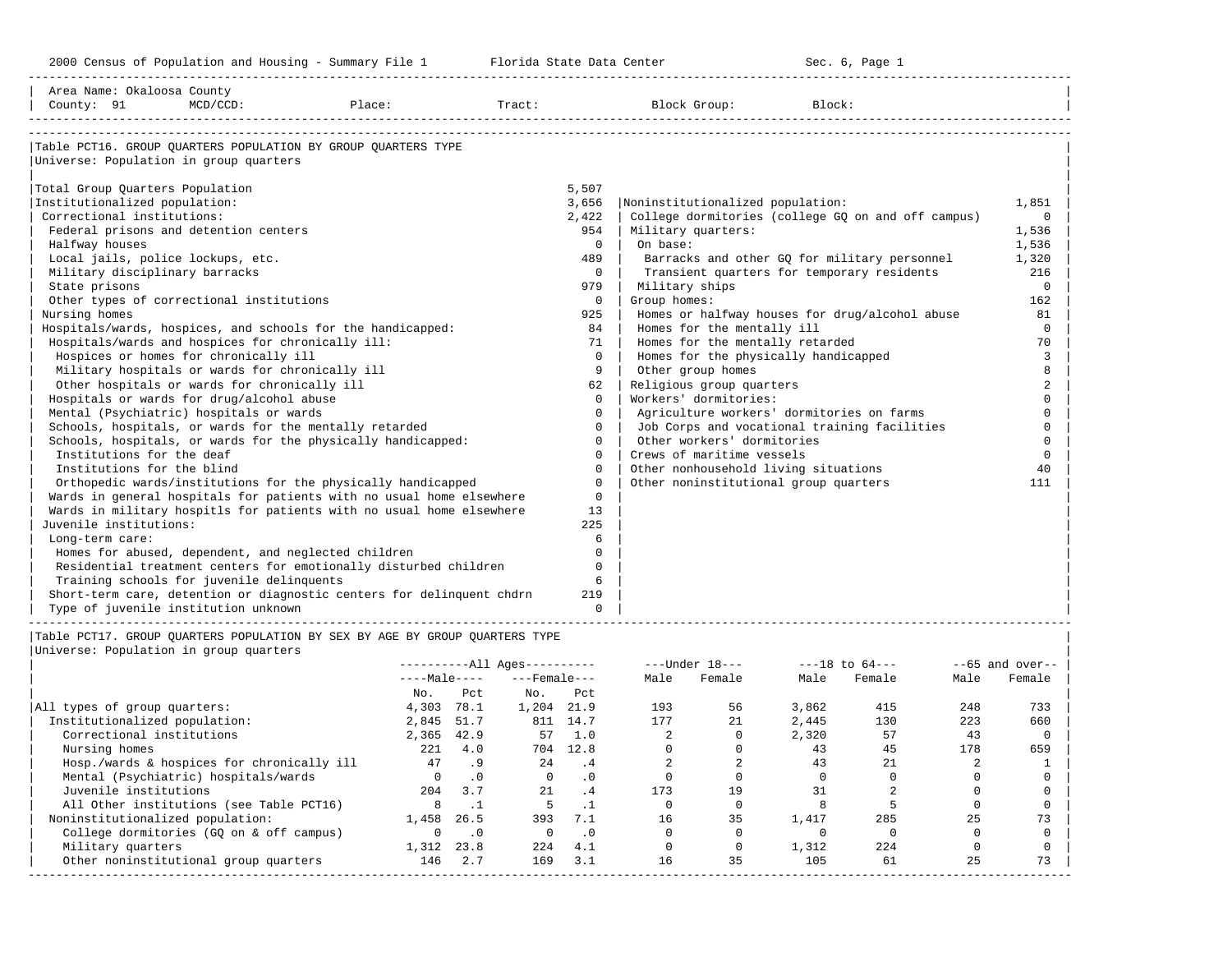-----------------------------------------------------------------------------------------------------------------------------------------------------

| County: 91<br>$MCD/CCD$ :                                                                                                                            | Place:       |           | Tract:                       |           |      | Block Group:   | Block: |                |      |                   |
|------------------------------------------------------------------------------------------------------------------------------------------------------|--------------|-----------|------------------------------|-----------|------|----------------|--------|----------------|------|-------------------|
| Table PCT17A. GROUP QUARTERS POPULATION BY SEX BY AGE BY GROUP QUARTERS TYPE (PERSONS WHO ARE WHITE ALONE)<br>Universe: Population in group quarters |              |           |                              |           |      |                |        |                |      |                   |
|                                                                                                                                                      |              |           | ----------All Ages---------- |           |      | ---Under 18--- |        | ---18 to 64--- |      | $--65$ and over-- |
|                                                                                                                                                      | $---Male---$ |           | $---$ Female $---$           |           | Male | Female         | Male   | Female         | Male | Female            |
|                                                                                                                                                      | No.          | Pct.      | No.                          | Pct       |      |                |        |                |      |                   |
| All types of group quarters:                                                                                                                         | 2,645        | 72.9      | 983                          | 27.1      | 83   | 33             | 2,344  | 244            | 218  | 706               |
| Institutionalized population:                                                                                                                        | 1,568        | 43.2      | 732                          | 20.2      | 72   |                | 1,301  | 91             | 195  | 633               |
| Correctional institutions                                                                                                                            | 1,241        | 34.2      | 35                           | 1.0       |      |                | 1,210  | 35             | 2.9  |                   |
| Nursing homes                                                                                                                                        | 201          | 5.5       | 670                          | 18.5      |      |                | 37     | 38             | 164  | 632               |
| Hosp./wards & hospices for chronically ill                                                                                                           | 39           | 1.1       | 18                           | .5        |      |                | 35     | 16             |      |                   |
| Mental (Psychiatric) hospitals/wards                                                                                                                 | $\Omega$     | $\cdot$ 0 | $\Omega$                     | $\cdot$ 0 |      |                |        |                |      |                   |
| Juvenile institutions                                                                                                                                | 82           | 2.3       |                              | $\cdot$ 2 | 68   |                | 14     |                |      |                   |
| All Other institutions (see Table PCT16)                                                                                                             |              |           |                              | $\cdot$ 1 |      |                |        |                |      |                   |
| Noninstitutionalized population:                                                                                                                     | 1,077        | 29.7      | 251                          | 6.9       | 11   | 25             | 1,043  | 153            | 23   | 73                |
| College dormitories (GQ on & off campus)                                                                                                             |              | $\cdot$ 0 | $\Omega$                     | $\cdot$ 0 |      |                |        |                |      |                   |
| Military quarters                                                                                                                                    | 962          | 26.5      | 107                          | 2.9       |      |                | 962    | 107            |      |                   |
| Other noninstitutional group quarters                                                                                                                | 115          | 3.2       | 144                          | 4.0       | 11   | 25             | 81     | 46             | 23   | 73                |

|Table PCT17B. GROUP QUARTERS POPULATION BY SEX BY AGE BY GROUP QUARTERS TYPE (PERSONS WHO ARE BLACK OR AFRICAN AMERICAN ALONE) | |Universe: Population in group quarters |

|                                            |              |           | $------All Ages------$ |                 |      | $---Under 18---$ |       | $---18$ to $64---$ |      | $--65$ and over-- |
|--------------------------------------------|--------------|-----------|------------------------|-----------------|------|------------------|-------|--------------------|------|-------------------|
|                                            | $---Male---$ |           | $---$ Female $---$     |                 | Male | Female           | Male  | Female             | Male | Female            |
|                                            | No.          | Pct       | No.                    | Pct             |      |                  |       |                    |      |                   |
| All types of group quarters:               | 1,322        | 88.7      | 169                    | 11.3            | 97   | 17               | 1,198 | 126                | 27   | 26                |
| Institutionalized population:              | 1,108        | 74.3      | 71                     | 4.8             | 95   | 13               | 988   | 32                 | 25   | 26                |
| Correctional institutions                  | 975          | 65.4      | 18                     | 1.2             |      |                  | 963   | 18                 | 12   |                   |
| Nursing homes                              | 18           | 1.2       | 31                     | 2.1             |      |                  |       |                    |      | 26                |
| Hosp./wards & hospices for chronically ill |              |           |                        | . 4             |      |                  |       |                    |      |                   |
| Mental (Psychiatric) hospitals/wards       |              | .0        | $\Omega$               | $\cdot$ 0       |      |                  |       |                    |      |                   |
| Juvenile institutions                      | 108          | 7.2       | 14                     |                 | 95   | 12               |       |                    |      |                   |
| All Other institutions (see Table PCT16)   |              |           |                        |                 |      |                  |       |                    |      |                   |
| Noninstitutionalized population:           | 214          | 14.4      | 98                     | 6.6             |      |                  | 210   |                    |      |                   |
| College dormitories (GQ on & off campus)   |              | $\cdot$ 0 |                        | $\cdot$ 0       |      |                  |       |                    |      |                   |
| Military quarters                          | 190          | 12.7      | 85                     | 5.7             |      |                  | 190   |                    |      |                   |
| Other noninstitutional group quarters      | 24           | 1.6       | 13                     | .9 <sub>o</sub> |      |                  | 20    |                    |      |                   |

-----------------------------------------------------------------------------------------------------------------------------------------------------

|                                            |              |           | $------All Aqes------$ |           |      | $---Under 18---$ | $---18$ to $64---$ |        | $--65$ and over-- |        |
|--------------------------------------------|--------------|-----------|------------------------|-----------|------|------------------|--------------------|--------|-------------------|--------|
|                                            | $---Male---$ |           | $---$ Female $---$     |           | Male | Female           | Male               | Female | Male              | Female |
|                                            | No.          | Pct       | No.                    | Pct       |      |                  |                    |        |                   |        |
| All types of group quarters:               | 23           | 82.1      |                        | 5 17.9    |      |                  | 2.3                |        |                   |        |
| Institutionalized population:              | 9            | 32.1      | $\overline{a}$         | 7.1       |      |                  |                    |        |                   |        |
| Correctional institutions                  | 9            | 32.1      |                        | 2, 7.1    |      |                  |                    |        |                   |        |
| Nursing homes                              |              | $\cdot$ 0 |                        | $\cdot$ 0 |      |                  |                    |        |                   |        |
| Hosp./wards & hospices for chronically ill |              | $\cdot$ 0 |                        | . 0       |      |                  |                    |        |                   |        |
| Mental (Psychiatric) hospitals/wards       |              | $\cdot$ 0 |                        | $\cdot$ 0 |      |                  |                    |        |                   |        |
| Juvenile institutions                      |              |           |                        | $\cdot$ 0 |      |                  |                    |        |                   |        |
| All Other institutions (see Table PCT16)   |              | $\cdot$ 0 |                        |           |      |                  |                    |        |                   |        |
| Noninstitutionalized population:           | 14           | 50.0      |                        | 3 10.7    |      |                  | 14                 |        |                   |        |
| College dormitories (GQ on & off campus)   |              | $\cdot$ 0 |                        | $\cdot$ 0 |      |                  |                    |        |                   |        |
| Military quarters                          | 13           | 46.4      |                        | 3 10.7    |      |                  |                    |        |                   |        |
| Other noninstitutional group quarters      |              | 3.6       | $\Omega$               | $\cdot$ 0 |      |                  |                    |        |                   |        |
|                                            |              |           |                        |           |      |                  |                    |        |                   |        |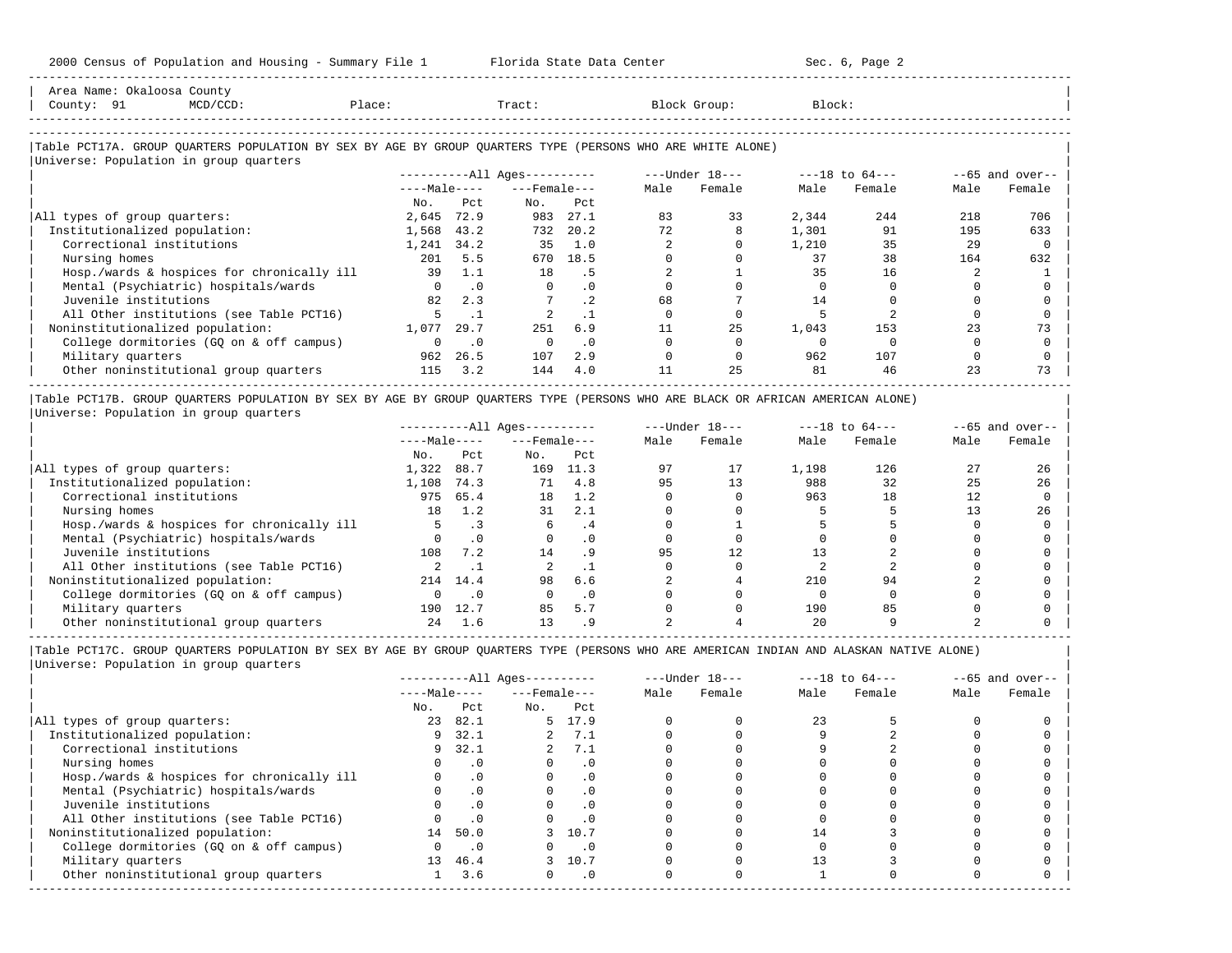| Area<br>Name | )ка        | County.                                                                                                         |     |       |         |        |
|--------------|------------|-----------------------------------------------------------------------------------------------------------------|-----|-------|---------|--------|
| County       | $\sim$ $-$ | the contract of the contract of the contract of the contract of the contract of the contract of the contract of | ⊥ac | Tract | JLOUD : | Block' |
|              |            |                                                                                                                 |     |       |         |        |

-----------------------------------------------------------------------------------------------------------------------------------------------------

-----------------------------------------------------------------------------------------------------------------------------------------------------

## |Table PCT17D. GROUP QUARTERS POPULATION BY SEX BY AGE BY GROUP QUARTERS TYPE (PERSONS WHO ARE ASIAN ALONE) |

|                                            |              |               | $------All Aqes------$ |           |      | $---Under 18---$ |      | $---18$ to $64---$ |      | $--65$ and over-- |
|--------------------------------------------|--------------|---------------|------------------------|-----------|------|------------------|------|--------------------|------|-------------------|
|                                            | $---Male---$ |               | $---$ Female $---$     |           | Male | Female           | Male | Female             | Male | Female            |
|                                            | No.          | Pct           | No.                    | Pct       |      |                  |      |                    |      |                   |
| All types of group quarters:               | 59           | 83.1          | 12                     | 16.9      |      |                  | 53   | 12.                |      |                   |
| Institutionalized population:              | 16           | 22.5          |                        | 4.2       |      |                  |      |                    |      |                   |
| Correctional institutions                  | 6            | 8.5           |                        | $\cdot$ 0 |      |                  |      |                    |      |                   |
| Nursing homes                              |              | 2.8           |                        | 2.8       |      |                  |      |                    |      |                   |
| Hosp./wards & hospices for chronically ill |              | $1 \quad 1.4$ |                        | $\cdot$ 0 |      |                  |      |                    |      |                   |
| Mental (Psychiatric) hospitals/wards       |              | $\cdot$ 0     |                        | $\cdot$ 0 |      |                  |      |                    |      |                   |
| Juvenile institutions                      |              | 9.9           |                        | $\cdot$ 0 |      |                  |      |                    |      |                   |
| All Other institutions (see Table PCT16)   |              | $\cdot$ 0     |                        | 1.4       |      |                  |      |                    |      |                   |
| Noninstitutionalized population:           | 43           | 60.6          | 9                      | 12.7      |      |                  | 42   |                    |      |                   |
| College dormitories (GO on & off campus)   |              | $\cdot$ 0     |                        | $\cdot$ 0 |      |                  |      |                    |      |                   |
| Military quarters                          | 41           | 57.7          | 6                      | 8.5       |      |                  | 41   |                    |      |                   |
| Other noninstitutional group quarters      |              | 2.8           | 3                      | 4.2       |      |                  |      |                    |      |                   |

|Table PCT17E. GROUP QUARTERS POPULATION BY SEX BY AGE BY GROUP QUARTERS TYPE (PERSONS OF WHO ARE NATIVE HAWAIIAN AND OTHER PACIFIC ISLANDER ALONE) | |Universe: Population in group quarters |

|                                            | $------All Aqes------$ |           |                    |           |      | $---Under 18---$ | $---18$ to $64---$ |        | $--65$ and over-- |        |
|--------------------------------------------|------------------------|-----------|--------------------|-----------|------|------------------|--------------------|--------|-------------------|--------|
|                                            | $---Male---$           |           | $---$ Female $---$ |           | Male | Female           | Male               | Female | Male              | Female |
|                                            | No.                    | Pct       | No.                | Pct       |      |                  |                    |        |                   |        |
| All types of group quarters:               |                        | 9100.0    |                    | . 0       |      |                  |                    |        |                   |        |
| Institutionalized population:              |                        | 33.3      |                    | . 0       |      |                  |                    |        |                   |        |
| Correctional institutions                  |                        | 33.3      |                    | . 0       |      |                  |                    |        |                   |        |
| Nursing homes                              |                        |           |                    | $\cdot$ 0 |      |                  |                    |        |                   |        |
| Hosp./wards & hospices for chronically ill |                        | $\cdot$ 0 |                    | $\cdot$ 0 |      |                  |                    |        |                   |        |
| Mental (Psychiatric) hospitals/wards       |                        |           |                    | . 0       |      |                  |                    |        |                   |        |
| Juvenile institutions                      |                        | $\cdot$ 0 |                    | . 0       |      |                  |                    |        |                   |        |
| All Other institutions (see Table PCT16)   |                        |           |                    |           |      |                  |                    |        |                   |        |
| Noninstitutionalized population:           | 6                      | 66.7      |                    |           |      |                  |                    |        |                   |        |
| College dormitories (GO on & off campus)   |                        |           |                    |           |      |                  |                    |        |                   |        |
| Military quarters                          | 6                      | 66.7      |                    |           |      |                  |                    |        |                   |        |
| Other noninstitutional group quarters      |                        |           |                    |           |      |                  |                    |        |                   |        |

|Table PCT17F. GROUP QUARTERS POPULATION BY SEX BY AGE BY GROUP QUARTERS TYPE (PERSONS WHO ARE SOME OTHER RACE ALONE) |

| Male | Female | Male | Female | Male | Female |
|------|--------|------|--------|------|--------|
|      |        |      |        |      |        |
|      |        |      |        |      |        |
|      |        | 146  | 16     |      |        |
|      |        | 90   |        |      |        |
|      |        | 87   |        |      |        |
|      |        |      |        |      |        |
|      |        |      |        |      |        |
|      |        |      |        |      |        |
|      |        |      |        |      |        |
|      |        |      |        |      |        |
|      |        | 56   |        |      |        |
|      |        |      |        |      |        |
|      |        | 56   | 12     |      |        |
|      |        |      |        |      |        |
|      |        |      |        |      |        |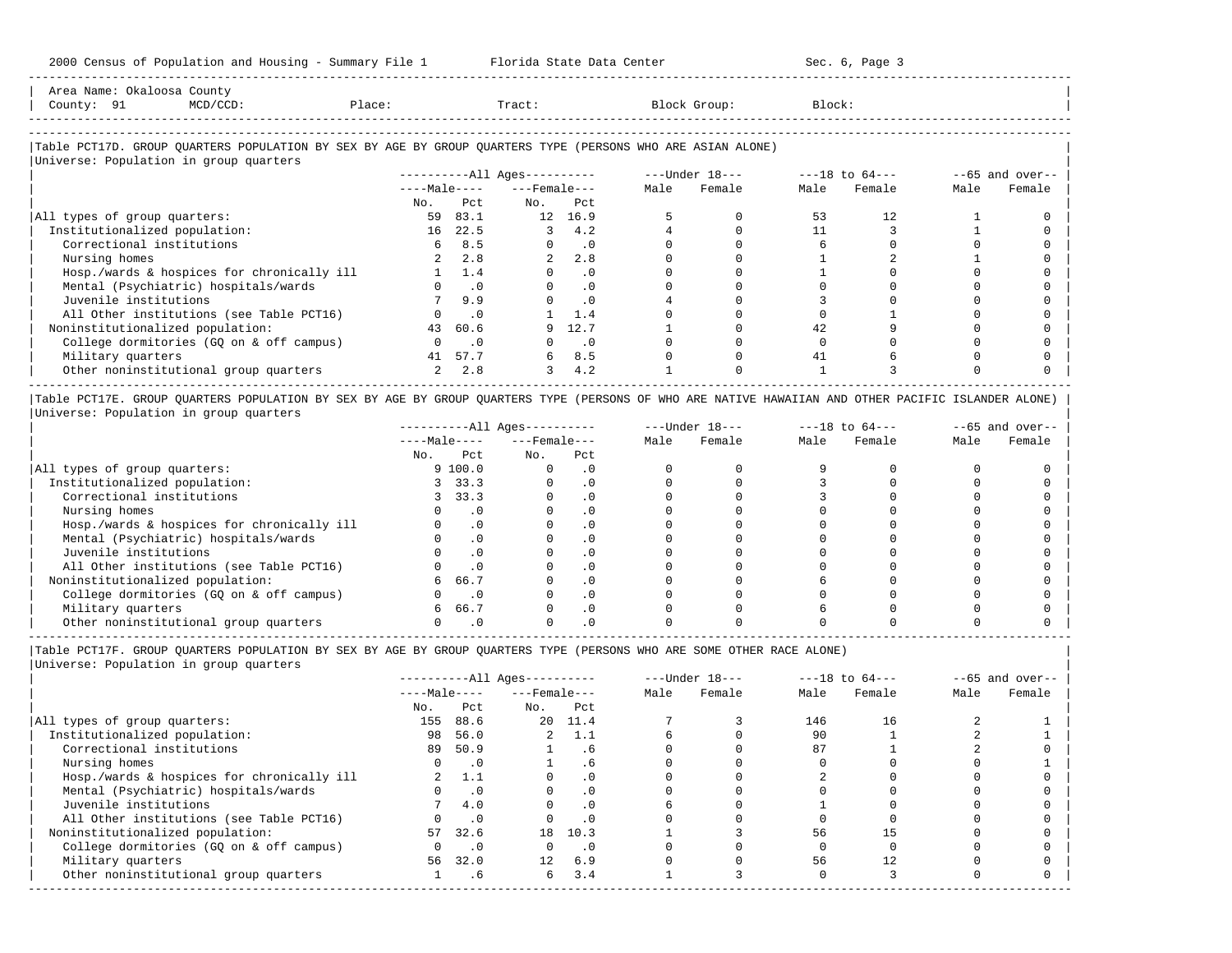| 2000 Census of Population and Housing - Summary File 1 Florida State Data Center                                                                                                                                              |                |                          |                                                  |                             |          |                |                | Sec. 6, Page 4 |              |                    |
|-------------------------------------------------------------------------------------------------------------------------------------------------------------------------------------------------------------------------------|----------------|--------------------------|--------------------------------------------------|-----------------------------|----------|----------------|----------------|----------------|--------------|--------------------|
| Area Name: Okaloosa County<br>$MCD/CCD$ :<br>Place:<br>County: 91                                                                                                                                                             |                |                          | Tract:                                           |                             |          | Block Group:   | Block:         |                |              |                    |
| Table PCT17G. GROUP QUARTERS POPULATION BY SEX BY AGE BY GROUP QUARTERS TYPE (PERSONS OF WHO REPORT TWO OR MORE RACES)                                                                                                        |                |                          |                                                  |                             |          |                |                |                |              |                    |
| Universe: Population in group quarters                                                                                                                                                                                        |                |                          |                                                  |                             |          |                |                |                |              |                    |
|                                                                                                                                                                                                                               |                |                          | ----------All Ages---------                      |                             |          | ---Under 18--- |                | ---18 to 64--- |              | $-65$ and over--   |
|                                                                                                                                                                                                                               |                |                          | $---Male-- ---Female---$                         |                             | Male     | Female         | Male           | Female         | Male         | Female             |
| All types of group quarters:                                                                                                                                                                                                  | No.            | Pct<br>90 85.7           | No.                                              | Pct<br>15 14.3              |          | 3              | 89             | 12             | <sup>0</sup> |                    |
| Institutionalized population:                                                                                                                                                                                                 | 43             | 41.0                     |                                                  | 1 1.0                       | $\Omega$ | $\Omega$       | 43             |                | $\Omega$     |                    |
| Correctional institutions                                                                                                                                                                                                     |                | 42 40.0                  |                                                  | $1 \quad 1.0$               | $\Omega$ | $\Omega$       | 42             |                | $\Omega$     |                    |
| Nursing homes                                                                                                                                                                                                                 | $\Omega$       | .0                       |                                                  | $\Omega$<br>.0              | $\Omega$ | $\Omega$       | $\Omega$       | $\Omega$       | $\Omega$     |                    |
| Hosp./wards & hospices for chronically ill                                                                                                                                                                                    |                | $0 \qquad .0$            | $\mathbf{0}$                                     | .0                          | $\Omega$ | $\Omega$       |                |                |              |                    |
| Mental (Psychiatric) hospitals/wards                                                                                                                                                                                          |                | $\cdot$ 0<br>$\Omega$    |                                                  | .0<br>$0 \qquad \qquad$     | $\Omega$ | $\Omega$       | $\Omega$       |                | $\Omega$     |                    |
| Juvenile institutions                                                                                                                                                                                                         |                | $\cdot$ 0                | $\Omega$                                         | $\cdot$ 0                   | $\Omega$ | $\Omega$       |                | <sup>0</sup>   | $\cap$       |                    |
| All Other institutions (see Table PCT16)                                                                                                                                                                                      | <sup>1</sup>   | 1.0                      | $\Omega$                                         | $\overline{0}$              | $\Omega$ | $\Omega$       |                |                |              |                    |
| Noninstitutionalized population:                                                                                                                                                                                              |                | 47 44.8                  |                                                  | 14 13.3                     |          | 3              | 46             | 11             | $\Omega$     |                    |
|                                                                                                                                                                                                                               | $\overline{0}$ |                          | $\Omega$                                         |                             | $\Omega$ | $\Omega$       | $\Omega$       | $\Omega$       | $\cap$       |                    |
| College dormitories (GQ on & off campus)                                                                                                                                                                                      | 44             | $\overline{0}$ .<br>41.9 |                                                  | $\overline{\phantom{0}}$ .0 |          | $\Omega$       | 44             | 11             |              |                    |
| Military quarters                                                                                                                                                                                                             |                |                          | $\overline{3}$                                   | 11 10.5                     |          | 3              | $\overline{2}$ |                | $\cap$       |                    |
| Other noninstitutional group quarters                                                                                                                                                                                         |                | 3, 2.9                   |                                                  | 2.9                         |          |                |                | $\Omega$       |              |                    |
| Table PCT17H. GROUP OUARTERS POPULATION BY SEX BY AGE BY GROUP OUARTERS TYPE (PERSONS OF ANY RACE WHO ARE HISPANIC OR LATINO)                                                                                                 |                |                          |                                                  |                             |          |                |                |                |              |                    |
| Universe: Population in group quarters                                                                                                                                                                                        |                |                          |                                                  |                             |          |                |                |                |              |                    |
|                                                                                                                                                                                                                               |                |                          | $------All Aqes------$                           |                             |          | ---Under 18--- |                | ---18 to 64--- |              | $- -65$ and over-- |
|                                                                                                                                                                                                                               |                |                          | $---Male-- ---Female---$                         |                             | Male     | Female         | Male           | Female         | Male         | Female             |
|                                                                                                                                                                                                                               |                | No. Pct                  | $NQ$ .                                           | Pct                         |          |                |                |                |              |                    |
| All types of group quarters:                                                                                                                                                                                                  |                | 519 93.2                 | 38 6.8                                           |                             | 11       | 3              | 495            | 32             | 13           |                    |
| Institutionalized population:                                                                                                                                                                                                 |                | 399 71.6                 | 10 1.8                                           |                             | 10       | $\Omega$       | 376            |                | 13           |                    |
| Correctional institutions                                                                                                                                                                                                     |                | 381 68.4                 | $5 \qquad .9$                                    |                             | $\Omega$ | $\Omega$       | 370            |                | 11           |                    |
| the company of the company of the company of the company of the company of the company of the company of the company of the company of the company of the company of the company of the company of the company of the company |                |                          | $\sim$ $\sim$ $\sim$ $\sim$ $\sim$ $\sim$ $\sim$ |                             | $\sim$   | $\sim$         | $\sim$ $\sim$  | $\sim$         |              |                    |

| Nursing homes 3 .5 5 .9 0 0 1 2 2 3 | | Hosp./wards & hospices for chronically ill 4 .7 0 .0 0 0 4 0 0 0 | | Mental (Psychiatric) hospitals/wards 0 .0 0 .0 0 0 0 0 0 0 | | Juvenile institutions 11 2.0 0 .0 10 0 1 0 0 0 |

| All Other institutions (see Table PCT16) |     |      |    |     |  |     |  |  |
|------------------------------------------|-----|------|----|-----|--|-----|--|--|
| Noninstitutionalized population:         | 120 | 21.5 | 28 |     |  |     |  |  |
| College dormitories (GQ on & off campus) |     |      |    |     |  |     |  |  |
| Military quarters                        | 114 | 20.5 |    | 4.1 |  | 114 |  |  |
| Other noninstitutional group quarters    |     |      |    |     |  |     |  |  |

----------------------------------------------------------------------------------------------------------------------------------------------------- |Table PCT17I. GROUP QUARTERS POPULATION BY SEX BY AGE BY GROUP QUARTERS TYPE (PERSONS OF WHO ARE WHITE ALONE, NOT HISPANIC OR LATINO) | |Universe: Population in group quarters |

|                                            | $------All Ages------$ |           |                    |           |      | $---Under 18---$ | $---18$ to $64---$ |        | $--65$ and over-- |        |
|--------------------------------------------|------------------------|-----------|--------------------|-----------|------|------------------|--------------------|--------|-------------------|--------|
|                                            | $---Male---$           |           | $---$ Female $---$ |           | Male | Female           | Male               | Female | Male              | Female |
|                                            | No.                    | Pct       | No.                | Pct       |      |                  |                    |        |                   |        |
| All types of group quarters:               | 2,340                  | 70.7      | 970                | 29.3      | 79   | 33               | 2,053              | 233    | 208               | 704    |
| Institutionalized population:              | 1,306                  | 39.5      | 726                | 21.9      | 68   |                  | 1,053              | 87     | 185               | 631    |
| Correctional institutions                  | 987                    | 29.8      | 33                 | 1.0       |      |                  | 964                | 33     | 21                |        |
| Nursing homes                              | 198                    | 6.0       | 666                | 20.1      |      |                  | 36                 | 36     | 162               | 630    |
| Hosp./wards & hospices for chronically ill | 38                     | 1.1       | 18                 | . 5       |      |                  | 34                 | 16     |                   |        |
| Mental (Psychiatric) hospitals/wards       | $\Omega$               | $\cdot$ 0 | $\Omega$           | $\cdot$ 0 |      |                  |                    |        |                   |        |
| Juvenile institutions                      | 78                     | 2.4       |                    |           | 64   |                  | 14                 |        |                   |        |
| All Other institutions (see Table PCT16)   |                        | $\cdot$ 2 |                    |           |      |                  |                    |        |                   |        |
| Noninstitutionalized population:           | 1,034                  | 31.2      | 244                | 7.4       |      | 25               | 1,000              | 146    | 23                | 73     |
| College dormitories (GO on & off campus)   |                        | $\cdot$ 0 | $\Omega$           | $\cdot$ 0 |      |                  |                    |        |                   |        |
| Military quarters                          | 920                    | 27.8      | 100                | 3.0       |      |                  | 920                | 100    |                   |        |
| Other noninstitutional group quarters      | 114                    | 3.4       | 144                | 4.4       |      | 25               | 80                 | 46     | 23                | 73     |
|                                            |                        |           |                    |           |      |                  |                    |        |                   |        |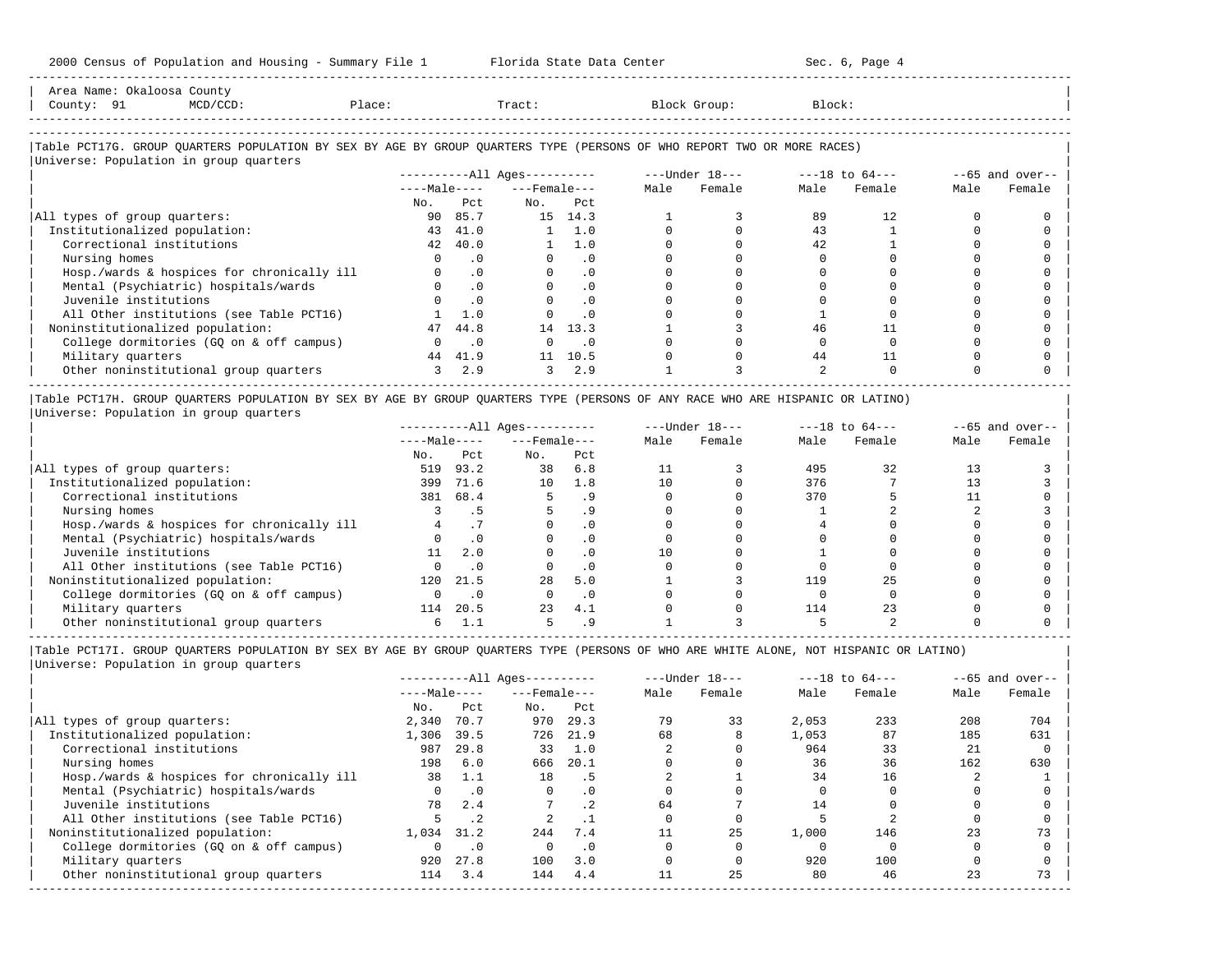2000 Census of Population and Housing - Summary File 1 Telorida State Data Center Sec. 6, Page 1 North Sec. 6, Page

-----------------------------------------------------------------------------------------------------------------------------------------------------

| County: 93                                        | $MCD/CCD$ : | Place:                                                                | Tract: |          | Block Group:<br>Block:                             |          |
|---------------------------------------------------|-------------|-----------------------------------------------------------------------|--------|----------|----------------------------------------------------|----------|
| Universe: Population in group quarters            |             | Table PCT16. GROUP OUARTERS POPULATION BY GROUP OUARTERS TYPE         |        |          |                                                    |          |
|                                                   |             |                                                                       |        |          |                                                    |          |
| Total Group Ouarters Population                   |             |                                                                       | 2,095  |          |                                                    |          |
| Institutionalized population:                     |             |                                                                       | 2,048  |          | Noninstitutionalized population:                   | 47       |
| Correctional institutions:                        |             |                                                                       | 1,482  |          | College dormitories (college GO on and off campus) | $\Omega$ |
| Federal prisons and detention centers             |             |                                                                       |        | $\Omega$ | Military quarters:                                 | $\Omega$ |
| Halfway houses                                    |             |                                                                       |        | $\Omega$ | On base:                                           | $\Omega$ |
| Local jails, police lockups, etc.                 |             |                                                                       |        | 213      | Barracks and other GQ for military personnel       | $\Omega$ |
| Military disciplinary barracks                    |             |                                                                       |        | $\Omega$ | Transient quarters for temporary residents         | $\Omega$ |
| State prisons                                     |             |                                                                       | 1,269  |          | Military ships                                     |          |
| Other types of correctional institutions          |             |                                                                       |        | $\Omega$ | Group homes:                                       |          |
| Nursing homes                                     |             |                                                                       |        | 175      | Homes or halfway houses for drug/alcohol abuse     |          |
|                                                   |             | Hospitals/wards, hospices, and schools for the handicapped:           |        | 73       | Homes for the mentally ill                         | $\cap$   |
| Hospitals/wards and hospices for chronically ill: |             |                                                                       |        | $\Omega$ | Homes for the mentally retarded                    | $\Omega$ |
| Hospices or homes for chronically ill             |             |                                                                       |        | $\Omega$ | Homes for the physically handicapped               |          |
| Military hospitals or wards for chronically ill   |             |                                                                       |        | $\Omega$ | Other group homes                                  | $\cap$   |
| Other hospitals or wards for chronically ill      |             |                                                                       |        | $\Omega$ | Religious group quarters                           | $\Omega$ |
| Hospitals or wards for drug/alcohol abuse         |             |                                                                       |        | $\Omega$ | Workers' dormitories:                              | 10       |
| Mental (Psychiatric) hospitals or wards           |             |                                                                       |        | $\Omega$ | Agriculture workers' dormitories on farms          | 10       |
|                                                   |             | Schools, hospitals, or wards for the mentally retarded                |        | $\Omega$ | Job Corps and vocational training facilities       | $\Omega$ |
|                                                   |             | Schools, hospitals, or wards for the physically handicapped:          |        | 73       | Other workers' dormitories                         | $\Omega$ |
| Institutions for the deaf                         |             |                                                                       |        | $\Omega$ | Crews of maritime vessels                          | $\Omega$ |
| Institutions for the blind                        |             |                                                                       |        | 73       | Other nonhousehold living situations               | 7        |
|                                                   |             | Orthopedic wards/institutions for the physically handicapped          |        | $\Omega$ | Other noninstitutional group quarters              | 30       |
|                                                   |             | Wards in general hospitals for patients with no usual home elsewhere  |        | $\Omega$ |                                                    |          |
|                                                   |             | Wards in military hospitls for patients with no usual home elsewhere  |        | $\Omega$ |                                                    |          |
| Juvenile institutions:                            |             |                                                                       |        | 318      |                                                    |          |
| Long-term care:                                   |             |                                                                       |        | 240      |                                                    |          |
|                                                   |             | Homes for abused, dependent, and neglected children                   |        | $\Omega$ |                                                    |          |
|                                                   |             | Residential treatment centers for emotionally disturbed children      |        | $\Omega$ |                                                    |          |
| Training schools for juvenile delinquents         |             |                                                                       |        | 240      |                                                    |          |
|                                                   |             | Short-term care, detention or diagnostic centers for delinquent chdrn |        | 48       |                                                    |          |
| Type of juvenile institution unknown              |             |                                                                       |        | 30       |                                                    |          |

|                                            |              |           | $------All Aqes------$ |           |      | $---Under 18---$ | $---18$ to $64---$ |        |      | $--65$ and over-- |
|--------------------------------------------|--------------|-----------|------------------------|-----------|------|------------------|--------------------|--------|------|-------------------|
|                                            | $---Male---$ |           | $---$ Female $---$     |           | Male | Female           | Male               | Female | Male | Female            |
|                                            | No.          | Pct       | No.                    | Pct       |      |                  |                    |        |      |                   |
| All types of group quarters:               | 1,889        | 90.2      | 206                    | 9.8       | 248  |                  | 1,555              | 45     | 86   | 161               |
| Institutionalized population:              | 1,857        | 88.6      | 191                    | 9.1       | 245  |                  | 1,529              | 39     | 83   | 152               |
| Correctional institutions                  | 1,456        | 69.5      | 26                     | 1.2       |      |                  | 1,436              | 23     | 16   |                   |
| Nursing homes                              | 51           | 2.4       | 124                    | 5.9       |      |                  |                    |        | 45   | 122               |
| Hosp./wards & hospices for chronically ill |              |           |                        | . 0       |      |                  |                    |        |      |                   |
| Mental (Psychiatric) hospitals/wards       |              | $\cdot$ 0 |                        | . 0       |      |                  |                    |        |      |                   |
| Juvenile institutions                      | 318          | 15.2      |                        | $\cdot$ 0 | 241  |                  |                    |        |      |                   |
| All Other institutions (see Table PCT16)   | 32           | 1.5       | 41                     | 2.0       |      |                  |                    | 14     | 22   |                   |
| Noninstitutionalized population:           | 32           | 1.5       | 15                     | $\cdot$ / |      |                  | 26                 |        |      |                   |
| College dormitories (GQ on & off campus)   |              | $\cdot$ 0 |                        | $\cdot$ 0 |      |                  |                    |        |      |                   |
| Military quarters                          |              | .0        |                        | $\cdot$ 0 |      |                  |                    |        |      |                   |
| Other noninstitutional group quarters      | 32           | 1.5       | 15                     |           |      |                  | 26                 |        |      |                   |
|                                            |              |           |                        |           |      |                  |                    |        |      |                   |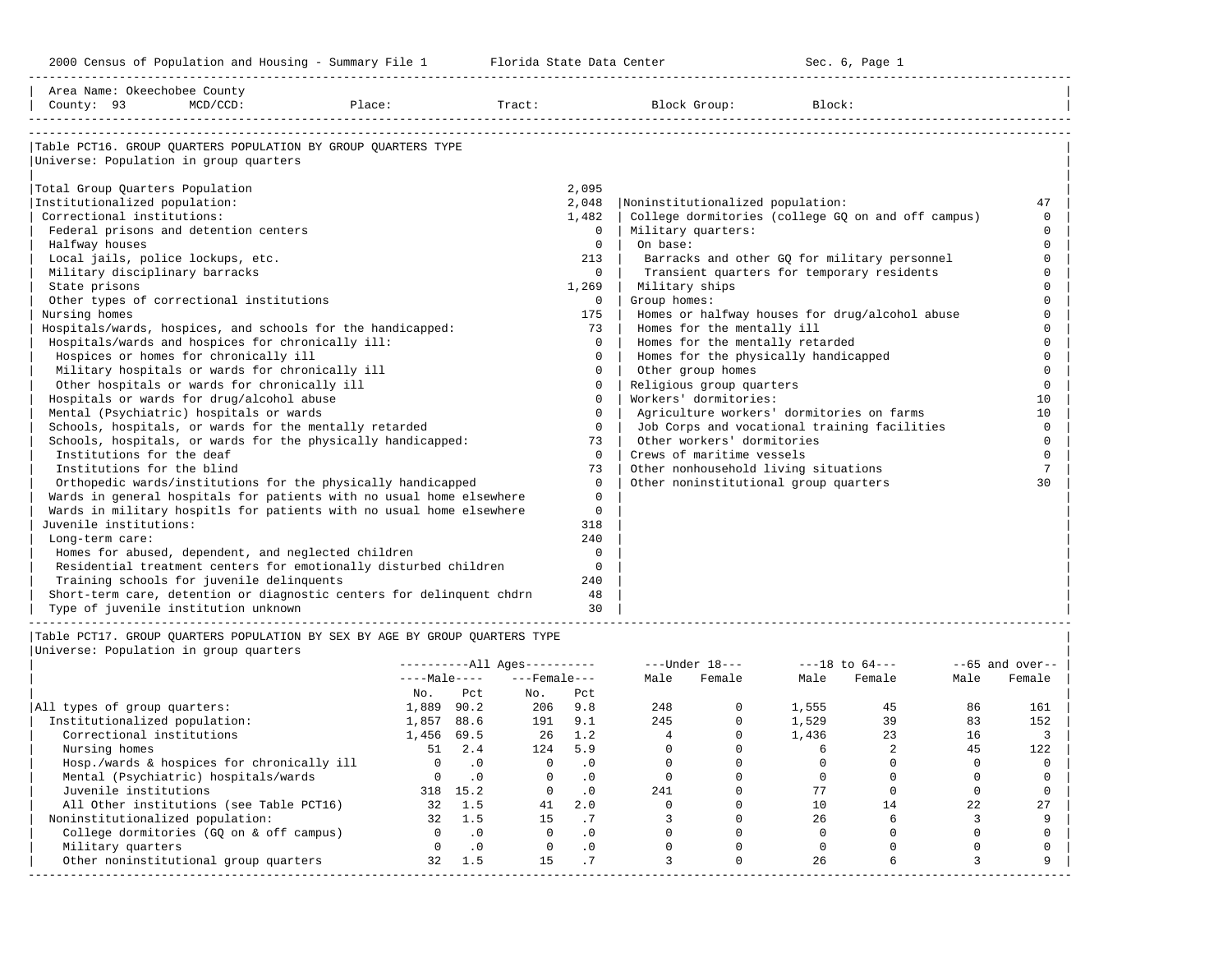| Area Name: Okeechobee County<br>County: 93<br>$MCD/CCD$ :<br>Place:                                                                                  |              |           | Tract:                       |           |      | Block Group:   | Block: |                    |      |                    |
|------------------------------------------------------------------------------------------------------------------------------------------------------|--------------|-----------|------------------------------|-----------|------|----------------|--------|--------------------|------|--------------------|
| Table PCT17A. GROUP QUARTERS POPULATION BY SEX BY AGE BY GROUP QUARTERS TYPE (PERSONS WHO ARE WHITE ALONE)<br>Universe: Population in group quarters |              |           |                              |           |      |                |        |                    |      |                    |
|                                                                                                                                                      |              |           | ----------All Ages---------- |           |      | ---Under 18--- |        | $---18$ to $64---$ |      | $- -65$ and over-- |
|                                                                                                                                                      | $---Male---$ |           | $---$ Female $---$           |           | Male | Female         | Male   | Female             | Male | Female             |
|                                                                                                                                                      | No.          | Pct       | No.                          | Pct       |      |                |        |                    |      |                    |
| All types of group quarters:                                                                                                                         | 758          | 80.5      | 184                          | 19.5      | 106  |                | 583    | 35                 | 69   | 149                |
| Institutionalized population:                                                                                                                        | 733          | 77.8      | 171                          | 18.2      | 103  |                | 563    | 31                 | 67   | 140                |
| Correctional institutions                                                                                                                            | 526          | 55.8      | 19                           | 2.0       |      |                | 516    | 17                 | 10   |                    |
| Nursing homes                                                                                                                                        | 40           | 4.2       | 115                          | 12.2      |      |                |        |                    | 36   | 113                |
| Hosp./wards & hospices for chronically ill                                                                                                           | $\Omega$     | $\cdot$ 0 | 0                            | . 0       |      |                |        |                    |      |                    |
| Mental (Psychiatric) hospitals/wards                                                                                                                 |              | $\cdot$ 0 | 0                            | $\cdot$ 0 |      |                |        |                    |      |                    |
| Juvenile institutions                                                                                                                                | 138          | 14.6      |                              | $\cdot$ 0 | 103  |                | 35     |                    |      |                    |
| All Other institutions (see Table PCT16)                                                                                                             | 2.9          | 3.1       | 37                           | 3.9       |      |                |        | 12                 | 21   | 25                 |
| Noninstitutionalized population:                                                                                                                     | 2.5          | 2.7       | 13                           | 1.4       |      |                | 2.0    |                    |      |                    |
| College dormitories (GO on & off campus)                                                                                                             |              | $\cdot$ 0 | 0                            | $\cdot$ 0 |      |                |        |                    |      |                    |

| Military quarters 0 .0 0 .0 0 0 0 0 0 0 | Military quarters and the computers and the computers and the computers and the computers and the computers and the computers and the computers and the computers are computed as  $25$  2.7 13 1.4 and 3 0 20 4 2 9 9 and 2 9 9

-----------------------------------------------------------------------------------------------------------------------------------------------------

|Table PCT17B. GROUP QUARTERS POPULATION BY SEX BY AGE BY GROUP QUARTERS TYPE (PERSONS WHO ARE BLACK OR AFRICAN AMERICAN ALONE) | |Universe: Population in group quarters |

-----------------------------------------------------------------------------------------------------------------------------------------------------

|                                            |              |           | $------All Ages------$ |           |      | $---Under 18---$ | $---18$ to $64---$ |        | $--65$ and over-- |        |
|--------------------------------------------|--------------|-----------|------------------------|-----------|------|------------------|--------------------|--------|-------------------|--------|
|                                            | $---Male---$ |           | $---$ Female $---$     |           | Male | Female           | Male               | Female | Male              | Female |
|                                            | No.          | Pct       | No.                    | Pct       |      |                  |                    |        |                   |        |
| All types of group quarters:               | 1,011        | 98.0      | 21                     | 2.0       | 138  |                  | 858                | 10     | 15                |        |
| Institutionalized population:              | 1,005        | 97.4      | 19                     | 1.8       | 138  |                  | 853                |        | 14                |        |
| Correctional institutions                  | 818          | 79.3      |                        | . 6       |      |                  | 809                |        |                   |        |
| Nursing homes                              | 10           | 1.0       |                        |           |      |                  |                    |        |                   |        |
| Hosp./wards & hospices for chronically ill |              |           |                        | . 0       |      |                  |                    |        |                   |        |
| Mental (Psychiatric) hospitals/wards       |              |           |                        | . 0       |      |                  |                    |        |                   |        |
| Juvenile institutions                      | 174          | 16.9      |                        | . 0       | 134  |                  | 40                 |        |                   |        |
| All Other institutions (see Table PCT16)   |              |           |                        |           |      |                  |                    |        |                   |        |
| Noninstitutionalized population:           |              | . 6       |                        | . 2       |      |                  |                    |        |                   |        |
| College dormitories (GO on & off campus)   |              | $\cdot$ 0 |                        | $\cdot$ 0 |      |                  |                    |        |                   |        |
| Military quarters                          |              | $\cdot$ 0 |                        | . 0       |      |                  |                    |        |                   |        |
| Other noninstitutional group quarters      |              |           |                        |           |      |                  |                    |        |                   |        |

----------------------------------------------------------------------------------------------------------------------------------------------------- |Table PCT17C. GROUP QUARTERS POPULATION BY SEX BY AGE BY GROUP QUARTERS TYPE (PERSONS WHO ARE AMERICAN INDIAN AND ALASKAN NATIVE ALONE) | |Universe: Population in group quarters |

|                                            |     |              | $------All Aqes------$ |           |      | $---Under 18---$ | $---18$ to $64---$ |        | $--65$ and over-- |        |
|--------------------------------------------|-----|--------------|------------------------|-----------|------|------------------|--------------------|--------|-------------------|--------|
|                                            |     | $---Male---$ | $---$ Female $---$     |           | Male | Female           | Male               | Female | Male              | Female |
|                                            | No. | Pct          | No.                    | Pct       |      |                  |                    |        |                   |        |
| All types of group quarters:               |     | 11 100.0     |                        | . 0       |      |                  |                    |        |                   |        |
| Institutionalized population:              |     | 11 100.0     |                        | $\cdot$ 0 |      |                  |                    |        |                   |        |
| Correctional institutions                  |     | 11 100.0     |                        | . 0       |      |                  |                    |        |                   |        |
| Nursing homes                              |     |              |                        | $\Omega$  |      |                  |                    |        |                   |        |
| Hosp./wards & hospices for chronically ill |     |              |                        | . 0       |      |                  |                    |        |                   |        |
| Mental (Psychiatric) hospitals/wards       |     | .0           |                        | . 0       |      |                  |                    |        |                   |        |
| Juvenile institutions                      |     |              |                        | . 0       |      |                  |                    |        |                   |        |
| All Other institutions (see Table PCT16)   |     |              |                        |           |      |                  |                    |        |                   |        |
| Noninstitutionalized population:           |     | .0           |                        | $\cdot$ 0 |      |                  |                    |        |                   |        |
| College dormitories (GO on & off campus)   |     |              |                        | $\cdot$ 0 |      |                  |                    |        |                   |        |
| Military quarters                          |     |              |                        | . 0       |      |                  |                    |        |                   |        |
| Other noninstitutional group quarters      |     | $\cdot$ 0    |                        | $\cdot$ 0 |      |                  |                    |        |                   |        |
|                                            |     |              |                        |           |      |                  |                    |        |                   |        |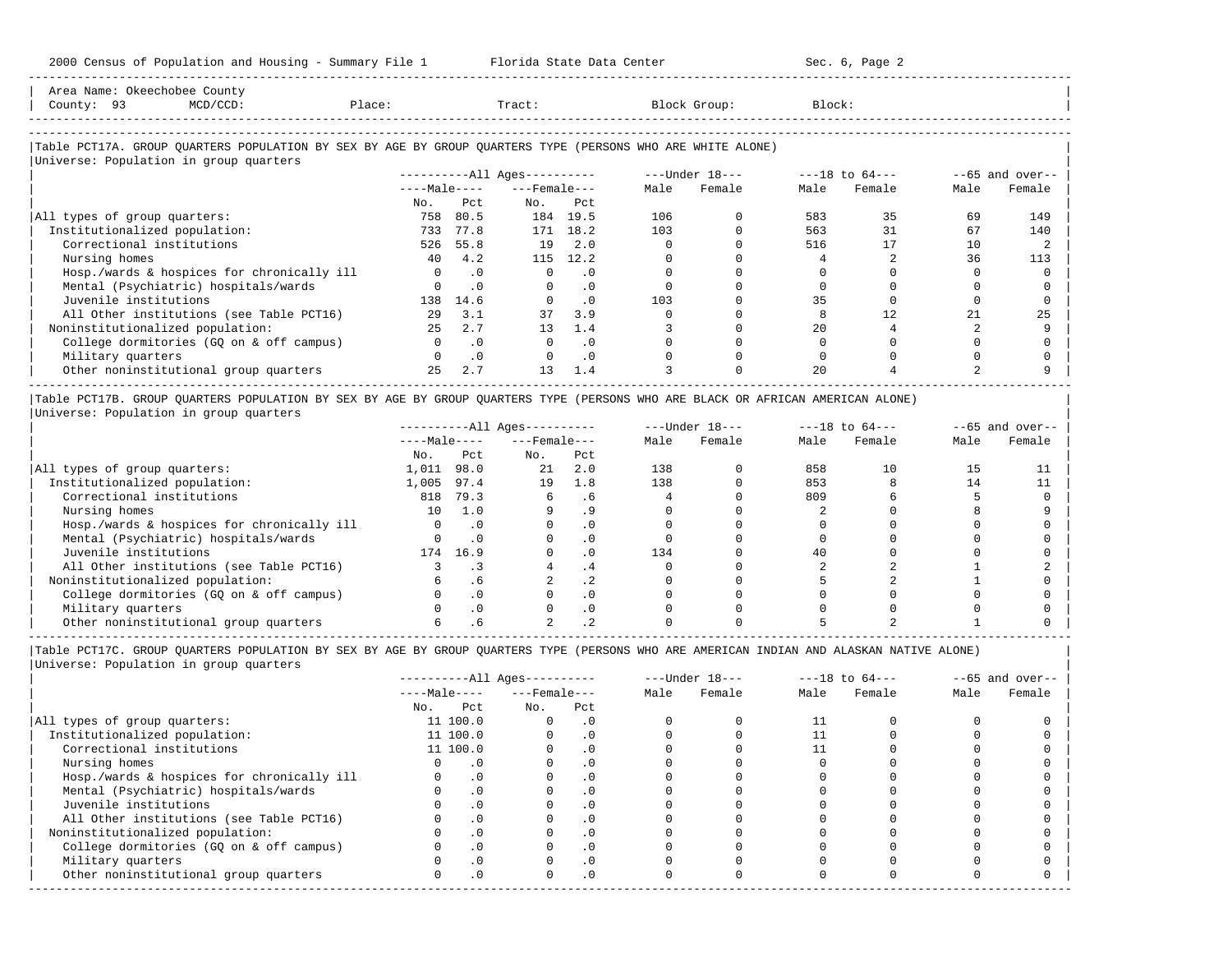| Area<br>Name | 7. <del>.</del><br>,,,, | Count                                                                           |                   |       |        |       |
|--------------|-------------------------|---------------------------------------------------------------------------------|-------------------|-------|--------|-------|
| County       |                         | the contract of the contract of the contract of the contract of the contract of | $\alpha$<br>≀⊥ас∈ | Tract | ⊶roup∶ | Block |
|              |                         |                                                                                 |                   |       |        |       |

-----------------------------------------------------------------------------------------------------------------------------------------------------

-----------------------------------------------------------------------------------------------------------------------------------------------------

## |Table PCT17D. GROUP QUARTERS POPULATION BY SEX BY AGE BY GROUP QUARTERS TYPE (PERSONS WHO ARE ASIAN ALONE) |

|                                            | $------All Aqes------$ |           |                    |           | ---Under 18--- |        | $---18$ to $64---$ |        | $--65$ and over-- |        |
|--------------------------------------------|------------------------|-----------|--------------------|-----------|----------------|--------|--------------------|--------|-------------------|--------|
|                                            | $---Male---$           |           | $---$ Female $---$ |           | Male           | Female | Male               | Female | Male              | Female |
|                                            | Pct<br>No.             |           | No.                | Pct       |                |        |                    |        |                   |        |
| All types of group quarters:               | 5 100.0                |           | $\Omega$           | . 0       |                |        |                    |        |                   |        |
| Institutionalized population:              | 5 100.0                |           |                    | $\cdot$ 0 |                |        |                    |        |                   |        |
| Correctional institutions                  | 5 100.0                |           |                    | $\cdot$ 0 |                |        |                    |        |                   |        |
| Nursing homes                              |                        | . 0       |                    |           |                |        |                    |        |                   |        |
| Hosp./wards & hospices for chronically ill |                        | $\cdot$ 0 |                    | . 0       |                |        |                    |        |                   |        |
| Mental (Psychiatric) hospitals/wards       |                        | $\cdot$ 0 |                    | $\cdot$ 0 |                |        |                    |        |                   |        |
| Juvenile institutions                      |                        | $\cdot$ 0 |                    |           |                |        |                    |        |                   |        |
| All Other institutions (see Table PCT16)   |                        | $\cdot$ 0 |                    | $\cdot$ 0 |                |        |                    |        |                   |        |
| Noninstitutionalized population:           |                        | $\cdot$ 0 |                    | $\cdot$ 0 |                |        |                    |        |                   |        |
| College dormitories (GQ on & off campus)   |                        | $\cdot$ 0 |                    | $\cdot$ 0 |                |        |                    |        |                   |        |
| Military quarters                          |                        | .0        |                    | $\cdot$ 0 |                |        |                    |        |                   |        |
| Other noninstitutional group quarters      |                        | $\cdot$ 0 |                    | $\cdot$ 0 |                |        |                    |        |                   |        |

|Table PCT17E. GROUP QUARTERS POPULATION BY SEX BY AGE BY GROUP QUARTERS TYPE (PERSONS OF WHO ARE NATIVE HAWAIIAN AND OTHER PACIFIC ISLANDER ALONE) | |Universe: Population in group quarters |

|                                            |              |     | $------All Aqes------$ |     | $---Under 18---$ |        | $---18$ to $64---$ |        |      | $--65$ and over-- |
|--------------------------------------------|--------------|-----|------------------------|-----|------------------|--------|--------------------|--------|------|-------------------|
|                                            | $---Male---$ |     | $---$ Female $---$     |     | Male             | Female | Male               | Female | Male | Female            |
|                                            | No.          | Pct | No.                    | Pct |                  |        |                    |        |      |                   |
| All types of group quarters:               |              |     |                        |     |                  |        |                    |        |      |                   |
| Institutionalized population:              |              |     |                        |     |                  |        |                    |        |      |                   |
| Correctional institutions                  |              |     |                        |     |                  |        |                    |        |      |                   |
| Nursing homes                              |              |     |                        |     |                  |        |                    |        |      |                   |
| Hosp./wards & hospices for chronically ill |              |     |                        |     |                  |        |                    |        |      |                   |
| Mental (Psychiatric) hospitals/wards       |              |     |                        |     |                  |        |                    |        |      |                   |
| Juvenile institutions                      |              |     |                        |     |                  |        |                    |        |      |                   |
| All Other institutions (see Table PCT16)   |              |     |                        |     |                  |        |                    |        |      |                   |
| Noninstitutionalized population:           |              |     |                        |     |                  |        |                    |        |      |                   |
| College dormitories (GO on & off campus)   |              |     |                        |     |                  |        |                    |        |      |                   |
| Military quarters                          |              |     |                        |     |                  |        |                    |        |      |                   |
| Other noninstitutional group quarters      |              |     |                        |     |                  |        |                    |        |      |                   |

-----------------------------------------------------------------------------------------------------------------------------------------------------

|Table PCT17F. GROUP QUARTERS POPULATION BY SEX BY AGE BY GROUP QUARTERS TYPE (PERSONS WHO ARE SOME OTHER RACE ALONE) |

|                                            |              | $------All Ages------$ |                |      | $---Under 18---$ | $---18$ to $64---$ |        | $--65$ and over-- |        |
|--------------------------------------------|--------------|------------------------|----------------|------|------------------|--------------------|--------|-------------------|--------|
|                                            | $---Male---$ | $---$ Female $---$     |                | Male | Female           | Male               | Female | Male              | Female |
|                                            | Pct<br>No.   | No.                    | Pct            |      |                  |                    |        |                   |        |
| All types of group quarters:               | 44 100.0     | 0                      | . 0            |      |                  | 41                 |        |                   |        |
| Institutionalized population:              | 44 100.0     |                        | $\cdot$ 0      |      |                  | 41                 |        |                   |        |
| Correctional institutions                  | 40 90.9      |                        |                |      |                  | 40                 |        |                   |        |
| Nursing homes                              | $\cdot$ 0    |                        | $\Omega$ .     |      |                  |                    |        |                   |        |
| Hosp./wards & hospices for chronically ill | $\cdot$ 0    |                        | $\overline{0}$ |      |                  |                    |        |                   |        |
| Mental (Psychiatric) hospitals/wards       |              |                        |                |      |                  |                    |        |                   |        |
| Juvenile institutions                      | 9.1          |                        | .0             |      |                  |                    |        |                   |        |
| All Other institutions (see Table PCT16)   | $\cdot$ 0    |                        |                |      |                  |                    |        |                   |        |
| Noninstitutionalized population:           | $\cdot$ 0    |                        | $\Omega$       |      |                  |                    |        |                   |        |
| College dormitories (GQ on & off campus)   | $\cdot$ 0    |                        |                |      |                  |                    |        |                   |        |
| Military quarters                          | $\cdot$ 0    |                        | $\cdot$ 0      |      |                  |                    |        |                   |        |
| Other noninstitutional group quarters      | $\cdot$ 0    |                        | $\cdot$ 0      |      |                  |                    |        |                   |        |
|                                            |              |                        |                |      |                  |                    |        |                   |        |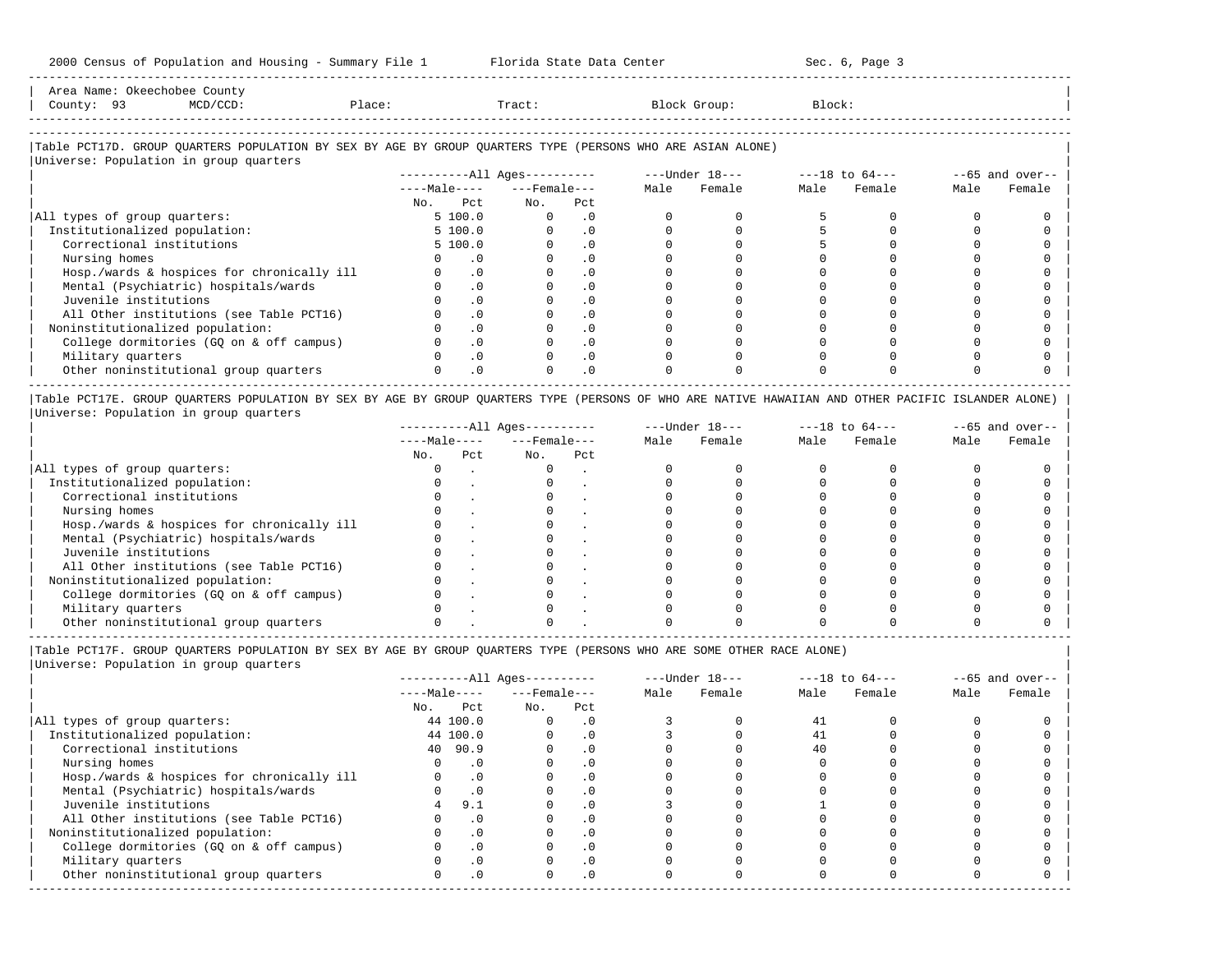| zooo census of Robulation and Housing - Summary File I - - - - Florida State Data Center                                                                         |        |           |                          |               |      |                                                                   |        | SEC. 0, Paye 4 |      |                   |
|------------------------------------------------------------------------------------------------------------------------------------------------------------------|--------|-----------|--------------------------|---------------|------|-------------------------------------------------------------------|--------|----------------|------|-------------------|
| Area Name: Okeechobee County<br>County: 93<br>$MCD/CCD$ :                                                                                                        | Place: |           | Tract:                   |               |      | Block Group:                                                      | Block: |                |      |                   |
| Table PCT17G. GROUP QUARTERS POPULATION BY SEX BY AGE BY GROUP QUARTERS TYPE (PERSONS OF WHO REPORT TWO OR MORE RACES)<br>Universe: Population in group quarters |        |           |                          |               |      |                                                                   |        |                |      |                   |
|                                                                                                                                                                  |        |           |                          |               |      | ----------All Ages---------- ----Under $18$ --- ---18 to $64$ --- |        |                |      | $--65$ and over-- |
|                                                                                                                                                                  |        |           | $---Male-- ---Female---$ |               | Male | Female                                                            | Male   | Female         | Male | Female            |
|                                                                                                                                                                  | No.    | Pct       | No. Pct                  |               |      |                                                                   |        |                |      |                   |
| All types of group quarters:                                                                                                                                     | 60     | 98.4      |                          | $1 \quad 1.6$ |      |                                                                   | 57     |                |      |                   |
| Institutionalized population:                                                                                                                                    | 59     | 96.7      |                          | $1 \quad 1.6$ |      |                                                                   | 56     |                |      |                   |
| Correctional institutions                                                                                                                                        | 56     | 91.8      |                          | 1.6           |      |                                                                   | 55     |                |      |                   |
| Nursing homes                                                                                                                                                    |        | 1.6       |                          | $\cdot$ 0     |      |                                                                   |        |                |      |                   |
| Hosp./wards & hospices for chronically ill                                                                                                                       |        | $\cdot$ 0 |                          | $\cdot$ 0     |      |                                                                   |        |                |      |                   |
| Mental (Psychiatric) hospitals/wards                                                                                                                             |        | $\cdot$ 0 |                          | $\cdot$ 0     |      |                                                                   |        |                |      |                   |
| Juvenile institutions                                                                                                                                            |        | 3.3       |                          | $\cdot$ 0     |      |                                                                   |        |                |      |                   |
| All Other institutions (see Table PCT16)                                                                                                                         |        | $\cdot$ 0 |                          | $\cdot$ 0     |      |                                                                   |        |                |      |                   |
| Noninstitutionalized population:                                                                                                                                 |        | 1.6       |                          | $\cdot$ 0     |      |                                                                   |        |                |      |                   |
| College dormitories (GQ on & off campus)                                                                                                                         |        | $\cdot$ 0 |                          | $\cdot$ 0     |      |                                                                   |        |                |      |                   |
| Military quarters                                                                                                                                                |        | $\cdot$ 0 |                          | $\cdot$ 0     |      |                                                                   |        |                |      |                   |
| Other noninstitutional group quarters                                                                                                                            |        | 1.6       |                          | $\cdot$ 0     |      |                                                                   |        |                |      |                   |

|Table PCT17H. GROUP QUARTERS POPULATION BY SEX BY AGE BY GROUP QUARTERS TYPE (PERSONS OF ANY RACE WHO ARE HISPANIC OR LATINO) | |Universe: Population in group quarters |

|                                            |              |           | $------All Aqes------$ |           |      | $---Under 18---$ | $---18$ to $64---$ |        | $--65$ and over-- |        |
|--------------------------------------------|--------------|-----------|------------------------|-----------|------|------------------|--------------------|--------|-------------------|--------|
|                                            | $---Male---$ |           | $---$ Female $---$     |           | Male | Female           | Male               | Female | Male              | Female |
|                                            | No.          | Pct       | No.                    | Pct       |      |                  |                    |        |                   |        |
| All types of group quarters:               | 301          | 97.4      | 8                      | 2.6       | 45   |                  | 251                |        |                   |        |
| Institutionalized population:              | 287          | 92.9      |                        | 2.3       | 42   |                  | 2.40               |        |                   |        |
| Correctional institutions                  | 238          | 77.0      |                        | 1.3       |      |                  | 234                |        |                   |        |
| Nursing homes                              |              |           |                        |           |      |                  |                    |        |                   |        |
| Hosp./wards & hospices for chronically ill |              |           |                        | . 0       |      |                  |                    |        |                   |        |
| Mental (Psychiatric) hospitals/wards       |              |           |                        | . 0       |      |                  |                    |        |                   |        |
| Juvenile institutions                      | 48           | 15.5      |                        | . 0       | 42   |                  |                    |        |                   |        |
| All Other institutions (see Table PCT16)   |              |           |                        | . 6       |      |                  |                    |        |                   |        |
| Noninstitutionalized population:           | 14           | 4.5       |                        | . 3       |      |                  |                    |        |                   |        |
| College dormitories (GO on & off campus)   |              |           |                        | $\cdot$ 0 |      |                  |                    |        |                   |        |
| Military quarters                          |              | $\cdot$ 0 |                        | . 0       |      |                  |                    |        |                   |        |
| Other noninstitutional group quarters      |              |           |                        |           |      |                  |                    |        |                   |        |

-----------------------------------------------------------------------------------------------------------------------------------------------------

-----------------------------------------------------------------------------------------------------------------------------------------------------

|Table PCT17I. GROUP QUARTERS POPULATION BY SEX BY AGE BY GROUP QUARTERS TYPE (PERSONS OF WHO ARE WHITE ALONE, NOT HISPANIC OR LATINO) | |Universe: Population in group quarters |

|                                            |              |           | $------All Ages------$ |           |      | $---Under 18---$ | $---18$ to $64---$ |        | $--65$ and over-- |        |
|--------------------------------------------|--------------|-----------|------------------------|-----------|------|------------------|--------------------|--------|-------------------|--------|
|                                            | $---Male---$ |           | $---$ Female $---$     |           | Male | Female           | Male               | Female | Male              | Female |
|                                            | No.          | Pct       | No.                    | Pct       |      |                  |                    |        |                   |        |
| All types of group quarters:               | 555          | 75.8      | 177                    | 24.2      | 65   |                  | 425                | 30     | 65                | 147    |
| Institutionalized population:              | 543          | 74.2      | 165                    | 22.5      | 65   |                  | 415                | 27     | 63                | 138    |
| Correctional institutions                  | 379          | 51.8      | 16                     | 2.2       |      |                  | 373                | 15     |                   |        |
| Nursing homes                              | 40           | 5.5       | 114                    | 15.6      |      |                  |                    |        | 36                | 112    |
| Hosp./wards & hospices for chronically ill | $\Omega$     | $\cdot$ 0 |                        | $\cdot$ 0 |      |                  |                    |        |                   |        |
| Mental (Psychiatric) hospitals/wards       |              | .0        | $\Omega$               | $\cdot$ 0 |      |                  |                    |        |                   |        |
| Juvenile institutions                      | 95           | 13.0      |                        | $\cdot$ 0 | 65   |                  | 30                 |        |                   |        |
| All Other institutions (see Table PCT16)   | 29           | 4.0       | 35                     | 4.8       |      |                  |                    | 10     |                   | 25     |
| Noninstitutionalized population:           | 12.          | 1.6       | 12.                    | 1.6       |      |                  | 10                 |        |                   |        |
| College dormitories (GQ on & off campus)   |              | $\cdot$ 0 |                        | $\cdot$ 0 |      |                  |                    |        |                   |        |
| Military quarters                          |              | $\cdot$ 0 |                        | $\cdot$ 0 |      |                  |                    |        |                   |        |
| Other noninstitutional group quarters      | 12           | 1.6       | 12 <sup>°</sup>        | 1.6       |      |                  | 10                 |        |                   |        |
|                                            |              |           |                        |           |      |                  |                    |        |                   |        |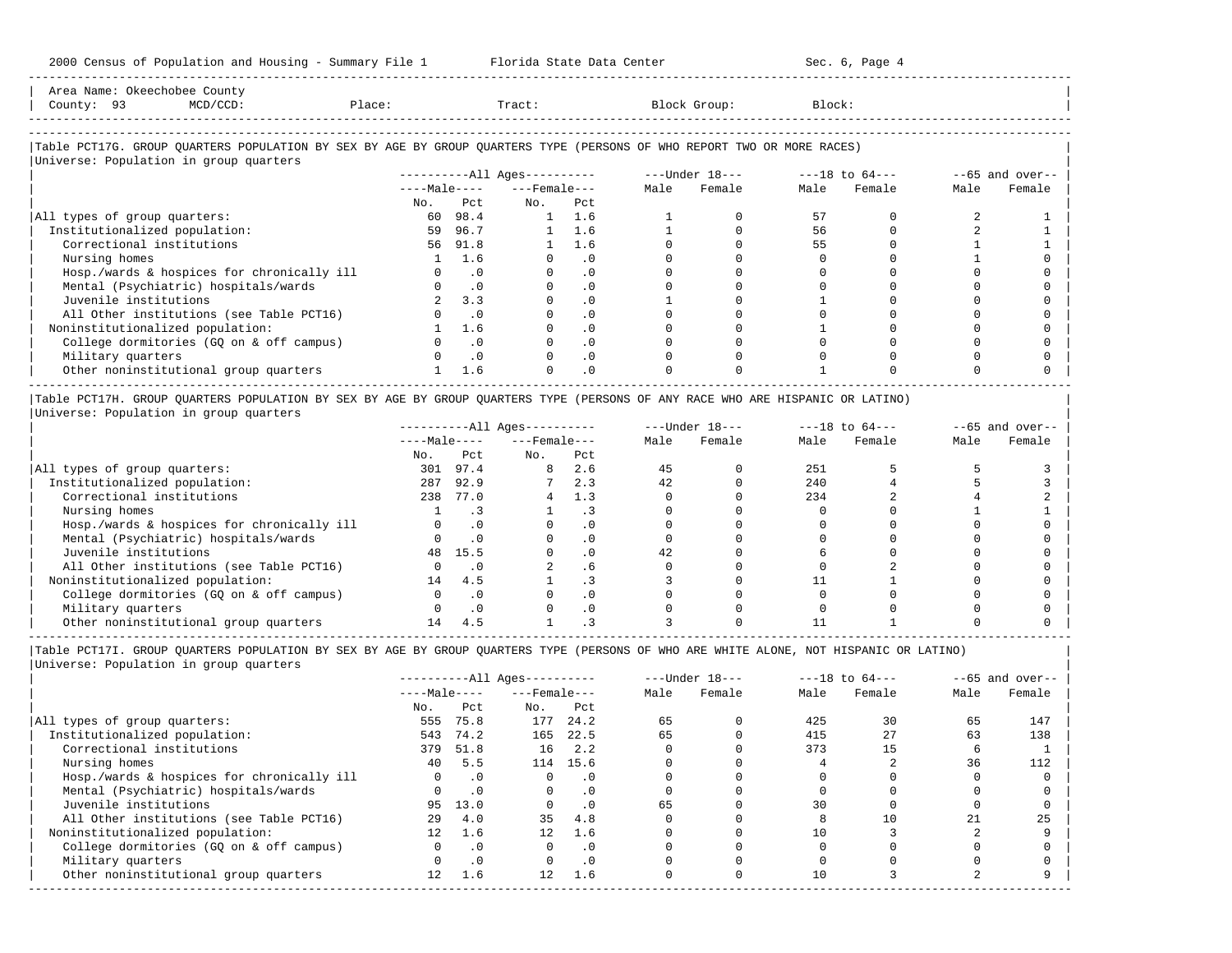-----------------------------------------------------------------------------------------------------------------------------------------------------

| Area Name: Orange County                                                    |        |                |                          |                   |                |                                                                                            |        |                    |              |                            |
|-----------------------------------------------------------------------------|--------|----------------|--------------------------|-------------------|----------------|--------------------------------------------------------------------------------------------|--------|--------------------|--------------|----------------------------|
| County: 95<br>$MCD/CCD$ :                                                   | Place: |                | Tract:                   |                   |                | Block Group:                                                                               | Block: |                    |              |                            |
|                                                                             |        |                |                          |                   |                |                                                                                            |        |                    |              |                            |
| Table PCT16. GROUP QUARTERS POPULATION BY GROUP QUARTERS TYPE               |        |                |                          |                   |                |                                                                                            |        |                    |              |                            |
| Universe: Population in group quarters                                      |        |                |                          |                   |                |                                                                                            |        |                    |              |                            |
|                                                                             |        |                |                          |                   |                |                                                                                            |        |                    |              |                            |
| Total Group Quarters Population                                             |        |                |                          | 18,831            |                |                                                                                            |        |                    |              |                            |
| Institutionalized population:                                               |        |                |                          | 11,987            |                | Noninstitutionalized population:                                                           |        |                    |              | 6,844                      |
| Correctional institutions:                                                  |        |                |                          | 6,307<br>$\Omega$ |                | College dormitories (college GQ on and off campus)                                         |        |                    |              | 3,402                      |
| Federal prisons and detention centers                                       |        |                |                          | $\mathbf{0}$      |                | Military quarters:                                                                         |        |                    |              | $\mathbf 0$<br>$\mathbf 0$ |
| Halfway houses                                                              |        |                |                          | 4,086             | On base:       |                                                                                            |        |                    |              | $\Omega$                   |
| Local jails, police lockups, etc.                                           |        |                |                          | $\Omega$          |                | Barracks and other GQ for military personnel<br>Transient quarters for temporary residents |        |                    |              | $\Omega$                   |
| Military disciplinary barracks<br>State prisons                             |        |                |                          | 2,221             |                | Military ships                                                                             |        |                    |              | $\mathbf 0$                |
| Other types of correctional institutions                                    |        |                |                          | $\Omega$          | Group homes:   |                                                                                            |        |                    |              | 613                        |
| Nursing homes                                                               |        |                |                          | 3,684             |                | Homes or halfway houses for drug/alcohol abuse                                             |        |                    |              | 225                        |
| Hospitals/wards, hospices, and schools for the handicapped:                 |        |                |                          | 1,492             |                | Homes for the mentally ill                                                                 |        |                    |              | 100                        |
| Hospitals/wards and hospices for chronically ill:                           |        |                |                          | 1,243             |                | Homes for the mentally retarded                                                            |        |                    |              | 141                        |
| Hospices or homes for chronically ill                                       |        |                |                          | $\mathbf 0$       |                | Homes for the physically handicapped                                                       |        |                    |              | 44                         |
| Military hospitals or wards for chronically ill                             |        |                |                          | $\mathbf 0$       |                | Other group homes                                                                          |        |                    |              | 103                        |
| Other hospitals or wards for chronically ill                                |        |                |                          | 1,243             |                | Religious group quarters                                                                   |        |                    |              | 20                         |
| Hospitals or wards for drug/alcohol abuse                                   |        |                |                          | $\Omega$          |                | Workers' dormitories:                                                                      |        |                    |              | $\mathbf 0$                |
| Mental (Psychiatric) hospitals or wards                                     |        |                |                          | 199               |                | Agriculture workers' dormitories on farms                                                  |        |                    |              | $\mathbf 0$                |
| Schools, hospitals, or wards for the mentally retarded                      |        |                |                          | 50                |                | Job Corps and vocational training facilities                                               |        |                    |              | $\mathbf 0$                |
| Schools, hospitals, or wards for the physically handicapped:                |        |                |                          | $\Omega$          |                | Other workers' dormitories                                                                 |        |                    |              | $\mathbf 0$                |
| Institutions for the deaf                                                   |        |                |                          | $\Omega$          |                | Crews of maritime vessels                                                                  |        |                    |              | $\Omega$                   |
| Institutions for the blind                                                  |        |                |                          | $\Omega$          |                | Other nonhousehold living situations                                                       |        |                    |              | 175                        |
| Orthopedic wards/institutions for the physically handicapped                |        |                |                          | $\Omega$          |                | Other noninstitutional group quarters                                                      |        |                    |              | 2,634                      |
| Wards in general hospitals for patients with no usual home elsewhere        |        |                |                          | $\Omega$          |                |                                                                                            |        |                    |              |                            |
| Wards in military hospitls for patients with no usual home elsewhere        |        |                |                          | $\Omega$          |                |                                                                                            |        |                    |              |                            |
| Juvenile institutions:                                                      |        |                |                          | 504               |                |                                                                                            |        |                    |              |                            |
| Long-term care:                                                             |        |                |                          | 336               |                |                                                                                            |        |                    |              |                            |
| Homes for abused, dependent, and neglected children                         |        |                |                          | 55                |                |                                                                                            |        |                    |              |                            |
| Residential treatment centers for emotionally disturbed children            |        |                |                          | 112               |                |                                                                                            |        |                    |              |                            |
| Training schools for juvenile delinquents                                   |        |                |                          | 169               |                |                                                                                            |        |                    |              |                            |
| Short-term care, detention or diagnostic centers for delinquent chdrn       |        |                |                          | 168               |                |                                                                                            |        |                    |              |                            |
| Type of juvenile institution unknown                                        |        |                |                          | $\Omega$          |                |                                                                                            |        |                    |              |                            |
|                                                                             |        |                |                          |                   |                |                                                                                            |        |                    |              |                            |
| Table PCT17. GROUP QUARTERS POPULATION BY SEX BY AGE BY GROUP QUARTERS TYPE |        |                |                          |                   |                |                                                                                            |        |                    |              |                            |
| Universe: Population in group quarters                                      |        |                |                          |                   |                |                                                                                            |        |                    |              |                            |
|                                                                             |        |                | $------All Ages------$   |                   |                | ---Under 18---                                                                             |        | $---18$ to $64---$ |              | $--65$ and over--          |
|                                                                             |        |                | $---Male-- ---Female---$ |                   | Male           | Female                                                                                     | Male   | Female             | Male         | Female                     |
|                                                                             |        | No.<br>Pct     | No.                      | Pct               |                |                                                                                            |        |                    |              |                            |
| All types of group quarters:                                                |        | 11,246 59.7    |                          | 7,585 40.3        | 676            | 362                                                                                        | 9,038  | 3,605              | 1,532        | 3,618                      |
| Institutionalized population:                                               |        | 7,862 41.8     |                          | 4,125 21.9        | 473            | 157                                                                                        | 6,139  | 1,088              | 1,250        | 2,880                      |
| Correctional institutions                                                   |        | $5,654$ 30.0   | 653                      | 3.5               | 74             | 9                                                                                          | 5,543  | 642                | 37           | 2                          |
| Nursing homes                                                               |        | 1,089 5.8      |                          | 2,595 13.8        | $\Omega$       | $\Omega$                                                                                   | 220    | 196                | 869          | 2,399                      |
| Hosp./wards & hospices for chronically ill                                  |        | 598 3.2        | 645                      | 3.4               | $\overline{4}$ | $\mathbf 0$                                                                                | 251    | 167                | 343          | 478                        |
| Mental (Psychiatric) hospitals/wards                                        |        | 123<br>.7      | 76                       | $\cdot$ 4         | 47             | 22                                                                                         | 75     | 53                 | <sup>1</sup> | $\mathbf{1}$               |
| Juvenile institutions                                                       |        | 373<br>2.0     | 131                      | $\cdot$ 7         | 348            | 126                                                                                        | 25     | 5                  | $\Omega$     | $\mathbf 0$                |
| All Other institutions (see Table PCT16)                                    |        | $\ldots$<br>25 | 25                       | $\cdot$ 1         | $\overline{0}$ | $\mathbf{0}$                                                                               | 25     | 25                 | $\mathbf 0$  | $\mathbf 0$                |
| Noninstitutionalized population:                                            |        | 3,384 18.0     |                          | 3,460 18.4        | 203            | 205                                                                                        | 2,899  | 2,517              | 282          | 738                        |

| College dormitories (GQ on & off campus) 1,529 8.1 1,873 9.9 2 12 1,527 1,861 0 0 | | Military quarters 0 .0 0 .0 0 0 0 0 0 0 | | Other noninstitutional group quarters 1,855 9.9 1,587 8.4 201 193 1,372 656 282 738 | -----------------------------------------------------------------------------------------------------------------------------------------------------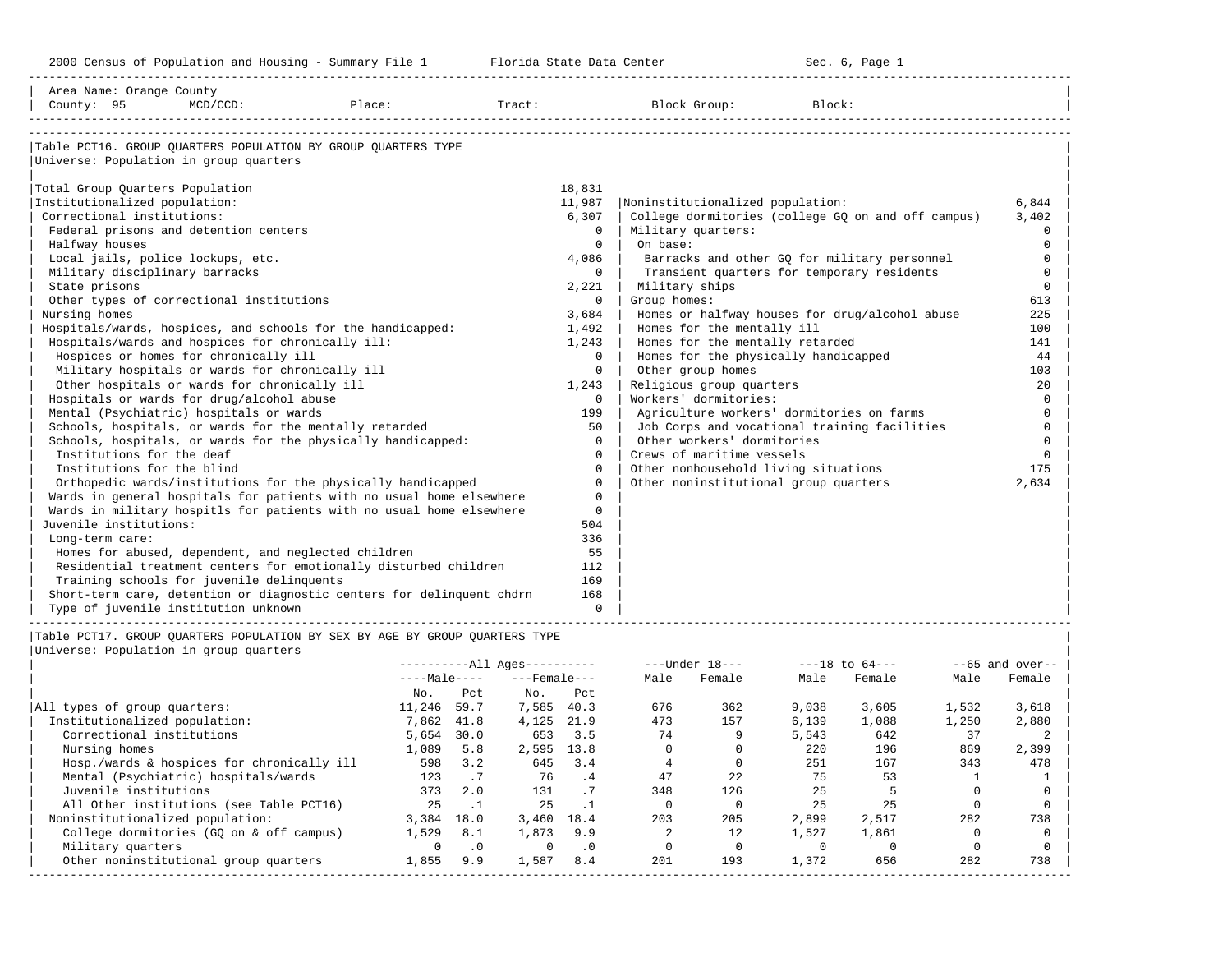| Area Name: Orange County<br>County: 95<br>MCD/CCD:                                                                                                   | Place:       |           | Tract:                 |           |      | Block Group:   | Block: |                    |       |                  |
|------------------------------------------------------------------------------------------------------------------------------------------------------|--------------|-----------|------------------------|-----------|------|----------------|--------|--------------------|-------|------------------|
| Table PCT17A. GROUP QUARTERS POPULATION BY SEX BY AGE BY GROUP QUARTERS TYPE (PERSONS WHO ARE WHITE ALONE)<br>Universe: Population in group quarters |              |           |                        |           |      |                |        |                    |       |                  |
|                                                                                                                                                      |              |           | $------All Aqes------$ |           |      | ---Under 18--- |        | $---18$ to $64---$ |       | $-65$ and over-- |
|                                                                                                                                                      | $---Male---$ |           | $---$ Female $---$     |           | Male | Female         | Male   | Female             | Male  | Female           |
|                                                                                                                                                      | No.          | Pct.      | No.                    | Pct.      |      |                |        |                    |       |                  |
| All types of group quarters:                                                                                                                         | 6,451        | 53.3      | 5,643                  | 46.7      | 300  | 176            | 5,064  | 2,608              | 1,087 | 2,859            |
| Institutionalized population:                                                                                                                        | 4,011        | 33.2      | 2,871                  | 23.7      | 206  | 60             | 2,962  | 617                | 843   | 2,194            |
| Correctional institutions                                                                                                                            | 2,646        | 21.9      | 336                    | 2.8       | 17   |                | 2,609  | 334                | 20    |                  |
| Nursing homes                                                                                                                                        | 818          | 6.8       | 2,128                  | 17.6      |      |                | 139    | 127                | 679   | 2,001            |
| Hosp./wards & hospices for chronically ill                                                                                                           | 287          | 2.4       | 289                    | 2.4       |      |                | 142    | 99                 | 143   | 190              |
| Mental (Psychiatric) hospitals/wards                                                                                                                 | 67           | .6        | 42                     | $\cdot$ 3 | 2.4  |                | 42     | 32                 |       |                  |
| Juvenile institutions                                                                                                                                | 171          | 1.4       | 53                     | .4        | 163  | 51             |        |                    |       |                  |
| All Other institutions (see Table PCT16)                                                                                                             | 22           | $\cdot$ 2 | 23                     | $\cdot$ 2 | 0    | $\Omega$       | 22     | 23                 |       |                  |
| Noninstitutionalized population:                                                                                                                     | 2,440        | 20.2      | 2,772                  | 22.9      | 94   | 116            | 2,102  | 1,991              | 244   | 665              |
| College dormitories (GQ on & off campus)                                                                                                             | 1,329        | 11.0      | 1,599                  | 13.2      |      | R              | 1,327  | 1,591              | n     |                  |
| Military quarters                                                                                                                                    | $\Omega$     | $\cdot$ 0 | $\Omega$               | $\cdot$ 0 |      |                |        | $\Omega$           |       |                  |
| Other noninstitutional group quarters                                                                                                                | 1,111        | 9.2       | 1,173                  | 9.7       | 92   | 108            | 775    | 400                | 244   | 665              |

|Table PCT17B. GROUP QUARTERS POPULATION BY SEX BY AGE BY GROUP QUARTERS TYPE (PERSONS WHO ARE BLACK OR AFRICAN AMERICAN ALONE) | |Universe: Population in group quarters |

|                                            | $------All Aqes------$ |           |                    |           | $---Under 18---$ |        | $---18$ to $64---$ |        | $--65$ and over-- |        |
|--------------------------------------------|------------------------|-----------|--------------------|-----------|------------------|--------|--------------------|--------|-------------------|--------|
|                                            | $---Male---$           |           | $---$ Female $---$ |           | Male             | Female | Male               | Female | Male              | Female |
|                                            | No.                    | Pct       | No.                | Pct       |                  |        |                    |        |                   |        |
| All types of group quarters:               | 4,322                  | 72.6      | 1,634              | 27.4      | 310              | 145    | 3,609              | 809    | 403               | 680    |
| Institutionalized population:              | 3,606                  | 60.5      | 1,147              | 19.3      | 231              | 78     | 3.001              | 447    | 374               | 622    |
| Correctional institutions                  | 2,851                  | 47.9      | 311                | 5.2       | 52               |        | 2,782              | 303    |                   |        |
| Nursing homes                              | 241                    | 4.0       | 414                | 7.0       |                  |        | 75                 | 62     | 166               | 352    |
| Hosp./wards & hospices for chronically ill | 297                    | 5.0       | 334                | 5.6       |                  |        | 104                | 64     | 191               | 270    |
| Mental (Psychiatric) hospitals/wards       | 37                     | .6        | 22.2               | .4        | 14               | 8      | 23                 | 14     |                   |        |
| Juvenile institutions                      | 179                    | 3.0       | 64                 | 1.1       | 163              | 62     | 16                 |        |                   |        |
| All Other institutions (see Table PCT16)   |                        | $\cdot$ 0 |                    | $\cdot$ 0 |                  |        |                    |        |                   |        |
| Noninstitutionalized population:           | 716                    | 12.0      | 487                | 8.2       | 79               | 67     | 608                | 362    | 29                | 58     |
| College dormitories (GQ on & off campus)   | 101                    | 1.7       | 167                | 2.8       |                  |        | 101                | 165    |                   |        |
| Military quarters                          |                        | $\cdot$ 0 |                    | $\cdot$ 0 |                  |        |                    |        |                   |        |
| Other noninstitutional group quarters      | 615                    | 10.3      | 320                | 5.4       | 79               | 65     | 507                | 197    | 29                | 58     |

-----------------------------------------------------------------------------------------------------------------------------------------------------

| $--65$ and over-- |
|-------------------|
| Male<br>Female    |
|                   |
| 14                |
| 14                |
|                   |
|                   |
|                   |
|                   |
|                   |
|                   |
|                   |
|                   |
|                   |
|                   |
|                   |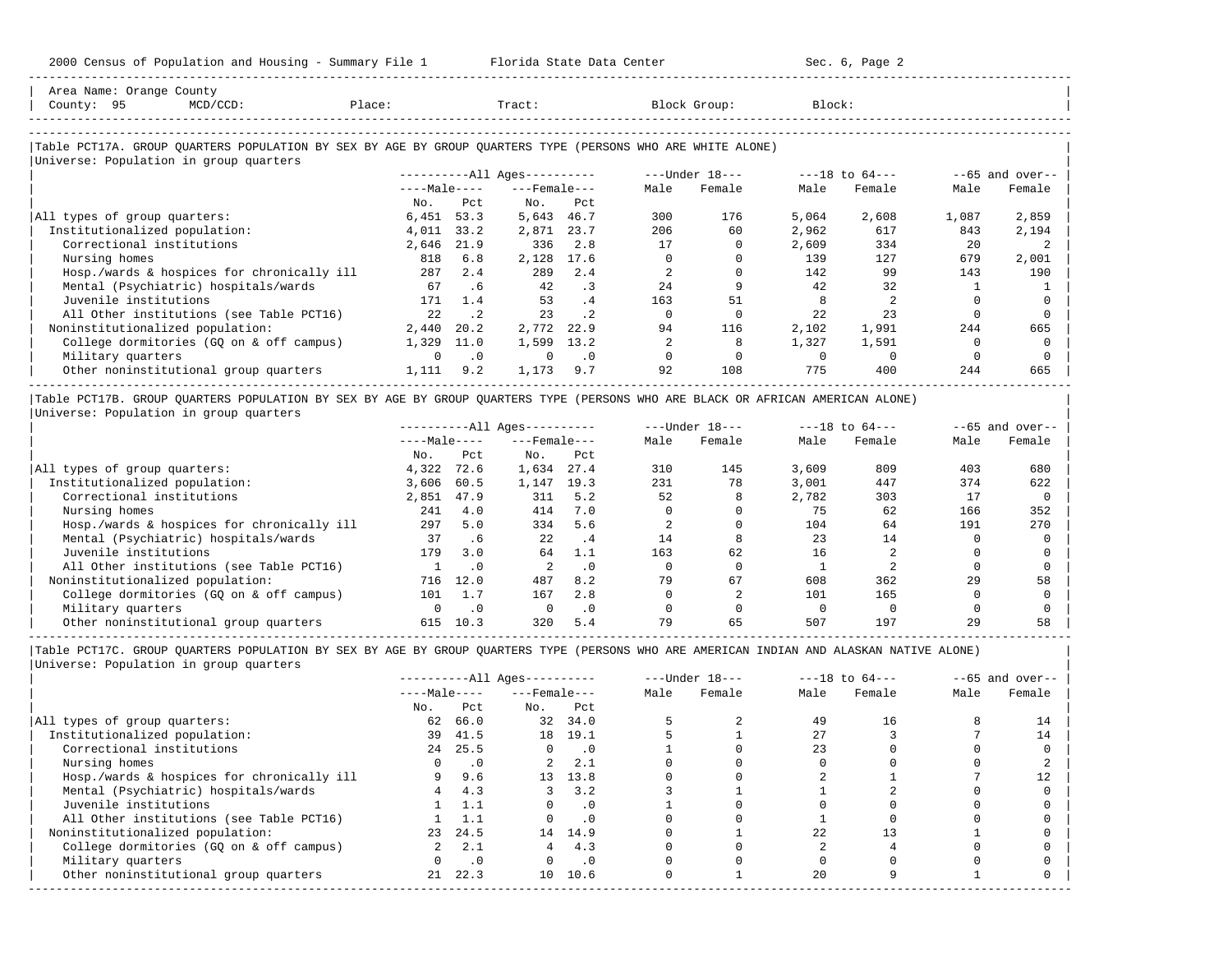| Area<br>Name | Jranqe<br>___ | County                                                                          |                        |       |        |       |
|--------------|---------------|---------------------------------------------------------------------------------|------------------------|-------|--------|-------|
| County       |               | the contract of the contract of the contract of the contract of the contract of | $n \cap \neg$<br>≀⊥асы | Tract | uroup: | Block |
|              |               |                                                                                 |                        |       |        |       |

-----------------------------------------------------------------------------------------------------------------------------------------------------

-----------------------------------------------------------------------------------------------------------------------------------------------------

#### |Table PCT17D. GROUP QUARTERS POPULATION BY SEX BY AGE BY GROUP QUARTERS TYPE (PERSONS WHO ARE ASIAN ALONE) |

|                                            | $------All Aqes------$ |               |                    | $---Under 18---$ |      | $---18$ to $64---$ |      | $--65$ and over-- |      |        |
|--------------------------------------------|------------------------|---------------|--------------------|------------------|------|--------------------|------|-------------------|------|--------|
|                                            | $---Male---$           |               | $---$ Female $---$ |                  | Male | Female             | Male | Female            | Male | Female |
|                                            | No.                    | Pct.          | No.                | Pct              |      |                    |      |                   |      |        |
| All types of group quarters:               | 65                     | 55.6          | 52                 | 44.4             |      |                    | 53   | 36                |      | 14     |
| Institutionalized population:              |                        | 19 16.2       | 8                  | 6.8              |      |                    |      |                   |      |        |
| Correctional institutions                  | 10 <sup>1</sup>        | 8.5           |                    | . 9              |      |                    | 10   |                   |      |        |
| Nursing homes                              | 5.                     | 4.3           | 5                  | 4.3              |      |                    |      |                   |      |        |
| Hosp./wards & hospices for chronically ill |                        | $0 \qquad .0$ |                    | . 9              |      |                    |      |                   |      |        |
| Mental (Psychiatric) hospitals/wards       |                        | 2, 1.7        |                    | . 0              |      |                    |      |                   |      |        |
| Juvenile institutions                      |                        | 1.7           |                    | . 9              |      |                    |      |                   |      |        |
| All Other institutions (see Table PCT16)   |                        | $\cdot$ 0     |                    | $\cdot$ 0        |      |                    |      |                   |      |        |
| Noninstitutionalized population:           | 46                     | 39.3          | 44                 | 37.6             |      |                    | 41   | 33                |      | 10     |
| College dormitories (GQ on & off campus)   | 35                     | 29.9          | 26                 | 22.2             |      |                    | 35   | 26                |      |        |
| Military quarters                          |                        | $\cdot$ 0     | $\Omega$           | $\cdot$ 0        |      |                    |      |                   |      |        |
| Other noninstitutional group quarters      | 11                     | 9.4           | 18                 | 15.4             |      |                    |      |                   |      | 10     |

|Table PCT17E. GROUP QUARTERS POPULATION BY SEX BY AGE BY GROUP QUARTERS TYPE (PERSONS OF WHO ARE NATIVE HAWAIIAN AND OTHER PACIFIC ISLANDER ALONE) | |Universe: Population in group quarters |

|                                            | ----------All Ages--------- |           |                    |                | $---Under 18---$ |        | $---18$ to $64---$ |        | $--65$ and over-- |        |
|--------------------------------------------|-----------------------------|-----------|--------------------|----------------|------------------|--------|--------------------|--------|-------------------|--------|
|                                            | $---Male---$                |           | $---$ Female $---$ |                | Male             | Female | Male               | Female | Male              | Female |
|                                            | No.                         | Pct       | No.                | Pct            |                  |        |                    |        |                   |        |
| All types of group quarters:               |                             | 50.0      | 3                  | 50.0           |                  |        |                    |        |                   |        |
| Institutionalized population:              |                             | 1 16.7    |                    | 2, 33.3        |                  |        |                    |        |                   |        |
| Correctional institutions                  |                             |           |                    |                |                  |        |                    |        |                   |        |
| Nursing homes                              |                             | 1 16.7    | $\overline{a}$     | 33.3           |                  |        |                    |        |                   |        |
| Hosp./wards & hospices for chronically ill |                             | . 0       |                    | . 0            |                  |        |                    |        |                   |        |
| Mental (Psychiatric) hospitals/wards       |                             | $\cdot$ 0 |                    | $\Omega$ .     |                  |        |                    |        |                   |        |
| Juvenile institutions                      |                             |           |                    | $\cdot$ 0      |                  |        |                    |        |                   |        |
| All Other institutions (see Table PCT16)   |                             | .0        |                    | $\overline{0}$ |                  |        |                    |        |                   |        |
| Noninstitutionalized population:           |                             | 33.3      |                    | 16.7           |                  |        |                    |        |                   |        |
| College dormitories (GQ on & off campus)   | $\Omega$                    | $\cdot$ 0 |                    | 16.7           |                  |        |                    |        |                   |        |
| Military quarters                          |                             | $\cdot$ 0 |                    | $\cdot$ 0      |                  |        |                    |        |                   |        |
| Other noninstitutional group quarters      |                             | 33.3      |                    | . 0            |                  |        |                    |        |                   |        |

-----------------------------------------------------------------------------------------------------------------------------------------------------

|Table PCT17F. GROUP QUARTERS POPULATION BY SEX BY AGE BY GROUP QUARTERS TYPE (PERSONS WHO ARE SOME OTHER RACE ALONE) |

|                                            |                 |           | $------All Ages------$ |           |      | $---Under 18---$ |      | $---18$ to $64---$ |      | $--65$ and over-- |
|--------------------------------------------|-----------------|-----------|------------------------|-----------|------|------------------|------|--------------------|------|-------------------|
|                                            | $---Male---$    |           | $---$ Female $---$     |           | Male | Female           | Male | Female             | Male | Female            |
|                                            | No.             | Pct       | No.                    | Pct       |      |                  |      |                    |      |                   |
| All types of group quarters:               | 195             | 55.2      | 158                    | 44.8      | 27   | 20               | 150  | 96                 | 18   | 42                |
| Institutionalized population:              | 107             | 30.3      | 63                     | 17.8      | 16   | 12               | 76   | 14                 |      | 37                |
| Correctional institutions                  | 63              | 17.8      |                        | .6        |      |                  | 62   |                    |      |                   |
| Nursing homes                              | 15              | 4.2       | 35                     | 9.9       |      |                  |      |                    |      | 32                |
| Hosp./wards & hospices for chronically ill |                 | 1.4       | 8                      | 2.3       |      |                  |      |                    |      |                   |
| Mental (Psychiatric) hospitals/wards       | 13 <sup>°</sup> | 3.7       | 9                      | 2.5       |      |                  |      |                    |      |                   |
| Juvenile institutions                      | 1 Q             | 2.8       | 9                      | 2.5       |      |                  |      |                    |      |                   |
| All Other institutions (see Table PCT16)   |                 |           |                        | $\cdot$ 0 |      |                  |      |                    |      |                   |
| Noninstitutionalized population:           | 88              | 24.9      | 95                     | 26.9      |      |                  | 74   | 82                 |      |                   |
| College dormitories (GQ on & off campus)   | 39              | 11.0      | 60                     | 17.0      |      |                  | 39   | 59                 |      |                   |
| Military quarters                          |                 | $\cdot$ 0 |                        | $\cdot$ 0 |      |                  |      |                    |      |                   |
| Other noninstitutional group quarters      | 49              | 13.9      | 35                     | 9.9       |      |                  | 35   | 23                 |      |                   |
|                                            |                 |           |                        |           |      |                  |      |                    |      |                   |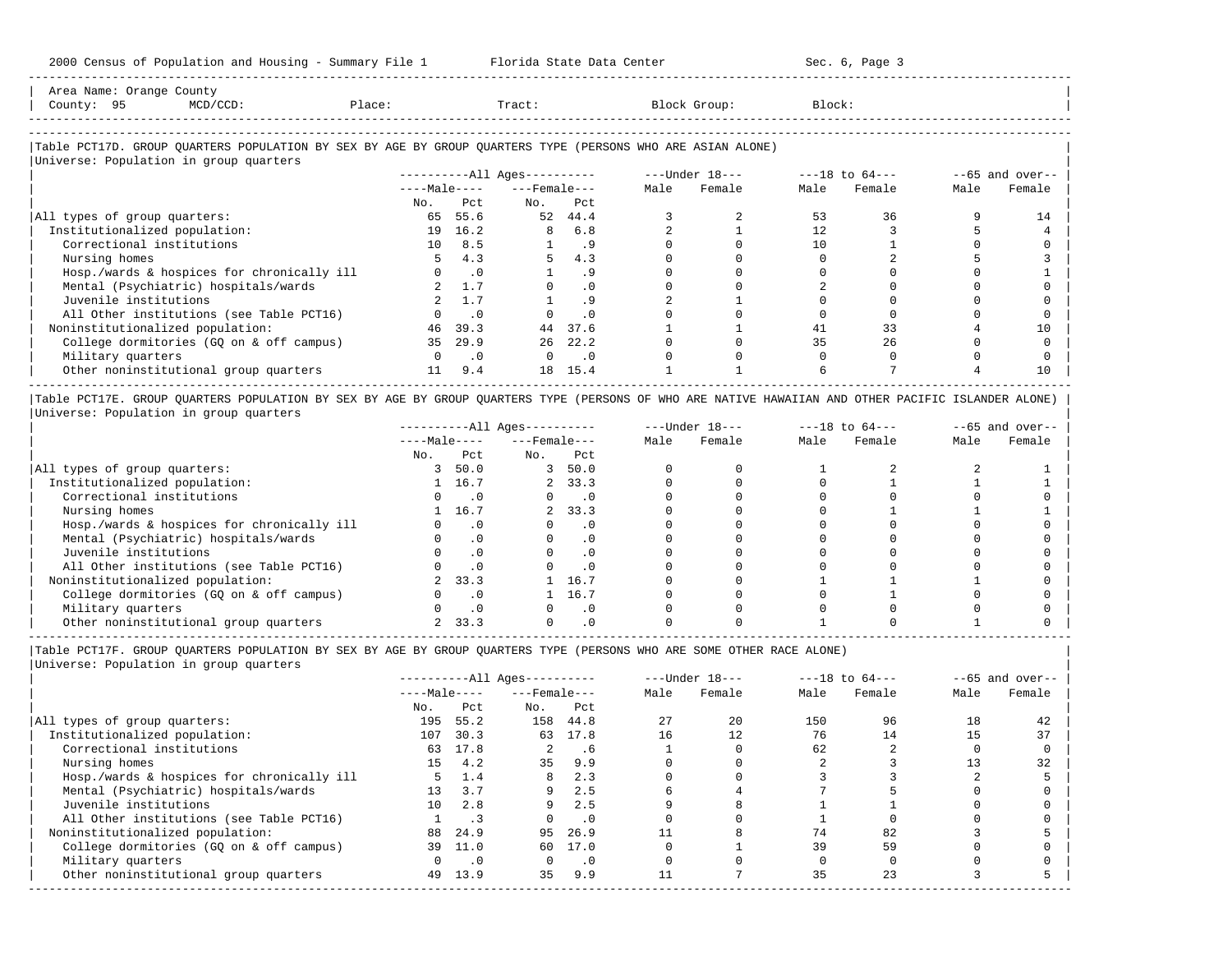-----------------------------------------------------------------------------------------------------------------------------------------------------

| Area Name: Orange County                                                                                               |                 |                |                              |           |      |                                |        |        |      |                   |
|------------------------------------------------------------------------------------------------------------------------|-----------------|----------------|------------------------------|-----------|------|--------------------------------|--------|--------|------|-------------------|
| County: 95<br>$MCD/CCD$ :                                                                                              | Place:          |                | Tract:                       |           |      | Block Group:                   | Block: |        |      |                   |
|                                                                                                                        |                 |                |                              |           |      |                                |        |        |      |                   |
| Table PCT17G. GROUP QUARTERS POPULATION BY SEX BY AGE BY GROUP QUARTERS TYPE (PERSONS OF WHO REPORT TWO OR MORE RACES) |                 |                |                              |           |      |                                |        |        |      |                   |
| Universe: Population in group quarters                                                                                 |                 |                |                              |           |      |                                |        |        |      |                   |
|                                                                                                                        |                 |                | ----------All Ages---------- |           |      | $---Under 18-- ---18 to 64---$ |        |        |      | $--65$ and over-- |
|                                                                                                                        | $---Male---$    |                | $---$ Female $---$           |           | Male | Female                         | Male   | Female | Male | Female            |
|                                                                                                                        | No.             | Pct.           | No.                          | Pct       |      |                                |        |        |      |                   |
| All types of group quarters:                                                                                           | 148             | 70.1           | 63                           | 29.9      | 31   | 17                             | 112    | 38     |      |                   |
| Institutionalized population:                                                                                          | 79              | 37.4           | 16                           | 7.6       | 13   |                                | 61     |        |      |                   |
| Correctional institutions                                                                                              | 60              | 28.4           | 3                            | 1.4       |      |                                | 57     |        |      |                   |
| Nursing homes                                                                                                          |                 | 4.3            | 9                            | 4.3       |      |                                |        |        |      |                   |
| Hosp./wards & hospices for chronically ill                                                                             | $\cap$          | $\cdot$ 0      | $\Omega$                     | $\cdot$ 0 |      |                                |        |        |      |                   |
| Mental (Psychiatric) hospitals/wards                                                                                   |                 | .0             |                              | $\cdot$ 0 |      |                                |        |        |      |                   |
| Juvenile institutions                                                                                                  | 10 <sup>1</sup> | 4.7            |                              | 1.9       | 10   |                                |        |        |      |                   |
| All Other institutions (see Table PCT16)                                                                               |                 | $\cdot$ 0      |                              | $\cdot$ 0 |      |                                |        |        |      |                   |
| Noninstitutionalized population:                                                                                       | 69              | 32.7           | 47                           | 22.3      | 18   | 12                             | 51     | 35     |      |                   |
| College dormitories (GQ on & off campus)                                                                               | 23              | 10.9           | 16                           | 7.6       |      |                                | 23     | 15     |      |                   |
| Military quarters                                                                                                      |                 | $\overline{0}$ |                              | $\cdot$ 0 |      |                                |        |        |      |                   |
| Other noninstitutional group quarters                                                                                  | 46              | 21.8           | 31                           | 14.7      | 18   | 11                             | 2.8    | 2.0    |      |                   |
|                                                                                                                        |                 |                |                              |           |      |                                |        |        |      |                   |

|Table PCT17H. GROUP QUARTERS POPULATION BY SEX BY AGE BY GROUP QUARTERS TYPE (PERSONS OF ANY RACE WHO ARE HISPANIC OR LATINO) | |Universe: Population in group quarters |

|                                            | $------All Ages------$ |      |                    |                             | $---Under 18---$ | $---18$ to $64---$ |      | $--65$ and over-- |      |        |
|--------------------------------------------|------------------------|------|--------------------|-----------------------------|------------------|--------------------|------|-------------------|------|--------|
|                                            | $---Male---$           |      | $---$ Female $---$ |                             | Male             | Female             | Male | Female            | Male | Female |
|                                            | No.                    | Pct  | No.                | Pct                         |                  |                    |      |                   |      |        |
| All types of group quarters:               | 734                    | 60.0 | 490                | 40.0                        | 81               | 48                 | 547  | 259               | 106  | 183    |
| Institutionalized population:              | 442                    | 36.1 | 206                | 16.8                        | 50               | 20                 | 304  | 35                | 88   | 151    |
| Correctional institutions                  | 272                    | 22.2 | 10                 | $\overline{\phantom{0}}$ .8 |                  |                    | 266  |                   |      |        |
| Nursing homes                              | 99                     | 8.1  | 157                | 12.8                        |                  |                    | 21   |                   | 78   | 144    |
| Hosp./wards & hospices for chronically ill | 15                     | 1.2  | 12                 | 1.0                         |                  |                    |      |                   | 10   |        |
| Mental (Psychiatric) hospitals/wards       | 14                     | 1.1  | 11                 | .9                          |                  |                    |      |                   |      |        |
| Juvenile institutions                      | 40                     | 3.3  | 16                 | 1.3                         | 38               | 14                 |      |                   |      |        |
| All Other institutions (see Table PCT16)   |                        | .2   |                    | $\Omega$                    |                  |                    |      |                   |      |        |
| Noninstitutionalized population:           | 292                    | 23.9 | 284                | 23.2                        | 31               | 2.8                | 243  | 2.2.4             | 18   | 32     |
| College dormitories (GO on & off campus)   | 78                     | 6.4  | 138                | 11.3                        |                  |                    | 78   | 137               |      |        |
| Military quarters                          |                        |      |                    | . 0                         |                  |                    |      |                   |      |        |
| Other noninstitutional group quarters      | 214                    | 17.5 | 146                | 11.9                        |                  | 27                 | 165  | 87                |      |        |

-----------------------------------------------------------------------------------------------------------------------------------------------------

|Table PCT17I. GROUP QUARTERS POPULATION BY SEX BY AGE BY GROUP QUARTERS TYPE (PERSONS OF WHO ARE WHITE ALONE, NOT HISPANIC OR LATINO) | |Universe: Population in group quarters |

|                                            | ---All Ages---------- |           |                    | $---Under 18---$ |      | $---18$ to $64---$ |       | $--65$ and over-- |       |        |
|--------------------------------------------|-----------------------|-----------|--------------------|------------------|------|--------------------|-------|-------------------|-------|--------|
|                                            | $---Male---$          |           | $---$ Female $---$ |                  | Male | Female             | Male  | Female            | Male  | Female |
|                                            | No.                   | Pct       | No.                | Pct              |      |                    |       |                   |       |        |
| All types of group quarters:               | 6,034                 | 53.0      | 5,352              | 47.0             | 263  | 159                | 4,766 | 2,470             | 1,005 | 2,723  |
| Institutionalized population:              | 3,757                 | 33.0      | 2,739              | 24.1             | 180  | 56                 | 2,804 | 599               | 773   | 2,084  |
| Correctional institutions                  | 2,508                 | 22.0      | 333                | 2.9              | 14   |                    | 2,474 | 331               | 20    |        |
| Nursing homes                              | 738                   | 6.5       | 2,010              | 17.7             |      |                    | 121   | 117               | 617   | 1,893  |
| Hosp./wards & hospices for chronically ill | 277                   | 2.4       | 285                | 2.5              |      |                    | 140   | 97                | 135   | 188    |
| Mental (Psychiatric) hospitals/wards       | 66                    | .6        | 40                 | .4               | 2.4  |                    | 41    | 30                |       |        |
| Juvenile institutions                      | 147                   | 1.3       | 48                 | .4               | 140  | 47                 |       |                   |       |        |
| All Other institutions (see Table PCT16)   | 21                    | $\cdot$ 2 | 23                 | $\cdot$ 2        |      |                    | 21    | 23                |       |        |
| Noninstitutionalized population:           | 2,277                 | 20.0      | 2,613              | 22.9             | 83   | 103                | 1,962 | 1,871             | 232   | 639    |
| College dormitories (GO on & off campus)   | 1,297                 | 11.4      | 1,528              | 13.4             |      |                    | 1,295 | 1,521             |       |        |
| Military quarters                          |                       | $\cdot$ 0 |                    | $\cdot$ 0        |      |                    |       |                   |       |        |
| Other noninstitutional group quarters      | 980                   | 8.6       | 1,085              | 9.5              | 81   | 96                 | 667   | 350               | 232   | 639    |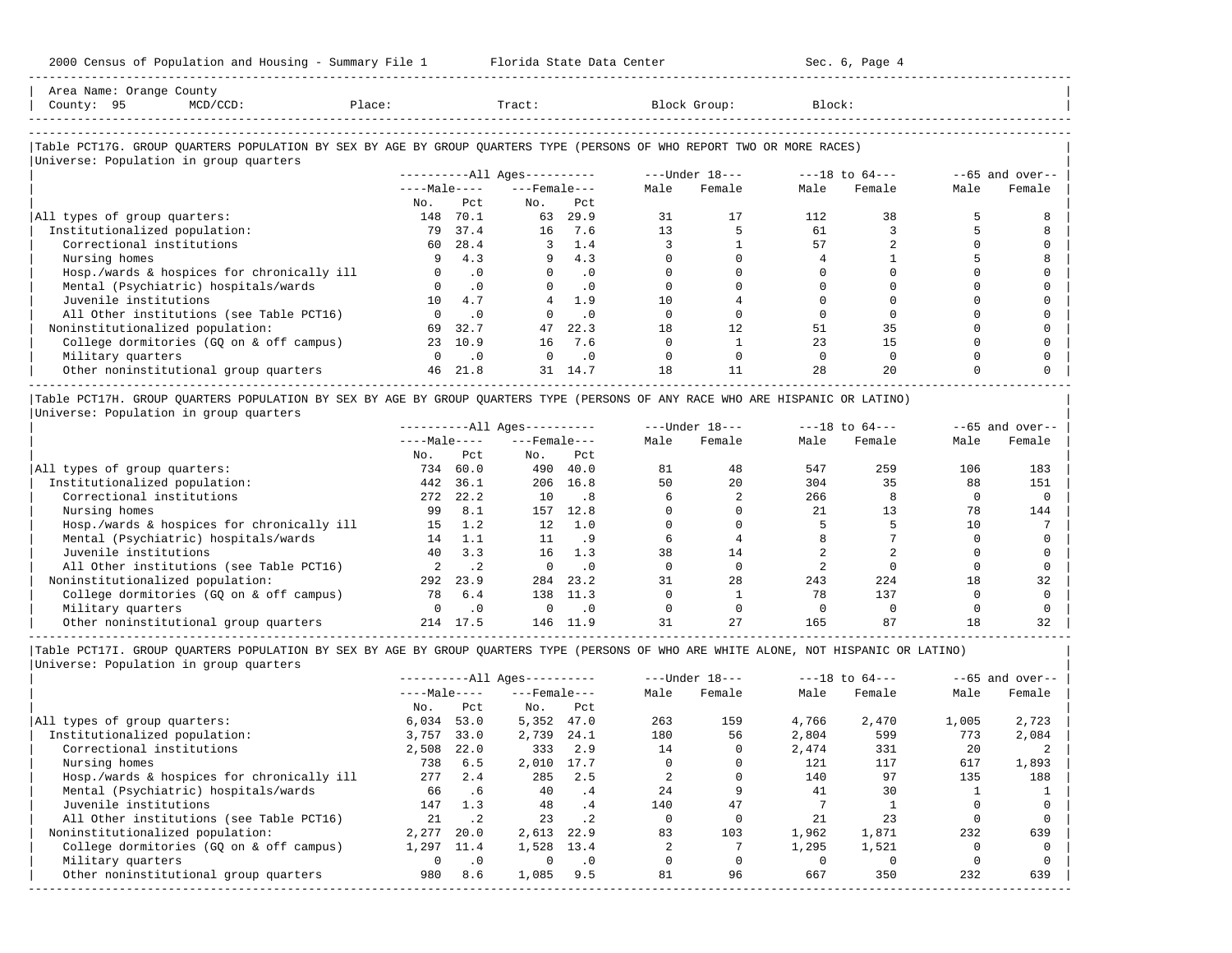2000 Census of Population and Housing - Summary File 1 Telorida State Data Center Sec. 6, Page 1 North Sec. 6, Page

-----------------------------------------------------------------------------------------------------------------------------------------------------

| Area Name: Osceola County                                                   |                         |                                                    |                   |
|-----------------------------------------------------------------------------|-------------------------|----------------------------------------------------|-------------------|
| County: 97<br>$MCD/CCD$ :<br>Place:                                         | $\texttt{Tract}:$       | Block Group:<br>Block:                             |                   |
|                                                                             |                         |                                                    |                   |
| Table PCT16. GROUP OUARTERS POPULATION BY GROUP OUARTERS TYPE               |                         |                                                    |                   |
| Universe: Population in group quarters                                      |                         |                                                    |                   |
|                                                                             |                         |                                                    |                   |
| Total Group Quarters Population                                             | 2,400                   |                                                    |                   |
| Institutionalized population:                                               | 1,921                   | Noninstitutionalized population:                   | 479               |
| Correctional institutions:                                                  | 903                     | College dormitories (college GO on and off campus) | 155               |
| Federal prisons and detention centers                                       | $\circ$                 | Military quarters:                                 | $\Omega$          |
| Halfway houses                                                              | 101                     | On base:                                           | $\Omega$          |
| Local jails, police lockups, etc.                                           | 802                     | Barracks and other GQ for military personnel       | $\Omega$          |
| Military disciplinary barracks                                              | $\Omega$                | Transient quarters for temporary residents         | $\Omega$          |
| State prisons                                                               | 0                       | Military ships                                     | $\Omega$          |
| Other types of correctional institutions                                    | $\mathbf 0$             | Group homes:                                       | 103               |
| Nursing homes                                                               | 862                     | Homes or halfway houses for drug/alcohol abuse     | 103               |
| Hospitals/wards, hospices, and schools for the handicapped:                 | 108                     | Homes for the mentally ill                         | $\mathbf 0$       |
| Hospitals/wards and hospices for chronically ill:                           | 98                      | Homes for the mentally retarded                    | $\mathbf 0$       |
| Hospices or homes for chronically ill                                       | $\mathbf 0$             | Homes for the physically handicapped               | $\Omega$          |
| Military hospitals or wards for chronically ill                             | $\Omega$                | Other group homes                                  | $\Omega$          |
| Other hospitals or wards for chronically ill                                | 98                      | Religious group quarters                           | 14                |
| Hospitals or wards for drug/alcohol abuse                                   | $\mathbf 0$             | Workers' dormitories:                              | $\Omega$          |
| Mental (Psychiatric) hospitals or wards                                     | 10                      | Agriculture workers' dormitories on farms          | $\Omega$          |
| Schools, hospitals, or wards for the mentally retarded                      | $\Omega$                | Job Corps and vocational training facilities       | $\Omega$          |
| Schools, hospitals, or wards for the physically handicapped:                | $\Omega$                | Other workers' dormitories                         | $\Omega$          |
| Institutions for the deaf                                                   | $\Omega$                | Crews of maritime vessels                          | $\Omega$          |
| Institutions for the blind                                                  | $\Omega$                | Other nonhousehold living situations               | 18                |
| Orthopedic wards/institutions for the physically handicapped                | $\Omega$                | Other noninstitutional group quarters              | 189               |
| Wards in general hospitals for patients with no usual home elsewhere        | $\Omega$                |                                                    |                   |
| Wards in military hospitls for patients with no usual home elsewhere        | $\Omega$                |                                                    |                   |
| Juvenile institutions:                                                      | 48                      |                                                    |                   |
| Long-term care:                                                             | 48                      |                                                    |                   |
| Homes for abused, dependent, and neglected children                         | 48                      |                                                    |                   |
| Residential treatment centers for emotionally disturbed children            | $\Omega$<br>$\cap$      |                                                    |                   |
| Training schools for juvenile delinquents                                   |                         |                                                    |                   |
| Short-term care, detention or diagnostic centers for delinquent chdrn       | $\mathbf 0$<br>$\Omega$ |                                                    |                   |
| Type of juvenile institution unknown                                        |                         |                                                    |                   |
| Table PCT17. GROUP OUARTERS POPULATION BY SEX BY AGE BY GROUP OUARTERS TYPE |                         |                                                    |                   |
| Universe: Population in group quarters                                      |                         |                                                    |                   |
|                                                                             |                         |                                                    |                   |
|                                                                             | $------All Aqes------$  | ---Under 18--- ----18 to 64---                     | $--65$ and over-- |

|                                            | ----Mdle---- |           |          |           | Mdle | r emaie | Male  | reware | Male | remaie |
|--------------------------------------------|--------------|-----------|----------|-----------|------|---------|-------|--------|------|--------|
|                                            | No.          | Pct       | No.      | Pct       |      |         |       |        |      |        |
| All types of group quarters:               | 1,477        | 61.5      | 923      | 38.5      | 41   | 29      | 1,204 | 299    | 232  | 595    |
| Institutionalized population:              | 1,151        | 48.0      | 770      | 32.1      | 30   | 2.6     | 903   | 171    | 218  | 573    |
| Correctional institutions                  | 805          | 33.5      | 98       | 4.1       |      |         | 796   | 97     |      |        |
| Nursing homes                              | 278          | 11.6      | 584      | 24.3      |      |         | 84    | 42     | 194  | 542    |
| Hosp./wards & hospices for chronically ill | 41           |           | 57       | 2.4       |      |         | 19    | 25     | 21   | 30     |
| Mental (Psychiatric) hospitals/wards       |              |           |          |           |      |         |       |        |      |        |
| Juvenile institutions                      | 2.4          | 1.0       | 24       | 1.0       | 23   | 24      |       |        |      |        |
| All Other institutions (see Table PCT16)   |              | $\cdot$ 0 | $\Omega$ | $\cdot$ 0 |      |         |       |        |      |        |
| Noninstitutionalized population:           | 326          | 13.6      | 153      | 6.4       |      |         | 301   | 128    | 14   | 22     |
| College dormitories (GQ on & off campus)   | 82           | 3.4       | 73       | 3.0       |      |         | 80    | 73     |      |        |
| Military quarters                          |              | $\cdot$ 0 |          | $\cdot$ 0 |      |         |       |        |      |        |
| Other noninstitutional group quarters      | 244          | 10.2      | 80       | 3.3       |      |         | 221   | 55     | 14   | 22     |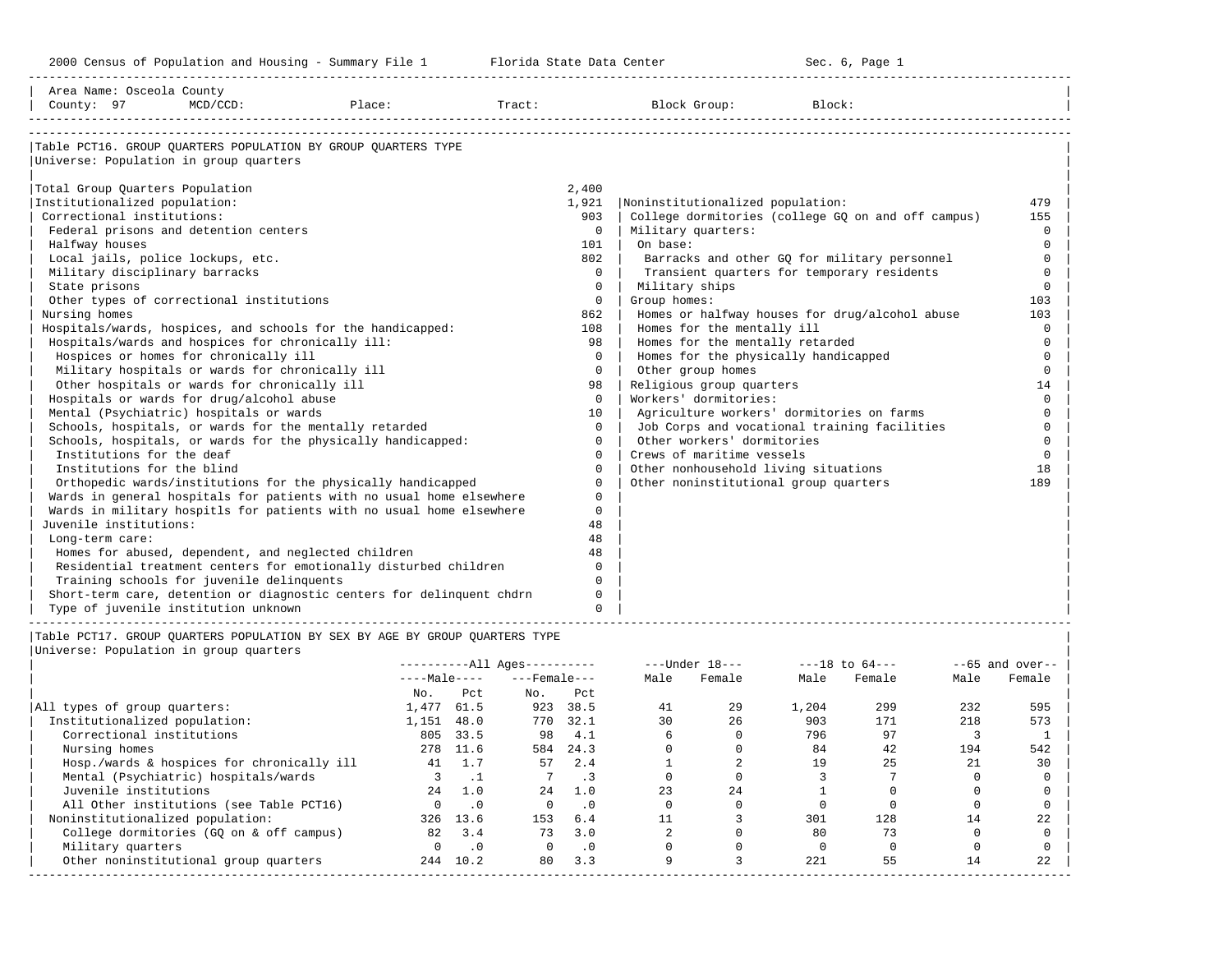-----------------------------------------------------------------------------------------------------------------------------------------------------

| Area Name: Osceola County<br>County: 97<br>$MCD/CCD$ :<br>Place:                                                                                     |              |           | Tract:                 |           |      | Block Group:     | Block: |                    |      |                   |
|------------------------------------------------------------------------------------------------------------------------------------------------------|--------------|-----------|------------------------|-----------|------|------------------|--------|--------------------|------|-------------------|
| Table PCT17A. GROUP QUARTERS POPULATION BY SEX BY AGE BY GROUP QUARTERS TYPE (PERSONS WHO ARE WHITE ALONE)<br>Universe: Population in group quarters |              |           |                        |           |      |                  |        |                    |      |                   |
|                                                                                                                                                      |              |           | $------All Aqes------$ |           |      | $---Under 18---$ |        | $---18$ to $64---$ |      | $--65$ and over-- |
|                                                                                                                                                      | $---Male---$ |           | $---$ Female $---$     |           | Male | Female           | Male   | Female             | Male | Female            |
|                                                                                                                                                      | No.          | Pct       | No.                    | Pct       |      |                  |        |                    |      |                   |
| All types of group quarters:                                                                                                                         | 1,104        | 57.7      | 809                    | 42.3      | 2.4  | 16               | 869    | 235                | 211  | 558               |
| Institutionalized population:                                                                                                                        | 828          | 43.3      | 682                    | 35.7      | 16   | 15               | 614    | 131                | 198  | 536               |
| Correctional institutions                                                                                                                            | 529          | 27.7      | 69                     | 3.6       |      |                  | 526    | 68                 |      |                   |
| Nursing homes                                                                                                                                        | 244          | 12.8      | 542                    | 28.3      |      |                  | 68     | 35                 | 176  | 507               |
| Hosp./wards & hospices for chronically ill                                                                                                           | 37           | 1.9       | 52                     | 2.7       |      |                  | 17     | 2.2.               | 19   | 2.8               |
| Mental (Psychiatric) hospitals/wards                                                                                                                 |              | $\cdot$ 2 | 6                      | $\cdot$ 3 |      |                  |        |                    |      |                   |
| Juvenile institutions                                                                                                                                | 1.5          | .8        | 13                     | .7        | 15   | 13               |        |                    |      |                   |
| All Other institutions (see Table PCT16)                                                                                                             |              | $\cdot$ 0 |                        | .0        |      |                  |        |                    |      |                   |
| Noninstitutionalized population:                                                                                                                     | 276          | 14.4      | 127                    | 6.6       |      |                  | 255    | 104                | 13   | 22                |
| College dormitories (GQ on & off campus)                                                                                                             | 77           | 4.0       | 68                     | 3.6       |      |                  | 76     | 68                 |      |                   |
| Military quarters                                                                                                                                    | $\Omega$     | $\cdot$ 0 | $\Omega$               | $\cdot$ 0 |      |                  |        |                    |      |                   |
| Other noninstitutional group quarters                                                                                                                | 199          | 10.4      | 59                     | 3.1       |      |                  | 179    | 36                 | 13   | 22                |

-----------------------------------------------------------------------------------------------------------------------------------------------------

|Table PCT17B. GROUP QUARTERS POPULATION BY SEX BY AGE BY GROUP QUARTERS TYPE (PERSONS WHO ARE BLACK OR AFRICAN AMERICAN ALONE) | |Universe: Population in group quarters |

|                                            | $------All Ages------$<br>$---Male---$ |           |                    |           |      | $---Under 18---$ |      | $---18$ to $64---$ |      | $- -65$ and over-- |
|--------------------------------------------|----------------------------------------|-----------|--------------------|-----------|------|------------------|------|--------------------|------|--------------------|
|                                            |                                        |           | $---$ Female $---$ |           | Male | Female           | Male | Female             | Male | Female             |
|                                            | No.                                    | Pct       | No.                | Pct       |      |                  |      |                    |      |                    |
| All types of group quarters:               | 280                                    | 77.1      | 83                 | 22.9      | 14   | 10               | 246  | 38                 | 20   | 35                 |
| Institutionalized population:              | 246                                    | 67.8      | 75                 | 20.7      | 14   | 10               | 213  | 30                 | 19   | 35                 |
| Correctional institutions                  | 203                                    | 55.9      | 21                 | 5.8       |      |                  | 197  |                    |      |                    |
| Nursing homes                              | 30                                     | 8.3       | 39                 | 10.7      |      |                  |      |                    |      | 33                 |
| Hosp./wards & hospices for chronically ill |                                        |           |                    | 1.1       |      |                  |      |                    |      |                    |
| Mental (Psychiatric) hospitals/wards       |                                        |           |                    | . 3       |      |                  |      |                    |      |                    |
| Juvenile institutions                      |                                        | 2.5       | 10                 | 2.8       |      | 10               |      |                    |      |                    |
| All Other institutions (see Table PCT16)   |                                        |           |                    | $\cdot$ 0 |      |                  |      |                    |      |                    |
| Noninstitutionalized population:           | 34                                     | 9.4       | 8                  | 2.2       |      |                  | 33   |                    |      |                    |
| College dormitories (GO on & off campus)   |                                        | . 6       |                    | $\cdot$ 0 |      |                  |      |                    |      |                    |
| Military quarters                          |                                        | $\cdot$ 0 |                    | . 0       |      |                  |      |                    |      |                    |
| Other noninstitutional group quarters      |                                        | 8.8       |                    | 2.2       |      |                  |      |                    |      |                    |

-----------------------------------------------------------------------------------------------------------------------------------------------------

|                                            |             |              | $------All Aqes------$ |                    |      | $---Under 18---$ | $---18$ to $64---$ |        | $--65$ and over-- |        |
|--------------------------------------------|-------------|--------------|------------------------|--------------------|------|------------------|--------------------|--------|-------------------|--------|
|                                            |             | $---Male---$ |                        | $---$ Female $---$ | Male | Female           | Male               | Female | Male              | Female |
|                                            | No.         | Pct          | No.                    | Pct                |      |                  |                    |        |                   |        |
| All types of group quarters:               | 6           | 75.0         |                        | 2, 25.0            |      |                  |                    |        |                   |        |
| Institutionalized population:              | $4^{\circ}$ | 50.0         |                        | 2, 25.0            |      |                  |                    |        |                   |        |
| Correctional institutions                  | 4           | 50.0         |                        | $1 \quad 12.5$     |      |                  |                    |        |                   |        |
| Nursing homes                              |             | . 0          |                        | . 0                |      |                  |                    |        |                   |        |
| Hosp./wards & hospices for chronically ill |             |              |                        | . 0                |      |                  |                    |        |                   |        |
| Mental (Psychiatric) hospitals/wards       |             | .0           |                        | .0                 |      |                  |                    |        |                   |        |
| Juvenile institutions                      |             | $\cdot$ 0    |                        | 12.5               |      |                  |                    |        |                   |        |
| All Other institutions (see Table PCT16)   |             |              |                        | . 0                |      |                  |                    |        |                   |        |
| Noninstitutionalized population:           |             | 25.0         |                        | $\cdot$ 0          |      |                  |                    |        |                   |        |
| College dormitories (GQ on & off campus)   |             | $\cdot$ 0    |                        | $\cdot$ 0          |      |                  |                    |        |                   |        |
| Military quarters                          |             |              |                        | . 0                |      |                  |                    |        |                   |        |
| Other noninstitutional group quarters      |             | 25.0         | 0                      | $\cdot$ 0          |      |                  |                    |        |                   |        |
|                                            |             |              |                        |                    |      |                  |                    |        |                   |        |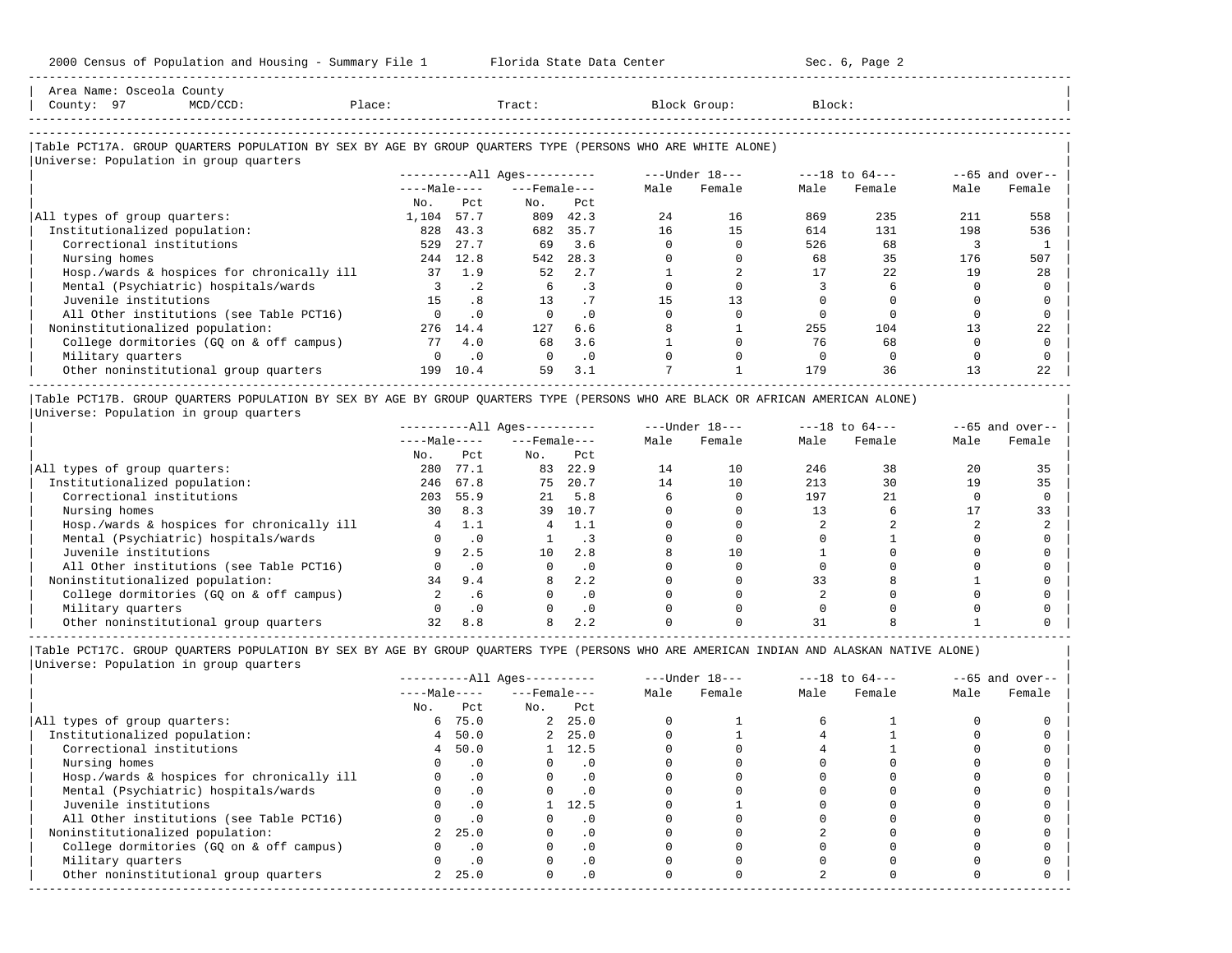| Area<br>Name | e | County                                                                                                          |      |       |         |        |
|--------------|---|-----------------------------------------------------------------------------------------------------------------|------|-------|---------|--------|
| County       |   | the contract of the contract of the contract of the contract of the contract of the contract of the contract of | lact | Tract | JLOUD : | Block' |
|              |   |                                                                                                                 |      |       |         |        |

-----------------------------------------------------------------------------------------------------------------------------------------------------

-----------------------------------------------------------------------------------------------------------------------------------------------------

# |Table PCT17D. GROUP QUARTERS POPULATION BY SEX BY AGE BY GROUP QUARTERS TYPE (PERSONS WHO ARE ASIAN ALONE) |

|                                            |                 |              | $------All Ages------$ |                    |      | ---Under 18--- |      | $---18$ to $64---$ |      | $--65$ and over-- |
|--------------------------------------------|-----------------|--------------|------------------------|--------------------|------|----------------|------|--------------------|------|-------------------|
|                                            |                 | $---Male---$ |                        | $---$ Female $---$ | Male | Female         | Male | Female             | Male | Female            |
|                                            | No.             | Pct.         | No.                    | Pct                |      |                |      |                    |      |                   |
| All types of group quarters:               | 12 <sup>1</sup> | 70.6         |                        | 5, 29.4            |      |                | 10   |                    |      |                   |
| Institutionalized population:              |                 | 6, 35.3      |                        | 3 17.6             |      |                |      |                    |      |                   |
| Correctional institutions                  | 5.              | 29.4         | $\Omega$               | $\sim$ 0           |      |                |      |                    |      |                   |
| Nursing homes                              |                 | 5.9          |                        | 2 11.8             |      |                |      |                    |      |                   |
| Hosp./wards & hospices for chronically ill |                 | $\cdot$ 0    |                        | 5.9                |      |                |      |                    |      |                   |
| Mental (Psychiatric) hospitals/wards       |                 | $\cdot$ 0    |                        | $\cdot$ 0          |      |                |      |                    |      |                   |
| Juvenile institutions                      |                 | $\cdot$ 0    |                        | . 0                |      |                |      |                    |      |                   |
| All Other institutions (see Table PCT16)   |                 | $\cdot$ 0    |                        | $\cdot$ 0          |      |                |      |                    |      |                   |
| Noninstitutionalized population:           |                 | 35.3         |                        | 2 11.8             |      |                |      |                    |      |                   |
| College dormitories (GQ on & off campus)   |                 | $\cdot$ 0    |                        | $\cdot$ 0          |      |                |      |                    |      |                   |
| Military quarters                          |                 | $\cdot$ 0    |                        | $\cdot$ 0          |      |                |      |                    |      |                   |
| Other noninstitutional group quarters      | 6               | 35.3         |                        | 2 11.8             |      |                |      |                    |      |                   |

|Table PCT17E. GROUP QUARTERS POPULATION BY SEX BY AGE BY GROUP QUARTERS TYPE (PERSONS OF WHO ARE NATIVE HAWAIIAN AND OTHER PACIFIC ISLANDER ALONE) | |Universe: Population in group quarters |

|                                            |              |           | $------All Ages------$ |           |      | $---Under 18---$ | $---18$ to $64---$ |        | $--65$ and over-- |        |
|--------------------------------------------|--------------|-----------|------------------------|-----------|------|------------------|--------------------|--------|-------------------|--------|
|                                            | $---Male---$ |           | $---$ Female $---$     |           | Male | Female           | Male               | Female | Male              | Female |
|                                            | No.          | Pct.      | No.                    | Pct       |      |                  |                    |        |                   |        |
| All types of group quarters:               |              | 50.0      |                        | 50.0      |      |                  |                    |        |                   |        |
| Institutionalized population:              |              | 50.0      |                        | . 0       |      |                  |                    |        |                   |        |
| Correctional institutions                  |              | 50.0      |                        | . 0       |      |                  |                    |        |                   |        |
| Nursing homes                              |              |           |                        | $\cdot$ 0 |      |                  |                    |        |                   |        |
| Hosp./wards & hospices for chronically ill |              | . 0       |                        | . 0       |      |                  |                    |        |                   |        |
| Mental (Psychiatric) hospitals/wards       |              |           |                        |           |      |                  |                    |        |                   |        |
| Juvenile institutions                      |              |           |                        | . 0       |      |                  |                    |        |                   |        |
| All Other institutions (see Table PCT16)   |              |           |                        | $\cdot$ 0 |      |                  |                    |        |                   |        |
| Noninstitutionalized population:           |              | . 0       |                        | 50.0      |      |                  |                    |        |                   |        |
| College dormitories (GQ on & off campus)   |              | $\cdot$ 0 |                        | $\cdot$ 0 |      |                  |                    |        |                   |        |
| Military quarters                          |              | . 0       |                        | $\cdot$ 0 |      |                  |                    |        |                   |        |
| Other noninstitutional group quarters      |              |           |                        | 50.0      |      |                  |                    |        |                   |        |

-----------------------------------------------------------------------------------------------------------------------------------------------------

|Table PCT17F. GROUP QUARTERS POPULATION BY SEX BY AGE BY GROUP QUARTERS TYPE (PERSONS WHO ARE SOME OTHER RACE ALONE) |

|                                            | $------All Aqes------$<br>$---Male---$ |           |                    |           |      | $---Under 18---$ |      | $---18$ to $64---$ |      | $--65$ and over-- |
|--------------------------------------------|----------------------------------------|-----------|--------------------|-----------|------|------------------|------|--------------------|------|-------------------|
|                                            |                                        |           | $---$ Female $---$ |           | Male | Female           | Male | Female             | Male | Female            |
|                                            | No.                                    | Pct       | No.                | Pct       |      |                  |      |                    |      |                   |
| All types of group quarters:               | 61                                     | 79.2      | 16                 | 20.8      |      |                  | 59   | 14                 |      |                   |
| Institutionalized population:              | 56                                     | 72.7      | 6                  | 7.8       |      |                  | 56   |                    |      |                   |
| Correctional institutions                  |                                        | 53 68.8   |                    | 6.5       |      |                  | 53   |                    |      |                   |
| Nursing homes                              |                                        | 3.9       |                    | 1.3       |      |                  |      |                    |      |                   |
| Hosp./wards & hospices for chronically ill |                                        | $\cdot$ 0 |                    | $\cdot$ 0 |      |                  |      |                    |      |                   |
| Mental (Psychiatric) hospitals/wards       |                                        | $\cdot$ 0 |                    | $\cdot$ 0 |      |                  |      |                    |      |                   |
| Juvenile institutions                      |                                        | $\cdot$ 0 |                    |           |      |                  |      |                    |      |                   |
| All Other institutions (see Table PCT16)   |                                        | $\cdot$ 0 |                    |           |      |                  |      |                    |      |                   |
| Noninstitutionalized population:           | 5                                      | 6.5       | 10                 | 13.0      |      |                  |      |                    |      |                   |
| College dormitories (GQ on & off campus)   |                                        | 3.9       |                    | 5.2       |      |                  |      |                    |      |                   |
| Military quarters                          |                                        | $\cdot$ 0 |                    | $\cdot$ 0 |      |                  |      |                    |      |                   |
| Other noninstitutional group quarters      |                                        | 2.6       | б.                 | 7.8       |      |                  |      |                    |      |                   |
|                                            |                                        |           |                    |           |      |                  |      |                    |      |                   |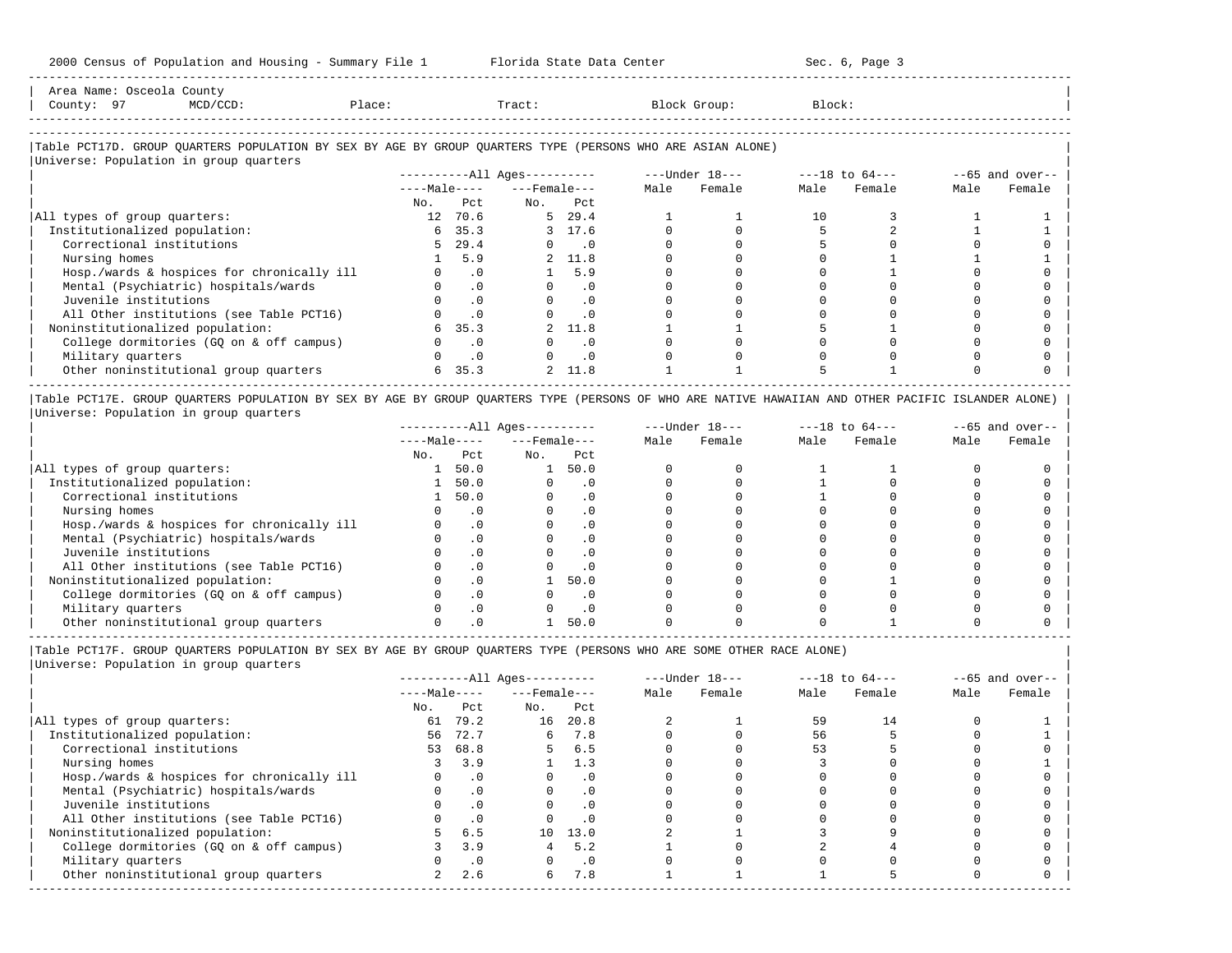$2000$  Census of Dopulation and Housing - Summary File 1  $\blacksquare$  Florida State Data Center

| 2000 Census of Population and Housing - Summary File I Fiorium State Data Center                                                                                 |     |                |                          |            |      |                                                                |        | DEC. U, FAYE I |      |                    |
|------------------------------------------------------------------------------------------------------------------------------------------------------------------|-----|----------------|--------------------------|------------|------|----------------------------------------------------------------|--------|----------------|------|--------------------|
| Area Name: Osceola County<br>County: 97<br>$MCD/CCD$ :<br>Place:                                                                                                 |     |                | Tract:                   |            |      | Block Group:                                                   | Block: |                |      |                    |
| Table PCT17G. GROUP QUARTERS POPULATION BY SEX BY AGE BY GROUP QUARTERS TYPE (PERSONS OF WHO REPORT TWO OR MORE RACES)<br>Universe: Population in group quarters |     |                |                          |            |      |                                                                |        |                |      |                    |
|                                                                                                                                                                  |     |                |                          |            |      | ----------All Ages---------- ---- Under $18--$ ---18 to $64--$ |        |                |      | $- -65$ and over-- |
|                                                                                                                                                                  |     |                | $---Male-- ---Female---$ |            | Male | Female                                                         |        | Male Female    | Male | Female             |
|                                                                                                                                                                  | No. | Pct.           | No. Pct                  |            |      |                                                                |        |                |      |                    |
| All types of group quarters:                                                                                                                                     | 13  | 65.0           |                          | 7, 35.0    |      |                                                                | 13     |                |      |                    |
| Institutionalized population:                                                                                                                                    |     | 10 50.0        |                          | 2, 10.0    |      |                                                                | 10     |                |      |                    |
| Correctional institutions                                                                                                                                        |     | 10 50.0        |                          | 2, 10.0    |      |                                                                | 10     |                |      |                    |
| Nursing homes                                                                                                                                                    |     | .0             |                          | .0         |      |                                                                |        |                |      |                    |
| Hosp./wards & hospices for chronically ill                                                                                                                       |     | $\cdot$ 0      |                          | $\cdot$ 0  |      |                                                                |        |                |      |                    |
| Mental (Psychiatric) hospitals/wards                                                                                                                             |     | $\cdot$ 0      |                          | $\cdot$ 0  |      |                                                                |        |                |      |                    |
| Juvenile institutions                                                                                                                                            |     | $\cdot$ 0      |                          | $\cdot$ 0  |      |                                                                |        |                |      |                    |
| All Other institutions (see Table PCT16)                                                                                                                         |     | $\overline{0}$ |                          | $\Omega$ . |      |                                                                |        |                |      |                    |
| Noninstitutionalized population:                                                                                                                                 |     | 15.0           |                          | 25.0       |      |                                                                |        |                |      |                    |
| College dormitories (GQ on & off campus)                                                                                                                         |     | $\cdot$ 0      |                          | 5.0        |      |                                                                |        |                |      |                    |
| Military quarters                                                                                                                                                |     | $\cdot$ 0      |                          | $\cdot$ 0  |      |                                                                |        |                |      |                    |
| Other noninstitutional group quarters                                                                                                                            |     | 15.0           | 4                        | 20.0       |      |                                                                |        |                |      |                    |

|Table PCT17H. GROUP QUARTERS POPULATION BY SEX BY AGE BY GROUP QUARTERS TYPE (PERSONS OF ANY RACE WHO ARE HISPANIC OR LATINO) | |Universe: Population in group quarters |

|                                            |              |           | $------All Ages------$ |           |      | $---Under 18---$ | $---18$ to $64---$ |        | $--65$ and over-- |        |
|--------------------------------------------|--------------|-----------|------------------------|-----------|------|------------------|--------------------|--------|-------------------|--------|
|                                            | $---Male---$ |           | $---$ Female $---$     |           | Male | Female           | Male               | Female | Male              | Female |
|                                            | No.          | Pct       | No.                    | Pct       |      |                  |                    |        |                   |        |
| All types of group quarters:               | 272          | 71.0      | 111                    | 29.0      |      |                  | 244                | 43     |                   | 62     |
| Institutionalized population:              | 210          | 54.8      | 94                     | 24.5      |      |                  | 189                | 27     | 20                | 62     |
| Correctional institutions                  | 177          | 46.2      | 18                     | 4.7       |      |                  | 177                | 18     |                   |        |
| Nursing homes                              | 2.9          | 7.6       | 64                     | 16.7      |      |                  |                    |        |                   | 60     |
| Hosp./wards & hospices for chronically ill |              | .8        | 9                      | 2.3       |      |                  |                    |        |                   |        |
| Mental (Psychiatric) hospitals/wards       |              |           |                        | . 0       |      |                  |                    |        |                   |        |
| Juvenile institutions                      |              |           |                        | .8        |      |                  |                    |        |                   |        |
| All Other institutions (see Table PCT16)   |              |           |                        | $\cdot$ 0 |      |                  |                    |        |                   |        |
| Noninstitutionalized population:           | 62           | 16.2      | 17                     | 4.4       |      |                  | 55                 | 16     |                   |        |
| College dormitories (GO on & off campus)   |              | .8        |                        | 1.0       |      |                  |                    |        |                   |        |
| Military quarters                          |              | $\cdot$ 0 |                        | . 0       |      |                  |                    |        |                   |        |
| Other noninstitutional group quarters      | 59           | 15.4      | 13                     | 3.4       |      |                  | 53                 |        |                   |        |

-----------------------------------------------------------------------------------------------------------------------------------------------------

-----------------------------------------------------------------------------------------------------------------------------------------------------

|Table PCT17I. GROUP QUARTERS POPULATION BY SEX BY AGE BY GROUP QUARTERS TYPE (PERSONS OF WHO ARE WHITE ALONE, NOT HISPANIC OR LATINO) | |Universe: Population in group quarters |

|                                            |              | $------All Ages------$ |                    |           | $---Under 18---$ | $---18$ to $64---$ |      | $--65$ and over-- |      |        |
|--------------------------------------------|--------------|------------------------|--------------------|-----------|------------------|--------------------|------|-------------------|------|--------|
|                                            | $---Male---$ |                        | $---$ Female $---$ |           | Male             | Female             | Male | Female            | Male | Female |
|                                            | No.          | Pct                    | No.                | Pct       |                  |                    |      |                   |      |        |
| All types of group quarters:               | 905          | 55.8                   | 718                | 44.2      | 19               | 11                 | 695  | 209               | 191  | 498    |
| Institutionalized population:              | 683          | 42.1                   | 596                | 36.7      |                  | 10                 | 489  | 110               | 179  | 476    |
| Correctional institutions                  | 413          | 25.4                   | 57                 | 3.5       |                  |                    | 410  | 56                |      |        |
| Nursing homes                              | 219          | 13.5                   | 480                | 29.6      |                  |                    | 59   | 31                | 160  | 449    |
| Hosp./wards & hospices for chronically ill | 34           | 2.1                    | 43                 | 2.6       |                  |                    |      |                   | 16   | 26     |
| Mental (Psychiatric) hospitals/wards       |              | $\cdot$ 2              | 6                  | . 4       |                  |                    |      |                   |      |        |
| Juvenile institutions                      | 14           | . 9                    | 10                 | . 6       | 14               | 10                 |      |                   |      |        |
| All Other institutions (see Table PCT16)   |              | $\cdot$ 0              |                    | $\cdot$ 0 |                  |                    |      |                   |      |        |
| Noninstitutionalized population:           | 222          | 13.7                   | 122                | 7.5       |                  |                    | 206  | 99                |      | 22     |
| College dormitories (GO on & off campus)   | 77           | 4.7                    | 68                 | 4.2       |                  |                    | 76   | 68                |      |        |
| Military quarters                          |              | $\cdot$ 0              |                    | $\cdot$ 0 |                  |                    |      |                   |      |        |
| Other noninstitutional group quarters      | 145          | 8.9                    | 54                 | 3.3       |                  |                    | 130  | 31                | 12   | 22     |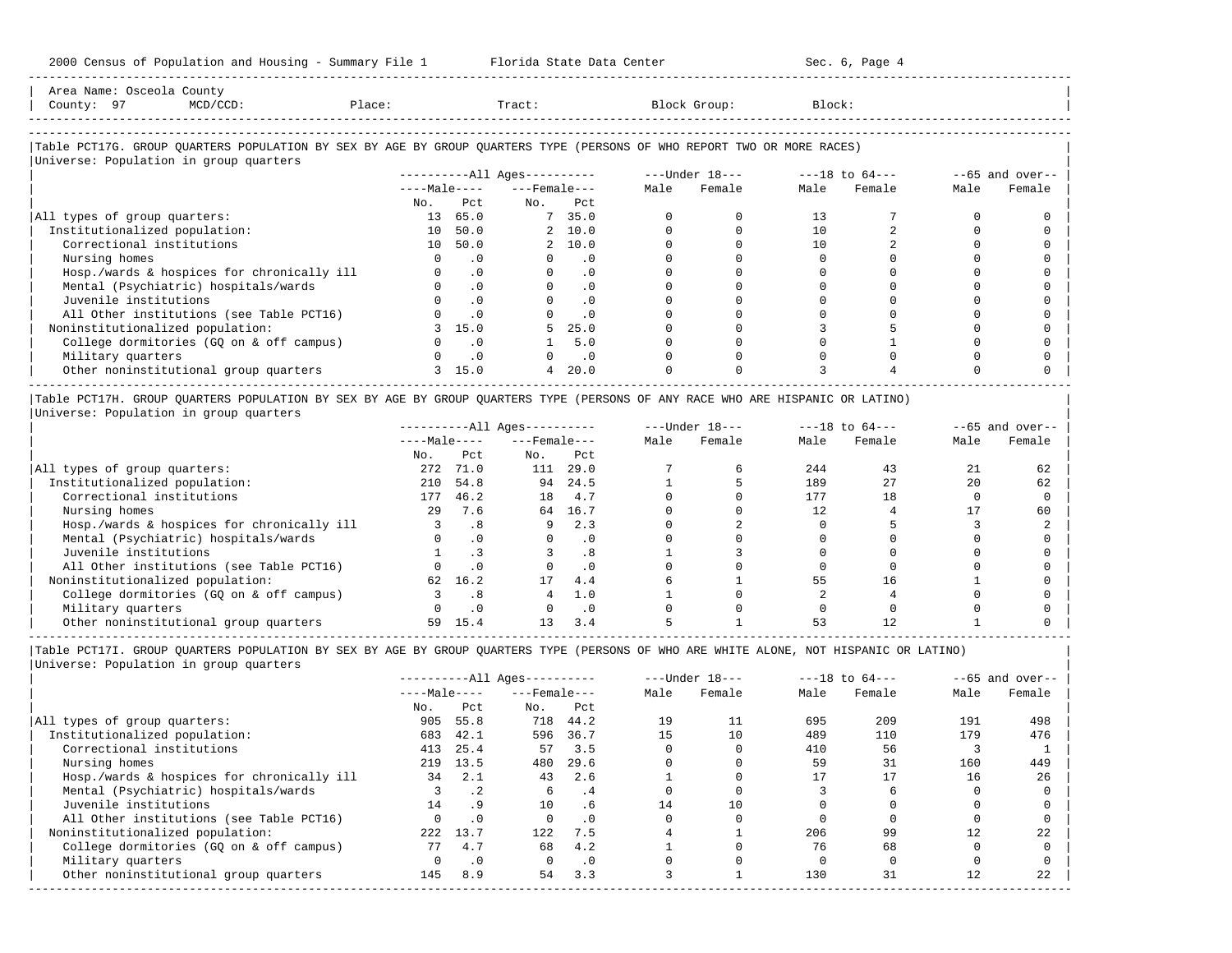-----------------------------------------------------------------------------------------------------------------------------------------------------

| Area Name: Palm Beach County    |                                                                                                         |        |              |                        |              |                        |                                                                              |        |                    |       |                      |
|---------------------------------|---------------------------------------------------------------------------------------------------------|--------|--------------|------------------------|--------------|------------------------|------------------------------------------------------------------------------|--------|--------------------|-------|----------------------|
| County: 99                      | $MCD/CCD$ :                                                                                             | Place: |              | Tract:                 |              |                        | Block Group:                                                                 | Block: |                    |       |                      |
|                                 |                                                                                                         |        |              |                        |              |                        |                                                                              |        |                    |       |                      |
|                                 | Table PCT16. GROUP OUARTERS POPULATION BY GROUP OUARTERS TYPE<br>Universe: Population in group quarters |        |              |                        |              |                        |                                                                              |        |                    |       |                      |
|                                 |                                                                                                         |        |              |                        |              |                        |                                                                              |        |                    |       |                      |
| Total Group Quarters Population |                                                                                                         |        |              |                        | 19,328       |                        |                                                                              |        |                    |       |                      |
| Institutionalized population:   |                                                                                                         |        |              |                        | 11,653       |                        | Noninstitutionalized population:                                             |        |                    |       | 7,675                |
| Correctional institutions:      |                                                                                                         |        |              |                        | 4,718        |                        | College dormitories (college GQ on and off campus)                           |        |                    |       | 3,135                |
|                                 | Federal prisons and detention centers                                                                   |        |              |                        |              | 0   Military quarters: |                                                                              |        |                    |       | 4                    |
| Halfway houses                  |                                                                                                         |        |              |                        | $\Omega$     | On base:               |                                                                              |        |                    |       | $\overline{4}$       |
|                                 | Local jails, police lockups, etc.                                                                       |        |              |                        | $2,381$      |                        | Barracks and other GQ for military personnel                                 |        |                    |       | $\overline{4}$       |
| Military disciplinary barracks  |                                                                                                         |        |              |                        | $\Omega$     |                        | Transient quarters for temporary residents                                   |        |                    |       | $\Omega$             |
| State prisons                   |                                                                                                         |        |              |                        | 2,270        |                        | Military ships                                                               |        |                    |       | $\Omega$             |
| Nursing homes                   | Other types of correctional institutions                                                                |        |              |                        | 67           | Group homes:           |                                                                              |        |                    |       | 2,546<br>706         |
|                                 | Hospitals/wards, hospices, and schools for the handicapped:                                             |        |              |                        | 6,261<br>372 |                        | Homes or halfway houses for drug/alcohol abuse<br>Homes for the mentally ill |        |                    |       | 129                  |
|                                 | Hospitals/wards and hospices for chronically ill:                                                       |        |              |                        | 77           |                        | Homes for the mentally retarded                                              |        |                    |       | 49                   |
|                                 | Hospices or homes for chronically ill                                                                   |        |              |                        | $\Omega$     |                        | Homes for the physically handicapped                                         |        |                    |       | 14                   |
|                                 | Military hospitals or wards for chronically ill                                                         |        |              |                        | $\Omega$     |                        | Other group homes                                                            |        |                    |       | 1,648                |
|                                 | Other hospitals or wards for chronically ill                                                            |        |              |                        | 77           |                        | Religious group quarters                                                     |        |                    |       | 81                   |
|                                 | Hospitals or wards for drug/alcohol abuse                                                               |        |              |                        | 25           |                        | Workers' dormitories:                                                        |        |                    |       | 196                  |
|                                 | Mental (Psychiatric) hospitals or wards                                                                 |        |              |                        | 258          |                        | Agriculture workers' dormitories on farms                                    |        |                    |       | 196                  |
|                                 | Schools, hospitals, or wards for the mentally retarded                                                  |        |              |                        | 6            |                        | Job Corps and vocational training facilities                                 |        |                    |       | $\mathbf 0$          |
|                                 | Schools, hospitals, or wards for the physically handicapped:                                            |        |              |                        | $\mathbf{1}$ |                        | Other workers' dormitories                                                   |        |                    |       | $\Omega$             |
| Institutions for the deaf       |                                                                                                         |        |              |                        | $\Omega$     |                        | Crews of maritime vessels                                                    |        |                    |       | $\mathbf 0$          |
| Institutions for the blind      |                                                                                                         |        |              |                        | $\Omega$     |                        | Other nonhousehold living situations                                         |        |                    |       | 43                   |
|                                 | Orthopedic wards/institutions for the physically handicapped                                            |        |              |                        | $\mathbf{1}$ |                        | Other noninstitutional group quarters                                        |        |                    |       | 1,670                |
|                                 | Wards in general hospitals for patients with no usual home elsewhere                                    |        |              |                        | 5            |                        |                                                                              |        |                    |       |                      |
|                                 | Wards in military hospitls for patients with no usual home elsewhere                                    |        |              |                        | $\mathbf 0$  |                        |                                                                              |        |                    |       |                      |
| Juvenile institutions:          |                                                                                                         |        |              |                        | 302          |                        |                                                                              |        |                    |       |                      |
| Long-term care:                 |                                                                                                         |        |              |                        | 72           |                        |                                                                              |        |                    |       |                      |
|                                 | Homes for abused, dependent, and neglected children                                                     |        |              |                        | $\Omega$     |                        |                                                                              |        |                    |       |                      |
|                                 | Residential treatment centers for emotionally disturbed children                                        |        |              |                        | $\Omega$     |                        |                                                                              |        |                    |       |                      |
|                                 | Training schools for juvenile delinquents                                                               |        |              |                        | 72           |                        |                                                                              |        |                    |       |                      |
|                                 | Short-term care, detention or diagnostic centers for delinquent chdrn                                   |        |              |                        | 230          |                        |                                                                              |        |                    |       |                      |
|                                 | Type of juvenile institution unknown                                                                    |        |              |                        | $\Omega$     |                        |                                                                              |        |                    |       |                      |
|                                 | Table PCT17. GROUP OUARTERS POPULATION BY SEX BY AGE BY GROUP OUARTERS TYPE                             |        |              |                        |              |                        |                                                                              |        |                    |       |                      |
|                                 | Universe: Population in group quarters                                                                  |        |              |                        |              |                        |                                                                              |        |                    |       |                      |
|                                 |                                                                                                         |        |              | $------All Aqes------$ |              |                        | $---Under 18---$                                                             |        | $---18$ to $64---$ |       | $- -65$ and over--   |
|                                 |                                                                                                         |        | $---Male---$ | ---Female---           |              | Male                   | Female                                                                       | Male   | Female             | Male  | Female               |
|                                 |                                                                                                         |        | No.<br>Pct   | No.                    | Pct          |                        |                                                                              |        |                    |       |                      |
| All types of group quarters:    |                                                                                                         |        | 10,584 54.8  | 8,744 45.2             |              | 666                    | 223                                                                          | 7,666  | 2,935              | 2,252 | 5,586                |
| Institutionalized population:   |                                                                                                         |        | 6,668 34.5   | 4,985 25.8             |              | 385                    | 46                                                                           | 4,624  | 609                | 1,659 | 4,330                |
| Correctional institutions       |                                                                                                         |        | 4,337 22.4   |                        | 381 2.0      | 87                     | $\overline{4}$                                                               | 4,207  | 360                | 43    | 17                   |
|                                 |                                                                                                         |        |              | .                      |              |                        |                                                                              |        |                    | ---   | $\sim$ $\sim$ $\sim$ |

| Nursing homes 1,839 9.5 4,422 22.9 0 0 230 128 1,609 4,294 | | Hosp./wards & hospices for chronically ill 44 .2 33 .2 16 17 27 16 1 0 | | Mental (Psychiatric) hospitals/wards 143 .7 115 .6 20 7 117 90 6 18 | | Juvenile institutions 286 1.5 16 .1 257 16 29 0 0 0 | | All Other institutions (see Table PCT16) 19 .1 18 .1 5 2 14 15 0 1 | | Noninstitutionalized population: 3,916 20.3 3,759 19.4 281 177 3,042 2,326 593 1,256 | | College dormitories (GQ on & off campus) 1,410 7.3 1,725 8.9 12 36 1,398 1,689 0 0 | | Military quarters 4 .0 0 .0 0 0 4 0 0 0 | | Other noninstitutional group quarters 2,502 12.9 2,034 10.5 269 141 1,640 637 593 1,256 | -----------------------------------------------------------------------------------------------------------------------------------------------------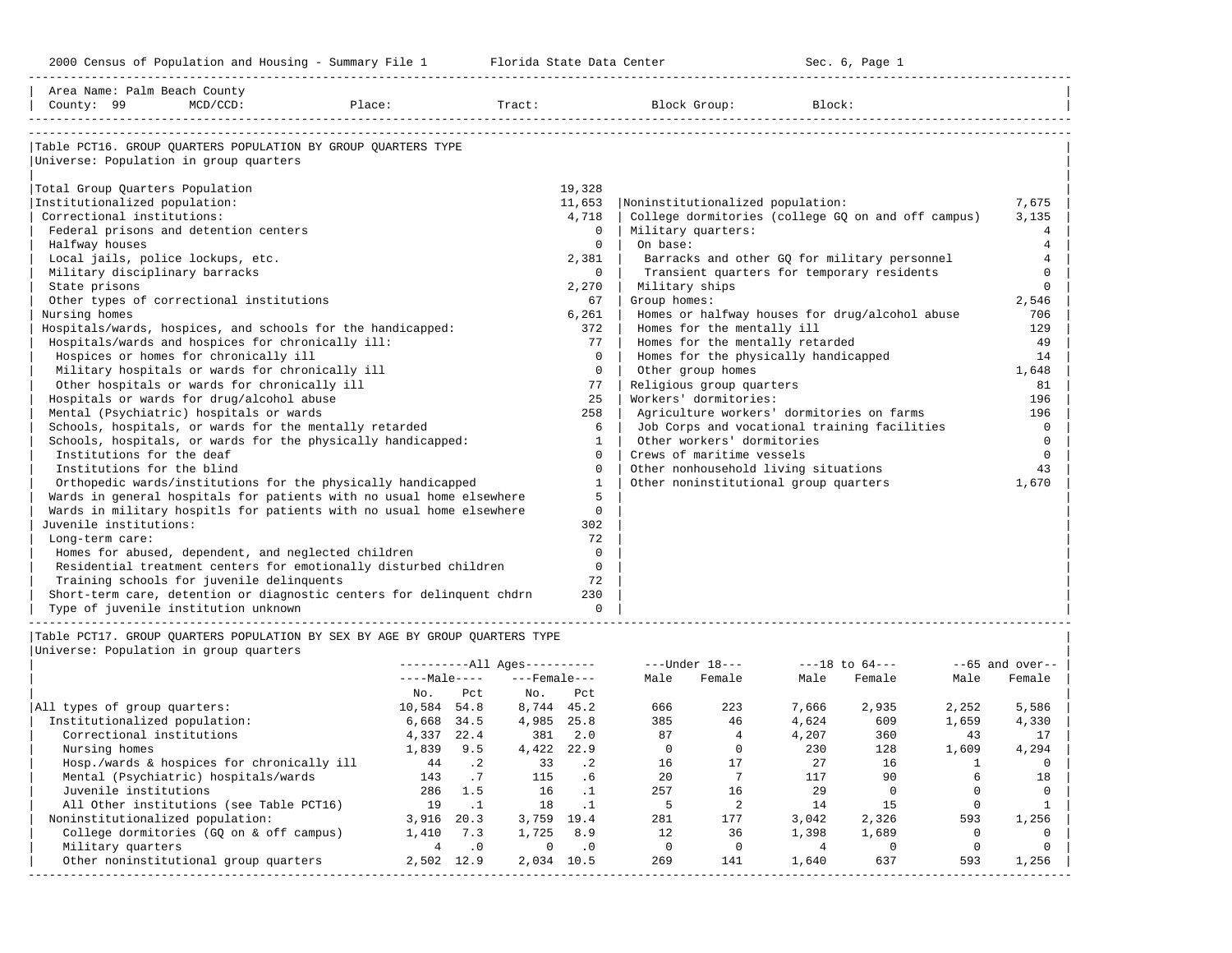-----------------------------------------------------------------------------------------------------------------------------------------------------

| Area Name: Palm Beach County<br>County: 99<br>$MCD/CCD$ :                                                  | Place:         |           | Tract:                       |           |      | Block Group:     | Block: |                    |       |                   |
|------------------------------------------------------------------------------------------------------------|----------------|-----------|------------------------------|-----------|------|------------------|--------|--------------------|-------|-------------------|
| Table PCT17A. GROUP QUARTERS POPULATION BY SEX BY AGE BY GROUP QUARTERS TYPE (PERSONS WHO ARE WHITE ALONE) |                |           |                              |           |      |                  |        |                    |       |                   |
| Universe: Population in group quarters                                                                     |                |           | ----------All Ages---------- |           |      | $---Under 18---$ |        | $---18$ to $64---$ |       | $--65$ and over-- |
|                                                                                                            | $---Male---$   |           | $---$ Female $---$           |           | Male | Female           | Male   | Female             | Male  | Female            |
|                                                                                                            | No.            | Pct       | No.                          | Pct       |      |                  |        |                    |       |                   |
| All types of group quarters:                                                                               | 6,430          | 46.6      | 7,354 53.4                   |           | 299  | 110              | 4,098  | 1,966              | 2,033 | 5,278             |
| Institutionalized population:                                                                              | 3,802          | 27.6      | 4,604                        | 33.4      | 161  | 19               | 2,069  | 388                | 1,572 | 4,197             |
| Correctional institutions                                                                                  | 1,837          | 13.3      | 213                          | 1.5       | 19   |                  | 1,789  | 199                | 29    | 13                |
| Nursing homes                                                                                              | 1,705          | 12.4      | 4,271                        | 31.0      |      |                  | 167    | 101                | 1,538 | 4,170             |
| Hosp./wards & hospices for chronically ill                                                                 | 23             | $\cdot$ 2 | 17                           | $\cdot$ 1 |      | 10               | 13     |                    |       |                   |
| Mental (Psychiatric) hospitals/wards                                                                       | 89             | .6        | 88                           | .6        |      |                  | 78     | 70                 |       | 13                |
| Juvenile institutions                                                                                      | 134            | 1.0       |                              | $\Omega$  | 122  |                  | 12.    |                    |       |                   |
| All Other institutions (see Table PCT16)                                                                   | 14             | $\cdot$ 1 | 14                           | $\cdot$ 1 | 4    |                  | 10     | 11                 |       |                   |
| Noninstitutionalized population:                                                                           | 2,628          | 19.1      | 2,750                        | 20.0      | 138  | 91               | 2,029  | 1,578              | 461   | 1,081             |
| College dormitories (GQ on & off campus)                                                                   | 1,056          | 7.7       | 1,206                        | 8.7       | 11   | 29               | 1,045  | 1,177              |       |                   |
| Military quarters                                                                                          | $\overline{a}$ | $\cdot$ 0 | $\Omega$                     | $\cdot$ 0 |      |                  |        |                    |       |                   |
| Other noninstitutional group quarters                                                                      | 1,568          | 11.4      | 1,544                        | 11.2      | 127  | 62               | 980    | 401                | 461   | 1,081             |

|Table PCT17B. GROUP QUARTERS POPULATION BY SEX BY AGE BY GROUP QUARTERS TYPE (PERSONS WHO ARE BLACK OR AFRICAN AMERICAN ALONE) | |Universe: Population in group quarters |

|                                            |              |      | $------All Aqes------$ |      |      | $---Under 18---$ |       | $---18$ to $64---$ |      | $--65$ and over-- |
|--------------------------------------------|--------------|------|------------------------|------|------|------------------|-------|--------------------|------|-------------------|
|                                            | $---Male---$ |      | $---$ Female $---$     |      | Male | Female           | Male  | Female             | Male | Female            |
|                                            | No.          | Pct  | No.                    | Pct  |      |                  |       |                    |      |                   |
| All types of group quarters:               | 3,620        | 76.3 | 1,123                  | 23.7 | 330  | 93               | 3,094 | 746                | 196  | 284               |
| Institutionalized population:              | 2,586        | 54.5 | 325                    | 6.9  | 210  | 26               | 2,300 | 184                | 76   | 115               |
| Correctional institutions                  | 2,236        | 47.1 | 134                    | 2.8  | 57   |                  | 2,167 | 128                | 12   |                   |
| Nursing homes                              | 124          | 2.6  | 133                    | 2.8  |      |                  | 61    | 25                 | 63   | 108               |
| Hosp./wards & hospices for chronically ill | 21           | . 4  | 14                     |      |      |                  | 14    |                    |      |                   |
| Mental (Psychiatric) hospitals/wards       | 51           | 1.1  | 26                     | . 5  |      |                  | 38    | 2.0                |      |                   |
| Juvenile institutions                      | 151          | 3.2  | 15                     |      | 134  | 15               |       |                    |      |                   |
| All Other institutions (see Table PCT16)   |              |      |                        |      |      |                  |       |                    |      |                   |
| Noninstitutionalized population:           | 1,034        | 21.8 | 798                    | 16.8 | 120  | 67               | 794   | 562                | 120  | 169               |
| College dormitories (GO on & off campus)   | 239          | 5.0  | 390                    | 8.2  |      |                  | 238   | 384                |      |                   |
| Military quarters                          |              | . 0  |                        | . 0  |      |                  |       |                    |      |                   |
| Other noninstitutional group quarters      | 795          | 16.8 | 408                    | 8.6  | 119  | 61               | 556   | 178                | 120  | 169               |

-----------------------------------------------------------------------------------------------------------------------------------------------------

|                                            |                 |           | $------All Aqes------$ |           |      | $---Under 18---$ |      | $---18$ to $64---$ |      | $--65$ and over-- |
|--------------------------------------------|-----------------|-----------|------------------------|-----------|------|------------------|------|--------------------|------|-------------------|
|                                            | $---Male---$    |           | $---$ Female $---$     |           | Male | Female           | Male | Female             | Male | Female            |
|                                            | No.             | Pct       | No.                    | Pct       |      |                  |      |                    |      |                   |
| All types of group quarters:               | 40              | 83.3      |                        | 8 16.7    |      |                  | 36   |                    |      |                   |
| Institutionalized population:              | 2.2             | 45.8      |                        | 8.3       |      |                  | 19   |                    |      |                   |
| Correctional institutions                  |                 | 21 43.8   |                        | 6.3       |      |                  | 19   |                    |      |                   |
| Nursing homes                              |                 | . 0       |                        | 2.1       |      |                  |      |                    |      |                   |
| Hosp./wards & hospices for chronically ill |                 | $\cdot$ 0 |                        | .0        |      |                  |      |                    |      |                   |
| Mental (Psychiatric) hospitals/wards       |                 | 2.1       |                        | $\cdot$ 0 |      |                  |      |                    |      |                   |
| Juvenile institutions                      |                 |           |                        | $\cdot$ 0 |      |                  |      |                    |      |                   |
| All Other institutions (see Table PCT16)   |                 | $\cdot$ 0 |                        |           |      |                  |      |                    |      |                   |
| Noninstitutionalized population:           | 18              | 37.5      |                        | 8.3       |      |                  |      |                    |      |                   |
| College dormitories (GQ on & off campus)   |                 | 6.3       |                        | 8.3       |      |                  |      |                    |      |                   |
| Military quarters                          |                 | $\cdot$ 0 |                        | $\cdot$ 0 |      |                  |      |                    |      |                   |
| Other noninstitutional group quarters      | 15 <sub>1</sub> | 31.3      | $\Omega$               | $\cdot$ 0 |      |                  | 14   |                    |      |                   |
|                                            |                 |           |                        |           |      |                  |      |                    |      |                   |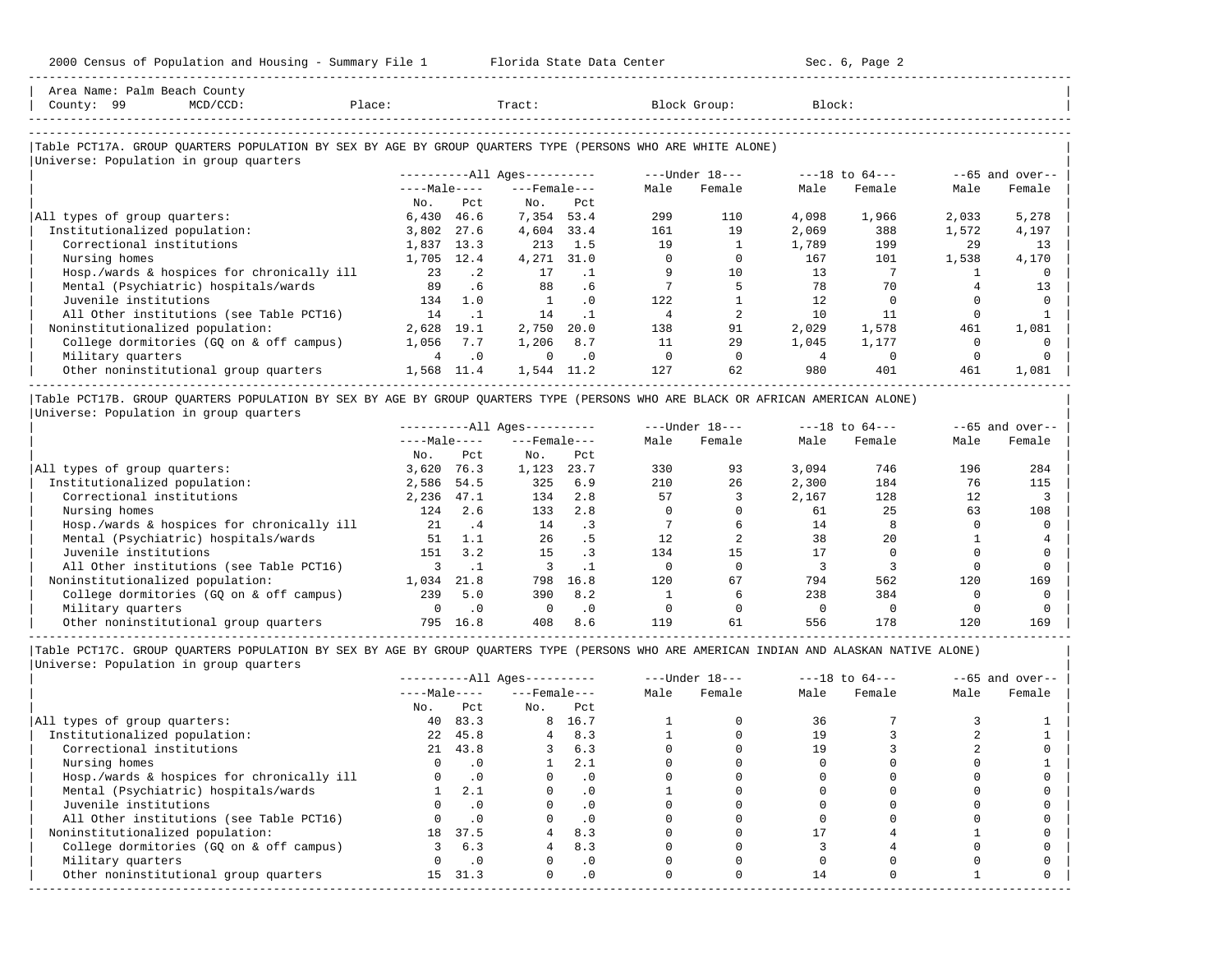|                     | Area Name: Palm Beach County |             |        |        |              |       |
|---------------------|------------------------------|-------------|--------|--------|--------------|-------|
| County:             | 99                           | $MCD/CCD$ : | Place: | Tract. | Block Group: | Block |
| ------------------- |                              |             |        |        |              |       |

-----------------------------------------------------------------------------------------------------------------------------------------------------

#### |Table PCT17D. GROUP QUARTERS POPULATION BY SEX BY AGE BY GROUP QUARTERS TYPE (PERSONS WHO ARE ASIAN ALONE) |

|                                            |              |           | $------All Aqes------$ |           | $---Under 18---$ |        | $---18$ to $64---$ |        | $--65$ and over-- |        |
|--------------------------------------------|--------------|-----------|------------------------|-----------|------------------|--------|--------------------|--------|-------------------|--------|
|                                            | $---Male---$ |           | $---$ Female $---$     |           | Male             | Female | Male               | Female | Male              | Female |
|                                            | No.          | Pct       | No.                    | Pct       |                  |        |                    |        |                   |        |
| All types of group quarters:               | 54           | 48.6      | 57                     | 51.4      |                  |        | 49                 | 50     |                   |        |
| Institutionalized population:              | 11           | 9.9       | 5                      | 4.5       |                  |        |                    |        |                   |        |
| Correctional institutions                  |              | 7.2       | $\overline{a}$         | 1.8       |                  |        |                    |        |                   |        |
| Nursing homes                              |              | 1.8       |                        | 2.7       |                  |        |                    |        |                   |        |
| Hosp./wards & hospices for chronically ill |              | .0        |                        | . 0       |                  |        |                    |        |                   |        |
| Mental (Psychiatric) hospitals/wards       |              | $\cdot$ 0 |                        | $\cdot$ 0 |                  |        |                    |        |                   |        |
| Juvenile institutions                      |              |           |                        | . 0       |                  |        |                    |        |                   |        |
| All Other institutions (see Table PCT16)   |              |           |                        | $\cdot$ 0 |                  |        |                    |        |                   |        |
| Noninstitutionalized population:           | 43           | 38.7      | 52                     | 46.8      |                  |        | 41                 | 49     |                   |        |
| College dormitories (GO on & off campus)   | 34           | 30.6      | 41                     | 36.9      |                  |        | 34                 | 41     |                   |        |
| Military quarters                          |              | $\cdot$ 0 | $\Omega$               | $\cdot$ 0 |                  |        |                    |        |                   |        |
| Other noninstitutional group quarters      | 9            | 8.1       | 11                     | 9.9       |                  |        |                    |        |                   |        |

|Table PCT17E. GROUP QUARTERS POPULATION BY SEX BY AGE BY GROUP QUARTERS TYPE (PERSONS OF WHO ARE NATIVE HAWAIIAN AND OTHER PACIFIC ISLANDER ALONE) | |Universe: Population in group quarters |

|                                            |              |           | $------All Ages------$ |           |      | $---Under 18---$ | $---18$ to $64---$ |        | $--65$ and over-- |        |
|--------------------------------------------|--------------|-----------|------------------------|-----------|------|------------------|--------------------|--------|-------------------|--------|
|                                            | $---Male---$ |           | $---$ Female $---$     |           | Male | Female           | Male               | Female | Male              | Female |
|                                            | No.          | Pct.      | No.                    | Pct       |      |                  |                    |        |                   |        |
| All types of group quarters:               |              | 50.0      | 3                      | 50.0      |      |                  |                    |        |                   |        |
| Institutionalized population:              |              | 50.0      |                        | 16.7      |      |                  |                    |        |                   |        |
| Correctional institutions                  |              | 1 16.7    |                        | $\cdot$ 0 |      |                  |                    |        |                   |        |
| Nursing homes                              | $2^{\circ}$  | 33.3      |                        | 16.7      |      |                  |                    |        |                   |        |
| Hosp./wards & hospices for chronically ill |              | $\cdot$ 0 |                        | . 0       |      |                  |                    |        |                   |        |
| Mental (Psychiatric) hospitals/wards       |              |           |                        | $\cdot$ 0 |      |                  |                    |        |                   |        |
| Juvenile institutions                      |              |           |                        | . 0       |      |                  |                    |        |                   |        |
| All Other institutions (see Table PCT16)   |              |           |                        | $\cdot$ 0 |      |                  |                    |        |                   |        |
| Noninstitutionalized population:           |              | . 0       |                        | 33.3      |      |                  |                    |        |                   |        |
| College dormitories (GQ on & off campus)   |              |           |                        | 33.3      |      |                  |                    |        |                   |        |
| Military quarters                          |              | . 0       |                        | $\cdot$ 0 |      |                  |                    |        |                   |        |
| Other noninstitutional group quarters      |              |           |                        |           |      |                  |                    |        |                   |        |

----------------------------------------------------------------------------------------------------------------------------------------------------- |Table PCT17F. GROUP QUARTERS POPULATION BY SEX BY AGE BY GROUP QUARTERS TYPE (PERSONS WHO ARE SOME OTHER RACE ALONE) |

|                                            |              |           | $------All Ages------$ |           |      | $---Under 18---$ |      | $---18$ to $64---$ |      | $--65$ and over-- |
|--------------------------------------------|--------------|-----------|------------------------|-----------|------|------------------|------|--------------------|------|-------------------|
|                                            | $---Male---$ |           | $---$ Female $---$     |           | Male | Female           | Male | Female             | Male | Female            |
|                                            | No.          | Pct       | No.                    | Pct       |      |                  |      |                    |      |                   |
| All types of group quarters:               | 165          | 65.0      | 89                     | 35.0      |      | 14               | 145  |                    |      |                   |
| Institutionalized population:              | 81           | 31.9      | 9                      | 3.5       |      |                  | 77   |                    |      |                   |
| Correctional institutions                  | 80           | 31.5      |                        | 2.0       |      |                  |      |                    |      |                   |
| Nursing homes                              |              | $\cdot$ 0 |                        | 1.6       |      |                  |      |                    |      |                   |
| Hosp./wards & hospices for chronically ill |              | .0        |                        | $\cdot$ 0 |      |                  |      |                    |      |                   |
| Mental (Psychiatric) hospitals/wards       |              | $\cdot$ 0 |                        | .0        |      |                  |      |                    |      |                   |
| Juvenile institutions                      |              |           |                        |           |      |                  |      |                    |      |                   |
| All Other institutions (see Table PCT16)   |              | $\cdot$ 0 |                        |           |      |                  |      |                    |      |                   |
| Noninstitutionalized population:           | 84           | 33.1      | 80                     | 31.5      |      | 14               | 68   | 64                 |      |                   |
| College dormitories (GQ on & off campus)   | 32           | 12.6      | 38                     | 15.0      |      |                  | 32   | 37                 |      |                   |
| Military quarters                          |              | $\cdot$ 0 |                        | $\cdot$ 0 |      |                  |      |                    |      |                   |
| Other noninstitutional group quarters      | 52           | 20.5      | 42                     | 16.5      |      |                  | 36   | 27                 |      |                   |
|                                            |              |           |                        |           |      |                  |      |                    |      |                   |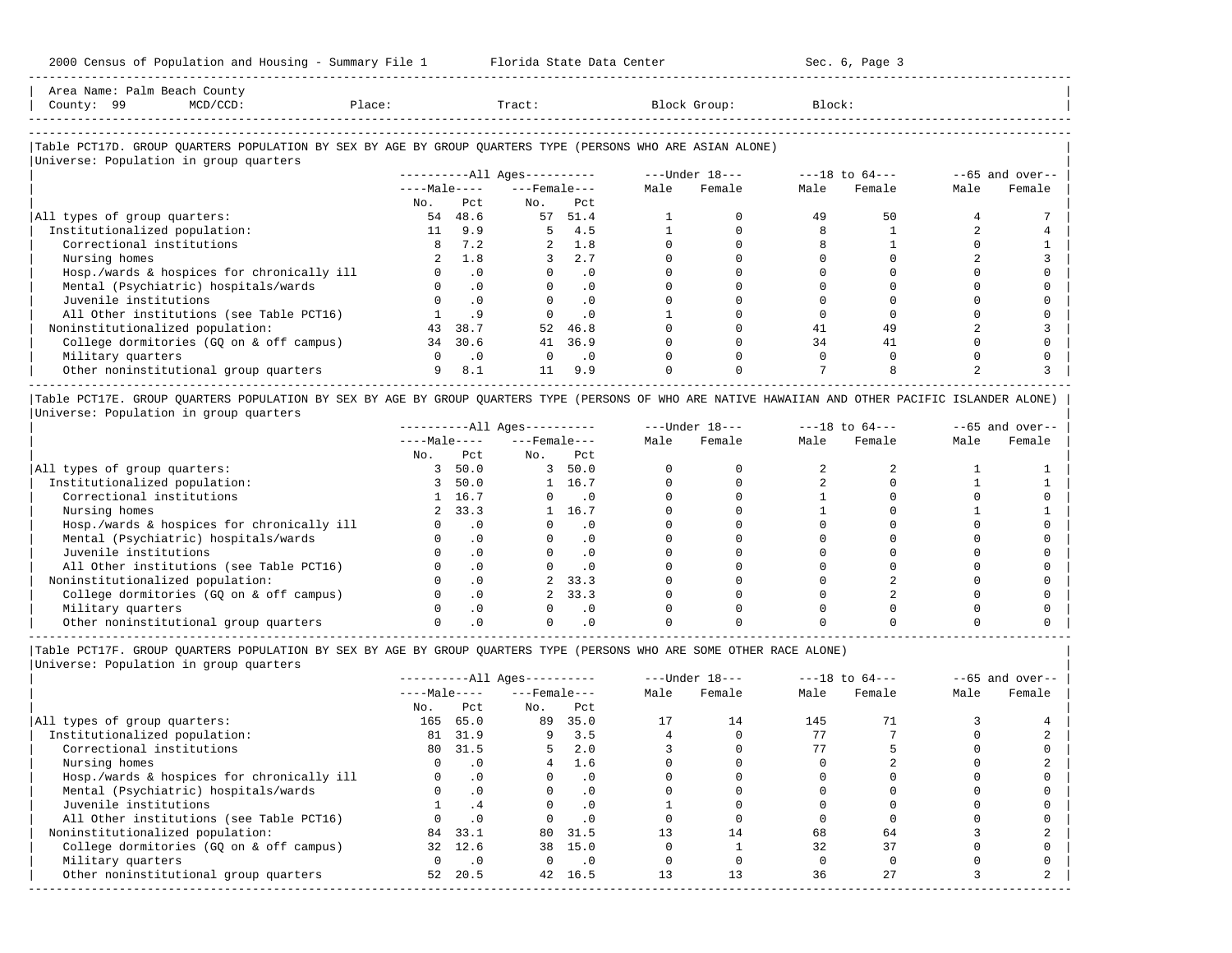-----------------------------------------------------------------------------------------------------------------------------------------------------

| Area Name: Palm Beach County<br>County: 99<br>MCD/CCD:                                                                        | Place:   | Tract:                      |                              |                             |      | Block Group:                   | Block: |           |      |                   |
|-------------------------------------------------------------------------------------------------------------------------------|----------|-----------------------------|------------------------------|-----------------------------|------|--------------------------------|--------|-----------|------|-------------------|
|                                                                                                                               |          |                             |                              |                             |      |                                |        |           |      |                   |
| Table PCT17G. GROUP QUARTERS POPULATION BY SEX BY AGE BY GROUP QUARTERS TYPE (PERSONS OF WHO REPORT TWO OR MORE RACES)        |          |                             |                              |                             |      |                                |        |           |      |                   |
| Universe: Population in group quarters                                                                                        |          |                             |                              |                             |      |                                |        |           |      |                   |
|                                                                                                                               |          |                             | ----------All Ages---------- |                             |      | ---Under 18--- ----18 to 64--- |        |           |      | $--65$ and over-- |
|                                                                                                                               |          |                             | $---Male-- ---Female---$     |                             | Male | Female                         | Male   | Female    | Male | Female            |
|                                                                                                                               | No.      | Pct                         | No.                          | Pct                         |      |                                |        |           |      |                   |
| All types of group quarters:                                                                                                  |          | 272 71.2                    |                              | 110 28.8                    | 18   |                                | 242    | 93        | 12   | 11                |
| Institutionalized population:                                                                                                 |          | 163 42.7                    | 37                           | 9.7                         |      |                                | 149    | 26        |      | 10                |
| Correctional institutions                                                                                                     |          | 154 40.3                    | 24                           | 6.3                         |      |                                | 146    | 2.4       |      |                   |
| Nursing homes                                                                                                                 |          | 6 1.6                       | 9                            | 2.4                         |      |                                |        |           |      |                   |
| Hosp./wards & hospices for chronically ill                                                                                    |          | $\Omega$<br>$\cdot$ 0       |                              | .5                          |      |                                |        |           |      |                   |
| Mental (Psychiatric) hospitals/wards                                                                                          |          | .5                          |                              | $\cdot$ 3                   |      |                                |        |           |      |                   |
| Juvenile institutions                                                                                                         |          | $\cdot$ 0                   |                              | $\cdot$ 0                   |      |                                |        |           |      |                   |
| All Other institutions (see Table PCT16)                                                                                      |          | $\cdot$ 3                   |                              | $\cdot$ 3                   |      |                                |        |           |      |                   |
| Noninstitutionalized population:                                                                                              |          | 109 28.5                    | 73                           | 19.1                        | 10   |                                | 93     | 67        |      |                   |
| College dormitories (GQ on & off campus)                                                                                      |          | 46 12.0                     | 44                           | 11.5                        |      |                                | 46     | 44        |      |                   |
| Military quarters                                                                                                             | $\Omega$ | $\overline{\phantom{0}}$ .0 | $\Omega$                     | $\overline{\phantom{0}}$ .0 |      |                                |        |           |      |                   |
| Other noninstitutional group quarters                                                                                         |          | 63 16.5                     | 2.9                          | 7.6                         | 10   |                                | 47     | 23        |      |                   |
|                                                                                                                               |          |                             |                              |                             |      |                                |        |           |      |                   |
| Table PCT17H. GROUP QUARTERS POPULATION BY SEX BY AGE BY GROUP QUARTERS TYPE (PERSONS OF ANY RACE WHO ARE HISPANIC OR LATINO) |          |                             |                              |                             |      |                                |        |           |      |                   |
| Universe: Population in group quarters                                                                                        |          |                             | $\mathbf{z}$                 |                             |      | $T \sim d \sim 10$             |        | $10 + 64$ |      | $CF$ and array    |

|                                            |              |                  | $------All Ages------$ |      |      | $---Under 18---$ |       | $---18$ to $64---$ |      | $--65$ and over-- |
|--------------------------------------------|--------------|------------------|------------------------|------|------|------------------|-------|--------------------|------|-------------------|
|                                            | $---Male---$ |                  | $---$ Female $---$     |      | Male | Female           | Male  | Female             | Male | Female            |
|                                            | No.          | Pct              | No.                    | Pct  |      |                  |       |                    |      |                   |
| All types of group quarters:               | 1,369        | 74.6             | 466                    | 25.4 | 92   | 56               | 1,204 | 291                |      | 119               |
| Institutionalized population:              | 839          | 45.7             | 130                    | 7.1  | 36   |                  | 759   | 48                 | 44   | 79                |
| Correctional institutions                  | 745          | 40.6             | 40                     | 2.2  | 13   |                  | 725   | 40                 |      |                   |
| Nursing homes                              | 55           | 3.0              | 83                     | 4.5  |      |                  | 20    |                    |      | 79                |
| Hosp./wards & hospices for chronically ill |              | $\cdot$ $\prime$ |                        | .2   |      |                  |       |                    |      |                   |
| Mental (Psychiatric) hospitals/wards       |              | .2               | 2                      |      |      |                  |       |                    |      |                   |
| Juvenile institutions                      | 30           | 1.6              |                        | . 0  |      |                  |       |                    |      |                   |
| All Other institutions (see Table PCT16)   |              |                  |                        |      |      |                  |       |                    |      |                   |
| Noninstitutionalized population:           | 530          | 28.9             | 336                    | 18.3 | 56   | 53               | 445   | 243                | 29   | 40                |
| College dormitories (GQ on & off campus)   | 169          | 9.2              | 165                    | 9.0  |      |                  | 169   | 158                |      |                   |
| Military quarters                          |              |                  |                        | . 0  |      |                  |       |                    |      |                   |
| Other noninstitutional group quarters      | 361          | 19.7             | 171                    | 9.3  | 56   | 46               | 276   | 85                 | 29   |                   |

----------------------------------------------------------------------------------------------------------------------------------------------------- |Table PCT17I. GROUP QUARTERS POPULATION BY SEX BY AGE BY GROUP QUARTERS TYPE (PERSONS OF WHO ARE WHITE ALONE, NOT HISPANIC OR LATINO) | |Universe: Population in group quarters |

|                                            |              |           | $------All Aqes------$ |           |      | $---Under 18---$ |       | $---18$ to $64---$ |       | $--65$ and over-- |
|--------------------------------------------|--------------|-----------|------------------------|-----------|------|------------------|-------|--------------------|-------|-------------------|
|                                            | $---Male---$ |           | $---$ Female $---$     |           | Male | Female           | Male  | Female             | Male  | Female            |
|                                            | No.          | Pct       | No.                    | Pct       |      |                  |       |                    |       |                   |
| All types of group quarters:               | 5,478        | 43.8      | 7,039                  | 56.2      | 238  | 74               | 3,267 | 1,795              | 1,973 | 5,170             |
| Institutionalized population:              | 3,193        | 25.5      | 4,503                  | 36.0      | 132  | 17               | 1,529 | 362                | 1,532 | 4,124             |
| Correctional institutions                  | 1,318        | 10.5      | 193                    | 1.5       | 12   |                  | 1,283 | 179                | 23    | 13                |
| Nursing homes                              | 1,652        | 13.2      | 4,196                  | 33.5      |      |                  | 147   | 99                 | 1,505 | 4,097             |
| Hosp./wards & hospices for chronically ill | 19           | $\cdot$ 2 | 14                     | . . 1     |      |                  |       |                    |       |                   |
| Mental (Psychiatric) hospitals/wards       | 86           | .7        | 86                     | .7        |      |                  | 76    | 68                 |       | 13                |
| Juvenile institutions                      | 105          | 8.8       |                        | $\cdot$ 0 | 100  |                  |       |                    |       |                   |
| All Other institutions (see Table PCT16)   | 13           |           | 13                     |           |      |                  |       |                    |       |                   |
| Noninstitutionalized population:           | 2,285        | 18.3      | 2,536                  | 20.3      | 106  | 57               | 1,738 | 1,433              | 441   | 1,046             |
| College dormitories (GO on & off campus)   | 933          | 7.5       | 1,097                  | 8.8       |      | 23               | 922   | 1,074              |       |                   |
| Military quarters                          |              | .0        | $\Omega$               | $\cdot$ 0 |      |                  |       |                    |       |                   |
| Other noninstitutional group quarters      | 1,348        | 10.8      | 1,439                  | 11.5      | 95   | 34               | 812   | 359                | 441   | 1,046             |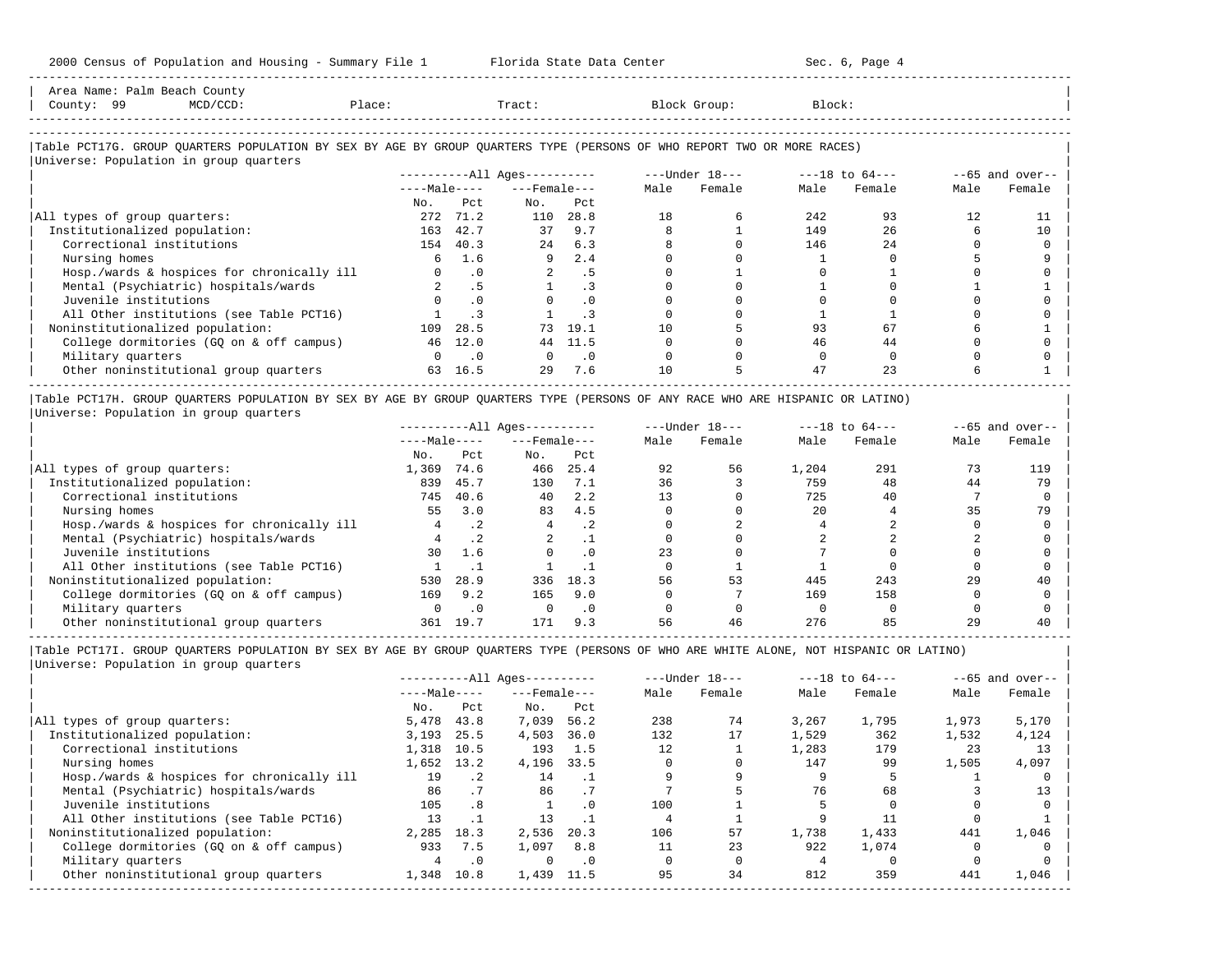2000 Census of Population and Housing - Summary File 1 Telorida State Data Center Sec. 6, Page 1 North Sec. 6, Page

| Area Name: Pasco County<br>County: 101<br>MCD/CCD:                                                                                                                                                                                                                                                                                                                                                                                                                                                                                                                                                                                                                                                                                                                                                                                                                                                                                                                                                                                                                                                                                                                                                                                                                                         | Place: | Tract:                   |                                                                                                                                                                                                                                                 | Block Group:                                                                                                                                                                                                                                                                                                                                                                                                                        | Block:                                                                                                                                                                                                                                                                                          |                                                                                                                                                                                           |
|--------------------------------------------------------------------------------------------------------------------------------------------------------------------------------------------------------------------------------------------------------------------------------------------------------------------------------------------------------------------------------------------------------------------------------------------------------------------------------------------------------------------------------------------------------------------------------------------------------------------------------------------------------------------------------------------------------------------------------------------------------------------------------------------------------------------------------------------------------------------------------------------------------------------------------------------------------------------------------------------------------------------------------------------------------------------------------------------------------------------------------------------------------------------------------------------------------------------------------------------------------------------------------------------|--------|--------------------------|-------------------------------------------------------------------------------------------------------------------------------------------------------------------------------------------------------------------------------------------------|-------------------------------------------------------------------------------------------------------------------------------------------------------------------------------------------------------------------------------------------------------------------------------------------------------------------------------------------------------------------------------------------------------------------------------------|-------------------------------------------------------------------------------------------------------------------------------------------------------------------------------------------------------------------------------------------------------------------------------------------------|-------------------------------------------------------------------------------------------------------------------------------------------------------------------------------------------|
| Table PCT16. GROUP OUARTERS POPULATION BY GROUP OUARTERS TYPE<br>Universe: Population in group quarters<br>Total Group Quarters Population<br>Institutionalized population:<br>Correctional institutions:<br>Federal prisons and detention centers<br>Halfway houses<br>Local jails, police lockups, etc.<br>Military disciplinary barracks<br>State prisons<br>Other types of correctional institutions<br>Nursing homes<br>Hospitals/wards, hospices, and schools for the handicapped:<br>Hospitals/wards and hospices for chronically ill:<br>Hospices or homes for chronically ill<br>Military hospitals or wards for chronically ill<br>Other hospitals or wards for chronically ill<br>Hospitals or wards for drug/alcohol abuse<br>Mental (Psychiatric) hospitals or wards<br>Schools, hospitals, or wards for the mentally retarded<br>Schools, hospitals, or wards for the physically handicapped:<br>Institutions for the deaf<br>Institutions for the blind<br>Orthopedic wards/institutions for the physically handicapped<br>Wards in general hospitals for patients with no usual home elsewhere<br>Wards in military hospitls for patients with no usual home elsewhere<br>Juvenile institutions:<br>Long-term care:<br>Homes for abused, dependent, and neglected children |        |                          | 5,372<br>3,430<br>542<br>$\Omega$<br>$\Omega$<br>$\Omega$<br>$\Omega$<br>516<br>26<br>2,722<br>82<br>8<br>8<br>$\Omega$<br>$\Omega$<br>1.5<br>36<br>$\Omega$<br>23<br>$\Omega$<br>$\Omega$<br>23<br>$\Omega$<br>$\Omega$<br>84<br>52<br>$\circ$ | Noninstitutionalized population:<br>Military quarters:<br>On base:<br>Military ships<br>Group homes:<br>Homes for the mentally ill<br>Homes for the mentally retarded<br>Homes for the physically handicapped<br>Other group homes<br>Religious group quarters<br>Workers' dormitories:<br>Other workers' dormitories<br>Crews of maritime vessels<br>Other nonhousehold living situations<br>Other noninstitutional group quarters | College dormitories (college GQ on and off campus)<br>Barracks and other GQ for military personnel<br>Transient quarters for temporary residents<br>Homes or halfway houses for drug/alcohol abuse<br>Agriculture workers' dormitories on farms<br>Job Corps and vocational training facilities | 1,942<br>494<br>$\Omega$<br>$\mathbf 0$<br>$\Omega$<br>$\Omega$<br>$\Omega$<br>381<br>12<br>21<br>37<br>26<br>285<br>61<br>361<br>361<br>$\Omega$<br>$\mathbf 0$<br>$\Omega$<br>58<br>587 |
| Residential treatment centers for emotionally disturbed children<br>Training schools for juvenile delinquents<br>Short-term care, detention or diagnostic centers for delinquent chdrn<br>Type of juvenile institution unknown                                                                                                                                                                                                                                                                                                                                                                                                                                                                                                                                                                                                                                                                                                                                                                                                                                                                                                                                                                                                                                                             |        |                          | 21<br>31<br>32<br>$\cap$                                                                                                                                                                                                                        |                                                                                                                                                                                                                                                                                                                                                                                                                                     |                                                                                                                                                                                                                                                                                                 |                                                                                                                                                                                           |
| Table PCT17. GROUP QUARTERS POPULATION BY SEX BY AGE BY GROUP QUARTERS TYPE<br>Universe: Population in group quarters                                                                                                                                                                                                                                                                                                                                                                                                                                                                                                                                                                                                                                                                                                                                                                                                                                                                                                                                                                                                                                                                                                                                                                      |        | $---Male-- ---Female---$ |                                                                                                                                                                                                                                                 | $------All \text{A} = -1000$<br>Male<br>Female                                                                                                                                                                                                                                                                                                                                                                                      | Female<br>Male<br>Male                                                                                                                                                                                                                                                                          | $- -65$ and over--<br>Female                                                                                                                                                              |

|                                            | $---maxC---$ |                 | ---remaie--- |                 | ria⊥e | r cmarc | ria⊥c | r ⊂ma⊥⊂ | ria⊥∈ | r emate |
|--------------------------------------------|--------------|-----------------|--------------|-----------------|-------|---------|-------|---------|-------|---------|
|                                            | No.          | Pct             | No.          | Pct             |       |         |       |         |       |         |
| All types of group quarters:               | 2,478        | 46.1            | 2,894        | 53.9            | 144   | 111     | 1,343 | 560     | 991   | 2,223   |
| Institutionalized population:              | 1,474        | 27.4            | 1,956        | 36.4            | 73    | 32      | 599   | 94      | 802   | 1,830   |
| Correctional institutions                  | 535          | 10.0            |              |                 | 2.4   |         | 506   |         |       |         |
| Nursing homes                              |              | 851 15.8        | 1,871        | 34.8            |       |         | 71    | 67      | 780   | 1,804   |
| Hosp./wards & hospices for chronically ill |              |                 |              |                 |       |         |       |         |       |         |
| Mental (Psychiatric) hospitals/wards       | 2.4          | .4              | $12^{\circ}$ | $\cdot$ 2       |       |         | 18    |         |       |         |
| Juvenile institutions                      | 49           | .9 <sub>o</sub> | 35           |                 | 49    | 31      |       |         |       |         |
| All Other institutions (see Table PCT16)   | 11           | .2 <sub>2</sub> | 27           | .5 <sub>1</sub> |       |         |       |         |       | 20      |
| Noninstitutionalized population:           | 1,004        | 18.7            | 938          | 17.5            |       | 79      | 744   | 466     | 189   | 393     |
| College dormitories (GO on & off campus)   | 255          | 4.7             | 239          | 4.4             |       |         | 255   | 238     |       |         |
| Military quarters                          |              | $\cdot$ 0       | $\Omega$     | .0              |       |         |       |         |       |         |
| Other noninstitutional group quarters      | 749          | 13.9            | 699          | 13.0            |       | 78      | 489   | 228     | 189   | 393     |
|                                            |              |                 |              |                 |       |         |       |         |       |         |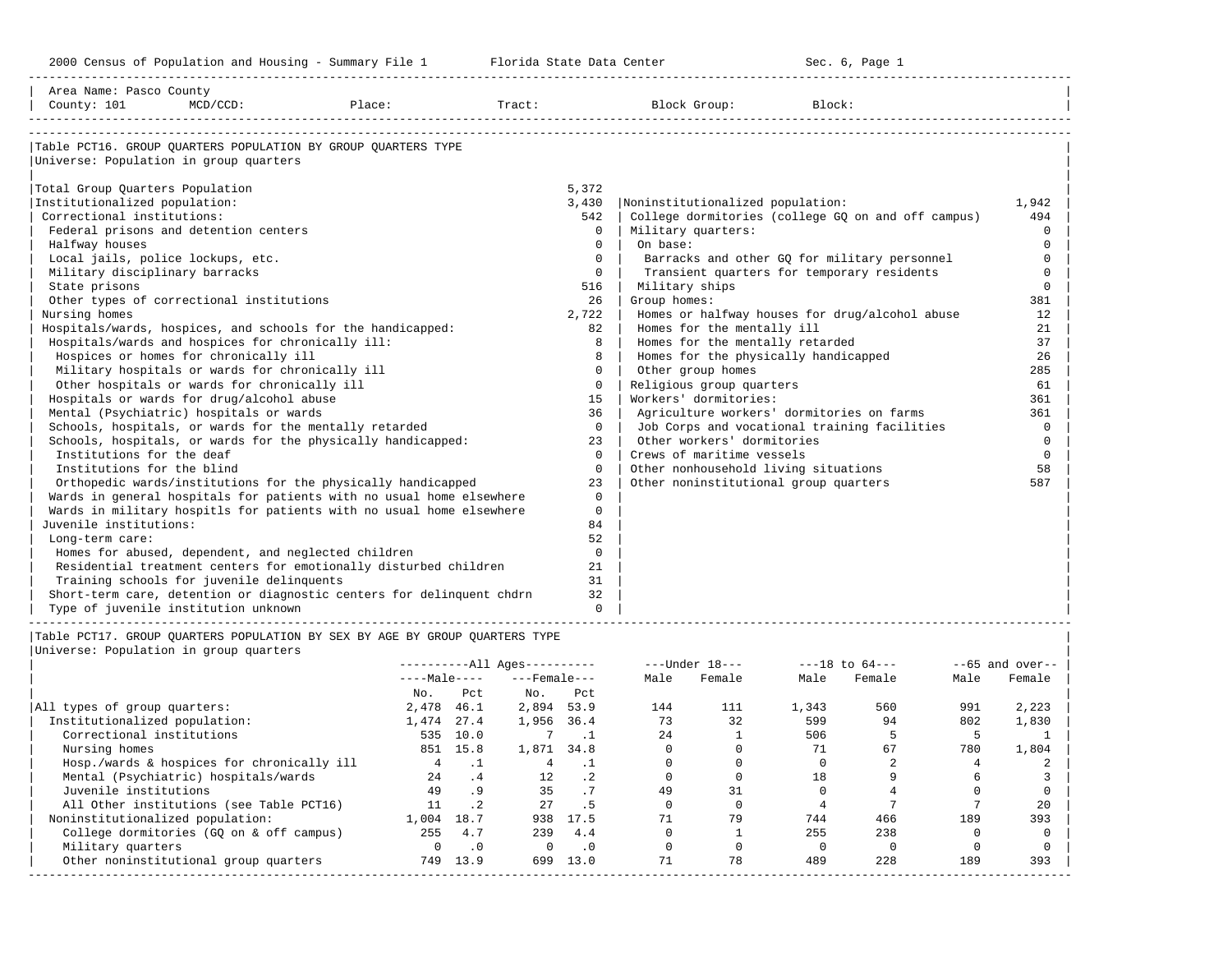| County: 101<br>$MCD/CCD$ :                                                                                 | Place: |              | Tract:                       |           |      | Block Group:   | Block: |                    |      |                   |
|------------------------------------------------------------------------------------------------------------|--------|--------------|------------------------------|-----------|------|----------------|--------|--------------------|------|-------------------|
| Table PCT17A. GROUP QUARTERS POPULATION BY SEX BY AGE BY GROUP QUARTERS TYPE (PERSONS WHO ARE WHITE ALONE) |        |              |                              |           |      |                |        |                    |      |                   |
| Universe: Population in group quarters                                                                     |        |              | ----------All Ages---------- |           |      | ---Under 18--- |        | $---18$ to $64---$ |      | $--65$ and over-- |
|                                                                                                            |        | $---Male---$ | $---$ Female $---$           |           | Male | Female         | Male   | Female             | Male | Female            |
|                                                                                                            | No.    | Pct          | No.                          | Pct       |      |                |        |                    |      |                   |
| All types of group quarters:                                                                               | 1,921  | 41.6         | 2,694 58.4                   |           | 80   | 60             | 872    | 446                | 969  | 2,188             |
| Institutionalized population:                                                                              | 1,218  | 26.4         | 1,909 41.4                   |           | 57   | 18             | 376    | 90                 | 785  | 1,801             |
| Correctional institutions                                                                                  | 316    | 6.8          | 4                            | $\cdot$ 1 |      |                | 294    |                    | 5    |                   |
| Nursing homes                                                                                              | 827    | 17.9         | 1,843                        | 39.9      |      |                | 64     | 65                 | 763  | 1,778             |
| Hosp./wards & hospices for chronically ill                                                                 |        | $\cdot$ 1    | 4                            | $\cdot$ 1 |      |                |        |                    |      |                   |
| Mental (Psychiatric) hospitals/wards                                                                       | 21     | .5           | $12^{\circ}$                 | $\cdot$ 3 |      |                | 15     |                    |      |                   |
| Juvenile institutions                                                                                      | 40     | .9           | 21                           | . 5       | 40   | 18             |        |                    |      |                   |
| All Other institutions (see Table PCT16)                                                                   | 10     | $\cdot$ 2    | 25                           | .5        |      |                |        |                    |      | 18                |
| Noninstitutionalized population:                                                                           | 703    | 15.2         | 785                          | 17.0      | 23   | 42             | 496    | 356                | 184  | 387               |
| College dormitories (GQ on & off campus)                                                                   | 217    | 4.7          | 191                          | 4.1       |      |                | 217    | 190                |      |                   |
| Military quarters                                                                                          |        | $\cdot$ 0    | $\Omega$                     | $\cdot$ 0 |      |                |        |                    |      |                   |
| Other noninstitutional group quarters                                                                      | 486    | 10.5         | 594                          | 12.9      | 23   | 41             | 279    | 166                | 184  | 387               |

|Table PCT17B. GROUP QUARTERS POPULATION BY SEX BY AGE BY GROUP QUARTERS TYPE (PERSONS WHO ARE BLACK OR AFRICAN AMERICAN ALONE) | |Universe: Population in group quarters |

-----------------------------------------------------------------------------------------------------------------------------------------------------

|                                            |              |           | $------All Ages------$ |           |      | $---Under 18---$ |      | $---18$ to $64---$ |      | $--65$ and over-- |
|--------------------------------------------|--------------|-----------|------------------------|-----------|------|------------------|------|--------------------|------|-------------------|
|                                            | $---Male---$ |           | $---$ Female $---$     |           | Male | Female           | Male | Female             | Male | Female            |
|                                            | No.          | Pct       | No.                    | Pct       |      |                  |      |                    |      |                   |
| All types of group quarters:               | 285          | 75.8      | 91                     | 24.2      |      | 20               | 255  | 46                 |      | 25                |
| Institutionalized population:              | 240          | 63.8      | 38                     | 10.1      | 15   | 13               | 214  |                    |      | 22                |
| Correctional institutions                  | 211          | 56.1      |                        | . 8       |      |                  | 205  |                    |      |                   |
| Nursing homes                              | 16           | 4.3       | 20                     | 5.3       |      |                  |      |                    |      | 19                |
| Hosp./wards & hospices for chronically ill |              |           |                        | . 0       |      |                  |      |                    |      |                   |
| Mental (Psychiatric) hospitals/wards       |              | .8        |                        |           |      |                  |      |                    |      |                   |
| Juvenile institutions                      | 9            | 2.4       | 13                     | 3.5       |      | 12.              |      |                    |      |                   |
| All Other institutions (see Table PCT16)   |              |           |                        |           |      |                  |      |                    |      |                   |
| Noninstitutionalized population:           | 45           | 12.0      | 53                     | 14.1      |      |                  | 41   | 43                 |      |                   |
| College dormitories (GQ on & off campus)   | 19           | 5.1       | 31                     | 8.2       |      |                  | 19   |                    |      |                   |
| Military quarters                          |              | $\cdot$ 0 |                        | $\cdot$ 0 |      |                  |      |                    |      |                   |
| Other noninstitutional group quarters      | 26           | 6.9       | 22                     | 5.9       |      |                  |      |                    |      |                   |

|                                            |              |           | $------All Aqes------$ |           |      | $---Under 18---$ |      | $---18$ to $64---$ |      | $- -65$ and over-- |
|--------------------------------------------|--------------|-----------|------------------------|-----------|------|------------------|------|--------------------|------|--------------------|
|                                            | $---Male---$ |           | $---$ Female $---$     |           | Male | Female           | Male | Female             | Male | Female             |
|                                            | No.          | Pct       | No.                    | Pct       |      |                  |      |                    |      |                    |
| All types of group quarters:               | 6            | 54.5      |                        | 5, 45.5   |      |                  |      |                    |      |                    |
| Institutionalized population:              | 4            | 36.4      |                        | 9.1       |      |                  |      |                    |      |                    |
| Correctional institutions                  |              | 2 18.2    |                        | . 0       |      |                  |      |                    |      |                    |
| Nursing homes                              |              | 2 18.2    |                        | 9.1       |      |                  |      |                    |      |                    |
| Hosp./wards & hospices for chronically ill |              | $\cdot$ 0 |                        | . 0       |      |                  |      |                    |      |                    |
| Mental (Psychiatric) hospitals/wards       |              | $\cdot$ 0 |                        | . 0       |      |                  |      |                    |      |                    |
| Juvenile institutions                      |              |           |                        | $\cdot$ 0 |      |                  |      |                    |      |                    |
| All Other institutions (see Table PCT16)   |              |           |                        | . 0       |      |                  |      |                    |      |                    |
| Noninstitutionalized population:           |              | 2 18.2    |                        | 4, 36.4   |      |                  |      |                    |      |                    |
| College dormitories (GQ on & off campus)   |              | $\cdot$ 0 |                        | . 0       |      |                  |      |                    |      |                    |
| Military quarters                          |              |           |                        | . 0       |      |                  |      |                    |      |                    |
| Other noninstitutional group quarters      |              | 2 18.2    |                        | 4, 36.4   |      |                  |      |                    |      |                    |
|                                            |              |           |                        |           |      |                  |      |                    |      |                    |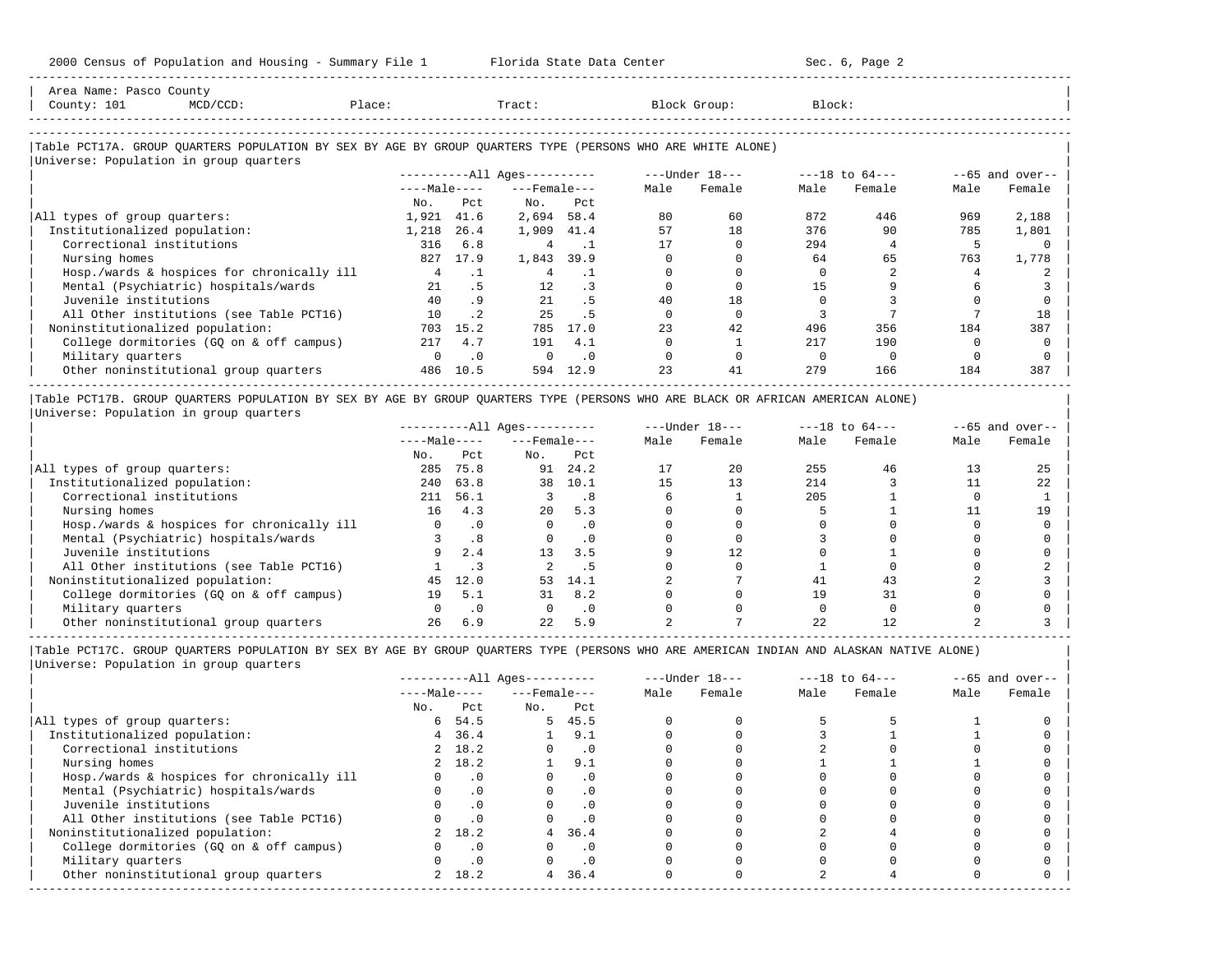| Area<br>Name<br>Pasc. | counc                                                                           |                |  |  |
|-----------------------|---------------------------------------------------------------------------------|----------------|--|--|
| Jount<br>ᆂᇦᆂ          | the contract of the contract of the contract of the contract of the contract of | $\overline{a}$ |  |  |
|                       |                                                                                 |                |  |  |

-----------------------------------------------------------------------------------------------------------------------------------------------------

-----------------------------------------------------------------------------------------------------------------------------------------------------

## |Table PCT17D. GROUP QUARTERS POPULATION BY SEX BY AGE BY GROUP QUARTERS TYPE (PERSONS WHO ARE ASIAN ALONE) |

|                                            |              |                            | $------All Ages------$ |                             |      | $---Under 18---$ |      | $---18$ to $64---$ |      | $--65$ and over-- |
|--------------------------------------------|--------------|----------------------------|------------------------|-----------------------------|------|------------------|------|--------------------|------|-------------------|
|                                            | $---Male---$ |                            | $---$ Female $---$     |                             | Male | Female           | Male | Female             | Male | Female            |
|                                            | No.          | Pct                        | No.                    | Pct                         |      |                  |      |                    |      |                   |
| All types of group quarters:               |              | 9, 40.9                    | 13                     | 59.1                        |      |                  |      |                    |      |                   |
| Institutionalized population:              |              | 4.5                        |                        | 3 13.6                      |      |                  |      |                    |      |                   |
| Correctional institutions                  |              | $\overline{\phantom{0}}$ . |                        | . 0                         |      |                  |      |                    |      |                   |
| Nursing homes                              |              | 4.5                        |                        | 9.1                         |      |                  |      |                    |      |                   |
| Hosp./wards & hospices for chronically ill |              | $\cdot$ 0                  |                        | $\cdot$ 0                   |      |                  |      |                    |      |                   |
| Mental (Psychiatric) hospitals/wards       |              | $\cdot$ 0                  |                        | $\cdot$ 0                   |      |                  |      |                    |      |                   |
| Juvenile institutions                      |              | $\cdot$ 0                  |                        | 4.5                         |      |                  |      |                    |      |                   |
| All Other institutions (see Table PCT16)   |              | $\cdot$ 0                  |                        | $\cdot$ 0                   |      |                  |      |                    |      |                   |
| Noninstitutionalized population:           | 8            | 36.4                       |                        | 10 45.5                     |      |                  |      |                    |      |                   |
| College dormitories (GQ on & off campus)   | 6            | 27.3                       | 5.                     | 22.7                        |      |                  |      |                    |      |                   |
| Military quarters                          |              | $\cdot$ 0                  |                        | $\overline{\phantom{0}}$ .0 |      |                  |      |                    |      |                   |
| Other noninstitutional group quarters      |              | 9.1                        | 5.                     | 22.7                        |      |                  |      |                    |      |                   |

|Table PCT17E. GROUP QUARTERS POPULATION BY SEX BY AGE BY GROUP QUARTERS TYPE (PERSONS OF WHO ARE NATIVE HAWAIIAN AND OTHER PACIFIC ISLANDER ALONE) | |Universe: Population in group quarters |

|                                            |              |           | $------All Aqes------$ |           |      | $---Under 18---$ |      | $---18$ to $64---$ |      | $--65$ and over-- |
|--------------------------------------------|--------------|-----------|------------------------|-----------|------|------------------|------|--------------------|------|-------------------|
|                                            | $---Male---$ |           | $---$ Female $---$     |           | Male | Female           | Male | Female             | Male | Female            |
|                                            | No.          | Pct       | No.                    | Pct       |      |                  |      |                    |      |                   |
| All types of group quarters:               |              | 2 100.0   |                        | . 0       |      |                  |      |                    |      |                   |
| Institutionalized population:              |              | 50.0      |                        | . 0       |      |                  |      |                    |      |                   |
| Correctional institutions                  |              | 50.0      |                        | . 0       |      |                  |      |                    |      |                   |
| Nursing homes                              |              |           |                        | $\cdot$ 0 |      |                  |      |                    |      |                   |
| Hosp./wards & hospices for chronically ill |              | $\cdot$ 0 |                        | $\cdot$ 0 |      |                  |      |                    |      |                   |
| Mental (Psychiatric) hospitals/wards       |              |           |                        | . 0       |      |                  |      |                    |      |                   |
| Juvenile institutions                      |              | $\cdot$ 0 |                        | . 0       |      |                  |      |                    |      |                   |
| All Other institutions (see Table PCT16)   |              |           |                        |           |      |                  |      |                    |      |                   |
| Noninstitutionalized population:           |              | 50.0      |                        |           |      |                  |      |                    |      |                   |
| College dormitories (GO on & off campus)   |              | 50.0      |                        |           |      |                  |      |                    |      |                   |
| Military quarters                          |              | $\Omega$  |                        |           |      |                  |      |                    |      |                   |
| Other noninstitutional group quarters      |              |           |                        |           |      |                  |      |                    |      |                   |

----------------------------------------------------------------------------------------------------------------------------------------------------- |Table PCT17F. GROUP QUARTERS POPULATION BY SEX BY AGE BY GROUP QUARTERS TYPE (PERSONS WHO ARE SOME OTHER RACE ALONE) |

|                                            |              |           | $------All Ages------$ |           |      | $---Under 18---$ |      | $---18$ to $64---$ |      | $--65$ and over-- |
|--------------------------------------------|--------------|-----------|------------------------|-----------|------|------------------|------|--------------------|------|-------------------|
|                                            | $---Male---$ |           | $---$ Female $---$     |           | Male | Female           | Male | Female             | Male | Female            |
|                                            | No.          | Pct       | No.                    | Pct       |      |                  |      |                    |      |                   |
| All types of group quarters:               | 213          | 76.6      | 65                     | 23.4      | 43   | 2.7              | 165  | 35                 |      |                   |
| Institutionalized population:              |              | 2.5       |                        | 1.1       |      |                  |      |                    |      |                   |
| Correctional institutions                  | 4            | 1.4       | 0                      | $\cdot$ 0 |      |                  |      |                    |      |                   |
| Nursing homes                              |              |           |                        | 1.1       |      |                  |      |                    |      |                   |
| Hosp./wards & hospices for chronically ill |              | $\cdot$ 0 |                        | $\cdot$ 0 |      |                  |      |                    |      |                   |
| Mental (Psychiatric) hospitals/wards       |              | $\cdot$ 0 |                        | $\cdot$ 0 |      |                  |      |                    |      |                   |
| Juvenile institutions                      |              | .0        |                        | $\cdot$ 0 |      |                  |      |                    |      |                   |
| All Other institutions (see Table PCT16)   |              | .0        |                        | $\cdot$ 0 |      |                  |      |                    |      |                   |
| Noninstitutionalized population:           |              | 206 74.1  | 62                     | 22.3      | 42   | 27               | 162  | 35                 |      |                   |
| College dormitories (GQ on & off campus)   |              | 1.4       | O.                     | $\cdot$ 0 |      |                  |      |                    |      |                   |
| Military quarters                          |              | $\cdot$ 0 |                        | $\cdot$ 0 |      |                  |      |                    |      |                   |
| Other noninstitutional group quarters      | 202          | 72.7      | 62                     | 22.3      | 42   | 27               | 158  | 35                 |      |                   |
|                                            |              |           |                        |           |      |                  |      |                    |      |                   |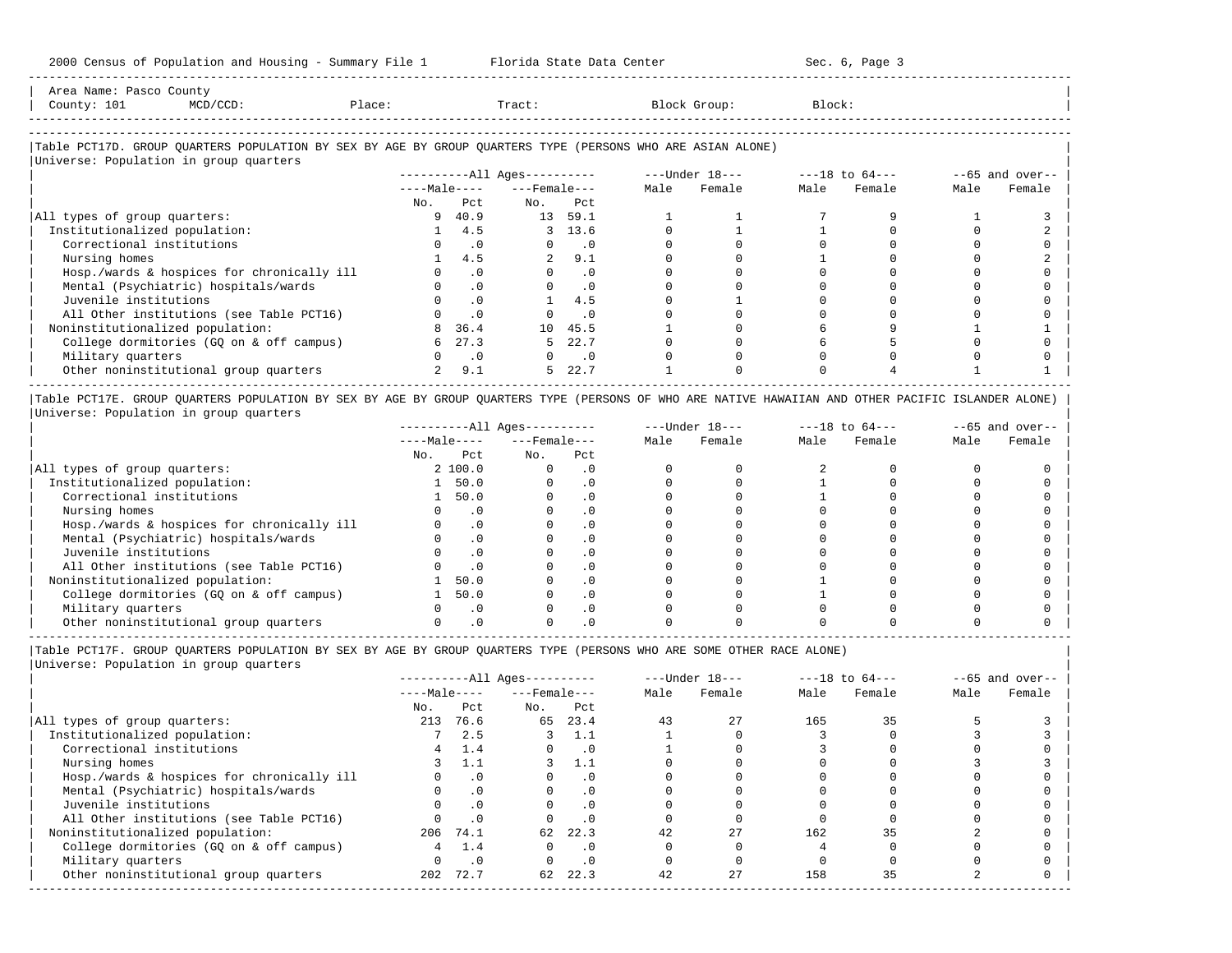| County: 101<br>$MCD/CCD$ :                                                                                             | Place:   |                            | Tract:                |                |      | Block Group: | Block: |        |      |                  |
|------------------------------------------------------------------------------------------------------------------------|----------|----------------------------|-----------------------|----------------|------|--------------|--------|--------|------|------------------|
| Table PCT17G. GROUP QUARTERS POPULATION BY SEX BY AGE BY GROUP QUARTERS TYPE (PERSONS OF WHO REPORT TWO OR MORE RACES) |          |                            |                       |                |      |              |        |        |      |                  |
| Universe: Population in group quarters                                                                                 |          |                            |                       |                |      |              |        |        |      | $-65$ and over-- |
|                                                                                                                        |          |                            | $---Male-- ---Female$ |                | Male | Female       | Male   | Female | Male | Female           |
|                                                                                                                        | No.      | Pct.                       | No. Pct               |                |      |              |        |        |      |                  |
| All types of group quarters:                                                                                           | 42       | 61.8                       |                       | 26 38.2        |      |              | 37     | 19     |      |                  |
| Institutionalized population:                                                                                          |          | 3, 4.4                     |                       | 2, 2.9         |      |              |        |        |      |                  |
| Correctional institutions                                                                                              |          | $1 \quad 1.5$              |                       | $\cdot$ 0      |      |              |        |        |      |                  |
| Nursing homes                                                                                                          |          | 2, 2.9                     |                       | 2.9            |      |              |        |        |      |                  |
| Hosp./wards & hospices for chronically ill                                                                             |          | $\overline{0}$<br>$\Omega$ | $\Omega$              | $\cdot$ 0      |      |              |        |        |      |                  |
| Mental (Psychiatric) hospitals/wards                                                                                   | $\Omega$ | .0                         | $\Omega$              | $\cdot$ 0      |      |              |        |        |      |                  |
| Juvenile institutions                                                                                                  |          | .0                         |                       | $\cdot$ 0      |      |              |        |        |      |                  |
| All Other institutions (see Table PCT16)                                                                               |          | $\cdot$ 0                  |                       | $\cdot$ 0      |      |              |        |        |      |                  |
| Noninstitutionalized population:                                                                                       | 39       | 57.4                       | 2.4                   | 35.3           |      |              | 36     | 19     |      |                  |
| College dormitories (GQ on & off campus)                                                                               |          | 8 11.8                     |                       | 12 17.6        |      |              |        | 12     |      |                  |
| Military quarters                                                                                                      |          | $0 \qquad .0$              | $\Omega$              | $\overline{0}$ |      |              |        |        |      |                  |
| Other noninstitutional group quarters                                                                                  |          | 31 45.6                    |                       | 12 17.6        |      |              | 2.8    |        |      |                  |

|Universe: Population in group quarters |

|                                            |              |           | $------All Aqes------$ |      |      | $---Under 18---$ |      | $---18$ to $64---$ |      | $--65$ and over-- |
|--------------------------------------------|--------------|-----------|------------------------|------|------|------------------|------|--------------------|------|-------------------|
|                                            | $---Male---$ |           | $---$ Female $---$     |      | Male | Female           | Male | Female             | Male | Female            |
|                                            | No.          | Pct.      | No.                    | Pct  |      |                  |      |                    |      |                   |
| All types of group quarters:               | 369          | 71.8      | 145                    | 28.2 | 64   | 38               | 287  | 80                 | 18   |                   |
| Institutionalized population:              | 43           | 8.4       | 2.2                    | 4.3  |      |                  | 2.4  |                    |      | 20                |
| Correctional institutions                  | 2.4          | 4.7       |                        | . 0  |      |                  | 2.0  |                    |      |                   |
| Nursing homes                              | 15           | 2.9       | 21                     | 4.1  |      |                  |      |                    |      | 2.0               |
| Hosp./wards & hospices for chronically ill |              | . 0       |                        | . 0  |      |                  |      |                    |      |                   |
| Mental (Psychiatric) hospitals/wards       |              | .2        |                        |      |      |                  |      |                    |      |                   |
| Juvenile institutions                      |              | . 6       |                        | . 0  |      |                  |      |                    |      |                   |
| All Other institutions (see Table PCT16)   |              | $\cdot$ 0 |                        |      |      |                  |      |                    |      |                   |
| Noninstitutionalized population:           | 326          | 63.4      | 123                    | 23.9 |      | 38               | 263  | 78                 |      |                   |
| College dormitories (GO on & off campus)   | $20^{\circ}$ | 3.9       | 21                     | 4.1  |      |                  | 20   | 2.1                |      |                   |
| Military quarters                          |              |           |                        | . 0  |      |                  |      |                    |      |                   |
| Other noninstitutional group quarters      | 306          | 59.5      | 102                    | 19.8 | 57   | 38               | 243  | 57                 |      |                   |

|Table PCT17I. GROUP QUARTERS POPULATION BY SEX BY AGE BY GROUP QUARTERS TYPE (PERSONS OF WHO ARE WHITE ALONE, NOT HISPANIC OR LATINO) | |Universe: Population in group quarters |

|                                            |              |           | $------All Aqes------$ |           |      | $---Under 18---$ |      | $---18$ to $64---$ |      | $--65$ and over-- |
|--------------------------------------------|--------------|-----------|------------------------|-----------|------|------------------|------|--------------------|------|-------------------|
|                                            | $---Male---$ |           | $---$ Female $---$     |           | Male | Female           | Male | Female             | Male | Female            |
|                                            | No.          | Pct       | No.                    | Pct       |      |                  |      |                    |      |                   |
| All types of group quarters:               | 1,797        | 40.6      | 2,627                  | 59.4      | 64   | 49               | 776  | 412                | 957  | 2,166             |
| Institutionalized population:              | 1,186        | 26.8      | 1,890                  | 42.7      | 53   | 18               | 357  | 88                 | 776  | 1,784             |
| Correctional institutions                  | 298          | 6.7       | 4                      |           | 14   |                  | 279  |                    |      |                   |
| Nursing homes                              | 815          | 18.4      | 1,825                  | 41.3      |      |                  | 61   | 64                 | 754  | 1,761             |
| Hosp./wards & hospices for chronically ill |              |           | 4                      |           |      |                  |      |                    |      |                   |
| Mental (Psychiatric) hospitals/wards       | 20           | . 5       | 12                     | . 3       |      |                  | 14   |                    |      |                   |
| Juvenile institutions                      | 39           | . 9       | 21                     | . 5       | 39   | 18               |      |                    |      |                   |
| All Other institutions (see Table PCT16)   | 10           |           | 24                     |           |      |                  |      |                    |      | 18                |
| Noninstitutionalized population:           | 611          | 13.8      | 737                    | 16.7      |      | 31               | 419  | 324                | 181  | 382               |
| College dormitories (GO on & off campus)   | 202          | 4.6       | 176                    | 4.0       |      |                  | 202  | 175                |      |                   |
| Military quarters                          | 0            | $\cdot$ 0 |                        | $\cdot$ 0 |      |                  |      |                    |      |                   |
| Other noninstitutional group quarters      | 409          | 9.2       | 561                    | 12.7      |      | 30               | 217  | 149                | 181  | 382               |
|                                            |              |           |                        |           |      |                  |      |                    |      |                   |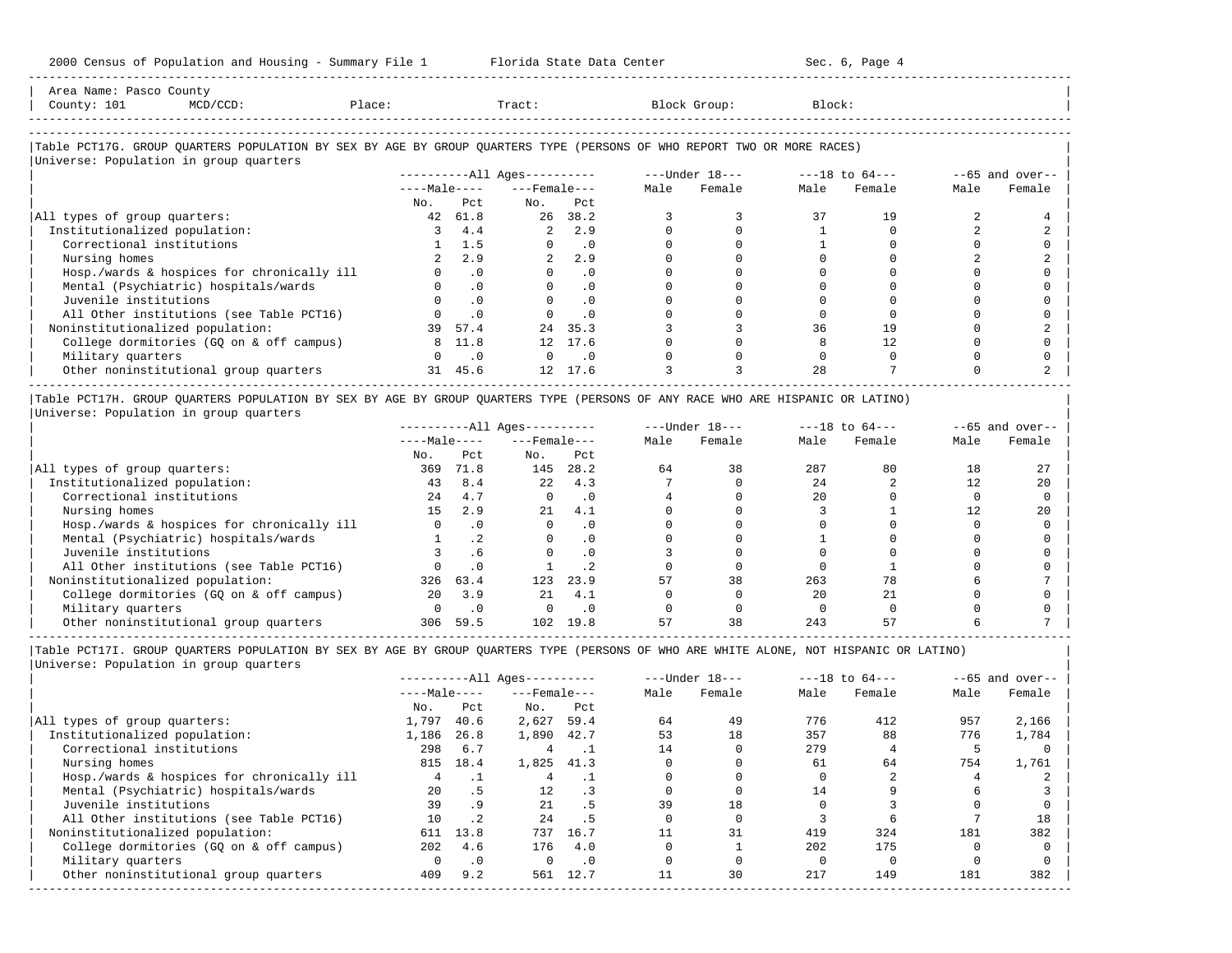-----------------------------------------------------------------------------------------------------------------------------------------------------

| County: 103<br>$MCD/CCD$ :<br>Place:<br>Tract:<br>Block Group:<br>Block:<br>Table PCT16. GROUP OUARTERS POPULATION BY GROUP OUARTERS TYPE<br>Universe: Population in group quarters | 9,350<br>1,768  |
|-------------------------------------------------------------------------------------------------------------------------------------------------------------------------------------|-----------------|
|                                                                                                                                                                                     |                 |
|                                                                                                                                                                                     |                 |
|                                                                                                                                                                                     |                 |
|                                                                                                                                                                                     |                 |
| Total Group Quarters Population<br>22,911                                                                                                                                           |                 |
| Institutionalized population:<br>13,561<br>Noninstitutionalized population:                                                                                                         |                 |
| Correctional institutions:<br>3,503<br>College dormitories (college GQ on and off campus)                                                                                           |                 |
| Federal prisons and detention centers<br>$\mathbf 0$<br>Military quarters:                                                                                                          | 56              |
| On base:<br>Halfway houses<br>25                                                                                                                                                    | $7\phantom{.0}$ |
| Local jails, police lockups, etc.<br>2,866<br>Barracks and other GO for military personnel                                                                                          | $7\phantom{.0}$ |
| Military disciplinary barracks<br>$\Omega$<br>Transient quarters for temporary residents                                                                                            | $\mathbf 0$     |
| State prisons<br>346<br>Military ships                                                                                                                                              | 49              |
| Other types of correctional institutions<br>266<br>Group homes:                                                                                                                     | 2,478           |
| 9,059<br>Nursing homes<br>Homes or halfway houses for drug/alcohol abuse                                                                                                            | 326             |
| Homes for the mentally ill<br>Hospitals/wards, hospices, and schools for the handicapped:<br>587                                                                                    | 413             |
| Hospitals/wards and hospices for chronically ill:<br>Homes for the mentally retarded<br>121                                                                                         | 380             |
| Hospices or homes for chronically ill<br>Homes for the physically handicapped<br>74                                                                                                 | 0               |
| Military hospitals or wards for chronically ill<br>$\Omega$<br>Other group homes                                                                                                    | 1,359           |
| Other hospitals or wards for chronically ill<br>Religious group quarters<br>47                                                                                                      | 79              |
| Hospitals or wards for drug/alcohol abuse<br>Workers' dormitories:<br>$\circ$                                                                                                       | $\mathbf 0$     |
| Mental (Psychiatric) hospitals or wards<br>86<br>Agriculture workers' dormitories on farms                                                                                          | $\mathbf 0$     |
| Schools, hospitals, or wards for the mentally retarded<br>19<br>Job Corps and vocational training facilities                                                                        | $\mathbf 0$     |
| Schools, hospitals, or wards for the physically handicapped:<br>Other workers' dormitories<br>158                                                                                   | $\Omega$        |
| Institutions for the deaf<br>Crews of maritime vessels<br>$\Omega$                                                                                                                  | 25              |
| Institutions for the blind<br>$\mathbf 0$<br>Other nonhousehold living situations                                                                                                   | 388             |
| Other noninstitutional group quarters<br>Orthopedic wards/institutions for the physically handicapped<br>158                                                                        | 4,556           |
| Wards in general hospitals for patients with no usual home elsewhere<br>203                                                                                                         |                 |
| Wards in military hospitls for patients with no usual home elsewhere<br>$\mathbf 0$                                                                                                 |                 |
| Juvenile institutions:<br>412                                                                                                                                                       |                 |
| 155<br>Long-term care:                                                                                                                                                              |                 |
| Homes for abused, dependent, and neglected children<br>18                                                                                                                           |                 |
| Residential treatment centers for emotionally disturbed children<br>$\mathbf 0$                                                                                                     |                 |
| Training schools for juvenile delinquents<br>137                                                                                                                                    |                 |
| Short-term care, detention or diagnostic centers for delinquent chdrn<br>118                                                                                                        |                 |
| Type of juvenile institution unknown<br>139                                                                                                                                         |                 |
|                                                                                                                                                                                     |                 |
| Table PCT17. GROUP QUARTERS POPULATION BY SEX BY AGE BY GROUP QUARTERS TYPE                                                                                                         |                 |
| Universe: Population in group quarters                                                                                                                                              |                 |
| ----------All Ages----------<br>$---Under 18---$<br>$---18$ to $64---$<br>$- -65$ and over--<br>$---Male---$<br>$---$ Female $---$<br>Male<br>Female<br>Male<br>Male                |                 |
| Female                                                                                                                                                                              | Female          |
| No.<br>Pct<br>No.<br>Pct<br>574<br>516                                                                                                                                              |                 |
| All types of group quarters:<br>10,360 45.2<br>12,551 54.8<br>6,618<br>3,281<br>3,226<br>280<br>279<br>912<br>2,289                                                                 | 8,696           |
| 3,577<br>Institutionalized population:<br>6,146 26.8<br>7,415 32.4<br>Correctional institutions<br>2,951 12.9<br>552 2.4<br>2.5<br>2,892<br>509<br>34<br>6                          | 6,224<br>37     |
| 2,657 11.6<br>$\Omega$<br>$\Omega$<br>2,177<br>Nursing homes<br>6,402 27.9<br>480<br>332                                                                                            | 6,070           |
| $\overline{a}$<br>$\cdot$ 2<br>$\Omega$<br>1.5<br>6<br>55<br>66<br>$\cdot$ 3<br>40<br>Hosp./wards & hospices for chronically ill                                                    | 58              |

| Mental (Psychiatric) hospitals/wards 58 .3 28 .1 0 0 52 20 6 8 | | Juvenile institutions 195 .9 217 .9 183 203 12 14 0 0 | | All Other institutions (see Table PCT16) 230 1.0 150 .7 72 68 126 31 32 51 | | Noninstitutionalized population: 4,214 18.4 5,136 22.4 236 295 3,041 2,369 937 2,472 | | College dormitories (GQ on & off campus) 801 3.5 967 4.2 22 24 777 943 2 0 | | Military quarters 52 .2 4 .0 0 0 52 4 0 0 | | Other noninstitutional group quarters 3,361 14.7 4,165 18.2 214 271 2,212 1,422 935 2,472 | -----------------------------------------------------------------------------------------------------------------------------------------------------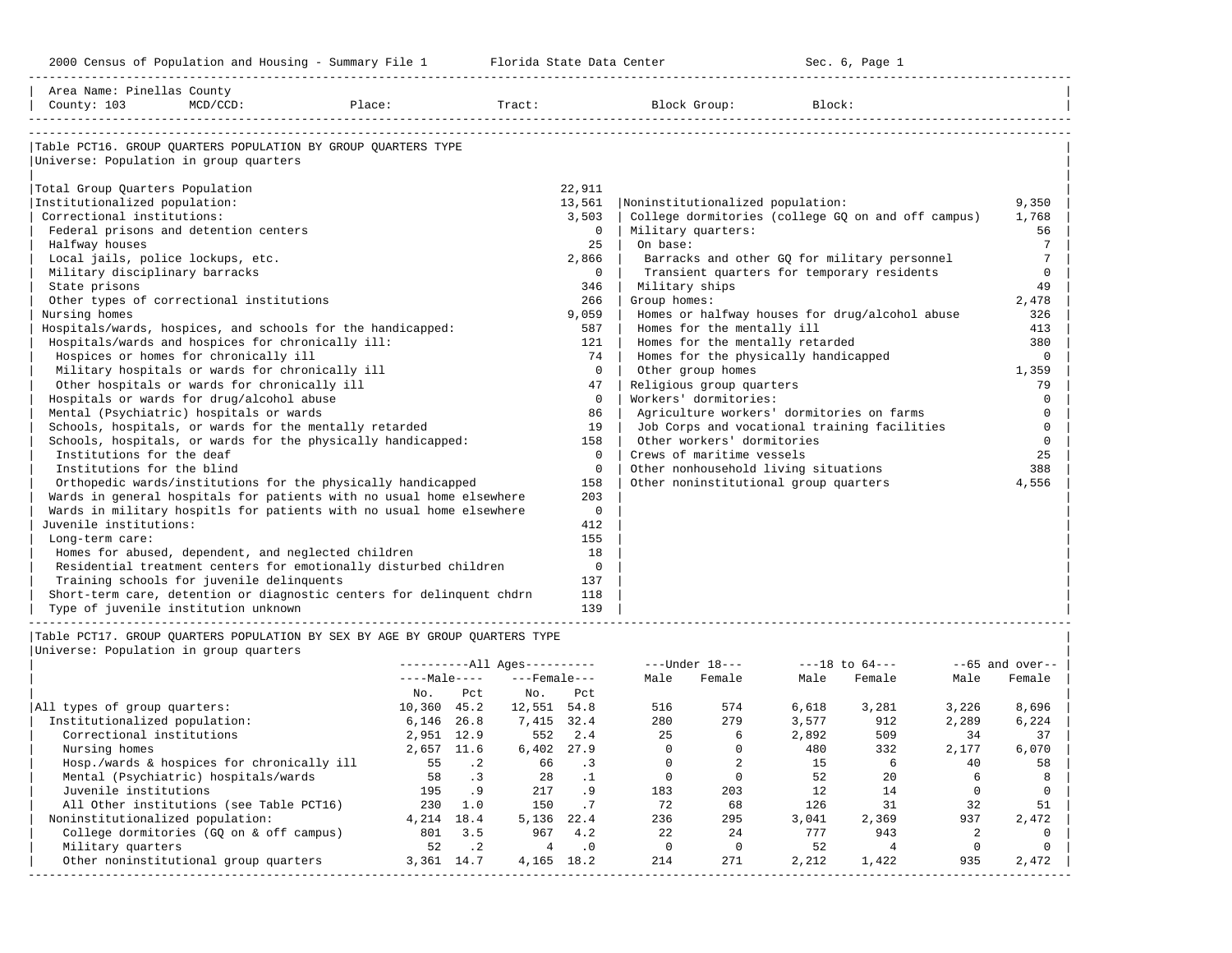-----------------------------------------------------------------------------------------------------------------------------------------------------

| Area Name: Pinellas County<br>County: 103<br>$MCD/CCD$ :                                                                                             | Place: |              |           | Tract:                 |           |      | Block Group:   | Block: |                    |       |                   |
|------------------------------------------------------------------------------------------------------------------------------------------------------|--------|--------------|-----------|------------------------|-----------|------|----------------|--------|--------------------|-------|-------------------|
|                                                                                                                                                      |        |              |           |                        |           |      |                |        |                    |       |                   |
| Table PCT17A. GROUP QUARTERS POPULATION BY SEX BY AGE BY GROUP QUARTERS TYPE (PERSONS WHO ARE WHITE ALONE)<br>Universe: Population in group quarters |        |              |           |                        |           |      |                |        |                    |       |                   |
|                                                                                                                                                      |        |              |           | $------All Aqes------$ |           |      | ---Under 18--- |        | $---18$ to $64---$ |       | $--65$ and over-- |
|                                                                                                                                                      |        | $---Male---$ |           | $---$ Female $---$     |           | Male | Female         | Male   | Female             | Male  | Female            |
|                                                                                                                                                      |        | No.          | Pct.      | No.                    | Pct       |      |                |        |                    |       |                   |
| All types of group quarters:                                                                                                                         |        | 8,010        | 41.3      | 11,365                 | 58.7      | 330  | 389            | 4,673  | 2,646              | 3,007 | 8,330             |
| Institutionalized population:                                                                                                                        |        | 4,491        | 23.2      | 6,676                  | 34.5      | 175  | 169            | 2,198  | 610                | 2,118 | 5,897             |
| Correctional institutions                                                                                                                            |        | 1,698        | 8.8       | 333                    | 1.7       | 12   |                | 1,653  | 292                | 33    | 37                |
| Nursing homes                                                                                                                                        |        | 2,396        | 12.4      | 6,007                  | 31.0      |      |                | 385    | 261                | 2,011 | 5,746             |
| Hosp./wards & hospices for chronically ill                                                                                                           |        | 52           | $\cdot$ 3 | 63                     | $\cdot$ 3 |      |                | 15     | 6                  | 37    | 56                |
| Mental (Psychiatric) hospitals/wards                                                                                                                 |        | 46           | $\cdot$ 2 | 26                     | $\cdot$ 1 |      |                | 40     | 19                 |       |                   |
| Juvenile institutions                                                                                                                                |        | 113          | .6        | 115                    | .6        | 107  | 108            |        |                    |       |                   |
| All Other institutions (see Table PCT16)                                                                                                             |        | 186          | 1.0       | 132                    |           | 56   | 56             | 99     | 25                 | 31    | 51                |
| Noninstitutionalized population:                                                                                                                     |        | 3,519        | 18.2      | 4,689                  | 24.2      | 155  | 220            | 2,475  | 2,036              | 889   | 2,433             |
| College dormitories (GQ on & off campus)                                                                                                             |        | 721          | 3.7       | 876                    | 4.5       | 2.0  | 21             | 699    | 855                |       |                   |
| Military quarters                                                                                                                                    |        | 37           | $\cdot$ 2 | 4                      | .0        |      |                | 37     | 4                  |       |                   |
| Other noninstitutional group quarters                                                                                                                |        | 2,761 14.3   |           | 3,809                  | 19.7      | 135  | 199            | 1,739  | 1,177              | 887   | 2,433             |
|                                                                                                                                                      |        |              |           |                        |           |      |                |        |                    |       |                   |

|Table PCT17B. GROUP QUARTERS POPULATION BY SEX BY AGE BY GROUP QUARTERS TYPE (PERSONS WHO ARE BLACK OR AFRICAN AMERICAN ALONE) | |Universe: Population in group quarters |

|                                            |              |      | $------All Aqes------$ |           |      | $---Under 18---$ |       | $---18$ to $64---$ |      | $--65$ and over-- |
|--------------------------------------------|--------------|------|------------------------|-----------|------|------------------|-------|--------------------|------|-------------------|
|                                            | $---Male---$ |      | $---$ Female $---$     |           | Male | Female           | Male  | Female             | Male | Female            |
|                                            | No.          | Pct  | No.                    | Pct       |      |                  |       |                    |      |                   |
| All types of group quarters:               | 2,065        | 67.9 | 976                    | 32.1      | 155  | 160              | 1,715 | 479                | 195  | 337               |
| Institutionalized population:              | 1,578        | 51.9 | 696                    | 22.9      | 94   | 101              | 1,326 | 286                | 158  | 309               |
| Correctional institutions                  | 1,211        | 39.8 | 213                    | 7.0       |      |                  | 1,197 | 211                |      |                   |
| Nursing homes                              | 243          | 8.0  | 370                    | 12.2      |      |                  | 89    | 64                 | 154  | 306               |
| Hosp./wards & hospices for chronically ill |              |      |                        |           |      |                  |       |                    |      |                   |
| Mental (Psychiatric) hospitals/wards       | 11           | .4   |                        | $\cdot$ 0 |      |                  |       |                    |      |                   |
| Juvenile institutions                      | 73           | 2.4  | 93                     | 3.1       | 67   | 87               |       |                    |      |                   |
| All Other institutions (see Table PCT16)   | 38           | 1.2  | 16                     | . 5       | 14   | 11               | 23    |                    |      |                   |
| Noninstitutionalized population:           | 487          | 16.0 | 280                    | 9.2       | 61   | 59               | 389   | 193                | 37   | 28                |
| College dormitories (GQ on & off campus)   | 23           | .8   | 33                     | 1.1       |      |                  | 2.2.  | 32                 |      |                   |
| Military quarters                          |              |      |                        | $\cdot$ 0 |      |                  |       |                    |      |                   |
| Other noninstitutional group quarters      | 461          | 15.2 | 247                    | 8.1       | 60   | 58               | 364   | 161                |      | 28                |

-----------------------------------------------------------------------------------------------------------------------------------------------------

|     |           |                                          |           |                                                    |        |                  |        |                    | $--65$ and over-- |
|-----|-----------|------------------------------------------|-----------|----------------------------------------------------|--------|------------------|--------|--------------------|-------------------|
|     |           |                                          |           | Male                                               | Female | Male             | Female | Male               | Female            |
| No. | Pct       | No.                                      | Pct       |                                                    |        |                  |        |                    |                   |
|     | 62.2      |                                          | 37.8      |                                                    |        | 26               | 14     |                    |                   |
|     | 24.4      | 4                                        | 8.9       |                                                    |        |                  |        |                    |                   |
|     |           |                                          | 2.2       |                                                    |        |                  |        |                    |                   |
|     | 2.2       |                                          | 2.2       |                                                    |        |                  |        |                    |                   |
|     | $\cdot$ 0 |                                          | $\cdot$ 0 |                                                    |        |                  |        |                    |                   |
|     | $\cdot$ 0 |                                          | 2.2       |                                                    |        |                  |        |                    |                   |
|     | 2.2       |                                          | 2.2       |                                                    |        |                  |        |                    |                   |
|     | 4.4       |                                          | $\cdot$ 0 |                                                    |        |                  |        |                    |                   |
|     | 37.8      | 13 <sup>1</sup>                          | 28.9      |                                                    |        |                  |        |                    |                   |
|     | 6.7       |                                          | $\cdot$ 0 |                                                    |        |                  |        |                    |                   |
|     | $\cdot$ 0 |                                          | $\cdot$ 0 |                                                    |        |                  |        |                    |                   |
| 14  | 31.1      | 13 <sup>1</sup>                          | 28.9      |                                                    |        | 14               |        |                    |                   |
|     |           | $---Male---$<br>28<br>11<br>7 15.6<br>17 |           | $------All Aqes------$<br>$---$ Female $---$<br>17 |        | $---Under 18---$ |        | $---18$ to $64---$ |                   |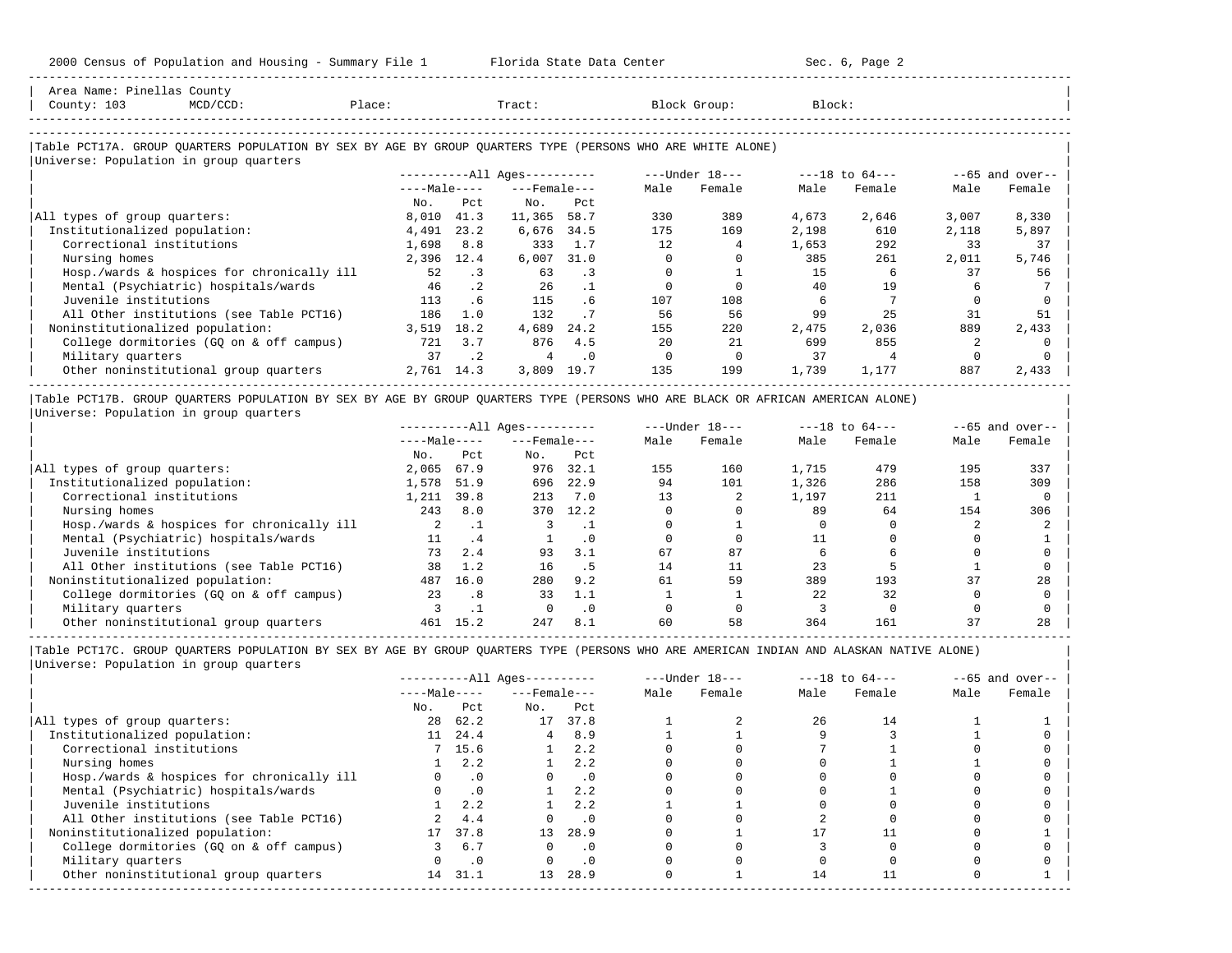-----------------------------------------------------------------------------------------------------------------------------------------------------

| Area<br>Name             | Count,                                                                                                          |      |       |        |        |
|--------------------------|-----------------------------------------------------------------------------------------------------------------|------|-------|--------|--------|
| Count <sup>,</sup><br>ᆂᇦ | the contract of the contract of the contract of the contract of the contract of the contract of the contract of | 1.71 | Tract | 31 OUD | Block' |
|                          |                                                                                                                 |      |       |        |        |

-----------------------------------------------------------------------------------------------------------------------------------------------------

## |Table PCT17D. GROUP QUARTERS POPULATION BY SEX BY AGE BY GROUP QUARTERS TYPE (PERSONS WHO ARE ASIAN ALONE) |

|                                            |              |           | $------All Ages------$ |           |      | ---Under 18--- |      | $---18$ to $64---$ |      | $--65$ and over-- |
|--------------------------------------------|--------------|-----------|------------------------|-----------|------|----------------|------|--------------------|------|-------------------|
|                                            | $---Male---$ |           | $---$ Female $---$     |           | Male | Female         | Male | Female             | Male | Female            |
|                                            | No.          | Pct       | No.                    | Pct       |      |                |      |                    |      |                   |
| All types of group quarters:               | 81           | 57.9      | 59                     | 42.1      |      |                | 67   | 52                 |      |                   |
| Institutionalized population:              | 20           | 14.3      | 9                      | 6.4       |      |                |      |                    |      |                   |
| Correctional institutions                  |              | 6.4       | $\Omega$               | $\cdot$ 0 |      |                |      |                    |      |                   |
| Nursing homes                              |              | 2.9       | б.                     | 4.3       |      |                |      |                    |      |                   |
| Hosp./wards & hospices for chronically ill |              | . 7       | $\Omega$               | $\cdot$ 0 |      |                |      |                    |      |                   |
| Mental (Psychiatric) hospitals/wards       |              | $\cdot$ 0 | $\Omega$               | $\cdot$ 0 |      |                |      |                    |      |                   |
| Juvenile institutions                      |              | 3.6       |                        | 1.4       |      |                |      |                    |      |                   |
| All Other institutions (see Table PCT16)   |              |           |                        |           |      |                |      |                    |      |                   |
| Noninstitutionalized population:           | 61           | 43.6      | 50                     | 35.7      |      |                | 56   |                    |      |                   |
| College dormitories (GQ on & off campus)   | 31           | 22.1      | 2.5                    | 17.9      |      |                | 31   | 25                 |      |                   |
| Military quarters                          |              | $\cdot$ 0 | $\Omega$               | $\cdot$ 0 |      |                |      |                    |      |                   |
| Other noninstitutional group quarters      | 30           | 21.4      | $25 -$                 | 17.9      |      |                | 25   | 2.2.               |      |                   |

|Table PCT17E. GROUP QUARTERS POPULATION BY SEX BY AGE BY GROUP QUARTERS TYPE (PERSONS OF WHO ARE NATIVE HAWAIIAN AND OTHER PACIFIC ISLANDER ALONE) | |Universe: Population in group quarters |

|                                            |              |           | $------All Aqes------$ |           |      | $---Under 18---$ |      | $---18$ to $64---$ |      | $--65$ and over-- |
|--------------------------------------------|--------------|-----------|------------------------|-----------|------|------------------|------|--------------------|------|-------------------|
|                                            | $---Male---$ |           | $---$ Female $---$     |           | Male | Female           | Male | Female             | Male | Female            |
|                                            | No.          | Pct       | No.                    | Pct       |      |                  |      |                    |      |                   |
| All types of group quarters:               |              | 75.0      |                        | 25.0      |      |                  |      |                    |      |                   |
| Institutionalized population:              |              |           |                        |           |      |                  |      |                    |      |                   |
| Correctional institutions                  |              |           |                        | . 0       |      |                  |      |                    |      |                   |
| Nursing homes                              |              | . 0       |                        | $\cdot$ 0 |      |                  |      |                    |      |                   |
| Hosp./wards & hospices for chronically ill |              |           |                        |           |      |                  |      |                    |      |                   |
| Mental (Psychiatric) hospitals/wards       |              | $\cdot$ 0 |                        | . 0       |      |                  |      |                    |      |                   |
| Juvenile institutions                      |              |           |                        |           |      |                  |      |                    |      |                   |
| All Other institutions (see Table PCT16)   |              | $\cdot$ 0 |                        | $\cdot$ 0 |      |                  |      |                    |      |                   |
| Noninstitutionalized population:           |              | 75.0      |                        | 25.0      |      |                  |      |                    |      |                   |
| College dormitories (GO on & off campus)   |              | 25.0      |                        | 25.0      |      |                  |      |                    |      |                   |
| Military quarters                          |              | 25.0      |                        | . 0       |      |                  |      |                    |      |                   |
| Other noninstitutional group quarters      |              | 25.0      |                        |           |      |                  |      |                    |      |                   |

----------------------------------------------------------------------------------------------------------------------------------------------------- |Table PCT17F. GROUP QUARTERS POPULATION BY SEX BY AGE BY GROUP QUARTERS TYPE (PERSONS WHO ARE SOME OTHER RACE ALONE) |

|                                            |              |           | $------All Aqes------$ |           |      | $---Under 18---$ |      | $---18$ to $64---$ |      | $--65$ and over-- |
|--------------------------------------------|--------------|-----------|------------------------|-----------|------|------------------|------|--------------------|------|-------------------|
|                                            | $---Male---$ |           | $---$ Female $---$     |           | Male | Female           | Male | Female             | Male | Female            |
|                                            | No.          | Pct       | No.                    | Pct       |      |                  |      |                    |      |                   |
| All types of group quarters:               | 60           | 59.4      | 41                     | 40.6      |      |                  | 45   | 32                 |      |                   |
| Institutionalized population:              | 19           | 18.8      |                        | 6.9       |      |                  | 14   |                    |      |                   |
| Correctional institutions                  | 11           | 10.9      |                        | 1.0       |      |                  |      |                    |      |                   |
| Nursing homes                              | 5.           | 5.0       | 5.                     | 5.0       |      |                  |      |                    |      |                   |
| Hosp./wards & hospices for chronically ill |              | $\cdot$ 0 |                        | $\cdot$ 0 |      |                  |      |                    |      |                   |
| Mental (Psychiatric) hospitals/wards       |              | $\cdot$ 0 |                        | $\cdot$ 0 |      |                  |      |                    |      |                   |
| Juvenile institutions                      | $2^{\circ}$  | 2.0       |                        | 1.0       |      |                  |      |                    |      |                   |
| All Other institutions (see Table PCT16)   |              | 1.0       |                        | $\cdot$ 0 |      |                  |      |                    |      |                   |
| Noninstitutionalized population:           | 41           | 40.6      |                        | 34 33.7   |      |                  | 31   | 29                 |      |                   |
| College dormitories (GQ on & off campus)   | 8            | 7.9       |                        | 16 15.8   |      |                  |      | 16                 |      |                   |
| Military quarters                          |              | 4.0       |                        | $\cdot$ 0 |      |                  |      |                    |      |                   |
| Other noninstitutional group quarters      | 29           | 28.7      |                        | 18 17.8   |      |                  | 20   | 13                 |      |                   |
|                                            |              |           |                        |           |      |                  |      |                    |      |                   |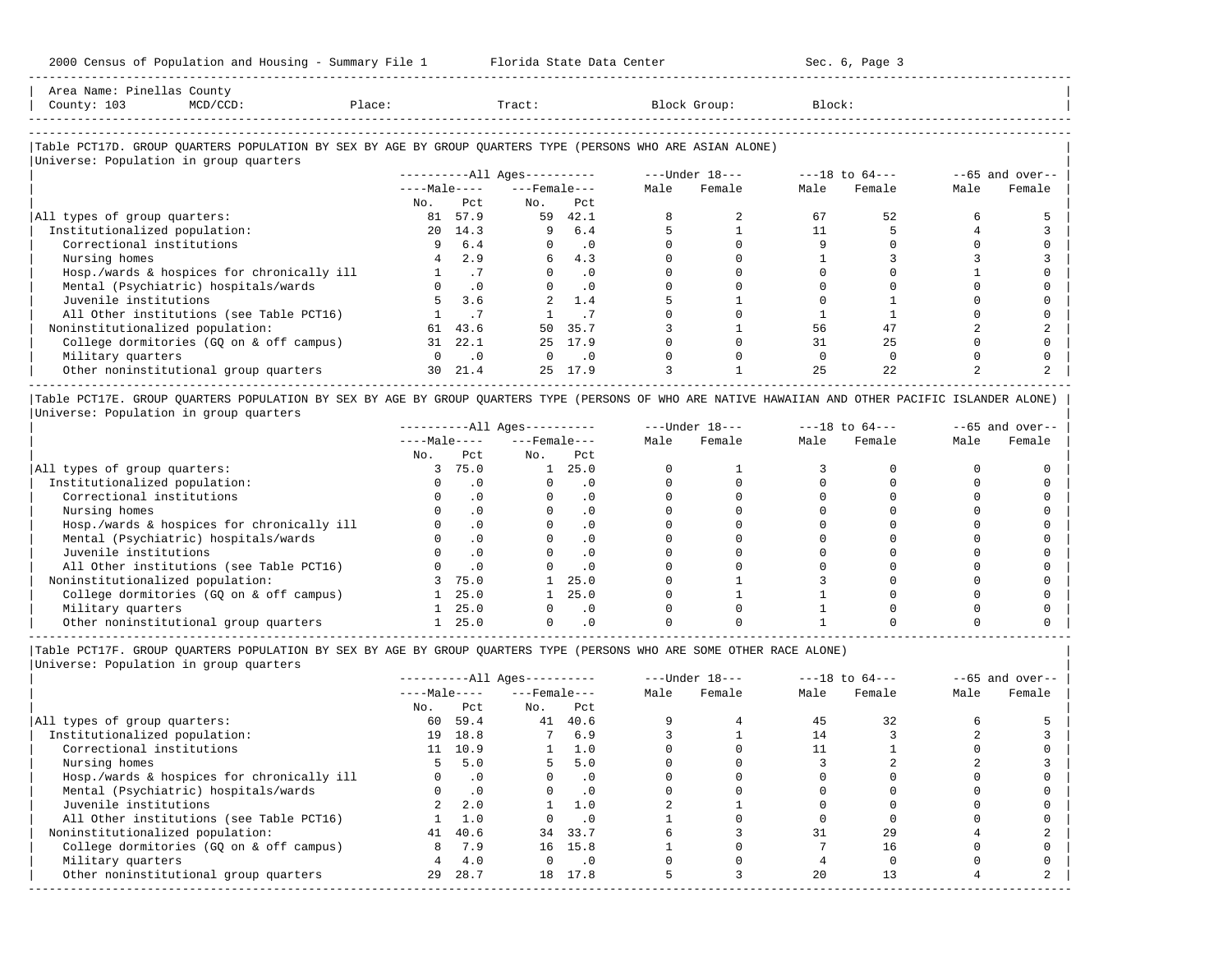-----------------------------------------------------------------------------------------------------------------------------------------------------

| County: 103                            | $MCD/CCD$ :                                                                                                            | Place: |               | Tract:                       |                             |      | Block Group:                   | Block: |             |      |                   |
|----------------------------------------|------------------------------------------------------------------------------------------------------------------------|--------|---------------|------------------------------|-----------------------------|------|--------------------------------|--------|-------------|------|-------------------|
|                                        | Table PCT17G. GROUP QUARTERS POPULATION BY SEX BY AGE BY GROUP QUARTERS TYPE (PERSONS OF WHO REPORT TWO OR MORE RACES) |        |               |                              |                             |      |                                |        |             |      |                   |
| Universe: Population in group quarters |                                                                                                                        |        |               |                              |                             |      |                                |        |             |      |                   |
|                                        |                                                                                                                        |        |               | ----------All Ages---------- |                             |      | ---Under 18--- ----18 to 64--- |        |             |      | $--65$ and over-- |
|                                        |                                                                                                                        |        |               | $---Male-- ---Female---$     |                             | Male | Female                         |        | Male Female | Male | Female            |
|                                        |                                                                                                                        | No.    | Pct.          | No.                          | Pct                         |      |                                |        |             |      |                   |
| All types of group quarters:           |                                                                                                                        |        | 113 55.1      |                              | 92 44.9                     | 13   | 16                             | 89     | 58          | 11   | 18                |
| Institutionalized population:          |                                                                                                                        | 27     | 13.2          |                              | 23 11.2                     |      | 6                              | 19     |             |      | 12                |
| Correctional institutions              |                                                                                                                        |        | 15 7.3        |                              | $4 \quad 2.0$               |      |                                | 15     |             |      |                   |
| Nursing homes                          |                                                                                                                        |        | $8 \quad 3.9$ |                              | $13 \t 6.3$                 |      |                                |        |             |      | 12                |
|                                        | Hosp./wards & hospices for chronically ill                                                                             |        | $\cdot$ 0     | $\Omega$                     | $\cdot$ 0                   |      |                                |        |             |      |                   |
|                                        | Mental (Psychiatric) hospitals/wards                                                                                   |        | .5            |                              | $\overline{\phantom{0}}$ .0 |      |                                |        |             |      |                   |
| Juvenile institutions                  |                                                                                                                        |        | . 5           |                              | 2.4                         |      |                                |        |             |      |                   |
|                                        | All Other institutions (see Table PCT16)                                                                               |        | 2, 1, 0       |                              | .5                          |      |                                |        |             |      |                   |
| Noninstitutionalized population:       |                                                                                                                        | 86     | 42.0          | 69                           | 33.7                        |      | 10                             | 70     | 53          |      |                   |
|                                        | College dormitories (GQ on & off campus)                                                                               |        | 14 6.8        | 16                           | 7.8                         |      |                                | 14     | 15          |      |                   |
| Military quarters                      |                                                                                                                        |        | 7 3.4         | $\cap$                       | $\overline{\phantom{0}}$ .0 |      |                                |        | $\Omega$    |      |                   |
|                                        | Other noninstitutional group quarters                                                                                  |        | 65 31.7       | 53                           | 25.9                        | 11   |                                | 49     | 38          |      |                   |

|                                            |              |      | $------All Aqes------$ |           |      | $---Under 18---$ |      | $---18$ to $64---$ |      | $--65$ and over-- |
|--------------------------------------------|--------------|------|------------------------|-----------|------|------------------|------|--------------------|------|-------------------|
|                                            | $---Male---$ |      | $---$ Female $---$     |           | Male | Female           | Male | Female             | Male | Female            |
|                                            | No.          | Pct. | No.                    | Pct.      |      |                  |      |                    |      |                   |
| All types of group quarters:               | 456          | 59.0 | 317                    | 41.0      | 37   | 56               | 379  | 188                | 40   |                   |
| Institutionalized population:              | 229          | 29.6 | 122                    | 15.8      |      | 30               | 183  | 37                 | 29   | 55                |
| Correctional institutions                  | 158          | 20.4 | 27                     | 3.5       |      |                  | 157  | 26                 |      |                   |
| Nursing homes                              | 48           | 6.2  | 59                     | 7.6       |      |                  | 19   |                    | 29   | 53                |
| Hosp./wards & hospices for chronically ill |              |      |                        | $\cdot$ 3 |      |                  |      |                    |      |                   |
| Mental (Psychiatric) hospitals/wards       |              |      |                        |           |      |                  |      |                    |      |                   |
| Juvenile institutions                      |              | 1.2  | 21                     | 2.7       |      | 19               |      |                    |      |                   |
| All Other institutions (see Table PCT16)   |              | 1.6  | 12 <sup>°</sup>        | 1.6       |      | 10               |      |                    |      |                   |
| Noninstitutionalized population:           | 227          | 29.4 | 195                    | 25.2      | 20   | 26               | 196  | 151                |      | 18                |
| College dormitories (GO on & off campus)   | 46           | 6.0  | 61                     | 7.9       |      |                  | 43   | 59                 |      |                   |
| Military quarters                          |              | .8   |                        | $\cdot$ 0 |      |                  |      |                    |      |                   |
| Other noninstitutional group quarters      | 175          | 22.6 | 134                    | 17.3      |      | 24               | 147  | 92                 |      | 18                |

|Table PCT17I. GROUP QUARTERS POPULATION BY SEX BY AGE BY GROUP QUARTERS TYPE (PERSONS OF WHO ARE WHITE ALONE, NOT HISPANIC OR LATINO) | |Universe: Population in group quarters |

|                                            |              |           | $------All Aqes------$ |           |      | $---Under 18---$ |       | $---18$ to $64---$ |        | $--65$ and over-- |
|--------------------------------------------|--------------|-----------|------------------------|-----------|------|------------------|-------|--------------------|--------|-------------------|
|                                            | $---Male---$ |           | $---$ Female $---$     |           | Male | Female           | Male  | Female             | Male   | Female            |
|                                            | No.          | Pct       | No.                    | Pct       |      |                  |       |                    |        |                   |
| All types of group quarters:               | 7,658        | 40.8      | 11,117                 | 59.2      | 301  | 338              | 4,384 | 2,511              | 2,973  | 8,268             |
| Institutionalized population:              | 4,299        | 22.9      | 6,569                  | 35.0      | 163  | 142              | 2,045 | 579                | 2,091  | 5,848             |
| Correctional institutions                  | 1,565        | 8.3       | 309                    | 1.6       | 11   |                  | 1,521 | 269                | 33     | 36                |
| Nursing homes                              | 2,355        | 12.5      | 5,957                  | 31.7      |      |                  | 371   | 258                | 1,984  | 5,699             |
| Hosp./wards & hospices for chronically ill | 51           |           | 61                     | $\cdot$ 3 |      |                  | 14    | 6                  | 37     | 55                |
| Mental (Psychiatric) hospitals/wards       | 45           | $\cdot$ 2 | 25                     |           |      |                  | 39    | 18                 |        |                   |
| Juvenile institutions                      | 108          | . 6       | 97                     | . 5       | 102  | 92               |       |                    |        |                   |
| All Other institutions (see Table PCT16)   | 175          | .9        | 120                    | . 6       | 50   | 46               | 94    | 23                 | 31     | 51                |
| Noninstitutionalized population:           | 3,359        | 17.9      | 4,548                  | 24.2      | 138  | 196              | 2,339 | 1,932              | 882    | 2,420             |
| College dormitories (GO on & off campus)   | 688          | 3.7       | 835                    | 4.4       | 18   | 19               | 668   | 816                | $\sim$ |                   |
| Military quarters                          | 37           | $\cdot$ 2 |                        | $\cdot$ 0 |      |                  | 37    |                    |        |                   |
| Other noninstitutional group quarters      | 2,634        | 14.0      | 3,709                  | 19.8      | 120  | 177              | 1,634 | 1,112              | 880    | 2,420             |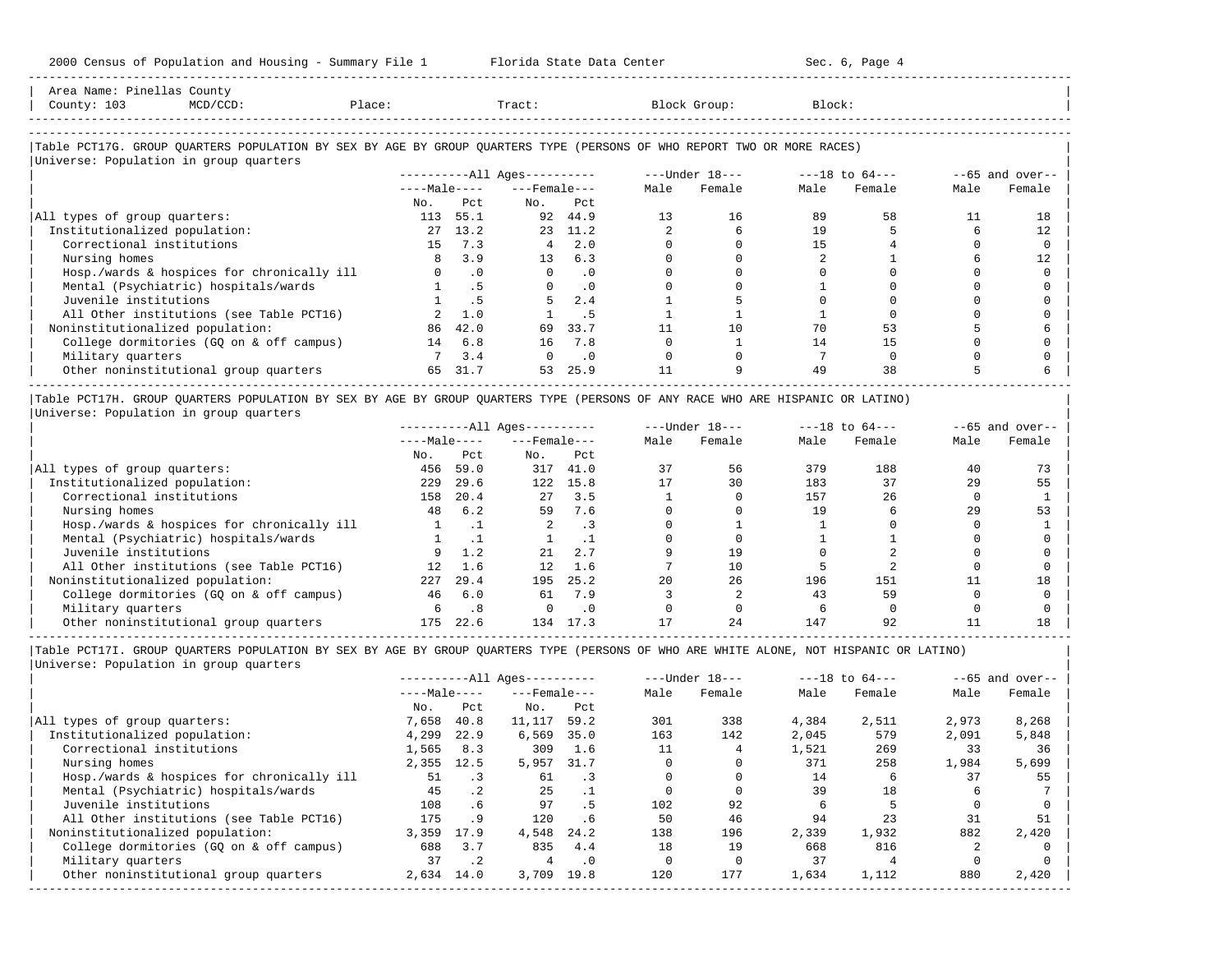2000 Census of Population and Housing - Summary File 1 Telorida State Data Center Sec. 6, Page 1 North Sec. 6, Page

| Area Name: Polk County<br>County: 105<br>$MCD/CCD$ :                                      | Place:     | Tract:                                             |                      |              | Block Group:                                                               | Block: |                              |       |                              |
|-------------------------------------------------------------------------------------------|------------|----------------------------------------------------|----------------------|--------------|----------------------------------------------------------------------------|--------|------------------------------|-------|------------------------------|
|                                                                                           |            |                                                    |                      |              |                                                                            |        |                              |       |                              |
| Table PCT16. GROUP QUARTERS POPULATION BY GROUP QUARTERS TYPE                             |            |                                                    |                      |              |                                                                            |        |                              |       |                              |
| Universe: Population in group quarters                                                    |            |                                                    |                      |              |                                                                            |        |                              |       |                              |
|                                                                                           |            |                                                    |                      |              |                                                                            |        |                              |       |                              |
| Total Group Quarters Population                                                           |            |                                                    | 12,546               |              |                                                                            |        |                              |       |                              |
| Institutionalized population:                                                             |            |                                                    | 8,388                |              | Noninstitutionalized population:                                           |        |                              |       | 4,158                        |
| Correctional institutions:                                                                |            |                                                    | 4,717                |              | College dormitories (college GO on and off campus)                         |        |                              |       | 1,940                        |
| Federal prisons and detention centers                                                     |            |                                                    | $\Omega$             |              | Military quarters:                                                         |        |                              |       | $\Omega$                     |
| Halfway houses                                                                            |            |                                                    | 149                  | On base:     |                                                                            |        |                              |       | $\Omega$                     |
| Local jails, police lockups, etc.                                                         |            |                                                    | 1,853                |              | Barracks and other GQ for military personnel                               |        |                              |       | $\Omega$                     |
| Military disciplinary barracks                                                            |            |                                                    | $\Omega$             |              | Transient quarters for temporary residents                                 |        |                              |       | $\Omega$                     |
| State prisons                                                                             |            |                                                    | 2,715                |              | Military ships                                                             |        |                              |       | $\Omega$                     |
| Other types of correctional institutions                                                  |            |                                                    | $\Omega$             | Group homes: |                                                                            |        |                              |       | 422                          |
| Nursing homes                                                                             |            |                                                    | 2,921                |              | Homes or halfway houses for drug/alcohol abuse                             |        |                              |       | 94                           |
| Hospitals/wards, hospices, and schools for the handicapped:                               |            |                                                    | 54                   |              | Homes for the mentally ill                                                 |        |                              |       | 95                           |
| Hospitals/wards and hospices for chronically ill:                                         |            |                                                    | 23                   |              | Homes for the mentally retarded                                            |        |                              |       | 20                           |
| Hospices or homes for chronically ill                                                     |            |                                                    | $7^{\circ}$          |              | Homes for the physically handicapped                                       |        |                              |       | 83                           |
| Military hospitals or wards for chronically ill                                           |            |                                                    | $\Omega$             |              | Other group homes                                                          |        |                              |       | 130                          |
| Other hospitals or wards for chronically ill                                              |            |                                                    | 16                   |              | Religious group quarters                                                   |        |                              |       | 5                            |
| Hospitals or wards for drug/alcohol abuse                                                 |            |                                                    | 31                   |              | Workers' dormitories:                                                      |        |                              |       | 460                          |
| Mental (Psychiatric) hospitals or wards                                                   |            |                                                    | $\Omega$             |              | Agriculture workers' dormitories on farms                                  |        |                              |       | 108                          |
| Schools, hospitals, or wards for the mentally retarded                                    |            |                                                    | $\Omega$<br>$\Omega$ |              | Job Corps and vocational training facilities<br>Other workers' dormitories |        |                              |       | $\mathbf 0$<br>352           |
| Schools, hospitals, or wards for the physically handicapped:<br>Institutions for the deaf |            |                                                    | $\Omega$             |              | Crews of maritime vessels                                                  |        |                              |       | $\mathbf 0$                  |
| Institutions for the blind                                                                |            |                                                    | $\Omega$             |              | Other nonhousehold living situations                                       |        |                              |       | 61                           |
| Orthopedic wards/institutions for the physically handicapped                              |            |                                                    | $\Omega$             |              | Other noninstitutional group quarters                                      |        |                              |       | 1,270                        |
| Wards in general hospitals for patients with no usual home elsewhere                      |            |                                                    | $\Omega$             |              |                                                                            |        |                              |       |                              |
| Wards in military hospitls for patients with no usual home elsewhere                      |            |                                                    | $\Omega$             |              |                                                                            |        |                              |       |                              |
| Juvenile institutions:                                                                    |            |                                                    | 696                  |              |                                                                            |        |                              |       |                              |
| Long-term care:                                                                           |            |                                                    | 540                  |              |                                                                            |        |                              |       |                              |
| Homes for abused, dependent, and neglected children                                       |            |                                                    | 35                   |              |                                                                            |        |                              |       |                              |
| Residential treatment centers for emotionally disturbed children                          |            |                                                    | $\Omega$             |              |                                                                            |        |                              |       |                              |
| Training schools for juvenile delinquents                                                 |            |                                                    | 505                  |              |                                                                            |        |                              |       |                              |
| Short-term care, detention or diagnostic centers for delinquent chdrn                     |            |                                                    | 107                  |              |                                                                            |        |                              |       |                              |
| Type of juvenile institution unknown                                                      |            |                                                    | 49                   |              |                                                                            |        |                              |       |                              |
|                                                                                           |            |                                                    |                      |              |                                                                            |        |                              |       |                              |
| Table PCT17. GROUP OUARTERS POPULATION BY SEX BY AGE BY GROUP OUARTERS TYPE               |            |                                                    |                      |              |                                                                            |        |                              |       |                              |
| Universe: Population in group quarters                                                    |            |                                                    |                      |              |                                                                            |        |                              |       |                              |
|                                                                                           |            | $------All Aqes------$<br>$---Male-- ---Female---$ |                      |              | ---Under 18---<br>Male Female                                              | Male   | $---18$ to $64---$<br>Female | Male  | $- -65$ and over--<br>Female |
|                                                                                           | No.        | $NQ$ .<br>Pct                                      | Pct                  |              |                                                                            |        |                              |       |                              |
| All types of group quarters:                                                              | 7,706 61.4 |                                                    | 4,840 38.6           | 788          | 230                                                                        | 5,908  | 1,907                        | 1,010 | 2,703                        |
| Institutionalized population:                                                             | 5,893 47.0 |                                                    | 2,495 19.9           | 532          | 69                                                                         | 4,556  | 479                          | 805   | 1,947                        |
| Correctional institutions                                                                 | 4,363 34.8 | 354                                                | 2.8                  | 15           | $\Omega$                                                                   | 4,292  | 352                          | 56    | 2                            |

| Institutionalized population:              | 5,893 47.0 |           | 2,495 19.9 |      | 532 | 69  | 4,556 | 479   | 805 | 1,947 |
|--------------------------------------------|------------|-----------|------------|------|-----|-----|-------|-------|-----|-------|
| Correctional institutions                  | 4,363      | 34.8      | 354        | 2.8  | 15  |     | 4,292 | 352   | 56  |       |
| Nursing homes                              | 870        | 6.9       | 2,051      | 16.3 |     |     | 134   | 112   | 736 | 1,939 |
| Hosp./wards & hospices for chronically ill | 13         |           | 10         |      |     |     |       |       |     |       |
| Mental (Psychiatric) hospitals/wards       |            |           |            |      |     |     |       |       |     |       |
| Juvenile institutions                      | 622        | 5.0       | 74         |      | 517 | 69  | 105   |       |     |       |
| All Other institutions (see Table PCT16)   |            |           |            |      |     |     | 2.0   |       |     |       |
| Noninstitutionalized population:           | 1,813      | 14.5      | 2,345      | 18.7 | 256 | 161 | 1,352 | 1,428 | 205 | 756   |
| College dormitories (GO on & off campus)   | 868        | 6.9       | 1,072      | 8.5  |     |     | 862   | 1,069 |     |       |
| Military quarters                          |            | $\cdot$ 0 |            |      |     |     |       |       |     |       |
| Other noninstitutional group quarters      | 945        | 7.5       | 1.273      | 10.1 | 250 | 158 | 490   | 359   | 205 | 756   |

-----------------------------------------------------------------------------------------------------------------------------------------------------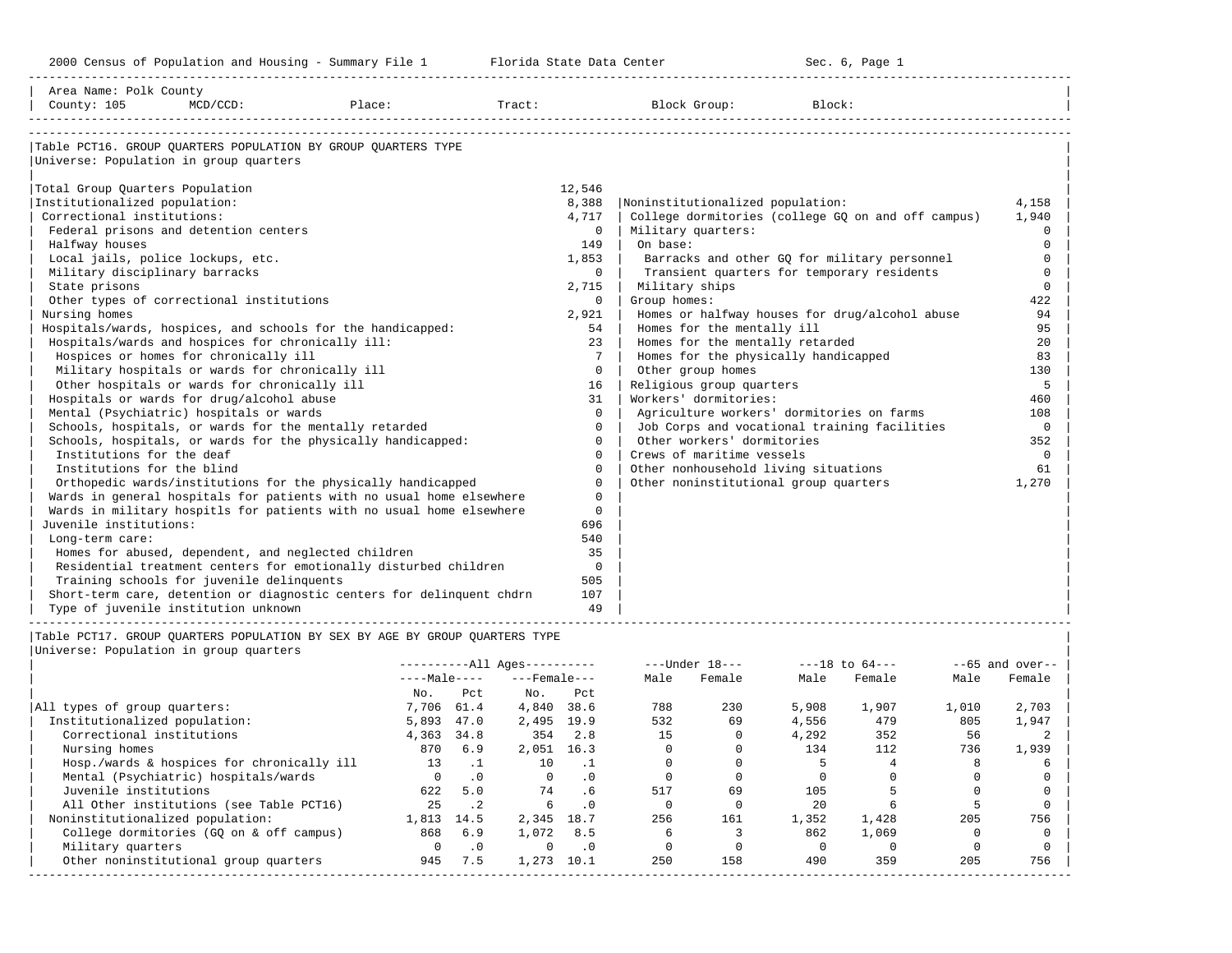| Area Name: Polk County<br>County: 105<br>$MCD/CCD$ :                                                       | Place:       |           | Tract:                       |           |      | Block Group:   | Block:   |                    |      |                   |
|------------------------------------------------------------------------------------------------------------|--------------|-----------|------------------------------|-----------|------|----------------|----------|--------------------|------|-------------------|
| Table PCT17A. GROUP QUARTERS POPULATION BY SEX BY AGE BY GROUP QUARTERS TYPE (PERSONS WHO ARE WHITE ALONE) |              |           |                              |           |      |                |          |                    |      |                   |
| Universe: Population in group quarters                                                                     |              |           | ----------All Ages---------- |           |      | ---Under 18--- |          | $---18$ to $64---$ |      | $--65$ and over-- |
|                                                                                                            | $---Male---$ |           | $---$ Female $---$           |           | Male | Female         | Male     | Female             | Male | Female            |
|                                                                                                            | No.          | Pct.      | $N_{\bigcirc}$ .             | Pct.      |      |                |          |                    |      |                   |
| All types of group quarters:                                                                               | 4,292        | 51.2      | 4,091 48.8                   |           | 368  | 93             | 3,044    | 1,499              | 880  | 2,499             |
| Institutionalized population:                                                                              | 3,033        | 36.2      | 2,140                        | 25.5      | 244  | 41             | 2,096    | 334                | 693  | 1,765             |
| Correctional institutions                                                                                  | 1,966        | 23.5      | 228                          | 2.7       |      |                | 1,931    | 227                | 31   |                   |
| Nursing homes                                                                                              | 755          | 9.0       | 1,856                        | 22.1      |      |                | 105      | 98                 | 650  | 1,758             |
| Hosp./wards & hospices for chronically ill                                                                 | 12.          | $\cdot$ 1 | 10                           | $\cdot$ 1 |      |                |          |                    |      |                   |
| Mental (Psychiatric) hospitals/wards                                                                       |              | $\cdot$ 0 | $\Omega$                     | $\cdot$ 0 |      |                |          |                    |      |                   |
| Juvenile institutions                                                                                      | 285          | 3.4       | 43                           | . 5       | 2.40 | 41             | 45       |                    |      |                   |
| All Other institutions (see Table PCT16)                                                                   | 15           | $\cdot$ 2 |                              | $\Omega$  |      |                | 11       |                    |      |                   |
| Noninstitutionalized population:                                                                           | 1,259        | 15.0      | 1,951                        | 23.3      | 124  | 52             | 948      | 1,165              | 187  | 734               |
| College dormitories (GQ on & off campus)                                                                   | 723          | 8.6       | 949                          | 11.3      |      |                | 720      | 948                |      |                   |
| Military quarters                                                                                          | $\Omega$     | $\cdot$ 0 | $\Omega$                     | $\cdot$ 0 |      |                | $\Omega$ | $\Omega$           |      |                   |
| Other noninstitutional group quarters                                                                      | 536          | 6.4       | 1,002                        | 12.0      | 121  | 51             | 228      | 217                | 187  | 734               |

|Table PCT17B. GROUP QUARTERS POPULATION BY SEX BY AGE BY GROUP QUARTERS TYPE (PERSONS WHO ARE BLACK OR AFRICAN AMERICAN ALONE) | |Universe: Population in group quarters |

|                                            |              |           | $------All Aqes------$ |           | $---Under 18---$ |        | $---18$ to $64---$ |        | $--65$ and over-- |        |
|--------------------------------------------|--------------|-----------|------------------------|-----------|------------------|--------|--------------------|--------|-------------------|--------|
|                                            | $---Male---$ |           | $---$ Female $---$     |           | Male             | Female | Male               | Female | Male              | Female |
|                                            | No.          | Pct       | No.                    | Pct       |                  |        |                    |        |                   |        |
| All types of group quarters:               | 2,738        | 84.2      | 513                    | 15.8      | 334              | 69     | 2,291              | 256    | 113               | 188    |
| Institutionalized population:              | 2,484        | 76.4      | 322                    | 9.9       | 272              | 25     | 2,110              | 129    | 102               | 168    |
| Correctional institutions                  | 2,051        | 63.1      | 110                    | 3.4       | 10               |        | 2,021              | 110    | 20                |        |
| Nursing homes                              | 109          | 3.4       | 181                    | 5.6       |                  |        | 28                 | 13     | 81                | 168    |
| Hosp./wards & hospices for chronically ill |              |           |                        | $\cdot$ 0 |                  |        |                    |        |                   |        |
| Mental (Psychiatric) hospitals/wards       |              | $\cdot$ 0 |                        | $\cdot$ 0 |                  |        |                    |        |                   |        |
| Juvenile institutions                      | 316          | 9.7       | 28                     | . 9       | 262              | 25     | 54                 |        |                   |        |
| All Other institutions (see Table PCT16)   |              |           |                        |           |                  |        |                    |        |                   |        |
| Noninstitutionalized population:           | 254          | 7.8       | 191                    | 5.9       | 62               | 44     | 181                | 127    |                   | 20     |
| College dormitories (GO on & off campus)   | 83           | 2.6       | 53                     | 1.6       |                  |        | 83                 | 51     |                   |        |
| Military quarters                          |              | $\cdot$ 0 |                        | $\cdot$ 0 |                  |        |                    |        |                   |        |
| Other noninstitutional group quarters      | 171          | 5.3       | 138                    | 4.2       | 62               | 42     | 98                 | 76     |                   | 20     |

-----------------------------------------------------------------------------------------------------------------------------------------------------

|                                            |              |           | $------All Aqes------$ |           | $---Under 18---$ |        | $---18$ to $64---$ |        | $--65$ and over-- |        |
|--------------------------------------------|--------------|-----------|------------------------|-----------|------------------|--------|--------------------|--------|-------------------|--------|
|                                            | $---Male---$ |           | $---$ Female $---$     |           | Male             | Female | Male               | Female | Male              | Female |
|                                            | No.          | Pct       | No.                    | Pct       |                  |        |                    |        |                   |        |
| All types of group quarters:               | 57           | 77.0      | 17                     | 23.0      |                  |        | 53                 | 13     |                   |        |
| Institutionalized population:              | 46           | 62.2      |                        | $9$ 12.2  |                  |        | 45                 |        |                   |        |
| Correctional institutions                  | 44           | 59.5      |                        | 8 10.8    |                  |        | 44                 |        |                   |        |
| Nursing homes                              |              | . 0       |                        | 1.4       |                  |        |                    |        |                   |        |
| Hosp./wards & hospices for chronically ill |              | $\cdot$ 0 |                        | $\cdot$ 0 |                  |        |                    |        |                   |        |
| Mental (Psychiatric) hospitals/wards       |              | $\cdot$ 0 |                        | $\cdot$ 0 |                  |        |                    |        |                   |        |
| Juvenile institutions                      |              | 2.7       |                        | $\cdot$ 0 |                  |        |                    |        |                   |        |
| All Other institutions (see Table PCT16)   |              | $\cdot$ 0 |                        |           |                  |        |                    |        |                   |        |
| Noninstitutionalized population:           |              | 11 14.9   | 8                      | 10.8      |                  |        |                    |        |                   |        |
| College dormitories (GQ on & off campus)   |              | 4.1       |                        | 5.4       |                  |        |                    |        |                   |        |
| Military quarters                          |              | $\cdot$ 0 |                        | $\cdot$ 0 |                  |        |                    |        |                   |        |
| Other noninstitutional group quarters      | 8            | 10.8      | 4                      | 5.4       |                  |        |                    |        |                   |        |
|                                            |              |           |                        |           |                  |        |                    |        |                   |        |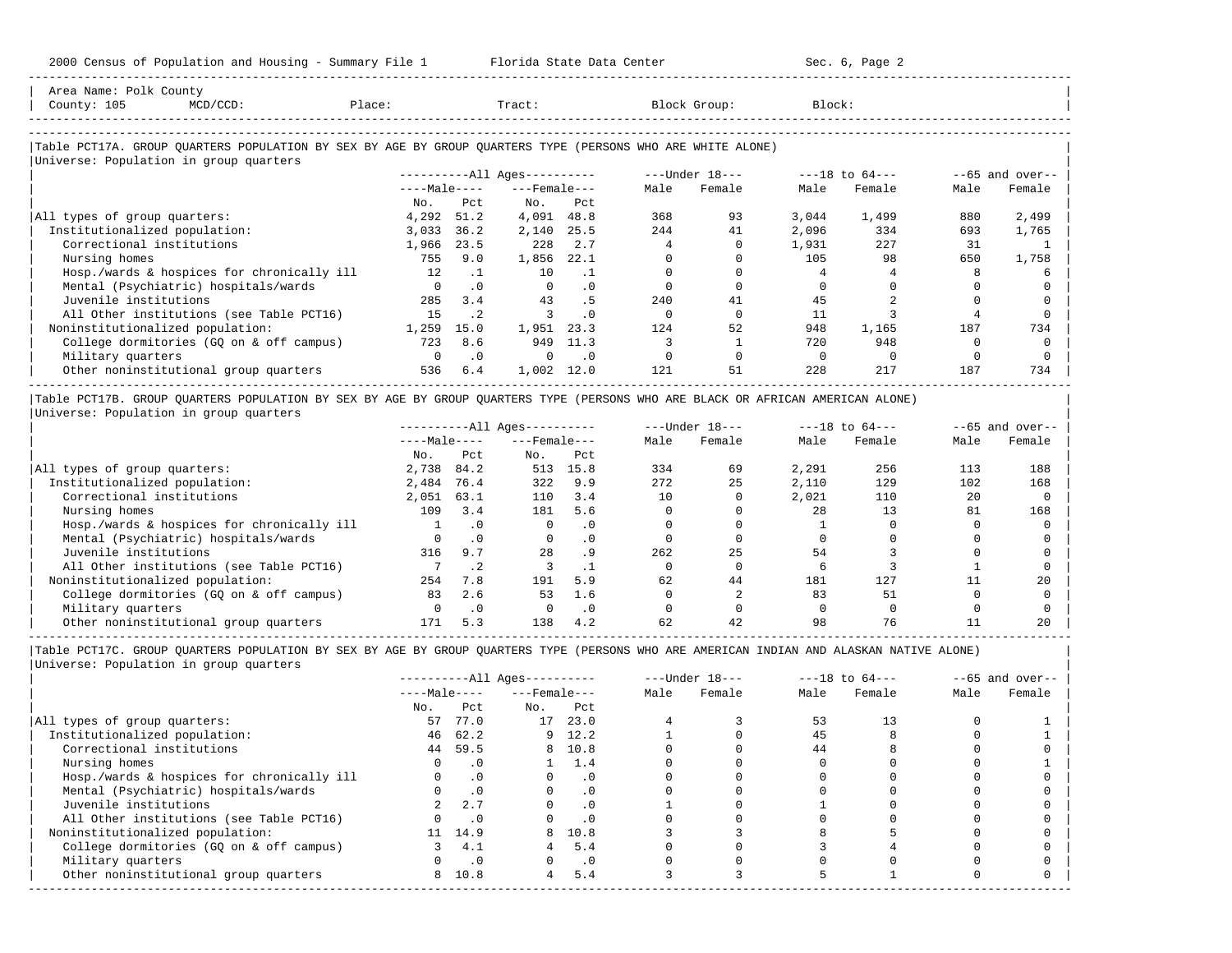| Area Name:<br>Polk County<br>the contract of the contract of the contract of the contract of the contract of the contract of the contract of |        |       |       |        |  |
|----------------------------------------------------------------------------------------------------------------------------------------------|--------|-------|-------|--------|--|
| 105<br>County:<br>$\sim$ $\sim$                                                                                                              | Place: | Tract | Group | Block: |  |
| --------------------                                                                                                                         |        |       |       |        |  |

-----------------------------------------------------------------------------------------------------------------------------------------------------

### |Table PCT17D. GROUP QUARTERS POPULATION BY SEX BY AGE BY GROUP QUARTERS TYPE (PERSONS WHO ARE ASIAN ALONE) |

|                                            |              |           | $------All Ages------$ |           |      | $---Under 18---$ | $---18$ to $64---$ |        | $--65$ and over-- |        |
|--------------------------------------------|--------------|-----------|------------------------|-----------|------|------------------|--------------------|--------|-------------------|--------|
|                                            | $---Male---$ |           | $---$ Female $---$     |           | Male | Female           | Male               | Female | Male              | Female |
|                                            | No.          | Pct.      | No.                    | Pct       |      |                  |                    |        |                   |        |
| All types of group quarters:               | 29           | 67.4      | 14                     | 32.6      |      |                  | 25                 | 13     |                   |        |
| Institutionalized population:              |              | 16 37.2   | $\overline{a}$         | 4.7       |      |                  | 14                 |        |                   |        |
| Correctional institutions                  |              | 14 32.6   |                        | 2.3       |      |                  | 14                 |        |                   |        |
| Nursing homes                              |              | . 0       |                        | 2.3       |      |                  |                    |        |                   |        |
| Hosp./wards & hospices for chronically ill |              | $\cdot$ 0 |                        | $\cdot$ 0 |      |                  |                    |        |                   |        |
| Mental (Psychiatric) hospitals/wards       |              | $\cdot$ 0 |                        | $\cdot$ 0 |      |                  |                    |        |                   |        |
| Juvenile institutions                      |              | 4.7       |                        | $\cdot$ 0 |      |                  |                    |        |                   |        |
| All Other institutions (see Table PCT16)   |              | $\cdot$ 0 |                        | $\cdot$ 0 |      |                  |                    |        |                   |        |
| Noninstitutionalized population:           | 13           | 30.2      | 12 <sup>°</sup>        | 27.9      |      |                  |                    |        |                   |        |
| College dormitories (GQ on & off campus)   | 10           | 23.3      | 10 <sup>1</sup>        | 23.3      |      |                  | 10                 | 10     |                   |        |
| Military quarters                          |              | $\cdot$ 0 | $\Omega$               | $\cdot$ 0 |      |                  |                    |        |                   |        |
| Other noninstitutional group quarters      |              | 7.0       | 2                      | 4.7       |      |                  |                    |        |                   |        |

|Table PCT17E. GROUP QUARTERS POPULATION BY SEX BY AGE BY GROUP QUARTERS TYPE (PERSONS OF WHO ARE NATIVE HAWAIIAN AND OTHER PACIFIC ISLANDER ALONE) | |Universe: Population in group quarters |

|                                            |              |           | $------All Aqes------$ |           |      | $---Under 18---$ |      | $---18$ to $64---$ |      | $--65$ and over-- |
|--------------------------------------------|--------------|-----------|------------------------|-----------|------|------------------|------|--------------------|------|-------------------|
|                                            | $---Male---$ |           | $---$ Female $---$     |           | Male | Female           | Male | Female             | Male | Female            |
|                                            | No.          | Pct       | No.                    | Pct       |      |                  |      |                    |      |                   |
| All types of group quarters:               |              | 25.0      | 3                      | 75.0      |      |                  |      |                    |      |                   |
| Institutionalized population:              |              | 25.0      |                        | . 0       |      |                  |      |                    |      |                   |
| Correctional institutions                  |              | 25.0      |                        | $\cdot$ 0 |      |                  |      |                    |      |                   |
| Nursing homes                              |              |           |                        | $\cdot$ 0 |      |                  |      |                    |      |                   |
| Hosp./wards & hospices for chronically ill |              | $\cdot$ 0 |                        | $\cdot$ 0 |      |                  |      |                    |      |                   |
| Mental (Psychiatric) hospitals/wards       |              |           |                        | $\cdot$ 0 |      |                  |      |                    |      |                   |
| Juvenile institutions                      |              | $\cdot$ 0 |                        | . 0       |      |                  |      |                    |      |                   |
| All Other institutions (see Table PCT16)   |              |           |                        |           |      |                  |      |                    |      |                   |
| Noninstitutionalized population:           |              |           |                        | 75.0      |      |                  |      |                    |      |                   |
| College dormitories (GO on & off campus)   |              |           |                        | 50.0      |      |                  |      |                    |      |                   |
| Military quarters                          |              |           |                        | $\cdot$ 0 |      |                  |      |                    |      |                   |
| Other noninstitutional group quarters      |              |           |                        | 25.0      |      |                  |      |                    |      |                   |

----------------------------------------------------------------------------------------------------------------------------------------------------- |Table PCT17F. GROUP QUARTERS POPULATION BY SEX BY AGE BY GROUP QUARTERS TYPE (PERSONS WHO ARE SOME OTHER RACE ALONE) |

|                                            | $------All Ages------$ |           |                    | $---Under 18---$ |      | $---18$ to $64---$ |      | $--65$ and over-- |      |        |
|--------------------------------------------|------------------------|-----------|--------------------|------------------|------|--------------------|------|-------------------|------|--------|
|                                            | $---Male---$           |           | $---$ Female $---$ |                  | Male | Female             | Male | Female            | Male | Female |
|                                            | No.                    | Pct       | No.                | Pct              |      |                    |      |                   |      |        |
| All types of group quarters:               | 439                    | 78.0      | 124                | 22.0             | 63   | 46                 | 364  | 73                |      |        |
| Institutionalized population:              | 210                    | 37.3      | 6                  | -1.1             | 12   |                    | 192  |                   |      |        |
| Correctional institutions                  | 189                    | 33.6      | $\Omega$           | $\cdot$ 0        |      |                    | 185  |                   |      |        |
| Nursing homes                              |                        | . 5       |                    |                  |      |                    |      |                   |      |        |
| Hosp./wards & hospices for chronically ill |                        | $\cdot$ 0 |                    | $\cdot$ 0        |      |                    |      |                   |      |        |
| Mental (Psychiatric) hospitals/wards       |                        | $\cdot$ 0 |                    | $\cdot$ 0        |      |                    |      |                   |      |        |
| Juvenile institutions                      | 15                     | 2.7       |                    | . 4              |      |                    |      |                   |      |        |
| All Other institutions (see Table PCT16)   |                        | .5        |                    | $\cdot$ 0        |      |                    |      |                   |      |        |
| Noninstitutionalized population:           | 229                    | 40.7      | 118                | 21.0             | 51   | 44                 | 172  | 73                |      |        |
| College dormitories (GQ on & off campus)   | 31                     | 5.5       | 27                 | 4.8              |      |                    | 30   | 27                |      |        |
| Military quarters                          |                        | $\cdot$ 0 | $\Omega$           | $\cdot$ 0        |      |                    |      |                   |      |        |
| Other noninstitutional group quarters      | 198                    | 35.2      | 91                 | 16.2             | 50   | 44                 | 142  | 46                |      |        |
|                                            |                        |           |                    |                  |      |                    |      |                   |      |        |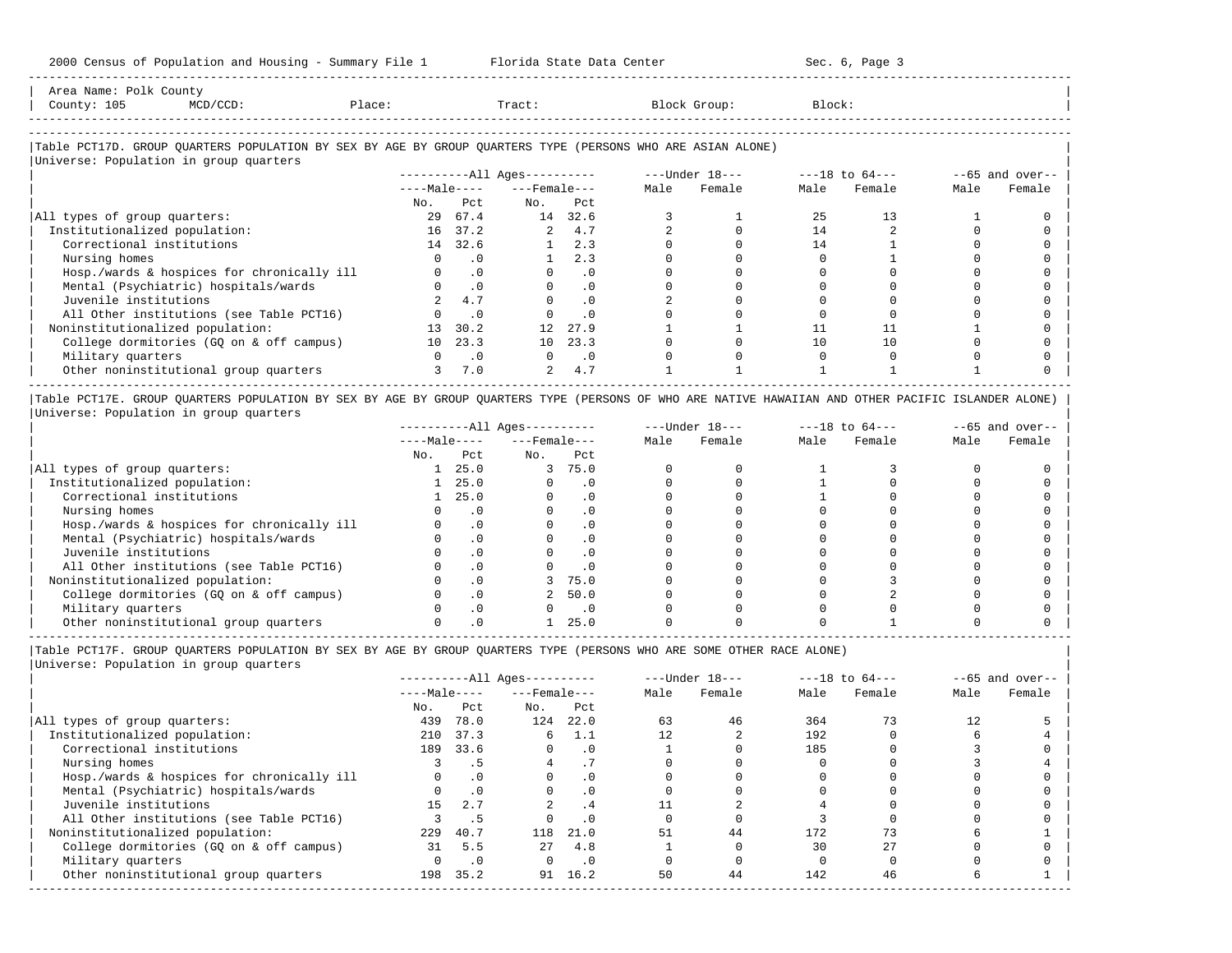-----------------------------------------------------------------------------------------------------------------------------------------------------

| County: 105                   | $MCD/CCD$ :                                                                                                            | Place: |              | Tract:                 |           |      | Block Group:   | Block: |                    |      |                   |
|-------------------------------|------------------------------------------------------------------------------------------------------------------------|--------|--------------|------------------------|-----------|------|----------------|--------|--------------------|------|-------------------|
|                               | Table PCT17G. GROUP QUARTERS POPULATION BY SEX BY AGE BY GROUP QUARTERS TYPE (PERSONS OF WHO REPORT TWO OR MORE RACES) |        |              |                        |           |      |                |        |                    |      |                   |
|                               | Universe: Population in group quarters                                                                                 |        |              |                        |           |      |                |        |                    |      |                   |
|                               |                                                                                                                        |        |              | $------All Aqes------$ |           |      | ---Under 18--- |        | $---18$ to $64---$ |      | $--65$ and over-- |
|                               |                                                                                                                        |        | $---Male---$ | $---$ Female $---$     |           | Male | Female         | Male   | Female             | Male | Female            |
|                               |                                                                                                                        | No.    | Pct          | No.                    | Pct       |      |                |        |                    |      |                   |
| All types of group quarters:  |                                                                                                                        | 150    | 65.8         |                        | 78 34.2   | 16   | 18             | 130    | 50                 |      | 10                |
| Institutionalized population: |                                                                                                                        | 103    | 45.2         | 16                     | 7.0       |      |                | 98     |                    |      |                   |
| Correctional institutions     |                                                                                                                        | 98     | 43.0         |                        | 3.1       |      |                | 96     |                    |      |                   |
| Nursing homes                 |                                                                                                                        |        | 1.3          |                        | 3.5       |      |                |        |                    |      |                   |
|                               | Hosp./wards & hospices for chronically ill                                                                             |        | $\cdot$ 0    |                        | $\cdot$ 0 |      |                |        |                    |      |                   |
|                               | Mental (Psychiatric) hospitals/wards                                                                                   |        | $\cdot$ 0    |                        | $\cdot$ 0 |      |                |        |                    |      |                   |
| Juvenile institutions         |                                                                                                                        |        | . 9          |                        | . 4       |      |                |        |                    |      |                   |
|                               | All Other institutions (see Table PCT16)                                                                               |        | $\cdot$ 0    |                        | .0        |      |                |        |                    |      |                   |
|                               | Noninstitutionalized population:                                                                                       | 47     | 20.6         | 62                     | 27.2      |      |                | 32     | 44                 |      |                   |
|                               | College dormitories (GQ on & off campus)                                                                               | 18     | 7.9          | 27                     | 11.8      |      |                | 16     | 27                 |      |                   |
| Military quarters             |                                                                                                                        |        | $\cdot$ 0    |                        | $\cdot$ 0 |      |                |        |                    |      |                   |
|                               | Other noninstitutional group quarters                                                                                  | 29     | 12.7         | 35                     | 15.4      | 13   | 17             | 16     | 17                 |      |                   |

|Table PCT17H. GROUP QUARTERS POPULATION BY SEX BY AGE BY GROUP QUARTERS TYPE (PERSONS OF ANY RACE WHO ARE HISPANIC OR LATINO) | |Universe: Population in group quarters |

|                                            |              |           | $------All Aqes------$ |           |      | $---Under 18---$ |      | $---18$ to $64---$ |      | $--65$ and over-- |
|--------------------------------------------|--------------|-----------|------------------------|-----------|------|------------------|------|--------------------|------|-------------------|
|                                            | $---Male---$ |           | $---$ Female $---$     |           | Male | Female           | Male | Female             | Male | Female            |
|                                            | No.          | Pct       | No.                    | Pct       |      |                  |      |                    |      |                   |
| All types of group quarters:               | 787          | 74.0      | 277                    | 26.0      | 110  | 82               | 649  | 172                | 28   | 23                |
| Institutionalized population:              | 452          | 42.5      | 38                     | 3.6       | 31   |                  | 401  |                    | 20   | 19                |
| Correctional institutions                  | 392          | 36.8      | 11                     | 1.0       |      |                  | 384  | 10                 |      |                   |
| Nursing homes                              | 18           | 1.7       | 19                     | 1.8       |      |                  |      |                    |      | 18                |
| Hosp./wards & hospices for chronically ill |              | $\cdot$ 0 |                        | $\cdot$ 0 |      |                  |      |                    |      |                   |
| Mental (Psychiatric) hospitals/wards       |              | $\cdot$ 0 |                        | $\cdot$ 0 |      |                  |      |                    |      |                   |
| Juvenile institutions                      | 39           | 3.7       |                        | .8        | 30   |                  |      |                    |      |                   |
| All Other institutions (see Table PCT16)   |              |           |                        | $\cdot$ 0 |      |                  |      |                    |      |                   |
| Noninstitutionalized population:           | 335          | 31.5      | 239                    | 22.5      | 79   | 74               | 248  | 161                |      |                   |
| College dormitories (GO on & off campus)   | 69           | 6.5       | 93                     | 8.7       |      |                  | 65   | 92                 |      |                   |
| Military quarters                          |              | $\cdot$ 0 |                        | $\cdot$ 0 |      |                  |      |                    |      |                   |
| Other noninstitutional group quarters      | 266          | 25.0      | 146                    | 13.7      |      | 73               | 183  | 69                 |      |                   |

-----------------------------------------------------------------------------------------------------------------------------------------------------

|Table PCT17I. GROUP QUARTERS POPULATION BY SEX BY AGE BY GROUP QUARTERS TYPE (PERSONS OF WHO ARE WHITE ALONE, NOT HISPANIC OR LATINO) | |Universe: Population in group quarters |

|                                            |              |             | $------All Aqes------$ |                             |       | $---Under 18---$ | $---18$ to $64---$ |        | $--65$ and over-- |        |
|--------------------------------------------|--------------|-------------|------------------------|-----------------------------|-------|------------------|--------------------|--------|-------------------|--------|
|                                            | $---Male---$ |             | $---$ Female $---$     |                             | Male  | Female           | Male               | Female | Male              | Female |
|                                            | No.          | Pct         | No.                    | Pct                         |       |                  |                    |        |                   |        |
| All types of group quarters:               | 4,046        | 50.4        | 3,983                  | 49.6                        | 338   | 75               | 2,842              | 1,423  | 866               | 2,485  |
| Institutionalized population:              | 2,862        | 35.6        | 2,115                  | 26.3                        | 228   | 35               | 1,954              | 326    | 680               | 1,754  |
| Correctional institutions                  | 1,828        | 22.8        | 221                    | 2.8                         |       |                  | 1,797              | 220    | 27                |        |
| Nursing homes                              | 742          | 9.2         | 1,844                  | 23.0                        |       |                  | 101                | 97     | 641               | 1,747  |
| Hosp./wards & hospices for chronically ill | $12^{\circ}$ |             | 10                     | $\overline{\phantom{0}}$ .1 |       |                  |                    |        |                   |        |
| Mental (Psychiatric) hospitals/wards       | 0            | $\cdot$ 0   | $\Omega$               | $\cdot$ 0                   |       |                  |                    |        |                   |        |
| Juvenile institutions                      | 265          | 3.3         | 37                     | . 5                         | 2.2.4 | 35               | 41                 |        |                   |        |
| All Other institutions (see Table PCT16)   | 15           | $\cdot$ . 2 |                        | . 0                         |       |                  |                    |        |                   |        |
| Noninstitutionalized population:           | 1,184        | 14.7        | 1,868                  | 23.3                        | 110   | 40               | 888                | 1,097  | 186               | 731    |
| College dormitories (GO on & off campus)   | 693          | 8.6         | 894                    | 11.1                        |       |                  | 691                | 893    |                   |        |
| Military quarters                          | 0            | $\cdot$ 0   |                        | $\cdot$ 0                   |       |                  |                    |        |                   |        |
| Other noninstitutional group quarters      | 491          | 6.1         | 974                    | 12.1                        | 108   | 39               | 197                | 204    | 186               | 731    |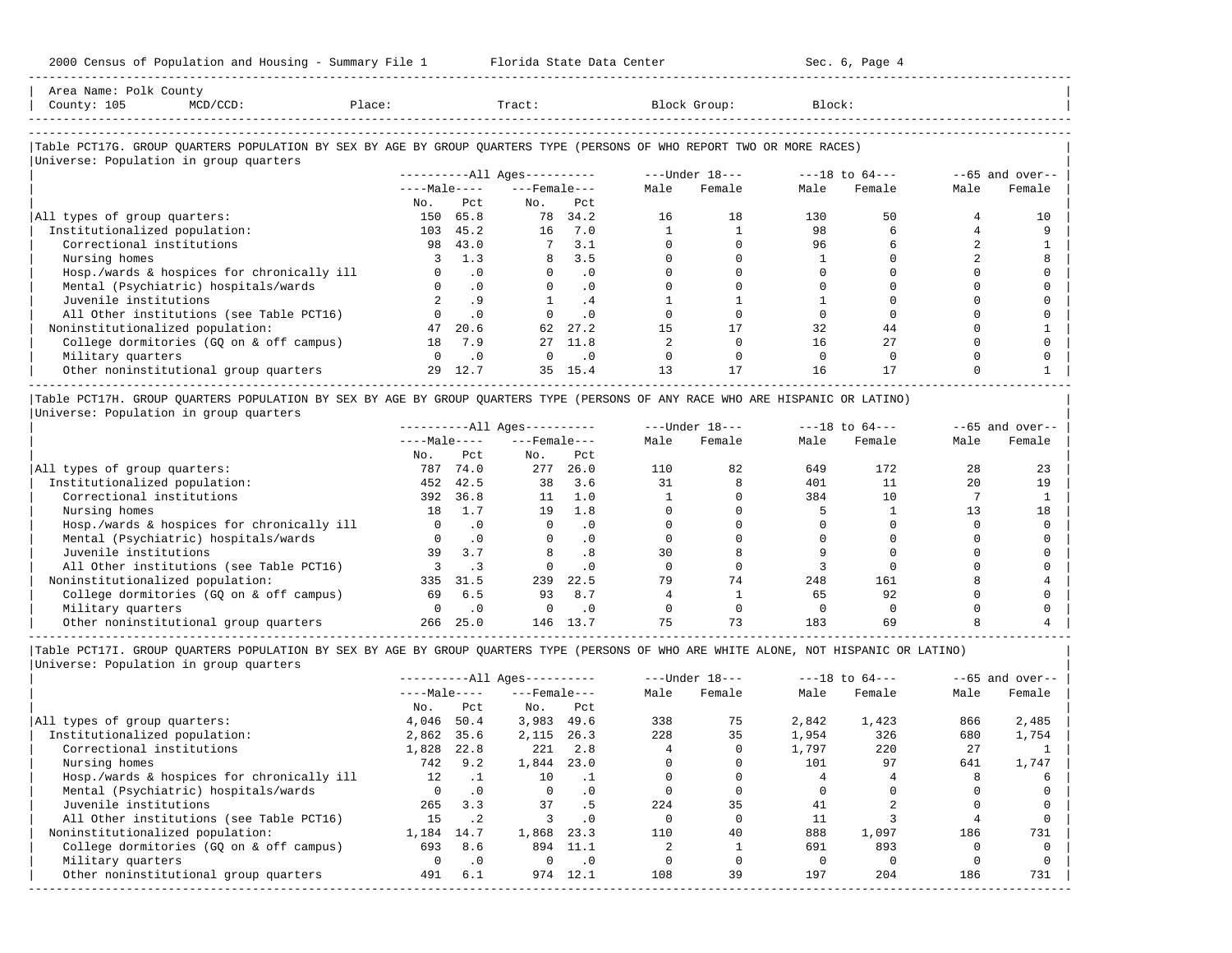2000 Census of Population and Housing - Summary File 1 Telorida State Data Center Sec. 6, Page 1 North Sec. 6, Page

-----------------------------------------------------------------------------------------------------------------------------------------------------

| Area Name: Putnam County<br>County: 107<br>$MCD/CCD$ :<br>Place:            | Tract:       | Block Group:                          | Block:                                             |              |
|-----------------------------------------------------------------------------|--------------|---------------------------------------|----------------------------------------------------|--------------|
|                                                                             |              |                                       |                                                    |              |
| Table PCT16. GROUP OUARTERS POPULATION BY GROUP OUARTERS TYPE               |              |                                       |                                                    |              |
| Universe: Population in group quarters                                      |              |                                       |                                                    |              |
| Total Group Quarters Population                                             | 1,398        |                                       |                                                    |              |
| Institutionalized population:                                               | 946          | Noninstitutionalized population:      |                                                    | 452          |
| Correctional institutions:                                                  | 618          |                                       | College dormitories (college GQ on and off campus) | $\Omega$     |
| Federal prisons and detention centers                                       | $\Omega$     | Military quarters:                    |                                                    | $\Omega$     |
| Halfway houses                                                              | $\Omega$     | On base:                              |                                                    | $\Omega$     |
| Local jails, police lockups, etc.                                           | 211          |                                       | Barracks and other GQ for military personnel       | $\Omega$     |
| Military disciplinary barracks                                              | $\Omega$     |                                       | Transient quarters for temporary residents         | $\Omega$     |
| State prisons                                                               | 407          | Military ships                        |                                                    | $\Omega$     |
| Other types of correctional institutions                                    | $\circ$      | Group homes:                          |                                                    | 215          |
| Nursing homes                                                               | 322          |                                       | Homes or halfway houses for drug/alcohol abuse     | $\Omega$     |
| Hospitals/wards, hospices, and schools for the handicapped:                 | 6            | Homes for the mentally ill            |                                                    | 124          |
| Hospitals/wards and hospices for chronically ill:                           | $\Omega$     | Homes for the mentally retarded       |                                                    | 59           |
| Hospices or homes for chronically ill                                       | $\Omega$     | Homes for the physically handicapped  |                                                    | 32           |
| Military hospitals or wards for chronically ill                             | $\Omega$     | Other group homes                     |                                                    | $\Omega$     |
| Other hospitals or wards for chronically ill                                | $\Omega$     | Religious group quarters              |                                                    | $\mathbf{1}$ |
| Hospitals or wards for drug/alcohol abuse                                   | 6            | Workers' dormitories:                 |                                                    | 37           |
| Mental (Psychiatric) hospitals or wards                                     | $\Omega$     |                                       | Agriculture workers' dormitories on farms          | 23           |
| Schools, hospitals, or wards for the mentally retarded                      | $\Omega$     |                                       | Job Corps and vocational training facilities       | $\Omega$     |
| Schools, hospitals, or wards for the physically handicapped:                | $\Omega$     | Other workers' dormitories            |                                                    | 14           |
| Institutions for the deaf                                                   | $\Omega$     | Crews of maritime vessels             |                                                    | $\Omega$     |
| Institutions for the blind                                                  | $\Omega$     | Other nonhousehold living situations  |                                                    | 3            |
| Orthopedic wards/institutions for the physically handicapped                | $\Omega$     | Other noninstitutional group quarters |                                                    | 196          |
| Wards in general hospitals for patients with no usual home elsewhere        | $\Omega$     |                                       |                                                    |              |
| Wards in military hospitls for patients with no usual home elsewhere        | $\mathbf{0}$ |                                       |                                                    |              |
| Juvenile institutions:                                                      | $\Omega$     |                                       |                                                    |              |
| Long-term care:                                                             | U            |                                       |                                                    |              |
| Homes for abused, dependent, and neglected children                         | $\cap$       |                                       |                                                    |              |
| Residential treatment centers for emotionally disturbed children            | 0            |                                       |                                                    |              |
| Training schools for juvenile delinquents                                   | $\Omega$     |                                       |                                                    |              |
| Short-term care, detention or diagnostic centers for delinquent chdrn       | 0            |                                       |                                                    |              |
| Type of juvenile institution unknown                                        | $\Omega$     |                                       |                                                    |              |
| Table PCT17. GROUP OUARTERS POPULATION BY SEX BY AGE BY GROUP OUARTERS TYPE |              |                                       |                                                    |              |

|                                            | $------All Aqes------$ |           |                    |           | $---Under 18---$ |        | $---18$ to $64---$ |        | $--65$ and over-- |        |
|--------------------------------------------|------------------------|-----------|--------------------|-----------|------------------|--------|--------------------|--------|-------------------|--------|
|                                            | $---Male---$           |           | $---$ Female $---$ |           | Male             | Female | Male               | Female | Male              | Female |
|                                            | No.                    | Pct       | No.                | Pct       |                  |        |                    |        |                   |        |
| All types of group quarters:               | 974                    | 69.7      | 424                | 30.3      | 45               | 10     | 819                | 130    | 110               | 284    |
| Institutionalized population:              | 678                    | 48.5      |                    | 268 19.2  |                  |        | 605                | 34     |                   | 234    |
| Correctional institutions                  | 598                    | 42.8      | 20                 | 1.4       |                  |        | 597                | 20     |                   |        |
| Nursing homes                              | 76                     | 5.4       | 246                | 17.6      |                  |        |                    | 14     | 72                | 232    |
| Hosp./wards & hospices for chronically ill |                        | .0        |                    | . 0       |                  |        |                    |        |                   |        |
| Mental (Psychiatric) hospitals/wards       |                        | $\cdot$ 0 | $\Omega$           | $\cdot$ 0 |                  |        |                    |        |                   |        |
| Juvenile institutions                      |                        | $\cdot$ 0 |                    | $\cdot$ 0 |                  |        |                    |        |                   |        |
| All Other institutions (see Table PCT16)   |                        |           |                    |           |                  |        |                    |        |                   |        |
| Noninstitutionalized population:           | 296                    | 21.2      | 156                | 11.2      | 45               | 10     | 214                | 96     | 37                | 50     |
| College dormitories (GO on & off campus)   |                        | .0        |                    | $\cdot$ 0 |                  |        |                    |        |                   |        |
| Military quarters                          |                        | .0        |                    | . 0       |                  |        |                    |        |                   |        |
| Other noninstitutional group quarters      | 296                    | 21.2      | 156                | 11.2      | 45               | 10     | 214                | 96     | 37                | 50     |
|                                            |                        |           |                    |           |                  |        |                    |        |                   |        |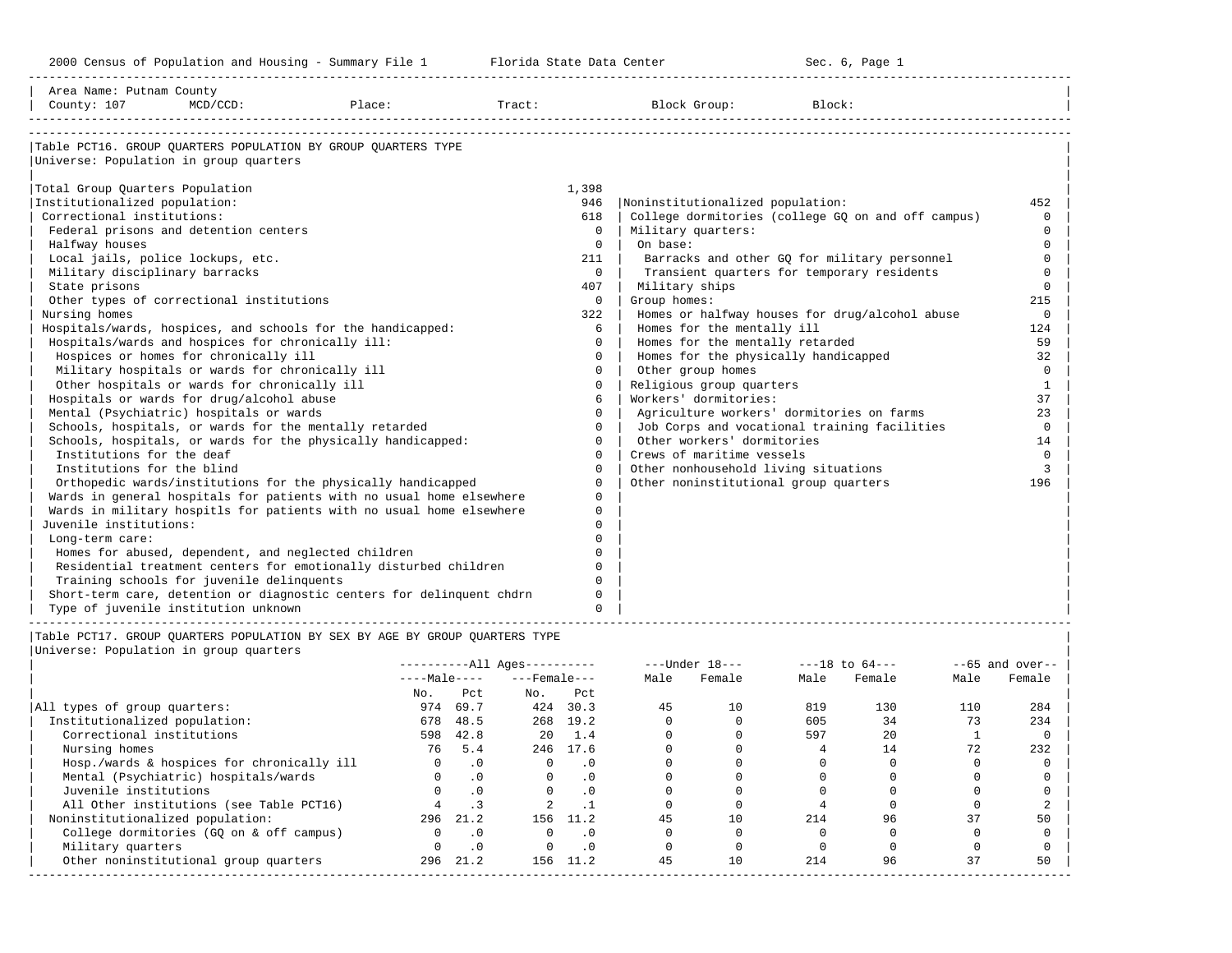| Area Name: Putnam County<br>County: 107<br>$MCD/CCD$ :                                                                                               | Place:         |           | Tract:                       |           |      | Block Group:                   | Block: |        |      |                   |
|------------------------------------------------------------------------------------------------------------------------------------------------------|----------------|-----------|------------------------------|-----------|------|--------------------------------|--------|--------|------|-------------------|
|                                                                                                                                                      |                |           |                              |           |      |                                |        |        |      |                   |
| Table PCT17A. GROUP QUARTERS POPULATION BY SEX BY AGE BY GROUP QUARTERS TYPE (PERSONS WHO ARE WHITE ALONE)<br>Universe: Population in group quarters |                |           |                              |           |      |                                |        |        |      |                   |
|                                                                                                                                                      |                |           | ----------All Ages---------- |           |      | $---Under 18-- ---18 to 64---$ |        |        |      | $--65$ and over-- |
|                                                                                                                                                      |                |           | $---Male-- ---Female$        |           | Male | Female                         | Male   | Female | Male | Female            |
|                                                                                                                                                      | No.            | Pct       |                              | No. Pct   |      |                                |        |        |      |                   |
| All types of group quarters:                                                                                                                         | 531            | 60.8      |                              | 343 39.2  | 36   |                                | 409    | 90     | 86   | 248               |
| Institutionalized population:                                                                                                                        | 337            | 38.6      |                              | 221 25.3  |      |                                | 280    | 17     | 57   | 204               |
| Correctional institutions                                                                                                                            | 275            | 31.5      |                              | .8        |      |                                | 274    |        |      |                   |
| Nursing homes                                                                                                                                        | 58             | 6.6       |                              | 212 24.3  |      |                                |        | 10     | 56   | 202               |
| Hosp./wards & hospices for chronically ill                                                                                                           | $\overline{0}$ | $\cdot$ 0 | $\circ$                      | $\cdot$ 0 |      |                                |        |        |      |                   |
| Mental (Psychiatric) hospitals/wards                                                                                                                 |                | $\cdot$ 0 | $\mathbf{0}$                 | $\cdot$ 0 |      |                                |        |        |      |                   |
| Juvenile institutions                                                                                                                                |                | $\cdot$ 0 |                              | . 0       |      |                                |        |        |      |                   |
| All Other institutions (see Table PCT16)                                                                                                             |                | . 5       |                              | $\cdot$ 2 |      |                                |        |        |      |                   |
| Noninstitutionalized population:                                                                                                                     | 194            | 22.2      | 122                          | 14.0      | 36   |                                | 129    | 73     | 29   | 44                |
| College dormitories (GQ on & off campus)                                                                                                             | $\Omega$       | $\cdot$ 0 | $\Omega$                     | $\cdot$ 0 |      |                                |        |        |      |                   |
| Military quarters                                                                                                                                    |                | $\cdot$ 0 |                              | $\cdot$ 0 |      |                                |        |        |      |                   |
| Other noninstitutional group quarters                                                                                                                |                | 194 22.2  | 122                          | 14.0      | 36   |                                | 129    |        | 29   | 44                |

-----------------------------------------------------------------------------------------------------------------------------------------------------

|Table PCT17B. GROUP QUARTERS POPULATION BY SEX BY AGE BY GROUP QUARTERS TYPE (PERSONS WHO ARE BLACK OR AFRICAN AMERICAN ALONE) | |Universe: Population in group quarters |

|                                            |              |           | $------All Ages------$ |           | $---Under 18---$ |        | $---18$ to $64---$ |        | $- -65$ and over-- |        |
|--------------------------------------------|--------------|-----------|------------------------|-----------|------------------|--------|--------------------|--------|--------------------|--------|
|                                            | $---Male---$ |           | $---$ Female $---$     |           | Male             | Female | Male               | Female | Male               | Female |
|                                            | No.          | Pct       | No.                    | Pct       |                  |        |                    |        |                    |        |
| All types of group quarters:               | 426          | 84.7      | 77                     | 15.3      |                  |        | 396                | 38     | 22                 | 35     |
| Institutionalized population:              | 333          | 66.2      | 46                     | 9.1       |                  |        | 318                |        |                    | 29     |
| Correctional institutions                  | 316          | 62.8      | 13                     | 2.6       |                  |        | 316                |        |                    |        |
| Nursing homes                              | 17           | 3.4       | 33                     | 6.6       |                  |        |                    |        |                    | 2.9    |
| Hosp./wards & hospices for chronically ill |              | $\cdot$ 0 |                        | . 0       |                  |        |                    |        |                    |        |
| Mental (Psychiatric) hospitals/wards       |              |           |                        | $\cdot$ 0 |                  |        |                    |        |                    |        |
| Juvenile institutions                      |              |           |                        | . 0       |                  |        |                    |        |                    |        |
| All Other institutions (see Table PCT16)   |              |           |                        | $\cdot$ 0 |                  |        |                    |        |                    |        |
| Noninstitutionalized population:           | 93           | 18.5      | 31                     | 6.2       |                  |        | 78                 |        |                    |        |
| College dormitories (GO on & off campus)   |              |           |                        | $\cdot$ 0 |                  |        |                    |        |                    |        |
| Military quarters                          |              | $\cdot$ 0 |                        | . 0       |                  |        |                    |        |                    |        |
| Other noninstitutional group quarters      |              | 18.5      |                        | 6.2       |                  |        |                    |        |                    |        |

-----------------------------------------------------------------------------------------------------------------------------------------------------

-----------------------------------------------------------------------------------------------------------------------------------------------------

|                                            | $------All Aqes------$ |                    |           |      | $---Under 18---$ |      | $---18$ to $64---$ | $--65$ and over-- |        |
|--------------------------------------------|------------------------|--------------------|-----------|------|------------------|------|--------------------|-------------------|--------|
|                                            | $---Male---$           | $---$ Female $---$ |           | Male | Female           | Male | Female             | Male              | Female |
|                                            | Pct<br>No.             | No.                | Pct       |      |                  |      |                    |                   |        |
| All types of group quarters:               | 1 100.0                |                    | . 0       |      |                  |      |                    |                   |        |
| Institutionalized population:              |                        |                    | . 0       |      |                  |      |                    |                   |        |
| Correctional institutions                  | $\cdot$ 0              |                    | . 0       |      |                  |      |                    |                   |        |
| Nursing homes                              |                        |                    | . 0       |      |                  |      |                    |                   |        |
| Hosp./wards & hospices for chronically ill |                        |                    |           |      |                  |      |                    |                   |        |
| Mental (Psychiatric) hospitals/wards       | $\cdot$ 0              |                    | . 0       |      |                  |      |                    |                   |        |
| Juvenile institutions                      |                        |                    | .0        |      |                  |      |                    |                   |        |
| All Other institutions (see Table PCT16)   | $\cdot$ 0              |                    |           |      |                  |      |                    |                   |        |
| Noninstitutionalized population:           | 1 100.0                |                    | .0        |      |                  |      |                    |                   |        |
| College dormitories (GQ on & off campus)   | $\cdot$ 0              |                    | $\cdot$ 0 |      |                  |      |                    |                   |        |
| Military quarters                          | $\cdot$ 0              |                    | . 0       |      |                  |      |                    |                   |        |
| Other noninstitutional group quarters      | 1 100.0                |                    | $\cdot$ 0 |      |                  |      |                    |                   |        |
|                                            |                        |                    |           |      |                  |      |                    |                   |        |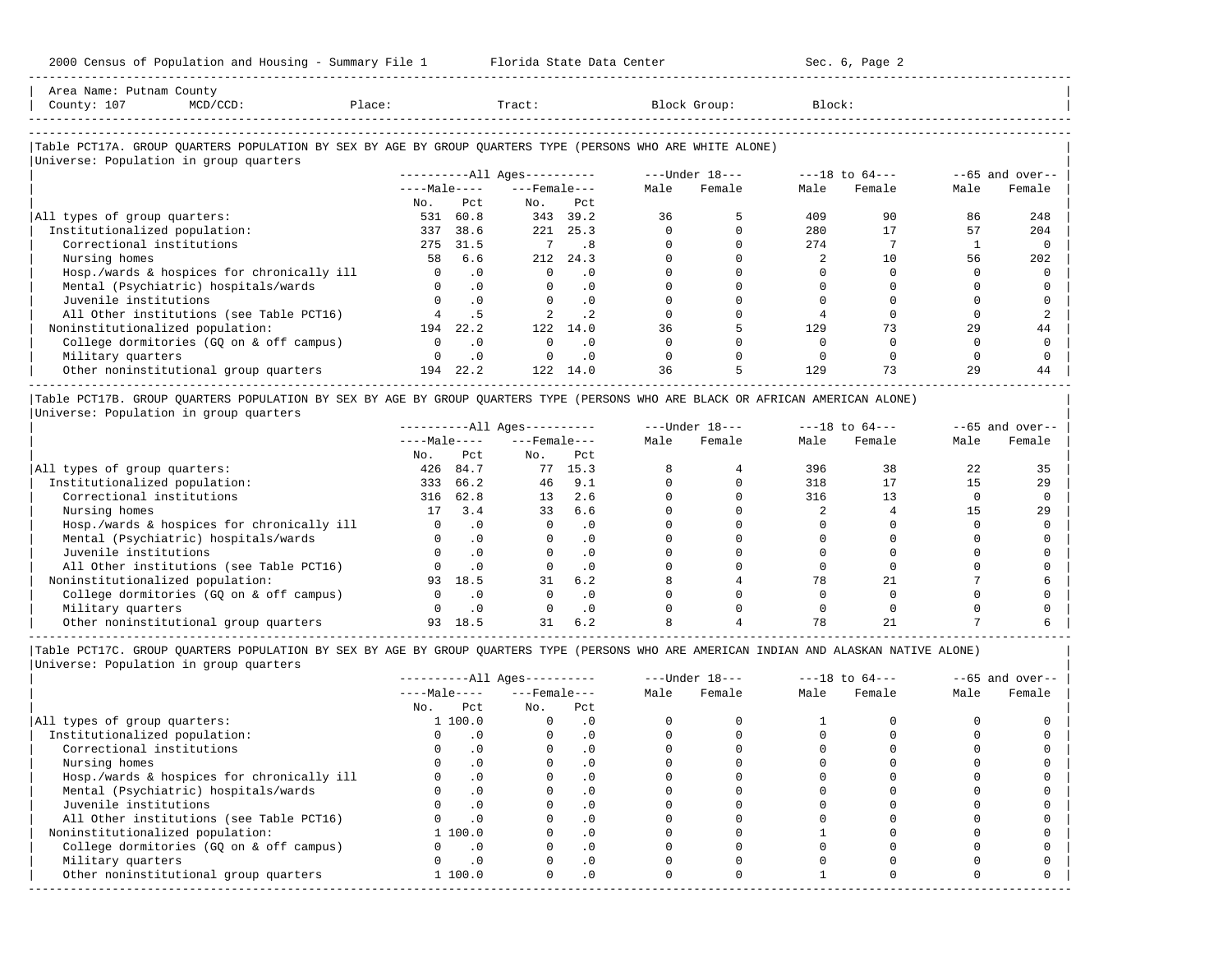| Area<br>Name<br>Putnam | .ounts |      |       |         |        |
|------------------------|--------|------|-------|---------|--------|
| Count,<br><b>LV</b>    |        | 1.71 | Tract | JL OUD. | Block' |
|                        |        |      |       |         |        |

-----------------------------------------------------------------------------------------------------------------------------------------------------

-----------------------------------------------------------------------------------------------------------------------------------------------------

# |Table PCT17D. GROUP QUARTERS POPULATION BY SEX BY AGE BY GROUP QUARTERS TYPE (PERSONS WHO ARE ASIAN ALONE) |

|                                            |     | $------All Aqes------$      |          |                    | $---Under 18---$ |        | $---18$ to $64---$ |        | $--65$ and over-- |        |
|--------------------------------------------|-----|-----------------------------|----------|--------------------|------------------|--------|--------------------|--------|-------------------|--------|
|                                            |     | $---Male---$                |          | $---$ Female $---$ |                  | Female | Male               | Female | Male              | Female |
|                                            | No. | Pct                         | No.      | Pct                |                  |        |                    |        |                   |        |
| All types of group quarters:               |     | 1 100.0                     | $\Omega$ | . 0                |                  |        |                    |        |                   |        |
| Institutionalized population:              |     | . 0                         |          | . 0                |                  |        |                    |        |                   |        |
| Correctional institutions                  |     | $\cdot$ 0                   |          | $\cdot$ 0          |                  |        |                    |        |                   |        |
| Nursing homes                              |     | . 0                         |          |                    |                  |        |                    |        |                   |        |
| Hosp./wards & hospices for chronically ill |     | $\cdot$ 0                   |          | $\cdot$ 0          |                  |        |                    |        |                   |        |
| Mental (Psychiatric) hospitals/wards       |     | $\cdot$ 0                   |          | $\cdot$ 0          |                  |        |                    |        |                   |        |
| Juvenile institutions                      |     | $\cdot$ 0                   |          |                    |                  |        |                    |        |                   |        |
| All Other institutions (see Table PCT16)   |     | $\cdot$ 0                   |          | $\cdot$ 0          |                  |        |                    |        |                   |        |
| Noninstitutionalized population:           |     | 1 100.0                     |          | $\cdot$ 0          |                  |        |                    |        |                   |        |
| College dormitories (GQ on & off campus)   |     | $\overline{\phantom{0}}$ .0 |          | $\cdot$ 0          |                  |        |                    |        |                   |        |
| Military quarters                          |     | $\overline{\phantom{0}}$ .  |          | $\cdot$ 0          |                  |        |                    |        |                   |        |
| Other noninstitutional group quarters      |     | 1 100.0                     |          | $\cdot$ 0          |                  |        |                    |        |                   |        |

|Table PCT17E. GROUP QUARTERS POPULATION BY SEX BY AGE BY GROUP QUARTERS TYPE (PERSONS OF WHO ARE NATIVE HAWAIIAN AND OTHER PACIFIC ISLANDER ALONE) | |Universe: Population in group quarters |

|                                            |              |     | $------All Aqes------$ |     | $---Under 18---$ |        |      | $---18$ to $64---$ | $- -65$ and over-- |        |
|--------------------------------------------|--------------|-----|------------------------|-----|------------------|--------|------|--------------------|--------------------|--------|
|                                            | $---Male---$ |     | $---$ Female $---$     |     | Male             | Female | Male | Female             | Male               | Female |
|                                            | No.          | Pct | No.                    | Pct |                  |        |      |                    |                    |        |
| All types of group quarters:               |              |     |                        |     |                  |        |      |                    |                    |        |
| Institutionalized population:              |              |     |                        |     |                  |        |      |                    |                    |        |
| Correctional institutions                  |              |     |                        |     |                  |        |      |                    |                    |        |
| Nursing homes                              |              |     |                        |     |                  |        |      |                    |                    |        |
| Hosp./wards & hospices for chronically ill |              |     |                        |     |                  |        |      |                    |                    |        |
| Mental (Psychiatric) hospitals/wards       |              |     |                        |     |                  |        |      |                    |                    |        |
| Juvenile institutions                      |              |     |                        |     |                  |        |      |                    |                    |        |
| All Other institutions (see Table PCT16)   |              |     |                        |     |                  |        |      |                    |                    |        |
| Noninstitutionalized population:           |              |     |                        |     |                  |        |      |                    |                    |        |
| College dormitories (GO on & off campus)   |              |     |                        |     |                  |        |      |                    |                    |        |
| Military quarters                          |              |     |                        |     |                  |        |      |                    |                    |        |
| Other noninstitutional group quarters      |              |     |                        |     |                  |        |      |                    |                    |        |

-----------------------------------------------------------------------------------------------------------------------------------------------------

|Table PCT17F. GROUP QUARTERS POPULATION BY SEX BY AGE BY GROUP QUARTERS TYPE (PERSONS WHO ARE SOME OTHER RACE ALONE) |

|                                            |              | $------All Aqes------$ |                    |                |      | $---Under 18---$ |      | $---18$ to $64---$ | $--65$ and over-- |        |
|--------------------------------------------|--------------|------------------------|--------------------|----------------|------|------------------|------|--------------------|-------------------|--------|
|                                            | $---Male---$ |                        | $---$ Female $---$ |                | Male | Female           | Male | Female             | Male              | Female |
|                                            | No.          | Pct                    | No.                | Pct            |      |                  |      |                    |                   |        |
| All types of group quarters:               | 9            | 90.0                   |                    | $1 \quad 10.0$ |      |                  |      |                    |                   |        |
| Institutionalized population:              | $5 -$        | 50.0                   |                    | $1 \quad 10.0$ |      |                  |      |                    |                   |        |
| Correctional institutions                  |              | 5, 50.0                |                    | $\cdot$ 0      |      |                  |      |                    |                   |        |
| Nursing homes                              |              | $\cdot$ 0              |                    | 10.0           |      |                  |      |                    |                   |        |
| Hosp./wards & hospices for chronically ill |              | $\cdot$ 0              |                    | $\cdot$ 0      |      |                  |      |                    |                   |        |
| Mental (Psychiatric) hospitals/wards       |              | $\cdot$ 0              |                    | . 0            |      |                  |      |                    |                   |        |
| Juvenile institutions                      |              | $\cdot$ 0              |                    |                |      |                  |      |                    |                   |        |
| All Other institutions (see Table PCT16)   |              | $\cdot$ 0              |                    |                |      |                  |      |                    |                   |        |
| Noninstitutionalized population:           | 4            | 40.0                   |                    | $\cdot$ 0      |      |                  |      |                    |                   |        |
| College dormitories (GQ on & off campus)   |              | $\cdot$ 0              |                    |                |      |                  |      |                    |                   |        |
| Military quarters                          |              | $\cdot$ 0              |                    | $\cdot$ 0      |      |                  |      |                    |                   |        |
| Other noninstitutional group quarters      | 4            | 40.0                   |                    | .0             |      |                  |      |                    |                   |        |
|                                            |              |                        |                    |                |      |                  |      |                    |                   |        |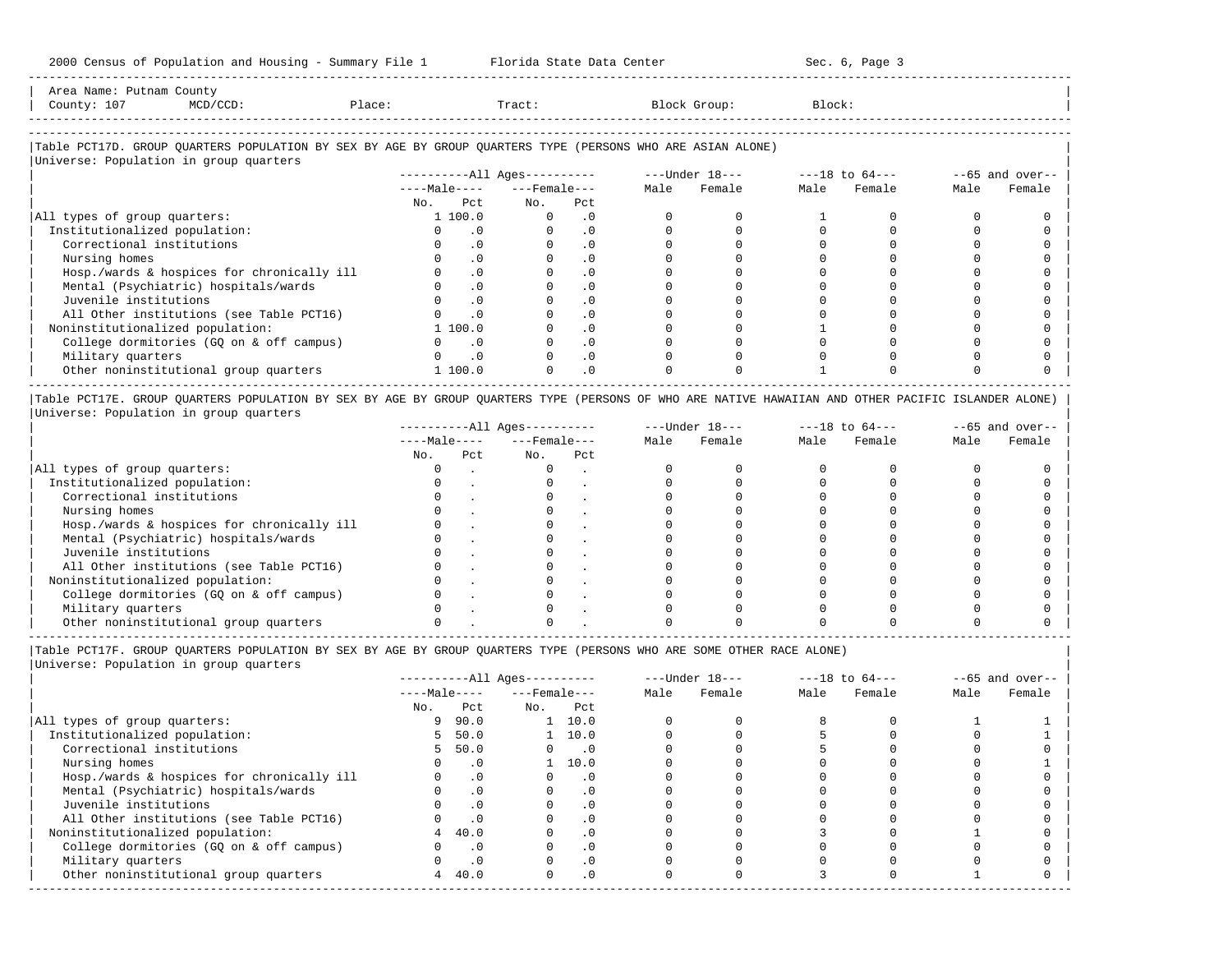2000 Census of Population and Housing - Summary File 1 Florida State Data Center Sec. 6, Page 4 -----------------------------------------------------------------------------------------------------------------------------------------------------

| Area Name: Putnam County<br>County: 107                                                                                | MCD/CCD:                                   | Place: |                | Tract:                       |               |      | Block Group:   | Block:             |        |      |                   |
|------------------------------------------------------------------------------------------------------------------------|--------------------------------------------|--------|----------------|------------------------------|---------------|------|----------------|--------------------|--------|------|-------------------|
| Table PCT17G. GROUP OUARTERS POPULATION BY SEX BY AGE BY GROUP OUARTERS TYPE (PERSONS OF WHO REPORT TWO OR MORE RACES) |                                            |        |                |                              |               |      |                |                    |        |      |                   |
| Universe: Population in group quarters                                                                                 |                                            |        |                |                              |               |      |                |                    |        |      |                   |
|                                                                                                                        |                                            |        |                | ----------All Ages---------- |               |      | ---Under 18--- | $---18$ to $64---$ |        |      | $--65$ and over-- |
|                                                                                                                        |                                            |        |                | $---Male-- ---Female---$     |               | Male | Female         | Male               | Female | Male | Female            |
|                                                                                                                        |                                            | No.    | P.c.t.         | No.                          | Pct           |      |                |                    |        |      |                   |
| All types of group quarters:                                                                                           |                                            |        | 6 66.7         |                              | 3, 33.3       |      |                |                    |        |      |                   |
| Institutionalized population:                                                                                          |                                            |        | 3, 33.3        |                              | $0 \qquad .0$ |      |                |                    |        |      |                   |
| Correctional institutions                                                                                              |                                            |        | 2, 22.2        |                              | $0 \qquad .0$ |      |                |                    |        |      |                   |
| Nursing homes                                                                                                          |                                            |        | $1 \quad 11.1$ | $\Omega$                     | .0            |      |                |                    |        |      |                   |
|                                                                                                                        | Hosp./wards & hospices for chronically ill |        | $\cdot$ 0      |                              | .0            |      |                |                    |        |      |                   |
|                                                                                                                        | Mental (Psychiatric) hospitals/wards       |        |                |                              | $\cap$        |      |                |                    |        |      |                   |

| Mental (Psychiatric) hospitals/wards 0 .0 0 .0 0 0 0 0 0 0 | | Juvenile institutions 0 .0 0 .0 0 0 0 0 0 0 | | All Other institutions (see Table PCT16) 0 .0 0 .0 0 0 0 0 0 0 | | Noninstitutionalized population: 3 33.3 3 33.3 1 1 2 2 0 0 | | College dormitories (GQ on & off campus) 0 .0 0 .0 0 0 0 0 0 0 | | Military quarters 0 .0 0 .0 0 0 0 0 0 0 | | Other noninstitutional group quarters 3 33.3 3 33.3 1 1 2 2 0 0 | -----------------------------------------------------------------------------------------------------------------------------------------------------

|Table PCT17H. GROUP QUARTERS POPULATION BY SEX BY AGE BY GROUP QUARTERS TYPE (PERSONS OF ANY RACE WHO ARE HISPANIC OR LATINO) | |Universe: Population in group quarters |

|                                            |              |           | $------All Aqes------$ |      |      | $---Under 18---$ | $---18$ to $64---$ |        | $--65$ and over-- |        |
|--------------------------------------------|--------------|-----------|------------------------|------|------|------------------|--------------------|--------|-------------------|--------|
|                                            | $---Male---$ |           | $---$ Female $---$     |      | Male | Female           | Male               | Female | Male              | Female |
|                                            | No.          | Pct       | No.                    | Pct  |      |                  |                    |        |                   |        |
| All types of group quarters:               | 34           | 85.0      | 6                      | 15.0 |      |                  | 28                 |        |                   |        |
| Institutionalized population:              | 17           | 42.5      |                        | 7.5  |      |                  | 16                 |        |                   |        |
| Correctional institutions                  | 16           | 40.0      |                        |      |      |                  |                    |        |                   |        |
| Nursing homes                              |              | 2.5       |                        | 7.5  |      |                  |                    |        |                   |        |
| Hosp./wards & hospices for chronically ill |              | . 0       |                        |      |      |                  |                    |        |                   |        |
| Mental (Psychiatric) hospitals/wards       |              |           |                        |      |      |                  |                    |        |                   |        |
| Juvenile institutions                      |              | . 0       |                        |      |      |                  |                    |        |                   |        |
| All Other institutions (see Table PCT16)   |              | $\cdot$ 0 |                        |      |      |                  |                    |        |                   |        |
| Noninstitutionalized population:           |              | 42.5      |                        | 7.5  |      |                  | 12                 |        |                   |        |
| College dormitories (GO on & off campus)   |              | $\cdot$ 0 |                        |      |      |                  |                    |        |                   |        |
| Military quarters                          |              | . 0       |                        |      |      |                  |                    |        |                   |        |
| Other noninstitutional group quarters      |              | 42.5      |                        |      |      |                  |                    |        |                   |        |

|Table PCT17I. GROUP QUARTERS POPULATION BY SEX BY AGE BY GROUP QUARTERS TYPE (PERSONS OF WHO ARE WHITE ALONE, NOT HISPANIC OR LATINO) | |Universe: Population in group quarters |

|                                            |              |           | $------All Ages------$ |           | $---Under 18---$ |        |      | $---18$ to $64---$ | $--65$ and over-- |        |
|--------------------------------------------|--------------|-----------|------------------------|-----------|------------------|--------|------|--------------------|-------------------|--------|
|                                            | $---Male---$ |           | $---$ Female $---$     |           | Male             | Female | Male | Female             | Male              | Female |
|                                            | No.          | Pct       | No.                    | Pct       |                  |        |      |                    |                   |        |
| All types of group quarters:               | 514          | 60.3      | 339                    | 39.7      | 33               |        | 396  | 88                 | 85                | 246    |
| Institutionalized population:              | 329          | 38.6      | 219                    | 25.7      |                  |        | 272  |                    | 57                | 202    |
| Correctional institutions                  | 267          | 31.3      |                        | - 8       |                  |        | 266  |                    |                   |        |
| Nursing homes                              | 58           | 6.8       | 210                    | 24.6      |                  |        |      | 10                 | 56                | 200    |
| Hosp./wards & hospices for chronically ill | $\Omega$     | $\cdot$ 0 |                        | $\cdot$ 0 |                  |        |      |                    |                   |        |
| Mental (Psychiatric) hospitals/wards       |              | $\cdot$ 0 | $\Omega$               | $\cdot$ 0 |                  |        |      |                    |                   |        |
| Juvenile institutions                      |              |           |                        | $\cdot$ 0 |                  |        |      |                    |                   |        |
| All Other institutions (see Table PCT16)   |              |           |                        | .2        |                  |        |      |                    |                   |        |
| Noninstitutionalized population:           | 185          | 21.7      | 120                    | 14.1      | 33               |        | 124  |                    | 28                | 44     |
| College dormitories (GO on & off campus)   |              | . 0       |                        | . 0       |                  |        |      |                    |                   |        |
| Military quarters                          |              | $\cdot$ 0 |                        | . 0       |                  |        |      |                    |                   |        |
| Other noninstitutional group quarters      | 185          | 21.7      | 120                    | 14.1      | 33               |        | 124  |                    | 28                | 44     |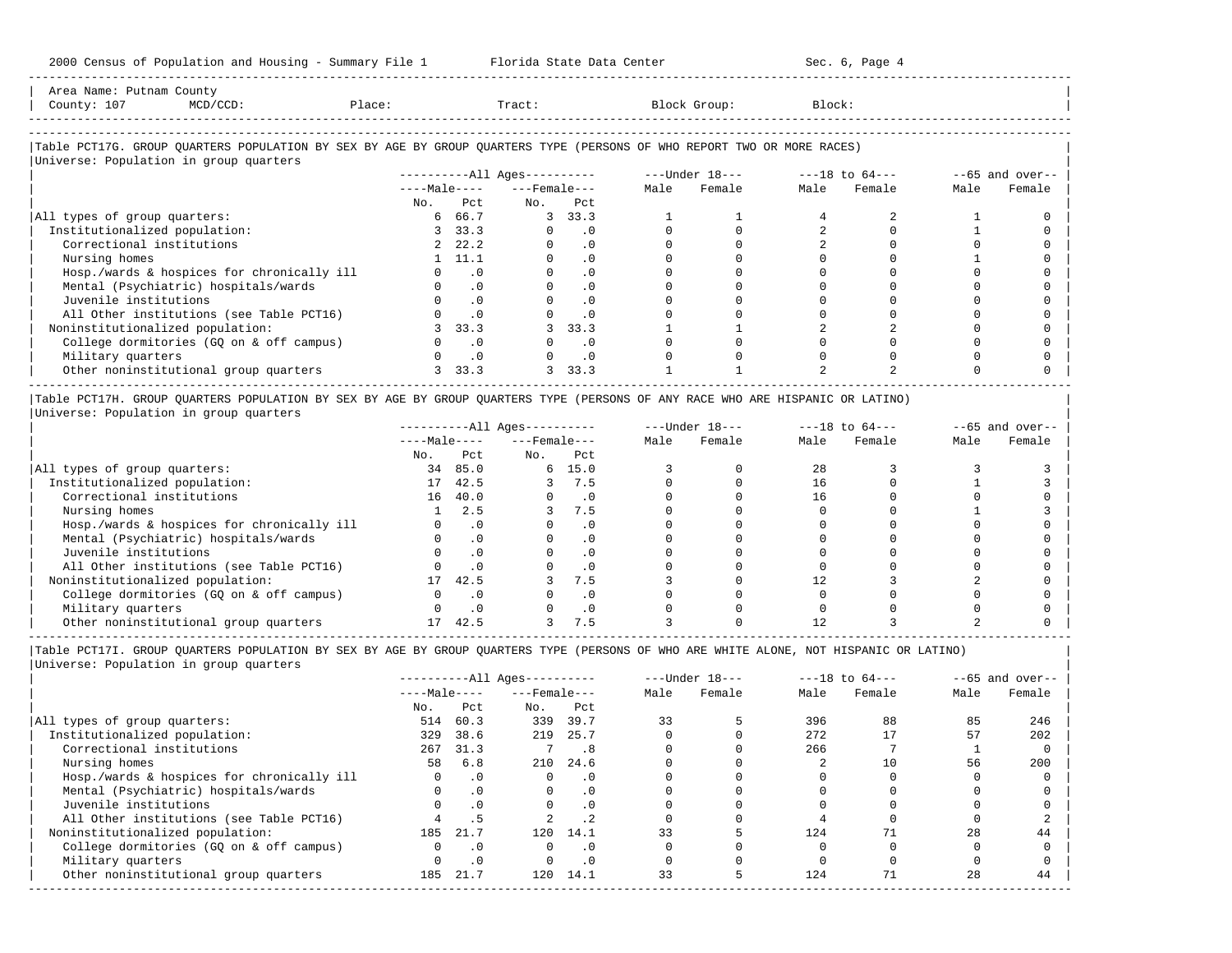| Area Name: St. Johns County<br>County: 109                                                                                                                                                                                                                                                                                                                                  | $MCD / CCD$ :                                                                                                                                                                                                                                                                                                                                                                                                                                                                                                          | Place:                                                                                                                                                                                                                                                                                                                                                                                                                                                                                                                                                                                                              |                                                                           |                                                                                                                                                                                                                                                                                                                                  | Tract: Block Group:                                                                                                                                                                                                                                                                                                                                                                                                                                                              | Block:                                                                                                                                                                                                                                             |                                                                                                                                                                                                        |
|-----------------------------------------------------------------------------------------------------------------------------------------------------------------------------------------------------------------------------------------------------------------------------------------------------------------------------------------------------------------------------|------------------------------------------------------------------------------------------------------------------------------------------------------------------------------------------------------------------------------------------------------------------------------------------------------------------------------------------------------------------------------------------------------------------------------------------------------------------------------------------------------------------------|---------------------------------------------------------------------------------------------------------------------------------------------------------------------------------------------------------------------------------------------------------------------------------------------------------------------------------------------------------------------------------------------------------------------------------------------------------------------------------------------------------------------------------------------------------------------------------------------------------------------|---------------------------------------------------------------------------|----------------------------------------------------------------------------------------------------------------------------------------------------------------------------------------------------------------------------------------------------------------------------------------------------------------------------------|----------------------------------------------------------------------------------------------------------------------------------------------------------------------------------------------------------------------------------------------------------------------------------------------------------------------------------------------------------------------------------------------------------------------------------------------------------------------------------|----------------------------------------------------------------------------------------------------------------------------------------------------------------------------------------------------------------------------------------------------|--------------------------------------------------------------------------------------------------------------------------------------------------------------------------------------------------------|
| Universe: Population in group quarters<br>Total Group Quarters Population<br>Institutionalized population:<br>Correctional institutions:<br>Halfway houses<br>Local jails, police lockups, etc.<br>Military disciplinary barracks<br>State prisons<br>Nursing homes<br>Institutions for the deaf<br>Institutions for the blind<br>Juvenile institutions:<br>Long-term care: | Federal prisons and detention centers<br>Other types of correctional institutions<br>Hospitals/wards and hospices for chronically ill:<br>Hospices or homes for chronically ill<br>Military hospitals or wards for chronically ill<br>Other hospitals or wards for chronically ill<br>Hospitals or wards for drug/alcohol abuse<br>Mental (Psychiatric) hospitals or wards<br>Homes for abused, dependent, and neglected children<br>Training schools for juvenile delinquents<br>Type of juvenile institution unknown | Table PCT16. GROUP OUARTERS POPULATION BY GROUP OUARTERS TYPE<br>Hospitals/wards, hospices, and schools for the handicapped:<br>Schools, hospitals, or wards for the mentally retarded<br>Schools, hospitals, or wards for the physically handicapped:<br>Orthopedic wards/institutions for the physically handicapped<br>Wards in general hospitals for patients with no usual home elsewhere<br>Wards in military hospitls for patients with no usual home elsewhere<br>Residential treatment centers for emotionally disturbed children<br>Short-term care, detention or diagnostic centers for delinquent chdrn |                                                                           | 2,193<br>1,132<br>347<br>$\Omega$<br>$\Omega$<br>347<br>$\Omega$<br>$\mathbf 0$<br>$\Omega$<br>714<br>71<br>0<br>$\Omega$<br>0<br>$\Omega$<br>$\Omega$<br>$\Omega$<br>71<br>$\Omega$<br>$\Omega$<br>$\Omega$<br>$\Omega$<br>$\Omega$<br>$\Omega$<br>$\cap$<br>$\Omega$<br>$\Omega$<br>$\Omega$<br>$\Omega$<br>$\Omega$<br>$\cap$ | Noninstitutionalized population:<br>Military quarters:<br>On base:<br>Military ships<br>Group homes:<br>Homes for the mentally ill<br>Homes for the mentally retarded<br>Homes for the physically handicapped<br>Other group homes<br>Religious group quarters<br>Workers' dormitories:<br>Agriculture workers' dormitories on farms<br>Other workers' dormitories<br>Crews of maritime vessels<br>Other nonhousehold living situations<br>Other noninstitutional group quarters | College dormitories (college GO on and off campus)<br>Barracks and other GQ for military personnel<br>Transient quarters for temporary residents<br>Homes or halfway houses for drug/alcohol abuse<br>Job Corps and vocational training facilities | 1,061<br>713<br>$\Omega$<br>$\Omega$<br>$\Omega$<br>$\Omega$<br>$\mathbf 0$<br>85<br>26<br>17<br>$\mathbf 0$<br>20<br>22<br>34<br>$\Omega$<br>$\Omega$<br>$\Omega$<br>$\Omega$<br>$\Omega$<br>6<br>223 |
| Universe: Population in group quarters                                                                                                                                                                                                                                                                                                                                      |                                                                                                                                                                                                                                                                                                                                                                                                                                                                                                                        | Table PCT17. GROUP OUARTERS POPULATION BY SEX BY AGE BY GROUP OUARTERS TYPE                                                                                                                                                                                                                                                                                                                                                                                                                                                                                                                                         | ----------All Ages----------<br>$---Male-- ---Female---$<br>No Pet No Pet |                                                                                                                                                                                                                                                                                                                                  | ---Under 18--- ---18 to 64---<br>Male Female                                                                                                                                                                                                                                                                                                                                                                                                                                     | Male Female<br>Male                                                                                                                                                                                                                                | $--65$ and over--<br>Female                                                                                                                                                                            |

| No.                                        |              | Pct       | No.      | Pct       |    |     |     |     |     |
|--------------------------------------------|--------------|-----------|----------|-----------|----|-----|-----|-----|-----|
| All types of group quarters:               | 984          | 44.9      | 1,209    | 55.1      | 29 | 756 | 600 | 199 | 602 |
| Institutionalized population:              | 551          | 25.1      | 581      | 26.5      |    | 379 | 69  | 172 | 512 |
| Correctional institutions                  | 309          | 14.1      | 38       | 1.7       |    | 308 | 38  |     |     |
| Nursing homes                              | 191          | 8.7       | 523      | 23.8      |    | 21  |     | 170 | 510 |
| Hosp./wards & hospices for chronically ill |              | $\cdot$ 0 |          | $\cdot$ 0 |    |     |     |     |     |
| Mental (Psychiatric) hospitals/wards       | <sup>n</sup> | .0        | $\Omega$ | $\cdot$ 0 |    |     |     |     |     |
| Juvenile institutions                      |              | .0        |          | $\cdot$ 0 |    |     |     |     |     |
| All Other institutions (see Table PCT16)   | 51           | 2.3       | 2.0      | .9        |    | 50  | 18  |     |     |
| Noninstitutionalized population:           | 433          | 19.7      | 628      | 28.6      | 29 | 377 | 531 | 27  | 90  |
| College dormitories (GQ on & off campus)   | 240          | 10.9      | 473      | 21.6      |    | 240 | 469 |     |     |
| Military quarters                          |              | $\cdot$ 0 |          | $\cdot$ 0 |    |     |     |     |     |
| Other noninstitutional group quarters      | 193          | 8.8       | 155      | 7.1       | 29 | 137 | 62  | 27  | 90  |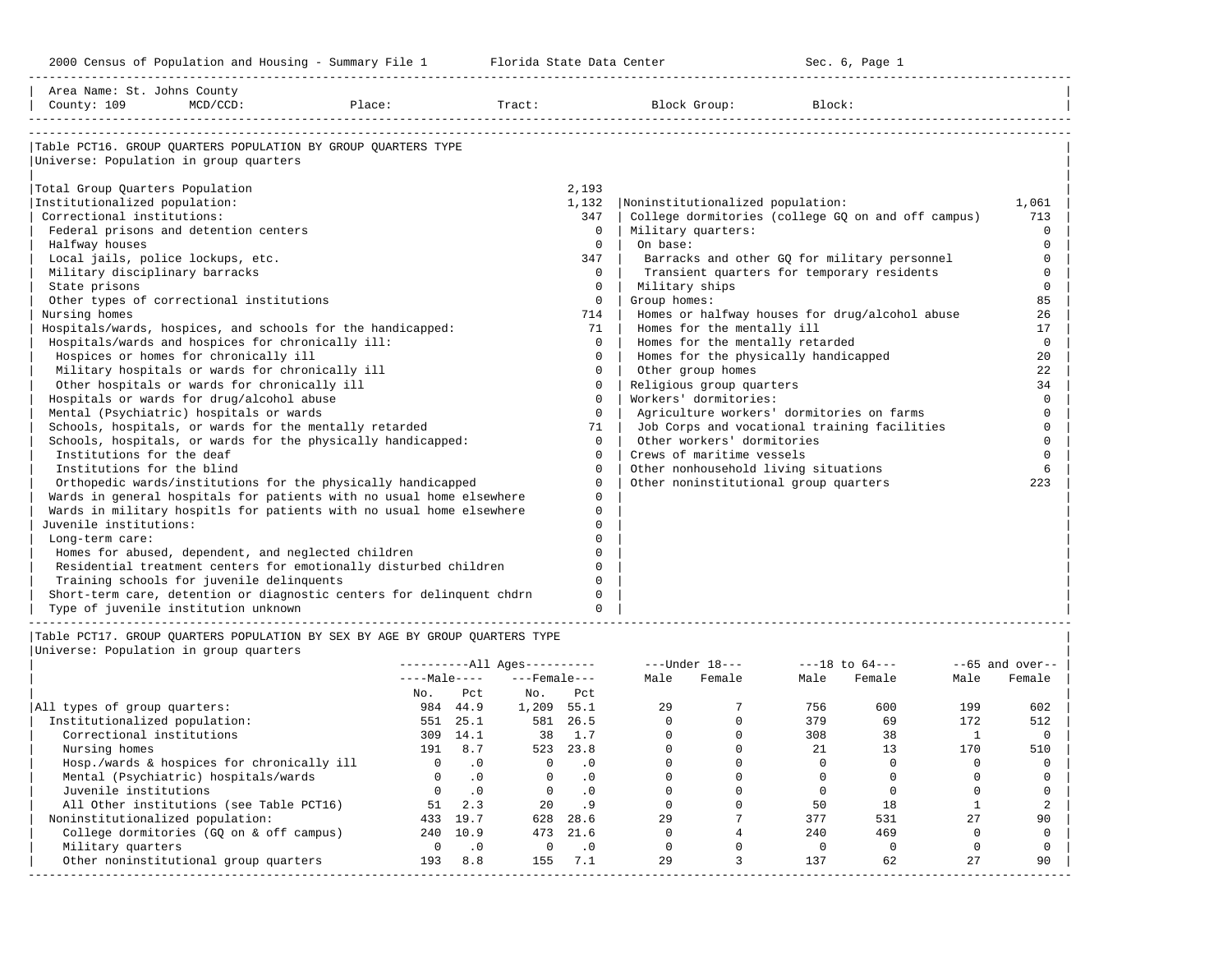| Area Name: St. Johns County<br>County: 109 | MCD/CCD:                               | Place: | Tract:                       | Block Group:                                                                                               | Block:         |                          |
|--------------------------------------------|----------------------------------------|--------|------------------------------|------------------------------------------------------------------------------------------------------------|----------------|--------------------------|
|                                            | Universe: Population in group quarters |        |                              | Table PCT17A. GROUP OUARTERS POPULATION BY SEX BY AGE BY GROUP OUARTERS TYPE (PERSONS WHO ARE WHITE ALONE) |                |                          |
|                                            |                                        |        | ----------All Ages---------- | ---Under 18---                                                                                             | ---18 to 64--- | $-65$ and over-- $\vert$ |

-----------------------------------------------------------------------------------------------------------------------------------------------------

|                                            |              |           | ----------All Ages--------- |           |      | ---vilder ro--- |      | ---IQ LU 04--- |      | $--$ bb dilu over |
|--------------------------------------------|--------------|-----------|-----------------------------|-----------|------|-----------------|------|----------------|------|-------------------|
|                                            | $---Male---$ |           | $---$ Female $---$          |           | Male | Female          | Male | Female         | Male | Female            |
|                                            | No.          | Pct       | No.                         | Pct       |      |                 |      |                |      |                   |
| All types of group quarters:               | 746          | 40.3      | 1,107                       | 59.7      | 2.5  |                 | 553  | 557            | 168  | 546               |
| Institutionalized population:              | 368          | 19.9      | 511                         | 27.6      |      |                 | 225  | 54             | 143  | 457               |
| Correctional institutions                  |              | 9.6       | 26                          | 1.4       |      |                 | 177  | 26             |      |                   |
| Nursing homes                              | 156          | 8.4       | 468                         | 25.3      |      |                 | 14   |                | 142  | 455               |
| Hosp./wards & hospices for chronically ill |              | $\cdot$ 0 |                             | $\Omega$  |      |                 |      |                |      |                   |
| Mental (Psychiatric) hospitals/wards       |              | $\cdot$ 0 |                             | . 0       |      |                 |      |                |      |                   |
| Juvenile institutions                      |              | $\cdot$ 0 |                             | $\cdot$ 0 |      |                 |      |                |      |                   |
| All Other institutions (see Table PCT16)   | 35           | 1.9       |                             |           |      |                 | 34   |                |      |                   |
| Noninstitutionalized population:           | 378          | 20.4      | 596                         | 32.2      | 25   |                 | 328  | 503            | 25   | 89                |
| College dormitories (GO on & off campus)   | 237          | 12.8      | 449                         | 24.2      |      |                 | 237  | 446            |      |                   |
| Military quarters                          |              | . 0       |                             | . 0       |      |                 |      |                |      |                   |
| Other noninstitutional group quarters      | 141          | 7.6       | 147                         | 7.9       | 25   |                 | 91   | 57             | 25   | 89                |

|Table PCT17B. GROUP QUARTERS POPULATION BY SEX BY AGE BY GROUP QUARTERS TYPE (PERSONS WHO ARE BLACK OR AFRICAN AMERICAN ALONE) | |Universe: Population in group quarters |

|                                            |              |           | $------All Aqes------$ |           |      | $---Under 18---$ | $---18$ to $64---$ |        | $--65$ and over-- |        |
|--------------------------------------------|--------------|-----------|------------------------|-----------|------|------------------|--------------------|--------|-------------------|--------|
|                                            | $---Male---$ |           | $---$ Female $---$     |           | Male | Female           | Male               | Female | Male              | Female |
|                                            | No.          | Pct       | No.                    | Pct       |      |                  |                    |        |                   |        |
| All types of group quarters:               | 216          | 73.2      | 79                     | 26.8      |      |                  | 181                | 26     | 31                | 51     |
| Institutionalized population:              | 171          | 58.0      | 64                     | 21.7      |      |                  | 142                | 14     | 29                | 50     |
| Correctional institutions                  | 121          | 41.0      | 11                     | 3.7       |      |                  | 120                |        |                   |        |
| Nursing homes                              | 34           | 11.5      | 50                     | 16.9      |      |                  |                    |        | 28                | 50     |
| Hosp./wards & hospices for chronically ill |              | $\cdot$ 0 |                        | $\cdot$ 0 |      |                  |                    |        |                   |        |
| Mental (Psychiatric) hospitals/wards       |              |           |                        | $\cdot$ 0 |      |                  |                    |        |                   |        |
| Juvenile institutions                      |              | $\cdot$ 0 |                        | . 0       |      |                  |                    |        |                   |        |
| All Other institutions (see Table PCT16)   | 16           | 5.4       |                        | 1.0       |      |                  | 16                 |        |                   |        |
| Noninstitutionalized population:           | 45           | 15.3      | 15                     | 5.1       |      |                  | 39                 |        |                   |        |
| College dormitories (GQ on & off campus)   |              |           | 10                     | 3.4       |      |                  |                    |        |                   |        |
| Military quarters                          |              |           |                        | . 0       |      |                  |                    |        |                   |        |
| Other noninstitutional group quarters      | 44           | 14.9      |                        |           |      |                  |                    |        |                   |        |

-----------------------------------------------------------------------------------------------------------------------------------------------------

|Table PCT17C. GROUP QUARTERS POPULATION BY SEX BY AGE BY GROUP QUARTERS TYPE (PERSONS WHO ARE AMERICAN INDIAN AND ALASKAN NATIVE ALONE) | |Universe: Population in group quarters |

|                                            |              |           | $------All Aqes------$ |           |      | $---Under 18---$ |      | $---18$ to $64---$ |      | $--65$ and over-- |
|--------------------------------------------|--------------|-----------|------------------------|-----------|------|------------------|------|--------------------|------|-------------------|
|                                            | $---Male---$ |           | $---$ Female $---$     |           | Male | Female           | Male | Female             | Male | Female            |
|                                            | No.          | Pct       | No.                    | Pct       |      |                  |      |                    |      |                   |
| All types of group quarters:               | 5.           | 83.3      |                        | 1 16.7    |      |                  |      |                    |      |                   |
| Institutionalized population:              |              | 50.0      |                        | $\cdot$ 0 |      |                  |      |                    |      |                   |
| Correctional institutions                  |              | 50.0      |                        | . 0       |      |                  |      |                    |      |                   |
| Nursing homes                              |              |           |                        | . 0       |      |                  |      |                    |      |                   |
| Hosp./wards & hospices for chronically ill |              | $\cdot$ 0 |                        |           |      |                  |      |                    |      |                   |
| Mental (Psychiatric) hospitals/wards       |              | $\cdot$ 0 |                        | . 0       |      |                  |      |                    |      |                   |
| Juvenile institutions                      |              |           |                        | $\cdot$ 0 |      |                  |      |                    |      |                   |
| All Other institutions (see Table PCT16)   |              | $\cdot$ 0 |                        |           |      |                  |      |                    |      |                   |
| Noninstitutionalized population:           |              | 2 33.3    |                        | 16.7      |      |                  |      |                    |      |                   |
| College dormitories (GQ on & off campus)   |              | $\cdot$ 0 |                        | $\cdot$ 0 |      |                  |      |                    |      |                   |
| Military quarters                          |              | $\cdot$ 0 |                        | $\cdot$ 0 |      |                  |      |                    |      |                   |
| Other noninstitutional group quarters      |              | 2, 33.3   |                        | 16.7      |      |                  |      |                    |      |                   |
|                                            |              |           |                        |           |      |                  |      |                    |      |                   |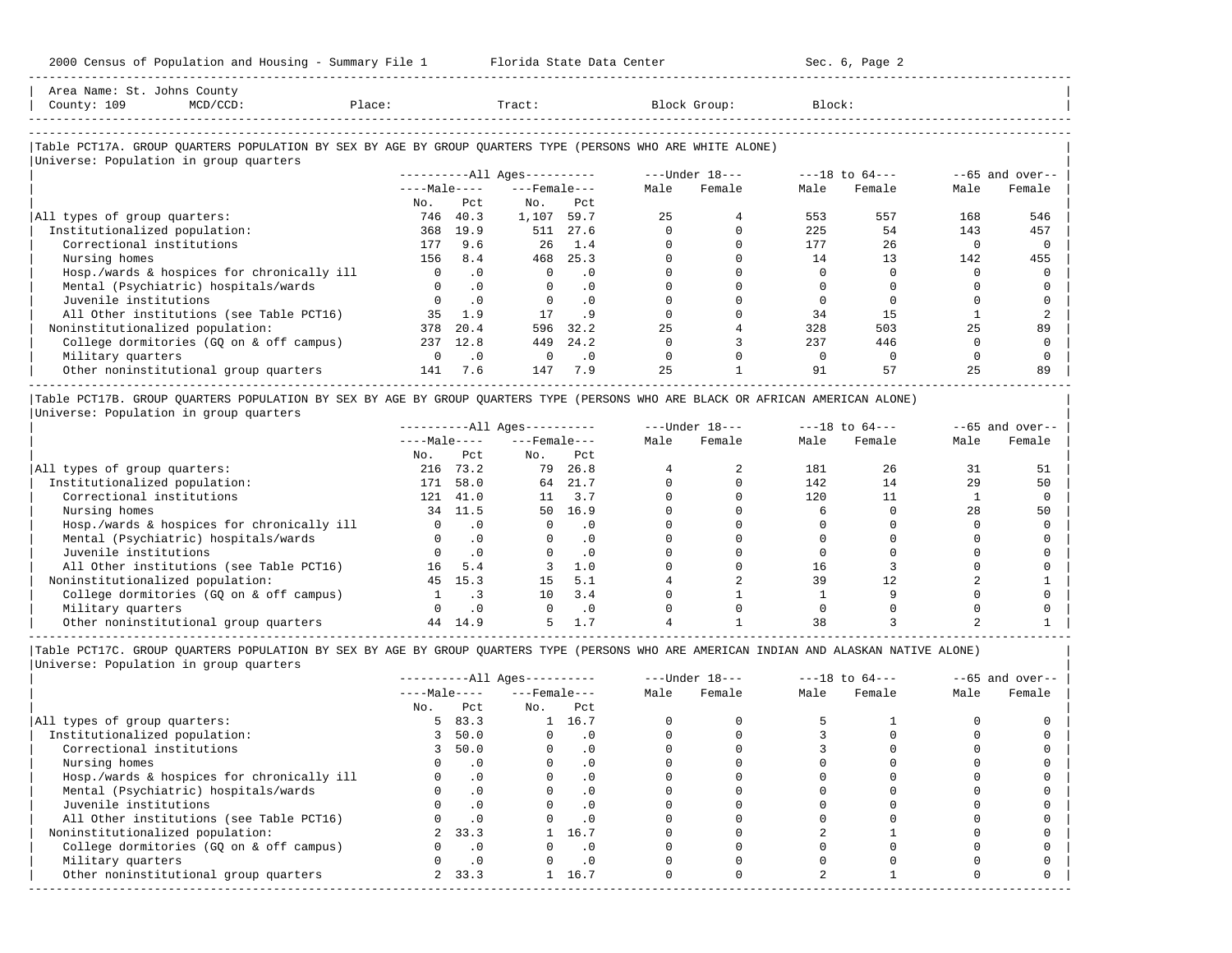|             | Area Name: St. Johns County |        |        |                                                                                                            |        |  |
|-------------|-----------------------------|--------|--------|------------------------------------------------------------------------------------------------------------|--------|--|
| County: 109 | MCD/CCD:                    | Place: | Tract: | Block Group:                                                                                               | Block: |  |
|             |                             |        |        |                                                                                                            |        |  |
|             |                             |        |        |                                                                                                            |        |  |
|             |                             |        |        | Table PCT17D. GROUP OUARTERS POPULATION BY SEX BY AGE BY GROUP OUARTERS TYPE (PERSONS WHO ARE ASIAN ALONE) |        |  |

-----------------------------------------------------------------------------------------------------------------------------------------------------

|                                            |              |                | $------All Aqes------$ |                             |      | ---Under 18--- |      | $---18$ to $64---$ | $--65$ and over-- |        |
|--------------------------------------------|--------------|----------------|------------------------|-----------------------------|------|----------------|------|--------------------|-------------------|--------|
|                                            | $---Male---$ |                | $---$ Female $---$     |                             | Male | Female         | Male | Female             | Male              | Female |
|                                            | No.          | Pct            | No.                    | Pct                         |      |                |      |                    |                   |        |
| All types of group quarters:               | 5.           | 50.0           |                        | 5, 50.0                     |      |                |      |                    |                   |        |
| Institutionalized population:              | 3            | 30.0           |                        | $1 \quad 10.0$              |      |                |      |                    |                   |        |
| Correctional institutions                  | 2            | 20.0           | $\Omega$               | $\overline{\phantom{0}}$ .0 |      |                |      |                    |                   |        |
| Nursing homes                              |              | 1 10.0         |                        | $1 \quad 10.0$              |      |                |      |                    |                   |        |
| Hosp./wards & hospices for chronically ill |              | $\cdot$ 0      |                        | $\cdot$ 0                   |      |                |      |                    |                   |        |
| Mental (Psychiatric) hospitals/wards       |              | $\cdot$ 0      |                        | $\cdot$ 0                   |      |                |      |                    |                   |        |
| Juvenile institutions                      |              | $\cdot$ 0      |                        | $\cdot$ 0                   |      |                |      |                    |                   |        |
| All Other institutions (see Table PCT16)   |              | $\cdot$ 0      |                        | $\cdot$ 0                   |      |                |      |                    |                   |        |
| Noninstitutionalized population:           |              | 20.0           | 4                      | 40.0                        |      |                |      |                    |                   |        |
| College dormitories (GQ on & off campus)   |              | 10.0           |                        | 30.0                        |      |                |      |                    |                   |        |
| Military quarters                          | 0            | $\overline{0}$ |                        | $\overline{\phantom{0}}$ .0 |      |                |      |                    |                   |        |
| Other noninstitutional group quarters      |              | 10.0           |                        | 10.0                        |      |                |      |                    |                   |        |

|Table PCT17E. GROUP QUARTERS POPULATION BY SEX BY AGE BY GROUP QUARTERS TYPE (PERSONS OF WHO ARE NATIVE HAWAIIAN AND OTHER PACIFIC ISLANDER ALONE) | |Universe: Population in group quarters |

|                                            |              |     | $------All Aqes------$ |     |      | $---Under 18---$ | $---18$ to $64---$ |        | $--65$ and over-- |        |
|--------------------------------------------|--------------|-----|------------------------|-----|------|------------------|--------------------|--------|-------------------|--------|
|                                            | $---Male---$ |     | $---$ Female $---$     |     | Male | Female           | Male               | Female | Male              | Female |
|                                            | No.          | Pct | No.                    | Pct |      |                  |                    |        |                   |        |
| All types of group quarters:               |              |     |                        |     |      |                  |                    |        |                   |        |
| Institutionalized population:              |              |     |                        |     |      |                  |                    |        |                   |        |
| Correctional institutions                  |              |     |                        |     |      |                  |                    |        |                   |        |
| Nursing homes                              |              |     |                        |     |      |                  |                    |        |                   |        |
| Hosp./wards & hospices for chronically ill |              |     |                        |     |      |                  |                    |        |                   |        |
| Mental (Psychiatric) hospitals/wards       |              |     |                        |     |      |                  |                    |        |                   |        |
| Juvenile institutions                      |              |     |                        |     |      |                  |                    |        |                   |        |
| All Other institutions (see Table PCT16)   |              |     |                        |     |      |                  |                    |        |                   |        |
| Noninstitutionalized population:           |              |     |                        |     |      |                  |                    |        |                   |        |
| College dormitories (GO on & off campus)   |              |     |                        |     |      |                  |                    |        |                   |        |
| Military quarters                          |              |     |                        |     |      |                  |                    |        |                   |        |
| Other noninstitutional group quarters      |              |     |                        |     |      |                  |                    |        |                   |        |

----------------------------------------------------------------------------------------------------------------------------------------------------- |Table PCT17F. GROUP QUARTERS POPULATION BY SEX BY AGE BY GROUP QUARTERS TYPE (PERSONS WHO ARE SOME OTHER RACE ALONE) |

|                                            |              |                | $------All Aqes------$ |                             | $---Under 18---$ |        | $---18$ to $64---$ |        | $--65$ and over-- |        |
|--------------------------------------------|--------------|----------------|------------------------|-----------------------------|------------------|--------|--------------------|--------|-------------------|--------|
|                                            | $---Male---$ |                | $---$ Female $---$     |                             | Male             | Female | Male               | Female | Male              | Female |
|                                            | No.          | Pct            | No.                    | Pct                         |                  |        |                    |        |                   |        |
| All types of group quarters:               |              | 3, 33.3        | 6                      | 66.7                        |                  |        |                    |        |                   |        |
| Institutionalized population:              |              | $1 \quad 11.1$ |                        | 3, 33.3                     |                  |        |                    |        |                   |        |
| Correctional institutions                  |              | $1 \quad 11.1$ | 0                      | $\overline{\phantom{0}}$ .0 |                  |        |                    |        |                   |        |
| Nursing homes                              |              | $\cdot$ 0      | 3                      | 33.3                        |                  |        |                    |        |                   |        |
| Hosp./wards & hospices for chronically ill |              | .0             |                        | $\cdot$ 0                   |                  |        |                    |        |                   |        |
| Mental (Psychiatric) hospitals/wards       |              | $\cdot$ 0      |                        | $\cdot$ 0                   |                  |        |                    |        |                   |        |
| Juvenile institutions                      |              | .0             |                        | $\cdot$ 0                   |                  |        |                    |        |                   |        |
| All Other institutions (see Table PCT16)   |              | $\cdot$ 0      |                        | .0                          |                  |        |                    |        |                   |        |
| Noninstitutionalized population:           |              | 2, 22, 2       |                        | 3, 33.3                     |                  |        |                    |        |                   |        |
| College dormitories (GQ on & off campus)   |              | 11.1           |                        | 33.3                        |                  |        |                    |        |                   |        |
| Military quarters                          |              | $\cdot$ 0      |                        | $\cdot$ 0                   |                  |        |                    |        |                   |        |
| Other noninstitutional group quarters      |              | 11.1           | $\Omega$               | $\cdot$ 0                   |                  |        |                    |        |                   |        |
|                                            |              |                |                        |                             |                  |        |                    |        |                   |        |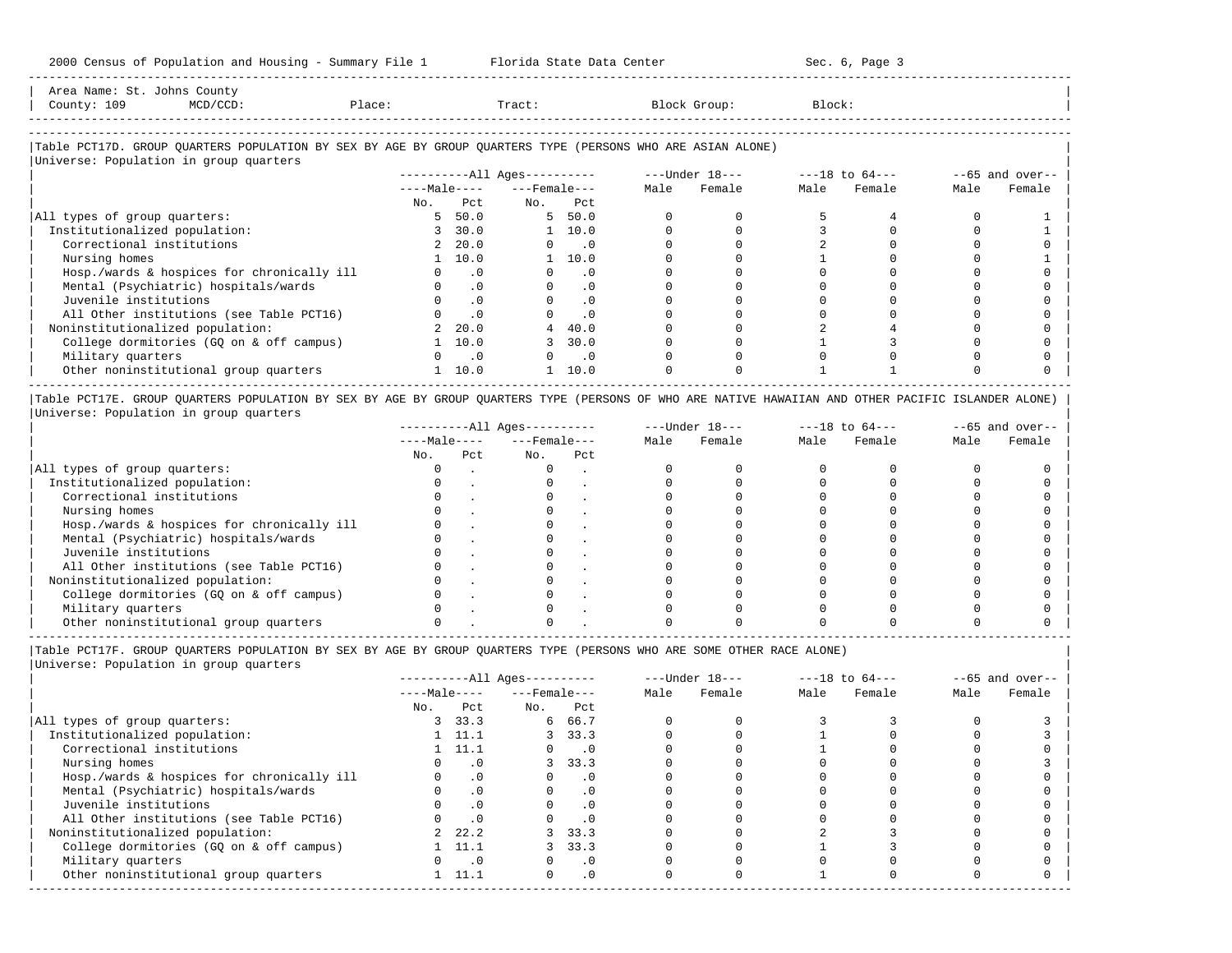2000 Census of Population and Housing - Summary File 1 Florida State Data Center Sec. 6, Page 4 -----------------------------------------------------------------------------------------------------------------------------------------------------

| Area Name: St. Johns County<br>County: 109<br>MCD/CCD:<br>Place:                                                       |     |                             | Tract:                 |         |      | Block Group:   | Block:             |        |      |                   |
|------------------------------------------------------------------------------------------------------------------------|-----|-----------------------------|------------------------|---------|------|----------------|--------------------|--------|------|-------------------|
| Table PCT17G. GROUP QUARTERS POPULATION BY SEX BY AGE BY GROUP QUARTERS TYPE (PERSONS OF WHO REPORT TWO OR MORE RACES) |     |                             |                        |         |      |                |                    |        |      |                   |
| Universe: Population in group quarters                                                                                 |     |                             |                        |         |      |                |                    |        |      |                   |
|                                                                                                                        |     |                             | $------All Aqes------$ |         |      | ---Under 18--- | $---18$ to $64---$ |        |      | $--65$ and over-- |
|                                                                                                                        |     |                             | $---Male-- ---Female$  |         | Male | Female         | Male               | Female | Male | Female            |
|                                                                                                                        | No. | Pct.                        | No.                    | Pct     |      |                |                    |        |      |                   |
| All types of group quarters:                                                                                           |     | 945.0                       |                        | 11 55.0 |      |                |                    |        |      |                   |
| Institutionalized population:                                                                                          |     | 5, 25.0                     |                        | 2 10.0  |      |                |                    |        |      |                   |
| Correctional institutions                                                                                              |     | 5, 25.0                     |                        | 1, 5, 0 |      |                |                    |        |      |                   |
| Nursing homes                                                                                                          |     | $\overline{\phantom{0}}$ .0 |                        | 5.0     |      |                |                    |        |      |                   |
| Hosp./wards & hospices for chronically ill                                                                             |     | $\cdot$ 0                   | $\Omega$               | .0      |      |                |                    |        |      |                   |
| Mental (Psychiatric) hospitals/wards                                                                                   |     | $\cdot$ 0                   |                        | .0      |      |                |                    |        |      |                   |
|                                                                                                                        |     |                             |                        |         |      |                |                    |        |      |                   |

| Correctional institutions 5 25.0 1 5.0 0 0 5 1 0 0 | | Nursing homes 0 .0 1 5.0 0 0 0 0 0 1 | | Hosp./wards & hospices for chronically ill 0 .0 0 .0 0 0 0 0 0 0 | | Mental (Psychiatric) hospitals/wards 0 .0 0 .0 0 0 0 0 0 0 | | Juvenile institutions 0 .0 0 .0 0 0 0 0 0 0 | | All Other institutions (see Table PCT16) 0 .0 0 .0 0 0 0 0 0 0 | | Noninstitutionalized population: 4 20.0 9 45.0 0 1 4 8 0 0 | | College dormitories (GQ on & off campus) 0 .0 8 40.0 0 0 0 8 0 0 | | Military quarters 0 .0 0 .0 0 0 0 0 0 0 | | Other noninstitutional group quarters 4 20.0 1 5.0 0 1 4 0 0 0 |

|Table PCT17H. GROUP QUARTERS POPULATION BY SEX BY AGE BY GROUP QUARTERS TYPE (PERSONS OF ANY RACE WHO ARE HISPANIC OR LATINO) | |Universe: Population in group quarters |

-----------------------------------------------------------------------------------------------------------------------------------------------------

|                                            |              |           | $------All Ages------$ |        | $---Under 18---$ |        | $---18$ to $64---$ |        | $- -65$ and over-- |        |
|--------------------------------------------|--------------|-----------|------------------------|--------|------------------|--------|--------------------|--------|--------------------|--------|
|                                            | $---Male---$ |           | $---$ Female $---$     |        | Male             | Female | Male               | Female | Male               | Female |
|                                            | No.          | Pct       | No.                    | Pct    |                  |        |                    |        |                    |        |
| All types of group quarters:               | 24           | 53.3      | 21                     | 46.7   |                  |        | 23                 | 14     |                    |        |
| Institutionalized population:              | 14           | 31.1      | 8                      | 17.8   |                  |        | 14                 |        |                    |        |
| Correctional institutions                  | 14           | 31.1      |                        | 2.2    |                  |        |                    |        |                    |        |
| Nursing homes                              |              | . 0       |                        | 7 15.6 |                  |        |                    |        |                    |        |
| Hosp./wards & hospices for chronically ill |              | . 0       |                        | . 0    |                  |        |                    |        |                    |        |
| Mental (Psychiatric) hospitals/wards       |              | $\cdot$ 0 |                        |        |                  |        |                    |        |                    |        |
| Juvenile institutions                      |              | . 0       |                        |        |                  |        |                    |        |                    |        |
| All Other institutions (see Table PCT16)   |              | $\cdot$ 0 |                        |        |                  |        |                    |        |                    |        |
| Noninstitutionalized population:           | 10           | 22.2      | 13                     | 28.9   |                  |        |                    |        |                    |        |
| College dormitories (GO on & off campus)   |              | 6.7       | 12                     | 26.7   |                  |        |                    |        |                    |        |
| Military quarters                          |              | . 0       |                        | . 0    |                  |        |                    |        |                    |        |
| Other noninstitutional group quarters      |              | 15.6      |                        | 2.2    |                  |        |                    |        |                    |        |

|Table PCT17I. GROUP QUARTERS POPULATION BY SEX BY AGE BY GROUP QUARTERS TYPE (PERSONS OF WHO ARE WHITE ALONE, NOT HISPANIC OR LATINO) | |Universe: Population in group quarters |

|                                            |              |           | $------All Aqes------$ |           | $---Under 18---$ |        | $---18$ to $64---$ |        |      | $--65$ and over-- |
|--------------------------------------------|--------------|-----------|------------------------|-----------|------------------|--------|--------------------|--------|------|-------------------|
|                                            | $---Male---$ |           | $---$ Female $---$     |           | Male             | Female | Male               | Female | Male | Female            |
|                                            | No.          | Pct       | No.                    | Pct       |                  |        |                    |        |      |                   |
| All types of group quarters:               | 733          | 40.1      | 1,096                  | 59.9      | 2.4              |        | 541                | 550    | 168  | 542               |
| Institutionalized population:              | 362          | 19.8      | 506                    | 27.7      |                  |        | 219                | 53     | 143  | 453               |
| Correctional institutions                  | 171          | 9.3       | 25                     | 1.4       |                  |        | 171                | 25     |      |                   |
| Nursing homes                              | 156          | 8.5       | 464                    | 25.4      |                  |        | 14                 | 13     | 142  | 451               |
| Hosp./wards & hospices for chronically ill | $\Omega$     | $\cdot$ 0 |                        | $\cdot$ 0 |                  |        |                    |        |      |                   |
| Mental (Psychiatric) hospitals/wards       | $\Omega$     | $\cdot$ 0 | $\Omega$               | . 0       |                  |        |                    |        |      |                   |
| Juvenile institutions                      |              |           |                        | $\cdot$ 0 |                  |        |                    |        |      |                   |
| All Other institutions (see Table PCT16)   | 35           | 1.9       |                        | . 9       |                  |        | 34                 |        |      |                   |
| Noninstitutionalized population:           | 371          | 20.3      | 590                    | 32.3      | 24               |        | 322                | 497    | 25   | 89                |
| College dormitories (GO on & off campus)   | 235          | 12.8      | 444                    | 24.3      |                  |        | 235                | 441    |      |                   |
| Military quarters                          |              | $\cdot$ 0 |                        | $\cdot$ 0 |                  |        |                    |        |      |                   |
| Other noninstitutional group quarters      | 136          | 7.4       | 146                    | 8.0       | 24               |        | 87                 | 56     | 25   | 89                |
|                                            |              |           |                        |           |                  |        |                    |        |      |                   |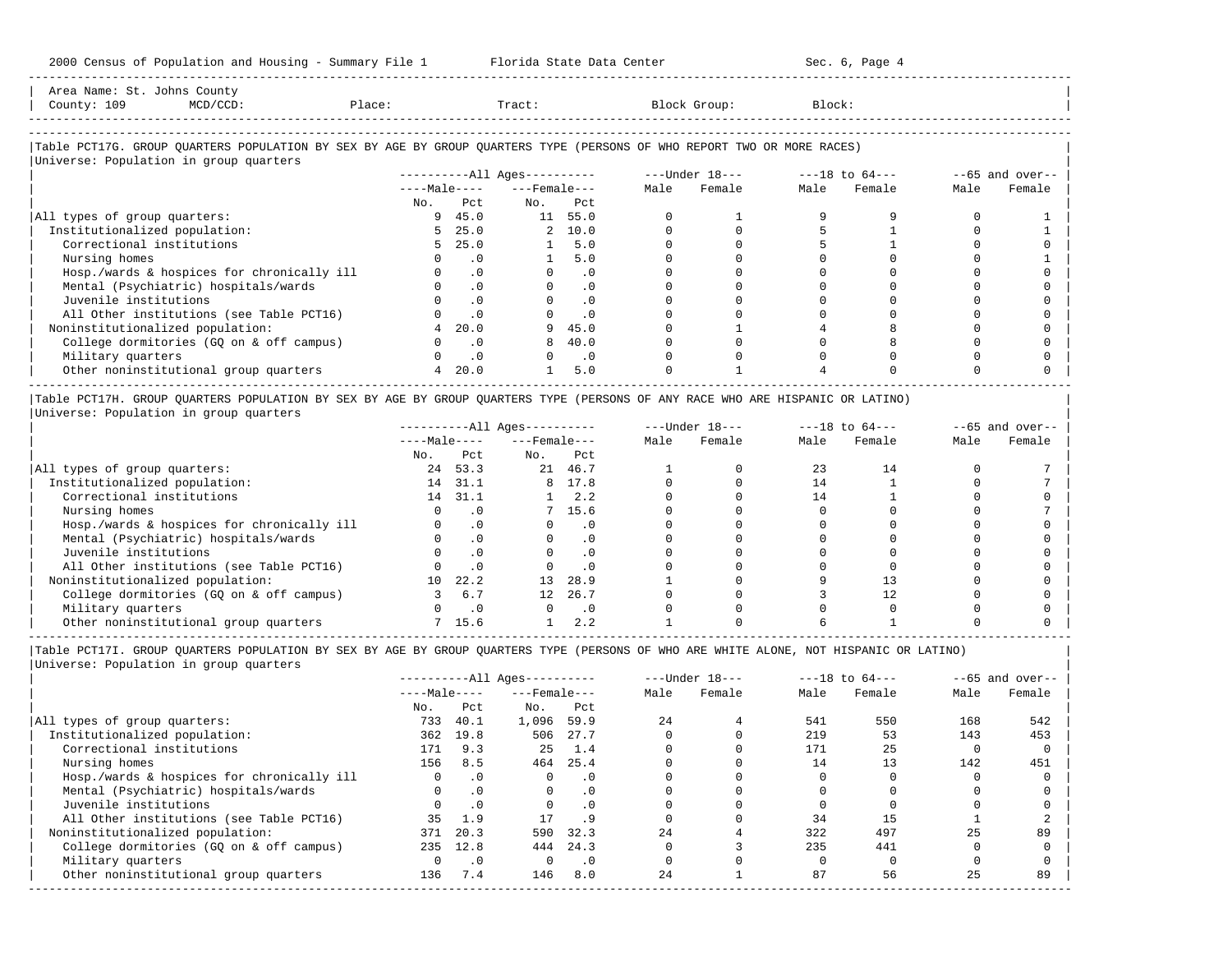| Area Name: St. Lucie County<br>County: 111<br>$MCD/CCD$ :<br>Place:                                                                                                                                                                                                                                                                     |                        |                                              | Tract:                         |                                                                         |                                                                      | Block Group:                                                                                                                             | Block:                             |                                                                                                    |                                                 |                                                    |
|-----------------------------------------------------------------------------------------------------------------------------------------------------------------------------------------------------------------------------------------------------------------------------------------------------------------------------------------|------------------------|----------------------------------------------|--------------------------------|-------------------------------------------------------------------------|----------------------------------------------------------------------|------------------------------------------------------------------------------------------------------------------------------------------|------------------------------------|----------------------------------------------------------------------------------------------------|-------------------------------------------------|----------------------------------------------------|
| Table PCT16. GROUP OUARTERS POPULATION BY GROUP OUARTERS TYPE<br>Universe: Population in group quarters<br>Total Group Quarters Population<br>Institutionalized population:<br>Correctional institutions:<br>Federal prisons and detention centers<br>Halfway houses<br>Local jails, police lockups, etc.                               |                        |                                              |                                | 2,712<br>1,586<br>780<br>$\Omega$<br>$\Omega$<br>780                    | Noninstitutionalized population:<br>Military quarters:  <br>On base: |                                                                                                                                          |                                    | College dormitories (college GQ on and off campus)<br>Barracks and other GQ for military personnel |                                                 | 1,126<br>124<br>7<br>3<br>3                        |
| Military disciplinary barracks<br>State prisons<br>Other types of correctional institutions<br>Nursing homes<br>Hospitals/wards, hospices, and schools for the handicapped:<br>Hospitals/wards and hospices for chronically ill:                                                                                                        |                        |                                              |                                | $\Omega$<br>$\Omega$<br>0<br>733<br>8<br>0                              | Military ships<br>Group homes:                                       | Homes for the mentally ill<br>Homes for the mentally retarded                                                                            |                                    | Transient quarters for temporary residents<br>Homes or halfway houses for drug/alcohol abuse       |                                                 | $\Omega$<br>$\overline{4}$<br>94<br>49<br>12<br>11 |
| Hospices or homes for chronically ill<br>Military hospitals or wards for chronically ill<br>Other hospitals or wards for chronically ill<br>Hospitals or wards for drug/alcohol abuse<br>Mental (Psychiatric) hospitals or wards<br>Schools, hospitals, or wards for the mentally retarded                                              |                        |                                              |                                | $\Omega$<br>0<br>0<br>0<br>8<br>$\Omega$                                |                                                                      | Homes for the physically handicapped<br>Other group homes<br>Religious group quarters<br>Workers' dormitories:                           |                                    | Agriculture workers' dormitories on farms<br>Job Corps and vocational training facilities          |                                                 | 0<br>22<br>3<br>49<br>5<br>$\Omega$                |
| Schools, hospitals, or wards for the physically handicapped:<br>Institutions for the deaf<br>Institutions for the blind<br>Orthopedic wards/institutions for the physically handicapped<br>Wards in general hospitals for patients with no usual home elsewhere<br>Wards in military hospitls for patients with no usual home elsewhere |                        |                                              |                                | $\Omega$<br>$\Omega$<br>$\Omega$<br>$\Omega$<br>$\Omega$<br>$\mathbf 0$ |                                                                      | Other workers' dormitories<br>Crews of maritime vessels<br>Other nonhousehold living situations<br>Other noninstitutional group quarters |                                    |                                                                                                    |                                                 | 44<br>$\Omega$<br>56<br>793                        |
| Juvenile institutions:<br>Long-term care:<br>Homes for abused, dependent, and neglected children<br>Residential treatment centers for emotionally disturbed children<br>Training schools for juvenile delinquents<br>Short-term care, detention or diagnostic centers for delinquent chdrn<br>Type of juvenile institution unknown      |                        |                                              |                                | 65<br>12<br>12<br>$\Omega$<br>$\Omega$<br>53<br>$\Omega$                |                                                                      |                                                                                                                                          |                                    |                                                                                                    |                                                 |                                                    |
| Table PCT17. GROUP OUARTERS POPULATION BY SEX BY AGE BY GROUP OUARTERS TYPE<br>Universe: Population in group quarters                                                                                                                                                                                                                   |                        |                                              | $------All Aqes------$         |                                                                         |                                                                      | $---Under 18---$                                                                                                                         |                                    | $---18$ to $64---$                                                                                 |                                                 | $- -65$ and over--                                 |
|                                                                                                                                                                                                                                                                                                                                         | $---Male---$<br>No.    | Pct                                          | ---Female---<br>$\mathbb N$ o. | Pct                                                                     |                                                                      | Male Female                                                                                                                              | Male                               | Female                                                                                             | Male                                            | Female                                             |
| All types of group quarters:<br>Institutionalized population:<br>Correctional institutions<br>Nursing homes<br>Hosp./wards & hospices for chronically ill                                                                                                                                                                               | 1,454 53.6<br>$\Omega$ | 921 34.0<br>687 25.3<br>195 7.2<br>$\cdot$ 0 | 1,258 46.4<br>$\Omega$         | 665 24.5<br>93 3.4<br>538 19.8<br>$\cdot$ 0                             | 78<br>42<br>11<br>$\circ$<br>$\Omega$                                | 58<br>34<br>$\circ$<br>$\mathbf 0$<br>$\Omega$                                                                                           | 992<br>684<br>674<br>6<br>$\Omega$ | 290<br>111<br>93<br>18<br>$\Omega$                                                                 | 384<br>195<br>$\overline{2}$<br>189<br>$\Omega$ | 910<br>520<br>$\circ$<br>520<br>$\mathbf 0$        |

|                                            |              |           | $------All Ages------$ |           |      | $---$ Under $18---$ |      | $---18$ to $64---$ |      | $--65$ and over-- |
|--------------------------------------------|--------------|-----------|------------------------|-----------|------|---------------------|------|--------------------|------|-------------------|
|                                            | $---Male---$ |           | $---$ Female $---$     |           | Male | Female              | Male | Female             | Male | Female            |
|                                            | No.          | Pct.      | No.                    | Pct       |      |                     |      |                    |      |                   |
| All types of group quarters:               | 1,454        | 53.6      | 1,258                  | 46.4      | 78   | 58                  | 992  | 290                | 384  | 910               |
| Institutionalized population:              | 921          | 34.0      | 665                    | 24.5      | 42   | 34                  | 684  | 111                | 195  | 520               |
| Correctional institutions                  | 687          | 25.3      | 93                     | 3.4       |      |                     | 674  | 93                 |      |                   |
| Nursing homes                              | 195          | 7.2       | 538                    | 19.8      |      |                     |      | 18                 | 189  | 520               |
| Hosp./wards & hospices for chronically ill |              | $\cdot$ 0 | $\Omega$               | $\cdot$ 0 |      |                     |      |                    |      |                   |
| Mental (Psychiatric) hospitals/wards       |              | $\cdot$ 3 |                        | . 0       |      |                     |      |                    |      |                   |
| Juvenile institutions                      | 31           | 1.1       | 34                     | 1.3       | 31   | 34                  |      |                    |      |                   |
| All Other institutions (see Table PCT16)   |              | $\cdot$ 0 |                        | . 0       |      |                     |      |                    |      |                   |
| Noninstitutionalized population:           | 533          | 19.7      | 593                    | 21.9      | 36   | 24                  | 308  | 179                | 189  | 390               |
| College dormitories (GO on & off campus)   | 62           | 2.3       | 62                     | 2.3       |      |                     | 62   | 61                 |      |                   |
| Military quarters                          |              |           |                        | . 0       |      |                     |      |                    |      |                   |
| Other noninstitutional group quarters      | 464          | 17.1      | 531                    | 19.6      | 36   | 23                  | 239  | 118                | 189  | 390               |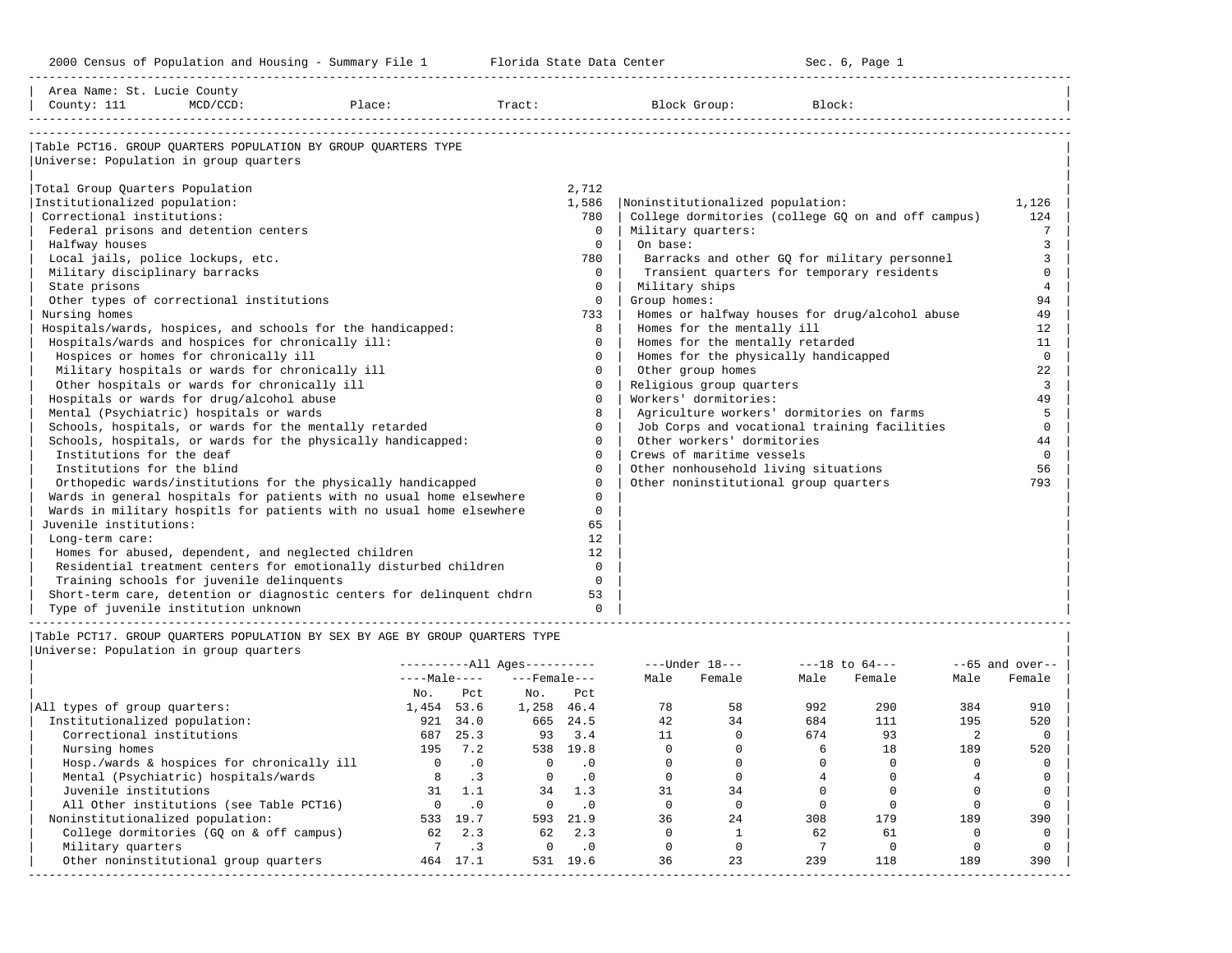| Area Name: St. Lucie County<br>County: 111<br>$MCD/CCD$ :<br>Place:                                        |              |           | Tract:                       |           |      | Block Group:   | Block: |                    |      |                   |
|------------------------------------------------------------------------------------------------------------|--------------|-----------|------------------------------|-----------|------|----------------|--------|--------------------|------|-------------------|
| Table PCT17A. GROUP QUARTERS POPULATION BY SEX BY AGE BY GROUP QUARTERS TYPE (PERSONS WHO ARE WHITE ALONE) |              |           |                              |           |      |                |        |                    |      |                   |
| Universe: Population in group quarters                                                                     |              |           |                              |           |      |                |        |                    |      |                   |
|                                                                                                            |              |           | ----------All Ages---------- |           |      | ---Under 18--- |        | $---18$ to $64---$ |      | $--65$ and over-- |
|                                                                                                            | $---Male---$ |           | $---$ Female $---$           |           | Male | Female         | Male   | Female             | Male | Female            |
|                                                                                                            | No.          | Pct       | No.                          | Pct       |      |                |        |                    |      |                   |
| All types of group quarters:                                                                               | 892          | 45.6      | 1,063                        | 54.4      | 29   | 31             | 530    | 195                | 333  | 837               |
| Institutionalized population:                                                                              | 566          | 29.0      | 595                          | 30.4      |      | 21             | 359    | 67                 | 190  | 507               |
| Correctional institutions                                                                                  | 355          | 18.2      | 50                           | 2.6       |      |                | 350    | 50                 |      |                   |
| Nursing homes                                                                                              | 193          | 9.9       |                              | 524 26.8  |      |                |        |                    | 187  | 507               |
| Hosp./wards & hospices for chronically ill                                                                 | $\mathbf{0}$ | $\cdot$ 0 | $\mathbf{0}$                 | $\cdot$ 0 |      |                |        |                    |      |                   |
| Mental (Psychiatric) hospitals/wards                                                                       |              | $\cdot$ 3 | 0                            | $\cdot$ 0 |      |                |        |                    |      |                   |
| Juvenile institutions                                                                                      | 13           | .7        | 21                           | 1.1       | 13   | 21             |        |                    |      |                   |
| All Other institutions (see Table PCT16)                                                                   |              | $\cdot$ 0 |                              | $\cdot$ 0 |      |                |        |                    |      |                   |
| Noninstitutionalized population:                                                                           | 326          | 16.7      | 468                          | 23.9      | 12   | 10             | 171    | 128                | 143  | 330               |
| College dormitories (GQ on & off campus)                                                                   | 44           | 2.3       | 51                           | 2.6       |      |                | 44     | 50                 |      |                   |

| Military quarters 7 .4 0 .0 0 0 7 0 0 0 | 0ther noninstitutional group quarters  $275 \quad 14.1$   $417 \quad 21.3$   $12$  9  $120$   $78$  143 330

|Table PCT17B. GROUP QUARTERS POPULATION BY SEX BY AGE BY GROUP QUARTERS TYPE (PERSONS WHO ARE BLACK OR AFRICAN AMERICAN ALONE) | |Universe: Population in group quarters |

-----------------------------------------------------------------------------------------------------------------------------------------------------

|                                            |              |           | $------All Aqes------$ |      |      | $---Under 18---$ | $---18$ to $64---$ |        |      | $--65$ and over-- |
|--------------------------------------------|--------------|-----------|------------------------|------|------|------------------|--------------------|--------|------|-------------------|
|                                            | $---Male---$ |           | $---$ Female $---$     |      | Male | Female           | Male               | Female | Male | Female            |
|                                            | No.          | Pct       | No.                    | Pct  |      |                  |                    |        |      |                   |
| All types of group quarters:               | 539          | 75.8      | 172                    | 24.2 | 38   | 19               | 452                | 87     | 49   | 66                |
| Institutionalized population:              | 349          | 49.1      | 58                     | 8.2  | 22   |                  | 323                | 44     |      |                   |
| Correctional institutions                  | 331          | 46.6      | 43                     | 6.0  |      |                  | 323                | 43     |      |                   |
| Nursing homes                              |              |           |                        | 1.0  |      |                  |                    |        |      |                   |
| Hosp./wards & hospices for chronically ill |              |           |                        | . 0  |      |                  |                    |        |      |                   |
| Mental (Psychiatric) hospitals/wards       |              |           |                        | . 0  |      |                  |                    |        |      |                   |
| Juvenile institutions                      | 15           | 2.1       | 8                      | 1.1  |      |                  |                    |        |      |                   |
| All Other institutions (see Table PCT16)   |              |           |                        | . 0  |      |                  |                    |        |      |                   |
| Noninstitutionalized population:           | 190          | 26.7      | 114                    | 16.0 | 16   |                  | 129                | 43     | 45   | 60                |
| College dormitories (GO on & off campus)   | 16           | 2.3       | 8                      | 1.1  |      |                  | 16                 |        |      |                   |
| Military quarters                          |              | $\cdot$ 0 |                        | . 0  |      |                  |                    |        |      |                   |
| Other noninstitutional group quarters      | 174          | 24.5      | 106                    | 14.9 | 16   |                  | 113                |        |      | 60                |

-----------------------------------------------------------------------------------------------------------------------------------------------------

|Table PCT17C. GROUP QUARTERS POPULATION BY SEX BY AGE BY GROUP QUARTERS TYPE (PERSONS WHO ARE AMERICAN INDIAN AND ALASKAN NATIVE ALONE) | |Universe: Population in group quarters |

|                                            |                |           | $------All Ages------$ |                | $---Under 18---$ |        | $---18$ to $64---$ |        |      | $--65$ and over-- |
|--------------------------------------------|----------------|-----------|------------------------|----------------|------------------|--------|--------------------|--------|------|-------------------|
|                                            | $---Male---$   |           | $---$ Female $---$     |                | Male             | Female | Male               | Female | Male | Female            |
|                                            | No.            | Pct       | No.                    | Pct            |                  |        |                    |        |      |                   |
| All types of group quarters:               |                | 42.9      | 4                      | 57.1           |                  |        |                    |        |      |                   |
| Institutionalized population:              |                |           | $4\overline{ }$        | 57.1           |                  |        |                    |        |      |                   |
| Correctional institutions                  |                | .0        | $\Omega$               | $\cdot$ 0      |                  |        |                    |        |      |                   |
| Nursing homes                              |                | $\cdot$ 0 |                        | 42.9           |                  |        |                    |        |      |                   |
| Hosp./wards & hospices for chronically ill |                |           |                        | . 0            |                  |        |                    |        |      |                   |
| Mental (Psychiatric) hospitals/wards       |                | $\cdot$ 0 |                        | $\overline{0}$ |                  |        |                    |        |      |                   |
| Juvenile institutions                      |                | $\cdot$ 0 |                        | 14.3           |                  |        |                    |        |      |                   |
| All Other institutions (see Table PCT16)   |                |           |                        | . 0            |                  |        |                    |        |      |                   |
| Noninstitutionalized population:           |                | 42.9      |                        | $\Omega$ .     |                  |        |                    |        |      |                   |
| College dormitories (GQ on & off campus)   |                | 1, 14.3   |                        | $\cdot$ 0      |                  |        |                    |        |      |                   |
| Military quarters                          |                | $\cdot$ 0 |                        | $\cdot$ 0      |                  |        |                    |        |      |                   |
| Other noninstitutional group quarters      | $\overline{2}$ | 28.6      | $\Omega$               | $\cdot$ 0      |                  |        |                    |        |      |                   |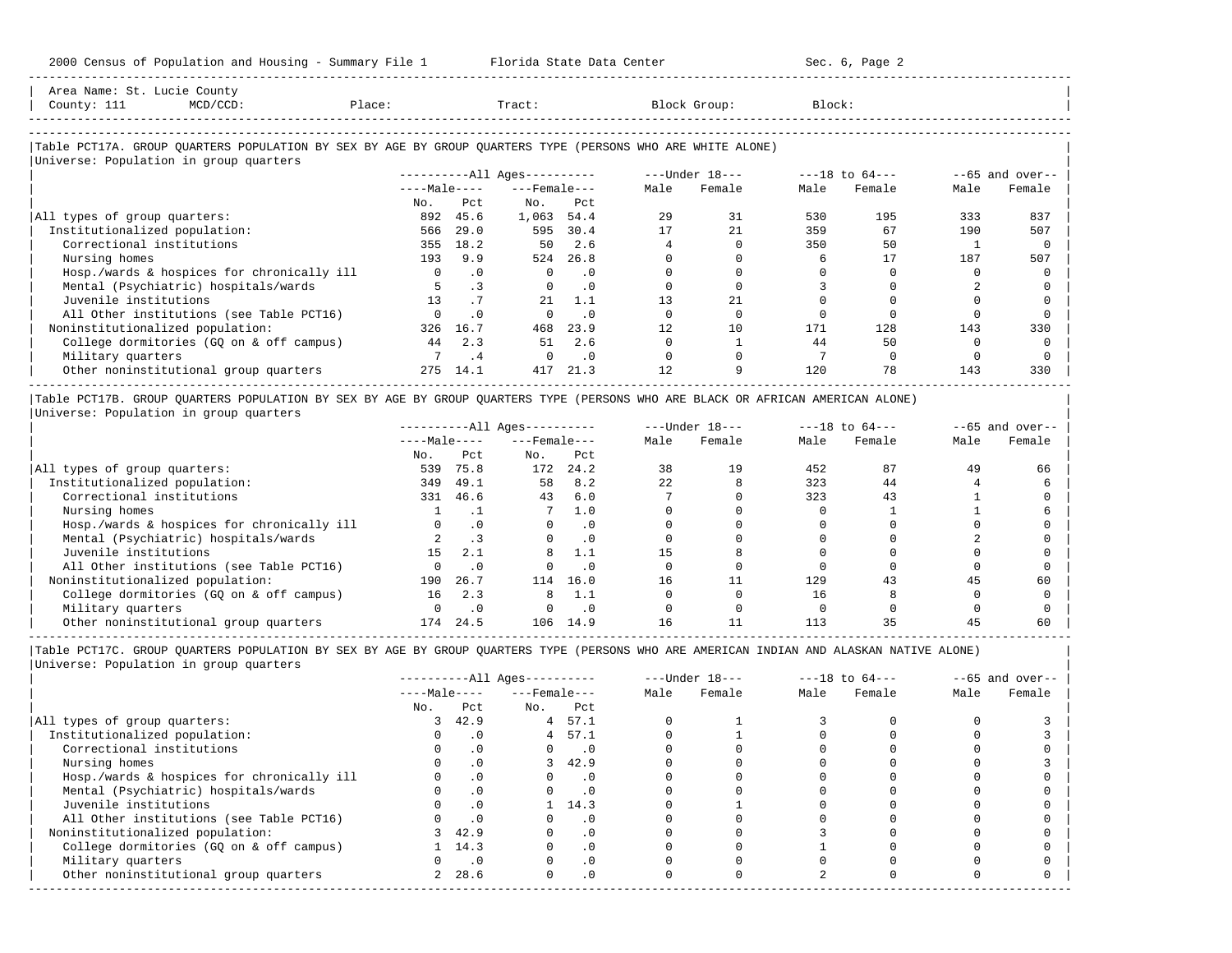| Area Name:<br>.St.   | Lucie Countv |        |       |       |        |  |
|----------------------|--------------|--------|-------|-------|--------|--|
| County:<br>---       |              | Place: | Tract | Group | Block: |  |
| -------------------- |              |        |       |       |        |  |

-----------------------------------------------------------------------------------------------------------------------------------------------------

# |Table PCT17D. GROUP QUARTERS POPULATION BY SEX BY AGE BY GROUP QUARTERS TYPE (PERSONS WHO ARE ASIAN ALONE) |

|                                            |               |           | $------All Ages------$ |                             | $---Under 18---$ |        | $---18$ to $64---$ |        |      | $--65$ and over-- |
|--------------------------------------------|---------------|-----------|------------------------|-----------------------------|------------------|--------|--------------------|--------|------|-------------------|
|                                            | $---Male---$  |           | $---$ Female $---$     |                             | Male             | Female | Male               | Female | Male | Female            |
|                                            | No.           | Pct       | No.                    | Pct                         |                  |        |                    |        |      |                   |
| All types of group quarters:               | 3             | 37.5      |                        | 5 62.5                      |                  |        |                    |        |      |                   |
| Institutionalized population:              |               | $\cdot$ 0 |                        | 2, 25.0                     |                  |        |                    |        |      |                   |
| Correctional institutions                  |               | $\cdot$ 0 |                        | $\cdot$ 0                   |                  |        |                    |        |      |                   |
| Nursing homes                              |               | $\cdot$ 0 |                        | $\cdot$ 0                   |                  |        |                    |        |      |                   |
| Hosp./wards & hospices for chronically ill |               | $\cdot$ 0 |                        | $\cdot$ 0                   |                  |        |                    |        |      |                   |
| Mental (Psychiatric) hospitals/wards       |               | $\cdot$ 0 |                        | $\cdot$ 0                   |                  |        |                    |        |      |                   |
| Juvenile institutions                      |               | $\cdot$ 0 | $\overline{a}$         | 25.0                        |                  |        |                    |        |      |                   |
| All Other institutions (see Table PCT16)   |               | $\cdot$ 0 |                        | $\overline{\phantom{0}}$ .0 |                  |        |                    |        |      |                   |
| Noninstitutionalized population:           |               | 37.5      |                        | 3 37.5                      |                  |        |                    |        |      |                   |
| College dormitories (GQ on & off campus)   |               | $\cdot$ 0 |                        | 2, 25.0                     |                  |        |                    |        |      |                   |
| Military quarters                          |               | $\cdot$ 0 |                        | $\overline{\phantom{0}}$ .0 |                  |        |                    |        |      |                   |
| Other noninstitutional group quarters      | $\mathcal{L}$ | 37.5      |                        | 12.5                        |                  |        |                    |        |      |                   |

|Table PCT17E. GROUP QUARTERS POPULATION BY SEX BY AGE BY GROUP QUARTERS TYPE (PERSONS OF WHO ARE NATIVE HAWAIIAN AND OTHER PACIFIC ISLANDER ALONE) | |Universe: Population in group quarters |

|                                            |              |           | $------All Aqes------$ |           |      | $---Under 18---$ | $---18$ to $64---$ |        |      | $--65$ and over-- |
|--------------------------------------------|--------------|-----------|------------------------|-----------|------|------------------|--------------------|--------|------|-------------------|
|                                            | $---Male---$ |           | $---$ Female $---$     |           | Male | Female           | Male               | Female | Male | Female            |
|                                            | No.          | Pct       | No.                    | Pct       |      |                  |                    |        |      |                   |
| All types of group quarters:               |              |           |                        | 1 100.0   |      |                  |                    |        |      |                   |
| Institutionalized population:              |              |           |                        |           |      |                  |                    |        |      |                   |
| Correctional institutions                  |              |           |                        | . 0       |      |                  |                    |        |      |                   |
| Nursing homes                              |              |           |                        | . 0       |      |                  |                    |        |      |                   |
| Hosp./wards & hospices for chronically ill |              |           |                        | . 0       |      |                  |                    |        |      |                   |
| Mental (Psychiatric) hospitals/wards       |              |           |                        | . 0       |      |                  |                    |        |      |                   |
| Juvenile institutions                      |              |           |                        | . 0       |      |                  |                    |        |      |                   |
| All Other institutions (see Table PCT16)   |              |           |                        | $\cdot$ 0 |      |                  |                    |        |      |                   |
| Noninstitutionalized population:           |              | $\cdot$ 0 |                        | 1100.0    |      |                  |                    |        |      |                   |
| College dormitories (GO on & off campus)   |              |           |                        | 1100.0    |      |                  |                    |        |      |                   |
| Military quarters                          |              |           |                        | $\cdot$ 0 |      |                  |                    |        |      |                   |
| Other noninstitutional group quarters      |              |           |                        |           |      |                  |                    |        |      |                   |

----------------------------------------------------------------------------------------------------------------------------------------------------- |Table PCT17F. GROUP QUARTERS POPULATION BY SEX BY AGE BY GROUP QUARTERS TYPE (PERSONS WHO ARE SOME OTHER RACE ALONE) |

|                                            |              |           | $------All Aqes------$ |           |      | $---Under 18---$ | $---18$ to $64---$ |        |      | $--65$ and over-- |
|--------------------------------------------|--------------|-----------|------------------------|-----------|------|------------------|--------------------|--------|------|-------------------|
|                                            | $---Male---$ |           | $---$ Female $---$     |           | Male | Female           | Male               | Female | Male | Female            |
|                                            | No.          | Pct       | No.                    | Pct       |      |                  |                    |        |      |                   |
| All types of group quarters:               | 9            | 60.0      | 6                      | 40.0      |      |                  |                    |        |      |                   |
| Institutionalized population:              |              | 6.7       |                        | 6.7       |      |                  |                    |        |      |                   |
| Correctional institutions                  |              | $\cdot$ 0 |                        | $\cdot$ 0 |      |                  |                    |        |      |                   |
| Nursing homes                              |              | 6.7       |                        | 6.7       |      |                  |                    |        |      |                   |
| Hosp./wards & hospices for chronically ill |              | $\cdot$ 0 |                        | $\cdot$ 0 |      |                  |                    |        |      |                   |
| Mental (Psychiatric) hospitals/wards       |              | $\cdot$ 0 |                        | $\cdot$ 0 |      |                  |                    |        |      |                   |
| Juvenile institutions                      |              | $\cdot$ 0 |                        |           |      |                  |                    |        |      |                   |
| All Other institutions (see Table PCT16)   |              | .0        |                        |           |      |                  |                    |        |      |                   |
| Noninstitutionalized population:           | 8            | 53.3      | 5.                     | 33.3      |      |                  |                    |        |      |                   |
| College dormitories (GQ on & off campus)   |              | $\cdot$ 0 |                        |           |      |                  |                    |        |      |                   |
| Military quarters                          |              | $\cdot$ 0 |                        | $\cdot$ 0 |      |                  |                    |        |      |                   |
| Other noninstitutional group quarters      | 8            | 53.3      | 5.                     | 33.3      |      |                  |                    |        |      |                   |
|                                            |              |           |                        |           |      |                  |                    |        |      |                   |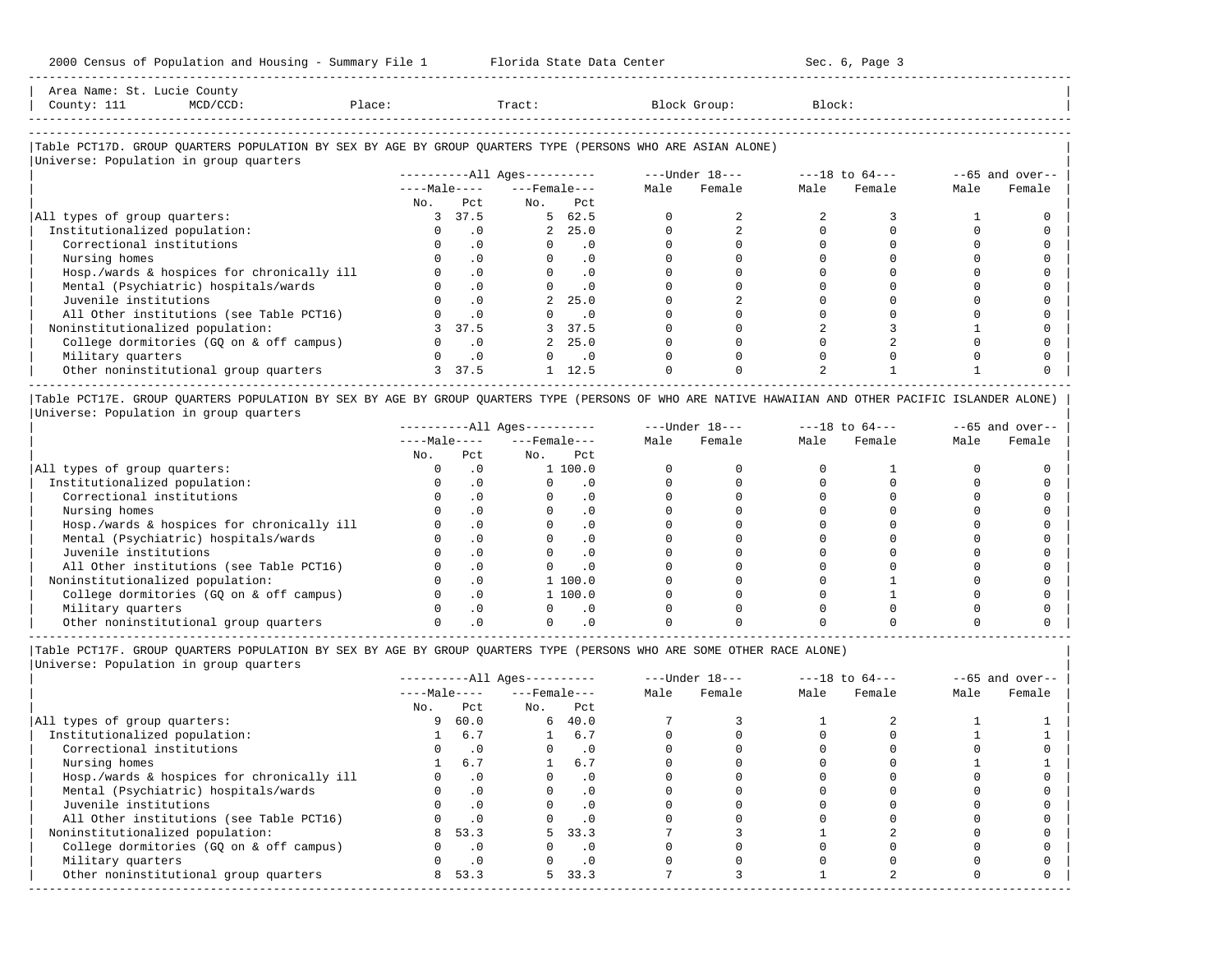| Area Name: St. Lucie County<br>County: 111<br>MCD/CCD:                                                                 | Place: |                | Tract:                 |           | Block Group:   | Block:         |             |      |                   |
|------------------------------------------------------------------------------------------------------------------------|--------|----------------|------------------------|-----------|----------------|----------------|-------------|------|-------------------|
|                                                                                                                        |        |                |                        |           |                |                |             |      |                   |
| Table PCT17G. GROUP OUARTERS POPULATION BY SEX BY AGE BY GROUP OUARTERS TYPE (PERSONS OF WHO REPORT TWO OR MORE RACES) |        |                |                        |           |                |                |             |      |                   |
| Universe: Population in group quarters                                                                                 |        |                |                        |           |                |                |             |      |                   |
|                                                                                                                        |        |                | $------All Aqes------$ |           | ---Under 18--- | ---18 to 64--- |             |      | $--65$ and over-- |
|                                                                                                                        |        | $---Ma$ $e---$ | ---Female---           |           | Male Female    |                | Male Female | Male | Female            |
|                                                                                                                        | No.    | Pct.           | No.                    | Pct       |                |                |             |      |                   |
| All types of group quarters:                                                                                           |        | 8 53.3         |                        | 7 46.7    |                |                |             |      |                   |
| Institutionalized population:                                                                                          |        | 5 33.3         |                        | 5 33.3    |                |                | $\Omega$    |      |                   |
| Correctional institutions                                                                                              |        | 6.7            | $\Omega$               | $\cdot$ 0 |                |                |             |      |                   |

| Nursing homes 0 .0 3 20.0 0 0 0 0 0 3 | | Hosp./wards & hospices for chronically ill 0 .0 0 .0 0 0 0 0 0 0 | | Mental (Psychiatric) hospitals/wards 1 6.7 0 .0 0 0 1 0 0 0 | | Juvenile institutions 3 20.0 2 13.3 3 2 0 0 0 0 |

-----------------------------------------------------------------------------------------------------------------------------------------------------

| All Other institutions (see Table PCT16) |      |        |  |  |  |
|------------------------------------------|------|--------|--|--|--|
| Noninstitutionalized population:         | 20.0 | 2 13.3 |  |  |  |
| College dormitories (GQ on & off campus) | 6.7  |        |  |  |  |
| Military quarters                        |      |        |  |  |  |
| Other noninstitutional group quarters    | 13.3 | 2 13.3 |  |  |  |
|                                          |      |        |  |  |  |

|Table PCT17H. GROUP QUARTERS POPULATION BY SEX BY AGE BY GROUP QUARTERS TYPE (PERSONS OF ANY RACE WHO ARE HISPANIC OR LATINO) | |Universe: Population in group quarters |

|                                            |              |      | $------All Ages------$ |      | $---Under 18---$ |        | $---18$ to $64---$ |        | $--65$ and over-- |        |
|--------------------------------------------|--------------|------|------------------------|------|------------------|--------|--------------------|--------|-------------------|--------|
|                                            | $---Male---$ |      | $---$ Female $---$     |      | Male             | Female | Male               | Female | Male              | Female |
|                                            | No.          | Pct  | No.                    | Pct  |                  |        |                    |        |                   |        |
| All types of group quarters:               | 71           | 72.4 | 27                     | 27.6 | 14               |        | 54                 |        |                   |        |
| Institutionalized population:              | 45           | 45.9 | 9                      | 9.2  |                  |        | 38                 |        |                   |        |
| Correctional institutions                  | 38           | 38.8 |                        | 1.0  |                  |        | 38                 |        |                   |        |
| Nursing homes                              |              | 2.0  | б.                     | 6.1  |                  |        |                    |        |                   |        |
| Hosp./wards & hospices for chronically ill |              |      |                        | . 0  |                  |        |                    |        |                   |        |
| Mental (Psychiatric) hospitals/wards       |              |      |                        | . 0  |                  |        |                    |        |                   |        |
| Juvenile institutions                      |              | 5.1  |                        | 2.0  |                  |        |                    |        |                   |        |
| All Other institutions (see Table PCT16)   |              |      |                        | . 0  |                  |        |                    |        |                   |        |
| Noninstitutionalized population:           | 26           | 26.5 | 18                     | 18.4 |                  |        | 16                 |        |                   |        |
| College dormitories (GO on & off campus)   |              | 5.1  |                        | 3.1  |                  |        |                    |        |                   |        |
| Military quarters                          |              | 3.1  |                        | . 0  |                  |        |                    |        |                   |        |
| Other noninstitutional group quarters      | 18           | 18.4 |                        | 15.3 |                  |        |                    |        |                   |        |

-----------------------------------------------------------------------------------------------------------------------------------------------------

|Table PCT17I. GROUP QUARTERS POPULATION BY SEX BY AGE BY GROUP QUARTERS TYPE (PERSONS OF WHO ARE WHITE ALONE, NOT HISPANIC OR LATINO) | |Universe: Population in group quarters |

|                                            |              |           | $------All Aqes------$ |           |      | $---Under 18---$ |      | $---18$ to $64---$ |      | $--65$ and over-- |
|--------------------------------------------|--------------|-----------|------------------------|-----------|------|------------------|------|--------------------|------|-------------------|
|                                            | $---Male---$ |           | $---$ Female $---$     |           | Male | Female           | Male | Female             | Male | Female            |
|                                            | No.          | Pct       | No.                    | Pct       |      |                  |      |                    |      |                   |
| All types of group quarters:               | 838          | 44.5      | 1,045                  | 55.5      | 26   | 29               | 481  | 187                | 331  | 829               |
| Institutionalized population:              | 528          | 28.0      | 589                    | 31.3      | 16   | 21               | 323  | 66                 | 189  | 502               |
| Correctional institutions                  |              | 319 16.9  | 49                     | 2.6       |      |                  | 314  | 49                 |      |                   |
| Nursing homes                              | 192          | 10.2      | 519                    | 27.6      |      |                  |      |                    | 186  | 502               |
| Hosp./wards & hospices for chronically ill | $\Omega$     | $\cdot$ 0 | $\Omega$               | $\cdot$ 0 |      |                  |      |                    |      |                   |
| Mental (Psychiatric) hospitals/wards       |              |           | $\Omega$               | $\cdot$ 0 |      |                  |      |                    |      |                   |
| Juvenile institutions                      | 12.          | . 6       | 21                     | 1.1       | 12.  | 21               |      |                    |      |                   |
| All Other institutions (see Table PCT16)   |              | $\cdot$ 0 |                        | $\cdot$ 0 |      |                  |      |                    |      |                   |
| Noninstitutionalized population:           | 310          | 16.5      | 456                    | 24.2      | 10   |                  | 158  | 121                | 142  | 327               |
| College dormitories (GO on & off campus)   | 40           | 2.1       | 48                     | 2.5       |      |                  | 40   | 47                 |      |                   |
| Military quarters                          |              | $\cdot$ 2 |                        | $\cdot$ 0 |      |                  |      |                    |      |                   |
| Other noninstitutional group quarters      | 266          | 14.1      | 408                    | 21.7      | 10   |                  | 114  | 74                 | 142  | 327               |
|                                            |              |           |                        |           |      |                  |      |                    |      |                   |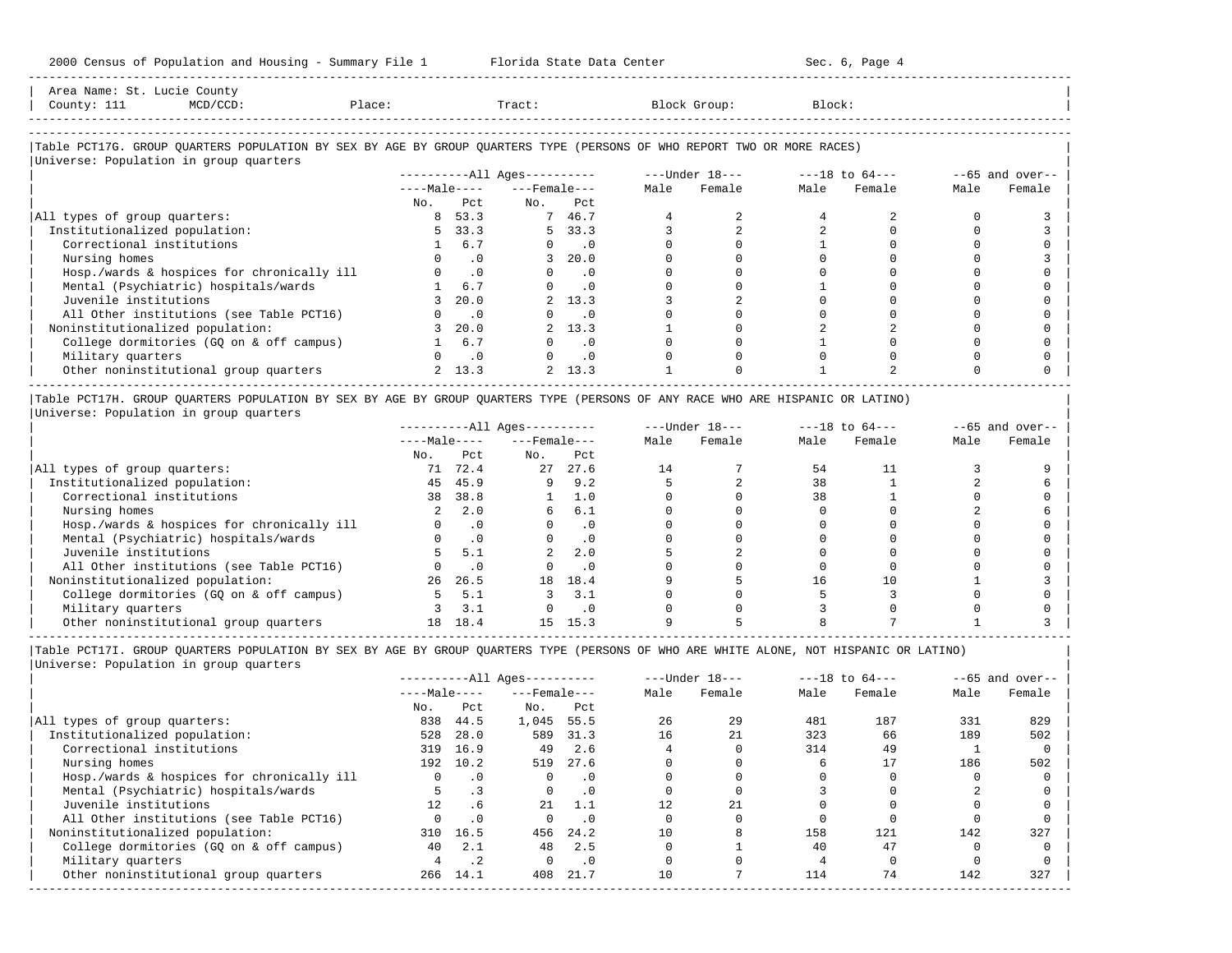-----------------------------------------------------------------------------------------------------------------------------------------------------

| Area Name: Santa Rosa County                      |             |                                                                             |        |              |                                       |                                                    |          |
|---------------------------------------------------|-------------|-----------------------------------------------------------------------------|--------|--------------|---------------------------------------|----------------------------------------------------|----------|
| County: 113                                       | $MCD/CCD$ : | Place:                                                                      | Tract: |              | Block Group:                          | Block:                                             |          |
|                                                   |             |                                                                             |        |              |                                       |                                                    |          |
|                                                   |             | Table PCT16. GROUP OUARTERS POPULATION BY GROUP OUARTERS TYPE               |        |              |                                       |                                                    |          |
| Universe: Population in group quarters            |             |                                                                             |        |              |                                       |                                                    |          |
|                                                   |             |                                                                             |        |              |                                       |                                                    |          |
| Total Group Quarters Population                   |             |                                                                             |        | 2,552        |                                       |                                                    |          |
| Institutionalized population:                     |             |                                                                             |        | 2,166        | Noninstitutionalized population:      |                                                    | 386      |
| Correctional institutions:                        |             |                                                                             |        | 1,639        |                                       | College dormitories (college GQ on and off campus) | $\Omega$ |
| Federal prisons and detention centers             |             |                                                                             |        | $\Omega$     | Military quarters:                    |                                                    | 125      |
| Halfway houses                                    |             |                                                                             |        | $\Omega$     | On base:                              |                                                    | 125      |
| Local jails, police lockups, etc.                 |             |                                                                             |        | 341          |                                       | Barracks and other GQ for military personnel       | 112      |
| Military disciplinary barracks                    |             |                                                                             |        | $\Omega$     |                                       | Transient quarters for temporary residents         | 13       |
| State prisons                                     |             |                                                                             |        | 1,298        | Military ships                        |                                                    | $\Omega$ |
| Other types of correctional institutions          |             |                                                                             |        | $\mathbf{0}$ | Group homes:                          |                                                    | 165      |
| Nursing homes                                     |             |                                                                             |        | 363          |                                       | Homes or halfway houses for drug/alcohol abuse     | 23       |
|                                                   |             | Hospitals/wards, hospices, and schools for the handicapped:                 |        | 96           | Homes for the mentally ill            |                                                    | $\Omega$ |
| Hospitals/wards and hospices for chronically ill: |             |                                                                             |        | 20           | Homes for the mentally retarded       |                                                    | 35       |
| Hospices or homes for chronically ill             |             |                                                                             |        | $\Omega$     | Homes for the physically handicapped  |                                                    | 5        |
| Military hospitals or wards for chronically ill   |             |                                                                             |        | $\Omega$     | Other group homes                     |                                                    | 102      |
| Other hospitals or wards for chronically ill      |             |                                                                             |        | 20           | Religious group quarters              |                                                    | $\Omega$ |
| Hospitals or wards for drug/alcohol abuse         |             |                                                                             |        | $\Omega$     | Workers' dormitories:                 |                                                    | $\Omega$ |
| Mental (Psychiatric) hospitals or wards           |             |                                                                             |        | 76           |                                       | Agriculture workers' dormitories on farms          | $\Omega$ |
|                                                   |             | Schools, hospitals, or wards for the mentally retarded                      |        | $\Omega$     |                                       | Job Corps and vocational training facilities       | $\Omega$ |
|                                                   |             | Schools, hospitals, or wards for the physically handicapped:                |        | $\Omega$     | Other workers' dormitories            |                                                    | $\Omega$ |
| Institutions for the deaf                         |             |                                                                             |        | $\Omega$     | Crews of maritime vessels             |                                                    | $\Omega$ |
| Institutions for the blind                        |             |                                                                             |        | $\Omega$     | Other nonhousehold living situations  |                                                    | 43       |
|                                                   |             | Orthopedic wards/institutions for the physically handicapped                |        | $\Omega$     | Other noninstitutional group quarters |                                                    | 53       |
|                                                   |             | Wards in general hospitals for patients with no usual home elsewhere        |        | $\Omega$     |                                       |                                                    |          |
|                                                   |             | Wards in military hospitls for patients with no usual home elsewhere        |        | $\mathbf 0$  |                                       |                                                    |          |
| Juvenile institutions:                            |             |                                                                             |        | 68           |                                       |                                                    |          |
| Long-term care:                                   |             |                                                                             |        | 68           |                                       |                                                    |          |
|                                                   |             | Homes for abused, dependent, and neglected children                         |        | $\Omega$     |                                       |                                                    |          |
|                                                   |             | Residential treatment centers for emotionally disturbed children            |        | 68           |                                       |                                                    |          |
| Training schools for juvenile delinquents         |             |                                                                             |        | $\Omega$     |                                       |                                                    |          |
|                                                   |             | Short-term care, detention or diagnostic centers for delinquent chdrn       |        | $\Omega$     |                                       |                                                    |          |
| Type of juvenile institution unknown              |             |                                                                             |        | $\Omega$     |                                       |                                                    |          |
|                                                   |             | Table PCT17. GROUP OUARTERS POPULATION BY SEX BY AGE BY GROUP OUARTERS TYPE |        |              |                                       |                                                    |          |
| Universe: Population in group quarters            |             |                                                                             |        |              |                                       |                                                    |          |
|                                                   |             |                                                                             |        |              |                                       |                                                    |          |

|                                            |              |           | $------All Aqes------$ |           |      | $---Under 18---$ | $---18$ to $64---$ |        | $--65$ and over-- |        |
|--------------------------------------------|--------------|-----------|------------------------|-----------|------|------------------|--------------------|--------|-------------------|--------|
|                                            | $---Male---$ |           | $---$ Female $---$     |           | Male | Female           | Male               | Female | Male              | Female |
|                                            | No.          | Pct       | No.                    | Pct       |      |                  |                    |        |                   |        |
| All types of group quarters:               | 2,033        | 79.7      | 519                    | 20.3      | 79   | 20               | 1,831              | 134    | 123               | 365    |
| Institutionalized population:              | 1,803        | 70.7      |                        | 363 14.2  | 57   |                  | 1,664              | 95     | 82                | 268    |
| Correctional institutions                  | 1,609        | 63.0      | 30                     | 1.2       |      |                  | 1,600              | 30     |                   |        |
| Nursing homes                              | 80           | 3.1       | 283                    | - 11.1    |      |                  | 14                 | 21     | 66                | 262    |
| Hosp./wards & hospices for chronically ill | 11           | . 4       | 9                      | . 4       |      |                  |                    |        |                   |        |
| Mental (Psychiatric) hospitals/wards       | 39           | 1.5       | 37                     | 1.4       |      |                  | 35                 | 35     |                   |        |
| Juvenile institutions                      | 64           | 2.5       |                        | .2        | 56   |                  |                    |        |                   |        |
| All Other institutions (see Table PCT16)   | $\Omega$     | $\cdot$ 0 | $\Omega$               | $\cdot$ 0 |      |                  |                    |        |                   |        |
| Noninstitutionalized population:           | 230          | 9.0       | 156                    | 6.1       | 22   | 2.0              | 167                | 39     | 41                | 97     |
| College dormitories (GO on & off campus)   |              | $\cdot$ 0 | $\Omega$               | $\cdot$ 0 |      |                  |                    |        |                   |        |
| Military quarters                          | 111          | 4.3       | 14                     | . 5       |      |                  | 111                | 14     |                   |        |
| Other noninstitutional group quarters      | 119          | 4.7       | 142                    | 5.6       | 22   | 20               | 56                 | 25     | 41                | 97     |
|                                            |              |           |                        |           |      |                  |                    |        |                   |        |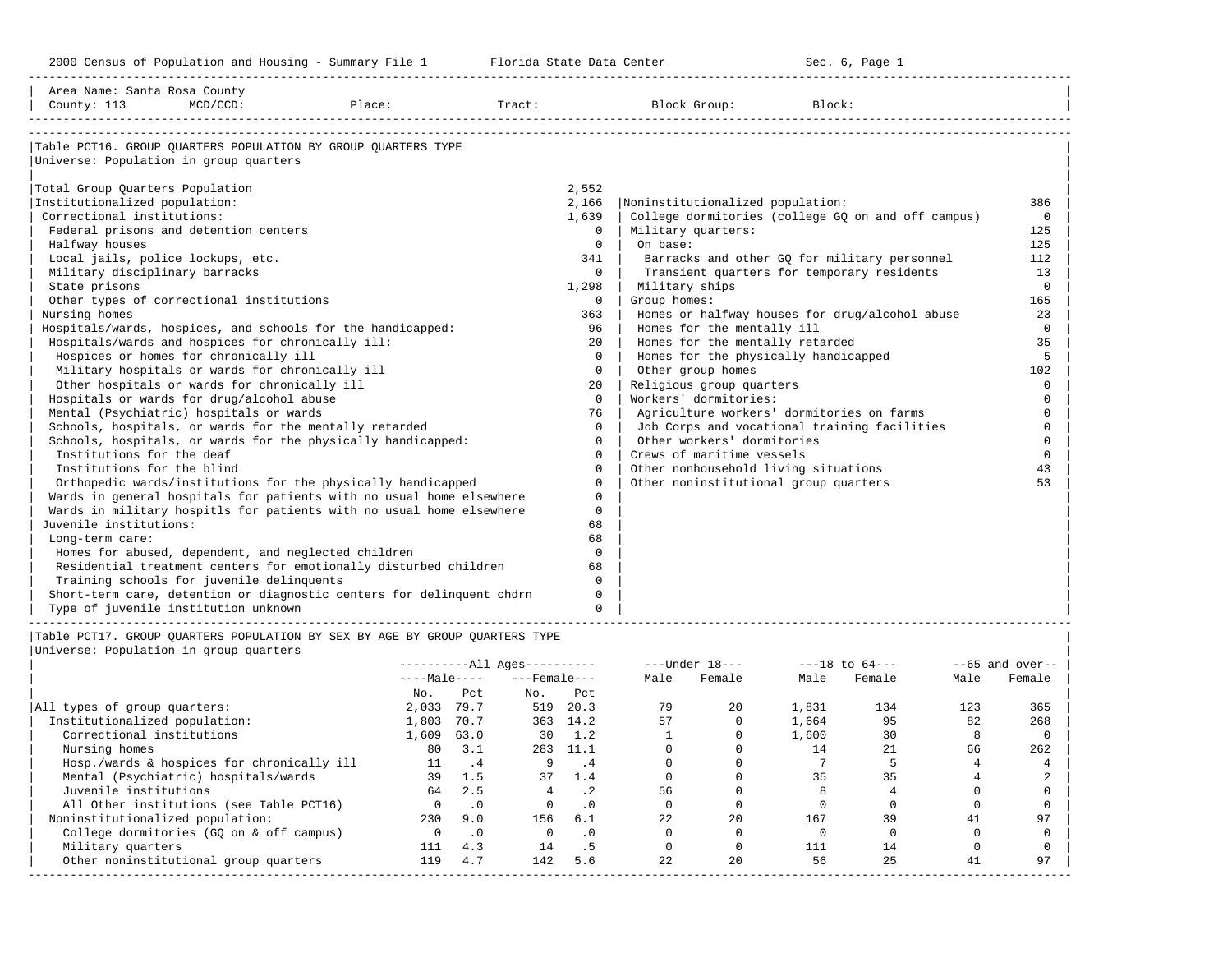-----------------------------------------------------------------------------------------------------------------------------------------------------

| Area Name: Santa Rosa County<br>County: 113<br>$MCD/CCD$ :<br>Place:                                       |                 |           | Tract:                 |           |      | Block Group:   | Block: |                    |      |                   |
|------------------------------------------------------------------------------------------------------------|-----------------|-----------|------------------------|-----------|------|----------------|--------|--------------------|------|-------------------|
|                                                                                                            |                 |           |                        |           |      |                |        |                    |      |                   |
| Table PCT17A. GROUP QUARTERS POPULATION BY SEX BY AGE BY GROUP QUARTERS TYPE (PERSONS WHO ARE WHITE ALONE) |                 |           |                        |           |      |                |        |                    |      |                   |
| Universe: Population in group quarters                                                                     |                 |           |                        |           |      |                |        |                    |      |                   |
|                                                                                                            |                 |           | $------All Aqes------$ |           |      | ---Under 18--- |        | $---18$ to $64---$ |      | $--65$ and over-- |
|                                                                                                            | $---Ma$ ]e ---- |           | $---$ Female $---$     |           | Male | Female         | Male   | Female             | Male | Female            |
|                                                                                                            | No.             | Pct.      | No.                    | Pct       |      |                |        |                    |      |                   |
| All types of group quarters:                                                                               | 1,046           | 69.3      | 463                    | 30.7      | 53   | 16             | 879    | 104                | 114  | 343               |
| Institutionalized population:                                                                              | 879             | 58.3      |                        | 324 21.5  | 38   |                | 766    | 77                 | 75   | 247               |
| Correctional institutions                                                                                  | 717             | 47.5      | 2.4                    | 1.6       |      |                | 713    | 2.4                |      |                   |
| Nursing homes                                                                                              | 73              | 4.8       |                        | 262 17.4  |      |                | 10     | 19                 | 63   | 243               |
| Hosp./wards & hospices for chronically ill                                                                 | 11              | $\cdot$ 7 |                        | . 5       |      |                |        |                    |      |                   |
| Mental (Psychiatric) hospitals/wards                                                                       | 35              | 2.3       | 27                     | 1.8       |      |                | 31     | 26                 |      |                   |
| Juvenile institutions                                                                                      | 43              | 2.8       | $\overline{4}$         | $\cdot$ 3 | 38   |                |        |                    |      |                   |
| All Other institutions (see Table PCT16)                                                                   |                 | $\cdot$ 0 |                        | $\cdot$ 0 |      |                |        |                    |      |                   |
| Noninstitutionalized population:                                                                           | 167             | 11.1      | 139                    | 9.2       | 15   | 16             | 113    | 27                 | 39   | 96                |
| College dormitories (GO on & off campus)                                                                   |                 | $\cdot$ 0 | $\Omega$               | $\cdot$ 0 |      |                |        |                    |      |                   |
| Military quarters                                                                                          | 69              | 4.6       |                        | . 3       |      |                | 69     |                    |      |                   |
| Other noninstitutional group quarters                                                                      | 98              | 6.5       | 134                    | 8.9       | 15   | 16             | 44     | 2.2.               | 39   | 96                |

|Table PCT17B. GROUP QUARTERS POPULATION BY SEX BY AGE BY GROUP QUARTERS TYPE (PERSONS WHO ARE BLACK OR AFRICAN AMERICAN ALONE) | |Universe: Population in group quarters |

|                                            |              |      | $------All Ages------$ |           |      | $---Under 18---$ | $---18$ to $64---$ |        | $--65$ and over-- |        |
|--------------------------------------------|--------------|------|------------------------|-----------|------|------------------|--------------------|--------|-------------------|--------|
|                                            | $---Male---$ |      | $---$ Female $---$     |           | Male | Female           | Male               | Female | Male              | Female |
|                                            | No.          | Pct  | No.                    | Pct       |      |                  |                    |        |                   |        |
| All types of group quarters:               | 827          | 95.3 | 41                     | 4.7       | 25   |                  | 794                | 19     |                   | 18     |
| Institutionalized population:              | 771          | 88.8 | 28                     | 3.2       | 19   |                  | 745                |        |                   | 18     |
| Correctional institutions                  | 739          | 85.1 |                        |           |      |                  | 734                |        |                   |        |
| Nursing homes                              |              |      | 19                     | 2.2       |      |                  |                    |        |                   |        |
| Hosp./wards & hospices for chronically ill |              |      |                        | . 2       |      |                  |                    |        |                   |        |
| Mental (Psychiatric) hospitals/wards       |              |      |                        |           |      |                  |                    |        |                   |        |
| Juvenile institutions                      | 21           | 2.4  |                        | . 0       | 18   |                  |                    |        |                   |        |
| All Other institutions (see Table PCT16)   |              |      |                        | $\cdot$ 0 |      |                  |                    |        |                   |        |
| Noninstitutionalized population:           | 56           | 6.5  | 13                     | 1.5       |      |                  | 49                 |        |                   |        |
| College dormitories (GQ on & off campus)   |              |      |                        | $\cdot$ 0 |      |                  |                    |        |                   |        |
| Military quarters                          | 39           | 4.5  |                        | .8        |      |                  | 39                 |        |                   |        |
| Other noninstitutional group quarters      |              | 2.0  |                        |           |      |                  |                    |        |                   |        |

-----------------------------------------------------------------------------------------------------------------------------------------------------

|Table PCT17C. GROUP QUARTERS POPULATION BY SEX BY AGE BY GROUP QUARTERS TYPE (PERSONS WHO ARE AMERICAN INDIAN AND ALASKAN NATIVE ALONE) | |Universe: Population in group quarters |

|                                            |              |           | $------All Ages------$ |           |      | $---Under 18---$ | $---18$ to $64---$ |        | $--65$ and over-- |        |
|--------------------------------------------|--------------|-----------|------------------------|-----------|------|------------------|--------------------|--------|-------------------|--------|
|                                            | $---Male---$ |           | $---$ Female $---$     |           | Male | Female           | Male               | Female | Male              | Female |
|                                            | No.          | Pct       | No.                    | Pct       |      |                  |                    |        |                   |        |
| All types of group quarters:               | 14           | 93.3      |                        | 6.7       |      |                  | 13                 |        |                   |        |
| Institutionalized population:              | 11           | 73.3      |                        | $\cdot$ 0 |      |                  |                    |        |                   |        |
| Correctional institutions                  | 11           | 73.3      |                        | $\cdot$ 0 |      |                  |                    |        |                   |        |
| Nursing homes                              |              | $\cdot$ 0 |                        | $\cdot$ 0 |      |                  |                    |        |                   |        |
| Hosp./wards & hospices for chronically ill |              | $\cdot$ 0 |                        |           |      |                  |                    |        |                   |        |
| Mental (Psychiatric) hospitals/wards       |              | $\cdot$ 0 |                        | $\cdot$ 0 |      |                  |                    |        |                   |        |
| Juvenile institutions                      |              |           |                        | $\cdot$ 0 |      |                  |                    |        |                   |        |
| All Other institutions (see Table PCT16)   |              |           |                        |           |      |                  |                    |        |                   |        |
| Noninstitutionalized population:           |              | 20.0      |                        | 6.7       |      |                  |                    |        |                   |        |
| College dormitories (GO on & off campus)   |              | $\cdot$ 0 |                        | . 0       |      |                  |                    |        |                   |        |
| Military quarters                          |              | $\cdot$ 0 |                        | $\cdot$ 0 |      |                  |                    |        |                   |        |
| Other noninstitutional group quarters      | 3            | 20.0      |                        | 6.7       |      |                  |                    |        |                   |        |
|                                            |              |           |                        |           |      |                  |                    |        |                   |        |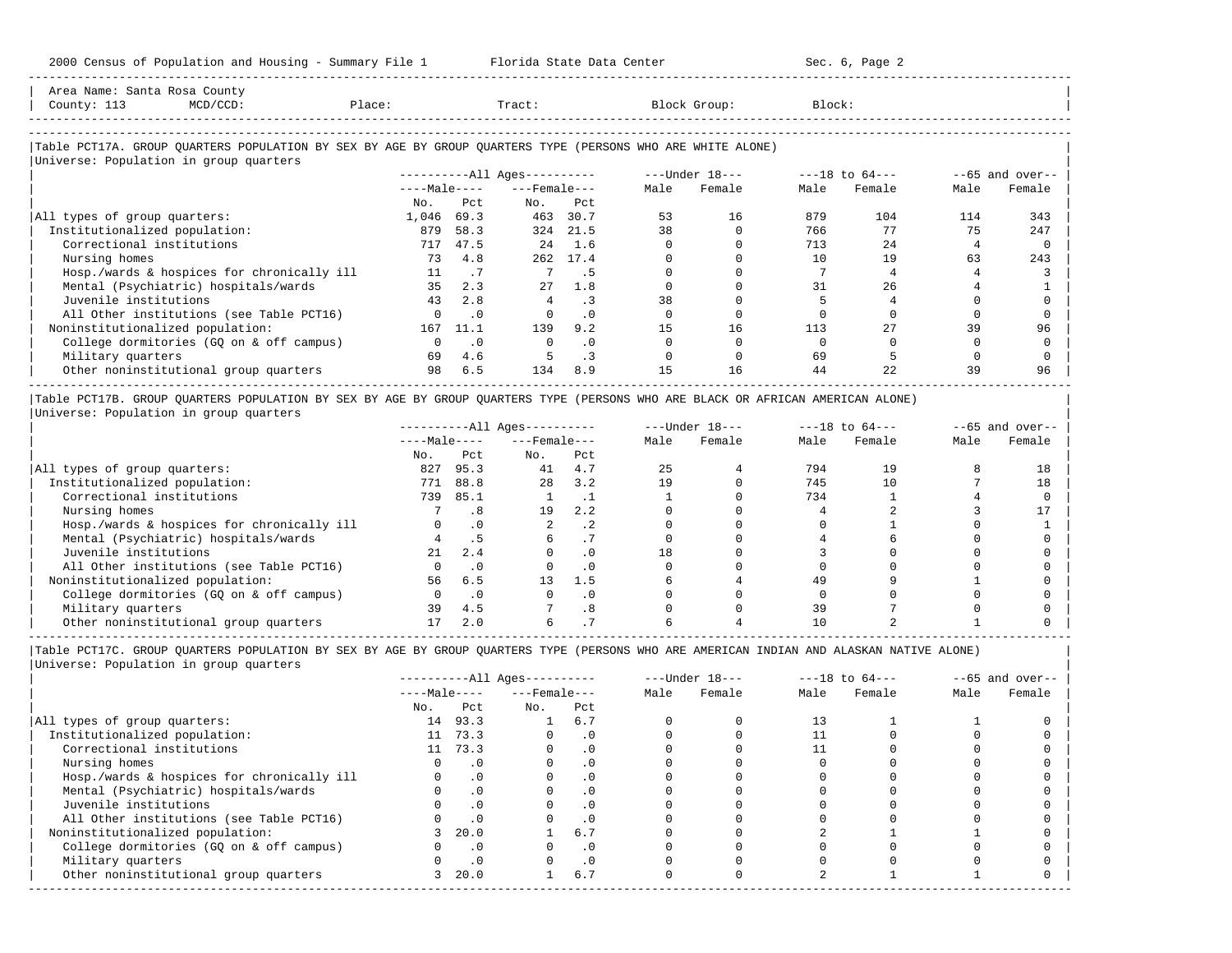| Santa<br>Area<br>Name | Rosa<br>County                                                                                 |       |       |        |        |
|-----------------------|------------------------------------------------------------------------------------------------|-------|-------|--------|--------|
| County'<br>---        | $MCD/CCD$ :<br>the contract of the contract of the contract of the contract of the contract of | lace? | Pract | Group. | Block. |
|                       |                                                                                                |       |       |        |        |

-----------------------------------------------------------------------------------------------------------------------------------------------------

### |Table PCT17D. GROUP QUARTERS POPULATION BY SEX BY AGE BY GROUP QUARTERS TYPE (PERSONS WHO ARE ASIAN ALONE) | |<br>|Universe: Population in group quarters

| UNIVERSE, LONGIQUIQUI IN ATOMN AGGICLIS    |              |                | $------All Aqes------$ |                             | $---Under 18---$ |        | $---18$ to $64---$ |        | $--65$ and over-- |        |
|--------------------------------------------|--------------|----------------|------------------------|-----------------------------|------------------|--------|--------------------|--------|-------------------|--------|
|                                            | $---Male---$ |                | $---$ Female $---$     |                             | Male             | Female | Male               | Female | Male              | Female |
|                                            | No.          | Pct.           | No.                    | Pct                         |                  |        |                    |        |                   |        |
| All types of group quarters:               |              | 4, 50.0        |                        | 4 50.0                      |                  |        |                    |        |                   |        |
| Institutionalized population:              |              | 2, 25.0        |                        | 2, 25.0                     |                  |        |                    |        |                   |        |
| Correctional institutions                  |              | 2, 25.0        |                        | $\overline{\phantom{0}}$ .0 |                  |        |                    |        |                   |        |
| Nursing homes                              |              | . 0            |                        | 12.5                        |                  |        |                    |        |                   |        |
| Hosp./wards & hospices for chronically ill |              | $\cdot$ 0      |                        | $\overline{\phantom{0}}$ .0 |                  |        |                    |        |                   |        |
| Mental (Psychiatric) hospitals/wards       |              | $\cdot$ 0      |                        | 12.5                        |                  |        |                    |        |                   |        |
| Juvenile institutions                      |              | $\cdot$ 0      |                        | $\cdot$ 0                   |                  |        |                    |        |                   |        |
| All Other institutions (see Table PCT16)   |              | $\cdot$ 0      |                        | $\overline{\phantom{0}}$ .0 |                  |        |                    |        |                   |        |
| Noninstitutionalized population:           |              | 2, 25.0        |                        | 2, 25.0                     |                  |        |                    |        |                   |        |
| College dormitories (GO on & off campus)   |              | $\cdot$ 0      |                        | $\overline{\phantom{0}}$ .0 |                  |        |                    |        |                   |        |
| Military quarters                          |              | $1 \quad 12.5$ |                        | 12.5                        |                  |        |                    |        |                   |        |
| Other noninstitutional group quarters      |              | $1 \quad 12.5$ |                        | 12.5                        |                  |        |                    |        |                   |        |

|Table PCT17E. GROUP QUARTERS POPULATION BY SEX BY AGE BY GROUP QUARTERS TYPE (PERSONS OF WHO ARE NATIVE HAWAIIAN AND OTHER PACIFIC ISLANDER ALONE) | |Universe: Population in group quarters |

|                                            |              |      | $------All Aqes------$ |           |      | $---Under 18---$ | $---18$ to $64---$ |        | $--65$ and over-- |        |
|--------------------------------------------|--------------|------|------------------------|-----------|------|------------------|--------------------|--------|-------------------|--------|
|                                            | $---Male---$ |      | $---$ Female $---$     |           | Male | Female           | Male               | Female | Male              | Female |
|                                            | No.          | Pct  | No.                    | Pct       |      |                  |                    |        |                   |        |
| All types of group quarters:               |              | 50.0 |                        | 2, 50.0   |      |                  |                    |        |                   |        |
| Institutionalized population:              |              | 50.0 | $\overline{a}$         | 50.0      |      |                  |                    |        |                   |        |
| Correctional institutions                  |              | 50.0 |                        | . 0       |      |                  |                    |        |                   |        |
| Nursing homes                              |              |      |                        | . 0       |      |                  |                    |        |                   |        |
| Hosp./wards & hospices for chronically ill |              |      |                        | . 0       |      |                  |                    |        |                   |        |
| Mental (Psychiatric) hospitals/wards       |              |      |                        | 50.0      |      |                  |                    |        |                   |        |
| Juvenile institutions                      |              |      |                        | . 0       |      |                  |                    |        |                   |        |
| All Other institutions (see Table PCT16)   |              |      |                        | $\cdot$ 0 |      |                  |                    |        |                   |        |
| Noninstitutionalized population:           |              |      |                        | . 0       |      |                  |                    |        |                   |        |
| College dormitories (GO on & off campus)   |              |      |                        | $\cdot$ 0 |      |                  |                    |        |                   |        |
| Military quarters                          |              |      |                        | . 0       |      |                  |                    |        |                   |        |
| Other noninstitutional group quarters      |              |      |                        |           |      |                  |                    |        |                   |        |

----------------------------------------------------------------------------------------------------------------------------------------------------- |Table PCT17F. GROUP QUARTERS POPULATION BY SEX BY AGE BY GROUP QUARTERS TYPE (PERSONS WHO ARE SOME OTHER RACE ALONE) |

|                                            |              |           | $------All Ages------$ |           |      | $---Under 18---$ |      | $---18$ to $64---$ | $--65$ and over-- |        |
|--------------------------------------------|--------------|-----------|------------------------|-----------|------|------------------|------|--------------------|-------------------|--------|
|                                            | $---Male---$ |           | $---$ Female $---$     |           | Male | Female           | Male | Female             | Male              | Female |
|                                            | No.          | Pct       | No.                    | Pct       |      |                  |      |                    |                   |        |
| All types of group quarters:               | 119          | 96.0      | 5.                     | 4.0       |      |                  | 119  |                    |                   |        |
| Institutionalized population:              |              | 118 95.2  |                        | 4.0       |      |                  | 118  |                    |                   |        |
| Correctional institutions                  |              | 118 95.2  |                        | 3.2       |      |                  | 118  |                    |                   |        |
| Nursing homes                              |              | $\cdot$ 0 |                        | .8        |      |                  |      |                    |                   |        |
| Hosp./wards & hospices for chronically ill |              | $\cdot$ 0 |                        |           |      |                  |      |                    |                   |        |
| Mental (Psychiatric) hospitals/wards       |              | $\cdot$ 0 |                        | . 0       |      |                  |      |                    |                   |        |
| Juvenile institutions                      |              | $\cdot$ 0 |                        | $\cdot$ 0 |      |                  |      |                    |                   |        |
| All Other institutions (see Table PCT16)   |              | .0        |                        | $\cdot$ 0 |      |                  |      |                    |                   |        |
| Noninstitutionalized population:           |              | .8        |                        | $\cdot$ 0 |      |                  |      |                    |                   |        |
| College dormitories (GQ on & off campus)   |              | $\cdot$ 0 |                        | $\cdot$ 0 |      |                  |      |                    |                   |        |
| Military quarters                          |              | .8        |                        | $\cdot$ 0 |      |                  |      |                    |                   |        |
| Other noninstitutional group quarters      |              | $\cdot$ 0 | $\Omega$               | $\cdot$ 0 |      |                  |      |                    |                   |        |
|                                            |              |           |                        |           |      |                  |      |                    |                   |        |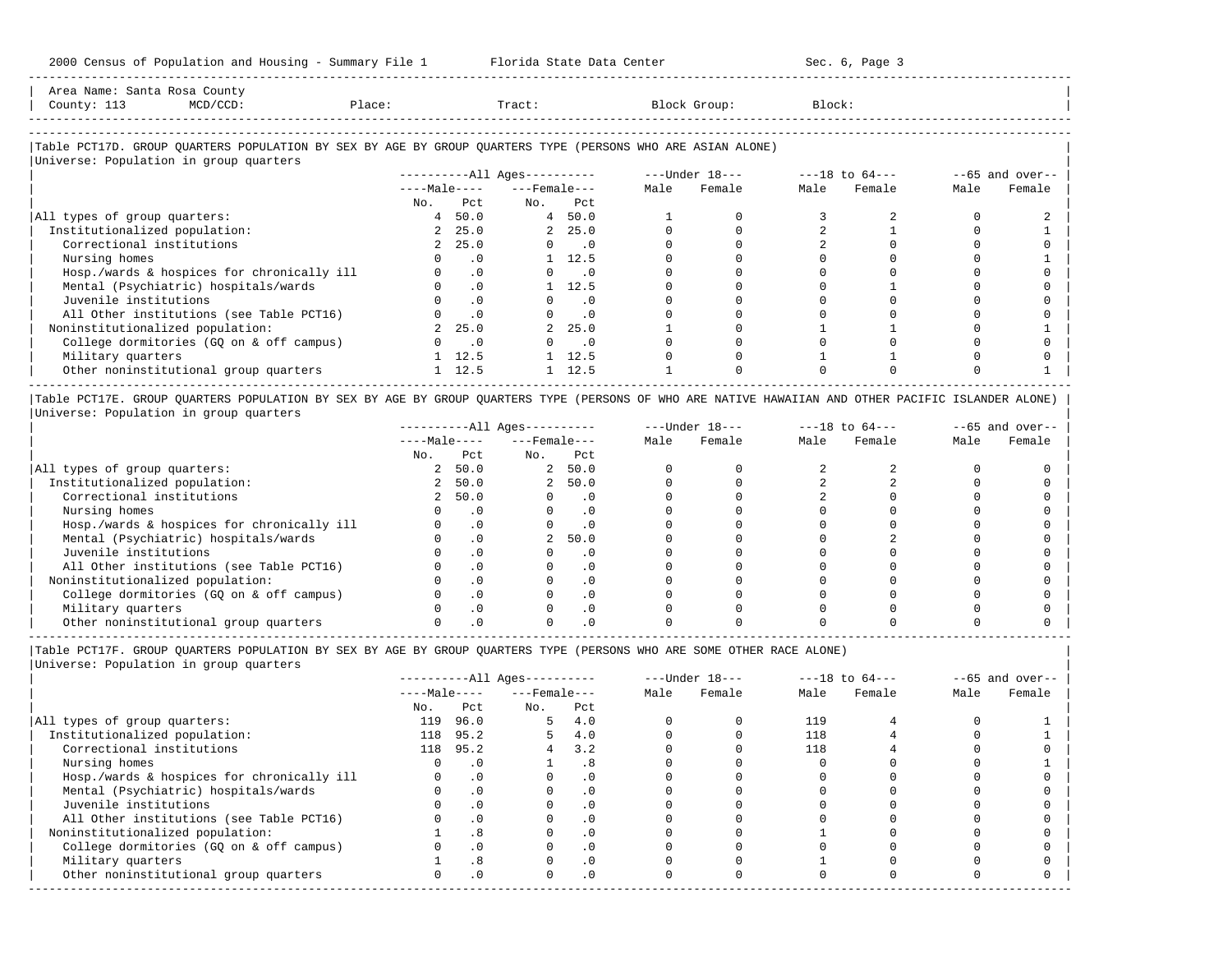2000 Census of Population and Housing - Summary File 1 Florida State Data Center Sec. 6, Page 4 -----------------------------------------------------------------------------------------------------------------------------------------------------

| Area Name: Santa Rosa County<br>County: 113<br>$MCD/CCD$ :                                                             | Place:          |           | Tract:                 |            |      | Block Group:   | Block: |                    |      |                   |
|------------------------------------------------------------------------------------------------------------------------|-----------------|-----------|------------------------|------------|------|----------------|--------|--------------------|------|-------------------|
| Table PCT17G. GROUP OUARTERS POPULATION BY SEX BY AGE BY GROUP OUARTERS TYPE (PERSONS OF WHO REPORT TWO OR MORE RACES) |                 |           |                        |            |      |                |        |                    |      |                   |
| Universe: Population in group quarters                                                                                 |                 |           | $------All Aqes------$ |            |      | ---Under 18--- |        | $---18$ to $64---$ |      | $--65$ and over-- |
|                                                                                                                        | $---Ma$ ]e ---- |           | $---$ Female $---$     |            | Male | Female         | Male   | Female             | Male | Female            |
|                                                                                                                        | No.             | Pct       | No.                    | Pct        |      |                |        |                    |      |                   |
| All types of group quarters:                                                                                           | 21              | 87.5      |                        | 3 12.5     |      |                | 21     |                    |      |                   |
| Institutionalized population:                                                                                          | 20              | 83.3      |                        | 2 8.3      |      |                | 2.0    |                    |      |                   |
| Correctional institutions                                                                                              |                 | 20 83.3   |                        | 1 4.2      |      |                | 2.0    |                    |      |                   |
| Nursing homes                                                                                                          | 0               | $\cdot$ 0 | $\Omega$               | $\cdot$ .0 |      |                |        |                    |      |                   |
| Hosp./wards & hospices for chronically ill                                                                             | 0               | $\cdot$ 0 |                        | $\cdot$ 0  |      |                |        |                    |      |                   |

| Mental (Psychiatric) hospitals/wards 0 .0 1 4.2 0 0 0 0 0 1 | | Juvenile institutions 0 .0 0 .0 0 0 0 0 0 0 | | All Other institutions (see Table PCT16) 0 .0 0 .0 0 0 0 0 0 0 | | Noninstitutionalized population: 1 4.2 1 4.2 0 0 1 1 0 0 | | College dormitories (GQ on & off campus) 0 .0 0 .0 0 0 0 0 0 0 | | Military quarters 1 4.2 1 4.2 0 0 1 1 0 0 | | Other noninstitutional group quarters 0 .0 0 .0 0 0 0 0 0 0 |

----------------------------------------------------------------------------------------------------------------------------------------------------- |Table PCT17H. GROUP QUARTERS POPULATION BY SEX BY AGE BY GROUP QUARTERS TYPE (PERSONS OF ANY RACE WHO ARE HISPANIC OR LATINO) | |Universe: Population in group quarters |

|                                            |              | $------All Aqes------$ |                    |           | $---Under 18---$ |        | $---18$ to $64---$ |        | $--65$ and over-- |        |
|--------------------------------------------|--------------|------------------------|--------------------|-----------|------------------|--------|--------------------|--------|-------------------|--------|
|                                            | $---Male---$ |                        | $---$ Female $---$ |           | Male             | Female | Male               | Female | Male              | Female |
|                                            | No.          | Pct                    | No.                | Pct       |                  |        |                    |        |                   |        |
| All types of group quarters:               | 191          | 97.4                   | 5.                 | 2.6       |                  |        | 190                |        |                   |        |
| Institutionalized population:              | 183          | 93.4                   |                    | 2.0       |                  |        | 183                |        |                   |        |
| Correctional institutions                  | 183          | 93.4                   |                    | 1.0       |                  |        | 183                |        |                   |        |
| Nursing homes                              |              |                        |                    | 1.0       |                  |        |                    |        |                   |        |
| Hosp./wards & hospices for chronically ill |              |                        |                    | . 0       |                  |        |                    |        |                   |        |
| Mental (Psychiatric) hospitals/wards       |              |                        |                    | . 0       |                  |        |                    |        |                   |        |
| Juvenile institutions                      |              |                        |                    | . 0       |                  |        |                    |        |                   |        |
| All Other institutions (see Table PCT16)   |              |                        |                    | $\cdot$ 0 |                  |        |                    |        |                   |        |
| Noninstitutionalized population:           |              | 4.1                    |                    | د .       |                  |        |                    |        |                   |        |
| College dormitories (GO on & off campus)   |              |                        |                    |           |                  |        |                    |        |                   |        |
| Military quarters                          |              | 3.6                    |                    |           |                  |        |                    |        |                   |        |
| Other noninstitutional group quarters      |              |                        |                    |           |                  |        |                    |        |                   |        |

|Table PCT17I. GROUP QUARTERS POPULATION BY SEX BY AGE BY GROUP QUARTERS TYPE (PERSONS OF WHO ARE WHITE ALONE, NOT HISPANIC OR LATINO) |

|                                            |              |           | $------All Aqes------$ |           |      | $---Under 18---$ |      | $---18$ to $64---$ |      | $--65$ and over-- |
|--------------------------------------------|--------------|-----------|------------------------|-----------|------|------------------|------|--------------------|------|-------------------|
|                                            | $---Male---$ |           | $---$ Female $---$     |           | Male | Female           | Male | Female             | Male | Female            |
|                                            | No.          | Pct       | No.                    | Pct       |      |                  |      |                    |      |                   |
| All types of group quarters:               | 955          | 67.4      | 462                    | 32.6      | 53   | 16               | 789  | 104                | 113  | 342               |
| Institutionalized population:              | 794          | 56.0      | 323                    | 22.8      | 38   |                  | 681  |                    | 75   | 246               |
| Correctional institutions                  | 632          | 44.6      | 24                     | 1.7       |      |                  | 628  | 24                 |      |                   |
| Nursing homes                              | 73           | 5.2       | 261                    | 18.4      |      |                  | 10   | 19                 | 63   | 242               |
| Hosp./wards & hospices for chronically ill |              | .8        |                        |           |      |                  |      |                    |      |                   |
| Mental (Psychiatric) hospitals/wards       | 35           | 2.5       | 27                     | 1.9       |      |                  | 31   | 26                 |      |                   |
| Juvenile institutions                      | 43           | 3.0       |                        |           | 38   |                  |      |                    |      |                   |
| All Other institutions (see Table PCT16)   |              | $\cdot$ 0 |                        | $\cdot$ 0 |      |                  |      |                    |      |                   |
| Noninstitutionalized population:           | 161          | 11.4      | 139                    | 9.8       | 15   | 16               | 108  | 27                 | 38   | 96                |
| College dormitories (GO on & off campus)   |              | $\cdot$ 0 | $\Omega$               | $\cdot$ 0 |      |                  |      |                    |      |                   |
| Military quarters                          | 64           | 4.5       |                        | . 4       |      |                  | 64   |                    |      |                   |
| Other noninstitutional group quarters      | 97           | 6.8       | 134                    | 9.5       | 15   | 16               | 44   | 22                 | 38   | 96                |
|                                            |              |           |                        |           |      |                  |      |                    |      |                   |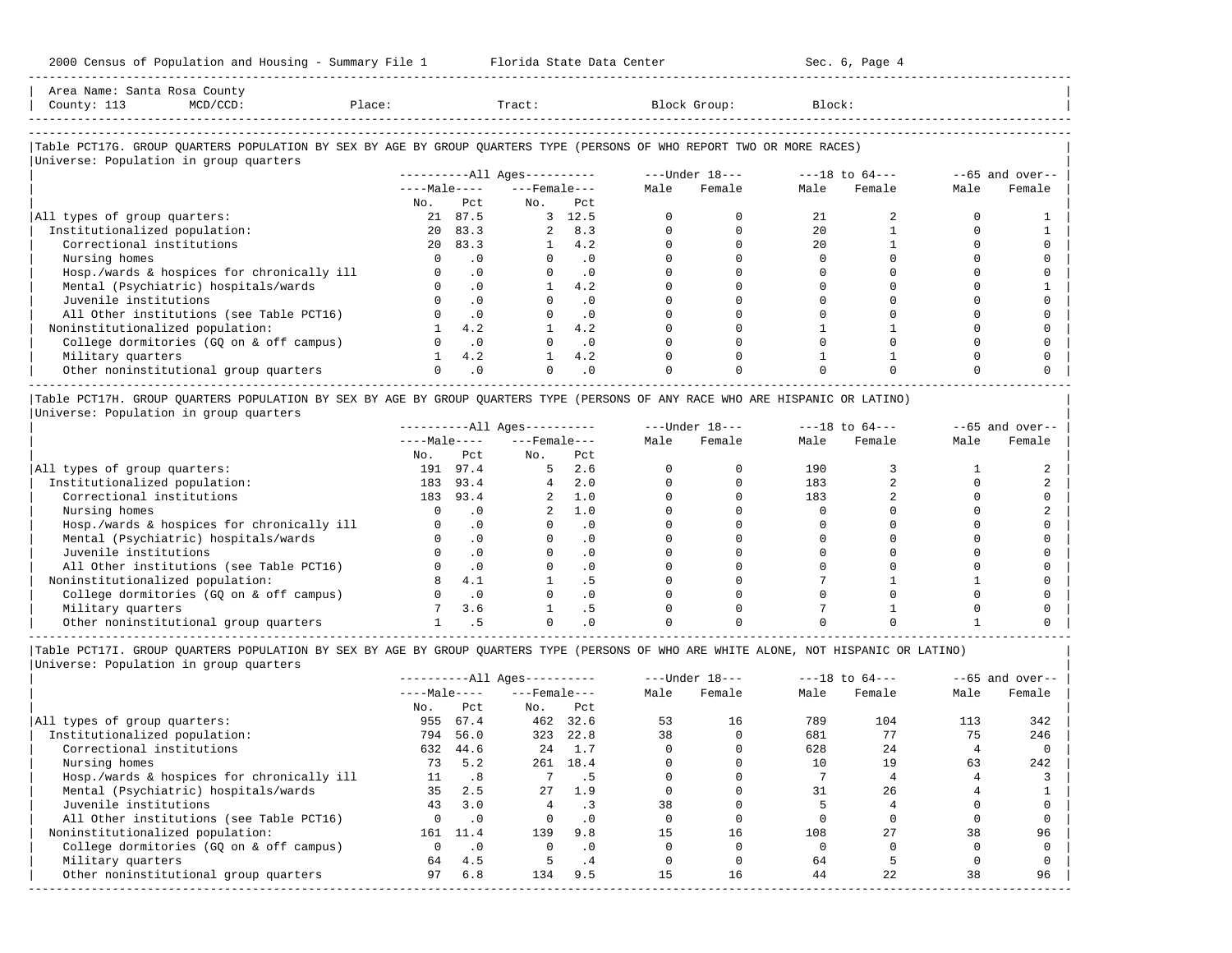| Area Name: Sarasota County |

-----------------------------------------------------------------------------------------------------------------------------------------------------

| County: 115                                               | $MCD/CCD$ :<br>Place:                                                                                                                        |                                              |                          | Tract:                                             |                         |                         | Block Group:                                       | Block:         |                              |                |                              |
|-----------------------------------------------------------|----------------------------------------------------------------------------------------------------------------------------------------------|----------------------------------------------|--------------------------|----------------------------------------------------|-------------------------|-------------------------|----------------------------------------------------|----------------|------------------------------|----------------|------------------------------|
|                                                           |                                                                                                                                              |                                              |                          |                                                    |                         |                         |                                                    |                |                              |                |                              |
|                                                           | Table PCT16. GROUP QUARTERS POPULATION BY GROUP QUARTERS TYPE                                                                                |                                              |                          |                                                    |                         |                         |                                                    |                |                              |                |                              |
| Universe: Population in group quarters                    |                                                                                                                                              |                                              |                          |                                                    |                         |                         |                                                    |                |                              |                |                              |
|                                                           |                                                                                                                                              |                                              |                          |                                                    |                         |                         |                                                    |                |                              |                |                              |
| Total Group Quarters Population                           |                                                                                                                                              |                                              |                          |                                                    | 6,473                   |                         |                                                    |                |                              |                |                              |
| Institutionalized population:                             |                                                                                                                                              |                                              |                          |                                                    | 4,883                   |                         | Noninstitutionalized population:                   |                |                              |                | 1,590                        |
| Correctional institutions:                                |                                                                                                                                              |                                              |                          |                                                    | 763                     |                         | College dormitories (college GQ on and off campus) |                |                              |                | 729                          |
| Federal prisons and detention centers                     |                                                                                                                                              |                                              |                          |                                                    | $\Omega$                |                         | Military quarters:                                 |                |                              |                | 10                           |
| Halfway houses                                            |                                                                                                                                              |                                              |                          |                                                    |                         | $0 \mid$ On base:       |                                                    |                |                              |                | $\mathbf 0$                  |
| Local jails, police lockups, etc.                         |                                                                                                                                              |                                              |                          |                                                    | 763                     |                         | Barracks and other GQ for military personnel       |                |                              |                | $\mathbf 0$                  |
| Military disciplinary barracks                            |                                                                                                                                              |                                              |                          |                                                    | $\Omega$<br>$\Omega$    |                         | Transient quarters for temporary residents         |                |                              |                | $\mathbf 0$                  |
| State prisons<br>Other types of correctional institutions |                                                                                                                                              |                                              |                          |                                                    | $\mathsf{O}$            | Group homes:            | Military ships                                     |                |                              |                | 10<br>242                    |
| Nursing homes                                             |                                                                                                                                              |                                              |                          |                                                    | 3,992                   |                         | Homes or halfway houses for drug/alcohol abuse     |                |                              |                | 78                           |
|                                                           | Hospitals/wards, hospices, and schools for the handicapped:                                                                                  |                                              |                          |                                                    | $114$                   |                         | Homes for the mentally ill                         |                |                              |                | 46                           |
|                                                           |                                                                                                                                              |                                              |                          |                                                    |                         |                         |                                                    |                |                              |                |                              |
|                                                           | Hospitals/wards and hospices for chronically ill:                                                                                            |                                              |                          |                                                    | $\overline{0}$          |                         | Homes for the mentally retarded                    |                |                              |                | 41                           |
| Hospices or homes for chronically ill                     |                                                                                                                                              |                                              |                          |                                                    | $\mathbf{0}$            |                         | Homes for the physically handicapped               |                |                              |                | 12                           |
|                                                           | Military hospitals or wards for chronically ill                                                                                              |                                              |                          |                                                    | $\circ$                 |                         | Other group homes                                  |                |                              |                | 65                           |
|                                                           | Other hospitals or wards for chronically ill                                                                                                 |                                              |                          |                                                    | $\Omega$                |                         | Religious group quarters                           |                |                              |                | 8                            |
| Hospitals or wards for drug/alcohol abuse                 |                                                                                                                                              |                                              |                          |                                                    | 53                      |                         | Workers' dormitories:                              |                |                              |                | $\overline{a}$               |
| Mental (Psychiatric) hospitals or wards                   |                                                                                                                                              |                                              |                          |                                                    | 61                      |                         | Agriculture workers' dormitories on farms          |                |                              |                | $\mathbf 0$                  |
|                                                           | Schools, hospitals, or wards for the mentally retarded                                                                                       |                                              |                          |                                                    | $\Omega$                |                         | Job Corps and vocational training facilities       |                |                              |                | $\mathbf 0$                  |
|                                                           | Schools, hospitals, or wards for the physically handicapped:                                                                                 |                                              |                          |                                                    | $\Omega$                |                         | Other workers' dormitories                         |                |                              |                | $\overline{a}$               |
| Institutions for the deaf                                 |                                                                                                                                              |                                              |                          |                                                    | $\Omega$                |                         | Crews of maritime vessels                          |                |                              |                | $\Omega$                     |
| Institutions for the blind                                |                                                                                                                                              |                                              |                          |                                                    | $\mathbf 0$<br>$\Omega$ |                         | Other nonhousehold living situations               |                |                              |                | 9                            |
|                                                           | Orthopedic wards/institutions for the physically handicapped                                                                                 |                                              |                          |                                                    | $\Omega$                |                         | Other noninstitutional group quarters              |                |                              |                | 590                          |
|                                                           | Wards in general hospitals for patients with no usual home elsewhere<br>Wards in military hospitls for patients with no usual home elsewhere |                                              |                          |                                                    | $\Omega$                |                         |                                                    |                |                              |                |                              |
| Juvenile institutions:                                    |                                                                                                                                              |                                              |                          |                                                    | 14                      |                         |                                                    |                |                              |                |                              |
| Long-term care:                                           |                                                                                                                                              |                                              |                          |                                                    | 14                      |                         |                                                    |                |                              |                |                              |
|                                                           | Homes for abused, dependent, and neglected children                                                                                          |                                              |                          |                                                    | $\Omega$                |                         |                                                    |                |                              |                |                              |
|                                                           | Residential treatment centers for emotionally disturbed children                                                                             |                                              |                          |                                                    | $\Omega$                |                         |                                                    |                |                              |                |                              |
| Training schools for juvenile delinquents                 |                                                                                                                                              |                                              |                          |                                                    | 14                      |                         |                                                    |                |                              |                |                              |
|                                                           | Short-term care, detention or diagnostic centers for delinquent chdrn                                                                        |                                              |                          |                                                    | $\mathbf 0$             |                         |                                                    |                |                              |                |                              |
| Type of juvenile institution unknown                      |                                                                                                                                              |                                              |                          |                                                    | $\mathbf 0$             |                         |                                                    |                |                              |                |                              |
|                                                           |                                                                                                                                              |                                              |                          |                                                    |                         |                         |                                                    |                |                              |                |                              |
|                                                           | Table PCT17. GROUP QUARTERS POPULATION BY SEX BY AGE BY GROUP QUARTERS TYPE                                                                  |                                              |                          |                                                    |                         |                         |                                                    |                |                              |                |                              |
| Universe: Population in group quarters                    |                                                                                                                                              |                                              |                          |                                                    |                         |                         |                                                    |                |                              |                |                              |
|                                                           |                                                                                                                                              |                                              |                          | $------All Aqes------$<br>$---Male-- ---Female---$ |                         | Male                    | ---Under 18---<br>Female                           | Male           | $---18$ to $64---$<br>Female | Male           | $- -65$ and over--<br>Female |
|                                                           |                                                                                                                                              | No. Pct                                      |                          | No. Pct                                            |                         |                         |                                                    |                |                              |                |                              |
| All types of group quarters:                              |                                                                                                                                              | 2,759 42.6                                   |                          | 3,714 57.4                                         |                         | 65                      | 50                                                 | 1,546          | 649                          | 1,148          | 3,015                        |
| Institutionalized population:                             |                                                                                                                                              | 1,875 29.0                                   |                          | 3,008 46.5                                         |                         | 2.4                     | 9                                                  | 784            | 197                          | 1,067          | 2,802                        |
| Correctional institutions                                 |                                                                                                                                              | 674 10.4                                     |                          |                                                    | 89 1.4                  | $6\overline{6}$         | $\Omega$                                           | 667            | 89                           | $\overline{1}$ | 0                            |
| Nursing homes                                             |                                                                                                                                              | 1,141 17.6                                   |                          | 2,851 44.0                                         |                         | $\Omega$                | $\Omega$                                           | 89             | 88                           | 1,052          | 2,763                        |
|                                                           | Hosp./wards & hospices for chronically ill                                                                                                   | $\begin{array}{ccc} & & 0 & \end{array}$ . O |                          | $0 \qquad .0$                                      |                         | $\overline{0}$          | $\circ$                                            | $\overline{0}$ | $\overline{0}$               | $\circ$        | $\circ$                      |
| Mental (Psychiatric) hospitals/wards                      |                                                                                                                                              | 22                                           | $\overline{\phantom{a}}$ |                                                    | 39 .6                   | $\overline{2}$          | 2                                                  | 11             | $7\overline{ }$              | 9              | 30                           |
| Juvenile institutions                                     |                                                                                                                                              |                                              | 14 .2                    | $\Omega$                                           | $\cdot$ 0               | 14                      | $\Omega$                                           | $\Omega$       | $\overline{0}$               | $\Omega$       | $\Omega$                     |
|                                                           | All Other institutions (see Table PCT16)                                                                                                     |                                              | 24 .4                    |                                                    | 29 .4                   | $\overline{\mathbf{2}}$ | $7^{\circ}$                                        | 17             | 13                           | 5              | 9                            |
| Noninstitutionalized population:                          |                                                                                                                                              |                                              | 884 13.7                 |                                                    | 706 10.9                | 41                      | 41                                                 | 762            | 452                          | 81             | 213                          |
|                                                           | College dormitories (GQ on & off campus)                                                                                                     |                                              | 376 5.8                  |                                                    | 353 5.5                 | $\overline{4}$          | 6                                                  | 372            | 342                          | $\mathbf{0}$   | 5                            |
| Military quarters                                         |                                                                                                                                              |                                              | $9 \t 1$                 |                                                    | $1 \qquad .0$           | $\overline{0}$          | $\overline{0}$                                     | 9              | $\overline{1}$               | $\mathbf 0$    | $\mathbf 0$                  |
| Other noninstitutional group quarters                     |                                                                                                                                              |                                              | 499 7.7                  |                                                    | 352 5.4                 | 37                      | 35                                                 | 381            | 109                          | 81             | 208                          |
|                                                           |                                                                                                                                              |                                              |                          |                                                    |                         |                         |                                                    |                |                              |                |                              |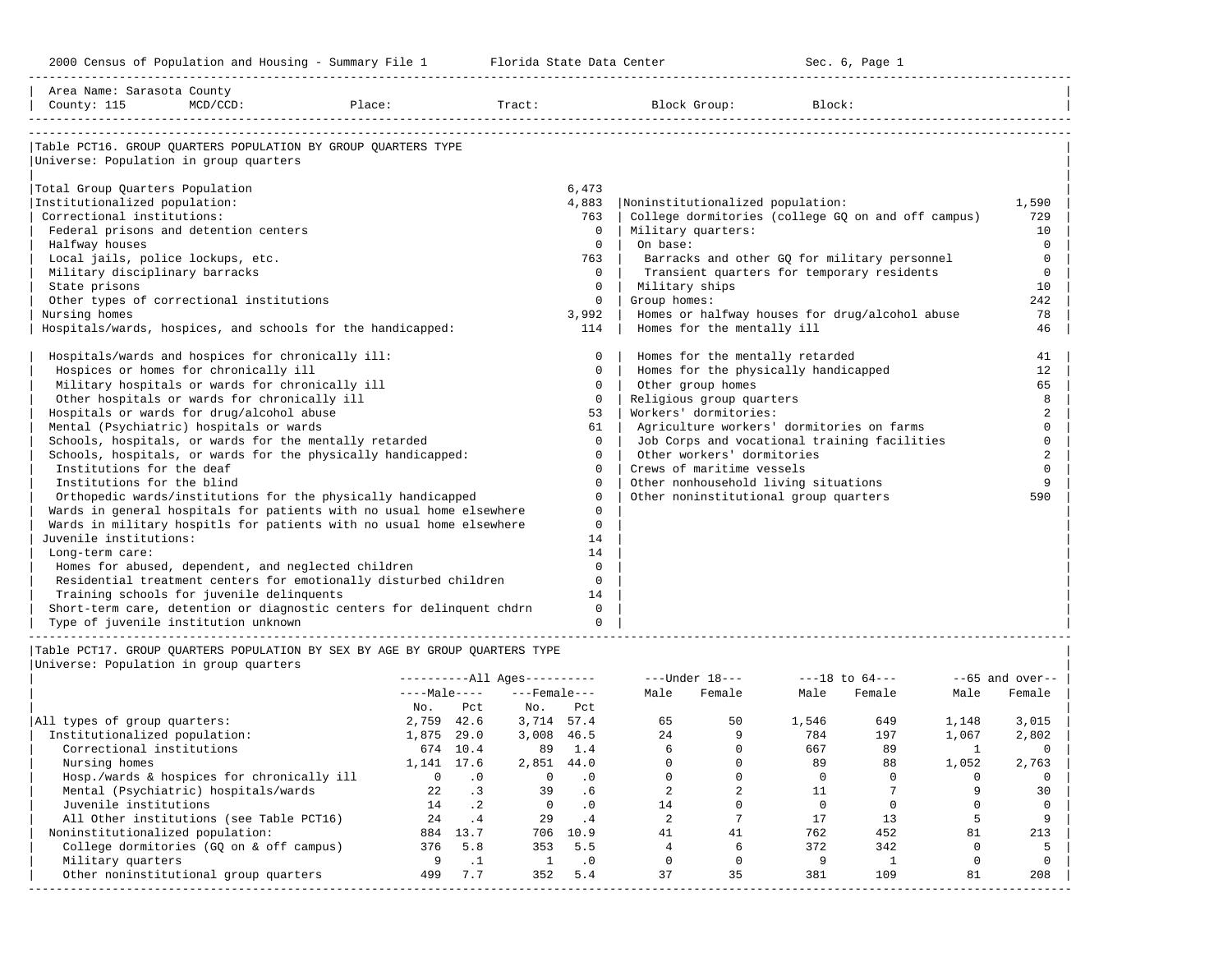| Area Name: Sarasota County             |                                                                                                            |              |           |                              |           |      |                  |        |                    |          |                   |
|----------------------------------------|------------------------------------------------------------------------------------------------------------|--------------|-----------|------------------------------|-----------|------|------------------|--------|--------------------|----------|-------------------|
| County: 115                            | $MCD/CCD$ :                                                                                                | Place:       |           | Tract:                       |           |      | Block Group:     | Block: |                    |          |                   |
|                                        |                                                                                                            |              |           |                              |           |      |                  |        |                    |          |                   |
|                                        | Table PCT17A. GROUP QUARTERS POPULATION BY SEX BY AGE BY GROUP QUARTERS TYPE (PERSONS WHO ARE WHITE ALONE) |              |           |                              |           |      |                  |        |                    |          |                   |
| Universe: Population in group quarters |                                                                                                            |              |           |                              |           |      |                  |        |                    |          |                   |
|                                        |                                                                                                            |              |           | ----------All Ages---------- |           |      | $---Under 18---$ |        | $---18$ to $64---$ |          | $--65$ and over-- |
|                                        |                                                                                                            | $---Male---$ |           | $---$ Female $---$           |           | Male | Female           | Male   | Female             | Male     | Female            |
|                                        |                                                                                                            | No.          | Pct       | No.                          | Pct       |      |                  |        |                    |          |                   |
| All types of group quarters:           |                                                                                                            | 2,246        | 39.3      | 3,467                        | 60.7      | 40   | 36               | 1,107  | 499                | 1,099    | 2,932             |
| Institutionalized population:          |                                                                                                            | 1,568        | 27.4      | 2,878                        | 50.4      | 16   |                  | 530    | 148                | 1,022    | 2,721             |
| Correctional institutions              |                                                                                                            | 436          | 7.6       | 54                           | . 9       |      |                  | 434    | 54                 | $\Omega$ |                   |
| Nursing homes                          |                                                                                                            | 1,083        | 19.0      | 2,757                        | 48.3      |      |                  | 74     | 75                 | 1,009    | 2,682             |
|                                        | Hosp./wards & hospices for chronically ill                                                                 |              | $\cdot$ 0 | $\Omega$                     | $\cdot$ 0 |      |                  |        |                    |          |                   |
|                                        | Mental (Psychiatric) hospitals/wards                                                                       | 16           |           | 38                           | .7        |      |                  |        |                    |          | 30                |
| Juvenile institutions                  |                                                                                                            | 11           | $\cdot$ 2 | $\Omega$                     | $\cdot$ 0 |      |                  |        |                    |          |                   |
|                                        | All Other institutions (see Table PCT16)                                                                   | 22           | $\cdot$ 4 | 29                           | . 5       |      |                  | 16     | 13                 |          |                   |
| Noninstitutionalized population:       |                                                                                                            | 678          | 11.9      | 589                          | 10.3      | 2.4  | 27               | 577    | 351                | 77       | 211               |
|                                        | College dormitories (GQ on & off campus)                                                                   | 293          | 5.1       | 274                          | 4.8       |      |                  | 291    | 264                |          |                   |
| Military quarters                      |                                                                                                            |              | $\cdot$ 2 |                              | $\cdot$ 0 |      |                  |        |                    |          |                   |
|                                        | Other noninstitutional group quarters                                                                      | 376          | 6.6       | 314                          | 5.5       | 22   | 22               | 277    | 86                 |          | 206               |

|Table PCT17B. GROUP QUARTERS POPULATION BY SEX BY AGE BY GROUP QUARTERS TYPE (PERSONS WHO ARE BLACK OR AFRICAN AMERICAN ALONE) | |Universe: Population in group quarters |

-----------------------------------------------------------------------------------------------------------------------------------------------------

|                                            |              | $------All Ages------$ |                    |           | $---Under 18---$ | $---18$ to $64---$ |      |        | $- -65$ and over-- |        |
|--------------------------------------------|--------------|------------------------|--------------------|-----------|------------------|--------------------|------|--------|--------------------|--------|
|                                            | $---Male---$ |                        | $---$ Female $---$ |           | Male             | Female             | Male | Female | Male               | Female |
|                                            | No.          | Pct                    | No.                | Pct       |                  |                    |      |        |                    |        |
| All types of group quarters:               | 445          | 67.0                   | 219                | 33.0      | 19               | 13                 | 385  | 131    | 41                 |        |
| Institutionalized population:              | 301          | 45.3                   | 122.               | 18.4      |                  |                    | 252  | 49     | 41                 | 73     |
| Correctional institutions                  | 238          | 35.8                   | 35                 | 5.3       |                  |                    | 233  | 35     |                    |        |
| Nursing homes                              | 53           | 8.0                    | 86                 | 13.0      |                  |                    | 14   |        | 39                 | 73     |
| Hosp./wards & hospices for chronically ill |              | $\cdot$ 0              |                    | . 0       |                  |                    |      |        |                    |        |
| Mental (Psychiatric) hospitals/wards       |              |                        |                    | $\cdot$ 2 |                  |                    |      |        |                    |        |
| Juvenile institutions                      |              | . 5                    |                    | . 0       |                  |                    |      |        |                    |        |
| All Other institutions (see Table PCT16)   |              |                        |                    | $\cdot$ 0 |                  |                    |      |        |                    |        |
| Noninstitutionalized population:           | 144          | 21.7                   | 97                 | 14.6      |                  | 13                 | 133  | 82     |                    |        |
| College dormitories (GO on & off campus)   | 60           | 9.0                    | 66                 | 9.9       |                  |                    | 60   | 65     |                    |        |
| Military quarters                          |              | $\cdot$ 0              |                    | . 0       |                  |                    |      |        |                    |        |
| Other noninstitutional group quarters      | 84           |                        |                    | 4.7       |                  |                    |      |        |                    |        |

-----------------------------------------------------------------------------------------------------------------------------------------------------

-----------------------------------------------------------------------------------------------------------------------------------------------------

|Table PCT17C. GROUP QUARTERS POPULATION BY SEX BY AGE BY GROUP QUARTERS TYPE (PERSONS WHO ARE AMERICAN INDIAN AND ALASKAN NATIVE ALONE) | |Universe: Population in group quarters |

|                                            |                |           | $------All Ages------$ |            |      | $---Under 18---$ |      | $---18$ to $64---$ |      | $--65$ and over-- |
|--------------------------------------------|----------------|-----------|------------------------|------------|------|------------------|------|--------------------|------|-------------------|
|                                            | $---Male---$   |           | $---$ Female $---$     |            | Male | Female           | Male | Female             | Male | Female            |
|                                            | No.            | Pct       | No.                    | Pct        |      |                  |      |                    |      |                   |
| All types of group quarters:               | $\overline{a}$ | 50.0      |                        | 2, 50.0    |      |                  |      |                    |      |                   |
| Institutionalized population:              |                |           |                        | . 0        |      |                  |      |                    |      |                   |
| Correctional institutions                  |                | .0        |                        | $\cdot$ 0  |      |                  |      |                    |      |                   |
| Nursing homes                              |                |           |                        | . 0        |      |                  |      |                    |      |                   |
| Hosp./wards & hospices for chronically ill |                |           |                        | . 0        |      |                  |      |                    |      |                   |
| Mental (Psychiatric) hospitals/wards       |                | $\cdot$ 0 |                        | $\Omega$ . |      |                  |      |                    |      |                   |
| Juvenile institutions                      |                |           |                        | $\cdot$ 0  |      |                  |      |                    |      |                   |
| All Other institutions (see Table PCT16)   |                |           |                        |            |      |                  |      |                    |      |                   |
| Noninstitutionalized population:           |                | 50.0      |                        | 50.0       |      |                  |      |                    |      |                   |
| College dormitories (GQ on & off campus)   |                | $\cdot$ 0 |                        | $\cdot$ 0  |      |                  |      |                    |      |                   |
| Military quarters                          |                | $\cdot$ 0 |                        | $\cdot$ 0  |      |                  |      |                    |      |                   |
| Other noninstitutional group quarters      | 2              | 50.0      | $\overline{a}$         | 50.0       |      |                  |      |                    |      |                   |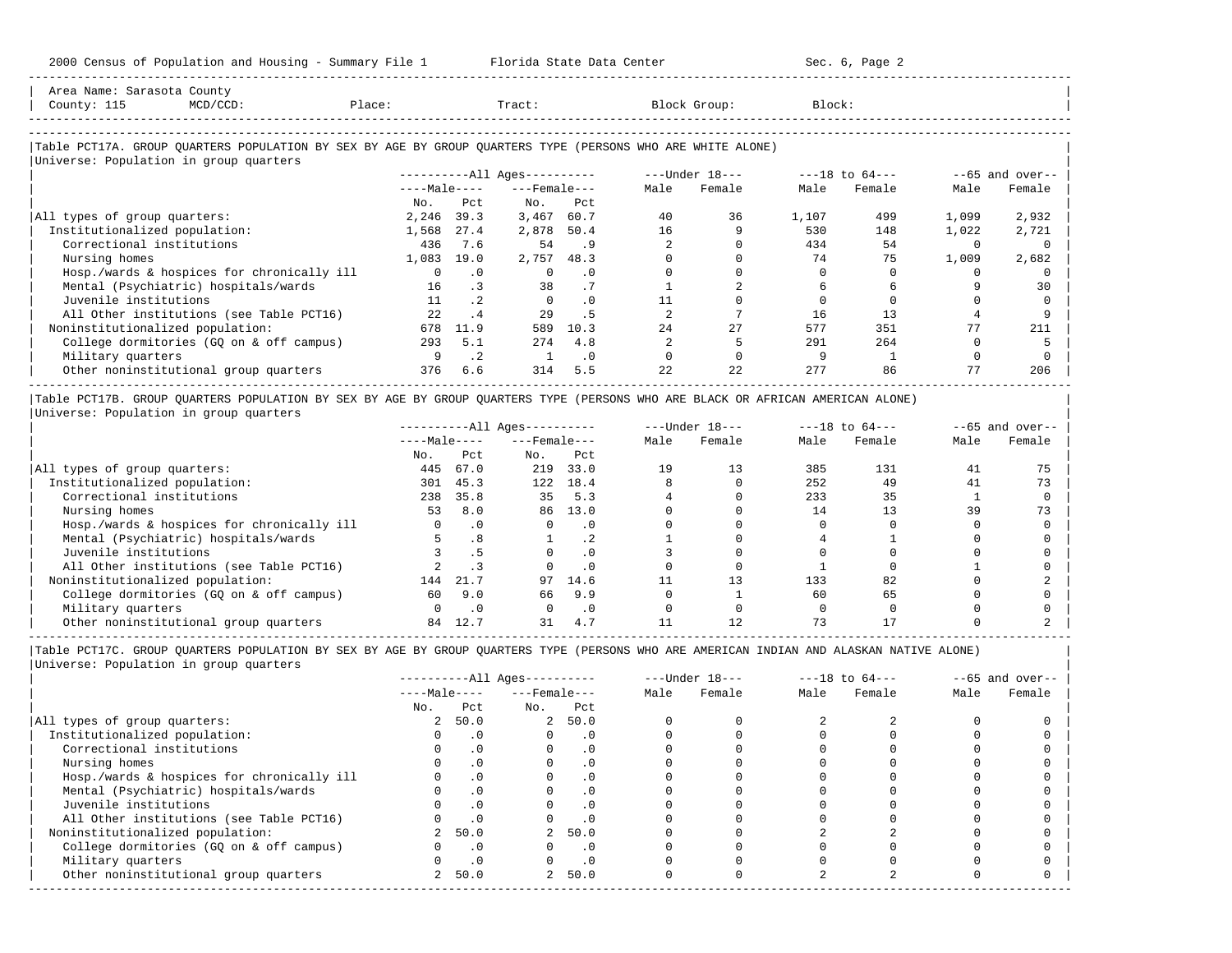| Area Name: Sarasota County<br>County: 115 | MCD/CCD: | Place:                                                                                                     | Tract:                           |      | Block Group:   | Block:         |                           |
|-------------------------------------------|----------|------------------------------------------------------------------------------------------------------------|----------------------------------|------|----------------|----------------|---------------------------|
| Universe: Population in group quarters    |          | Table PCT17D. GROUP QUARTERS POPULATION BY SEX BY AGE BY GROUP QUARTERS TYPE (PERSONS WHO ARE ASIAN ALONE) |                                  |      |                |                |                           |
|                                           |          |                                                                                                            | ----------All Ages----------     |      | ---Under 18--- | ---18 to 64--- | $--65$ and over-- $\vert$ |
|                                           |          |                                                                                                            | $---Ma$ ]e ---- $---$ Female --- | Male | Female         | Male Female    | Female<br>Male            |
|                                           |          | No.                                                                                                        | Pct<br>No.                       | Pct  |                |                |                           |

-----------------------------------------------------------------------------------------------------------------------------------------------------

| All types of group quarters:               | 18 | 54.5            |    | 15 45.5 |  | 16 |  |  |
|--------------------------------------------|----|-----------------|----|---------|--|----|--|--|
| Institutionalized population:              |    | 3.0             | 4  | 12.1    |  |    |  |  |
| Correctional institutions                  |    | $\cdot$ 0       |    |         |  |    |  |  |
| Nursing homes                              |    | 3.0             |    | 12.1    |  |    |  |  |
| Hosp./wards & hospices for chronically ill |    | .0              |    |         |  |    |  |  |
| Mental (Psychiatric) hospitals/wards       |    | .0 <sub>1</sub> |    |         |  |    |  |  |
| Juvenile institutions                      |    | $\cdot$ 0       |    |         |  |    |  |  |
| All Other institutions (see Table PCT16)   |    |                 |    |         |  |    |  |  |
| Noninstitutionalized population:           |    | 51.5            | 11 | 33.3    |  |    |  |  |
| College dormitories (GQ on & off campus)   | 13 | 39.4            | 11 | 33.3    |  |    |  |  |
| Military quarters                          |    | $\cdot$ 0       |    |         |  |    |  |  |
| Other noninstitutional group quarters      |    | 12.1            |    |         |  |    |  |  |
|                                            |    |                 |    |         |  |    |  |  |

|Table PCT17E. GROUP QUARTERS POPULATION BY SEX BY AGE BY GROUP QUARTERS TYPE (PERSONS OF WHO ARE NATIVE HAWAIIAN AND OTHER PACIFIC ISLANDER ALONE) | |Universe: Population in group quarters |

|                                            |              | $------All Aqes------$ |                    |     |      | $---Under 18---$ |      | $---18$ to $64---$ | $--65$ and over-- |        |  |
|--------------------------------------------|--------------|------------------------|--------------------|-----|------|------------------|------|--------------------|-------------------|--------|--|
|                                            | $---Male---$ |                        | $---$ Female $---$ |     | Male | Female           | Male | Female             | Male              | Female |  |
|                                            | No.          | Pct                    | No.                | Pct |      |                  |      |                    |                   |        |  |
| All types of group quarters:               |              |                        |                    |     |      |                  |      |                    |                   |        |  |
| Institutionalized population:              |              |                        |                    |     |      |                  |      |                    |                   |        |  |
| Correctional institutions                  |              |                        |                    |     |      |                  |      |                    |                   |        |  |
| Nursing homes                              |              |                        |                    |     |      |                  |      |                    |                   |        |  |
| Hosp./wards & hospices for chronically ill |              |                        |                    |     |      |                  |      |                    |                   |        |  |
| Mental (Psychiatric) hospitals/wards       |              |                        |                    |     |      |                  |      |                    |                   |        |  |
| Juvenile institutions                      |              |                        |                    |     |      |                  |      |                    |                   |        |  |
| All Other institutions (see Table PCT16)   |              |                        |                    |     |      |                  |      |                    |                   |        |  |
| Noninstitutionalized population:           |              |                        |                    |     |      |                  |      |                    |                   |        |  |
| College dormitories (GQ on & off campus)   |              |                        |                    |     |      |                  |      |                    |                   |        |  |
| Military quarters                          |              |                        |                    |     |      |                  |      |                    |                   |        |  |
| Other noninstitutional group quarters      |              |                        |                    |     |      |                  |      |                    |                   |        |  |

-----------------------------------------------------------------------------------------------------------------------------------------------------

|Table PCT17F. GROUP QUARTERS POPULATION BY SEX BY AGE BY GROUP QUARTERS TYPE (PERSONS WHO ARE SOME OTHER RACE ALONE) |

|                                            |              |           | $------All Aqes------$ |           |      | $---Under 18---$ |      | $---18$ to $64---$ | $--65$ and over-- |        |
|--------------------------------------------|--------------|-----------|------------------------|-----------|------|------------------|------|--------------------|-------------------|--------|
|                                            | $---Male---$ |           | $---$ Female $---$     |           | Male | Female           | Male | Female             | Male              | Female |
|                                            | No.          | Pct       | No.                    | Pct       |      |                  |      |                    |                   |        |
| All types of group quarters:               | 39           | 90.7      | 4                      | 9.3       |      |                  | 31   |                    |                   |        |
| Institutionalized population:              |              | 9.3       |                        | $\cdot$ 0 |      |                  |      |                    |                   |        |
| Correctional institutions                  |              | $\cdot$ 0 |                        |           |      |                  |      |                    |                   |        |
| Nursing homes                              |              | 7.0       |                        | .0        |      |                  |      |                    |                   |        |
| Hosp./wards & hospices for chronically ill |              | $\cdot$ 0 |                        |           |      |                  |      |                    |                   |        |
| Mental (Psychiatric) hospitals/wards       |              | 2.3       |                        | $\cdot$ 0 |      |                  |      |                    |                   |        |
| Juvenile institutions                      |              | $\cdot$ 0 |                        | $\cdot$ 0 |      |                  |      |                    |                   |        |
| All Other institutions (see Table PCT16)   |              | $\cdot$ 0 |                        | .0        |      |                  |      |                    |                   |        |
| Noninstitutionalized population:           |              | 35 81.4   |                        | 9.3       |      |                  | 29   |                    |                   |        |
| College dormitories (GQ on & off campus)   | 9            | 20.9      |                        | 4.7       |      |                  |      |                    |                   |        |
| Military quarters                          |              | $\cdot$ 0 |                        | $\cdot$ 0 |      |                  |      |                    |                   |        |
| Other noninstitutional group quarters      | 26           | 60.5      | 2                      | 4.7       |      |                  | 22   |                    |                   |        |
|                                            |              |           |                        |           |      |                  |      |                    |                   |        |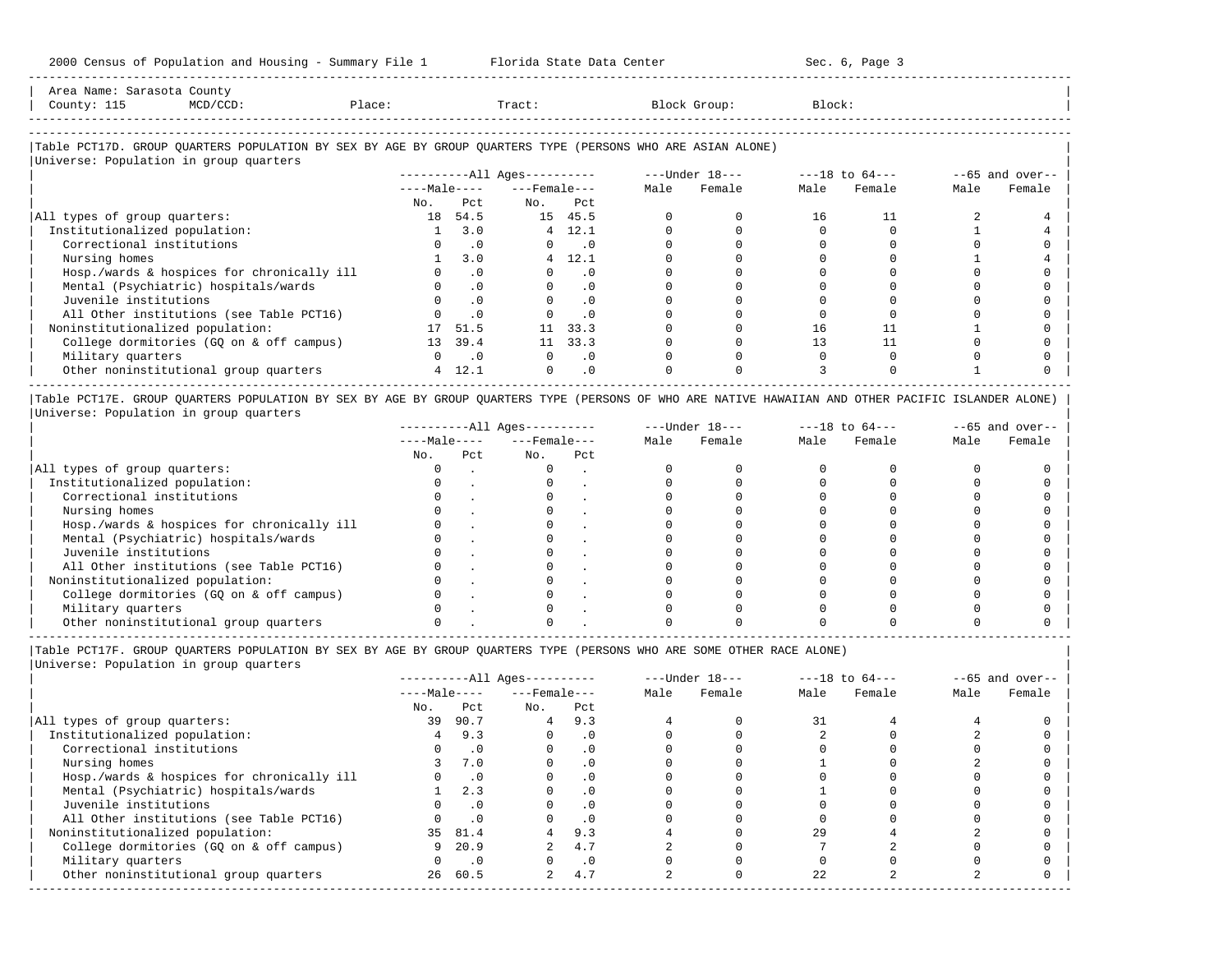| 2000 Census of Population and Housing - Summary File 1 Florida State Data Center                                              |             |                             |                              |           |      |                |        | Sec. 6, Page 4     |      |                    |
|-------------------------------------------------------------------------------------------------------------------------------|-------------|-----------------------------|------------------------------|-----------|------|----------------|--------|--------------------|------|--------------------|
| Area Name: Sarasota County<br>explorer in the Place:<br>County: 115<br>$MCD/CCD$ :                                            |             |                             | <b>Tract:</b>                |           |      | Block Group:   | Block: |                    |      |                    |
| Table PCT17G. GROUP OUARTERS POPULATION BY SEX BY AGE BY GROUP OUARTERS TYPE (PERSONS OF WHO REPORT TWO OR MORE RACES)        |             |                             |                              |           |      |                |        |                    |      |                    |
| Universe: Population in group quarters                                                                                        |             |                             |                              |           |      |                |        |                    |      |                    |
|                                                                                                                               |             |                             | ----------All Ages---------- |           |      | ---Under 18--- |        | $---18$ to $64---$ |      | $-65$ and over--   |
|                                                                                                                               |             |                             | $---Male-- ---Female---$     |           | Male | Female         | Male   | Female             | Male | Female             |
|                                                                                                                               | No.         | Pct.                        | No. Pct                      |           |      |                |        |                    |      |                    |
| All types of group quarters:                                                                                                  | 9           | 56.3                        |                              | 7 43.8    |      |                |        |                    |      |                    |
| Institutionalized population:                                                                                                 |             | 6.3                         | $4\overline{ }$              | 25.0      |      | $\Omega$       |        |                    |      |                    |
| Correctional institutions                                                                                                     |             | $\cdot$ 0                   |                              | $\cdot$ 0 |      |                |        |                    |      |                    |
| Nursing homes                                                                                                                 |             | 6.3                         | $4\overline{ }$              | 25.0      |      |                |        |                    |      |                    |
| Hosp./wards & hospices for chronically ill                                                                                    |             | $\cdot$ 0                   | $\Omega$                     | $\cdot$ 0 |      |                |        |                    |      |                    |
| Mental (Psychiatric) hospitals/wards                                                                                          | $\Omega$    | $\cdot$ 0                   | $\Omega$                     | $\cdot$ 0 |      | 0              |        |                    |      |                    |
| Juvenile institutions                                                                                                         |             | $\cdot$ 0                   |                              | $\cdot$ 0 |      |                |        |                    |      |                    |
| All Other institutions (see Table PCT16)                                                                                      |             | $\cdot$ 0                   |                              | .0        |      |                |        |                    |      |                    |
| Noninstitutionalized population:                                                                                              | 8           | 50.0                        |                              | 18.8      |      |                |        |                    |      |                    |
| College dormitories (GQ on & off campus)                                                                                      |             | 6.3                         |                              | $\cdot$ 0 |      |                |        |                    |      |                    |
| Military quarters                                                                                                             |             | $\overline{\phantom{0}}$ .0 |                              | $\cdot$ 0 |      |                |        |                    |      |                    |
| Other noninstitutional group quarters                                                                                         | $7^{\circ}$ | 43.8                        | 3                            | 18.8      |      |                |        |                    |      |                    |
| Table PCT17H. GROUP QUARTERS POPULATION BY SEX BY AGE BY GROUP QUARTERS TYPE (PERSONS OF ANY RACE WHO ARE HISPANIC OR LATINO) |             |                             |                              |           |      |                |        |                    |      |                    |
| Universe: Population in group quarters                                                                                        |             |                             |                              |           |      |                |        |                    |      |                    |
|                                                                                                                               |             |                             |                              |           |      |                |        |                    |      | $- -65$ and over-- |
|                                                                                                                               |             |                             | $---Male-- ---Female---$     |           | Male | Female         | Male   | Female             | Male | Female             |
|                                                                                                                               | No.         | Pct                         | No. Pct                      |           |      |                |        |                    |      |                    |

|                                            | No. | Pct         | No.    | Pct       |  |    |  |  |
|--------------------------------------------|-----|-------------|--------|-----------|--|----|--|--|
| All types of group quarters:               | 96  | 69.6        | 42     | 30.4      |  |    |  |  |
| Institutionalized population:              | 19  | 13.8        | 16     | 11.6      |  |    |  |  |
| Correctional institutions                  |     | 2.9         |        |           |  |    |  |  |
| Nursing homes                              |     | 9.4         | 16     | 11.6      |  |    |  |  |
| Hosp./wards & hospices for chronically ill |     |             |        |           |  |    |  |  |
| Mental (Psychiatric) hospitals/wards       |     | $\perp$ . 4 |        |           |  |    |  |  |
| Juvenile institutions                      |     |             |        | . 0       |  |    |  |  |
| All Other institutions (see Table PCT16)   |     |             |        | $\cdot$ 0 |  |    |  |  |
| Noninstitutionalized population:           |     | 55.8        | $26 -$ | 18.8      |  | 65 |  |  |
| College dormitories (GQ on & off campus)   | 2.0 | 14.5        | 16     | 11.6      |  |    |  |  |
| Military quarters                          |     |             |        |           |  |    |  |  |
| Other noninstitutional group quarters      |     |             |        | 7.2       |  |    |  |  |

-----------------------------------------------------------------------------------------------------------------------------------------------------

|Table PCT17I. GROUP QUARTERS POPULATION BY SEX BY AGE BY GROUP QUARTERS TYPE (PERSONS OF WHO ARE WHITE ALONE, NOT HISPANIC OR LATINO) | |Universe: Population in group quarters |

|                                            |              |                 | $------All Ages------$ |           |      | $---Under 18---$ | $---18$ to $64---$ |        | $--65$ and over-- |        |
|--------------------------------------------|--------------|-----------------|------------------------|-----------|------|------------------|--------------------|--------|-------------------|--------|
|                                            | $---Male---$ |                 | $---$ Female $---$     |           | Male | Female           | Male               | Female | Male              | Female |
|                                            | No.          | Pct             | No.                    | Pct       |      |                  |                    |        |                   |        |
| All types of group quarters:               | 2,194        | 39.0            | 3,433                  | 61.0      | 37   | 33               | 1,068              | 479    | 1,089             | 2,921  |
| Institutionalized population:              | 1,553        | 27.6            | 2,865                  | 50.9      | 16   |                  | 524                | 145    | 1,013             | 2,711  |
| Correctional institutions                  | 432          | 7.7             | 54                     | 1.0       |      |                  | 430                | 54     |                   |        |
| Nursing homes                              | 1,073        | 19.1            | 2,744                  | 48.8      |      |                  | 72                 | 72     | 1,001             | 2,672  |
| Hosp./wards & hospices for chronically ill | 0            | $\cdot$ 0       |                        | . 0       |      |                  |                    |        |                   |        |
| Mental (Psychiatric) hospitals/wards       | 15           |                 | 38                     | .7        |      |                  |                    |        |                   | 30     |
| Juvenile institutions                      | 11           | .2 <sub>2</sub> | $\Omega$               | $\cdot$ 0 |      |                  |                    |        |                   |        |
| All Other institutions (see Table PCT16)   | 22           | .4              | 29                     | . 5       |      |                  | 16                 | 13     |                   |        |
| Noninstitutionalized population:           | 641          | 11.4            | 568                    | 10.1      |      | 24               | 544                | 334    | 76                | 210    |
| College dormitories (GO on & off campus)   | 282          | 5.0             | 260                    | 4.6       |      |                  | 280                | 251    |                   |        |
| Military quarters                          | 9            | $\cdot$ 2       |                        | $\cdot$ 0 |      |                  |                    |        |                   |        |
| Other noninstitutional group quarters      | 350          | 6.2             | 307                    | 5.5       | 19   | 20               | 255                | 82     | 76                | 205    |
|                                            |              |                 |                        |           |      |                  |                    |        |                   |        |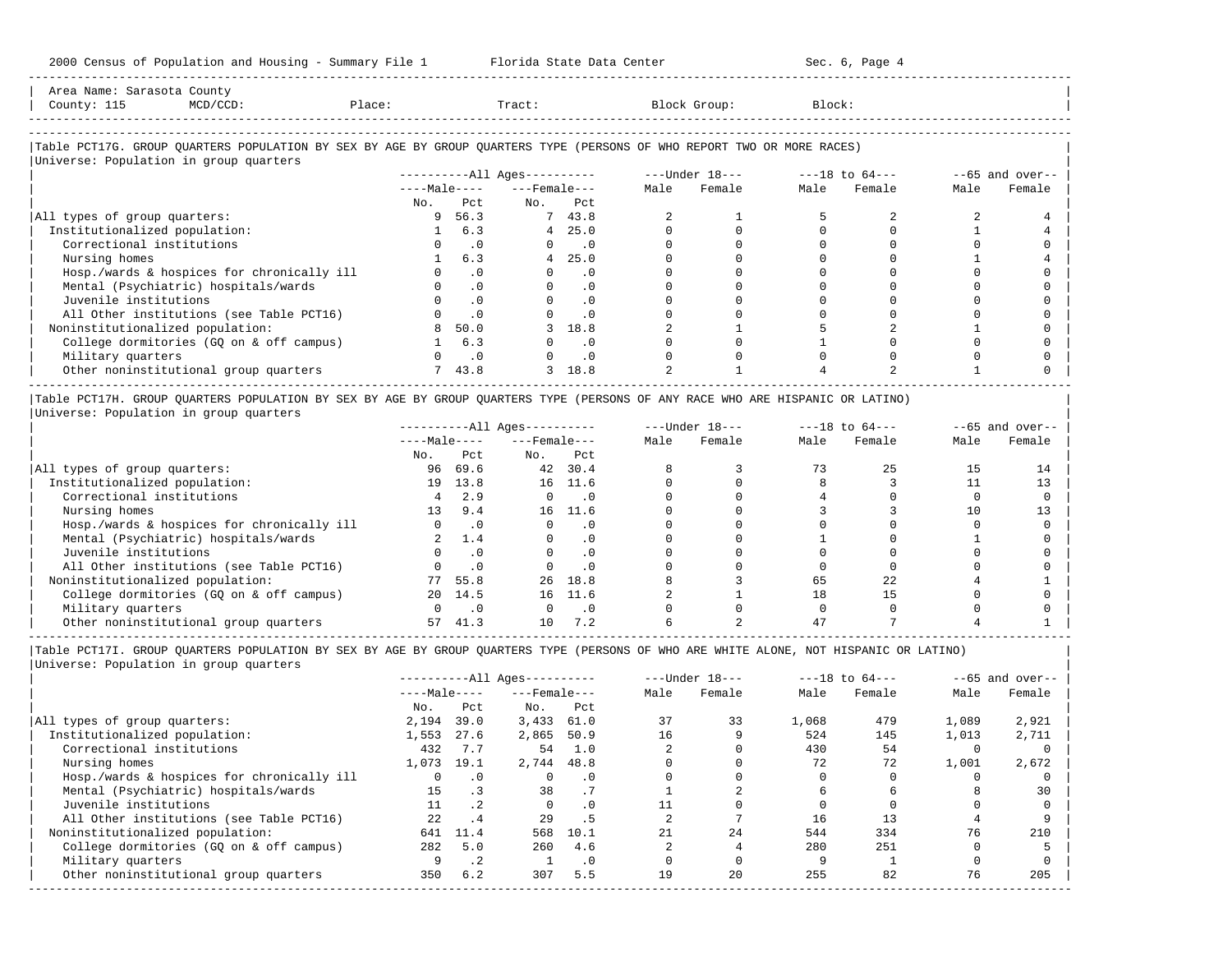| Area Name: Seminole County<br>County: 117                                                                                                                                                                                                                                                                                                                                                                                                                                                                                                                                                                                                             | MCD/CCD:                                                                                                                                                                              | Place:                                                                                                                                                                                                                                                                                                                                                                                                                                                                                                                                                                                                                                                                     |         | Tract:                                                |                                                                                                                                                                                                                                                                                                                          |                                            | Block Group:                                                                                                                                                                                                                                                                                                                                                                                                                                                                                                                                                                                                                                                                             | Block:         |                                   |            |                                                                                                                                                                                                      |
|-------------------------------------------------------------------------------------------------------------------------------------------------------------------------------------------------------------------------------------------------------------------------------------------------------------------------------------------------------------------------------------------------------------------------------------------------------------------------------------------------------------------------------------------------------------------------------------------------------------------------------------------------------|---------------------------------------------------------------------------------------------------------------------------------------------------------------------------------------|----------------------------------------------------------------------------------------------------------------------------------------------------------------------------------------------------------------------------------------------------------------------------------------------------------------------------------------------------------------------------------------------------------------------------------------------------------------------------------------------------------------------------------------------------------------------------------------------------------------------------------------------------------------------------|---------|-------------------------------------------------------|--------------------------------------------------------------------------------------------------------------------------------------------------------------------------------------------------------------------------------------------------------------------------------------------------------------------------|--------------------------------------------|------------------------------------------------------------------------------------------------------------------------------------------------------------------------------------------------------------------------------------------------------------------------------------------------------------------------------------------------------------------------------------------------------------------------------------------------------------------------------------------------------------------------------------------------------------------------------------------------------------------------------------------------------------------------------------------|----------------|-----------------------------------|------------|------------------------------------------------------------------------------------------------------------------------------------------------------------------------------------------------------|
| Universe: Population in group quarters<br>Total Group Quarters Population<br>Institutionalized population:<br>Correctional institutions:<br>Federal prisons and detention centers<br>Halfway houses<br>Local jails, police lockups, etc.<br>Military disciplinary barracks<br>State prisons<br>Other types of correctional institutions<br>Nursing homes<br>Hospitals/wards and hospices for chronically ill:<br>Hospitals or wards for drug/alcohol abuse<br>Mental (Psychiatric) hospitals or wards<br>Institutions for the deaf<br>Institutions for the blind<br>Juvenile institutions:<br>Long-term care:<br>Type of juvenile institution unknown | Hospices or homes for chronically ill<br>Military hospitals or wards for chronically ill<br>Other hospitals or wards for chronically ill<br>Training schools for juvenile delinquents | Table PCT16. GROUP QUARTERS POPULATION BY GROUP QUARTERS TYPE<br>Hospitals/wards, hospices, and schools for the handicapped:<br>Schools, hospitals, or wards for the mentally retarded<br>Schools, hospitals, or wards for the physically handicapped:<br>Orthopedic wards/institutions for the physically handicapped<br>Wards in general hospitals for patients with no usual home elsewhere<br>Wards in military hospitls for patients with no usual home elsewhere<br>Homes for abused, dependent, and neglected children<br>Residential treatment centers for emotionally disturbed children<br>Short-term care, detention or diagnostic centers for delinquent chdrn |         |                                                       | 3,606<br>2,260<br>1,216<br>$\Omega$<br>$\Omega$<br>1,216<br>$\Omega$<br>$\Omega$<br>$\circ$<br>994<br>14<br>14<br>$\Omega$<br>$\circ$<br>14<br>$\Omega$<br>$\Omega$<br>$\Omega$<br>$\Omega$<br>$\Omega$<br>$\Omega$<br>$\Omega$<br>$\Omega$<br>$\Omega$<br>36<br>$\Omega$<br>0<br>$\Omega$<br>$\Omega$<br>$\Omega$<br>36 | On base:<br>Military ships<br>Group homes: | Noninstitutionalized population:<br>College dormitories (college GQ on and off campus)<br>Military quarters:<br>Barracks and other GQ for military personnel<br>Transient quarters for temporary residents<br>Homes or halfway houses for drug/alcohol abuse<br>Homes for the mentally ill<br>Homes for the mentally retarded<br>Homes for the physically handicapped<br>Other group homes<br>Religious group quarters<br>Workers' dormitories:<br>Agriculture workers' dormitories on farms<br>Job Corps and vocational training facilities<br>Other workers' dormitories<br>Crews of maritime vessels<br>Other nonhousehold living situations<br>Other noninstitutional group quarters |                |                                   |            | 1,346<br>12<br>$\Omega$<br>$\Omega$<br>$\Omega$<br>$\mathbf 0$<br>$\Omega$<br>273<br>134<br>89<br>6<br>$\Omega$<br>44<br>9<br>$\Omega$<br>$\Omega$<br>$\Omega$<br>$\Omega$<br>$\Omega$<br>282<br>770 |
| Universe: Population in group quarters                                                                                                                                                                                                                                                                                                                                                                                                                                                                                                                                                                                                                |                                                                                                                                                                                       | Table PCT17. GROUP OUARTERS POPULATION BY SEX BY AGE BY GROUP OUARTERS TYPE                                                                                                                                                                                                                                                                                                                                                                                                                                                                                                                                                                                                |         | ----------All Ages----------<br>$---Male-- ---Female$ |                                                                                                                                                                                                                                                                                                                          |                                            | ---Under 18---<br>Male Female                                                                                                                                                                                                                                                                                                                                                                                                                                                                                                                                                                                                                                                            |                | $---18$ to $64---$<br>Male Female | Male       | $- -65$ and over--<br>Female                                                                                                                                                                         |
| All types of group quarters:<br>Institutionalized population:                                                                                                                                                                                                                                                                                                                                                                                                                                                                                                                                                                                         |                                                                                                                                                                                       | 2,158 59.8<br>1,382 38.3                                                                                                                                                                                                                                                                                                                                                                                                                                                                                                                                                                                                                                                   | No. Pct | No.<br>1,448 40.2                                     | Pct<br>878 24.3                                                                                                                                                                                                                                                                                                          | 104<br>29                                  | 56<br>$\mathsf{Q}$                                                                                                                                                                                                                                                                                                                                                                                                                                                                                                                                                                                                                                                                       | 1,653<br>1,107 | 328<br>168                        | 401<br>246 | 1,064<br>701                                                                                                                                                                                         |

|                                            | $---Male---$ |           | $---$ Female $---$ |           | Male | Female | Male  | Female | Male | Female |
|--------------------------------------------|--------------|-----------|--------------------|-----------|------|--------|-------|--------|------|--------|
|                                            | No.          | Pct       | No.                | Pct       |      |        |       |        |      |        |
| All types of group quarters:               | 2,158        | 59.8      | 1,448              | 40.2      | 104  | 56     | 1,653 | 328    | 401  | 1,064  |
| Institutionalized population:              | 1,382        | 38.3      | 878                | 24.3      | 29   |        | 1,107 | 168    | 246  | 701    |
| Correctional institutions                  | 1,075        | 29.8      | 141                | 3.9       |      |        | 1,073 | 139    |      |        |
| Nursing homes                              | 275          | 7.6       |                    | 719 19.9  |      |        | 34    | 29     | 241  | 690    |
| Hosp./wards & hospices for chronically ill |              |           |                    |           |      |        |       |        |      |        |
| Mental (Psychiatric) hospitals/wards       | <sup>n</sup> | .0        | $\Omega$           | .0        |      |        |       |        |      |        |
| Juvenile institutions                      | 27           |           |                    |           | 2.7  |        |       |        |      |        |
| All Other institutions (see Table PCT16)   |              | $\cdot$ 0 | $\Omega$           | $\cdot$ 0 |      |        |       |        |      |        |
| Noninstitutionalized population:           | 776          | 21.5      | 570                | 15.8      | 75   | 47     | 546   | 160    | 155  | 363    |
| College dormitories (GO on & off campus)   | 12.          |           | O.                 | $\cdot$ 0 |      |        | 12    |        |      |        |
| Military quarters                          |              | $\cdot$ 0 | $\Omega$           | $\cdot$ 0 |      |        |       |        |      |        |
| Other noninstitutional group quarters      | 764          | 21.2      | 570                | 15.8      | 75   | 47     | 534   | 160    | 155  | 363    |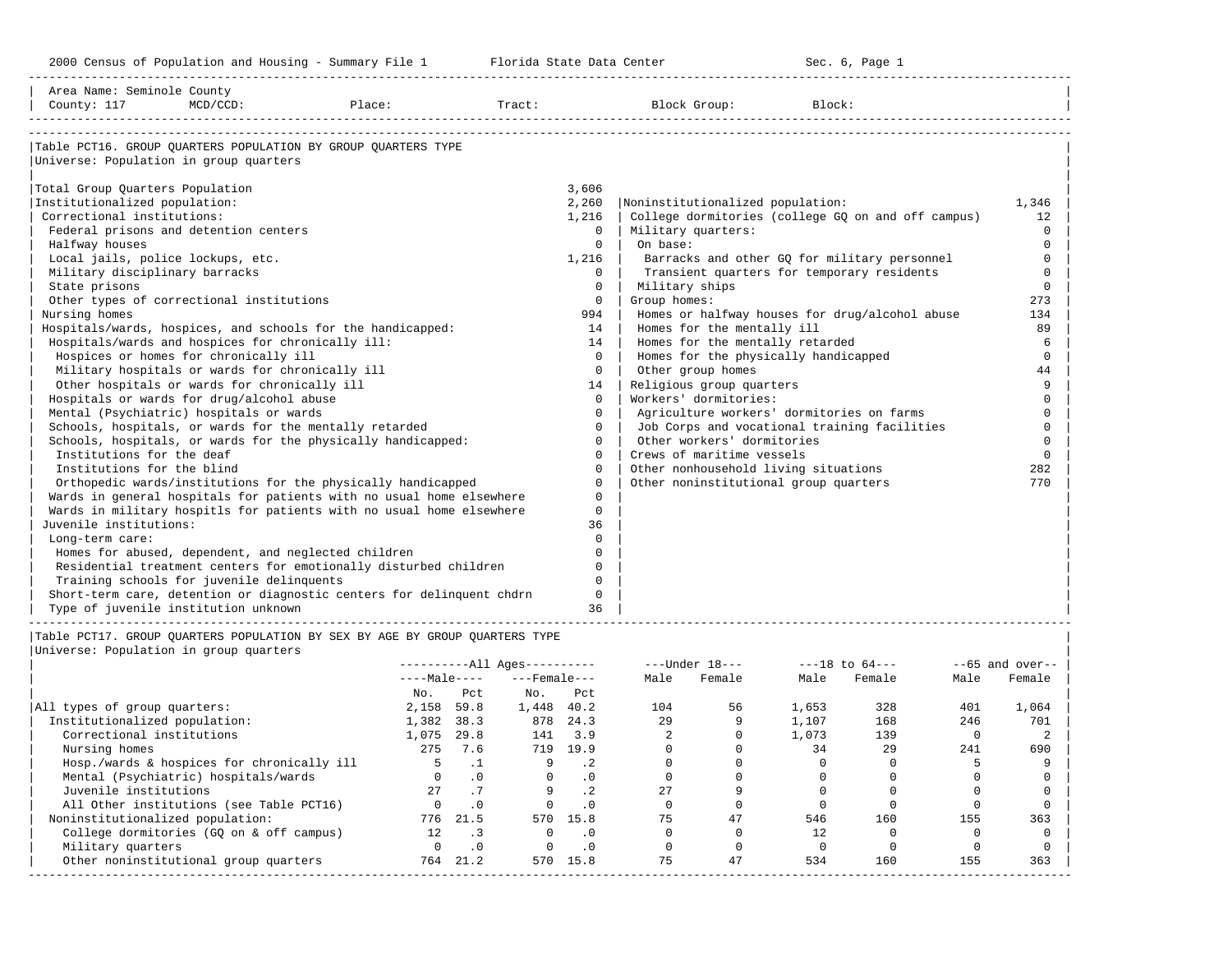2000 Census of Population and Housing - Summary File 1 Florida State Data Center Sec. 6, Page 2 -----------------------------------------------------------------------------------------------------------------------------------------------------

| Area Name: Seminole County<br>County: 117<br>$MCD/CCD$ :<br>Place:                                         | Tract:       |           |                        |           | Block Group: | Block:         |      |                    |      |                   |
|------------------------------------------------------------------------------------------------------------|--------------|-----------|------------------------|-----------|--------------|----------------|------|--------------------|------|-------------------|
|                                                                                                            |              |           |                        |           |              |                |      |                    |      |                   |
| Table PCT17A. GROUP OUARTERS POPULATION BY SEX BY AGE BY GROUP OUARTERS TYPE (PERSONS WHO ARE WHITE ALONE) |              |           |                        |           |              |                |      |                    |      |                   |
| Universe: Population in group quarters                                                                     |              |           |                        |           |              |                |      |                    |      |                   |
|                                                                                                            |              |           | $------All Aqes------$ |           |              | ---Under 18--- |      | $---18$ to $64---$ |      | $--65$ and over-- |
|                                                                                                            | $---Male---$ |           | $---$ Female $---$     |           | Male         | Female         | Male | Female             | Male | Female            |
|                                                                                                            | No.          | Pct       | No.                    | Pct       |              |                |      |                    |      |                   |
| All types of group quarters:                                                                               | 1,366 53.2   |           | 1,204 46.8             |           | 51           | 25             | 954  | 187                | 361  | 992               |
| Institutionalized population:                                                                              | 832          | 32.4      | 734                    | 28.6      | 13           |                | 609  | 85                 | 210  | 646               |
| Correctional institutions                                                                                  | 588          | 22.9      | 65                     | 2.5       |              |                | 587  | 63                 |      |                   |
| Nursing homes                                                                                              |              | 227 8.8   | 657                    | 25.6      |              |                | 22   | 22                 | 205  | 635               |
| Hosp./wards & hospices for chronically ill                                                                 | 5            | $\cdot$ 2 | 9                      | . 4       |              |                |      |                    |      |                   |
| Mental (Psychiatric) hospitals/wards                                                                       | $\Omega$     | $\cdot$ 0 | $\Omega$               | $\cdot$ 0 |              |                |      |                    |      |                   |
| Juvenile institutions                                                                                      | 12           | .5        |                        | $\cdot$ 1 | 12.          |                |      |                    |      |                   |
| All Other institutions (see Table PCT16)                                                                   |              | $\cdot$ 0 |                        | $\cdot$ 0 |              |                |      |                    |      |                   |

| Noninstitutionalized population: 534 20.8 470 18.3 38 22 345 102 151 346 | | College dormitories (GQ on & off campus) 12 .5 0 .0 0 0 12 0 0 0 | | Military quarters 0 .0 0 .0 0 0 0 0 0 0 |

| Other noninstitutional group quarters 522 20.3 470 18.3 38 22 333 102 151 346 | ----------------------------------------------------------------------------------------------------------------------------------------------------- |Table PCT17B. GROUP QUARTERS POPULATION BY SEX BY AGE BY GROUP QUARTERS TYPE (PERSONS WHO ARE BLACK OR AFRICAN AMERICAN ALONE) |

|<br>| Universe: Population in group quarters |<br>| Pace | Pace | Under 19 | Pace | Pace | Pace | Pace | Pace | Pace | Pace | Pace | Pace | Pace | Pace | Pace |

|                                            |              |           | ----------All Ages---------- |           |      | $---Under 18---$ |      | $---18$ to $64---$ |      | $--65$ and over-- |
|--------------------------------------------|--------------|-----------|------------------------------|-----------|------|------------------|------|--------------------|------|-------------------|
|                                            | $---Male---$ |           | $---$ Female $---$           |           | Male | Female           | Male | Female             | Male | Female            |
|                                            | No.          | Pct       | No.                          | Pct       |      |                  |      |                    |      |                   |
| All types of group quarters:               | 739          | 77.7      | 212                          | 22.3      | 51   | 30               | 656  | 120                | 32   | 62                |
| Institutionalized population:              | 518          | 54.5      | 123                          | 12.9      | 16   |                  | 474  | 69                 | 28   | 48                |
| Correctional institutions                  | 463          | 48.7      | 63                           | 6.6       |      |                  | 462  | 63                 |      |                   |
| Nursing homes                              | 40           | 4.2       | 54                           | 5.7       |      |                  | 12   |                    | 28   | 48                |
| Hosp./wards & hospices for chronically ill |              | $\cdot$ 0 |                              | $\cdot$ 0 |      |                  |      |                    |      |                   |
| Mental (Psychiatric) hospitals/wards       |              | $\cdot$ 0 |                              |           |      |                  |      |                    |      |                   |
| Juvenile institutions                      | 15           | 1.6       | 6                            | . 6       | 15   |                  |      |                    |      |                   |
| All Other institutions (see Table PCT16)   |              |           |                              | $\cdot$ 0 |      |                  |      |                    |      |                   |
| Noninstitutionalized population:           | 221          | 23.2      | 89                           | 9.4       | 35   | 24               | 182  |                    |      |                   |
| College dormitories (GO on & off campus)   |              | $\cdot$ 0 |                              | $\cdot$ 0 |      |                  |      |                    |      |                   |
| Military quarters                          |              | . 0       |                              | $\cdot$ 0 |      |                  |      |                    |      |                   |
| Other noninstitutional group quarters      | 221          | 23.2      | 89                           | 9.4       |      | 24               | 182  |                    |      |                   |

-----------------------------------------------------------------------------------------------------------------------------------------------------

|Table PCT17C. GROUP QUARTERS POPULATION BY SEX BY AGE BY GROUP QUARTERS TYPE (PERSONS WHO ARE AMERICAN INDIAN AND ALASKAN NATIVE ALONE) | |Universe: Population in group quarters |

|                                            |              |           | $------All Aqes------$ |           |      | $---Under 18---$ |      | $---18$ to $64---$ |      | $--65$ and over-- |
|--------------------------------------------|--------------|-----------|------------------------|-----------|------|------------------|------|--------------------|------|-------------------|
|                                            | $---Male---$ |           | $---$ Female $---$     |           | Male | Female           | Male | Female             | Male | Female            |
|                                            | No.          | Pct       | No.                    | Pct       |      |                  |      |                    |      |                   |
| All types of group quarters:               |              | 53.8      |                        | 646.2     |      |                  |      |                    |      |                   |
| Institutionalized population:              |              | 2, 15.4   |                        | 3, 23.1   |      |                  |      |                    |      |                   |
| Correctional institutions                  |              | 7.7       |                        | 3, 23.1   |      |                  |      |                    |      |                   |
| Nursing homes                              |              | 7.7       |                        | $\cdot$ 0 |      |                  |      |                    |      |                   |
| Hosp./wards & hospices for chronically ill |              | $\cdot$ 0 |                        | . 0       |      |                  |      |                    |      |                   |
| Mental (Psychiatric) hospitals/wards       |              | $\cdot$ 0 |                        | $\cdot$ 0 |      |                  |      |                    |      |                   |
| Juvenile institutions                      |              |           |                        | $\cdot$ 0 |      |                  |      |                    |      |                   |
| All Other institutions (see Table PCT16)   |              |           |                        |           |      |                  |      |                    |      |                   |
| Noninstitutionalized population:           | 5.           | 38.5      | 3                      | 23.1      |      |                  |      |                    |      |                   |
| College dormitories (GQ on & off campus)   |              | $\cdot$ 0 |                        | $\cdot$ 0 |      |                  |      |                    |      |                   |
| Military quarters                          |              | $\cdot$ 0 |                        | $\cdot$ 0 |      |                  |      |                    |      |                   |
| Other noninstitutional group quarters      | 5.           | 38.5      | 3                      | 23.1      |      |                  |      |                    |      |                   |
|                                            |              |           |                        |           |      |                  |      |                    |      |                   |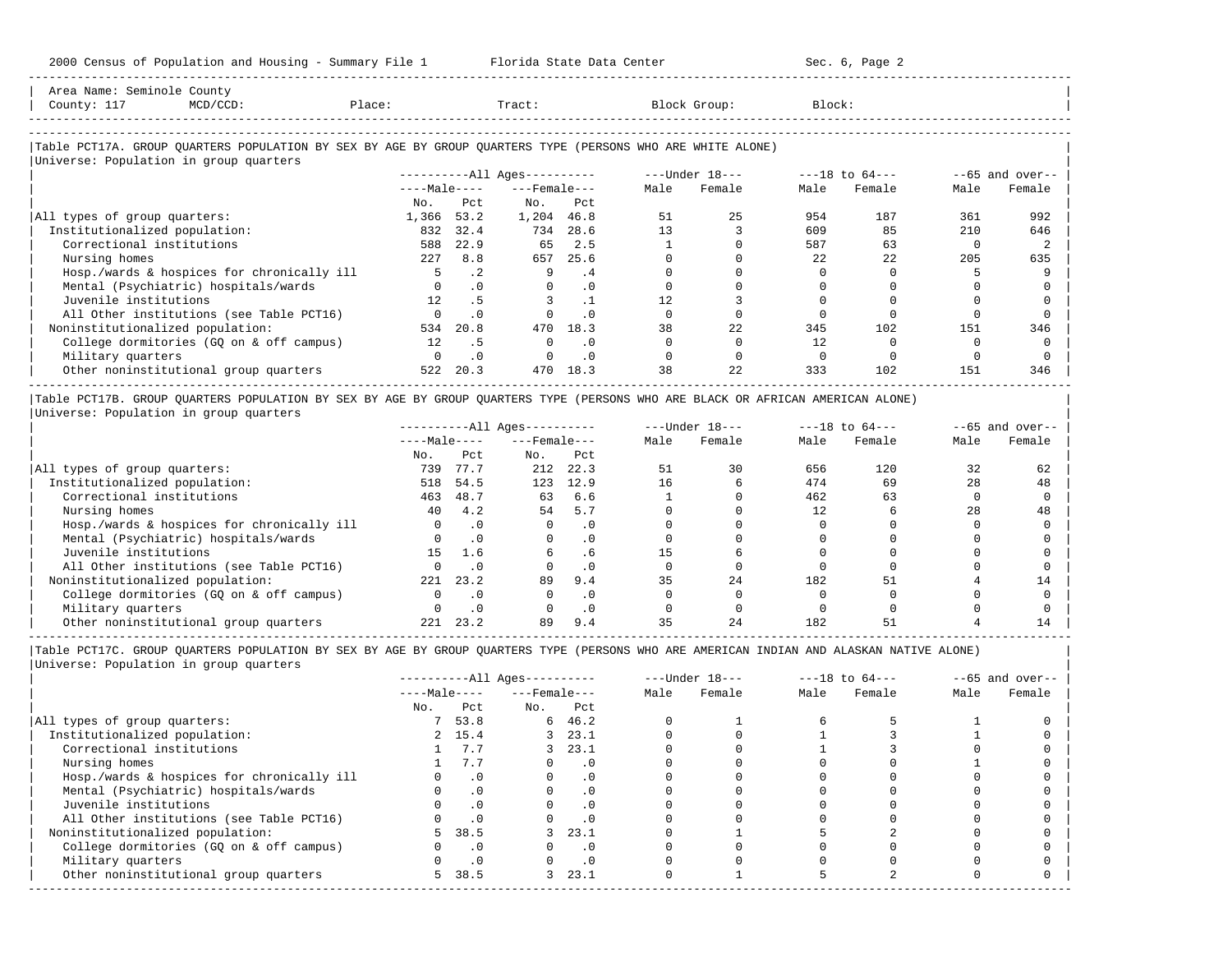| Area Name'<br>Seminole County<br>$\begin{array}{ccc} \multicolumn{3}{c}{} & \multicolumn{3}{c}{} & \multicolumn{3}{c}{} & \multicolumn{3}{c}{} & \multicolumn{3}{c}{} & \multicolumn{3}{c}{} & \multicolumn{3}{c}{} & \multicolumn{3}{c}{} & \multicolumn{3}{c}{} & \multicolumn{3}{c}{} & \multicolumn{3}{c}{} & \multicolumn{3}{c}{} & \multicolumn{3}{c}{} & \multicolumn{3}{c}{} & \multicolumn{3}{c}{} & \multicolumn{3}{c}{} & \multicolumn{3}{c}{} & \multicolumn{3}{c}{} & \multicolumn{3}{c}{} & \multicolumn$ |        |       |       |        |
|-------------------------------------------------------------------------------------------------------------------------------------------------------------------------------------------------------------------------------------------------------------------------------------------------------------------------------------------------------------------------------------------------------------------------------------------------------------------------------------------------------------------------|--------|-------|-------|--------|
| County:<br>---                                                                                                                                                                                                                                                                                                                                                                                                                                                                                                          | Place: | Tract | Group | Block: |
| --------------------                                                                                                                                                                                                                                                                                                                                                                                                                                                                                                    |        |       |       |        |

-----------------------------------------------------------------------------------------------------------------------------------------------------

# |Table PCT17D. GROUP QUARTERS POPULATION BY SEX BY AGE BY GROUP QUARTERS TYPE (PERSONS WHO ARE ASIAN ALONE) |

|                                            |              |           | $------All Ages------$ |            |      | $---Under 18---$ |      | $---18$ to $64---$ |      | $--65$ and over-- |
|--------------------------------------------|--------------|-----------|------------------------|------------|------|------------------|------|--------------------|------|-------------------|
|                                            | $---Male---$ |           | $---$ Female $---$     |            | Male | Female           | Male | Female             | Male | Female            |
|                                            | No.          | Pct       | No.                    | Pct        |      |                  |      |                    |      |                   |
| All types of group quarters:               |              | 5, 45.5   |                        | 6 54.5     |      |                  |      |                    |      |                   |
| Institutionalized population:              |              | 5 45.5    |                        | 4 36.4     |      |                  |      |                    |      |                   |
| Correctional institutions                  |              | 2 18.2    |                        | $1 \t 9.1$ |      |                  |      |                    |      |                   |
| Nursing homes                              |              | 27.3      |                        | 3, 27.3    |      |                  |      |                    |      |                   |
| Hosp./wards & hospices for chronically ill |              | . 0       |                        | $\cdot$ 0  |      |                  |      |                    |      |                   |
| Mental (Psychiatric) hospitals/wards       |              | $\cdot$ 0 | $\Omega$               | $\cdot$ 0  |      |                  |      |                    |      |                   |
| Juvenile institutions                      |              | $\cdot$ 0 |                        | $\cdot$ 0  |      |                  |      |                    |      |                   |
| All Other institutions (see Table PCT16)   |              | $\cdot$ 0 |                        | .0         |      |                  |      |                    |      |                   |
| Noninstitutionalized population:           |              | $\cdot$ 0 |                        | 18.2       |      |                  |      |                    |      |                   |
| College dormitories (GQ on & off campus)   |              | $\cdot$ 0 |                        | $\cdot$ 0  |      |                  |      |                    |      |                   |
| Military quarters                          |              | $\cdot$ 0 |                        | $\cdot$ 0  |      |                  |      |                    |      |                   |
| Other noninstitutional group quarters      |              | $\cdot$ 0 |                        | 2 18.2     |      |                  |      |                    |      |                   |

|Table PCT17E. GROUP QUARTERS POPULATION BY SEX BY AGE BY GROUP QUARTERS TYPE (PERSONS OF WHO ARE NATIVE HAWAIIAN AND OTHER PACIFIC ISLANDER ALONE) | |Universe: Population in group quarters |

|                                            |              |           | $------All Aqes------$ |           |      | $---Under 18---$ |      | $---18$ to $64---$ |      | $--65$ and over-- |
|--------------------------------------------|--------------|-----------|------------------------|-----------|------|------------------|------|--------------------|------|-------------------|
|                                            | $---Male---$ |           | $---$ Female $---$     |           | Male | Female           | Male | Female             | Male | Female            |
|                                            | No.          | Pct       | No.                    | Pct       |      |                  |      |                    |      |                   |
| All types of group quarters:               |              |           |                        | 1 100.0   |      |                  |      |                    |      |                   |
| Institutionalized population:              |              |           |                        |           |      |                  |      |                    |      |                   |
| Correctional institutions                  |              |           |                        | . 0       |      |                  |      |                    |      |                   |
| Nursing homes                              |              |           |                        | . 0       |      |                  |      |                    |      |                   |
| Hosp./wards & hospices for chronically ill |              |           |                        | . 0       |      |                  |      |                    |      |                   |
| Mental (Psychiatric) hospitals/wards       |              |           |                        | . 0       |      |                  |      |                    |      |                   |
| Juvenile institutions                      |              |           |                        | . 0       |      |                  |      |                    |      |                   |
| All Other institutions (see Table PCT16)   |              |           |                        | $\cdot$ 0 |      |                  |      |                    |      |                   |
| Noninstitutionalized population:           |              | . 0       |                        | 1100.0    |      |                  |      |                    |      |                   |
| College dormitories (GO on & off campus)   |              | $\cdot$ 0 |                        | . 0       |      |                  |      |                    |      |                   |
| Military quarters                          |              |           |                        | . 0       |      |                  |      |                    |      |                   |
| Other noninstitutional group quarters      |              |           |                        | 1 100.0   |      |                  |      |                    |      |                   |

-----------------------------------------------------------------------------------------------------------------------------------------------------

|Table PCT17F. GROUP QUARTERS POPULATION BY SEX BY AGE BY GROUP QUARTERS TYPE (PERSONS WHO ARE SOME OTHER RACE ALONE) |

|                                            |              |           | $------All Aqes------$ |           |      | $---Under 18---$ |      | $---18$ to $64---$ |      | $--65$ and over-- |
|--------------------------------------------|--------------|-----------|------------------------|-----------|------|------------------|------|--------------------|------|-------------------|
|                                            | $---Male---$ |           | $---$ Female $---$     |           | Male | Female           | Male | Female             | Male | Female            |
|                                            | No.          | Pct       | No.                    | Pct       |      |                  |      |                    |      |                   |
| All types of group quarters:               | 20           | 74.1      |                        | 7, 25.9   |      |                  | 16   |                    |      |                   |
| Institutionalized population:              |              | 15 55.6   |                        | 5, 18.5   |      |                  |      |                    |      |                   |
| Correctional institutions                  | 13           | 48.1      |                        | 4, 14.8   |      |                  | 13   |                    |      |                   |
| Nursing homes                              |              | 7.4       |                        | 3.7       |      |                  |      |                    |      |                   |
| Hosp./wards & hospices for chronically ill |              | .0        |                        | $\cdot$ 0 |      |                  |      |                    |      |                   |
| Mental (Psychiatric) hospitals/wards       |              | $\cdot$ 0 | $\Omega$               | $\cdot$ 0 |      |                  |      |                    |      |                   |
| Juvenile institutions                      |              | .0        |                        | $\cdot$ 0 |      |                  |      |                    |      |                   |
| All Other institutions (see Table PCT16)   |              | $\cdot$ 0 |                        | $\cdot$ 0 |      |                  |      |                    |      |                   |
| Noninstitutionalized population:           | 5.           | 18.5      |                        | 7.4       |      |                  |      |                    |      |                   |
| College dormitories (GO on & off campus)   |              | $\cdot$ 0 |                        | $\cdot$ 0 |      |                  |      |                    |      |                   |
| Military quarters                          |              | $\cdot$ 0 |                        | $\cdot$ 0 |      |                  |      |                    |      |                   |
| Other noninstitutional group quarters      |              | 5, 18.5   | $\overline{2}$         | 7.4       |      |                  |      |                    |      |                   |
|                                            |              |           |                        |           |      |                  |      |                    |      |                   |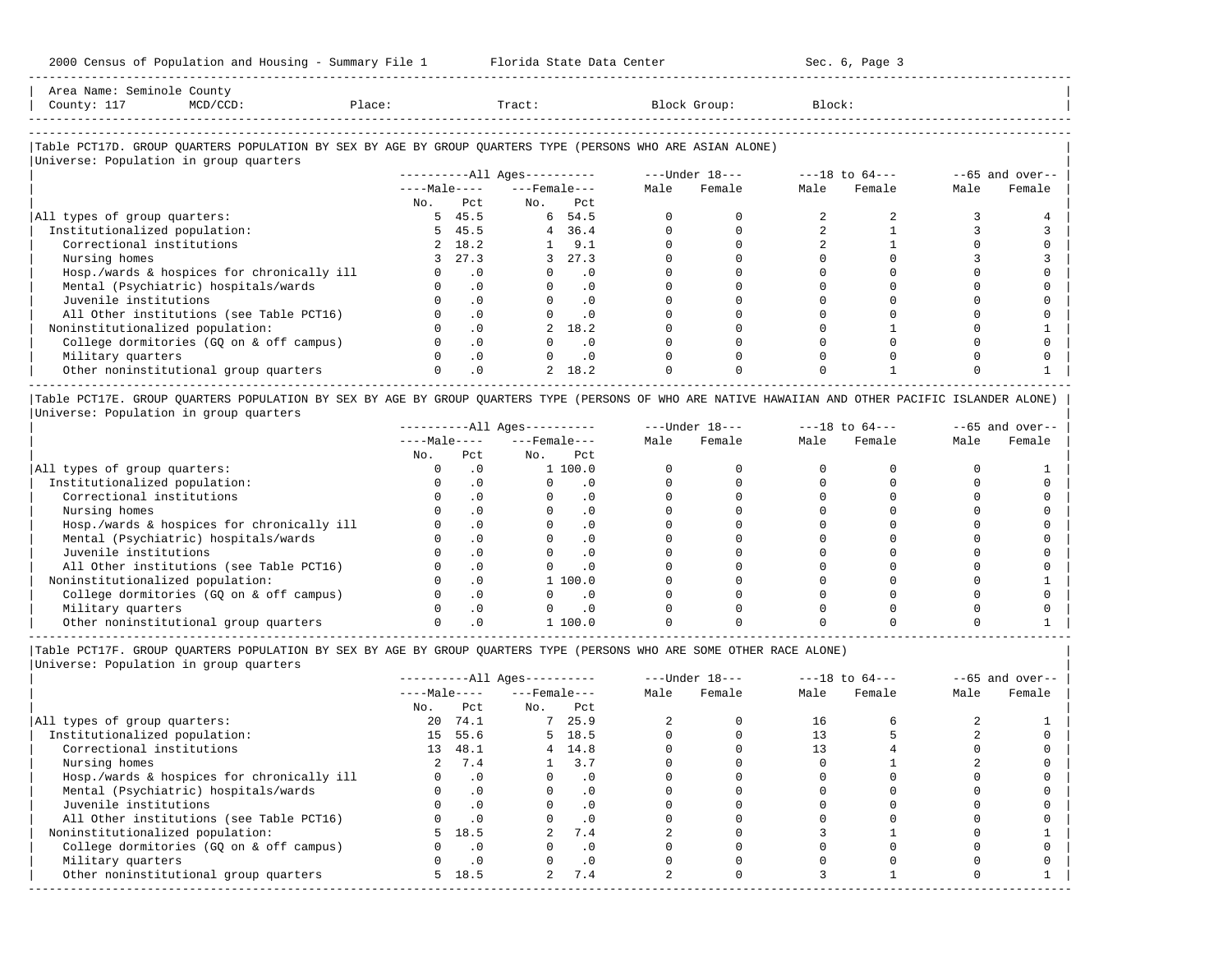| 2000 Census of Population and Housing - Summary File 1 Florida State Data Center                                              |          |                             |                              |                |                |             | Sec. 6, Page 4 |                               |                |                    |
|-------------------------------------------------------------------------------------------------------------------------------|----------|-----------------------------|------------------------------|----------------|----------------|-------------|----------------|-------------------------------|----------------|--------------------|
| Area Name: Seminole County<br>Place: Tract: Block Group:<br>County: 117<br>$MCD / CCD$ :                                      |          |                             |                              |                |                |             | Block:         |                               |                |                    |
| Table PCT17G. GROUP QUARTERS POPULATION BY SEX BY AGE BY GROUP QUARTERS TYPE (PERSONS OF WHO REPORT TWO OR MORE RACES)        |          |                             |                              |                |                |             |                |                               |                |                    |
| Universe: Population in group quarters                                                                                        |          |                             |                              |                |                |             |                |                               |                |                    |
|                                                                                                                               |          |                             | ----------All Ages---------- |                |                |             |                |                               |                | $-65$ and over--   |
|                                                                                                                               |          |                             | $---Male-- ---Female---$     |                |                | Male Female | Male           | Female                        | Male           | Female             |
|                                                                                                                               | No.      | Pct.                        | $NQ$ .                       | Pct.           |                |             |                |                               |                |                    |
| All types of group quarters:                                                                                                  |          | 21 63.6                     | 12 36.4                      |                | $\Omega$       | $\Omega$    | 19             | 8                             | $\mathfrak{D}$ |                    |
| Institutionalized population:                                                                                                 |          | 10 30.3                     | $9 \t 27.3$                  |                | $\Omega$       | $\Omega$    | 8              |                               |                |                    |
| Correctional institutions                                                                                                     |          | 8 24.2                      |                              | $5 \quad 15.2$ | $\Omega$       | $\Omega$    | 8              |                               | $\Omega$       |                    |
| Nursing homes                                                                                                                 |          | 2 6.1                       |                              | $4$ 12.1       | $\Omega$       | $\Omega$    | $\Omega$       |                               |                |                    |
| Hosp./wards & hospices for chronically ill                                                                                    |          | $\cdot$ 0<br>$\overline{0}$ |                              | $\cdot$ 0      |                | $\Omega$    | $\Omega$       |                               | $\Omega$       |                    |
| Mental (Psychiatric) hospitals/wards                                                                                          |          | $\cdot$ 0                   |                              | $0 \qquad .0$  | $\Omega$       | $\Omega$    |                |                               | U              |                    |
| Juvenile institutions                                                                                                         |          | $\overline{0}$              |                              | $0 \qquad .0$  | $\Omega$       | $\Omega$    |                |                               |                |                    |
| All Other institutions (see Table PCT16)                                                                                      |          | $\overline{0}$              |                              | $\cdot$ 0      | $\Omega$       | $\Omega$    | $\Omega$       |                               |                |                    |
| Noninstitutionalized population:                                                                                              |          | 11 33.3                     |                              | 9.1            |                |             | 11             |                               |                |                    |
| College dormitories (GQ on & off campus)                                                                                      |          | $0 \qquad .0$               |                              | $\cdot$ 0      |                | $\Omega$    | $\Omega$       |                               |                |                    |
| Military quarters                                                                                                             | $\Omega$ | $\cdot$ 0                   |                              | $\cdot$ 0      | $\Omega$       | $\Omega$    | $\Omega$       |                               |                |                    |
| Other noninstitutional group quarters                                                                                         | 11 33.3  |                             | 3                            | 9.1            | $\Omega$       |             | 11             |                               |                |                    |
| Table PCT17H. GROUP QUARTERS POPULATION BY SEX BY AGE BY GROUP QUARTERS TYPE (PERSONS OF ANY RACE WHO ARE HISPANIC OR LATINO) |          |                             |                              |                |                |             |                |                               |                |                    |
| Universe: Population in group quarters                                                                                        |          |                             |                              |                |                |             |                |                               |                |                    |
|                                                                                                                               |          |                             | ----------All Ages---------  |                |                |             |                | ---Under 18--- ---18 to 64--- |                | $- -65$ and over-- |
|                                                                                                                               |          |                             | $---Male-- ---Female$        |                |                | Male Female | Male           | Female                        | Male           | Female             |
|                                                                                                                               |          | No. Pct                     | No. Pct                      |                |                |             |                |                               |                |                    |
| All types of group quarters:                                                                                                  | 133 66.2 |                             | 68 33.8                      |                | 12             |             | 95             | 16                            | 26             | 51                 |
| Institutionalized population:                                                                                                 |          | 85 42.3                     | 44 21.9                      |                | $\overline{2}$ | $\Omega$    | 63             | 6                             | 20             | 38                 |

| Correctional institutions 58 28.9 4 2.0 1 0 57 4 0 0 | | Nursing homes 26 12.9 40 19.9 0 0 6 2 20 38 | | Hosp./wards & hospices for chronically ill 0 .0 0 .0 0 0 0 0 0 0 | | Mental (Psychiatric) hospitals/wards 0 .0 0 .0 0 0 0 0 0 0 |

| All Other institutions (see Table PCT16) 0 .0 0 .0 0 0 0 0 0 0 | | Noninstitutionalized population: 48 23.9 24 11.9 10 1 32 10 6 13 | | College dormitories (GQ on & off campus) 0 .0 0 .0 0 0 0 0 0 0 | | Military quarters 0 .0 0 .0 0 0 0 0 0 0 | 0ther noninstitutional group quarters 48 23.9 42 11.9 10 1 32 10 6 13

| Juvenile institutions 1 .5 0 .0 1 0 0 0 0 0 |

----------------------------------------------------------------------------------------------------------------------------------------------------- |Table PCT17I. GROUP QUARTERS POPULATION BY SEX BY AGE BY GROUP QUARTERS TYPE (PERSONS OF WHO ARE WHITE ALONE, NOT HISPANIC OR LATINO) | |Universe: Population in group quarters |

|                                            |              |           | $------All Ages------$ |      |      | $---Under 18---$ |      | $---18$ to $64---$ |      | $--65$ and over-- |
|--------------------------------------------|--------------|-----------|------------------------|------|------|------------------|------|--------------------|------|-------------------|
|                                            | $---Male---$ |           | $---$ Female $---$     |      | Male | Female           | Male | Female             | Male | Female            |
|                                            | No.          | Pct       | No.                    | Pct  |      |                  |      |                    |      |                   |
| All types of group quarters:               | 1,265        | 52.4      | 1,147                  | 47.6 | 42   | 25               | 883  | 178                | 340  | 944               |
| Institutionalized population:              | 769          | 31.9      | 697                    | 28.9 | 12.  |                  | 562  | 84                 | 195  | 610               |
| Correctional institutions                  | 546          | 22.6      | 65                     | 2.7  |      |                  | 546  | 63                 |      |                   |
| Nursing homes                              | 206          | 8.5       | 620                    | 25.7 |      |                  | 16   | 2.1                | 190  | 599               |
| Hosp./wards & hospices for chronically ill |              | $\cdot$ 2 | 9                      | . 4  |      |                  |      |                    |      |                   |
| Mental (Psychiatric) hospitals/wards       |              | $\cdot$ 0 | $\Omega$               | . 0  |      |                  |      |                    |      |                   |
| Juvenile institutions                      | 12.          |           |                        |      | 12.  |                  |      |                    |      |                   |
| All Other institutions (see Table PCT16)   |              |           |                        | . 0  |      |                  |      |                    |      |                   |
| Noninstitutionalized population:           | 496          | 20.6      | 450                    | 18.7 | 30   | 22               | 321  | 94                 | 145  | 334               |
| College dormitories (GO on & off campus)   | 12           | . 5       |                        | . 0  |      |                  |      |                    |      |                   |
| Military quarters                          |              | .0        |                        | . 0  |      |                  |      |                    |      |                   |
| Other noninstitutional group quarters      | 484          | 20.1      | 450                    | 18.7 | 30   | 22               | 309  | 94                 | 145  | 334               |
|                                            |              |           |                        |      |      |                  |      |                    |      |                   |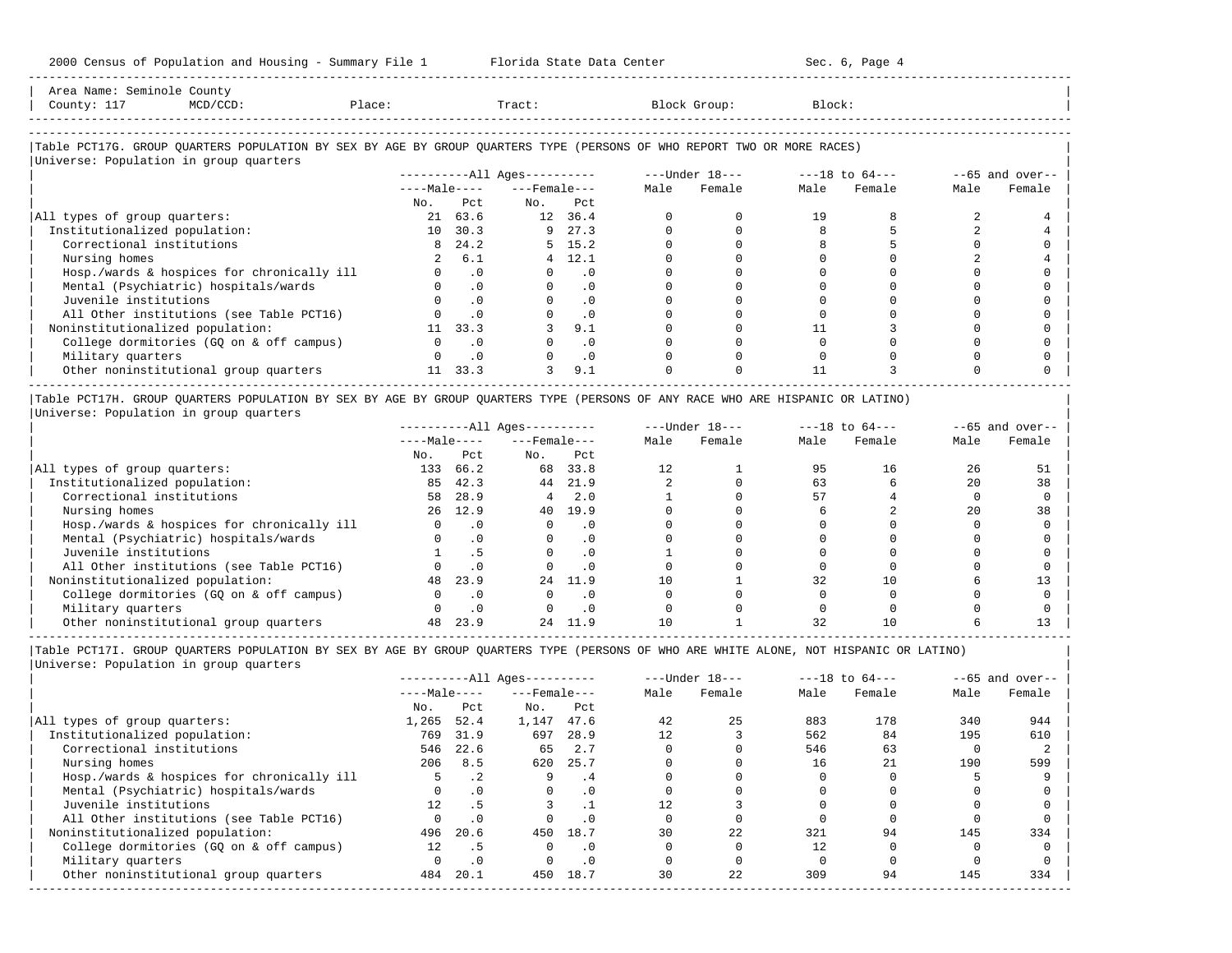-----------------------------------------------------------------------------------------------------------------------------------------------------

| Area Name: Sumter County<br>County: 119             | $MCD/CCD$ : | Place:                                                                      | Tract: |             | Block Group:                          | Block:                                             |              |
|-----------------------------------------------------|-------------|-----------------------------------------------------------------------------|--------|-------------|---------------------------------------|----------------------------------------------------|--------------|
|                                                     |             |                                                                             |        |             |                                       |                                                    |              |
|                                                     |             | Table PCT16. GROUP OUARTERS POPULATION BY GROUP OUARTERS TYPE               |        |             |                                       |                                                    |              |
| Universe: Population in group quarters              |             |                                                                             |        |             |                                       |                                                    |              |
| Total Group Quarters Population                     |             |                                                                             |        | 6,267       |                                       |                                                    |              |
| Institutionalized population:                       |             |                                                                             |        | 6,246       | Noninstitutionalized population:      |                                                    | 21           |
| Correctional institutions:                          |             |                                                                             |        | 5,958       |                                       | College dormitories (college GO on and off campus) | $\Omega$     |
| Federal prisons and detention centers               |             |                                                                             |        | 4,217       | Military quarters:                    |                                                    | $\Omega$     |
| Halfway houses                                      |             |                                                                             |        | $\Omega$    | On base:                              |                                                    | $\Omega$     |
| Local jails, police lockups, etc.                   |             |                                                                             |        | 131         |                                       | Barracks and other GQ for military personnel       | $\Omega$     |
| Military disciplinary barracks                      |             |                                                                             |        | $\Omega$    |                                       | Transient quarters for temporary residents         | $\Omega$     |
| State prisons                                       |             |                                                                             |        | 1,610       | Military ships                        |                                                    | $\Omega$     |
| Other types of correctional institutions            |             |                                                                             |        | $\Omega$    | Group homes:                          |                                                    | 12           |
| Nursing homes                                       |             |                                                                             |        | 288         |                                       | Homes or halfway houses for drug/alcohol abuse     | $\Omega$     |
|                                                     |             | Hospitals/wards, hospices, and schools for the handicapped:                 |        | $\Omega$    | Homes for the mentally ill            |                                                    |              |
| Hospitals/wards and hospices for chronically ill:   |             |                                                                             |        | $\Omega$    | Homes for the mentally retarded       |                                                    | $\cap$       |
| Hospices or homes for chronically ill               |             |                                                                             |        | $\Omega$    | Homes for the physically handicapped  |                                                    | $\Omega$     |
| Military hospitals or wards for chronically ill     |             |                                                                             |        | $\Omega$    | Other group homes                     |                                                    | 12           |
| Other hospitals or wards for chronically ill        |             |                                                                             |        | $\mathbf 0$ | Religious group quarters              |                                                    | $\Omega$     |
| Hospitals or wards for drug/alcohol abuse           |             |                                                                             |        | $\Omega$    | Workers' dormitories:                 |                                                    | $\Omega$     |
| Mental (Psychiatric) hospitals or wards             |             |                                                                             |        | $\Omega$    |                                       | Agriculture workers' dormitories on farms          | $\Omega$     |
|                                                     |             | Schools, hospitals, or wards for the mentally retarded                      |        | $\Omega$    |                                       | Job Corps and vocational training facilities       | $\Omega$     |
|                                                     |             | Schools, hospitals, or wards for the physically handicapped:                |        | $\Omega$    | Other workers' dormitories            |                                                    |              |
| Institutions for the deaf                           |             |                                                                             |        | $\Omega$    | Crews of maritime vessels             |                                                    |              |
| Institutions for the blind                          |             |                                                                             |        | $\Omega$    | Other nonhousehold living situations  |                                                    | $\mathsf{Q}$ |
|                                                     |             | Orthopedic wards/institutions for the physically handicapped                |        | $\Omega$    | Other noninstitutional group quarters |                                                    |              |
|                                                     |             | Wards in general hospitals for patients with no usual home elsewhere        |        | $\Omega$    |                                       |                                                    |              |
|                                                     |             | Wards in military hospitls for patients with no usual home elsewhere        |        | $\Omega$    |                                       |                                                    |              |
| Juvenile institutions:                              |             |                                                                             |        | $\Omega$    |                                       |                                                    |              |
| Long-term care:                                     |             |                                                                             |        | $\Omega$    |                                       |                                                    |              |
| Homes for abused, dependent, and neglected children |             |                                                                             |        | $\Omega$    |                                       |                                                    |              |
|                                                     |             | Residential treatment centers for emotionally disturbed children            |        | $\cap$      |                                       |                                                    |              |
| Training schools for juvenile delinquents           |             |                                                                             |        | $\cap$      |                                       |                                                    |              |
|                                                     |             | Short-term care, detention or diagnostic centers for delinquent chdrn       |        | $\Omega$    |                                       |                                                    |              |
| Type of juvenile institution unknown                |             |                                                                             |        | $\Omega$    |                                       |                                                    |              |
|                                                     |             | Table PCT17. GROUP OUARTERS POPULATION BY SEX BY AGE BY GROUP OUARTERS TYPE |        |             |                                       |                                                    |              |

|                                            |              |           | $------All Aqes------$ |           |      | $---Under 18---$ |       | $---18$ to $64---$ |      | $--65$ and over-- |
|--------------------------------------------|--------------|-----------|------------------------|-----------|------|------------------|-------|--------------------|------|-------------------|
|                                            | $---Male---$ |           | $---$ Female $---$     |           | Male | Female           | Male  | Female             | Male | Female            |
|                                            | No.          | Pct       | No.                    | Pct       |      |                  |       |                    |      |                   |
| All types of group quarters:               | 5,532        | 88.3      | 735                    | 11.7      | 16   |                  | 5,355 | 541                | 161  | 194               |
| Institutionalized population:              | 5,518        | 88.0      | 728                    | 11.6      | 16   |                  | 5,341 | 534                | 161  | 194               |
| Correctional institutions                  | 5,428        | 86.6      | 530                    | 8.5       | 16   |                  | 5,324 | 523                | 88   |                   |
| Nursing homes                              | 90           | 1.4       | 198                    | 3.2       |      |                  |       |                    | 73   | 187               |
| Hosp./wards & hospices for chronically ill |              | $\cdot$ 0 |                        | $\cdot$ 0 |      |                  |       |                    |      |                   |
| Mental (Psychiatric) hospitals/wards       |              | .0        | 0                      | $\cdot$ 0 |      |                  |       |                    |      |                   |
| Juvenile institutions                      |              | $\cdot$ 0 |                        | $\cdot$ 0 |      |                  |       |                    |      |                   |
| All Other institutions (see Table PCT16)   |              |           |                        | $\cdot$ 0 |      |                  |       |                    |      |                   |
| Noninstitutionalized population:           | 14           | .2        |                        |           |      |                  | 14    |                    |      |                   |
| College dormitories (GQ on & off campus)   |              | $\cdot$ 0 |                        | $\cdot$ 0 |      |                  |       |                    |      |                   |
| Military quarters                          |              | .0        |                        | $\cdot$ 0 |      |                  |       |                    |      |                   |
| Other noninstitutional group quarters      | 14           | $\cdot$ 2 |                        |           |      |                  | 14    |                    |      |                   |
|                                            |              |           |                        |           |      |                  |       |                    |      |                   |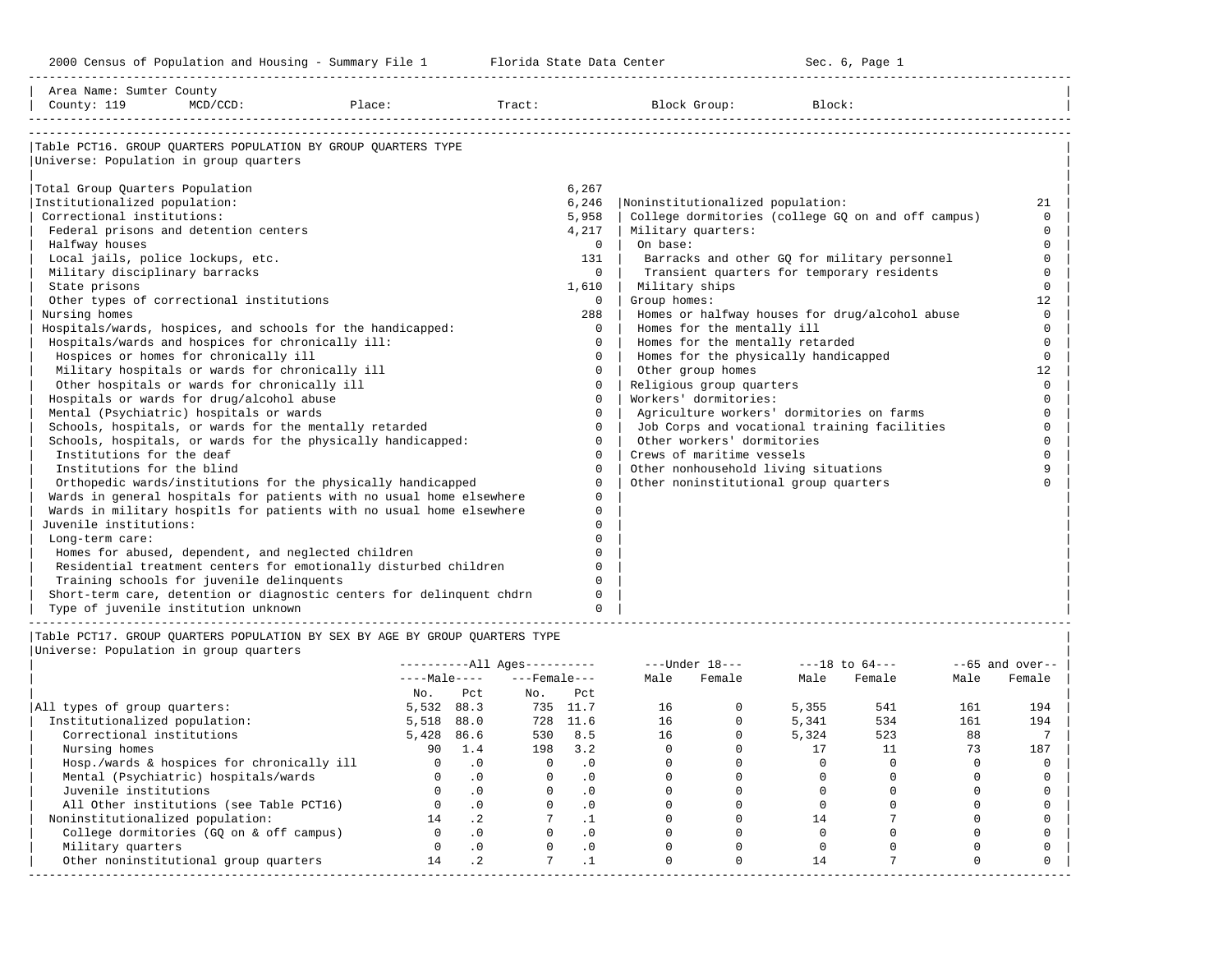| County: 119<br>MCD/CCD:                                                                                                                              | Place:   |              | Tract:                       |                 |      | Block Group:   | Block: |                    |      |                   |
|------------------------------------------------------------------------------------------------------------------------------------------------------|----------|--------------|------------------------------|-----------------|------|----------------|--------|--------------------|------|-------------------|
| Table PCT17A. GROUP QUARTERS POPULATION BY SEX BY AGE BY GROUP QUARTERS TYPE (PERSONS WHO ARE WHITE ALONE)<br>Universe: Population in group quarters |          |              |                              |                 |      |                |        |                    |      |                   |
|                                                                                                                                                      |          |              | ----------All Ages---------- |                 |      | ---Under 18--- |        | $---18$ to $64---$ |      | $--65$ and over-- |
|                                                                                                                                                      |          | $---Male---$ | ---Female---                 |                 | Male | Female         | Male   | Female             | Male | Female            |
|                                                                                                                                                      | No.      | Pct.         | No.                          | Pct.            |      |                |        |                    |      |                   |
| All types of group quarters:                                                                                                                         | 2,667    | 85.5         |                              | 452 14.5        |      |                | 2,530  | 271                | 131  | 181               |
| Institutionalized population:                                                                                                                        | 2,656    | 85.2         | 447                          | 14.3            |      |                | 2,519  | 266                | 131  | 181               |
| Correctional institutions                                                                                                                            | 2,584    | 82.8         | 264                          | 8.5             |      |                | 2,506  | 258                | 72   |                   |
| Nursing homes                                                                                                                                        | 72       | 2.3          | 183                          | 5.9             |      |                | 13     |                    | 59   | 175               |
| Hosp./wards & hospices for chronically ill                                                                                                           | $\Omega$ | $\cdot$ 0    | $\Omega$                     | .0              |      |                |        |                    |      |                   |
| Mental (Psychiatric) hospitals/wards                                                                                                                 |          | $\cdot$ 0    | $\Omega$                     | $\cdot$ 0       |      |                |        |                    |      |                   |
| Juvenile institutions                                                                                                                                |          | $\cdot$ 0    |                              | $\cdot$ 0       |      |                |        |                    |      |                   |
| All Other institutions (see Table PCT16)                                                                                                             |          | $\cdot$ 0    |                              | $\cdot$ 0       |      |                |        |                    |      |                   |
| Noninstitutionalized population:                                                                                                                     |          | .4           |                              | .2 <sub>2</sub> |      |                |        |                    |      |                   |
| College dormitories (GQ on & off campus)                                                                                                             |          | $\cdot$ 0    |                              | .0              |      |                |        |                    |      |                   |
| Military quarters                                                                                                                                    |          | $\cdot$ 0    |                              | $\cdot$ 0       |      |                |        |                    |      |                   |
| Other noninstitutional group quarters                                                                                                                |          | .4           | 5                            | $\cdot$ 2       |      |                | 11     |                    |      |                   |

|Universe: Population in group quarters |

|                                            |              |            | $------All Aqes------$ |           |      | $---Under 18---$ |       | $---18$ to $64---$ |      | $--65$ and over-- |
|--------------------------------------------|--------------|------------|------------------------|-----------|------|------------------|-------|--------------------|------|-------------------|
|                                            | $---Male---$ |            | $---$ Female $---$     |           | Male | Female           | Male  | Female             | Male | Female            |
|                                            | No.          | Pct        | No.                    | Pct       |      |                  |       |                    |      |                   |
| All types of group quarters:               | 2,312        | 89.8       | 262                    | 10.2      | 10   |                  | 2,279 | 249                |      |                   |
| Institutionalized population:              | 2,309        | 89.7       | 260                    | 10.1      | 10   |                  | 2,276 | 247                | 23   |                   |
| Correctional institutions                  | 2,291        | 89.0       | 245                    | 9.5       | 10   |                  | 2,272 | 244                |      |                   |
| Nursing homes                              | 18           |            | 15                     | - 6       |      |                  |       |                    |      |                   |
| Hosp./wards & hospices for chronically ill |              |            |                        |           |      |                  |       |                    |      |                   |
| Mental (Psychiatric) hospitals/wards       |              | $\Omega$   |                        | $\cdot$ 0 |      |                  |       |                    |      |                   |
| Juvenile institutions                      |              |            |                        |           |      |                  |       |                    |      |                   |
| All Other institutions (see Table PCT16)   |              | $\Omega$   |                        |           |      |                  |       |                    |      |                   |
| Noninstitutionalized population:           |              |            |                        |           |      |                  |       |                    |      |                   |
| College dormitories (GQ on & off campus)   |              | $\Omega$ . |                        |           |      |                  |       |                    |      |                   |
| Military quarters                          |              | . 0        |                        |           |      |                  |       |                    |      |                   |
| Other noninstitutional group quarters      |              |            |                        |           |      |                  |       |                    |      |                   |

-----------------------------------------------------------------------------------------------------------------------------------------------------

|Table PCT17C. GROUP QUARTERS POPULATION BY SEX BY AGE BY GROUP QUARTERS TYPE (PERSONS WHO ARE AMERICAN INDIAN AND ALASKAN NATIVE ALONE) | |Universe: Population in group quarters |

|                                            |              |           | $------All Aqes------$ |            |      | $---Under 18---$ |      | $---18$ to $64---$ |      | $--65$ and over-- |
|--------------------------------------------|--------------|-----------|------------------------|------------|------|------------------|------|--------------------|------|-------------------|
|                                            | $---Male---$ |           | $---$ Female $---$     |            | Male | Female           | Male | Female             | Male | Female            |
|                                            | No.          | Pct       | No.                    | Pct        |      |                  |      |                    |      |                   |
| All types of group quarters:               | 55           | 98.2      |                        | 1.8        |      |                  | 55   |                    |      |                   |
| Institutionalized population:              | 55           | 98.2      |                        | $1 \t1.8$  |      |                  | 55   |                    |      |                   |
| Correctional institutions                  | 55           | 98.2      |                        | 1.8        |      |                  | 55   |                    |      |                   |
| Nursing homes                              |              | $\cdot$ 0 |                        | $\cdot$ 0  |      |                  |      |                    |      |                   |
| Hosp./wards & hospices for chronically ill |              | $\cdot$ 0 |                        | . 0        |      |                  |      |                    |      |                   |
| Mental (Psychiatric) hospitals/wards       |              | $\cdot$ 0 |                        | . 0        |      |                  |      |                    |      |                   |
| Juvenile institutions                      |              |           |                        | . 0        |      |                  |      |                    |      |                   |
| All Other institutions (see Table PCT16)   |              | $\cdot$ 0 |                        | . 0        |      |                  |      |                    |      |                   |
| Noninstitutionalized population:           |              | $\cdot$ 0 |                        | .0         |      |                  |      |                    |      |                   |
| College dormitories (GQ on & off campus)   |              |           |                        | $\cdot$ 0  |      |                  |      |                    |      |                   |
| Military quarters                          |              | . 0       |                        | $\cdot$ 0  |      |                  |      |                    |      |                   |
| Other noninstitutional group quarters      | <sup>n</sup> | $\cdot$ 0 |                        | $.0 \cdot$ |      |                  |      |                    |      |                   |
|                                            |              |           |                        |            |      |                  |      |                    |      |                   |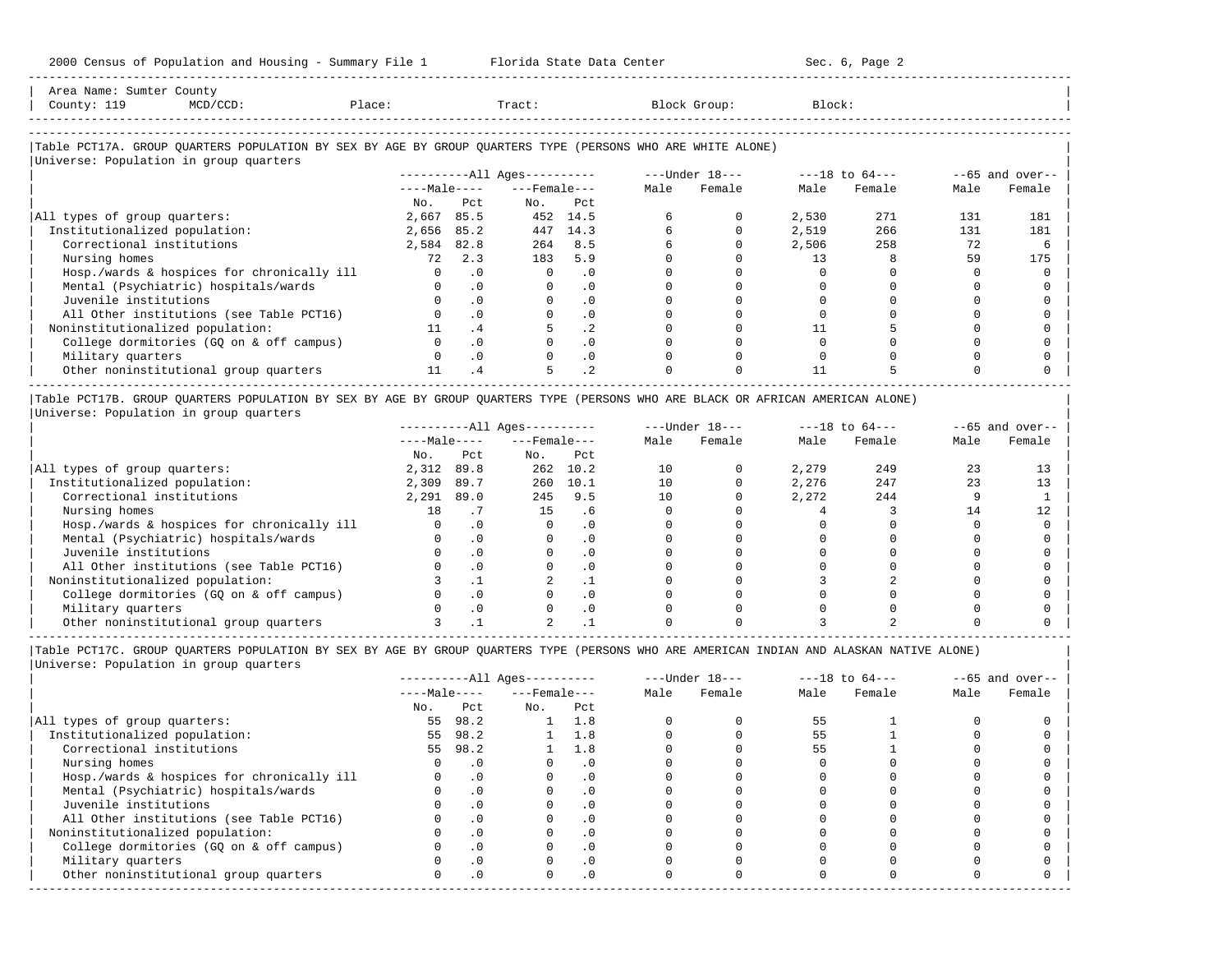| Area Name'<br>Sumter<br>$\begin{array}{ccc} \multicolumn{3}{c}{} & \multicolumn{3}{c}{} & \multicolumn{3}{c}{} & \multicolumn{3}{c}{} & \multicolumn{3}{c}{} & \multicolumn{3}{c}{} & \multicolumn{3}{c}{} & \multicolumn{3}{c}{} & \multicolumn{3}{c}{} & \multicolumn{3}{c}{} & \multicolumn{3}{c}{} & \multicolumn{3}{c}{} & \multicolumn{3}{c}{} & \multicolumn{3}{c}{} & \multicolumn{3}{c}{} & \multicolumn{3}{c}{} & \multicolumn{3}{c}{} & \multicolumn{3}{c}{} & \multicolumn{3}{c}{} & \multicolumn$ | County |        |       |       |        |
|----------------------------------------------------------------------------------------------------------------------------------------------------------------------------------------------------------------------------------------------------------------------------------------------------------------------------------------------------------------------------------------------------------------------------------------------------------------------------------------------------------------|--------|--------|-------|-------|--------|
| County:<br>---<br>$\sim$                                                                                                                                                                                                                                                                                                                                                                                                                                                                                       |        | Place: | Tract | Group | Block: |
| --------------------                                                                                                                                                                                                                                                                                                                                                                                                                                                                                           |        |        |       |       |        |

-----------------------------------------------------------------------------------------------------------------------------------------------------

# |Table PCT17D. GROUP QUARTERS POPULATION BY SEX BY AGE BY GROUP QUARTERS TYPE (PERSONS WHO ARE ASIAN ALONE) |

|                                            |              |           | $------All Ages------$ |           |      | ---Under 18--- |      | $---18$ to $64---$ |      | $--65$ and over-- |
|--------------------------------------------|--------------|-----------|------------------------|-----------|------|----------------|------|--------------------|------|-------------------|
|                                            | $---Male---$ |           | $---$ Female $---$     |           | Male | Female         | Male | Female             | Male | Female            |
|                                            | No.          | Pct       | No.                    | Pct       |      |                |      |                    |      |                   |
| All types of group quarters:               | 32           | 91.4      | 3                      | 8.6       |      |                | 30   |                    |      |                   |
| Institutionalized population:              |              | 32 91.4   |                        | 8.6       |      |                | 30   |                    |      |                   |
| Correctional institutions                  |              | 32 91.4   |                        | 8.6       |      |                | 30   |                    |      |                   |
| Nursing homes                              |              | . 0       |                        | . 0       |      |                |      |                    |      |                   |
| Hosp./wards & hospices for chronically ill |              | $\cdot$ 0 |                        | $\cdot$ 0 |      |                |      |                    |      |                   |
| Mental (Psychiatric) hospitals/wards       |              | $\cdot$ 0 |                        | . 0       |      |                |      |                    |      |                   |
| Juvenile institutions                      |              | $\cdot$ 0 |                        | $\cdot$ 0 |      |                |      |                    |      |                   |
| All Other institutions (see Table PCT16)   |              | $\cdot$ 0 |                        | $\cdot$ 0 |      |                |      |                    |      |                   |
| Noninstitutionalized population:           |              | $\cdot$ 0 |                        | $\cdot$ 0 |      |                |      |                    |      |                   |
| College dormitories (GQ on & off campus)   |              | $\cdot$ 0 |                        | $\cdot$ 0 |      |                |      |                    |      |                   |
| Military quarters                          |              | $\cdot$ 0 |                        | $\cdot$ 0 |      |                |      |                    |      |                   |
| Other noninstitutional group quarters      |              | $\cdot$ 0 |                        | $\cdot$ 0 |      |                |      |                    |      |                   |

|Table PCT17E. GROUP QUARTERS POPULATION BY SEX BY AGE BY GROUP QUARTERS TYPE (PERSONS OF WHO ARE NATIVE HAWAIIAN AND OTHER PACIFIC ISLANDER ALONE) | |Universe: Population in group quarters |

|                                            |              |           | $------All Ages------$ |           |      | $---Under 18---$ |      | $---18$ to $64---$ |      | $--65$ and over-- |
|--------------------------------------------|--------------|-----------|------------------------|-----------|------|------------------|------|--------------------|------|-------------------|
|                                            | $---Male---$ |           | $---$ Female $---$     |           | Male | Female           | Male | Female             | Male | Female            |
|                                            | No.          | Pct       | No.                    | Pct       |      |                  |      |                    |      |                   |
| All types of group quarters:               | 6            | 85.7      |                        | 1, 14.3   |      |                  |      |                    |      |                   |
| Institutionalized population:              | 6            | 85.7      |                        | 1, 14.3   |      |                  |      |                    |      |                   |
| Correctional institutions                  | 6            | 85.7      |                        | 14.3      |      |                  |      |                    |      |                   |
| Nursing homes                              |              |           |                        | $\cdot$ 0 |      |                  |      |                    |      |                   |
| Hosp./wards & hospices for chronically ill |              | $\cdot$ 0 |                        | $\cdot$ 0 |      |                  |      |                    |      |                   |
| Mental (Psychiatric) hospitals/wards       |              |           |                        | $\cdot$ 0 |      |                  |      |                    |      |                   |
| Juvenile institutions                      |              | $\cdot$ 0 |                        | . 0       |      |                  |      |                    |      |                   |
| All Other institutions (see Table PCT16)   |              |           |                        |           |      |                  |      |                    |      |                   |
| Noninstitutionalized population:           |              |           |                        |           |      |                  |      |                    |      |                   |
| College dormitories (GO on & off campus)   |              |           |                        |           |      |                  |      |                    |      |                   |
| Military quarters                          |              |           |                        |           |      |                  |      |                    |      |                   |
| Other noninstitutional group quarters      |              |           |                        |           |      |                  |      |                    |      |                   |

-----------------------------------------------------------------------------------------------------------------------------------------------------

|Table PCT17F. GROUP QUARTERS POPULATION BY SEX BY AGE BY GROUP QUARTERS TYPE (PERSONS WHO ARE SOME OTHER RACE ALONE) |

|                                            |              |           | ----------All Ages---------- |           |      | $---Under 18---$ |      | $---18$ to $64---$ |      | $--65$ and over-- |
|--------------------------------------------|--------------|-----------|------------------------------|-----------|------|------------------|------|--------------------|------|-------------------|
|                                            | $---Male---$ |           | $---$ Female $---$           |           | Male | Female           | Male | Female             | Male | Female            |
|                                            | No.          | Pct       | No.                          | Pct       |      |                  |      |                    |      |                   |
| All types of group quarters:               | 161          | 94.7      | 9                            | 5.3       |      |                  | 160  |                    |      |                   |
| Institutionalized population:              | 161          | 94.7      | 9                            | 5.3       |      |                  | 160  |                    |      |                   |
| Correctional institutions                  | 161          | 94.7      |                              | 5.3       |      |                  | 160  |                    |      |                   |
| Nursing homes                              |              | $\cdot$ 0 |                              | .0        |      |                  |      |                    |      |                   |
| Hosp./wards & hospices for chronically ill |              | $\cdot$ 0 |                              | $\cdot$ 0 |      |                  |      |                    |      |                   |
| Mental (Psychiatric) hospitals/wards       |              | $\cdot$ 0 |                              |           |      |                  |      |                    |      |                   |
| Juvenile institutions                      |              | .0        |                              | $\cdot$ 0 |      |                  |      |                    |      |                   |
| All Other institutions (see Table PCT16)   |              | $\cdot$ 0 |                              |           |      |                  |      |                    |      |                   |
| Noninstitutionalized population:           |              | $\cdot$ 0 |                              | $\cdot$ 0 |      |                  |      |                    |      |                   |
| College dormitories (GQ on & off campus)   |              | $\cdot$ 0 |                              | $\cdot$ 0 |      |                  |      |                    |      |                   |
| Military quarters                          |              | $\cdot$ 0 |                              | $\cdot$ 0 |      |                  |      |                    |      |                   |
| Other noninstitutional group quarters      |              | $\cdot$ 0 | $\Omega$                     | $\cdot$ 0 |      |                  |      |                    |      |                   |
|                                            |              |           |                              |           |      |                  |      |                    |      |                   |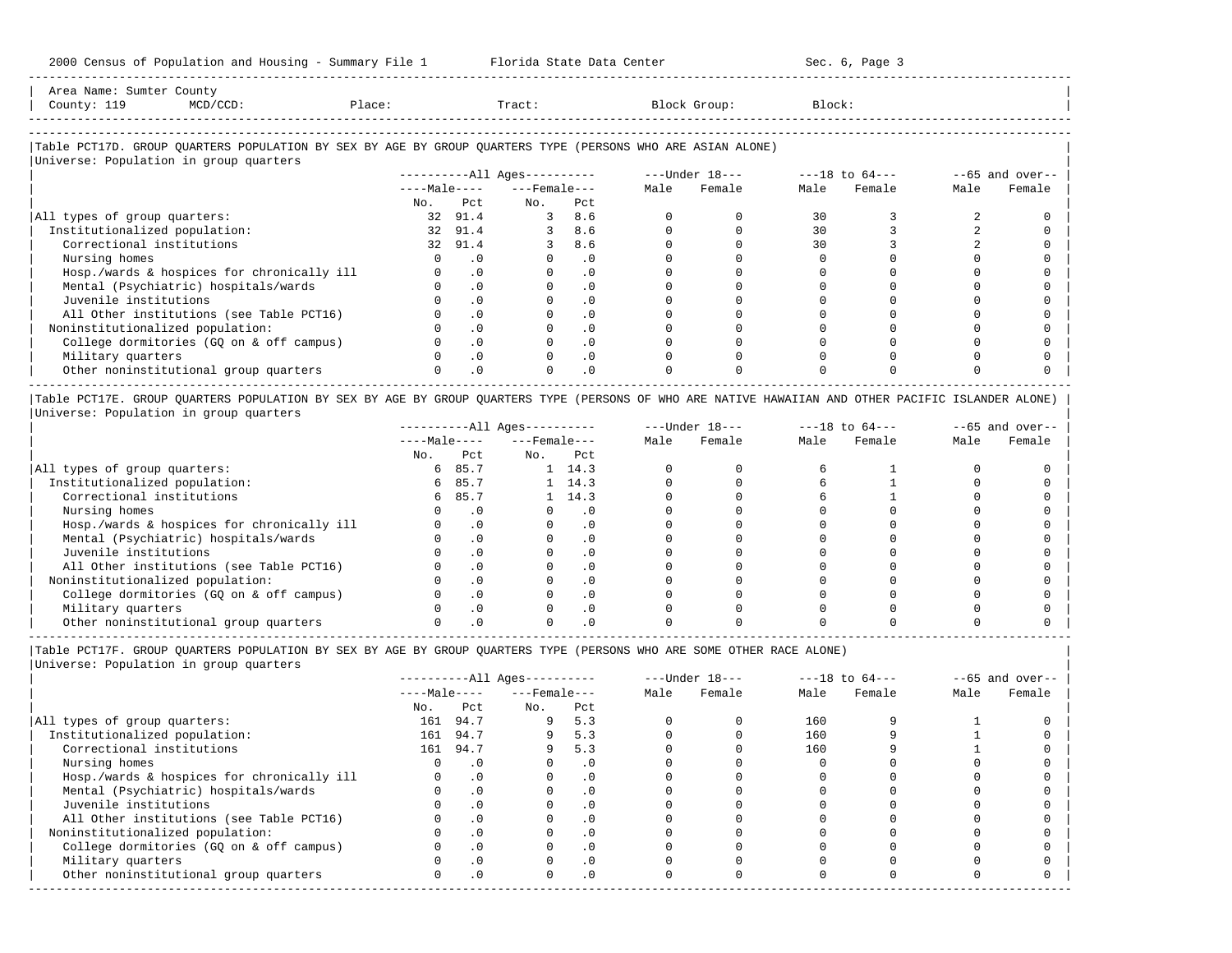| 2000 Census of Population and Housing - Summary File 1 Florida State Data Center                                              | ----------------------------- |                  |                              |           |                  |              |          | Sec. 6, Page 4                 |          |                    |
|-------------------------------------------------------------------------------------------------------------------------------|-------------------------------|------------------|------------------------------|-----------|------------------|--------------|----------|--------------------------------|----------|--------------------|
| Area Name: Sumter County<br>County: 119<br>$MCD/CCD$ :<br>Place: Tract:                                                       |                               |                  |                              |           |                  | Block Group: | Block:   |                                |          |                    |
|                                                                                                                               |                               |                  |                              |           |                  |              |          |                                |          |                    |
| Table PCT17G. GROUP OUARTERS POPULATION BY SEX BY AGE BY GROUP OUARTERS TYPE (PERSONS OF WHO REPORT TWO OR MORE RACES)        |                               |                  |                              |           |                  |              |          |                                |          |                    |
| Universe: Population in group quarters                                                                                        |                               |                  | ----------All Ages---------- |           |                  |              |          |                                |          |                    |
|                                                                                                                               |                               |                  | $---Male-- ---Female---$     |           |                  |              |          |                                |          | $--65$ and over--  |
|                                                                                                                               |                               |                  |                              |           | Male             | Female       | Male     | Female                         | Male     | Female             |
|                                                                                                                               | No.                           | Pct              | No. Pct                      |           |                  |              |          |                                |          |                    |
| All types of group quarters:                                                                                                  |                               | 299 97.7         | $7\phantom{0000}$            | 2.3       | $\Omega$         | $\Omega$     | 295      |                                |          | $\cap$             |
| Institutionalized population:                                                                                                 | 299                           | 97.7             | 7                            | 2.3       | $\Omega$         | $\Omega$     | 295      |                                |          |                    |
| Correctional institutions                                                                                                     |                               | 299 97.7         |                              | 2.3       | $\Omega$         | $\Omega$     | 295      |                                |          |                    |
| Nursing homes                                                                                                                 | $\overline{0}$                | $\cdot$ 0        |                              | .0        | $\Omega$         | $\Omega$     | $\Omega$ |                                |          |                    |
| Hosp./wards & hospices for chronically ill                                                                                    | $\overline{0}$                | $\cdot$ 0        | $\mathbf{0}$                 | .0        | $\mathbf 0$      | $\Omega$     | $\Omega$ |                                | $\Omega$ |                    |
| Mental (Psychiatric) hospitals/wards                                                                                          | $\overline{0}$                | $\cdot$ 0        | $\mathbf{0}$                 | $\cdot$ 0 | $\Omega$         | $\Omega$     | $\Omega$ |                                | $\cap$   |                    |
| Juvenile institutions                                                                                                         | $\Omega$                      | .0               | $\Omega$                     | .0        | $\Omega$         | $\Omega$     | $\Omega$ |                                |          |                    |
| All Other institutions (see Table PCT16)                                                                                      |                               | $\overline{0}$ . |                              | $\cdot$ 0 | $\Omega$         | $\Omega$     |          |                                |          |                    |
| Noninstitutionalized population:                                                                                              |                               | $\cdot$ 0        |                              | $\cdot$ 0 | $\Omega$         | $\Omega$     |          |                                |          |                    |
| College dormitories (GQ on & off campus)                                                                                      |                               | $\cdot$ 0        | $\Omega$                     | $\cdot$ 0 | $\Omega$         | $\Omega$     | $\Omega$ |                                |          |                    |
| Military quarters                                                                                                             | $\Omega$                      | $\cdot$ 0        | $\circ$                      | .0        | $\Omega$         | $\Omega$     | $\Omega$ |                                |          |                    |
| Other noninstitutional group quarters                                                                                         | $\Omega$                      | $\overline{0}$   | $\Omega$                     | $\cdot$ 0 | $\Omega$         | $\Omega$     |          |                                |          |                    |
| Table PCT17H. GROUP QUARTERS POPULATION BY SEX BY AGE BY GROUP QUARTERS TYPE (PERSONS OF ANY RACE WHO ARE HISPANIC OR LATINO) |                               |                  |                              |           |                  |              |          |                                |          |                    |
| Universe: Population in group quarters                                                                                        |                               |                  |                              |           |                  |              |          |                                |          |                    |
|                                                                                                                               |                               |                  | $------All Ages------$       |           |                  |              |          | ---Under 18--- ----18 to 64--- |          | $- -65$ and over-- |
|                                                                                                                               |                               |                  | $---Male-- ---Female---$     |           | Male             | Female       | Male     | Female                         | Male     | Female             |
|                                                                                                                               | No.                           | Pct              | No.                          | Pct       |                  |              |          |                                |          |                    |
| All types of group quarters:                                                                                                  | 1,685 91.0                    |                  | 167 9.0                      |           |                  | $\Omega$     | 1,647    | 162                            | 37       |                    |
| Institutionalized population:                                                                                                 | 1,682 90.8                    |                  | 166 9.0                      |           |                  | $\Omega$     |          | 1,644 161                      | 37       |                    |
| Correctional institutions                                                                                                     | 1,682 90.8                    |                  | 164 8.9                      |           | $1 \quad \cdots$ | $\Omega$     |          | 1,644 161                      | 37       |                    |
| Nursing homes                                                                                                                 |                               | $0 \qquad .0$    | $\mathbf{2}$                 | $\cdot$ 1 |                  | $\Omega$     | $\Omega$ | 0                              | $\Omega$ |                    |
| Hosp./wards & hospices for chronically ill                                                                                    | $0 \qquad .0$                 |                  | $0 \qquad \qquad$            | $\cdot$ 0 | $\Omega$         | $\Omega$     | $\Omega$ |                                |          |                    |
| .                                                                                                                             |                               |                  |                              |           |                  |              |          |                                |          |                    |

 $\frac{m}{m}$  =  $\frac{m}{m}$  =  $\frac{m}{m}$  =  $\frac{m}{m}$  =  $\frac{m}{m}$  =  $\frac{m}{m}$  =  $\frac{m}{m}$  =  $\frac{m}{m}$  =  $\frac{m}{m}$  =  $\frac{m}{m}$  =  $\frac{m}{m}$  =  $\frac{m}{m}$  =  $\frac{m}{m}$  =  $\frac{m}{m}$  =  $\frac{m}{m}$  =  $\frac{m}{m}$  =  $\frac{m}{m}$  =  $\frac{m}{m}$  =  $\frac{m}{$ | Mental (Psychiatric) hospitals/wards 0 .0 0 .0 0 0 0 0 0 0 | | Juvenile institutions 0 .0 0 .0 0 0 0 0 0 0 | | All Other institutions (see Table PCT16) 0 .0 0 .0 0 0 0 0 0 0 | | Noninstitutionalized population: 3 .2 1 .1 0 0 3 1 0 0 | | College dormitories (GQ on & off campus) 0 .0 0 .0 0 0 0 0 0 0 | | Military quarters 0 .0 0 .0 0 0 0 0 0 0 | | Other noninstitutional group quarters 3 .2 1 .1 0 0 3 1 0 0 | -----------------------------------------------------------------------------------------------------------------------------------------------------

|Table PCT17I. GROUP QUARTERS POPULATION BY SEX BY AGE BY GROUP QUARTERS TYPE (PERSONS OF WHO ARE WHITE ALONE, NOT HISPANIC OR LATINO) | |Universe: Population in group quarters |

|                                            |              |           | $------All Ages------$ |           |      | $---Under 18---$ |       | $---18$ to $64---$ |      | $--65$ and over-- |
|--------------------------------------------|--------------|-----------|------------------------|-----------|------|------------------|-------|--------------------|------|-------------------|
|                                            | $---Male---$ |           | $---$ Female $---$     |           | Male | Female           | Male  | Female             | Male | Female            |
|                                            | No.          | Pct       | No.                    | Pct       |      |                  |       |                    |      |                   |
| All types of group quarters:               | 1,482        | 83.0      | 304                    | 17.0      |      |                  | 1,378 | 128                | 99   | 176               |
| Institutionalized population:              | 1,474        | 82.5      | 300                    | 16.8      |      |                  | 1,370 | 124                | 99   | 176               |
| Correctional institutions                  | 1,402        | 78.5      | 119                    | 6.7       |      |                  | 1,357 | 116                | 40   |                   |
| Nursing homes                              | 72           | 4.0       | 181                    | 10.1      |      |                  |       |                    | 59   | 173               |
| Hosp./wards & hospices for chronically ill |              | .0        |                        | . 0       |      |                  |       |                    |      |                   |
| Mental (Psychiatric) hospitals/wards       |              | $\cdot$ 0 | $\Omega$               | $\cdot$ 0 |      |                  |       |                    |      |                   |
| Juvenile institutions                      |              | $\cdot$ 0 |                        | $\cdot$ 0 |      |                  |       |                    |      |                   |
| All Other institutions (see Table PCT16)   |              | $\cdot$ 0 |                        | . 0       |      |                  |       |                    |      |                   |
| Noninstitutionalized population:           |              | $\cdot$ 4 |                        | $\cdot$ 2 |      |                  |       |                    |      |                   |
| College dormitories (GO on & off campus)   |              | .0        |                        | $\cdot$ 0 |      |                  |       |                    |      |                   |
| Military quarters                          |              | $\cdot$ 0 |                        | $\cdot$ 0 |      |                  |       |                    |      |                   |
| Other noninstitutional group quarters      |              | . 4       |                        | $\cdot$ 2 |      |                  |       |                    |      |                   |
|                                            |              |           |                        |           |      |                  |       |                    |      |                   |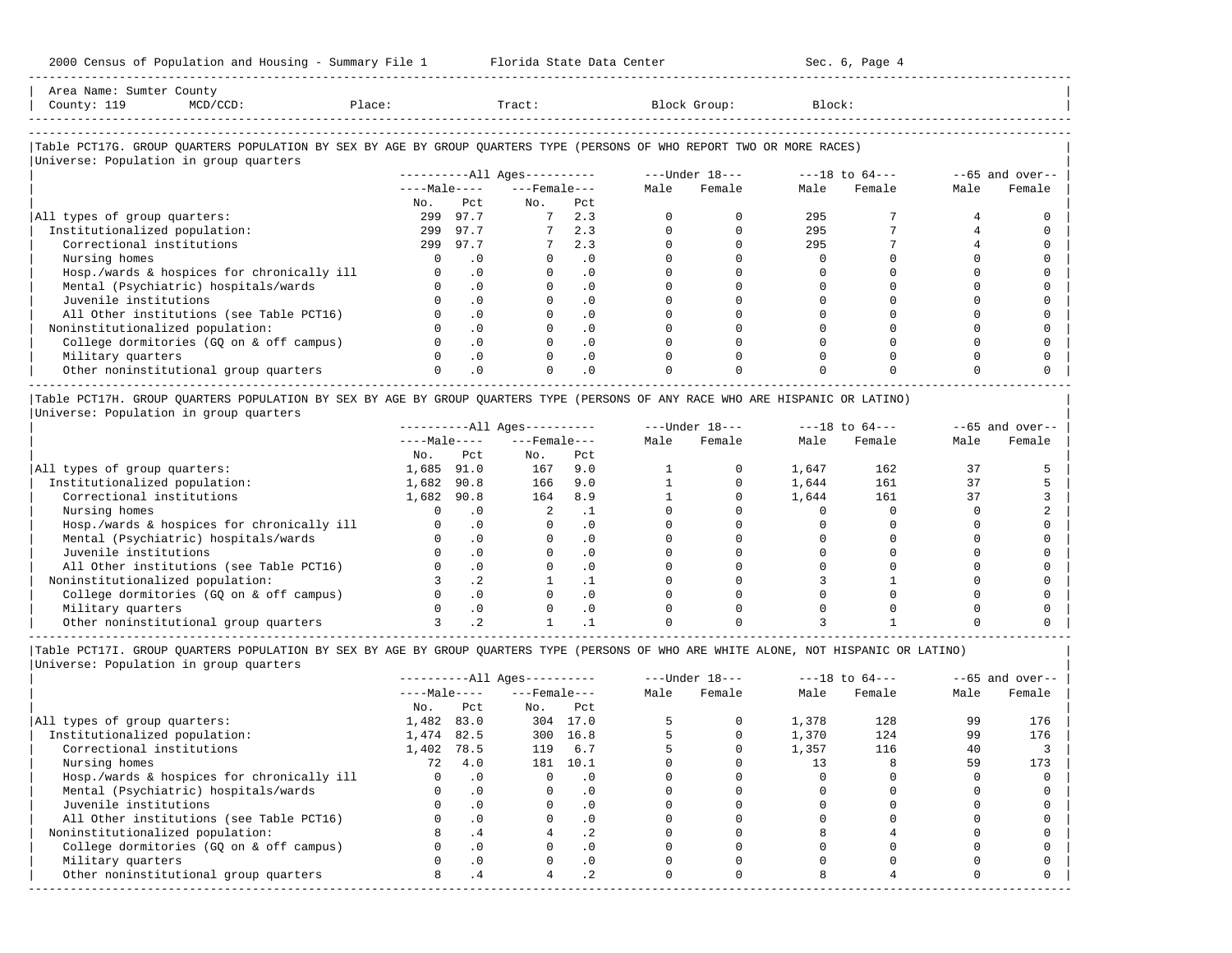-----------------------------------------------------------------------------------------------------------------------------------------------------

| Area Name: Suwannee County<br>County: 121 | $MCD/CCD$ :                                       | Place:                                                                | Tract: Tract: |          | Block Group:                              | Block:                                             |                |
|-------------------------------------------|---------------------------------------------------|-----------------------------------------------------------------------|---------------|----------|-------------------------------------------|----------------------------------------------------|----------------|
|                                           |                                                   |                                                                       |               |          |                                           |                                                    |                |
|                                           |                                                   | Table PCT16. GROUP OUARTERS POPULATION BY GROUP OUARTERS TYPE         |               |          |                                           |                                                    |                |
| Universe: Population in group quarters    |                                                   |                                                                       |               |          |                                           |                                                    |                |
| Total Group Ouarters Population           |                                                   |                                                                       |               | 665      |                                           |                                                    |                |
| Institutionalized population:             |                                                   |                                                                       |               | 543      | Noninstitutionalized population:          |                                                    | 122            |
| Correctional institutions:                |                                                   |                                                                       |               | 140      |                                           | College dormitories (college GQ on and off campus) | $\Omega$       |
|                                           | Federal prisons and detention centers             |                                                                       |               | $\Omega$ | Military quarters:                        |                                                    | $\Omega$       |
| Halfway houses                            |                                                   |                                                                       |               | $\Omega$ | On base:                                  |                                                    | $\Omega$       |
| Local jails, police lockups, etc.         |                                                   |                                                                       |               | 140      |                                           | Barracks and other GQ for military personnel       | $\Omega$       |
| Military disciplinary barracks            |                                                   |                                                                       |               | $\Omega$ |                                           | Transient quarters for temporary residents         | $\Omega$       |
| State prisons                             |                                                   |                                                                       |               | $\Omega$ | Military ships                            |                                                    |                |
|                                           | Other types of correctional institutions          |                                                                       |               | $\Omega$ | Group homes:                              |                                                    |                |
| Nursing homes                             |                                                   |                                                                       |               | 398      |                                           | Homes or halfway houses for drug/alcohol abuse     |                |
|                                           |                                                   | Hospitals/wards, hospices, and schools for the handicapped:           |               | $\Omega$ | Homes for the mentally ill                |                                                    | $\cap$         |
|                                           | Hospitals/wards and hospices for chronically ill: |                                                                       |               | $\Omega$ | Homes for the mentally retarded           |                                                    | $\Omega$       |
|                                           | Hospices or homes for chronically ill             |                                                                       |               | $\Omega$ | Homes for the physically handicapped      |                                                    | $\Omega$       |
|                                           | Military hospitals or wards for chronically ill   |                                                                       |               | $\Omega$ | Other group homes                         |                                                    |                |
|                                           | Other hospitals or wards for chronically ill      |                                                                       |               | $\Omega$ | Religious group quarters                  |                                                    | $\mathfrak{D}$ |
|                                           | Hospitals or wards for drug/alcohol abuse         |                                                                       |               | $\Omega$ | Workers' dormitories:                     |                                                    |                |
|                                           | Mental (Psychiatric) hospitals or wards           |                                                                       |               | $\Omega$ | Agriculture workers' dormitories on farms |                                                    | $\cap$         |
|                                           |                                                   | Schools, hospitals, or wards for the mentally retarded                |               | $\Omega$ |                                           | Job Corps and vocational training facilities       | $\Omega$       |
|                                           |                                                   | Schools, hospitals, or wards for the physically handicapped:          |               | $\Omega$ | Other workers' dormitories                |                                                    | $\Omega$       |
| Institutions for the deaf                 |                                                   |                                                                       |               | $\Omega$ | Crews of maritime vessels                 |                                                    |                |
| Institutions for the blind                |                                                   |                                                                       |               | $\Omega$ | Other nonhousehold living situations      |                                                    | $\cap$         |
|                                           |                                                   | Orthopedic wards/institutions for the physically handicapped          |               | $\Omega$ | Other noninstitutional group quarters     |                                                    | 120            |
|                                           |                                                   | Wards in general hospitals for patients with no usual home elsewhere  |               | $\cap$   |                                           |                                                    |                |
|                                           |                                                   | Wards in military hospitls for patients with no usual home elsewhere  |               | $\Omega$ |                                           |                                                    |                |
| Juvenile institutions:                    |                                                   |                                                                       |               | 5        |                                           |                                                    |                |
| Long-term care:                           |                                                   |                                                                       |               | U        |                                           |                                                    |                |
|                                           |                                                   | Homes for abused, dependent, and neglected children                   |               | $\Omega$ |                                           |                                                    |                |
|                                           |                                                   | Residential treatment centers for emotionally disturbed children      |               | $\Omega$ |                                           |                                                    |                |
|                                           | Training schools for juvenile delinquents         |                                                                       |               | $\Omega$ |                                           |                                                    |                |
|                                           |                                                   | Short-term care, detention or diagnostic centers for delinquent chdrn |               | $\Omega$ |                                           |                                                    |                |
|                                           | Type of juvenile institution unknown              |                                                                       |               | 5        |                                           |                                                    |                |

|                                            |              |           | $------All Aqes------$ |           |      | $---Under 18---$ |      | $---18$ to $64---$ |      | $--65$ and over-- |
|--------------------------------------------|--------------|-----------|------------------------|-----------|------|------------------|------|--------------------|------|-------------------|
|                                            | $---Male---$ |           | $---$ Female $---$     |           | Male | Female           | Male | Female             | Male | Female            |
|                                            | No.          | Pct       | No.                    | Pct       |      |                  |      |                    |      |                   |
| All types of group quarters:               | 299          | 45.0      |                        | 366 55.0  |      |                  | 179  | 46                 | 117  | 317               |
| Institutionalized population:              | 235          | 35.3      | 308                    | 46.3      |      |                  | 137  | 2.4                | 95   | 281               |
| Correctional institutions                  | 126          | 18.9      | 14                     | 2.1       |      |                  | 125  | 13                 |      |                   |
| Nursing homes                              | 107          | 16.1      | 291                    | 43.8      |      |                  | 12   |                    | 95   | 280               |
| Hosp./wards & hospices for chronically ill |              | $\cdot$ 0 |                        | . 0       |      |                  |      |                    |      |                   |
| Mental (Psychiatric) hospitals/wards       |              | $\cdot$ 0 |                        | $\cdot$ 0 |      |                  |      |                    |      |                   |
| Juvenile institutions                      |              |           |                        |           |      |                  |      |                    |      |                   |
| All Other institutions (see Table PCT16)   |              | $\cdot$ 0 |                        | . 0       |      |                  |      |                    |      |                   |
| Noninstitutionalized population:           | 64           | 9.6       | 58                     | 8.7       |      |                  | 42   | 2.2.               | 22   | 36                |
| College dormitories (GO on & off campus)   |              | $\cdot$ 0 |                        | $\cdot$ 0 |      |                  |      |                    |      |                   |
| Military quarters                          |              | $\cdot$ 0 |                        | $\cdot$ 0 |      |                  |      |                    |      |                   |
| Other noninstitutional group quarters      | 64           | 9.6       | 58                     | 8.7       |      |                  | 42   | 2.2.               | 22   | 36                |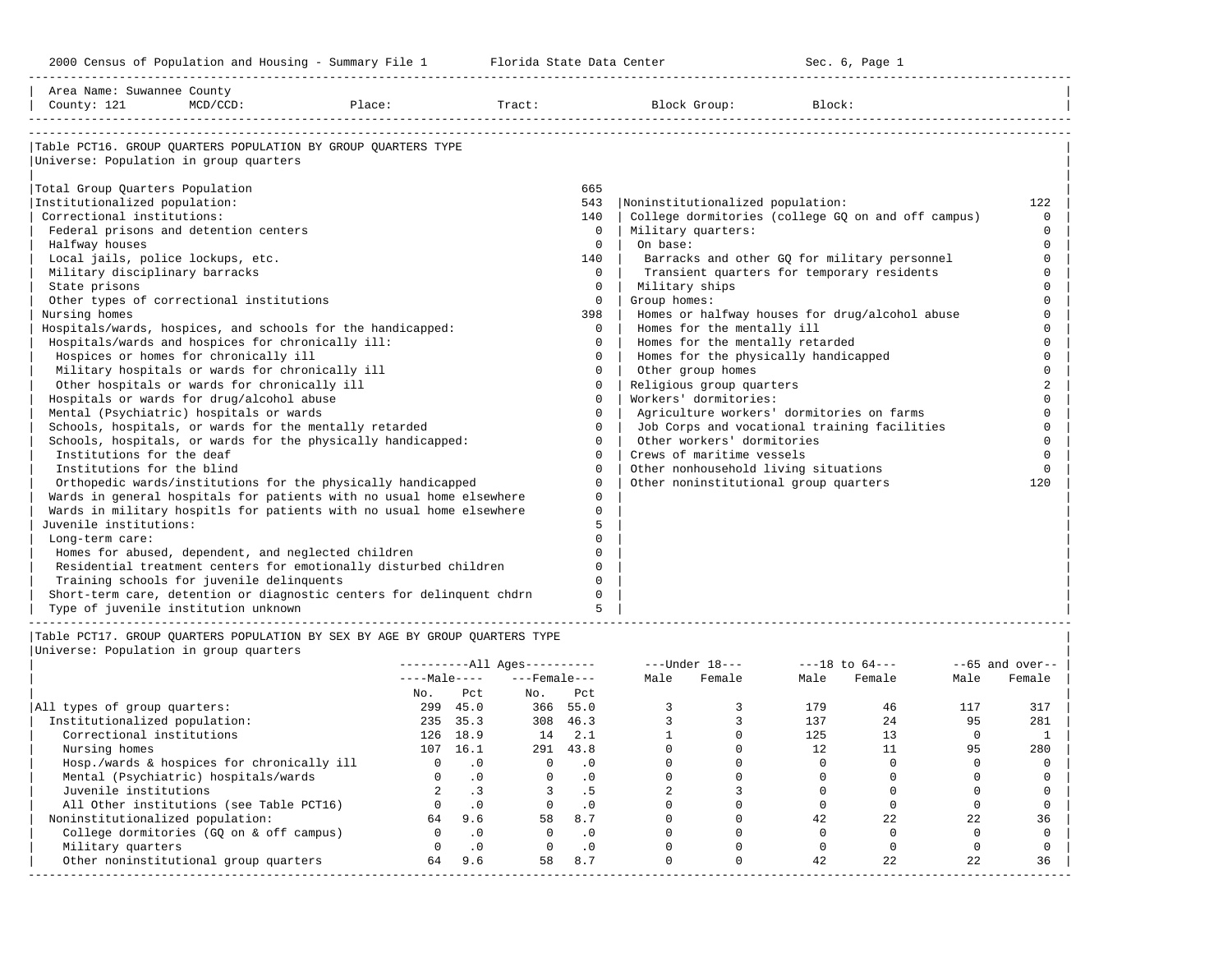| Area<br>Name              | Count                                                                           |         |       |       |
|---------------------------|---------------------------------------------------------------------------------|---------|-------|-------|
| Count <sup>.</sup><br>ᆂᅀᆂ | the contract of the contract of the contract of the contract of the contract of | . مصدات | Tract | rock: |
|                           |                                                                                 |         |       |       |
| ------------------------  |                                                                                 |         |       |       |

-----------------------------------------------------------------------------------------------------------------------------------------------------

### |Table PCT17A. GROUP QUARTERS POPULATION BY SEX BY AGE BY GROUP QUARTERS TYPE (PERSONS WHO ARE WHITE ALONE) | |<br>|Universe: Population in group quarters

| UNIVELSE, FUPULACION IN GIUUP GUALLEIS     |              |           |                            |           |      |                  |      |                    |      |                   |
|--------------------------------------------|--------------|-----------|----------------------------|-----------|------|------------------|------|--------------------|------|-------------------|
|                                            |              |           | $------All \text{Aqes}---$ |           |      | $---Under 18---$ |      | $---18$ to $64---$ |      | $--65$ and over-- |
|                                            | $---Male---$ |           | $---$ Female $---$         |           | Male | Female           | Male | Female             | Male | Female            |
|                                            | No.          | Pct       | No.                        | Pct       |      |                  |      |                    |      |                   |
| All types of group quarters:               | 212          | 39.3      | 327                        | 60.7      |      |                  | 114  | 37                 | 96   | 287               |
| Institutionalized population:              | 154          | 28.6      | 279                        | 51.8      |      |                  |      | 19                 | 75   | 257               |
| Correctional institutions                  |              | 71 13.2   | 13                         | 2.4       |      |                  |      | 12.                |      |                   |
| Nursing homes                              | 81           | 15.0      | 263                        | 48.8      |      |                  |      |                    | 75   | 256               |
| Hosp./wards & hospices for chronically ill |              | . 0       |                            | $\cdot$ 0 |      |                  |      |                    |      |                   |
| Mental (Psychiatric) hospitals/wards       |              | $\cdot$ 0 |                            | . 0       |      |                  |      |                    |      |                   |
| Juvenile institutions                      |              | .4        |                            | . 6       |      |                  |      |                    |      |                   |
| All Other institutions (see Table PCT16)   |              |           |                            |           |      |                  |      |                    |      |                   |
| Noninstitutionalized population:           | 58           | 10.8      | 48                         | 8.9       |      |                  | 37   | 18                 |      | 30                |
| College dormitories (GO on & off campus)   |              | $\cdot$ 0 |                            |           |      |                  |      |                    |      |                   |
| Military quarters                          |              | $\cdot$ 0 |                            | $\cdot$ 0 |      |                  |      |                    |      |                   |
| Other noninstitutional group quarters      | 58           | 10.8      | 48                         | 8.9       |      |                  | 37   | 18                 |      | 30                |

|Table PCT17B. GROUP QUARTERS POPULATION BY SEX BY AGE BY GROUP QUARTERS TYPE (PERSONS WHO ARE BLACK OR AFRICAN AMERICAN ALONE) | |Universe: Population in group quarters |

|                                            |              |           | $------All Ages------$ |           |      | $---Under 18---$ |      | $---18$ to $64---$ |      | $--65$ and over-- |
|--------------------------------------------|--------------|-----------|------------------------|-----------|------|------------------|------|--------------------|------|-------------------|
|                                            | $---Male---$ |           | $---$ Female $---$     |           | Male | Female           | Male | Female             | Male | Female            |
|                                            | No.          | Pct       | No.                    | Pct       |      |                  |      |                    |      |                   |
| All types of group quarters:               | 87           | 70.2      | 37                     | 29.8      |      |                  | 65   |                    |      | 29                |
| Institutionalized population:              | 81           | 65.3      | 29                     | 23.4      |      |                  | 60   |                    | 20   | 24                |
| Correctional institutions                  | 55           | 44.4      |                        | . 8       |      |                  | 54   |                    |      |                   |
| Nursing homes                              | 26           | 21.0      | 28                     | 22.6      |      |                  |      |                    | 20   | 24                |
| Hosp./wards & hospices for chronically ill |              | .0        |                        | . 0       |      |                  |      |                    |      |                   |
| Mental (Psychiatric) hospitals/wards       |              |           |                        | $\cdot$ 0 |      |                  |      |                    |      |                   |
| Juvenile institutions                      |              | . 0       |                        | . 0       |      |                  |      |                    |      |                   |
| All Other institutions (see Table PCT16)   |              |           |                        | $\cdot$ 0 |      |                  |      |                    |      |                   |
| Noninstitutionalized population:           |              | 4.8       | 8                      | 6.5       |      |                  |      |                    |      |                   |
| College dormitories (GQ on & off campus)   |              |           |                        | $\cdot$ 0 |      |                  |      |                    |      |                   |
| Military quarters                          |              | $\cdot$ 0 |                        | . 0       |      |                  |      |                    |      |                   |
| Other noninstitutional group quarters      |              |           |                        | 6.5       |      |                  |      |                    |      |                   |

-----------------------------------------------------------------------------------------------------------------------------------------------------

|Table PCT17C. GROUP QUARTERS POPULATION BY SEX BY AGE BY GROUP QUARTERS TYPE (PERSONS WHO ARE AMERICAN INDIAN AND ALASKAN NATIVE ALONE) | |Universe: Population in group quarters |

|                                            |              |     | $------All Aqes------$ |     |      | $---Under 18---$ |      | $---18$ to $64---$ |      | $--65$ and over-- |
|--------------------------------------------|--------------|-----|------------------------|-----|------|------------------|------|--------------------|------|-------------------|
|                                            | $---Male---$ |     | $---$ Female $---$     |     | Male | Female           | Male | Female             | Male | Female            |
|                                            | No.          | Pct | No.                    | Pct |      |                  |      |                    |      |                   |
| All types of group quarters:               |              |     |                        |     |      |                  |      |                    |      |                   |
| Institutionalized population:              |              |     |                        |     |      |                  |      |                    |      |                   |
| Correctional institutions                  |              |     |                        |     |      |                  |      |                    |      |                   |
| Nursing homes                              |              |     |                        |     |      |                  |      |                    |      |                   |
| Hosp./wards & hospices for chronically ill |              |     |                        |     |      |                  |      |                    |      |                   |
| Mental (Psychiatric) hospitals/wards       |              |     |                        |     |      |                  |      |                    |      |                   |
| Juvenile institutions                      |              |     |                        |     |      |                  |      |                    |      |                   |
| All Other institutions (see Table PCT16)   |              |     |                        |     |      |                  |      |                    |      |                   |
| Noninstitutionalized population:           |              |     |                        |     |      |                  |      |                    |      |                   |
| College dormitories (GQ on & off campus)   |              |     |                        |     |      |                  |      |                    |      |                   |
| Military quarters                          |              |     |                        |     |      |                  |      |                    |      |                   |
| Other noninstitutional group quarters      | <sup>n</sup> |     |                        |     |      |                  |      |                    |      |                   |
|                                            |              |     |                        |     |      |                  |      |                    |      |                   |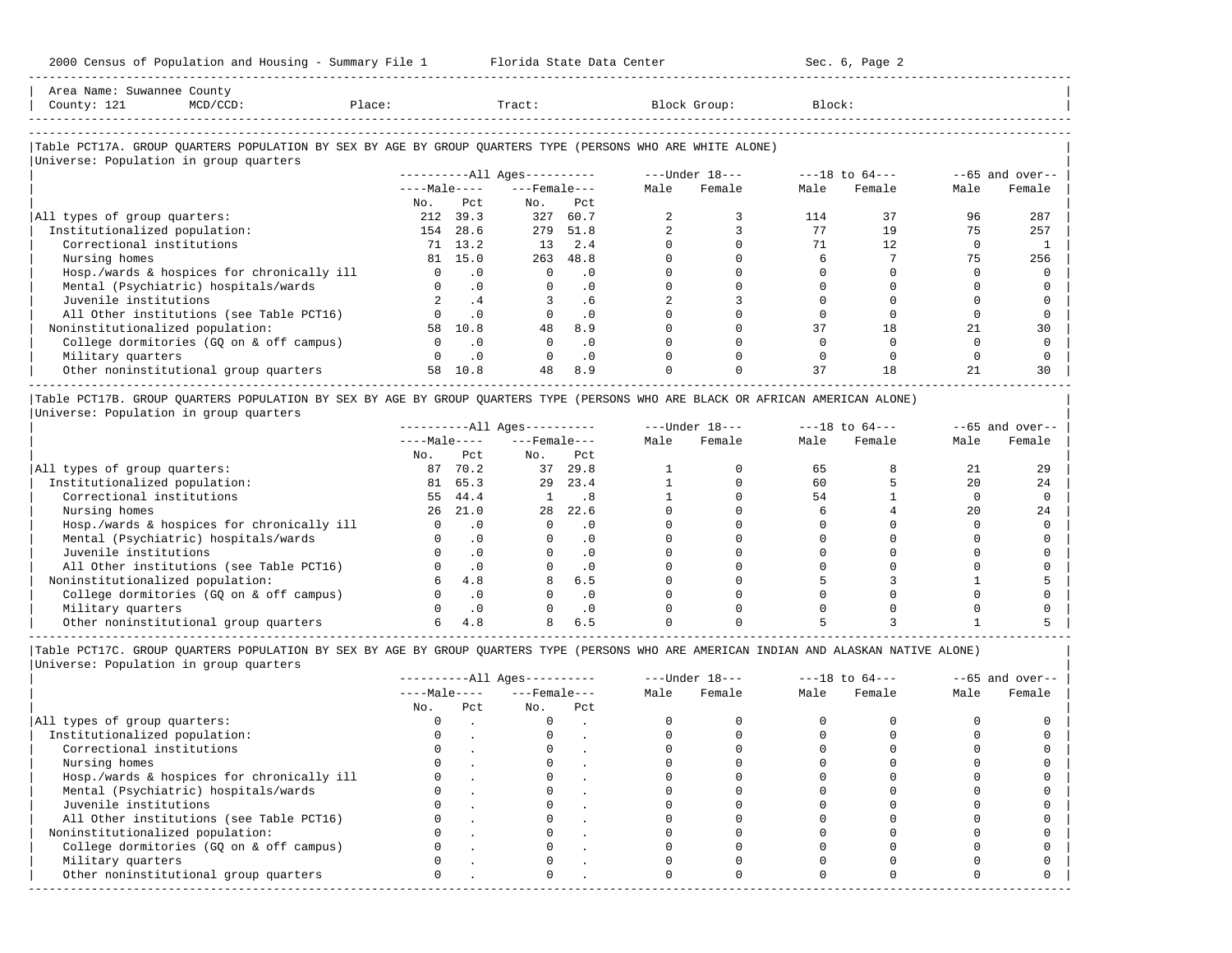Area Name: Suwannee County | County: 121 MCD/CCD: Place: Tract: Block Group: Block: Block:

-----------------------------------------------------------------------------------------------------------------------------------------------------

-----------------------------------------------------------------------------------------------------------------------------------------------------

|Table PCT17D. GROUP QUARTERS POPULATION BY SEX BY AGE BY GROUP QUARTERS TYPE (PERSONS WHO ARE ASIAN ALONE) |

|                                            |              |     | $------All Aqes------$ |     |      | ---Under 18--- |      | $---18$ to $64---$ |      | $--65$ and over-- |
|--------------------------------------------|--------------|-----|------------------------|-----|------|----------------|------|--------------------|------|-------------------|
|                                            | $---Male---$ |     | $---$ Female $---$     |     | Male | Female         | Male | Female             | Male | Female            |
|                                            | No.          | Pct | No.                    | Pct |      |                |      |                    |      |                   |
| All types of group quarters:               |              |     |                        |     |      |                |      |                    |      |                   |
| Institutionalized population:              |              |     |                        |     |      |                |      |                    |      |                   |
| Correctional institutions                  |              |     |                        |     |      |                |      |                    |      |                   |
| Nursing homes                              |              |     |                        |     |      |                |      |                    |      |                   |
| Hosp./wards & hospices for chronically ill |              |     |                        |     |      |                |      |                    |      |                   |
| Mental (Psychiatric) hospitals/wards       |              |     |                        |     |      |                |      |                    |      |                   |
| Juvenile institutions                      |              |     |                        |     |      |                |      |                    |      |                   |
| All Other institutions (see Table PCT16)   |              |     |                        |     |      |                |      |                    |      |                   |
| Noninstitutionalized population:           |              |     |                        |     |      |                |      |                    |      |                   |
| College dormitories (GQ on & off campus)   |              |     |                        |     |      |                |      |                    |      |                   |
| Military quarters                          |              |     |                        |     |      |                |      |                    |      |                   |
| Other noninstitutional group quarters      |              |     |                        |     |      |                |      |                    |      |                   |

|Table PCT17E. GROUP QUARTERS POPULATION BY SEX BY AGE BY GROUP QUARTERS TYPE (PERSONS OF WHO ARE NATIVE HAWAIIAN AND OTHER PACIFIC ISLANDER ALONE) | |Universe: Population in group quarters |

|                                            |              |     | $------All Aqes------$ |     |      | $---Under 18---$ |      | $---18$ to $64---$ |      | $--65$ and over-- |
|--------------------------------------------|--------------|-----|------------------------|-----|------|------------------|------|--------------------|------|-------------------|
|                                            | $---Male---$ |     | $---$ Female $---$     |     | Male | Female           | Male | Female             | Male | Female            |
|                                            | No.          | Pct | No.                    | Pct |      |                  |      |                    |      |                   |
| All types of group quarters:               |              |     |                        |     |      |                  |      |                    |      |                   |
| Institutionalized population:              |              |     |                        |     |      |                  |      |                    |      |                   |
| Correctional institutions                  |              |     |                        |     |      |                  |      |                    |      |                   |
| Nursing homes                              |              |     |                        |     |      |                  |      |                    |      |                   |
| Hosp./wards & hospices for chronically ill |              |     |                        |     |      |                  |      |                    |      |                   |
| Mental (Psychiatric) hospitals/wards       |              |     |                        |     |      |                  |      |                    |      |                   |
| Juvenile institutions                      |              |     |                        |     |      |                  |      |                    |      |                   |
| All Other institutions (see Table PCT16)   |              |     |                        |     |      |                  |      |                    |      |                   |
| Noninstitutionalized population:           |              |     |                        |     |      |                  |      |                    |      |                   |
| College dormitories (GQ on & off campus)   |              |     |                        |     |      |                  |      |                    |      |                   |
| Military quarters                          |              |     |                        |     |      |                  |      |                    |      |                   |
| Other noninstitutional group quarters      |              |     |                        |     |      |                  |      |                    |      |                   |

----------------------------------------------------------------------------------------------------------------------------------------------------- |Table PCT17F. GROUP QUARTERS POPULATION BY SEX BY AGE BY GROUP QUARTERS TYPE (PERSONS WHO ARE SOME OTHER RACE ALONE) |

|                                            |              |     | $------All Ages------$ |     |      | $---Under 18---$ |      | $---18$ to $64---$ |      | $--65$ and over-- |
|--------------------------------------------|--------------|-----|------------------------|-----|------|------------------|------|--------------------|------|-------------------|
|                                            | $---Male---$ |     | $---$ Female $---$     |     | Male | Female           | Male | Female             | Male | Female            |
|                                            | No.          | Pct | No.                    | Pct |      |                  |      |                    |      |                   |
| All types of group quarters:               |              |     | $\Omega$               |     |      |                  |      |                    |      |                   |
| Institutionalized population:              |              |     |                        |     |      |                  |      |                    |      |                   |
| Correctional institutions                  |              |     |                        |     |      |                  |      |                    |      |                   |
| Nursing homes                              |              |     |                        |     |      |                  |      |                    |      |                   |
| Hosp./wards & hospices for chronically ill |              |     |                        |     |      |                  |      |                    |      |                   |
| Mental (Psychiatric) hospitals/wards       |              |     |                        |     |      |                  |      |                    |      |                   |
| Juvenile institutions                      |              |     |                        |     |      |                  |      |                    |      |                   |
| All Other institutions (see Table PCT16)   |              |     |                        |     |      |                  |      |                    |      |                   |
| Noninstitutionalized population:           |              |     |                        |     |      |                  |      |                    |      |                   |
| College dormitories (GQ on & off campus)   |              |     |                        |     |      |                  |      |                    |      |                   |
| Military quarters                          |              |     |                        |     |      |                  |      |                    |      |                   |
| Other noninstitutional group quarters      |              |     |                        |     |      |                  |      |                    |      |                   |
|                                            |              |     |                        |     |      |                  |      |                    |      |                   |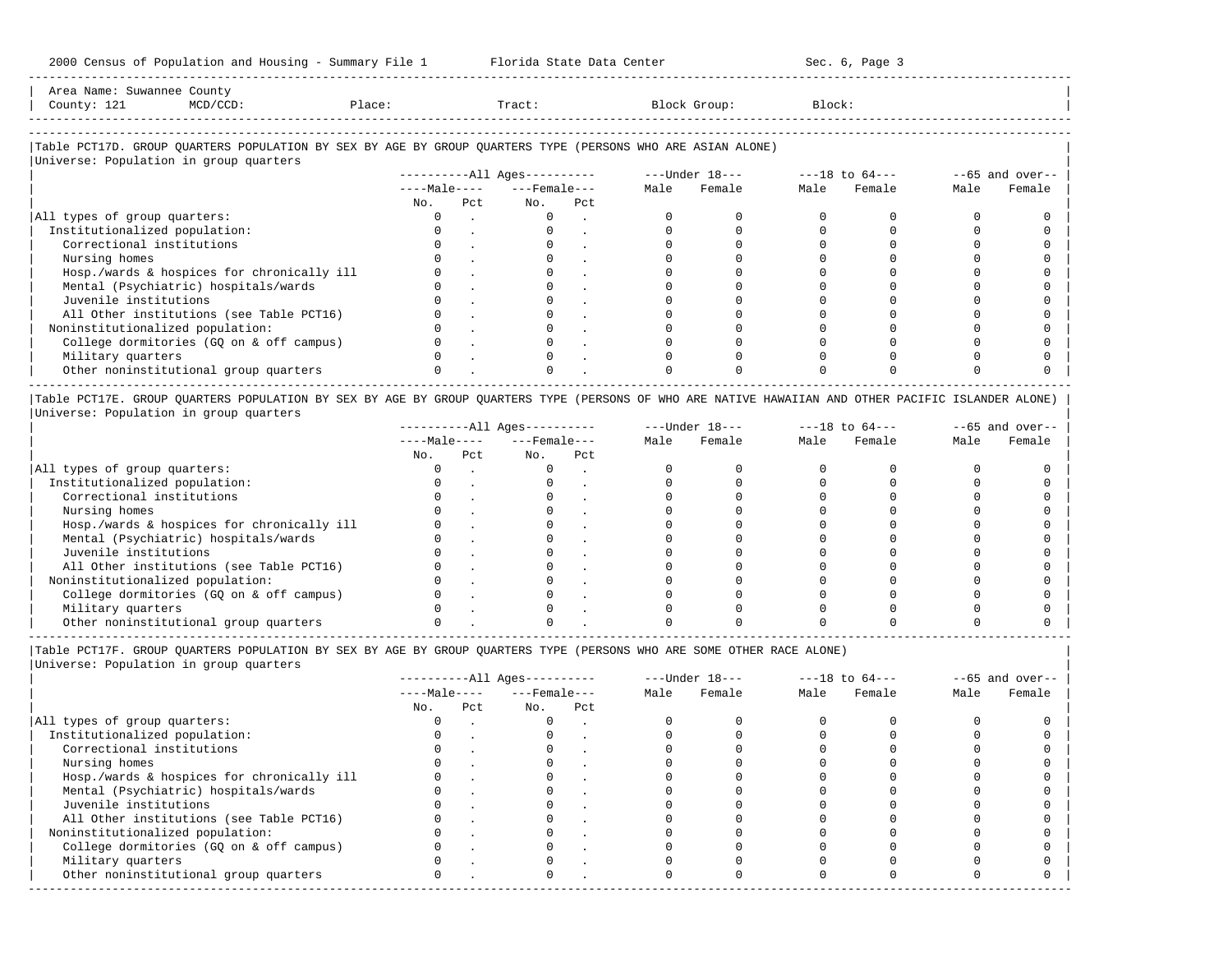| Area Name: Suwannee County<br>County: 121<br>$MCD/CCD$ :<br>Place:                                                     |              |           | Tract:                       |      | Block Group: | Block: |        |      |                   |
|------------------------------------------------------------------------------------------------------------------------|--------------|-----------|------------------------------|------|--------------|--------|--------|------|-------------------|
| Table PCT17G. GROUP QUARTERS POPULATION BY SEX BY AGE BY GROUP QUARTERS TYPE (PERSONS OF WHO REPORT TWO OR MORE RACES) |              |           |                              |      |              |        |        |      |                   |
| Universe: Population in group quarters                                                                                 |              |           |                              |      |              |        |        |      |                   |
|                                                                                                                        |              |           | ----------All Ages---------- |      |              |        |        |      | $--65$ and over-- |
|                                                                                                                        |              |           | $---Male---$                 | Male | Female       | Male   | Female | Male | Female            |
|                                                                                                                        | No.          | Pct.      | No. Pct                      |      |              |        |        |      |                   |
| All types of group quarters:                                                                                           | $\Omega$     | .0        | 2, 100.0                     |      |              |        |        |      |                   |
| Institutionalized population:                                                                                          | $\mathbf{0}$ | .0        | $\cdot$ 0<br>$\Omega$        |      |              |        |        |      |                   |
| Correctional institutions                                                                                              | $\Omega$     | $\cdot$ 0 | $\Omega$<br>$\cdot$ 0        |      |              |        |        |      |                   |
| Nursing homes                                                                                                          |              | .0        | $\cdot$ 0                    |      |              |        |        |      |                   |
| Hosp./wards & hospices for chronically ill                                                                             |              | .0        | $\cdot$ 0                    |      |              |        |        |      |                   |
| Mental (Psychiatric) hospitals/wards                                                                                   |              | $\cdot$ 0 | $\cdot$ 0                    |      |              |        |        |      |                   |
| Juvenile institutions                                                                                                  |              | $\cdot$ 0 | $\cdot$ 0                    |      |              |        |        |      |                   |
| All Other institutions (see Table PCT16)                                                                               |              | .0        | $\cdot$ 0                    |      |              |        |        |      |                   |
| Noninstitutionalized population:                                                                                       |              | $\cdot$ 0 | 2 100.0                      |      |              |        |        |      |                   |
| College dormitories (GQ on & off campus)                                                                               |              | $\cdot$ 0 | $\cdot$ 0                    |      |              |        |        |      |                   |
| Military quarters                                                                                                      |              | .0        | $\cdot$ 0                    |      |              |        |        |      |                   |
| Other noninstitutional group quarters                                                                                  |              | $\cdot$ 0 | 2, 100.0                     |      |              |        |        |      |                   |

|Table PCT17H. GROUP QUARTERS POPULATION BY SEX BY AGE BY GROUP QUARTERS TYPE (PERSONS OF ANY RACE WHO ARE HISPANIC OR LATINO) | |Universe: Population in group quarters |

|                                            |              |           | $------All Ages------$ |           |      | $---Under 18---$ |      | $---18$ to $64---$ |      | $--65$ and over-- |
|--------------------------------------------|--------------|-----------|------------------------|-----------|------|------------------|------|--------------------|------|-------------------|
|                                            | $---Male---$ |           | $---$ Female $---$     |           | Male | Female           | Male | Female             | Male | Female            |
|                                            | No.          | Pct       | No.                    | Pct       |      |                  |      |                    |      |                   |
| All types of group quarters:               |              | 77.8      |                        | 2, 22.2   |      |                  |      |                    |      |                   |
| Institutionalized population:              |              | 55.6      |                        | . 0       |      |                  |      |                    |      |                   |
| Correctional institutions                  |              | 55.6      |                        | . 0       |      |                  |      |                    |      |                   |
| Nursing homes                              |              |           |                        | . 0       |      |                  |      |                    |      |                   |
| Hosp./wards & hospices for chronically ill |              |           |                        | . 0       |      |                  |      |                    |      |                   |
| Mental (Psychiatric) hospitals/wards       |              |           |                        | . 0       |      |                  |      |                    |      |                   |
| Juvenile institutions                      |              | . 0       |                        | . 0       |      |                  |      |                    |      |                   |
| All Other institutions (see Table PCT16)   |              |           |                        |           |      |                  |      |                    |      |                   |
| Noninstitutionalized population:           |              | 22.2      |                        | 22.2      |      |                  |      |                    |      |                   |
| College dormitories (GQ on & off campus)   |              |           |                        | $\cdot$ 0 |      |                  |      |                    |      |                   |
| Military quarters                          |              | $\cdot$ 0 |                        | . 0       |      |                  |      |                    |      |                   |
| Other noninstitutional group quarters      |              | 22.2      |                        | 22.2      |      |                  |      |                    |      |                   |

-----------------------------------------------------------------------------------------------------------------------------------------------------

-----------------------------------------------------------------------------------------------------------------------------------------------------

|Table PCT17I. GROUP QUARTERS POPULATION BY SEX BY AGE BY GROUP QUARTERS TYPE (PERSONS OF WHO ARE WHITE ALONE, NOT HISPANIC OR LATINO) | |Universe: Population in group quarters |

|                                            |              |           | ----------All Ages---------- |           |      | $---Under 18---$ |      | $---18$ to $64---$ |      | $--65$ and over-- |
|--------------------------------------------|--------------|-----------|------------------------------|-----------|------|------------------|------|--------------------|------|-------------------|
|                                            | $---Male---$ |           | $---$ Female $---$           |           | Male | Female           | Male | Female             | Male | Female            |
|                                            | No.          | Pct       | No.                          | Pct       |      |                  |      |                    |      |                   |
| All types of group quarters:               | 205          | 38.7      | 325                          | 61.3      |      |                  | 107  | 35                 | 96   | 287               |
| Institutionalized population:              | 149          | 28.1      | 279                          | 52.6      |      |                  | 72   | 19                 | 75   | 257               |
| Correctional institutions                  | 66           | 12.5      | 13                           | 2.5       |      |                  | 66   | 12                 |      |                   |
| Nursing homes                              |              | 81 15.3   | 263                          | 49.6      |      |                  |      |                    | 75   | 256               |
| Hosp./wards & hospices for chronically ill |              | $\cdot$ 0 |                              | . 0       |      |                  |      |                    |      |                   |
| Mental (Psychiatric) hospitals/wards       | $\Omega$     | $\cdot$ 0 | $\Omega$                     | $\cdot$ 0 |      |                  |      |                    |      |                   |
| Juvenile institutions                      |              | .4        |                              | . 6       |      |                  |      |                    |      |                   |
| All Other institutions (see Table PCT16)   |              |           |                              | $\cdot$ 0 |      |                  |      |                    |      |                   |
| Noninstitutionalized population:           | 56           | 10.6      | 46                           | 8.7       |      |                  | 35   | 16                 |      | 30                |
| College dormitories (GQ on & off campus)   |              | $\cdot$ 0 |                              | $\cdot$ 0 |      |                  |      |                    |      |                   |
| Military quarters                          |              | $\cdot$ 0 |                              | $\cdot$ 0 |      |                  |      |                    |      |                   |
| Other noninstitutional group quarters      | 56           | 10.6      | 46                           | 8.7       |      |                  | 35   | 16                 |      | 30                |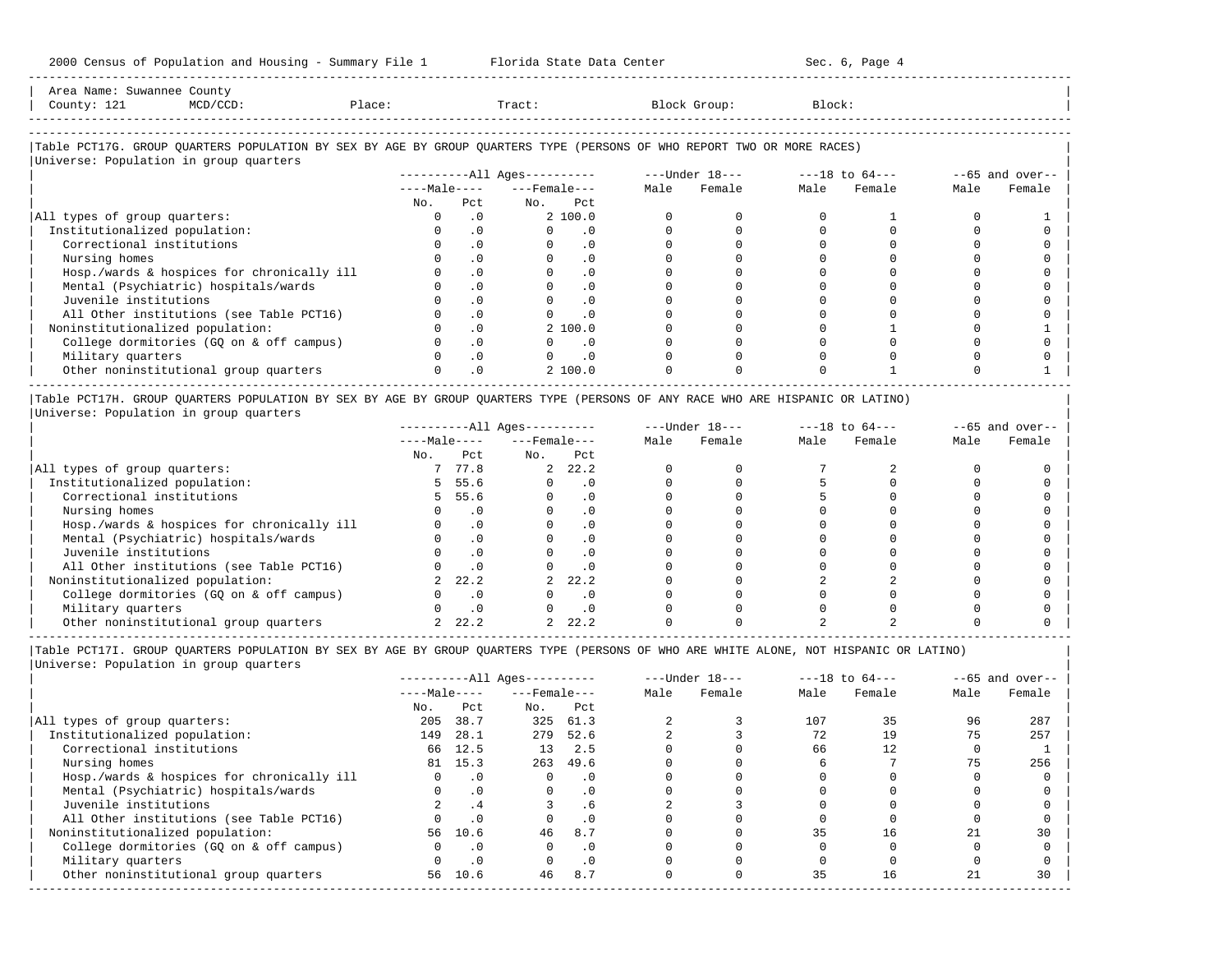-----------------------------------------------------------------------------------------------------------------------------------------------------

| Area Name: Taylor County<br>County: 123 | $MCD/CCD$ :                                         | Place:                                                                | Tract: |              | Block Group:                          | Block:                                             |        |
|-----------------------------------------|-----------------------------------------------------|-----------------------------------------------------------------------|--------|--------------|---------------------------------------|----------------------------------------------------|--------|
|                                         |                                                     | Table PCT16. GROUP OUARTERS POPULATION BY GROUP OUARTERS TYPE         |        |              |                                       |                                                    |        |
|                                         | Universe: Population in group quarters              |                                                                       |        |              |                                       |                                                    |        |
| Total Group Quarters Population         |                                                     |                                                                       |        | 1,217        |                                       |                                                    |        |
| Institutionalized population:           |                                                     |                                                                       |        | 1,211        | Noninstitutionalized population:      |                                                    | 6      |
| Correctional institutions:              |                                                     |                                                                       |        | 1,107        |                                       | College dormitories (college GO on and off campus) | $\cap$ |
|                                         | Federal prisons and detention centers               |                                                                       |        | $\Omega$     | Military quarters:                    |                                                    |        |
| Halfway houses                          |                                                     |                                                                       |        | $\cap$       | On base:                              |                                                    |        |
|                                         | Local jails, police lockups, etc.                   |                                                                       |        | 142          |                                       | Barracks and other GQ for military personnel       |        |
| Military disciplinary barracks          |                                                     |                                                                       |        | $\Omega$     |                                       | Transient quarters for temporary residents         | $\cap$ |
| State prisons                           |                                                     |                                                                       |        | 965          | Military ships                        |                                                    |        |
|                                         | Other types of correctional institutions            |                                                                       |        | $\Omega$     | Group homes:                          |                                                    |        |
| Nursing homes                           |                                                     |                                                                       |        | 104          |                                       | Homes or halfway houses for drug/alcohol abuse     |        |
|                                         |                                                     | Hospitals/wards, hospices, and schools for the handicapped:           |        | $\Omega$     | Homes for the mentally ill            |                                                    |        |
|                                         | Hospitals/wards and hospices for chronically ill:   |                                                                       |        | $\Omega$     | Homes for the mentally retarded       |                                                    |        |
|                                         | Hospices or homes for chronically ill               |                                                                       |        | $\Omega$     | Homes for the physically handicapped  |                                                    |        |
|                                         | Military hospitals or wards for chronically ill     |                                                                       |        | $\Omega$     | Other group homes                     |                                                    |        |
|                                         | Other hospitals or wards for chronically ill        |                                                                       |        | $\Omega$     | Religious group quarters              |                                                    |        |
|                                         | Hospitals or wards for drug/alcohol abuse           |                                                                       |        | $\Omega$     | Workers' dormitories:                 |                                                    |        |
|                                         | Mental (Psychiatric) hospitals or wards             |                                                                       |        | $\Omega$     |                                       | Agriculture workers' dormitories on farms          | $\cap$ |
|                                         |                                                     | Schools, hospitals, or wards for the mentally retarded                |        | $\Omega$     |                                       | Job Corps and vocational training facilities       | $\cap$ |
|                                         |                                                     | Schools, hospitals, or wards for the physically handicapped:          |        | $\Omega$     | Other workers' dormitories            |                                                    | $\cap$ |
| Institutions for the deaf               |                                                     |                                                                       |        | $\Omega$     | Crews of maritime vessels             |                                                    | $\cap$ |
| Institutions for the blind              |                                                     |                                                                       |        | $\Omega$     | Other nonhousehold living situations  |                                                    |        |
|                                         |                                                     | Orthopedic wards/institutions for the physically handicapped          |        | $\Omega$     | Other noninstitutional group quarters |                                                    |        |
|                                         |                                                     | Wards in general hospitals for patients with no usual home elsewhere  |        | $\Omega$     |                                       |                                                    |        |
|                                         |                                                     | Wards in military hospitls for patients with no usual home elsewhere  |        | $\Omega$     |                                       |                                                    |        |
| Juvenile institutions:                  |                                                     |                                                                       |        | U            |                                       |                                                    |        |
| Long-term care:                         |                                                     |                                                                       |        |              |                                       |                                                    |        |
|                                         | Homes for abused, dependent, and neglected children |                                                                       |        | $\cap$       |                                       |                                                    |        |
|                                         |                                                     | Residential treatment centers for emotionally disturbed children      |        | <sup>n</sup> |                                       |                                                    |        |
|                                         | Training schools for juvenile delinquents           |                                                                       |        | $\Omega$     |                                       |                                                    |        |
|                                         |                                                     | Short-term care, detention or diagnostic centers for delinquent chdrn |        | $\Omega$     |                                       |                                                    |        |
|                                         | Type of juvenile institution unknown                |                                                                       |        | $\cap$       |                                       |                                                    |        |

|Table PCT17. GROUP QUARTERS POPULATION BY SEX BY AGE BY GROUP QUARTERS TYPE | |Universe: Population in group quarters |

| Male<br>Female |        | $---18$ to $64---$ |        | $---Under 18---$ |           | $------All Ages------$ |                 |              |                                            |
|----------------|--------|--------------------|--------|------------------|-----------|------------------------|-----------------|--------------|--------------------------------------------|
|                | Female | Male               | Female | Male             |           | $---$ Female $---$     |                 | $---Male---$ |                                            |
|                |        |                    |        |                  | Pct       | No.                    | Pct             | No.          |                                            |
| 44<br>68       | 25     | 1,078              |        |                  | 7.6       | 93                     | 92.4            | 1,124        | All types of group quarters:               |
| 44<br>68       |        | 1,076              |        |                  | 7.3       | 89                     | 92.2            | 1,122        | Institutionalized population:              |
| 15             | 18     | 1,072              |        |                  | 1.5       | 18                     | 89.5            | 1,089        | Correctional institutions                  |
| 29<br>68       |        |                    |        |                  | 5.8       | 71                     | 2.7             | 33           | Nursing homes                              |
|                |        |                    |        |                  | . 0       |                        | $\cdot$ 0       |              | Hosp./wards & hospices for chronically ill |
|                |        |                    |        |                  | .0        |                        | $\cdot$ 0       |              | Mental (Psychiatric) hospitals/wards       |
|                |        |                    |        |                  | $\cdot$ 0 |                        | $\cdot$ 0       |              | Juvenile institutions                      |
|                |        |                    |        |                  | $\cdot$ 0 |                        | $\cdot$ 0       |              | All Other institutions (see Table PCT16)   |
|                |        |                    |        |                  | $\cdot$ 3 |                        | .2 <sub>2</sub> |              | Noninstitutionalized population:           |
|                |        |                    |        |                  | $\cdot$ 0 |                        |                 |              | College dormitories (GQ on & off campus)   |
|                |        |                    |        |                  | $\cdot$ 0 |                        | $\cdot$ 0       |              | Military quarters                          |
|                |        |                    |        |                  | . 3       |                        | $\cdot$ 2       |              | Other noninstitutional group quarters      |
|                |        |                    |        |                  |           |                        |                 |              |                                            |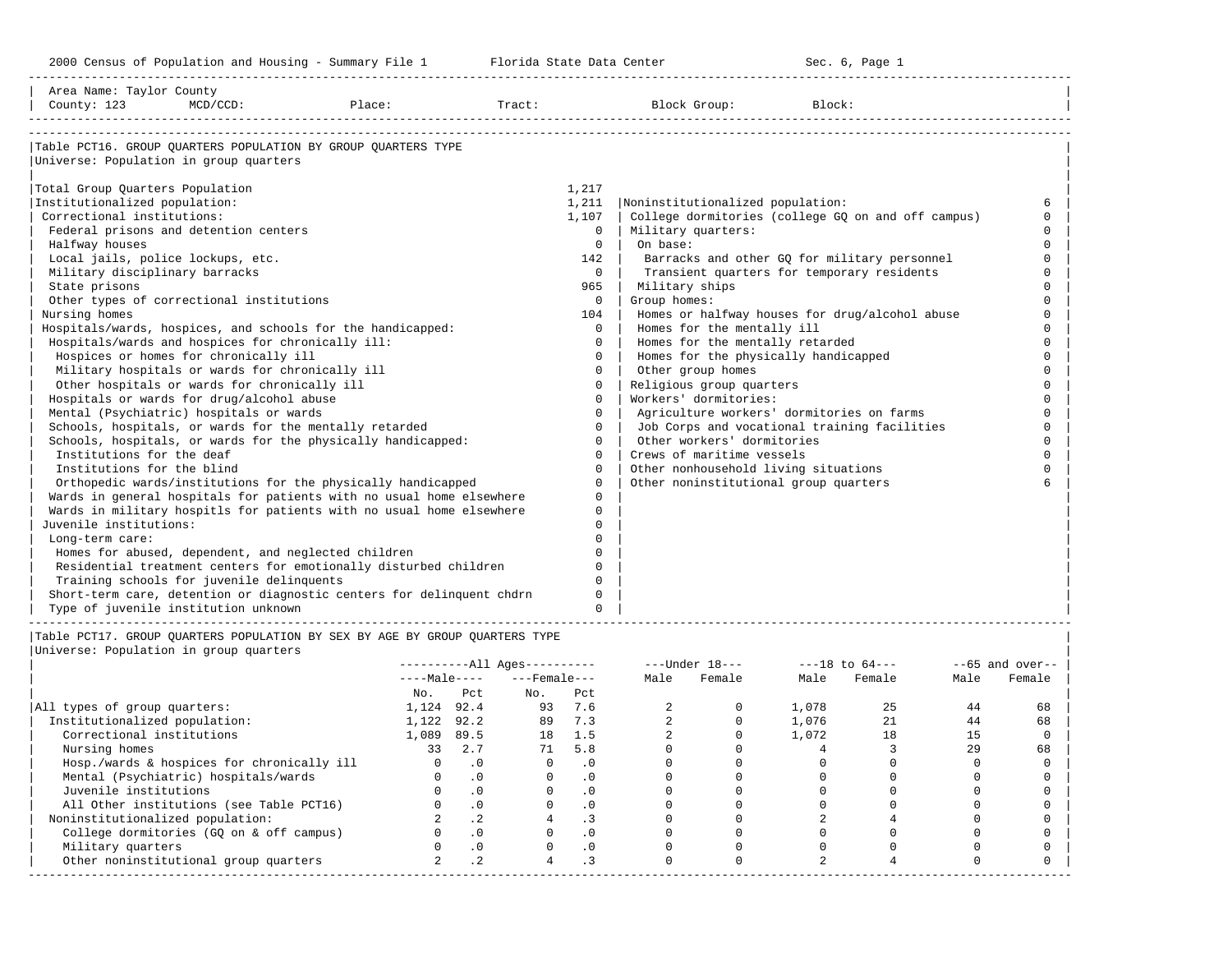| Area<br>Name. |        |        |        |
|---------------|--------|--------|--------|
| .<br>Count:   | Place: | Tract. | Block: |
|               |        |        |        |
|               |        |        |        |

-----------------------------------------------------------------------------------------------------------------------------------------------------

#### |Table PCT17A. GROUP QUARTERS POPULATION BY SEX BY AGE BY GROUP QUARTERS TYPE (PERSONS WHO ARE WHITE ALONE) |  $\overline{\phantom{a}}$ Universe: Population in group quarters

| UNIVELSE. POPULACION IN Group quarters     |              |           |                            |           |      |                  |      |                    |      |                    |
|--------------------------------------------|--------------|-----------|----------------------------|-----------|------|------------------|------|--------------------|------|--------------------|
|                                            |              |           | $------All \text{Aqes}---$ |           |      | $---Under 18---$ |      | $---18$ to $64---$ |      | $- -65$ and over-- |
|                                            | $---Male---$ |           | $---$ Female $---$         |           | Male | Female           | Male | Female             | Male | Female             |
|                                            | No.          | Pct       | No.                        | Pct       |      |                  |      |                    |      |                    |
| All types of group quarters:               | 417          | 87.1      | 62                         | 12.9      |      |                  | 386  | 14                 | 30   | 48                 |
| Institutionalized population:              | 415          | 86.6      | 58                         | 12.1      |      |                  | 384  | 10                 | 30   | 48                 |
| Correctional institutions                  | 393          | 82.0      | 9                          | 1.9       |      |                  | 381  |                    |      |                    |
| Nursing homes                              | 2.2          | 4.6       | 49                         | 10.2      |      |                  |      |                    | 1 Q  | 48                 |
| Hosp./wards & hospices for chronically ill |              | $\cdot$ 0 |                            | . 0       |      |                  |      |                    |      |                    |
| Mental (Psychiatric) hospitals/wards       |              | $\cdot$ 0 |                            | $\cdot$ 0 |      |                  |      |                    |      |                    |
| Juvenile institutions                      |              | $\cdot$ 0 |                            |           |      |                  |      |                    |      |                    |
| All Other institutions (see Table PCT16)   |              | $\cdot$ 0 |                            |           |      |                  |      |                    |      |                    |
| Noninstitutionalized population:           |              | .4        |                            | . 8       |      |                  |      |                    |      |                    |
| College dormitories (GO on & off campus)   |              | $\cdot$ 0 |                            |           |      |                  |      |                    |      |                    |
| Military quarters                          |              | $\cdot$ 0 |                            | $\cdot$ 0 |      |                  |      |                    |      |                    |
| Other noninstitutional group quarters      |              | $\cdot$ 4 |                            | . 8       |      |                  |      |                    |      |                    |

|Table PCT17B. GROUP QUARTERS POPULATION BY SEX BY AGE BY GROUP QUARTERS TYPE (PERSONS WHO ARE BLACK OR AFRICAN AMERICAN ALONE) | |Universe: Population in group quarters |

|                                            |              | $------All Ages------$ |                    |           |      | $---Under 18---$ | $---18$ to $64---$ |        | $--65$ and over-- |        |
|--------------------------------------------|--------------|------------------------|--------------------|-----------|------|------------------|--------------------|--------|-------------------|--------|
|                                            | $---Male---$ |                        | $---$ Female $---$ |           | Male | Female           | Male               | Female | Male              | Female |
|                                            | No.          | Pct                    | No.                | Pct       |      |                  |                    |        |                   |        |
| All types of group quarters:               | 661          | 95.5                   | 31                 | 4.5       |      |                  | 646                |        | 14                | 20     |
| Institutionalized population:              | 661          | 95.5                   | 31                 | 4.5       |      |                  | 646                |        | 14                | 20     |
| Correctional institutions                  | 650          | 93.9                   |                    | 1.3       |      |                  | 645                |        |                   |        |
| Nursing homes                              | 11           | 1.6                    | 22                 | 3.2       |      |                  |                    |        |                   | 2.0    |
| Hosp./wards & hospices for chronically ill |              |                        |                    | . 0       |      |                  |                    |        |                   |        |
| Mental (Psychiatric) hospitals/wards       |              |                        |                    |           |      |                  |                    |        |                   |        |
| Juvenile institutions                      |              |                        |                    | . 0       |      |                  |                    |        |                   |        |
| All Other institutions (see Table PCT16)   |              |                        |                    |           |      |                  |                    |        |                   |        |
| Noninstitutionalized population:           |              |                        |                    | . 0       |      |                  |                    |        |                   |        |
| College dormitories (GO on & off campus)   |              |                        |                    | $\cdot$ 0 |      |                  |                    |        |                   |        |
| Military quarters                          |              |                        |                    | . 0       |      |                  |                    |        |                   |        |
| Other noninstitutional group quarters      |              |                        |                    |           |      |                  |                    |        |                   |        |

----------------------------------------------------------------------------------------------------------------------------------------------------- |Table PCT17C. GROUP QUARTERS POPULATION BY SEX BY AGE BY GROUP QUARTERS TYPE (PERSONS WHO ARE AMERICAN INDIAN AND ALASKAN NATIVE ALONE) | |Universe: Population in group quarters |

|                                            |              |           | $------All Ages------$ |           |      | $---Under 18---$ |      | $---18$ to $64---$ |      | $--65$ and over-- |
|--------------------------------------------|--------------|-----------|------------------------|-----------|------|------------------|------|--------------------|------|-------------------|
|                                            | $---Male---$ |           | $---$ Female $---$     |           | Male | Female           | Male | Female             | Male | Female            |
|                                            | No.          | Pct       | No.                    | Pct       |      |                  |      |                    |      |                   |
| All types of group quarters:               |              | 6100.0    | $\Omega$               | $\cdot$ 0 |      |                  |      |                    |      |                   |
| Institutionalized population:              |              | 6100.0    |                        | $\cdot$ 0 |      |                  |      |                    |      |                   |
| Correctional institutions                  |              | 6100.0    |                        | $\cdot$ 0 |      |                  |      |                    |      |                   |
| Nursing homes                              |              |           |                        | $\cdot$ 0 |      |                  |      |                    |      |                   |
| Hosp./wards & hospices for chronically ill |              | $\cdot$ 0 |                        |           |      |                  |      |                    |      |                   |
| Mental (Psychiatric) hospitals/wards       |              | $\cdot$ 0 |                        | . 0       |      |                  |      |                    |      |                   |
| Juvenile institutions                      |              |           |                        | . 0       |      |                  |      |                    |      |                   |
| All Other institutions (see Table PCT16)   |              |           |                        |           |      |                  |      |                    |      |                   |
| Noninstitutionalized population:           |              | $\cdot$ 0 |                        | $\cdot$ 0 |      |                  |      |                    |      |                   |
| College dormitories (GO on & off campus)   |              |           |                        | $\cdot$ 0 |      |                  |      |                    |      |                   |
| Military quarters                          |              |           |                        | $\cdot$ 0 |      |                  |      |                    |      |                   |
| Other noninstitutional group quarters      |              | $\cdot$ 0 |                        | $\cdot$ 0 |      |                  |      |                    |      |                   |
|                                            |              |           |                        |           |      |                  |      |                    |      |                   |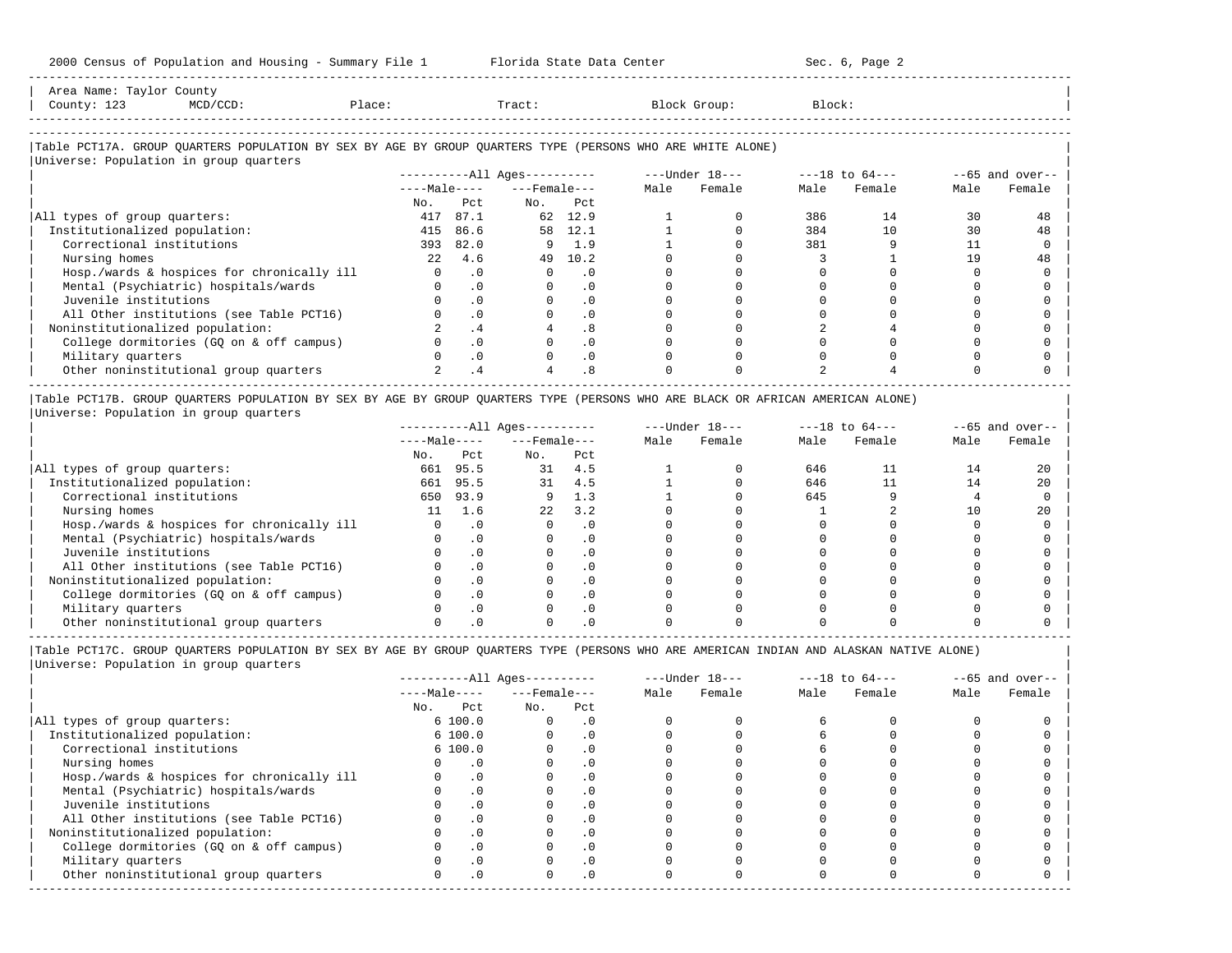-----------------------------------------------------------------------------------------------------------------------------------------------------

| Area<br>Name<br>. . | Count,                                                                                                          |       |       |        |        |
|---------------------|-----------------------------------------------------------------------------------------------------------------|-------|-------|--------|--------|
| Count,<br>ر ہے ہ    | the contract of the contract of the contract of the contract of the contract of the contract of the contract of | 101.5 | Tract | … ∪up∴ | Block' |
|                     |                                                                                                                 |       |       |        |        |

-----------------------------------------------------------------------------------------------------------------------------------------------------

# |Table PCT17D. GROUP QUARTERS POPULATION BY SEX BY AGE BY GROUP QUARTERS TYPE (PERSONS WHO ARE ASIAN ALONE) |

| Universe: Population in group quarters     |     |              |                        |                  |      |                |      |                    |      |                   |
|--------------------------------------------|-----|--------------|------------------------|------------------|------|----------------|------|--------------------|------|-------------------|
|                                            |     |              | $------All Ages------$ |                  | Male | ---Under 18--- |      | $---18$ to $64---$ |      | $--65$ and over-- |
|                                            |     | $---Male---$ |                        | $---$ Female --- |      | Female         | Male | Female             | Male | Female            |
|                                            | No. | Pct          | No.                    | Pct              |      |                |      |                    |      |                   |
| All types of group quarters:               |     | 1 100.0      |                        | $\cdot$ 0        |      |                |      |                    |      |                   |
| Institutionalized population:              |     | 1 100.0      |                        | . 0              |      |                |      |                    |      |                   |
| Correctional institutions                  |     | 1 100.0      |                        | $\cdot$ 0        |      |                |      |                    |      |                   |
| Nursing homes                              |     | $\cdot$ 0    |                        | $\cdot$ 0        |      |                |      |                    |      |                   |
| Hosp./wards & hospices for chronically ill |     | $\cdot$ 0    |                        | $\cdot$ 0        |      |                |      |                    |      |                   |
| Mental (Psychiatric) hospitals/wards       |     | $\cdot$ 0    |                        | . 0              |      |                |      |                    |      |                   |
| Juvenile institutions                      |     | $\cdot$ 0    |                        | $\cdot$ 0        |      |                |      |                    |      |                   |
| All Other institutions (see Table PCT16)   |     | $\cdot$ 0    |                        |                  |      |                |      |                    |      |                   |
| Noninstitutionalized population:           |     | $\cdot$ 0    |                        | $\cdot$ 0        |      |                |      |                    |      |                   |
| College dormitories (GO on & off campus)   |     | $\cdot$ 0    |                        |                  |      |                |      |                    |      |                   |
| Military quarters                          |     | $\cdot$ 0    |                        | $\cdot$ 0        |      |                |      |                    |      |                   |
| Other noninstitutional group quarters      |     | $\cdot$ 0    |                        | $\cdot$ 0        |      |                |      |                    |      |                   |

|Table PCT17E. GROUP QUARTERS POPULATION BY SEX BY AGE BY GROUP QUARTERS TYPE (PERSONS OF WHO ARE NATIVE HAWAIIAN AND OTHER PACIFIC ISLANDER ALONE) | |Universe: Population in group quarters |

|                                            |              |           | $------All Ages------$ |           |      | $---Under 18---$ | $---18$ to $64---$ |        | $--65$ and over-- |        |
|--------------------------------------------|--------------|-----------|------------------------|-----------|------|------------------|--------------------|--------|-------------------|--------|
|                                            | $---Male---$ |           | $---$ Female $---$     |           | Male | Female           | Male               | Female | Male              | Female |
|                                            | No.          | Pct       | No.                    | Pct       |      |                  |                    |        |                   |        |
| All types of group quarters:               |              | 1 100.0   |                        | . 0       |      |                  |                    |        |                   |        |
| Institutionalized population:              |              | 1 100.0   |                        | . 0       |      |                  |                    |        |                   |        |
| Correctional institutions                  |              | 1 100.0   |                        | . 0       |      |                  |                    |        |                   |        |
| Nursing homes                              |              |           |                        | . 0       |      |                  |                    |        |                   |        |
| Hosp./wards & hospices for chronically ill |              | $\cdot$ 0 |                        | $\cdot$ 0 |      |                  |                    |        |                   |        |
| Mental (Psychiatric) hospitals/wards       |              |           |                        | . 0       |      |                  |                    |        |                   |        |
| Juvenile institutions                      |              | $\Omega$  |                        | . 0       |      |                  |                    |        |                   |        |
| All Other institutions (see Table PCT16)   |              |           |                        |           |      |                  |                    |        |                   |        |
| Noninstitutionalized population:           |              |           |                        |           |      |                  |                    |        |                   |        |
| College dormitories (GO on & off campus)   |              |           |                        |           |      |                  |                    |        |                   |        |
| Military quarters                          |              |           |                        |           |      |                  |                    |        |                   |        |
| Other noninstitutional group quarters      |              |           |                        |           |      |                  |                    |        |                   |        |

-----------------------------------------------------------------------------------------------------------------------------------------------------

|Table PCT17F. GROUP QUARTERS POPULATION BY SEX BY AGE BY GROUP QUARTERS TYPE (PERSONS WHO ARE SOME OTHER RACE ALONE) |

|                                            |              |           | ----------All Ages---------- |           |      | $---Under 18---$ | $---18$ to $64---$ |        |      | $--65$ and over-- |
|--------------------------------------------|--------------|-----------|------------------------------|-----------|------|------------------|--------------------|--------|------|-------------------|
|                                            | $---Male---$ |           | $---$ Female $---$           |           | Male | Female           | Male               | Female | Male | Female            |
|                                            | No.          | Pct       | No.                          | Pct       |      |                  |                    |        |      |                   |
| All types of group quarters:               |              | 4 100.0   | 0                            | $\cdot$ 0 |      |                  |                    |        |      |                   |
| Institutionalized population:              |              | 4 100.0   |                              | $\cdot$ 0 |      |                  |                    |        |      |                   |
| Correctional institutions                  |              | 4 100.0   |                              | $\cdot$ 0 |      |                  |                    |        |      |                   |
| Nursing homes                              |              | $\cdot$ 0 |                              | .0        |      |                  |                    |        |      |                   |
| Hosp./wards & hospices for chronically ill |              | $\cdot$ 0 |                              | $\cdot$ 0 |      |                  |                    |        |      |                   |
| Mental (Psychiatric) hospitals/wards       |              | $\cdot$ 0 |                              |           |      |                  |                    |        |      |                   |
| Juvenile institutions                      |              | $\cdot$ 0 |                              | $\cdot$ 0 |      |                  |                    |        |      |                   |
| All Other institutions (see Table PCT16)   |              | $\cdot$ 0 |                              |           |      |                  |                    |        |      |                   |
| Noninstitutionalized population:           |              | $\cdot$ 0 |                              | $\cdot$ 0 |      |                  |                    |        |      |                   |
| College dormitories (GQ on & off campus)   |              | .0        |                              |           |      |                  |                    |        |      |                   |
| Military quarters                          |              | $\cdot$ 0 |                              | . 0       |      |                  |                    |        |      |                   |
| Other noninstitutional group quarters      |              | $\cdot$ 0 | O.                           | $\cdot$ 0 |      |                  |                    |        |      |                   |
|                                            |              |           |                              |           |      |                  |                    |        |      |                   |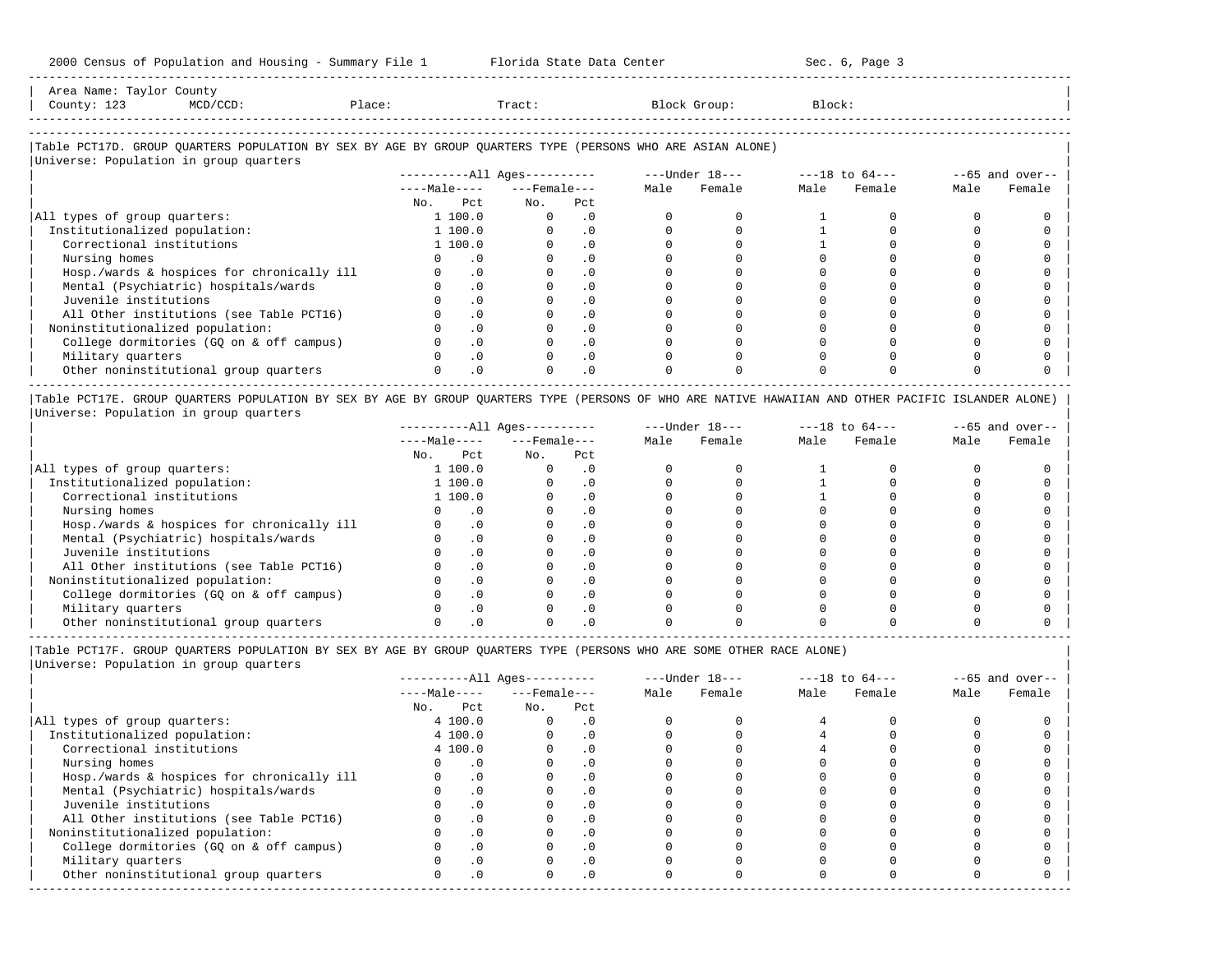-----------------------------------------------------------------------------------------------------------------------------------------------------

| Area Name: Taylor County<br>County: 123 | MCD/CCD:                               | Place:                                                                                                                 |     | Tract:                          | Block Group:   | Block:         |                   |
|-----------------------------------------|----------------------------------------|------------------------------------------------------------------------------------------------------------------------|-----|---------------------------------|----------------|----------------|-------------------|
|                                         |                                        |                                                                                                                        |     |                                 |                |                |                   |
|                                         | Universe: Population in group quarters | Table PCT17G. GROUP QUARTERS POPULATION BY SEX BY AGE BY GROUP QUARTERS TYPE (PERSONS OF WHO REPORT TWO OR MORE RACES) |     |                                 |                |                |                   |
|                                         |                                        |                                                                                                                        |     | ----------All Ages----------    | ---Under 18--- | ---18 to 64--- | $--65$ and over-- |
|                                         |                                        |                                                                                                                        |     | $---Ma$ $e-- -- -- Fema$ $e---$ | Female<br>Male | Male Female    | Female<br>Male    |
|                                         |                                        | No.                                                                                                                    | Pct | Pct<br>No.                      |                |                |                   |

-----------------------------------------------------------------------------------------------------------------------------------------------------

| All types of group quarters:               | 34 100.0 |  |  |  |  |
|--------------------------------------------|----------|--|--|--|--|
| Institutionalized population:              | 34 100.0 |  |  |  |  |
| Correctional institutions                  | 34 100.0 |  |  |  |  |
| Nursing homes                              |          |  |  |  |  |
| Hosp./wards & hospices for chronically ill |          |  |  |  |  |
| Mental (Psychiatric) hospitals/wards       |          |  |  |  |  |
| Juvenile institutions                      |          |  |  |  |  |
| All Other institutions (see Table PCT16)   |          |  |  |  |  |
| Noninstitutionalized population:           |          |  |  |  |  |
| College dormitories (GQ on & off campus)   |          |  |  |  |  |
| Military quarters                          |          |  |  |  |  |
| Other noninstitutional group quarters      |          |  |  |  |  |

|Table PCT17H. GROUP QUARTERS POPULATION BY SEX BY AGE BY GROUP QUARTERS TYPE (PERSONS OF ANY RACE WHO ARE HISPANIC OR LATINO) | |Universe: Population in group quarters |

|                                            |     |              | $------All Aqes------$ |           |      | $---Under 18---$ | $---18$ to $64---$ |        | $--65$ and over-- |        |
|--------------------------------------------|-----|--------------|------------------------|-----------|------|------------------|--------------------|--------|-------------------|--------|
|                                            |     | $---Male---$ | $---$ Female $---$     |           | Male | Female           | Male               | Female | Male              | Female |
|                                            | No. | Pct          | No.                    | Pct       |      |                  |                    |        |                   |        |
| All types of group quarters:               |     | 75 100.0     |                        | . 0       |      |                  |                    |        |                   |        |
| Institutionalized population:              |     | 75 100.0     |                        | . 0       |      |                  |                    |        |                   |        |
| Correctional institutions                  |     | 75 100.0     |                        | . 0       |      |                  |                    |        |                   |        |
| Nursing homes                              |     |              |                        |           |      |                  |                    |        |                   |        |
| Hosp./wards & hospices for chronically ill |     |              |                        | . 0       |      |                  |                    |        |                   |        |
| Mental (Psychiatric) hospitals/wards       |     |              |                        | . 0       |      |                  |                    |        |                   |        |
| Juvenile institutions                      |     |              |                        | . 0       |      |                  |                    |        |                   |        |
| All Other institutions (see Table PCT16)   |     |              |                        | $\Omega$  |      |                  |                    |        |                   |        |
| Noninstitutionalized population:           |     |              |                        | . 0       |      |                  |                    |        |                   |        |
| College dormitories (GO on & off campus)   |     |              |                        | $\cdot$ 0 |      |                  |                    |        |                   |        |
| Military quarters                          |     |              |                        | $\Omega$  |      |                  |                    |        |                   |        |
| Other noninstitutional group quarters      |     |              |                        |           |      |                  |                    |        |                   |        |

|Table PCT17I. GROUP QUARTERS POPULATION BY SEX BY AGE BY GROUP QUARTERS TYPE (PERSONS OF WHO ARE WHITE ALONE, NOT HISPANIC OR LATINO) |

|                                            |                  |           | ----------All Ages---------- |           |      | $---Under 18---$ |      | $---18$ to $64---$ |      | $--65$ and over-- |
|--------------------------------------------|------------------|-----------|------------------------------|-----------|------|------------------|------|--------------------|------|-------------------|
|                                            | $---Male---$     |           | $---$ Female $---$           |           | Male | Female           | Male | Female             | Male | Female            |
|                                            | No.              | Pct       | No.                          | Pct       |      |                  |      |                    |      |                   |
| All types of group quarters:               | 378              | 85.9      |                              | 62 14.1   |      |                  | 347  | 14                 | 30   | 48                |
| Institutionalized population:              | 376              | 85.5      | 58                           | 13.2      |      |                  | 345  | 10                 | 30   | 48                |
| Correctional institutions                  | 354              | 80.5      |                              | 2.0       |      |                  | 342  |                    |      |                   |
| Nursing homes                              | 2.2 <sub>1</sub> | 5.0       | 49                           | 11.1      |      |                  |      |                    | 19   | 48                |
| Hosp./wards & hospices for chronically ill |                  | . 0       |                              | . 0       |      |                  |      |                    |      |                   |
| Mental (Psychiatric) hospitals/wards       |                  | $\cdot$ 0 |                              | . 0       |      |                  |      |                    |      |                   |
| Juvenile institutions                      |                  | $\cdot$ 0 |                              | . 0       |      |                  |      |                    |      |                   |
| All Other institutions (see Table PCT16)   |                  | $\cdot$ 0 |                              | $\cdot$ 0 |      |                  |      |                    |      |                   |
| Noninstitutionalized population:           |                  | . 5       |                              | . 9       |      |                  |      |                    |      |                   |
| College dormitories (GQ on & off campus)   |                  |           |                              | $\cdot$ 0 |      |                  |      |                    |      |                   |
| Military quarters                          |                  | $\cdot$ 0 |                              | $\cdot$ 0 |      |                  |      |                    |      |                   |
| Other noninstitutional group quarters      |                  |           |                              | . 9       |      |                  |      |                    |      |                   |
|                                            |                  |           |                              |           |      |                  |      |                    |      |                   |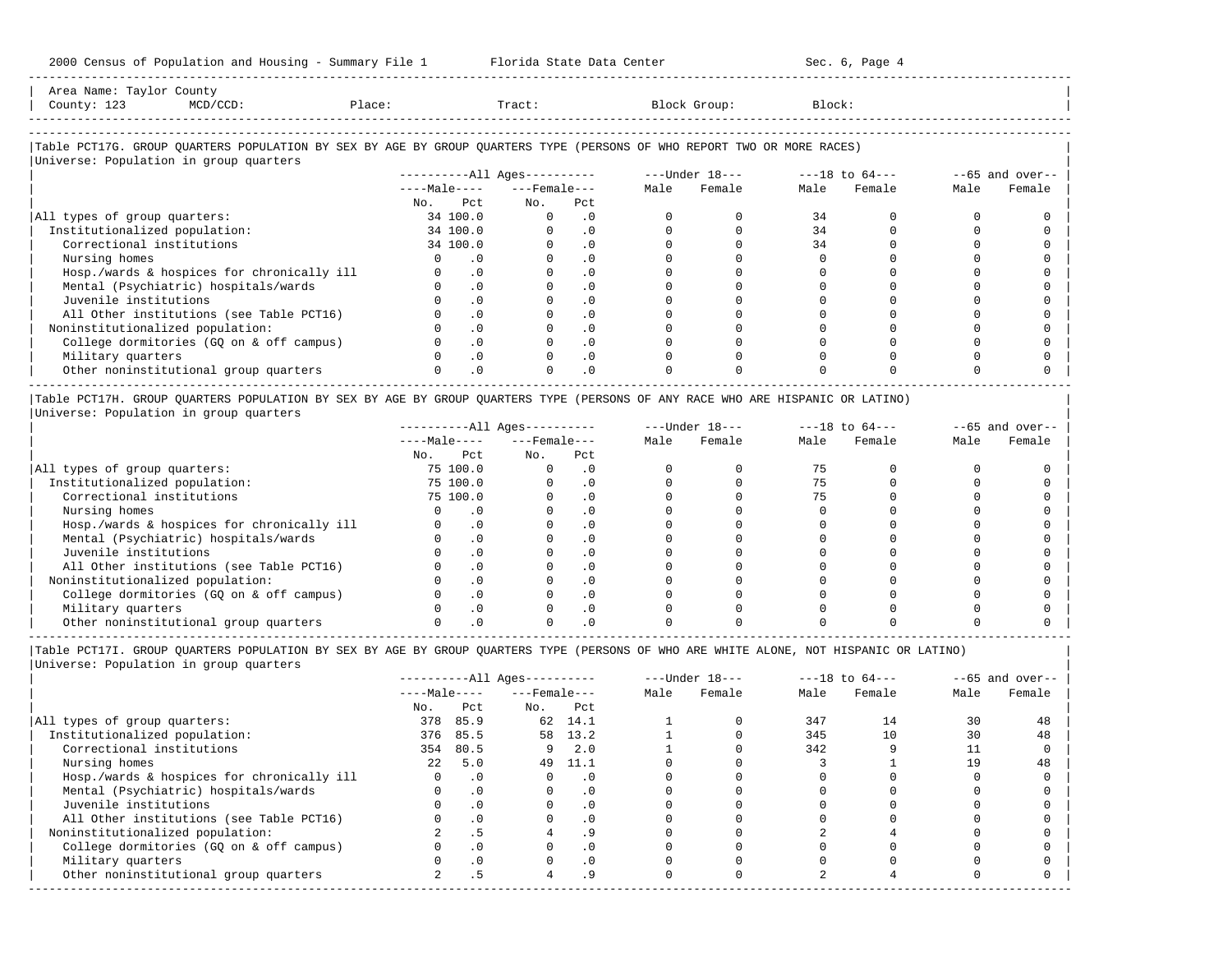-----------------------------------------------------------------------------------------------------------------------------------------------------

| Noninstitutionalized population:<br>College dormitories (college GQ on and off campus)<br>Military quarters:<br>On base:<br>Barracks and other GQ for military personnel<br>Transient quarters for temporary residents<br>Military ships<br>Group homes:<br>Homes or halfway houses for drug/alcohol abuse<br>Homes for the mentally ill<br>Homes for the mentally retarded<br>Homes for the physically handicapped<br>Other group homes<br>Religious group quarters | 61<br>$\Omega$<br>$\cap$<br>$\Omega$<br>$\Omega$<br>$\Omega$<br>$\Omega$<br>24<br>$\Omega$<br>$\Omega$<br>24<br>$\Omega$ |
|----------------------------------------------------------------------------------------------------------------------------------------------------------------------------------------------------------------------------------------------------------------------------------------------------------------------------------------------------------------------------------------------------------------------------------------------------------------------|--------------------------------------------------------------------------------------------------------------------------|
|                                                                                                                                                                                                                                                                                                                                                                                                                                                                      |                                                                                                                          |
|                                                                                                                                                                                                                                                                                                                                                                                                                                                                      |                                                                                                                          |
|                                                                                                                                                                                                                                                                                                                                                                                                                                                                      |                                                                                                                          |
|                                                                                                                                                                                                                                                                                                                                                                                                                                                                      |                                                                                                                          |
|                                                                                                                                                                                                                                                                                                                                                                                                                                                                      |                                                                                                                          |
|                                                                                                                                                                                                                                                                                                                                                                                                                                                                      |                                                                                                                          |
|                                                                                                                                                                                                                                                                                                                                                                                                                                                                      |                                                                                                                          |
|                                                                                                                                                                                                                                                                                                                                                                                                                                                                      |                                                                                                                          |
|                                                                                                                                                                                                                                                                                                                                                                                                                                                                      |                                                                                                                          |
|                                                                                                                                                                                                                                                                                                                                                                                                                                                                      |                                                                                                                          |
|                                                                                                                                                                                                                                                                                                                                                                                                                                                                      |                                                                                                                          |
|                                                                                                                                                                                                                                                                                                                                                                                                                                                                      |                                                                                                                          |
|                                                                                                                                                                                                                                                                                                                                                                                                                                                                      |                                                                                                                          |
|                                                                                                                                                                                                                                                                                                                                                                                                                                                                      |                                                                                                                          |
|                                                                                                                                                                                                                                                                                                                                                                                                                                                                      |                                                                                                                          |
|                                                                                                                                                                                                                                                                                                                                                                                                                                                                      |                                                                                                                          |
|                                                                                                                                                                                                                                                                                                                                                                                                                                                                      | $\Omega$                                                                                                                 |
|                                                                                                                                                                                                                                                                                                                                                                                                                                                                      | $\Omega$                                                                                                                 |
| Workers' dormitories:                                                                                                                                                                                                                                                                                                                                                                                                                                                | 17                                                                                                                       |
| Agriculture workers' dormitories on farms                                                                                                                                                                                                                                                                                                                                                                                                                            | $\Omega$                                                                                                                 |
| Job Corps and vocational training facilities                                                                                                                                                                                                                                                                                                                                                                                                                         | $\Omega$                                                                                                                 |
| Other workers' dormitories                                                                                                                                                                                                                                                                                                                                                                                                                                           | 17                                                                                                                       |
| Crews of maritime vessels                                                                                                                                                                                                                                                                                                                                                                                                                                            | $\Omega$                                                                                                                 |
| Other nonhousehold living situations                                                                                                                                                                                                                                                                                                                                                                                                                                 | $\Omega$                                                                                                                 |
| Other noninstitutional group quarters                                                                                                                                                                                                                                                                                                                                                                                                                                | 20                                                                                                                       |
|                                                                                                                                                                                                                                                                                                                                                                                                                                                                      |                                                                                                                          |
|                                                                                                                                                                                                                                                                                                                                                                                                                                                                      |                                                                                                                          |
|                                                                                                                                                                                                                                                                                                                                                                                                                                                                      |                                                                                                                          |
|                                                                                                                                                                                                                                                                                                                                                                                                                                                                      |                                                                                                                          |
|                                                                                                                                                                                                                                                                                                                                                                                                                                                                      |                                                                                                                          |
|                                                                                                                                                                                                                                                                                                                                                                                                                                                                      |                                                                                                                          |
|                                                                                                                                                                                                                                                                                                                                                                                                                                                                      |                                                                                                                          |
|                                                                                                                                                                                                                                                                                                                                                                                                                                                                      |                                                                                                                          |
|                                                                                                                                                                                                                                                                                                                                                                                                                                                                      |                                                                                                                          |
|                                                                                                                                                                                                                                                                                                                                                                                                                                                                      |                                                                                                                          |

|       |           |                      |           |                                              | $---Under 18---$ |       | $---18$ to $64---$ |      | $--65$ and over-- |
|-------|-----------|----------------------|-----------|----------------------------------------------|------------------|-------|--------------------|------|-------------------|
|       |           |                      |           | Male                                         | Female           | Male  | Female             | Male | Female            |
| No.   | Pct       | No.                  | Pct       |                                              |                  |       |                    |      |                   |
| 4,121 | 99.3      | 27                   |           | 50                                           |                  | 3,958 | 14                 | 113  | 13                |
| 4,067 | 98.0      | $20^{\circ}$         | . 5       | 39                                           |                  | 3,928 |                    | 100  |                   |
| 4,043 |           | 18                   | . 4       |                                              |                  | 3,926 | 13                 | 100  |                   |
|       |           |                      | . 0       |                                              |                  |       |                    |      |                   |
|       | .0        |                      | $\cdot$ 0 |                                              |                  |       |                    |      |                   |
|       | $\cdot$ 0 |                      | $\cdot$ 0 |                                              |                  |       |                    |      |                   |
| 2.4   | .6        |                      | $\cdot$ 0 | 22                                           |                  |       |                    |      |                   |
|       | .0        |                      | . 0       |                                              |                  |       |                    |      |                   |
| 54    | 1.3       |                      | $\cdot$ 2 |                                              |                  | 30    |                    |      |                   |
|       |           |                      | $\cdot$ 0 |                                              |                  |       |                    |      |                   |
|       |           |                      | $\cdot$ 0 |                                              |                  |       |                    |      |                   |
| 54    | 1.3       |                      | $\cdot$ 2 |                                              |                  | 30    |                    |      |                   |
|       |           | $---Male---$<br>97.5 |           | $------All Ages------$<br>$---$ Female $---$ |                  |       |                    |      |                   |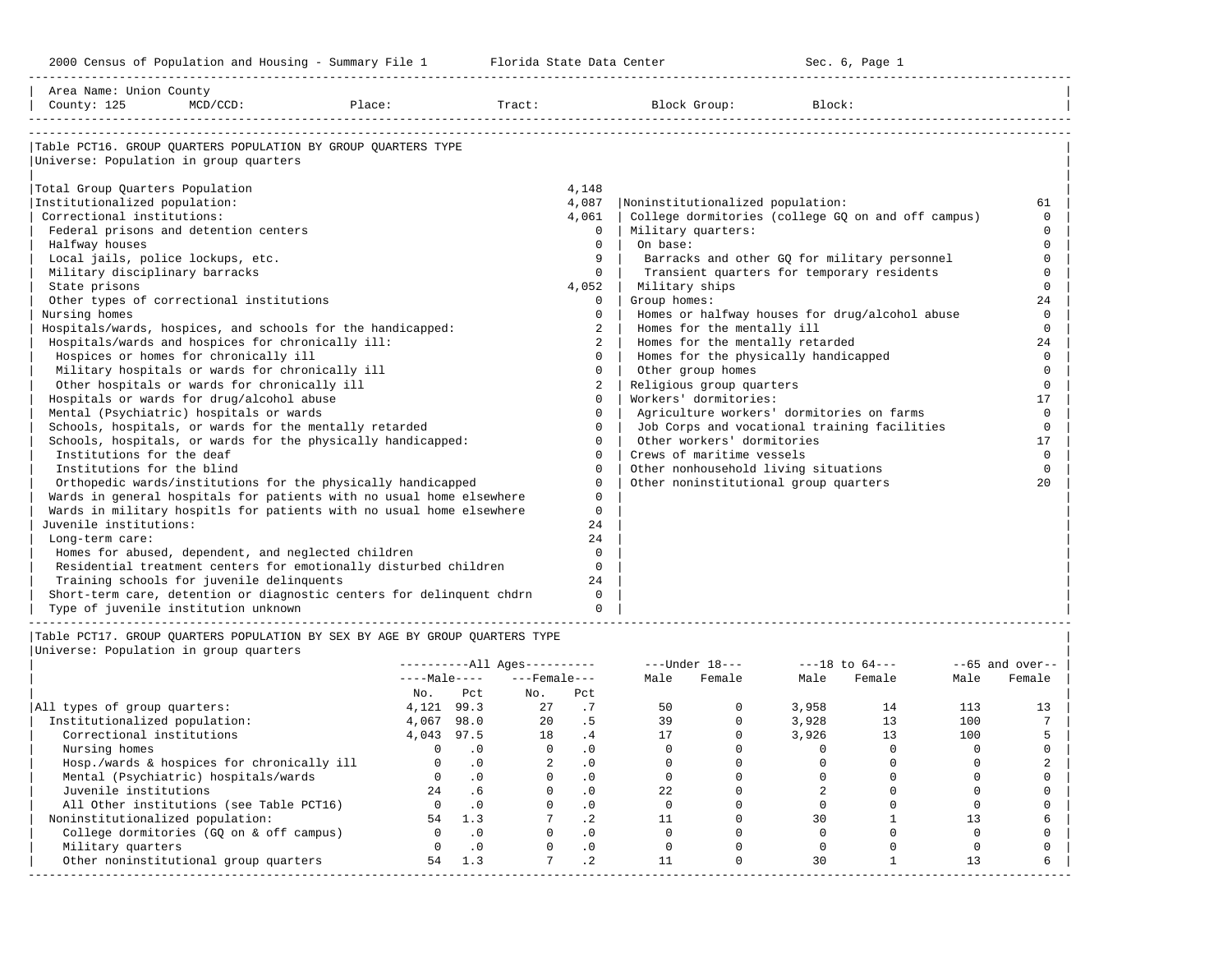| Area Name: Union County<br>County: 125<br>$MCD/CCD$ :                                                                                                | Place:     |           | Tract:                       |           |    | Block Group:   | Block:             |        |      |                   |
|------------------------------------------------------------------------------------------------------------------------------------------------------|------------|-----------|------------------------------|-----------|----|----------------|--------------------|--------|------|-------------------|
| Table PCT17A. GROUP OUARTERS POPULATION BY SEX BY AGE BY GROUP OUARTERS TYPE (PERSONS WHO ARE WHITE ALONE)<br>Universe: Population in group quarters |            |           |                              |           |    |                |                    |        |      |                   |
|                                                                                                                                                      |            |           | ----------All Ages---------- |           |    | ---Under 18--- | $---18$ to $64---$ |        |      | $--65$ and over-- |
|                                                                                                                                                      |            |           | $---Male-- ---Female---$     |           |    | Male Female    | Male               | Female | Male | Female            |
|                                                                                                                                                      | No.        | Pct.      | No.                          | Pct       |    |                |                    |        |      |                   |
| All types of group quarters:                                                                                                                         | 2,087      | 99.2      | 16                           | .8        | 37 |                | 1,978              |        | 72   |                   |
| Institutionalized population:                                                                                                                        | 2,041      | 97.1      | 13 <sup>7</sup>              | .6        | 27 |                | 1,952              |        | 62   |                   |
| Correctional institutions                                                                                                                            | 2,022 96.1 |           | 11                           | . 5       |    |                | 1,951              |        | 62   |                   |
| Nursing homes                                                                                                                                        |            | $\cdot$ 0 |                              | $\cdot$ 0 |    |                |                    |        |      |                   |
| Hosp./wards & hospices for chronically ill                                                                                                           |            | $\cdot$ 0 |                              | $\cdot$ 1 |    |                |                    |        |      |                   |
| Mental (Psychiatric) hospitals/wards                                                                                                                 |            | $\cdot$ 0 |                              | $\cdot$ 0 |    |                |                    |        |      |                   |
| Juvenile institutions                                                                                                                                | 19         | .9        |                              | $\cdot$ 0 | 18 |                |                    |        |      |                   |
| All Other institutions (see Table PCT16)                                                                                                             |            | $\cdot$ 0 |                              | $\cdot$ 0 |    |                |                    |        |      |                   |
| Noninstitutionalized population:                                                                                                                     | 46         | 2.2       |                              | $\cdot$ 1 | 10 |                | 26                 |        | 10   |                   |
| College dormitories (GQ on & off campus)                                                                                                             | 0          | $\cdot$ 0 |                              | .0        |    |                |                    |        |      |                   |

|Table PCT17B. GROUP QUARTERS POPULATION BY SEX BY AGE BY GROUP QUARTERS TYPE (PERSONS WHO ARE BLACK OR AFRICAN AMERICAN ALONE) | |Universe: Population in group quarters |

|                                            |              | $------All Ages------$ |                    |                          |      | $---Under 18---$ | $---18$ to $64---$ |        | $--65$ and over-- |        |
|--------------------------------------------|--------------|------------------------|--------------------|--------------------------|------|------------------|--------------------|--------|-------------------|--------|
|                                            | $---Male---$ |                        | $---$ Female $---$ |                          | Male | Female           | Male               | Female | Male              | Female |
|                                            | No.          | Pct                    | No.                | Pct                      |      |                  |                    |        |                   |        |
| All types of group quarters:               | 1,783        | 99.5                   |                    |                          | 12   |                  | 1,737              |        | 34                |        |
| Institutionalized population:              | 1,775        | 99.1                   |                    |                          |      |                  | 1,733              |        |                   |        |
| Correctional institutions                  | 1,771        | 98.8                   |                    |                          |      |                  | 1,732              |        |                   |        |
| Nursing homes                              |              |                        |                    | . 0                      |      |                  |                    |        |                   |        |
| Hosp./wards & hospices for chronically ill |              |                        |                    | . 0                      |      |                  |                    |        |                   |        |
| Mental (Psychiatric) hospitals/wards       |              |                        |                    | . 0                      |      |                  |                    |        |                   |        |
| Juvenile institutions                      |              | . .                    |                    | . 0                      |      |                  |                    |        |                   |        |
| All Other institutions (see Table PCT16)   |              |                        |                    | $\cdot$ 0                |      |                  |                    |        |                   |        |
| Noninstitutionalized population:           |              | . 4                    |                    | $\overline{\phantom{a}}$ |      |                  |                    |        |                   |        |
| College dormitories (GQ on & off campus)   |              |                        |                    | $\cdot$ 0                |      |                  |                    |        |                   |        |
| Military quarters                          |              | .0                     |                    | . 0                      |      |                  |                    |        |                   |        |
| Other noninstitutional group quarters      |              |                        |                    |                          |      |                  |                    |        |                   |        |

| Military quarters 0 .0 0 .0 0 0 0 0 0 0 | 0ther noninstitutional group quarters <br>  $\begin{array}{cccccccc} 46 & 2.2 & 3 & .1 & 10 & 0 & 26 & 1 & 10 & 2 \end{array}$ 

----------------------------------------------------------------------------------------------------------------------------------------------------- |Table PCT17C. GROUP QUARTERS POPULATION BY SEX BY AGE BY GROUP QUARTERS TYPE (PERSONS WHO ARE AMERICAN INDIAN AND ALASKAN NATIVE ALONE) | |Universe: Population in group quarters |

|                                            |     |              | $------All Aqes------$ |           |      | $---Under 18---$ |      | $---18$ to $64---$ |      | $--65$ and over-- |
|--------------------------------------------|-----|--------------|------------------------|-----------|------|------------------|------|--------------------|------|-------------------|
|                                            |     | $---Male---$ | $---$ Female ---       |           | Male | Female           | Male | Female             | Male | Female            |
|                                            | No. | Pct          | No.                    | Pct       |      |                  |      |                    |      |                   |
| All types of group quarters:               |     | 47 100.0     |                        | $\cdot$ 0 |      |                  | 44   |                    |      |                   |
| Institutionalized population:              |     | 47 100.0     |                        | $\cdot$ 0 |      |                  | 44   |                    |      |                   |
| Correctional institutions                  |     | 46 97.9      |                        | . 0       |      |                  | 44   |                    |      |                   |
| Nursing homes                              |     |              |                        | . 0       |      |                  |      |                    |      |                   |
| Hosp./wards & hospices for chronically ill |     |              |                        | . 0       |      |                  |      |                    |      |                   |
| Mental (Psychiatric) hospitals/wards       |     | $\cdot$ 0    |                        | . 0       |      |                  |      |                    |      |                   |
| Juvenile institutions                      |     | 2.1          |                        | $\cdot$ 0 |      |                  |      |                    |      |                   |
| All Other institutions (see Table PCT16)   |     |              |                        | . 0       |      |                  |      |                    |      |                   |
| Noninstitutionalized population:           |     | $\Omega$ .   |                        | $\cdot$ 0 |      |                  |      |                    |      |                   |
| College dormitories (GQ on & off campus)   |     |              |                        | $\cdot$ 0 |      |                  |      |                    |      |                   |
| Military quarters                          |     |              |                        | . 0       |      |                  |      |                    |      |                   |
| Other noninstitutional group quarters      |     | .0           | <sup>n</sup>           | $\cdot$ 0 |      |                  |      |                    |      |                   |
|                                            |     |              |                        |           |      |                  |      |                    |      |                   |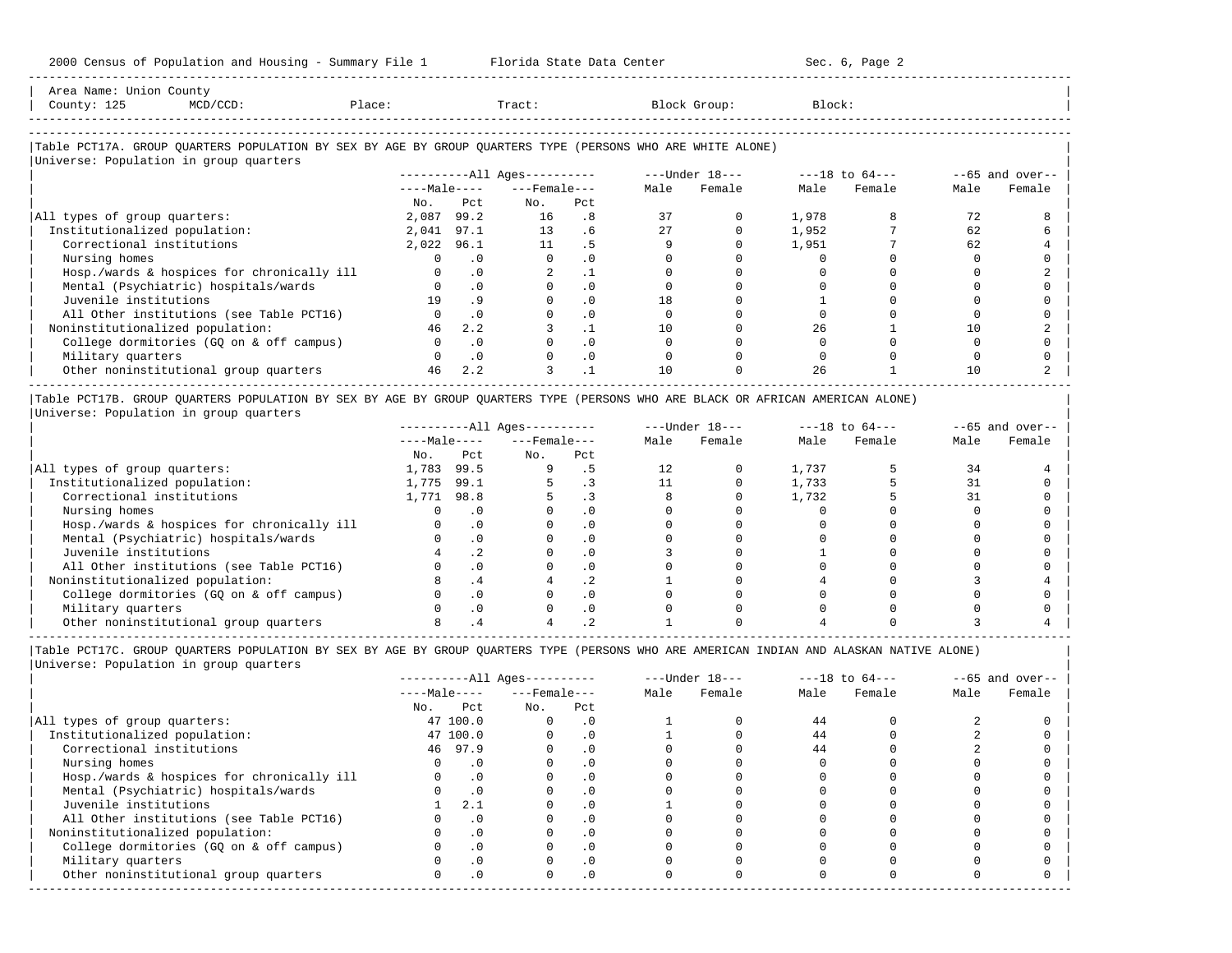| Area<br>Name          | counc                                                                                                           |       |       |         |        |
|-----------------------|-----------------------------------------------------------------------------------------------------------------|-------|-------|---------|--------|
| Count,<br><b>سمـد</b> | the contract of the contract of the contract of the contract of the contract of the contract of the contract of | 101.5 | Tract | ar o mn | Block. |
|                       |                                                                                                                 |       |       |         |        |

-----------------------------------------------------------------------------------------------------------------------------------------------------

-----------------------------------------------------------------------------------------------------------------------------------------------------

## |Table PCT17D. GROUP QUARTERS POPULATION BY SEX BY AGE BY GROUP QUARTERS TYPE (PERSONS WHO ARE ASIAN ALONE) |

|                                            |              |            | $------All Aqes------$ |           | ---Under 18--- |        | $---18$ to $64---$ |        | $--65$ and over-- |        |
|--------------------------------------------|--------------|------------|------------------------|-----------|----------------|--------|--------------------|--------|-------------------|--------|
|                                            | $---Male---$ |            | $---$ Female $---$     |           | Male           | Female | Male               | Female | Male              | Female |
|                                            | No.          | Pct        | No.                    | Pct       |                |        |                    |        |                   |        |
| All types of group quarters:               | 14           | 93.3       | $\mathbf{1}$           | 6.7       |                |        | 13                 |        |                   |        |
| Institutionalized population:              | 14           | 93.3       |                        | 6.7       |                |        |                    |        |                   |        |
| Correctional institutions                  | 14           | 93.3       |                        | 6.7       |                |        |                    |        |                   |        |
| Nursing homes                              |              | . 0        |                        | . 0       |                |        |                    |        |                   |        |
| Hosp./wards & hospices for chronically ill |              | .0         |                        | $\cdot$ 0 |                |        |                    |        |                   |        |
| Mental (Psychiatric) hospitals/wards       |              | .0         |                        | $\cdot$ 0 |                |        |                    |        |                   |        |
| Juvenile institutions                      |              |            |                        | $\cdot$ 0 |                |        |                    |        |                   |        |
| All Other institutions (see Table PCT16)   |              | .0         |                        | $\cdot$ 0 |                |        |                    |        |                   |        |
| Noninstitutionalized population:           |              | $.0 \cdot$ |                        | $\cdot$ 0 |                |        |                    |        |                   |        |
| College dormitories (GO on & off campus)   |              | $\cdot$ 0  |                        | $\cdot$ 0 |                |        |                    |        |                   |        |
| Military quarters                          |              | $\Omega$ . |                        | $\cdot$ 0 |                |        |                    |        |                   |        |
| Other noninstitutional group quarters      |              | .0         |                        | $\cdot$ 0 |                |        |                    |        |                   |        |

|Table PCT17E. GROUP QUARTERS POPULATION BY SEX BY AGE BY GROUP QUARTERS TYPE (PERSONS OF WHO ARE NATIVE HAWAIIAN AND OTHER PACIFIC ISLANDER ALONE) | |Universe: Population in group quarters |

|                                            |              |         | $------All Aqes------$ |            |      | $---Under 18---$ | $---18$ to $64---$ |        | $--65$ and over-- |        |
|--------------------------------------------|--------------|---------|------------------------|------------|------|------------------|--------------------|--------|-------------------|--------|
|                                            | $---Male---$ |         | $---$ Female $---$     |            | Male | Female           | Male               | Female | Male              | Female |
|                                            | No.          | Pct     | No.                    | Pct        |      |                  |                    |        |                   |        |
| All types of group quarters:               |              | 1 100.0 |                        | . 0        |      |                  |                    |        |                   |        |
| Institutionalized population:              |              | 1 100.0 |                        |            |      |                  |                    |        |                   |        |
| Correctional institutions                  |              | 1 100.0 |                        | . 0        |      |                  |                    |        |                   |        |
| Nursing homes                              |              |         |                        |            |      |                  |                    |        |                   |        |
| Hosp./wards & hospices for chronically ill |              |         |                        | . 0        |      |                  |                    |        |                   |        |
| Mental (Psychiatric) hospitals/wards       |              |         |                        | . 0        |      |                  |                    |        |                   |        |
| Juvenile institutions                      |              |         |                        | . 0        |      |                  |                    |        |                   |        |
| All Other institutions (see Table PCT16)   |              |         |                        | $\Omega$   |      |                  |                    |        |                   |        |
| Noninstitutionalized population:           |              |         |                        | . 0        |      |                  |                    |        |                   |        |
| College dormitories (GO on & off campus)   |              |         |                        | $\Omega$ . |      |                  |                    |        |                   |        |
| Military quarters                          |              |         |                        | $\Omega$   |      |                  |                    |        |                   |        |
| Other noninstitutional group quarters      |              |         |                        |            |      |                  |                    |        |                   |        |

-----------------------------------------------------------------------------------------------------------------------------------------------------

|Table PCT17F. GROUP QUARTERS POPULATION BY SEX BY AGE BY GROUP QUARTERS TYPE (PERSONS WHO ARE SOME OTHER RACE ALONE) |

|                                            |     |              | $------All Ages------$ |            |      | $---Under 18---$ |      | $---18$ to $64---$ |      | $--65$ and over-- |
|--------------------------------------------|-----|--------------|------------------------|------------|------|------------------|------|--------------------|------|-------------------|
|                                            |     | $---Male---$ | $---$ Female $---$     |            | Male | Female           | Male | Female             | Male | Female            |
|                                            | No. | Pct          | No.                    | Pct        |      |                  |      |                    |      |                   |
| All types of group quarters:               |     | 71 100.0     | $\Omega$               | $\cdot$ 0  |      |                  | 69   |                    |      |                   |
| Institutionalized population:              |     | 71 100.0     |                        | $\cdot$ 0  |      |                  | 69   |                    |      |                   |
| Correctional institutions                  |     | 71 100.0     |                        | $\cdot$ 0  |      |                  | 69   |                    |      |                   |
| Nursing homes                              |     | $\cdot$ 0    |                        | $\cdot$ 0  |      |                  |      |                    |      |                   |
| Hosp./wards & hospices for chronically ill |     | $\cdot$ 0    |                        |            |      |                  |      |                    |      |                   |
| Mental (Psychiatric) hospitals/wards       |     | $\cdot$ 0    |                        | . 0        |      |                  |      |                    |      |                   |
| Juvenile institutions                      |     | $\cdot$ 0    |                        | $\Omega$ . |      |                  |      |                    |      |                   |
| All Other institutions (see Table PCT16)   |     | .0           |                        | $\cdot$ 0  |      |                  |      |                    |      |                   |
| Noninstitutionalized population:           |     | $\cdot$ 0    |                        | $\cdot$ 0  |      |                  |      |                    |      |                   |
| College dormitories (GO on & off campus)   |     | $\cdot$ 0    |                        |            |      |                  |      |                    |      |                   |
| Military quarters                          |     | $\cdot$ 0    |                        | $\cdot$ 0  |      |                  |      |                    |      |                   |
| Other noninstitutional group quarters      |     | $\cdot$ 0    | $\Omega$               | $\cdot$ 0  |      |                  |      |                    |      |                   |
|                                            |     |              |                        |            |      |                  |      |                    |      |                   |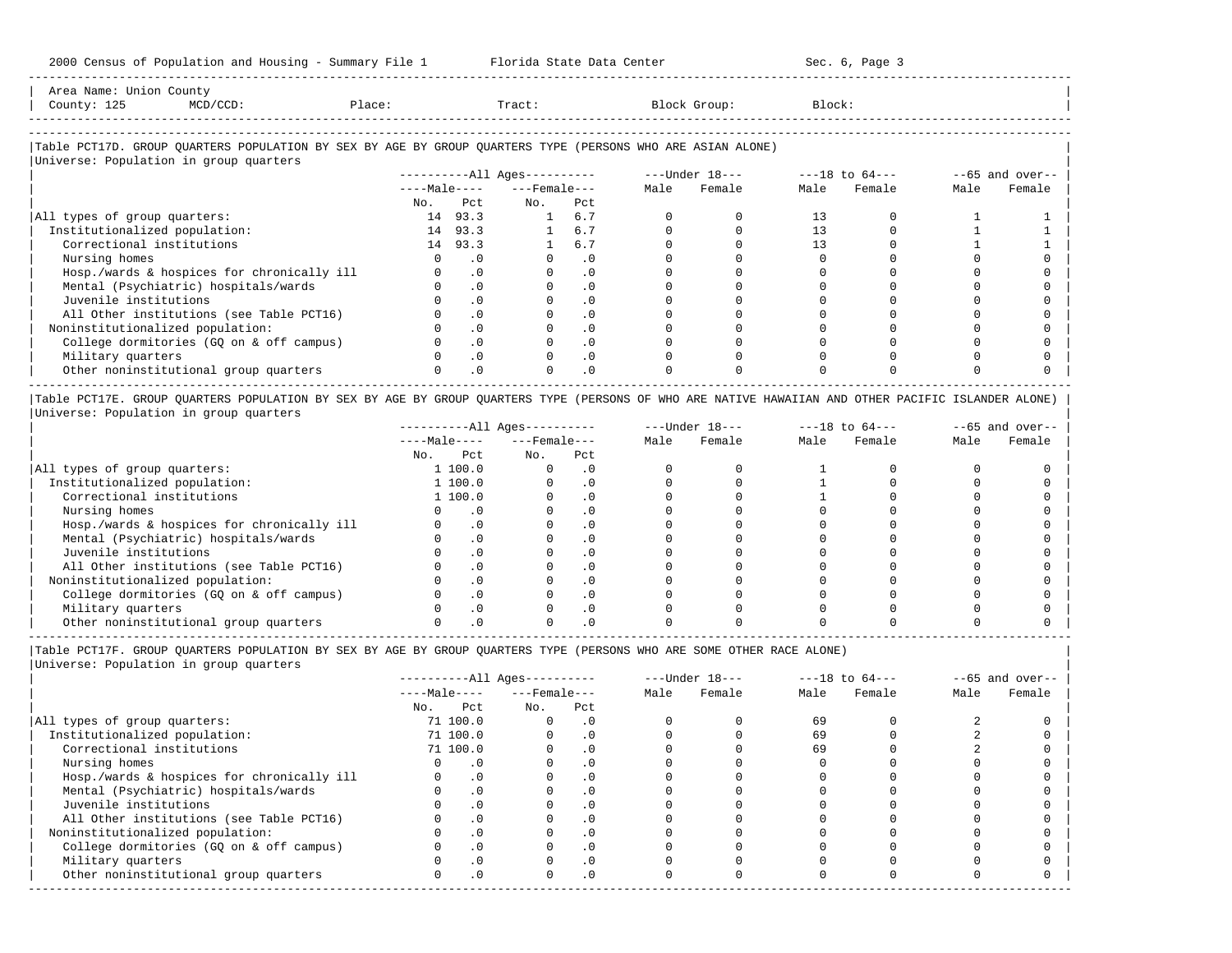|                                        | 2000 Census of Population and Housing - Summary File 1 Florida State Data Center                                                                                        |     |           |                          |            |              |        | Sec. 6, Page 4 |      |                   |
|----------------------------------------|-------------------------------------------------------------------------------------------------------------------------------------------------------------------------|-----|-----------|--------------------------|------------|--------------|--------|----------------|------|-------------------|
| Area Name: Union County<br>County: 125 | Place:<br>MCD/CCD:                                                                                                                                                      |     |           | Tract:                   |            | Block Group: | Block: |                |      |                   |
|                                        | Table PCT17G. GROUP QUARTERS POPULATION BY SEX BY AGE BY GROUP QUARTERS TYPE (PERSONS OF WHO REPORT TWO OR MORE RACES)<br>Universe: Population in group quarters        |     |           |                          |            |              |        |                |      |                   |
|                                        |                                                                                                                                                                         |     |           | $---Male-- ---Female---$ |            | Male Female  |        | Female         | Male | $--65$ and over-- |
|                                        |                                                                                                                                                                         |     |           |                          |            |              | Male   |                |      | Female            |
|                                        |                                                                                                                                                                         | No. | Pct       | $N_{\text{O}}$ .         | Pct        |              |        |                |      |                   |
| All types of group quarters:           |                                                                                                                                                                         |     | 118 99.2  | 1                        | .8         |              | 116    |                |      |                   |
| Institutionalized population:          |                                                                                                                                                                         |     | 118 99.2  |                          | .8         |              | 116    |                |      |                   |
| Correctional institutions              |                                                                                                                                                                         |     | 118 99.2  |                          | .8         |              | 116    |                |      |                   |
| Nursing homes                          |                                                                                                                                                                         |     | $\cdot$ 0 |                          | $\cdot$ 0  |              |        |                |      |                   |
|                                        | Hosp./wards & hospices for chronically ill                                                                                                                              |     | $\cdot$ 0 |                          | $\cdot$ 0  |              |        |                |      |                   |
|                                        | Mental (Psychiatric) hospitals/wards                                                                                                                                    |     | $\cdot$ 0 |                          | $\cdot$ 0  |              |        |                |      |                   |
| Juvenile institutions                  |                                                                                                                                                                         |     | $\cdot$ 0 |                          | $\cdot$ 0  |              |        |                |      |                   |
|                                        | All Other institutions (see Table PCT16)                                                                                                                                |     | $\cdot$ 0 |                          | $\cdot$ 0  |              |        |                |      |                   |
|                                        | Noninstitutionalized population:                                                                                                                                        |     | $\cdot$ 0 |                          | $\cdot$ 0  |              |        |                |      |                   |
|                                        | College dormitories (GQ on & off campus)                                                                                                                                |     | $\cdot$ 0 |                          | $\cdot$ 0  |              |        |                |      |                   |
| Military quarters                      |                                                                                                                                                                         |     | $\cdot$ 0 |                          | $\cdot$ 0  |              |        |                |      |                   |
|                                        | Other noninstitutional group quarters                                                                                                                                   |     | .0        |                          | $\Omega$ . |              |        |                |      |                   |
|                                        | Table PCT17H. GROUP QUARTERS POPULATION BY SEX BY AGE BY GROUP QUARTERS TYPE (PERSONS OF ANY RACE WHO ARE HISPANIC OR LATINO)<br>Universe: Population in group quarters |     |           |                          |            |              |        |                |      |                   |

|                                            | $------All Ages------$ |            |                    |     | $---Under 18---$ |        | $---18$ to $64---$ |        | $--65$ and over-- |        |
|--------------------------------------------|------------------------|------------|--------------------|-----|------------------|--------|--------------------|--------|-------------------|--------|
|                                            | $---Male---$           |            | $---$ Female $---$ |     | Male             | Female | Male               | Female | Male              | Female |
|                                            | No.                    | Pct        | No.                | Pct |                  |        |                    |        |                   |        |
| All types of group quarters:               | 302                    | 99.3       |                    |     |                  |        | 290                |        |                   |        |
| Institutionalized population:              | 302                    | 99.3       |                    |     |                  |        | 290                |        |                   |        |
| Correctional institutions                  | 302                    | 99.3       |                    |     |                  |        | 290                |        |                   |        |
| Nursing homes                              |                        |            |                    |     |                  |        |                    |        |                   |        |
| Hosp./wards & hospices for chronically ill |                        | . 0        |                    |     |                  |        |                    |        |                   |        |
| Mental (Psychiatric) hospitals/wards       |                        |            |                    |     |                  |        |                    |        |                   |        |
| Juvenile institutions                      |                        | . 0        |                    |     |                  |        |                    |        |                   |        |
| All Other institutions (see Table PCT16)   |                        |            |                    |     |                  |        |                    |        |                   |        |
| Noninstitutionalized population:           |                        |            |                    |     |                  |        |                    |        |                   |        |
| College dormitories (GO on & off campus)   |                        | $\Omega$ . |                    |     |                  |        |                    |        |                   |        |
| Military quarters                          |                        |            |                    |     |                  |        |                    |        |                   |        |
| Other noninstitutional group quarters      |                        |            |                    |     |                  |        |                    |        |                   |        |

----------------------------------------------------------------------------------------------------------------------------------------------------- |Table PCT17I. GROUP QUARTERS POPULATION BY SEX BY AGE BY GROUP QUARTERS TYPE (PERSONS OF WHO ARE WHITE ALONE, NOT HISPANIC OR LATINO) | |Universe: Population in group quarters |

|                                            | $------All Aqes------$ |           |                    |           | $---Under 18---$ |        | $---18$ to $64---$ |        | $--65$ and over-- |        |
|--------------------------------------------|------------------------|-----------|--------------------|-----------|------------------|--------|--------------------|--------|-------------------|--------|
|                                            | $---Male---$           |           | $---$ Female $---$ |           | Male             | Female | Male               | Female | Male              | Female |
|                                            | No.                    | Pct       | No.                | Pct       |                  |        |                    |        |                   |        |
| All types of group quarters:               | 1,936                  | 99.3      | 14                 |           |                  |        | 1,835              |        | 64                |        |
| Institutionalized population:              | 1,890                  | 96.9      | 11                 | . 6       |                  |        | 1,809              |        | 54                |        |
| Correctional institutions                  | 1,871 95.9             |           |                    |           |                  |        | 1,808              |        | 54                |        |
| Nursing homes                              |                        |           |                    | . 0       |                  |        |                    |        |                   |        |
| Hosp./wards & hospices for chronically ill |                        | . 0       |                    |           |                  |        |                    |        |                   |        |
| Mental (Psychiatric) hospitals/wards       |                        | $\cdot$ 0 |                    | . 0       |                  |        |                    |        |                   |        |
| Juvenile institutions                      | 19                     | 1.0       |                    | . 0       | 18               |        |                    |        |                   |        |
| All Other institutions (see Table PCT16)   |                        | $\cdot$ 0 |                    | . 0       |                  |        |                    |        |                   |        |
| Noninstitutionalized population:           | 46                     | 2.4       |                    | $\cdot$ 2 |                  |        | 26                 |        | 10                |        |
| College dormitories (GQ on & off campus)   |                        | $\cdot$ 0 |                    | $\cdot$ 0 |                  |        |                    |        |                   |        |
| Military quarters                          |                        | $\cdot$ 0 |                    | $\cdot$ 0 |                  |        |                    |        |                   |        |
| Other noninstitutional group quarters      | 46                     | 2.4       |                    | $\cdot$ 2 |                  |        | 26                 |        | 10                |        |
|                                            |                        |           |                    |           |                  |        |                    |        |                   |        |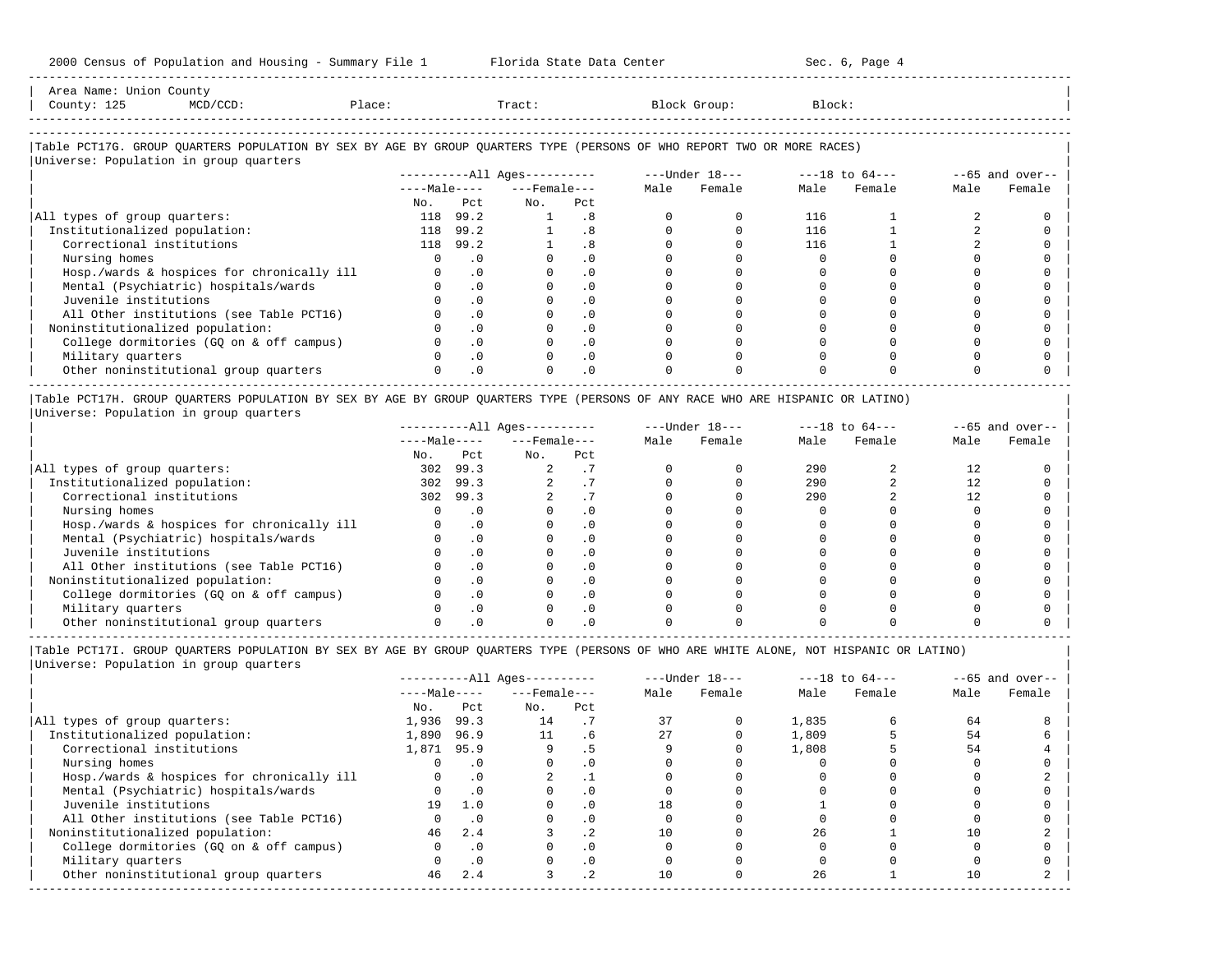| Area Name: Volusia County                                                   |                                            |         |               |                          |                   |                |                                                                          |                              |                    |                |                   |
|-----------------------------------------------------------------------------|--------------------------------------------|---------|---------------|--------------------------|-------------------|----------------|--------------------------------------------------------------------------|------------------------------|--------------------|----------------|-------------------|
| County: 127                                                                 | $MCD/CCD$ :                                | Place:  |               | Tract:                   |                   |                | Block Group:                                                             | Block:                       |                    |                |                   |
|                                                                             |                                            |         |               |                          |                   |                |                                                                          |                              |                    |                |                   |
|                                                                             |                                            |         |               |                          |                   |                |                                                                          |                              |                    |                |                   |
| Table PCT16. GROUP OUARTERS POPULATION BY GROUP OUARTERS TYPE               |                                            |         |               |                          |                   |                |                                                                          |                              |                    |                |                   |
| Universe: Population in group quarters                                      |                                            |         |               |                          |                   |                |                                                                          |                              |                    |                |                   |
|                                                                             |                                            |         |               |                          |                   |                |                                                                          |                              |                    |                |                   |
| Total Group Quarters Population                                             |                                            |         |               |                          | 14,737            |                |                                                                          |                              |                    |                |                   |
| Institutionalized population:<br>Correctional institutions:                 |                                            |         |               |                          | 7,391             |                | Noninstitutionalized population:                                         |                              |                    |                | 7,346             |
| Federal prisons and detention centers                                       |                                            |         |               |                          | 2,616<br>$\Omega$ |                | College dormitories (college GQ on and off campus)<br>Military quarters: |                              |                    |                | 4,530<br>5        |
| Halfway houses                                                              |                                            |         |               |                          | $\mathbf{0}$      | On base:       |                                                                          |                              |                    |                | 5                 |
| Local jails, police lockups, etc.                                           |                                            |         |               |                          | 1,222             |                | Barracks and other GQ for military personnel                             |                              |                    |                | 5                 |
| Military disciplinary barracks                                              |                                            |         |               |                          | $\mathbf{0}$      |                | Transient quarters for temporary residents                               |                              |                    |                | $\Omega$          |
| State prisons                                                               |                                            |         |               |                          | 1,350             |                | Military ships                                                           |                              |                    |                | $\circ$           |
| Other types of correctional institutions                                    |                                            |         |               |                          | 44                | Group homes:   |                                                                          |                              |                    |                | 540               |
| Nursing homes                                                               |                                            |         |               |                          | 3,931             |                | Homes or halfway houses for drug/alcohol abuse                           |                              |                    |                | 159               |
| Hospitals/wards, hospices, and schools for the handicapped:                 |                                            |         |               |                          | 327               |                | Homes for the mentally ill                                               |                              |                    |                | 65                |
| Hospitals/wards and hospices for chronically ill:                           |                                            |         |               |                          | 111               |                | Homes for the mentally retarded                                          |                              |                    |                | 104               |
| Hospices or homes for chronically ill                                       |                                            |         |               |                          | 107               |                | Homes for the physically handicapped                                     |                              |                    |                | $\overline{4}$    |
| Military hospitals or wards for chronically ill                             |                                            |         |               |                          | $\Omega$          |                | Other group homes                                                        |                              |                    |                | 208               |
| Other hospitals or wards for chronically ill                                |                                            |         |               |                          | $4\overline{ }$   |                | Religious group quarters                                                 |                              |                    |                | 97                |
| Hospitals or wards for drug/alcohol abuse                                   |                                            |         |               |                          | 18                |                | Workers' dormitories:                                                    |                              |                    |                | 1,212             |
| Mental (Psychiatric) hospitals or wards                                     |                                            |         |               |                          | 31                |                | Agriculture workers' dormitories on farms                                |                              |                    |                | 1,212             |
| Schools, hospitals, or wards for the mentally retarded                      |                                            |         |               |                          | 158               |                | Job Corps and vocational training facilities                             |                              |                    |                | $\mathbf 0$       |
| Schools, hospitals, or wards for the physically handicapped:                |                                            |         |               |                          | $\mathbf 0$       |                | Other workers' dormitories                                               |                              |                    |                | $\mathbf 0$       |
| Institutions for the deaf                                                   |                                            |         |               |                          | $\Omega$          |                | Crews of maritime vessels                                                |                              |                    |                | $\mathbf 0$       |
| Institutions for the blind                                                  |                                            |         |               |                          | $\mathbf 0$       |                | Other nonhousehold living situations                                     |                              |                    |                | 143               |
| Orthopedic wards/institutions for the physically handicapped                |                                            |         |               |                          | $\Omega$          |                | Other noninstitutional group quarters                                    |                              |                    |                | 819               |
| Wards in general hospitals for patients with no usual home elsewhere        |                                            |         |               |                          | 9                 |                |                                                                          |                              |                    |                |                   |
| Wards in military hospitls for patients with no usual home elsewhere        |                                            |         |               |                          | $\mathbf 0$       |                |                                                                          |                              |                    |                |                   |
| Juvenile institutions:                                                      |                                            |         |               |                          | 517               |                |                                                                          |                              |                    |                |                   |
| Long-term care:                                                             |                                            |         |               |                          | 414               |                |                                                                          |                              |                    |                |                   |
| Homes for abused, dependent, and neglected children                         |                                            |         |               |                          | 45                |                |                                                                          |                              |                    |                |                   |
| Residential treatment centers for emotionally disturbed children            |                                            |         |               |                          | $\mathbf 0$       |                |                                                                          |                              |                    |                |                   |
| Training schools for juvenile delinquents                                   |                                            |         |               |                          | 369               |                |                                                                          |                              |                    |                |                   |
| Short-term care, detention or diagnostic centers for delinquent chdrn       |                                            |         |               |                          | 103               |                |                                                                          |                              |                    |                |                   |
| Type of juvenile institution unknown                                        |                                            |         |               |                          | $\Omega$          |                |                                                                          | ---------------------------- |                    |                |                   |
|                                                                             |                                            |         |               |                          |                   |                |                                                                          |                              |                    |                |                   |
| Table PCT17. GROUP OUARTERS POPULATION BY SEX BY AGE BY GROUP OUARTERS TYPE |                                            |         |               |                          |                   |                |                                                                          |                              |                    |                |                   |
| Universe: Population in group quarters                                      |                                            |         |               | $------All Aqes------$   |                   |                | $---Under 18---$                                                         |                              | $---18$ to $64---$ |                | $--65$ and over-- |
|                                                                             |                                            |         |               | $---Male-- ---Female---$ |                   | Male           | Female                                                                   | Male                         | Female             | Male           | Female            |
|                                                                             |                                            | $N_O$ . | Pct           | $NQ$ .                   | Pct               |                |                                                                          |                              |                    |                |                   |
| All types of group quarters:                                                |                                            |         | 8,577 58.2    | $6,160$ $41.8$           |                   | 504            | 224                                                                      | 6,829                        | 2,816              | 1,244          | 3,120             |
| Institutionalized population:                                               |                                            |         | 4,220 28.6    | 3, 171 21.5              |                   | 398            | 125                                                                      | 2,797                        | 479                | 1,025          | 2,567             |
| Correctional institutions                                                   |                                            |         | 2,432 16.5    | 184 1.2                  |                   | 38             | 9                                                                        | 2,382                        | 174                | 12             | 1                 |
| Nursing homes                                                               |                                            |         | $1,233$ $8.4$ | 2,698 18.3               |                   | $\overline{0}$ | $\overline{0}$                                                           | 253                          | 216                | 980            | 2,482             |
|                                                                             | Hosp./wards & hospices for chronically ill | 34 .2   |               |                          | 77 .5             | 2              | 2                                                                        | $\overline{\mathbf{3}}$      | $\overline{4}$     | 29             | 71                |
| Mental (Psychiatric) hospitals/wards                                        |                                            | 14      | $\cdot$ 1     | 17                       | $\cdot$ 1         | $\mathbf 0$    | $\mathbf 0$                                                              | 12                           | 14                 | $\overline{a}$ | $\mathbf{3}$      |
| Juvenile institutions                                                       |                                            |         | $393 \t 77$   | $124$ R                  |                   | 348            | 108                                                                      | 45                           | 16                 | $\cap$         | $\cap$            |

|                                            |              |           | $------All Aqes------$ |                 |      | $---Under 18---$ |       | $---18$ to $64---$ |       | $--65$ and over-- |
|--------------------------------------------|--------------|-----------|------------------------|-----------------|------|------------------|-------|--------------------|-------|-------------------|
|                                            | $---Male---$ |           | $---$ Female $---$     |                 | Male | Female           | Male  | Female             | Male  | Female            |
|                                            | No.          | Pct       | No.                    | Pct             |      |                  |       |                    |       |                   |
| All types of group quarters:               | 8,577        | 58.2      | 6,160                  | 41.8            | 504  | 224              | 6,829 | 2,816              | 1,244 | 3,120             |
| Institutionalized population:              | 4,220        | 28.6      | 3,171                  | 21.5            | 398  | 125              | 2,797 | 479                | 1,025 | 2,567             |
| Correctional institutions                  | 2,432        | 16.5      | 184                    | 1.2             | 38   |                  | 2,382 | 174                | 12    |                   |
| Nursing homes                              | 1,233        | 8.4       | 2,698                  | 18.3            |      |                  | 253   | 216                | 980   | 2,482             |
| Hosp./wards & hospices for chronically ill | 34           | $\cdot$ 2 | 77                     | . 5             |      |                  |       |                    | 29    | 71                |
| Mental (Psychiatric) hospitals/wards       | 14           | $\cdot$ 1 | 17                     |                 |      |                  | 12    | 14                 |       |                   |
| Juvenile institutions                      | 393          | 2.7       | 124                    | .8 <sub>1</sub> | 348  | 108              | 45    | 16                 |       |                   |
| All Other institutions (see Table PCT16)   | 114          | .8        | 71                     | . 5             | 10   |                  | 102   | 55                 |       | 10                |
| Noninstitutionalized population:           | 4,357        | 29.6      | 2,989                  | 20.3            | 106  | 99               | 4,032 | 2,337              | 219   | 553               |
| College dormitories (GQ on & off campus)   | 2,761        | 18.7      | 1,769                  | 12.0            |      | 14               | 2,754 | 1,755              |       |                   |
| Military quarters                          | 5            | $\cdot$ 0 | 0                      | $\cdot$ 0       |      |                  |       |                    |       |                   |
| Other noninstitutional group quarters      | 1,591        | 10.8      | 1,220                  | 8.3             | 99   | 85               | 1,273 | 582                | 219   | 553               |
|                                            |              |           |                        |                 |      |                  |       |                    |       |                   |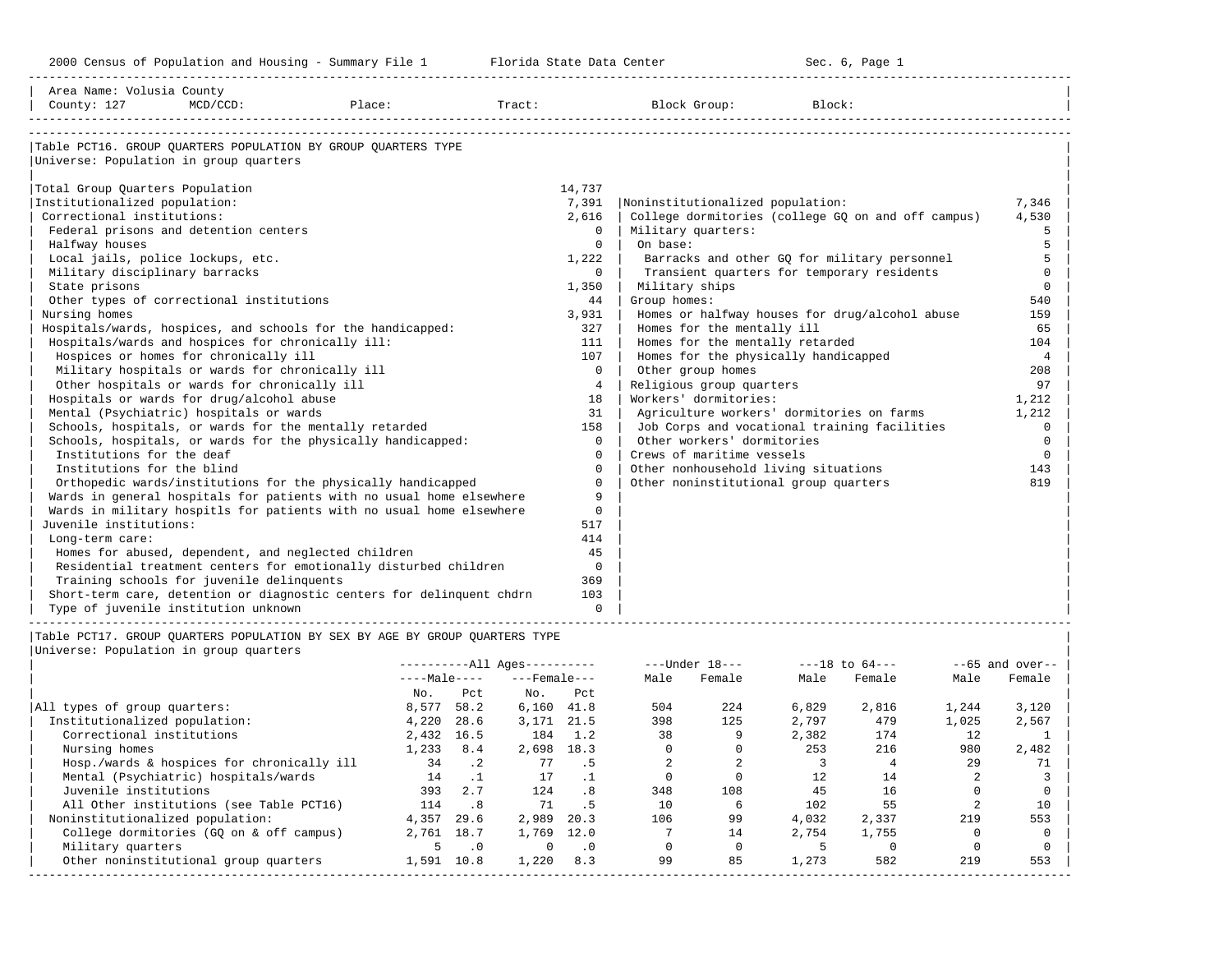-----------------------------------------------------------------------------------------------------------------------------------------------------

| County: 127<br>$MCD/CCD$ :                                                                                 | Place:       |           | Tract:                 |           |      | Block Group:   | Block: |                    |       |                   |
|------------------------------------------------------------------------------------------------------------|--------------|-----------|------------------------|-----------|------|----------------|--------|--------------------|-------|-------------------|
| Table PCT17A. GROUP QUARTERS POPULATION BY SEX BY AGE BY GROUP QUARTERS TYPE (PERSONS WHO ARE WHITE ALONE) |              |           |                        |           |      |                |        |                    |       |                   |
| Universe: Population in group quarters                                                                     |              |           | $------All Aqes------$ |           |      | ---Under 18--- |        | $---18$ to $64---$ |       | $--65$ and over-- |
|                                                                                                            | $---Male---$ |           | $---$ Female $---$     |           | Male | Female         | Male   | Female             | Male  | Female            |
|                                                                                                            | No.          | Pct       | No.                    | Pct       |      |                |        |                    |       |                   |
| All types of group quarters:                                                                               | 6,040        | 55.0      | 4,946                  | 45.0      | 314  | 172            | 4,613  | 1,852              | 1,113 | 2,922             |
| Institutionalized population:                                                                              | 2,723        | 24.8      | 2,855                  | 26.0      | 233  | 96             | 1,588  | 383                | 902   | 2,376             |
| Correctional institutions                                                                                  | 1,293        | 11.8      | 131                    | 1.2       | 29   |                | 1,259  | 122                |       |                   |
| Nursing homes                                                                                              | 1,073        | 9.8       | 2,484                  | 22.6      |      |                | 204    | 185                | 869   | 2,299             |
| Hosp./wards & hospices for chronically ill                                                                 | 27           | $\cdot$ 2 | 72                     | . 7       |      |                |        |                    | 24    | 66                |
| Mental (Psychiatric) hospitals/wards                                                                       | 11           |           | 14                     | $\cdot$ 1 |      |                |        | 12                 |       |                   |
| Juvenile institutions                                                                                      | 212          | 1.9       | 86                     | . 8       | 195  | 79             | 17     |                    |       |                   |
| All Other institutions (see Table PCT16)                                                                   | 107          | 1.0       | 68                     | . 6       |      | 6              | 97     | 53                 |       |                   |
| Noninstitutionalized population:                                                                           | 3,317        | 30.2      | 2,091                  | 19.0      | 81   | 76             | 3,025  | 1,469              | 211   | 546               |
| College dormitories (GQ on & off campus)                                                                   | 1,866        | 17.0      | 939                    | 8.5       |      |                | 1,864  | 933                |       |                   |
| Military quarters                                                                                          | 4            | $\cdot$ 0 | $\Omega$               | $\cdot$ 0 |      |                |        |                    |       |                   |
| Other noninstitutional group quarters                                                                      | 1,447        | 13.2      | 1,152                  | 10.5      | 79   | 70             | 1,157  | 536                | 211   | 546               |

|Table PCT17B. GROUP QUARTERS POPULATION BY SEX BY AGE BY GROUP QUARTERS TYPE (PERSONS WHO ARE BLACK OR AFRICAN AMERICAN ALONE) | |Universe: Population in group quarters |

|                                            |              |           | $------All Aqes------$ |           |      | $---Under 18---$ |       | $---18$ to $64---$ |      | $--65$ and over-- |
|--------------------------------------------|--------------|-----------|------------------------|-----------|------|------------------|-------|--------------------|------|-------------------|
|                                            | $---Male---$ |           | $---$ Female $---$     |           | Male | Female           | Male  | Female             | Male | Female            |
|                                            | No.          | Pct       | No.                    | Pct       |      |                  |       |                    |      |                   |
| All types of group quarters:               | 2,174        | 66.4      | 1,100                  | 33.6      | 176  | 43               | 1,877 | 872                | 121  | 185               |
| Institutionalized population:              | 1,342        | 41.0      | 283                    | 8.6       | 153  | 26               | 1,074 | 77                 | 115  | 180               |
| Correctional institutions                  | 1,009        | 30.8      | 42                     | 1.3       |      |                  | 994   | 41                 |      |                   |
| Nursing homes                              | 151          | 4.6       | 196                    | 6.0       |      |                  | 47    | 2.4                | 104  | 172               |
| Hosp./wards & hospices for chronically ill |              | $\cdot$ 2 |                        | $\cdot$ 2 |      |                  |       |                    |      |                   |
| Mental (Psychiatric) hospitals/wards       |              |           |                        |           |      |                  |       |                    |      |                   |
| Juvenile institutions                      | 166          | 5.1       | 35                     | 1.1       | 141  | 26               | 25    |                    |      |                   |
| All Other institutions (see Table PCT16)   |              | .2        |                        |           |      |                  |       |                    |      |                   |
| Noninstitutionalized population:           | 832          | 25.4      | 817                    | 25.0      | 23   | 17               | 803   | 795                |      |                   |
| College dormitories (GO on & off campus)   | 707          | 21.6      | 761                    | 23.2      |      |                  | 703   | 756                |      |                   |
| Military quarters                          |              | $\cdot$ 0 |                        | $\cdot$ 0 |      |                  |       |                    |      |                   |
| Other noninstitutional group quarters      | 125          | 3.8       | 56                     |           | 19   |                  | 100   | 39                 |      |                   |

-----------------------------------------------------------------------------------------------------------------------------------------------------

|Table PCT17C. GROUP QUARTERS POPULATION BY SEX BY AGE BY GROUP QUARTERS TYPE (PERSONS WHO ARE AMERICAN INDIAN AND ALASKAN NATIVE ALONE) | |Universe: Population in group quarters |

|     |           |                                           |           |                                                                     |        |                  |        |                    | $--65$ and over-- |
|-----|-----------|-------------------------------------------|-----------|---------------------------------------------------------------------|--------|------------------|--------|--------------------|-------------------|
|     |           |                                           |           | Male                                                                | Female | Male             | Female | Male               | Female            |
| No. | Pct       | No.                                       | Pct       |                                                                     |        |                  |        |                    |                   |
|     | 81.5      |                                           | 18.5      |                                                                     |        | 50               |        |                    |                   |
|     | 53.8      |                                           | 7.7       |                                                                     |        | 33               |        |                    |                   |
|     | 49.2      | 3                                         | 4.6       |                                                                     |        | 31               |        |                    |                   |
|     | 1.5       |                                           | 1.5       |                                                                     |        |                  |        |                    |                   |
|     | $\cdot$ 0 |                                           | . 0       |                                                                     |        |                  |        |                    |                   |
|     | 1.5       |                                           | $\cdot$ 0 |                                                                     |        |                  |        |                    |                   |
|     | 1.5       |                                           | $\cdot$ 0 |                                                                     |        |                  |        |                    |                   |
|     | $\cdot$ 0 |                                           | 1.5       |                                                                     |        |                  |        |                    |                   |
| 18  | 27.7      |                                           |           |                                                                     |        |                  |        |                    |                   |
|     | 15.4      | 6.                                        | 9.2       |                                                                     |        |                  |        |                    |                   |
|     | $\cdot$ 0 |                                           | $\cdot$ 0 |                                                                     |        |                  |        |                    |                   |
|     | 12.3      |                                           | 1.5       |                                                                     |        |                  |        |                    |                   |
|     |           | $---Male---$<br>53<br>35<br>32<br>10<br>8 |           | ----------All Ages----------<br>$---$ Female $---$<br>12<br>7, 10.8 |        | $---Under 18---$ |        | $---18$ to $64---$ |                   |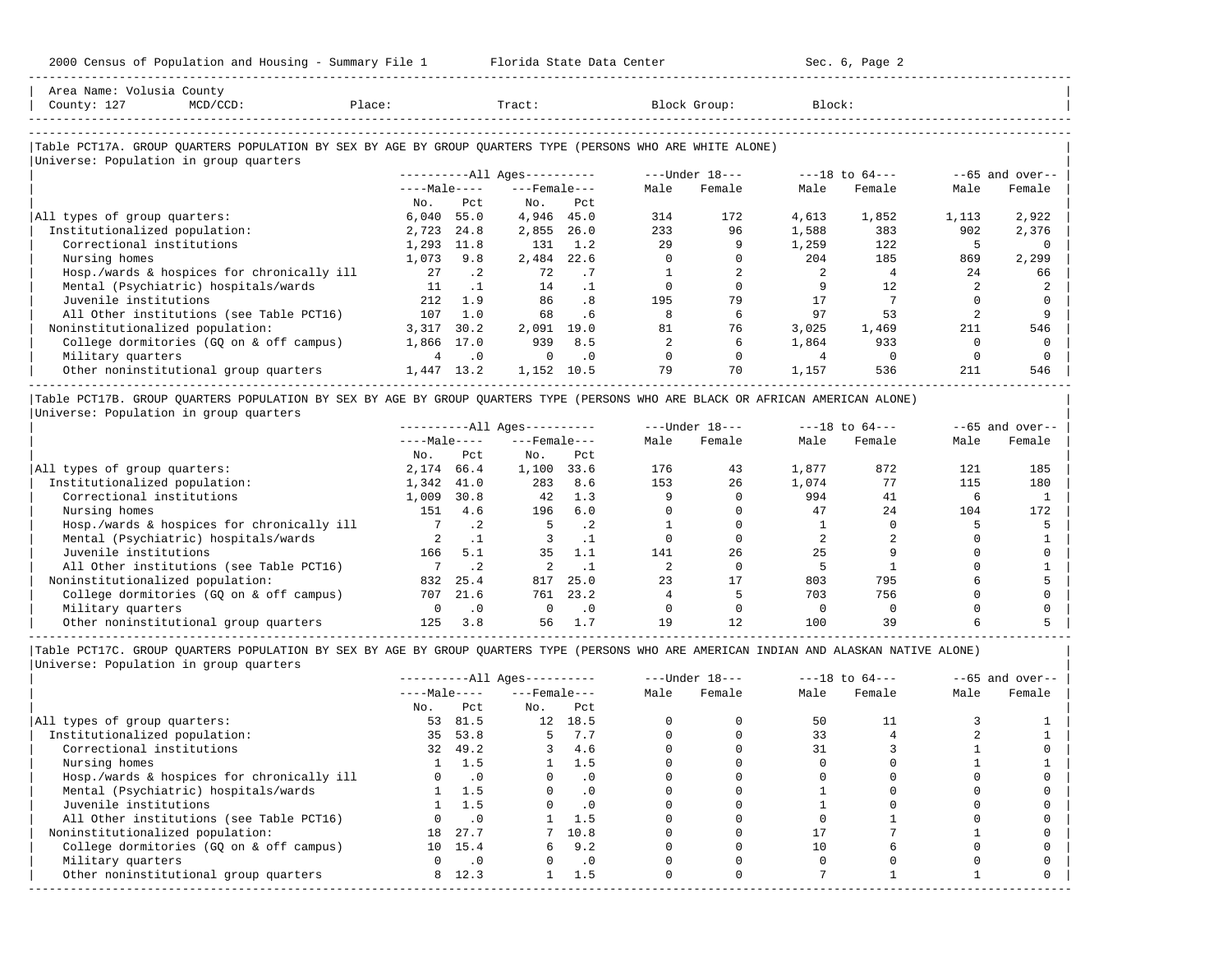-----------------------------------------------------------------------------------------------------------------------------------------------------

| Area<br>Name        | count                                                                                                           |     |       |          |        |
|---------------------|-----------------------------------------------------------------------------------------------------------------|-----|-------|----------|--------|
| Count,<br><b>+4</b> | the contract of the contract of the contract of the contract of the contract of the contract of the contract of | ⊥ac | Tract | JL OUD : | Block' |
|                     |                                                                                                                 |     |       |          |        |

-----------------------------------------------------------------------------------------------------------------------------------------------------

## |Table PCT17D. GROUP QUARTERS POPULATION BY SEX BY AGE BY GROUP QUARTERS TYPE (PERSONS WHO ARE ASIAN ALONE) |

|                                            |              |           | $------All Ages------$ |           |      | ---Under 18--- | $---18$ to $64---$ |        |      | $--65$ and over-- |
|--------------------------------------------|--------------|-----------|------------------------|-----------|------|----------------|--------------------|--------|------|-------------------|
|                                            | $---Male---$ |           | $---$ Female $---$     |           | Male | Female         | Male               | Female | Male | Female            |
|                                            | No.          | Pct.      | No.                    | Pct       |      |                |                    |        |      |                   |
| All types of group quarters:               | 88           | 83.0      | 18                     | 17.0      |      |                | 83                 | 10     |      |                   |
| Institutionalized population:              | 12           | 11.3      | 9                      | 8.5       |      |                |                    |        |      |                   |
| Correctional institutions                  |              | 5.7       |                        | $\cdot$ 0 |      |                |                    |        |      |                   |
| Nursing homes                              |              | 3.8       | 9                      | 8.5       |      |                |                    |        |      |                   |
| Hosp./wards & hospices for chronically ill |              | $\cdot$ 0 |                        | . 0       |      |                |                    |        |      |                   |
| Mental (Psychiatric) hospitals/wards       |              | $\cdot$ 0 |                        | $\cdot$ 0 |      |                |                    |        |      |                   |
| Juvenile institutions                      |              | 1.9       |                        | $\cdot$ 0 |      |                |                    |        |      |                   |
| All Other institutions (see Table PCT16)   |              | . 0       |                        | $\cdot$ 0 |      |                |                    |        |      |                   |
| Noninstitutionalized population:           | 76           | 71.7      |                        | 8.5       |      |                |                    |        |      |                   |
| College dormitories (GO on & off campus)   |              | 73 68.9   |                        | 6.6       |      |                | 73                 |        |      |                   |
| Military quarters                          |              | $\cdot$ 0 |                        | $\cdot$ 0 |      |                |                    |        |      |                   |
| Other noninstitutional group quarters      |              | 2.8       | $\overline{2}$         | 1.9       |      |                |                    |        |      |                   |

|Table PCT17E. GROUP QUARTERS POPULATION BY SEX BY AGE BY GROUP QUARTERS TYPE (PERSONS OF WHO ARE NATIVE HAWAIIAN AND OTHER PACIFIC ISLANDER ALONE) | |Universe: Population in group quarters |

|                                            |              |           | $------All Ages------$ |           |      | $---Under 18---$ |      | $---18$ to $64---$ |      | $--65$ and over-- |
|--------------------------------------------|--------------|-----------|------------------------|-----------|------|------------------|------|--------------------|------|-------------------|
|                                            | $---Male---$ |           | $---$ Female $---$     |           | Male | Female           | Male | Female             | Male | Female            |
|                                            | No.          | Pct       | No.                    | Pct       |      |                  |      |                    |      |                   |
| All types of group quarters:               | 8            | 80.0      | $\overline{a}$         | 20.0      |      |                  |      |                    |      |                   |
| Institutionalized population:              |              | 10.0      |                        | . 0       |      |                  |      |                    |      |                   |
| Correctional institutions                  |              | 10.0      |                        | $\cdot$ 0 |      |                  |      |                    |      |                   |
| Nursing homes                              |              |           |                        | $\cdot$ 0 |      |                  |      |                    |      |                   |
| Hosp./wards & hospices for chronically ill |              | $\cdot$ 0 |                        | $\cdot$ 0 |      |                  |      |                    |      |                   |
| Mental (Psychiatric) hospitals/wards       |              |           |                        | $\cdot$ 0 |      |                  |      |                    |      |                   |
| Juvenile institutions                      |              | $\cdot$ 0 |                        | $\cdot$ 0 |      |                  |      |                    |      |                   |
| All Other institutions (see Table PCT16)   |              |           |                        |           |      |                  |      |                    |      |                   |
| Noninstitutionalized population:           |              | 70.0      |                        | 2, 20.0   |      |                  |      |                    |      |                   |
| College dormitories (GO on & off campus)   |              | 70.0      |                        | 20.0      |      |                  |      |                    |      |                   |
| Military quarters                          |              | $\cdot$ 0 |                        | $\cdot$ 0 |      |                  |      |                    |      |                   |
| Other noninstitutional group quarters      |              |           |                        |           |      |                  |      |                    |      |                   |

|Table PCT17F. GROUP QUARTERS POPULATION BY SEX BY AGE BY GROUP QUARTERS TYPE (PERSONS WHO ARE SOME OTHER RACE ALONE) |

|                                            |              |           | $------All Ages------$ |           |      | $---Under 18---$ |      | $---18$ to $64---$ |      | $--65$ and over-- |
|--------------------------------------------|--------------|-----------|------------------------|-----------|------|------------------|------|--------------------|------|-------------------|
|                                            | $---Male---$ |           | $---$ Female $---$     |           | Male | Female           | Male | Female             | Male | Female            |
|                                            | No.          | Pct       | No.                    | Pct       |      |                  |      |                    |      |                   |
| All types of group quarters:               | 80           | 76.2      | 25                     | 23.8      |      |                  |      | 22                 |      |                   |
| Institutionalized population:              | 29           | 27.6      |                        | 4.8       |      |                  | 21   |                    |      |                   |
| Correctional institutions                  |              | 20 19.0   |                        | 1.0       |      |                  | 20   |                    |      |                   |
| Nursing homes                              |              | $\cdot$ 0 |                        | 1.9       |      |                  |      |                    |      |                   |
| Hosp./wards & hospices for chronically ill |              | .0        |                        | $\cdot$ 0 |      |                  |      |                    |      |                   |
| Mental (Psychiatric) hospitals/wards       |              | $\cdot$ 0 |                        | $\cdot$ 0 |      |                  |      |                    |      |                   |
| Juvenile institutions                      | 9            | 8.6       |                        | 1.9       |      |                  |      |                    |      |                   |
| All Other institutions (see Table PCT16)   |              | $\cdot$ 0 |                        | $\cdot$ 0 |      |                  |      |                    |      |                   |
| Noninstitutionalized population:           | 51           | 48.6      |                        | 20 19.0   |      |                  | 50   | 19                 |      |                   |
| College dormitories (GQ on & off campus)   | 47           | 44.8      | 17                     | 16.2      |      |                  | 46   |                    |      |                   |
| Military quarters                          |              | 1.0       |                        | $\cdot$ 0 |      |                  |      |                    |      |                   |
| Other noninstitutional group quarters      |              | 2.9       | 3                      | 2.9       |      |                  |      |                    |      |                   |
|                                            |              |           |                        |           |      |                  |      |                    |      |                   |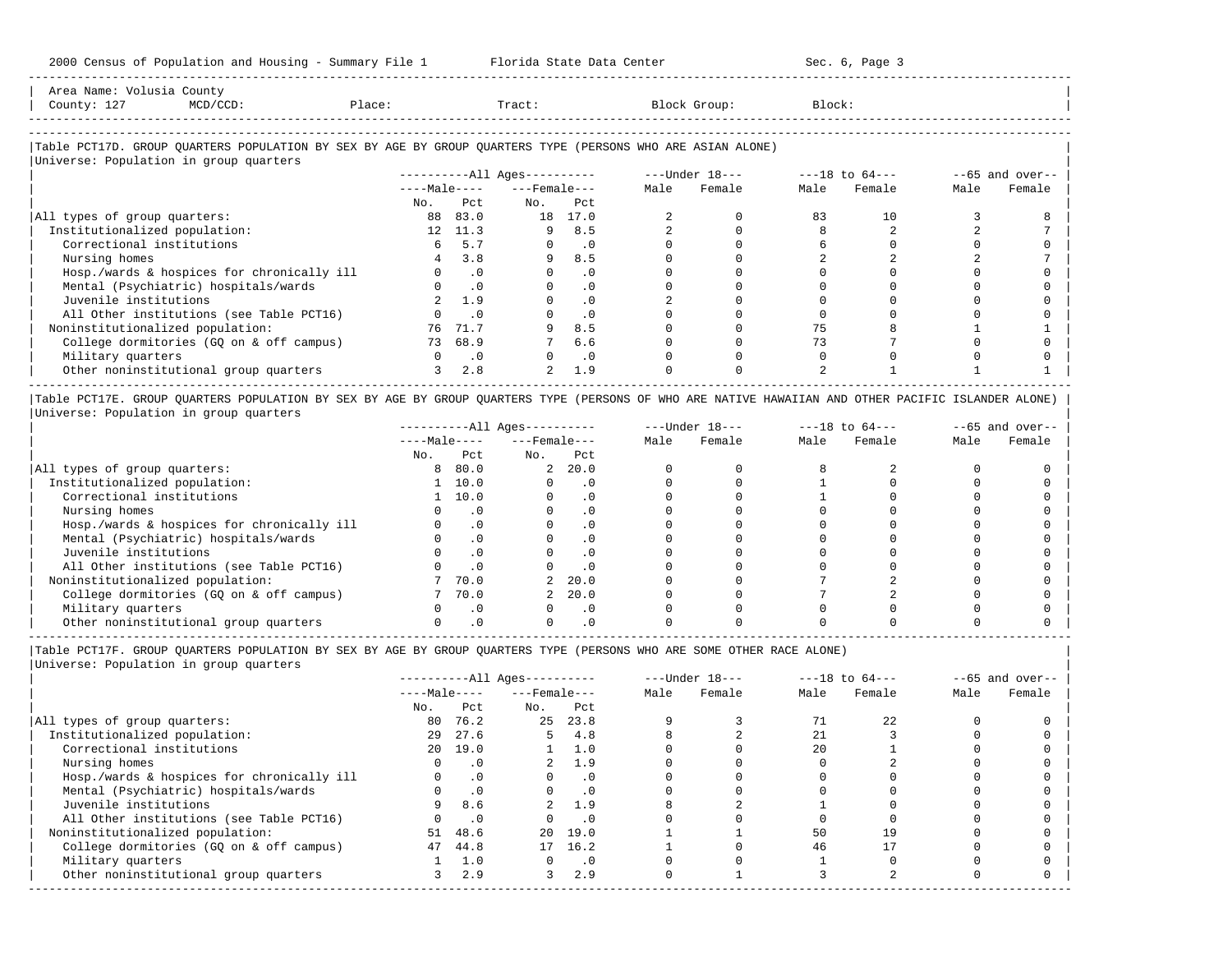| 2000 Census of Population and Housing - Summary File 1 Florida State Data Center 5 8 Sec. 6, Page 4                           |                                              |               |                                              |               |                         |                                                      |                                        |                                   |              |                   |
|-------------------------------------------------------------------------------------------------------------------------------|----------------------------------------------|---------------|----------------------------------------------|---------------|-------------------------|------------------------------------------------------|----------------------------------------|-----------------------------------|--------------|-------------------|
| Area Name: Volusia County<br>MCD/CCD: Place:<br>County: 127                                                                   |                                              |               |                                              |               | Tract: Block Group:     |                                                      | Block:                                 |                                   |              |                   |
| Table PCT17G. GROUP QUARTERS POPULATION BY SEX BY AGE BY GROUP QUARTERS TYPE (PERSONS OF WHO REPORT TWO OR MORE RACES)        |                                              |               |                                              |               |                         |                                                      |                                        |                                   |              |                   |
| Universe: Population in group quarters                                                                                        |                                              |               |                                              |               |                         |                                                      |                                        |                                   |              |                   |
|                                                                                                                               |                                              |               | $------All \text{Aqes------}$                |               |                         |                                                      |                                        | ---Under 18--- ---18 to 64---     |              | $--65$ and over-- |
|                                                                                                                               |                                              |               | $---Male-- ---Female---$                     |               | Male                    | Female                                               | Male                                   | Female                            | Male         | Female            |
|                                                                                                                               | No.                                          | Pct           | $NQ$ .                                       | Pct           |                         |                                                      |                                        |                                   |              |                   |
| All types of group quarters:                                                                                                  |                                              | 134 70.2      |                                              | 57 29.8       | 3                       | 6                                                    | 127 — 127                              | 47                                | 4            |                   |
| Institutionalized population:                                                                                                 |                                              | 78 40.8       | 14 7.3                                       |               | $\overline{a}$          | 1                                                    | 72                                     | 10                                | 4            |                   |
| Correctional institutions                                                                                                     |                                              | 71 37.2       | $7 \t3.7$                                    |               | $\Omega$                | $\Omega$                                             | 71                                     | 7                                 | $\Omega$     |                   |
| Nursing homes                                                                                                                 |                                              | $4 \quad 2.1$ | $6 \t 3.1$                                   |               | $\Omega$                | $\Omega$                                             | $\Omega$                               | 3                                 |              |                   |
| Hosp./wards & hospices for chronically ill                                                                                    |                                              | $0 \qquad .0$ |                                              | $0 \qquad .0$ | $\Omega$                | $\Omega$                                             | $\Omega$                               | $\Omega$                          | $\Omega$     |                   |
| Mental (Psychiatric) hospitals/wards                                                                                          |                                              | $0 \qquad .0$ |                                              | $0 \qquad .0$ | $\Omega$                | $\Omega$                                             | $\Omega$                               | $\Omega$                          | $\Omega$     |                   |
| Juvenile institutions                                                                                                         |                                              | 3, 1.6        |                                              | $1 \quad .5$  | 2                       |                                                      |                                        | $\Omega$                          | $\cap$       |                   |
| All Other institutions (see Table PCT16)                                                                                      |                                              | $0 \qquad .0$ |                                              | $0 \qquad .0$ | $\mathbf{0}$            | $\Omega$                                             | $\circ$                                | $\mathbf 0$                       | $\Omega$     |                   |
| Noninstitutionalized population:                                                                                              |                                              | 56 29.3       |                                              | 43 22.5       |                         | 5                                                    |                                        | 55 8 10 11<br>37                  | $\Omega$     |                   |
| College dormitories (GQ on & off campus)                                                                                      |                                              | 51 26.7       |                                              | 37 19.4       |                         | $\Omega$<br>$\overline{3}$                           |                                        | 34<br>51 7                        | $\Omega$     | $\Omega$          |
| Military quarters                                                                                                             | $\begin{array}{ccc} & & 0 & \end{array}$ . O |               | $\begin{array}{ccc} & & 0 & \end{array}$ . 0 |               |                         | $\Omega$                                             | $\Omega$<br>$\Omega$                   | $\Omega$                          | $\Omega$     |                   |
| Other noninstitutional group quarters 5 2.6                                                                                   |                                              |               |                                              | $6 \quad 3.1$ |                         | $\overline{2}$                                       |                                        | 3                                 | <sup>n</sup> |                   |
| Table PCT17H. GROUP QUARTERS POPULATION BY SEX BY AGE BY GROUP QUARTERS TYPE (PERSONS OF ANY RACE WHO ARE HISPANIC OR LATINO) |                                              |               |                                              |               |                         |                                                      |                                        |                                   |              |                   |
| Universe: Population in group quarters                                                                                        |                                              |               |                                              |               |                         |                                                      |                                        |                                   |              |                   |
|                                                                                                                               |                                              |               | ----------All Ages----------                 |               |                         |                                                      |                                        | ---Under 18--- --- ---18 to 64--- |              | $-65$ and over--  |
|                                                                                                                               |                                              |               | $---Male-- ---Female---$                     |               |                         | Male Female Male                                     |                                        | Female                            | Male         | Female            |
|                                                                                                                               |                                              | No. Pct       | $NQ$ .                                       | Pct           |                         |                                                      |                                        |                                   |              |                   |
| All types of group quarters:                                                                                                  |                                              |               |                                              |               | 1, 181 71.4 473 28.6 43 |                                                      | 24 1,096                               | 411                               | 42           | 38                |
| Institutionalized population:                                                                                                 | 216 13.1                                     |               |                                              |               |                         | 45 2.7 16 4 181 12                                   |                                        |                                   | 19           | 29                |
| Correctional institutions                                                                                                     |                                              |               | 170 10.3 7 .4                                |               |                         | 3 0 167                                              |                                        | $7\overline{ }$                   | $\Omega$     | $\Omega$          |
| Nursing homes                                                                                                                 |                                              | 23 1.4        | 31 1.9                                       |               | $\Omega$                |                                                      | $\begin{array}{ccc} 0 & 4 \end{array}$ | $\overline{2}$                    | 19           | 2.9               |
| Hosp (wards & hospices for chronically ill $\qquad \qquad 0 \qquad 0 \qquad 0$                                                |                                              |               |                                              |               |                         | $\begin{array}{ccc} & & & \circ & \circ \end{array}$ | $\overline{a}$                         | $\cap$                            | $\cap$       |                   |

| Hosp./wards & hospices for chronically ill |     |      |     |      |    |    |     |     |  |
|--------------------------------------------|-----|------|-----|------|----|----|-----|-----|--|
| Mental (Psychiatric) hospitals/wards       |     |      |     |      |    |    |     |     |  |
| Juvenile institutions                      |     | .8   |     |      |    |    |     |     |  |
| All Other institutions (see Table PCT16)   |     |      |     |      |    |    |     |     |  |
| Noninstitutionalized population:           | 965 | 58.3 | 428 | 25.9 | 27 | 20 | 915 | 399 |  |
| College dormitories (GQ on & off campus)   | 129 | 7.8  | 44  | 2.7  |    |    | 128 | 43  |  |
| Military quarters                          |     |      |     |      |    |    |     |     |  |
| Other noninstitutional group quarters      | 835 | 50.5 | 384 | 23.2 | 26 |    | 786 | 356 |  |

|Table PCT17I. GROUP QUARTERS POPULATION BY SEX BY AGE BY GROUP QUARTERS TYPE (PERSONS OF WHO ARE WHITE ALONE, NOT HISPANIC OR LATINO) | |Universe: Population in group quarters |

|                                            |              |           | $------All Aqes------$ |           | $---Under 18---$ |        | $---18$ to $64---$ |        | $--65$ and over-- |        |
|--------------------------------------------|--------------|-----------|------------------------|-----------|------------------|--------|--------------------|--------|-------------------|--------|
|                                            | $---Male---$ |           | $---$ Female $---$     |           | Male             | Female | Male               | Female | Male              | Female |
|                                            | No.          | Pct       | No.                    | Pct       |                  |        |                    |        |                   |        |
| All types of group quarters:               | 5.012        | 52.6      | 4,513                  | 47.4      | 281              | 151    | 3,656              | 1,476  | 1,075             | 2,886  |
| Institutionalized population:              | 2,588        | 27.2      | 2,820                  | 29.6      | 225              | 94     | 1,478              | 377    | 885               | 2,349  |
| Correctional institutions                  | 1,193        | 12.5      | 127                    | 1.3       | 26               |        | 1,162              | 118    |                   |        |
| Nursing homes                              | 1,052        | 11.0      | 2,457                  | 25.8      |                  |        | 200                | 185    | 852               | 2,272  |
| Hosp./wards & hospices for chronically ill | 27           | $\cdot$ 3 | 72                     | .8        |                  |        |                    |        | 24                | 66     |
| Mental (Psychiatric) hospitals/wards       | 10           |           | 14                     |           |                  |        |                    | 12     |                   |        |
| Juvenile institutions                      | 207          | 2.2       | 84                     | . 9       | 191              | 77     | 16                 |        |                   |        |
| All Other institutions (see Table PCT16)   | 99           | 1.0       | 66                     | .7        |                  | 6      | 90                 | 51     |                   |        |
| Noninstitutionalized population:           | 2,424        | 25.4      | 1,693                  | 17.8      | 56               | 57     | 2,178              | 1,099  | 190               | 537    |
| College dormitories (GO on & off campus)   | 1,798        | 18.9      | 921                    | 9.7       |                  |        | 1,796              | 916    |                   |        |
| Military quarters                          |              | $\cdot$ 0 | $\Omega$               | $\cdot$ 0 |                  |        |                    |        |                   |        |
| Other noninstitutional group quarters      | 622          | 6.5       | 772                    | 8.1       | 54               | 52     | 378                | 183    | 190               | 537    |
|                                            |              |           |                        |           |                  |        |                    |        |                   |        |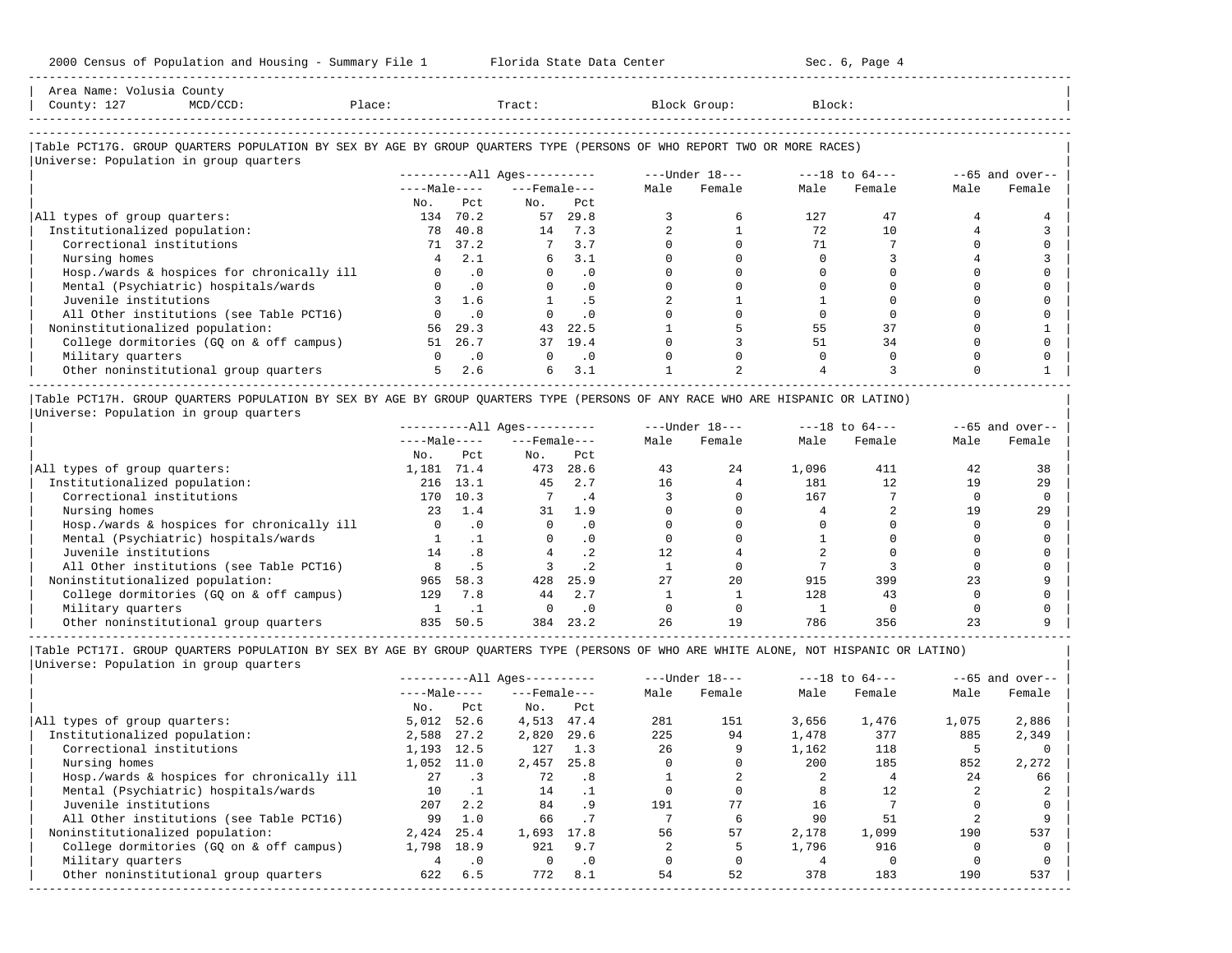-----------------------------------------------------------------------------------------------------------------------------------------------------

| Area Name: Wakulla County<br>County: 129            | $MCD/CCD$ : | Place:                                                                      | Tract: |          | Block Group:                          | Block:                                             |          |
|-----------------------------------------------------|-------------|-----------------------------------------------------------------------------|--------|----------|---------------------------------------|----------------------------------------------------|----------|
|                                                     |             |                                                                             |        |          |                                       |                                                    |          |
|                                                     |             | Table PCT16. GROUP OUARTERS POPULATION BY GROUP OUARTERS TYPE               |        |          |                                       |                                                    |          |
| Universe: Population in group quarters              |             |                                                                             |        |          |                                       |                                                    |          |
| Total Group Quarters Population                     |             |                                                                             |        | 1,144    |                                       |                                                    |          |
| Institutionalized population:                       |             |                                                                             |        | 1,114    | Noninstitutionalized population:      |                                                    | 30       |
| Correctional institutions:                          |             |                                                                             |        | 1,024    |                                       | College dormitories (college GQ on and off campus) | $\Omega$ |
| Federal prisons and detention centers               |             |                                                                             |        | $\Omega$ | Military quarters:                    |                                                    | $\Omega$ |
| Halfway houses                                      |             |                                                                             |        | $\Omega$ | On base:                              |                                                    | $\Omega$ |
| Local jails, police lockups, etc.                   |             |                                                                             |        | 155      |                                       | Barracks and other GQ for military personnel       | $\Omega$ |
| Military disciplinary barracks                      |             |                                                                             |        | $\Omega$ |                                       | Transient quarters for temporary residents         | $\Omega$ |
| State prisons                                       |             |                                                                             |        | 869      | Military ships                        |                                                    |          |
| Other types of correctional institutions            |             |                                                                             |        | $\Omega$ | Group homes:                          |                                                    |          |
| Nursing homes                                       |             |                                                                             |        | 90       |                                       | Homes or halfway houses for drug/alcohol abuse     |          |
|                                                     |             | Hospitals/wards, hospices, and schools for the handicapped:                 |        | $\Omega$ | Homes for the mentally ill            |                                                    |          |
| Hospitals/wards and hospices for chronically ill:   |             |                                                                             |        | $\Omega$ | Homes for the mentally retarded       |                                                    |          |
| Hospices or homes for chronically ill               |             |                                                                             |        | $\Omega$ | Homes for the physically handicapped  |                                                    |          |
| Military hospitals or wards for chronically ill     |             |                                                                             |        | $\Omega$ | Other group homes                     |                                                    | $\cap$   |
| Other hospitals or wards for chronically ill        |             |                                                                             |        | $\Omega$ | Religious group quarters              |                                                    | $\cap$   |
| Hospitals or wards for drug/alcohol abuse           |             |                                                                             |        | $\Omega$ | Workers' dormitories:                 |                                                    | $\cap$   |
| Mental (Psychiatric) hospitals or wards             |             |                                                                             |        | $\Omega$ |                                       | Agriculture workers' dormitories on farms          | $\cap$   |
|                                                     |             | Schools, hospitals, or wards for the mentally retarded                      |        | $\Omega$ |                                       | Job Corps and vocational training facilities       | $\Omega$ |
|                                                     |             | Schools, hospitals, or wards for the physically handicapped:                |        | $\Omega$ | Other workers' dormitories            |                                                    |          |
| Institutions for the deaf                           |             |                                                                             |        | $\Omega$ | Crews of maritime vessels             |                                                    |          |
| Institutions for the blind                          |             |                                                                             |        | $\Omega$ | Other nonhousehold living situations  |                                                    | $\cap$   |
|                                                     |             | Orthopedic wards/institutions for the physically handicapped                |        | $\Omega$ | Other noninstitutional group quarters |                                                    | 30       |
|                                                     |             | Wards in general hospitals for patients with no usual home elsewhere        |        | $\Omega$ |                                       |                                                    |          |
|                                                     |             | Wards in military hospitls for patients with no usual home elsewhere        |        | $\Omega$ |                                       |                                                    |          |
| Juvenile institutions:                              |             |                                                                             |        | $\Omega$ |                                       |                                                    |          |
| Long-term care:                                     |             |                                                                             |        | $\Omega$ |                                       |                                                    |          |
| Homes for abused, dependent, and neglected children |             |                                                                             |        | $\Omega$ |                                       |                                                    |          |
|                                                     |             | Residential treatment centers for emotionally disturbed children            |        | $\Omega$ |                                       |                                                    |          |
| Training schools for juvenile delinquents           |             |                                                                             |        |          |                                       |                                                    |          |
|                                                     |             | Short-term care, detention or diagnostic centers for delinquent chdrn       |        | $\Omega$ |                                       |                                                    |          |
| Type of juvenile institution unknown                |             |                                                                             |        | $\Omega$ |                                       |                                                    |          |
|                                                     |             | Table PCT17. GROUP OUARTERS POPULATION BY SEX BY AGE BY GROUP OUARTERS TYPE |        |          |                                       |                                                    |          |

|                                            |              |           | $------All Ages------$ |           |      | $---Under 18---$ | $---18$ to $64---$ |        | $--65$ and over-- |        |
|--------------------------------------------|--------------|-----------|------------------------|-----------|------|------------------|--------------------|--------|-------------------|--------|
|                                            | $---Male---$ |           | $---$ Female $---$     |           | Male | Female           | Male               | Female | Male              | Female |
|                                            | No.          | Pct       | No.                    | Pct       |      |                  |                    |        |                   |        |
| All types of group quarters:               | 1,039        | 90.8      | 105                    | 9.2       |      |                  | 994                | 45     | 41                | 59     |
| Institutionalized population:              | 1,024        | 89.5      | 90                     | 7.9       |      |                  | 983                |        |                   | 53     |
| Correctional institutions                  | 993          | 86.8      | 31                     | 2.7       |      |                  | 977                | 31     | 12                |        |
| Nursing homes                              | 31           | 2.7       | 59                     | 5.2       |      |                  |                    |        | 25                | 53     |
| Hosp./wards & hospices for chronically ill |              | $\cdot$ 0 |                        | . 0       |      |                  |                    |        |                   |        |
| Mental (Psychiatric) hospitals/wards       |              | $\cdot$ 0 |                        | $\cdot$ 0 |      |                  |                    |        |                   |        |
| Juvenile institutions                      |              | $\cdot$ 0 |                        |           |      |                  |                    |        |                   |        |
| All Other institutions (see Table PCT16)   |              | $\cdot$ 0 |                        | . 0       |      |                  |                    |        |                   |        |
| Noninstitutionalized population:           |              | 1.3       | 15                     | 1.3       |      |                  |                    |        |                   |        |
| College dormitories (GO on & off campus)   |              | $\cdot$ 0 |                        | $\cdot$ 0 |      |                  |                    |        |                   |        |
| Military quarters                          |              | $\cdot$ 0 |                        | . 0       |      |                  |                    |        |                   |        |
| Other noninstitutional group quarters      | 15           | 1.3       | 15                     | 1.3       |      |                  |                    |        |                   |        |
|                                            |              |           |                        |           |      |                  |                    |        |                   |        |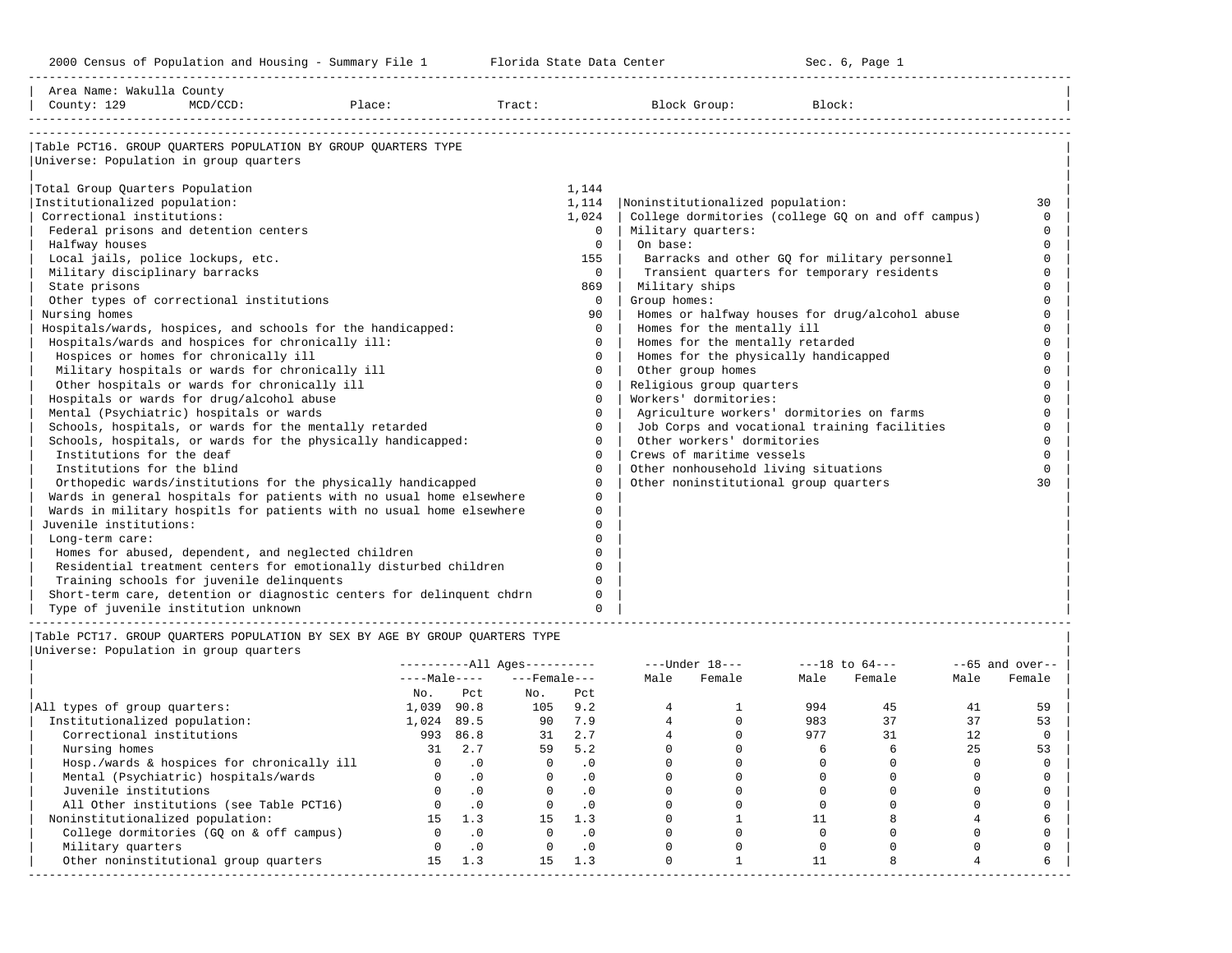| Aros                            |  |  |  |
|---------------------------------|--|--|--|
| 'ດນກາ                           |  |  |  |
| ------------------------------- |  |  |  |

-----------------------------------------------------------------------------------------------------------------------------------------------------

### |Table PCT17A. GROUP QUARTERS POPULATION BY SEX BY AGE BY GROUP QUARTERS TYPE (PERSONS WHO ARE WHITE ALONE) |

|                                            |              |           | $------All Ages------$ |           |      | $---Under 18---$ |      | $---18$ to $64---$ | $--65$ and over-- |        |
|--------------------------------------------|--------------|-----------|------------------------|-----------|------|------------------|------|--------------------|-------------------|--------|
|                                            | $---Male---$ |           | $---$ Female $---$     |           | Male | Female           | Male | Female             | Male              | Female |
|                                            | No.          | Pct       | No.                    | Pct       |      |                  |      |                    |                   |        |
| All types of group quarters:               | 482          | 87.0      | 72                     | 13.0      |      |                  | 447  | 2.8                | 31                | 43     |
| Institutionalized population:              | 473          | 85.4      | 63                     | 11.4      |      |                  | 441  | 2.2.               | 28                | 41     |
| Correctional institutions                  | 451          | 81.4      | 19                     | 3.4       |      |                  | 437  | 19                 | 10                |        |
| Nursing homes                              | 22           | 4.0       | 44                     | 7.9       |      |                  |      |                    | 18                | 41     |
| Hosp./wards & hospices for chronically ill |              | $\cdot$ 0 | $\Omega$               | $\cdot$ 0 |      |                  |      |                    |                   |        |
| Mental (Psychiatric) hospitals/wards       |              | $\cdot$ 0 |                        | $\cdot$ 0 |      |                  |      |                    |                   |        |
| Juvenile institutions                      |              | $\cdot$ 0 |                        | $\cdot$ 0 |      |                  |      |                    |                   |        |
| All Other institutions (see Table PCT16)   |              | $\cdot$ 0 |                        | $\cdot$ 0 |      |                  |      |                    |                   |        |
| Noninstitutionalized population:           |              | 1.6       |                        | 1.6       |      |                  |      |                    |                   |        |
| College dormitories (GQ on & off campus)   |              | $\cdot$ 0 |                        | $\cdot$ 0 |      |                  |      |                    |                   |        |
| Military quarters                          |              | .0        |                        | $\cdot$ 0 |      |                  |      |                    |                   |        |
| Other noninstitutional group quarters      |              | 1.6       | 9                      | 1.6       |      |                  |      |                    |                   |        |

|Table PCT17B. GROUP QUARTERS POPULATION BY SEX BY AGE BY GROUP QUARTERS TYPE (PERSONS WHO ARE BLACK OR AFRICAN AMERICAN ALONE) | |Universe: Population in group quarters |

|                                            |              |           | $------All Ages------$ |           |      | $---Under 18---$ | $---18$ to $64---$ |        | $- -65$ and over-- |        |
|--------------------------------------------|--------------|-----------|------------------------|-----------|------|------------------|--------------------|--------|--------------------|--------|
|                                            | $---Male---$ |           | $---$ Female $---$     |           | Male | Female           | Male               | Female | Male               | Female |
|                                            | No.          | Pct       | No.                    | Pct       |      |                  |                    |        |                    |        |
| All types of group quarters:               | 514          | 94.1      | 32                     | 5.9       |      |                  | 504                | 16     | 10                 | 16     |
| Institutionalized population:              | 508          | 93.0      | 26                     | 4.8       |      |                  | 499                | 14     |                    |        |
| Correctional institutions                  | 499          | 91.4      | 12                     | 2.2       |      |                  | 497                | 12     |                    |        |
| Nursing homes                              |              | 1.6       | 14                     | 2.6       |      |                  |                    |        |                    |        |
| Hosp./wards & hospices for chronically ill |              | . 0       |                        | . 0       |      |                  |                    |        |                    |        |
| Mental (Psychiatric) hospitals/wards       |              |           |                        | $\cdot$ 0 |      |                  |                    |        |                    |        |
| Juvenile institutions                      |              |           |                        | . 0       |      |                  |                    |        |                    |        |
| All Other institutions (see Table PCT16)   |              |           |                        | $\cdot$ 0 |      |                  |                    |        |                    |        |
| Noninstitutionalized population:           |              |           | 6.                     | 1.1       |      |                  |                    |        |                    |        |
| College dormitories (GO on & off campus)   |              |           |                        | $\cdot$ 0 |      |                  |                    |        |                    |        |
| Military quarters                          |              | $\cdot$ 0 |                        | . 0       |      |                  |                    |        |                    |        |
| Other noninstitutional group quarters      |              |           |                        |           |      |                  |                    |        |                    |        |

----------------------------------------------------------------------------------------------------------------------------------------------------- |Table PCT17C. GROUP QUARTERS POPULATION BY SEX BY AGE BY GROUP QUARTERS TYPE (PERSONS WHO ARE AMERICAN INDIAN AND ALASKAN NATIVE ALONE) | |Universe: Population in group quarters |

|                                            |              |              | $------All Aqes------$ |            |      | $---Under 18---$ |      | $---18$ to $64---$ |      | $--65$ and over-- |
|--------------------------------------------|--------------|--------------|------------------------|------------|------|------------------|------|--------------------|------|-------------------|
|                                            |              | $---Male---$ | $---$ Female $---$     |            | Male | Female           | Male | Female             | Male | Female            |
|                                            | No.          | Pct          | No.                    | Pct        |      |                  |      |                    |      |                   |
| All types of group quarters:               |              | 9100.0       |                        | . 0        |      |                  |      |                    |      |                   |
| Institutionalized population:              |              | 9100.0       |                        | $\cdot$ 0  |      |                  |      |                    |      |                   |
| Correctional institutions                  |              | 9100.0       |                        | . 0        |      |                  |      |                    |      |                   |
| Nursing homes                              |              |              |                        | . 0        |      |                  |      |                    |      |                   |
| Hosp./wards & hospices for chronically ill |              | $\cdot$ 0    |                        |            |      |                  |      |                    |      |                   |
| Mental (Psychiatric) hospitals/wards       |              | $\cdot$ 0    |                        | . 0        |      |                  |      |                    |      |                   |
| Juvenile institutions                      |              |              |                        | .0         |      |                  |      |                    |      |                   |
| All Other institutions (see Table PCT16)   |              | $\cdot$ 0    |                        |            |      |                  |      |                    |      |                   |
| Noninstitutionalized population:           |              | $\cdot$ 0    |                        | .0         |      |                  |      |                    |      |                   |
| College dormitories (GQ on & off campus)   |              |              |                        | $\cdot$ 0  |      |                  |      |                    |      |                   |
| Military quarters                          |              | . 0          |                        | . 0        |      |                  |      |                    |      |                   |
| Other noninstitutional group quarters      | <sup>n</sup> | $\cdot$ 0    |                        | $.0 \cdot$ |      |                  |      |                    |      |                   |
|                                            |              |              |                        |            |      |                  |      |                    |      |                   |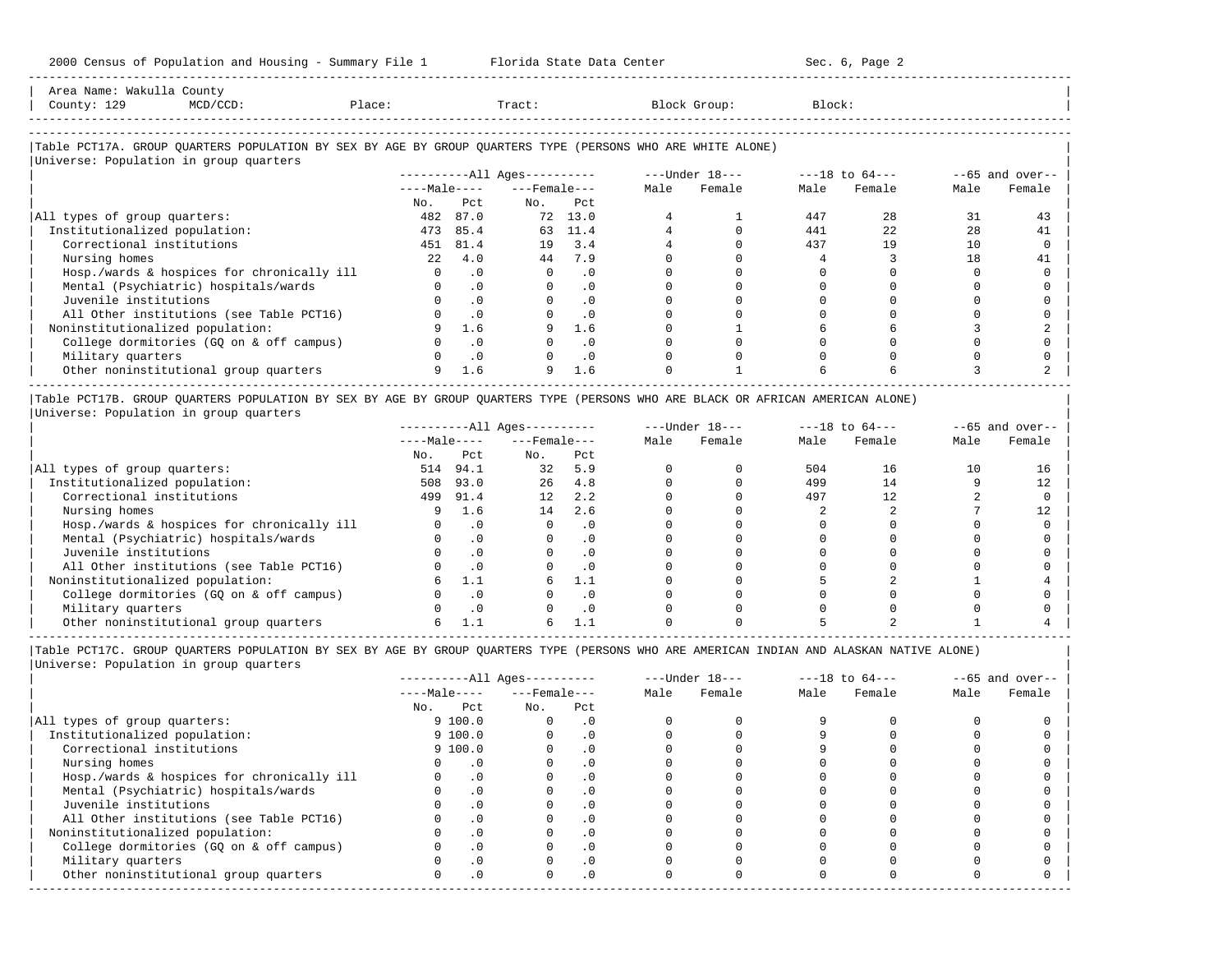| Area Name: Wakulla County |

-----------------------------------------------------------------------------------------------------------------------------------------------------

| Alca Name: Wanulia county<br>County: 129<br>MCD/CCD:                                                       | Place: |      | Tract:                       |     |      | Block Group:   | Block: |                |      |                   |
|------------------------------------------------------------------------------------------------------------|--------|------|------------------------------|-----|------|----------------|--------|----------------|------|-------------------|
| Table PCT17D. GROUP OUARTERS POPULATION BY SEX BY AGE BY GROUP OUARTERS TYPE (PERSONS WHO ARE ASIAN ALONE) |        |      |                              |     |      |                |        |                |      |                   |
| Universe: Population in group quarters                                                                     |        |      | ----------All Ages---------- |     |      | ---Under 18--- |        | ---18 to 64--- |      | $--65$ and over-- |
|                                                                                                            |        |      | $---Male-- ---Female---$     |     | Male | Female         | Male   | Female         | Male | Female            |
|                                                                                                            | No.    | Pct. | No.                          | Pct |      |                |        |                |      |                   |
| All types of group quarters:                                                                               |        |      | $\Omega$                     |     |      |                |        |                |      |                   |
| Institutionalized population:                                                                              |        |      | $\Omega$                     |     |      |                |        |                |      |                   |
| Correctional institutions                                                                                  |        |      |                              |     |      |                |        |                |      |                   |
| Nursing homes                                                                                              |        |      |                              |     |      |                |        |                |      |                   |
| Hosp./wards & hospices for chronically ill                                                                 |        |      |                              |     |      |                |        |                |      |                   |

| College dormitories (GQ on & off campus) 0 . 0 . 0 0 0 0 0 0 | | Military quarters 0 . 0 . 0 0 0 0 0 0 | | Other noninstitutional group quarters 0 . 0 . 0 0 0 0 0 0 | ----------------------------------------------------------------------------------------------------------------------------------------------------- |Table PCT17E. GROUP QUARTERS POPULATION BY SEX BY AGE BY GROUP QUARTERS TYPE (PERSONS OF WHO ARE NATIVE HAWAIIAN AND OTHER PACIFIC ISLANDER ALONE) |

| Mental (Psychiatric) hospitals/wards 0 . 0 . 0 0 0 0 0 0 | | Juvenile institutions 0 . 0 . 0 0 0 0 0 0 | | All Other institutions (see Table PCT16) 0 . 0 . 0 0 0 0 0 0 | | Noninstitutionalized population: 0 . 0 . 0 0 0 0 0 0 |

|Universe: Population in group quarters |

|                                            |              |     | $------All Aqes------$ |     |      | $---Under 18---$ |      | $---18$ to $64---$ |      | $--65$ and over-- |
|--------------------------------------------|--------------|-----|------------------------|-----|------|------------------|------|--------------------|------|-------------------|
|                                            | $---Male---$ |     | $---$ Female $---$     |     | Male | Female           | Male | Female             | Male | Female            |
|                                            | No.          | Pct | No.                    | Pct |      |                  |      |                    |      |                   |
| All types of group quarters:               |              |     |                        |     |      |                  |      |                    |      |                   |
| Institutionalized population:              |              |     |                        |     |      |                  |      |                    |      |                   |
| Correctional institutions                  |              |     |                        |     |      |                  |      |                    |      |                   |
| Nursing homes                              |              |     |                        |     |      |                  |      |                    |      |                   |
| Hosp./wards & hospices for chronically ill |              |     |                        |     |      |                  |      |                    |      |                   |
| Mental (Psychiatric) hospitals/wards       |              |     |                        |     |      |                  |      |                    |      |                   |
| Juvenile institutions                      |              |     |                        |     |      |                  |      |                    |      |                   |
| All Other institutions (see Table PCT16)   |              |     |                        |     |      |                  |      |                    |      |                   |
| Noninstitutionalized population:           |              |     |                        |     |      |                  |      |                    |      |                   |
| College dormitories (GQ on & off campus)   |              |     |                        |     |      |                  |      |                    |      |                   |
| Military quarters                          |              |     |                        |     |      |                  |      |                    |      |                   |
| Other noninstitutional group quarters      |              |     |                        |     |      |                  |      |                    |      |                   |

|Table PCT17F. GROUP QUARTERS POPULATION BY SEX BY AGE BY GROUP QUARTERS TYPE (PERSONS WHO ARE SOME OTHER RACE ALONE) |

|                                            |              |           | ----------All Ages---------- |                             |      | $---Under 18---$ | $---18$ to $64---$ |        | $--65$ and over-- |        |
|--------------------------------------------|--------------|-----------|------------------------------|-----------------------------|------|------------------|--------------------|--------|-------------------|--------|
|                                            | $---Male---$ |           | $---$ Female $---$           |                             | Male | Female           | Male               | Female | Male              | Female |
|                                            | No.          | Pct       | No.                          | Pct                         |      |                  |                    |        |                   |        |
| All types of group quarters:               |              | 480.0     |                              | 20.0                        |      |                  |                    |        |                   |        |
| Institutionalized population:              | 4            | 80.0      |                              | 20.0                        |      |                  |                    |        |                   |        |
| Correctional institutions                  |              | 480.0     |                              | $\overline{\phantom{0}}$ .0 |      |                  |                    |        |                   |        |
| Nursing homes                              |              | $\cdot$ 0 |                              | 20.0                        |      |                  |                    |        |                   |        |
| Hosp./wards & hospices for chronically ill |              | $\cdot$ 0 |                              | $\cdot$ 0                   |      |                  |                    |        |                   |        |
| Mental (Psychiatric) hospitals/wards       |              | $\cdot$ 0 |                              |                             |      |                  |                    |        |                   |        |
| Juvenile institutions                      |              | .0        |                              | $\cdot$ 0                   |      |                  |                    |        |                   |        |
| All Other institutions (see Table PCT16)   |              | $\cdot$ 0 |                              |                             |      |                  |                    |        |                   |        |
| Noninstitutionalized population:           |              | $\cdot$ 0 |                              | $\cdot$ 0                   |      |                  |                    |        |                   |        |
| College dormitories (GQ on & off campus)   |              | $\cdot$ 0 |                              | $\cdot$ 0                   |      |                  |                    |        |                   |        |
| Military quarters                          |              | $\cdot$ 0 |                              | $\cdot$ 0                   |      |                  |                    |        |                   |        |
| Other noninstitutional group quarters      |              | $\cdot$ 0 | O.                           | $\cdot$ 0                   |      |                  |                    |        |                   |        |
|                                            |              |           |                              |                             |      |                  |                    |        |                   |        |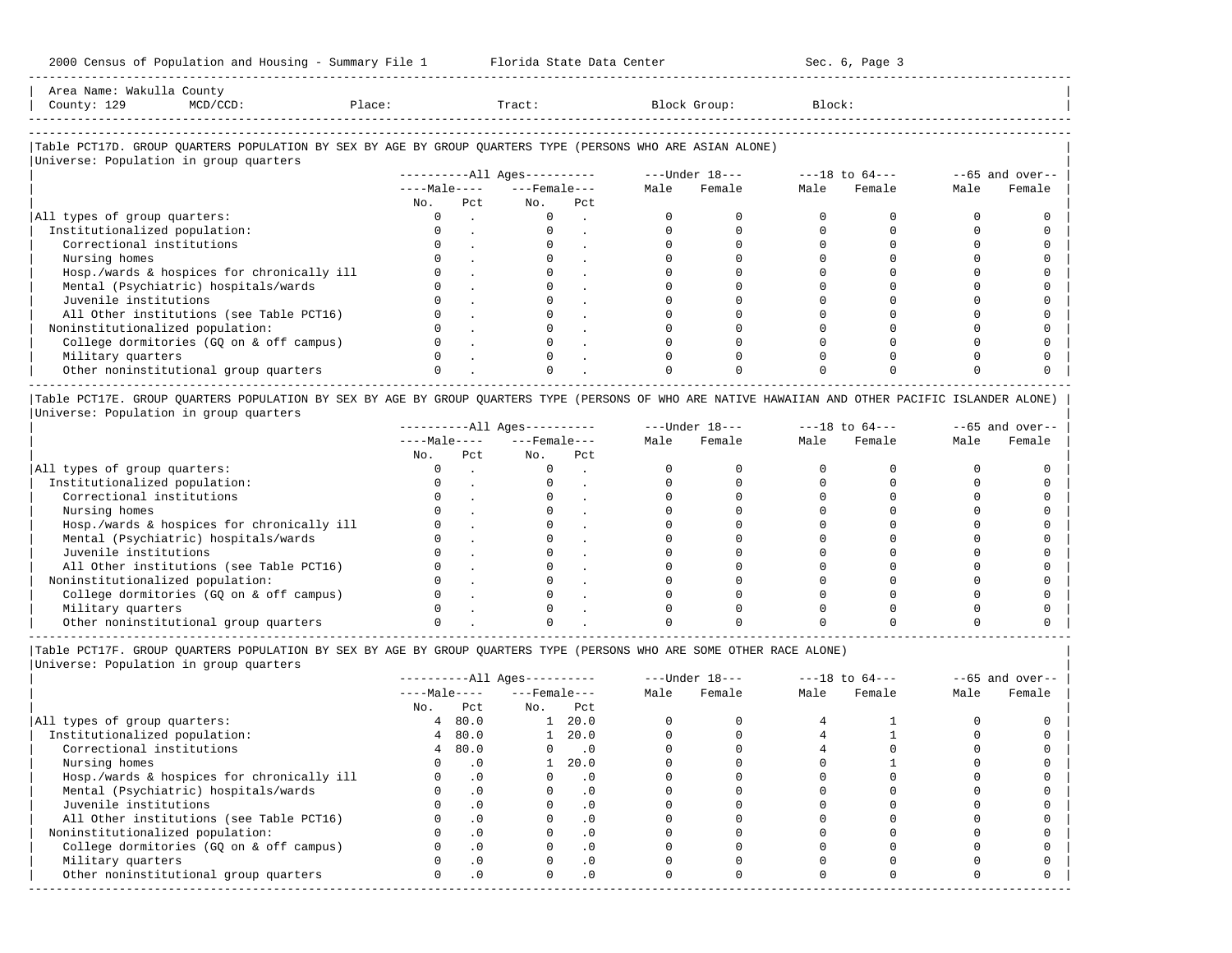| Area Name: Wakulla County<br>County: 129 | MCD/CCD: | Place: | Tract: | Block Group:                                                                                                           | Block: |  |
|------------------------------------------|----------|--------|--------|------------------------------------------------------------------------------------------------------------------------|--------|--|
|                                          |          |        |        |                                                                                                                        |        |  |
| Universe: Population in group quarters   |          |        |        | Table PCT17G. GROUP QUARTERS POPULATION BY SEX BY AGE BY GROUP QUARTERS TYPE (PERSONS OF WHO REPORT TWO OR MORE RACES) |        |  |

-----------------------------------------------------------------------------------------------------------------------------------------------------

|                                            |              |           | $------All Aqes------$ |           |      | $---Under 18---$ | $---18$ to $64---$ |        | $- -65$ and over-- |        |
|--------------------------------------------|--------------|-----------|------------------------|-----------|------|------------------|--------------------|--------|--------------------|--------|
|                                            | $---Male---$ |           | $---$ Female $---$     |           | Male | Female           | Male               | Female | Male               | Female |
|                                            | No.          | Pct.      | No.                    | Pct       |      |                  |                    |        |                    |        |
| All types of group quarters:               |              | 30 100.0  |                        | . 0       |      |                  | 30                 |        |                    |        |
| Institutionalized population:              |              | 30 100.0  |                        |           |      |                  | 30                 |        |                    |        |
| Correctional institutions                  |              | 30 100.0  |                        |           |      |                  | 30                 |        |                    |        |
| Nursing homes                              |              |           |                        |           |      |                  |                    |        |                    |        |
| Hosp./wards & hospices for chronically ill |              | $\cdot$ 0 |                        |           |      |                  |                    |        |                    |        |
| Mental (Psychiatric) hospitals/wards       |              |           |                        |           |      |                  |                    |        |                    |        |
| Juvenile institutions                      |              | . 0       |                        |           |      |                  |                    |        |                    |        |
| All Other institutions (see Table PCT16)   |              |           |                        |           |      |                  |                    |        |                    |        |
| Noninstitutionalized population:           |              |           |                        |           |      |                  |                    |        |                    |        |
| College dormitories (GO on & off campus)   |              | $\Omega$  |                        | $\cdot$ 0 |      |                  |                    |        |                    |        |
| Military quarters                          |              |           |                        |           |      |                  |                    |        |                    |        |
| Other noninstitutional group quarters      |              | $\cdot$ 0 |                        | $\cdot$ 0 |      |                  |                    |        |                    |        |

|Table PCT17H. GROUP QUARTERS POPULATION BY SEX BY AGE BY GROUP QUARTERS TYPE (PERSONS OF ANY RACE WHO ARE HISPANIC OR LATINO) | |Universe: Population in group quarters |

|                                            |              |      | $------All Aqes------$ |     |      | $---Under 18---$ | $---18$ to $64---$ |        | $--65$ and over-- |        |
|--------------------------------------------|--------------|------|------------------------|-----|------|------------------|--------------------|--------|-------------------|--------|
|                                            | $---Male---$ |      | $---$ Female $---$     |     | Male | Female           | Male               | Female | Male              | Female |
|                                            | No.          | Pct  | No.                    | Pct |      |                  |                    |        |                   |        |
| All types of group quarters:               | 111          | 97.4 |                        | 2.6 |      |                  | 107                |        |                   |        |
| Institutionalized population:              | 111          | 97.4 |                        | 2.6 |      |                  | 107                |        |                   |        |
| Correctional institutions                  | 111          | 97.4 |                        |     |      |                  | 107                |        |                   |        |
| Nursing homes                              |              |      |                        | 1.8 |      |                  |                    |        |                   |        |
| Hosp./wards & hospices for chronically ill |              |      |                        |     |      |                  |                    |        |                   |        |
| Mental (Psychiatric) hospitals/wards       |              |      |                        |     |      |                  |                    |        |                   |        |
| Juvenile institutions                      |              |      |                        |     |      |                  |                    |        |                   |        |
| All Other institutions (see Table PCT16)   |              |      |                        |     |      |                  |                    |        |                   |        |
| Noninstitutionalized population:           |              |      |                        | . 0 |      |                  |                    |        |                   |        |
| College dormitories (GO on & off campus)   |              |      |                        |     |      |                  |                    |        |                   |        |
| Military quarters                          |              |      |                        | . 0 |      |                  |                    |        |                   |        |
| Other noninstitutional group quarters      |              |      |                        |     |      |                  |                    |        |                   |        |

-----------------------------------------------------------------------------------------------------------------------------------------------------

|Table PCT17I. GROUP QUARTERS POPULATION BY SEX BY AGE BY GROUP QUARTERS TYPE (PERSONS OF WHO ARE WHITE ALONE, NOT HISPANIC OR LATINO) | |Universe: Population in group quarters |

|                                            |                  |          | $------All Ages------$ |           |      | $---Under 18---$ | $---18$ to $64---$ |        | $--65$ and over-- |        |
|--------------------------------------------|------------------|----------|------------------------|-----------|------|------------------|--------------------|--------|-------------------|--------|
|                                            | $---Male---$     |          | $---$ Female $---$     |           | Male | Female           | Male               | Female | Male              | Female |
|                                            | No.              | Pct      | No.                    | Pct       |      |                  |                    |        |                   |        |
| All types of group quarters:               | 411              | 85.3     | 71                     | 14.7      |      |                  | 380                |        |                   |        |
| Institutionalized population:              | 402              | 83.4     | 62                     | 12.9      |      |                  | 374                |        | 24                | 41     |
| Correctional institutions                  | 380              | 78.8     | 18                     | 3.7       |      |                  | 370                | 18     |                   |        |
| Nursing homes                              | 2.2 <sub>1</sub> | 4.6      | 44                     | 9.1       |      |                  |                    |        | 18                | 41     |
| Hosp./wards & hospices for chronically ill |                  |          |                        | . 0       |      |                  |                    |        |                   |        |
| Mental (Psychiatric) hospitals/wards       |                  | .0       |                        | $\cdot$ 0 |      |                  |                    |        |                   |        |
| Juvenile institutions                      |                  |          |                        | $\cdot$ 0 |      |                  |                    |        |                   |        |
| All Other institutions (see Table PCT16)   |                  | $\Omega$ |                        | $\cdot$ 0 |      |                  |                    |        |                   |        |
| Noninstitutionalized population:           |                  | 1.9      |                        | 1.9       |      |                  |                    |        |                   |        |
| College dormitories (GQ on & off campus)   |                  | $\Omega$ |                        | . 0       |      |                  |                    |        |                   |        |
| Military quarters                          |                  |          |                        |           |      |                  |                    |        |                   |        |
| Other noninstitutional group quarters      |                  |          |                        |           |      |                  |                    |        |                   |        |

-----------------------------------------------------------------------------------------------------------------------------------------------------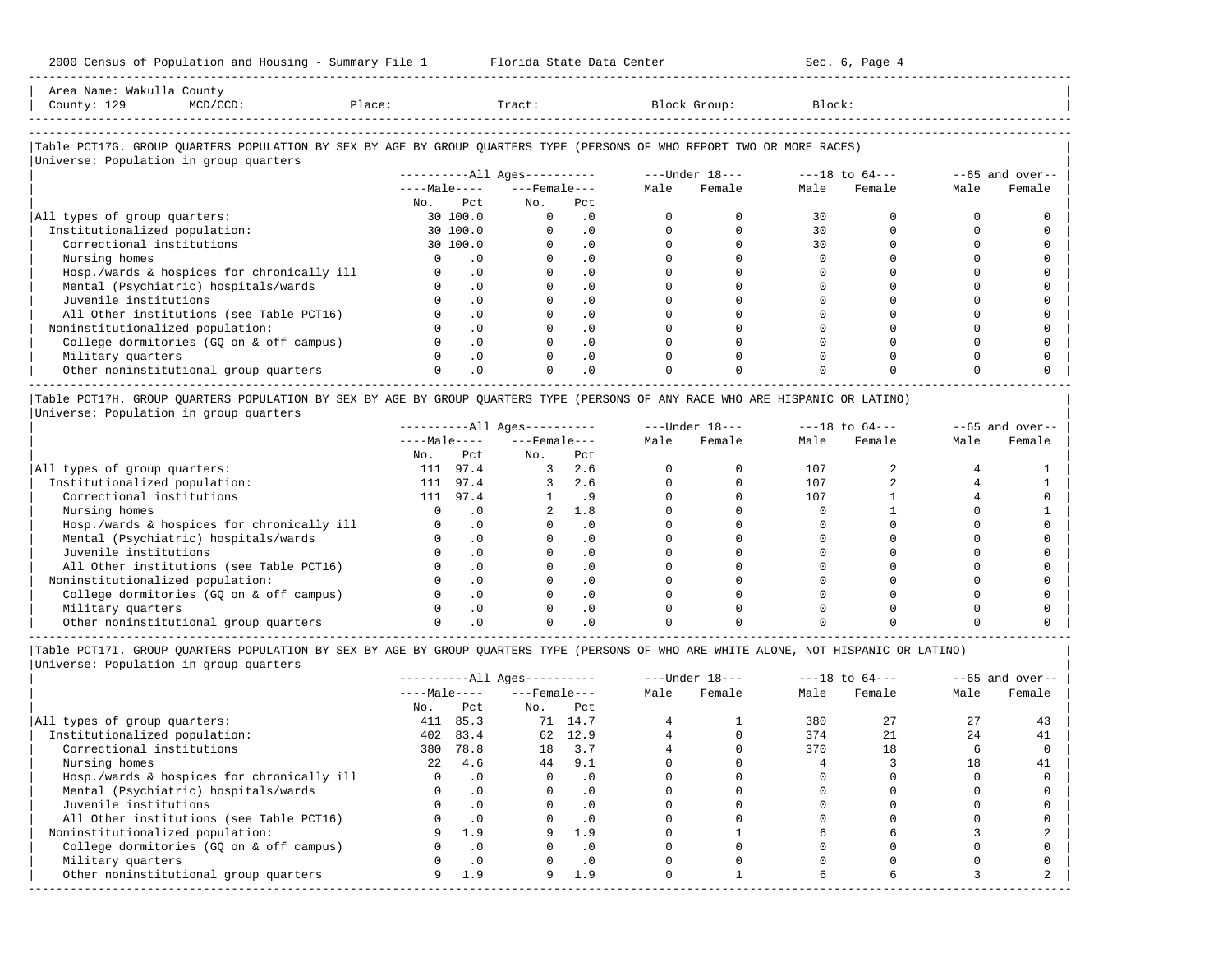-----------------------------------------------------------------------------------------------------------------------------------------------------

| Area Name: Walton County<br>County: 131           | $MCD/CCD$ : | Place:                                                                      | Tract: |          | Block Group:                          | Block:                                             |          |
|---------------------------------------------------|-------------|-----------------------------------------------------------------------------|--------|----------|---------------------------------------|----------------------------------------------------|----------|
|                                                   |             |                                                                             |        |          |                                       |                                                    |          |
|                                                   |             | Table PCT16. GROUP OUARTERS POPULATION BY GROUP OUARTERS TYPE               |        |          |                                       |                                                    |          |
| Universe: Population in group quarters            |             |                                                                             |        |          |                                       |                                                    |          |
| Total Group Quarters Population                   |             |                                                                             |        | 1,795    |                                       |                                                    |          |
| Institutionalized population:                     |             |                                                                             |        | 1,759    | Noninstitutionalized population:      |                                                    | 36       |
| Correctional institutions:                        |             |                                                                             |        | 1,435    |                                       | College dormitories (college GQ on and off campus) | $\Omega$ |
| Federal prisons and detention centers             |             |                                                                             |        | $\Omega$ | Military quarters:                    |                                                    | $\Omega$ |
| Halfway houses                                    |             |                                                                             |        | 1.5      | On base:                              |                                                    | $\Omega$ |
| Local jails, police lockups, etc.                 |             |                                                                             |        | 92       |                                       | Barracks and other GQ for military personnel       | $\Omega$ |
| Military disciplinary barracks                    |             |                                                                             |        | $\Omega$ |                                       | Transient quarters for temporary residents         | $\Omega$ |
| State prisons                                     |             |                                                                             |        | 1,328    | Military ships                        |                                                    | $\Omega$ |
| Other types of correctional institutions          |             |                                                                             |        | $\Omega$ | Group homes:                          |                                                    | 31       |
| Nursing homes                                     |             |                                                                             |        | 324      |                                       | Homes or halfway houses for drug/alcohol abuse     | $\Omega$ |
|                                                   |             | Hospitals/wards, hospices, and schools for the handicapped:                 |        | $\Omega$ | Homes for the mentally ill            |                                                    | 31       |
| Hospitals/wards and hospices for chronically ill: |             |                                                                             |        | $\Omega$ | Homes for the mentally retarded       |                                                    | $\Omega$ |
| Hospices or homes for chronically ill             |             |                                                                             |        | $\Omega$ | Homes for the physically handicapped  |                                                    | $\cap$   |
| Military hospitals or wards for chronically ill   |             |                                                                             |        | $\Omega$ | Other group homes                     |                                                    | $\Omega$ |
| Other hospitals or wards for chronically ill      |             |                                                                             |        | $\Omega$ | Religious group quarters              |                                                    | $\Omega$ |
| Hospitals or wards for drug/alcohol abuse         |             |                                                                             |        | $\Omega$ | Workers' dormitories:                 |                                                    | $\cap$   |
| Mental (Psychiatric) hospitals or wards           |             |                                                                             |        | $\Omega$ |                                       | Agriculture workers' dormitories on farms          | $\cap$   |
|                                                   |             | Schools, hospitals, or wards for the mentally retarded                      |        | $\Omega$ |                                       | Job Corps and vocational training facilities       | $\Omega$ |
|                                                   |             | Schools, hospitals, or wards for the physically handicapped:                |        | $\Omega$ | Other workers' dormitories            |                                                    |          |
| Institutions for the deaf                         |             |                                                                             |        | $\Omega$ | Crews of maritime vessels             |                                                    |          |
| Institutions for the blind                        |             |                                                                             |        | $\Omega$ | Other nonhousehold living situations  |                                                    |          |
|                                                   |             | Orthopedic wards/institutions for the physically handicapped                |        | $\Omega$ | Other noninstitutional group quarters |                                                    |          |
|                                                   |             | Wards in general hospitals for patients with no usual home elsewhere        |        | $\Omega$ |                                       |                                                    |          |
|                                                   |             | Wards in military hospitls for patients with no usual home elsewhere        |        | $\Omega$ |                                       |                                                    |          |
| Juvenile institutions:                            |             |                                                                             |        | $\Omega$ |                                       |                                                    |          |
| Long-term care:                                   |             |                                                                             |        | $\Omega$ |                                       |                                                    |          |
|                                                   |             | Homes for abused, dependent, and neglected children                         |        | $\Omega$ |                                       |                                                    |          |
|                                                   |             | Residential treatment centers for emotionally disturbed children            |        | $\Omega$ |                                       |                                                    |          |
| Training schools for juvenile delinquents         |             |                                                                             |        |          |                                       |                                                    |          |
|                                                   |             | Short-term care, detention or diagnostic centers for delinquent chdrn       |        | $\Omega$ |                                       |                                                    |          |
| Type of juvenile institution unknown              |             |                                                                             |        | $\Omega$ |                                       |                                                    |          |
|                                                   |             | Table PCT17. GROUP OUARTERS POPULATION BY SEX BY AGE BY GROUP OUARTERS TYPE |        |          |                                       |                                                    |          |

|                                            |              |           | $------All Aqes------$ |           |      | $---Under 18---$ |       | $---18$ to $64---$ | $- -65$ and over-- |        |
|--------------------------------------------|--------------|-----------|------------------------|-----------|------|------------------|-------|--------------------|--------------------|--------|
|                                            | $---Male---$ |           | $---$ Female $---$     |           | Male | Female           | Male  | Female             | Male               | Female |
|                                            | No.          | Pct       | No.                    | Pct       |      |                  |       |                    |                    |        |
| All types of group quarters:               | 1,523        | 84.8      | 272                    | 15.2      | 13   |                  | 1,406 | 38                 | 104                | 232    |
| Institutionalized population:              | 1,505        | 83.8      |                        | 254 14.2  | 13   |                  | 1,394 | 28                 | 98                 | 226    |
| Correctional institutions                  | 1,420        | 79.1      | 15                     | . 8       | 13   |                  | 1,381 | 15                 | 26                 |        |
| Nursing homes                              | 85           | 4.7       | 239                    | 13.3      |      |                  |       | 13                 | 72                 | 226    |
| Hosp./wards & hospices for chronically ill |              | $\cdot$ 0 |                        | . 0       |      |                  |       |                    |                    |        |
| Mental (Psychiatric) hospitals/wards       |              | $\cdot$ 0 |                        | $\cdot$ 0 |      |                  |       |                    |                    |        |
| Juvenile institutions                      |              | $\cdot$ 0 |                        | $\cdot$ 0 |      |                  |       |                    |                    |        |
| All Other institutions (see Table PCT16)   |              | $\cdot$ 0 |                        | . 0       |      |                  |       |                    |                    |        |
| Noninstitutionalized population:           | 18           | 1.0       | 18                     | 1.0       |      |                  | 12    | 10                 |                    |        |
| College dormitories (GO on & off campus)   |              | $\cdot$ 0 |                        | $\cdot$ 0 |      |                  |       |                    |                    |        |
| Military quarters                          |              | $\cdot$ 0 |                        | $\cdot$ 0 |      |                  |       |                    |                    |        |
| Other noninstitutional group quarters      | 18           | 1.0       | 18                     | 1.0       |      |                  |       | 10                 |                    |        |
|                                            |              |           |                        |           |      |                  |       |                    |                    |        |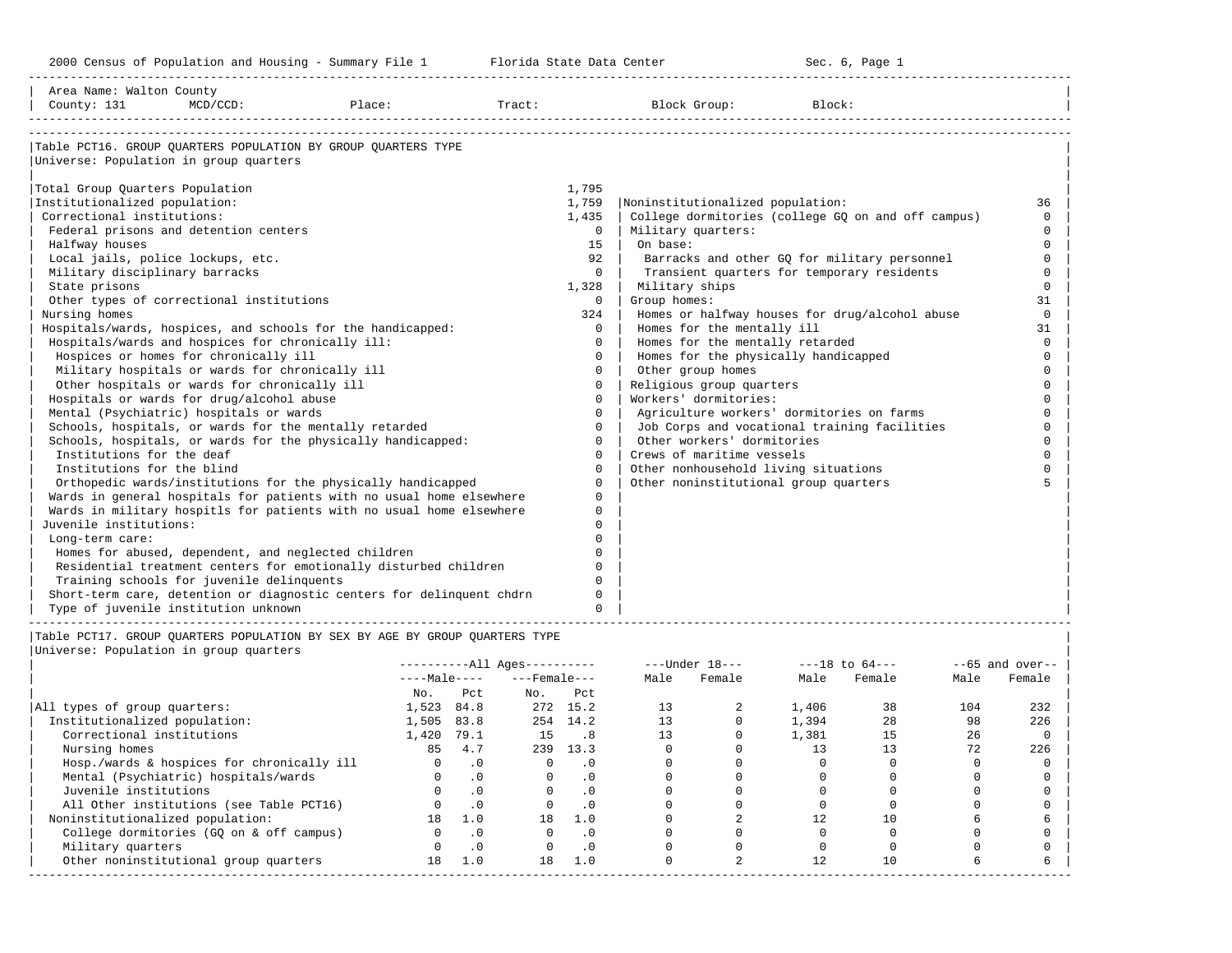| Area Name:                |        |       |        |
|---------------------------|--------|-------|--------|
| Count <sup>-</sup><br>ᆂᇦᆂ | Place: | "ract | Block: |
|                           |        |       |        |
|                           |        |       |        |

-----------------------------------------------------------------------------------------------------------------------------------------------------

#### |Table PCT17A. GROUP QUARTERS POPULATION BY SEX BY AGE BY GROUP QUARTERS TYPE (PERSONS WHO ARE WHITE ALONE) |  $\overline{\phantom{a}}$ Universe: Population in group quarters

| UNIVELSE, POPULACION IN GIOUP QUALCELS     |              |           |                        |           |      |                  |      |                    |                    |        |
|--------------------------------------------|--------------|-----------|------------------------|-----------|------|------------------|------|--------------------|--------------------|--------|
|                                            |              |           | $------All Ages------$ |           |      | $---Under 18---$ |      | $---18$ to $64---$ | $- -65$ and over-- |        |
|                                            | $---Male---$ |           | $---$ Female $---$     |           | Male | Female           | Male | Female             | Male               | Female |
|                                            | No.          | Pct       | No.                    | Pct       |      |                  |      |                    |                    |        |
| All types of group quarters:               | 687          | 73.2      | 251                    | 26.8      |      |                  | 590  | 30                 | 93                 | 220    |
| Institutionalized population:              | 673          | 71.7      | 238                    | 25.4      |      |                  | 581  | 22                 | 88                 | 216    |
| Correctional institutions                  | 597          | 63.6      | 13                     | 1.4       |      |                  | 572  | 13                 | 21                 |        |
| Nursing homes                              | 76           | 8.1       | 225                    | 24.0      |      |                  |      |                    | 67                 | 216    |
| Hosp./wards & hospices for chronically ill |              | $\cdot$ 0 |                        | . 0       |      |                  |      |                    |                    |        |
| Mental (Psychiatric) hospitals/wards       |              | $\cdot$ 0 |                        | $\cdot$ 0 |      |                  |      |                    |                    |        |
| Juvenile institutions                      |              | $\cdot$ 0 |                        |           |      |                  |      |                    |                    |        |
| All Other institutions (see Table PCT16)   |              | $\cdot$ 0 |                        | $\cdot$ 0 |      |                  |      |                    |                    |        |
| Noninstitutionalized population:           | 14           | 1.5       | 13                     | 1.4       |      |                  |      |                    |                    |        |
| College dormitories (GQ on & off campus)   |              |           |                        |           |      |                  |      |                    |                    |        |
| Military quarters                          |              | $\cdot$ 0 |                        | $\cdot$ 0 |      |                  |      |                    |                    |        |
| Other noninstitutional group quarters      | 14           | 1.5       | 13                     | 1.4       |      |                  |      |                    |                    |        |

|Table PCT17B. GROUP QUARTERS POPULATION BY SEX BY AGE BY GROUP QUARTERS TYPE (PERSONS WHO ARE BLACK OR AFRICAN AMERICAN ALONE) | |Universe: Population in group quarters |

|                                            |              |      | $------All Aqes------$ |           | $---Under 18---$ |        | $---18$ to $64---$ |        | $- -65$ and over-- |        |
|--------------------------------------------|--------------|------|------------------------|-----------|------------------|--------|--------------------|--------|--------------------|--------|
|                                            | $---Male---$ |      | $---$ Female $---$     |           | Male             | Female | Male               | Female | Male               | Female |
|                                            | No.          | Pct  | No.                    | Pct       |                  |        |                    |        |                    |        |
| All types of group quarters:               | 760          | 97.4 | 20                     | 2.6       |                  |        | 742                |        |                    |        |
| Institutionalized population:              | 756          | 96.9 | 16                     | 2.1       |                  |        | 739                |        |                    | 10     |
| Correctional institutions                  | 748          | 95.9 |                        | . 3       |                  |        | 735                |        |                    |        |
| Nursing homes                              |              | 1.0  | 14                     | 1.8       |                  |        |                    |        |                    |        |
| Hosp./wards & hospices for chronically ill |              | . 0  |                        | . 0       |                  |        |                    |        |                    |        |
| Mental (Psychiatric) hospitals/wards       |              |      |                        | . 0       |                  |        |                    |        |                    |        |
| Juvenile institutions                      |              |      |                        | . 0       |                  |        |                    |        |                    |        |
| All Other institutions (see Table PCT16)   |              |      |                        | $\cdot$ 0 |                  |        |                    |        |                    |        |
| Noninstitutionalized population:           |              |      |                        | د .       |                  |        |                    |        |                    |        |
| College dormitories (GO on & off campus)   |              |      |                        | $\cdot$ 0 |                  |        |                    |        |                    |        |
| Military quarters                          |              |      |                        | . 0       |                  |        |                    |        |                    |        |
| Other noninstitutional group quarters      |              |      |                        |           |                  |        |                    |        |                    |        |

-----------------------------------------------------------------------------------------------------------------------------------------------------

|Table PCT17C. GROUP QUARTERS POPULATION BY SEX BY AGE BY GROUP QUARTERS TYPE (PERSONS WHO ARE AMERICAN INDIAN AND ALASKAN NATIVE ALONE) | |Universe: Population in group quarters |

|                                            |              | $------All Aqes------$ |                    |            |      | $---Under 18---$ |      | $---18$ to $64---$ | $- -65$ and over-- |        |
|--------------------------------------------|--------------|------------------------|--------------------|------------|------|------------------|------|--------------------|--------------------|--------|
|                                            | $---Male---$ |                        | $---$ Female $---$ |            | Male | Female           | Male | Female             | Male               | Female |
|                                            | No.          | Pct                    | No.                | Pct        |      |                  |      |                    |                    |        |
| All types of group quarters:               |              | 15 100.0               |                    | . 0        |      |                  | 15   |                    |                    |        |
| Institutionalized population:              |              | 15 100.0               |                    | $\cdot$ 0  |      |                  |      |                    |                    |        |
| Correctional institutions                  |              | 15 100.0               |                    | . 0        |      |                  |      |                    |                    |        |
| Nursing homes                              |              |                        |                    | $\cdot$ 0  |      |                  |      |                    |                    |        |
| Hosp./wards & hospices for chronically ill |              | $\cdot$ 0              |                    |            |      |                  |      |                    |                    |        |
| Mental (Psychiatric) hospitals/wards       |              | $\cdot$ 0              |                    | . 0        |      |                  |      |                    |                    |        |
| Juvenile institutions                      |              |                        |                    | . 0        |      |                  |      |                    |                    |        |
| All Other institutions (see Table PCT16)   |              | $\cdot$ 0              |                    |            |      |                  |      |                    |                    |        |
| Noninstitutionalized population:           |              | $\cdot$ 0              |                    | .0         |      |                  |      |                    |                    |        |
| College dormitories (GQ on & off campus)   |              |                        |                    | $\cdot$ 0  |      |                  |      |                    |                    |        |
| Military quarters                          |              | . 0                    |                    | $\cdot$ 0  |      |                  |      |                    |                    |        |
| Other noninstitutional group quarters      | <sup>n</sup> | $\cdot$ 0              |                    | $.0 \cdot$ |      |                  |      |                    |                    |        |
|                                            |              |                        |                    |            |      |                  |      |                    |                    |        |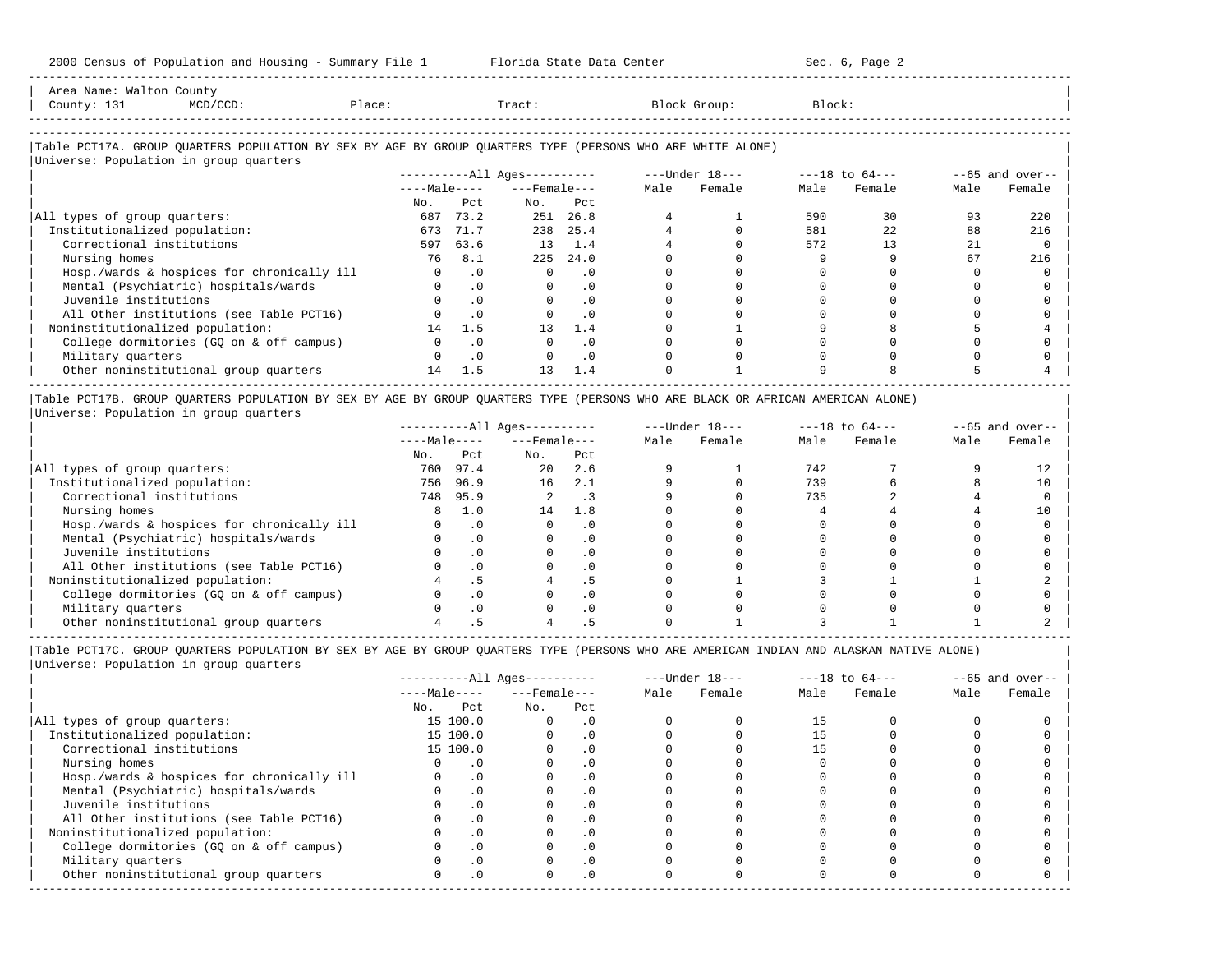-----------------------------------------------------------------------------------------------------------------------------------------------------

| Area<br>Name<br>va. | Count,                                                                                                          |      |       |        |        |
|---------------------|-----------------------------------------------------------------------------------------------------------------|------|-------|--------|--------|
| County<br>-- - -    | the contract of the contract of the contract of the contract of the contract of the contract of the contract of | lact | Tract | Jroup: | Block' |
|                     |                                                                                                                 |      |       |        |        |

-----------------------------------------------------------------------------------------------------------------------------------------------------

## |Table PCT17D. GROUP QUARTERS POPULATION BY SEX BY AGE BY GROUP QUARTERS TYPE (PERSONS WHO ARE ASIAN ALONE) |

|                                            |              |           | $------All Aqes------$ |           |      | ---Under 18--- |      | $---18$ to $64---$ | $--65$ and over-- |        |
|--------------------------------------------|--------------|-----------|------------------------|-----------|------|----------------|------|--------------------|-------------------|--------|
|                                            | $---Male---$ |           | $---$ Female $---$     |           | Male | Female         | Male | Female             | Male              | Female |
|                                            | No.          | Pct       | No.                    | Pct       |      |                |      |                    |                   |        |
| All types of group quarters:               |              | 7 100.0   | $\Omega$               | . 0       |      |                |      |                    |                   |        |
| Institutionalized population:              |              | 7 100.0   |                        | $\cdot$ 0 |      |                |      |                    |                   |        |
| Correctional institutions                  |              | 7 100.0   |                        | $\cdot$ 0 |      |                |      |                    |                   |        |
| Nursing homes                              |              | . 0       |                        |           |      |                |      |                    |                   |        |
| Hosp./wards & hospices for chronically ill |              | $\cdot$ 0 |                        | . 0       |      |                |      |                    |                   |        |
| Mental (Psychiatric) hospitals/wards       |              | $\cdot$ 0 |                        | $\cdot$ 0 |      |                |      |                    |                   |        |
| Juvenile institutions                      |              | $\cdot$ 0 |                        |           |      |                |      |                    |                   |        |
| All Other institutions (see Table PCT16)   |              | $\cdot$ 0 |                        | $\cdot$ 0 |      |                |      |                    |                   |        |
| Noninstitutionalized population:           |              | $\cdot$ 0 |                        | $\cdot$ 0 |      |                |      |                    |                   |        |
| College dormitories (GQ on & off campus)   |              | $\cdot$ 0 |                        | $\cdot$ 0 |      |                |      |                    |                   |        |
| Military quarters                          |              | $\cdot$ 0 |                        | $\cdot$ 0 |      |                |      |                    |                   |        |
| Other noninstitutional group quarters      |              | $\cdot$ 0 |                        | $\cdot$ 0 |      |                |      |                    |                   |        |

|Table PCT17E. GROUP QUARTERS POPULATION BY SEX BY AGE BY GROUP QUARTERS TYPE (PERSONS OF WHO ARE NATIVE HAWAIIAN AND OTHER PACIFIC ISLANDER ALONE) | |Universe: Population in group quarters |

|                                            |              |     | $------All Aqes------$ |     | $---Under 18---$ |        | $---18$ to $64---$ |        | $--65$ and over-- |        |
|--------------------------------------------|--------------|-----|------------------------|-----|------------------|--------|--------------------|--------|-------------------|--------|
|                                            | $---Male---$ |     | $---$ Female $---$     |     | Male             | Female | Male               | Female | Male              | Female |
|                                            | No.          | Pct | No.                    | Pct |                  |        |                    |        |                   |        |
| All types of group quarters:               |              |     |                        |     |                  |        |                    |        |                   |        |
| Institutionalized population:              |              |     |                        |     |                  |        |                    |        |                   |        |
| Correctional institutions                  |              |     |                        |     |                  |        |                    |        |                   |        |
| Nursing homes                              |              |     |                        |     |                  |        |                    |        |                   |        |
| Hosp./wards & hospices for chronically ill |              |     |                        |     |                  |        |                    |        |                   |        |
| Mental (Psychiatric) hospitals/wards       |              |     |                        |     |                  |        |                    |        |                   |        |
| Juvenile institutions                      |              |     |                        |     |                  |        |                    |        |                   |        |
| All Other institutions (see Table PCT16)   |              |     |                        |     |                  |        |                    |        |                   |        |
| Noninstitutionalized population:           |              |     |                        |     |                  |        |                    |        |                   |        |
| College dormitories (GO on & off campus)   |              |     |                        |     |                  |        |                    |        |                   |        |
| Military quarters                          |              |     |                        |     |                  |        |                    |        |                   |        |
| Other noninstitutional group quarters      |              |     |                        |     |                  |        |                    |        |                   |        |

----------------------------------------------------------------------------------------------------------------------------------------------------- |Table PCT17F. GROUP QUARTERS POPULATION BY SEX BY AGE BY GROUP QUARTERS TYPE (PERSONS WHO ARE SOME OTHER RACE ALONE) |

|                                            |              | $------All Aqes------$ |                    |           |      | $---Under 18---$ |      | $---18$ to $64---$ | $- -65$ and over-- |        |
|--------------------------------------------|--------------|------------------------|--------------------|-----------|------|------------------|------|--------------------|--------------------|--------|
|                                            | $---Male---$ |                        | $---$ Female $---$ |           | Male | Female           | Male | Female             | Male               | Female |
|                                            | No.          | Pct                    | No.                | Pct       |      |                  |      |                    |                    |        |
| All types of group quarters:               |              | 14 100.0               | 0                  | $\cdot$ 0 |      |                  | 13   |                    |                    |        |
| Institutionalized population:              |              | 14 100.0               |                    | $\cdot$ 0 |      |                  |      |                    |                    |        |
| Correctional institutions                  |              | 13 92.9                |                    | $\cdot$ 0 |      |                  | 13   |                    |                    |        |
| Nursing homes                              |              | 7.1                    |                    | $\cdot$ 0 |      |                  |      |                    |                    |        |
| Hosp./wards & hospices for chronically ill |              | $\cdot$ 0              |                    | $\cdot$ 0 |      |                  |      |                    |                    |        |
| Mental (Psychiatric) hospitals/wards       |              | $\cdot$ 0              |                    | $\cdot$ 0 |      |                  |      |                    |                    |        |
| Juvenile institutions                      |              | $\cdot$ 0              |                    | $\Omega$  |      |                  |      |                    |                    |        |
| All Other institutions (see Table PCT16)   |              | .0                     |                    | $\cdot$ 0 |      |                  |      |                    |                    |        |
| Noninstitutionalized population:           |              | $\cdot$ 0              |                    | . 0       |      |                  |      |                    |                    |        |
| College dormitories (GO on & off campus)   |              | $\cdot$ 0              |                    |           |      |                  |      |                    |                    |        |
| Military quarters                          |              | $\cdot$ 0              |                    | $\cdot$ 0 |      |                  |      |                    |                    |        |
| Other noninstitutional group quarters      |              | $\cdot$ 0              | $\Omega$           | $\cdot$ 0 |      |                  |      |                    |                    |        |
|                                            |              |                        |                    |           |      |                  |      |                    |                    |        |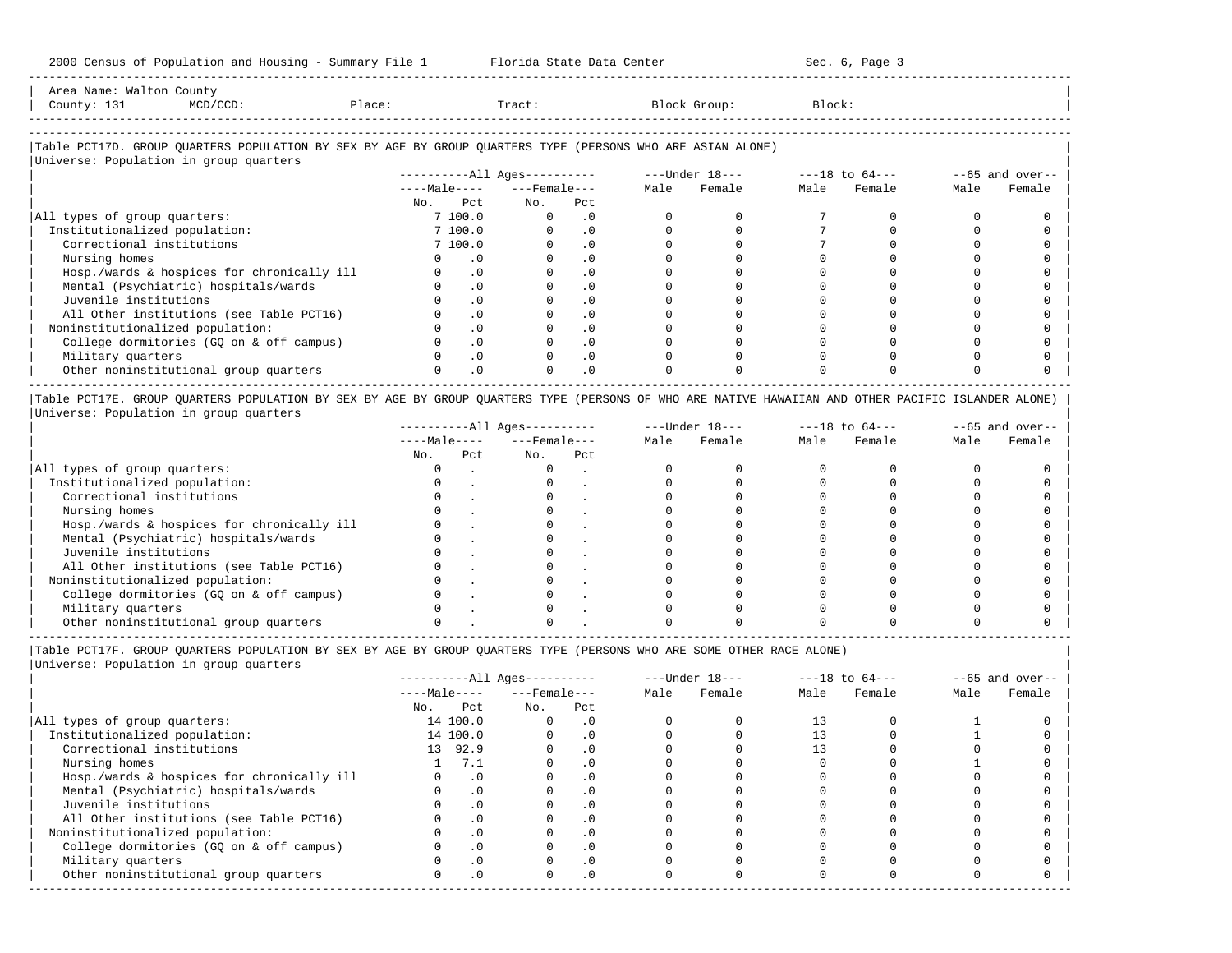| Area Name: Walton County<br>County: 131<br>$MCD/CCD$ :                                                                                                           | Place: |           | Tract:                       |           | Block Group:                   | Block: |        |      |                   |
|------------------------------------------------------------------------------------------------------------------------------------------------------------------|--------|-----------|------------------------------|-----------|--------------------------------|--------|--------|------|-------------------|
| Table PCT17G. GROUP QUARTERS POPULATION BY SEX BY AGE BY GROUP QUARTERS TYPE (PERSONS OF WHO REPORT TWO OR MORE RACES)<br>Universe: Population in group quarters |        |           |                              |           |                                |        |        |      |                   |
|                                                                                                                                                                  |        |           | ----------All Ages---------- |           | $---Under 18-- ---18 to 64---$ |        |        |      | $--65$ and over-- |
|                                                                                                                                                                  |        |           | $---Male-- ---Female---$     |           | Male Female                    | Male   | Female | Male | Female            |
|                                                                                                                                                                  |        | No. Pct   | No.                          | Pct       |                                |        |        |      |                   |
| All types of group quarters:                                                                                                                                     |        | 40 97.6   | 1                            | 2.4       |                                | 39     |        |      |                   |
| Institutionalized population:                                                                                                                                    |        | 40 97.6   | $\Omega$                     | $\cdot$ 0 |                                | 39     |        |      |                   |
| Correctional institutions                                                                                                                                        |        | 40 97.6   |                              | $\cdot$ 0 |                                | 39     |        |      |                   |
| Nursing homes                                                                                                                                                    |        | $\cdot$ 0 |                              | $\cdot$ 0 |                                |        |        |      |                   |
| Hosp./wards & hospices for chronically ill                                                                                                                       |        | $\cdot$ 0 |                              | .0        |                                |        |        |      |                   |
| Mental (Psychiatric) hospitals/wards                                                                                                                             |        | $\cdot$ 0 |                              | $\cdot$ 0 |                                |        |        |      |                   |
| Juvenile institutions                                                                                                                                            |        | $\cdot$ 0 |                              | . 0       |                                |        |        |      |                   |
| All Other institutions (see Table PCT16)                                                                                                                         |        | $\cdot$ 0 |                              | $\cdot$ 0 |                                |        |        |      |                   |
| Noninstitutionalized population:                                                                                                                                 |        | $\cdot$ 0 |                              | 2.4       |                                |        |        |      |                   |
| College dormitories (GQ on & off campus)                                                                                                                         |        | $\cdot$ 0 |                              | $\cdot$ 0 |                                |        |        |      |                   |

| Military quarters 0 .0 0 .0 0 0 0 0 0 0 | | Other noninstitutional group quarters 0 .0 1 2.4 0 0 0 1 0 0 |

----------------------------------------------------------------------------------------------------------------------------------------------------- |Table PCT17H. GROUP QUARTERS POPULATION BY SEX BY AGE BY GROUP QUARTERS TYPE (PERSONS OF ANY RACE WHO ARE HISPANIC OR LATINO) | |Universe: Population in group quarters |

|                                            | $------All Ages------$ |           |                  |            |      | $---Under 18---$ |      | $---18$ to $64---$ | $- -65$ and over-- |        |
|--------------------------------------------|------------------------|-----------|------------------|------------|------|------------------|------|--------------------|--------------------|--------|
|                                            | $---Male---$           |           | $---$ Female --- |            | Male | Female           | Male | Female             | Male               | Female |
|                                            | No.                    | Pct.      | No.              | Pct        |      |                  |      |                    |                    |        |
| All types of group quarters:               | 120                    | 97.6      |                  | 2.4        |      |                  | 117  |                    |                    |        |
| Institutionalized population:              | 120                    | 97.6      |                  | 2.4        |      |                  | 117  |                    |                    |        |
| Correctional institutions                  | 119                    | 96.7      |                  | - 8        |      |                  | 117  |                    |                    |        |
| Nursing homes                              |                        |           |                  | 1.6        |      |                  |      |                    |                    |        |
| Hosp./wards & hospices for chronically ill |                        | $\cdot$ 0 |                  | $\cdot$ 0  |      |                  |      |                    |                    |        |
| Mental (Psychiatric) hospitals/wards       |                        | $\cdot$ 0 |                  |            |      |                  |      |                    |                    |        |
| Juvenile institutions                      |                        | $\cdot$ 0 |                  | $\Omega$ . |      |                  |      |                    |                    |        |
| All Other institutions (see Table PCT16)   |                        | $\Omega$  |                  |            |      |                  |      |                    |                    |        |
| Noninstitutionalized population:           |                        | $\cdot$ 0 |                  | $\Omega$   |      |                  |      |                    |                    |        |
| College dormitories (GO on & off campus)   |                        |           |                  |            |      |                  |      |                    |                    |        |
| Military quarters                          |                        |           |                  |            |      |                  |      |                    |                    |        |
| Other noninstitutional group quarters      |                        |           |                  |            |      |                  |      |                    |                    |        |

|Table PCT17I. GROUP QUARTERS POPULATION BY SEX BY AGE BY GROUP QUARTERS TYPE (PERSONS OF WHO ARE WHITE ALONE, NOT HISPANIC OR LATINO) |

|                                            | $------All Ages------$ |           |                    |           | $---Under 18---$ |        | $---18$ to $64---$ |        | $--65$ and over-- |        |
|--------------------------------------------|------------------------|-----------|--------------------|-----------|------------------|--------|--------------------|--------|-------------------|--------|
|                                            | $---Male---$           |           | $---$ Female $---$ |           | Male             | Female | Male               | Female | Male              | Female |
|                                            | No.                    | Pct       | No.                | Pct       |                  |        |                    |        |                   |        |
| All types of group quarters:               | 619                    | 71.4      | 248                | 28.6      |                  |        | 523                | 29     | 92                | 218    |
| Institutionalized population:              | 605                    | 69.8      | 235                | 27.1      |                  |        | 514                | 21     | 87                | 214    |
| Correctional institutions                  | 529                    | 61.0      | 12 <sup>°</sup>    | 1.4       |                  |        | 505                | 12     | 20                |        |
| Nursing homes                              | 76                     | 8.8       | 223                | 25.7      |                  |        |                    |        | 67                | 214    |
| Hosp./wards & hospices for chronically ill | 0                      | $\cdot$ 0 | $\Omega$           | $\cdot$ 0 |                  |        |                    |        |                   |        |
| Mental (Psychiatric) hospitals/wards       | 0                      | $\cdot$ 0 | $\Omega$           | $\cdot$ 0 |                  |        |                    |        |                   |        |
| Juvenile institutions                      |                        | $\cdot$ 0 |                    | $\cdot$ 0 |                  |        |                    |        |                   |        |
| All Other institutions (see Table PCT16)   |                        | $\cdot$ 0 |                    | $\cdot$ 0 |                  |        |                    |        |                   |        |
| Noninstitutionalized population:           | 14                     | 1.6       | 13                 | 1.5       |                  |        |                    |        |                   |        |
| College dormitories (GO on & off campus)   |                        | $\cdot$ 0 |                    | $\cdot$ 0 |                  |        |                    |        |                   |        |
| Military quarters                          |                        | $\cdot$ 0 |                    | $\cdot$ 0 |                  |        |                    |        |                   |        |
| Other noninstitutional group quarters      | 14                     | 1.6       | 13                 | 1.5       |                  |        |                    |        |                   |        |
|                                            |                        |           |                    |           |                  |        |                    |        |                   |        |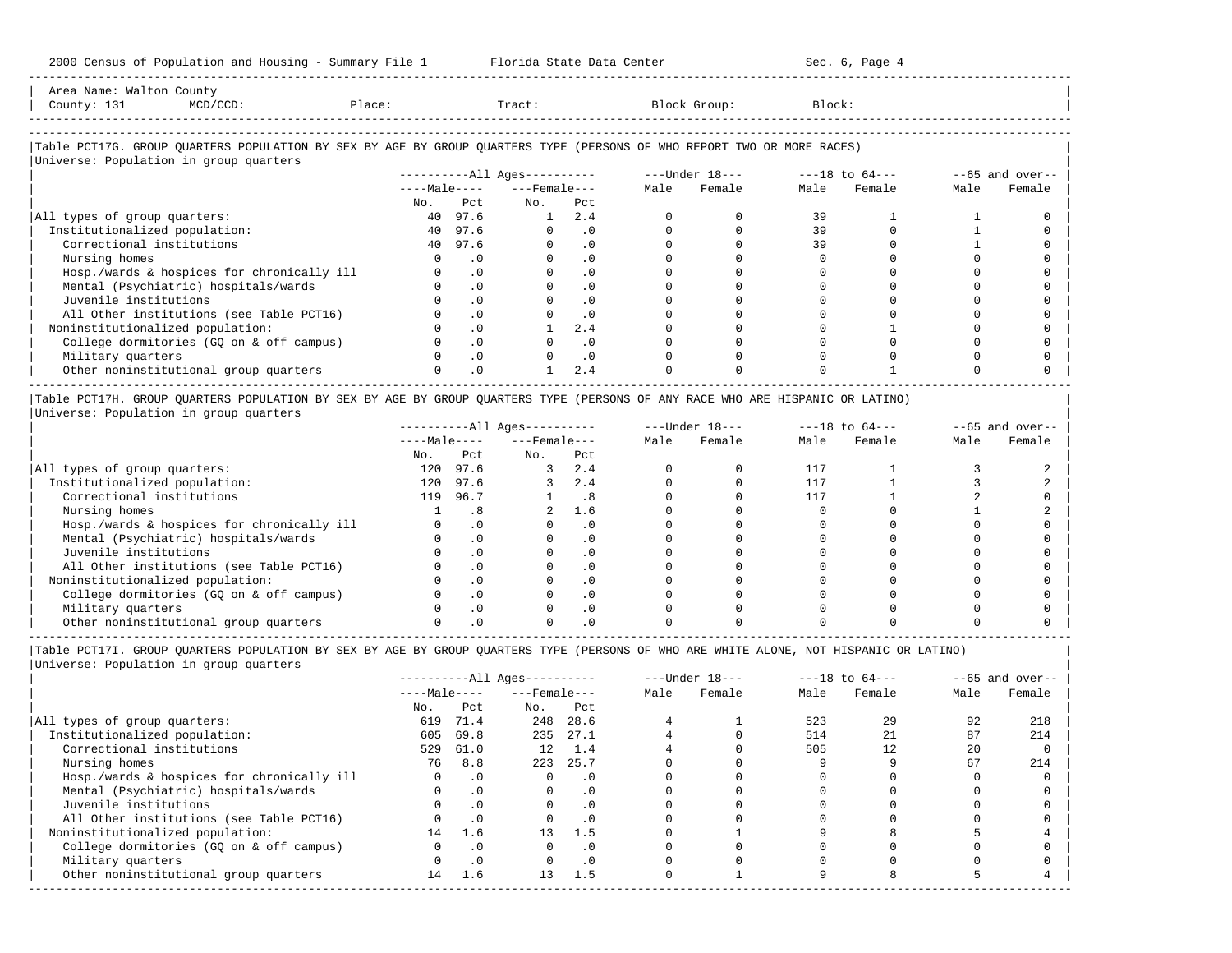-----------------------------------------------------------------------------------------------------------------------------------------------------

| Area Name: Washington County<br>County: 133 | $MCD/CCD$ :                                       | Place:                                                                | Tract: |              | Block Group:                              | Block:                                             |                 |
|---------------------------------------------|---------------------------------------------------|-----------------------------------------------------------------------|--------|--------------|-------------------------------------------|----------------------------------------------------|-----------------|
|                                             |                                                   |                                                                       |        |              |                                           |                                                    |                 |
| Universe: Population in group quarters      |                                                   | Table PCT16. GROUP OUARTERS POPULATION BY GROUP OUARTERS TYPE         |        |              |                                           |                                                    |                 |
|                                             |                                                   |                                                                       |        |              |                                           |                                                    |                 |
| Total Group Quarters Population             |                                                   |                                                                       |        | 1,449        |                                           |                                                    |                 |
| Institutionalized population:               |                                                   |                                                                       |        | 1,341        | Noninstitutionalized population:          |                                                    | 108             |
| Correctional institutions:                  |                                                   |                                                                       |        | 1,108        |                                           | College dormitories (college GQ on and off campus) | $\Omega$        |
|                                             | Federal prisons and detention centers             |                                                                       |        | $\Omega$     | Military quarters:                        |                                                    | $\Omega$        |
| Halfway houses                              |                                                   |                                                                       |        | $\Omega$     | On base:                                  |                                                    | $\Omega$        |
|                                             | Local jails, police lockups, etc.                 |                                                                       |        | 41           |                                           | Barracks and other GQ for military personnel       | $\Omega$        |
| Military disciplinary barracks              |                                                   |                                                                       |        | $\Omega$     |                                           | Transient quarters for temporary residents         | $\Omega$        |
| State prisons                               |                                                   |                                                                       |        | 1,067        | Military ships                            |                                                    | $\Omega$        |
|                                             | Other types of correctional institutions          |                                                                       |        | $\mathbf{0}$ | Group homes:                              |                                                    | 73              |
| Nursing homes                               |                                                   |                                                                       |        | 195          |                                           | Homes or halfway houses for drug/alcohol abuse     | $\Omega$        |
|                                             |                                                   | Hospitals/wards, hospices, and schools for the handicapped:           |        | $\Omega$     | Homes for the mentally ill                |                                                    | 45              |
|                                             | Hospitals/wards and hospices for chronically ill: |                                                                       |        | $\Omega$     | Homes for the mentally retarded           |                                                    | 14              |
|                                             | Hospices or homes for chronically ill             |                                                                       |        | $\Omega$     | Homes for the physically handicapped      |                                                    | $\Omega$        |
|                                             | Military hospitals or wards for chronically ill   |                                                                       |        | $\Omega$     | Other group homes                         |                                                    | 14              |
|                                             | Other hospitals or wards for chronically ill      |                                                                       |        | $\Omega$     | Religious group quarters                  |                                                    | $7\phantom{.0}$ |
|                                             | Hospitals or wards for drug/alcohol abuse         |                                                                       |        | $\Omega$     | Workers' dormitories:                     |                                                    | $\Omega$        |
|                                             | Mental (Psychiatric) hospitals or wards           |                                                                       |        | $\Omega$     | Agriculture workers' dormitories on farms |                                                    | $\Omega$        |
|                                             |                                                   | Schools, hospitals, or wards for the mentally retarded                |        | $\Omega$     |                                           | Job Corps and vocational training facilities       | $\Omega$        |
|                                             |                                                   | Schools, hospitals, or wards for the physically handicapped:          |        | $\Omega$     | Other workers' dormitories                |                                                    | $\Omega$        |
| Institutions for the deaf                   |                                                   |                                                                       |        | $\Omega$     | Crews of maritime vessels                 |                                                    | $\Omega$        |
| Institutions for the blind                  |                                                   |                                                                       |        | $\Omega$     | Other nonhousehold living situations      |                                                    | 14              |
|                                             |                                                   | Orthopedic wards/institutions for the physically handicapped          |        | $\Omega$     | Other noninstitutional group quarters     |                                                    | 14              |
|                                             |                                                   | Wards in general hospitals for patients with no usual home elsewhere  |        | $\Omega$     |                                           |                                                    |                 |
|                                             |                                                   | Wards in military hospitls for patients with no usual home elsewhere  |        | $\Omega$     |                                           |                                                    |                 |
| Juvenile institutions:                      |                                                   |                                                                       |        | 38           |                                           |                                                    |                 |
| Long-term care:                             |                                                   |                                                                       |        | 38           |                                           |                                                    |                 |
|                                             |                                                   | Homes for abused, dependent, and neglected children                   |        | 38           |                                           |                                                    |                 |
|                                             |                                                   | Residential treatment centers for emotionally disturbed children      |        | $\Omega$     |                                           |                                                    |                 |
|                                             | Training schools for juvenile delinquents         |                                                                       |        | $\Omega$     |                                           |                                                    |                 |
|                                             |                                                   | Short-term care, detention or diagnostic centers for delinguent chdrn |        | $\Omega$     |                                           |                                                    |                 |
|                                             | Type of juvenile institution unknown              |                                                                       |        | $\Omega$     |                                           |                                                    |                 |

| ----------All Ages---------- ---Under 18--- ---18 to 64--- --65 and over-- | | ----Male---- ---Female--- Male Female Male Female Male Female | | No. Pct No. Pct No. Pct No. Prediction of the set of the set of the set of the set of the set of the set of the set of the set of the set of the set of the set of the set of the set of the set of the set of the set of th |All types of group quarters:  $\begin{array}{cccccccc} 1,206 & 83.2 & 243 & 16.8 & 0 & 31 & 1,122 & 55 & 84 & 157 \end{array}$ | Institutionalized population: 1,160 80.1 181 12.5 0 31 1,089 15 71 135 | | Correctional institutions 1,106 76.3 2 .1 0 0 1,085 2 21 0 | | Nursing homes 54 3.7 141 9.7 0 0 4 6 50 135 | | Hosp./wards & hospices for chronically ill 0 .0 0 .0 0 0 0 0 0 0 | | Mental (Psychiatric) hospitals/wards 0 .0 0 .0 0 0 0 0 0 0 | | Juvenile institutions 0 .0 38 2.6 0 31 0 7 0 0 | | All Other institutions (see Table PCT16) 0 .0 0 .0 0 0 0 0 0 0 | | Noninstitutionalized population: 46 3.2 62 4.3 0 0 33 40 13 22 | | College dormitories (GQ on & off campus) 0 .0 0 .0 0 0 0 0 0 0 | | Military quarters 0 .0 0 .0 0 0 0 0 0 0 |  $\vert$  Other noninstitutional group quarters  $\vert$  46  $\vert$  3.2  $\vert$  62  $\vert$  4.3  $\vert$  0  $\vert$  0  $\vert$  33  $\vert$  40  $\vert$  13  $\vert$  22  $\vert$ -----------------------------------------------------------------------------------------------------------------------------------------------------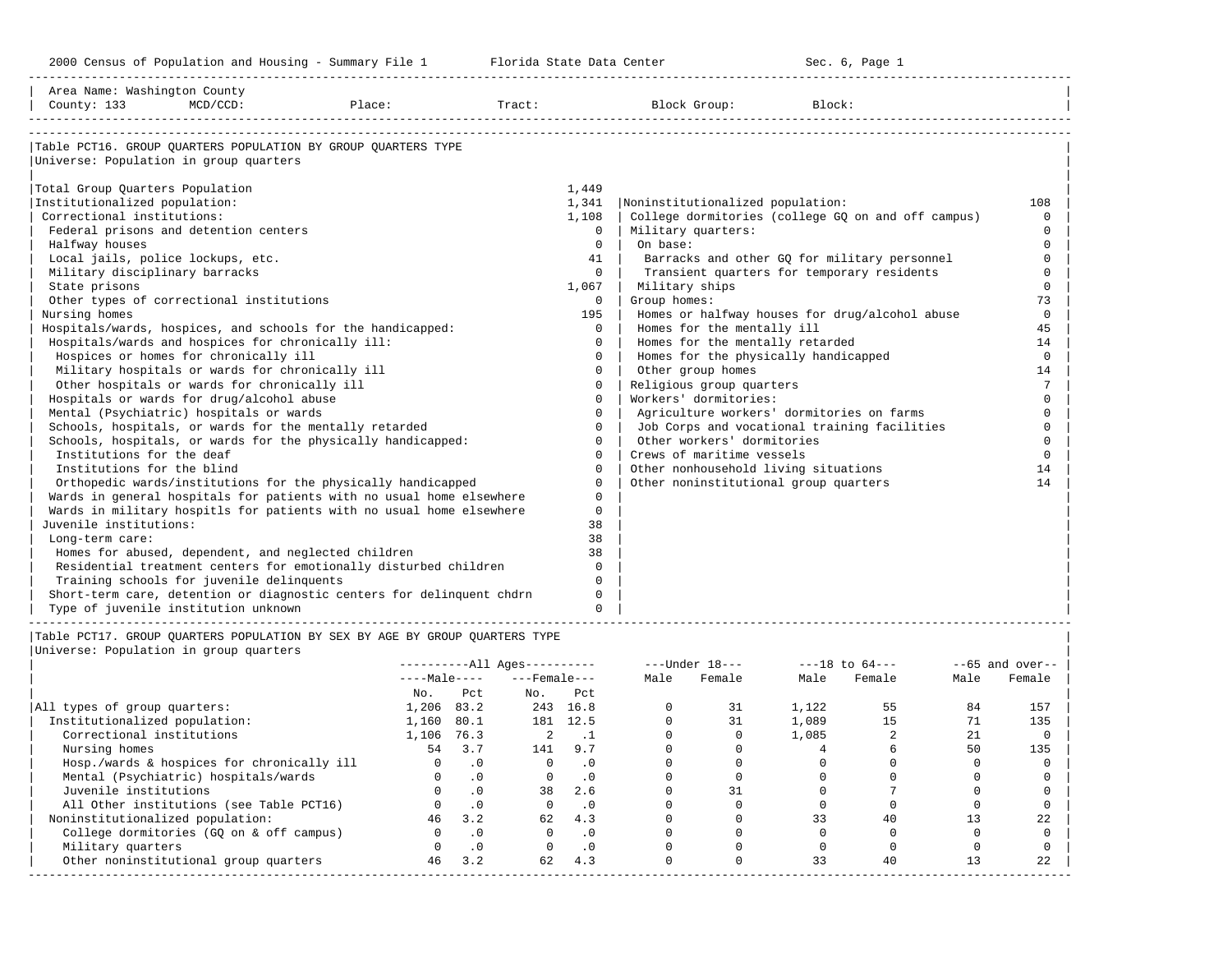-----------------------------------------------------------------------------------------------------------------------------------------------------

| County: 133 | Area Name: Washington County<br>MCD/CCD: | Place: | Tract: | Block Group:                                                                                               | Block: |  |
|-------------|------------------------------------------|--------|--------|------------------------------------------------------------------------------------------------------------|--------|--|
|             |                                          |        |        |                                                                                                            |        |  |
|             | Universe: Population in group quarters   |        |        | Table PCT17A. GROUP OUARTERS POPULATION BY SEX BY AGE BY GROUP OUARTERS TYPE (PERSONS WHO ARE WHITE ALONE) |        |  |

|                                            | $------All Aqes------$ |           |                    |           | $---Under 18---$ |        | $---18$ to $64---$ |        | $--65$ and over-- |        |
|--------------------------------------------|------------------------|-----------|--------------------|-----------|------------------|--------|--------------------|--------|-------------------|--------|
|                                            | $---Male---$           |           | $---$ Female $---$ |           | Male             | Female | Male               | Female | Male              | Female |
|                                            | No.                    | Pct       | No.                | Pct       |                  |        |                    |        |                   |        |
| All types of group quarters:               | 548                    | 75.1      | 182                | 24.9      |                  |        | 489                | 39     | 59                | 126    |
| Institutionalized population:              | 512                    | 70.1      | 134                | 18.4      |                  |        | 464                |        | 48                | 110    |
| Correctional institutions                  | 474                    | 64.9      |                    |           |                  |        | 461                |        |                   |        |
| Nursing homes                              | 38                     | 5.2       | 114                | 15.6      |                  |        |                    |        | 35                | 110    |
| Hosp./wards & hospices for chronically ill |                        | . 0       |                    | .0        |                  |        |                    |        |                   |        |
| Mental (Psychiatric) hospitals/wards       |                        | $\cdot$ 0 | $\Omega$           | $\cdot$ 0 |                  |        |                    |        |                   |        |
| Juvenile institutions                      |                        | $\cdot$ 0 | 19                 | 2.6       |                  |        |                    |        |                   |        |
| All Other institutions (see Table PCT16)   |                        | $\cdot$ 0 |                    | .0        |                  |        |                    |        |                   |        |
| Noninstitutionalized population:           | 36                     | 4.9       | 48                 | 6.6       |                  |        | 25                 | 32     |                   | 16     |
| College dormitories (GQ on & off campus)   |                        | $\cdot$ 0 |                    | .0        |                  |        |                    |        |                   |        |
| Military quarters                          |                        | $\cdot$ 0 |                    | .0        |                  |        |                    |        |                   |        |
| Other noninstitutional group quarters      | 36                     | 4.9       | 48                 | 6.6       |                  |        | 25                 | 32     |                   | 16     |
|                                            |                        |           |                    |           |                  |        |                    |        |                   |        |

|Table PCT17B. GROUP QUARTERS POPULATION BY SEX BY AGE BY GROUP QUARTERS TYPE (PERSONS WHO ARE BLACK OR AFRICAN AMERICAN ALONE) | |Universe: Population in group quarters |

|                                            |              |           | $------All Ages------$ |           | $---Under 18---$ |        | $---18$ to $64---$ |        | $- -65$ and over-- |        |
|--------------------------------------------|--------------|-----------|------------------------|-----------|------------------|--------|--------------------|--------|--------------------|--------|
|                                            | $---Male---$ |           | $---$ Female $---$     |           | Male             | Female | Male               | Female | Male               | Female |
|                                            | No.          | Pct       | No.                    | Pct       |                  |        |                    |        |                    |        |
| All types of group quarters:               | 565          | 91.3      | 54                     | 8.7       |                  | 11     | 540                | 16     |                    |        |
| Institutionalized population:              | 556          | 89.8      | 43                     | 6.9       |                  |        | 533                |        |                    | 24     |
| Correctional institutions                  | 540          | 87.2      |                        | . 2       |                  |        | 532                |        |                    |        |
| Nursing homes                              | 16           | 2.6       | 26                     | 4.2       |                  |        |                    |        |                    | 2.4    |
| Hosp./wards & hospices for chronically ill |              |           |                        | . 0       |                  |        |                    |        |                    |        |
| Mental (Psychiatric) hospitals/wards       |              |           |                        | . 0       |                  |        |                    |        |                    |        |
| Juvenile institutions                      |              | $\cdot$ 0 | 16                     | 2.6       |                  |        |                    |        |                    |        |
| All Other institutions (see Table PCT16)   |              | $\cdot$ 0 |                        | $\cdot$ 0 |                  |        |                    |        |                    |        |
| Noninstitutionalized population:           |              | 1.5       |                        | 1.8       |                  |        |                    |        |                    |        |
| College dormitories (GO on & off campus)   |              |           |                        | $\cdot$ 0 |                  |        |                    |        |                    |        |
| Military quarters                          |              | .0        |                        | . 0       |                  |        |                    |        |                    |        |
| Other noninstitutional group quarters      |              |           |                        | 1.8       |                  |        |                    |        |                    |        |

-----------------------------------------------------------------------------------------------------------------------------------------------------

|Table PCT17C. GROUP QUARTERS POPULATION BY SEX BY AGE BY GROUP QUARTERS TYPE (PERSONS WHO ARE AMERICAN INDIAN AND ALASKAN NATIVE ALONE) | |Universe: Population in group quarters |

|                                            | $------All Ages------$ |           |                    |           |      | $---Under 18---$ |      | $---18$ to $64---$ | $--65$ and over-- |        |
|--------------------------------------------|------------------------|-----------|--------------------|-----------|------|------------------|------|--------------------|-------------------|--------|
|                                            | $---Male---$           |           | $---$ Female $---$ |           | Male | Female           | Male | Female             | Male              | Female |
|                                            | No.                    | Pct       | No.                | Pct       |      |                  |      |                    |                   |        |
| All types of group quarters:               | 18                     | 90.0      |                    | 2, 10.0   |      |                  | 18   |                    |                   |        |
| Institutionalized population:              | 18                     | 90.0      |                    | 5.0       |      |                  | 18   |                    |                   |        |
| Correctional institutions                  | 18                     | 90.0      |                    | $\cdot$ 0 |      |                  | 18   |                    |                   |        |
| Nursing homes                              |                        | $\cdot$ 0 |                    | 5.0       |      |                  |      |                    |                   |        |
| Hosp./wards & hospices for chronically ill |                        | $\cdot$ 0 |                    | . 0       |      |                  |      |                    |                   |        |
| Mental (Psychiatric) hospitals/wards       |                        | $\cdot$ 0 |                    | $\cdot$ 0 |      |                  |      |                    |                   |        |
| Juvenile institutions                      |                        |           |                    | .0        |      |                  |      |                    |                   |        |
| All Other institutions (see Table PCT16)   |                        |           |                    |           |      |                  |      |                    |                   |        |
| Noninstitutionalized population:           |                        | $\cdot$ 0 |                    | 5.0       |      |                  |      |                    |                   |        |
| College dormitories (GO on & off campus)   |                        |           |                    | . 0       |      |                  |      |                    |                   |        |
| Military quarters                          |                        | $\cdot$ 0 |                    | $\cdot$ 0 |      |                  |      |                    |                   |        |
| Other noninstitutional group quarters      | <sup>n</sup>           | $\cdot$ 0 |                    | 5.0       |      |                  |      |                    |                   |        |
|                                            |                        |           |                    |           |      |                  |      |                    |                   |        |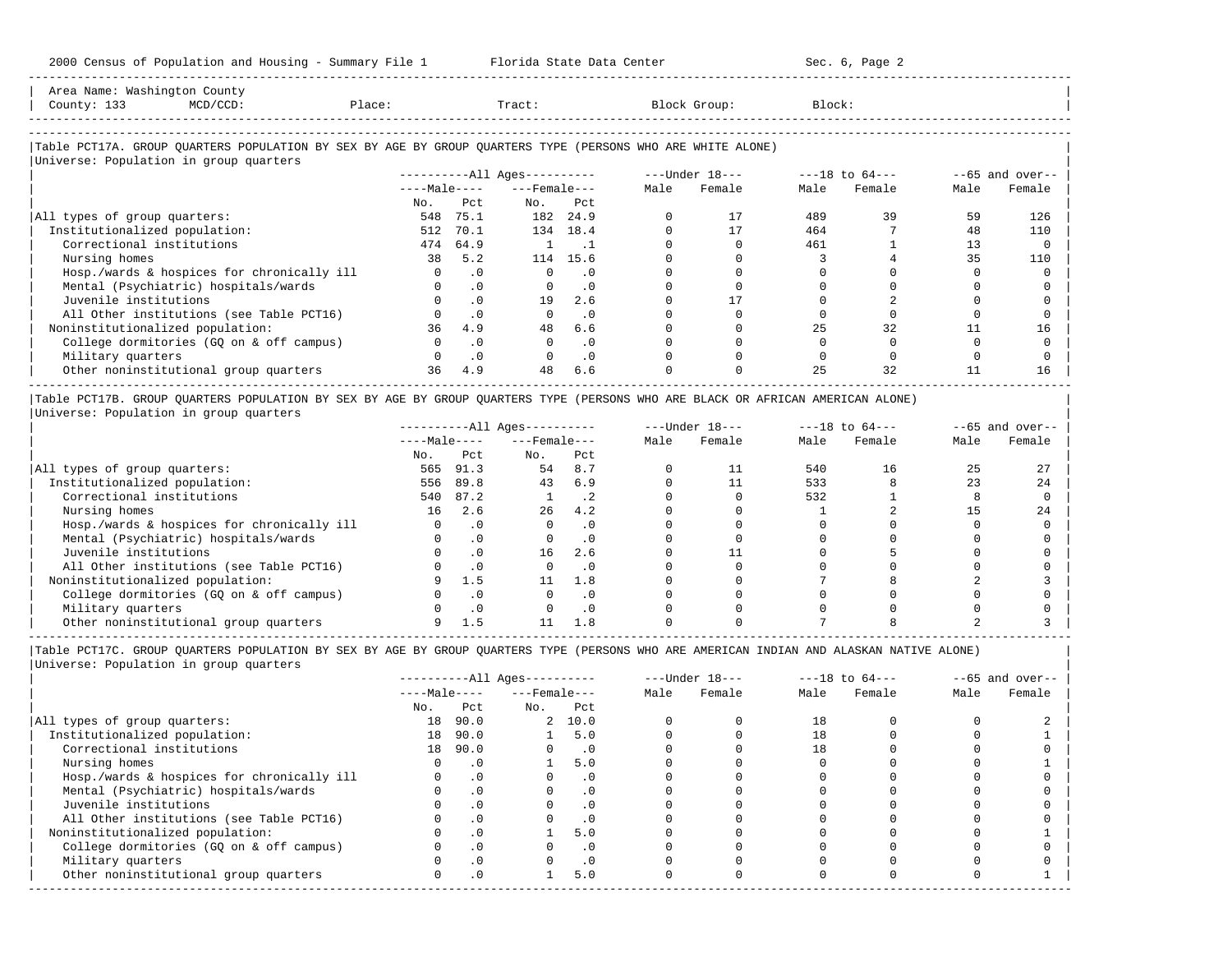-----------------------------------------------------------------------------------------------------------------------------------------------------

| Area Name: Washington County |             |        |        |              |        |
|------------------------------|-------------|--------|--------|--------------|--------|
| 133<br>County:               | $MCD/CCD$ : | rlace: | Tract. | Block Group: | Block: |
|                              |             |        |        |              |        |

-----------------------------------------------------------------------------------------------------------------------------------------------------

# |Table PCT17D. GROUP QUARTERS POPULATION BY SEX BY AGE BY GROUP QUARTERS TYPE (PERSONS WHO ARE ASIAN ALONE) |

| Universe: Population in group quarters     |              |           |                              |                |      |                |      |                    |                   |        |
|--------------------------------------------|--------------|-----------|------------------------------|----------------|------|----------------|------|--------------------|-------------------|--------|
|                                            |              |           | ----------All Ages---------- |                |      | ---Under 18--- |      | $---18$ to $64---$ | $--65$ and over-- |        |
|                                            | $---Male---$ |           | $---$ Female $---$           |                | Male | Female         | Male | Female             | Male              | Female |
|                                            | No.          | Pct       | No.                          | Pct            |      |                |      |                    |                   |        |
| All types of group quarters:               |              | 480.0     | $\mathbf{1}$                 | 20.0           |      |                |      |                    |                   |        |
| Institutionalized population:              |              | 480.0     |                              | $1 \quad 20.0$ |      |                |      |                    |                   |        |
| Correctional institutions                  |              | 480.0     | $\Omega$                     | $\cdot$ 0      |      |                |      |                    |                   |        |
| Nursing homes                              |              | $\cdot$ 0 |                              | . 0            |      |                |      |                    |                   |        |
| Hosp./wards & hospices for chronically ill |              | $\cdot$ 0 |                              | $\cdot$ 0      |      |                |      |                    |                   |        |
| Mental (Psychiatric) hospitals/wards       |              | $\cdot$ 0 |                              | . 0            |      |                |      |                    |                   |        |
| Juvenile institutions                      |              | $\cdot$ 0 |                              | 20.0           |      |                |      |                    |                   |        |
| All Other institutions (see Table PCT16)   |              | $\cdot$ 0 |                              | . 0            |      |                |      |                    |                   |        |
| Noninstitutionalized population:           |              | $\cdot$ 0 |                              | $\cdot$ 0      |      |                |      |                    |                   |        |
| College dormitories (GO on & off campus)   |              | $\cdot$ 0 |                              | $\cdot$ 0      |      |                |      |                    |                   |        |
| Military quarters                          |              | $\cdot$ 0 |                              | $\cdot$ 0      |      |                |      |                    |                   |        |
| Other noninstitutional group quarters      |              | $\cdot$ 0 |                              | $\cdot$ 0      |      |                |      |                    |                   |        |

|Table PCT17E. GROUP QUARTERS POPULATION BY SEX BY AGE BY GROUP QUARTERS TYPE (PERSONS OF WHO ARE NATIVE HAWAIIAN AND OTHER PACIFIC ISLANDER ALONE) | |Universe: Population in group quarters |

|                                            |              |     | $------All Aqes------$ |     | $---Under 18---$ |        | $---18$ to $64---$ |        | $- -65$ and over-- |        |
|--------------------------------------------|--------------|-----|------------------------|-----|------------------|--------|--------------------|--------|--------------------|--------|
|                                            | $---Male---$ |     | $---$ Female $---$     |     | Male             | Female | Male               | Female | Male               | Female |
|                                            | No.          | Pct | No.                    | Pct |                  |        |                    |        |                    |        |
| All types of group quarters:               |              |     |                        |     |                  |        |                    |        |                    |        |
| Institutionalized population:              |              |     |                        |     |                  |        |                    |        |                    |        |
| Correctional institutions                  |              |     |                        |     |                  |        |                    |        |                    |        |
| Nursing homes                              |              |     |                        |     |                  |        |                    |        |                    |        |
| Hosp./wards & hospices for chronically ill |              |     |                        |     |                  |        |                    |        |                    |        |
| Mental (Psychiatric) hospitals/wards       |              |     |                        |     |                  |        |                    |        |                    |        |
| Juvenile institutions                      |              |     |                        |     |                  |        |                    |        |                    |        |
| All Other institutions (see Table PCT16)   |              |     |                        |     |                  |        |                    |        |                    |        |
| Noninstitutionalized population:           |              |     |                        |     |                  |        |                    |        |                    |        |
| College dormitories (GO on & off campus)   |              |     |                        |     |                  |        |                    |        |                    |        |
| Military quarters                          |              |     |                        |     |                  |        |                    |        |                    |        |
| Other noninstitutional group quarters      |              |     |                        |     |                  |        |                    |        |                    |        |

----------------------------------------------------------------------------------------------------------------------------------------------------- |Table PCT17F. GROUP QUARTERS POPULATION BY SEX BY AGE BY GROUP QUARTERS TYPE (PERSONS WHO ARE SOME OTHER RACE ALONE) |

|                                            | $------All Aqes------$ |              |                    |            |      | $---Under 18---$ |      | $---18$ to $64---$ |      | $- -65$ and over-- |
|--------------------------------------------|------------------------|--------------|--------------------|------------|------|------------------|------|--------------------|------|--------------------|
|                                            |                        | $---Male---$ | $---$ Female $---$ |            | Male | Female           | Male | Female             | Male | Female             |
|                                            | No.                    | Pct          | No.                | Pct        |      |                  |      |                    |      |                    |
| All types of group quarters:               |                        | 37 100.0     | $\Omega$           | . 0        |      |                  | 37   |                    |      |                    |
| Institutionalized population:              |                        | 37 100.0     |                    | $\cdot$ 0  |      |                  |      |                    |      |                    |
| Correctional institutions                  |                        | 37 100.0     |                    |            |      |                  |      |                    |      |                    |
| Nursing homes                              |                        | $\cdot$ 0    |                    | $\cdot$ 0  |      |                  |      |                    |      |                    |
| Hosp./wards & hospices for chronically ill |                        | $\cdot$ 0    |                    |            |      |                  |      |                    |      |                    |
| Mental (Psychiatric) hospitals/wards       |                        | $\cdot$ 0    |                    | . 0        |      |                  |      |                    |      |                    |
| Juvenile institutions                      |                        | $\cdot$ 0    |                    |            |      |                  |      |                    |      |                    |
| All Other institutions (see Table PCT16)   |                        | $\cdot$ 0    |                    |            |      |                  |      |                    |      |                    |
| Noninstitutionalized population:           |                        | $\cdot$ 0    |                    | $\cdot$ 0  |      |                  |      |                    |      |                    |
| College dormitories (GQ on & off campus)   |                        | $\cdot$ 0    |                    |            |      |                  |      |                    |      |                    |
| Military quarters                          |                        | $\cdot$ 0    |                    |            |      |                  |      |                    |      |                    |
| Other noninstitutional group quarters      |                        | $\cdot$ 0    |                    | $.0 \cdot$ |      |                  |      |                    |      |                    |
|                                            |                        |              |                    |            |      |                  |      |                    |      |                    |